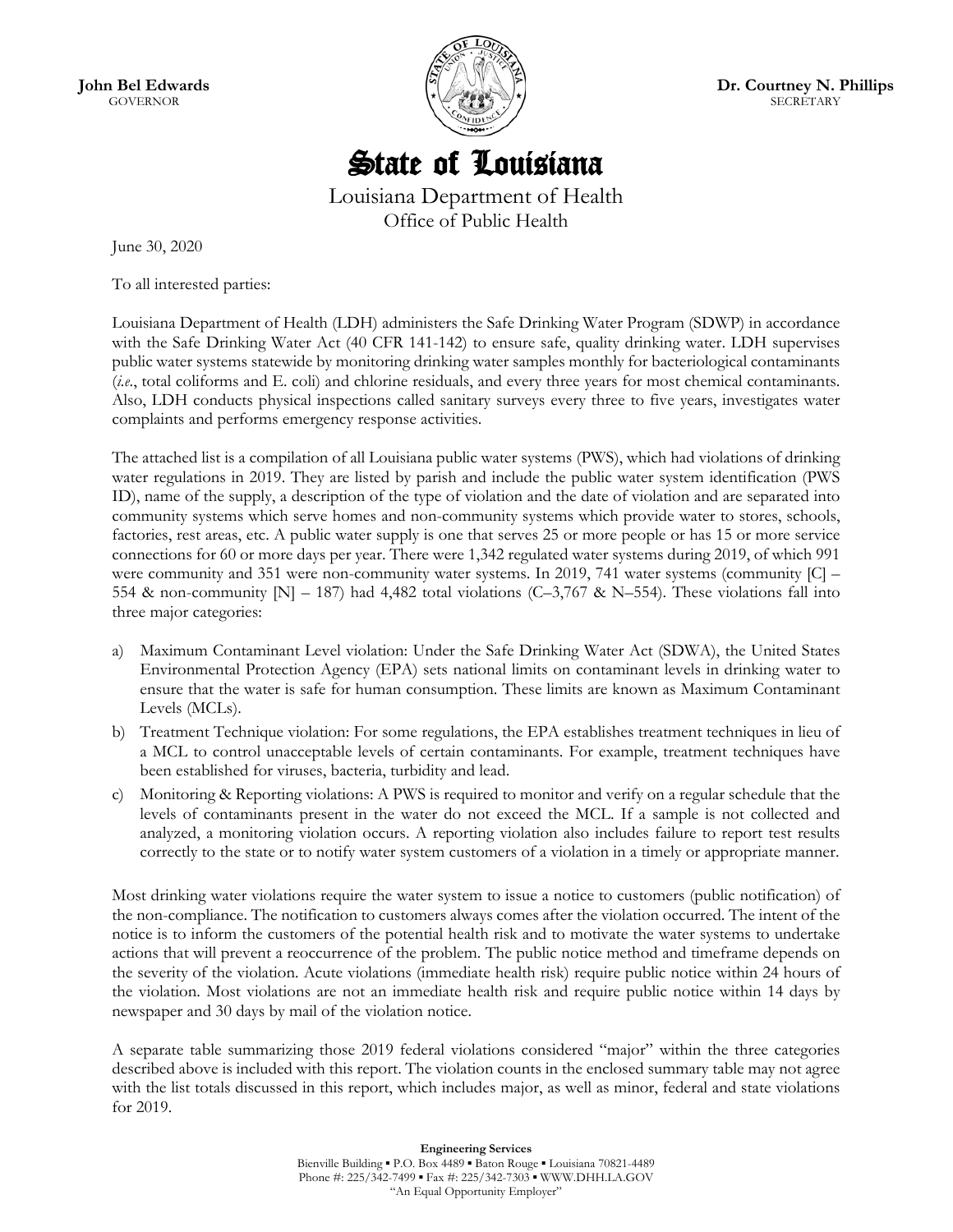#### 2019 Annual Compliance Report Page 2

On April 1, 2016, the *Revised Total Coliform Rule* (RTCR) became effective, replacing the previous *Total Coliform Rule* (TCR). The intent of the RTCR is to increase public health protection through the reduction of potential pathways of entry for fecal contamination into distribution systems. The RTCR establishes a maximum contaminant level (MCL) for E. coli and uses E. coli and total coliforms to initiate a "find and fix" approach to address fecal contamination that could enter into the distribution system. It requires public water systems (PWSs) to perform assessments to identify sanitary defects and subsequently take action to correct them. All Public Water Systems in Louisiana are required to be monitored for coliform bacteria every month. Although coliform bacteria are found throughout the environment and can enter drinking water by various mechanisms, they are primarily associated with sewage and the intestinal tract of mammals and are used as an indicator of potential health-related contamination of drinking water. Under RTCR, multiple coliform-positive samples or failure to collect follow-up samples triggers a Level 1 Assessment requirement. If the presence of coliform bacteria triggers a Level 1 Assessment and a system fails to conduct or performs an inadequate Level 1 Assessment, a violation of type "LEVEL 1 ASSESS, TC POS RT NO RPT (RTCR)" or "LEVEL 1 ASSESS, MULTIPLE TC POS (RTCR)" will be noted. In 2019 there were 12 such violations (C-10 & N-2) with 12 systems in violation  $(C-10 \& N-2)$ .

A violation for fecal coliform bacteria (specifically E. coli), which is more directly related to human or animal waste, is indicated in this report as "MCL, E. COLI, POS E COLI (RTCR)". Due to the health concerns, this is an acute violation and requires immediate public notification. Louisiana had only four acute E. coli violations  $(C-4 & N-0)$  with four systems in violation  $(C-4 & N-0)$ .

During 2019 in Louisiana, bacteriological compliance sampling was conducted by individual water systems or by LDH-SDWP staff. If all the required samples were not collected, sampling violations were issued and the systems were required to notify their customers. Louisiana's public water systems were issued 18 "MONITORING, ROUTINE, MAJOR (RTCR)" violations (C–11 & N–7) with 17 systems in violation (C– 11 & N–6). "Major" refers to a failure to collect any samples in a monitoring period. Additionally, public water systems that use groundwater as their source are required to monitor their source water (wells) for bacteriological contaminants if coliform bacteria are found during routine bacteriological sampling. Twelve water systems (C–10 & N–2) with a combined 13 "MONITORING GWR TRIGGER/ADDITIONAL" violations (C–11 & N–2) failed to complete this monitoring.

The *Ground Water Rule* (GWR) requires LDH-SDWP staff to conduct sanitary surveys (onsite inspections) of PWSs every 3 to 5 years depending on the PWS type (community vs. non-community). Public water systems are required to correct significant deficiencies identified by LDH-SDWP staff during a sanitary survey. PWSs must provide a corrective action plan and schedule to LDH-SDWP within 90 days after the PWS has received a sanitary survey report citing one or more significant deficiencies. Systems that fail to correct significant deficiencies are issued a "FAILURE ADDRESS DEFICIENCY (GWR)" violation. In 2019 there were 598 (C–503 & N–95) total violations with 215 (C–182 & N–33) systems in violations.

Violations containing the terms "SWTR", "TURBIDITY", "IESWTR" or "LT2ESWTR" are issued to public water systems, using surface water (lakes, rivers and streams) as their source, that are unable to produce water with a low enough turbidity or fail to monitor turbidity at the required frequency. Turbidity is the measure of the amount of suspended material (cloudiness) in the water. During the report year there were 57 regulated surface water systems in Louisiana, and 19 treatment technique violations  $(C-3 \& N-16)$  occurred with five systems in violation ( $C-2$  & N–3). These violations normally occur in the winter and are associated with the increased difficulty of treating surface waters during colder months.

During 2019 in Louisiana, most of the chemical sampling (excluding lead & copper) was conducted by LDH-SDWP staff. Samples to check for numerous inorganic, organic and radiological compounds are routinely collected and analyzed. If levels of these compounds are found to be above the MCL set by the EPA, a MCL violation is issued or, if samples are not collected in a timely manner, a monitoring violation is issued. There were 20 MCL violations issued for arsenic (C–20 & N–0) with six systems in violation (C–6 & N–0). Arsenic is a metal found in some ground water.

In Louisiana all public water systems are required to maintain an adequate level of disinfectant in their water system to kill potentially disease–causing microorganisms and are issued violations if they fail to maintain a protective level. Such violations are indicated as "INADEQUATE MIN CHLORINE RESIDUAL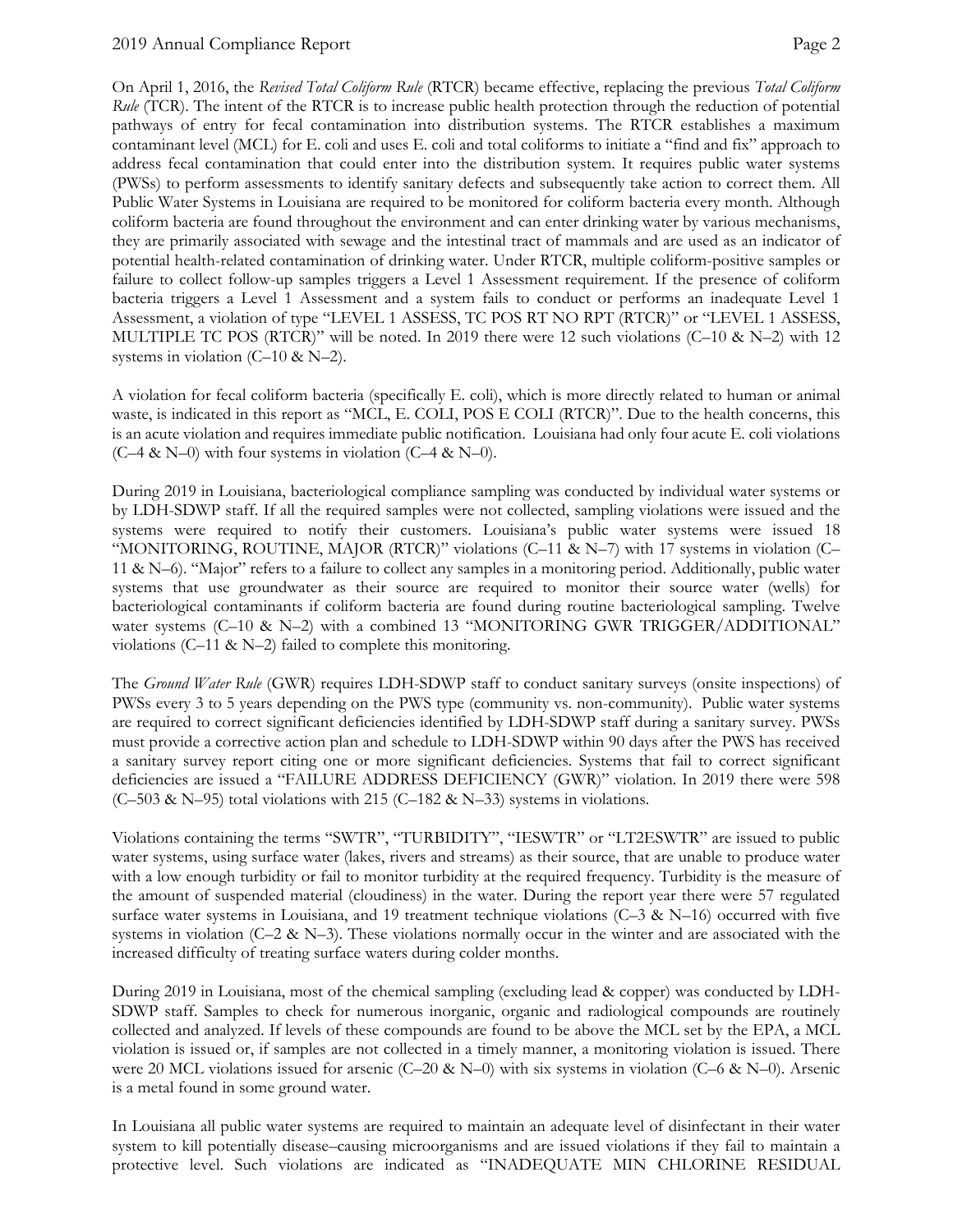(GW&SW)" in this report. In 2019, there were 670 inadequate disinfectant residual violations (C–514 & N– 156) with 427 systems in violation (C–314 & N–113).

Per the *Stage 1 and Stage 2 Disinfectants and Disinfection By-products Rules* (DBPR), all community and non-transient non-community water systems are required to monitor for disinfection by-products. Total Trihalomethanes (TTHMs), Total Haloacetic Acids (HAA5) and Chlorite are disinfection by-products (DBPs) potentially formed by disinfectants used to treat drinking water. Effective January 1, 2017, LDH-SDWP staff conduct compliance sampling for disinfection by-products (TTHMs-HAA5). Surface water systems are additionally required to test for disinfectant by-product precursors known as Total Organic Carbon (TOC). There were five violations (C– 5 & N–0) for inadequate disinfection by–product precursor removal with two systems in violation (C–2 & N– 0). Stage 2 DBPR tightened compliance by requiring each sample location in the water system to comply with the TTHM and HAA5 MCLs. For Stage 2 DBPR, there were 594 violations (C–590 & N–4) of the MCL (LRAA) for TTHMs with 109 systems in violation (C–108 & N–1), and 234 violations (C–234 & N–0) of the MCL (LRAA) for HAA5 with 52 systems in violation (C–52 & N–0). For failing to monitor for TTHMs-HAA5, four violations (C–4 & N–0) with one system in violation (C–1 & N–0) was issued.

Per the *Lead and Copper Rule* (LCR), all community water systems and non-transient non-community water systems are required to monitor drinking water for lead and copper at their customer's taps and notify customers of their results (lead consumer notice). For lead and copper, EPA set Action Levels (AL) and requires systems to take additional actions when more than 10 percent of the samples exceed the AL for lead and/or copper. Required additional actions include increased lead and copper monitoring, public education (for lead exceedances only), water quality monitoring and implementation of corrosion control treatment. There were 20 LCR monitoring violations (C–20 & N–0) for failing to collect their initial set of routine lead and copper tap samples with three water systems (C–3 & N–0) in violation. There were 53 water systems (C–52 & N–1) issued a total of 96 LCR monitoring violations (C–94 & N–2) for failing to collect routine lead and copper tap samples. There were eight water systems (C–8 & N–0) issued eight LCR monitoring violations (C–8 & N–0) for failing to collect water quality parameters. There were 26 water systems  $(C-24 \& N-2)$  issued a total of 32 (C–30 & N–2) LCR reporting violations for failing to submit a corrosion control (CCT) recommendation/study. There were four community water systems issued four LCR reporting violation for failing to distribute public education. There were 138 water systems (C–114 & N–24) with a total of 160 (C– 134 & N–26) LCR reporting violations for failing to distribute lead consumer notices.

This report is an effort by LDH-SDWP to provide the general public with additional information regarding the quality of their drinking water. This report is a follow-up to earlier reports dating back to 1996. There was an overall increase in the number of violations issued in 2019, primarily due to an increase in the number of violations for failure to address significant deficiencies. LDH-SDWP continues to focus efforts on disinfection by-product control and ensuring the adequate monitoring of drinking water to protect public health while also addressing failing infrastructure and exploring avenues for regional consolidation of water systems. Public water systems are challenged with meeting the tighter requirements of the new *Disinfection By-products Rule* (Stage 2) while maintaining adequate disinfectant residual in the water system to control the amoeba, *Naegleria fowleri,* which has been detected so far in nine public water systems in Louisiana. A report on the violations for 2020 will be issued in the summer of 2021. Additionally, each water system produces an annual Consumer Confidence Report which provides detailed information about sampling results and drinking water violations. This, and other drinking water information, is available on LDH's SDWP and EPA's websites.

If you have any additional questions, please feel free to call or write. Caryn Benjamin, Deputy Chief Engineer – Compliance and Enforcement LDH-OPH | Engineering Services | Safe Drinking Water Program 225-342-7499 | [www.dhh.la.gov/SafeDrinkingWater](http://www.dhh.la.gov/SafeDrinkingWater)

Enclosures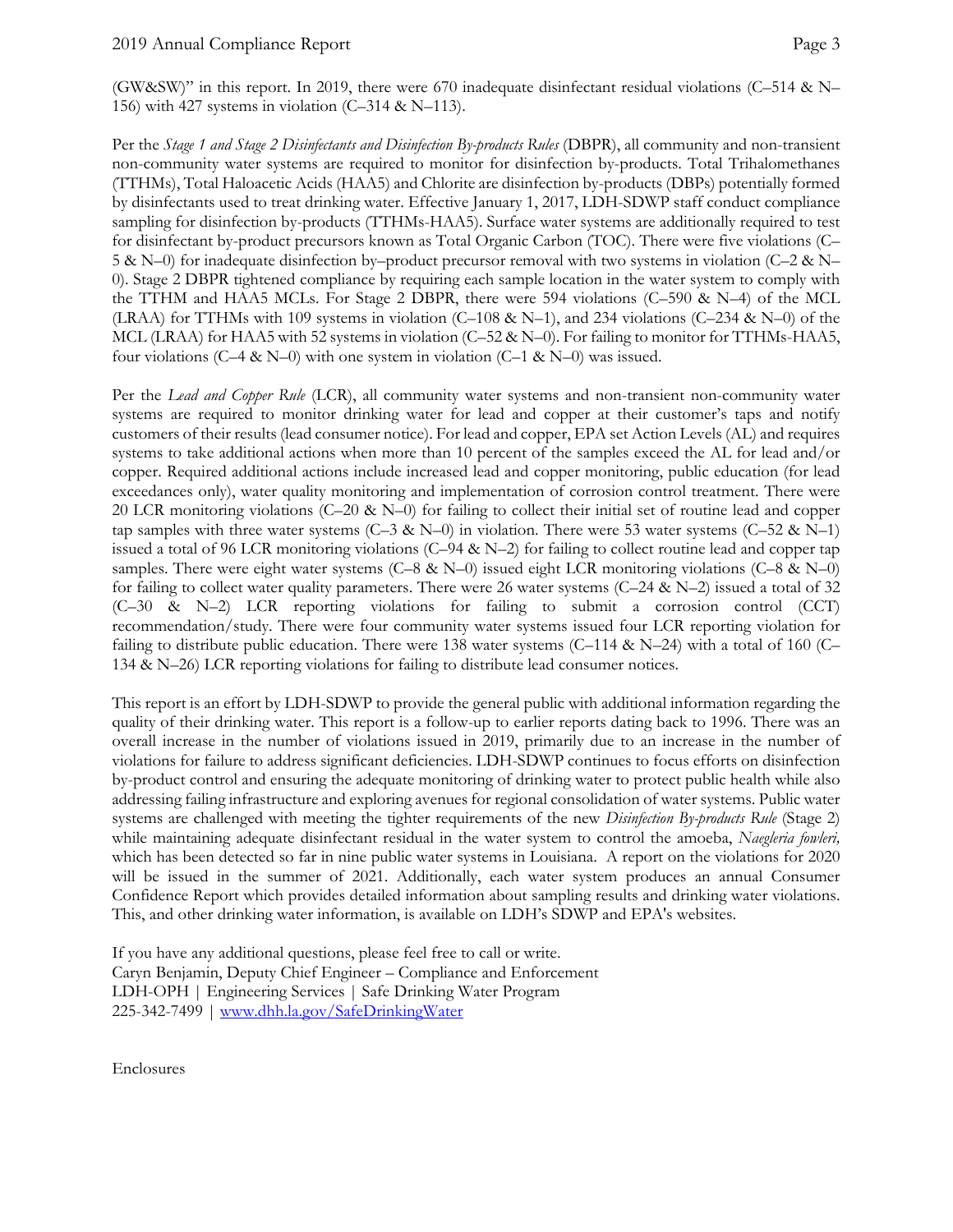# State of Louisiana 2019 Public Water System Compliance Report Monday, June 29, 2020

12:47:12 PM

|                                                                                                                                                             | Maximum Contaminant Level Treatment Technique |                         |                        |                         |                               | <b>Significant Monitoring</b> |
|-------------------------------------------------------------------------------------------------------------------------------------------------------------|-----------------------------------------------|-------------------------|------------------------|-------------------------|-------------------------------|-------------------------------|
| <b>Violations Category</b>                                                                                                                                  | Count of<br><b>Violations</b>                 | Systems in<br>Violation | Count of<br>Violations | Systems in<br>Violation | Count of<br><b>Violations</b> | Systems in<br>Violation       |
| <b>Chemical Contaminant Group</b>                                                                                                                           | 20                                            | 6                       |                        |                         | <b>NR</b>                     | NR.                           |
| <b>Disinfection Byproducts Rule</b>                                                                                                                         | 848                                           | 124                     | 6                      | 3                       | 24                            | 21                            |
| Lead and Copper Rule                                                                                                                                        |                                               |                         | 43                     | 32                      | 288                           | 185                           |
| <b>Revised Total Coliform Rule</b>                                                                                                                          | 4                                             |                         | 64                     | 21                      | 18                            | 17                            |
| <b>Ground Water Rule</b>                                                                                                                                    |                                               |                         | 598                    | 215                     | 13                            | 12                            |
| Surface Water Treatment Rule, Interim Enhanced, Long Term<br>1, and Long Term 2 Surface Water Treatment Rules, and Filter<br><b>Backwash Recycling Rule</b> |                                               |                         | 19                     | 4                       |                               |                               |
| <b>Consumer Confidence Report</b>                                                                                                                           |                                               |                         |                        |                         | 216                           | 109                           |

*NR: None Reported. RTCR major Monitoring violations and Reporting violations are combined under Significant Monitoring. There were no RTCR Reporting violations issued in 2019.*

| Total number of regulated systems<br>during report year                           | 1,342 |
|-----------------------------------------------------------------------------------|-------|
| Total number of systems with violations<br>in above categories during report year | 495   |
| Total number of violations<br>in above categories during report year              | 2,153 |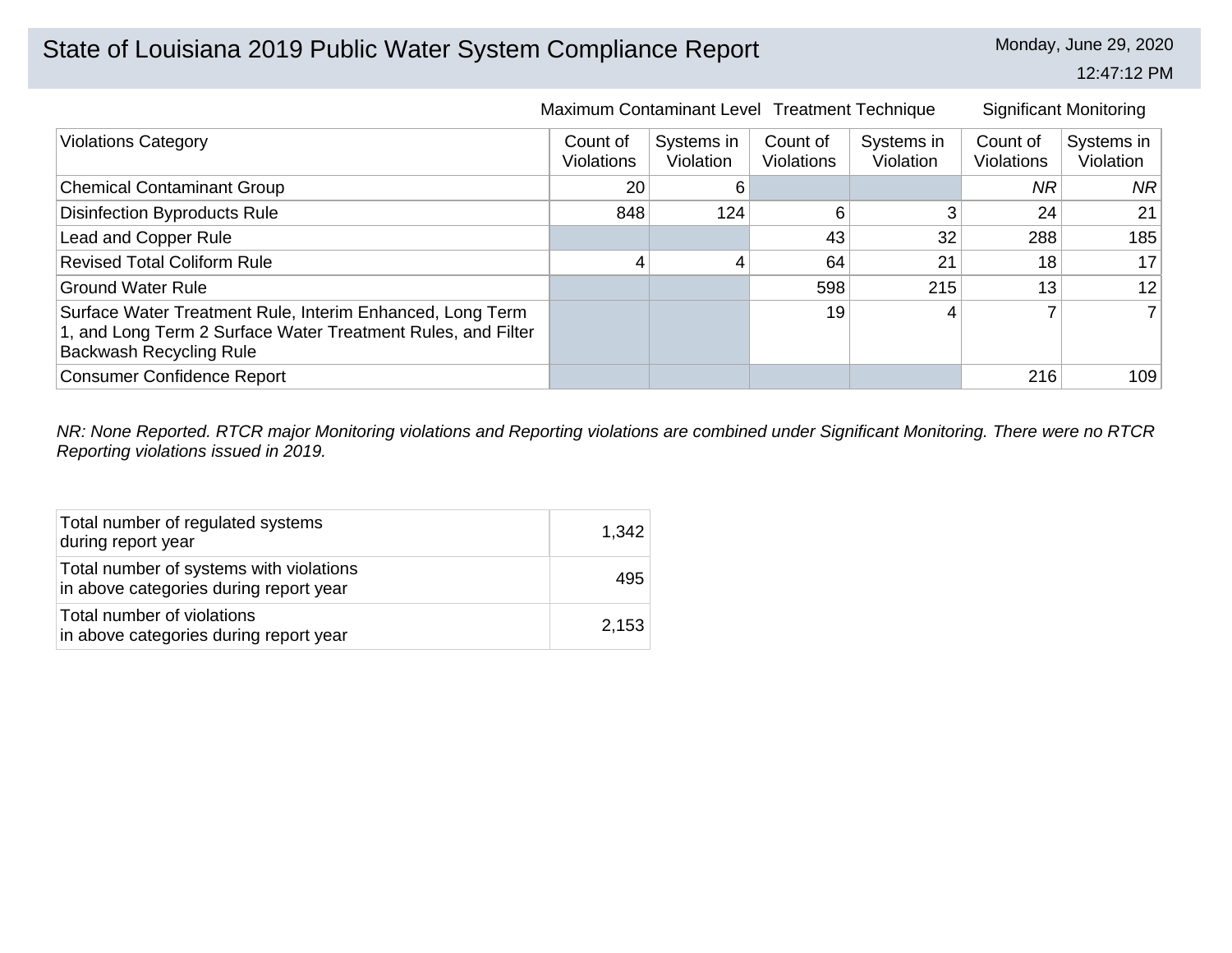| <b>PWS ID</b> | <b>Supply Name</b>                             | <b>Type of Violation</b>                                                                | Date     | Parish        |
|---------------|------------------------------------------------|-----------------------------------------------------------------------------------------|----------|---------------|
| LA1001003     | VILLAGE OF ESTHERWOOD<br><b>WATER SYSTEM</b>   | INADEQUATE MIN CHLORINE RESIDUAL(GW&SW)<br><b>CHLORINE</b>                              | 12/01/19 | <b>ACADIA</b> |
| LA1001003     | VILLAGE OF ESTHERWOOD<br>WATER SYSTEM          | INADEQUATE MIN CHLORINE RESIDUAL(GW&SW)<br><b>CHLORINE</b>                              | 06/01/19 | <b>ACADIA</b> |
| LA1001003     | VILLAGE OF ESTHERWOOD<br>WATER SYSTEM          | 5% DS BELOW MIN 0.5-2 MONTHS CONSEC(GW)<br><b>CHLORINE</b>                              | 07/01/19 | <b>ACADIA</b> |
| LA1001003     | VILLAGE OF ESTHERWOOD<br>WATER SYSTEM          | 5% DS BELOW MIN 0.5-2 MONTHS CONSEC(GW)<br><b>CHLORINE</b>                              | 01/01/19 | <b>ACADIA</b> |
| LA1001004     |                                                | TOWN OF IOTA WATER SYSTEM FAILURE ADDRESS DEFICIENCY (GWR)<br><b>GROUNDWATER RULE</b>   | 10/29/18 | <b>ACADIA</b> |
| LA1001004     |                                                | TOWN OF IOTA WATER SYSTEM LEAD CONSUMER NOTICE (LCR)<br><b>LEAD &amp; COPPER RULE</b>   | 02/16/19 | <b>ACADIA</b> |
| LA1001004     |                                                | TOWN OF IOTA WATER SYSTEM CCR ADEQUACY/AVAILABILITY/CONTENT<br>CONSUMER CONFIDENCE RULE | 10/01/17 | <b>ACADIA</b> |
| LA1001004     |                                                | TOWN OF IOTA WATER SYSTEM PUBLIC NOTICE RULE LINKED TO VIOLATION<br>PUBLIC NOTICE       | 12/04/18 | <b>ACADIA</b> |
| LA1001005     | VILLAGE OF MERMENTAU<br><b>WATER SYSTEM</b>    | FAILURE ADDRESS DEFICIENCY (GWR)<br><b>GROUNDWATER RULE</b>                             | 05/22/19 | <b>ACADIA</b> |
| LA1001005     | VILLAGE OF MERMENTAU<br><b>WATER SYSTEM</b>    | FAILURE ADDRESS DEFICIENCY (GWR)<br><b>GROUNDWATER RULE</b>                             | 05/22/19 | <b>ACADIA</b> |
| LA1001005     | VILLAGE OF MERMENTAU<br><b>WATER SYSTEM</b>    | PUBLIC NOTICE RULE LINKED TO VIOLATION<br><b>PUBLIC NOTICE</b>                          | 07/12/19 | <b>ACADIA</b> |
| LA1001005     | <b>VILLAGE OF MERMENTAU</b><br>WATER SYSTEM    | INADEQUATE MIN CHLORINE RESIDUAL(GW&SW)<br><b>CHLORINE</b>                              | 12/01/19 | <b>ACADIA</b> |
| LA1001005     | VILLAGE OF MERMENTAU<br><b>WATER SYSTEM</b>    | INADEQUATE MIN CHLORINE RESIDUAL(GW&SW)<br><b>CHLORINE</b>                              | 02/01/19 | <b>ACADIA</b> |
| LA1001006     | <b>VILLAGE OF MORSE WATER</b><br><b>SYSTEM</b> | INADEQUATE MIN CHLORINE RESIDUAL(GW&SW)<br><b>CHLORINE</b>                              | 11/01/19 | <b>ACADIA</b> |
| LA1001006     | VILLAGE OF MORSE WATER<br><b>SYSTEM</b>        | INADEQUATE MIN CHLORINE RESIDUAL(GW&SW)<br><b>CHLORINE</b>                              | 07/01/19 | <b>ACADIA</b> |
| LA1001006     | <b>VILLAGE OF MORSE WATER</b><br><b>SYSTEM</b> | INADEQUATE MIN CHLORINE RESIDUAL(GW&SW)<br><b>CHLORINE</b>                              | 02/01/19 | <b>ACADIA</b> |
| LA1001006     | <b>VILLAGE OF MORSE WATER</b><br>SYSTEM        | 5% DS BELOW MIN 0.5-2 MONTHS CONSEC(GW)<br><b>CHLORINE</b>                              | 12/01/19 | <b>ACADIA</b> |
| LA1001006     | <b>VILLAGE OF MORSE WATER</b><br><b>SYSTEM</b> | 5% DS BELOW MIN 0.5-2 MONTHS CONSEC(GW)<br><b>CHLORINE</b>                              | 08/01/19 | ACADIA        |
| LA1001006     | <b>VILLAGE OF MORSE WATER</b><br><b>SYSTEM</b> | 5% DS BELOW MIN 0.5-2 MONTHS CONSEC(GW)<br><b>CHLORINE</b>                              | 03/01/19 | <b>ACADIA</b> |
| LA1001006     | <b>VILLAGE OF MORSE WATER</b><br><b>SYSTEM</b> | NO CERTIFIED OPERATOR                                                                   | 08/01/19 | <b>ACADIA</b> |
| LA1001011     | ARC OF ACADIANA                                | LEAD CONSUMER NOTICE (LCR)<br><b>LEAD &amp; COPPER RULE</b>                             | 12/02/18 | <b>ACADIA</b> |
| LA1001022     | <b>SOUTH RAYNE WATER</b><br><b>CORPORATION</b> | CCR ADEQUACY/AVAILABILITY/CONTENT<br>CONSUMER CONFIDENCE RULE                           | 10/01/17 | <b>ACADIA</b> |
| LA1001022     | <b>SOUTH RAYNE WATER</b><br>CORPORATION        | INADEQUATE MIN CHLORINE RESIDUAL(GW&SW)<br><b>CHLORINE</b>                              | 11/01/19 | ACADIA        |
| LA1001022     | <b>SOUTH RAYNE WATER</b><br><b>CORPORATION</b> | INADEQUATE MIN CHLORINE RESIDUAL(GW&SW)<br><b>CHLORINE</b>                              | 08/01/19 | <b>ACADIA</b> |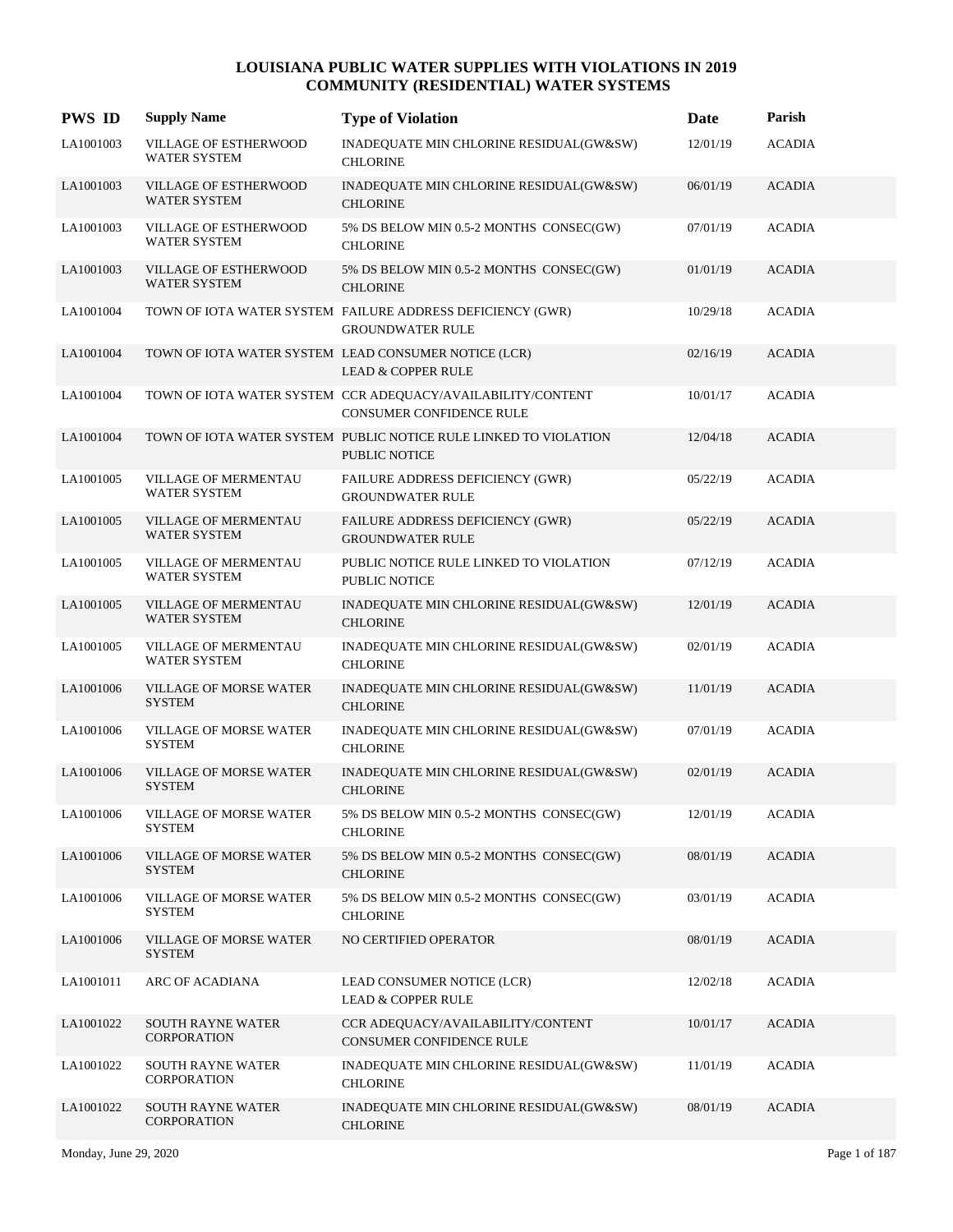| <b>PWS ID</b> | <b>Supply Name</b>                               | <b>Type of Violation</b>                                            | Date     | Parish        |
|---------------|--------------------------------------------------|---------------------------------------------------------------------|----------|---------------|
| LA1001022     | <b>SOUTH RAYNE WATER</b><br><b>CORPORATION</b>   | INADEQUATE MIN CHLORINE RESIDUAL(GW&SW)<br><b>CHLORINE</b>          | 03/01/19 | <b>ACADIA</b> |
| LA1001024     | <b>MIRE BRANCH WATER</b><br><b>CORPORATION</b>   | INADEQUATE MIN CHLORINE RESIDUAL(GW&SW)<br><b>CHLORINE</b>          | 05/01/19 | <b>ACADIA</b> |
| LA1001024     | MIRE BRANCH WATER<br><b>CORPORATION</b>          | 5% DS BELOW MIN 0.5-2 MONTHS CONSEC(GW)<br><b>CHLORINE</b>          | 06/01/19 | <b>ACADIA</b> |
| LA1001025     | <b>EGAN WATER CORPORATION</b>                    | MCL, LRAA<br><b>TTHM</b>                                            | 04/01/19 | <b>ACADIA</b> |
| LA1001025     | EGAN WATER CORPORATION                           | MCL, LRAA<br><b>TTHM</b>                                            | 01/01/19 | <b>ACADIA</b> |
| LA1001025     | <b>EGAN WATER CORPORATION</b>                    | INADEQUATE MIN CHLORINE RESIDUAL(GW&SW)<br><b>CHLORINE</b>          | 12/01/19 | <b>ACADIA</b> |
| LA1001025     | EGAN WATER CORPORATION                           | INADEQUATE MIN CHLORINE RESIDUAL(GW&SW)<br><b>CHLORINE</b>          | 07/01/19 | <b>ACADIA</b> |
| LA1001025     | EGAN WATER CORPORATION                           | INADEQUATE MIN CHLORINE RESIDUAL(GW&SW)<br><b>CHLORINE</b>          | 05/01/19 | <b>ACADIA</b> |
| LA1001025     | <b>EGAN WATER CORPORATION</b>                    | 5% DS BELOW MIN 0.5-2 MONTHS CONSEC(GW)<br><b>CHLORINE</b>          | 09/01/19 | <b>ACADIA</b> |
| LA1001025     | <b>EGAN WATER CORPORATION</b>                    | 5% DS BELOW MIN 0.5-2 MONTHS CONSEC(GW)<br><b>CHLORINE</b>          | 08/01/19 | <b>ACADIA</b> |
| LA1001026     | EGAN WATER CORPORATION<br>NO <sub>2</sub>        | INADEQUATE MIN CHLORINE RESIDUAL(GW&SW)<br><b>CHLORINE</b>          | 08/01/19 | <b>ACADIA</b> |
| LA1001026     | <b>EGAN WATER CORPORATION</b><br>NO <sub>2</sub> | INADEQUATE MIN CHLORINE RESIDUAL(GW&SW)<br><b>CHLORINE</b>          | 05/01/19 | <b>ACADIA</b> |
| LA1003001     | ALLEN PARISH WW DISTRICT<br>NO <sub>1</sub>      | FAILURE ADDRESS DEFICIENCY (GWR)<br><b>GROUNDWATER RULE</b>         | 12/16/18 | <b>ALLEN</b>  |
| LA1003001     | ALLEN PARISH WW DISTRICT<br>NO <sub>1</sub>      | FAILURE ADDRESS DEFICIENCY (GWR)<br><b>GROUNDWATER RULE</b>         | 12/16/18 | <b>ALLEN</b>  |
| LA1003001     | ALLEN PARISH WW DISTRICT<br>NO <sub>1</sub>      | FOLLOW-UP OR ROUTINE TAP M/R (LCR)<br><b>LEAD &amp; COPPER RULE</b> | 10/01/18 | <b>ALLEN</b>  |
| LA1003001     | ALLEN PARISH WW DISTRICT<br>NO <sub>1</sub>      | LEAD CONSUMER NOTICE (LCR)<br><b>LEAD &amp; COPPER RULE</b>         | 04/13/16 | <b>ALLEN</b>  |
| LA1003001     | ALLEN PARISH WW DISTRICT<br>NO <sub>1</sub>      | <b>CCR REPORT</b><br>CONSUMER CONFIDENCE RULE                       | 07/01/19 | <b>ALLEN</b>  |
| LA1003001     | ALLEN PARISH WW DISTRICT<br>NO <sub>1</sub>      | <b>CCR REPORT</b><br>CONSUMER CONFIDENCE RULE                       | 07/01/18 | <b>ALLEN</b>  |
| LA1003001     | ALLEN PARISH WW DISTRICT<br>NO <sub>1</sub>      | <b>CCR REPORT</b><br>CONSUMER CONFIDENCE RULE                       | 07/01/17 | <b>ALLEN</b>  |
| LA1003001     | ALLEN PARISH WW DISTRICT<br>NO <sub>1</sub>      | <b>CCR REPORT</b><br>CONSUMER CONFIDENCE RULE                       | 07/01/16 | <b>ALLEN</b>  |
| LA1003001     | ALLEN PARISH WW DISTRICT<br>NO <sub>1</sub>      | CCR ADEQUACY/AVAILABILITY/CONTENT<br>CONSUMER CONFIDENCE RULE       | 10/01/17 | <b>ALLEN</b>  |
| LA1003001     | ALLEN PARISH WW DISTRICT<br>NO <sub>1</sub>      | CCR ADEQUACY/AVAILABILITY/CONTENT<br>CONSUMER CONFIDENCE RULE       | 10/01/16 | <b>ALLEN</b>  |
| LA1003001     | ALLEN PARISH WW DISTRICT<br>NO <sub>1</sub>      | PUBLIC NOTICE RULE LINKED TO VIOLATION<br><b>PUBLIC NOTICE</b>      | 04/20/19 | <b>ALLEN</b>  |
| LA1003001     | ALLEN PARISH WW DISTRICT<br>NO <sub>1</sub>      | PUBLIC NOTICE RULE LINKED TO VIOLATION<br>PUBLIC NOTICE             | 02/09/19 | <b>ALLEN</b>  |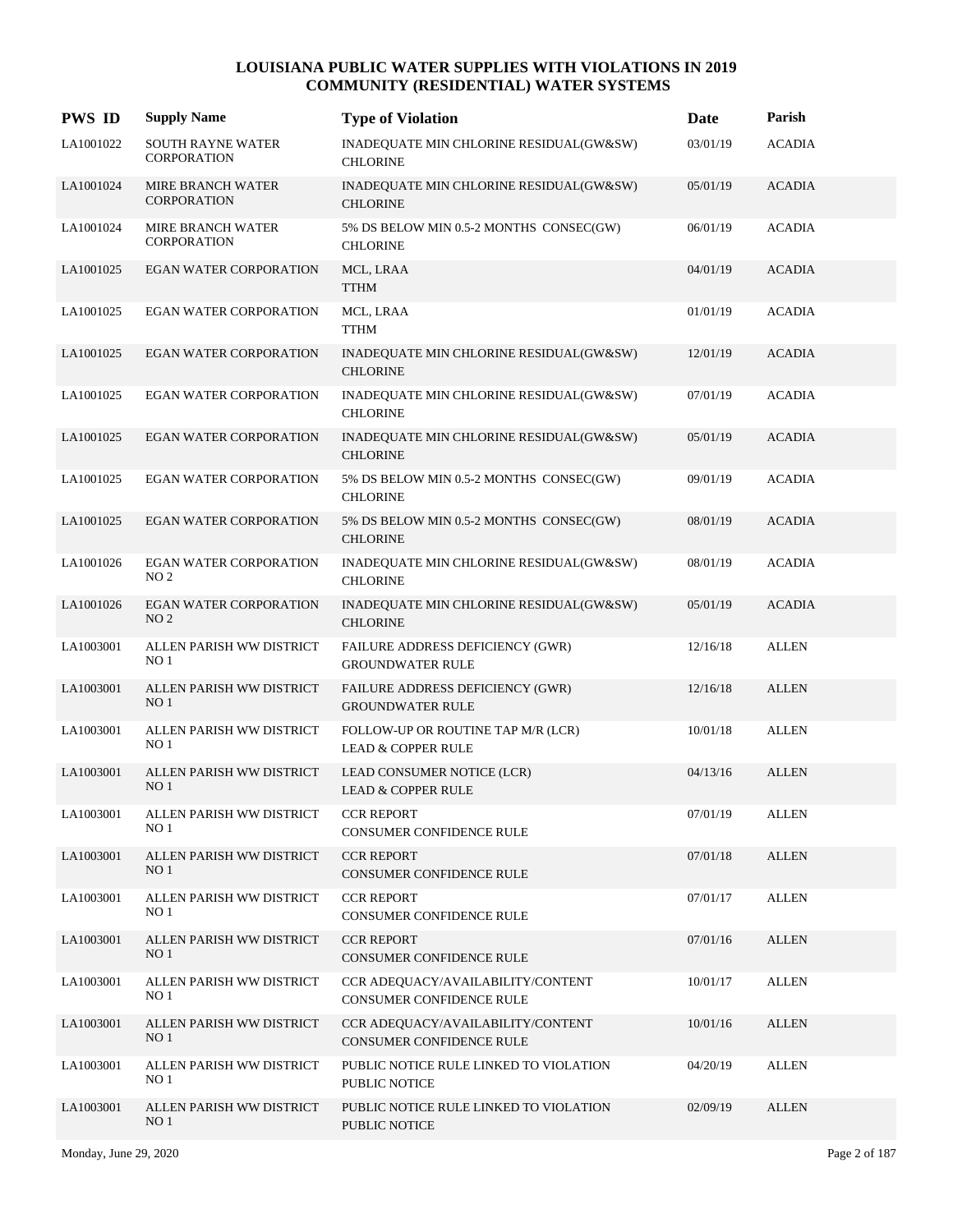| <b>PWS ID</b> | <b>Supply Name</b>                             | <b>Type of Violation</b>                                                             | Date     | Parish           |
|---------------|------------------------------------------------|--------------------------------------------------------------------------------------|----------|------------------|
| LA1003003     | NORTHWEST ALLEN WWD<br>WATER SYSTEM            | FOLLOW-UP OR ROUTINE TAP M/R (LCR)<br><b>LEAD &amp; COPPER RULE</b>                  | 10/01/15 | ALLEN            |
| LA1003007     | <b>TOWN OF OBERLIN WATER</b><br><b>SYSTEM</b>  | FAILURE ADDRESS DEFICIENCY (GWR)<br><b>GROUNDWATER RULE</b>                          | 05/16/19 | <b>ALLEN</b>     |
| LA1003007     | TOWN OF OBERLIN WATER<br><b>SYSTEM</b>         | PUBLIC NOTICE RULE LINKED TO VIOLATION<br><b>PUBLIC NOTICE</b>                       | 06/24/19 | <b>ALLEN</b>     |
| LA1003009     | SOUTHWEST ALLEN WW<br><b>DISTRICT NO 2</b>     | MCL, LRAA<br>TOTAL HALOACETIC ACIDS (HAA5)                                           | 04/01/19 | <b>ALLEN</b>     |
| LA1003009     | SOUTHWEST ALLEN WW<br><b>DISTRICT NO 2</b>     | MCL, LRAA<br>TOTAL HALOACETIC ACIDS (HAA5)                                           | 01/01/19 | <b>ALLEN</b>     |
| LA1003009     | SOUTHWEST ALLEN WW<br><b>DISTRICT NO 2</b>     | MCL, AVERAGE<br><b>ARSENIC</b>                                                       | 01/01/19 | <b>ALLEN</b>     |
| LA1003009     | SOUTHWEST ALLEN WW<br><b>DISTRICT NO 2</b>     | INADEQUATE MIN CHLORINE RESIDUAL(GW&SW)<br><b>CHLORINE</b>                           | 02/01/19 | <b>ALLEN</b>     |
| LA1003011     | EAST ALLEN PARISH WATER<br><b>WORKS</b>        | MCL, AVERAGE<br><b>ARSENIC</b>                                                       | 10/01/19 | <b>ALLEN</b>     |
| LA1003011     | EAST ALLEN PARISH WATER<br><b>WORKS</b>        | MCL, AVERAGE<br>ARSENIC                                                              | 07/01/19 | <b>ALLEN</b>     |
| LA1003011     | EAST ALLEN PARISH WATER<br><b>WORKS</b>        | MCL, AVERAGE<br><b>ARSENIC</b>                                                       | 04/01/19 | <b>ALLEN</b>     |
| LA1005046     | <b>JIMMY BABIN APARTMENTS</b>                  | SAMPLE SITING PLAN ERRORS (RTCR)<br>REVISED TOTAL COLIFORM RULE (RTCR)               | 04/01/16 | <b>ASCENSION</b> |
| LA1005046     | <b>JIMMY BABIN APARTMENTS</b>                  | INADEQUATE MIN CHLORINE RESIDUAL(GW&SW)<br><b>CHLORINE</b>                           | 10/01/19 | <b>ASCENSION</b> |
| LA1005112     | RODDY ROAD VILLAGE<br>ASCENSION, LLC           | INADEQUATE MIN CHLORINE RESIDUAL(GW&SW)<br><b>CHLORINE</b>                           | 12/01/19 | <b>ASCENSION</b> |
| LA1005114     | SHADY OAKS MOBILE HOME<br>PARK WATER SYSTEM    | INADEQUATE MIN CHLORINE RESIDUAL(GW&SW)<br><b>CHLORINE</b>                           | 12/01/19 | <b>ASCENSION</b> |
| LA1005118     | PARK                                           | FAMILY COURT MOBILE HOME LEAD CONSUMER NOTICE (LCR)<br><b>LEAD &amp; COPPER RULE</b> | 10/25/16 | <b>ASCENSION</b> |
| LA1005118     | PARK                                           | FAMILY COURT MOBILE HOME INADEQUATE MIN CHLORINE RESIDUAL(GW&SW)<br><b>CHLORINE</b>  | 07/01/19 | <b>ASCENSION</b> |
| LA1005118     | PARK                                           | FAMILY COURT MOBILE HOME INADEQUATE MIN CHLORINE RESIDUAL(GW&SW)<br><b>CHLORINE</b>  | 04/01/19 | <b>ASCENSION</b> |
| LA1005118     | <b>PARK</b>                                    | FAMILY COURT MOBILE HOME 5% DS BELOW MIN 0.5-2 MONTHS CONSEC(GW)<br><b>CHLORINE</b>  | 05/01/19 | <b>ASCENSION</b> |
| LA1005119     | <b>COUNTRYSIDE MOBILE HOME</b><br><b>COURT</b> | <b>CCR REPORT</b><br>CONSUMER CONFIDENCE RULE                                        | 07/01/19 | <b>ASCENSION</b> |
| LA1005119     | <b>COUNTRYSIDE MOBILE HOME</b><br><b>COURT</b> | <b>CCR REPORT</b><br>CONSUMER CONFIDENCE RULE                                        | 07/01/18 | <b>ASCENSION</b> |
| LA1005119     | <b>COUNTRYSIDE MOBILE HOME</b><br><b>COURT</b> | CCR ADEQUACY/AVAILABILITY/CONTENT<br>CONSUMER CONFIDENCE RULE                        | 10/01/17 | <b>ASCENSION</b> |
| LA1005147     | WHITE ROAD MOBILE HOME<br><b>PARK</b>          | <b>FAILURE ADDRESS DEFICIENCY (GWR)</b><br><b>GROUNDWATER RULE</b>                   | 11/01/18 | <b>ASCENSION</b> |
| LA1005147     | WHITE ROAD MOBILE HOME<br>PARK                 | FAILURE ADDRESS DEFICIENCY (GWR)<br><b>GROUNDWATER RULE</b>                          | 11/01/18 | <b>ASCENSION</b> |
| LA1005147     | WHITE ROAD MOBILE HOME<br><b>PARK</b>          | LEAD CONSUMER NOTICE (LCR)<br><b>LEAD &amp; COPPER RULE</b>                          | 01/12/18 | <b>ASCENSION</b> |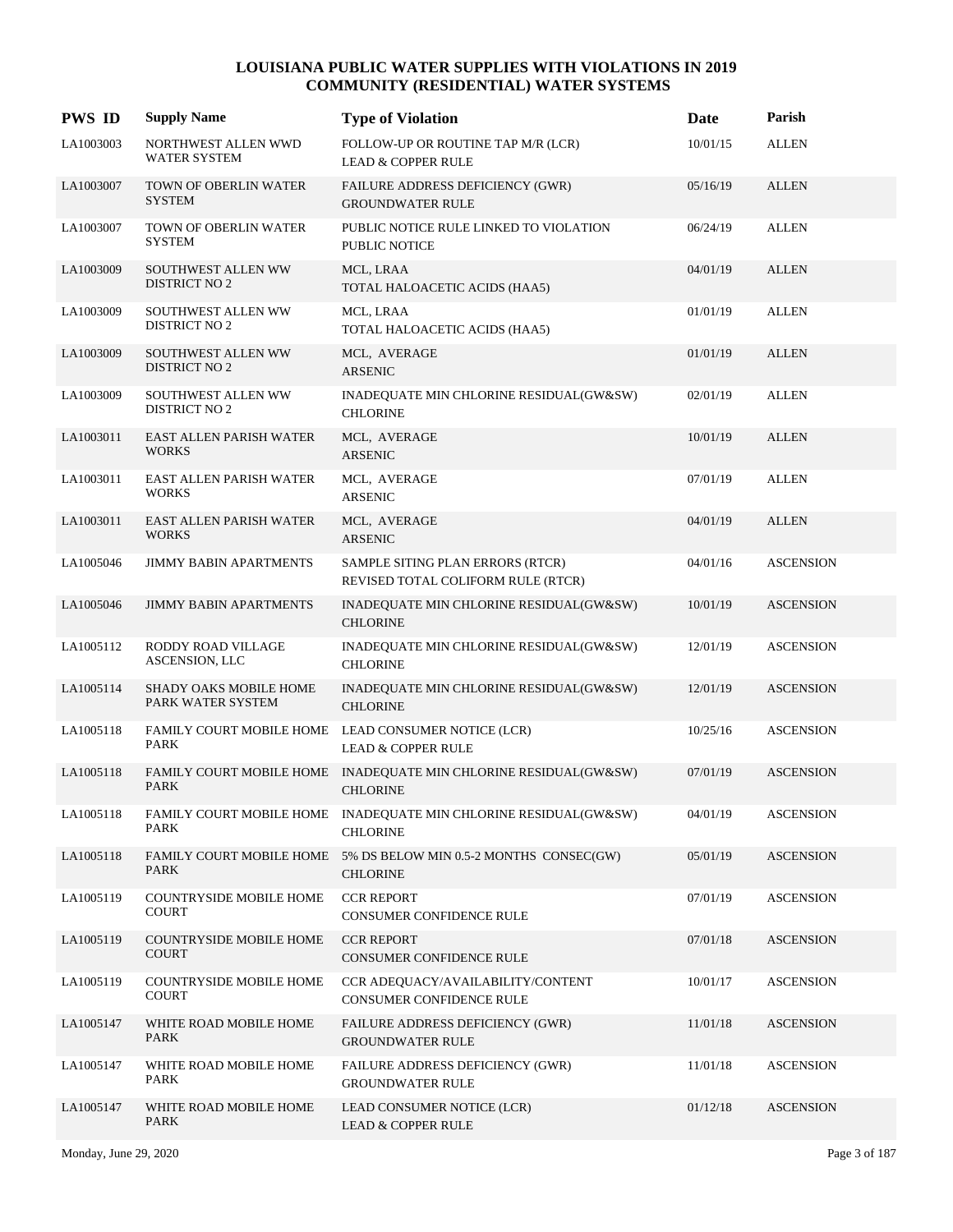| <b>PWS ID</b> | <b>Supply Name</b>                       | <b>Type of Violation</b>                                            | Date     | Parish           |
|---------------|------------------------------------------|---------------------------------------------------------------------|----------|------------------|
| LA1005147     | WHITE ROAD MOBILE HOME<br>PARK           | <b>CCR REPORT</b><br><b>CONSUMER CONFIDENCE RULE</b>                | 07/01/19 | <b>ASCENSION</b> |
| LA1005147     | WHITE ROAD MOBILE HOME<br><b>PARK</b>    | <b>CCR REPORT</b><br><b>CONSUMER CONFIDENCE RULE</b>                | 07/01/18 | <b>ASCENSION</b> |
| LA1005147     | WHITE ROAD MOBILE HOME<br><b>PARK</b>    | PUBLIC NOTICE RULE LINKED TO VIOLATION<br>PUBLIC NOTICE             | 06/16/19 | <b>ASCENSION</b> |
| LA1005148     | PLANTATION MOBILE HOME<br>VILLAGE        | FAILURE ADDRESS DEFICIENCY (GWR)<br><b>GROUNDWATER RULE</b>         | 10/07/19 | <b>ASCENSION</b> |
| LA1005148     | PLANTATION MOBILE HOME<br><b>VILLAGE</b> | FAILURE ADDRESS DEFICIENCY (GWR)<br><b>GROUNDWATER RULE</b>         | 10/07/19 | <b>ASCENSION</b> |
| LA1005148     | PLANTATION MOBILE HOME<br><b>VILLAGE</b> | FAILURE ADDRESS DEFICIENCY (GWR)<br><b>GROUNDWATER RULE</b>         | 10/07/19 | <b>ASCENSION</b> |
| LA1005148     | PLANTATION MOBILE HOME<br><b>VILLAGE</b> | <b>FAILURE ADDRESS DEFICIENCY (GWR)</b><br><b>GROUNDWATER RULE</b>  | 10/07/19 | <b>ASCENSION</b> |
| LA1005148     | PLANTATION MOBILE HOME<br>VILLAGE        | FAILURE ADDRESS DEFICIENCY (GWR)<br><b>GROUNDWATER RULE</b>         | 10/07/19 | <b>ASCENSION</b> |
| LA1005148     | PLANTATION MOBILE HOME<br><b>VILLAGE</b> | FAILURE ADDRESS DEFICIENCY (GWR)<br><b>GROUNDWATER RULE</b>         | 10/07/19 | <b>ASCENSION</b> |
| LA1005148     | PLANTATION MOBILE HOME<br><b>VILLAGE</b> | RESIDUAL NOT MONITORED MRT-POE-ACR (GW)<br><b>CHLORINE</b>          | 07/01/19 | <b>ASCENSION</b> |
| LA1005148     | PLANTATION MOBILE HOME<br><b>VILLAGE</b> | INADEQUATE MIN CHLORINE RESIDUAL(GW&SW)<br><b>CHLORINE</b>          | 12/01/19 | <b>ASCENSION</b> |
| LA1005148     | PLANTATION MOBILE HOME<br><b>VILLAGE</b> | INADEQUATE MIN CHLORINE RESIDUAL(GW&SW)<br><b>CHLORINE</b>          | 07/01/19 | <b>ASCENSION</b> |
| LA1005152     | PINE TRAILER PARK                        | FAILURE ADDRESS DEFICIENCY (GWR)<br><b>GROUNDWATER RULE</b>         | 10/24/19 | <b>ASCENSION</b> |
| LA1005152     | PINE TRAILER PARK                        | FAILURE ADDRESS DEFICIENCY (GWR)<br><b>GROUNDWATER RULE</b>         | 10/24/19 | <b>ASCENSION</b> |
| LA1005152     | PINE TRAILER PARK                        | FOLLOW-UP OR ROUTINE TAP M/R (LCR)<br><b>LEAD &amp; COPPER RULE</b> | 07/01/19 | <b>ASCENSION</b> |
| LA1005152     | PINE TRAILER PARK                        | FOLLOW-UP OR ROUTINE TAP M/R (LCR)<br><b>LEAD &amp; COPPER RULE</b> | 01/01/19 | <b>ASCENSION</b> |
| LA1005152     | PINE TRAILER PARK                        | FOLLOW-UP OR ROUTINE TAP M/R (LCR)<br><b>LEAD &amp; COPPER RULE</b> | 07/01/18 | <b>ASCENSION</b> |
| LA1005152     | PINE TRAILER PARK                        | FOLLOW-UP OR ROUTINE TAP M/R (LCR)<br><b>LEAD &amp; COPPER RULE</b> | 01/01/18 | <b>ASCENSION</b> |
| LA1005152     | PINE TRAILER PARK                        | LEAD CONSUMER NOTICE (LCR)<br><b>LEAD &amp; COPPER RULE</b>         | 10/25/17 | <b>ASCENSION</b> |
| LA1005152     | PINE TRAILER PARK                        | <b>CCR REPORT</b><br><b>CONSUMER CONFIDENCE RULE</b>                | 07/01/19 | <b>ASCENSION</b> |
| LA1005152     | PINE TRAILER PARK                        | <b>CCR REPORT</b><br>CONSUMER CONFIDENCE RULE                       | 07/01/18 | <b>ASCENSION</b> |
| LA1005152     | PINE TRAILER PARK                        | PUBLIC NOTICE RULE LINKED TO VIOLATION<br>PUBLIC NOTICE             | 11/09/19 | <b>ASCENSION</b> |
| LA1005152     | PINE TRAILER PARK                        | PUBLIC NOTICE RULE LINKED TO VIOLATION<br>PUBLIC NOTICE             | 05/18/19 | <b>ASCENSION</b> |
| LA1005152     | PINE TRAILER PARK                        | PUBLIC NOTICE RULE LINKED TO VIOLATION<br>PUBLIC NOTICE             | 11/05/18 | <b>ASCENSION</b> |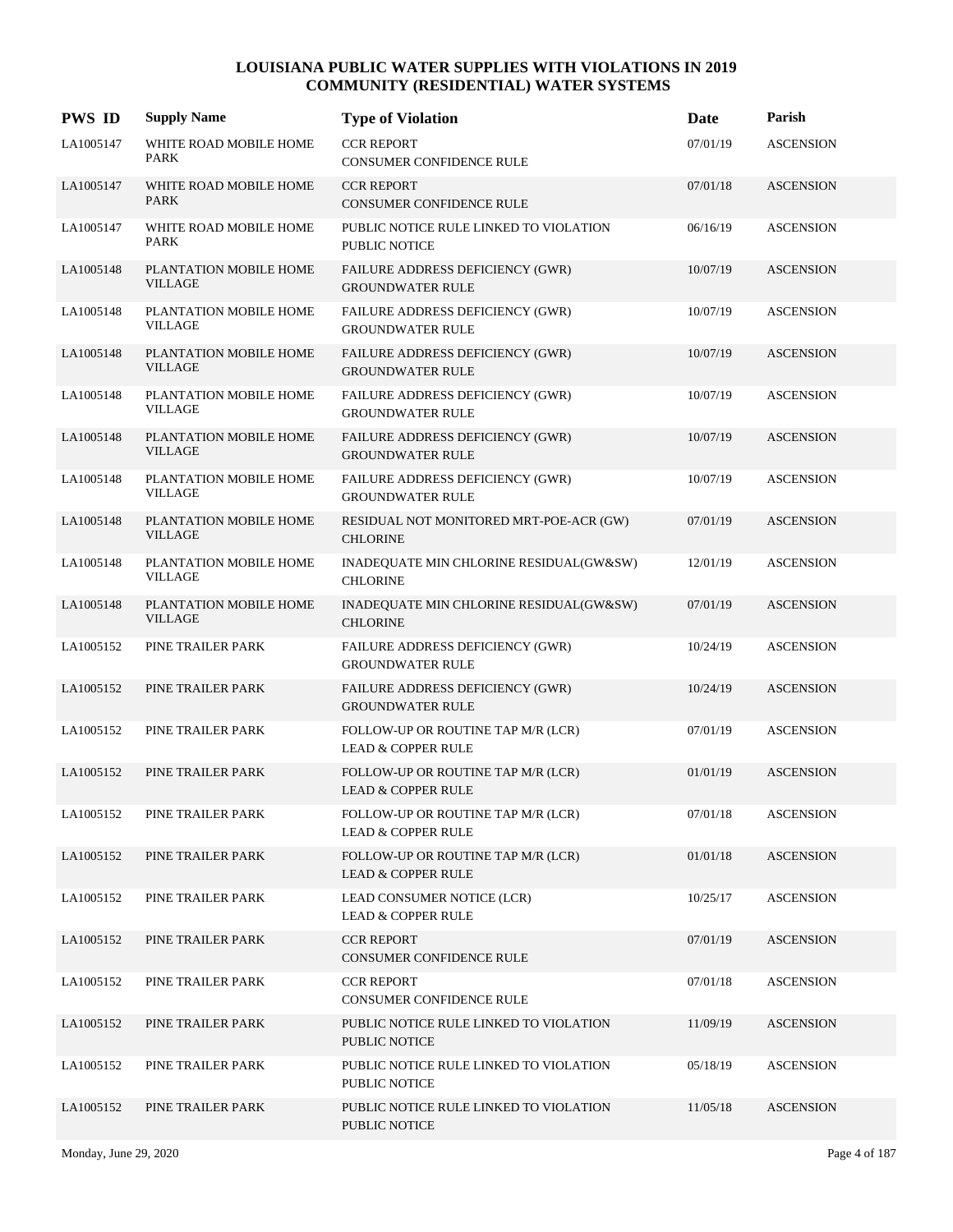| <b>PWS ID</b> | <b>Supply Name</b>                                 | <b>Type of Violation</b>                                                            | Date     | Parish            |
|---------------|----------------------------------------------------|-------------------------------------------------------------------------------------|----------|-------------------|
| LA1005152     | PINE TRAILER PARK                                  | PUBLIC NOTICE RULE LINKED TO VIOLATION<br><b>PUBLIC NOTICE</b>                      | 05/13/18 | <b>ASCENSION</b>  |
| LA1005152     | PINE TRAILER PARK                                  | INADEQUATE MIN CHLORINE RESIDUAL(GW&SW)<br><b>CHLORINE</b>                          | 12/01/19 | <b>ASCENSION</b>  |
| LA1005152     | PINE TRAILER PARK                                  | INADEQUATE MIN CHLORINE RESIDUAL(GW&SW)<br><b>CHLORINE</b>                          | 05/01/19 | <b>ASCENSION</b>  |
| LA1005152     | PINE TRAILER PARK                                  | INADEQUATE MIN CHLORINE RESIDUAL(GW&SW)<br><b>CHLORINE</b>                          | 02/01/19 | <b>ASCENSION</b>  |
| LA1005152     | PINE TRAILER PARK                                  | 5% DS BELOW MIN 0.5-2 MONTHS CONSEC(GW)<br><b>CHLORINE</b>                          | 06/01/19 | <b>ASCENSION</b>  |
| LA1005152     | PINE TRAILER PARK                                  | 5% DS BELOW MIN 0.5-2 MONTHS CONSEC(GW)<br><b>CHLORINE</b>                          | 03/01/19 | <b>ASCENSION</b>  |
| LA1005171     | OAK VILLAGE MOBILE HOME<br><b>PARK WS</b>          | FAILURE ADDRESS DEFICIENCY (GWR)<br><b>GROUNDWATER RULE</b>                         | 06/07/19 | <b>ASCENSION</b>  |
| LA1005171     | OAK VILLAGE MOBILE HOME<br><b>PARK WS</b>          | FAILURE ADDRESS DEFICIENCY (GWR)<br><b>GROUNDWATER RULE</b>                         | 06/07/19 | <b>ASCENSION</b>  |
| LA1005171     | OAK VILLAGE MOBILE HOME<br>PARK WS                 | FAILURE ADDRESS DEFICIENCY (GWR)<br><b>GROUNDWATER RULE</b>                         | 06/07/19 | <b>ASCENSION</b>  |
| LA1005171     | OAK VILLAGE MOBILE HOME<br><b>PARK WS</b>          | <b>CCR REPORT</b><br><b>CONSUMER CONFIDENCE RULE</b>                                | 07/01/19 | <b>ASCENSION</b>  |
| LA1005171     | OAK VILLAGE MOBILE HOME<br><b>PARK WS</b>          | PUBLIC NOTICE RULE LINKED TO VIOLATION<br><b>PUBLIC NOTICE</b>                      | 11/28/19 | <b>ASCENSION</b>  |
| LA1005171     | OAK VILLAGE MOBILE HOME<br><b>PARK WS</b>          | INADEQUATE MIN CHLORINE RESIDUAL(GW&SW)<br><b>CHLORINE</b>                          | 06/01/19 | <b>ASCENSION</b>  |
| LA1005202     | <b>COUNTRYVIEW MOBILE HOME</b><br><b>COURT</b>     | FAILURE ADDRESS DEFICIENCY (GWR)<br><b>GROUNDWATER RULE</b>                         | 09/12/19 | <b>ASCENSION</b>  |
| LA1005202     | <b>COURT</b>                                       | COUNTRYVIEW MOBILE HOME FAILURE ADDRESS DEFICIENCY (GWR)<br><b>GROUNDWATER RULE</b> | 09/12/19 | <b>ASCENSION</b>  |
| LA1005202     | <b>COURT</b>                                       | COUNTRYVIEW MOBILE HOME FAILURE ADDRESS DEFICIENCY (GWR)<br><b>GROUNDWATER RULE</b> | 09/12/19 | <b>ASCENSION</b>  |
| LA1005202     | <b>COUNTRYVIEW MOBILE HOME</b><br><b>COURT</b>     | LEAD CONSUMER NOTICE (LCR)<br><b>LEAD &amp; COPPER RULE</b>                         | 01/12/18 | <b>ASCENSION</b>  |
| LA1005202     | COUNTRYVIEW MOBILE HOME CCR REPORT<br><b>COURT</b> | CONSUMER CONFIDENCE RULE                                                            | 07/01/19 | <b>ASCENSION</b>  |
| LA1005202     | <b>COUNTRYVIEW MOBILE HOME</b><br><b>COURT</b>     | <b>CCR REPORT</b><br>CONSUMER CONFIDENCE RULE                                       | 07/01/18 | <b>ASCENSION</b>  |
| LA1005202     | <b>COUNTRYVIEW MOBILE HOME</b><br><b>COURT</b>     | PUBLIC NOTICE RULE LINKED TO VIOLATION<br><b>PUBLIC NOTICE</b>                      | 06/14/18 | <b>ASCENSION</b>  |
| LA1007001     | <b>ASSUMPTION PARISH WW</b><br><b>DISTRICT 1</b>   | MCL, LRAA<br>TOTAL HALOACETIC ACIDS (HAA5)                                          | 10/01/19 | <b>ASSUMPTION</b> |
| LA1007001     | <b>ASSUMPTION PARISH WW</b><br><b>DISTRICT 1</b>   | MCL, LRAA<br>TOTAL HALOACETIC ACIDS (HAA5)                                          | 10/01/19 | <b>ASSUMPTION</b> |
| LA1007001     | <b>ASSUMPTION PARISH WW</b><br><b>DISTRICT 1</b>   | MCL, LRAA<br>TOTAL HALOACETIC ACIDS (HAA5)                                          | 07/01/19 | <b>ASSUMPTION</b> |
| LA1007001     | <b>ASSUMPTION PARISH WW</b><br><b>DISTRICT 1</b>   | MCL, LRAA<br>TOTAL HALOACETIC ACIDS (HAA5)                                          | 07/01/19 | <b>ASSUMPTION</b> |
| LA1009011     | <b>CITY OF MARKSVILLE WATER</b><br><b>SYSTEM</b>   | MONITORING, ROUTINE (DBP), MAJOR<br><b>CHLORINE</b>                                 | 01/01/19 | <b>AVOYELLES</b>  |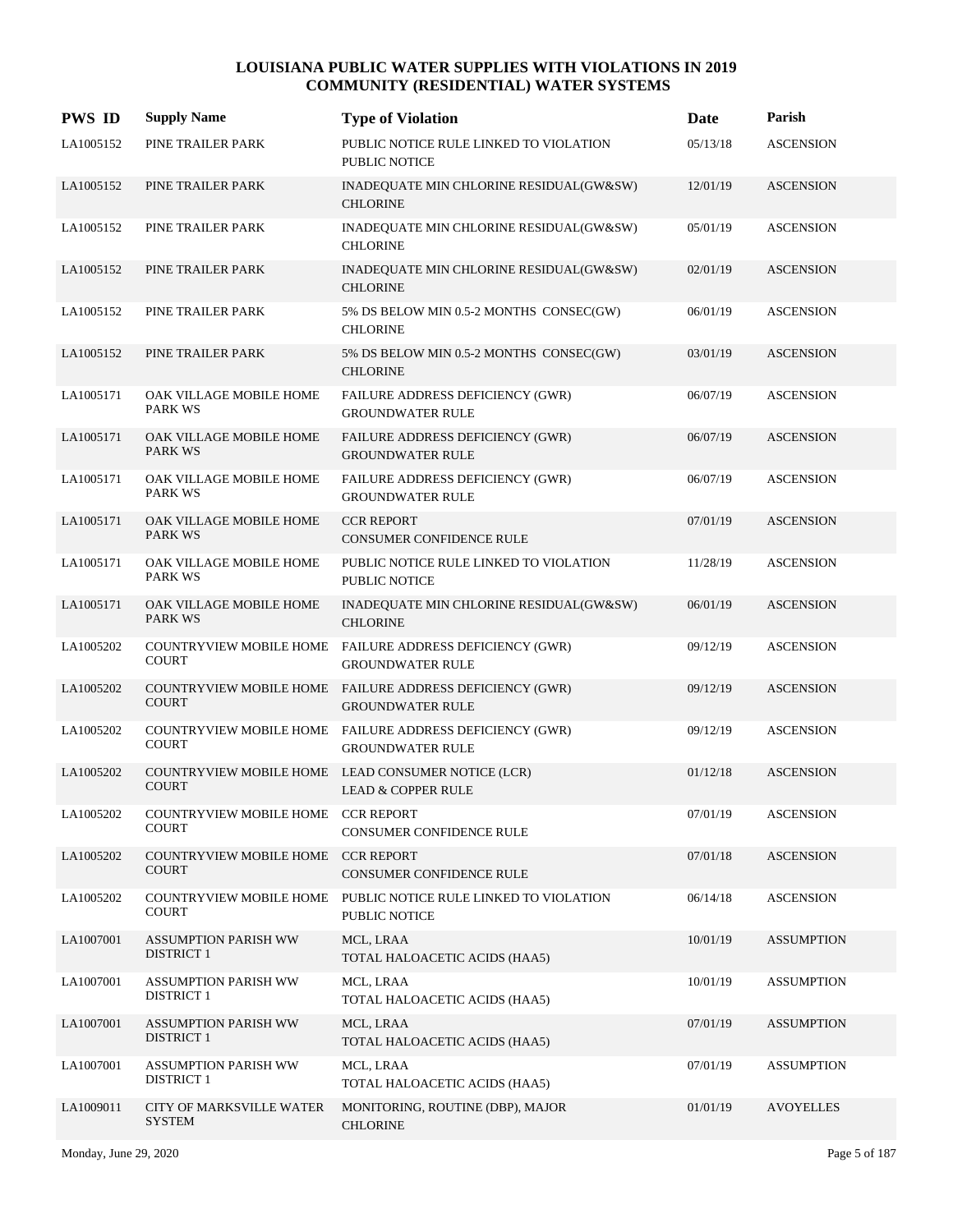| <b>PWS ID</b> | <b>Supply Name</b>                                                | <b>Type of Violation</b>                                                             | Date     | Parish            |
|---------------|-------------------------------------------------------------------|--------------------------------------------------------------------------------------|----------|-------------------|
| LA1009011     | <b>CITY OF MARKSVILLE WATER</b><br><b>SYSTEM</b>                  | MONITORING, ROUTINE, MINOR (RTCR)<br>REVISED TOTAL COLIFORM RULE (RTCR)              | 01/01/19 | <b>AVOYELLES</b>  |
| LA1009014     | <b>SYSTEM</b>                                                     | TOWN OF SIMMESPORT WATER LEAD CONSUMER NOTICE (LCR)<br><b>LEAD &amp; COPPER RULE</b> | 01/31/19 | <b>AVOYELLES</b>  |
| LA1009014     | TOWN OF SIMMESPORT WATER CCR REPORT<br><b>SYSTEM</b>              | CONSUMER CONFIDENCE RULE                                                             | 07/01/19 | <b>AVOYELLES</b>  |
| LA1009015     | SOUTHWEST AVOYELLES<br><b>WATER DISTRICT</b>                      | <b>CCR REPORT</b><br><b>CONSUMER CONFIDENCE RULE</b>                                 | 07/01/19 | <b>AVOYELLES</b>  |
| LA1009015     | SOUTHWEST AVOYELLES<br><b>WATER DISTRICT</b>                      | INADEQUATE MIN CHLORINE RESIDUAL(GW&SW)<br><b>CHLORINE</b>                           | 11/01/19 | <b>AVOYELLES</b>  |
| LA1009015     | <b>SOUTHWEST AVOYELLES</b><br><b>WATER DISTRICT</b>               | INADEQUATE MIN CHLORINE RESIDUAL(GW&SW)<br><b>CHLORINE</b>                           | 04/01/19 | <b>AVOYELLES</b>  |
| LA1009015     | SOUTHWEST AVOYELLES<br><b>WATER DISTRICT</b>                      | 5% DS BELOW MIN 0.5-2 MONTHS CONSEC(GW)<br><b>CHLORINE</b>                           | 05/01/19 | <b>AVOYELLES</b>  |
| LA1009015     | SOUTHWEST AVOYELLES<br><b>WATER DISTRICT</b>                      | EXCEED SECONDARY CONTAMINANT LEVEL<br><b>FLUORIDE</b>                                | 01/01/19 | <b>AVOYELLES</b>  |
| LA1009020     | <b>DISTRICT</b>                                                   | SPRING BAYOU WATER WORKS FAILURE ADDRESS DEFICIENCY (GWR)<br><b>GROUNDWATER RULE</b> | 03/02/19 | <b>AVOYELLES</b>  |
| LA1009020     | <b>DISTRICT</b>                                                   | SPRING BAYOU WATER WORKS FAILURE ADDRESS DEFICIENCY (GWR)<br><b>GROUNDWATER RULE</b> | 03/02/19 | <b>AVOYELLES</b>  |
| LA1009020     | <b>DISTRICT</b>                                                   | SPRING BAYOU WATER WORKS FAILURE ADDRESS DEFICIENCY (GWR)<br><b>GROUNDWATER RULE</b> | 05/02/16 | <b>AVOYELLES</b>  |
| LA1009020     | SPRING BAYOU WATER WORKS NO CERTIFIED OPERATOR<br><b>DISTRICT</b> |                                                                                      | 11/07/18 | <b>AVOYELLES</b>  |
| LA1011004     | GREEN ACRES SUBDIVISION<br>WATER SYSTEM                           | OCCT/SOWT RECOMMENDATION/STUDY (LCR)<br><b>LEAD &amp; COPPER RULE</b>                | 11/01/18 | <b>BEAUREGARD</b> |
| LA1011007     | <b>SYSTEM</b>                                                     | TOWN OF MERRYVILLE WATER INADEQUATE MIN CHLORINE RESIDUAL(GW&SW)<br><b>CHLORINE</b>  | 10/01/19 | <b>BEAUREGARD</b> |
| LA1011008     | <b>BEAUREGARD WATER WORKS</b><br>DIST#3                           | LEAD CONSUMER NOTICE (LCR)<br><b>LEAD &amp; COPPER RULE</b>                          | 03/18/18 | <b>BEAUREGARD</b> |
| LA1011008     | <b>BEAUREGARD WATER WORKS</b><br>DIST#3                           | <b>CCR REPORT</b><br><b>CONSUMER CONFIDENCE RULE</b>                                 | 07/01/19 | <b>BEAUREGARD</b> |
| LA1011008     | <b>BEAUREGARD WATER WORKS</b><br>DIST#3                           | FAILURE TO SUBMIT MONITORING PLAN<br>TOTAL COLIFORM RULE                             | 01/01/14 | <b>BEAUREGARD</b> |
| LA1013001     | ALABAMA WATER SYSTEM                                              | FAILURE ADDRESS DEFICIENCY (GWR)<br><b>GROUNDWATER RULE</b>                          | 09/16/19 | <b>BIENVILLE</b>  |
| LA1013001     | ALABAMA WATER SYSTEM                                              | FAILURE ADDRESS DEFICIENCY (GWR)<br><b>GROUNDWATER RULE</b>                          | 09/16/19 | <b>BIENVILLE</b>  |
| LA1013001     | ALABAMA WATER SYSTEM                                              | FAILURE ADDRESS DEFICIENCY (GWR)<br><b>GROUNDWATER RULE</b>                          | 09/16/19 | <b>BIENVILLE</b>  |
| LA1013001     | ALABAMA WATER SYSTEM                                              | FAILURE ADDRESS DEFICIENCY (GWR)<br><b>GROUNDWATER RULE</b>                          | 09/16/19 | <b>BIENVILLE</b>  |
| LA1013001     | ALABAMA WATER SYSTEM                                              | FAILURE ADDRESS DEFICIENCY (GWR)<br><b>GROUNDWATER RULE</b>                          | 09/16/19 | <b>BIENVILLE</b>  |
| LA1013001     | ALABAMA WATER SYSTEM                                              | FAILURE ADDRESS DEFICIENCY (GWR)<br><b>GROUNDWATER RULE</b>                          | 09/16/19 | <b>BIENVILLE</b>  |
| LA1013002     | ALBERTA WATER SYSTEM                                              | MCL, LRAA<br><b>TTHM</b>                                                             | 10/01/19 | <b>BIENVILLE</b>  |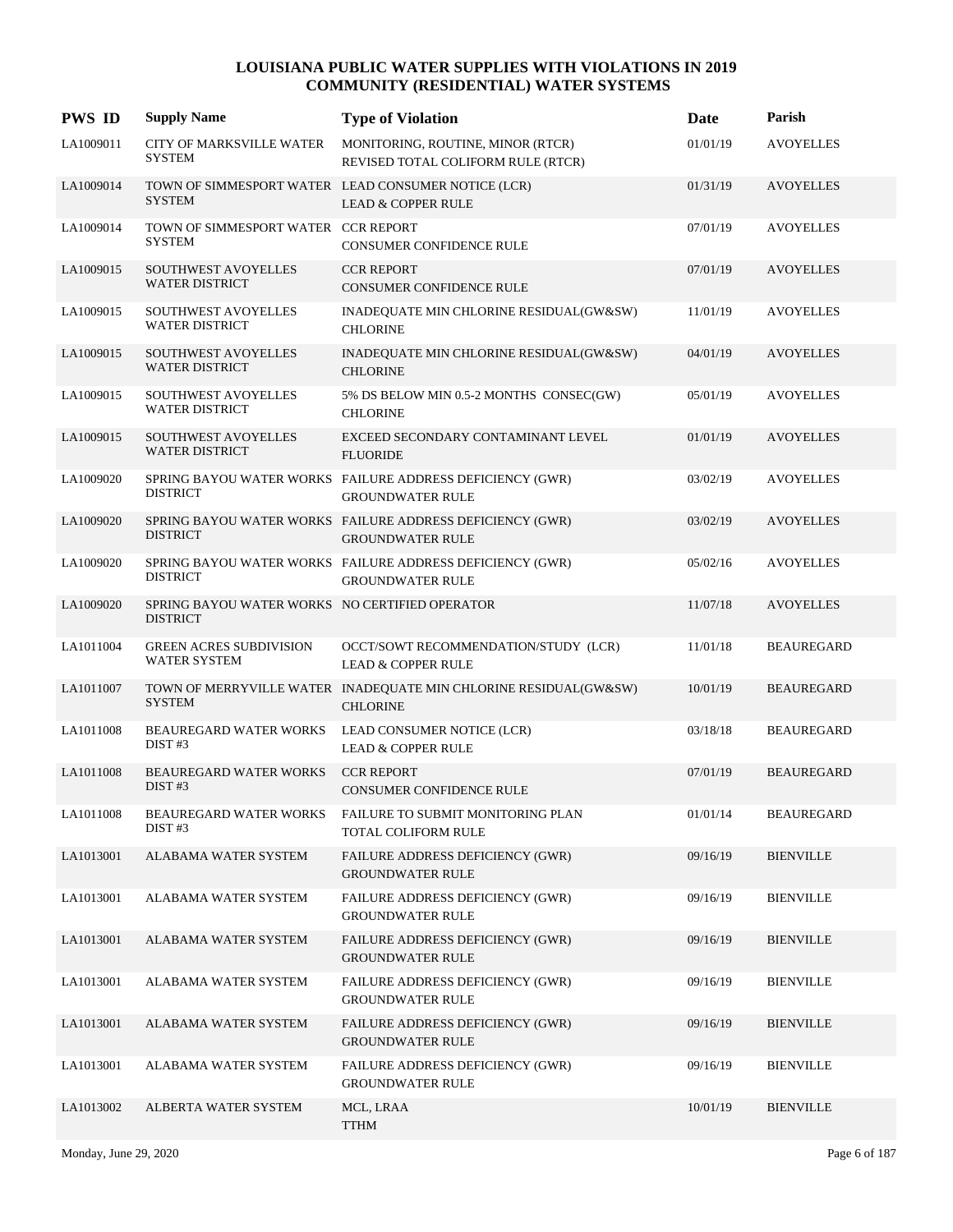| <b>PWS ID</b> | <b>Supply Name</b>          | <b>Type of Violation</b>                                           | Date     | Parish           |
|---------------|-----------------------------|--------------------------------------------------------------------|----------|------------------|
| LA1013002     | ALBERTA WATER SYSTEM        | MCL, LRAA<br>TOTAL HALOACETIC ACIDS (HAA5)                         | 10/01/19 | <b>BIENVILLE</b> |
| LA1013002     | ALBERTA WATER SYSTEM        | MCL, LRAA<br>TOTAL HALOACETIC ACIDS (HAA5)                         | 10/01/19 | <b>BIENVILLE</b> |
| LA1013002     | ALBERTA WATER SYSTEM        | MCL, LRAA<br><b>TTHM</b>                                           | 10/01/19 | <b>BIENVILLE</b> |
| LA1013002     | <b>ALBERTA WATER SYSTEM</b> | MCL, LRAA<br>TOTAL HALOACETIC ACIDS (HAA5)                         | 07/01/19 | <b>BIENVILLE</b> |
| LA1013002     | ALBERTA WATER SYSTEM        | MCL, LRAA<br><b>TTHM</b>                                           | 07/01/19 | <b>BIENVILLE</b> |
| LA1013002     | ALBERTA WATER SYSTEM        | MCL, LRAA<br><b>TTHM</b>                                           | 07/01/19 | <b>BIENVILLE</b> |
| LA1013002     | ALBERTA WATER SYSTEM        | MCL, LRAA<br>TOTAL HALOACETIC ACIDS (HAA5)                         | 07/01/19 | <b>BIENVILLE</b> |
| LA1013002     | <b>ALBERTA WATER SYSTEM</b> | MCL, LRAA<br><b>TTHM</b>                                           | 04/01/19 | <b>BIENVILLE</b> |
| LA1013002     | ALBERTA WATER SYSTEM        | MCL, LRAA<br>TOTAL HALOACETIC ACIDS (HAA5)                         | 04/01/19 | <b>BIENVILLE</b> |
| LA1013002     | ALBERTA WATER SYSTEM        | MCL, LRAA<br>TOTAL HALOACETIC ACIDS (HAA5)                         | 04/01/19 | <b>BIENVILLE</b> |
| LA1013002     | ALBERTA WATER SYSTEM        | MCL, LRAA<br><b>TTHM</b>                                           | 04/01/19 | <b>BIENVILLE</b> |
| LA1013002     | ALBERTA WATER SYSTEM        | MCL, LRAA<br>TOTAL HALOACETIC ACIDS (HAA5)                         | 01/01/19 | <b>BIENVILLE</b> |
| LA1013002     | ALBERTA WATER SYSTEM        | MCL, LRAA<br>TOTAL HALOACETIC ACIDS (HAA5)                         | 01/01/19 | <b>BIENVILLE</b> |
| LA1013002     | ALBERTA WATER SYSTEM        | MCL, LRAA<br><b>TTHM</b>                                           | 01/01/19 | <b>BIENVILLE</b> |
| LA1013002     | ALBERTA WATER SYSTEM        | MCL, LRAA<br><b>TTHM</b>                                           | 01/01/19 | <b>BIENVILLE</b> |
| LA1013002     | ALBERTA WATER SYSTEM        | FAILURE ADDRESS DEFICIENCY (GWR)<br><b>GROUNDWATER RULE</b>        | 12/26/19 | <b>BIENVILLE</b> |
| LA1013002     | ALBERTA WATER SYSTEM        | FAILURE ADDRESS DEFICIENCY (GWR)<br><b>GROUNDWATER RULE</b>        | 12/26/19 | <b>BIENVILLE</b> |
| LA1013002     | ALBERTA WATER SYSTEM        | FAILURE ADDRESS DEFICIENCY (GWR)<br><b>GROUNDWATER RULE</b>        | 12/26/19 | <b>BIENVILLE</b> |
| LA1013002     | ALBERTA WATER SYSTEM        | <b>FAILURE ADDRESS DEFICIENCY (GWR)</b><br><b>GROUNDWATER RULE</b> | 12/26/19 | <b>BIENVILLE</b> |
| LA1013002     | ALBERTA WATER SYSTEM        | FAILURE ADDRESS DEFICIENCY (GWR)<br><b>GROUNDWATER RULE</b>        | 12/26/19 | <b>BIENVILLE</b> |
| LA1013002     | ALBERTA WATER SYSTEM        | <b>FAILURE ADDRESS DEFICIENCY (GWR)</b><br><b>GROUNDWATER RULE</b> | 12/26/19 | <b>BIENVILLE</b> |
| LA1013002     | ALBERTA WATER SYSTEM        | FAILURE ADDRESS DEFICIENCY (GWR)<br><b>GROUNDWATER RULE</b>        | 12/26/19 | <b>BIENVILLE</b> |
| LA1013002     | ALBERTA WATER SYSTEM        | INADEQUATE MIN CHLORINE RESIDUAL(GW&SW)<br><b>CHLORAMINE</b>       | 07/01/19 | BIENVILLE        |
| LA1013002     | ALBERTA WATER SYSTEM        | 5% DS BELOW MIN 0.5-2 MONTHS CONSEC(GW)<br><b>CHLORAMINE</b>       | 08/01/19 | <b>BIENVILLE</b> |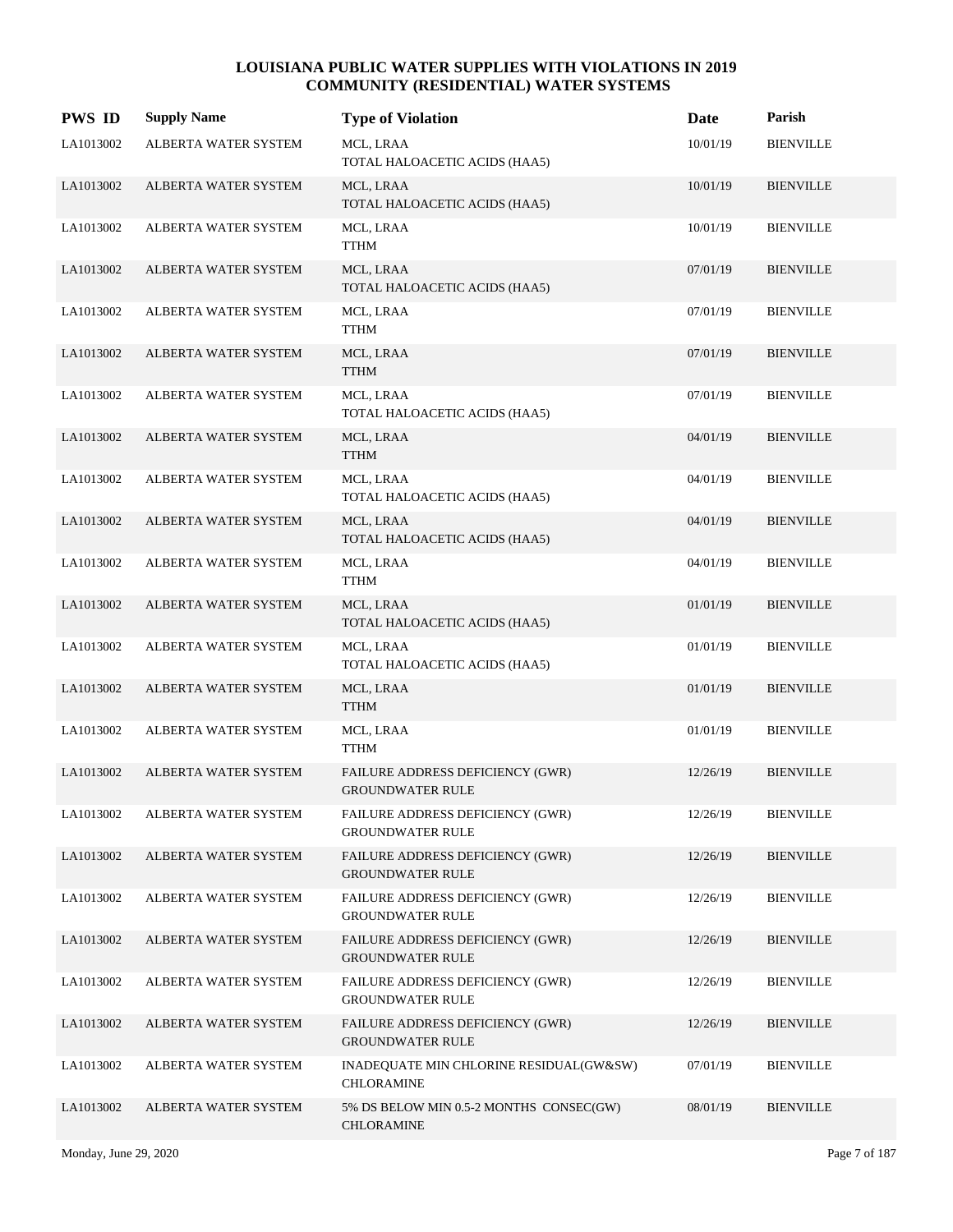| <b>PWS ID</b> | <b>Supply Name</b>            | <b>Type of Violation</b>                                                  | Date     | Parish           |
|---------------|-------------------------------|---------------------------------------------------------------------------|----------|------------------|
| LA1013003     | ARCADIA WATER SYSTEM          | OCCT/SOWT RECOMMENDATION/STUDY (LCR)<br><b>LEAD &amp; COPPER RULE</b>     | 11/01/18 | <b>BIENVILLE</b> |
| LA1013004     | <b>BIENVILLE WATER SYSTEM</b> | FAILURE ADDRESS DEFICIENCY (GWR)<br><b>GROUNDWATER RULE</b>               | 12/25/19 | <b>BIENVILLE</b> |
| LA1013004     | BIENVILLE WATER SYSTEM        | <b>FAILURE ADDRESS DEFICIENCY (GWR)</b><br><b>GROUNDWATER RULE</b>        | 12/25/19 | <b>BIENVILLE</b> |
| LA1013005     | BRYCELAND WATER SYSTEM        | FAILURE ADDRESS DEFICIENCY (GWR)<br><b>GROUNDWATER RULE</b>               | 09/19/19 | <b>BIENVILLE</b> |
| LA1013005     | BRYCELAND WATER SYSTEM        | FAILURE ADDRESS DEFICIENCY (GWR)<br><b>GROUNDWATER RULE</b>               | 09/19/19 | <b>BIENVILLE</b> |
| LA1013005     | BRYCELAND WATER SYSTEM        | FAILURE ADDRESS DEFICIENCY (GWR)<br><b>GROUNDWATER RULE</b>               | 09/19/19 | <b>BIENVILLE</b> |
| LA1013005     | BRYCELAND WATER SYSTEM        | FAILURE ADDRESS DEFICIENCY (GWR)<br><b>GROUNDWATER RULE</b>               | 09/19/19 | <b>BIENVILLE</b> |
| LA1013005     | BRYCELAND WATER SYSTEM        | FAILURE ADDRESS DEFICIENCY (GWR)<br><b>GROUNDWATER RULE</b>               | 09/19/19 | <b>BIENVILLE</b> |
| LA1013006     | <b>CASTOR WATER SYSTEM</b>    | MCL, LRAA<br>TOTAL HALOACETIC ACIDS (HAA5)                                | 01/01/19 | <b>BIENVILLE</b> |
| LA1013007     | FRIENDSHIP WATER SYSTEM       | MONITORING, ROUTINE (DBP), MAJOR<br><b>CHLORINE</b>                       | 10/01/19 | <b>BIENVILLE</b> |
| LA1013007     | FRIENDSHIP WATER SYSTEM       | MONITORING, ROUTINE, MAJOR (RTCR)<br>REVISED TOTAL COLIFORM RULE (RTCR)   | 11/01/19 | <b>BIENVILLE</b> |
| LA1013007     | FRIENDSHIP WATER SYSTEM       | WATER QUALITY PARAMETER M/R (LCR)<br><b>LEAD &amp; COPPER RULE</b>        | 01/01/19 | <b>BIENVILLE</b> |
| LA1013007     | FRIENDSHIP WATER SYSTEM       | INITIAL/FOLLOW-UP/ROUTINE SOWT M/R (LCR)<br><b>LEAD &amp; COPPER RULE</b> | 01/01/19 | <b>BIENVILLE</b> |
| LA1013007     | FRIENDSHIP WATER SYSTEM       | OCCT/SOWT RECOMMENDATION/STUDY (LCR)<br><b>LEAD &amp; COPPER RULE</b>     | 07/11/19 | <b>BIENVILLE</b> |
| LA1013007     | FRIENDSHIP WATER SYSTEM       | LEAD CONSUMER NOTICE (LCR)<br><b>LEAD &amp; COPPER RULE</b>               | 11/29/19 | <b>BIENVILLE</b> |
| LA1013007     | FRIENDSHIP WATER SYSTEM       | <b>CCR REPORT</b><br><b>CONSUMER CONFIDENCE RULE</b>                      | 07/01/18 | <b>BIENVILLE</b> |
| LA1013007     | FRIENDSHIP WATER SYSTEM       | <b>CCR REPORT</b><br>CONSUMER CONFIDENCE RULE                             | 07/01/17 | <b>BIENVILLE</b> |
| LA1013007     | FRIENDSHIP WATER SYSTEM       | CCR ADEQUACY/AVAILABILITY/CONTENT<br>CONSUMER CONFIDENCE RULE             | 10/01/17 | <b>BIENVILLE</b> |
| LA1013007     | FRIENDSHIP WATER SYSTEM       | PUBLIC NOTICE RULE LINKED TO VIOLATION<br>PUBLIC NOTICE                   | 11/06/19 | <b>BIENVILLE</b> |
| LA1013007     | FRIENDSHIP WATER SYSTEM       | PUBLIC NOTICE RULE LINKED TO VIOLATION<br>PUBLIC NOTICE                   | 11/06/19 | <b>BIENVILLE</b> |
| LA1013007     | FRIENDSHIP WATER SYSTEM       | PUBLIC NOTICE RULE LINKED TO VIOLATION<br>PUBLIC NOTICE                   | 04/29/19 | <b>BIENVILLE</b> |
| LA1013007     | FRIENDSHIP WATER SYSTEM       | PUBLIC NOTICE RULE LINKED TO VIOLATION<br><b>PUBLIC NOTICE</b>            | 04/10/17 | <b>BIENVILLE</b> |
| LA1013007     | FRIENDSHIP WATER SYSTEM       | PUBLIC NOTICE RULE LINKED TO VIOLATION<br>PUBLIC NOTICE                   | 03/21/17 | <b>BIENVILLE</b> |
| LA1013007     | FRIENDSHIP WATER SYSTEM       | PUBLIC NOTICE RULE LINKED TO VIOLATION<br>PUBLIC NOTICE                   | 02/19/17 | <b>BIENVILLE</b> |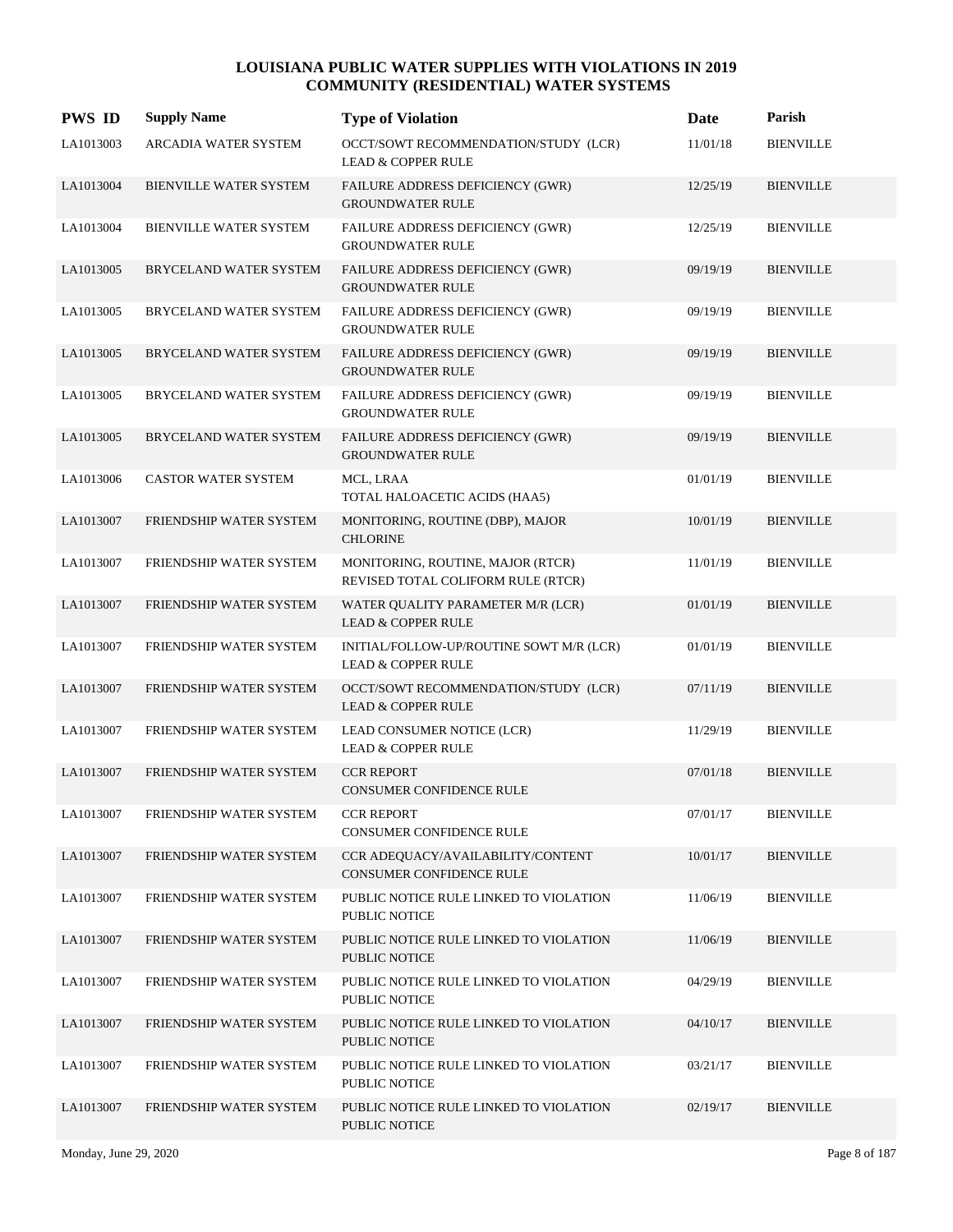| <b>PWS ID</b> | <b>Supply Name</b>                       | <b>Type of Violation</b>                                                  | Date     | Parish           |
|---------------|------------------------------------------|---------------------------------------------------------------------------|----------|------------------|
| LA1013007     | FRIENDSHIP WATER SYSTEM                  | PUBLIC NOTICE RULE LINKED TO VIOLATION<br>PUBLIC NOTICE                   | 02/23/16 | <b>BIENVILLE</b> |
| LA1013007     | FRIENDSHIP WATER SYSTEM                  | PUBLIC NOTICE RULE LINKED TO VIOLATION<br><b>PUBLIC NOTICE</b>            | 12/13/13 | <b>BIENVILLE</b> |
| LA1013007     | FRIENDSHIP WATER SYSTEM                  | PUBLIC NOTICE RULE LINKED TO VIOLATION<br>PUBLIC NOTICE                   | 05/10/13 | <b>BIENVILLE</b> |
| LA1013008     | <b>GIBSLAND WATER SYSTEM</b>             | FAILURE ADDRESS DEFICIENCY (GWR)<br><b>GROUNDWATER RULE</b>               | 11/01/18 | <b>BIENVILLE</b> |
| LA1013008     | <b>GIBSLAND WATER SYSTEM</b>             | FOLLOW-UP OR ROUTINE TAP M/R (LCR)<br><b>LEAD &amp; COPPER RULE</b>       | 07/01/19 | <b>BIENVILLE</b> |
| LA1013008     | <b>GIBSLAND WATER SYSTEM</b>             | WATER QUALITY PARAMETER M/R (LCR)<br><b>LEAD &amp; COPPER RULE</b>        | 01/01/19 | <b>BIENVILLE</b> |
| LA1013008     | <b>GIBSLAND WATER SYSTEM</b>             | INITIAL/FOLLOW-UP/ROUTINE SOWT M/R (LCR)<br><b>LEAD &amp; COPPER RULE</b> | 01/01/19 | <b>BIENVILLE</b> |
| LA1013008     | <b>GIBSLAND WATER SYSTEM</b>             | OCCT/SOWT RECOMMENDATION/STUDY (LCR)<br><b>LEAD &amp; COPPER RULE</b>     | 10/01/19 | <b>BIENVILLE</b> |
| LA1013008     | <b>GIBSLAND WATER SYSTEM</b>             | LEAD CONSUMER NOTICE (LCR)<br><b>LEAD &amp; COPPER RULE</b>               | 06/26/16 | <b>BIENVILLE</b> |
| LA1013008     | <b>GIBSLAND WATER SYSTEM</b>             | <b>CCR REPORT</b><br><b>CONSUMER CONFIDENCE RULE</b>                      | 07/01/19 | <b>BIENVILLE</b> |
| LA1013008     | <b>GIBSLAND WATER SYSTEM</b>             | <b>CCR REPORT</b><br>CONSUMER CONFIDENCE RULE                             | 07/01/18 | <b>BIENVILLE</b> |
| LA1013008     | <b>GIBSLAND WATER SYSTEM</b>             | <b>CCR REPORT</b><br><b>CONSUMER CONFIDENCE RULE</b>                      | 07/01/17 | <b>BIENVILLE</b> |
| LA1013008     | <b>GIBSLAND WATER SYSTEM</b>             | CCR ADEQUACY/AVAILABILITY/CONTENT<br><b>CONSUMER CONFIDENCE RULE</b>      | 10/01/17 | <b>BIENVILLE</b> |
| LA1013008     | <b>GIBSLAND WATER SYSTEM</b>             | PUBLIC NOTICE RULE LINKED TO VIOLATION<br><b>PUBLIC NOTICE</b>            | 04/29/19 | <b>BIENVILLE</b> |
| LA1013008     | <b>GIBSLAND WATER SYSTEM</b>             | PUBLIC NOTICE RULE LINKED TO VIOLATION<br><b>PUBLIC NOTICE</b>            | 11/05/18 | <b>BIENVILLE</b> |
| LA1013008     | <b>GIBSLAND WATER SYSTEM</b>             | INADEQUATE MIN CHLORINE RESIDUAL(GW&SW)<br><b>CHLORINE</b>                | 10/01/19 | <b>BIENVILLE</b> |
| LA1013009     | <b>LUCKY WATERWORKS</b>                  | FAILURE ADDRESS DEFICIENCY (GWR)<br><b>GROUNDWATER RULE</b>               | 07/02/17 | <b>BIENVILLE</b> |
| LA1013009     | <b>LUCKY WATERWORKS</b>                  | OCCT/SOWT RECOMMENDATION/STUDY (LCR)<br><b>LEAD &amp; COPPER RULE</b>     | 11/01/18 | <b>BIENVILLE</b> |
| LA1013009     | LUCKY WATERWORKS                         | LEAD CONSUMER NOTICE (LCR)<br><b>LEAD &amp; COPPER RULE</b>               | 11/29/19 | <b>BIENVILLE</b> |
| LA1013009     | LUCKY WATERWORKS                         | LEAD CONSUMER NOTICE (LCR)<br><b>LEAD &amp; COPPER RULE</b>               | 11/10/18 | <b>BIENVILLE</b> |
| LA1013009     | LUCKY WATERWORKS                         | <b>CCR REPORT</b><br>CONSUMER CONFIDENCE RULE                             | 07/01/18 | <b>BIENVILLE</b> |
| LA1013009     | LUCKY WATERWORKS                         | PUBLIC NOTICE RULE LINKED TO VIOLATION<br>PUBLIC NOTICE                   | 02/17/18 | <b>BIENVILLE</b> |
| LA1013010     | EDWARDS MILLCREEK WATER<br><b>SYSTEM</b> | FOLLOW-UP OR ROUTINE TAP M/R (LCR)<br><b>LEAD &amp; COPPER RULE</b>       | 10/01/18 | <b>BIENVILLE</b> |
| LA1013010     | EDWARDS MILLCREEK WATER<br><b>SYSTEM</b> | CCR ADEQUACY/AVAILABILITY/CONTENT<br>CONSUMER CONFIDENCE RULE             | 10/01/17 | <b>BIENVILLE</b> |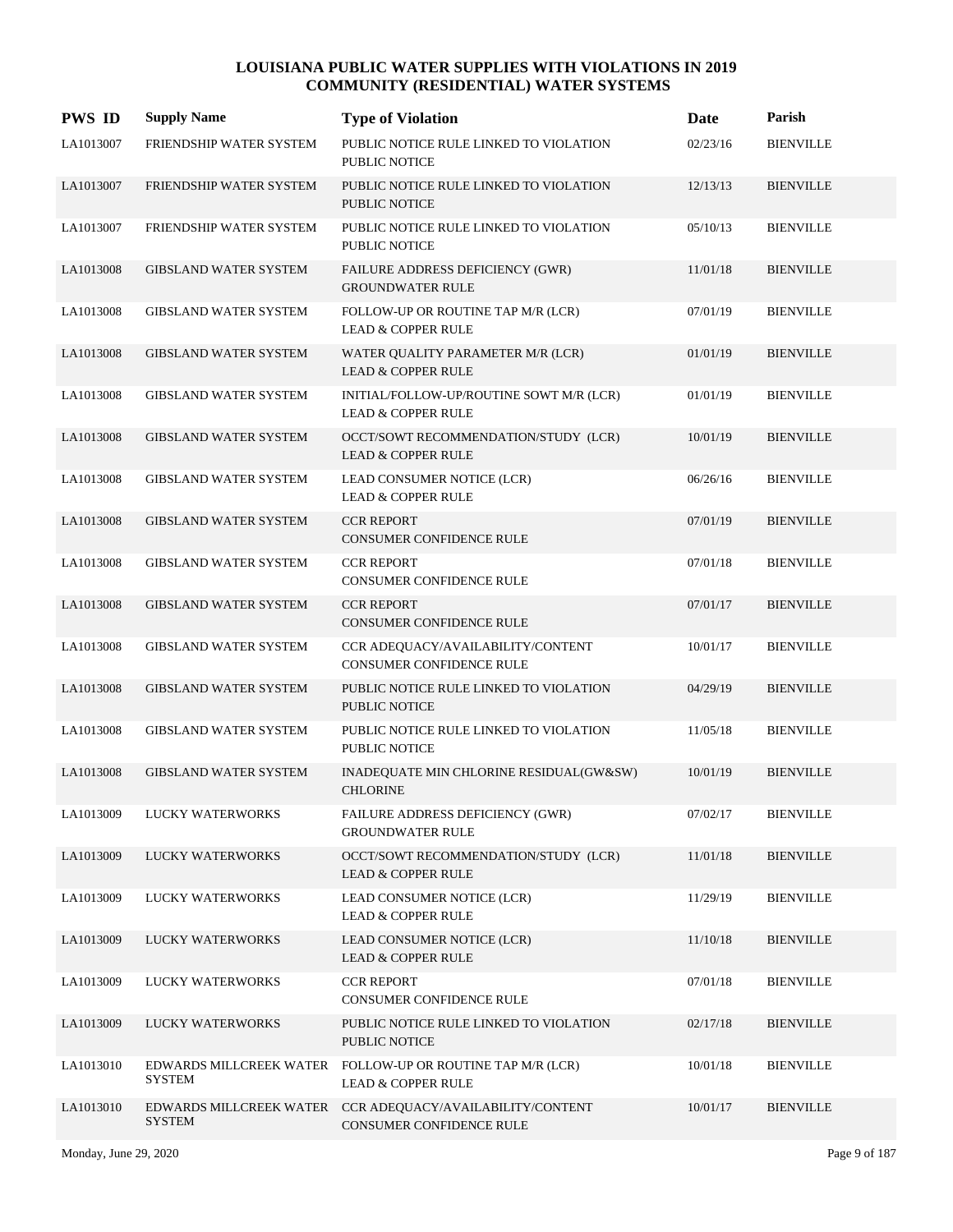| <b>PWS ID</b> | <b>Supply Name</b>                       | <b>Type of Violation</b>                                                         | Date     | Parish           |
|---------------|------------------------------------------|----------------------------------------------------------------------------------|----------|------------------|
| LA1013010     | EDWARDS MILLCREEK WATER<br><b>SYSTEM</b> | PUBLIC NOTICE RULE LINKED TO VIOLATION<br>PUBLIC NOTICE                          | 02/09/19 | <b>BIENVILLE</b> |
| LA1013010     | <b>SYSTEM</b>                            | EDWARDS MILLCREEK WATER FAILURE TO SUBMIT MONITORING PLAN<br>TOTAL COLIFORM RULE | 01/01/14 | <b>BIENVILLE</b> |
| LA1013011     | MT LEBANON WATER SYSTEM                  | LEAD CONSUMER NOTICE (LCR)<br><b>LEAD &amp; COPPER RULE</b>                      | 12/02/18 | <b>BIENVILLE</b> |
| LA1013012     | MT OLIVE WATER SYSTEM                    | FAILURE ADDRESS DEFICIENCY (GWR)<br><b>GROUNDWATER RULE</b>                      | 05/03/19 | <b>BIENVILLE</b> |
| LA1013012     | MT OLIVE WATER SYSTEM                    | FAILURE ADDRESS DEFICIENCY (GWR)<br><b>GROUNDWATER RULE</b>                      | 05/03/19 | <b>BIENVILLE</b> |
| LA1013012     | MT OLIVE WATER SYSTEM                    | FAILURE ADDRESS DEFICIENCY (GWR)<br><b>GROUNDWATER RULE</b>                      | 05/03/19 | <b>BIENVILLE</b> |
| LA1013012     | MT OLIVE WATER SYSTEM                    | <b>FAILURE ADDRESS DEFICIENCY (GWR)</b><br><b>GROUNDWATER RULE</b>               | 05/03/19 | <b>BIENVILLE</b> |
| LA1013012     | MT OLIVE WATER SYSTEM                    | FAILURE ADDRESS DEFICIENCY (GWR)<br><b>GROUNDWATER RULE</b>                      | 05/03/19 | <b>BIENVILLE</b> |
| LA1013012     | MT OLIVE WATER SYSTEM                    | FAILURE ADDRESS DEFICIENCY (GWR)<br><b>GROUNDWATER RULE</b>                      | 05/03/19 | <b>BIENVILLE</b> |
| LA1013012     | MT OLIVE WATER SYSTEM                    | FAILURE ADDRESS DEFICIENCY (GWR)<br><b>GROUNDWATER RULE</b>                      | 05/03/19 | <b>BIENVILLE</b> |
| LA1013012     | MT OLIVE WATER SYSTEM                    | <b>FAILURE ADDRESS DEFICIENCY (GWR)</b><br><b>GROUNDWATER RULE</b>               | 05/03/19 | <b>BIENVILLE</b> |
| LA1013012     | MT OLIVE WATER SYSTEM                    | FAILURE ADDRESS DEFICIENCY (GWR)<br><b>GROUNDWATER RULE</b>                      | 05/03/19 | <b>BIENVILLE</b> |
| LA1013012     | MT OLIVE WATER SYSTEM                    | LEAD CONSUMER NOTICE (LCR)<br><b>LEAD &amp; COPPER RULE</b>                      | 03/18/18 | <b>BIENVILLE</b> |
| LA1013012     | MT OLIVE WATER SYSTEM                    | <b>CCR REPORT</b><br><b>CONSUMER CONFIDENCE RULE</b>                             | 07/01/17 | <b>BIENVILLE</b> |
| LA1013012     | MT OLIVE WATER SYSTEM                    | CCR ADEQUACY/AVAILABILITY/CONTENT<br>CONSUMER CONFIDENCE RULE                    | 10/01/17 | <b>BIENVILLE</b> |
| LA1013012     | MT OLIVE WATER SYSTEM                    | PUBLIC NOTICE RULE LINKED TO VIOLATION<br>PUBLIC NOTICE                          | 06/12/19 | <b>BIENVILLE</b> |
| LA1013012     | MT OLIVE WATER SYSTEM                    | PUBLIC NOTICE RULE LINKED TO VIOLATION<br>PUBLIC NOTICE                          | 04/11/17 | <b>BIENVILLE</b> |
| LA1013012     | MT OLIVE WATER SYSTEM                    | PUBLIC NOTICE RULE LINKED TO VIOLATION<br>PUBLIC NOTICE                          | 12/13/13 | <b>BIENVILLE</b> |
| LA1013012     | MT OLIVE WATER SYSTEM                    | INADEQUATE MIN CHLORINE RESIDUAL(GW&SW)<br><b>CHLORINE</b>                       | 12/01/19 | <b>BIENVILLE</b> |
| LA1013013     | RINGGOLD WATER SYSTEM                    | WQP LEVEL NON-COMPLIANCE (LCR)<br><b>LEAD &amp; COPPER RULE</b>                  | 06/01/19 | <b>BIENVILLE</b> |
| LA1013013     | RINGGOLD WATER SYSTEM                    | INADEQUATE MIN CHLORINE RESIDUAL(GW&SW)<br><b>CHLORINE</b>                       | 06/01/19 | <b>BIENVILLE</b> |
| LA1013013     | RINGGOLD WATER SYSTEM                    | FAILURE TO SUBMIT MONITORING PLAN<br>TOTAL COLIFORM RULE                         | 01/01/14 | <b>BIENVILLE</b> |
| LA1013014     | SALINE WATER SYSTEM                      | MCL, LRAA<br><b>TTHM</b>                                                         | 10/01/19 | <b>BIENVILLE</b> |
| LA1013014     | SALINE WATER SYSTEM                      | MCL, LRAA<br>TOTAL HALOACETIC ACIDS (HAA5)                                       | 10/01/19 | <b>BIENVILLE</b> |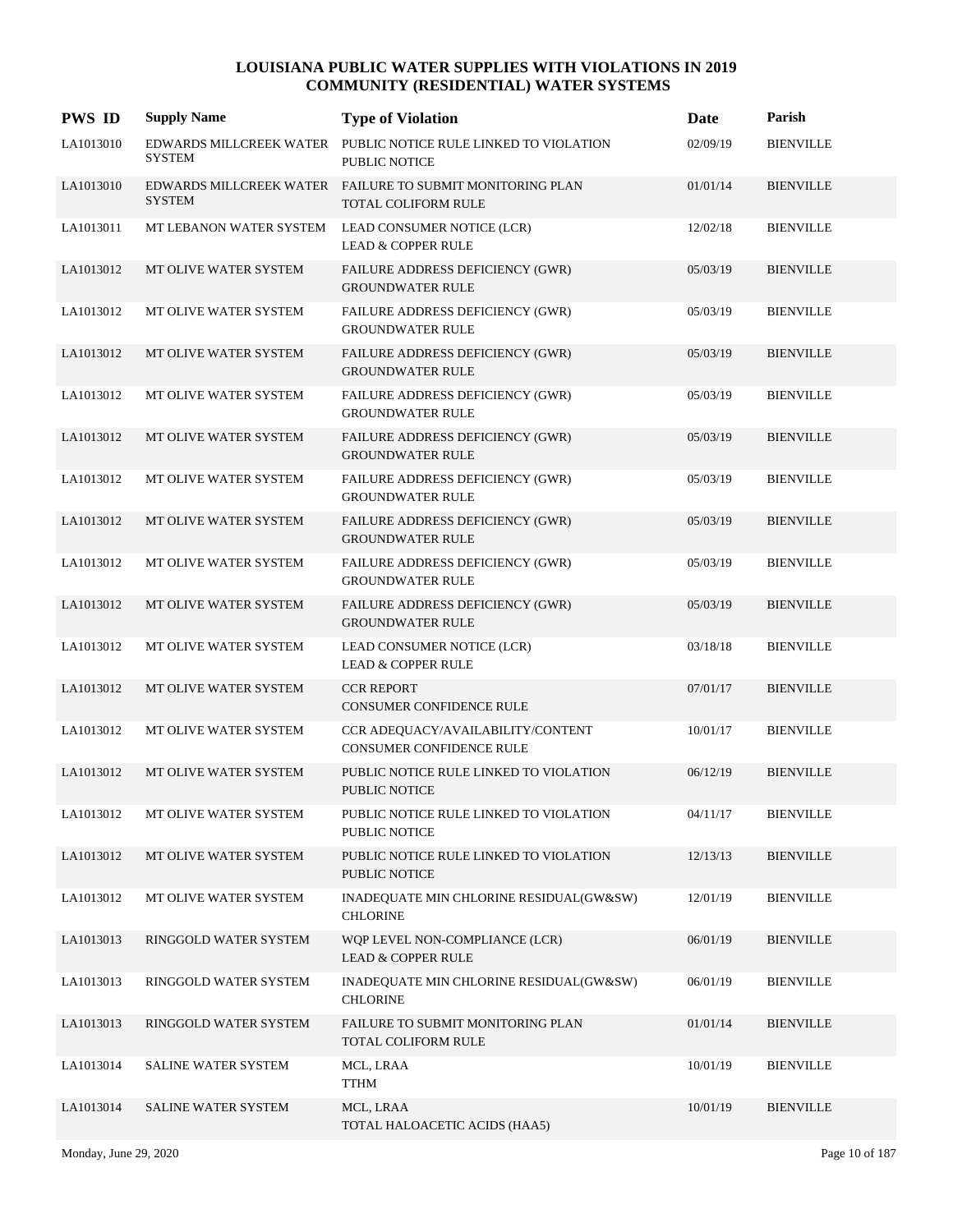| <b>PWS ID</b> | <b>Supply Name</b>                          | <b>Type of Violation</b>                                                            | Date     | Parish           |
|---------------|---------------------------------------------|-------------------------------------------------------------------------------------|----------|------------------|
| LA1013014     | SALINE WATER SYSTEM                         | MCL, LRAA<br><b>TTHM</b>                                                            | 07/01/19 | <b>BIENVILLE</b> |
| LA1013014     | SALINE WATER SYSTEM                         | MCL, LRAA<br>TOTAL HALOACETIC ACIDS (HAA5)                                          | 07/01/19 | <b>BIENVILLE</b> |
| LA1013014     | SALINE WATER SYSTEM                         | MCL, LRAA<br>TOTAL HALOACETIC ACIDS (HAA5)                                          | 07/01/19 | <b>BIENVILLE</b> |
| LA1013014     | SALINE WATER SYSTEM                         | MCL, LRAA<br>TOTAL HALOACETIC ACIDS (HAA5)                                          | 04/01/19 | <b>BIENVILLE</b> |
| LA1013014     | SALINE WATER SYSTEM                         | MCL, LRAA<br>TOTAL HALOACETIC ACIDS (HAA5)                                          | 04/01/19 | <b>BIENVILLE</b> |
| LA1013014     | SALINE WATER SYSTEM                         | MCL, LRAA<br><b>TTHM</b>                                                            | 04/01/19 | <b>BIENVILLE</b> |
| LA1013014     | SALINE WATER SYSTEM                         | MCL, LRAA<br><b>TTHM</b>                                                            | 04/01/19 | <b>BIENVILLE</b> |
| LA1013014     | <b>SALINE WATER SYSTEM</b>                  | CCR ADEQUACY/AVAILABILITY/CONTENT<br>CONSUMER CONFIDENCE RULE                       | 10/01/17 | <b>BIENVILLE</b> |
| LA1013014     | SALINE WATER SYSTEM                         | PUBLIC NOTICE RULE LINKED TO VIOLATION<br>PUBLIC NOTICE                             | 10/23/19 | <b>BIENVILLE</b> |
| LA1013015     | TAYLOR WATER SYSTEM                         | MONITORING, ROUTINE (DBP), MAJOR<br><b>CHLORINE</b>                                 | 04/01/19 | <b>BIENVILLE</b> |
| LA1013015     | TAYLOR WATER SYSTEM                         | MONITORING, ROUTINE, MAJOR (RTCR)<br>REVISED TOTAL COLIFORM RULE (RTCR)             | 06/01/19 | <b>BIENVILLE</b> |
| LA1013016     | SHILOH WATERWORKS<br><b>DISTRICT</b>        | <b>CCR REPORT</b><br>CONSUMER CONFIDENCE RULE                                       | 07/01/19 | <b>BIENVILLE</b> |
| LA1013016     | <b>SHILOH WATERWORKS</b><br><b>DISTRICT</b> | <b>CCR REPORT</b><br>CONSUMER CONFIDENCE RULE                                       | 07/01/18 | <b>BIENVILLE</b> |
| LA1013016     | SHILOH WATERWORKS<br><b>DISTRICT</b>        | <b>CCR REPORT</b><br>CONSUMER CONFIDENCE RULE                                       | 07/01/17 | <b>BIENVILLE</b> |
| LA1013016     | SHILOH WATERWORKS<br><b>DISTRICT</b>        | <b>CCR REPORT</b><br>CONSUMER CONFIDENCE RULE                                       | 07/01/16 | <b>BIENVILLE</b> |
| LA1013016     | <b>SHILOH WATERWORKS</b><br><b>DISTRICT</b> | CCR ADEQUACY/AVAILABILITY/CONTENT<br><b>CONSUMER CONFIDENCE RULE</b>                | 10/01/17 | <b>BIENVILLE</b> |
| LA1013016     | SHILOH WATERWORKS<br><b>DISTRICT</b>        | CCR ADEQUACY/AVAILABILITY/CONTENT<br>CONSUMER CONFIDENCE RULE                       | 10/01/16 | <b>BIENVILLE</b> |
| LA1013018     |                                             | MOUNT CALM WATER SYSTEM FAILURE ADDRESS DEFICIENCY (GWR)<br><b>GROUNDWATER RULE</b> | 06/02/18 | <b>BIENVILLE</b> |
| LA1013018     |                                             | MOUNT CALM WATER SYSTEM LEAD CONSUMER NOTICE (LCR)<br><b>LEAD &amp; COPPER RULE</b> | 04/05/17 | <b>BIENVILLE</b> |
| LA1013018     |                                             | MOUNT CALM WATER SYSTEM PUBLIC NOTICE RULE LINKED TO VIOLATION<br>PUBLIC NOTICE     | 09/14/18 | <b>BIENVILLE</b> |
| LA1013020     | <b>OLD SALINE COMMUNITY</b><br>WATER SYSTEM | FAILURE ADDRESS DEFICIENCY (GWR)<br><b>GROUNDWATER RULE</b>                         | 08/02/18 | <b>BIENVILLE</b> |
| LA1013020     | <b>OLD SALINE COMMUNITY</b><br>WATER SYSTEM | <b>FAILURE ADDRESS DEFICIENCY (GWR)</b><br><b>GROUNDWATER RULE</b>                  | 08/02/18 | <b>BIENVILLE</b> |
| LA1013020     | OLD SALINE COMMUNITY<br>WATER SYSTEM        | CCR ADEQUACY/AVAILABILITY/CONTENT<br>CONSUMER CONFIDENCE RULE                       | 10/01/17 | <b>BIENVILLE</b> |
| LA1013020     | <b>OLD SALINE COMMUNITY</b><br>WATER SYSTEM | PUBLIC NOTICE RULE LINKED TO VIOLATION<br>PUBLIC NOTICE                             | 03/06/19 | <b>BIENVILLE</b> |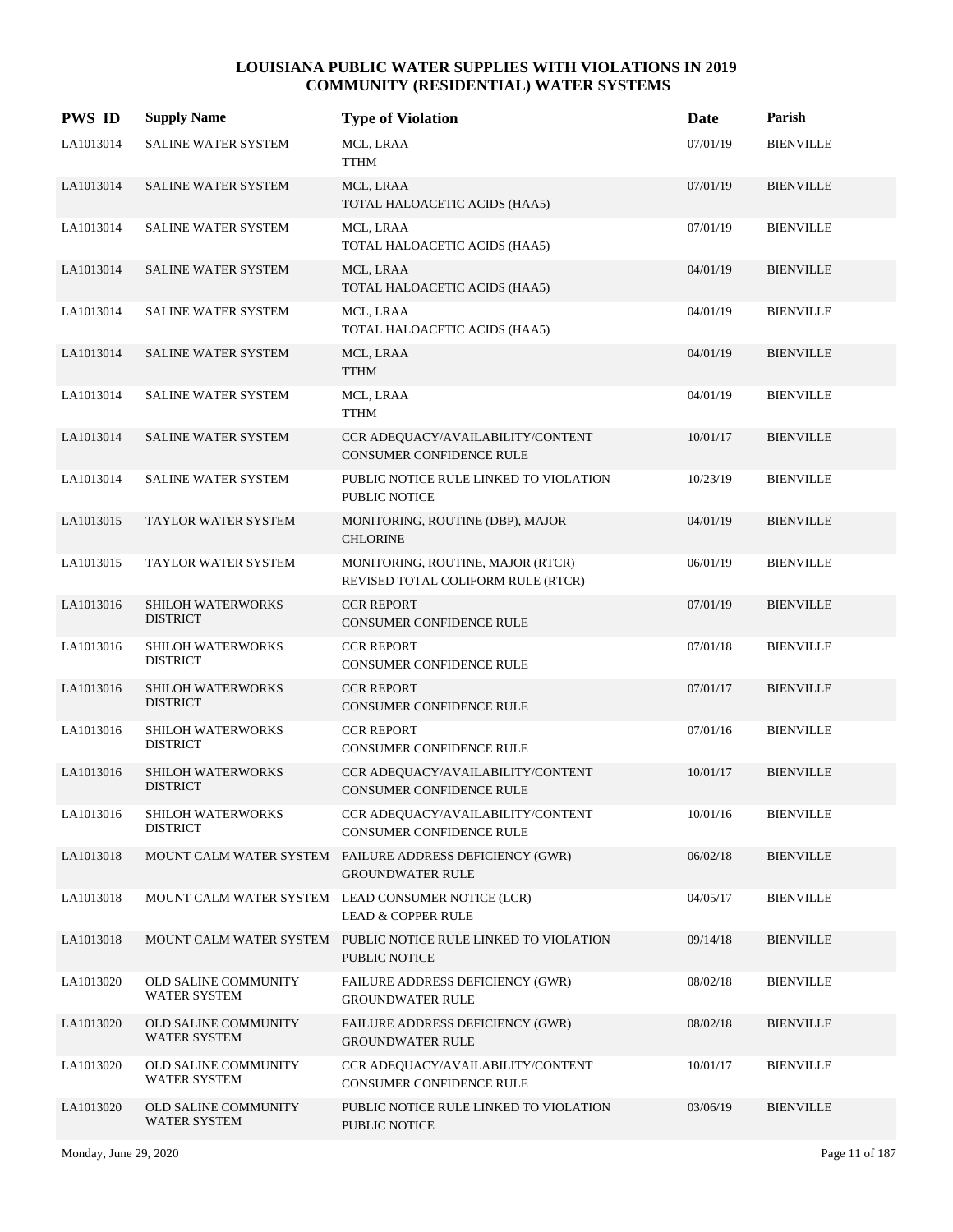| <b>PWS ID</b> | <b>Supply Name</b>                               | <b>Type of Violation</b>                                                              | Date     | Parish           |
|---------------|--------------------------------------------------|---------------------------------------------------------------------------------------|----------|------------------|
| LA1013021     | MILLCREEK WATER SYSTEM                           | LEAD CONSUMER NOTICE (LCR)<br><b>LEAD &amp; COPPER RULE</b>                           | 03/18/18 | <b>BIENVILLE</b> |
| LA1013022     | <b>JAMESTOWN FRYEBURG</b><br><b>WATER SYSTEM</b> | FAILURE ADDRESS DEFICIENCY (GWR)<br><b>GROUNDWATER RULE</b>                           | 01/10/18 | <b>BIENVILLE</b> |
| LA1013022     | <b>JAMESTOWN FRYEBURG</b><br><b>WATER SYSTEM</b> | PUBLIC NOTICE RULE LINKED TO VIOLATION<br><b>PUBLIC NOTICE</b>                        | 02/22/18 | <b>BIENVILLE</b> |
| LA1013023     | SPRINGHILL COMMUNITY<br>WATER SYSTEM             | MCL, LRAA<br><b>TTHM</b>                                                              | 01/01/19 | <b>BIENVILLE</b> |
| LA1013023     | SPRINGHILL COMMUNITY<br>WATER SYSTEM             | MCL, LRAA<br>TOTAL HALOACETIC ACIDS (HAA5)                                            | 01/01/19 | <b>BIENVILLE</b> |
| LA1013023     | SPRINGHILL COMMUNITY<br>WATER SYSTEM             | FAILURE SUBMIT OEL REPORT FOR TTHM<br><b>TTHM</b>                                     | 05/01/15 | <b>BIENVILLE</b> |
| LA1013023     | SPRINGHILL COMMUNITY<br>WATER SYSTEM             | FAILURE SUBMIT OEL REPORT FOR TTHM<br><b>TTHM</b>                                     | 01/31/15 | <b>BIENVILLE</b> |
| LA1013023     | SPRINGHILL COMMUNITY<br>WATER SYSTEM             | FAILURE SUBMIT OEL REPORT FOR TTHM<br><b>TTHM</b>                                     | 10/31/14 | <b>BIENVILLE</b> |
| LA1013023     | SPRINGHILL COMMUNITY<br>WATER SYSTEM             | FAILURE SUBMIT OEL REPORT FOR TTHM<br><b>TTHM</b>                                     | 07/31/14 | <b>BIENVILLE</b> |
| LA1013023     | SPRINGHILL COMMUNITY<br><b>WATER SYSTEM</b>      | FAILURE ADDRESS DEFICIENCY (GWR)<br><b>GROUNDWATER RULE</b>                           | 06/16/19 | <b>BIENVILLE</b> |
| LA1013023     | SPRINGHILL COMMUNITY<br>WATER SYSTEM             | FAILURE ADDRESS DEFICIENCY (GWR)<br><b>GROUNDWATER RULE</b>                           | 06/16/19 | <b>BIENVILLE</b> |
| LA1013023     | SPRINGHILL COMMUNITY<br>WATER SYSTEM             | LEAD CONSUMER NOTICE (LCR)<br><b>LEAD &amp; COPPER RULE</b>                           | 02/18/19 | <b>BIENVILLE</b> |
| LA1013023     | SPRINGHILL COMMUNITY<br>WATER SYSTEM             | PUBLIC NOTICE RULE LINKED TO VIOLATION<br>PUBLIC NOTICE                               | 07/27/19 | <b>BIENVILLE</b> |
| LA1013023     | SPRINGHILL COMMUNITY<br><b>WATER SYSTEM</b>      | INADEQUATE MIN CHLORINE RESIDUAL(GW&SW)<br><b>CHLORINE</b>                            | 09/01/19 | <b>BIENVILLE</b> |
| LA1015005     | <b>SYSTEM</b>                                    | COUNTRY PLACE SUBD WATER INADEQUATE MIN CHLORINE RESIDUAL(GW&SW)<br><b>CHLORAMINE</b> | 10/01/19 | <b>BOSSIER</b>   |
| LA1015006     | PLANTATION TRACE MOBILE<br><b>HOME PARK</b>      | <b>CCR REPORT</b><br><b>CONSUMER CONFIDENCE RULE</b>                                  | 07/01/19 | <b>BOSSIER</b>   |
| LA1015006     | PLANTATION TRACE MOBILE<br><b>HOME PARK</b>      | <b>CCR REPORT</b><br>CONSUMER CONFIDENCE RULE                                         | 07/01/17 | <b>BOSSIER</b>   |
| LA1015006     | PLANTATION TRACE MOBILE<br><b>HOME PARK</b>      | CCR ADEQUACY/AVAILABILITY/CONTENT<br><b>CONSUMER CONFIDENCE RULE</b>                  | 10/01/17 | <b>BOSSIER</b>   |
| LA1015006     | PLANTATION TRACE MOBILE<br><b>HOME PARK</b>      | PUBLIC NOTICE RULE LINKED TO VIOLATION<br>PUBLIC NOTICE                               | 08/07/18 | <b>BOSSIER</b>   |
| LA1015006     | PLANTATION TRACE MOBILE<br><b>HOME PARK</b>      | PUBLIC NOTICE RULE LINKED TO VIOLATION<br>PUBLIC NOTICE                               | 08/07/18 | <b>BOSSIER</b>   |
| LA1015009     | <b>EVANGELINE OAKS WATER</b><br><b>SYSTEM</b>    | FAILURE ADDRESS DEFICIENCY (GWR)<br><b>GROUNDWATER RULE</b>                           | 12/02/18 | <b>BOSSIER</b>   |
| LA1015009     | <b>EVANGELINE OAKS WATER</b><br>SYSTEM           | FAILURE ADDRESS DEFICIENCY (GWR)<br><b>GROUNDWATER RULE</b>                           | 12/02/18 | <b>BOSSIER</b>   |
| LA1015009     | EVANGELINE OAKS WATER<br>SYSTEM                  | FAILURE ADDRESS DEFICIENCY (GWR)<br><b>GROUNDWATER RULE</b>                           | 12/02/18 | <b>BOSSIER</b>   |
| LA1015009     | <b>EVANGELINE OAKS WATER</b><br>SYSTEM           | <b>CCR REPORT</b><br><b>CONSUMER CONFIDENCE RULE</b>                                  | 07/01/19 | <b>BOSSIER</b>   |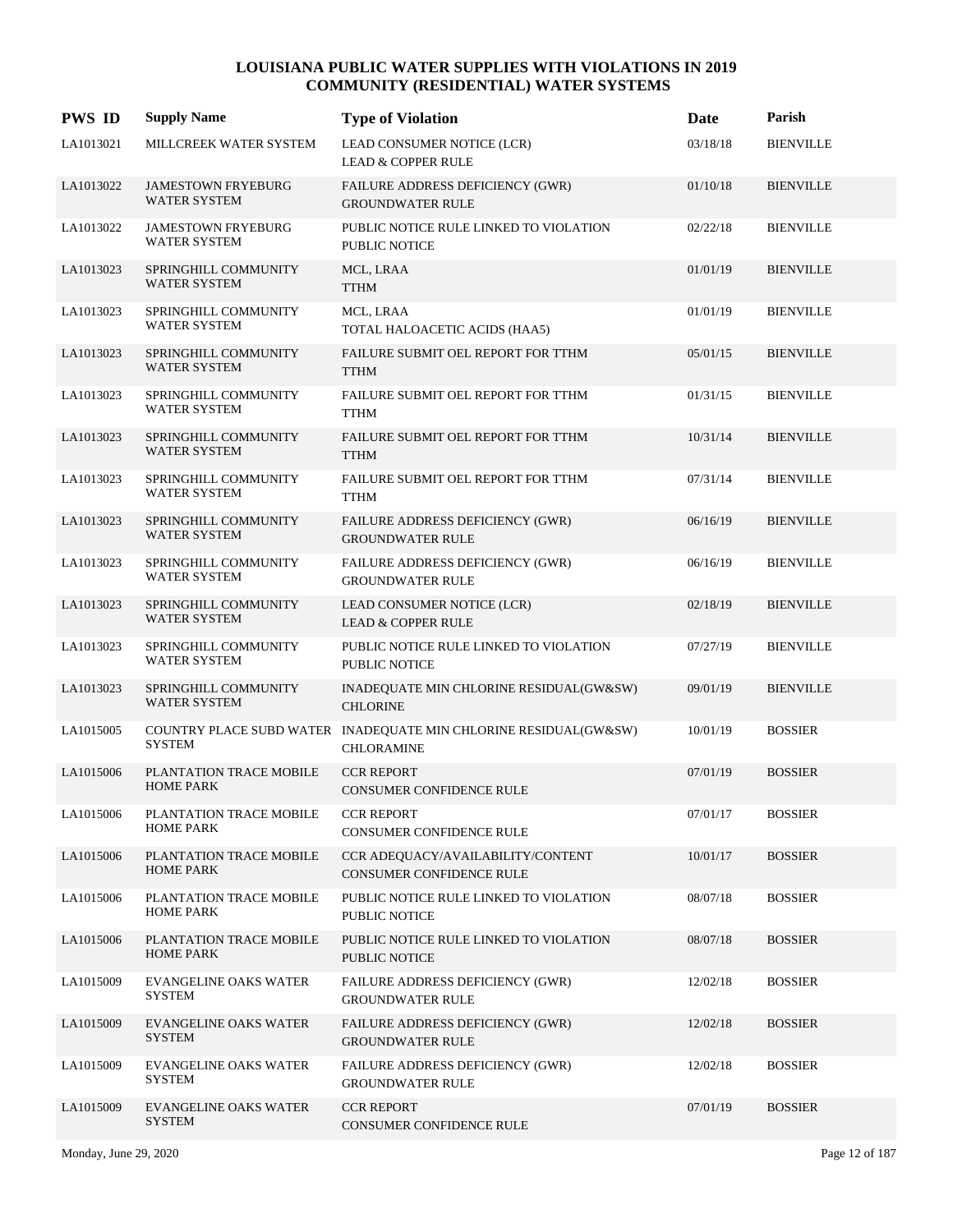| <b>PWS ID</b> | <b>Supply Name</b>                            | <b>Type of Violation</b>                                       | Date     | Parish         |
|---------------|-----------------------------------------------|----------------------------------------------------------------|----------|----------------|
| LA1015009     | <b>EVANGELINE OAKS WATER</b><br><b>SYSTEM</b> | <b>CCR REPORT</b><br>CONSUMER CONFIDENCE RULE                  | 07/01/18 | <b>BOSSIER</b> |
| LA1015009     | <b>EVANGELINE OAKS WATER</b><br><b>SYSTEM</b> | PUBLIC NOTICE RULE LINKED TO VIOLATION<br><b>PUBLIC NOTICE</b> | 03/06/19 | <b>BOSSIER</b> |
| LA1015009     | <b>EVANGELINE OAKS WATER</b><br><b>SYSTEM</b> | PUBLIC NOTICE RULE LINKED TO VIOLATION<br><b>PUBLIC NOTICE</b> | 11/06/18 | <b>BOSSIER</b> |
| LA1015009     | <b>EVANGELINE OAKS WATER</b><br><b>SYSTEM</b> | PUBLIC NOTICE RULE LINKED TO VIOLATION<br><b>PUBLIC NOTICE</b> | 11/06/18 | <b>BOSSIER</b> |
| LA1015009     | <b>EVANGELINE OAKS WATER</b><br><b>SYSTEM</b> | INADEQUATE MIN CHLORINE RESIDUAL(GW&SW)<br><b>CHLORINE</b>     | 12/01/19 | <b>BOSSIER</b> |
| LA1015009     | <b>EVANGELINE OAKS WATER</b><br><b>SYSTEM</b> | INADEQUATE MIN CHLORINE RESIDUAL(GW&SW)<br><b>CHLORINE</b>     | 08/01/19 | <b>BOSSIER</b> |
| LA1015009     | <b>EVANGELINE OAKS WATER</b><br><b>SYSTEM</b> | INADEQUATE MIN CHLORINE RESIDUAL(GW&SW)<br><b>CHLORINE</b>     | 06/01/19 | <b>BOSSIER</b> |
| LA1015009     | <b>EVANGELINE OAKS WATER</b><br><b>SYSTEM</b> | INADEQUATE MIN CHLORINE RESIDUAL(GW&SW)<br><b>CHLORINE</b>     | 04/01/19 | <b>BOSSIER</b> |
| LA1015009     | <b>EVANGELINE OAKS WATER</b><br><b>SYSTEM</b> | 5% DS BELOW MIN 0.5-2 MONTHS CONSEC(GW)<br><b>CHLORINE</b>     | 10/01/19 | <b>BOSSIER</b> |
| LA1015009     | <b>EVANGELINE OAKS WATER</b><br><b>SYSTEM</b> | 5% DS BELOW MIN 0.5-2 MONTHS CONSEC(GW)<br><b>CHLORINE</b>     | 09/01/19 | <b>BOSSIER</b> |
| LA1015012     | HILLCREST MHP WATER<br><b>SYSTEM</b>          | MCL, LRAA<br><b>TTHM</b>                                       | 04/01/19 | <b>BOSSIER</b> |
| LA1015012     | HILLCREST MHP WATER<br><b>SYSTEM</b>          | LEAD CONSUMER NOTICE (LCR)<br><b>LEAD &amp; COPPER RULE</b>    | 02/16/19 | <b>BOSSIER</b> |
| LA1015012     | HILLCREST MHP WATER<br><b>SYSTEM</b>          | <b>CCR REPORT</b><br>CONSUMER CONFIDENCE RULE                  | 07/01/19 | <b>BOSSIER</b> |
| LA1015012     | HILLCREST MHP WATER<br><b>SYSTEM</b>          | INADEQUATE MIN CHLORINE RESIDUAL(GW&SW)<br><b>CHLORINE</b>     | 12/01/19 | <b>BOSSIER</b> |
| LA1015016     | TOWN OF PLAIN DEALING<br>WATER SYSTEM         | MCL, LRAA<br><b>TTHM</b>                                       | 10/01/19 | <b>BOSSIER</b> |
| LA1015016     | TOWN OF PLAIN DEALING<br><b>WATER SYSTEM</b>  | MCL, LRAA<br><b>TTHM</b>                                       | 10/01/19 | <b>BOSSIER</b> |
| LA1015016     | TOWN OF PLAIN DEALING<br>WATER SYSTEM         | MCL, LRAA<br><b>TTHM</b>                                       | 07/01/19 | <b>BOSSIER</b> |
| LA1015016     | TOWN OF PLAIN DEALING<br><b>WATER SYSTEM</b>  | MCL, LRAA<br><b>TTHM</b>                                       | 07/01/19 | <b>BOSSIER</b> |
| LA1015016     | TOWN OF PLAIN DEALING<br>WATER SYSTEM         | MCL, LRAA<br><b>TTHM</b>                                       | 04/01/19 | <b>BOSSIER</b> |
| LA1015016     | TOWN OF PLAIN DEALING<br>WATER SYSTEM         | MCL, LRAA<br><b>TTHM</b>                                       | 04/01/19 | <b>BOSSIER</b> |
| LA1015016     | TOWN OF PLAIN DEALING<br><b>WATER SYSTEM</b>  | MCL, LRAA<br>TOTAL HALOACETIC ACIDS (HAA5)                     | 01/01/19 | <b>BOSSIER</b> |
| LA1015016     | TOWN OF PLAIN DEALING<br><b>WATER SYSTEM</b>  | MCL, LRAA<br><b>TTHM</b>                                       | 01/01/19 | <b>BOSSIER</b> |
| LA1015016     | TOWN OF PLAIN DEALING<br>WATER SYSTEM         | INADEQUATE MIN CHLORINE RESIDUAL(GW&SW)<br><b>CHLORAMINE</b>   | 10/01/19 | <b>BOSSIER</b> |
| LA1015016     | TOWN OF PLAIN DEALING<br>WATER SYSTEM         | INADEQUATE MIN CHLORINE RESIDUAL(GW&SW)<br><b>CHLORAMINE</b>   | 09/01/19 | <b>BOSSIER</b> |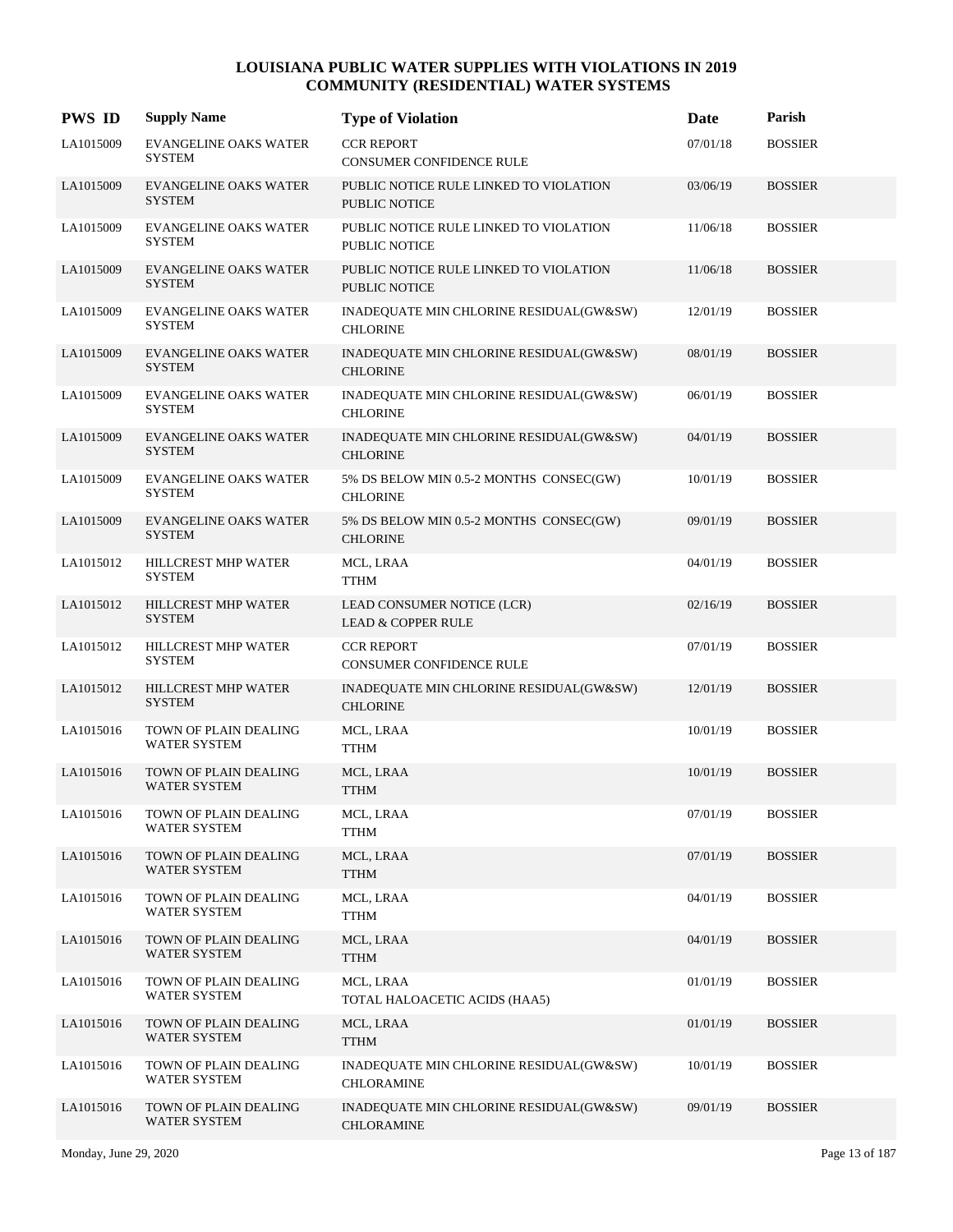| <b>PWS ID</b> | <b>Supply Name</b>                           | <b>Type of Violation</b>                                            | Date     | Parish         |
|---------------|----------------------------------------------|---------------------------------------------------------------------|----------|----------------|
| LA1015016     | TOWN OF PLAIN DEALING<br><b>WATER SYSTEM</b> | INADEQUATE MIN CHLORINE RESIDUAL(GW&SW)<br><b>CHLORINE</b>          | 07/01/19 | <b>BOSSIER</b> |
| LA1015016     | TOWN OF PLAIN DEALING<br>WATER SYSTEM        | INADEQUATE MIN CHLORINE RESIDUAL(GW&SW)<br><b>CHLORINE</b>          | 05/01/19 | <b>BOSSIER</b> |
| LA1015016     | TOWN OF PLAIN DEALING<br><b>WATER SYSTEM</b> | INADEQUATE MIN CHLORINE RESIDUAL(GW&SW)<br><b>CHLORINE</b>          | 01/01/19 | <b>BOSSIER</b> |
| LA1015016     | TOWN OF PLAIN DEALING<br>WATER SYSTEM        | 5% DS BELOW MIN 0.5-2 MONTHS CONSEC(GW)<br><b>CHLORAMINE</b>        | 12/01/19 | <b>BOSSIER</b> |
| LA1015016     | TOWN OF PLAIN DEALING<br>WATER SYSTEM        | 5% DS BELOW MIN 0.5-2 MONTHS CONSEC(GW)<br><b>CHLORAMINE</b>        | 11/01/19 | <b>BOSSIER</b> |
| LA1015016     | TOWN OF PLAIN DEALING<br>WATER SYSTEM        | EXCEED SECONDARY CONTAMINANT LEVEL<br><b>FLUORIDE</b>               | 01/01/19 | <b>BOSSIER</b> |
| LA1015021     | <b>BODCAU WATER WORKS</b>                    | FOLLOW-UP OR ROUTINE TAP M/R (LCR)<br><b>LEAD &amp; COPPER RULE</b> | 10/01/18 | <b>BOSSIER</b> |
| LA1015023     | ST MARYS WATER SYSTEM                        | MCL, LRAA<br><b>TTHM</b>                                            | 10/01/19 | <b>BOSSIER</b> |
| LA1015023     | ST MARYS WATER SYSTEM                        | MCL, LRAA<br><b>TTHM</b>                                            | 07/01/19 | <b>BOSSIER</b> |
| LA1015023     | ST MARYS WATER SYSTEM                        | MCL, LRAA<br><b>TTHM</b>                                            | 07/01/19 | <b>BOSSIER</b> |
| LA1015023     | ST MARYS WATER SYSTEM                        | MCL, LRAA<br><b>TTHM</b>                                            | 04/01/19 | <b>BOSSIER</b> |
| LA1015023     | ST MARYS WATER SYSTEM                        | MCL, LRAA<br><b>TTHM</b>                                            | 04/01/19 | <b>BOSSIER</b> |
| LA1015023     | ST MARYS WATER SYSTEM                        | MCL, LRAA<br><b>TTHM</b>                                            | 01/01/19 | <b>BOSSIER</b> |
| LA1015023     | ST MARYS WATER SYSTEM                        | FAILURE ADDRESS DEFICIENCY (GWR)<br><b>GROUNDWATER RULE</b>         | 01/02/19 | <b>BOSSIER</b> |
| LA1015023     | ST MARYS WATER SYSTEM                        | PUBLIC NOTICE RULE LINKED TO VIOLATION<br>PUBLIC NOTICE             | 10/16/18 | <b>BOSSIER</b> |
| LA1015023     | ST MARYS WATER SYSTEM                        | INADEQUATE MIN CHLORINE RESIDUAL(GW&SW)<br><b>CHLORINE</b>          | 09/01/19 | <b>BOSSIER</b> |
| LA1015023     | ST MARYS WATER SYSTEM                        | INADEQUATE MIN CHLORINE RESIDUAL(GW&SW)<br><b>CHLORINE</b>          | 05/01/19 | <b>BOSSIER</b> |
| LA1015023     | ST MARYS WATER SYSTEM                        | INADEQUATE MIN CHLORINE RESIDUAL(GW&SW)<br><b>CHLORINE</b>          | 03/01/19 | <b>BOSSIER</b> |
| LA1015024     | <b>SOUTHGATE MHP WATER</b><br><b>SYSTEM</b>  | FAILURE SUBMIT OEL REPORT FOR TTHM<br><b>TTHM</b>                   | 01/31/17 | <b>BOSSIER</b> |
| LA1015024     | SOUTHGATE MHP WATER<br><b>SYSTEM</b>         | FAILURE ADDRESS DEFICIENCY (GWR)<br><b>GROUNDWATER RULE</b>         | 10/02/18 | <b>BOSSIER</b> |
| LA1015024     | SOUTHGATE MHP WATER<br><b>SYSTEM</b>         | FAILURE ADDRESS DEFICIENCY (GWR)<br><b>GROUNDWATER RULE</b>         | 10/02/18 | <b>BOSSIER</b> |
| LA1015024     | <b>SOUTHGATE MHP WATER</b><br><b>SYSTEM</b>  | FAILURE ADDRESS DEFICIENCY (GWR)<br><b>GROUNDWATER RULE</b>         | 10/02/18 | <b>BOSSIER</b> |
| LA1015024     | <b>SOUTHGATE MHP WATER</b><br><b>SYSTEM</b>  | FAILURE ADDRESS DEFICIENCY (GWR)<br><b>GROUNDWATER RULE</b>         | 10/02/18 | <b>BOSSIER</b> |
| LA1015024     | SOUTHGATE MHP WATER<br><b>SYSTEM</b>         | FAILURE ADDRESS DEFICIENCY (GWR)<br><b>GROUNDWATER RULE</b>         | 10/02/18 | <b>BOSSIER</b> |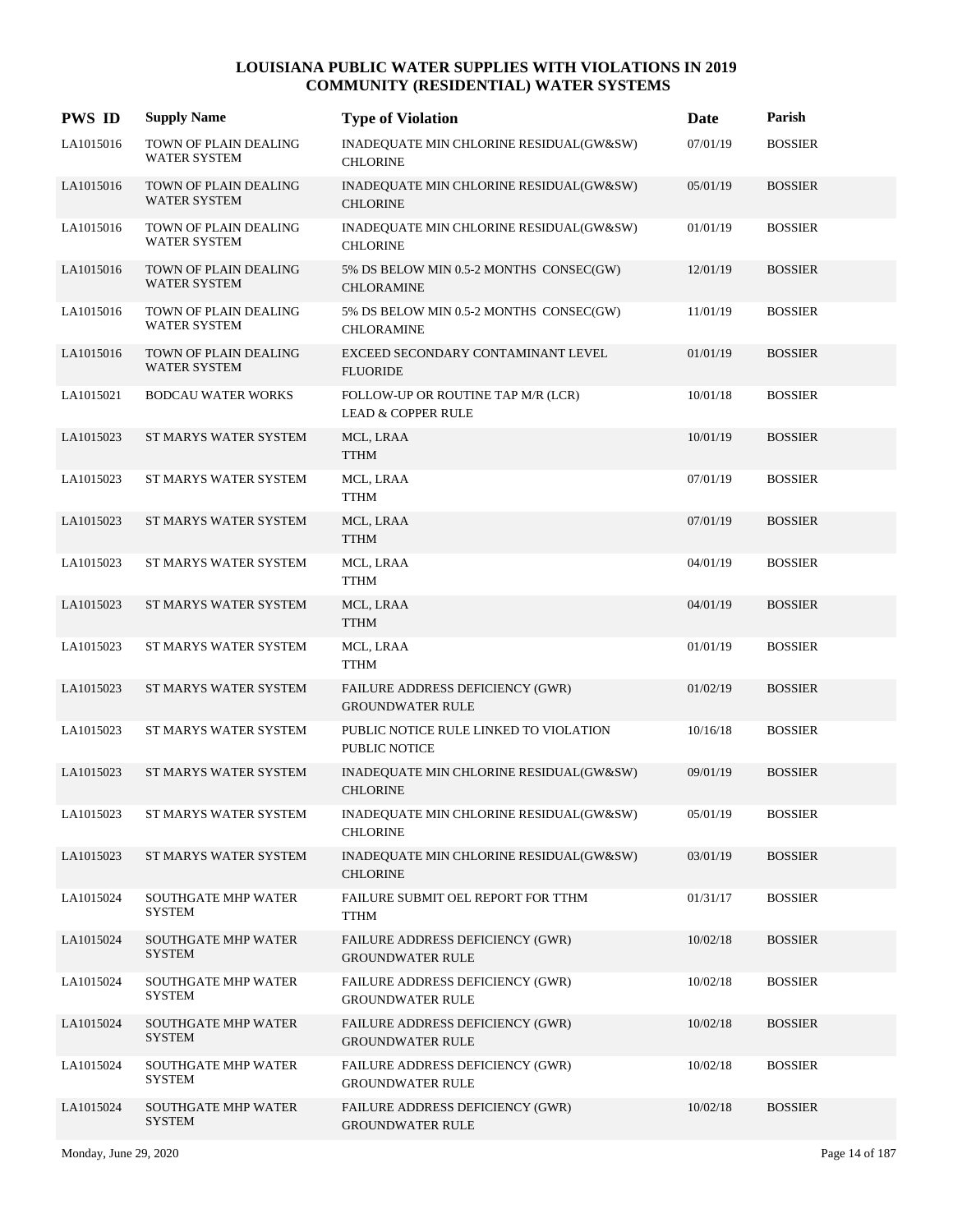| <b>PWS ID</b> | <b>Supply Name</b>                          | <b>Type of Violation</b>                                             | Date     | Parish         |
|---------------|---------------------------------------------|----------------------------------------------------------------------|----------|----------------|
| LA1015024     | SOUTHGATE MHP WATER<br><b>SYSTEM</b>        | FAILURE ADDRESS DEFICIENCY (GWR)<br><b>GROUNDWATER RULE</b>          | 01/02/16 | <b>BOSSIER</b> |
| LA1015024     | <b>SOUTHGATE MHP WATER</b><br><b>SYSTEM</b> | LEAD CONSUMER NOTICE (LCR)<br><b>LEAD &amp; COPPER RULE</b>          | 10/24/19 | <b>BOSSIER</b> |
| LA1015024     | <b>SOUTHGATE MHP WATER</b><br><b>SYSTEM</b> | LEAD CONSUMER NOTICE (LCR)<br><b>LEAD &amp; COPPER RULE</b>          | 03/04/17 | <b>BOSSIER</b> |
| LA1015024     | SOUTHGATE MHP WATER<br><b>SYSTEM</b>        | <b>CCR REPORT</b><br><b>CONSUMER CONFIDENCE RULE</b>                 | 07/01/19 | <b>BOSSIER</b> |
| LA1015024     | <b>SOUTHGATE MHP WATER</b><br><b>SYSTEM</b> | <b>CCR REPORT</b><br>CONSUMER CONFIDENCE RULE                        | 07/01/18 | <b>BOSSIER</b> |
| LA1015024     | <b>SOUTHGATE MHP WATER</b><br><b>SYSTEM</b> | <b>CCR REPORT</b><br><b>CONSUMER CONFIDENCE RULE</b>                 | 07/01/17 | <b>BOSSIER</b> |
| LA1015024     | <b>SOUTHGATE MHP WATER</b><br><b>SYSTEM</b> | CCR ADEQUACY/AVAILABILITY/CONTENT<br><b>CONSUMER CONFIDENCE RULE</b> | 10/01/17 | <b>BOSSIER</b> |
| LA1015024     | SOUTHGATE MHP WATER<br><b>SYSTEM</b>        | PUBLIC NOTICE RULE LINKED TO VIOLATION<br><b>PUBLIC NOTICE</b>       | 03/06/19 | <b>BOSSIER</b> |
| LA1015024     | <b>SOUTHGATE MHP WATER</b><br><b>SYSTEM</b> | PUBLIC NOTICE RULE LINKED TO VIOLATION<br>PUBLIC NOTICE              | 02/08/16 | <b>BOSSIER</b> |
| LA1015024     | <b>SOUTHGATE MHP WATER</b><br><b>SYSTEM</b> | PUBLIC NOTICE RULE LINKED TO VIOLATION<br><b>PUBLIC NOTICE</b>       | 09/08/14 | <b>BOSSIER</b> |
| LA1015024     | <b>SOUTHGATE MHP WATER</b><br><b>SYSTEM</b> | PUBLIC NOTICE RULE LINKED TO VIOLATION<br>PUBLIC NOTICE              | 05/09/14 | <b>BOSSIER</b> |
| LA1015024     | <b>SOUTHGATE MHP WATER</b><br><b>SYSTEM</b> | PUBLIC NOTICE RULE LINKED TO VIOLATION<br><b>PUBLIC NOTICE</b>       | 03/07/14 | <b>BOSSIER</b> |
| LA1015024     | <b>SOUTHGATE MHP WATER</b><br><b>SYSTEM</b> | PUBLIC NOTICE RULE LINKED TO VIOLATION<br><b>PUBLIC NOTICE</b>       | 03/07/14 | <b>BOSSIER</b> |
| LA1015024     | <b>SOUTHGATE MHP WATER</b><br><b>SYSTEM</b> | PUBLIC NOTICE RULE LINKED TO VIOLATION<br><b>PUBLIC NOTICE</b>       | 10/15/13 | <b>BOSSIER</b> |
| LA1015024     | <b>SOUTHGATE MHP WATER</b><br><b>SYSTEM</b> | PUBLIC NOTICE RULE LINKED TO VIOLATION<br><b>PUBLIC NOTICE</b>       | 08/14/13 | <b>BOSSIER</b> |
| LA1015024     | <b>SOUTHGATE MHP WATER</b><br><b>SYSTEM</b> | PUBLIC NOTICE RULE LINKED TO VIOLATION<br><b>PUBLIC NOTICE</b>       | 08/09/13 | <b>BOSSIER</b> |
| LA1015024     | <b>SOUTHGATE MHP WATER</b><br><b>SYSTEM</b> | PUBLIC NOTICE RULE LINKED TO VIOLATION<br>PUBLIC NOTICE              | 07/10/13 | <b>BOSSIER</b> |
| LA1015024     | <b>SOUTHGATE MHP WATER</b><br><b>SYSTEM</b> | PUBLIC NOTICE RULE LINKED TO VIOLATION<br>PUBLIC NOTICE              | 06/06/13 | <b>BOSSIER</b> |
| LA1015024     | <b>SOUTHGATE MHP WATER</b><br><b>SYSTEM</b> | PUBLIC NOTICE RULE LINKED TO VIOLATION<br>PUBLIC NOTICE              | 05/10/13 | <b>BOSSIER</b> |
| LA1015024     | <b>SOUTHGATE MHP WATER</b><br><b>SYSTEM</b> | PUBLIC NOTICE RULE LINKED TO VIOLATION<br>PUBLIC NOTICE              | 03/14/13 | <b>BOSSIER</b> |
| LA1015024     | <b>SOUTHGATE MHP WATER</b><br><b>SYSTEM</b> | PUBLIC NOTICE RULE LINKED TO VIOLATION<br>PUBLIC NOTICE              | 02/12/13 | <b>BOSSIER</b> |
| LA1015024     | <b>SOUTHGATE MHP WATER</b><br><b>SYSTEM</b> | PUBLIC NOTICE RULE LINKED TO VIOLATION<br>PUBLIC NOTICE              | 12/11/12 | <b>BOSSIER</b> |
| LA1015024     | <b>SOUTHGATE MHP WATER</b><br><b>SYSTEM</b> | PUBLIC NOTICE RULE LINKED TO VIOLATION<br>PUBLIC NOTICE              | 09/08/12 | <b>BOSSIER</b> |
| LA1015024     | <b>SOUTHGATE MHP WATER</b><br><b>SYSTEM</b> | PUBLIC NOTICE RULE LINKED TO VIOLATION<br>PUBLIC NOTICE              | 08/06/12 | <b>BOSSIER</b> |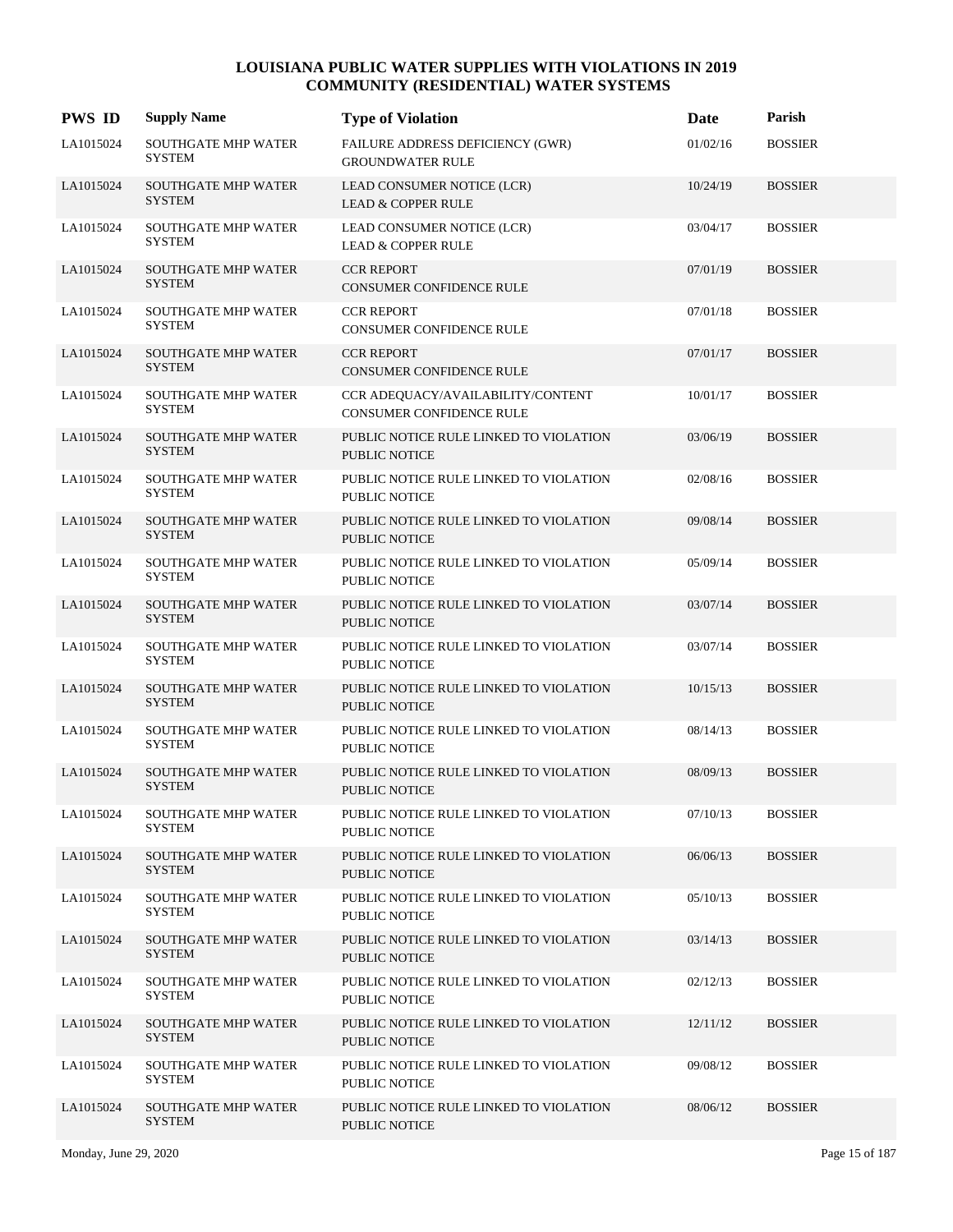| <b>PWS ID</b> | <b>Supply Name</b>                          | <b>Type of Violation</b>                                                  | Date     | Parish         |
|---------------|---------------------------------------------|---------------------------------------------------------------------------|----------|----------------|
| LA1015024     | <b>SOUTHGATE MHP WATER</b><br><b>SYSTEM</b> | PUBLIC NOTICE RULE LINKED TO VIOLATION<br>PUBLIC NOTICE                   | 07/06/12 | <b>BOSSIER</b> |
| LA1015024     | <b>SOUTHGATE MHP WATER</b><br><b>SYSTEM</b> | PUBLIC NOTICE RULE LINKED TO VIOLATION<br>PUBLIC NOTICE                   | 05/31/12 | <b>BOSSIER</b> |
| LA1015024     | <b>SOUTHGATE MHP WATER</b><br><b>SYSTEM</b> | PUBLIC NOTICE RULE LINKED TO VIOLATION<br>PUBLIC NOTICE                   | 04/08/12 | <b>BOSSIER</b> |
| LA1015024     | <b>SOUTHGATE MHP WATER</b><br><b>SYSTEM</b> | PUBLIC NOTICE RULE LINKED TO VIOLATION<br><b>PUBLIC NOTICE</b>            | 03/10/12 | <b>BOSSIER</b> |
| LA1015024     | <b>SOUTHGATE MHP WATER</b><br><b>SYSTEM</b> | PUBLIC NOTICE RULE LINKED TO VIOLATION<br>PUBLIC NOTICE                   | 08/06/11 | <b>BOSSIER</b> |
| LA1015024     | <b>SOUTHGATE MHP WATER</b><br><b>SYSTEM</b> | PUBLIC NOTICE RULE LINKED TO VIOLATION<br>PUBLIC NOTICE                   | 08/02/11 | <b>BOSSIER</b> |
| LA1015024     | SOUTHGATE MHP WATER<br><b>SYSTEM</b>        | INADEQUATE MIN CHLORINE RESIDUAL(GW&SW)<br><b>CHLORINE</b>                | 07/01/19 | <b>BOSSIER</b> |
| LA1015024     | <b>SOUTHGATE MHP WATER</b><br><b>SYSTEM</b> | FAILURE TO SUBMIT MONITORING PLAN<br><b>TOTAL COLIFORM RULE</b>           | 01/01/14 | <b>BOSSIER</b> |
| LA1015029     | SOUTH BOSSIER WATER<br><b>SYSTEM</b>        | INADEQUATE MIN CHLORINE RESIDUAL(GW&SW)<br><b>CHLORINE</b>                | 08/01/19 | <b>BOSSIER</b> |
| LA1015030     | RIVER POINT WATER SYSTEM                    | CORRECTIVE/EXPEDITED ACTIONS (RTCR)<br>REVISED TOTAL COLIFORM RULE (RTCR) | 09/28/19 | <b>BOSSIER</b> |
| LA1015030     | RIVER POINT WATER SYSTEM                    | CORRECTIVE/EXPEDITED ACTIONS (RTCR)<br>REVISED TOTAL COLIFORM RULE (RTCR) | 09/27/19 | <b>BOSSIER</b> |
| LA1015030     | RIVER POINT WATER SYSTEM                    | CORRECTIVE/EXPEDITED ACTIONS (RTCR)<br>REVISED TOTAL COLIFORM RULE (RTCR) | 11/23/18 | <b>BOSSIER</b> |
| LA1015030     | RIVER POINT WATER SYSTEM                    | CORRECTIVE/EXPEDITED ACTIONS (RTCR)<br>REVISED TOTAL COLIFORM RULE (RTCR) | 11/23/18 | <b>BOSSIER</b> |
| LA1015030     | RIVER POINT WATER SYSTEM                    | FAILURE ADDRESS DEFICIENCY (GWR)<br><b>GROUNDWATER RULE</b>               | 10/18/19 | <b>BOSSIER</b> |
| LA1015030     | RIVER POINT WATER SYSTEM                    | FAILURE ADDRESS DEFICIENCY (GWR)<br><b>GROUNDWATER RULE</b>               | 10/18/19 | <b>BOSSIER</b> |
| LA1015030     | RIVER POINT WATER SYSTEM                    | FAILURE ADDRESS DEFICIENCY (GWR)<br><b>GROUNDWATER RULE</b>               | 10/18/19 | <b>BOSSIER</b> |
| LA1015030     | RIVER POINT WATER SYSTEM                    | FAILURE ADDRESS DEFICIENCY (GWR)<br><b>GROUNDWATER RULE</b>               | 03/20/15 | <b>BOSSIER</b> |
| LA1015030     | RIVER POINT WATER SYSTEM                    | FAILURE ADDRESS DEFICIENCY (GWR)<br><b>GROUNDWATER RULE</b>               | 03/20/15 | <b>BOSSIER</b> |
| LA1015030     | RIVER POINT WATER SYSTEM                    | FAILURE ADDRESS DEFICIENCY (GWR)<br><b>GROUNDWATER RULE</b>               | 03/20/15 | <b>BOSSIER</b> |
| LA1015030     | RIVER POINT WATER SYSTEM                    | <b>CCR REPORT</b><br>CONSUMER CONFIDENCE RULE                             | 07/01/18 | <b>BOSSIER</b> |
| LA1015030     | RIVER POINT WATER SYSTEM                    | <b>CCR REPORT</b><br>CONSUMER CONFIDENCE RULE                             | 07/01/17 | <b>BOSSIER</b> |
| LA1015030     | RIVER POINT WATER SYSTEM                    | CCR ADEQUACY/AVAILABILITY/CONTENT<br>CONSUMER CONFIDENCE RULE             | 10/01/17 | <b>BOSSIER</b> |
| LA1015030     | RIVER POINT WATER SYSTEM                    | PUBLIC NOTICE RULE LINKED TO VIOLATION<br>PUBLIC NOTICE                   | 11/27/19 | <b>BOSSIER</b> |
| LA1015030     | RIVER POINT WATER SYSTEM                    | PUBLIC NOTICE RULE LINKED TO VIOLATION<br>PUBLIC NOTICE                   | 11/27/19 | <b>BOSSIER</b> |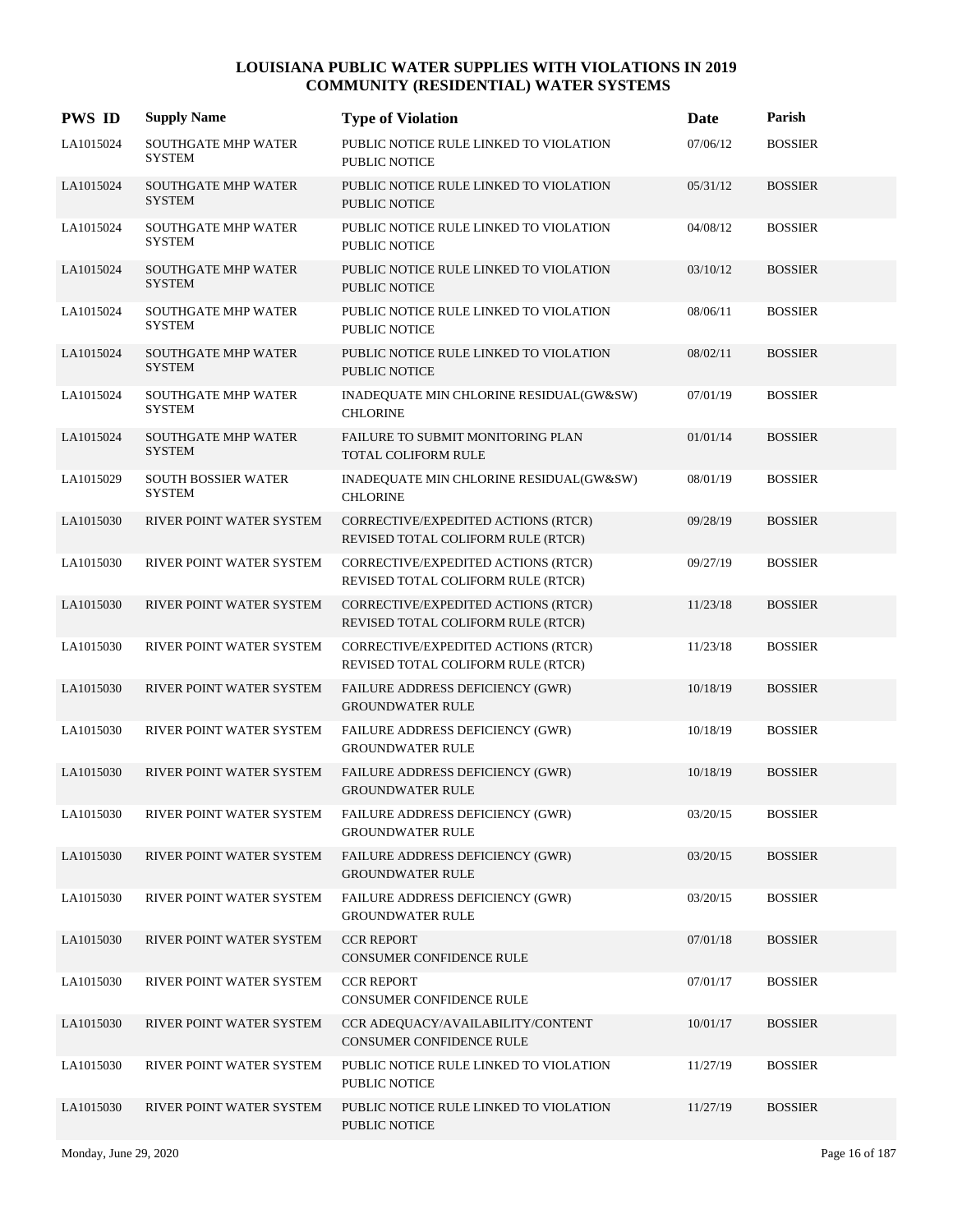| <b>PWS ID</b> | <b>Supply Name</b>                        | <b>Type of Violation</b>                                       | Date     | Parish         |
|---------------|-------------------------------------------|----------------------------------------------------------------|----------|----------------|
| LA1015030     | RIVER POINT WATER SYSTEM                  | PUBLIC NOTICE RULE LINKED TO VIOLATION<br>PUBLIC NOTICE        | 11/26/19 | <b>BOSSIER</b> |
| LA1015030     | RIVER POINT WATER SYSTEM                  | PUBLIC NOTICE RULE LINKED TO VIOLATION<br>PUBLIC NOTICE        | 11/23/19 | <b>BOSSIER</b> |
| LA1015030     | RIVER POINT WATER SYSTEM                  | PUBLIC NOTICE RULE LINKED TO VIOLATION<br>PUBLIC NOTICE        | 09/14/18 | <b>BOSSIER</b> |
| LA1015030     | RIVER POINT WATER SYSTEM                  | PUBLIC NOTICE RULE LINKED TO VIOLATION<br><b>PUBLIC NOTICE</b> | 06/04/16 | <b>BOSSIER</b> |
| LA1015030     | RIVER POINT WATER SYSTEM                  | PUBLIC NOTICE RULE LINKED TO VIOLATION<br>PUBLIC NOTICE        | 02/28/16 | <b>BOSSIER</b> |
| LA1015030     | RIVER POINT WATER SYSTEM                  | PUBLIC NOTICE RULE LINKED TO VIOLATION<br><b>PUBLIC NOTICE</b> | 02/27/16 | <b>BOSSIER</b> |
| LA1015030     | RIVER POINT WATER SYSTEM                  | PUBLIC NOTICE RULE LINKED TO VIOLATION<br>PUBLIC NOTICE        | 02/21/16 | <b>BOSSIER</b> |
| LA1015030     | RIVER POINT WATER SYSTEM                  | PUBLIC NOTICE RULE LINKED TO VIOLATION<br><b>PUBLIC NOTICE</b> | 12/30/15 | <b>BOSSIER</b> |
| LA1015030     | RIVER POINT WATER SYSTEM                  | PUBLIC NOTICE RULE LINKED TO VIOLATION<br>PUBLIC NOTICE        | 12/17/15 | <b>BOSSIER</b> |
| LA1015030     | RIVER POINT WATER SYSTEM                  | PUBLIC NOTICE RULE LINKED TO VIOLATION<br><b>PUBLIC NOTICE</b> | 11/08/15 | <b>BOSSIER</b> |
| LA1015030     | RIVER POINT WATER SYSTEM                  | PUBLIC NOTICE RULE LINKED TO VIOLATION<br>PUBLIC NOTICE        | 10/30/15 | <b>BOSSIER</b> |
| LA1015030     | RIVER POINT WATER SYSTEM                  | PUBLIC NOTICE RULE LINKED TO VIOLATION<br><b>PUBLIC NOTICE</b> | 10/07/15 | <b>BOSSIER</b> |
| LA1015030     | RIVER POINT WATER SYSTEM                  | PUBLIC NOTICE RULE LINKED TO VIOLATION<br>PUBLIC NOTICE        | 06/06/13 | <b>BOSSIER</b> |
| LA1015030     | RIVER POINT WATER SYSTEM                  | PUBLIC NOTICE RULE LINKED TO VIOLATION<br><b>PUBLIC NOTICE</b> | 05/31/12 | <b>BOSSIER</b> |
| LA1015030     | RIVER POINT WATER SYSTEM                  | INADEQUATE MIN CHLORINE RESIDUAL(GW&SW)<br><b>CHLORINE</b>     | 08/01/19 | <b>BOSSIER</b> |
| LA1015030     | RIVER POINT WATER SYSTEM                  | INADEQUATE MIN CHLORINE RESIDUAL(GW&SW)<br><b>CHLORINE</b>     | 07/01/19 | <b>BOSSIER</b> |
| LA1015030     | RIVER POINT WATER SYSTEM                  | 5% DS BELOW MIN 0.5-2 MONTHS CONSEC(GW)<br><b>CHLORINE</b>     | 11/01/19 | <b>BOSSIER</b> |
| LA1015030     | RIVER POINT WATER SYSTEM                  | 5% DS BELOW MIN 0.5-2 MONTHS CONSEC(GW)<br><b>CHLORINE</b>     | 10/01/19 | <b>BOSSIER</b> |
| LA1015030     | RIVER POINT WATER SYSTEM                  | 5% DS BELOW MIN 0.5-2 MONTHS CONSEC(GW)<br><b>CHLORINE</b>     | 09/01/19 | <b>BOSSIER</b> |
| LA1015036     | PEACEFUL PINES MHP WATER<br><b>SYSTEM</b> | LEAD CONSUMER NOTICE (LCR)<br><b>LEAD &amp; COPPER RULE</b>    | 02/17/18 | <b>BOSSIER</b> |
| LA1015036     | PEACEFUL PINES MHP WATER<br><b>SYSTEM</b> | <b>CCR REPORT</b><br>CONSUMER CONFIDENCE RULE                  | 07/01/19 | <b>BOSSIER</b> |
| LA1015036     | PEACEFUL PINES MHP WATER<br><b>SYSTEM</b> | <b>CCR REPORT</b><br>CONSUMER CONFIDENCE RULE                  | 07/01/18 | <b>BOSSIER</b> |
| LA1015036     | PEACEFUL PINES MHP WATER<br><b>SYSTEM</b> | INADEQUATE MIN CHLORINE RESIDUAL(GW&SW)<br><b>CHLORINE</b>     | 07/01/19 | <b>BOSSIER</b> |
| LA1015036     | PEACEFUL PINES MHP WATER<br><b>SYSTEM</b> | FAILURE TO SUBMIT MONITORING PLAN<br>TOTAL COLIFORM RULE       | 01/01/14 | <b>BOSSIER</b> |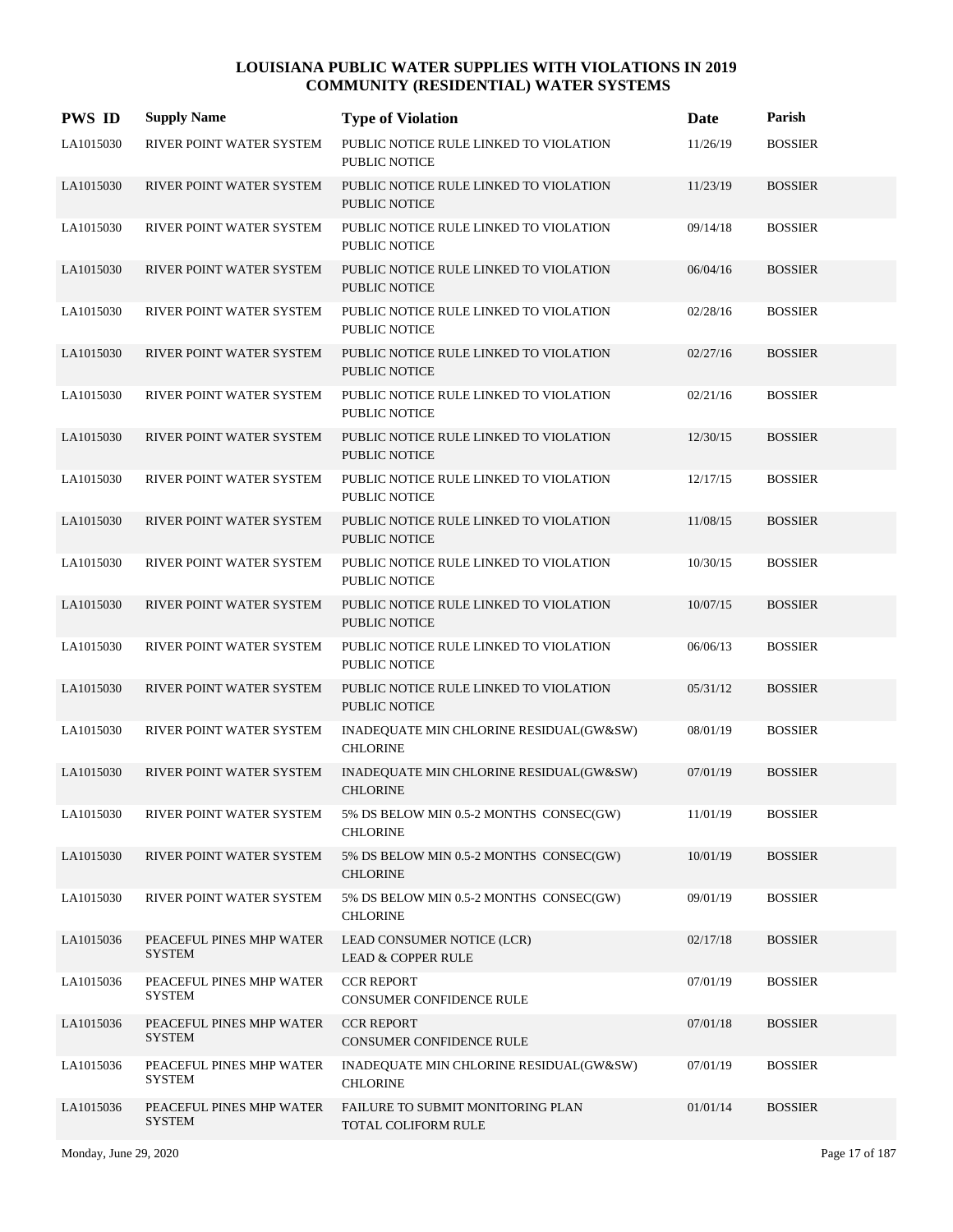| <b>PWS ID</b> | <b>Supply Name</b>                               | <b>Type of Violation</b>                                                             | Date     | Parish         |
|---------------|--------------------------------------------------|--------------------------------------------------------------------------------------|----------|----------------|
| LA1015041     | BELLEVUE WATER SYSTEM                            | LEAD CONSUMER NOTICE (LCR)<br><b>LEAD &amp; COPPER RULE</b>                          | 02/16/19 | <b>BOSSIER</b> |
| LA1015041     | BELLEVUE WATER SYSTEM                            | <b>CCR REPORT</b><br><b>CONSUMER CONFIDENCE RULE</b>                                 | 07/01/18 | <b>BOSSIER</b> |
| LA1015041     | BELLEVUE WATER SYSTEM                            | <b>CCR REPORT</b><br>CONSUMER CONFIDENCE RULE                                        | 07/01/17 | <b>BOSSIER</b> |
| LA1015041     | BELLEVUE WATER SYSTEM                            | CCR ADEOUACY/AVAILABILITY/CONTENT<br><b>CONSUMER CONFIDENCE RULE</b>                 | 10/01/17 | <b>BOSSIER</b> |
| LA1015044     | <b>SLIGO WATER SYSTEM</b><br><b>INCORPORATED</b> | FOLLOW-UP OR ROUTINE TAP M/R (LCR)<br><b>LEAD &amp; COPPER RULE</b>                  | 07/01/19 | <b>BOSSIER</b> |
| LA1015044     | <b>SLIGO WATER SYSTEM</b><br><b>INCORPORATED</b> | FOLLOW-UP OR ROUTINE TAP M/R (LCR)<br><b>LEAD &amp; COPPER RULE</b>                  | 01/01/19 | <b>BOSSIER</b> |
| LA1015044     | <b>SLIGO WATER SYSTEM</b><br><b>INCORPORATED</b> | FOLLOW-UP OR ROUTINE TAP M/R (LCR)<br><b>LEAD &amp; COPPER RULE</b>                  | 07/01/18 | <b>BOSSIER</b> |
| LA1015044     | <b>SLIGO WATER SYSTEM</b><br><b>INCORPORATED</b> | WATER QUALITY PARAMETER M/R (LCR)<br><b>LEAD &amp; COPPER RULE</b>                   | 01/01/19 | <b>BOSSIER</b> |
| LA1015044     | <b>SLIGO WATER SYSTEM</b><br><b>INCORPORATED</b> | OCCT/SOWT RECOMMENDATION/STUDY (LCR)<br><b>LEAD &amp; COPPER RULE</b>                | 01/11/18 | <b>BOSSIER</b> |
| LA1015044     | <b>SLIGO WATER SYSTEM</b><br><b>INCORPORATED</b> | LEAD CONSUMER NOTICE (LCR)<br><b>LEAD &amp; COPPER RULE</b>                          | 12/12/19 | <b>BOSSIER</b> |
| LA1015044     | <b>SLIGO WATER SYSTEM</b><br><b>INCORPORATED</b> | LEAD CONSUMER NOTICE (LCR)<br><b>LEAD &amp; COPPER RULE</b>                          | 12/14/17 | <b>BOSSIER</b> |
| LA1015044     | <b>SLIGO WATER SYSTEM</b><br><b>INCORPORATED</b> | PUBLIC NOTICE RULE LINKED TO VIOLATION<br><b>PUBLIC NOTICE</b>                       | 11/09/19 | <b>BOSSIER</b> |
| LA1015044     | SLIGO WATER SYSTEM<br><b>INCORPORATED</b>        | PUBLIC NOTICE RULE LINKED TO VIOLATION<br>PUBLIC NOTICE                              | 05/18/19 | <b>BOSSIER</b> |
| LA1015044     | SLIGO WATER SYSTEM<br><b>INCORPORATED</b>        | PUBLIC NOTICE RULE LINKED TO VIOLATION<br><b>PUBLIC NOTICE</b>                       | 02/23/19 | <b>BOSSIER</b> |
| LA1015044     | <b>SLIGO WATER SYSTEM</b><br><b>INCORPORATED</b> | PUBLIC NOTICE RULE LINKED TO VIOLATION<br>PUBLIC NOTICE                              | 11/21/18 | <b>BOSSIER</b> |
| LA1015044     | <b>SLIGO WATER SYSTEM</b><br><b>INCORPORATED</b> | PUBLIC NOTICE RULE LINKED TO VIOLATION<br>PUBLIC NOTICE                              | 11/05/18 | <b>BOSSIER</b> |
| LA1015044     | <b>SLIGO WATER SYSTEM</b><br><b>INCORPORATED</b> | PUBLIC NOTICE RULE LINKED TO VIOLATION<br>PUBLIC NOTICE                              | 11/05/18 | <b>BOSSIER</b> |
| LA1015044     | <b>SLIGO WATER SYSTEM</b><br><b>INCORPORATED</b> | PUBLIC NOTICE RULE LINKED TO VIOLATION<br>PUBLIC NOTICE                              | 06/02/18 | <b>BOSSIER</b> |
| LA1015044     | <b>SLIGO WATER SYSTEM</b><br><b>INCORPORATED</b> | PUBLIC NOTICE RULE LINKED TO VIOLATION<br>PUBLIC NOTICE                              | 07/01/17 | <b>BOSSIER</b> |
| LA1015047     | HIGHLAND WATER WORKS                             | MRDL (CHLORINE/CHLORAMINE)<br><b>CHLORINE</b>                                        | 10/01/19 | <b>BOSSIER</b> |
| LA1015047     | HIGHLAND WATER WORKS                             | FAILURE ADDRESS DEFICIENCY (GWR)<br><b>GROUNDWATER RULE</b>                          | 12/31/18 | <b>BOSSIER</b> |
| LA1015047     | HIGHLAND WATER WORKS                             | WQP LEVEL NON-COMPLIANCE (LCR)<br><b>LEAD &amp; COPPER RULE</b>                      | 07/01/19 | <b>BOSSIER</b> |
| LA1017001     | WATER SYSTEM                                     | RAW POWER INDUSTRIES MHC LEAD CONSUMER NOTICE (LCR)<br><b>LEAD &amp; COPPER RULE</b> | 02/16/19 | CADDO          |
| LA1017001     | WATER SYSTEM                                     | RAW POWER INDUSTRIES MHC LEAD CONSUMER NOTICE (LCR)<br><b>LEAD &amp; COPPER RULE</b> | 04/16/16 | CADDO          |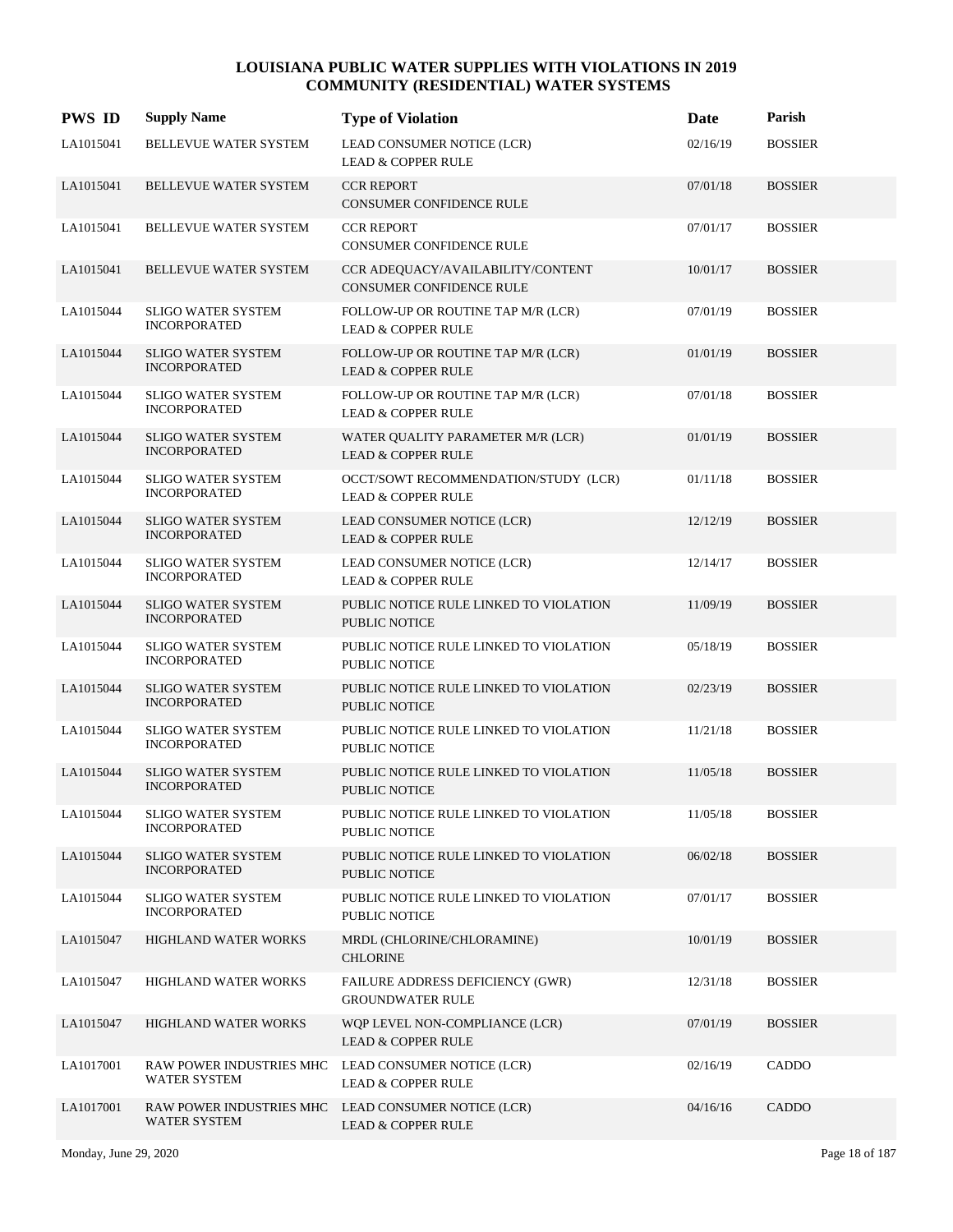| <b>PWS ID</b> | <b>Supply Name</b>                                  | <b>Type of Violation</b>                                                                | Date     | Parish       |
|---------------|-----------------------------------------------------|-----------------------------------------------------------------------------------------|----------|--------------|
| LA1017001     | RAW POWER INDUSTRIES MHC<br><b>WATER SYSTEM</b>     | <b>CCR REPORT</b><br>CONSUMER CONFIDENCE RULE                                           | 07/01/19 | CADDO        |
| LA1017001     | RAW POWER INDUSTRIES MHC CCR REPORT<br>WATER SYSTEM | <b>CONSUMER CONFIDENCE RULE</b>                                                         | 07/01/17 | CADDO        |
| LA1017001     | RAW POWER INDUSTRIES MHC<br><b>WATER SYSTEM</b>     | CCR ADEQUACY/AVAILABILITY/CONTENT<br>CONSUMER CONFIDENCE RULE                           | 10/01/17 | CADDO        |
| LA1017001     | RAW POWER INDUSTRIES MHC<br>WATER SYSTEM            | PUBLIC NOTICE RULE LINKED TO VIOLATION<br><b>PUBLIC NOTICE</b>                          | 07/08/18 | CADDO        |
| LA1017001     | <b>WATER SYSTEM</b>                                 | RAW POWER INDUSTRIES MHC PUBLIC NOTICE RULE LINKED TO VIOLATION<br><b>PUBLIC NOTICE</b> | 07/08/18 | CADDO        |
| LA1017001     | WATER SYSTEM                                        | RAW POWER INDUSTRIES MHC PUBLIC NOTICE RULE LINKED TO VIOLATION<br><b>PUBLIC NOTICE</b> | 04/12/17 | CADDO        |
| LA1017001     | WATER SYSTEM                                        | RAW POWER INDUSTRIES MHC PUBLIC NOTICE RULE LINKED TO VIOLATION<br>PUBLIC NOTICE        | 12/20/16 | CADDO        |
| LA1017001     | WATER SYSTEM                                        | RAW POWER INDUSTRIES MHC PUBLIC NOTICE RULE LINKED TO VIOLATION<br><b>PUBLIC NOTICE</b> | 11/12/16 | CADDO        |
| LA1017001     | WATER SYSTEM                                        | RAW POWER INDUSTRIES MHC PUBLIC NOTICE RULE LINKED TO VIOLATION<br>PUBLIC NOTICE        | 10/14/16 | CADDO        |
| LA1017001     | <b>WATER SYSTEM</b>                                 | RAW POWER INDUSTRIES MHC PUBLIC NOTICE RULE LINKED TO VIOLATION<br>PUBLIC NOTICE        | 08/06/16 | CADDO        |
| LA1017001     | WATER SYSTEM                                        | RAW POWER INDUSTRIES MHC PUBLIC NOTICE RULE LINKED TO VIOLATION<br>PUBLIC NOTICE        | 06/12/16 | CADDO        |
| LA1017001     | <b>RAW POWER INDUSTRIES MHC</b><br>WATER SYSTEM     | PUBLIC NOTICE RULE LINKED TO VIOLATION<br>PUBLIC NOTICE                                 | 05/25/16 | <b>CADDO</b> |
| LA1017002     | <b>AUTUMN ACRES MHP WATER</b><br><b>SYSTEM</b>      | CCR ADEQUACY/AVAILABILITY/CONTENT<br>CONSUMER CONFIDENCE RULE                           | 10/01/17 | CADDO        |
| LA1017002     | <b>AUTUMN ACRES MHP WATER</b><br><b>SYSTEM</b>      | INADEQUATE MIN CHLORINE RESIDUAL(GW&SW)<br><b>CHLORINE</b>                              | 12/01/19 | CADDO        |
| LA1017004     | BEL-DI-GIL WATER SYSTEM                             | MCL, LRAA<br><b>TTHM</b>                                                                | 10/01/19 | CADDO        |
| LA1017004     | <b>BEL-DI-GIL WATER SYSTEM</b>                      | MCL, LRAA<br><b>TTHM</b>                                                                | 10/01/19 | CADDO        |
| LA1017004     | BEL-DI-GIL WATER SYSTEM                             | MCL, LRAA<br><b>TTHM</b>                                                                | 07/01/19 | CADDO        |
| LA1017004     | BEL-DI-GIL WATER SYSTEM                             | MCL, LRAA<br><b>TTHM</b>                                                                | 07/01/19 | CADDO        |
| LA1017004     | <b>BEL-DI-GIL WATER SYSTEM</b>                      | MCL, LRAA<br><b>TTHM</b>                                                                | 04/01/19 | CADDO        |
| LA1017004     | BEL-DI-GIL WATER SYSTEM                             | MCL, LRAA<br><b>TTHM</b>                                                                | 04/01/19 | CADDO        |
| LA1017004     | BEL-DI-GIL WATER SYSTEM                             | MCL, LRAA<br><b>TTHM</b>                                                                | 01/01/19 | CADDO        |
| LA1017004     | BEL-DI-GIL WATER SYSTEM                             | MCL, LRAA<br><b>TTHM</b>                                                                | 01/01/19 | CADDO        |
| LA1017004     | BEL-DI-GIL WATER SYSTEM                             | FAILURE ADDRESS DEFICIENCY (GWR)<br><b>GROUNDWATER RULE</b>                             | 09/17/19 | CADDO        |
| LA1017004     | BEL-DI-GIL WATER SYSTEM                             | FAILURE ADDRESS DEFICIENCY (GWR)<br><b>GROUNDWATER RULE</b>                             | 09/17/19 | CADDO        |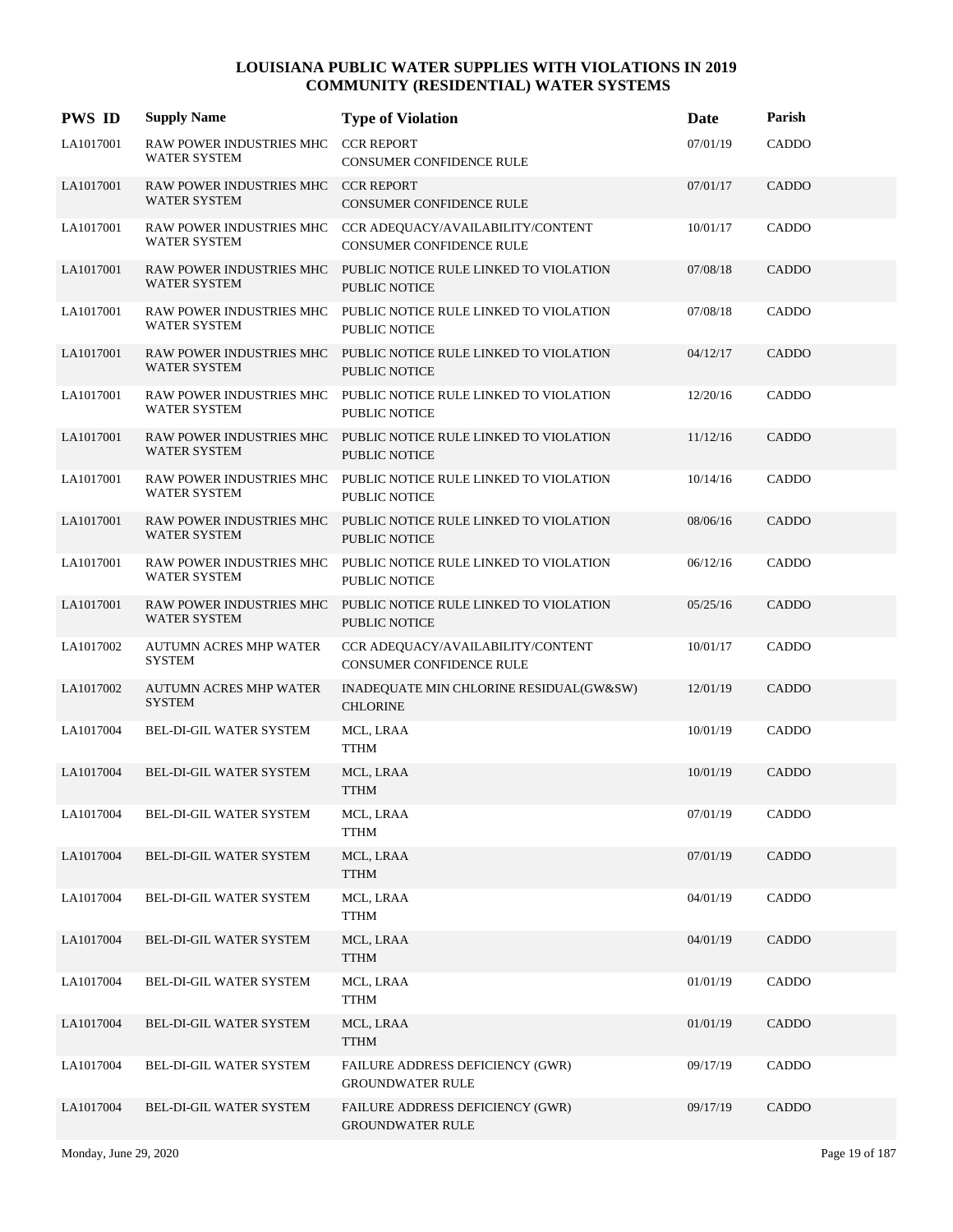| <b>PWS ID</b> | <b>Supply Name</b>                            | <b>Type of Violation</b>                                               | Date     | Parish       |
|---------------|-----------------------------------------------|------------------------------------------------------------------------|----------|--------------|
| LA1017004     | BEL-DI-GIL WATER SYSTEM                       | FAILURE ADDRESS DEFICIENCY (GWR)<br><b>GROUNDWATER RULE</b>            | 09/17/19 | CADDO        |
| LA1017004     | <b>BEL-DI-GIL WATER SYSTEM</b>                | FAILURE ADDRESS DEFICIENCY (GWR)<br><b>GROUNDWATER RULE</b>            | 09/17/19 | CADDO        |
| LA1017004     | BEL-DI-GIL WATER SYSTEM                       | OCCT/SOWT RECOMMENDATION/STUDY (LCR)<br><b>LEAD &amp; COPPER RULE</b>  | 11/01/18 | CADDO        |
| LA1017005     | <b>BELLA VISTA MHP WATER</b><br><b>SYSTEM</b> | <b>FAILURE TO SUBMIT MONITORING PLAN</b><br><b>TOTAL COLIFORM RULE</b> | 01/01/14 | <b>CADDO</b> |
| LA1017015     | HILLSIDE MOBILE HOME PARK                     | FOLLOW-UP OR ROUTINE TAP M/R (LCR)<br><b>LEAD &amp; COPPER RULE</b>    | 10/01/18 | CADDO        |
| LA1017016     | <b>HOSSTON MIRA WATER</b><br><b>SYSTEM</b>    | FAILURE SUBMIT OEL REPORT FOR TTHM<br><b>TTHM</b>                      | 10/31/17 | CADDO        |
| LA1017016     | <b>HOSSTON MIRA WATER</b><br><b>SYSTEM</b>    | FAILURE SUBMIT OEL REPORT FOR TTHM<br><b>TTHM</b>                      | 10/31/14 | CADDO        |
| LA1017016     | <b>HOSSTON MIRA WATER</b><br><b>SYSTEM</b>    | PUBLIC NOTICE RULE LINKED TO VIOLATION<br><b>PUBLIC NOTICE</b>         | 02/17/18 | CADDO        |
| LA1017017     | <b>IDA WATER SYSTEM</b>                       | FAILURE ADDRESS DEFICIENCY (GWR)<br><b>GROUNDWATER RULE</b>            | 07/18/19 | CADDO        |
| LA1017017     | <b>IDA WATER SYSTEM</b>                       | FAILURE ADDRESS DEFICIENCY (GWR)<br><b>GROUNDWATER RULE</b>            | 07/18/19 | CADDO        |
| LA1017017     | <b>IDA WATER SYSTEM</b>                       | PUBLIC NOTICE RULE LINKED TO VIOLATION<br><b>PUBLIC NOTICE</b>         | 09/01/19 | CADDO        |
| LA1017018     | LINDA LANE WATER SYSTEM                       | INADEQUATE MIN CHLORINE RESIDUAL(GW&SW)<br><b>CHLORINE</b>             | 06/01/19 | <b>CADDO</b> |
| LA1017019     | LAKEVIEW WATER SYSTEM                         | FAILURE SUBMIT OEL REPORT FOR TTHM<br><b>TTHM</b>                      | 05/01/14 | CADDO        |
| LA1017026     | OIL CITY WATER WORKS                          | MCL, LRAA<br>TOTAL HALOACETIC ACIDS (HAA5)                             | 10/01/19 | CADDO        |
| LA1017026     | OIL CITY WATER WORKS                          | MCL, LRAA<br><b>TTHM</b>                                               | 10/01/19 | CADDO        |
| LA1017026     | <b>OIL CITY WATER WORKS</b>                   | MCL, LRAA<br><b>TTHM</b>                                               | 10/01/19 | CADDO        |
| LA1017026     | OIL CITY WATER WORKS                          | MCL, LRAA<br>TOTAL HALOACETIC ACIDS (HAA5)                             | 10/01/19 | CADDO        |
| LA1017026     | OIL CITY WATER WORKS                          | MCL, LRAA<br>TOTAL HALOACETIC ACIDS (HAA5)                             | 07/01/19 | CADDO        |
| LA1017026     | OIL CITY WATER WORKS                          | MCL, LRAA<br><b>TTHM</b>                                               | 07/01/19 | CADDO        |
| LA1017026     | OIL CITY WATER WORKS                          | MCL, LRAA<br><b>TTHM</b>                                               | 07/01/19 | CADDO        |
| LA1017026     | OIL CITY WATER WORKS                          | MCL, LRAA<br>TOTAL HALOACETIC ACIDS (HAA5)                             | 07/01/19 | CADDO        |
| LA1017026     | OIL CITY WATER WORKS                          | MCL, LRAA<br><b>TTHM</b>                                               | 04/01/19 | CADDO        |
| LA1017026     | OIL CITY WATER WORKS                          | MCL, LRAA<br>TOTAL HALOACETIC ACIDS (HAA5)                             | 04/01/19 | CADDO        |
| LA1017026     | OIL CITY WATER WORKS                          | MCL, LRAA<br><b>TTHM</b>                                               | 04/01/19 | CADDO        |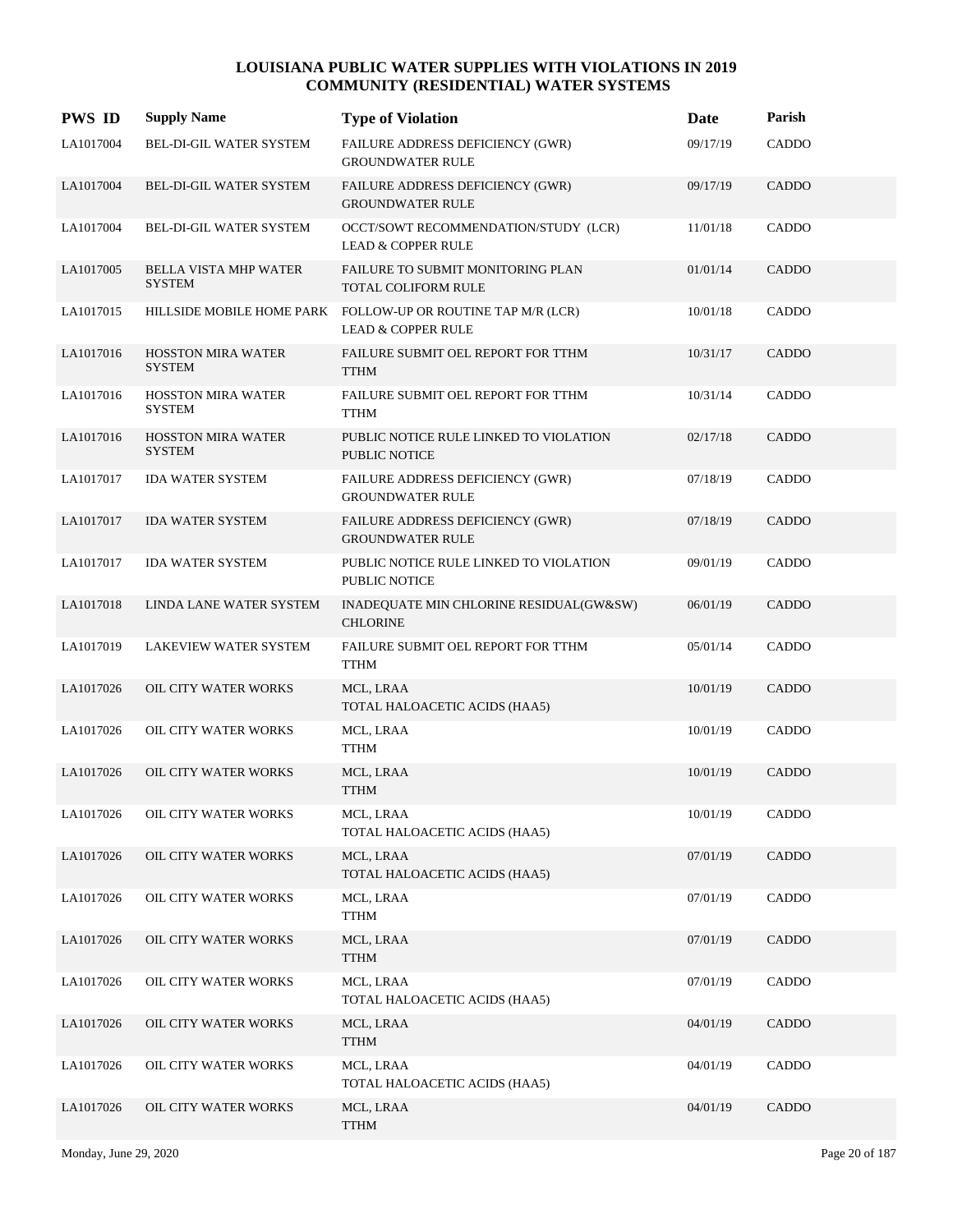| <b>PWS ID</b> | <b>Supply Name</b>                       | <b>Type of Violation</b>                                                          | Date     | Parish |
|---------------|------------------------------------------|-----------------------------------------------------------------------------------|----------|--------|
| LA1017026     | OIL CITY WATER WORKS                     | MCL, LRAA<br>TOTAL HALOACETIC ACIDS (HAA5)                                        | 04/01/19 | CADDO  |
| LA1017026     | OIL CITY WATER WORKS                     | MCL, LRAA<br><b>TTHM</b>                                                          | 01/01/19 | CADDO  |
| LA1017026     | OIL CITY WATER WORKS                     | MCL, LRAA<br>TOTAL HALOACETIC ACIDS (HAA5)                                        | 01/01/19 | CADDO  |
| LA1017026     | OIL CITY WATER WORKS                     | MCL, LRAA<br><b>TTHM</b>                                                          | 01/01/19 | CADDO  |
| LA1017026     | OIL CITY WATER WORKS                     | MCL, LRAA<br>TOTAL HALOACETIC ACIDS (HAA5)                                        | 01/01/19 | CADDO  |
| LA1017026     | OIL CITY WATER WORKS                     | FOLLOW-UP OR ROUTINE TAP M/R (LCR)<br><b>LEAD &amp; COPPER RULE</b>               | 10/01/15 | CADDO  |
| LA1017026     | OIL CITY WATER WORKS                     | PUBLIC NOTICE RULE LINKED TO VIOLATION<br><b>PUBLIC NOTICE</b>                    | 12/06/19 | CADDO  |
| LA1017026     | OIL CITY WATER WORKS                     | PUBLIC NOTICE RULE LINKED TO VIOLATION<br><b>PUBLIC NOTICE</b>                    | 09/10/19 | CADDO  |
| LA1017027     | PINEHILL WATERWORKS<br><b>DISTRICT</b>   | INADEQUATE MIN CHLORINE RESIDUAL(GW&SW)<br><b>CHLORINE</b>                        | 11/01/19 | CADDO  |
| LA1017029     | <b>COMPANY</b>                           | JONES ROLLING RIDGE WATER PUBLIC NOTICE RULE LINKED TO VIOLATION<br>PUBLIC NOTICE | 06/10/17 | CADDO  |
| LA1017029     | <b>COMPANY</b>                           | JONES ROLLING RIDGE WATER PUBLIC NOTICE RULE LINKED TO VIOLATION<br>PUBLIC NOTICE | 06/07/17 | CADDO  |
| LA1017033     | SPRINGLAKE MHP WATER<br><b>SYSTEM</b>    | INADEQUATE MIN CHLORINE RESIDUAL(GW&SW)<br><b>CHLORINE</b>                        | 07/01/19 | CADDO  |
| LA1017035     | SILENT CEDARS MHP WATER<br>SYSTEM        | MCL, LRAA<br>TTHM                                                                 | 01/01/19 | CADDO  |
| LA1017035     | SILENT CEDARS MHP WATER<br><b>SYSTEM</b> | MCL, LRAA<br><b>TTHM</b>                                                          | 01/01/19 | CADDO  |
| LA1017036     | TYSON COMMUNITY WATER<br><b>SYSTEM</b>   | FOLLOW-UP OR ROUTINE TAP M/R (LCR)<br><b>LEAD &amp; COPPER RULE</b>               | 10/01/18 | CADDO  |
| LA1017036     | TYSON COMMUNITY WATER<br><b>SYSTEM</b>   | <b>CCR REPORT</b><br><b>CONSUMER CONFIDENCE RULE</b>                              | 07/01/18 | CADDO  |
| LA1017036     | TYSON COMMUNITY WATER<br>SYSTEM          | <b>CCR REPORT</b><br><b>CONSUMER CONFIDENCE RULE</b>                              | 07/01/17 | CADDO  |
| LA1017036     | TYSON COMMUNITY WATER<br><b>SYSTEM</b>   | CCR ADEOUACY/AVAILABILITY/CONTENT<br>CONSUMER CONFIDENCE RULE                     | 10/01/17 | CADDO  |
| LA1017036     | TYSON COMMUNITY WATER<br>SYSTEM          | PUBLIC NOTICE RULE LINKED TO VIOLATION<br>PUBLIC NOTICE                           | 02/09/19 | CADDO  |
| LA1017036     | TYSON COMMUNITY WATER<br><b>SYSTEM</b>   | PUBLIC NOTICE RULE LINKED TO VIOLATION<br>PUBLIC NOTICE                           | 05/07/17 | CADDO  |
| LA1017036     | TYSON COMMUNITY WATER<br><b>SYSTEM</b>   | PUBLIC NOTICE RULE LINKED TO VIOLATION<br>PUBLIC NOTICE                           | 05/28/16 | CADDO  |
| LA1017036     | TYSON COMMUNITY WATER<br><b>SYSTEM</b>   | PUBLIC NOTICE RULE LINKED TO VIOLATION<br><b>PUBLIC NOTICE</b>                    | 02/28/16 | CADDO  |
| LA1017036     | TYSON COMMUNITY WATER<br>SYSTEM          | INADEQUATE MIN CHLORINE RESIDUAL(GW&SW)<br><b>CHLORINE</b>                        | 03/01/19 | CADDO  |
| LA1017036     | TYSON COMMUNITY WATER<br><b>SYSTEM</b>   | FAILURE TO SUBMIT MONITORING PLAN<br>TOTAL COLIFORM RULE                          | 01/01/14 | CADDO  |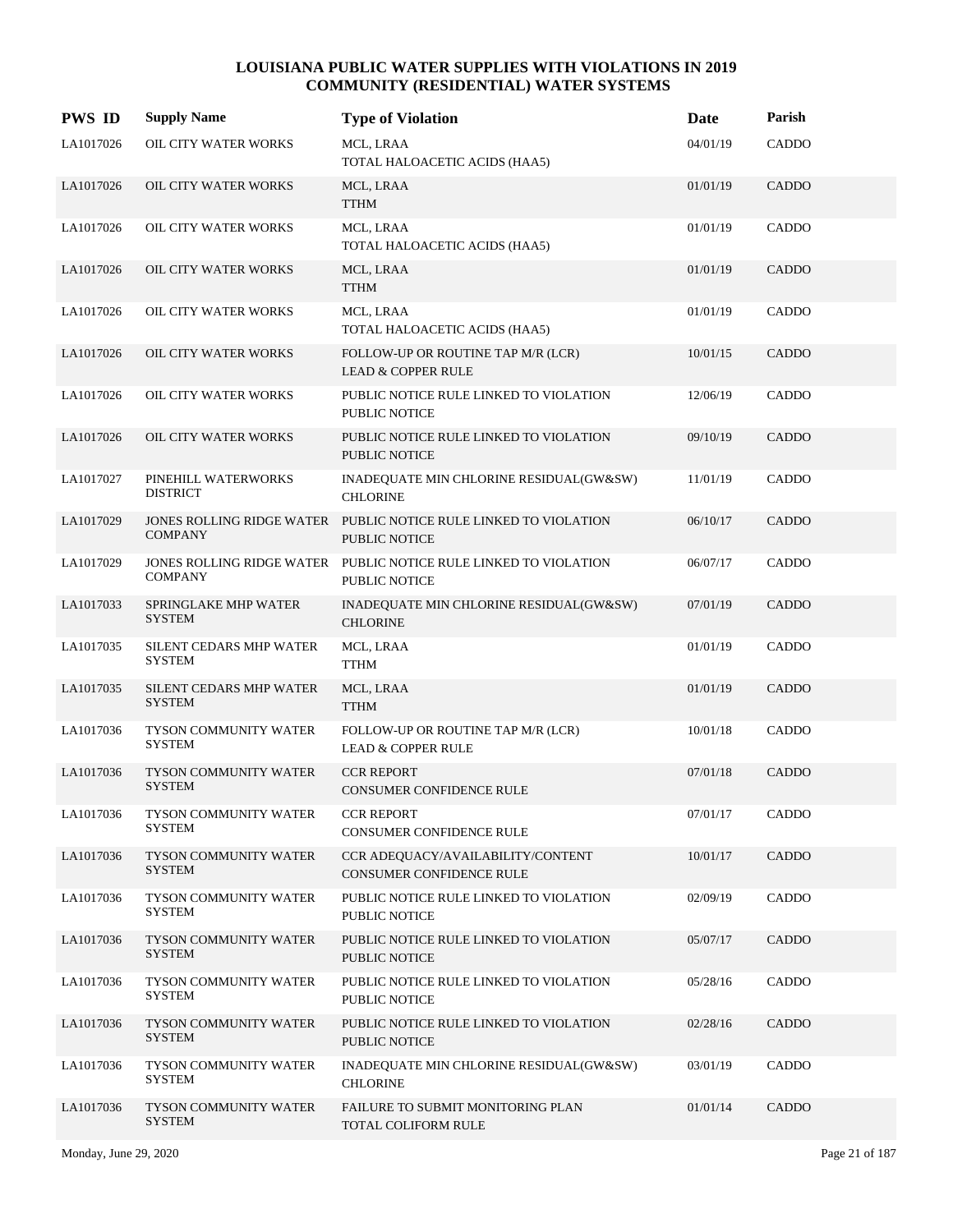| <b>PWS ID</b> | <b>Supply Name</b>                                | <b>Type of Violation</b>                                                               | Date     | Parish       |
|---------------|---------------------------------------------------|----------------------------------------------------------------------------------------|----------|--------------|
| LA1017042     | WILDWOOD SOUTH WATER<br><b>SYSTEM</b>             | MCL, LRAA<br>TOTAL HALOACETIC ACIDS (HAA5)                                             | 07/01/19 | CADDO        |
| LA1017042     | WILDWOOD SOUTH WATER<br><b>SYSTEM</b>             | LEAD CONSUMER NOTICE (LCR)<br><b>LEAD &amp; COPPER RULE</b>                            | 02/20/19 | <b>CADDO</b> |
| LA1017042     | WILDWOOD SOUTH WATER<br><b>SYSTEM</b>             | <b>CCR REPORT</b><br>CONSUMER CONFIDENCE RULE                                          | 07/01/19 | CADDO        |
| LA1017042     | WILDWOOD SOUTH WATER<br><b>SYSTEM</b>             | PUBLIC NOTICE RULE LINKED TO VIOLATION<br><b>PUBLIC NOTICE</b>                         | 09/10/19 | CADDO        |
| LA1017042     | WILDWOOD SOUTH WATER<br><b>SYSTEM</b>             | PUBLIC NOTICE RULE LINKED TO VIOLATION<br>PUBLIC NOTICE                                | 03/19/18 | CADDO        |
| LA1017051     | <b>EVERGREEN ESTATES WATER</b><br><b>SYSTEM</b>   | FAILURE ADDRESS DEFICIENCY (GWR)<br><b>GROUNDWATER RULE</b>                            | 11/01/18 | CADDO        |
| LA1017051     | <b>EVERGREEN ESTATES WATER</b><br><b>SYSTEM</b>   | PUBLIC NOTICE RULE LINKED TO VIOLATION<br>PUBLIC NOTICE                                | 03/08/19 | CADDO        |
| LA1017051     | <b>EVERGREEN ESTATES WATER</b><br><b>SYSTEM</b>   | INADEQUATE MIN CHLORINE RESIDUAL(GW&SW)<br><b>CHLORINE</b>                             | 07/01/19 | <b>CADDO</b> |
| LA1017051     | <b>EVERGREEN ESTATES WATER</b><br><b>SYSTEM</b>   | INADEQUATE MIN CHLORINE RESIDUAL(GW&SW)<br><b>CHLORINE</b>                             | 05/01/19 | CADDO        |
| LA1017051     | EVERGREEN ESTATES WATER<br><b>SYSTEM</b>          | 5% DS BELOW MIN 0.5-2 MONTHS CONSEC(GW)<br><b>CHLORINE</b>                             | 09/01/19 | CADDO        |
| LA1017051     | EVERGREEN ESTATES WATER<br><b>SYSTEM</b>          | 5% DS BELOW MIN 0.5-2 MONTHS CONSEC(GW)<br><b>CHLORINE</b>                             | 08/01/19 | CADDO        |
| LA1017052     | <b>WATERWORKS DISTRICT 7</b>                      | INADEQUATE MIN CHLORINE RESIDUAL(GW&SW)<br><b>CHLORINE</b>                             | 12/01/19 | CADDO        |
| LA1017061     | WILDWOOD FOREST<br>SUBDIVISION WATER SYSTEM       | MRDL (CHLORINE/CHLORAMINE)<br><b>CHLORAMINE</b>                                        | 10/01/19 | CADDO        |
| LA1017063     | <b>MEADOWWOOD ESTATES</b><br><b>WATER SYSTEM</b>  | INADEQUATE MIN CHLORINE RESIDUAL(GW&SW)<br><b>CHLORINE</b>                             | 12/01/19 | CADDO        |
| LA1017066     | SHERWOOD APARTMENTS<br>WATER SYSTEM               | LEAD CONSUMER NOTICE (LCR)<br><b>LEAD &amp; COPPER RULE</b>                            | 02/01/17 | CADDO        |
| LA1017066     | SHERWOOD APARTMENTS<br><b>WATER SYSTEM</b>        | <b>CCR REPORT</b><br><b>CONSUMER CONFIDENCE RULE</b>                                   | 07/01/19 | CADDO        |
| LA1017066     | SHERWOOD APARTMENTS<br>WATER SYSTEM               | INADEQUATE MIN CHLORINE RESIDUAL(GW&SW)<br><b>CHLORINE</b>                             | 10/01/19 | CADDO        |
| LA1017066     | SHERWOOD APARTMENTS<br><b>WATER SYSTEM</b>        | FAILURE TO SUBMIT MONITORING PLAN<br>TOTAL COLIFORM RULE                               | 01/01/14 | CADDO        |
| LA1017070     | SOUTHVIEW ESTATES WATER<br>SYSTEM                 | PUBLIC NOTICE RULE LINKED TO VIOLATION<br>PUBLIC NOTICE                                | 06/21/17 | CADDO        |
| LA1017075     |                                                   | DIXIE GARDEN WATER SUPPLY LEAD CONSUMER NOTICE (LCR)<br><b>LEAD &amp; COPPER RULE</b>  | 02/21/19 | CADDO        |
| LA1017075     |                                                   | DIXIE GARDEN WATER SUPPLY LEAD CONSUMER NOTICE (LCR)<br><b>LEAD &amp; COPPER RULE</b>  | 04/16/16 | CADDO        |
| LA1017075     | DIXIE GARDEN WATER SUPPLY CCR REPORT              | CONSUMER CONFIDENCE RULE                                                               | 07/01/19 | CADDO        |
| LA1017075     |                                                   | DIXIE GARDEN WATER SUPPLY INADEQUATE MIN CHLORINE RESIDUAL(GW&SW)<br><b>CHLORAMINE</b> | 09/01/19 | CADDO        |
| LA1017083     | <b>LAKE SHREVE ESTATES</b><br><b>WATER SYSTEM</b> | MCL, LRAA<br><b>TTHM</b>                                                               | 10/01/19 | CADDO        |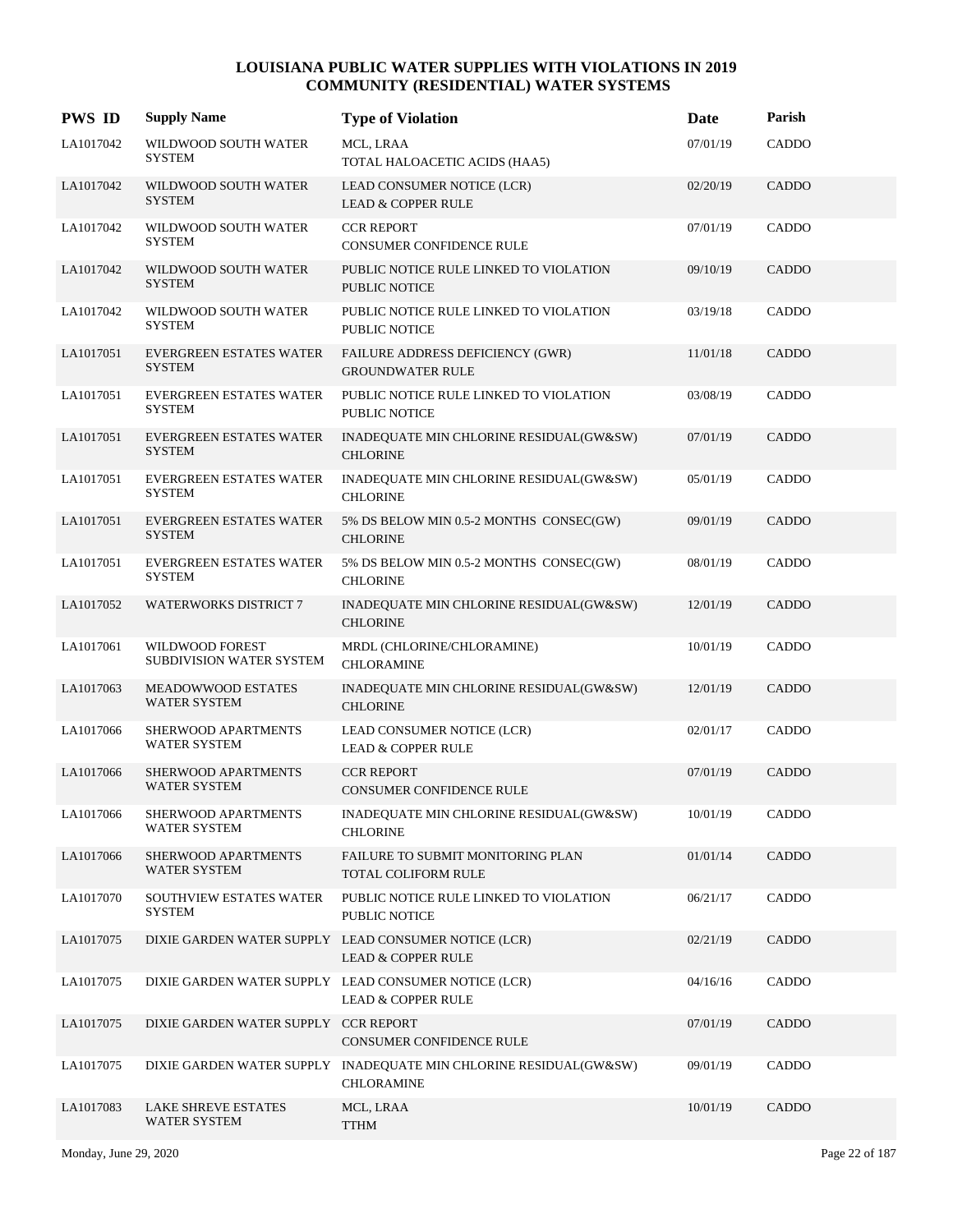| <b>PWS ID</b> | <b>Supply Name</b>                                | <b>Type of Violation</b>                                            | Date     | Parish       |
|---------------|---------------------------------------------------|---------------------------------------------------------------------|----------|--------------|
| LA1017083     | LAKE SHREVE ESTATES<br>WATER SYSTEM               | MCL, LRAA<br><b>TTHM</b>                                            | 10/01/19 | CADDO        |
| LA1017083     | <b>LAKE SHREVE ESTATES</b><br>WATER SYSTEM        | MCL, LRAA<br><b>TTHM</b>                                            | 07/01/19 | CADDO        |
| LA1017083     | <b>LAKE SHREVE ESTATES</b><br><b>WATER SYSTEM</b> | MCL, LRAA<br><b>TTHM</b>                                            | 07/01/19 | CADDO        |
| LA1017083     | <b>LAKE SHREVE ESTATES</b><br>WATER SYSTEM        | MCL, LRAA<br><b>TTHM</b>                                            | 04/01/19 | CADDO        |
| LA1017083     | <b>LAKE SHREVE ESTATES</b><br>WATER SYSTEM        | MCL, LRAA<br><b>TTHM</b>                                            | 04/01/19 | CADDO        |
| LA1017083     | <b>LAKE SHREVE ESTATES</b><br>WATER SYSTEM        | FAILURE SUBMIT OEL REPORT FOR TTHM<br><b>TTHM</b>                   | 01/31/15 | CADDO        |
| LA1017083     | <b>LAKE SHREVE ESTATES</b><br>WATER SYSTEM        | FAILURE ADDRESS DEFICIENCY (GWR)<br><b>GROUNDWATER RULE</b>         | 05/24/18 | CADDO        |
| LA1017083     | <b>LAKE SHREVE ESTATES</b><br>WATER SYSTEM        | FOLLOW-UP OR ROUTINE TAP M/R (LCR)<br><b>LEAD &amp; COPPER RULE</b> | 10/01/19 | CADDO        |
| LA1017083     | LAKE SHREVE ESTATES<br>WATER SYSTEM               | <b>CCR REPORT</b><br>CONSUMER CONFIDENCE RULE                       | 07/01/19 | CADDO        |
| LA1017083     | <b>LAKE SHREVE ESTATES</b><br><b>WATER SYSTEM</b> | <b>CCR REPORT</b><br>CONSUMER CONFIDENCE RULE                       | 07/01/17 | CADDO        |
| LA1017083     | <b>LAKE SHREVE ESTATES</b><br><b>WATER SYSTEM</b> | CCR ADEQUACY/AVAILABILITY/CONTENT<br>CONSUMER CONFIDENCE RULE       | 10/01/17 | CADDO        |
| LA1017083     | <b>LAKE SHREVE ESTATES</b><br><b>WATER SYSTEM</b> | PUBLIC NOTICE RULE LINKED TO VIOLATION<br>PUBLIC NOTICE             | 09/14/18 | <b>CADDO</b> |
| LA1017083     | <b>LAKE SHREVE ESTATES</b><br>WATER SYSTEM        | PUBLIC NOTICE RULE LINKED TO VIOLATION<br>PUBLIC NOTICE             | 07/08/18 | CADDO        |
| LA1017083     | <b>LAKE SHREVE ESTATES</b><br><b>WATER SYSTEM</b> | PUBLIC NOTICE RULE LINKED TO VIOLATION<br><b>PUBLIC NOTICE</b>      | 07/08/18 | CADDO        |
| LA1017083     | <b>LAKE SHREVE ESTATES</b><br><b>WATER SYSTEM</b> | PUBLIC NOTICE RULE LINKED TO VIOLATION<br><b>PUBLIC NOTICE</b>      | 09/03/15 | CADDO        |
| LA1017087     | DIXIE GARDEN - KINGS HWY<br><b>WATER SYSTEM</b>   | INITIAL TAP SAMPLING (LCR)<br><b>LEAD &amp; COPPER RULE</b>         | 07/01/19 | <b>CADDO</b> |
| LA1017087     | DIXIE GARDEN - KINGS HWY<br>WATER SYSTEM          | INITIAL TAP SAMPLING (LCR)<br><b>LEAD &amp; COPPER RULE</b>         | 01/01/19 | CADDO        |
| LA1017087     | DIXIE GARDEN - KINGS HWY<br>WATER SYSTEM          | INITIAL TAP SAMPLING (LCR)<br><b>LEAD &amp; COPPER RULE</b>         | 01/01/18 | CADDO        |
| LA1017087     | DIXIE GARDEN - KINGS HWY<br>WATER SYSTEM          | INITIAL TAP SAMPLING (LCR)<br><b>LEAD &amp; COPPER RULE</b>         | 07/01/17 | CADDO        |
| LA1017087     | DIXIE GARDEN - KINGS HWY<br>WATER SYSTEM          | LEAD CONSUMER NOTICE (LCR)<br><b>LEAD &amp; COPPER RULE</b>         | 11/10/18 | CADDO        |
| LA1017087     | DIXIE GARDEN - KINGS HWY<br>WATER SYSTEM          | <b>CCR REPORT</b><br>CONSUMER CONFIDENCE RULE                       | 07/01/19 | CADDO        |
| LA1017087     | DIXIE GARDEN - KINGS HWY<br>WATER SYSTEM          | PUBLIC NOTICE RULE LINKED TO VIOLATION<br>PUBLIC NOTICE             | 11/09/19 | CADDO        |
| LA1017087     | DIXIE GARDEN - KINGS HWY<br>WATER SYSTEM          | PUBLIC NOTICE RULE LINKED TO VIOLATION<br><b>PUBLIC NOTICE</b>      | 05/18/19 | CADDO        |
| LA1017087     | DIXIE GARDEN - KINGS HWY<br>WATER SYSTEM          | INADEQUATE MIN CHLORINE RESIDUAL(GW&SW)<br><b>CHLORAMINE</b>        | 09/01/19 | CADDO        |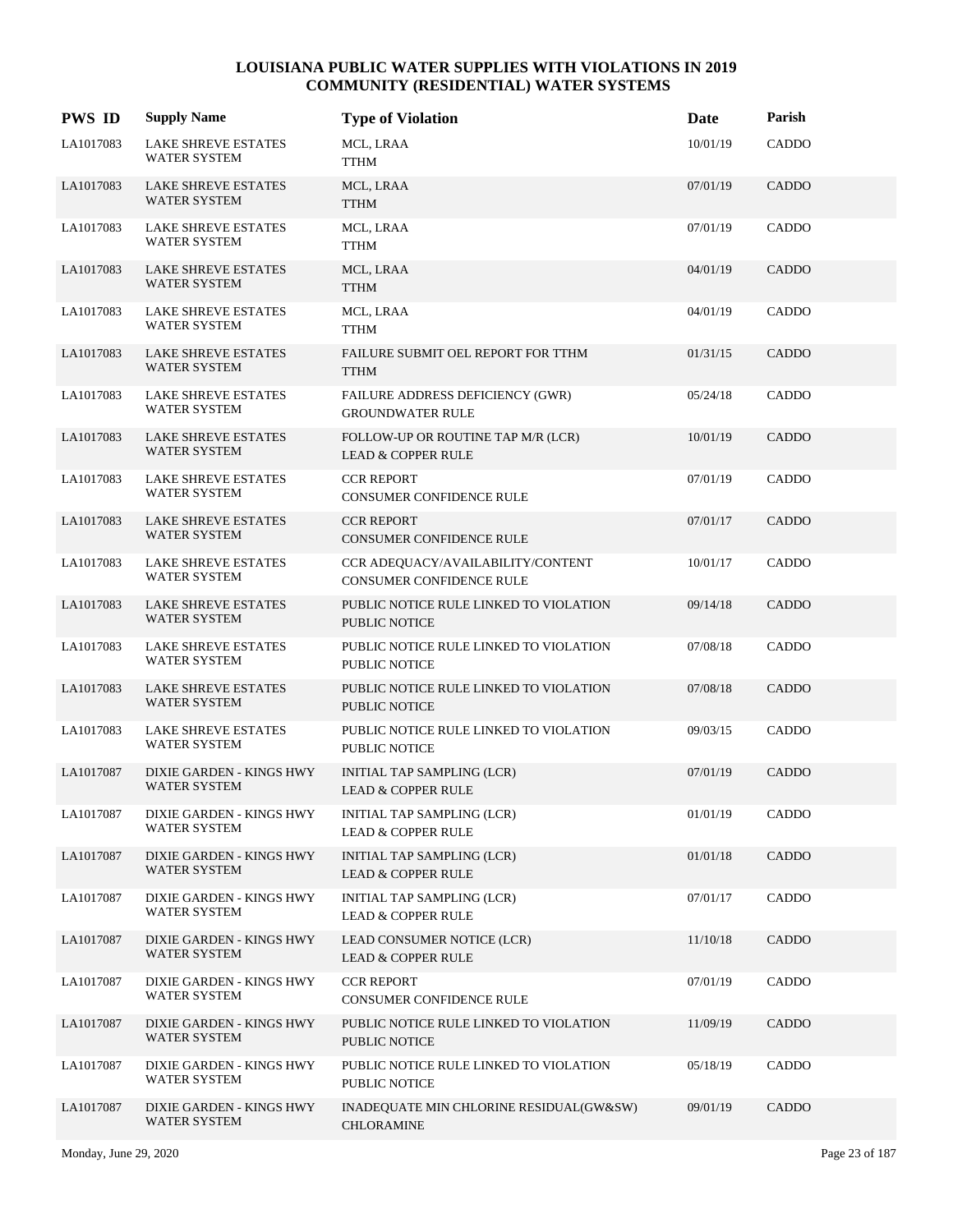| <b>PWS ID</b> | <b>Supply Name</b>                                   | <b>Type of Violation</b>                                                              | Date     | Parish           |
|---------------|------------------------------------------------------|---------------------------------------------------------------------------------------|----------|------------------|
| LA1019001     | <b>BRIGAS ESTATES WATER</b><br><b>SYSTEM</b>         | FAILURE SUBMIT OEL REPORT FOR HAA5<br>TOTAL HALOACETIC ACIDS (HAA5)                   | 05/01/17 | <b>CALCASIEU</b> |
| LA1019001     | <b>BRIGAS ESTATES WATER</b><br><b>SYSTEM</b>         | FAILURE ADDRESS DEFICIENCY (GWR)<br><b>GROUNDWATER RULE</b>                           | 12/25/19 | CALCASIEU        |
| LA1019001     | <b>BRIGAS ESTATES WATER</b><br><b>SYSTEM</b>         | INADEQUATE MIN CHLORINE RESIDUAL(GW&SW)<br><b>CHLORINE</b>                            | 11/01/19 | <b>CALCASIEU</b> |
| LA1019001     | <b>BRIGAS ESTATES WATER</b><br><b>SYSTEM</b>         | INADEQUATE MIN CHLORINE RESIDUAL(GW&SW)<br><b>CHLORINE</b>                            | 06/01/19 | <b>CALCASIEU</b> |
| LA1019018     | <b>GARDEN HEIGHTS WATER</b><br><b>SYSTEM</b>         | INADEQUATE MIN CHLORINE RESIDUAL(GW&SW)<br><b>CHLORINE</b>                            | 08/01/19 | CALCASIEU        |
| LA1019024     | UTILITY SERVICE OF LAKE<br><b>CHARLES W S</b>        | FAILURE ADDRESS DEFICIENCY (GWR)<br><b>GROUNDWATER RULE</b>                           | 12/25/19 | CALCASIEU        |
| LA1019024     | UTILITY SERVICE OF LAKE<br><b>CHARLES W S</b>        | SAMPLE SITING PLAN ERRORS (RTCR)<br>REVISED TOTAL COLIFORM RULE (RTCR)                | 04/01/16 | CALCASIEU        |
| LA1019042     | CALCASIEU WW #14 WARD 5                              | INADEQUATE MIN CHLORINE RESIDUAL(GW&SW)<br><b>CHLORINE</b>                            | 09/01/19 | <b>CALCASIEU</b> |
| LA1019044     | SULPHUR CITY OF WATER<br><b>SYSTEM</b>               | FAILURE ADDRESS DEFICIENCY (GWR)<br><b>GROUNDWATER RULE</b>                           | 01/01/20 | CALCASIEU        |
| LA1019044     | <b>SULPHUR CITY OF WATER</b><br><b>SYSTEM</b>        | CCR ADEQUACY/AVAILABILITY/CONTENT<br><b>CONSUMER CONFIDENCE RULE</b>                  | 10/01/17 | <b>CALCASIEU</b> |
| LA1019048     | TOWN OF VINTON WATER<br><b>SYSTEM</b>                | INADEQUATE MIN CHLORINE RESIDUAL(GW&SW)<br><b>CHLORINE</b>                            | 08/01/19 | CALCASIEU        |
| LA1019052     |                                                      | MOSSVILLE WW DISTRICT NO 2 INADEQUATE MIN CHLORINE RESIDUAL(GW&SW)<br><b>CHLORINE</b> | 10/01/19 | <b>CALCASIEU</b> |
| LA1019053     | <b>CALCASIEU PARISH WW</b><br><b>DISTRICT NO 4</b>   | LEAD CONSUMER NOTICE (LCR)<br><b>LEAD &amp; COPPER RULE</b>                           | 01/12/19 | <b>CALCASIEU</b> |
| LA1019059     | C K B TRAILER PARK WATER<br><b>SYSTEM</b>            | LEAD CONSUMER NOTICE (LCR)<br><b>LEAD &amp; COPPER RULE</b>                           | 03/31/17 | CALCASIEU        |
| LA1019059     | C K B TRAILER PARK WATER<br><b>SYSTEM</b>            | <b>CCR REPORT</b><br>CONSUMER CONFIDENCE RULE                                         | 07/01/19 | <b>CALCASIEU</b> |
| LA1019059     | C K B TRAILER PARK WATER<br><b>SYSTEM</b>            | INADEQUATE MIN CHLORINE RESIDUAL(GW&SW)<br><b>CHLORINE</b>                            | 08/01/19 | <b>CALCASIEU</b> |
| LA1019076     | OAK MEADOWS SUBDIVISION<br>WATER SYSTEM              | INADEQUATE MIN CHLORINE RESIDUAL(GW&SW)<br><b>CHLORINE</b>                            | 10/01/19 | CALCASIEU        |
| LA1019080     | <b>FAIRVIEW MOBILE ESTATES</b><br>NORTH WS           | INADEQUATE MIN CHLORINE RESIDUAL(GW&SW)<br><b>CHLORINE</b>                            | 06/01/19 | CALCASIEU        |
| LA1019080     | <b>FAIRVIEW MOBILE ESTATES</b><br><b>NORTH WS</b>    | INADEQUATE MIN CHLORINE RESIDUAL(GW&SW)<br><b>CHLORINE</b>                            | 03/01/19 | CALCASIEU        |
| LA1019083     | <b>COUNTRY PINES NORTH</b><br><b>SUBDIVISION WS</b>  | INADEQUATE MIN CHLORINE RESIDUAL(GW&SW)<br><b>CHLORINE</b>                            | 10/01/19 | CALCASIEU        |
| LA1019083     | <b>COUNTRY PINES NORTH</b><br><b>SUBDIVISION WS</b>  | INADEQUATE MIN CHLORINE RESIDUAL(GW&SW)<br><b>CHLORINE</b>                            | 08/01/19 | CALCASIEU        |
| LA1019085     | <b>WATER SYSTEM</b>                                  | SMITH MOBILE HOME VILLAGE LEAD CONSUMER NOTICE (LCR)<br><b>LEAD &amp; COPPER RULE</b> | 01/18/18 | CALCASIEU        |
| LA1019085     | SMITH MOBILE HOME VILLAGE CCR REPORT<br>WATER SYSTEM | CONSUMER CONFIDENCE RULE                                                              | 07/01/19 | CALCASIEU        |
| LA1019085     | SMITH MOBILE HOME VILLAGE CCR REPORT<br>WATER SYSTEM | CONSUMER CONFIDENCE RULE                                                              | 07/01/18 | CALCASIEU        |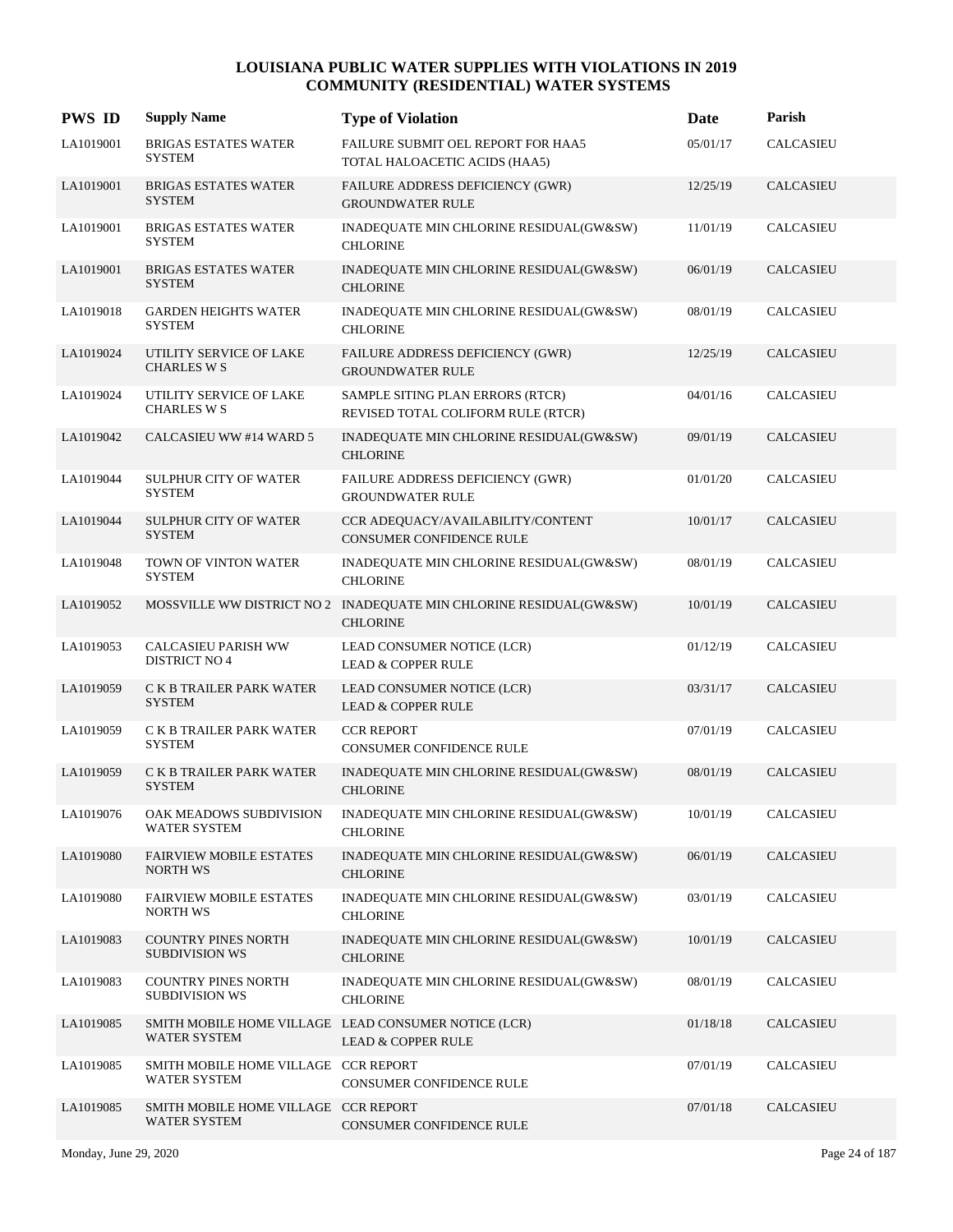| <b>PWS ID</b> | <b>Supply Name</b>                                             | <b>Type of Violation</b>                                                                       | Date     | Parish           |
|---------------|----------------------------------------------------------------|------------------------------------------------------------------------------------------------|----------|------------------|
| LA1019085     | SMITH MOBILE HOME VILLAGE CCR REPORT<br><b>WATER SYSTEM</b>    | CONSUMER CONFIDENCE RULE                                                                       | 07/01/17 | CALCASIEU        |
| LA1019085     | SMITH MOBILE HOME VILLAGE CCR REPORT<br><b>WATER SYSTEM</b>    | <b>CONSUMER CONFIDENCE RULE</b>                                                                | 07/01/16 | CALCASIEU        |
| LA1019085     | <b>WATER SYSTEM</b>                                            | SMITH MOBILE HOME VILLAGE CCR ADEQUACY/AVAILABILITY/CONTENT<br><b>CONSUMER CONFIDENCE RULE</b> | 10/01/17 | CALCASIEU        |
| LA1019085     | <b>WATER SYSTEM</b>                                            | SMITH MOBILE HOME VILLAGE CCR ADEQUACY/AVAILABILITY/CONTENT<br><b>CONSUMER CONFIDENCE RULE</b> | 10/01/16 | CALCASIEU        |
| LA1019085     | <b>WATER SYSTEM</b>                                            | SMITH MOBILE HOME VILLAGE INADEQUATE MIN CHLORINE RESIDUAL(GW&SW)<br><b>CHLORINE</b>           | 11/01/19 | CALCASIEU        |
| LA1019085     | <b>WATER SYSTEM</b>                                            | SMITH MOBILE HOME VILLAGE INADEQUATE MIN CHLORINE RESIDUAL(GW&SW)<br><b>CHLORINE</b>           | 01/01/19 | CALCASIEU        |
| LA1019115     | GIFFORD MOBILE HOME PARK<br>П                                  | INADEQUATE MIN CHLORINE RESIDUAL(GW&SW)<br><b>CHLORINE</b>                                     | 12/01/19 | CALCASIEU        |
| LA1019115     | <b>GIFFORD MOBILE HOME PARK</b><br>П                           | INADEQUATE MIN CHLORINE RESIDUAL(GW&SW)<br><b>CHLORINE</b>                                     | 10/01/19 | CALCASIEU        |
| LA1019115     | GIFFORD MOBILE HOME PARK<br>П                                  | INADEQUATE MIN CHLORINE RESIDUAL(GW&SW)<br><b>CHLORINE</b>                                     | 08/01/19 | CALCASIEU        |
| LA1019123     | <b>SYSTEM</b>                                                  | GULF STREAM MANOR WATER FAILURE ADDRESS DEFICIENCY (GWR)<br><b>GROUNDWATER RULE</b>            | 11/16/18 | <b>CALCASIEU</b> |
| LA1019123     | GULF STREAM MANOR WATER CCR REPORT<br><b>SYSTEM</b>            | CONSUMER CONFIDENCE RULE                                                                       | 07/01/19 | CALCASIEU        |
| LA1019123     | <b>GULF STREAM MANOR WATER</b><br><b>SYSTEM</b>                | PUBLIC NOTICE RULE LINKED TO VIOLATION<br><b>PUBLIC NOTICE</b>                                 | 03/13/19 | <b>CALCASIEU</b> |
| LA1019123     | <b>GULF STREAM MANOR WATER</b><br><b>SYSTEM</b>                | INADEQUATE MIN CHLORINE RESIDUAL(GW&SW)<br><b>CHLORINE</b>                                     | 09/01/19 | CALCASIEU        |
| LA1019123     | GULF STREAM MANOR WATER NO CERTIFIED OPERATOR<br><b>SYSTEM</b> |                                                                                                | 04/25/18 | CALCASIEU        |
| LA1019125     | MILES MOBILE HOME PARK                                         | MCL, E. COLI, POS E COLI (RTCR)<br>REVISED TOTAL COLIFORM RULE (RTCR)                          | 09/01/19 | CALCASIEU        |
| LA1019125     | MILES MOBILE HOME PARK                                         | LEVEL 1 ASSESS, MULTIPLE TC POS (RTCR)<br>REVISED TOTAL COLIFORM RULE (RTCR)                   | 10/15/16 | <b>CALCASIEU</b> |
| LA1019125     | MILES MOBILE HOME PARK                                         | CORRECTIVE/EXPEDITED ACTIONS (RTCR)<br>REVISED TOTAL COLIFORM RULE (RTCR)                      | 10/22/19 | CALCASIEU        |
| LA1019125     | MILES MOBILE HOME PARK                                         | CORRECTIVE/EXPEDITED ACTIONS (RTCR)<br>REVISED TOTAL COLIFORM RULE (RTCR)                      | 10/19/19 | <b>CALCASIEU</b> |
| LA1019125     | MILES MOBILE HOME PARK                                         | <b>INITIAL TAP SAMPLING (LCR)</b><br><b>LEAD &amp; COPPER RULE</b>                             | 07/01/19 | CALCASIEU        |
| LA1019125     | MILES MOBILE HOME PARK                                         | INITIAL TAP SAMPLING (LCR)<br><b>LEAD &amp; COPPER RULE</b>                                    | 01/01/19 | CALCASIEU        |
| LA1019125     | MILES MOBILE HOME PARK                                         | INITIAL TAP SAMPLING (LCR)<br><b>LEAD &amp; COPPER RULE</b>                                    | 07/01/18 | CALCASIEU        |
| LA1019125     | MILES MOBILE HOME PARK                                         | INITIAL TAP SAMPLING (LCR)<br><b>LEAD &amp; COPPER RULE</b>                                    | 01/01/18 | <b>CALCASIEU</b> |
| LA1019125     | MILES MOBILE HOME PARK                                         | INITIAL TAP SAMPLING (LCR)<br><b>LEAD &amp; COPPER RULE</b>                                    | 07/01/17 | CALCASIEU        |
| LA1019125     | MILES MOBILE HOME PARK                                         | INITIAL TAP SAMPLING (LCR)<br><b>LEAD &amp; COPPER RULE</b>                                    | 01/01/17 | CALCASIEU        |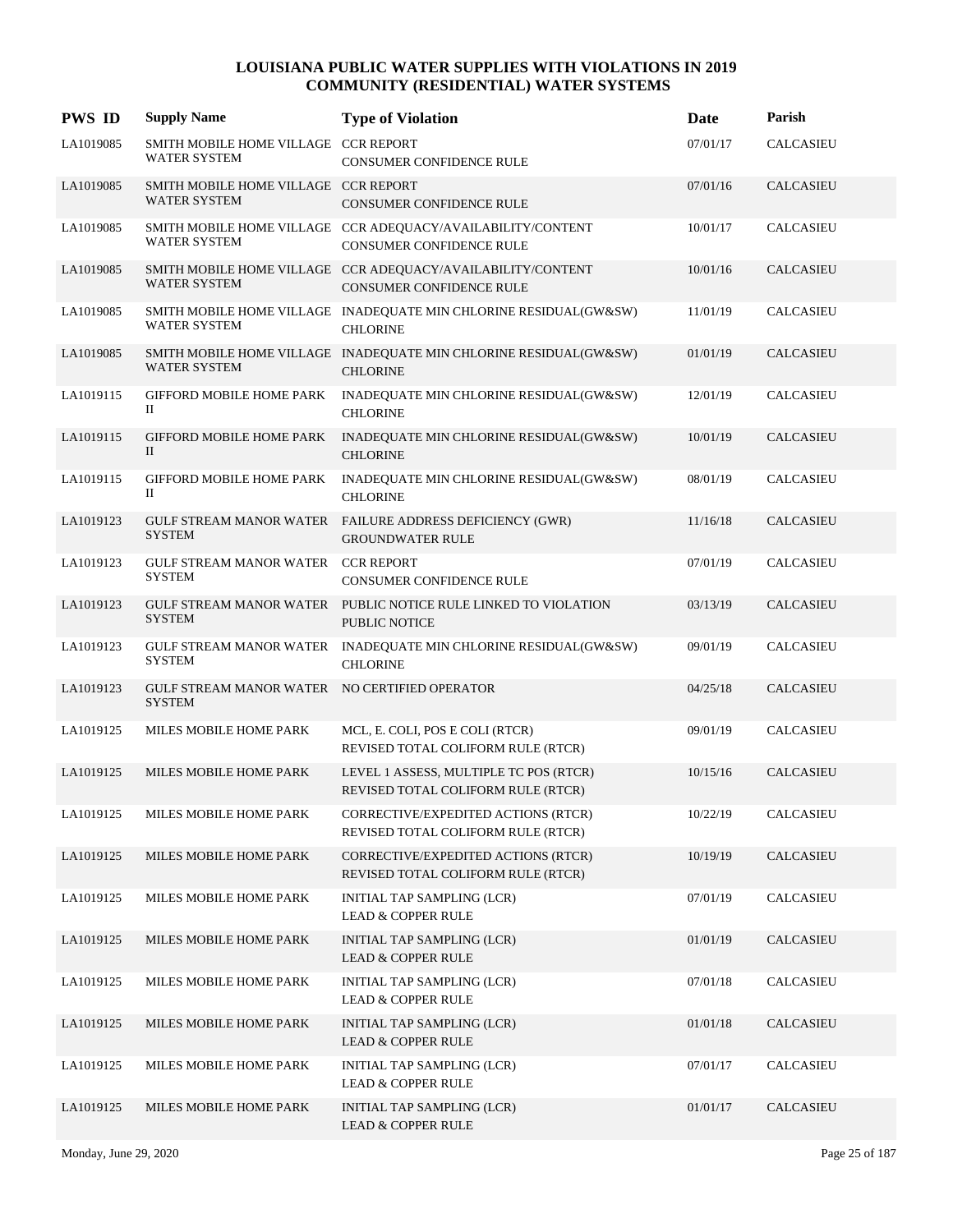| <b>PWS ID</b> | <b>Supply Name</b>     | <b>Type of Violation</b>                                       | Date     | Parish           |
|---------------|------------------------|----------------------------------------------------------------|----------|------------------|
| LA1019125     | MILES MOBILE HOME PARK | INITIAL TAP SAMPLING (LCR)<br><b>LEAD &amp; COPPER RULE</b>    | 07/01/16 | <b>CALCASIEU</b> |
| LA1019125     | MILES MOBILE HOME PARK | INITIAL TAP SAMPLING (LCR)<br><b>LEAD &amp; COPPER RULE</b>    | 01/01/16 | <b>CALCASIEU</b> |
| LA1019125     | MILES MOBILE HOME PARK | INITIAL TAP SAMPLING (LCR)<br><b>LEAD &amp; COPPER RULE</b>    | 07/01/15 | <b>CALCASIEU</b> |
| LA1019125     | MILES MOBILE HOME PARK | INITIAL TAP SAMPLING (LCR)<br><b>LEAD &amp; COPPER RULE</b>    | 01/01/15 | <b>CALCASIEU</b> |
| LA1019125     | MILES MOBILE HOME PARK | INITIAL TAP SAMPLING (LCR)<br><b>LEAD &amp; COPPER RULE</b>    | 07/01/14 | <b>CALCASIEU</b> |
| LA1019125     | MILES MOBILE HOME PARK | <b>CCR REPORT</b><br>CONSUMER CONFIDENCE RULE                  | 07/01/19 | <b>CALCASIEU</b> |
| LA1019125     | MILES MOBILE HOME PARK | <b>CCR REPORT</b><br>CONSUMER CONFIDENCE RULE                  | 07/01/18 | CALCASIEU        |
| LA1019125     | MILES MOBILE HOME PARK | <b>CCR REPORT</b><br><b>CONSUMER CONFIDENCE RULE</b>           | 07/01/17 | <b>CALCASIEU</b> |
| LA1019125     | MILES MOBILE HOME PARK | <b>CCR REPORT</b><br>CONSUMER CONFIDENCE RULE                  | 07/01/16 | <b>CALCASIEU</b> |
| LA1019125     | MILES MOBILE HOME PARK | <b>CCR REPORT</b><br>CONSUMER CONFIDENCE RULE                  | 07/01/15 | <b>CALCASIEU</b> |
| LA1019125     | MILES MOBILE HOME PARK | <b>CCR REPORT</b><br>CONSUMER CONFIDENCE RULE                  | 07/01/14 | <b>CALCASIEU</b> |
| LA1019125     | MILES MOBILE HOME PARK | CCR ADEQUACY/AVAILABILITY/CONTENT<br>CONSUMER CONFIDENCE RULE  | 10/01/17 | <b>CALCASIEU</b> |
| LA1019125     | MILES MOBILE HOME PARK | CCR ADEQUACY/AVAILABILITY/CONTENT<br>CONSUMER CONFIDENCE RULE  | 10/01/16 | <b>CALCASIEU</b> |
| LA1019125     | MILES MOBILE HOME PARK | CCR ADEQUACY/AVAILABILITY/CONTENT<br>CONSUMER CONFIDENCE RULE  | 10/01/15 | <b>CALCASIEU</b> |
| LA1019125     | MILES MOBILE HOME PARK | CCR ADEQUACY/AVAILABILITY/CONTENT<br>CONSUMER CONFIDENCE RULE  | 10/01/14 | <b>CALCASIEU</b> |
| LA1019125     | MILES MOBILE HOME PARK | PUBLIC NOTICE RULE LINKED TO VIOLATION<br><b>PUBLIC NOTICE</b> | 11/09/19 | CALCASIEU        |
| LA1019125     | MILES MOBILE HOME PARK | PUBLIC NOTICE RULE LINKED TO VIOLATION<br>PUBLIC NOTICE        | 09/24/19 | CALCASIEU        |
| LA1019125     | MILES MOBILE HOME PARK | PUBLIC NOTICE RULE LINKED TO VIOLATION<br>PUBLIC NOTICE        | 05/18/19 | <b>CALCASIEU</b> |
| LA1019125     | MILES MOBILE HOME PARK | PUBLIC NOTICE RULE LINKED TO VIOLATION<br>PUBLIC NOTICE        | 11/05/18 | <b>CALCASIEU</b> |
| LA1019125     | MILES MOBILE HOME PARK | PUBLIC NOTICE RULE LINKED TO VIOLATION<br>PUBLIC NOTICE        | 05/13/18 | <b>CALCASIEU</b> |
| LA1019125     | MILES MOBILE HOME PARK | PUBLIC NOTICE RULE LINKED TO VIOLATION<br><b>PUBLIC NOTICE</b> | 12/11/17 | CALCASIEU        |
| LA1019125     | MILES MOBILE HOME PARK | PUBLIC NOTICE RULE LINKED TO VIOLATION<br>PUBLIC NOTICE        | 05/30/17 | <b>CALCASIEU</b> |
| LA1019125     | MILES MOBILE HOME PARK | PUBLIC NOTICE RULE LINKED TO VIOLATION<br>PUBLIC NOTICE        | 02/19/17 | CALCASIEU        |
| LA1019125     | MILES MOBILE HOME PARK | PUBLIC NOTICE RULE LINKED TO VIOLATION<br>PUBLIC NOTICE        | 01/06/17 | <b>CALCASIEU</b> |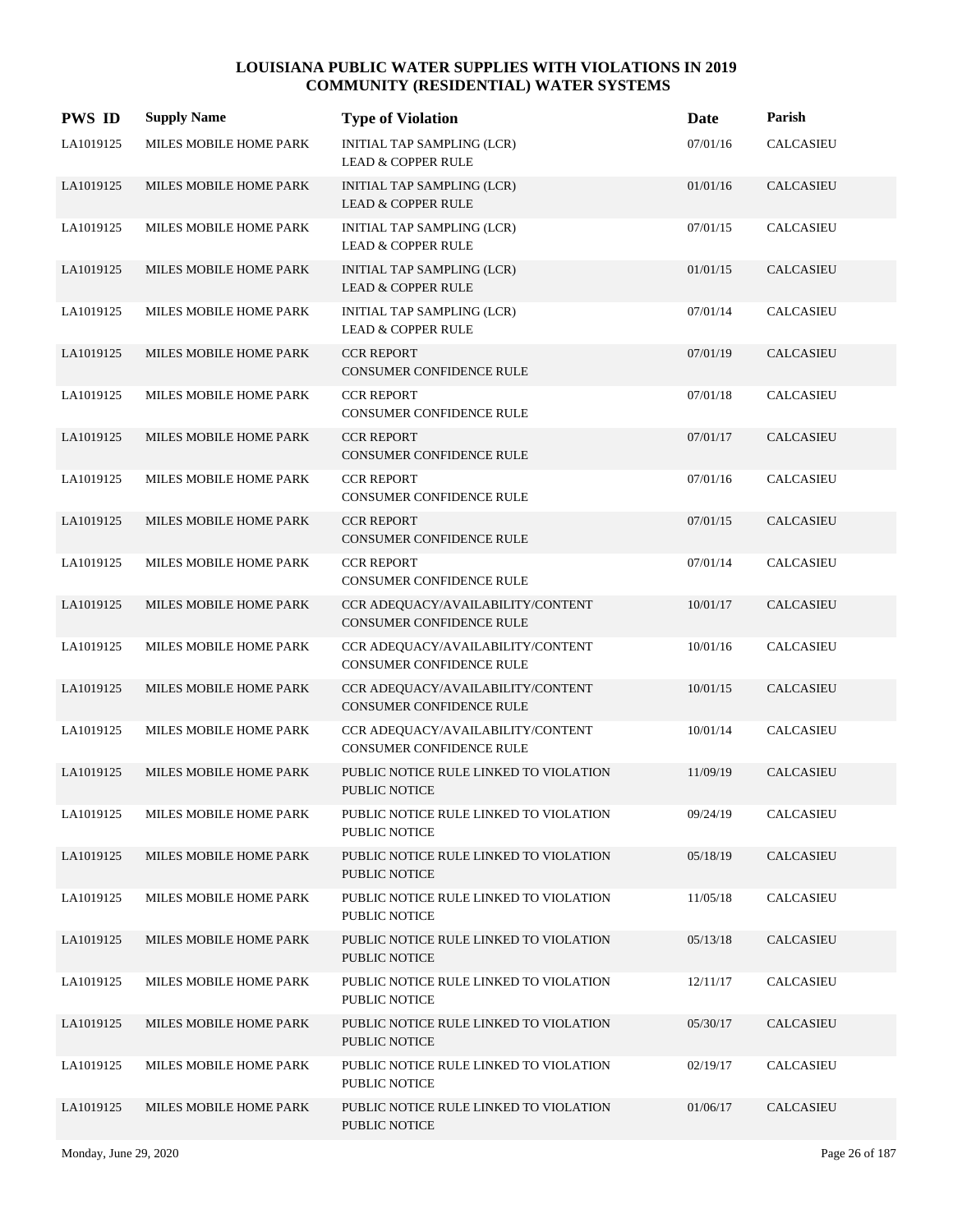| <b>PWS ID</b> | <b>Supply Name</b>     | <b>Type of Violation</b>                                       | Date     | Parish           |
|---------------|------------------------|----------------------------------------------------------------|----------|------------------|
| LA1019125     | MILES MOBILE HOME PARK | PUBLIC NOTICE RULE LINKED TO VIOLATION<br><b>PUBLIC NOTICE</b> | 11/29/16 | <b>CALCASIEU</b> |
| LA1019125     | MILES MOBILE HOME PARK | PUBLIC NOTICE RULE LINKED TO VIOLATION<br><b>PUBLIC NOTICE</b> | 05/08/16 | <b>CALCASIEU</b> |
| LA1019125     | MILES MOBILE HOME PARK | PUBLIC NOTICE RULE LINKED TO VIOLATION<br><b>PUBLIC NOTICE</b> | 03/15/16 | CALCASIEU        |
| LA1019125     | MILES MOBILE HOME PARK | PUBLIC NOTICE RULE LINKED TO VIOLATION<br><b>PUBLIC NOTICE</b> | 03/15/16 | <b>CALCASIEU</b> |
| LA1019125     | MILES MOBILE HOME PARK | PUBLIC NOTICE RULE LINKED TO VIOLATION<br><b>PUBLIC NOTICE</b> | 02/27/16 | <b>CALCASIEU</b> |
| LA1019125     | MILES MOBILE HOME PARK | PUBLIC NOTICE RULE LINKED TO VIOLATION<br><b>PUBLIC NOTICE</b> | 02/04/16 | <b>CALCASIEU</b> |
| LA1019125     | MILES MOBILE HOME PARK | PUBLIC NOTICE RULE LINKED TO VIOLATION<br><b>PUBLIC NOTICE</b> | 02/04/16 | <b>CALCASIEU</b> |
| LA1019125     | MILES MOBILE HOME PARK | PUBLIC NOTICE RULE LINKED TO VIOLATION<br><b>PUBLIC NOTICE</b> | 11/12/15 | <b>CALCASIEU</b> |
| LA1019125     | MILES MOBILE HOME PARK | PUBLIC NOTICE RULE LINKED TO VIOLATION<br><b>PUBLIC NOTICE</b> | 11/12/15 | <b>CALCASIEU</b> |
| LA1019125     | MILES MOBILE HOME PARK | PUBLIC NOTICE RULE LINKED TO VIOLATION<br><b>PUBLIC NOTICE</b> | 11/05/15 | <b>CALCASIEU</b> |
| LA1019125     | MILES MOBILE HOME PARK | PUBLIC NOTICE RULE LINKED TO VIOLATION<br><b>PUBLIC NOTICE</b> | 10/09/15 | <b>CALCASIEU</b> |
| LA1019125     | MILES MOBILE HOME PARK | PUBLIC NOTICE RULE LINKED TO VIOLATION<br>PUBLIC NOTICE        | 10/07/15 | <b>CALCASIEU</b> |
| LA1019125     | MILES MOBILE HOME PARK | PUBLIC NOTICE RULE LINKED TO VIOLATION<br><b>PUBLIC NOTICE</b> | 09/15/15 | CALCASIEU        |
| LA1019125     | MILES MOBILE HOME PARK | PUBLIC NOTICE RULE LINKED TO VIOLATION<br><b>PUBLIC NOTICE</b> | 09/15/15 | <b>CALCASIEU</b> |
| LA1019125     | MILES MOBILE HOME PARK | PUBLIC NOTICE RULE LINKED TO VIOLATION<br><b>PUBLIC NOTICE</b> | 08/12/15 | CALCASIEU        |
| LA1019125     | MILES MOBILE HOME PARK | PUBLIC NOTICE RULE LINKED TO VIOLATION<br><b>PUBLIC NOTICE</b> | 08/12/15 | <b>CALCASIEU</b> |
| LA1019125     | MILES MOBILE HOME PARK | PUBLIC NOTICE RULE LINKED TO VIOLATION<br>PUBLIC NOTICE        | 07/10/15 | CALCASIEU        |
| LA1019125     | MILES MOBILE HOME PARK | PUBLIC NOTICE RULE LINKED TO VIOLATION<br>PUBLIC NOTICE        | 07/09/15 | <b>CALCASIEU</b> |
| LA1019125     | MILES MOBILE HOME PARK | PUBLIC NOTICE RULE LINKED TO VIOLATION<br>PUBLIC NOTICE        | 06/11/15 | <b>CALCASIEU</b> |
| LA1019125     | MILES MOBILE HOME PARK | PUBLIC NOTICE RULE LINKED TO VIOLATION<br><b>PUBLIC NOTICE</b> | 06/11/15 | <b>CALCASIEU</b> |
| LA1019125     | MILES MOBILE HOME PARK | PUBLIC NOTICE RULE LINKED TO VIOLATION<br>PUBLIC NOTICE        | 05/11/15 | CALCASIEU        |
| LA1019125     | MILES MOBILE HOME PARK | PUBLIC NOTICE RULE LINKED TO VIOLATION<br><b>PUBLIC NOTICE</b> | 05/11/15 | CALCASIEU        |
| LA1019125     | MILES MOBILE HOME PARK | PUBLIC NOTICE RULE LINKED TO VIOLATION<br>PUBLIC NOTICE        | 04/15/15 | CALCASIEU        |
| LA1019125     | MILES MOBILE HOME PARK | PUBLIC NOTICE RULE LINKED TO VIOLATION<br>PUBLIC NOTICE        | 04/14/15 | <b>CALCASIEU</b> |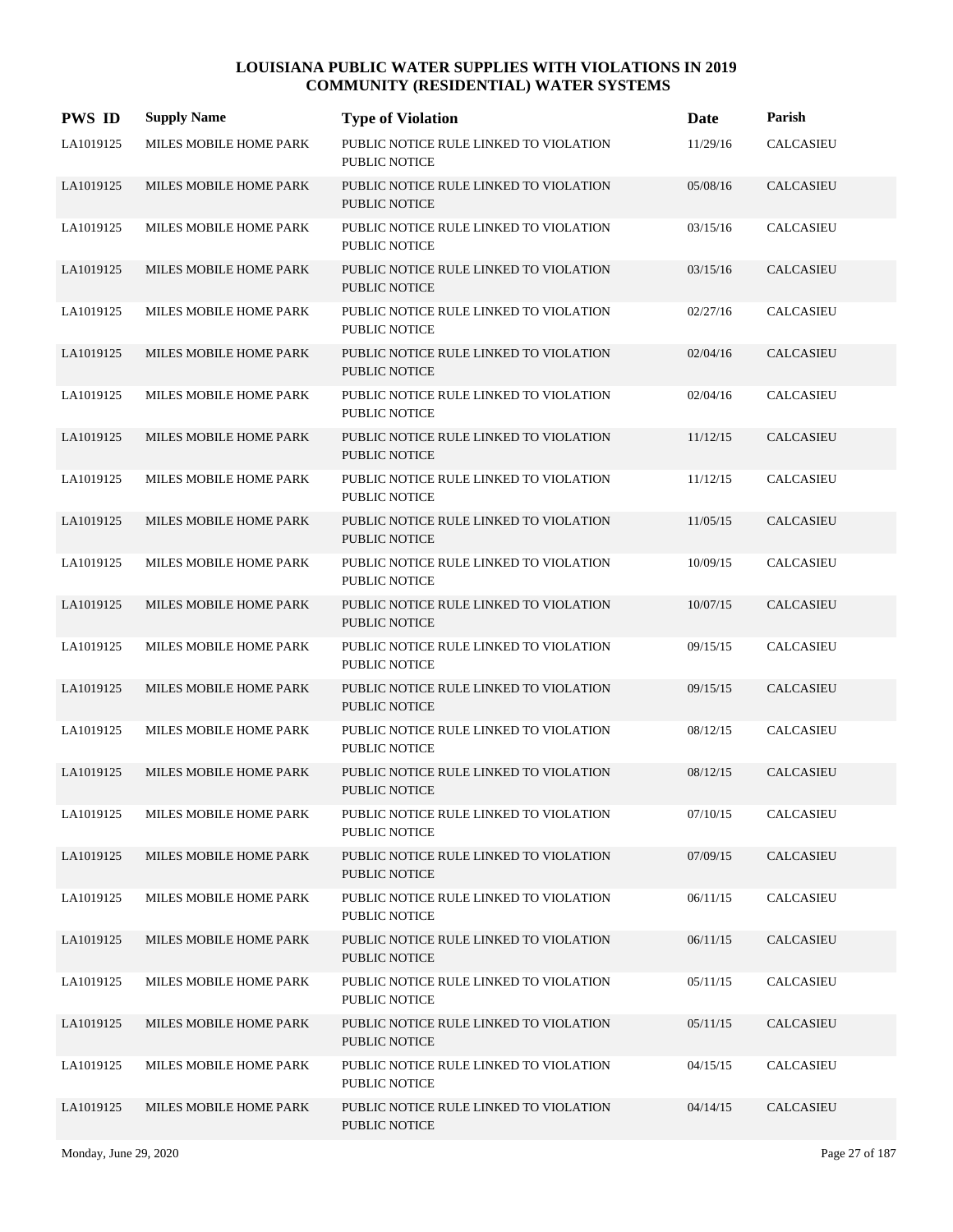| <b>PWS ID</b> | <b>Supply Name</b>     | <b>Type of Violation</b>                                       | Date     | Parish           |
|---------------|------------------------|----------------------------------------------------------------|----------|------------------|
| LA1019125     | MILES MOBILE HOME PARK | PUBLIC NOTICE RULE LINKED TO VIOLATION<br><b>PUBLIC NOTICE</b> | 03/13/15 | <b>CALCASIEU</b> |
| LA1019125     | MILES MOBILE HOME PARK | PUBLIC NOTICE RULE LINKED TO VIOLATION<br><b>PUBLIC NOTICE</b> | 03/13/15 | <b>CALCASIEU</b> |
| LA1019125     | MILES MOBILE HOME PARK | PUBLIC NOTICE RULE LINKED TO VIOLATION<br>PUBLIC NOTICE        | 02/16/15 | CALCASIEU        |
| LA1019125     | MILES MOBILE HOME PARK | PUBLIC NOTICE RULE LINKED TO VIOLATION<br><b>PUBLIC NOTICE</b> | 02/05/15 | <b>CALCASIEU</b> |
| LA1019125     | MILES MOBILE HOME PARK | PUBLIC NOTICE RULE LINKED TO VIOLATION<br><b>PUBLIC NOTICE</b> | 02/05/15 | CALCASIEU        |
| LA1019125     | MILES MOBILE HOME PARK | PUBLIC NOTICE RULE LINKED TO VIOLATION<br><b>PUBLIC NOTICE</b> | 01/13/15 | <b>CALCASIEU</b> |
| LA1019125     | MILES MOBILE HOME PARK | PUBLIC NOTICE RULE LINKED TO VIOLATION<br><b>PUBLIC NOTICE</b> | 01/13/15 | CALCASIEU        |
| LA1019125     | MILES MOBILE HOME PARK | PUBLIC NOTICE RULE LINKED TO VIOLATION<br><b>PUBLIC NOTICE</b> | 12/18/14 | <b>CALCASIEU</b> |
| LA1019125     | MILES MOBILE HOME PARK | PUBLIC NOTICE RULE LINKED TO VIOLATION<br><b>PUBLIC NOTICE</b> | 10/11/14 | CALCASIEU        |
| LA1019125     | MILES MOBILE HOME PARK | PUBLIC NOTICE RULE LINKED TO VIOLATION<br><b>PUBLIC NOTICE</b> | 10/03/14 | <b>CALCASIEU</b> |
| LA1019125     | MILES MOBILE HOME PARK | PUBLIC NOTICE RULE LINKED TO VIOLATION<br><b>PUBLIC NOTICE</b> | 10/03/14 | <b>CALCASIEU</b> |
| LA1019125     | MILES MOBILE HOME PARK | PUBLIC NOTICE RULE LINKED TO VIOLATION<br><b>PUBLIC NOTICE</b> | 09/20/14 | <b>CALCASIEU</b> |
| LA1019125     | MILES MOBILE HOME PARK | PUBLIC NOTICE RULE LINKED TO VIOLATION<br><b>PUBLIC NOTICE</b> | 09/20/14 | CALCASIEU        |
| LA1019125     | MILES MOBILE HOME PARK | PUBLIC NOTICE RULE LINKED TO VIOLATION<br><b>PUBLIC NOTICE</b> | 08/13/14 | <b>CALCASIEU</b> |
| LA1019125     | MILES MOBILE HOME PARK | PUBLIC NOTICE RULE LINKED TO VIOLATION<br><b>PUBLIC NOTICE</b> | 08/11/14 | <b>CALCASIEU</b> |
| LA1019125     | MILES MOBILE HOME PARK | PUBLIC NOTICE RULE LINKED TO VIOLATION<br><b>PUBLIC NOTICE</b> | 05/15/14 | <b>CALCASIEU</b> |
| LA1019125     | MILES MOBILE HOME PARK | PUBLIC NOTICE RULE LINKED TO VIOLATION<br>PUBLIC NOTICE        | 04/14/14 | CALCASIEU        |
| LA1019125     | MILES MOBILE HOME PARK | PUBLIC NOTICE RULE LINKED TO VIOLATION<br><b>PUBLIC NOTICE</b> | 03/17/14 | <b>CALCASIEU</b> |
| LA1019125     | MILES MOBILE HOME PARK | PUBLIC NOTICE RULE LINKED TO VIOLATION<br>PUBLIC NOTICE        | 03/05/14 | CALCASIEU        |
| LA1019125     | MILES MOBILE HOME PARK | PUBLIC NOTICE RULE LINKED TO VIOLATION<br>PUBLIC NOTICE        | 02/07/14 | <b>CALCASIEU</b> |
| LA1019125     | MILES MOBILE HOME PARK | INADEQUATE MIN CHLORINE RESIDUAL(GW&SW)<br><b>CHLORINE</b>     | 06/01/19 | CALCASIEU        |
| LA1019125     | MILES MOBILE HOME PARK | INADEQUATE MIN CHLORINE RESIDUAL(GW&SW)<br><b>CHLORINE</b>     | 02/01/19 | CALCASIEU        |
| LA1019125     | MILES MOBILE HOME PARK | 5% DS BELOW MIN 0.5-2 MONTHS CONSEC(GW)<br><b>CHLORINE</b>     | 12/01/19 | CALCASIEU        |
| LA1019125     | MILES MOBILE HOME PARK | 5% DS BELOW MIN 0.5-2 MONTHS CONSEC(GW)<br><b>CHLORINE</b>     | 11/01/19 | <b>CALCASIEU</b> |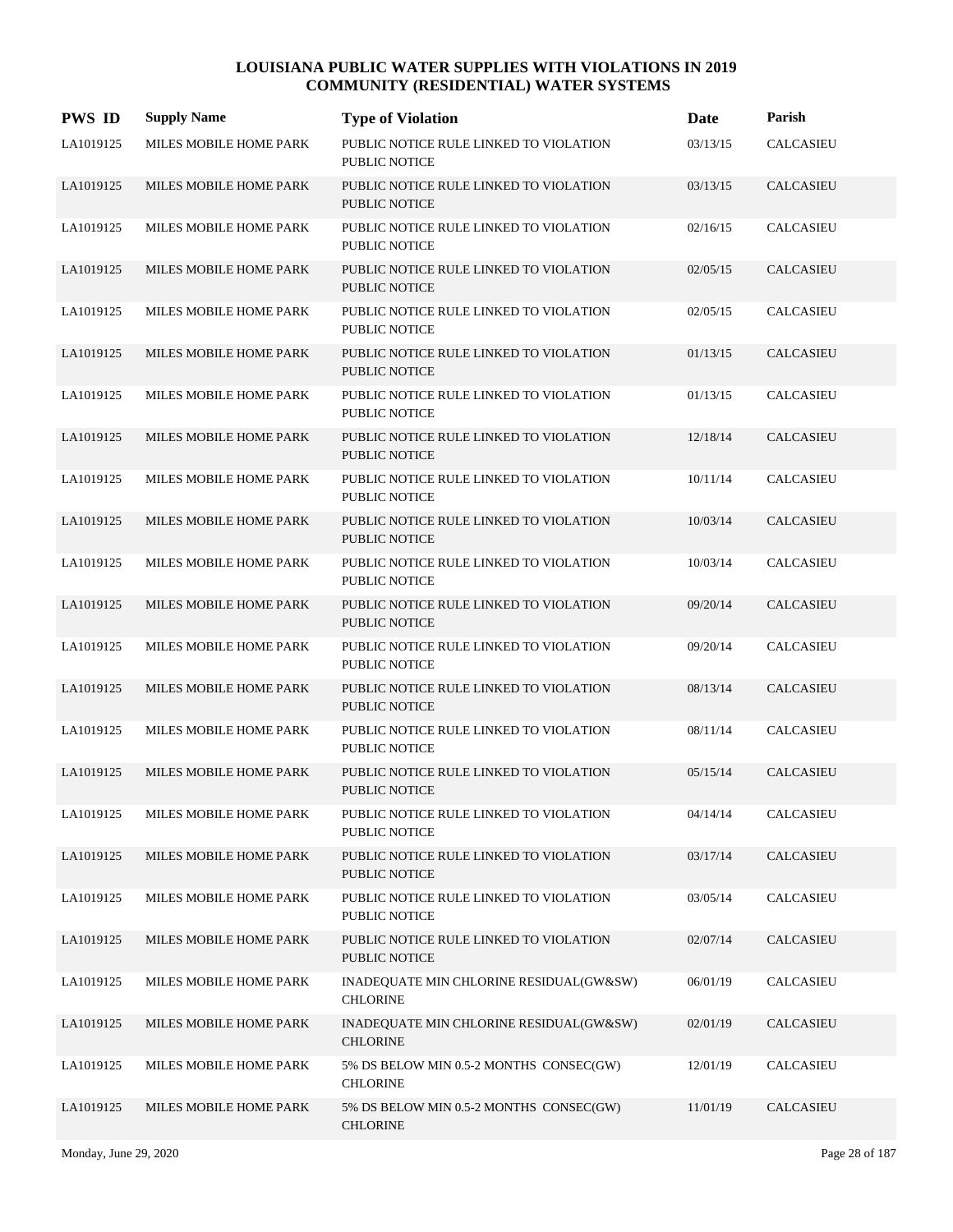| <b>PWS ID</b> | <b>Supply Name</b>                          | <b>Type of Violation</b>                                     | Date     | Parish           |
|---------------|---------------------------------------------|--------------------------------------------------------------|----------|------------------|
| LA1019125     | MILES MOBILE HOME PARK                      | 5% DS BELOW MIN 0.5-2 MONTHS CONSEC(GW)<br><b>CHLORINE</b>   | 10/01/19 | CALCASIEU        |
| LA1019125     | MILES MOBILE HOME PARK                      | 5% DS BELOW MIN 0.5-2 MONTHS CONSEC(GW)<br><b>CHLORINE</b>   | 09/01/19 | <b>CALCASIEU</b> |
| LA1019125     | MILES MOBILE HOME PARK                      | 5% DS BELOW MIN 0.5-2 MONTHS CONSEC(GW)<br><b>CHLORINE</b>   | 08/01/19 | CALCASIEU        |
| LA1019125     | MILES MOBILE HOME PARK                      | 5% DS BELOW MIN 0.5-2 MONTHS CONSEC(GW)<br><b>CHLORINE</b>   | 07/01/19 | <b>CALCASIEU</b> |
| LA1019125     | MILES MOBILE HOME PARK                      | 5% DS BELOW MIN 0.5-2 MONTHS CONSEC(GW)<br><b>CHLORINE</b>   | 04/01/19 | <b>CALCASIEU</b> |
| LA1019125     | MILES MOBILE HOME PARK                      | 5% DS BELOW MIN 0.5-2 MONTHS CONSEC(GW)<br><b>CHLORINE</b>   | 03/01/19 | <b>CALCASIEU</b> |
| LA1021001     | <b>CLARKS WATER SYSTEM</b>                  | FAILURE ADDRESS DEFICIENCY (GWR)<br><b>GROUNDWATER RULE</b>  | 08/24/17 | <b>CALDWELL</b>  |
| LA1021001     | <b>CLARKS WATER SYSTEM</b>                  | INADEQUATE MIN CHLORINE RESIDUAL(GW&SW)<br><b>CHLORINE</b>   | 04/01/19 | <b>CALDWELL</b>  |
| LA1021001     | <b>CLARKS WATER SYSTEM</b>                  | INADEQUATE MIN CHLORINE RESIDUAL(GW&SW)<br><b>CHLORINE</b>   | 01/01/19 | <b>CALDWELL</b>  |
| LA1021004     | EAST COLUMBIA WATER<br><b>SYSTEM</b>        | MCL, LRAA<br><b>TTHM</b>                                     | 10/01/19 | <b>CALDWELL</b>  |
| LA1021004     | <b>EAST COLUMBIA WATER</b><br><b>SYSTEM</b> | MCL, LRAA<br>TTHM                                            | 10/01/19 | <b>CALDWELL</b>  |
| LA1021004     | <b>EAST COLUMBIA WATER</b><br><b>SYSTEM</b> | MCL, LRAA<br>TOTAL HALOACETIC ACIDS (HAA5)                   | 07/01/19 | <b>CALDWELL</b>  |
| LA1021004     | EAST COLUMBIA WATER<br><b>SYSTEM</b>        | MCL, LRAA<br>TOTAL HALOACETIC ACIDS (HAA5)                   | 07/01/19 | <b>CALDWELL</b>  |
| LA1021004     | <b>EAST COLUMBIA WATER</b><br><b>SYSTEM</b> | MCL, LRAA<br><b>TTHM</b>                                     | 07/01/19 | <b>CALDWELL</b>  |
| LA1021004     | <b>EAST COLUMBIA WATER</b><br><b>SYSTEM</b> | MCL, LRAA<br><b>TTHM</b>                                     | 07/01/19 | <b>CALDWELL</b>  |
| LA1021004     | EAST COLUMBIA WATER<br><b>SYSTEM</b>        | MCL, LRAA<br><b>TTHM</b>                                     | 04/01/19 | <b>CALDWELL</b>  |
| LA1021004     | EAST COLUMBIA WATER<br><b>SYSTEM</b>        | MCL, LRAA<br><b>TTHM</b>                                     | 04/01/19 | CALDWELL         |
| LA1021004     | <b>EAST COLUMBIA WATER</b><br><b>SYSTEM</b> | MCL, LRAA<br>TOTAL HALOACETIC ACIDS (HAA5)                   | 04/01/19 | CALDWELL         |
| LA1021004     | <b>EAST COLUMBIA WATER</b><br><b>SYSTEM</b> | MCL, LRAA<br>TOTAL HALOACETIC ACIDS (HAA5)                   | 04/01/19 | CALDWELL         |
| LA1021004     | EAST COLUMBIA WATER<br><b>SYSTEM</b>        | MCL, LRAA<br>TOTAL HALOACETIC ACIDS (HAA5)                   | 01/01/19 | CALDWELL         |
| LA1021004     | EAST COLUMBIA WATER<br><b>SYSTEM</b>        | MCL, LRAA<br><b>TTHM</b>                                     | 01/01/19 | CALDWELL         |
| LA1021004     | EAST COLUMBIA WATER<br><b>SYSTEM</b>        | MCL, LRAA<br><b>TTHM</b>                                     | 01/01/19 | CALDWELL         |
| LA1021004     | EAST COLUMBIA WATER<br><b>SYSTEM</b>        | MCL, LRAA<br>TOTAL HALOACETIC ACIDS (HAA5)                   | 01/01/19 | CALDWELL         |
| LA1021004     | EAST COLUMBIA WATER<br><b>SYSTEM</b>        | INADEQUATE MIN CHLORINE RESIDUAL(GW&SW)<br><b>CHLORAMINE</b> | 06/01/19 | <b>CALDWELL</b>  |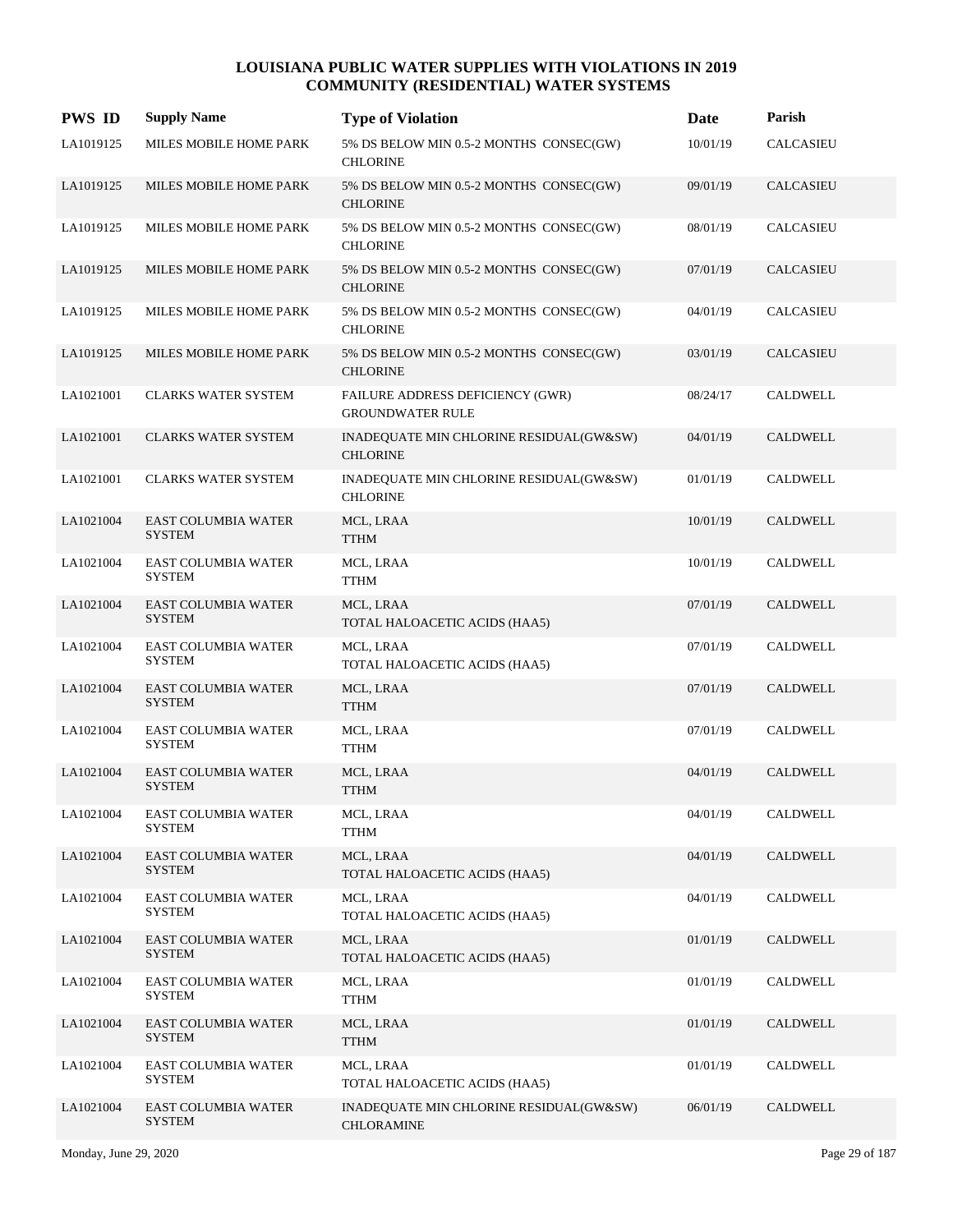| <b>PWS ID</b> | <b>Supply Name</b>          | <b>Type of Violation</b>                                            | Date     | Parish          |
|---------------|-----------------------------|---------------------------------------------------------------------|----------|-----------------|
| LA1021005     | <b>GRAYSON WATER SYSTEM</b> | FAILURE ADDRESS DEFICIENCY (GWR)<br><b>GROUNDWATER RULE</b>         | 06/01/19 | <b>CALDWELL</b> |
| LA1021005     | <b>GRAYSON WATER SYSTEM</b> | FAILURE ADDRESS DEFICIENCY (GWR)<br><b>GROUNDWATER RULE</b>         | 06/01/19 | CALDWELL        |
| LA1021005     | <b>GRAYSON WATER SYSTEM</b> | FOLLOW-UP OR ROUTINE TAP M/R (LCR)<br><b>LEAD &amp; COPPER RULE</b> | 10/01/18 | <b>CALDWELL</b> |
| LA1021005     | <b>GRAYSON WATER SYSTEM</b> | PUBLIC NOTICE RULE LINKED TO VIOLATION<br><b>PUBLIC NOTICE</b>      | 07/27/19 | <b>CALDWELL</b> |
| LA1021007     | HOLUM WATER SYSTEM          | MCL, LRAA<br>TTHM                                                   | 10/01/19 | <b>CALDWELL</b> |
| LA1021007     | HOLUM WATER SYSTEM          | MCL, LRAA<br><b>TTHM</b>                                            | 07/01/19 | CALDWELL        |
| LA1021007     | HOLUM WATER SYSTEM          | MCL, LRAA<br>TOTAL HALOACETIC ACIDS (HAA5)                          | 04/01/19 | CALDWELL        |
| LA1021007     | <b>HOLUM WATER SYSTEM</b>   | MCL, LRAA<br><b>TTHM</b>                                            | 04/01/19 | <b>CALDWELL</b> |
| LA1021007     | HOLUM WATER SYSTEM          | MCL, LRAA<br>TTHM                                                   | 01/01/19 | <b>CALDWELL</b> |
| LA1021007     | HOLUM WATER SYSTEM          | PUBLIC NOTICE RULE LINKED TO VIOLATION<br>PUBLIC NOTICE             | 12/30/18 | CALDWELL        |
| LA1021007     | <b>HOLUM WATER SYSTEM</b>   | INADEQUATE MIN CHLORINE RESIDUAL(GW&SW)<br><b>CHLORINE</b>          | 07/01/19 | CALDWELL        |
| LA1021007     | <b>HOLUM WATER SYSTEM</b>   | 5% DS BELOW MIN 0.5-2 MONTHS CONSEC(GW)<br><b>CHLORINE</b>          | 08/01/19 | <b>CALDWELL</b> |
| LA1021010     | WARDS 4 & 5 WATER SYSTEM    | <b>FAILURE ADDRESS DEFICIENCY (GWR)</b><br><b>GROUNDWATER RULE</b>  | 07/05/19 | <b>CALDWELL</b> |
| LA1021010     | WARDS 4 & 5 WATER SYSTEM    | FAILURE ADDRESS DEFICIENCY (GWR)<br><b>GROUNDWATER RULE</b>         | 07/05/19 | <b>CALDWELL</b> |
| LA1021010     | WARDS 4 & 5 WATER SYSTEM    | FAILURE ADDRESS DEFICIENCY (GWR)<br><b>GROUNDWATER RULE</b>         | 07/05/19 | CALDWELL        |
| LA1021011     | VIXEN WATER SYSTEM EAST     | MCL, LRAA<br><b>TTHM</b>                                            | 10/01/19 | <b>CALDWELL</b> |
| LA1021011     | VIXEN WATER SYSTEM EAST     | MCL, LRAA<br><b>TTHM</b>                                            | 10/01/19 | CALDWELL        |
| LA1021011     | VIXEN WATER SYSTEM EAST     | MCL, LRAA<br>TOTAL HALOACETIC ACIDS (HAA5)                          | 10/01/19 | CALDWELL        |
| LA1021011     | VIXEN WATER SYSTEM EAST     | MCL, LRAA<br>TOTAL HALOACETIC ACIDS (HAA5)                          | 10/01/19 | CALDWELL        |
| LA1021011     | VIXEN WATER SYSTEM EAST     | MCL, LRAA<br>TOTAL HALOACETIC ACIDS (HAA5)                          | 07/01/19 | CALDWELL        |
| LA1021011     | VIXEN WATER SYSTEM EAST     | MCL, LRAA<br>TOTAL HALOACETIC ACIDS (HAA5)                          | 07/01/19 | CALDWELL        |
| LA1021011     | VIXEN WATER SYSTEM EAST     | MCL, LRAA<br><b>TTHM</b>                                            | 07/01/19 | CALDWELL        |
| LA1021011     | VIXEN WATER SYSTEM EAST     | MCL, LRAA<br><b>TTHM</b>                                            | 07/01/19 | CALDWELL        |
| LA1021011     | VIXEN WATER SYSTEM EAST     | MCL, LRAA<br><b>TTHM</b>                                            | 04/01/19 | CALDWELL        |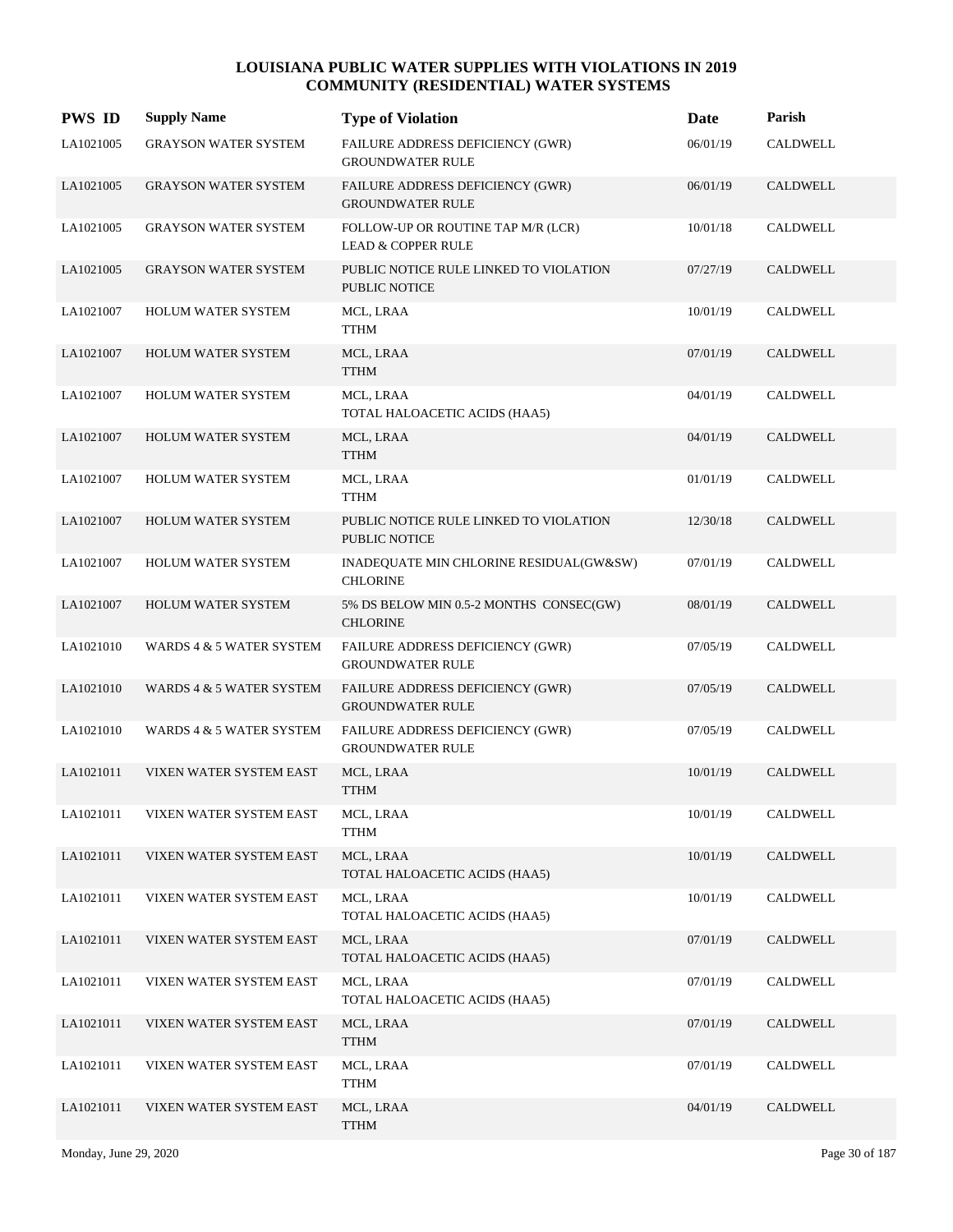| <b>PWS ID</b> | <b>Supply Name</b>                                  | <b>Type of Violation</b>                                              | Date     | Parish          |
|---------------|-----------------------------------------------------|-----------------------------------------------------------------------|----------|-----------------|
| LA1021011     | VIXEN WATER SYSTEM EAST                             | MCL, LRAA<br>TOTAL HALOACETIC ACIDS (HAA5)                            | 04/01/19 | <b>CALDWELL</b> |
| LA1021011     | VIXEN WATER SYSTEM EAST                             | MCL, LRAA<br>TOTAL HALOACETIC ACIDS (HAA5)                            | 04/01/19 | CALDWELL        |
| LA1021011     | VIXEN WATER SYSTEM EAST                             | MCL, LRAA<br><b>TTHM</b>                                              | 04/01/19 | CALDWELL        |
| LA1021011     | VIXEN WATER SYSTEM EAST                             | MCL, LRAA<br>TOTAL HALOACETIC ACIDS (HAA5)                            | 01/01/19 | CALDWELL        |
| LA1021011     | VIXEN WATER SYSTEM EAST                             | MCL, LRAA<br>TOTAL HALOACETIC ACIDS (HAA5)                            | 01/01/19 | <b>CALDWELL</b> |
| LA1021011     | VIXEN WATER SYSTEM EAST                             | MCL, LRAA<br><b>TTHM</b>                                              | 01/01/19 | <b>CALDWELL</b> |
| LA1021011     | VIXEN WATER SYSTEM EAST                             | MCL, LRAA<br><b>TTHM</b>                                              | 01/01/19 | <b>CALDWELL</b> |
| LA1021011     | VIXEN WATER SYSTEM EAST                             | FAILURE SUBMIT OEL REPORT FOR TTHM<br><b>TTHM</b>                     | 10/31/17 | CALDWELL        |
| LA1021011     | VIXEN WATER SYSTEM EAST                             | FAILURE SUBMIT OEL REPORT FOR HAA5<br>TOTAL HALOACETIC ACIDS (HAA5)   | 10/31/17 | <b>CALDWELL</b> |
| LA1021011     | VIXEN WATER SYSTEM EAST                             | FAILURE ADDRESS DEFICIENCY (GWR)<br><b>GROUNDWATER RULE</b>           | 07/05/19 | <b>CALDWELL</b> |
| LA1021011     | VIXEN WATER SYSTEM EAST                             | FOLLOW-UP OR ROUTINE TAP M/R (LCR)<br><b>LEAD &amp; COPPER RULE</b>   | 07/01/19 | CALDWELL        |
| LA1021011     | VIXEN WATER SYSTEM EAST                             | OCCT/SOWT RECOMMENDATION/STUDY (LCR)<br><b>LEAD &amp; COPPER RULE</b> | 07/11/19 | <b>CALDWELL</b> |
| LA1021011     | VIXEN WATER SYSTEM EAST                             | PUBLIC NOTICE RULE LINKED TO VIOLATION<br>PUBLIC NOTICE               | 11/09/19 | CALDWELL        |
| LA1021011     | VIXEN WATER SYSTEM EAST                             | PUBLIC NOTICE RULE LINKED TO VIOLATION<br><b>PUBLIC NOTICE</b>        | 08/09/19 | <b>CALDWELL</b> |
| LA1021011     | VIXEN WATER SYSTEM EAST                             | INADEQUATE MIN CHLORINE RESIDUAL(GW&SW)<br><b>CHLORINE</b>            | 12/01/19 | CALDWELL        |
| LA1021011     | VIXEN WATER SYSTEM EAST                             | INADEQUATE MIN CHLORINE RESIDUAL(GW&SW)<br><b>CHLORINE</b>            | 06/01/19 | <b>CALDWELL</b> |
| LA1023001     | CAMERON PARISH WATER AND MCL, LRAA<br>WW DISTRICT 1 | <b>TTHM</b>                                                           | 01/01/19 | <b>CAMERON</b>  |
| LA1023003     | <b>CAMERON PARISH WW</b><br><b>DISTRICT 7</b>       | MCL, LRAA<br><b>TTHM</b>                                              | 10/01/19 | <b>CAMERON</b>  |
| LA1023003     | <b>CAMERON PARISH WW</b><br><b>DISTRICT 7</b>       | MCL, LRAA<br>TTHM                                                     | 07/01/19 | <b>CAMERON</b>  |
| LA1023003     | <b>CAMERON PARISH WW</b><br><b>DISTRICT 7</b>       | LEAD CONSUMER NOTICE (LCR)<br><b>LEAD &amp; COPPER RULE</b>           | 03/10/19 | <b>CAMERON</b>  |
| LA1023003     | <b>CAMERON PARISH WW</b><br><b>DISTRICT 7</b>       | INADEQUATE MIN CHLORINE RESIDUAL(GW&SW)<br><b>CHLORINE</b>            | 11/01/19 | <b>CAMERON</b>  |
| LA1023003     | <b>CAMERON PARISH WW</b><br><b>DISTRICT 7</b>       | INADEQUATE MIN CHLORINE RESIDUAL(GW&SW)<br><b>CHLORINE</b>            | 10/01/19 | <b>CAMERON</b>  |
| LA1023003     | <b>CAMERON PARISH WW</b><br><b>DISTRICT 7</b>       | INADEQUATE MIN CHLORINE RESIDUAL(GW&SW)<br><b>CHLORINE</b>            | 06/01/19 | <b>CAMERON</b>  |
| LA1023003     | <b>CAMERON PARISH WW</b><br><b>DISTRICT 7</b>       | INADEQUATE MIN CHLORINE RESIDUAL(GW&SW)<br><b>CHLORINE</b>            | 03/01/19 | <b>CAMERON</b>  |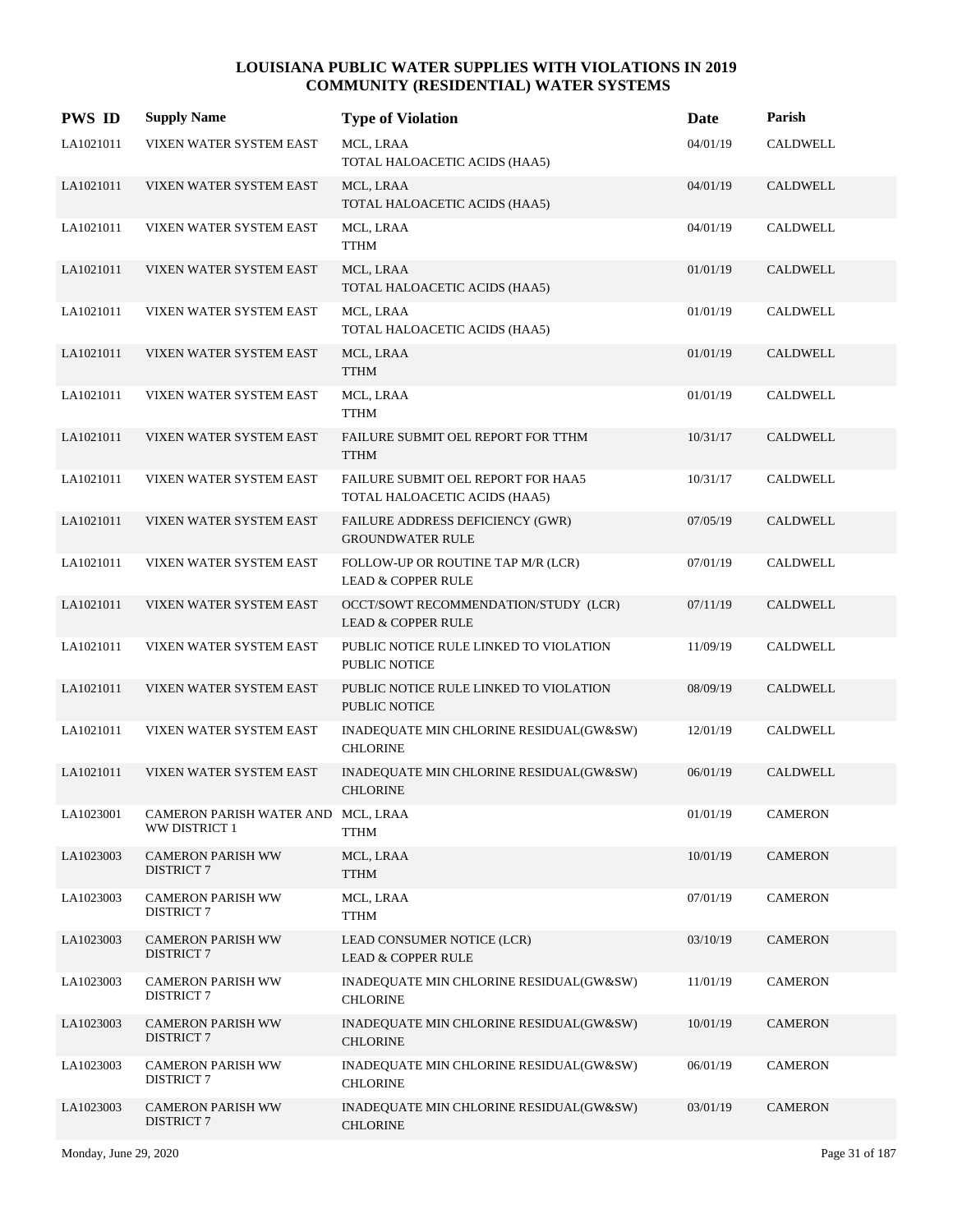| <b>PWS ID</b> | <b>Supply Name</b>                                        | <b>Type of Violation</b>                                              | Date     | Parish           |
|---------------|-----------------------------------------------------------|-----------------------------------------------------------------------|----------|------------------|
| LA1023011     | <b>CAMERON PARISH WW</b><br>DISTRICT 11-SWEET LAKE        | MCL, LRAA<br><b>TTHM</b>                                              | 01/01/19 | <b>CAMERON</b>   |
| LA1023011     | <b>CAMERON PARISH WW</b><br><b>DISTRICT 11-SWEET LAKE</b> | INADEQUATE MIN CHLORINE RESIDUAL(GW&SW)<br><b>CHLORINE</b>            | 12/01/19 | <b>CAMERON</b>   |
| LA1023011     | <b>CAMERON PARISH WW</b><br>DISTRICT 11-SWEET LAKE        | INADEQUATE MIN CHLORINE RESIDUAL(GW&SW)<br><b>CHLORINE</b>            | 07/01/19 | <b>CAMERON</b>   |
| LA1023012     | <b>CAMERON PARISH WW</b><br>DISTRICT 9                    | MCL, LRAA<br><b>TTHM</b>                                              | 10/01/19 | <b>CAMERON</b>   |
| LA1023012     | <b>CAMERON PARISH WW</b><br>DISTRICT 9                    | MCL, LRAA<br><b>TTHM</b>                                              | 10/01/19 | <b>CAMERON</b>   |
| LA1023012     | <b>CAMERON PARISH WW</b><br><b>DISTRICT 9</b>             | MCL, LRAA<br><b>TTHM</b>                                              | 07/01/19 | <b>CAMERON</b>   |
| LA1023012     | <b>CAMERON PARISH WW</b><br>DISTRICT 9                    | MCL, LRAA<br><b>TTHM</b>                                              | 07/01/19 | <b>CAMERON</b>   |
| LA1023012     | <b>CAMERON PARISH WW</b><br>DISTRICT 9                    | MCL, LRAA<br><b>TTHM</b>                                              | 04/01/19 | <b>CAMERON</b>   |
| LA1023012     | <b>CAMERON PARISH WW</b><br>DISTRICT 9                    | MCL, LRAA<br><b>TTHM</b>                                              | 04/01/19 | <b>CAMERON</b>   |
| LA1023012     | <b>CAMERON PARISH WW</b><br>DISTRICT 9                    | MCL, LRAA<br><b>TTHM</b>                                              | 01/01/19 | <b>CAMERON</b>   |
| LA1023012     | <b>CAMERON PARISH WW</b><br>DISTRICT 9                    | MCL, LRAA<br><b>TTHM</b>                                              | 01/01/19 | <b>CAMERON</b>   |
| LA1025003     | <b>ENTERPRISE WATER SYSTEM</b>                            | FAILURE ADDRESS DEFICIENCY (GWR)<br><b>GROUNDWATER RULE</b>           | 02/02/18 | <b>CATAHOULA</b> |
| LA1025003     | ENTERPRISE WATER SYSTEM                                   | FAILURE ADDRESS DEFICIENCY (GWR)<br><b>GROUNDWATER RULE</b>           | 02/02/18 | <b>CATAHOULA</b> |
| LA1025003     | ENTERPRISE WATER SYSTEM                                   | OCCT/SOWT RECOMMENDATION/STUDY (LCR)<br><b>LEAD &amp; COPPER RULE</b> | 07/11/18 | <b>CATAHOULA</b> |
| LA1025003     | ENTERPRISE WATER SYSTEM                                   | PUBLIC NOTICE RULE LINKED TO VIOLATION<br>PUBLIC NOTICE               | 03/12/18 | <b>CATAHOULA</b> |
| LA1025003     | <b>ENTERPRISE WATER SYSTEM</b>                            | INADEQUATE MIN CHLORINE RESIDUAL(GW&SW)<br><b>CHLORINE</b>            | 07/01/19 | <b>CATAHOULA</b> |
| LA1025003     | ENTERPRISE WATER SYSTEM                                   | INADEQUATE MIN CHLORINE RESIDUAL(GW&SW)<br><b>CHLORINE</b>            | 05/01/19 | <b>CATAHOULA</b> |
| LA1025003     | <b>ENTERPRISE WATER SYSTEM</b>                            | 5% DS BELOW MIN 0.5-2 MONTHS CONSEC(GW)<br><b>CHLORINE</b>            | 08/01/19 | <b>CATAHOULA</b> |
| LA1025004     | VILLAGE OF HARRISONBURG<br><b>WATER SYSTEM</b>            | MCL, LRAA<br><b>TTHM</b>                                              | 01/01/19 | <b>CATAHOULA</b> |
| LA1025004     | VILLAGE OF HARRISONBURG<br><b>WATER SYSTEM</b>            | FAILURE ADDRESS DEFICIENCY (GWR)<br><b>GROUNDWATER RULE</b>           | 11/02/18 | <b>CATAHOULA</b> |
| LA1025004     | VILLAGE OF HARRISONBURG<br><b>WATER SYSTEM</b>            | FAILURE ADDRESS DEFICIENCY (GWR)<br><b>GROUNDWATER RULE</b>           | 11/02/18 | <b>CATAHOULA</b> |
| LA1025004     | VILLAGE OF HARRISONBURG<br><b>WATER SYSTEM</b>            | PUBLIC NOTICE RULE LINKED TO VIOLATION<br>PUBLIC NOTICE               | 04/06/19 | <b>CATAHOULA</b> |
| LA1025004     | VILLAGE OF HARRISONBURG<br>WATER SYSTEM                   | PUBLIC NOTICE RULE LINKED TO VIOLATION<br>PUBLIC NOTICE               | 03/25/19 | CATAHOULA        |
| LA1025004     | VILLAGE OF HARRISONBURG<br><b>WATER SYSTEM</b>            | PUBLIC NOTICE RULE LINKED TO VIOLATION<br>PUBLIC NOTICE               | 01/05/19 | <b>CATAHOULA</b> |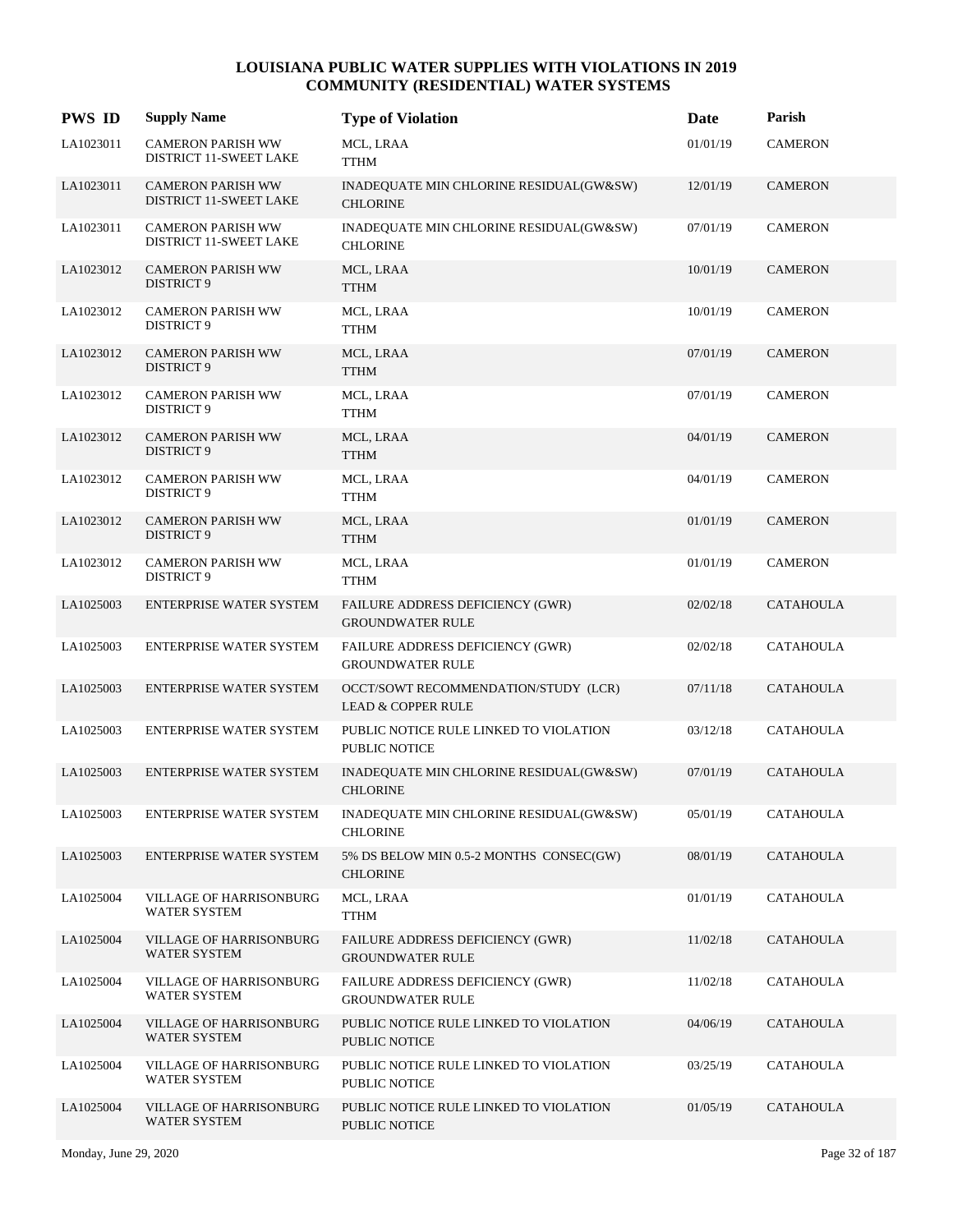| <b>PWS ID</b> | <b>Supply Name</b>                              | <b>Type of Violation</b>                                                          | Date     | Parish           |
|---------------|-------------------------------------------------|-----------------------------------------------------------------------------------|----------|------------------|
| LA1025004     | VILLAGE OF HARRISONBURG<br><b>WATER SYSTEM</b>  | PUBLIC NOTICE RULE LINKED TO VIOLATION<br><b>PUBLIC NOTICE</b>                    | 10/20/18 | <b>CATAHOULA</b> |
| LA1025004     | VILLAGE OF HARRISONBURG<br>WATER SYSTEM         | PUBLIC NOTICE RULE LINKED TO VIOLATION<br><b>PUBLIC NOTICE</b>                    | 07/17/18 | <b>CATAHOULA</b> |
| LA1025006     | TOWN OF JONESVILLE WATER<br><b>SYSTEM</b>       | FAILURE ADDRESS DEFICIENCY (GWR)<br><b>GROUNDWATER RULE</b>                       | 07/02/19 | CATAHOULA        |
| LA1025006     | TOWN OF JONESVILLE WATER<br><b>SYSTEM</b>       | FAILURE ADDRESS DEFICIENCY (GWR)<br><b>GROUNDWATER RULE</b>                       | 07/02/19 | <b>CATAHOULA</b> |
| LA1025006     | TOWN OF JONESVILLE WATER<br><b>SYSTEM</b>       | FAILURE ADDRESS DEFICIENCY (GWR)<br><b>GROUNDWATER RULE</b>                       | 07/02/19 | <b>CATAHOULA</b> |
| LA1025007     | LELAND WATER SYSTEM INC                         | MONITOR GWR TRIGGERED/ADDITONAL, MAJOR<br>E. COLI                                 | 06/12/13 | <b>CATAHOULA</b> |
| LA1025007     | LELAND WATER SYSTEM INC                         | FAILURE ADDRESS DEFICIENCY (GWR)<br><b>GROUNDWATER RULE</b>                       | 02/01/18 | <b>CATAHOULA</b> |
| LA1025007     | LELAND WATER SYSTEM INC                         | PUBLIC NOTICE RULE LINKED TO VIOLATION<br><b>PUBLIC NOTICE</b>                    | 03/12/18 | <b>CATAHOULA</b> |
| LA1025007     | LELAND WATER SYSTEM INC                         | INADEQUATE MIN CHLORINE RESIDUAL(GW&SW)<br><b>CHLORINE</b>                        | 07/01/19 | <b>CATAHOULA</b> |
| LA1025009     | VILLAGE OF SICILY ISLAND<br><b>WATER SYSTEM</b> | MONITOR GWR TRIGGERED/ADDITONAL, MAJOR<br>E. COLI                                 | 06/07/13 | <b>CATAHOULA</b> |
| LA1025009     | VILLAGE OF SICILY ISLAND<br><b>WATER SYSTEM</b> | FAILURE ADDRESS DEFICIENCY (GWR)<br><b>GROUNDWATER RULE</b>                       | 02/01/19 | <b>CATAHOULA</b> |
| LA1025009     | VILLAGE OF SICILY ISLAND<br><b>WATER SYSTEM</b> | FAILURE ADDRESS DEFICIENCY (GWR)<br><b>GROUNDWATER RULE</b>                       | 02/01/19 | <b>CATAHOULA</b> |
| LA1025009     | VILLAGE OF SICILY ISLAND<br><b>WATER SYSTEM</b> | FAILURE ADDRESS DEFICIENCY (GWR)<br><b>GROUNDWATER RULE</b>                       | 02/01/19 | <b>CATAHOULA</b> |
| LA1025009     | VILLAGE OF SICILY ISLAND<br><b>WATER SYSTEM</b> | FAILURE ADDRESS DEFICIENCY (GWR)<br><b>GROUNDWATER RULE</b>                       | 02/01/19 | <b>CATAHOULA</b> |
| LA1025009     | VILLAGE OF SICILY ISLAND<br><b>WATER SYSTEM</b> | PUBLIC NOTICE RULE LINKED TO VIOLATION<br>PUBLIC NOTICE                           | 03/25/19 | <b>CATAHOULA</b> |
| LA1025009     | VILLAGE OF SICILY ISLAND<br><b>WATER SYSTEM</b> | PUBLIC NOTICE RULE LINKED TO VIOLATION<br>PUBLIC NOTICE                           | 09/14/18 | <b>CATAHOULA</b> |
| LA1025009     | VILLAGE OF SICILY ISLAND<br>WATER SYSTEM        | INADEQUATE MIN CHLORINE RESIDUAL(GW&SW)<br><b>CHLORINE</b>                        | 12/01/19 | <b>CATAHOULA</b> |
| LA1025011     | <b>MAITLAND WATER WORKS</b><br><b>DISTRICT</b>  | FAILURE ADDRESS DEFICIENCY (GWR)<br><b>GROUNDWATER RULE</b>                       | 12/24/19 | <b>CATAHOULA</b> |
| LA1025011     | <b>MAITLAND WATER WORKS</b><br><b>DISTRICT</b>  | FAILURE ADDRESS DEFICIENCY (GWR)<br><b>GROUNDWATER RULE</b>                       | 12/24/19 | <b>CATAHOULA</b> |
| LA1025011     | <b>MAITLAND WATER WORKS</b><br><b>DISTRICT</b>  | FAILURE ADDRESS DEFICIENCY (GWR)<br><b>GROUNDWATER RULE</b>                       | 12/18/19 | <b>CATAHOULA</b> |
| LA1027003     | HOMER WATER SYSTEM                              | <b>CCR REPORT</b><br>CONSUMER CONFIDENCE RULE                                     | 07/01/18 | <b>CLAIBORNE</b> |
| LA1027003     | HOMER WATER SYSTEM                              | CCR ADEQUACY/AVAILABILITY/CONTENT<br>CONSUMER CONFIDENCE RULE                     | 10/01/17 | <b>CLAIBORNE</b> |
| LA1027005     | <b>LISBON WATER SYSTEM</b>                      | INADEQUATE MIN CHLORINE RESIDUAL(GW&SW)<br><b>CHLORINE</b>                        | 03/01/19 | <b>CLAIBORNE</b> |
| LA1027010     |                                                 | NORTON SHOP WATER SYSTEM FAILURE TO SUBMIT MONITORING PLAN<br>TOTAL COLIFORM RULE | 01/01/14 | <b>CLAIBORNE</b> |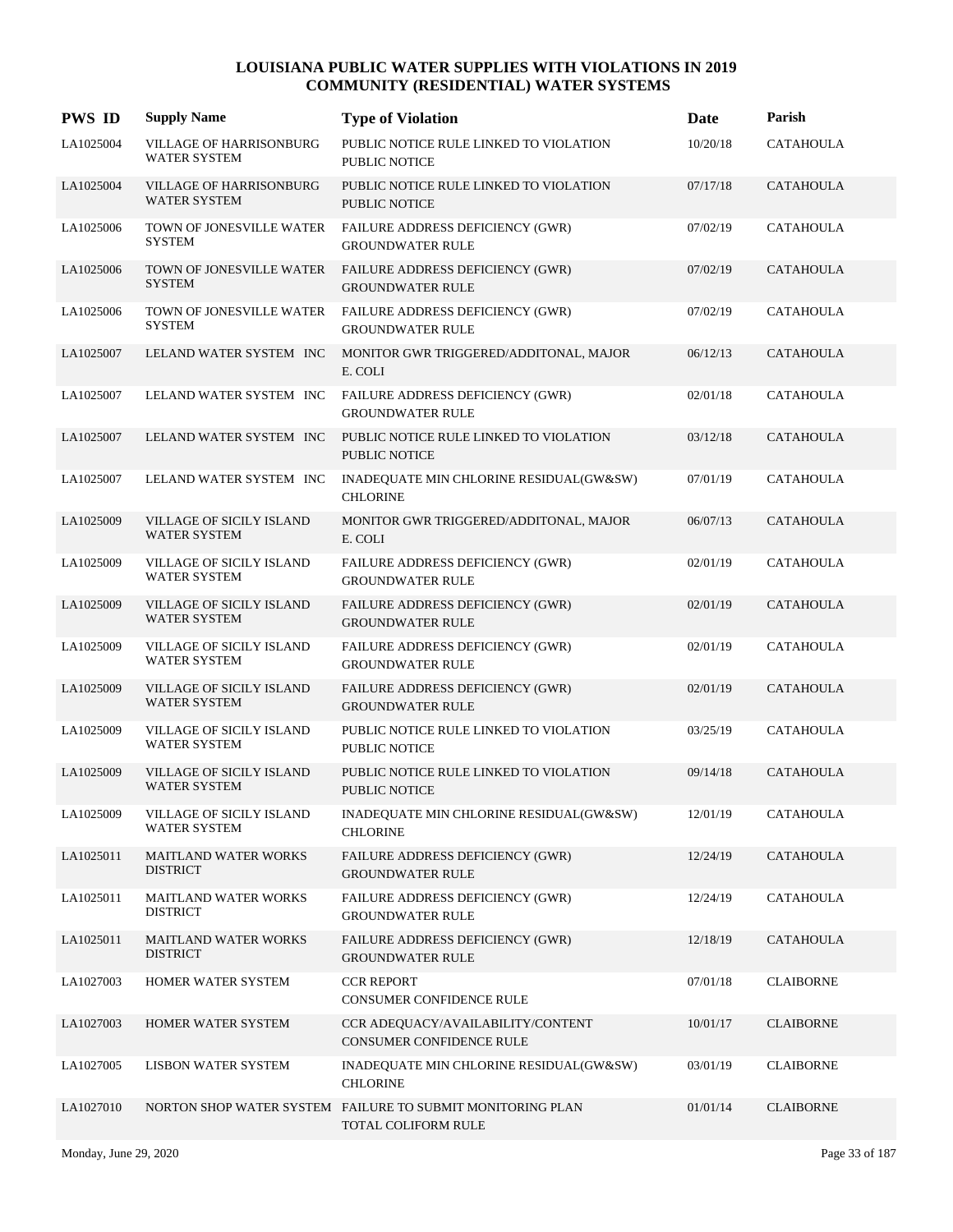| <b>PWS ID</b> | <b>Supply Name</b>                      | <b>Type of Violation</b>                                                     | Date     | Parish           |
|---------------|-----------------------------------------|------------------------------------------------------------------------------|----------|------------------|
| LA1027013     | WARD NINE WATER SYSTEM                  | MCL, LRAA<br><b>TTHM</b>                                                     | 10/01/19 | <b>CLAIBORNE</b> |
| LA1027013     | WARD NINE WATER SYSTEM                  | LEAD CONSUMER NOTICE (LCR)<br><b>LEAD &amp; COPPER RULE</b>                  | 12/29/18 | <b>CLAIBORNE</b> |
| LA1027013     | WARD NINE WATER SYSTEM                  | <b>CCR REPORT</b><br>CONSUMER CONFIDENCE RULE                                | 07/01/19 | <b>CLAIBORNE</b> |
| LA1027013     | WARD NINE WATER SYSTEM                  | INADEQUATE MIN CHLORINE RESIDUAL(GW&SW)<br><b>CHLORINE</b>                   | 07/01/19 | <b>CLAIBORNE</b> |
| LA1027014     | LEATHERMAN CREEK WATER<br><b>SYSTEM</b> | <b>CCR REPORT</b><br><b>CONSUMER CONFIDENCE RULE</b>                         | 07/01/18 | <b>CLAIBORNE</b> |
| LA1029002     | TOWN OF CLAYTON WATER<br><b>SYSTEM</b>  | MCL, LRAA<br><b>TTHM</b>                                                     | 10/01/19 | CONCORDIA        |
| LA1029002     | TOWN OF CLAYTON WATER<br><b>SYSTEM</b>  | MCL, LRAA<br><b>TTHM</b>                                                     | 07/01/19 | CONCORDIA        |
| LA1029002     | TOWN OF CLAYTON WATER<br><b>SYSTEM</b>  | MCL, LRAA<br><b>TTHM</b>                                                     | 04/01/19 | CONCORDIA        |
| LA1029002     | TOWN OF CLAYTON WATER<br><b>SYSTEM</b>  | MCL, LRAA<br><b>TTHM</b>                                                     | 01/01/19 | CONCORDIA        |
| LA1029002     | TOWN OF CLAYTON WATER<br><b>SYSTEM</b>  | LEVEL 1 ASSESS, MULTIPLE TC POS (RTCR)<br>REVISED TOTAL COLIFORM RULE (RTCR) | 01/03/18 | <b>CONCORDIA</b> |
| LA1029002     | TOWN OF CLAYTON WATER<br><b>SYSTEM</b>  | MONITOR GWR TRIGGERED/ADDITONAL, MAJOR<br>E. COLI                            | 06/26/13 | CONCORDIA        |
| LA1029002     | TOWN OF CLAYTON WATER<br><b>SYSTEM</b>  | FAILURE ADDRESS DEFICIENCY (GWR)<br><b>GROUNDWATER RULE</b>                  | 12/25/18 | CONCORDIA        |
| LA1029002     | TOWN OF CLAYTON WATER<br><b>SYSTEM</b>  | <b>FAILURE ADDRESS DEFICIENCY (GWR)</b><br><b>GROUNDWATER RULE</b>           | 12/25/18 | CONCORDIA        |
| LA1029002     | TOWN OF CLAYTON WATER<br><b>SYSTEM</b>  | FAILURE ADDRESS DEFICIENCY (GWR)<br><b>GROUNDWATER RULE</b>                  | 12/25/18 | <b>CONCORDIA</b> |
| LA1029002     | TOWN OF CLAYTON WATER<br><b>SYSTEM</b>  | FAILURE ADDRESS DEFICIENCY (GWR)<br><b>GROUNDWATER RULE</b>                  | 01/31/12 | CONCORDIA        |
| LA1029002     | TOWN OF CLAYTON WATER<br><b>SYSTEM</b>  | CCR ADEQUACY/AVAILABILITY/CONTENT<br><b>CONSUMER CONFIDENCE RULE</b>         | 10/01/17 | <b>CONCORDIA</b> |
| LA1029002     | TOWN OF CLAYTON WATER<br><b>SYSTEM</b>  | PUBLIC NOTICE RULE LINKED TO VIOLATION<br>PUBLIC NOTICE                      | 06/16/18 | CONCORDIA        |
| LA1029002     | TOWN OF CLAYTON WATER<br><b>SYSTEM</b>  | PUBLIC NOTICE RULE LINKED TO VIOLATION<br>PUBLIC NOTICE                      | 02/22/17 | <b>CONCORDIA</b> |
| LA1029005     | TOWN OF FERRIDAY WATER<br><b>SYSTEM</b> | MCL, LRAA<br><b>TTHM</b>                                                     | 10/01/19 | CONCORDIA        |
| LA1029005     | TOWN OF FERRIDAY WATER<br><b>SYSTEM</b> | MCL, LRAA<br>TOTAL HALOACETIC ACIDS (HAA5)                                   | 10/01/19 | CONCORDIA        |
| LA1029005     | TOWN OF FERRIDAY WATER<br><b>SYSTEM</b> | MCL, LRAA<br><b>TTHM</b>                                                     | 10/01/19 | <b>CONCORDIA</b> |
| LA1029005     | TOWN OF FERRIDAY WATER<br><b>SYSTEM</b> | MCL, LRAA<br>TOTAL HALOACETIC ACIDS (HAA5)                                   | 10/01/19 | CONCORDIA        |
| LA1029005     | TOWN OF FERRIDAY WATER<br><b>SYSTEM</b> | MCL, LRAA<br>TOTAL HALOACETIC ACIDS (HAA5)                                   | 07/01/19 | CONCORDIA        |
| LA1029005     | TOWN OF FERRIDAY WATER<br><b>SYSTEM</b> | MCL, LRAA<br><b>TTHM</b>                                                     | 07/01/19 | CONCORDIA        |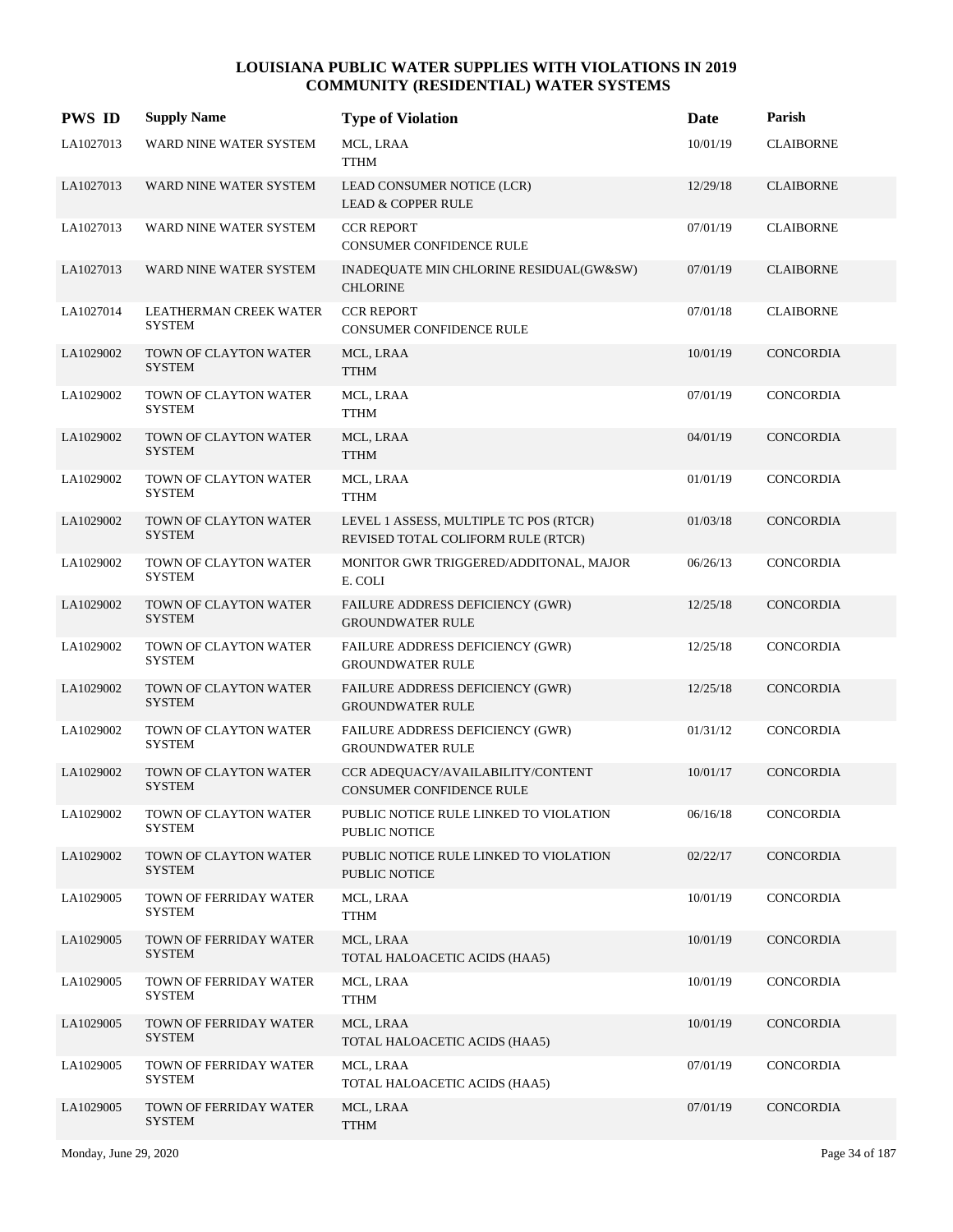| <b>PWS ID</b> | <b>Supply Name</b>                      | <b>Type of Violation</b>                                            | Date     | Parish           |
|---------------|-----------------------------------------|---------------------------------------------------------------------|----------|------------------|
| LA1029005     | TOWN OF FERRIDAY WATER<br><b>SYSTEM</b> | MCL, LRAA<br><b>TTHM</b>                                            | 07/01/19 | <b>CONCORDIA</b> |
| LA1029005     | TOWN OF FERRIDAY WATER<br><b>SYSTEM</b> | MCL, LRAA<br>TOTAL HALOACETIC ACIDS (HAA5)                          | 04/01/19 | <b>CONCORDIA</b> |
| LA1029005     | TOWN OF FERRIDAY WATER<br><b>SYSTEM</b> | MCL, LRAA<br><b>TTHM</b>                                            | 04/01/19 | CONCORDIA        |
| LA1029005     | TOWN OF FERRIDAY WATER<br><b>SYSTEM</b> | MCL, LRAA<br><b>TTHM</b>                                            | 04/01/19 | CONCORDIA        |
| LA1029005     | TOWN OF FERRIDAY WATER<br><b>SYSTEM</b> | MCL, LRAA<br>TOTAL HALOACETIC ACIDS (HAA5)                          | 04/01/19 | CONCORDIA        |
| LA1029005     | TOWN OF FERRIDAY WATER<br><b>SYSTEM</b> | MCL, LRAA<br><b>TTHM</b>                                            | 01/01/19 | CONCORDIA        |
| LA1029005     | TOWN OF FERRIDAY WATER<br><b>SYSTEM</b> | MCL, LRAA<br>TOTAL HALOACETIC ACIDS (HAA5)                          | 01/01/19 | CONCORDIA        |
| LA1029005     | TOWN OF FERRIDAY WATER<br><b>SYSTEM</b> | MCL, LRAA<br>TOTAL HALOACETIC ACIDS (HAA5)                          | 01/01/19 | CONCORDIA        |
| LA1029005     | TOWN OF FERRIDAY WATER<br><b>SYSTEM</b> | MCL, LRAA<br><b>TTHM</b>                                            | 01/01/19 | CONCORDIA        |
| LA1029005     | TOWN OF FERRIDAY WATER<br><b>SYSTEM</b> | FAILURE SUBMIT OEL REPORT FOR HAA5<br>TOTAL HALOACETIC ACIDS (HAA5) | 10/31/17 | <b>CONCORDIA</b> |
| LA1029005     | TOWN OF FERRIDAY WATER<br><b>SYSTEM</b> | FAILURE SUBMIT OEL REPORT FOR TTHM<br><b>TTHM</b>                   | 10/31/17 | CONCORDIA        |
| LA1029005     | TOWN OF FERRIDAY WATER<br><b>SYSTEM</b> | FAILURE SUBMIT OEL REPORT FOR HAA5<br>TOTAL HALOACETIC ACIDS (HAA5) | 07/31/17 | CONCORDIA        |
| LA1029005     | TOWN OF FERRIDAY WATER<br><b>SYSTEM</b> | FAILURE SUBMIT OEL REPORT FOR TTHM<br><b>TTHM</b>                   | 07/31/17 | CONCORDIA        |
| LA1029005     | TOWN OF FERRIDAY WATER<br><b>SYSTEM</b> | FAILURE ADDRESS DEFICIENCY (GWR)<br><b>GROUNDWATER RULE</b>         | 08/07/13 | <b>CONCORDIA</b> |
| LA1029005     | TOWN OF FERRIDAY WATER<br><b>SYSTEM</b> | LEAD CONSUMER NOTICE (LCR)<br><b>LEAD &amp; COPPER RULE</b>         | 01/31/19 | CONCORDIA        |
| LA1029005     | TOWN OF FERRIDAY WATER<br><b>SYSTEM</b> | PUBLIC NOTICE RULE LINKED TO VIOLATION<br><b>PUBLIC NOTICE</b>      | 10/23/19 | <b>CONCORDIA</b> |
| LA1029005     | TOWN OF FERRIDAY WATER<br><b>SYSTEM</b> | PUBLIC NOTICE RULE LINKED TO VIOLATION<br><b>PUBLIC NOTICE</b>      | 07/31/19 | CONCORDIA        |
| LA1029005     | TOWN OF FERRIDAY WATER<br><b>SYSTEM</b> | PUBLIC NOTICE RULE LINKED TO VIOLATION<br><b>PUBLIC NOTICE</b>      | 04/06/19 | <b>CONCORDIA</b> |
| LA1029005     | TOWN OF FERRIDAY WATER<br><b>SYSTEM</b> | PUBLIC NOTICE RULE LINKED TO VIOLATION<br><b>PUBLIC NOTICE</b>      | 01/23/19 | CONCORDIA        |
| LA1029005     | TOWN OF FERRIDAY WATER<br><b>SYSTEM</b> | PUBLIC NOTICE RULE LINKED TO VIOLATION<br><b>PUBLIC NOTICE</b>      | 09/21/18 | CONCORDIA        |
| LA1029005     | TOWN OF FERRIDAY WATER<br><b>SYSTEM</b> | PUBLIC NOTICE RULE LINKED TO VIOLATION<br><b>PUBLIC NOTICE</b>      | 09/14/18 | CONCORDIA        |
| LA1029005     | TOWN OF FERRIDAY WATER<br><b>SYSTEM</b> | PUBLIC NOTICE RULE LINKED TO VIOLATION<br>PUBLIC NOTICE             | 07/05/18 | CONCORDIA        |
| LA1029005     | TOWN OF FERRIDAY WATER<br><b>SYSTEM</b> | PUBLIC NOTICE RULE LINKED TO VIOLATION<br><b>PUBLIC NOTICE</b>      | 02/03/18 | CONCORDIA        |
| LA1029005     | TOWN OF FERRIDAY WATER<br><b>SYSTEM</b> | INADEQUATE MIN CHLORINE RESIDUAL(GW&SW)<br><b>CHLORINE</b>          | 09/01/19 | CONCORDIA        |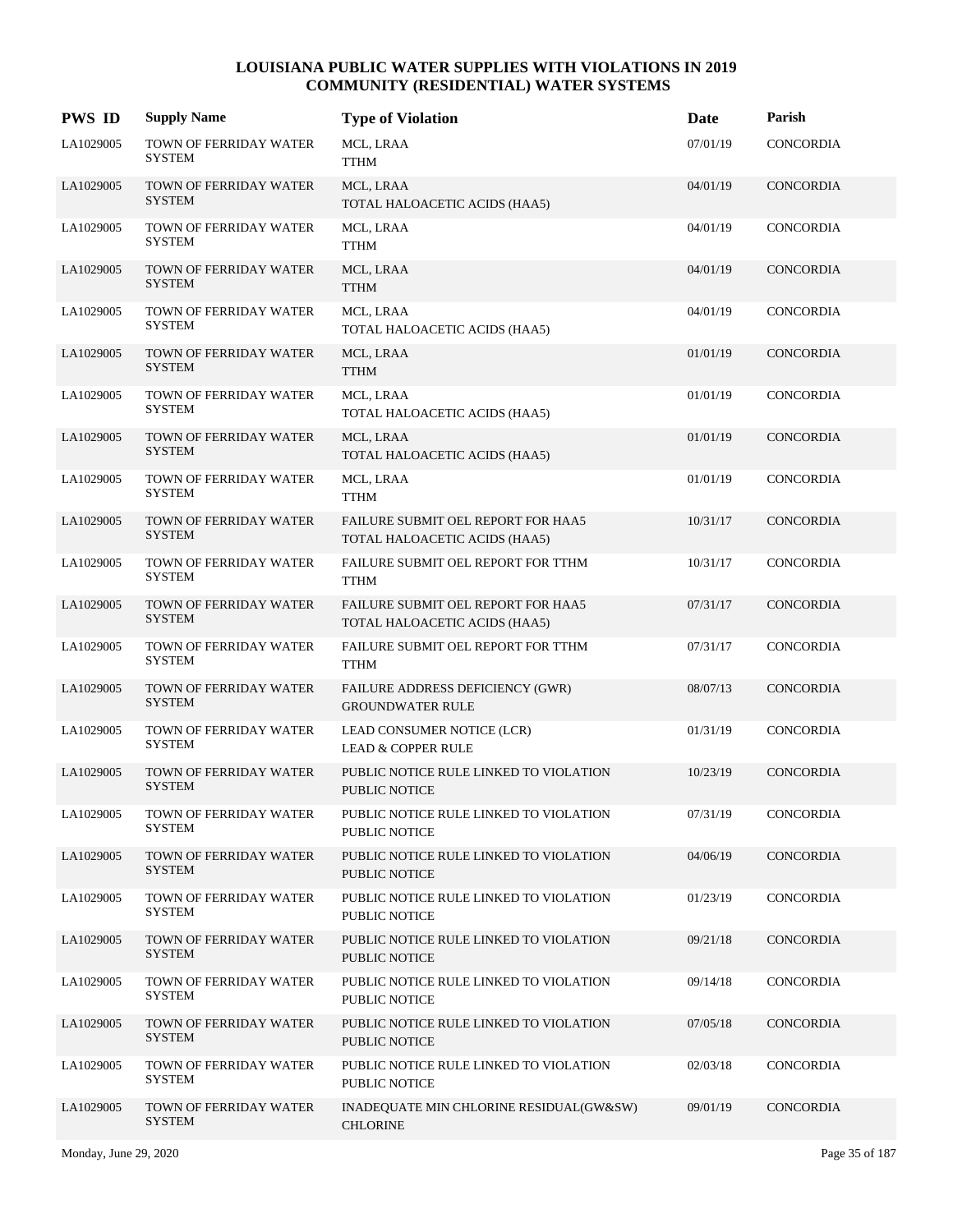| <b>PWS ID</b> | <b>Supply Name</b>                                   | <b>Type of Violation</b>                                                            | Date     | Parish           |
|---------------|------------------------------------------------------|-------------------------------------------------------------------------------------|----------|------------------|
| LA1029006     | LAKE ST JOHN WATERWORKS<br><b>DISTRICT 1</b>         | MCL, LRAA<br>TOTAL HALOACETIC ACIDS (HAA5)                                          | 10/01/19 | <b>CONCORDIA</b> |
| LA1029006     | LAKE ST JOHN WATERWORKS<br><b>DISTRICT 1</b>         | MCL, LRAA<br><b>TTHM</b>                                                            | 10/01/19 | CONCORDIA        |
| LA1029006     | LAKE ST JOHN WATERWORKS<br><b>DISTRICT 1</b>         | MCL, LRAA<br>TOTAL HALOACETIC ACIDS (HAA5)                                          | 07/01/19 | CONCORDIA        |
| LA1029006     | LAKE ST JOHN WATERWORKS<br><b>DISTRICT 1</b>         | MCL, LRAA<br>TOTAL HALOACETIC ACIDS (HAA5)                                          | 01/01/19 | <b>CONCORDIA</b> |
| LA1029006     | LAKE ST JOHN WATERWORKS<br><b>DISTRICT 1</b>         | MCL, LRAA<br><b>TTHM</b>                                                            | 01/01/19 | CONCORDIA        |
| LA1029006     | LAKE ST JOHN WATERWORKS<br><b>DISTRICT 1</b>         | MCL, LRAA<br>TOTAL HALOACETIC ACIDS (HAA5)                                          | 01/01/19 | CONCORDIA        |
| LA1029007     | MONTEREY RURAL WATER<br><b>SYSTEM INC</b>            | FAILURE ADDRESS DEFICIENCY (GWR)<br><b>GROUNDWATER RULE</b>                         | 11/19/19 | CONCORDIA        |
| LA1029007     | MONTEREY RURAL WATER<br><b>SYSTEM INC</b>            | FAILURE ADDRESS DEFICIENCY (GWR)<br><b>GROUNDWATER RULE</b>                         | 11/19/19 | CONCORDIA        |
| LA1029007     | MONTEREY RURAL WATER<br><b>SYSTEM INC</b>            | INADEQUATE MIN CHLORINE RESIDUAL(GW&SW)<br><b>CHLORINE</b>                          | 12/01/19 | CONCORDIA        |
| LA1029009     | TOWN OF RIDGECREST WATER MCL, LRAA<br><b>SUPPLY</b>  | <b>TTHM</b>                                                                         | 10/01/19 | CONCORDIA        |
| LA1029009     | TOWN OF RIDGECREST WATER MCL, LRAA<br><b>SUPPLY</b>  | <b>TTHM</b>                                                                         | 07/01/19 | CONCORDIA        |
| LA1029009     | TOWN OF RIDGECREST WATER MCL, LRAA<br><b>SUPPLY</b>  | <b>TTHM</b>                                                                         | 07/01/19 | CONCORDIA        |
| LA1029009     | TOWN OF RIDGECREST WATER<br><b>SUPPLY</b>            | MCL, LRAA<br><b>TTHM</b>                                                            | 04/01/19 | CONCORDIA        |
| LA1029009     | TOWN OF RIDGECREST WATER MCL, LRAA<br><b>SUPPLY</b>  | <b>TTHM</b>                                                                         | 04/01/19 | CONCORDIA        |
| LA1029009     | TOWN OF RIDGECREST WATER MCL, LRAA<br><b>SUPPLY</b>  | <b>TTHM</b>                                                                         | 01/01/19 | <b>CONCORDIA</b> |
| LA1029009     | TOWN OF RIDGECREST WATER MCL, LRAA<br><b>SUPPLY</b>  | <b>TTHM</b>                                                                         | 01/01/19 | <b>CONCORDIA</b> |
| LA1029009     | TOWN OF RIDGECREST WATER CCR REPORT<br><b>SUPPLY</b> | CONSUMER CONFIDENCE RULE                                                            | 07/01/19 | CONCORDIA        |
| LA1029009     | <b>SUPPLY</b>                                        | TOWN OF RIDGECREST WATER PUBLIC NOTICE RULE LINKED TO VIOLATION<br>PUBLIC NOTICE    | 11/20/19 | CONCORDIA        |
| LA1029009     | <b>SUPPLY</b>                                        | TOWN OF RIDGECREST WATER PUBLIC NOTICE RULE LINKED TO VIOLATION<br>PUBLIC NOTICE    | 08/16/19 | <b>CONCORDIA</b> |
| LA1029009     | <b>SUPPLY</b>                                        | TOWN OF RIDGECREST WATER INADEQUATE MIN CHLORINE RESIDUAL(GW&SW)<br><b>CHLORINE</b> | 10/01/19 | CONCORDIA        |
| LA1029014     | NORTH LAKE ST JOHN WATER<br><b>SYSTEM</b>            | MCL, LRAA<br><b>TTHM</b>                                                            | 10/01/19 | CONCORDIA        |
| LA1029014     | NORTH LAKE ST JOHN WATER<br><b>SYSTEM</b>            | MCL, LRAA<br>TOTAL HALOACETIC ACIDS (HAA5)                                          | 10/01/19 | CONCORDIA        |
| LA1029014     | NORTH LAKE ST JOHN WATER<br><b>SYSTEM</b>            | MCL, LRAA<br><b>TTHM</b>                                                            | 10/01/19 | CONCORDIA        |
| LA1029014     | NORTH LAKE ST JOHN WATER<br><b>SYSTEM</b>            | MCL, LRAA<br>TOTAL HALOACETIC ACIDS (HAA5)                                          | 10/01/19 | CONCORDIA        |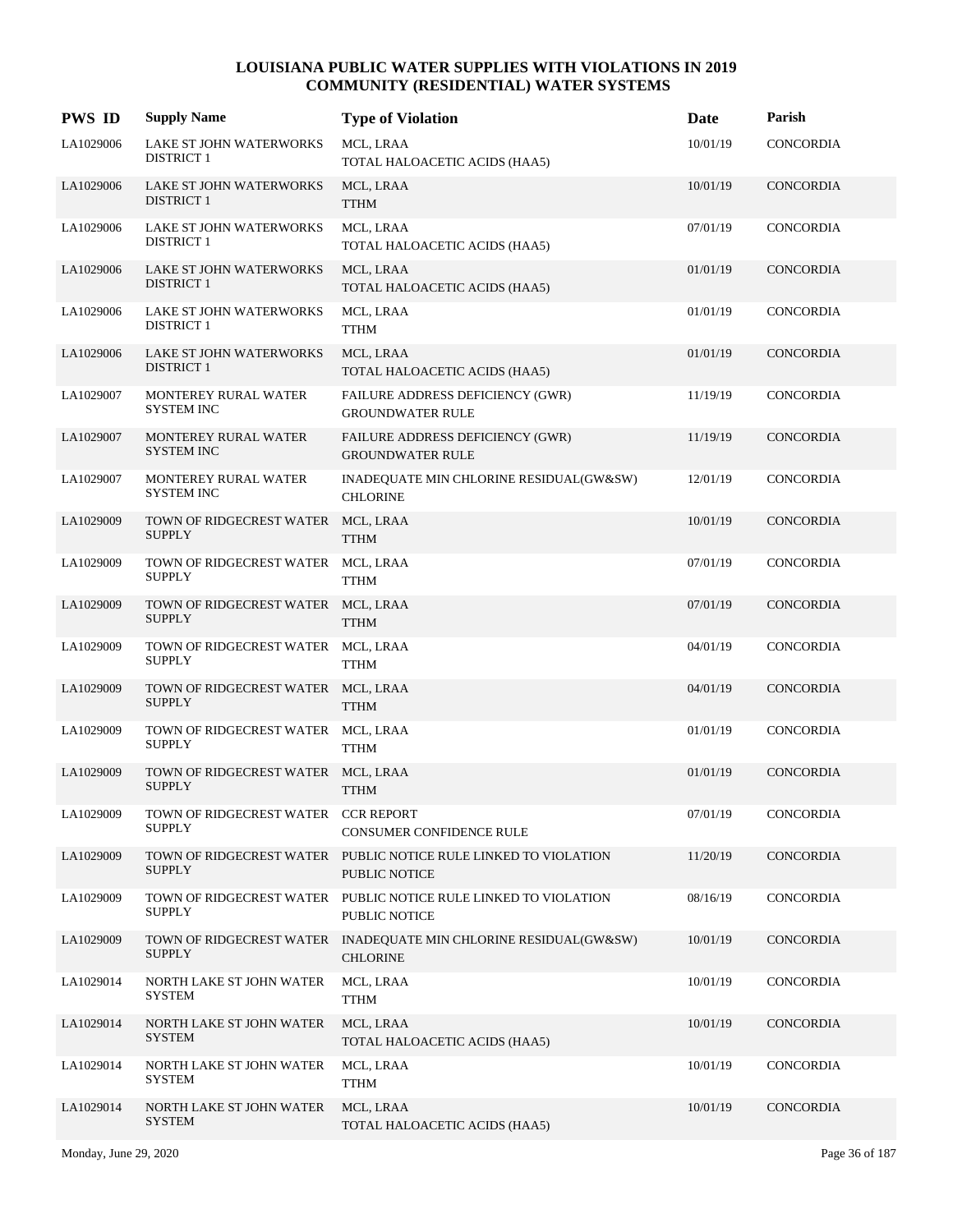| <b>PWS ID</b> | <b>Supply Name</b>                        | <b>Type of Violation</b>                                                            | Date     | Parish           |
|---------------|-------------------------------------------|-------------------------------------------------------------------------------------|----------|------------------|
| LA1029014     | NORTH LAKE ST JOHN WATER<br><b>SYSTEM</b> | MCL, LRAA<br><b>TTHM</b>                                                            | 07/01/19 | CONCORDIA        |
| LA1029014     | NORTH LAKE ST JOHN WATER<br><b>SYSTEM</b> | MCL, LRAA<br><b>TTHM</b>                                                            | 07/01/19 | CONCORDIA        |
| LA1029014     | NORTH LAKE ST JOHN WATER<br><b>SYSTEM</b> | MCL, LRAA<br>TOTAL HALOACETIC ACIDS (HAA5)                                          | 07/01/19 | CONCORDIA        |
| LA1029014     | NORTH LAKE ST JOHN WATER<br><b>SYSTEM</b> | MCL, LRAA<br>TOTAL HALOACETIC ACIDS (HAA5)                                          | 07/01/19 | CONCORDIA        |
| LA1029014     | NORTH LAKE ST JOHN WATER<br><b>SYSTEM</b> | MCL, LRAA<br><b>TTHM</b>                                                            | 04/01/19 | CONCORDIA        |
| LA1029014     | NORTH LAKE ST JOHN WATER<br><b>SYSTEM</b> | MCL, LRAA<br><b>TTHM</b>                                                            | 04/01/19 | CONCORDIA        |
| LA1029014     | NORTH LAKE ST JOHN WATER<br><b>SYSTEM</b> | MCL, LRAA<br>TOTAL HALOACETIC ACIDS (HAA5)                                          | 04/01/19 | CONCORDIA        |
| LA1029014     | NORTH LAKE ST JOHN WATER<br><b>SYSTEM</b> | MCL, LRAA<br>TOTAL HALOACETIC ACIDS (HAA5)                                          | 04/01/19 | CONCORDIA        |
| LA1029014     | NORTH LAKE ST JOHN WATER<br>SYSTEM        | MCL, LRAA<br><b>TTHM</b>                                                            | 01/01/19 | CONCORDIA        |
| LA1029014     | NORTH LAKE ST JOHN WATER<br><b>SYSTEM</b> | MCL, LRAA<br>TOTAL HALOACETIC ACIDS (HAA5)                                          | 01/01/19 | CONCORDIA        |
| LA1029014     | NORTH LAKE ST JOHN WATER<br><b>SYSTEM</b> | MCL, LRAA<br><b>TTHM</b>                                                            | 01/01/19 | CONCORDIA        |
| LA1029014     | NORTH LAKE ST JOHN WATER<br><b>SYSTEM</b> | MCL, LRAA<br>TOTAL HALOACETIC ACIDS (HAA5)                                          | 01/01/19 | <b>CONCORDIA</b> |
| LA1029014     | NORTH LAKE ST JOHN WATER<br><b>SYSTEM</b> | CCR ADEQUACY/AVAILABILITY/CONTENT<br>CONSUMER CONFIDENCE RULE                       | 10/01/17 | CONCORDIA        |
| LA1029014     | NORTH LAKE ST JOHN WATER<br><b>SYSTEM</b> | PUBLIC NOTICE RULE LINKED TO VIOLATION<br><b>PUBLIC NOTICE</b>                      | 10/23/19 | CONCORDIA        |
| LA1029014     | NORTH LAKE ST JOHN WATER<br><b>SYSTEM</b> | PUBLIC NOTICE RULE LINKED TO VIOLATION<br><b>PUBLIC NOTICE</b>                      | 01/23/19 | CONCORDIA        |
| LA1031005     | EAST DESOTO WATER SYSTEM                  | MCL, LRAA<br><b>TTHM</b>                                                            | 10/01/19 | DE SOTO          |
| LA1031005     | EAST DESOTO WATER SYSTEM MCL, LRAA        | <b>TTHM</b>                                                                         | 07/01/19 | DE SOTO          |
| LA1031005     | EAST DESOTO WATER SYSTEM                  | MCL, LRAA<br><b>TTHM</b>                                                            | 04/01/19 | DE SOTO          |
| LA1031005     |                                           | EAST DESOTO WATER SYSTEM PUBLIC NOTICE RULE LINKED TO VIOLATION<br>PUBLIC NOTICE    | 12/06/19 | DE SOTO          |
| LA1031005     |                                           | EAST DESOTO WATER SYSTEM INADEQUATE MIN CHLORINE RESIDUAL(GW&SW)<br><b>CHLORINE</b> | 10/01/19 | DE SOTO          |
| LA1031006     | <b>GRAND CANE WATER SYSTEM</b>            | CCR ADEQUACY/AVAILABILITY/CONTENT<br><b>CONSUMER CONFIDENCE RULE</b>                | 10/01/17 | DE SOTO          |
| LA1031007     | KEATCHIE WATER SYSTEM                     | LEAD CONSUMER NOTICE (LCR)<br><b>LEAD &amp; COPPER RULE</b>                         | 03/24/17 | DE SOTO          |
| LA1031007     | KEATCHIE WATER SYSTEM                     | <b>CCR REPORT</b><br>CONSUMER CONFIDENCE RULE                                       | 07/01/19 | DE SOTO          |
| LA1031007     | KEATCHIE WATER SYSTEM                     | <b>CCR REPORT</b><br>CONSUMER CONFIDENCE RULE                                       | 07/01/18 | DE SOTO          |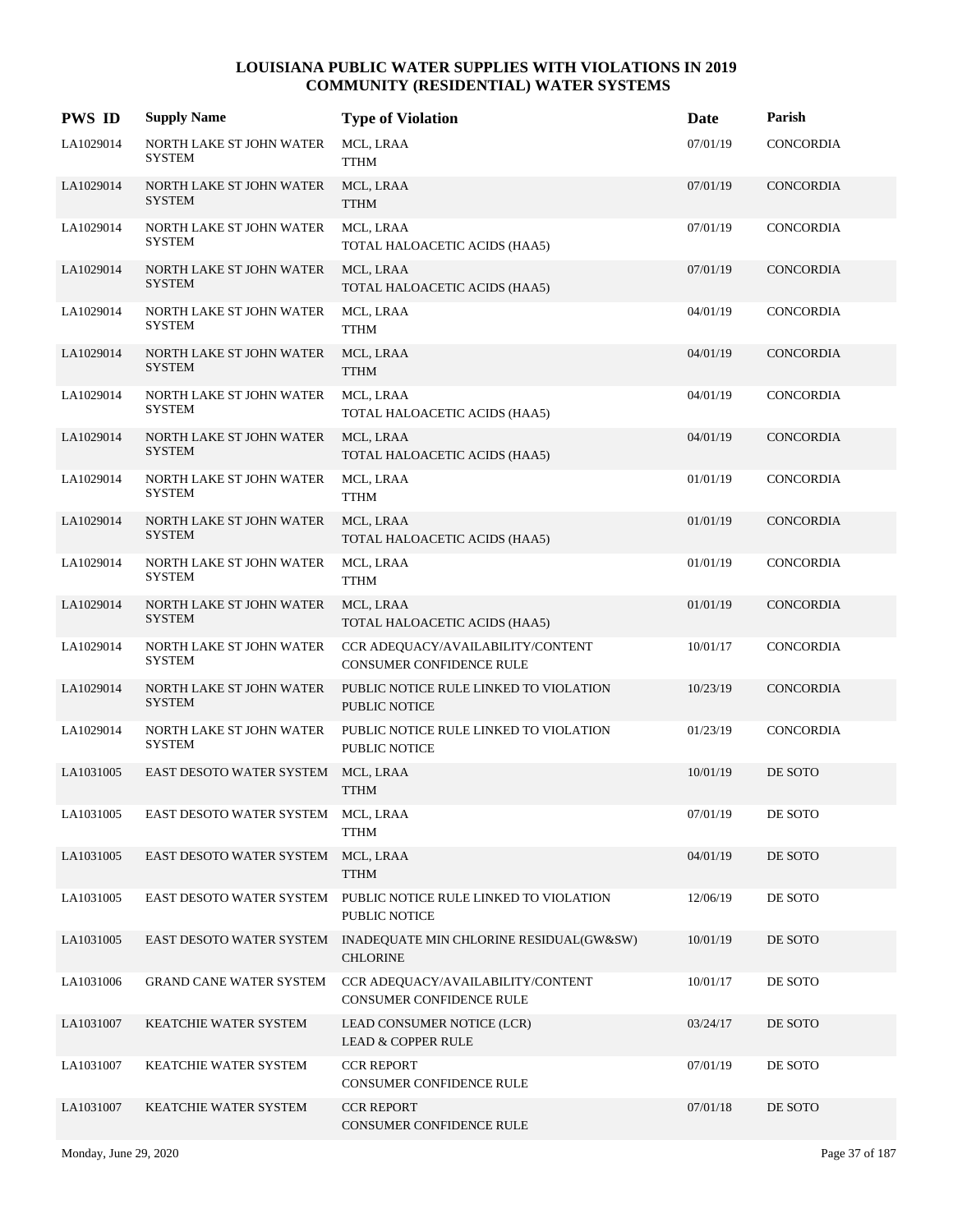| <b>PWS ID</b> | <b>Supply Name</b>                     | <b>Type of Violation</b>                                       | Date     | Parish  |
|---------------|----------------------------------------|----------------------------------------------------------------|----------|---------|
| LA1031007     | KEATCHIE WATER SYSTEM                  | CCR ADEQUACY/AVAILABILITY/CONTENT<br>CONSUMER CONFIDENCE RULE  | 10/01/17 | DE SOTO |
| LA1031007     | KEATCHIE WATER SYSTEM                  | PUBLIC NOTICE RULE LINKED TO VIOLATION<br>PUBLIC NOTICE        | 10/07/15 | DE SOTO |
| LA1031007     | KEATCHIE WATER SYSTEM                  | PUBLIC NOTICE RULE LINKED TO VIOLATION<br><b>PUBLIC NOTICE</b> | 09/24/15 | DE SOTO |
| LA1031007     | <b>KEATCHIE WATER SYSTEM</b>           | INADEQUATE MIN CHLORINE RESIDUAL(GW&SW)<br><b>CHLORINE</b>     | 02/01/19 | DE SOTO |
| LA1031008     | LOGANSPORT WATER SYSTEM                | MCL, LRAA<br>TOTAL HALOACETIC ACIDS (HAA5)                     | 07/01/19 | DE SOTO |
| LA1031008     | LOGANSPORT WATER SYSTEM MCL, LRAA      | TOTAL HALOACETIC ACIDS (HAA5)                                  | 07/01/19 | DE SOTO |
| LA1031008     | LOGANSPORT WATER SYSTEM                | MCL, LRAA<br>TOTAL HALOACETIC ACIDS (HAA5)                     | 04/01/19 | DE SOTO |
| LA1031008     | <b>LOGANSPORT WATER SYSTEM</b>         | MCL, LRAA<br>TOTAL HALOACETIC ACIDS (HAA5)                     | 04/01/19 | DE SOTO |
| LA1031008     | LOGANSPORT WATER SYSTEM                | MCL, LRAA<br><b>TTHM</b>                                       | 04/01/19 | DE SOTO |
| LA1031008     | LOGANSPORT WATER SYSTEM                | MCL, LRAA<br>TOTAL HALOACETIC ACIDS (HAA5)                     | 01/01/19 | DE SOTO |
| LA1031008     | LOGANSPORT WATER SYSTEM                | MCL, LRAA<br>TOTAL HALOACETIC ACIDS (HAA5)                     | 01/01/19 | DE SOTO |
| LA1031009     | MANSFIELD WATER SYSTEM                 | INADEQUATE MIN CHLORINE RESIDUAL(GW&SW)<br><b>CHLORAMINE</b>   | 06/01/19 | DE SOTO |
| LA1031009     | MANSFIELD WATER SYSTEM                 | 5% DS BELOW MIN 0.5-2 MONTHS CONSEC(GW)<br><b>CHLORAMINE</b>   | 07/01/19 | DE SOTO |
| LA1031011     | NORTH DESOTO WATER<br><b>SYSTEM</b>    | INADEQUATE MIN CHLORINE RESIDUAL(GW&SW)<br><b>CHLORINE</b>     | 04/01/19 | DE SOTO |
| LA1031011     | NORTH DESOTO WATER<br><b>SYSTEM</b>    | INADEQUATE MIN CHLORINE RESIDUAL(GW&SW)<br><b>CHLORINE</b>     | 02/01/19 | DE SOTO |
| LA1031014     | SOUTH MANSFIELD WATER<br><b>SYSTEM</b> | INADEQUATE MIN CHLORINE RESIDUAL(GW&SW)<br><b>CHLORINE</b>     | 08/01/19 | DE SOTO |
| LA1031014     | SOUTH MANSFIELD WATER<br><b>SYSTEM</b> | INADEQUATE MIN CHLORINE RESIDUAL(GW&SW)<br><b>CHLORINE</b>     | 05/01/19 | DE SOTO |
| LA1031014     | SOUTH MANSFIELD WATER<br><b>SYSTEM</b> | INADEQUATE MIN CHLORINE RESIDUAL(GW&SW)<br><b>CHLORINE</b>     | 03/01/19 | DE SOTO |
| LA1031014     | SOUTH MANSFIELD WATER<br><b>SYSTEM</b> | 5% DS BELOW MIN 0.5-2 MONTHS CONSEC(GW)<br><b>CHLORINE</b>     | 10/01/19 | DE SOTO |
| LA1031014     | SOUTH MANSFIELD WATER<br><b>SYSTEM</b> | 5% DS BELOW MIN 0.5-2 MONTHS CONSEC(GW)<br><b>CHLORINE</b>     | 09/01/19 | DE SOTO |
| LA1031028     | HIGHWAY 513 WATER SUPPLY               | FAILURE SUBMIT OEL REPORT FOR TTHM<br><b>TTHM</b>              | 10/31/17 | DE SOTO |
| LA1031028     | HIGHWAY 513 WATER SUPPLY               | INADEQUATE MIN CHLORINE RESIDUAL(GW&SW)<br>CHLORAMINE          | 12/01/19 | DE SOTO |
| LA1031028     | HIGHWAY 513 WATER SUPPLY               | INADEQUATE MIN CHLORINE RESIDUAL(GW&SW)<br><b>CHLORINE</b>     | 05/01/19 | DE SOTO |
| LA1031029     | SOUTH DESOTO WATER<br><b>SYSTEM</b>    | MCL, LRAA<br><b>TTHM</b>                                       | 10/01/19 | DE SOTO |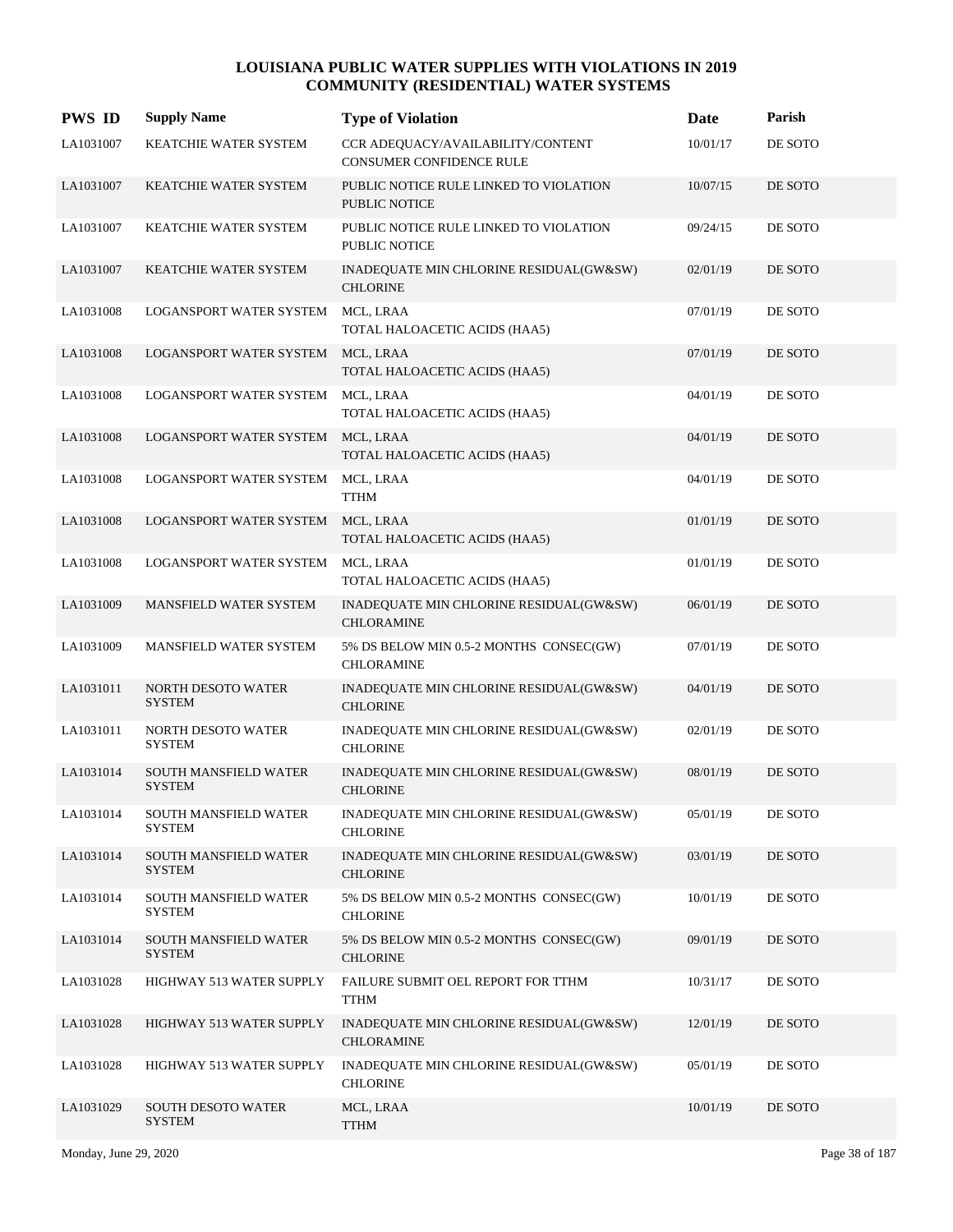| <b>PWS ID</b> | <b>Supply Name</b>                                    | <b>Type of Violation</b>                                       | Date     | Parish  |
|---------------|-------------------------------------------------------|----------------------------------------------------------------|----------|---------|
| LA1031029     | <b>SOUTH DESOTO WATER</b><br><b>SYSTEM</b>            | MCL, LRAA<br>TTHM                                              | 10/01/19 | DE SOTO |
| LA1031029     | SOUTH DESOTO WATER<br><b>SYSTEM</b>                   | MCL, LRAA<br><b>TTHM</b>                                       | 07/01/19 | DE SOTO |
| LA1031029     | <b>SOUTH DESOTO WATER</b><br><b>SYSTEM</b>            | MCL, LRAA<br><b>TTHM</b>                                       | 07/01/19 | DE SOTO |
| LA1031029     | SOUTH DESOTO WATER<br><b>SYSTEM</b>                   | MCL, LRAA<br><b>TTHM</b>                                       | 04/01/19 | DE SOTO |
| LA1031029     | <b>SOUTH DESOTO WATER</b><br><b>SYSTEM</b>            | MCL, LRAA<br><b>TTHM</b>                                       | 04/01/19 | DE SOTO |
| LA1031029     | SOUTH DESOTO WATER<br>SYSTEM                          | MCL, LRAA<br><b>TTHM</b>                                       | 01/01/19 | DE SOTO |
| LA1031029     | <b>SOUTH DESOTO WATER</b><br><b>SYSTEM</b>            | MCL, LRAA<br><b>TTHM</b>                                       | 01/01/19 | DE SOTO |
| LA1031029     | SOUTH DESOTO WATER<br><b>SYSTEM</b>                   | FAILURE SUBMIT OEL REPORT FOR TTHM<br><b>TTHM</b>              | 10/31/17 | DE SOTO |
| LA1031029     | <b>SOUTH DESOTO WATER</b><br><b>SYSTEM</b>            | FAILURE SUBMIT OEL REPORT FOR TTHM<br><b>TTHM</b>              | 07/31/17 | DE SOTO |
| LA1031029     | <b>SOUTH DESOTO WATER</b><br>SYSTEM                   | FAILURE SUBMIT OEL REPORT FOR TTHM<br><b>TTHM</b>              | 05/01/17 | DE SOTO |
| LA1031029     | <b>SOUTH DESOTO WATER</b><br><b>SYSTEM</b>            | FAILURE SUBMIT OEL REPORT FOR TTHM<br><b>TTHM</b>              | 10/31/14 | DE SOTO |
| LA1031029     | <b>SOUTH DESOTO WATER</b><br><b>SYSTEM</b>            | FAILURE ADDRESS DEFICIENCY (GWR)<br><b>GROUNDWATER RULE</b>    | 10/02/18 | DE SOTO |
| LA1031029     | <b>SOUTH DESOTO WATER</b><br><b>SYSTEM</b>            | FAILURE ADDRESS DEFICIENCY (GWR)<br><b>GROUNDWATER RULE</b>    | 10/02/18 | DE SOTO |
| LA1031029     | <b>SOUTH DESOTO WATER</b><br><b>SYSTEM</b>            | FAILURE ADDRESS DEFICIENCY (GWR)<br><b>GROUNDWATER RULE</b>    | 10/02/18 | DE SOTO |
| LA1031029     | <b>SOUTH DESOTO WATER</b><br><b>SYSTEM</b>            | LEAD CONSUMER NOTICE (LCR)<br><b>LEAD &amp; COPPER RULE</b>    | 04/21/16 | DE SOTO |
| LA1031029     | <b>SOUTH DESOTO WATER</b><br><b>SYSTEM</b>            | PUBLIC NOTICE RULE LINKED TO VIOLATION<br><b>PUBLIC NOTICE</b> | 08/21/19 | DE SOTO |
| LA1031029     | <b>SOUTH DESOTO WATER</b><br><b>SYSTEM</b>            | PUBLIC NOTICE RULE LINKED TO VIOLATION<br>PUBLIC NOTICE        | 05/23/19 | DE SOTO |
| LA1031029     | <b>SOUTH DESOTO WATER</b><br><b>SYSTEM</b>            | PUBLIC NOTICE RULE LINKED TO VIOLATION<br>PUBLIC NOTICE        | 03/02/19 | DE SOTO |
| LA1031029     | <b>SOUTH DESOTO WATER</b><br><b>SYSTEM</b>            | PUBLIC NOTICE RULE LINKED TO VIOLATION<br>PUBLIC NOTICE        | 02/09/19 | DE SOTO |
| LA1031029     | <b>SOUTH DESOTO WATER</b><br><b>SYSTEM</b>            | PUBLIC NOTICE RULE LINKED TO VIOLATION<br>PUBLIC NOTICE        | 04/28/12 | DE SOTO |
| LA1031029     | <b>SOUTH DESOTO WATER</b><br><b>SYSTEM</b>            | INADEQUATE MIN CHLORINE RESIDUAL(GW&SW)<br><b>CHLORINE</b>     | 09/01/19 | DE SOTO |
| LA1031029     | <b>SOUTH DESOTO WATER</b><br>SYSTEM                   | INADEQUATE MIN CHLORINE RESIDUAL(GW&SW)<br><b>CHLORINE</b>     | 06/01/19 | DE SOTO |
| LA1031029     | <b>SOUTH DESOTO WATER</b><br>SYSTEM                   | INADEQUATE MIN CHLORINE RESIDUAL(GW&SW)<br><b>CHLORINE</b>     | 01/01/19 | DE SOTO |
| LA1031030     | <b>DESOTO PARISH WATER</b><br><b>WORKS DISTRICT 1</b> | MONITORING, ROUTINE (DBP), MAJOR<br>TOT_TTHM/HAA5              | 10/01/19 | DE SOTO |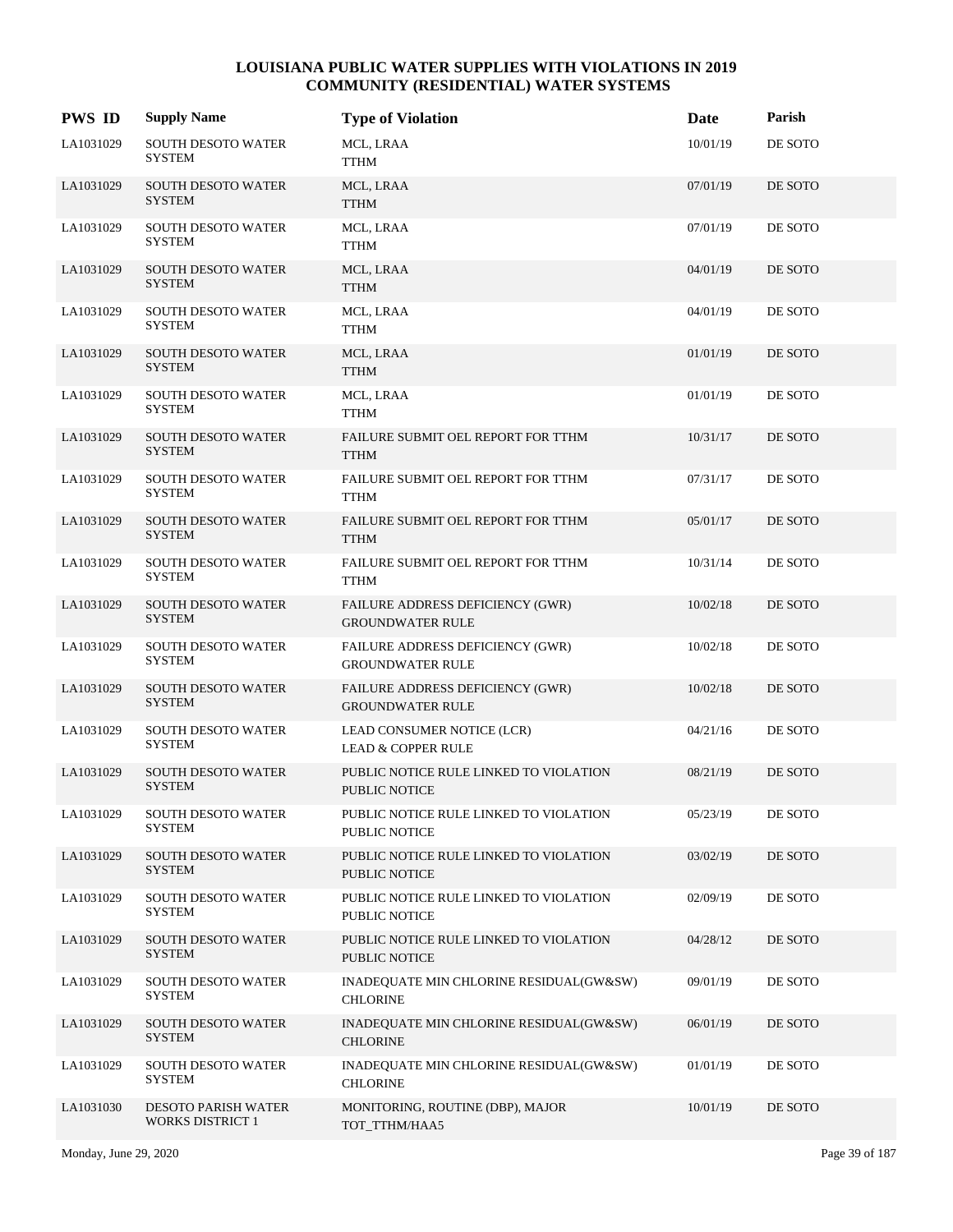| <b>PWS ID</b> | <b>Supply Name</b>                                    | <b>Type of Violation</b>                                             | Date     | Parish                  |
|---------------|-------------------------------------------------------|----------------------------------------------------------------------|----------|-------------------------|
| LA1031030     | DESOTO PARISH WATER<br><b>WORKS DISTRICT 1</b>        | MONITORING, ROUTINE (DBP), MAJOR<br>TOT TTHM/HAA5                    | 07/01/19 | DE SOTO                 |
| LA1031030     | <b>DESOTO PARISH WATER</b><br><b>WORKS DISTRICT 1</b> | MONITORING, ROUTINE (DBP), MAJOR<br>TOT_TTHM/HAA5                    | 04/01/19 | DE SOTO                 |
| LA1031030     | <b>DESOTO PARISH WATER</b><br><b>WORKS DISTRICT 1</b> | MONITORING, ROUTINE (DBP), MAJOR<br>TOT_TTHM/HAA5                    | 01/01/19 | DE SOTO                 |
| LA1033003     | <b>CITY OF BAKER WATER</b><br><b>SYSTEM</b>           | INADEQUATE MIN CHLORINE RESIDUAL(GW&SW)<br><b>CHLORINE</b>           | 05/01/19 | <b>EAST BATON ROUGE</b> |
| LA1033132     | <b>JESTC</b>                                          | FAILURE ADDRESS DEFICIENCY (GWR)<br><b>GROUNDWATER RULE</b>          | 10/20/17 | <b>EAST BATON ROUGE</b> |
| LA1033132     | JESTC                                                 | LEAD CONSUMER NOTICE (LCR)<br><b>LEAD &amp; COPPER RULE</b>          | 02/23/19 | <b>EAST BATON ROUGE</b> |
| LA1033132     | <b>JESTC</b>                                          | LEAD CONSUMER NOTICE (LCR)<br><b>LEAD &amp; COPPER RULE</b>          | 04/27/16 | EAST BATON ROUGE        |
| LA1033132     | JESTC                                                 | <b>CCR REPORT</b><br>CONSUMER CONFIDENCE RULE                        | 07/01/19 | <b>EAST BATON ROUGE</b> |
| LA1033132     | <b>JESTC</b>                                          | <b>CCR REPORT</b><br><b>CONSUMER CONFIDENCE RULE</b>                 | 07/01/18 | <b>EAST BATON ROUGE</b> |
| LA1033132     | <b>JESTC</b>                                          | <b>CCR REPORT</b><br>CONSUMER CONFIDENCE RULE                        | 07/01/17 | <b>EAST BATON ROUGE</b> |
| LA1033132     | JESTC                                                 | <b>CCR REPORT</b><br>CONSUMER CONFIDENCE RULE                        | 07/01/16 | <b>EAST BATON ROUGE</b> |
| LA1033132     | JESTC                                                 | <b>CCR REPORT</b><br><b>CONSUMER CONFIDENCE RULE</b>                 | 07/01/15 | <b>EAST BATON ROUGE</b> |
| LA1033132     | JESTC                                                 | CCR ADEQUACY/AVAILABILITY/CONTENT<br>CONSUMER CONFIDENCE RULE        | 10/01/17 | <b>EAST BATON ROUGE</b> |
| LA1033132     | JESTC                                                 | CCR ADEQUACY/AVAILABILITY/CONTENT<br>CONSUMER CONFIDENCE RULE        | 10/01/16 | <b>EAST BATON ROUGE</b> |
| LA1033132     | JESTC                                                 | CCR ADEQUACY/AVAILABILITY/CONTENT<br><b>CONSUMER CONFIDENCE RULE</b> | 10/01/15 | <b>EAST BATON ROUGE</b> |
| LA1033132     | JESTC                                                 | PUBLIC NOTICE RULE LINKED TO VIOLATION<br><b>PUBLIC NOTICE</b>       | 06/14/19 | <b>EAST BATON ROUGE</b> |
| LA1033132     | JESTC                                                 | PUBLIC NOTICE RULE LINKED TO VIOLATION<br>PUBLIC NOTICE              | 08/21/16 | <b>EAST BATON ROUGE</b> |
| LA1033132     | JESTC                                                 | PUBLIC NOTICE RULE LINKED TO VIOLATION<br>PUBLIC NOTICE              | 08/21/16 | <b>EAST BATON ROUGE</b> |
| LA1033132     | JESTC                                                 | PUBLIC NOTICE RULE LINKED TO VIOLATION<br>PUBLIC NOTICE              | 02/24/16 | <b>EAST BATON ROUGE</b> |
| LA1033132     | JESTC                                                 | PUBLIC NOTICE RULE LINKED TO VIOLATION<br>PUBLIC NOTICE              | 03/03/14 | <b>EAST BATON ROUGE</b> |
| LA1033132     | JESTC                                                 | PUBLIC NOTICE RULE LINKED TO VIOLATION<br>PUBLIC NOTICE              | 05/31/12 | <b>EAST BATON ROUGE</b> |
| LA1033132     | JESTC                                                 | PUBLIC NOTICE RULE LINKED TO VIOLATION<br>PUBLIC NOTICE              | 11/28/11 | <b>EAST BATON ROUGE</b> |
| LA1035004     | MONTICELLO WATER SYSTEM                               | FAILURE ADDRESS DEFICIENCY (GWR)<br><b>GROUNDWATER RULE</b>          | 06/01/19 | <b>EAST CARROLL</b>     |
| LA1035004     | MONTICELLO WATER SYSTEM                               | FAILURE ADDRESS DEFICIENCY (GWR)<br><b>GROUNDWATER RULE</b>          | 06/01/19 | <b>EAST CARROLL</b>     |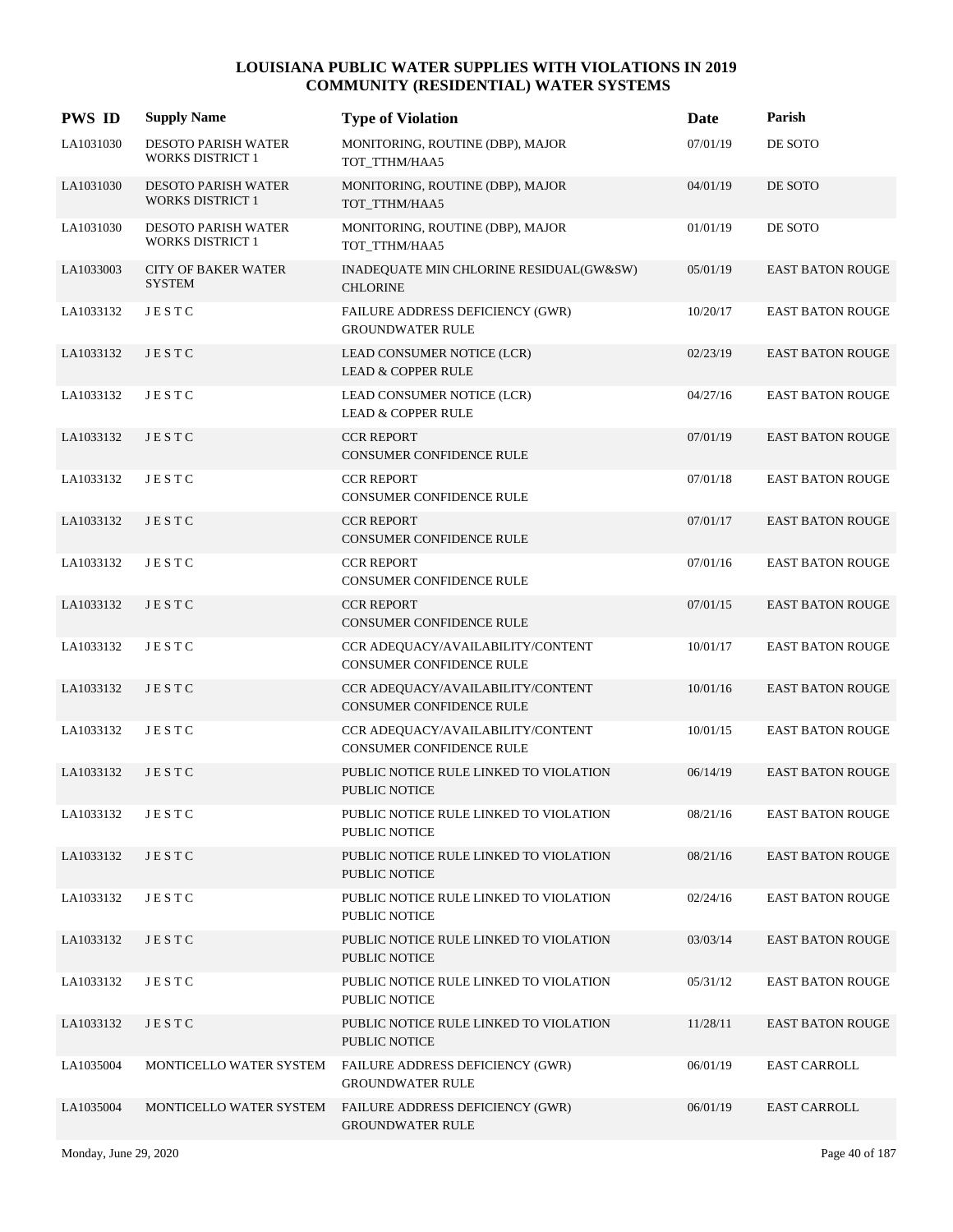| <b>PWS ID</b> | <b>Supply Name</b>           | <b>Type of Violation</b>                                               | <b>Date</b> | Parish              |
|---------------|------------------------------|------------------------------------------------------------------------|-------------|---------------------|
| LA1035004     | MONTICELLO WATER SYSTEM      | FAILURE ADDRESS DEFICIENCY (GWR)<br><b>GROUNDWATER RULE</b>            | 06/01/19    | <b>EAST CARROLL</b> |
| LA1035004     | MONTICELLO WATER SYSTEM      | INADEQUATE MIN CHLORINE RESIDUAL(GW&SW)<br><b>CHLORINE</b>             | 07/01/19    | <b>EAST CARROLL</b> |
| LA1035004     | MONTICELLO WATER SYSTEM      | INADEQUATE MIN CHLORINE RESIDUAL(GW&SW)<br><b>CHLORINE</b>             | 01/01/19    | <b>EAST CARROLL</b> |
| LA1035004     | MONTICELLO WATER SYSTEM      | 5% DS BELOW MIN 0.5-2 MONTHS CONSEC(GW)<br><b>CHLORINE</b>             | 08/01/19    | <b>EAST CARROLL</b> |
| LA1035004     | MONTICELLO WATER SYSTEM      | 5% DS BELOW MIN 0.5-2 MONTHS CONSEC(GW)<br><b>CHLORINE</b>             | 04/01/19    | <b>EAST CARROLL</b> |
| LA1035004     | MONTICELLO WATER SYSTEM      | 5% DS BELOW MIN 0.5-2 MONTHS CONSEC(GW)<br><b>CHLORINE</b>             | 03/01/19    | <b>EAST CARROLL</b> |
| LA1035004     | MONTICELLO WATER SYSTEM      | 5% DS BELOW MIN 0.5-2 MONTHS CONSEC(GW)<br><b>CHLORINE</b>             | 02/01/19    | <b>EAST CARROLL</b> |
| LA1035006     | <b>EAST CARROLL WS NORTH</b> | FAILURE ADDRESS DEFICIENCY (GWR)<br><b>GROUNDWATER RULE</b>            | 03/13/17    | <b>EAST CARROLL</b> |
| LA1035006     | EAST CARROLL WS NORTH        | WATER QUALITY PARAMETER M/R (LCR)<br><b>LEAD &amp; COPPER RULE</b>     | 01/01/19    | <b>EAST CARROLL</b> |
| LA1035006     | EAST CARROLL WS NORTH        | OCCT/SOWT RECOMMENDATION/STUDY (LCR)<br><b>LEAD &amp; COPPER RULE</b>  | 12/01/19    | <b>EAST CARROLL</b> |
| LA1035006     | EAST CARROLL WS NORTH        | OCCT/SOWT RECOMMENDATION/STUDY (LCR)<br><b>LEAD &amp; COPPER RULE</b>  | 10/01/19    | <b>EAST CARROLL</b> |
| LA1035006     | <b>EAST CARROLL WS NORTH</b> | OCCT/SOWT RECOMMENDATION/STUDY (LCR)<br><b>LEAD &amp; COPPER RULE</b>  | 01/01/19    | <b>EAST CARROLL</b> |
| LA1035006     | EAST CARROLL WS NORTH        | OCCT/SOWT RECOMMENDATION/STUDY (LCR)<br><b>LEAD &amp; COPPER RULE</b>  | 07/11/18    | <b>EAST CARROLL</b> |
| LA1035006     | <b>EAST CARROLL WS NORTH</b> | OCCT/SOWT RECOMMENDATION/STUDY (LCR)<br><b>LEAD &amp; COPPER RULE</b>  | 07/11/17    | <b>EAST CARROLL</b> |
| LA1035006     | EAST CARROLL WS NORTH        | OCCT/SOWT INSTALL DEMONSTRATION (LCR)<br><b>LEAD &amp; COPPER RULE</b> | 01/01/18    | <b>EAST CARROLL</b> |
| LA1035006     | EAST CARROLL WS NORTH        | PUBLIC EDUCATION (LCR)<br><b>LEAD &amp; COPPER RULE</b>                | 12/04/19    | <b>EAST CARROLL</b> |
| LA1035006     | <b>EAST CARROLL WS NORTH</b> | PUBLIC NOTICE RULE LINKED TO VIOLATION<br>PUBLIC NOTICE                | 09/14/18    | <b>EAST CARROLL</b> |
| LA1035006     | <b>EAST CARROLL WS NORTH</b> | PUBLIC NOTICE RULE LINKED TO VIOLATION<br><b>PUBLIC NOTICE</b>         | 09/14/18    | <b>EAST CARROLL</b> |
| LA1035006     | EAST CARROLL WS NORTH        | PUBLIC NOTICE RULE LINKED TO VIOLATION<br>PUBLIC NOTICE                | 03/02/18    | <b>EAST CARROLL</b> |
| LA1035006     | EAST CARROLL WS NORTH        | PUBLIC NOTICE RULE LINKED TO VIOLATION<br><b>PUBLIC NOTICE</b>         | 11/04/17    | <b>EAST CARROLL</b> |
| LA1035006     | EAST CARROLL WS NORTH        | PUBLIC NOTICE RULE LINKED TO VIOLATION<br>PUBLIC NOTICE                | 10/31/17    | EAST CARROLL        |
| LA1035006     | <b>EAST CARROLL WS NORTH</b> | INADEQUATE MIN CHLORINE RESIDUAL(GW&SW)<br><b>CHLORINE</b>             | 07/01/19    | <b>EAST CARROLL</b> |
| LA1035006     | <b>EAST CARROLL WS NORTH</b> | INADEQUATE MIN CHLORINE RESIDUAL(GW&SW)<br><b>CHLORINE</b>             | 02/01/19    | EAST CARROLL        |
| LA1035006     | EAST CARROLL WS NORTH        | 5% DS BELOW MIN 0.5-2 MONTHS CONSEC(GW)<br><b>CHLORINE</b>             | 10/01/19    | EAST CARROLL        |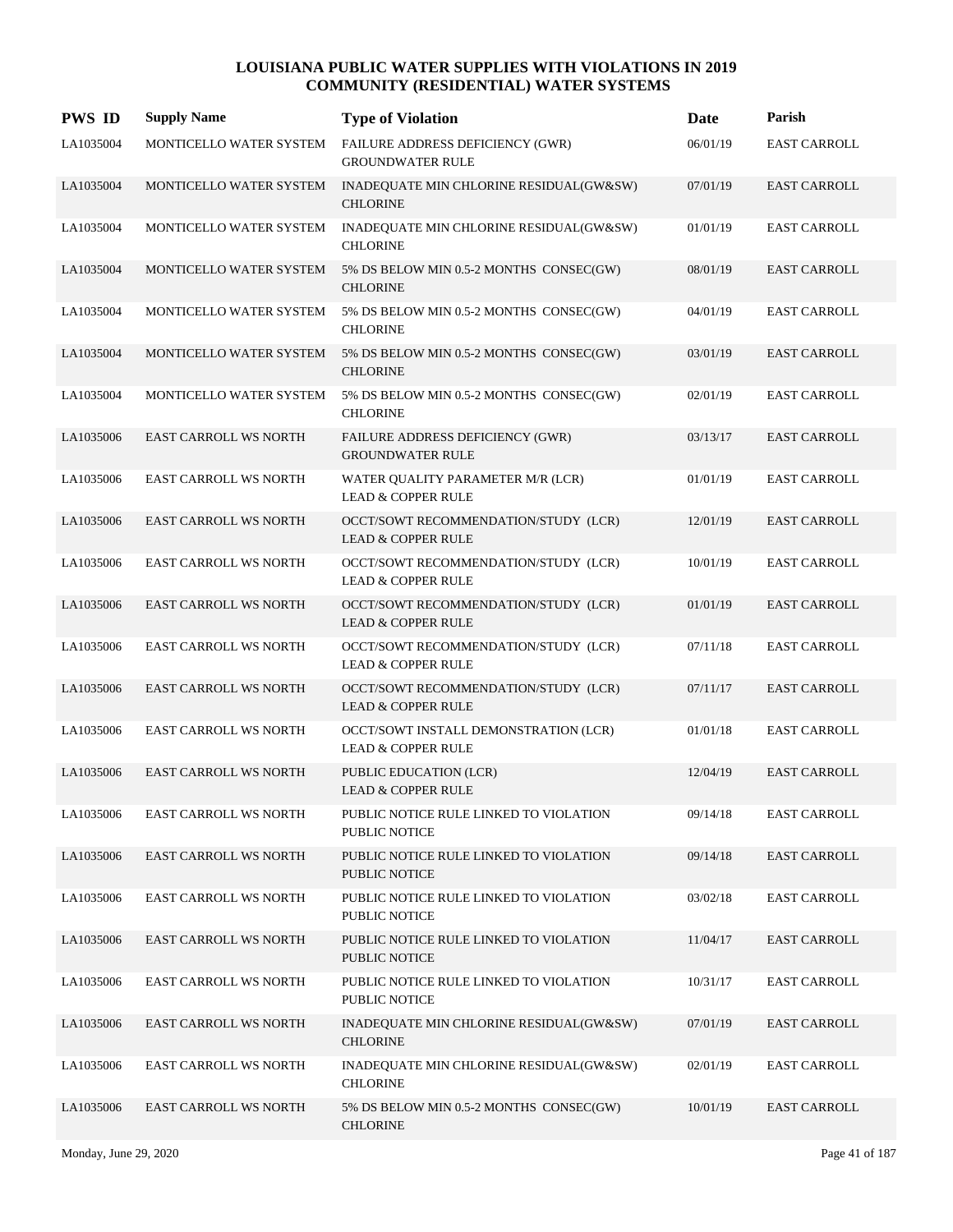| <b>PWS ID</b> | <b>Supply Name</b>                       | <b>Type of Violation</b>                                            | Date     | Parish                |
|---------------|------------------------------------------|---------------------------------------------------------------------|----------|-----------------------|
| LA1035006     | EAST CARROLL WS NORTH                    | 5% DS BELOW MIN 0.5-2 MONTHS CONSEC(GW)<br><b>CHLORINE</b>          | 09/01/19 | <b>EAST CARROLL</b>   |
| LA1035006     | EAST CARROLL WS NORTH                    | 5% DS BELOW MIN 0.5-2 MONTHS CONSEC(GW)<br><b>CHLORINE</b>          | 08/01/19 | <b>EAST CARROLL</b>   |
| LA1035007     | <b>EAST CARROLL WS SOUTH</b>             | FAILURE ADDRESS DEFICIENCY (GWR)<br><b>GROUNDWATER RULE</b>         | 01/27/19 | <b>EAST CARROLL</b>   |
| LA1035007     | <b>EAST CARROLL WS SOUTH</b>             | FAILURE ADDRESS DEFICIENCY (GWR)<br><b>GROUNDWATER RULE</b>         | 01/27/19 | <b>EAST CARROLL</b>   |
| LA1035007     | <b>EAST CARROLL WS SOUTH</b>             | FAILURE ADDRESS DEFICIENCY (GWR)<br><b>GROUNDWATER RULE</b>         | 01/27/19 | <b>EAST CARROLL</b>   |
| LA1035007     | <b>EAST CARROLL WS SOUTH</b>             | LEAD CONSUMER NOTICE (LCR)<br><b>LEAD &amp; COPPER RULE</b>         | 03/24/17 | <b>EAST CARROLL</b>   |
| LA1035007     | <b>EAST CARROLL WS SOUTH</b>             | PUBLIC NOTICE RULE LINKED TO VIOLATION<br>PUBLIC NOTICE             | 07/05/19 | <b>EAST CARROLL</b>   |
| LA1035007     | <b>EAST CARROLL WS SOUTH</b>             | PUBLIC NOTICE RULE LINKED TO VIOLATION<br><b>PUBLIC NOTICE</b>      | 07/01/17 | <b>EAST CARROLL</b>   |
| LA1035007     | <b>EAST CARROLL WS SOUTH</b>             | INADEQUATE MIN CHLORINE RESIDUAL(GW&SW)<br><b>CHLORINE</b>          | 04/01/19 | <b>EAST CARROLL</b>   |
| LA1035007     | <b>EAST CARROLL WS SOUTH</b>             | 5% DS BELOW MIN 0.5-2 MONTHS CONSEC(GW)<br><b>CHLORINE</b>          | 11/01/19 | <b>EAST CARROLL</b>   |
| LA1035007     | <b>EAST CARROLL WS SOUTH</b>             | 5% DS BELOW MIN 0.5-2 MONTHS CONSEC(GW)<br><b>CHLORINE</b>          | 01/01/19 | <b>EAST CARROLL</b>   |
| LA1037001     | TOWN OF CLINTON                          | FAILURE ADDRESS DEFICIENCY (GWR)<br><b>GROUNDWATER RULE</b>         | 12/13/18 | <b>EAST FELICIANA</b> |
| LA1037001     | TOWN OF CLINTON                          | FAILURE ADDRESS DEFICIENCY (GWR)<br><b>GROUNDWATER RULE</b>         | 12/13/18 | <b>EAST FELICIANA</b> |
| LA1037001     | TOWN OF CLINTON                          | FAILURE ADDRESS DEFICIENCY (GWR)<br><b>GROUNDWATER RULE</b>         | 12/13/18 | <b>EAST FELICIANA</b> |
| LA1037001     | TOWN OF CLINTON                          | FAILURE ADDRESS DEFICIENCY (GWR)<br><b>GROUNDWATER RULE</b>         | 12/13/18 | <b>EAST FELICIANA</b> |
| LA1037001     | TOWN OF CLINTON                          | FAILURE ADDRESS DEFICIENCY (GWR)<br><b>GROUNDWATER RULE</b>         | 12/13/18 | <b>EAST FELICIANA</b> |
| LA1037001     | TOWN OF CLINTON                          | FAILURE ADDRESS DEFICIENCY (GWR)<br><b>GROUNDWATER RULE</b>         | 12/13/18 | <b>EAST FELICIANA</b> |
| LA1037001     | TOWN OF CLINTON                          | FAILURE ADDRESS DEFICIENCY (GWR)<br><b>GROUNDWATER RULE</b>         | 08/29/17 | <b>EAST FELICIANA</b> |
| LA1037001     | TOWN OF CLINTON                          | FAILURE ADDRESS DEFICIENCY (GWR)<br><b>GROUNDWATER RULE</b>         | 08/29/17 | EAST FELICIANA        |
| LA1037001     | TOWN OF CLINTON                          | PUBLIC NOTICE RULE LINKED TO VIOLATION<br>PUBLIC NOTICE             | 01/17/19 | EAST FELICIANA        |
| LA1037001     | TOWN OF CLINTON                          | PUBLIC NOTICE RULE LINKED TO VIOLATION<br>PUBLIC NOTICE             | 10/21/17 | EAST FELICIANA        |
| LA1037002     | DIXON CORRECTIONAL<br><b>INSTITUTE</b>   | FOLLOW-UP OR ROUTINE TAP M/R (LCR)<br><b>LEAD &amp; COPPER RULE</b> | 10/01/19 | <b>EAST FELICIANA</b> |
| LA1037010     | VILLAGE OF WILSON WATER<br><b>SYSTEM</b> | <b>CCR REPORT</b><br>CONSUMER CONFIDENCE RULE                       | 07/01/19 | <b>EAST FELICIANA</b> |
| LA1037010     | VILLAGE OF WILSON WATER<br><b>SYSTEM</b> | PUBLIC NOTICE RULE LINKED TO VIOLATION<br><b>PUBLIC NOTICE</b>      | 03/19/18 | EAST FELICIANA        |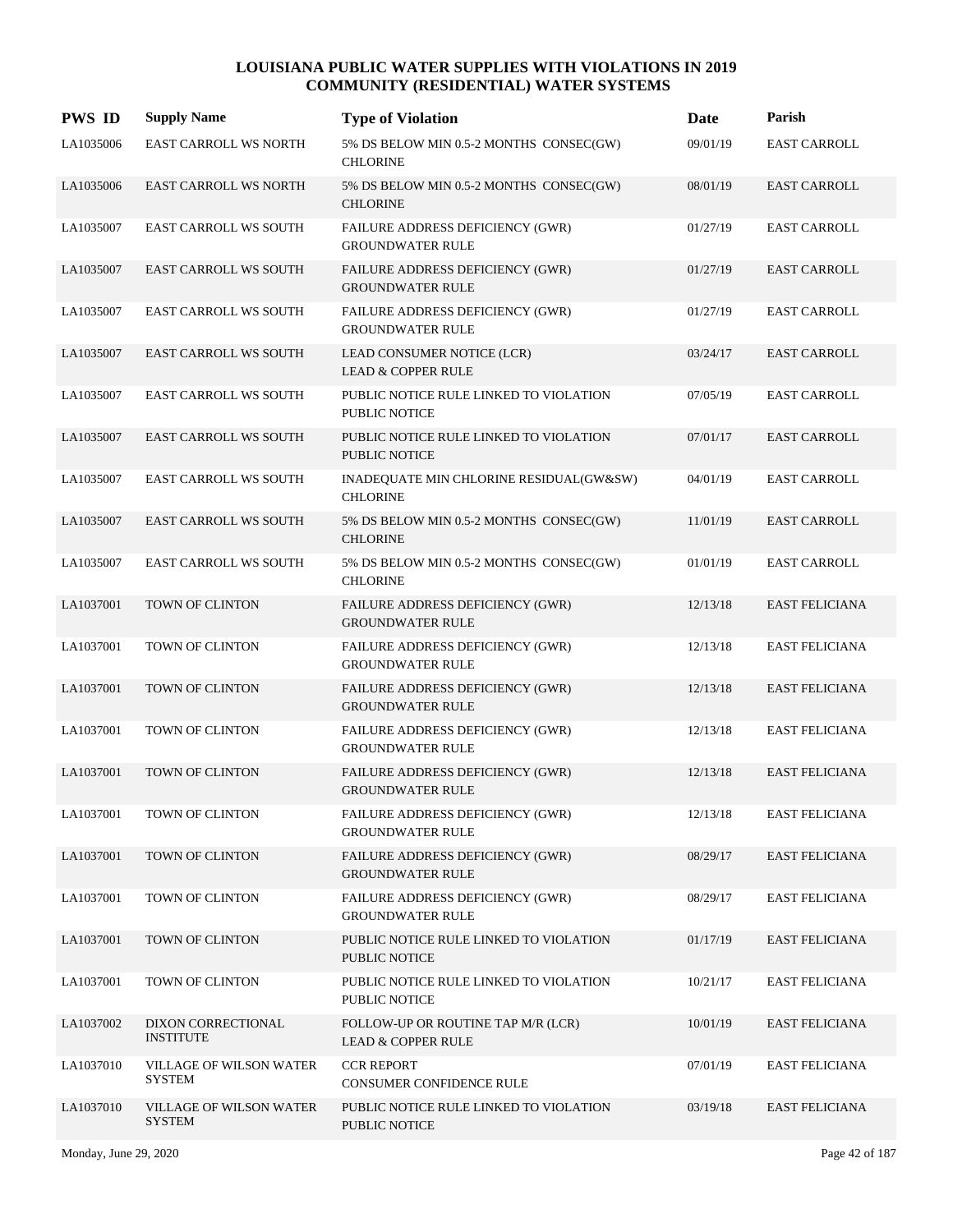| <b>PWS ID</b> | <b>Supply Name</b>                     | <b>Type of Violation</b>                                                                | Date     | Parish                |
|---------------|----------------------------------------|-----------------------------------------------------------------------------------------|----------|-----------------------|
| LA1037011     | EAST FELICIANA RURAL-<br>REEVES-MORGAN | RESIDUAL NOT MONITORED MRT-POE-ACR (GW)<br><b>CHLORINE</b>                              | 01/01/19 | EAST FELICIANA        |
| LA1037016     | EAST FELICIANA RURAL HWY<br>964 WS     | LEAD CONSUMER NOTICE (LCR)<br><b>LEAD &amp; COPPER RULE</b>                             | 12/02/18 | <b>EAST FELICIANA</b> |
| LA1039002     | CHATAIGNIER WATER SYSTEM MCL, LRAA     | <b>TTHM</b>                                                                             | 10/01/19 | <b>EVANGELINE</b>     |
| LA1039002     | CHATAIGNIER WATER SYSTEM MCL, LRAA     | <b>TTHM</b>                                                                             | 10/01/19 | <b>EVANGELINE</b>     |
| LA1039002     | CHATAIGNIER WATER SYSTEM MCL, LRAA     | <b>TTHM</b>                                                                             | 07/01/19 | <b>EVANGELINE</b>     |
| LA1039002     | CHATAIGNIER WATER SYSTEM MCL, LRAA     | <b>TTHM</b>                                                                             | 07/01/19 | <b>EVANGELINE</b>     |
| LA1039002     | CHATAIGNIER WATER SYSTEM MCL, LRAA     | <b>TTHM</b>                                                                             | 04/01/19 | <b>EVANGELINE</b>     |
| LA1039002     | CHATAIGNIER WATER SYSTEM MCL, LRAA     | <b>TTHM</b>                                                                             | 04/01/19 | <b>EVANGELINE</b>     |
| LA1039002     | CHATAIGNIER WATER SYSTEM MCL, LRAA     | <b>TTHM</b>                                                                             | 01/01/19 | <b>EVANGELINE</b>     |
| LA1039002     |                                        | CHATAIGNIER WATER SYSTEM MONITOR GWR TRIGGERED/ADDITONAL, MAJOR<br>E. COLI              | 06/18/13 | <b>EVANGELINE</b>     |
| LA1039002     | CHATAIGNIER WATER SYSTEM               | MONITOR GWR TRIGGERED/ADDITONAL, MAJOR<br>E. COLI                                       | 06/18/13 | <b>EVANGELINE</b>     |
| LA1039002     |                                        | CHATAIGNIER WATER SYSTEM FAILURE ADDRESS DEFICIENCY (GWR)<br><b>GROUNDWATER RULE</b>    | 08/08/19 | <b>EVANGELINE</b>     |
| LA1039002     |                                        | CHATAIGNIER WATER SYSTEM PUBLIC NOTICE RULE LINKED TO VIOLATION<br>PUBLIC NOTICE        | 11/08/19 | <b>EVANGELINE</b>     |
| LA1039002     |                                        | CHATAIGNIER WATER SYSTEM PUBLIC NOTICE RULE LINKED TO VIOLATION<br><b>PUBLIC NOTICE</b> | 09/08/19 | <b>EVANGELINE</b>     |
| LA1039002     |                                        | CHATAIGNIER WATER SYSTEM INADEQUATE MIN CHLORINE RESIDUAL(GW&SW)<br><b>CHLORINE</b>     | 07/01/19 | <b>EVANGELINE</b>     |
| LA1039002     |                                        | CHATAIGNIER WATER SYSTEM INADEQUATE MIN CHLORINE RESIDUAL(GW&SW)<br><b>CHLORINE</b>     | 02/01/19 | <b>EVANGELINE</b>     |
| LA1039003     | EAST SIDE WATER SYSTEM                 | FAILURE ADDRESS DEFICIENCY (GWR)<br><b>GROUNDWATER RULE</b>                             | 02/16/19 | <b>EVANGELINE</b>     |
| LA1039003     | <b>EAST SIDE WATER SYSTEM</b>          | FAILURE ADDRESS DEFICIENCY (GWR)<br><b>GROUNDWATER RULE</b>                             | 02/16/19 | <b>EVANGELINE</b>     |
| LA1039003     | EAST SIDE WATER SYSTEM                 | FAILURE ADDRESS DEFICIENCY (GWR)<br><b>GROUNDWATER RULE</b>                             | 02/16/19 | <b>EVANGELINE</b>     |
| LA1039003     | <b>EAST SIDE WATER SYSTEM</b>          | PUBLIC NOTICE RULE LINKED TO VIOLATION<br>PUBLIC NOTICE                                 | 04/26/19 | <b>EVANGELINE</b>     |
| LA1039003     | EAST SIDE WATER SYSTEM                 | INADEQUATE MIN CHLORINE RESIDUAL(GW&SW)<br><b>CHLORINE</b>                              | 06/01/19 | <b>EVANGELINE</b>     |
| LA1039003     | <b>EAST SIDE WATER SYSTEM</b>          | INADEQUATE MIN CHLORINE RESIDUAL(GW&SW)<br><b>CHLORINE</b>                              | 04/01/19 | <b>EVANGELINE</b>     |
| LA1039005     | TOWN OF MAMOU WATER<br><b>SYSTEM</b>   | PUBLIC NOTICE RULE LINKED TO VIOLATION<br>PUBLIC NOTICE                                 | 03/25/18 | <b>EVANGELINE</b>     |
| LA1039005     | TOWN OF MAMOU WATER<br><b>SYSTEM</b>   | PUBLIC NOTICE RULE LINKED TO VIOLATION<br>PUBLIC NOTICE                                 | 02/21/18 | <b>EVANGELINE</b>     |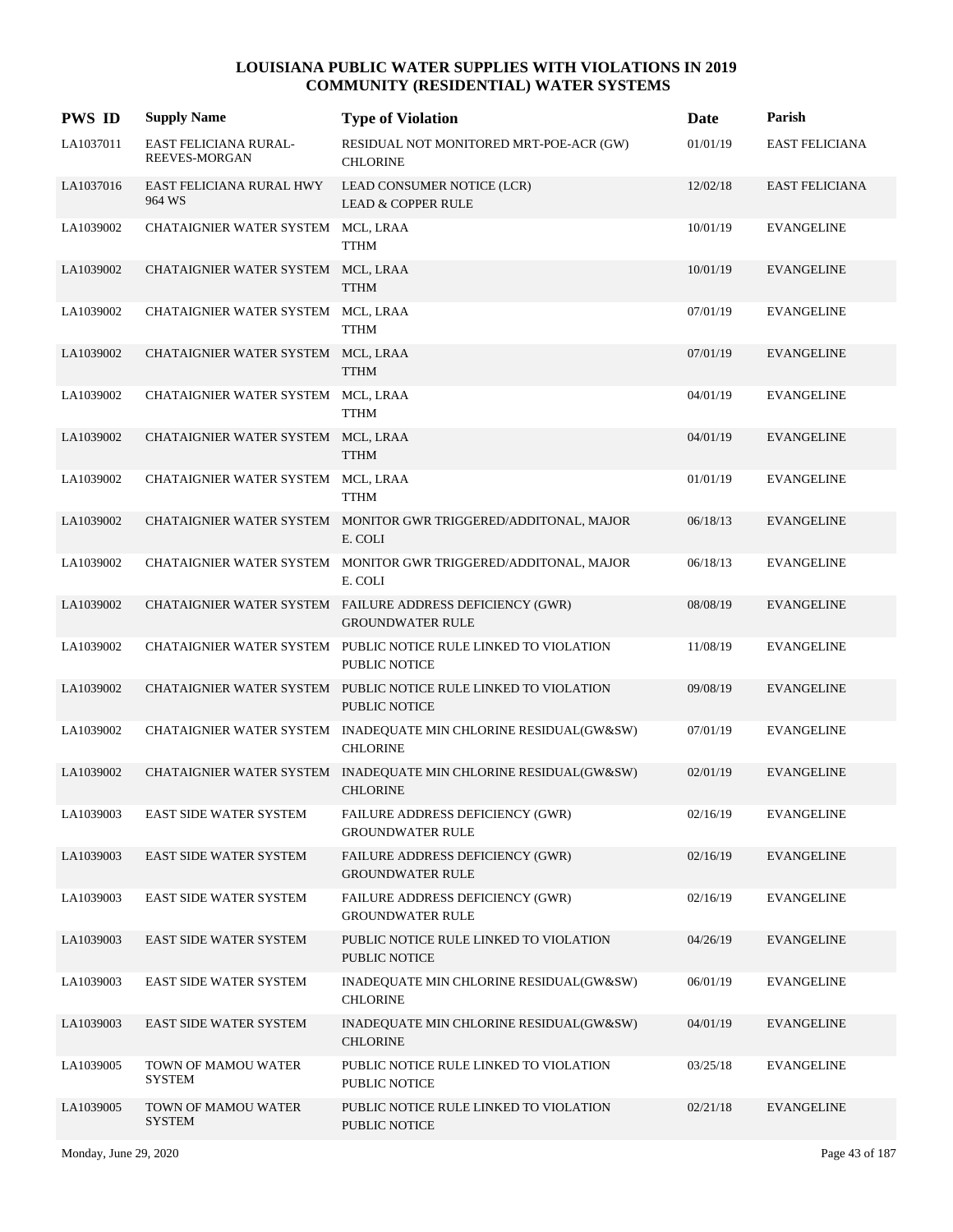| <b>PWS ID</b> | <b>Supply Name</b>                                     | <b>Type of Violation</b>                                                               | Date     | Parish            |
|---------------|--------------------------------------------------------|----------------------------------------------------------------------------------------|----------|-------------------|
| LA1039005     | TOWN OF MAMOU WATER<br><b>SYSTEM</b>                   | INADEQUATE MIN CHLORINE RESIDUAL(GW&SW)<br><b>CHLORINE</b>                             | 11/01/19 | <b>EVANGELINE</b> |
| LA1039005     | TOWN OF MAMOU WATER<br><b>SYSTEM</b>                   | INADEQUATE MIN CHLORINE RESIDUAL(GW&SW)<br><b>CHLORINE</b>                             | 07/01/19 | <b>EVANGELINE</b> |
| LA1039005     | TOWN OF MAMOU WATER<br><b>SYSTEM</b>                   | INADEQUATE MIN CHLORINE RESIDUAL(GW&SW)<br><b>CHLORINE</b>                             | 06/01/19 | <b>EVANGELINE</b> |
| LA1039005     | TOWN OF MAMOU WATER<br><b>SYSTEM</b>                   | 5% DS BELOW MIN 0.5-2 MONTHS CONSEC(GW)<br><b>CHLORINE</b>                             | 12/01/19 | <b>EVANGELINE</b> |
| LA1039005     | TOWN OF MAMOU WATER<br><b>SYSTEM</b>                   | EXCEED SECONDARY CONTAMINANT LEVEL<br><b>FLUORIDE</b>                                  | 01/01/19 | <b>EVANGELINE</b> |
| LA1039007     | REDDELL VIDRINE WATER<br><b>DISTRICT</b>               | FAILURE ADDRESS DEFICIENCY (GWR)<br><b>GROUNDWATER RULE</b>                            | 02/16/19 | <b>EVANGELINE</b> |
| LA1039007     | REDDELL VIDRINE WATER<br><b>DISTRICT</b>               | <b>FAILURE ADDRESS DEFICIENCY (GWR)</b><br><b>GROUNDWATER RULE</b>                     | 02/16/19 | <b>EVANGELINE</b> |
| LA1039007     | REDDELL VIDRINE WATER<br><b>DISTRICT</b>               | FAILURE ADDRESS DEFICIENCY (GWR)<br><b>GROUNDWATER RULE</b>                            | 02/16/19 | <b>EVANGELINE</b> |
| LA1039007     | REDDELL VIDRINE WATER<br><b>DISTRICT</b>               | PUBLIC NOTICE RULE LINKED TO VIOLATION<br>PUBLIC NOTICE                                | 04/26/19 | <b>EVANGELINE</b> |
| LA1039007     | REDDELL VIDRINE WATER<br><b>DISTRICT</b>               | PUBLIC NOTICE RULE LINKED TO VIOLATION<br>PUBLIC NOTICE                                | 04/27/18 | <b>EVANGELINE</b> |
| LA1039007     | REDDELL VIDRINE WATER<br><b>DISTRICT</b>               | EXCEED SECONDARY CONTAMINANT LEVEL<br><b>FLUORIDE</b>                                  | 01/01/19 | <b>EVANGELINE</b> |
| LA1039010     | <b>SYSTEM</b>                                          | CITY OF VILLE PLATTE WATER MONITORING, ROUTINE (DBP), MINOR<br><b>CHLORINE</b>         | 01/01/19 | <b>EVANGELINE</b> |
| LA1039010     | <b>SYSTEM</b>                                          | CITY OF VILLE PLATTE WATER FAILURE ADDRESS DEFICIENCY (GWR)<br><b>GROUNDWATER RULE</b> | 04/24/19 | <b>EVANGELINE</b> |
| LA1039010     | <b>SYSTEM</b>                                          | CITY OF VILLE PLATTE WATER FAILURE ADDRESS DEFICIENCY (GWR)<br><b>GROUNDWATER RULE</b> | 04/24/19 | <b>EVANGELINE</b> |
| LA1039010     | CITY OF VILLE PLATTE WATER<br><b>SYSTEM</b>            | PUBLIC NOTICE RULE LINKED TO VIOLATION<br><b>PUBLIC NOTICE</b>                         | 08/31/17 | <b>EVANGELINE</b> |
| LA1039010     | <b>SYSTEM</b>                                          | CITY OF VILLE PLATTE WATER INADEQUATE MIN CHLORINE RESIDUAL(GW&SW)<br><b>CHLORINE</b>  | 09/01/19 | <b>EVANGELINE</b> |
| LA1039014     | <b>EVANGELINE PARISH</b><br><b>INDUSTRIAL PARK W S</b> | LEAD CONSUMER NOTICE (LCR)<br><b>LEAD &amp; COPPER RULE</b>                            | 02/24/19 | <b>EVANGELINE</b> |
| LA1039014     | <b>EVANGELINE PARISH</b><br><b>INDUSTRIAL PARK W S</b> | INADEQUATE MIN CHLORINE RESIDUAL(GW&SW)<br><b>CHLORINE</b>                             | 02/01/19 | <b>EVANGELINE</b> |
| LA1039018     | PINE PRAIRIE CORRECTIONAL<br><b>FACILITY</b>           | FAILURE ADDRESS DEFICIENCY (GWR)<br><b>GROUNDWATER RULE</b>                            | 05/31/18 | <b>EVANGELINE</b> |
| LA1039018     | PINE PRAIRIE CORRECTIONAL<br><b>FACILITY</b>           | <b>CCR REPORT</b><br>CONSUMER CONFIDENCE RULE                                          | 07/01/19 | <b>EVANGELINE</b> |
| LA1039018     | PINE PRAIRIE CORRECTIONAL<br><b>FACILITY</b>           | <b>CCR REPORT</b><br>CONSUMER CONFIDENCE RULE                                          | 07/01/18 | <b>EVANGELINE</b> |
| LA1039018     | PINE PRAIRIE CORRECTIONAL<br><b>FACILITY</b>           | <b>CCR REPORT</b><br>CONSUMER CONFIDENCE RULE                                          | 07/01/17 | <b>EVANGELINE</b> |
| LA1039018     | PINE PRAIRIE CORRECTIONAL<br><b>FACILITY</b>           | CCR ADEQUACY/AVAILABILITY/CONTENT<br>CONSUMER CONFIDENCE RULE                          | 10/01/17 | <b>EVANGELINE</b> |
| LA1039018     | PINE PRAIRIE CORRECTIONAL<br><b>FACILITY</b>           | PUBLIC NOTICE RULE LINKED TO VIOLATION<br>PUBLIC NOTICE                                | 07/02/18 | <b>EVANGELINE</b> |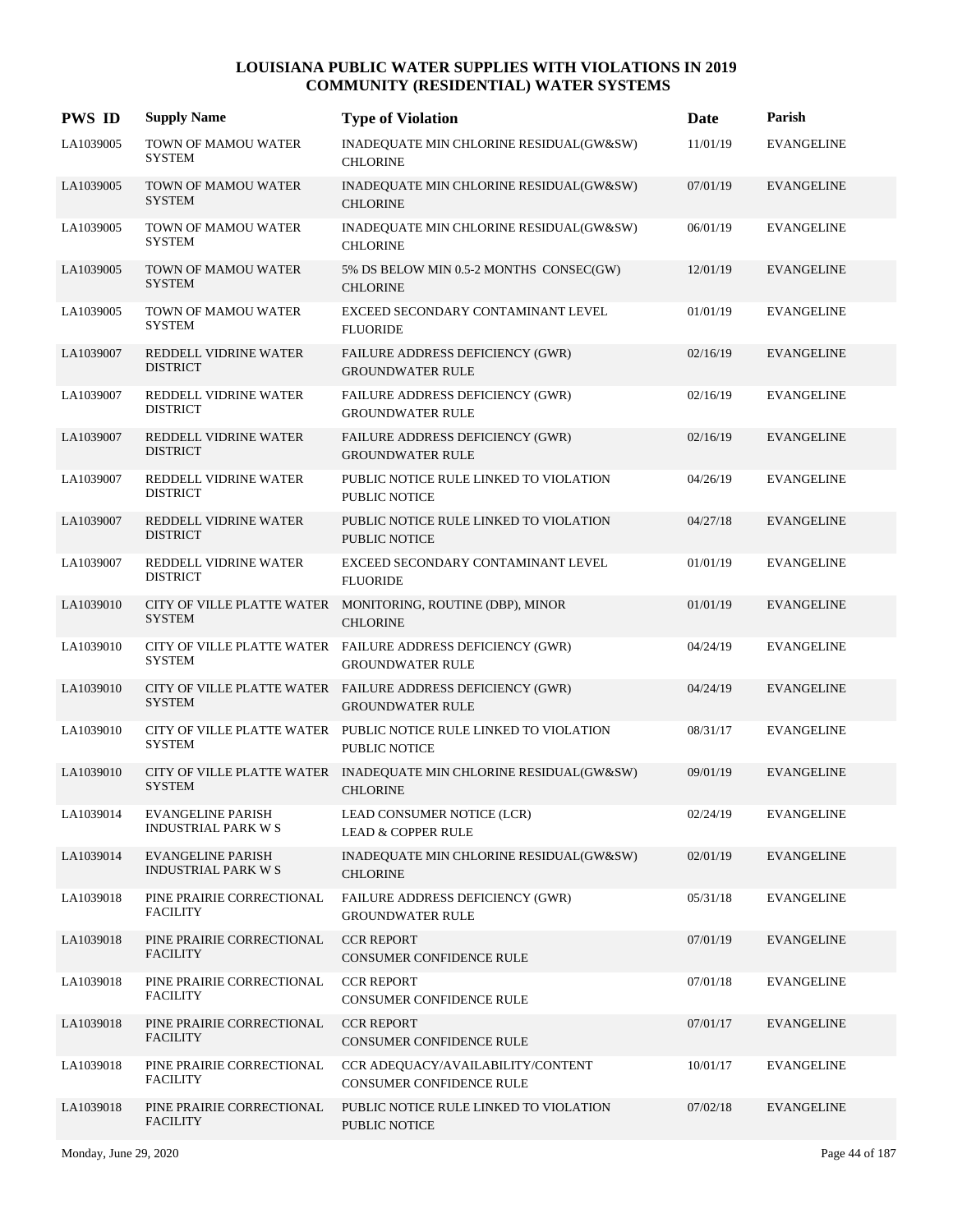| <b>PWS ID</b> | <b>Supply Name</b>                           | <b>Type of Violation</b>                                           | Date     | Parish            |
|---------------|----------------------------------------------|--------------------------------------------------------------------|----------|-------------------|
| LA1039018     | PINE PRAIRIE CORRECTIONAL<br><b>FACILITY</b> | INADEQUATE MIN CHLORINE RESIDUAL(GW&SW)<br><b>CHLORINE</b>         | 02/01/19 | <b>EVANGELINE</b> |
| LA1041002     | <b>GILBERT WATER SYSTEM</b>                  | FAILURE ADDRESS DEFICIENCY (GWR)<br><b>GROUNDWATER RULE</b>        | 08/02/19 | <b>FRANKLIN</b>   |
| LA1041002     | <b>GILBERT WATER SYSTEM</b>                  | FAILURE ADDRESS DEFICIENCY (GWR)<br><b>GROUNDWATER RULE</b>        | 08/02/19 | <b>FRANKLIN</b>   |
| LA1041006     | WINNSBORO WATER SYSTEM                       | LEAD CONSUMER NOTICE (LCR)<br><b>LEAD &amp; COPPER RULE</b>        | 09/07/16 | <b>FRANKLIN</b>   |
| LA1041007     | WISNER WATER SYSTEM                          | FAILURE ADDRESS DEFICIENCY (GWR)<br><b>GROUNDWATER RULE</b>        | 08/06/19 | <b>FRANKLIN</b>   |
| LA1041007     | WISNER WATER SYSTEM                          | <b>FAILURE ADDRESS DEFICIENCY (GWR)</b><br><b>GROUNDWATER RULE</b> | 08/06/19 | <b>FRANKLIN</b>   |
| LA1041007     | WISNER WATER SYSTEM                          | <b>FAILURE ADDRESS DEFICIENCY (GWR)</b><br><b>GROUNDWATER RULE</b> | 09/22/16 | <b>FRANKLIN</b>   |
| LA1041007     | WISNER WATER SYSTEM                          | LEAD CONSUMER NOTICE (LCR)<br><b>LEAD &amp; COPPER RULE</b>        | 03/31/17 | <b>FRANKLIN</b>   |
| LA1041007     | WISNER WATER SYSTEM                          | PUBLIC NOTICE RULE LINKED TO VIOLATION<br><b>PUBLIC NOTICE</b>     | 10/05/19 | <b>FRANKLIN</b>   |
| LA1041007     | WISNER WATER SYSTEM                          | PUBLIC NOTICE RULE LINKED TO VIOLATION<br><b>PUBLIC NOTICE</b>     | 09/06/19 | <b>FRANKLIN</b>   |
| LA1041007     | WISNER WATER SYSTEM                          | PUBLIC NOTICE RULE LINKED TO VIOLATION<br><b>PUBLIC NOTICE</b>     | 09/14/18 | <b>FRANKLIN</b>   |
| LA1041009     | WEST WINNSBORO WATER<br><b>SYSTEM</b>        | FAILURE ADDRESS DEFICIENCY (GWR)<br><b>GROUNDWATER RULE</b>        | 10/01/18 | <b>FRANKLIN</b>   |
| LA1041009     | WEST WINNSBORO WATER<br><b>SYSTEM</b>        | PUBLIC NOTICE RULE LINKED TO VIOLATION<br><b>PUBLIC NOTICE</b>     | 09/02/19 | <b>FRANKLIN</b>   |
| LA1041012     | <b>TURKEY CREEK WATER</b><br><b>SYSTEM</b>   | FAILURE ADDRESS DEFICIENCY (GWR)<br><b>GROUNDWATER RULE</b>        | 04/02/19 | <b>FRANKLIN</b>   |
| LA1041012     | <b>TURKEY CREEK WATER</b><br><b>SYSTEM</b>   | PUBLIC NOTICE RULE LINKED TO VIOLATION<br><b>PUBLIC NOTICE</b>     | 07/05/19 | <b>FRANKLIN</b>   |
| LA1043002     | <b>TOWN OF COLFAX</b>                        | FAILURE ADDRESS DEFICIENCY (GWR)<br><b>GROUNDWATER RULE</b>        | 12/23/19 | <b>GRANT</b>      |
| LA1043002     | TOWN OF COLFAX                               | FAILURE ADDRESS DEFICIENCY (GWR)<br><b>GROUNDWATER RULE</b>        | 12/23/19 | <b>GRANT</b>      |
| LA1043002     | TOWN OF COLFAX                               | NO CERTIFIED OPERATOR                                              | 11/13/18 | <b>GRANT</b>      |
| LA1043003     | VILLAGE OF DRY PRONG<br><b>WATER SYSTEM</b>  | INADEQUATE MIN CHLORINE RESIDUAL(GW&SW)<br><b>CHLORINE</b>         | 12/01/19 | GRANT             |
| LA1043004     | VILLAGE OF GEORGETOWN<br><b>WATER SUPPLY</b> | MCL, LRAA<br><b>TTHM</b>                                           | 10/01/19 | GRANT             |
| LA1043004     | VILLAGE OF GEORGETOWN<br><b>WATER SUPPLY</b> | MCL, LRAA<br><b>TTHM</b>                                           | 10/01/19 | <b>GRANT</b>      |
| LA1043004     | VILLAGE OF GEORGETOWN<br>WATER SUPPLY        | MCL, LRAA<br><b>TTHM</b>                                           | 07/01/19 | GRANT             |
| LA1043004     | VILLAGE OF GEORGETOWN<br><b>WATER SUPPLY</b> | MCL, LRAA<br>TTHM                                                  | 07/01/19 | GRANT             |
| LA1043004     | VILLAGE OF GEORGETOWN<br><b>WATER SUPPLY</b> | MCL, LRAA<br><b>TTHM</b>                                           | 04/01/19 | GRANT             |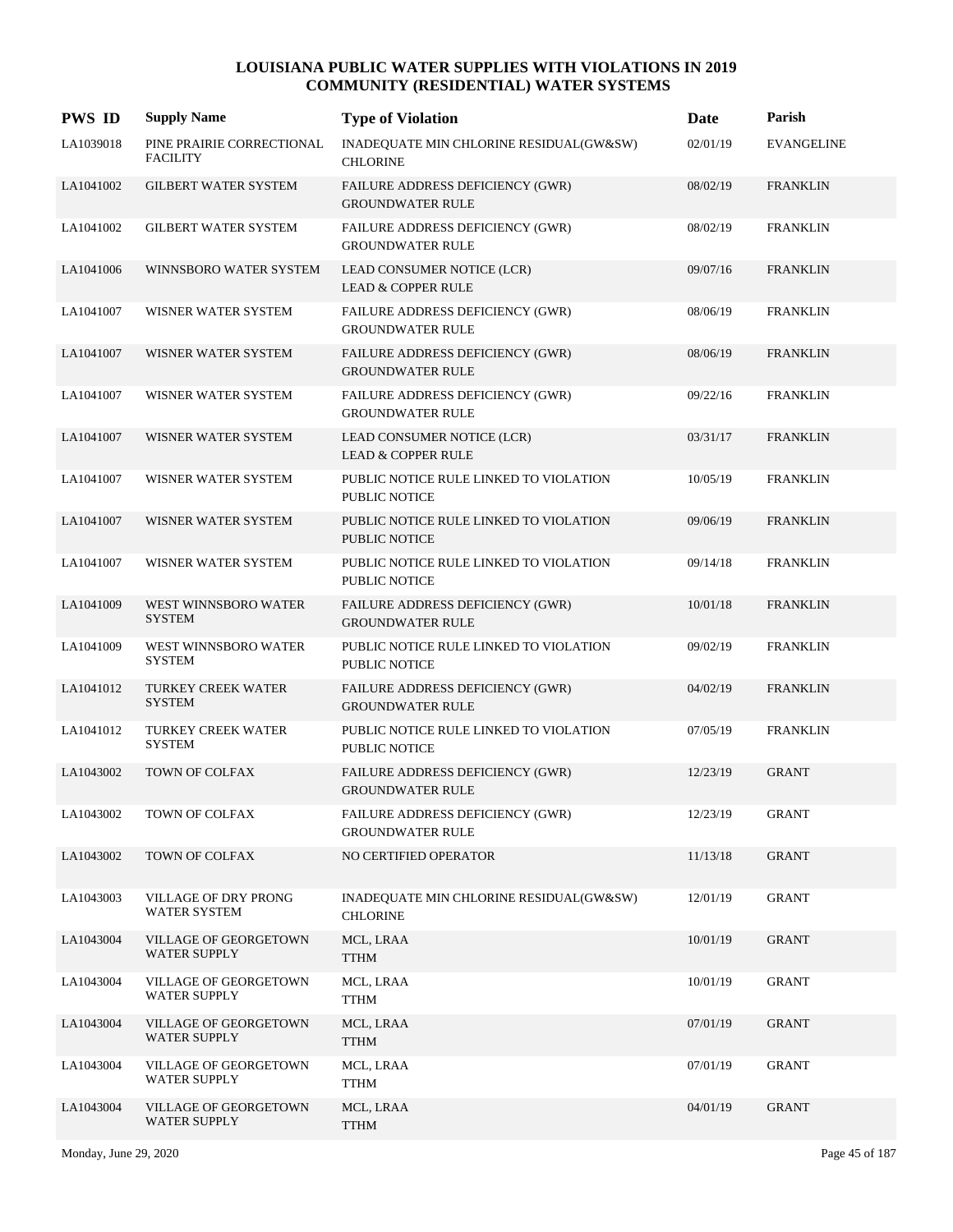| <b>PWS ID</b> | <b>Supply Name</b>                           | <b>Type of Violation</b>                                                     | Date     | Parish       |
|---------------|----------------------------------------------|------------------------------------------------------------------------------|----------|--------------|
| LA1043004     | VILLAGE OF GEORGETOWN<br><b>WATER SUPPLY</b> | MCL, LRAA<br><b>TTHM</b>                                                     | 04/01/19 | <b>GRANT</b> |
| LA1043004     | VILLAGE OF GEORGETOWN<br><b>WATER SUPPLY</b> | MCL, LRAA<br><b>TTHM</b>                                                     | 01/01/19 | <b>GRANT</b> |
| LA1043004     | VILLAGE OF GEORGETOWN<br><b>WATER SUPPLY</b> | MCL, LRAA<br><b>TTHM</b>                                                     | 01/01/19 | <b>GRANT</b> |
| LA1043004     | VILLAGE OF GEORGETOWN<br><b>WATER SUPPLY</b> | FAILURE SUBMIT OEL REPORT FOR TTHM<br><b>TTHM</b>                            | 10/31/17 | <b>GRANT</b> |
| LA1043004     | VILLAGE OF GEORGETOWN<br><b>WATER SUPPLY</b> | FOLLOW-UP OR ROUTINE TAP M/R (LCR)<br><b>LEAD &amp; COPPER RULE</b>          | 07/01/18 | <b>GRANT</b> |
| LA1043004     | VILLAGE OF GEORGETOWN<br><b>WATER SUPPLY</b> | FOLLOW-UP OR ROUTINE TAP M/R (LCR)<br><b>LEAD &amp; COPPER RULE</b>          | 01/01/18 | <b>GRANT</b> |
| LA1043004     | VILLAGE OF GEORGETOWN<br><b>WATER SUPPLY</b> | FOLLOW-UP OR ROUTINE TAP M/R (LCR)<br><b>LEAD &amp; COPPER RULE</b>          | 07/01/17 | <b>GRANT</b> |
| LA1043004     | VILLAGE OF GEORGETOWN<br><b>WATER SUPPLY</b> | FOLLOW-UP OR ROUTINE TAP M/R (LCR)<br><b>LEAD &amp; COPPER RULE</b>          | 01/01/17 | <b>GRANT</b> |
| LA1043004     | VILLAGE OF GEORGETOWN<br><b>WATER SUPPLY</b> | FOLLOW-UP OR ROUTINE TAP M/R (LCR)<br><b>LEAD &amp; COPPER RULE</b>          | 07/01/16 | <b>GRANT</b> |
| LA1043004     | VILLAGE OF GEORGETOWN<br><b>WATER SUPPLY</b> | FOLLOW-UP OR ROUTINE TAP M/R (LCR)<br><b>LEAD &amp; COPPER RULE</b>          | 01/01/16 | <b>GRANT</b> |
| LA1043004     | VILLAGE OF GEORGETOWN<br><b>WATER SUPPLY</b> | FOLLOW-UP OR ROUTINE TAP M/R (LCR)<br><b>LEAD &amp; COPPER RULE</b>          | 07/01/15 | <b>GRANT</b> |
| LA1043004     | VILLAGE OF GEORGETOWN<br><b>WATER SUPPLY</b> | FOLLOW-UP OR ROUTINE TAP M/R (LCR)<br><b>LEAD &amp; COPPER RULE</b>          | 01/01/15 | <b>GRANT</b> |
| LA1043004     | VILLAGE OF GEORGETOWN<br><b>WATER SUPPLY</b> | FOLLOW-UP OR ROUTINE TAP M/R (LCR)<br><b>LEAD &amp; COPPER RULE</b>          | 07/01/14 | <b>GRANT</b> |
| LA1043004     | VILLAGE OF GEORGETOWN<br><b>WATER SUPPLY</b> | FOLLOW-UP OR ROUTINE TAP M/R (LCR)<br><b>LEAD &amp; COPPER RULE</b>          | 01/01/14 | <b>GRANT</b> |
| LA1043004     | VILLAGE OF GEORGETOWN<br><b>WATER SUPPLY</b> | FOLLOW-UP OR ROUTINE TAP M/R (LCR)<br><b>LEAD &amp; COPPER RULE</b>          | 07/01/13 | <b>GRANT</b> |
| LA1043004     | VILLAGE OF GEORGETOWN<br><b>WATER SUPPLY</b> | FOLLOW-UP OR ROUTINE TAP M/R (LCR)<br><b>LEAD &amp; COPPER RULE</b>          | 01/01/13 | <b>GRANT</b> |
| LA1043004     | VILLAGE OF GEORGETOWN<br><b>WATER SUPPLY</b> | FOLLOW-UP OR ROUTINE TAP M/R (LCR)<br><b>LEAD &amp; COPPER RULE</b>          | 07/01/12 | <b>GRANT</b> |
| LA1043004     | VILLAGE OF GEORGETOWN<br><b>WATER SUPPLY</b> | FOLLOW-UP OR ROUTINE TAP M/R (LCR)<br><b>LEAD &amp; COPPER RULE</b>          | 01/01/05 | <b>GRANT</b> |
| LA1043004     | VILLAGE OF GEORGETOWN<br><b>WATER SUPPLY</b> | INADEQUATE MIN CHLORINE RESIDUAL(GW&SW)<br><b>CHLORINE</b>                   | 02/01/19 | <b>GRANT</b> |
| LA1043005     | TOWN OF MONTGOMERY<br><b>WATER SYSTEM</b>    | LEVEL 1 ASSESS, MULTIPLE TC POS (RTCR)<br>REVISED TOTAL COLIFORM RULE (RTCR) | 03/04/17 | GRANT        |
| LA1043005     | TOWN OF MONTGOMERY<br><b>WATER SYSTEM</b>    | FAILURE ADDRESS DEFICIENCY (GWR)<br><b>GROUNDWATER RULE</b>                  | 09/27/19 | <b>GRANT</b> |
| LA1043005     | TOWN OF MONTGOMERY<br>WATER SYSTEM           | <b>FAILURE ADDRESS DEFICIENCY (GWR)</b><br><b>GROUNDWATER RULE</b>           | 09/27/19 | <b>GRANT</b> |
| LA1043005     | TOWN OF MONTGOMERY<br><b>WATER SYSTEM</b>    | FAILURE ADDRESS DEFICIENCY (GWR)<br><b>GROUNDWATER RULE</b>                  | 09/27/19 | <b>GRANT</b> |
| LA1043005     | TOWN OF MONTGOMERY<br>WATER SYSTEM           | FAILURE ADDRESS DEFICIENCY (GWR)<br><b>GROUNDWATER RULE</b>                  | 09/27/19 | <b>GRANT</b> |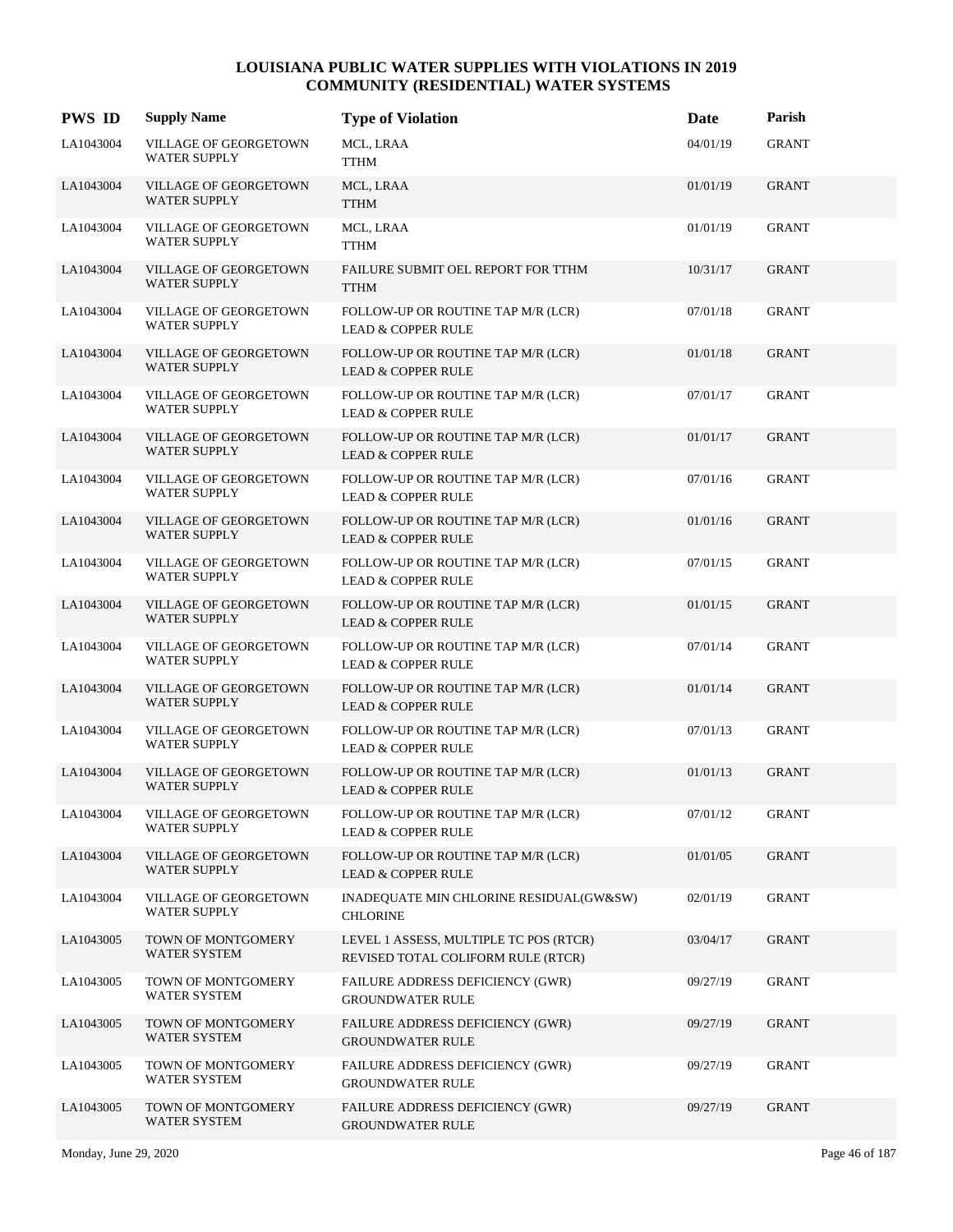| <b>PWS ID</b> | <b>Supply Name</b>                             | <b>Type of Violation</b>                                       | <b>Date</b> | Parish       |
|---------------|------------------------------------------------|----------------------------------------------------------------|-------------|--------------|
| LA1043005     | TOWN OF MONTGOMERY<br>WATER SYSTEM             | FAILURE ADDRESS DEFICIENCY (GWR)<br><b>GROUNDWATER RULE</b>    | 09/27/19    | <b>GRANT</b> |
| LA1043005     | TOWN OF MONTGOMERY<br><b>WATER SYSTEM</b>      | PUBLIC NOTICE RULE LINKED TO VIOLATION<br>PUBLIC NOTICE        | 06/24/17    | <b>GRANT</b> |
| LA1043005     | TOWN OF MONTGOMERY<br><b>WATER SYSTEM</b>      | INADEQUATE MIN CHLORINE RESIDUAL(GW&SW)<br><b>CHLORINE</b>     | 10/01/19    | <b>GRANT</b> |
| LA1043005     | TOWN OF MONTGOMERY<br>WATER SYSTEM             | INADEQUATE MIN CHLORINE RESIDUAL(GW&SW)<br><b>CHLORINE</b>     | 07/01/19    | <b>GRANT</b> |
| LA1043005     | TOWN OF MONTGOMERY<br>WATER SYSTEM             | 5% DS BELOW MIN 0.5-2 MONTHS CONSEC(GW)<br><b>CHLORINE</b>     | 11/01/19    | <b>GRANT</b> |
| LA1043005     | TOWN OF MONTGOMERY<br><b>WATER SYSTEM</b>      | 5% DS BELOW MIN 0.5-2 MONTHS CONSEC(GW)<br><b>CHLORINE</b>     | 08/01/19    | <b>GRANT</b> |
| LA1043007     | TOWN OF POLLOCK WATER<br><b>SYSTEM</b>         | INADEQUATE MIN CHLORINE RESIDUAL(GW&SW)<br><b>CHLORINE</b>     | 01/01/19    | <b>GRANT</b> |
| LA1043008     | <b>SOUTH GRANT WATER</b><br><b>CORPORATION</b> | INADEQUATE MIN CHLORINE RESIDUAL(GW&SW)<br><b>CHLORINE</b>     | 04/01/19    | <b>GRANT</b> |
| LA1043008     | SOUTH GRANT WATER<br><b>CORPORATION</b>        | 5% DS BELOW MIN 0.5-2 MONTHS CONSEC(GW)<br><b>CHLORINE</b>     | 05/01/19    | <b>GRANT</b> |
| LA1043013     | <b>CENTRAL GRANT WATER</b><br><b>SYSTEM</b>    | FAILURE ADDRESS DEFICIENCY (GWR)<br><b>GROUNDWATER RULE</b>    | 12/13/19    | <b>GRANT</b> |
| LA1043013     | <b>CENTRAL GRANT WATER</b><br><b>SYSTEM</b>    | FAILURE ADDRESS DEFICIENCY (GWR)<br><b>GROUNDWATER RULE</b>    | 12/13/19    | <b>GRANT</b> |
| LA1043013     | <b>CENTRAL GRANT WATER</b><br><b>SYSTEM</b>    | PUBLIC NOTICE RULE LINKED TO VIOLATION<br><b>PUBLIC NOTICE</b> | 11/05/18    | <b>GRANT</b> |
| LA1043013     | CENTRAL GRANT WATER<br><b>SYSTEM</b>           | PUBLIC NOTICE RULE LINKED TO VIOLATION<br><b>PUBLIC NOTICE</b> | 11/04/17    | <b>GRANT</b> |
| LA1043013     | CENTRAL GRANT WATER<br><b>SYSTEM</b>           | PUBLIC NOTICE RULE LINKED TO VIOLATION<br><b>PUBLIC NOTICE</b> | 10/11/17    | <b>GRANT</b> |
| LA1043013     | CENTRAL GRANT WATER<br><b>SYSTEM</b>           | PUBLIC NOTICE RULE LINKED TO VIOLATION<br><b>PUBLIC NOTICE</b> | 10/10/17    | <b>GRANT</b> |
| LA1043014     | WEST GRANT WATER<br><b>ASSOCIATION</b>         | MONITOR GWR TRIGGERED/ADDITONAL, MINOR<br>E. COLI              | 01/14/13    | <b>GRANT</b> |
| LA1043014     | WEST GRANT WATER<br><b>ASSOCIATION</b>         | INADEQUATE MIN CHLORINE RESIDUAL(GW&SW)<br><b>CHLORINE</b>     | 10/01/19    | <b>GRANT</b> |
| LA1043014     | WEST GRANT WATER<br><b>ASSOCIATION</b>         | INADEQUATE MIN CHLORINE RESIDUAL(GW&SW)<br><b>CHLORINE</b>     | 08/01/19    | <b>GRANT</b> |
| LA1043015     | SOUTHEAST GRANT WATER<br><b>SYSTEM</b>         | INADEQUATE MIN CHLORINE RESIDUAL(GW&SW)<br><b>CHLORINE</b>     | 04/01/19    | <b>GRANT</b> |
| LA1043018     | RED HILL WATERWORKS INC                        | MCL, LRAA<br>TOTAL HALOACETIC ACIDS (HAA5)                     | 10/01/19    | <b>GRANT</b> |
| LA1043018     | RED HILL WATERWORKS INC                        | MCL, LRAA<br><b>TTHM</b>                                       | 10/01/19    | <b>GRANT</b> |
| LA1043018     | RED HILL WATERWORKS INC                        | MCL, LRAA<br><b>TTHM</b>                                       | 10/01/19    | <b>GRANT</b> |
| LA1043018     | RED HILL WATERWORKS INC                        | MCL, LRAA<br><b>TTHM</b>                                       | 07/01/19    | <b>GRANT</b> |
| LA1043018     | RED HILL WATERWORKS INC                        | MCL, LRAA<br>TOTAL HALOACETIC ACIDS (HAA5)                     | 07/01/19    | <b>GRANT</b> |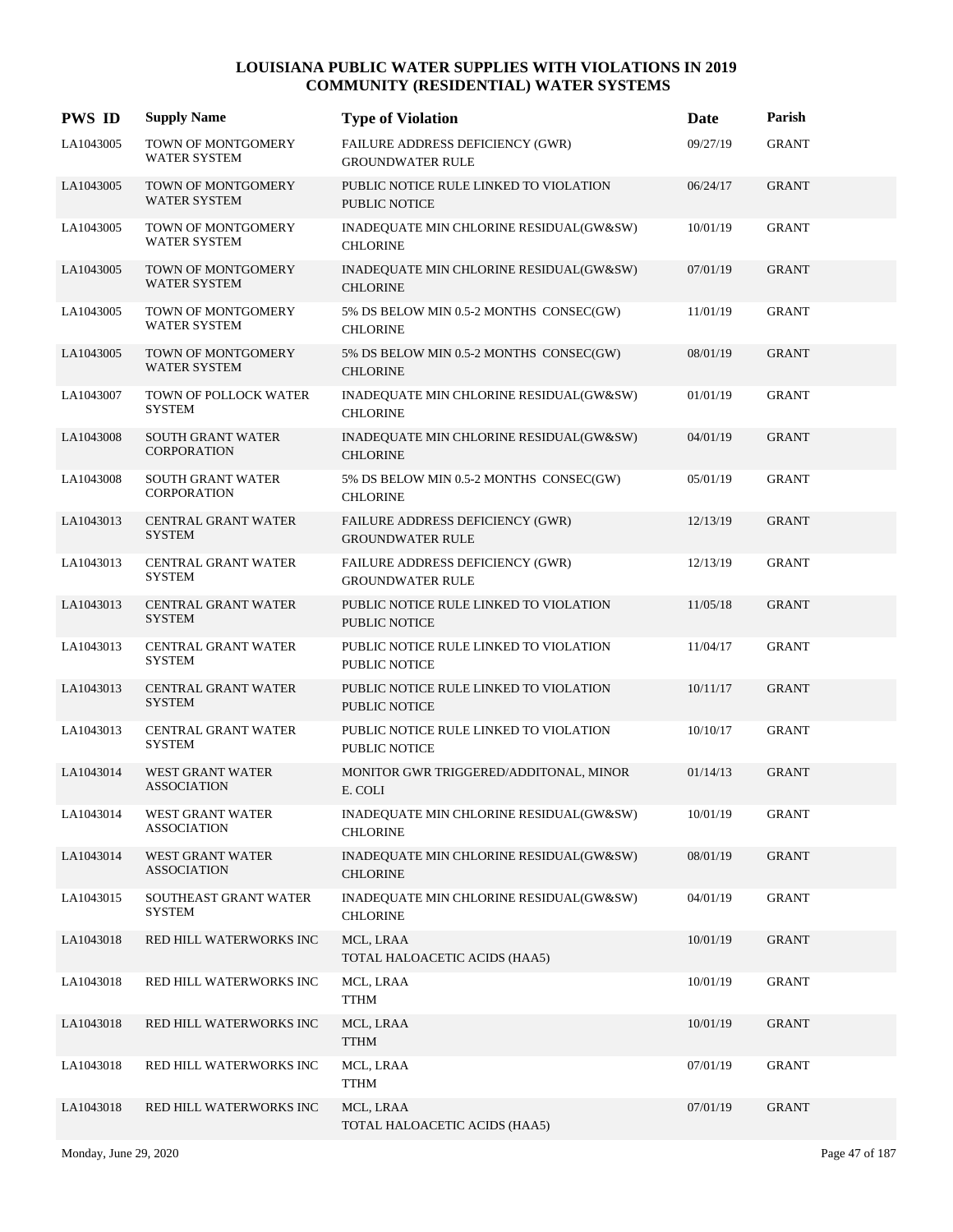| <b>PWS ID</b> | <b>Supply Name</b>                                      | <b>Type of Violation</b>                                       | Date     | Parish        |
|---------------|---------------------------------------------------------|----------------------------------------------------------------|----------|---------------|
| LA1043018     | RED HILL WATERWORKS INC                                 | MCL, LRAA<br><b>TTHM</b>                                       | 07/01/19 | <b>GRANT</b>  |
| LA1043018     | RED HILL WATERWORKS INC                                 | MCL, LRAA<br><b>TTHM</b>                                       | 04/01/19 | <b>GRANT</b>  |
| LA1043018     | RED HILL WATERWORKS INC                                 | MCL, LRAA<br><b>TTHM</b>                                       | 04/01/19 | <b>GRANT</b>  |
| LA1043018     | RED HILL WATERWORKS INC                                 | MCL, LRAA<br><b>TTHM</b>                                       | 01/01/19 | <b>GRANT</b>  |
| LA1043018     | RED HILL WATERWORKS INC                                 | MCL, LRAA<br>TTHM                                              | 01/01/19 | <b>GRANT</b>  |
| LA1043018     | RED HILL WATERWORKS INC                                 | INADEQUATE MIN CHLORINE RESIDUAL(GW&SW)<br><b>CHLORINE</b>     | 07/01/19 | <b>GRANT</b>  |
| LA1043018     | RED HILL WATERWORKS INC                                 | INADEQUATE MIN CHLORINE RESIDUAL(GW&SW)<br><b>CHLORINE</b>     | 02/01/19 | <b>GRANT</b>  |
| LA1043018     | RED HILL WATERWORKS INC                                 | 5% DS BELOW MIN 0.5-2 MONTHS CONSEC(GW)<br><b>CHLORINE</b>     | 08/01/19 | <b>GRANT</b>  |
| LA1045002     | <b>IBERIA WATER WORKS</b><br><b>DISTRICT 3 - COTEAU</b> | FAILURE ADDRESS DEFICIENCY (GWR)<br><b>GROUNDWATER RULE</b>    | 10/02/19 | <b>IBERIA</b> |
| LA1045002     | <b>IBERIA WATER WORKS</b><br><b>DISTRICT 3 - COTEAU</b> | PUBLIC NOTICE RULE LINKED TO VIOLATION<br>PUBLIC NOTICE        | 12/13/19 | <b>IBERIA</b> |
| LA1045004     | <b>CITY OF JEANERETTE WATER</b><br><b>SYSTEM</b>        | FAILURE ADDRESS DEFICIENCY (GWR)<br><b>GROUNDWATER RULE</b>    | 05/24/19 | <b>IBERIA</b> |
| LA1045004     | <b>CITY OF JEANERETTE WATER</b><br><b>SYSTEM</b>        | PUBLIC NOTICE RULE LINKED TO VIOLATION<br><b>PUBLIC NOTICE</b> | 06/24/19 | <b>IBERIA</b> |
| LA1045004     | CITY OF JEANERETTE WATER<br><b>SYSTEM</b>               | 5% DS BELOW MIN 0.5-2 MONTHS CONSEC(GW)<br><b>CHLORINE</b>     | 12/01/19 | <b>IBERIA</b> |
| LA1045004     | CITY OF JEANERETTE WATER<br><b>SYSTEM</b>               | 5% DS BELOW MIN 0.5-2 MONTHS CONSEC(GW)<br><b>CHLORINE</b>     | 11/01/19 | <b>IBERIA</b> |
| LA1045004     | CITY OF JEANERETTE WATER<br><b>SYSTEM</b>               | 5% DS BELOW MIN 0.5-2 MONTHS CONSEC(GW)<br><b>CHLORINE</b>     | 10/01/19 | <b>IBERIA</b> |
| LA1045004     | <b>CITY OF JEANERETTE WATER</b><br><b>SYSTEM</b>        | 5% DS BELOW MIN 0.5-2 MONTHS CONSEC(GW)<br><b>CHLORINE</b>     | 09/01/19 | <b>IBERIA</b> |
| LA1045004     | CITY OF JEANERETTE WATER<br><b>SYSTEM</b>               | 5% DS BELOW MIN 0.5-2 MONTHS CONSEC(GW)<br><b>CHLORINE</b>     | 08/01/19 | <b>IBERIA</b> |
| LA1045004     | <b>CITY OF JEANERETTE WATER</b><br><b>SYSTEM</b>        | 5% DS BELOW MIN 0.5-2 MONTHS CONSEC(GW)<br><b>CHLORINE</b>     | 07/01/19 | <b>IBERIA</b> |
| LA1045004     | CITY OF JEANERETTE WATER<br><b>SYSTEM</b>               | 5% DS BELOW MIN 0.5-2 MONTHS CONSEC(GW)<br><b>CHLORINE</b>     | 06/01/19 | <b>IBERIA</b> |
| LA1045004     | <b>CITY OF JEANERETTE WATER</b><br><b>SYSTEM</b>        | 5% DS BELOW MIN 0.5-2 MONTHS CONSEC(GW)<br><b>CHLORINE</b>     | 05/01/19 | <b>IBERIA</b> |
| LA1045004     | CITY OF JEANERETTE WATER<br><b>SYSTEM</b>               | 5% DS BELOW MIN 0.5-2 MONTHS CONSEC(GW)<br><b>CHLORINE</b>     | 04/01/19 | <b>IBERIA</b> |
| LA1045004     | <b>CITY OF JEANERETTE WATER</b><br><b>SYSTEM</b>        | 5% DS BELOW MIN 0.5-2 MONTHS CONSEC(GW)<br><b>CHLORINE</b>     | 03/01/19 | <b>IBERIA</b> |
| LA1045004     | <b>CITY OF JEANERETTE WATER</b><br><b>SYSTEM</b>        | 5% DS BELOW MIN 0.5-2 MONTHS CONSEC(GW)<br><b>CHLORINE</b>     | 02/01/19 | <b>IBERIA</b> |
| LA1045004     | <b>CITY OF JEANERETTE WATER</b><br><b>SYSTEM</b>        | 5% DS BELOW MIN 0.5-2 MONTHS CONSEC(GW)<br><b>CHLORINE</b>     | 01/01/19 | <b>IBERIA</b> |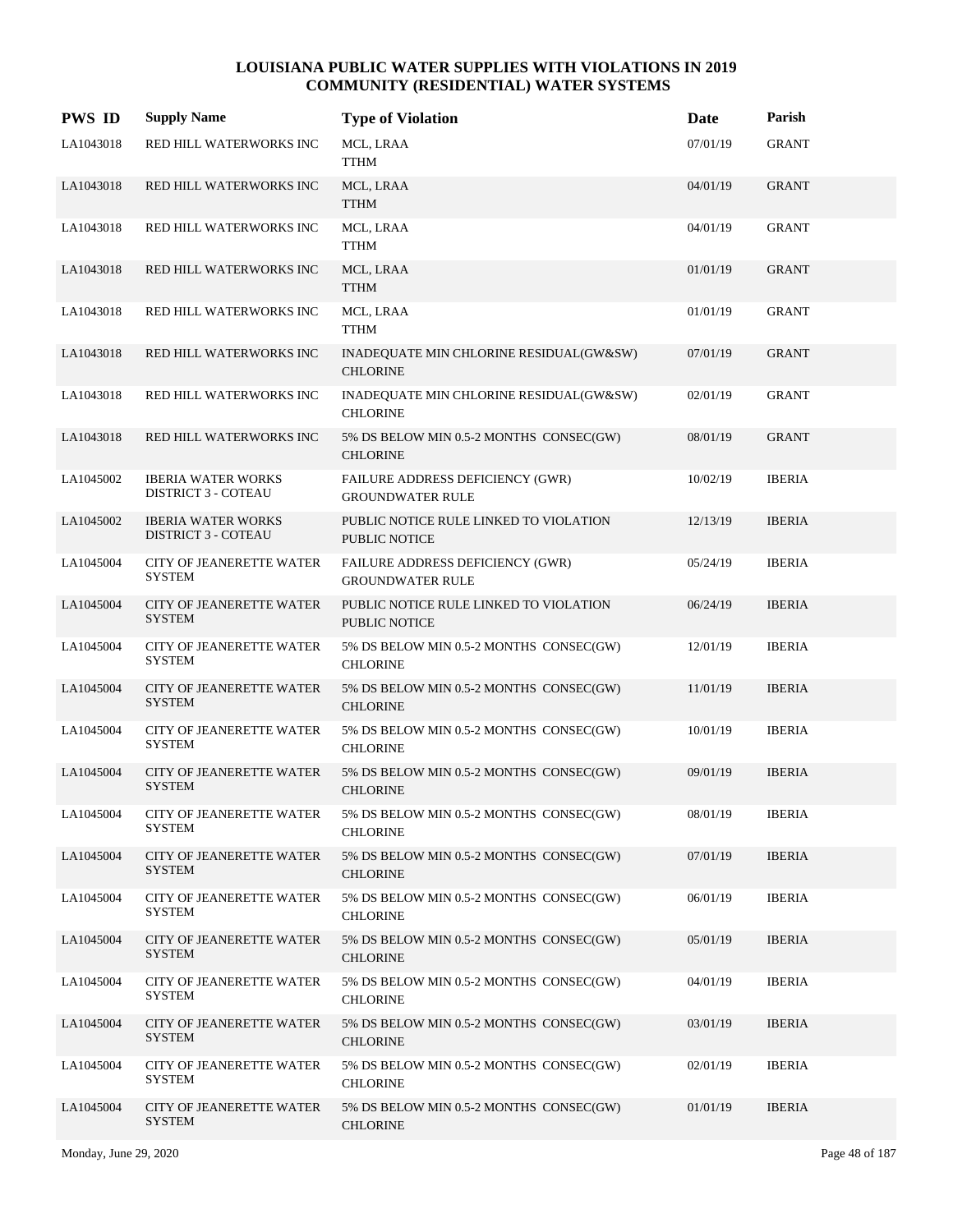| <b>PWS ID</b> | <b>Supply Name</b>                               | <b>Type of Violation</b>                                             | Date     | Parish        |
|---------------|--------------------------------------------------|----------------------------------------------------------------------|----------|---------------|
| LA1045004     | CITY OF JEANERETTE WATER<br><b>SYSTEM</b>        | NO CERTIFIED OPERATOR                                                | 12/23/19 | <b>IBERIA</b> |
| LA1045027     | LELEUX TRAILER PARK<br><b>WATER SYSTEM</b>       | FAILURE ADDRESS DEFICIENCY (GWR)<br><b>GROUNDWATER RULE</b>          | 06/13/19 | <b>IBERIA</b> |
| LA1045027     | LELEUX TRAILER PARK<br><b>WATER SYSTEM</b>       | FAILURE ADDRESS DEFICIENCY (GWR)<br><b>GROUNDWATER RULE</b>          | 06/13/19 | <b>IBERIA</b> |
| LA1045027     | LELEUX TRAILER PARK<br><b>WATER SYSTEM</b>       | <b>CCR REPORT</b><br><b>CONSUMER CONFIDENCE RULE</b>                 | 07/01/19 | <b>IBERIA</b> |
| LA1045027     | LELEUX TRAILER PARK<br>WATER SYSTEM              | PUBLIC NOTICE RULE LINKED TO VIOLATION<br><b>PUBLIC NOTICE</b>       | 07/18/19 | <b>IBERIA</b> |
| LA1045027     | LELEUX TRAILER PARK<br>WATER SYSTEM              | PUBLIC NOTICE RULE LINKED TO VIOLATION<br><b>PUBLIC NOTICE</b>       | 04/17/17 | <b>IBERIA</b> |
| LA1045027     | LELEUX TRAILER PARK<br><b>WATER SYSTEM</b>       | PUBLIC NOTICE RULE LINKED TO VIOLATION<br><b>PUBLIC NOTICE</b>       | 04/17/17 | <b>IBERIA</b> |
| LA1045027     | LELEUX TRAILER PARK<br>WATER SYSTEM              | INADEQUATE MIN CHLORINE RESIDUAL(GW&SW)<br><b>CHLORINE</b>           | 10/01/19 | <b>IBERIA</b> |
| LA1045027     | LELEUX TRAILER PARK<br>WATER SYSTEM              | INADEQUATE MIN CHLORINE RESIDUAL(GW&SW)<br><b>CHLORINE</b>           | 08/01/19 | <b>IBERIA</b> |
| LA1045027     | LELEUX TRAILER PARK<br>WATER SYSTEM              | INADEQUATE MIN CHLORINE RESIDUAL(GW&SW)<br><b>CHLORINE</b>           | 05/01/19 | <b>IBERIA</b> |
| LA1045027     | LELEUX TRAILER PARK<br><b>WATER SYSTEM</b>       | INADEQUATE MIN CHLORINE RESIDUAL(GW&SW)<br><b>CHLORINE</b>           | 01/01/19 | <b>IBERIA</b> |
| LA1045027     | LELEUX TRAILER PARK<br>WATER SYSTEM              | 5% DS BELOW MIN 0.5-2 MONTHS CONSEC(GW)<br><b>CHLORINE</b>           | 11/01/19 | <b>IBERIA</b> |
| LA1045027     | LELEUX TRAILER PARK<br>WATER SYSTEM              | $5\%$ DS BELOW MIN 0.5-2 MONTHS $\rm CONSEC (GW)$<br><b>CHLORINE</b> | 06/01/19 | <b>IBERIA</b> |
| LA1045039     | DUNCAN HEIGHTS MOBILE<br><b>HOME PARK</b>        | FAILURE ADDRESS DEFICIENCY (GWR)<br><b>GROUNDWATER RULE</b>          | 06/28/19 | <b>IBERIA</b> |
| LA1045039     | DUNCAN HEIGHTS MOBILE<br><b>HOME PARK</b>        | FAILURE ADDRESS DEFICIENCY (GWR)<br><b>GROUNDWATER RULE</b>          | 06/28/19 | <b>IBERIA</b> |
| LA1045039     | DUNCAN HEIGHTS MOBILE<br><b>HOME PARK</b>        | <b>CCR REPORT</b><br><b>CONSUMER CONFIDENCE RULE</b>                 | 07/01/19 | <b>IBERIA</b> |
| LA1045039     | DUNCAN HEIGHTS MOBILE<br><b>HOME PARK</b>        | <b>CCR REPORT</b><br>CONSUMER CONFIDENCE RULE                        | 07/01/17 | <b>IBERIA</b> |
| LA1045039     | <b>DUNCAN HEIGHTS MOBILE</b><br><b>HOME PARK</b> | CCR ADEQUACY/AVAILABILITY/CONTENT<br>CONSUMER CONFIDENCE RULE        | 10/01/17 | <b>IBERIA</b> |
| LA1045039     | DUNCAN HEIGHTS MOBILE<br><b>HOME PARK</b>        | PUBLIC NOTICE RULE LINKED TO VIOLATION<br>PUBLIC NOTICE              | 07/30/19 | <b>IBERIA</b> |
| LA1045039     | DUNCAN HEIGHTS MOBILE<br><b>HOME PARK</b>        | INADEQUATE MIN CHLORINE RESIDUAL(GW&SW)<br><b>CHLORINE</b>           | 06/01/19 | <b>IBERIA</b> |
| LA1045039     | DUNCAN HEIGHTS MOBILE<br><b>HOME PARK</b>        | 5% DS BELOW MIN 0.5-2 MONTHS CONSEC(GW)<br><b>CHLORINE</b>           | 12/01/19 | <b>IBERIA</b> |
| LA1045039     | DUNCAN HEIGHTS MOBILE<br><b>HOME PARK</b>        | 5% DS BELOW MIN 0.5-2 MONTHS CONSEC(GW)<br><b>CHLORINE</b>           | 11/01/19 | <b>IBERIA</b> |
| LA1045039     | DUNCAN HEIGHTS MOBILE<br><b>HOME PARK</b>        | 5% DS BELOW MIN 0.5-2 MONTHS CONSEC(GW)<br><b>CHLORINE</b>           | 10/01/19 | <b>IBERIA</b> |
| LA1045039     | DUNCAN HEIGHTS MOBILE<br><b>HOME PARK</b>        | 5% DS BELOW MIN 0.5-2 MONTHS CONSEC(GW)<br><b>CHLORINE</b>           | 09/01/19 | <b>IBERIA</b> |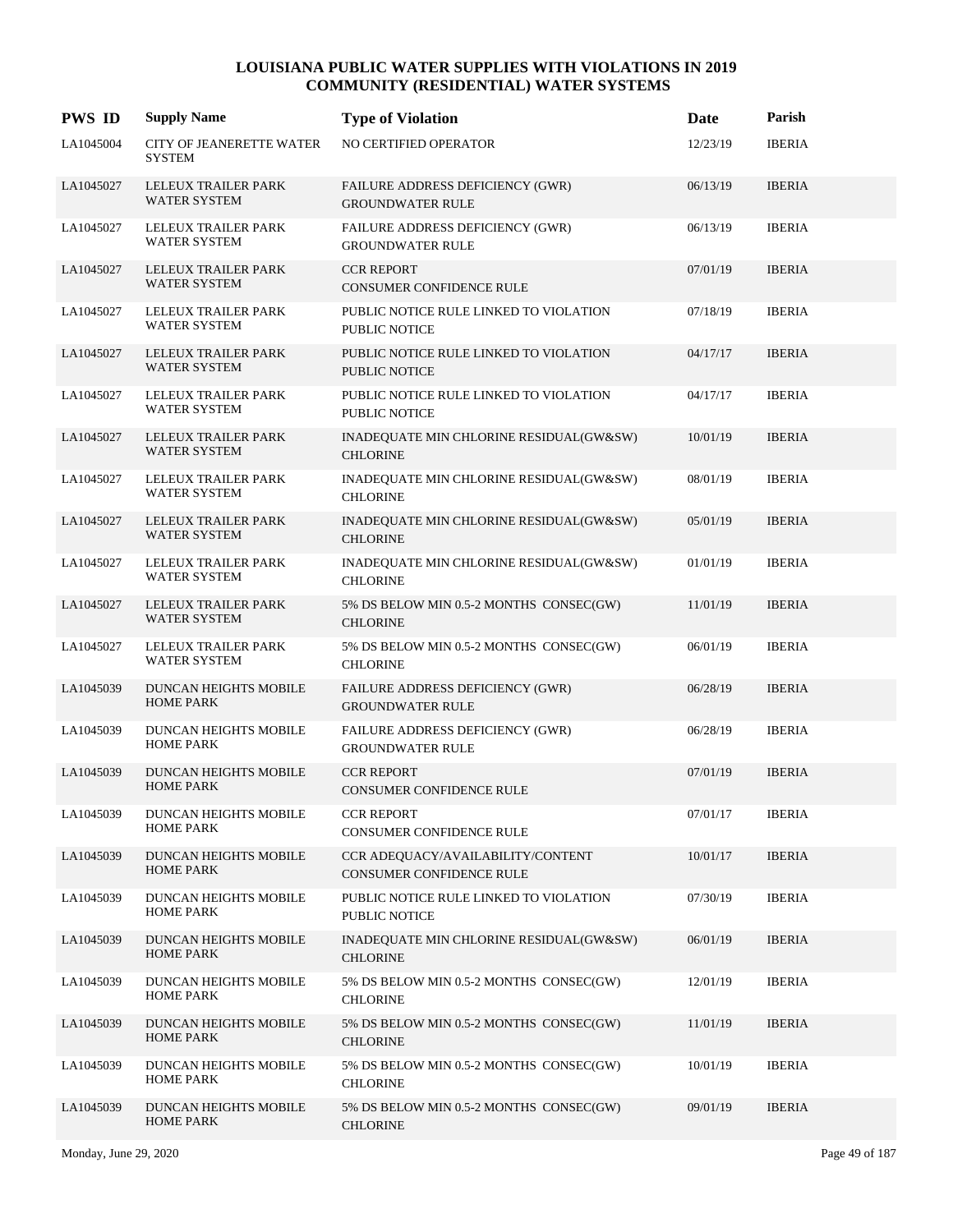| <b>PWS ID</b> | <b>Supply Name</b>                                    | <b>Type of Violation</b>                                           | Date     | Parish           |
|---------------|-------------------------------------------------------|--------------------------------------------------------------------|----------|------------------|
| LA1045039     | DUNCAN HEIGHTS MOBILE<br><b>HOME PARK</b>             | 5% DS BELOW MIN 0.5-2 MONTHS CONSEC(GW)<br><b>CHLORINE</b>         | 08/01/19 | <b>IBERIA</b>    |
| LA1045039     | DUNCAN HEIGHTS MOBILE<br><b>HOME PARK</b>             | 5% DS BELOW MIN 0.5-2 MONTHS CONSEC(GW)<br><b>CHLORINE</b>         | 07/01/19 | <b>IBERIA</b>    |
| LA1045040     | MJS ESTATES WATER SYSTEM                              | FAILURE ADDRESS DEFICIENCY (GWR)<br><b>GROUNDWATER RULE</b>        | 04/16/18 | <b>IBERIA</b>    |
| LA1045040     | MJS ESTATES WATER SYSTEM                              | LEAD CONSUMER NOTICE (LCR)<br><b>LEAD &amp; COPPER RULE</b>        | 12/28/17 | <b>IBERIA</b>    |
| LA1045040     | MJS ESTATES WATER SYSTEM                              | <b>CCR REPORT</b><br>CONSUMER CONFIDENCE RULE                      | 07/01/18 | <b>IBERIA</b>    |
| LA1045040     | MJS ESTATES WATER SYSTEM                              | <b>CCR REPORT</b><br><b>CONSUMER CONFIDENCE RULE</b>               | 07/01/17 | <b>IBERIA</b>    |
| LA1045040     | MJS ESTATES WATER SYSTEM                              | CCR ADEQUACY/AVAILABILITY/CONTENT<br>CONSUMER CONFIDENCE RULE      | 10/01/17 | <b>IBERIA</b>    |
| LA1045040     | MJS ESTATES WATER SYSTEM                              | PUBLIC NOTICE RULE LINKED TO VIOLATION<br><b>PUBLIC NOTICE</b>     | 06/08/18 | <b>IBERIA</b>    |
| LA1045040     | MJS ESTATES WATER SYSTEM                              | INADEQUATE MIN CHLORINE RESIDUAL(GW&SW)<br><b>CHLORINE</b>         | 08/01/19 | <b>IBERIA</b>    |
| LA1045041     | R & D PROPERTIES MOBILE<br><b>HOME PARK</b>           | FAILURE ADDRESS DEFICIENCY (GWR)<br><b>GROUNDWATER RULE</b>        | 10/09/19 | <b>IBERIA</b>    |
| LA1045041     | $\mathbb R$ & D PROPERTIES MOBILE<br><b>HOME PARK</b> | FAILURE ADDRESS DEFICIENCY (GWR)<br><b>GROUNDWATER RULE</b>        | 10/09/19 | <b>IBERIA</b>    |
| LA1047003     | TOWN OF MARINGOUIN                                    | INADEQUATE MIN CHLORINE RESIDUAL(GW&SW)<br><b>CHLORINE</b>         | 02/01/19 | <b>IBERVILLE</b> |
| LA1047009     | TOWN OF WHITE CASTLE<br><b>WATER SYSTEM</b>           | <b>FAILURE ADDRESS DEFICIENCY (GWR)</b><br><b>GROUNDWATER RULE</b> | 09/18/19 | <b>IBERVILLE</b> |
| LA1047009     | TOWN OF WHITE CASTLE<br><b>WATER SYSTEM</b>           | FAILURE ADDRESS DEFICIENCY (GWR)<br><b>GROUNDWATER RULE</b>        | 09/18/19 | <b>IBERVILLE</b> |
| LA1047009     | TOWN OF WHITE CASTLE<br><b>WATER SYSTEM</b>           | FAILURE ADDRESS DEFICIENCY (GWR)<br><b>GROUNDWATER RULE</b>        | 09/18/19 | <b>IBERVILLE</b> |
| LA1049001     | <b>BEAR CREEK WATER SYSTEM</b>                        | FAILURE ADDRESS DEFICIENCY (GWR)<br><b>GROUNDWATER RULE</b>        | 09/12/19 | <b>JACKSON</b>   |
| LA1049001     | BEAR CREEK WATER SYSTEM                               | FAILURE ADDRESS DEFICIENCY (GWR)<br><b>GROUNDWATER RULE</b>        | 09/12/19 | <b>JACKSON</b>   |
| LA1049001     | BEAR CREEK WATER SYSTEM                               | PUBLIC NOTICE RULE LINKED TO VIOLATION<br>PUBLIC NOTICE            | 10/20/19 | <b>JACKSON</b>   |
| LA1049004     | CHATHAM WATER SYSTEM                                  | MCL, LRAA<br><b>TTHM</b>                                           | 10/01/19 | <b>JACKSON</b>   |
| LA1049004     | CHATHAM WATER SYSTEM                                  | MCL, LRAA<br><b>TTHM</b>                                           | 10/01/19 | <b>JACKSON</b>   |
| LA1049004     | CHATHAM WATER SYSTEM                                  | MCL, LRAA<br>TOTAL HALOACETIC ACIDS (HAA5)                         | 10/01/19 | <b>JACKSON</b>   |
| LA1049004     | CHATHAM WATER SYSTEM                                  | MCL, LRAA<br><b>TTHM</b>                                           | 07/01/19 | <b>JACKSON</b>   |
| LA1049004     | CHATHAM WATER SYSTEM                                  | MCL, LRAA<br><b>TTHM</b>                                           | 07/01/19 | <b>JACKSON</b>   |
| LA1049004     | CHATHAM WATER SYSTEM                                  | MCL, LRAA<br>TOTAL HALOACETIC ACIDS (HAA5)                         | 07/01/19 | <b>JACKSON</b>   |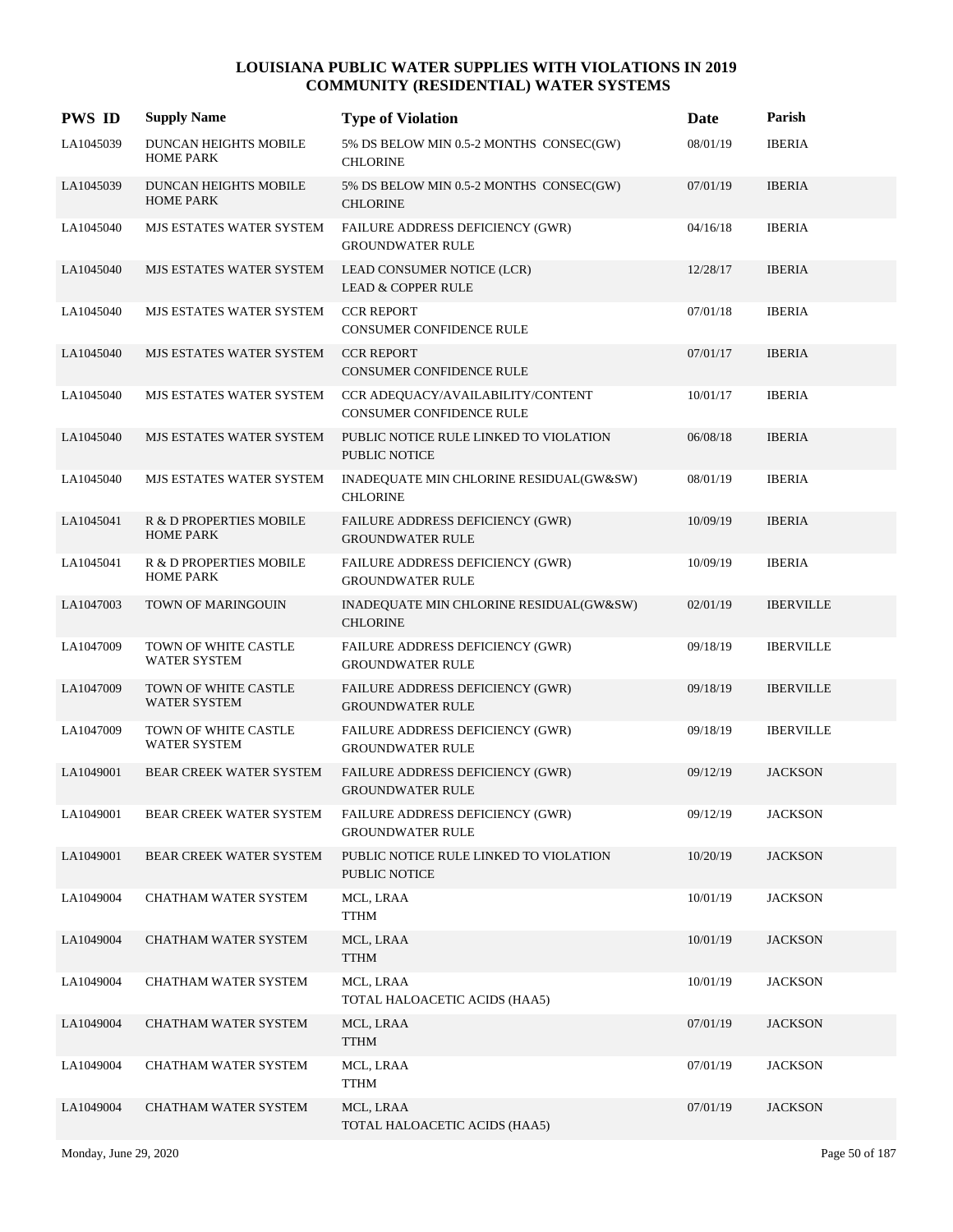| <b>PWS ID</b> | <b>Supply Name</b>          | <b>Type of Violation</b>                                            | Date     | Parish         |
|---------------|-----------------------------|---------------------------------------------------------------------|----------|----------------|
| LA1049004     | CHATHAM WATER SYSTEM        | MCL, LRAA<br>TOTAL HALOACETIC ACIDS (HAA5)                          | 04/01/19 | <b>JACKSON</b> |
| LA1049004     | CHATHAM WATER SYSTEM        | MCL, LRAA<br><b>TTHM</b>                                            | 04/01/19 | <b>JACKSON</b> |
| LA1049004     | CHATHAM WATER SYSTEM        | MCL, LRAA<br>TTHM                                                   | 04/01/19 | <b>JACKSON</b> |
| LA1049004     | CHATHAM WATER SYSTEM        | MCL, LRAA<br><b>TTHM</b>                                            | 01/01/19 | <b>JACKSON</b> |
| LA1049004     | CHATHAM WATER SYSTEM        | MCL, LRAA<br>TOTAL HALOACETIC ACIDS (HAA5)                          | 01/01/19 | <b>JACKSON</b> |
| LA1049004     | CHATHAM WATER SYSTEM        | MCL, LRAA<br><b>TTHM</b>                                            | 01/01/19 | <b>JACKSON</b> |
| LA1049004     | CHATHAM WATER SYSTEM        | MCL, LRAA<br>TOTAL HALOACETIC ACIDS (HAA5)                          | 01/01/19 | <b>JACKSON</b> |
| LA1049004     | <b>CHATHAM WATER SYSTEM</b> | PUBLIC NOTICE RULE LINKED TO VIOLATION<br>PUBLIC NOTICE             | 07/31/19 | <b>JACKSON</b> |
| LA1049004     | CHATHAM WATER SYSTEM        | INADEQUATE MIN CHLORINE RESIDUAL(GW&SW)<br><b>CHLORINE</b>          | 05/01/19 | <b>JACKSON</b> |
| LA1049004     | <b>CHATHAM WATER SYSTEM</b> | INADEQUATE MIN CHLORINE RESIDUAL(GW&SW)<br><b>CHLORAMINE</b>        | 03/01/19 | <b>JACKSON</b> |
| LA1049004     | CHATHAM WATER SYSTEM        | 5% DS BELOW MIN 0.5-2 MONTHS CONSEC(GW)<br><b>CHLORINE</b>          | 06/01/19 | <b>JACKSON</b> |
| LA1049006     | EAST HODGE WATER SYSTEM     | FAILURE ADDRESS DEFICIENCY (GWR)<br><b>GROUNDWATER RULE</b>         | 05/07/12 | <b>JACKSON</b> |
| LA1049006     | EAST HODGE WATER SYSTEM     | LEAD CONSUMER NOTICE (LCR)<br><b>LEAD &amp; COPPER RULE</b>         | 03/18/18 | <b>JACKSON</b> |
| LA1049007     | EROS WATER SYSTEM           | MCL, LRAA<br><b>TTHM</b>                                            | 07/01/19 | <b>JACKSON</b> |
| LA1049007     | <b>EROS WATER SYSTEM</b>    | MCL, LRAA<br><b>TTHM</b>                                            | 07/01/19 | <b>JACKSON</b> |
| LA1049007     | <b>EROS WATER SYSTEM</b>    | MCL, LRAA<br><b>TTHM</b>                                            | 04/01/19 | <b>JACKSON</b> |
| LA1049007     | EROS WATER SYSTEM           | MCL, LRAA<br><b>TTHM</b>                                            | 04/01/19 | <b>JACKSON</b> |
| LA1049007     | <b>EROS WATER SYSTEM</b>    | MCL, LRAA<br><b>TTHM</b>                                            | 01/01/19 | <b>JACKSON</b> |
| LA1049007     | <b>EROS WATER SYSTEM</b>    | MCL, LRAA<br><b>TTHM</b>                                            | 01/01/19 | <b>JACKSON</b> |
| LA1049007     | <b>EROS WATER SYSTEM</b>    | FOLLOW-UP OR ROUTINE TAP M/R (LCR)<br><b>LEAD &amp; COPPER RULE</b> | 10/01/19 | <b>JACKSON</b> |
| LA1049007     | EROS WATER SYSTEM           | <b>CCR REPORT</b><br>CONSUMER CONFIDENCE RULE                       | 07/01/18 | <b>JACKSON</b> |
| LA1049007     | <b>EROS WATER SYSTEM</b>    | <b>CCR REPORT</b><br>CONSUMER CONFIDENCE RULE                       | 07/01/17 | <b>JACKSON</b> |
| LA1049007     | <b>EROS WATER SYSTEM</b>    | CCR ADEQUACY/AVAILABILITY/CONTENT<br>CONSUMER CONFIDENCE RULE       | 10/01/17 | <b>JACKSON</b> |
| LA1049007     | <b>EROS WATER SYSTEM</b>    | PUBLIC NOTICE RULE LINKED TO VIOLATION<br>PUBLIC NOTICE             | 04/06/19 | <b>JACKSON</b> |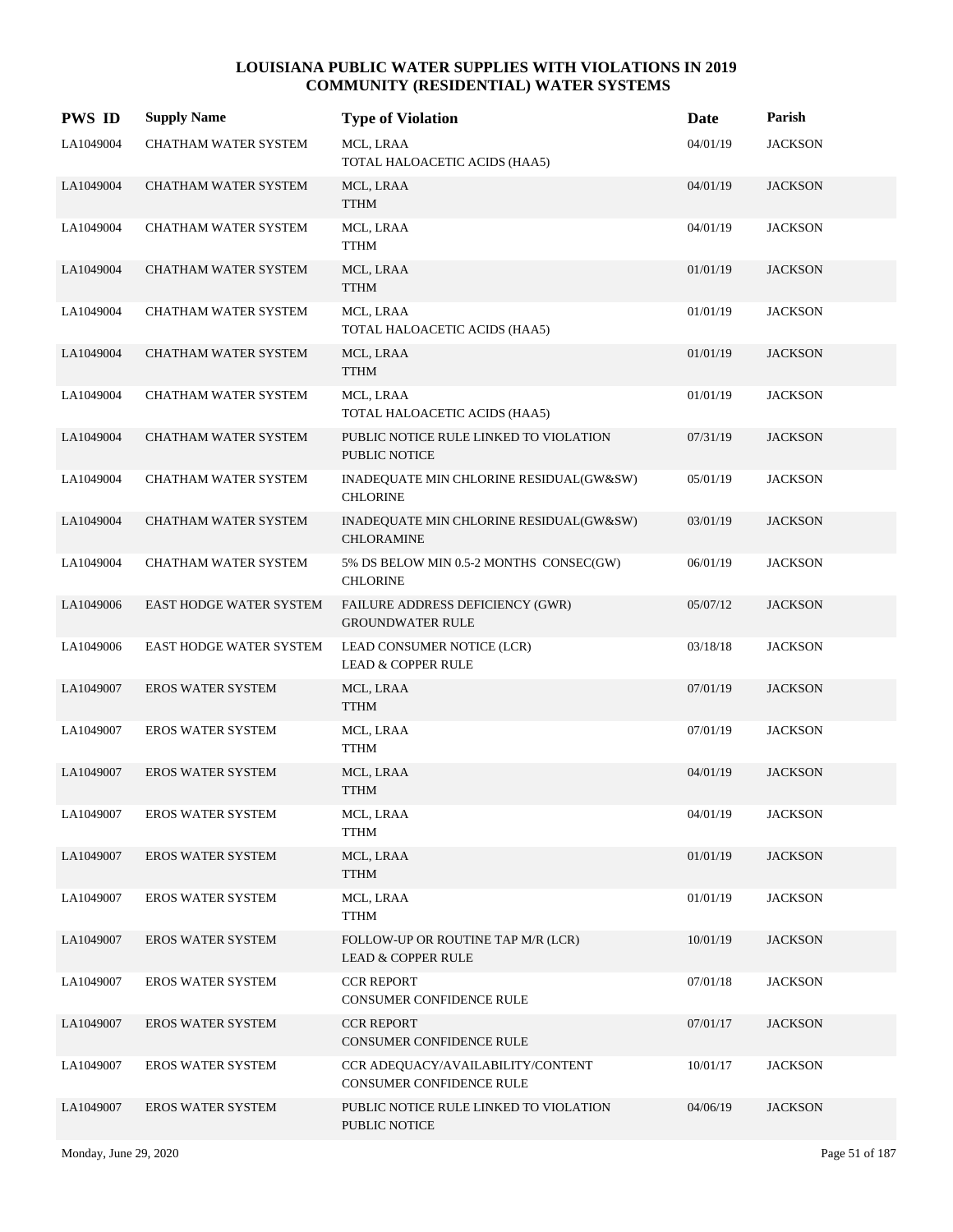| <b>PWS ID</b> | <b>Supply Name</b>            | <b>Type of Violation</b>                                            | Date     | Parish         |
|---------------|-------------------------------|---------------------------------------------------------------------|----------|----------------|
| LA1049007     | <b>EROS WATER SYSTEM</b>      | PUBLIC NOTICE RULE LINKED TO VIOLATION<br>PUBLIC NOTICE             | 01/05/19 | <b>JACKSON</b> |
| LA1049007     | <b>EROS WATER SYSTEM</b>      | PUBLIC NOTICE RULE LINKED TO VIOLATION<br>PUBLIC NOTICE             | 04/17/18 | <b>JACKSON</b> |
| LA1049007     | <b>EROS WATER SYSTEM</b>      | PUBLIC NOTICE RULE LINKED TO VIOLATION<br>PUBLIC NOTICE             | 02/03/18 | <b>JACKSON</b> |
| LA1049007     | <b>EROS WATER SYSTEM</b>      | PUBLIC NOTICE RULE LINKED TO VIOLATION<br>PUBLIC NOTICE             | 12/13/17 | <b>JACKSON</b> |
| LA1049008     | <b>HODGE WATER SYSTEM</b>     | FAILURE ADDRESS DEFICIENCY (GWR)<br><b>GROUNDWATER RULE</b>         | 12/01/18 | <b>JACKSON</b> |
| LA1049010     | JONESBORO WATER SYSTEM        | MONITORING, ROUTINE (DBP), MAJOR<br><b>CHLORINE</b>                 | 01/01/19 | <b>JACKSON</b> |
| LA1049010     | JONESBORO WATER SYSTEM        | FAILURE ADDRESS DEFICIENCY (GWR)<br><b>GROUNDWATER RULE</b>         | 02/01/18 | <b>JACKSON</b> |
| LA1049010     | JONESBORO WATER SYSTEM        | FAILURE ADDRESS DEFICIENCY (GWR)<br><b>GROUNDWATER RULE</b>         | 02/01/18 | <b>JACKSON</b> |
| LA1049010     | JONESBORO WATER SYSTEM        | FAILURE ADDRESS DEFICIENCY (GWR)<br><b>GROUNDWATER RULE</b>         | 02/01/18 | <b>JACKSON</b> |
| LA1049010     | JONESBORO WATER SYSTEM        | <b>FAILURE ADDRESS DEFICIENCY (GWR)</b><br><b>GROUNDWATER RULE</b>  | 02/01/18 | <b>JACKSON</b> |
| LA1049010     | JONESBORO WATER SYSTEM        | FAILURE ADDRESS DEFICIENCY (GWR)<br><b>GROUNDWATER RULE</b>         | 02/01/18 | <b>JACKSON</b> |
| LA1049010     | <b>JONESBORO WATER SYSTEM</b> | FAILURE ADDRESS DEFICIENCY (GWR)<br><b>GROUNDWATER RULE</b>         | 02/01/18 | <b>JACKSON</b> |
| LA1049010     | JONESBORO WATER SYSTEM        | <b>FAILURE ADDRESS DEFICIENCY (GWR)</b><br><b>GROUNDWATER RULE</b>  | 02/01/18 | <b>JACKSON</b> |
| LA1049010     | JONESBORO WATER SYSTEM        | FAILURE ADDRESS DEFICIENCY (GWR)<br><b>GROUNDWATER RULE</b>         | 02/01/18 | <b>JACKSON</b> |
| LA1049010     | JONESBORO WATER SYSTEM        | FAILURE ADDRESS DEFICIENCY (GWR)<br><b>GROUNDWATER RULE</b>         | 02/01/18 | <b>JACKSON</b> |
| LA1049010     | <b>JONESBORO WATER SYSTEM</b> | FAILURE ADDRESS DEFICIENCY (GWR)<br><b>GROUNDWATER RULE</b>         | 02/01/18 | <b>JACKSON</b> |
| LA1049010     | JONESBORO WATER SYSTEM        | FAILURE ADDRESS DEFICIENCY (GWR)<br><b>GROUNDWATER RULE</b>         | 02/01/18 | <b>JACKSON</b> |
| LA1049010     | JONESBORO WATER SYSTEM        | FOLLOW-UP OR ROUTINE TAP M/R (LCR)<br><b>LEAD &amp; COPPER RULE</b> | 10/01/16 | <b>JACKSON</b> |
| LA1049010     | JONESBORO WATER SYSTEM        | CCR ADEQUACY/AVAILABILITY/CONTENT<br>CONSUMER CONFIDENCE RULE       | 10/01/17 | <b>JACKSON</b> |
| LA1049010     | JONESBORO WATER SYSTEM        | CCR ADEQUACY/AVAILABILITY/CONTENT<br>CONSUMER CONFIDENCE RULE       | 10/01/16 | <b>JACKSON</b> |
| LA1049010     | JONESBORO WATER SYSTEM        | PUBLIC NOTICE RULE LINKED TO VIOLATION<br>PUBLIC NOTICE             | 06/03/19 | <b>JACKSON</b> |
| LA1049010     | JONESBORO WATER SYSTEM        | PUBLIC NOTICE RULE LINKED TO VIOLATION<br>PUBLIC NOTICE             | 05/13/18 | <b>JACKSON</b> |
| LA1049010     | JONESBORO WATER SYSTEM        | PUBLIC NOTICE RULE LINKED TO VIOLATION<br>PUBLIC NOTICE             | 03/12/18 | <b>JACKSON</b> |
| LA1049010     | JONESBORO WATER SYSTEM        | PUBLIC NOTICE RULE LINKED TO VIOLATION<br>PUBLIC NOTICE             | 04/11/17 | <b>JACKSON</b> |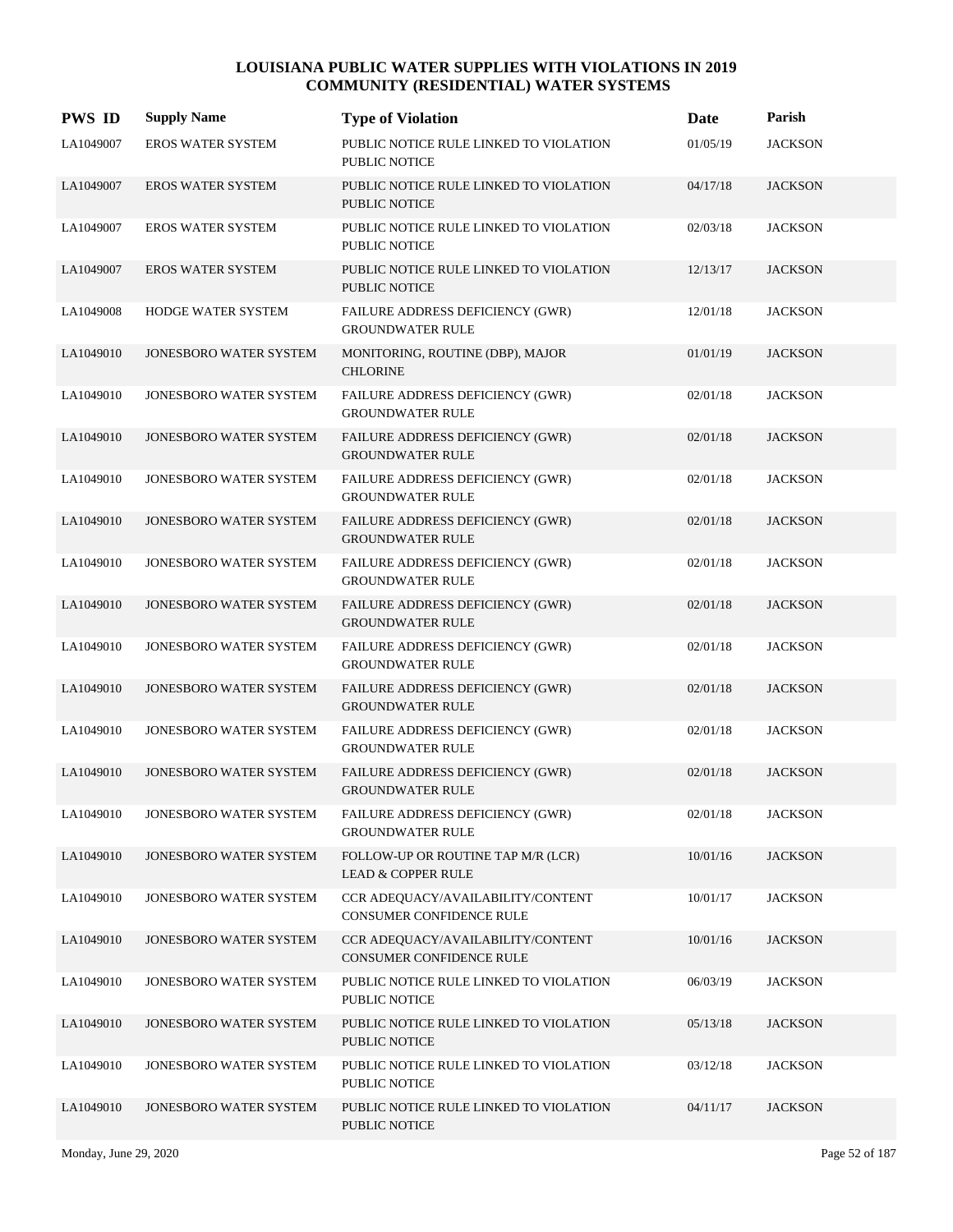| <b>PWS ID</b> | <b>Supply Name</b>                            | <b>Type of Violation</b>                                                                | Date     | Parish         |
|---------------|-----------------------------------------------|-----------------------------------------------------------------------------------------|----------|----------------|
| LA1049010     | JONESBORO WATER SYSTEM                        | INADEQUATE MIN CHLORINE RESIDUAL(GW&SW)<br><b>CHLORINE</b>                              | 05/01/19 | <b>JACKSON</b> |
| LA1049010     | JONESBORO WATER SYSTEM                        | INADEQUATE MIN CHLORINE RESIDUAL(GW&SW)<br><b>CHLORINE</b>                              | 03/01/19 | <b>JACKSON</b> |
| LA1049010     | JONESBORO WATER SYSTEM                        | 5% DS BELOW MIN 0.5-2 MONTHS CONSEC(GW)<br><b>CHLORINE</b>                              | 08/01/19 | <b>JACKSON</b> |
| LA1049010     | <b>JONESBORO WATER SYSTEM</b>                 | 5% DS BELOW MIN 0.5-2 MONTHS CONSEC(GW)<br><b>CHLORINE</b>                              | 07/01/19 | <b>JACKSON</b> |
| LA1049010     | JONESBORO WATER SYSTEM                        | 5% DS BELOW MIN 0.5-2 MONTHS CONSEC(GW)<br><b>CHLORINE</b>                              | 06/01/19 | <b>JACKSON</b> |
| LA1049012     |                                               | NORTH HODGE WATER SYSTEM FAILURE ADDRESS DEFICIENCY (GWR)<br><b>GROUNDWATER RULE</b>    | 09/14/19 | <b>JACKSON</b> |
| LA1049012     |                                               | NORTH HODGE WATER SYSTEM FAILURE ADDRESS DEFICIENCY (GWR)<br><b>GROUNDWATER RULE</b>    | 09/14/19 | <b>JACKSON</b> |
| LA1049012     | NORTH HODGE WATER SYSTEM CCR REPORT           | <b>CONSUMER CONFIDENCE RULE</b>                                                         | 07/01/19 | <b>JACKSON</b> |
| LA1049012     |                                               | NORTH HODGE WATER SYSTEM PUBLIC NOTICE RULE LINKED TO VIOLATION<br><b>PUBLIC NOTICE</b> | 10/20/19 | <b>JACKSON</b> |
| LA1049017     | SOUTHEAST HODGE WATER<br><b>SYSTEM</b>        | FAILURE ADDRESS DEFICIENCY (GWR)<br><b>GROUNDWATER RULE</b>                             | 01/01/18 | <b>JACKSON</b> |
| LA1049017     | SOUTHEAST HODGE WATER<br><b>SYSTEM</b>        | FAILURE ADDRESS DEFICIENCY (GWR)<br><b>GROUNDWATER RULE</b>                             | 01/01/18 | <b>JACKSON</b> |
| LA1049017     | <b>SOUTHEAST HODGE WATER</b><br><b>SYSTEM</b> | FAILURE ADDRESS DEFICIENCY (GWR)<br><b>GROUNDWATER RULE</b>                             | 05/10/12 | <b>JACKSON</b> |
| LA1049017     | <b>SOUTHEAST HODGE WATER</b><br><b>SYSTEM</b> | FOLLOW-UP OR ROUTINE TAP M/R (LCR)<br><b>LEAD &amp; COPPER RULE</b>                     | 10/01/15 | <b>JACKSON</b> |
| LA1049017     | <b>SOUTHEAST HODGE WATER</b><br><b>SYSTEM</b> | PUBLIC NOTICE RULE LINKED TO VIOLATION<br><b>PUBLIC NOTICE</b>                          | 02/17/18 | <b>JACKSON</b> |
| LA1049019     | WESTON WATER SYSTEM                           | MCL, LRAA<br><b>TTHM</b>                                                                | 04/01/19 | <b>JACKSON</b> |
| LA1049019     | <b>WESTON WATER SYSTEM</b>                    | PUBLIC NOTICE RULE LINKED TO VIOLATION<br><b>PUBLIC NOTICE</b>                          | 06/20/19 | <b>JACKSON</b> |
| LA1049022     | <b>EROS COMMUNITY WATER</b><br><b>SYSTEM</b>  | MCL, LRAA<br><b>TTHM</b>                                                                | 10/01/19 | <b>JACKSON</b> |
| LA1049022     | <b>EROS COMMUNITY WATER</b><br><b>SYSTEM</b>  | MCL, LRAA<br><b>TTHM</b>                                                                | 10/01/19 | <b>JACKSON</b> |
| LA1049022     | <b>EROS COMMUNITY WATER</b><br><b>SYSTEM</b>  | MCL, LRAA<br>TTHM                                                                       | 07/01/19 | <b>JACKSON</b> |
| LA1049022     | <b>EROS COMMUNITY WATER</b><br><b>SYSTEM</b>  | MCL, LRAA<br><b>TTHM</b>                                                                | 07/01/19 | <b>JACKSON</b> |
| LA1049022     | <b>EROS COMMUNITY WATER</b><br><b>SYSTEM</b>  | MCL, LRAA<br><b>TTHM</b>                                                                | 04/01/19 | <b>JACKSON</b> |
| LA1049022     | <b>EROS COMMUNITY WATER</b><br><b>SYSTEM</b>  | MCL, LRAA<br><b>TTHM</b>                                                                | 04/01/19 | <b>JACKSON</b> |
| LA1049022     | <b>EROS COMMUNITY WATER</b><br><b>SYSTEM</b>  | MCL, LRAA<br><b>TTHM</b>                                                                | 01/01/19 | <b>JACKSON</b> |
| LA1049022     | <b>EROS COMMUNITY WATER</b><br><b>SYSTEM</b>  | MCL, LRAA<br><b>TTHM</b>                                                                | 01/01/19 | <b>JACKSON</b> |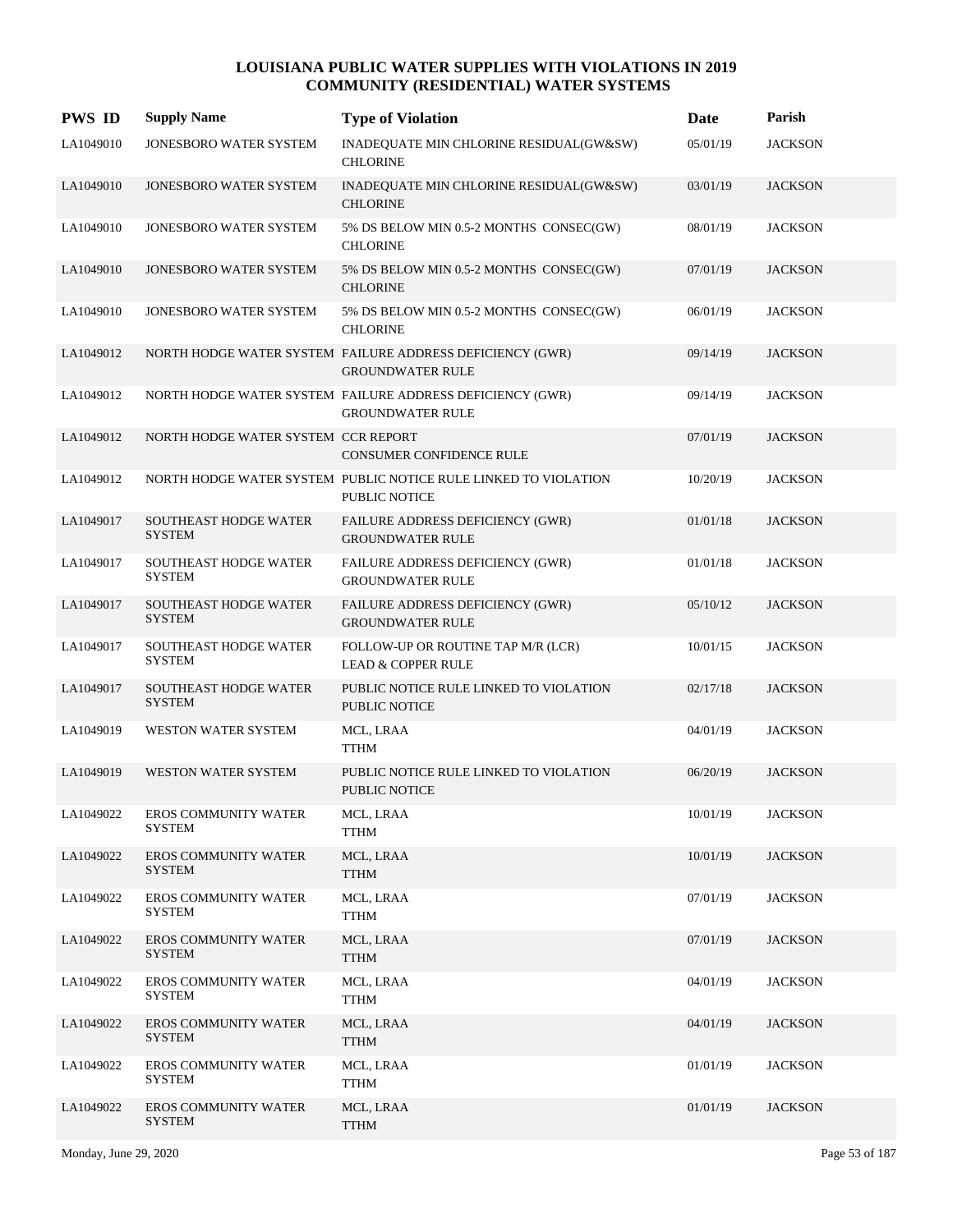| <b>PWS ID</b> | <b>Supply Name</b>                              | <b>Type of Violation</b>                                                            | Date     | Parish         |
|---------------|-------------------------------------------------|-------------------------------------------------------------------------------------|----------|----------------|
| LA1049022     | EROS COMMUNITY WATER<br>SYSTEM                  | FAILURE ADDRESS DEFICIENCY (GWR)<br><b>GROUNDWATER RULE</b>                         | 11/01/18 | <b>JACKSON</b> |
| LA1049022     | <b>EROS COMMUNITY WATER</b><br><b>SYSTEM</b>    | FAILURE ADDRESS DEFICIENCY (GWR)<br><b>GROUNDWATER RULE</b>                         | 11/01/18 | <b>JACKSON</b> |
| LA1049022     | <b>EROS COMMUNITY WATER</b><br><b>SYSTEM</b>    | <b>FAILURE ADDRESS DEFICIENCY (GWR)</b><br><b>GROUNDWATER RULE</b>                  | 11/01/18 | <b>JACKSON</b> |
| LA1049022     | <b>EROS COMMUNITY WATER</b><br><b>SYSTEM</b>    | FOLLOW-UP OR ROUTINE TAP M/R (LCR)<br><b>LEAD &amp; COPPER RULE</b>                 | 10/01/18 | <b>JACKSON</b> |
| LA1049022     | <b>EROS COMMUNITY WATER</b><br><b>SYSTEM</b>    | PUBLIC NOTICE RULE LINKED TO VIOLATION<br><b>PUBLIC NOTICE</b>                      | 10/23/19 | <b>JACKSON</b> |
| LA1049022     | <b>EROS COMMUNITY WATER</b><br><b>SYSTEM</b>    | PUBLIC NOTICE RULE LINKED TO VIOLATION<br>PUBLIC NOTICE                             | 07/30/19 | <b>JACKSON</b> |
| LA1049022     | <b>EROS COMMUNITY WATER</b><br><b>SYSTEM</b>    | INADEQUATE MIN CHLORINE RESIDUAL(GW&SW)<br><b>CHLORINE</b>                          | 07/01/19 | <b>JACKSON</b> |
| LA1049023     |                                                 | WALKER COMMUNITY SYSTEM FAILURE ADDRESS DEFICIENCY (GWR)<br><b>GROUNDWATER RULE</b> | 10/28/19 | <b>JACKSON</b> |
| LA1049023     |                                                 | WALKER COMMUNITY SYSTEM PUBLIC NOTICE RULE LINKED TO VIOLATION<br>PUBLIC NOTICE     | 11/29/19 | <b>JACKSON</b> |
| LA1049024     | NEW HOPE ST CLAIR WATER<br><b>SYSTEM</b>        | MCL, LRAA<br><b>TTHM</b>                                                            | 10/01/19 | <b>JACKSON</b> |
| LA1049024     | NEW HOPE ST CLAIR WATER<br><b>SYSTEM</b>        | MCL, LRAA<br><b>TTHM</b>                                                            | 07/01/19 | <b>JACKSON</b> |
| LA1049024     | NEW HOPE ST CLAIR WATER<br><b>SYSTEM</b>        | MCL, LRAA<br><b>TTHM</b>                                                            | 04/01/19 | <b>JACKSON</b> |
| LA1049024     | NEW HOPE ST CLAIR WATER<br><b>SYSTEM</b>        | MCL, LRAA<br><b>TTHM</b>                                                            | 01/01/19 | <b>JACKSON</b> |
| LA1049024     | NEW HOPE ST CLAIR WATER<br><b>SYSTEM</b>        | FOLLOW-UP OR ROUTINE TAP M/R (LCR)<br><b>LEAD &amp; COPPER RULE</b>                 | 10/01/19 | <b>JACKSON</b> |
| LA1049024     | NEW HOPE ST CLAIR WATER<br><b>SYSTEM</b>        | PUBLIC NOTICE RULE LINKED TO VIOLATION<br><b>PUBLIC NOTICE</b>                      | 12/06/19 | <b>JACKSON</b> |
| LA1049024     | <b>NEW HOPE ST CLAIR WATER</b><br><b>SYSTEM</b> | PUBLIC NOTICE RULE LINKED TO VIOLATION<br><b>PUBLIC NOTICE</b>                      | 09/10/19 | <b>JACKSON</b> |
| LA1049024     | NEW HOPE ST CLAIR WATER<br><b>SYSTEM</b>        | PUBLIC NOTICE RULE LINKED TO VIOLATION<br>PUBLIC NOTICE                             | 06/20/19 | <b>JACKSON</b> |
| LA1049024     | NEW HOPE ST CLAIR WATER<br><b>SYSTEM</b>        | PUBLIC NOTICE RULE LINKED TO VIOLATION<br>PUBLIC NOTICE                             | 03/15/19 | <b>JACKSON</b> |
| LA1049024     | NEW HOPE ST CLAIR WATER<br><b>SYSTEM</b>        | PUBLIC NOTICE RULE LINKED TO VIOLATION<br><b>PUBLIC NOTICE</b>                      | 12/11/18 | <b>JACKSON</b> |
| LA1049024     | <b>NEW HOPE ST CLAIR WATER</b><br><b>SYSTEM</b> | PUBLIC NOTICE RULE LINKED TO VIOLATION<br>PUBLIC NOTICE                             | 06/14/18 | <b>JACKSON</b> |
| LA1049024     | NEW HOPE ST CLAIR WATER<br><b>SYSTEM</b>        | INADEQUATE MIN CHLORINE RESIDUAL(GW&SW)<br><b>CHLORINE</b>                          | 01/01/19 | <b>JACKSON</b> |
| LA1049026     | EBENEZER WATER SYSTEM                           | <b>FAILURE ADDRESS DEFICIENCY (GWR)</b><br><b>GROUNDWATER RULE</b>                  | 01/04/12 | <b>JACKSON</b> |
| LA1049027     | ROBINSON CHAPEL WATER<br>SYSTEM                 | MCL, LRAA<br>TTHM                                                                   | 10/01/19 | <b>JACKSON</b> |
| LA1049027     | ROBINSON CHAPEL WATER<br><b>SYSTEM</b>          | MCL, LRAA<br><b>TTHM</b>                                                            | 10/01/19 | <b>JACKSON</b> |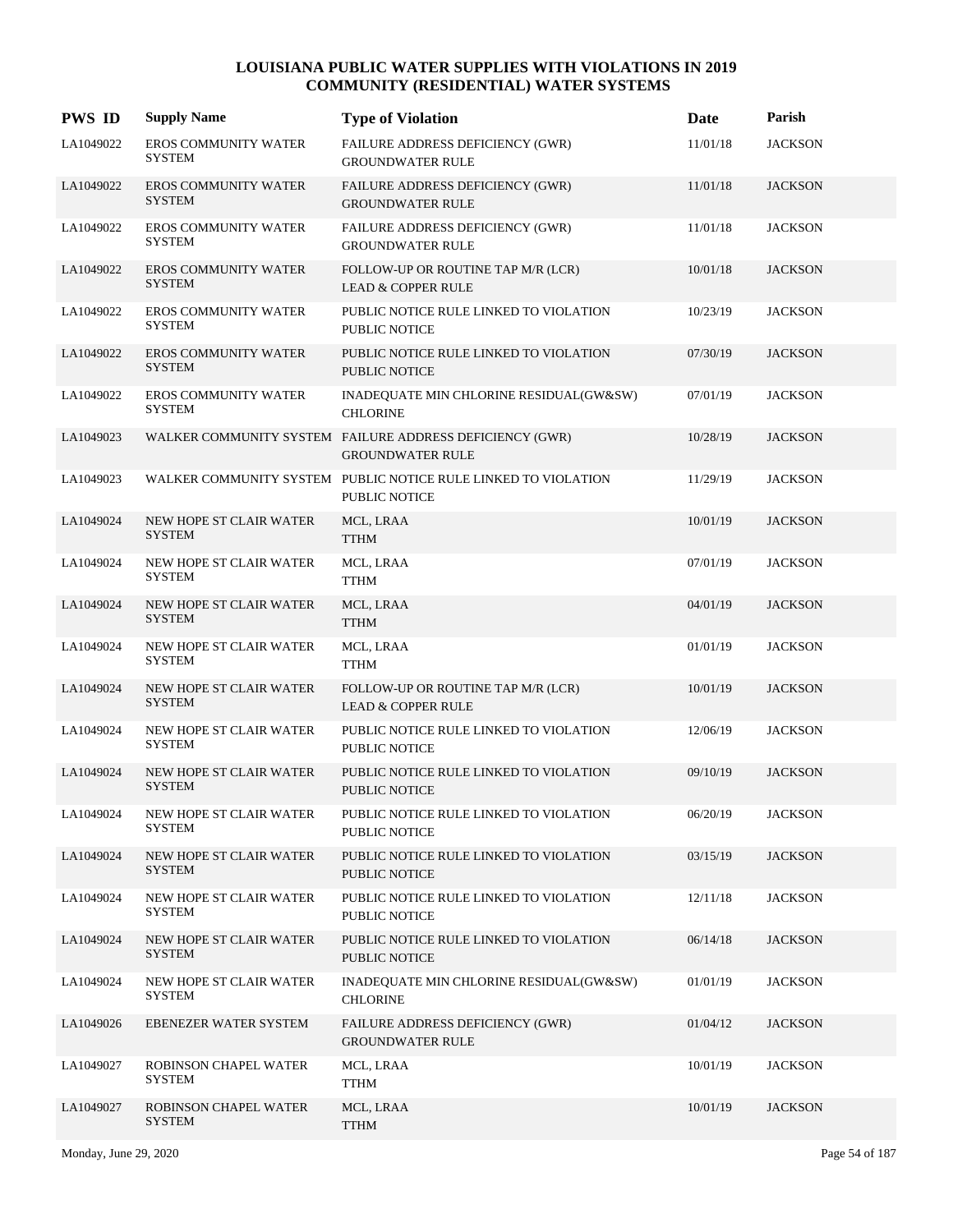| <b>PWS ID</b> | <b>Supply Name</b>                       | <b>Type of Violation</b>                                            | Date     | Parish         |
|---------------|------------------------------------------|---------------------------------------------------------------------|----------|----------------|
| LA1049027     | ROBINSON CHAPEL WATER<br><b>SYSTEM</b>   | MCL, LRAA<br><b>TTHM</b>                                            | 10/01/19 | <b>JACKSON</b> |
| LA1049027     | ROBINSON CHAPEL WATER<br><b>SYSTEM</b>   | MCL, LRAA<br><b>TTHM</b>                                            | 07/01/19 | <b>JACKSON</b> |
| LA1049027     | ROBINSON CHAPEL WATER<br><b>SYSTEM</b>   | MCL, LRAA<br><b>TTHM</b>                                            | 07/01/19 | <b>JACKSON</b> |
| LA1049027     | ROBINSON CHAPEL WATER<br><b>SYSTEM</b>   | MCL, LRAA<br><b>TTHM</b>                                            | 04/01/19 | <b>JACKSON</b> |
| LA1049027     | ROBINSON CHAPEL WATER<br><b>SYSTEM</b>   | MCL, LRAA<br><b>TTHM</b>                                            | 04/01/19 | <b>JACKSON</b> |
| LA1049027     | ROBINSON CHAPEL WATER<br><b>SYSTEM</b>   | MCL, LRAA<br><b>TTHM</b>                                            | 01/01/19 | <b>JACKSON</b> |
| LA1049027     | ROBINSON CHAPEL WATER<br><b>SYSTEM</b>   | MCL, LRAA<br><b>TTHM</b>                                            | 01/01/19 | <b>JACKSON</b> |
| LA1049027     | ROBINSON CHAPEL WATER<br><b>SYSTEM</b>   | FOLLOW-UP OR ROUTINE TAP M/R (LCR)<br><b>LEAD &amp; COPPER RULE</b> | 10/01/18 | <b>JACKSON</b> |
| LA1049027     | ROBINSON CHAPEL WATER<br><b>SYSTEM</b>   | INADEQUATE MIN CHLORINE RESIDUAL(GW&SW)<br><b>CHLORINE</b>          | 11/01/19 | <b>JACKSON</b> |
| LA1049027     | ROBINSON CHAPEL WATER<br><b>SYSTEM</b>   | INADEQUATE MIN CHLORINE RESIDUAL(GW&SW)<br><b>CHLORINE</b>          | 08/01/19 | <b>JACKSON</b> |
| LA1049027     | ROBINSON CHAPEL WATER<br><b>SYSTEM</b>   | 5% DS BELOW MIN 0.5-2 MONTHS CONSEC(GW)<br><b>CHLORINE</b>          | 12/01/19 | <b>JACKSON</b> |
| LA1049028     | SPRING CREEK SUBDIVISION<br>WATER SYSTEM | MCL, LRAA<br>TOTAL HALOACETIC ACIDS (HAA5)                          | 10/01/19 | <b>JACKSON</b> |
| LA1049028     | SPRING CREEK SUBDIVISION<br>WATER SYSTEM | MCL, LRAA<br><b>TTHM</b>                                            | 10/01/19 | <b>JACKSON</b> |
| LA1049028     | SPRING CREEK SUBDIVISION<br>WATER SYSTEM | MCL, LRAA<br><b>TTHM</b>                                            | 10/01/19 | <b>JACKSON</b> |
| LA1049028     | SPRING CREEK SUBDIVISION<br>WATER SYSTEM | MCL, LRAA<br>TOTAL HALOACETIC ACIDS (HAA5)                          | 10/01/19 | <b>JACKSON</b> |
| LA1049028     | SPRING CREEK SUBDIVISION<br>WATER SYSTEM | MCL, LRAA<br>TOTAL HALOACETIC ACIDS (HAA5)                          | 07/01/19 | <b>JACKSON</b> |
| LA1049028     | SPRING CREEK SUBDIVISION<br>WATER SYSTEM | MCL, LRAA<br><b>TTHM</b>                                            | 07/01/19 | <b>JACKSON</b> |
| LA1049028     | SPRING CREEK SUBDIVISION<br>WATER SYSTEM | MCL, LRAA<br><b>TTHM</b>                                            | 07/01/19 | <b>JACKSON</b> |
| LA1049028     | SPRING CREEK SUBDIVISION<br>WATER SYSTEM | MCL, LRAA<br>TOTAL HALOACETIC ACIDS (HAA5)                          | 07/01/19 | <b>JACKSON</b> |
| LA1049028     | SPRING CREEK SUBDIVISION<br>WATER SYSTEM | MCL, LRAA<br><b>TTHM</b>                                            | 04/01/19 | <b>JACKSON</b> |
| LA1049028     | SPRING CREEK SUBDIVISION<br>WATER SYSTEM | MCL, LRAA<br>TOTAL HALOACETIC ACIDS (HAA5)                          | 04/01/19 | <b>JACKSON</b> |
| LA1049028     | SPRING CREEK SUBDIVISION<br>WATER SYSTEM | MCL, LRAA<br>TOTAL HALOACETIC ACIDS (HAA5)                          | 04/01/19 | <b>JACKSON</b> |
| LA1049028     | SPRING CREEK SUBDIVISION<br>WATER SYSTEM | MCL, LRAA<br><b>TTHM</b>                                            | 04/01/19 | <b>JACKSON</b> |
| LA1049028     | SPRING CREEK SUBDIVISION<br>WATER SYSTEM | MCL, LRAA<br>TOTAL HALOACETIC ACIDS (HAA5)                          | 01/01/19 | <b>JACKSON</b> |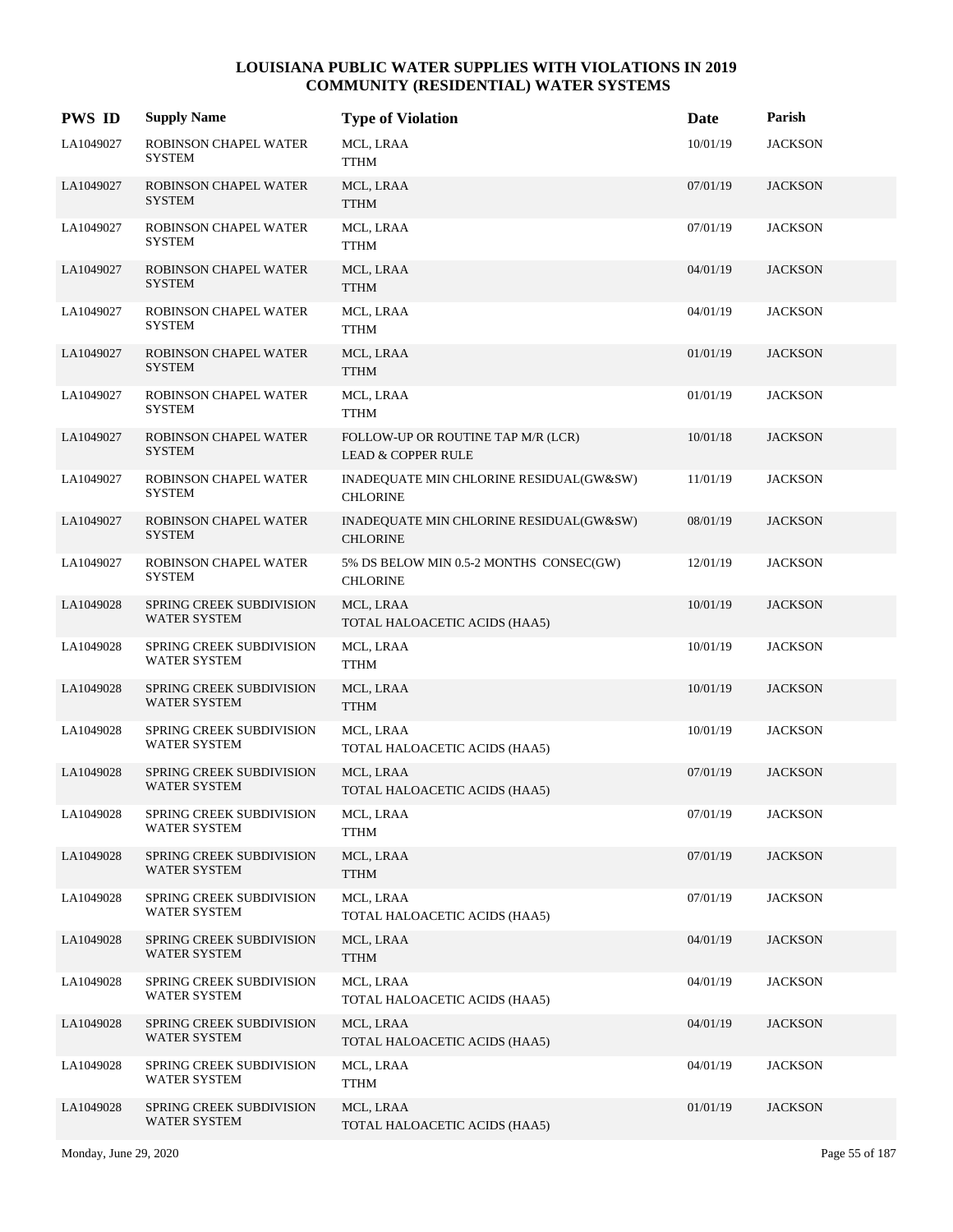| <b>PWS ID</b> | <b>Supply Name</b>                              | <b>Type of Violation</b>                                       | Date     | Parish         |
|---------------|-------------------------------------------------|----------------------------------------------------------------|----------|----------------|
| LA1049028     | SPRING CREEK SUBDIVISION<br>WATER SYSTEM        | MCL, LRAA<br>TOTAL HALOACETIC ACIDS (HAA5)                     | 01/01/19 | <b>JACKSON</b> |
| LA1049028     | SPRING CREEK SUBDIVISION<br><b>WATER SYSTEM</b> | MCL, LRAA<br><b>TTHM</b>                                       | 01/01/19 | <b>JACKSON</b> |
| LA1049028     | SPRING CREEK SUBDIVISION<br><b>WATER SYSTEM</b> | MCL, LRAA<br><b>TTHM</b>                                       | 01/01/19 | <b>JACKSON</b> |
| LA1049028     | SPRING CREEK SUBDIVISION<br>WATER SYSTEM        | FAILURE SUBMIT OEL REPORT FOR TTHM<br><b>TTHM</b>              | 07/31/16 | <b>JACKSON</b> |
| LA1049028     | SPRING CREEK SUBDIVISION<br>WATER SYSTEM        | FAILURE ADDRESS DEFICIENCY (GWR)<br><b>GROUNDWATER RULE</b>    | 11/27/18 | <b>JACKSON</b> |
| LA1049028     | <b>SPRING CREEK SUBDIVISION</b><br>WATER SYSTEM | FAILURE ADDRESS DEFICIENCY (GWR)<br><b>GROUNDWATER RULE</b>    | 08/29/18 | <b>JACKSON</b> |
| LA1049028     | SPRING CREEK SUBDIVISION<br><b>WATER SYSTEM</b> | LEAD CONSUMER NOTICE (LCR)<br><b>LEAD &amp; COPPER RULE</b>    | 10/24/19 | <b>JACKSON</b> |
| LA1049028     | SPRING CREEK SUBDIVISION<br>WATER SYSTEM        | PUBLIC NOTICE RULE LINKED TO VIOLATION<br><b>PUBLIC NOTICE</b> | 07/27/19 | <b>JACKSON</b> |
| LA1049028     | SPRING CREEK SUBDIVISION<br>WATER SYSTEM        | INADEQUATE MIN CHLORINE RESIDUAL(GW&SW)<br><b>CHLORINE</b>     | 06/01/19 | <b>JACKSON</b> |
| LA1049028     | SPRING CREEK SUBDIVISION<br><b>WATER SYSTEM</b> | INADEQUATE MIN CHLORINE RESIDUAL(GW&SW)<br><b>CHLORINE</b>     | 04/01/19 | <b>JACKSON</b> |
| LA1049028     | SPRING CREEK SUBDIVISION<br>WATER SYSTEM        | 5% DS BELOW MIN 0.5-2 MONTHS CONSEC(GW)<br><b>CHLORINE</b>     | 07/01/19 | <b>JACKSON</b> |
| LA1049030     | SPILLWAY ESTATES WATER<br><b>SYSTEM</b>         | MCL, LRAA<br>TOTAL HALOACETIC ACIDS (HAA5)                     | 10/01/19 | <b>JACKSON</b> |
| LA1049030     | SPILLWAY ESTATES WATER<br><b>SYSTEM</b>         | MCL, LRAA<br>TOTAL HALOACETIC ACIDS (HAA5)                     | 07/01/19 | <b>JACKSON</b> |
| LA1049030     | SPILLWAY ESTATES WATER<br><b>SYSTEM</b>         | MCL, LRAA<br>TOTAL HALOACETIC ACIDS (HAA5)                     | 07/01/19 | <b>JACKSON</b> |
| LA1049030     | SPILLWAY ESTATES WATER<br><b>SYSTEM</b>         | INADEQUATE MIN CHLORINE RESIDUAL(GW&SW)<br><b>CHLORINE</b>     | 11/01/19 | <b>JACKSON</b> |
| LA1049030     | SPILLWAY ESTATES WATER<br><b>SYSTEM</b>         | INADEQUATE MIN CHLORINE RESIDUAL(GW&SW)<br><b>CHLORINE</b>     | 07/01/19 | <b>JACKSON</b> |
| LA1049031     | VIXEN WATER SYSTEM WEST                         | MCL, LRAA<br><b>TTHM</b>                                       | 10/01/19 | <b>JACKSON</b> |
| LA1049031     | VIXEN WATER SYSTEM WEST                         | MCL, LRAA<br><b>TTHM</b>                                       | 10/01/19 | <b>JACKSON</b> |
| LA1049031     | VIXEN WATER SYSTEM WEST                         | MCL, LRAA<br>TOTAL HALOACETIC ACIDS (HAA5)                     | 10/01/19 | <b>JACKSON</b> |
| LA1049031     | VIXEN WATER SYSTEM WEST                         | MCL, LRAA<br>TOTAL HALOACETIC ACIDS (HAA5)                     | 10/01/19 | <b>JACKSON</b> |
| LA1049031     | VIXEN WATER SYSTEM WEST                         | MCL, LRAA<br>TOTAL HALOACETIC ACIDS (HAA5)                     | 07/01/19 | <b>JACKSON</b> |
| LA1049031     | VIXEN WATER SYSTEM WEST                         | MCL, LRAA<br><b>TTHM</b>                                       | 07/01/19 | <b>JACKSON</b> |
| LA1049031     | VIXEN WATER SYSTEM WEST                         | MCL, LRAA<br>TOTAL HALOACETIC ACIDS (HAA5)                     | 07/01/19 | <b>JACKSON</b> |
| LA1049031     | VIXEN WATER SYSTEM WEST                         | MCL, LRAA<br><b>TTHM</b>                                       | 07/01/19 | <b>JACKSON</b> |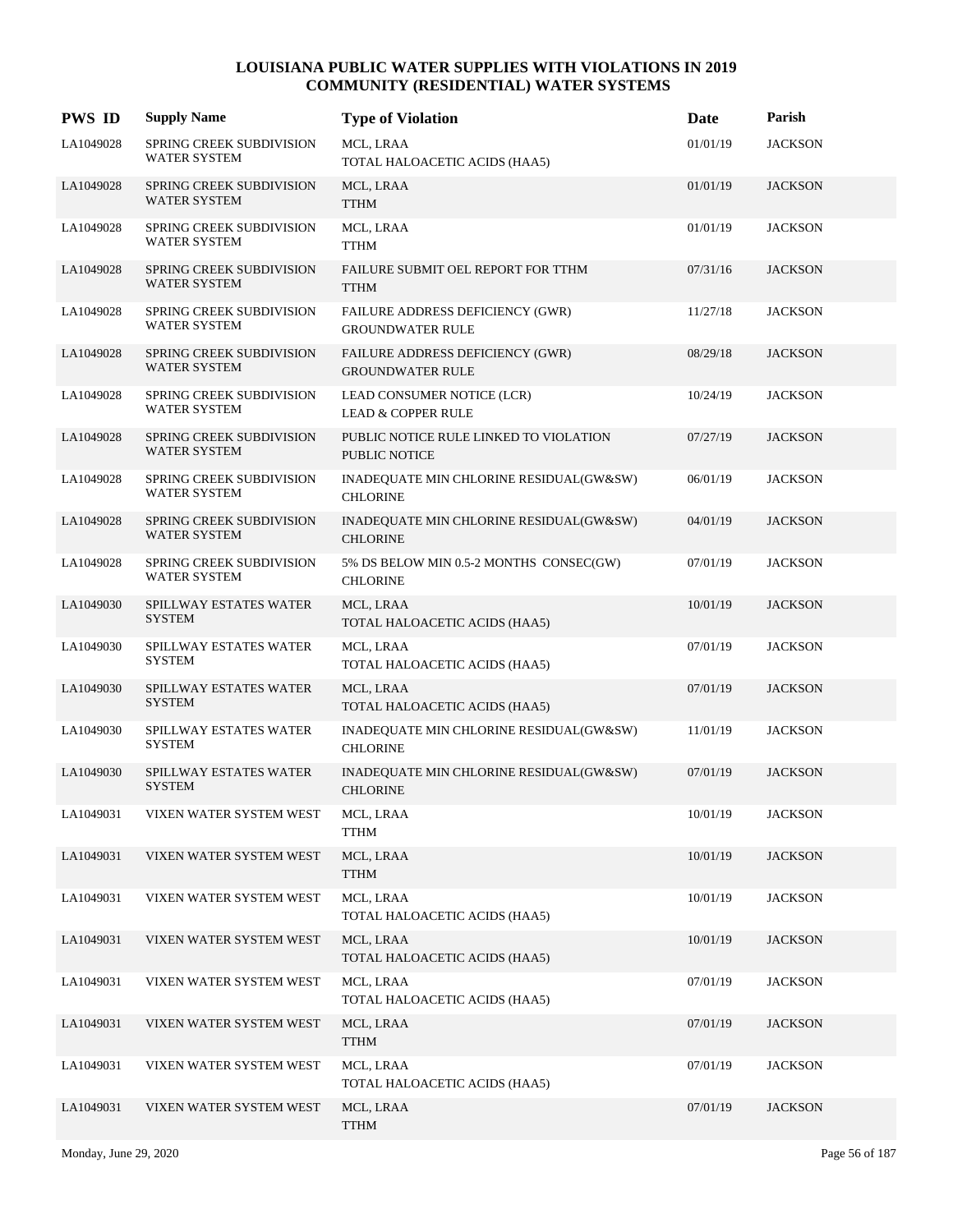| <b>PWS ID</b> | <b>Supply Name</b>        | <b>Type of Violation</b>                                            | Date     | Parish           |
|---------------|---------------------------|---------------------------------------------------------------------|----------|------------------|
| LA1049031     | VIXEN WATER SYSTEM WEST   | MCL, LRAA<br><b>TTHM</b>                                            | 04/01/19 | <b>JACKSON</b>   |
| LA1049031     | VIXEN WATER SYSTEM WEST   | MCL, LRAA<br>TOTAL HALOACETIC ACIDS (HAA5)                          | 04/01/19 | <b>JACKSON</b>   |
| LA1049031     | VIXEN WATER SYSTEM WEST   | MCL, LRAA<br>TOTAL HALOACETIC ACIDS (HAA5)                          | 04/01/19 | <b>JACKSON</b>   |
| LA1049031     | VIXEN WATER SYSTEM WEST   | MCL, LRAA<br><b>TTHM</b>                                            | 04/01/19 | <b>JACKSON</b>   |
| LA1049031     | VIXEN WATER SYSTEM WEST   | MCL, LRAA<br><b>TTHM</b>                                            | 01/01/19 | <b>JACKSON</b>   |
| LA1049031     | VIXEN WATER SYSTEM WEST   | MCL, LRAA<br>TOTAL HALOACETIC ACIDS (HAA5)                          | 01/01/19 | <b>JACKSON</b>   |
| LA1049031     | VIXEN WATER SYSTEM WEST   | MCL, LRAA<br><b>TTHM</b>                                            | 01/01/19 | <b>JACKSON</b>   |
| LA1049031     | VIXEN WATER SYSTEM WEST   | MCL, LRAA<br>TOTAL HALOACETIC ACIDS (HAA5)                          | 01/01/19 | <b>JACKSON</b>   |
| LA1049031     | VIXEN WATER SYSTEM WEST   | FAILURE SUBMIT OEL REPORT FOR TTHM<br><b>TTHM</b>                   | 10/31/17 | <b>JACKSON</b>   |
| LA1049031     | VIXEN WATER SYSTEM WEST   | FAILURE SUBMIT OEL REPORT FOR HAA5<br>TOTAL HALOACETIC ACIDS (HAA5) | 10/31/17 | <b>JACKSON</b>   |
| LA1049031     | VIXEN WATER SYSTEM WEST   | PUBLIC NOTICE RULE LINKED TO VIOLATION<br>PUBLIC NOTICE             | 10/10/19 | <b>JACKSON</b>   |
| LA1049031     | VIXEN WATER SYSTEM WEST   | PUBLIC NOTICE RULE LINKED TO VIOLATION<br>PUBLIC NOTICE             | 07/30/19 | <b>JACKSON</b>   |
| LA1049031     | VIXEN WATER SYSTEM WEST   | PUBLIC NOTICE RULE LINKED TO VIOLATION<br>PUBLIC NOTICE             | 01/05/19 | <b>JACKSON</b>   |
| LA1049036     | MT MORIAH WATER SYSTEM    | INADEQUATE MIN CHLORINE RESIDUAL(GW&SW)<br><b>CHLORINE</b>          | 09/01/19 | <b>JACKSON</b>   |
| LA1051001     | E JEFFERSON WW DISTRICT 1 | INADEQUATE MIN CHLORINE RESIDUAL(GW&SW)<br><b>CHLORINE</b>          | 11/01/19 | <b>JEFFERSON</b> |
| LA1051001     | E JEFFERSON WW DISTRICT 1 | INADEQUATE MIN CHLORINE RESIDUAL(GW&SW)<br><b>CHLORINE</b>          | 10/01/19 | <b>JEFFERSON</b> |
| LA1051001     | E JEFFERSON WW DISTRICT 1 | INADEQUATE MIN CHLORINE RESIDUAL(GW&SW)<br><b>CHLORINE</b>          | 09/01/19 | <b>JEFFERSON</b> |
| LA1051001     | E JEFFERSON WW DISTRICT 1 | INADEQUATE MIN CHLORINE RESIDUAL(GW&SW)<br><b>CHLORINE</b>          | 08/01/19 | <b>JEFFERSON</b> |
| LA1051001     | E JEFFERSON WW DISTRICT 1 | INADEQUATE MIN CHLORINE RESIDUAL(GW&SW)<br><b>CHLORINE</b>          | 07/01/19 | <b>JEFFERSON</b> |
| LA1051004     | W JEFFERSON WW DISTRICT 2 | INADEQUATE MIN CHLORINE RESIDUAL(GW&SW)<br><b>CHLORINE</b>          | 12/01/19 | <b>JEFFERSON</b> |
| LA1051004     | W JEFFERSON WW DISTRICT 2 | INADEQUATE MIN CHLORINE RESIDUAL(GW&SW)<br><b>CHLORINE</b>          | 11/01/19 | <b>JEFFERSON</b> |
| LA1051004     | W JEFFERSON WW DISTRICT 2 | INADEQUATE MIN CHLORINE RESIDUAL(GW&SW)<br><b>CHLORINE</b>          | 10/01/19 | <b>JEFFERSON</b> |
| LA1051004     | W JEFFERSON WW DISTRICT 2 | INADEQUATE MIN CHLORINE RESIDUAL(GW&SW)<br><b>CHLORINE</b>          | 09/01/19 | <b>JEFFERSON</b> |
| LA1051004     | W JEFFERSON WW DISTRICT 2 | INADEQUATE MIN CHLORINE RESIDUAL(GW&SW)<br><b>CHLORINE</b>          | 08/01/19 | <b>JEFFERSON</b> |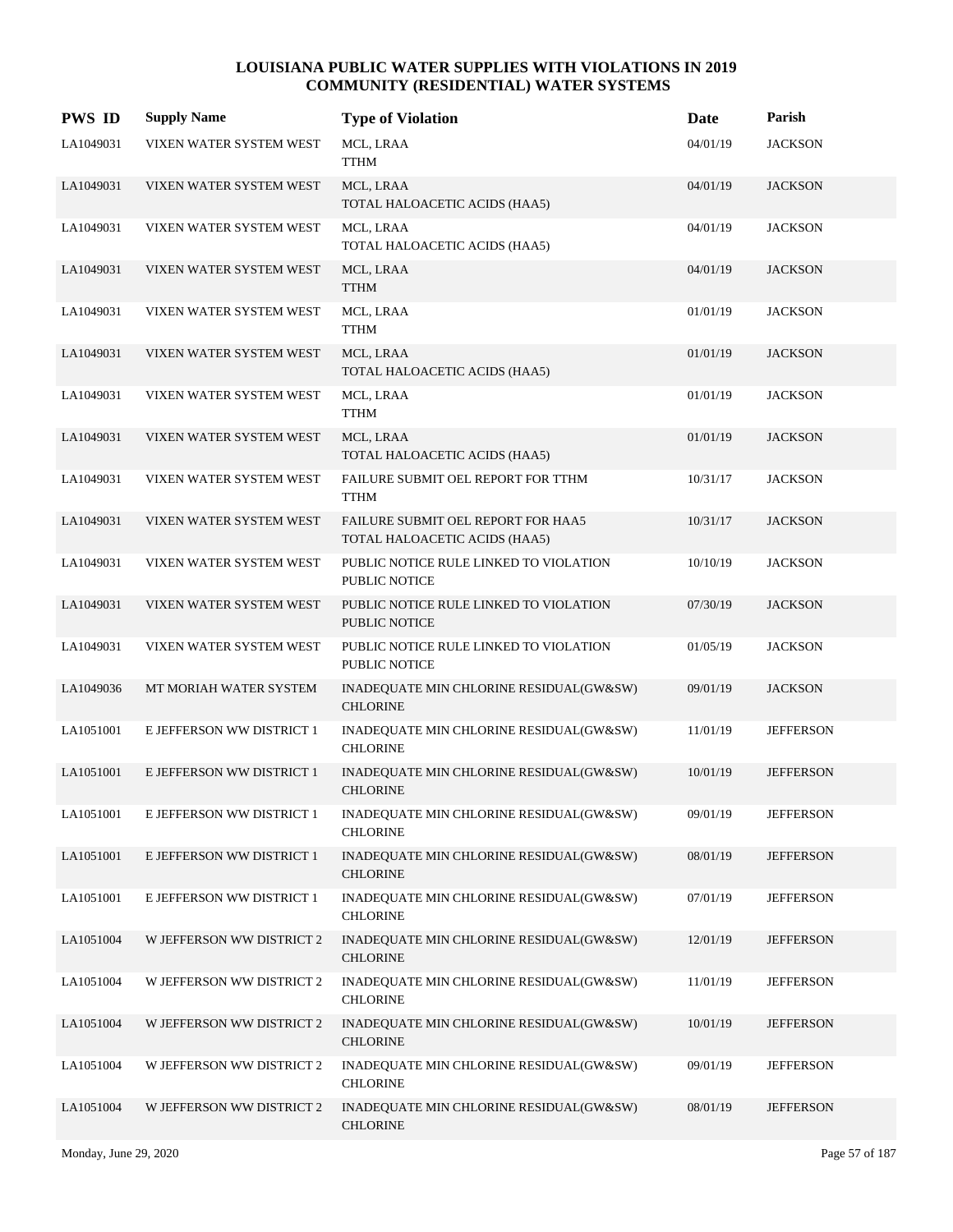| <b>PWS ID</b> | <b>Supply Name</b>                   | <b>Type of Violation</b>                                            | Date     | Parish                 |
|---------------|--------------------------------------|---------------------------------------------------------------------|----------|------------------------|
| LA1051004     | W JEFFERSON WW DISTRICT 2            | INADEQUATE MIN CHLORINE RESIDUAL(GW&SW)<br><b>CHLORINE</b>          | 07/01/19 | <b>JEFFERSON</b>       |
| LA1051004     | W JEFFERSON WW DISTRICT 2            | INADEQUATE MIN CHLORINE RESIDUAL(GW&SW)<br><b>CHLORINE</b>          | 05/01/19 | <b>JEFFERSON</b>       |
| LA1051004     | W JEFFERSON WW DISTRICT 2            | INADEQUATE MIN CHLORINE RESIDUAL(GW&SW)<br><b>CHLORINE</b>          | 02/01/19 | <b>JEFFERSON</b>       |
| LA1051004     | W JEFFERSON WW DISTRICT 2            | INADEQUATE MIN CHLORINE RESIDUAL(GW&SW)<br><b>CHLORINE</b>          | 01/01/19 | <b>JEFFERSON</b>       |
| LA1051005     | WESTWEGO WATERWORKS                  | FAILURE SUBMIT OEL REPORT FOR HAA5<br>TOTAL HALOACETIC ACIDS (HAA5) | 07/31/14 | <b>JEFFERSON</b>       |
| LA1051005     | <b>WESTWEGO WATERWORKS</b>           | FAILURE SUBMIT OEL REPORT FOR TTHM<br><b>TTHM</b>                   | 07/31/14 | <b>JEFFERSON</b>       |
| LA1051005     | WESTWEGO WATERWORKS                  | <b>CCR REPORT</b><br>CONSUMER CONFIDENCE RULE                       | 07/01/19 | <b>JEFFERSON</b>       |
| LA1051005     | <b>WESTWEGO WATERWORKS</b>           | INADEQUATE MIN CHLORINE RESIDUAL(GW&SW)<br><b>CHLORINE</b>          | 10/01/19 | <b>JEFFERSON</b>       |
| LA1051005     | WESTWEGO WATERWORKS                  | INADEQUATE MIN CHLORINE RESIDUAL(GW&SW)<br><b>CHLORINE</b>          | 10/01/19 | <b>JEFFERSON</b>       |
| LA1051005     | WESTWEGO WATERWORKS                  | INADEQUATE MIN CHLORINE RESIDUAL(GW&SW)<br><b>CHLORAMINE</b>        | 09/01/19 | <b>JEFFERSON</b>       |
| LA1051005     | WESTWEGO WATERWORKS                  | INADEQUATE MIN CHLORINE RESIDUAL(GW&SW)<br><b>CHLORAMINE</b>        | 08/01/19 | <b>JEFFERSON</b>       |
| LA1051005     | <b>WESTWEGO WATERWORKS</b>           | INADEQUATE MIN CHLORINE RESIDUAL(GW&SW)<br><b>CHLORAMINE</b>        | 07/01/19 | <b>JEFFERSON</b>       |
| LA1053001     | TOWN OF ELTON WATER<br><b>SYSTEM</b> | FAILURE ADDRESS DEFICIENCY (GWR)<br><b>GROUNDWATER RULE</b>         | 05/30/19 | JEFFERSON DAVIS        |
| LA1053001     | TOWN OF ELTON WATER<br><b>SYSTEM</b> | FAILURE ADDRESS DEFICIENCY (GWR)<br><b>GROUNDWATER RULE</b>         | 05/30/19 | <b>JEFFERSON DAVIS</b> |
| LA1053001     | TOWN OF ELTON WATER<br><b>SYSTEM</b> | PUBLIC NOTICE RULE LINKED TO VIOLATION<br><b>PUBLIC NOTICE</b>      | 12/13/19 | JEFFERSON DAVIS        |
| LA1053001     | TOWN OF ELTON WATER<br><b>SYSTEM</b> | INADEQUATE MIN CHLORINE RESIDUAL(GW&SW)<br><b>CHLORINE</b>          | 11/01/19 | <b>JEFFERSON DAVIS</b> |
| LA1053001     | TOWN OF ELTON WATER<br><b>SYSTEM</b> | INADEQUATE MIN CHLORINE RESIDUAL(GW&SW)<br><b>CHLORINE</b>          | 09/01/19 | JEFFERSON DAVIS        |
| LA1053001     | TOWN OF ELTON WATER<br><b>SYSTEM</b> | INADEQUATE MIN CHLORINE RESIDUAL(GW&SW)<br><b>CHLORINE</b>          | 06/01/19 | JEFFERSON DAVIS        |
| LA1053001     | TOWN OF ELTON WATER<br><b>SYSTEM</b> | 5% DS BELOW MIN 0.5-2 MONTHS CONSEC(GW)<br><b>CHLORINE</b>          | 12/01/19 | JEFFERSON DAVIS        |
| LA1053005     | TOWN OF LAKE ARTHUR<br>WATER SYSTEM  | INADEQUATE MIN CHLORINE RESIDUAL(GW&SW)<br><b>CHLORINE</b>          | 10/01/19 | JEFFERSON DAVIS        |
| LA1053005     | TOWN OF LAKE ARTHUR<br>WATER SYSTEM  | INADEQUATE MIN CHLORINE RESIDUAL(GW&SW)<br><b>CHLORINE</b>          | 06/01/19 | JEFFERSON DAVIS        |
| LA1053006     | TOWN OF WELSH WATER<br><b>SYSTEM</b> | FAILURE ADDRESS DEFICIENCY (GWR)<br><b>GROUNDWATER RULE</b>         | 10/31/19 | JEFFERSON DAVIS        |
| LA1053006     | TOWN OF WELSH WATER<br><b>SYSTEM</b> | CCR ADEQUACY/AVAILABILITY/CONTENT<br>CONSUMER CONFIDENCE RULE       | 10/01/17 | JEFFERSON DAVIS        |
| LA1053006     | TOWN OF WELSH WATER<br><b>SYSTEM</b> | PUBLIC NOTICE RULE LINKED TO VIOLATION<br>PUBLIC NOTICE             | 12/13/19 | JEFFERSON DAVIS        |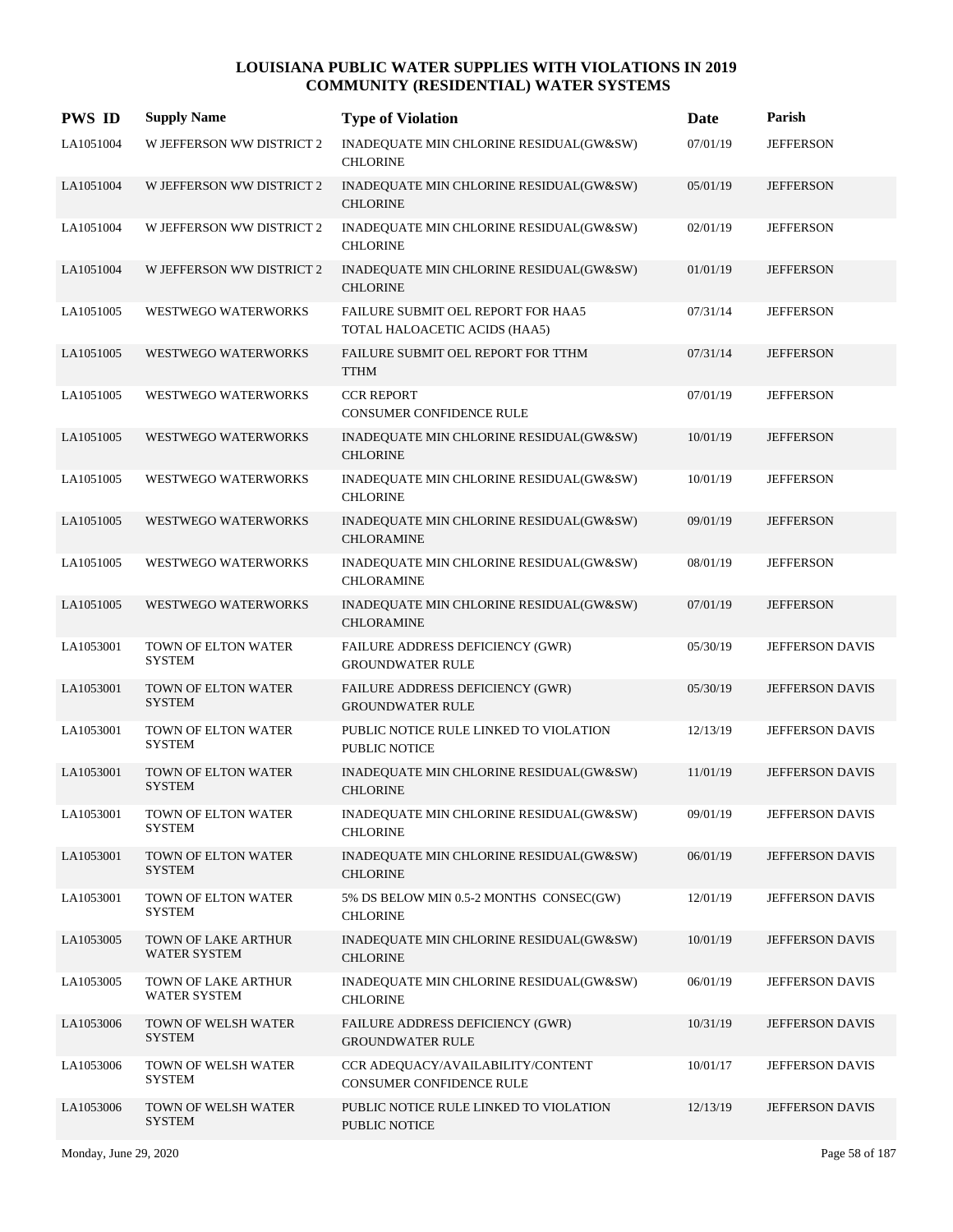| <b>PWS ID</b> | <b>Supply Name</b>                                          | <b>Type of Violation</b>                                              | Date     | Parish                 |
|---------------|-------------------------------------------------------------|-----------------------------------------------------------------------|----------|------------------------|
| LA1053006     | TOWN OF WELSH WATER<br><b>SYSTEM</b>                        | INADEQUATE MIN CHLORINE RESIDUAL(GW&SW)<br><b>CHLORINE</b>            | 11/01/19 | JEFFERSON DAVIS        |
| LA1053007     | <b>VILLAGE OF FENTON WATER</b><br><b>SYSTEM</b>             | LEAD CONSUMER NOTICE (LCR)<br><b>LEAD &amp; COPPER RULE</b>           | 11/29/19 | <b>JEFFERSON DAVIS</b> |
| LA1053007     | VILLAGE OF FENTON WATER<br><b>SYSTEM</b>                    | LEAD CONSUMER NOTICE (LCR)<br><b>LEAD &amp; COPPER RULE</b>           | 03/04/17 | JEFFERSON DAVIS        |
| LA1053007     | VILLAGE OF FENTON WATER<br><b>SYSTEM</b>                    | INADEQUATE MIN CHLORINE RESIDUAL(GW&SW)<br><b>CHLORINE</b>            | 04/01/19 | JEFFERSON DAVIS        |
| LA1053013     | JEFF DAVIS WATER DISTRICT 4                                 | INADEQUATE MIN CHLORINE RESIDUAL(GW&SW)<br><b>CHLORINE</b>            | 08/01/19 | JEFFERSON DAVIS        |
| LA1055003     | <b>CITY OF BROUSSARD WATER</b><br><b>SYSTEM</b>             | FAILURE ADDRESS DEFICIENCY (GWR)<br><b>GROUNDWATER RULE</b>           | 07/02/19 | LAFAYETTE              |
| LA1055003     | CITY OF BROUSSARD WATER<br><b>SYSTEM</b>                    | FAILURE ADDRESS DEFICIENCY (GWR)<br><b>GROUNDWATER RULE</b>           | 07/16/17 | LAFAYETTE              |
| LA1055003     | <b>CITY OF BROUSSARD WATER</b><br><b>SYSTEM</b>             | FOLLOW-UP OR ROUTINE TAP M/R (LCR)<br><b>LEAD &amp; COPPER RULE</b>   | 10/01/18 | LAFAYETTE              |
| LA1055013     | G & R MOBILE HOME PARK<br><b>WATER SYSTEM</b>               | OCCT/SOWT RECOMMENDATION/STUDY (LCR)<br><b>LEAD &amp; COPPER RULE</b> | 01/11/19 | LAFAYETTE              |
| LA1055014     | <b>G &amp; J MOBILE HOME ESTATES</b><br><b>WATER SYSTEM</b> | INADEQUATE MIN CHLORINE RESIDUAL(GW&SW)<br><b>CHLORINE</b>            | 11/01/19 | LAFAYETTE              |
| LA1055014     | <b>G &amp; J MOBILE HOME ESTATES</b><br><b>WATER SYSTEM</b> | INADEQUATE MIN CHLORINE RESIDUAL(GW&SW)<br><b>CHLORINE</b>            | 07/01/19 | LAFAYETTE              |
| LA1055015     | <b>HOLIDAY MOBILE HOME</b><br>VILLA WATER SYSTEM            | FAILURE ADDRESS DEFICIENCY (GWR)<br><b>GROUNDWATER RULE</b>           | 04/08/19 | LAFAYETTE              |
| LA1055015     | HOLIDAY MOBILE HOME<br>VILLA WATER SYSTEM                   | WATER QUALITY PARAMETER M/R (LCR)<br><b>LEAD &amp; COPPER RULE</b>    | 01/01/19 | LAFAYETTE              |
| LA1055015     | HOLIDAY MOBILE HOME<br>VILLA WATER SYSTEM                   | OCCT/SOWT RECOMMENDATION/STUDY (LCR)<br><b>LEAD &amp; COPPER RULE</b> | 07/11/19 | LAFAYETTE              |
| LA1055015     | HOLIDAY MOBILE HOME<br>VILLA WATER SYSTEM                   | PUBLIC EDUCATION (LCR)<br><b>LEAD &amp; COPPER RULE</b>               | 12/06/18 | LAFAYETTE              |
| LA1055015     | <b>HOLIDAY MOBILE HOME</b><br>VILLA WATER SYSTEM            | LEAD CONSUMER NOTICE (LCR)<br><b>LEAD &amp; COPPER RULE</b>           | 10/04/19 | LAFAYETTE              |
| LA1055015     | HOLIDAY MOBILE HOME<br>VILLA WATER SYSTEM                   | LEAD CONSUMER NOTICE (LCR)<br><b>LEAD &amp; COPPER RULE</b>           | 12/06/18 | LAFAYETTE              |
| LA1055015     | <b>HOLIDAY MOBILE HOME</b><br>VILLA WATER SYSTEM            | <b>CCR REPORT</b><br>CONSUMER CONFIDENCE RULE                         | 07/01/19 | <b>LAFAYETTE</b>       |
| LA1055015     | <b>HOLIDAY MOBILE HOME</b><br>VILLA WATER SYSTEM            | PUBLIC NOTICE RULE LINKED TO VIOLATION<br>PUBLIC NOTICE               | 11/06/19 | LAFAYETTE              |
| LA1055015     | HOLIDAY MOBILE HOME<br>VILLA WATER SYSTEM                   | PUBLIC NOTICE RULE LINKED TO VIOLATION<br>PUBLIC NOTICE               | 11/06/19 | <b>LAFAYETTE</b>       |
| LA1055015     | <b>HOLIDAY MOBILE HOME</b><br>VILLA WATER SYSTEM            | PUBLIC NOTICE RULE LINKED TO VIOLATION<br>PUBLIC NOTICE               | 05/06/19 | LAFAYETTE              |
| LA1055015     | HOLIDAY MOBILE HOME<br>VILLA WATER SYSTEM                   | INADEQUATE MIN CHLORINE RESIDUAL(GW&SW)<br><b>CHLORINE</b>            | 07/01/19 | LAFAYETTE              |
| LA1055015     | HOLIDAY MOBILE HOME<br>VILLA WATER SYSTEM                   | 5% DS BELOW MIN 0.5-2 MONTHS CONSEC(GW)<br><b>CHLORINE</b>            | 12/01/19 | LAFAYETTE              |
| LA1055015     | HOLIDAY MOBILE HOME<br>VILLA WATER SYSTEM                   | 5% DS BELOW MIN 0.5-2 MONTHS CONSEC(GW)<br><b>CHLORINE</b>            | 11/01/19 | LAFAYETTE              |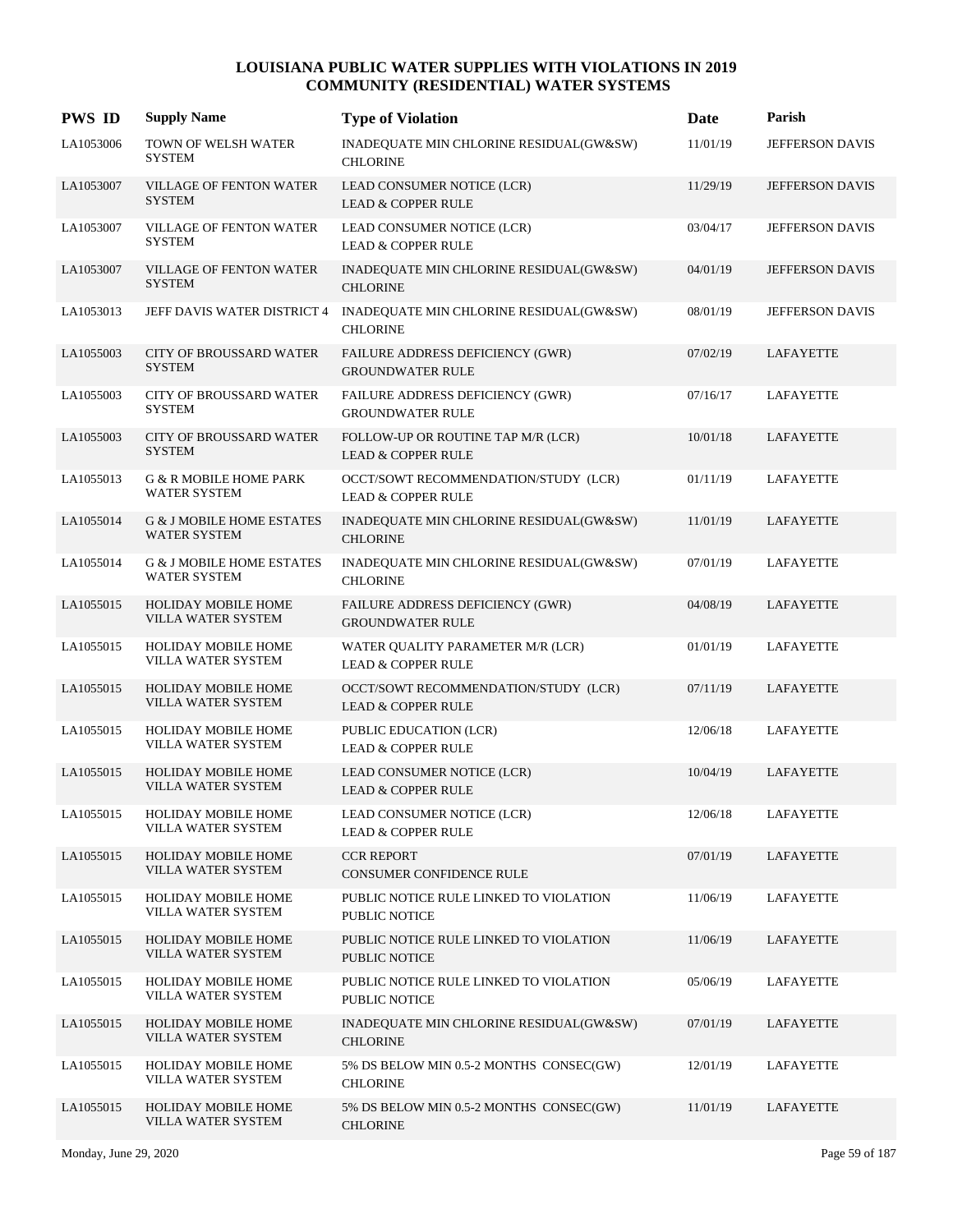| <b>PWS ID</b> | <b>Supply Name</b>                                  | <b>Type of Violation</b>                                                              | Date     | Parish           |
|---------------|-----------------------------------------------------|---------------------------------------------------------------------------------------|----------|------------------|
| LA1055015     | <b>HOLIDAY MOBILE HOME</b><br>VILLA WATER SYSTEM    | 5% DS BELOW MIN 0.5-2 MONTHS CONSEC(GW)<br><b>CHLORINE</b>                            | 10/01/19 | <b>LAFAYETTE</b> |
| LA1055015     | <b>HOLIDAY MOBILE HOME</b><br>VILLA WATER SYSTEM    | 5% DS BELOW MIN 0.5-2 MONTHS CONSEC(GW)<br><b>CHLORINE</b>                            | 09/01/19 | LAFAYETTE        |
| LA1055015     | <b>HOLIDAY MOBILE HOME</b><br>VILLA WATER SYSTEM    | 5% DS BELOW MIN 0.5-2 MONTHS CONSEC(GW)<br><b>CHLORINE</b>                            | 08/01/19 | LAFAYETTE        |
| LA1055015     | <b>HOLIDAY MOBILE HOME</b><br>VILLA WATER SYSTEM    | 5% DS BELOW MIN 0.5-2 MONTHS CONSEC(GW)<br><b>CHLORINE</b>                            | 03/01/19 | LAFAYETTE        |
| LA1055015     | HOLIDAY MOBILE HOME<br>VILLA WATER SYSTEM           | 5% DS BELOW MIN 0.5-2 MONTHS CONSEC(GW)<br><b>CHLORINE</b>                            | 02/01/19 | LAFAYETTE        |
| LA1055015     | <b>HOLIDAY MOBILE HOME</b><br>VILLA WATER SYSTEM    | 5% DS BELOW MIN 0.5-2 MONTHS CONSEC(GW)<br><b>CHLORINE</b>                            | 01/01/19 | LAFAYETTE        |
| LA1055021     | <b>SYSTEM</b>                                       | MAXIES CAMPGROUND WATER INADEQUATE MIN CHLORINE RESIDUAL(GW&SW)<br><b>CHLORINE</b>    | 08/01/19 | LAFAYETTE        |
| LA1055035     | <b>SYSTEM</b>                                       | CITY OF YOUNGSVILLE WATER LEAD CONSUMER NOTICE (LCR)<br><b>LEAD &amp; COPPER RULE</b> | 11/24/19 | LAFAYETTE        |
| LA1055048     | PARKLAND TRAILER PARK<br><b>WATER SYSTEM</b>        | INADEQUATE MIN CHLORINE RESIDUAL(GW&SW)<br><b>CHLORINE</b>                            | 08/01/19 | LAFAYETTE        |
| LA1055067     | <b>LAKEVIEW TRAILER PARK</b><br><b>WATER SYSTEM</b> | LEVEL 1 ASSESS, MULTIPLE TC POS (RTCR)<br>REVISED TOTAL COLIFORM RULE (RTCR)          | 09/18/18 | <b>LAFAYETTE</b> |
| LA1055067     | LAKEVIEW TRAILER PARK<br><b>WATER SYSTEM</b>        | CORRECTIVE/EXPEDITED ACTIONS (RTCR)<br>REVISED TOTAL COLIFORM RULE (RTCR)             | 11/26/19 | LAFAYETTE        |
| LA1055067     | <b>LAKEVIEW TRAILER PARK</b><br><b>WATER SYSTEM</b> | CORRECTIVE/EXPEDITED ACTIONS (RTCR)<br>REVISED TOTAL COLIFORM RULE (RTCR)             | 09/30/19 | LAFAYETTE        |
| LA1055067     | LAKEVIEW TRAILER PARK<br><b>WATER SYSTEM</b>        | CORRECTIVE/EXPEDITED ACTIONS (RTCR)<br>REVISED TOTAL COLIFORM RULE (RTCR)             | 09/30/19 | LAFAYETTE        |
| LA1055067     | <b>LAKEVIEW TRAILER PARK</b><br><b>WATER SYSTEM</b> | CORRECTIVE/EXPEDITED ACTIONS (RTCR)<br>REVISED TOTAL COLIFORM RULE (RTCR)             | 09/30/19 | LAFAYETTE        |
| LA1055067     | LAKEVIEW TRAILER PARK<br><b>WATER SYSTEM</b>        | CORRECTIVE/EXPEDITED ACTIONS (RTCR)<br>REVISED TOTAL COLIFORM RULE (RTCR)             | 08/15/19 | LAFAYETTE        |
| LA1055067     | LAKEVIEW TRAILER PARK<br><b>WATER SYSTEM</b>        | CORRECTIVE/EXPEDITED ACTIONS (RTCR)<br>REVISED TOTAL COLIFORM RULE (RTCR)             | 08/15/19 | LAFAYETTE        |
| LA1055067     | LAKEVIEW TRAILER PARK<br>WATER SYSTEM               | CORRECTIVE/EXPEDITED ACTIONS (RTCR)<br>REVISED TOTAL COLIFORM RULE (RTCR)             | 04/26/19 | LAFAYETTE        |
| LA1055067     | LAKEVIEW TRAILER PARK<br><b>WATER SYSTEM</b>        | CORRECTIVE/EXPEDITED ACTIONS (RTCR)<br>REVISED TOTAL COLIFORM RULE (RTCR)             | 04/26/19 | LAFAYETTE        |
| LA1055067     | <b>LAKEVIEW TRAILER PARK</b><br><b>WATER SYSTEM</b> | CORRECTIVE/EXPEDITED ACTIONS (RTCR)<br>REVISED TOTAL COLIFORM RULE (RTCR)             | 04/24/19 | LAFAYETTE        |
| LA1055067     | LAKEVIEW TRAILER PARK<br><b>WATER SYSTEM</b>        | FAILURE ADDRESS DEFICIENCY (GWR)<br><b>GROUNDWATER RULE</b>                           | 04/01/19 | <b>LAFAYETTE</b> |
| LA1055067     | <b>LAKEVIEW TRAILER PARK</b><br><b>WATER SYSTEM</b> | FOLLOW-UP OR ROUTINE TAP M/R (LCR)<br><b>LEAD &amp; COPPER RULE</b>                   | 10/01/19 | LAFAYETTE        |
| LA1055067     | <b>LAKEVIEW TRAILER PARK</b><br><b>WATER SYSTEM</b> | <b>CCR REPORT</b><br>CONSUMER CONFIDENCE RULE                                         | 07/01/19 | LAFAYETTE        |
| LA1055067     | LAKEVIEW TRAILER PARK<br>WATER SYSTEM               | <b>CCR REPORT</b><br>CONSUMER CONFIDENCE RULE                                         | 07/01/18 | LAFAYETTE        |
| LA1055067     | LAKEVIEW TRAILER PARK<br><b>WATER SYSTEM</b>        | PUBLIC NOTICE RULE LINKED TO VIOLATION<br>PUBLIC NOTICE                               | 09/14/19 | LAFAYETTE        |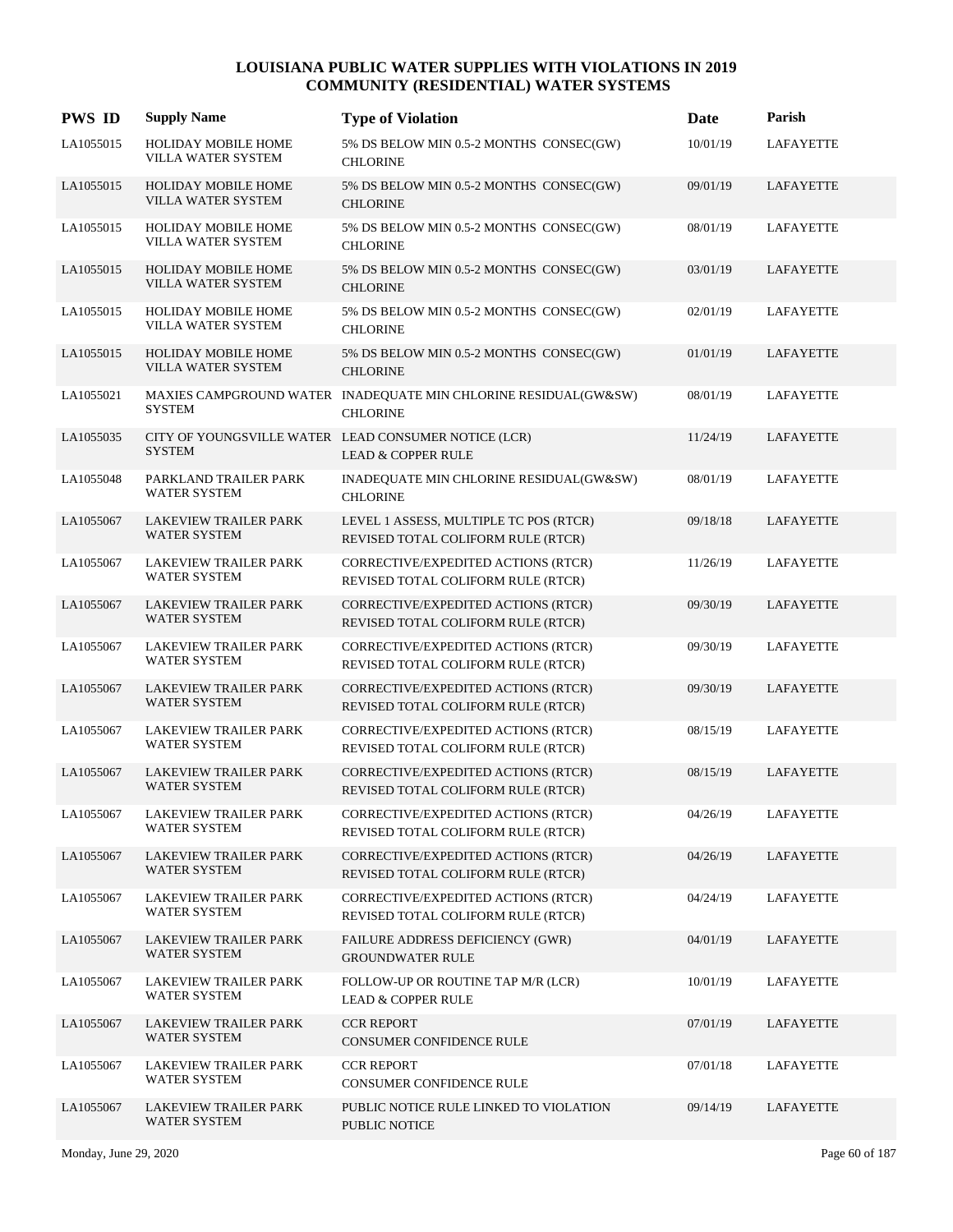| <b>PWS ID</b> | <b>Supply Name</b>                                  | <b>Type of Violation</b>                                            | Date     | Parish           |
|---------------|-----------------------------------------------------|---------------------------------------------------------------------|----------|------------------|
| LA1055067     | <b>LAKEVIEW TRAILER PARK</b><br>WATER SYSTEM        | PUBLIC NOTICE RULE LINKED TO VIOLATION<br><b>PUBLIC NOTICE</b>      | 05/31/19 | <b>LAFAYETTE</b> |
| LA1055067     | <b>LAKEVIEW TRAILER PARK</b><br>WATER SYSTEM        | PUBLIC NOTICE RULE LINKED TO VIOLATION<br><b>PUBLIC NOTICE</b>      | 05/31/19 | LAFAYETTE        |
| LA1055067     | <b>LAKEVIEW TRAILER PARK</b><br><b>WATER SYSTEM</b> | PUBLIC NOTICE RULE LINKED TO VIOLATION<br><b>PUBLIC NOTICE</b>      | 05/31/19 | <b>LAFAYETTE</b> |
| LA1055067     | <b>LAKEVIEW TRAILER PARK</b><br>WATER SYSTEM        | PUBLIC NOTICE RULE LINKED TO VIOLATION<br><b>PUBLIC NOTICE</b>      | 05/04/19 | LAFAYETTE        |
| LA1055067     | <b>LAKEVIEW TRAILER PARK</b><br><b>WATER SYSTEM</b> | PUBLIC NOTICE RULE LINKED TO VIOLATION<br><b>PUBLIC NOTICE</b>      | 10/24/18 | <b>LAFAYETTE</b> |
| LA1055067     | <b>LAKEVIEW TRAILER PARK</b><br><b>WATER SYSTEM</b> | PUBLIC NOTICE RULE LINKED TO VIOLATION<br>PUBLIC NOTICE             | 03/19/18 | LAFAYETTE        |
| LA1055067     | <b>LAKEVIEW TRAILER PARK</b><br><b>WATER SYSTEM</b> | 5% DS BELOW MIN 0.5-2 MONTHS CONSEC(GW)<br><b>CHLORINE</b>          | 11/01/19 | <b>LAFAYETTE</b> |
| LA1055067     | <b>LAKEVIEW TRAILER PARK</b><br><b>WATER SYSTEM</b> | 5% DS BELOW MIN 0.5-2 MONTHS CONSEC(GW)<br><b>CHLORINE</b>          | 10/01/19 | LAFAYETTE        |
| LA1055067     | <b>LAKEVIEW TRAILER PARK</b><br><b>WATER SYSTEM</b> | 5% DS BELOW MIN 0.5-2 MONTHS CONSEC(GW)<br><b>CHLORINE</b>          | 09/01/19 | <b>LAFAYETTE</b> |
| LA1055067     | <b>LAKEVIEW TRAILER PARK</b><br><b>WATER SYSTEM</b> | 5% DS BELOW MIN 0.5-2 MONTHS CONSEC(GW)<br><b>CHLORINE</b>          | 08/01/19 | LAFAYETTE        |
| LA1055067     | LAKEVIEW TRAILER PARK<br><b>WATER SYSTEM</b>        | 5% DS BELOW MIN 0.5-2 MONTHS CONSEC(GW)<br><b>CHLORINE</b>          | 07/01/19 | LAFAYETTE        |
| LA1055067     | LAKEVIEW TRAILER PARK<br><b>WATER SYSTEM</b>        | 5% DS BELOW MIN 0.5-2 MONTHS CONSEC(GW)<br><b>CHLORINE</b>          | 06/01/19 | LAFAYETTE        |
| LA1055067     | <b>LAKEVIEW TRAILER PARK</b><br><b>WATER SYSTEM</b> | 5% DS BELOW MIN 0.5-2 MONTHS CONSEC(GW)<br><b>CHLORINE</b>          | 05/01/19 | LAFAYETTE        |
| LA1055067     | <b>LAKEVIEW TRAILER PARK</b><br><b>WATER SYSTEM</b> | 5% DS BELOW MIN 0.5-2 MONTHS CONSEC(GW)<br><b>CHLORINE</b>          | 04/01/19 | LAFAYETTE        |
| LA1055067     | LAKEVIEW TRAILER PARK<br><b>WATER SYSTEM</b>        | 5% DS BELOW MIN 0.5-2 MONTHS CONSEC(GW)<br><b>CHLORINE</b>          | 03/01/19 | LAFAYETTE        |
| LA1055067     | <b>LAKEVIEW TRAILER PARK</b><br><b>WATER SYSTEM</b> | 5% DS BELOW MIN 0.5-2 MONTHS CONSEC(GW)<br><b>CHLORINE</b>          | 02/01/19 | LAFAYETTE        |
| LA1055067     | LAKEVIEW TRAILER PARK<br>WATER SYSTEM               | 5% DS BELOW MIN 0.5-2 MONTHS CONSEC(GW)<br><b>CHLORINE</b>          | 01/01/19 | <b>LAFAYETTE</b> |
| LA1055070     | VILLAGE QUEST SUBDIVISION<br><b>WATER SYSTEM</b>    | LEAD CONSUMER NOTICE (LCR)<br><b>LEAD &amp; COPPER RULE</b>         | 04/28/16 | LAFAYETTE        |
| LA1055074     | ROYAL MOBILE ESTATES<br><b>WATER SYSTEM</b>         | <b>CCR REPORT</b><br>CONSUMER CONFIDENCE RULE                       | 07/01/19 | <b>LAFAYETTE</b> |
| LA1055074     | ROYAL MOBILE ESTATES<br>WATER SYSTEM                | INADEQUATE MIN CHLORINE RESIDUAL(GW&SW)<br><b>CHLORINE</b>          | 10/01/19 | <b>LAFAYETTE</b> |
| LA1055074     | ROYAL MOBILE ESTATES<br>WATER SYSTEM                | INADEQUATE MIN CHLORINE RESIDUAL(GW&SW)<br><b>CHLORINE</b>          | 08/01/19 | <b>LAFAYETTE</b> |
| LA1055074     | ROYAL MOBILE ESTATES<br>WATER SYSTEM                | 5% DS BELOW MIN 0.5-2 MONTHS CONSEC(GW)<br><b>CHLORINE</b>          | 12/01/19 | LAFAYETTE        |
| LA1055074     | ROYAL MOBILE ESTATES<br>WATER SYSTEM                | 5% DS BELOW MIN 0.5-2 MONTHS CONSEC(GW)<br><b>CHLORINE</b>          | 11/01/19 | <b>LAFAYETTE</b> |
| LA1055082     | BELLE PLACE TRAILER PARK<br>WATER SYSTEM            | FOLLOW-UP OR ROUTINE TAP M/R (LCR)<br><b>LEAD &amp; COPPER RULE</b> | 10/01/18 | LAFAYETTE        |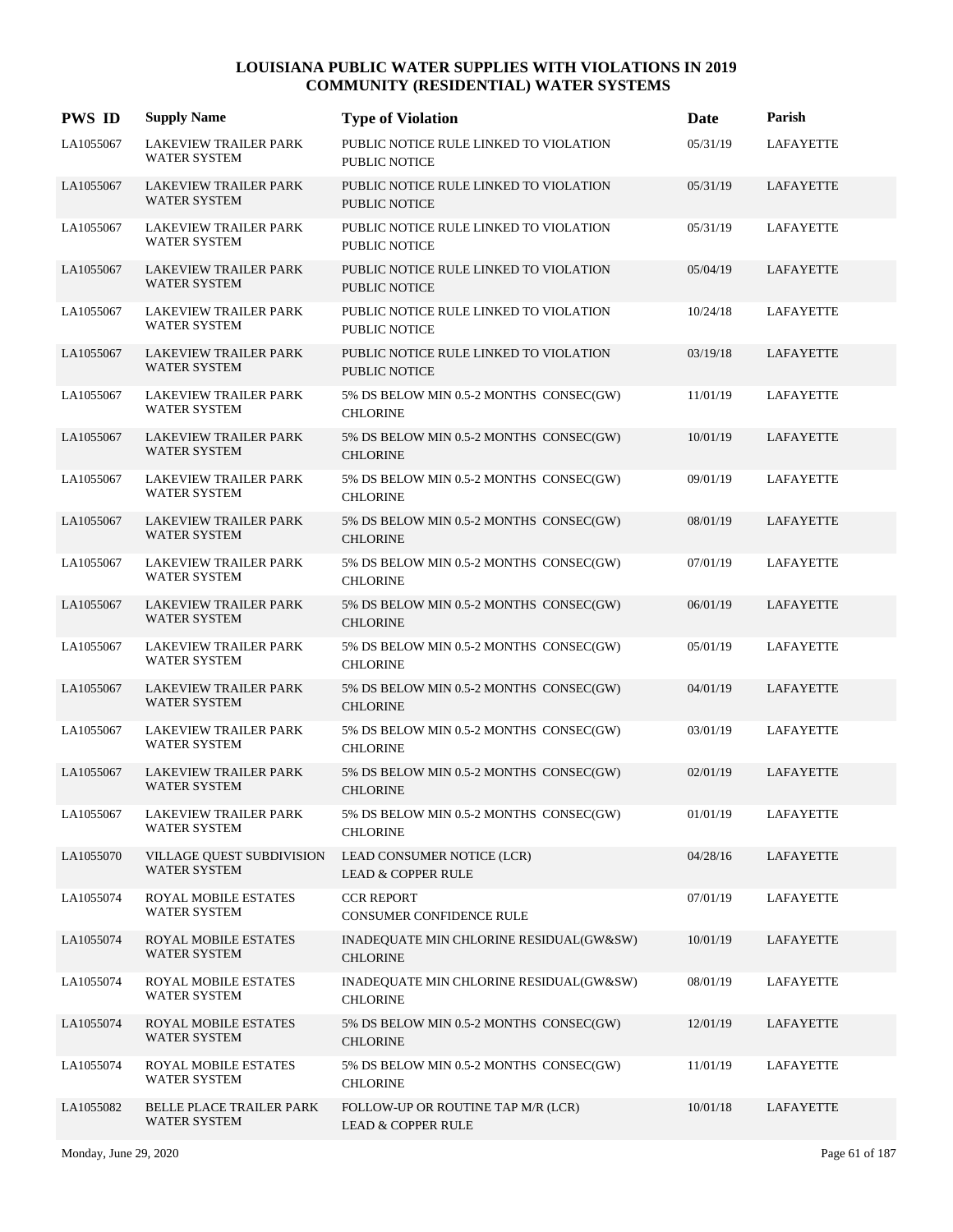| <b>PWS ID</b> | <b>Supply Name</b>                                   | <b>Type of Violation</b>                                                              | Date     | Parish           |
|---------------|------------------------------------------------------|---------------------------------------------------------------------------------------|----------|------------------|
| LA1055082     | BELLE PLACE TRAILER PARK<br><b>WATER SYSTEM</b>      | INADEQUATE MIN CHLORINE RESIDUAL(GW&SW)<br><b>CHLORINE</b>                            | 06/01/19 | <b>LAFAYETTE</b> |
| LA1055082     | BELLE PLACE TRAILER PARK<br><b>WATER SYSTEM</b>      | INADEQUATE MIN CHLORINE RESIDUAL(GW&SW)<br><b>CHLORINE</b>                            | 03/01/19 | LAFAYETTE        |
| LA1055094     | <b>BELLEVILLE SUBDIVISION</b><br><b>WATER SYSTEM</b> | FAILURE ADDRESS DEFICIENCY (GWR)<br><b>GROUNDWATER RULE</b>                           | 10/14/19 | LAFAYETTE        |
| LA1055094     | <b>BELLEVILLE SUBDIVISION</b><br><b>WATER SYSTEM</b> | FAILURE ADDRESS DEFICIENCY (GWR)<br><b>GROUNDWATER RULE</b>                           | 10/14/19 | <b>LAFAYETTE</b> |
| LA1055094     | <b>BELLEVILLE SUBDIVISION</b><br><b>WATER SYSTEM</b> | PUBLIC NOTICE RULE LINKED TO VIOLATION<br><b>PUBLIC NOTICE</b>                        | 12/13/19 | LAFAYETTE        |
| LA1055094     | <b>BELLEVILLE SUBDIVISION</b><br><b>WATER SYSTEM</b> | PUBLIC NOTICE RULE LINKED TO VIOLATION<br><b>PUBLIC NOTICE</b>                        | 08/05/18 | LAFAYETTE        |
| LA1055094     | <b>BELLEVILLE SUBDIVISION</b><br><b>WATER SYSTEM</b> | RESIDUAL NOT MONITORED MRT-POE-ACR (GW)<br><b>CHLORINE</b>                            | 07/01/19 | LAFAYETTE        |
| LA1055094     | <b>BELLEVILLE SUBDIVISION</b><br><b>WATER SYSTEM</b> | INADEQUATE MIN CHLORINE RESIDUAL(GW&SW)<br><b>CHLORINE</b>                            | 09/01/19 | LAFAYETTE        |
| LA1055094     | BELLEVILLE SUBDIVISION<br><b>WATER SYSTEM</b>        | INADEQUATE MIN CHLORINE RESIDUAL(GW&SW)<br><b>CHLORINE</b>                            | 06/01/19 | LAFAYETTE        |
| LA1055094     | <b>BELLEVILLE SUBDIVISION</b><br><b>WATER SYSTEM</b> | 5% DS BELOW MIN 0.5-2 MONTHS CONSEC(GW)<br><b>CHLORINE</b>                            | 11/01/19 | LAFAYETTE        |
| LA1055094     | <b>BELLEVILLE SUBDIVISION</b><br><b>WATER SYSTEM</b> | 5% DS BELOW MIN 0.5-2 MONTHS CONSEC(GW)<br><b>CHLORINE</b>                            | 10/01/19 | LAFAYETTE        |
| LA1055094     | <b>BELLEVILLE SUBDIVISION</b><br><b>WATER SYSTEM</b> | 5% DS BELOW MIN 0.5-2 MONTHS CONSEC(GW)<br><b>CHLORINE</b>                            | 07/01/19 | LAFAYETTE        |
| LA1055101     | <b>SYSTEM</b>                                        | TESI JACKSON SQUARE WATER FAILURE ADDRESS DEFICIENCY (GWR)<br><b>GROUNDWATER RULE</b> | 11/08/19 | LAFAYETTE        |
| LA1055101     | <b>SYSTEM</b>                                        | TESI JACKSON SQUARE WATER INADEQUATE MIN CHLORINE RESIDUAL(GW&SW)<br><b>CHLORINE</b>  | 11/01/19 | LAFAYETTE        |
| LA1055103     | SUNRISE ADDITION TRAILER<br><b>PARK WS</b>           | FOLLOW-UP OR ROUTINE TAP M/R (LCR)<br><b>LEAD &amp; COPPER RULE</b>                   | 07/01/19 | LAFAYETTE        |
| LA1055103     | <b>SUNRISE ADDITION TRAILER</b><br><b>PARK WS</b>    | WATER QUALITY PARAMETER M/R (LCR)<br><b>LEAD &amp; COPPER RULE</b>                    | 01/01/19 | LAFAYETTE        |
| LA1055103     | <b>SUNRISE ADDITION TRAILER</b><br><b>PARK WS</b>    | OCCT/SOWT RECOMMENDATION/STUDY (LCR)<br><b>LEAD &amp; COPPER RULE</b>                 | 07/11/19 | LAFAYETTE        |
| LA1055103     | SUNRISE ADDITION TRAILER<br>PARK WS                  | PUBLIC NOTICE RULE LINKED TO VIOLATION<br>PUBLIC NOTICE                               | 04/19/11 | LAFAYETTE        |
| LA1055103     | <b>SUNRISE ADDITION TRAILER</b><br>PARK WS           | INADEQUATE MIN CHLORINE RESIDUAL(GW&SW)<br><b>CHLORINE</b>                            | 12/01/19 | LAFAYETTE        |
| LA1055103     | <b>SUNRISE ADDITION TRAILER</b><br>PARK WS           | INADEQUATE MIN CHLORINE RESIDUAL(GW&SW)<br><b>CHLORINE</b>                            | 07/01/19 | LAFAYETTE        |
| LA1055103     | <b>SUNRISE ADDITION TRAILER</b><br>PARK WS           | INADEQUATE MIN CHLORINE RESIDUAL(GW&SW)<br><b>CHLORINE</b>                            | 03/01/19 | LAFAYETTE        |
| LA1055123     | YOUNGS COMMUNITY LLC.<br><b>WATER SYSTEM</b>         | FOLLOW-UP OR ROUTINE TAP M/R (LCR)<br><b>LEAD &amp; COPPER RULE</b>                   | 10/01/19 | LAFAYETTE        |
| LA1055123     | YOUNGS COMMUNITY LLC.<br><b>WATER SYSTEM</b>         | FOLLOW-UP OR ROUTINE TAP M/R (LCR)<br><b>LEAD &amp; COPPER RULE</b>                   | 10/01/18 | LAFAYETTE        |
| LA1055123     | YOUNGS COMMUNITY LLC.<br><b>WATER SYSTEM</b>         | <b>CCR REPORT</b><br>CONSUMER CONFIDENCE RULE                                         | 07/01/19 | LAFAYETTE        |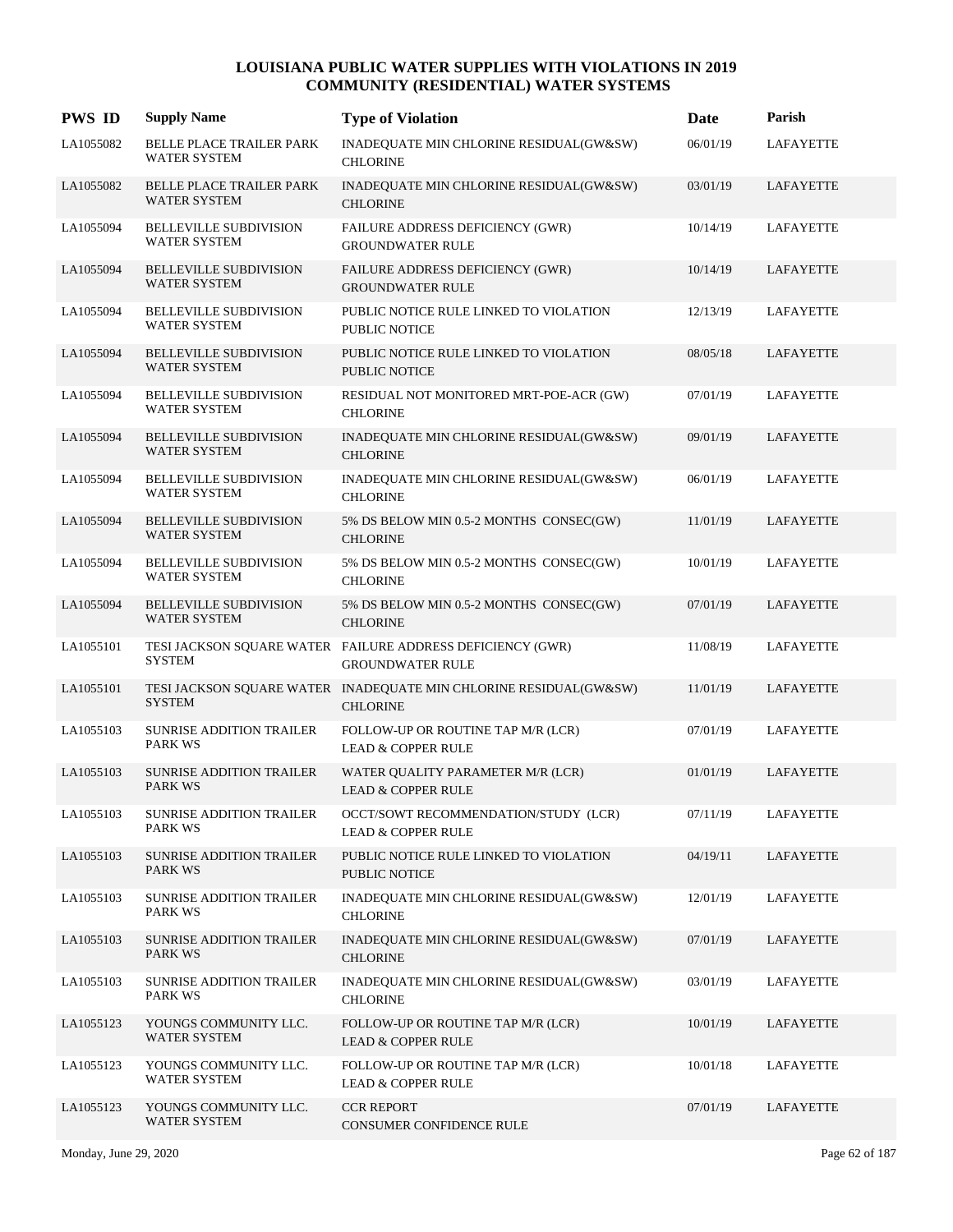| <b>PWS ID</b> | <b>Supply Name</b>                                | <b>Type of Violation</b>                                                | Date     | Parish           |
|---------------|---------------------------------------------------|-------------------------------------------------------------------------|----------|------------------|
| LA1055123     | YOUNGS COMMUNITY LLC.<br>WATER SYSTEM             | <b>CCR REPORT</b><br>CONSUMER CONFIDENCE RULE                           | 07/01/17 | <b>LAFAYETTE</b> |
| LA1055123     | YOUNGS COMMUNITY LLC.<br><b>WATER SYSTEM</b>      | CCR ADEQUACY/AVAILABILITY/CONTENT<br>CONSUMER CONFIDENCE RULE           | 10/01/17 | LAFAYETTE        |
| LA1055123     | YOUNGS COMMUNITY LLC.<br><b>WATER SYSTEM</b>      | PUBLIC NOTICE RULE LINKED TO VIOLATION<br>PUBLIC NOTICE                 | 02/09/19 | LAFAYETTE        |
| LA1055125     | SHADY OAKS ESTATES WATER<br><b>SYSTEM</b>         | MONITORING, ROUTINE (DBP), MAJOR<br><b>CHLORINE</b>                     | 01/01/19 | <b>LAFAYETTE</b> |
| LA1055125     | SHADY OAKS ESTATES WATER<br><b>SYSTEM</b>         | MONITORING, ROUTINE, MAJOR (RTCR)<br>REVISED TOTAL COLIFORM RULE (RTCR) | 03/01/19 | LAFAYETTE        |
| LA1055128     | TESI SOUTHFIELD SQUARE<br><b>WATER SYSTEM</b>     | FAILURE ADDRESS DEFICIENCY (GWR)<br><b>GROUNDWATER RULE</b>             | 11/08/19 | LAFAYETTE        |
| LA1055132     | KINGS COURT MHP WATER<br><b>SYSTEM</b>            | FAILURE ADDRESS DEFICIENCY (GWR)<br><b>GROUNDWATER RULE</b>             | 08/08/19 | LAFAYETTE        |
| LA1055132     | KINGS COURT MHP WATER<br><b>SYSTEM</b>            | LEAD CONSUMER NOTICE (LCR)<br><b>LEAD &amp; COPPER RULE</b>             | 11/11/18 | LAFAYETTE        |
| LA1055132     | KINGS COURT MHP WATER<br><b>SYSTEM</b>            | INADEQUATE MIN CHLORINE RESIDUAL(GW&SW)<br><b>CHLORINE</b>              | 09/01/19 | <b>LAFAYETTE</b> |
| LA1055132     | KINGS COURT MHP WATER<br><b>SYSTEM</b>            | NO CERTIFIED OPERATOR                                                   | 12/01/19 | LAFAYETTE        |
| LA1055137     | <b>MARKRIDGE PARK</b><br>SUBDIVISION WATER SYSTEM | FAILURE ADDRESS DEFICIENCY (GWR)<br><b>GROUNDWATER RULE</b>             | 12/19/11 | LAFAYETTE        |
| LA1055137     | <b>MARKRIDGE PARK</b><br>SUBDIVISION WATER SYSTEM | LEAD CONSUMER NOTICE (LCR)<br><b>LEAD &amp; COPPER RULE</b>             | 04/28/16 | LAFAYETTE        |
| LA1055137     | <b>MARKRIDGE PARK</b><br>SUBDIVISION WATER SYSTEM | RESIDUAL NOT MONITORED MRT-POE-ACR (GW)<br><b>CHLORINE</b>              | 07/01/19 | LAFAYETTE        |
| LA1055138     | <b>GARDEN HEIGHTS</b><br>SUBDIVISION WATER SYSTEM | FAILURE ADDRESS DEFICIENCY (GWR)<br><b>GROUNDWATER RULE</b>             | 09/09/19 | LAFAYETTE        |
| LA1055138     | <b>GARDEN HEIGHTS</b><br>SUBDIVISION WATER SYSTEM | <b>CCR REPORT</b><br>CONSUMER CONFIDENCE RULE                           | 07/01/19 | LAFAYETTE        |
| LA1055138     | <b>GARDEN HEIGHTS</b><br>SUBDIVISION WATER SYSTEM | PUBLIC NOTICE RULE LINKED TO VIOLATION<br>PUBLIC NOTICE                 | 12/13/19 | LAFAYETTE        |
| LA1055138     | <b>GARDEN HEIGHTS</b><br>SUBDIVISION WATER SYSTEM | INADEQUATE MIN CHLORINE RESIDUAL(GW&SW)<br><b>CHLORINE</b>              | 11/01/19 | <b>LAFAYETTE</b> |
| LA1055138     | <b>GARDEN HEIGHTS</b><br>SUBDIVISION WATER SYSTEM | INADEQUATE MIN CHLORINE RESIDUAL(GW&SW)<br><b>CHLORINE</b>              | 06/01/19 | <b>LAFAYETTE</b> |
| LA1055138     | <b>GARDEN HEIGHTS</b><br>SUBDIVISION WATER SYSTEM | 5% DS BELOW MIN 0.5-2 MONTHS CONSEC(GW)<br><b>CHLORINE</b>              | 08/01/19 | LAFAYETTE        |
| LA1055138     | <b>GARDEN HEIGHTS</b><br>SUBDIVISION WATER SYSTEM | 5% DS BELOW MIN 0.5-2 MONTHS CONSEC(GW)<br><b>CHLORINE</b>              | 07/01/19 | LAFAYETTE        |
| LA1055149     | WEST GATE TRAILER PARK<br><b>WATER SYSTEM</b>     | INADEQUATE MIN CHLORINE RESIDUAL(GW&SW)<br><b>CHLORINE</b>              | 09/01/19 | LAFAYETTE        |
| LA1055149     | WEST GATE TRAILER PARK<br><b>WATER SYSTEM</b>     | INADEQUATE MIN CHLORINE RESIDUAL(GW&SW)<br><b>CHLORINE</b>              | 06/01/19 | LAFAYETTE        |
| LA1055149     | WEST GATE TRAILER PARK<br>WATER SYSTEM            | 5% DS BELOW MIN 0.5-2 MONTHS CONSEC(GW)<br><b>CHLORINE</b>              | 10/01/19 | LAFAYETTE        |
| LA1055149     | WEST GATE TRAILER PARK<br><b>WATER SYSTEM</b>     | NO CERTIFIED OPERATOR                                                   | 06/01/19 | LAFAYETTE        |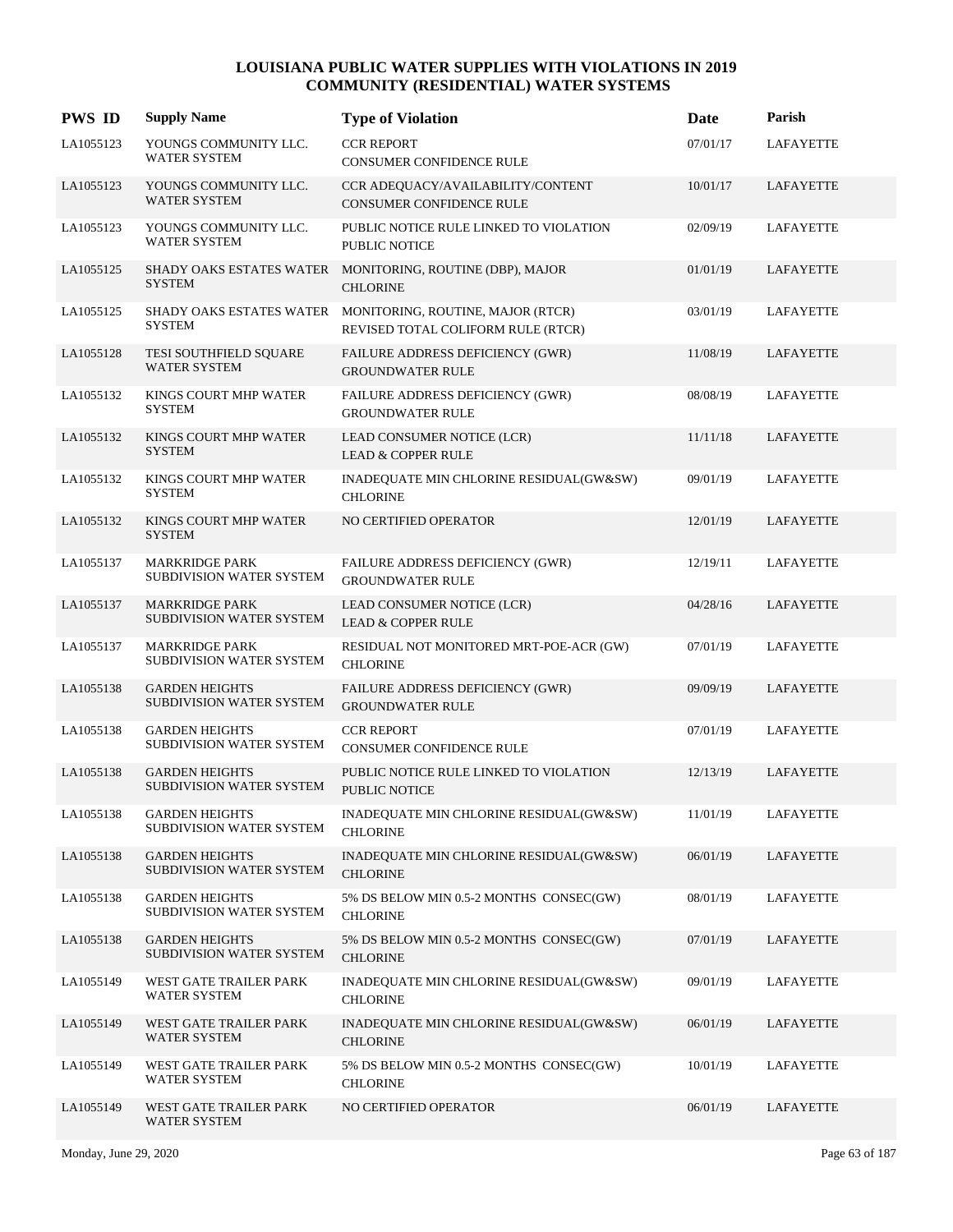| <b>PWS ID</b> | <b>Supply Name</b>                                     | <b>Type of Violation</b>                                                                           | Date     | Parish           |
|---------------|--------------------------------------------------------|----------------------------------------------------------------------------------------------------|----------|------------------|
| LA1055155     | <b>TESI SHENANDOAH</b>                                 | INADEQUATE MIN CHLORINE RESIDUAL(GW&SW)<br><b>CHLORINE</b>                                         | 09/01/19 | <b>LAFAYETTE</b> |
| LA1055162     | LE TRIOMPHE SUBDIVISION<br><b>WATER SYSTEM</b>         | MONITORING, ROUTINE (DBP), MAJOR<br><b>CHLORINE</b>                                                | 04/01/19 | LAFAYETTE        |
| LA1055162     | LE TRIOMPHE SUBDIVISION<br><b>WATER SYSTEM</b>         | MONITORING, ROUTINE, MAJOR (RTCR)<br>REVISED TOTAL COLIFORM RULE (RTCR)                            | 06/01/19 | LAFAYETTE        |
| LA1055166     | BROOKHOLLOW SUBDIVISION<br><b>WATER SYSTEM</b>         | MONITORING, ROUTINE (DBP), MAJOR<br><b>CHLORINE</b>                                                | 04/01/19 | LAFAYETTE        |
| LA1055166     | <b>BROOKHOLLOW SUBDIVISION</b><br>WATER SYSTEM         | MONITORING, ROUTINE, MAJOR (RTCR)<br>REVISED TOTAL COLIFORM RULE (RTCR)                            | 06/01/19 | <b>LAFAYETTE</b> |
| LA1055166     | <b>BROOKHOLLOW SUBDIVISION</b><br><b>WATER SYSTEM</b>  | LEAD CONSUMER NOTICE (LCR)<br><b>LEAD &amp; COPPER RULE</b>                                        | 03/31/17 | LAFAYETTE        |
| LA1055173     | <b>CHARTRES PLACE</b><br>SUBDIVISION WATER SYSTEM      | MONITORING, ROUTINE (DBP), MAJOR<br><b>CHLORINE</b>                                                | 04/01/19 | LAFAYETTE        |
| LA1055173     | <b>CHARTRES PLACE</b><br>SUBDIVISION WATER SYSTEM      | MONITORING, ROUTINE, MAJOR (RTCR)<br>REVISED TOTAL COLIFORM RULE (RTCR)                            | 06/01/19 | <b>LAFAYETTE</b> |
| LA1055174     | HABERSHAM SUBDIVISION<br><b>WATER SYSTEM</b>           | MONITORING, ROUTINE (DBP), MAJOR<br><b>CHLORINE</b>                                                | 04/01/19 | LAFAYETTE        |
| LA1055174     | HABERSHAM SUBDIVISION<br><b>WATER SYSTEM</b>           | MONITORING, ROUTINE, MAJOR (RTCR)<br>REVISED TOTAL COLIFORM RULE (RTCR)                            | 06/01/19 | LAFAYETTE        |
| LA1055175     | PINNACLE PLACE SUBDIVISION<br><b>WATER SYSTEM</b>      | MONITORING, ROUTINE (DBP), MAJOR<br><b>CHLORINE</b>                                                | 04/01/19 | LAFAYETTE        |
| LA1055175     | <b>WATER SYSTEM</b>                                    | PINNACLE PLACE SUBDIVISION MONITORING, ROUTINE, MAJOR (RTCR)<br>REVISED TOTAL COLIFORM RULE (RTCR) | 06/01/19 | LAFAYETTE        |
| LA1055191     | LPWDN NORTH REGION                                     | CORRECTIVE/EXPEDITED ACTIONS (RTCR)<br>REVISED TOTAL COLIFORM RULE (RTCR)                          | 12/12/19 | LAFAYETTE        |
| LA1055193     | <b>CITY OF BROUSSARD</b><br>PURCHASE WATER SYSTEM      | FAILURE ADDRESS DEFICIENCY (GWR)<br><b>GROUNDWATER RULE</b>                                        | 07/16/17 | LAFAYETTE        |
| LA1055194     | CITY OF BROUSSARD HWY 90<br><b>WATER SYSTEM</b>        | FAILURE ADDRESS DEFICIENCY (GWR)<br><b>GROUNDWATER RULE</b>                                        | 09/12/19 | LAFAYETTE        |
| LA1055194     | <b>CITY OF BROUSSARD HWY 90</b><br><b>WATER SYSTEM</b> | FAILURE ADDRESS DEFICIENCY (GWR)<br><b>GROUNDWATER RULE</b>                                        | 04/11/19 | LAFAYETTE        |
| LA1055194     | CITY OF BROUSSARD HWY 90<br>WATER SYSTEM               | INITIAL/FOLLOW-UP/ROUTINE SOWT M/R (LCR)<br><b>LEAD &amp; COPPER RULE</b>                          | 01/01/19 | <b>LAFAYETTE</b> |
| LA1055194     | <b>CITY OF BROUSSARD HWY 90</b><br><b>WATER SYSTEM</b> | LEAD CONSUMER NOTICE (LCR)<br><b>LEAD &amp; COPPER RULE</b>                                        | 01/20/19 | LAFAYETTE        |
| LA1055194     | <b>CITY OF BROUSSARD HWY 90</b><br><b>WATER SYSTEM</b> | PUBLIC NOTICE RULE LINKED TO VIOLATION<br>PUBLIC NOTICE                                            | 04/29/19 | LAFAYETTE        |
| LA1055194     | CITY OF BROUSSARD HWY 90<br><b>WATER SYSTEM</b>        | INADEQUATE MIN CHLORINE RESIDUAL(GW&SW)<br><b>CHLORINE</b>                                         | 06/01/19 | LAFAYETTE        |
| LA1055195     | <b>CITY OF YOUNGSVILLE</b><br>PURCHASE WS              | LEAD CONSUMER NOTICE (LCR)<br><b>LEAD &amp; COPPER RULE</b>                                        | 12/29/18 | LAFAYETTE        |
| LA1059001     | <b>BELAH FELLOWSHIP WATER</b><br><b>SYSTEM</b>         | <b>FAILURE ADDRESS DEFICIENCY (GWR)</b><br><b>GROUNDWATER RULE</b>                                 | 12/01/19 | LA SALLE         |
| LA1059001     | <b>BELAH FELLOWSHIP WATER</b><br><b>SYSTEM</b>         | FAILURE ADDRESS DEFICIENCY (GWR)<br><b>GROUNDWATER RULE</b>                                        | 12/01/19 | LA SALLE         |
| LA1059001     | <b>BELAH FELLOWSHIP WATER</b><br><b>SYSTEM</b>         | FAILURE ADDRESS DEFICIENCY (GWR)<br><b>GROUNDWATER RULE</b>                                        | 12/01/19 | LA SALLE         |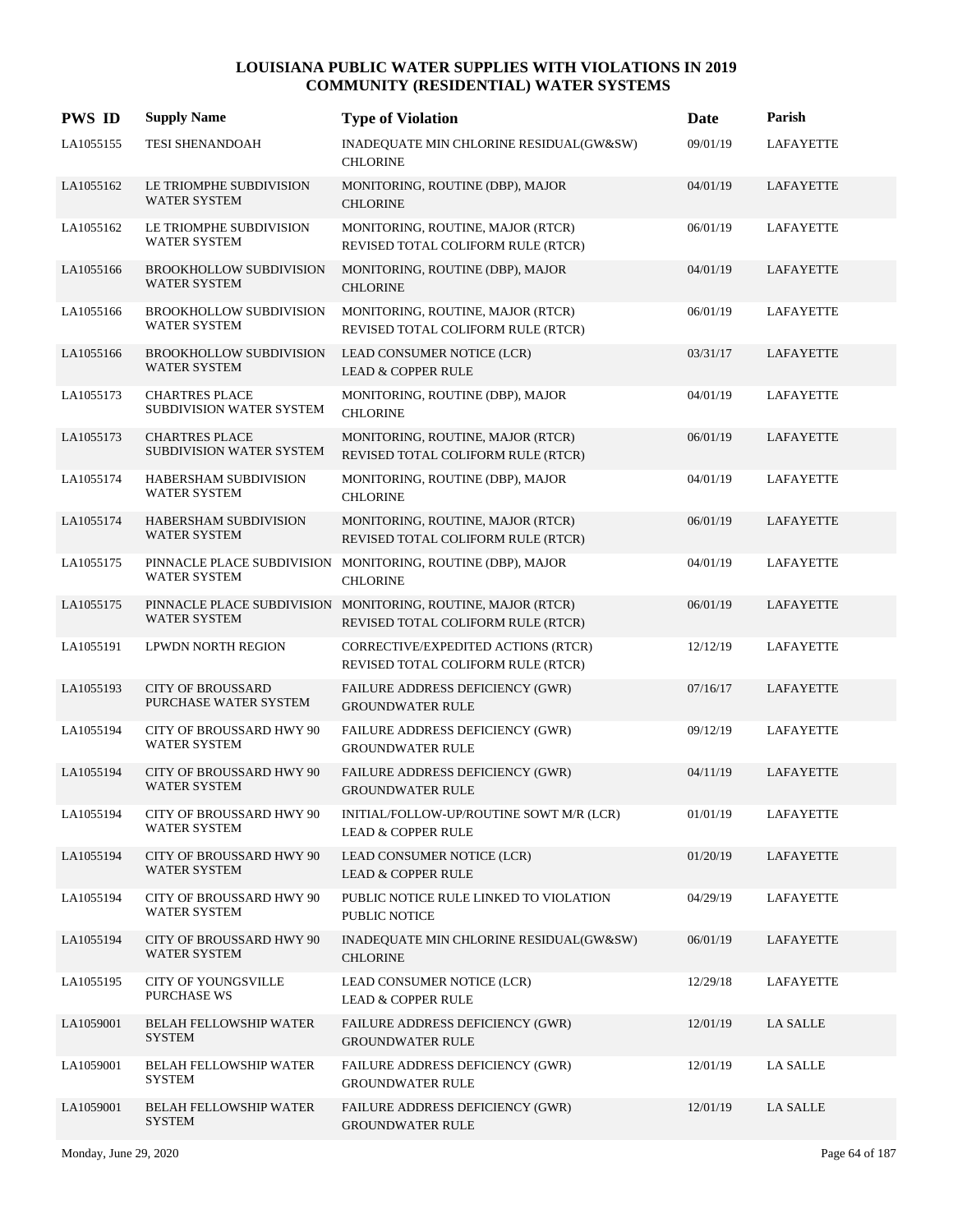| <b>PWS ID</b> | <b>Supply Name</b>                             | <b>Type of Violation</b>                                                             | Date     | Parish          |
|---------------|------------------------------------------------|--------------------------------------------------------------------------------------|----------|-----------------|
| LA1059001     | <b>BELAH FELLOWSHIP WATER</b><br><b>SYSTEM</b> | FAILURE ADDRESS DEFICIENCY (GWR)<br><b>GROUNDWATER RULE</b>                          | 12/01/19 | <b>LA SALLE</b> |
| LA1059001     | <b>BELAH FELLOWSHIP WATER</b><br><b>SYSTEM</b> | LEAD CONSUMER NOTICE (LCR)<br><b>LEAD &amp; COPPER RULE</b>                          | 01/26/19 | <b>LA SALLE</b> |
| LA1059001     | BELAH FELLOWSHIP WATER<br><b>SYSTEM</b>        | PUBLIC NOTICE RULE LINKED TO VIOLATION<br><b>PUBLIC NOTICE</b>                       | 07/01/17 | <b>LA SALLE</b> |
| LA1059004     | TOWN OF OLLA WATER<br><b>SYSTEM</b>            | MCL, LRAA<br>TTHM                                                                    | 01/01/19 | <b>LA SALLE</b> |
| LA1059004     | TOWN OF OLLA WATER<br><b>SYSTEM</b>            | INADEQUATE MIN CHLORINE RESIDUAL(GW&SW)<br><b>CHLORINE</b>                           | 05/01/19 | <b>LA SALLE</b> |
| LA1059004     | TOWN OF OLLA WATER<br><b>SYSTEM</b>            | INADEQUATE MIN CHLORINE RESIDUAL(GW&SW)<br><b>CHLORINE</b>                           | 03/01/19 | <b>LA SALLE</b> |
| LA1059006     | PLEASANT RIDGE WATER<br><b>SYSTEM</b>          | MCL, LRAA<br>TTHM                                                                    | 01/01/19 | <b>LA SALLE</b> |
| LA1059006     | PLEASANT RIDGE WATER<br><b>SYSTEM</b>          | MCL, LRAA<br><b>TTHM</b>                                                             | 01/01/19 | <b>LA SALLE</b> |
| LA1059006     | PLEASANT RIDGE WATER<br><b>SYSTEM</b>          | INADEQUATE MIN CHLORINE RESIDUAL(GW&SW)<br><b>CHLORINE</b>                           | 04/01/19 | <b>LA SALLE</b> |
| LA1059009     |                                                | SUMMERVILLE WATER SYSTEM FAILURE ADDRESS DEFICIENCY (GWR)<br><b>GROUNDWATER RULE</b> | 12/01/14 | <b>LA SALLE</b> |
| LA1059009     |                                                | SUMMERVILLE WATER SYSTEM PUBLIC NOTICE RULE LINKED TO VIOLATION<br>PUBLIC NOTICE     | 03/02/19 | <b>LA SALLE</b> |
| LA1059010     | TOWN OF TULLOS WATER<br><b>SYSTEM</b>          | MCL, LRAA<br><b>TTHM</b>                                                             | 10/01/19 | <b>LA SALLE</b> |
| LA1059010     | TOWN OF TULLOS WATER<br><b>SYSTEM</b>          | MCL, LRAA<br>TOTAL HALOACETIC ACIDS (HAA5)                                           | 10/01/19 | LA SALLE        |
| LA1059010     | TOWN OF TULLOS WATER<br><b>SYSTEM</b>          | MCL, LRAA<br>TOTAL HALOACETIC ACIDS (HAA5)                                           | 10/01/19 | <b>LA SALLE</b> |
| LA1059010     | TOWN OF TULLOS WATER<br><b>SYSTEM</b>          | MCL, LRAA<br><b>TTHM</b>                                                             | 10/01/19 | <b>LA SALLE</b> |
| LA1059010     | TOWN OF TULLOS WATER<br><b>SYSTEM</b>          | MCL, LRAA<br>TOTAL HALOACETIC ACIDS (HAA5)                                           | 07/01/19 | <b>LA SALLE</b> |
| LA1059010     | TOWN OF TULLOS WATER<br>SYSTEM                 | MCL, LRAA<br><b>TTHM</b>                                                             | 07/01/19 | <b>LA SALLE</b> |
| LA1059010     | TOWN OF TULLOS WATER<br>SYSTEM                 | MCL, LRAA<br><b>TTHM</b>                                                             | 07/01/19 | <b>LA SALLE</b> |
| LA1059010     | TOWN OF TULLOS WATER<br>SYSTEM                 | MCL, LRAA<br>TOTAL HALOACETIC ACIDS (HAA5)                                           | 07/01/19 | LA SALLE        |
| LA1059010     | TOWN OF TULLOS WATER<br>SYSTEM                 | MCL, LRAA<br><b>TTHM</b>                                                             | 04/01/19 | LA SALLE        |
| LA1059010     | TOWN OF TULLOS WATER<br><b>SYSTEM</b>          | MCL, LRAA<br>TOTAL HALOACETIC ACIDS (HAA5)                                           | 04/01/19 | <b>LA SALLE</b> |
| LA1059010     | TOWN OF TULLOS WATER<br><b>SYSTEM</b>          | MCL, LRAA<br><b>TTHM</b>                                                             | 04/01/19 | LA SALLE        |
| LA1059010     | TOWN OF TULLOS WATER<br><b>SYSTEM</b>          | MCL, LRAA<br>TOTAL HALOACETIC ACIDS (HAA5)                                           | 04/01/19 | LA SALLE        |
| LA1059010     | TOWN OF TULLOS WATER<br><b>SYSTEM</b>          | MCL, LRAA<br>TOTAL HALOACETIC ACIDS (HAA5)                                           | 01/01/19 | <b>LA SALLE</b> |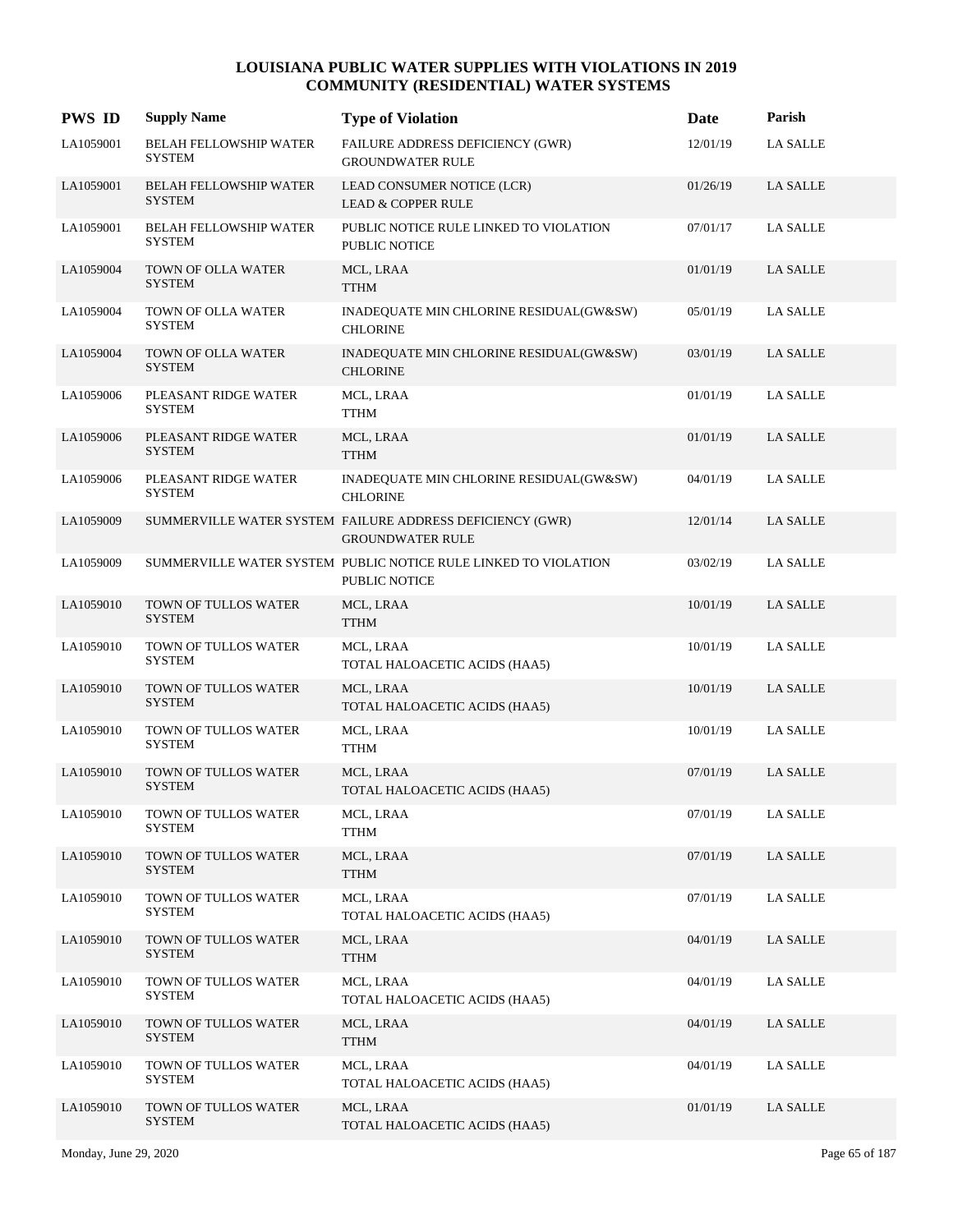| <b>PWS ID</b> | <b>Supply Name</b>                          | <b>Type of Violation</b>                                       | Date     | Parish          |
|---------------|---------------------------------------------|----------------------------------------------------------------|----------|-----------------|
| LA1059010     | TOWN OF TULLOS WATER<br>SYSTEM              | MCL, LRAA<br>TTHM                                              | 01/01/19 | <b>LA SALLE</b> |
| LA1059010     | TOWN OF TULLOS WATER<br><b>SYSTEM</b>       | MCL, LRAA<br><b>TTHM</b>                                       | 01/01/19 | LA SALLE        |
| LA1059010     | TOWN OF TULLOS WATER<br><b>SYSTEM</b>       | MCL, LRAA<br>TOTAL HALOACETIC ACIDS (HAA5)                     | 01/01/19 | LA SALLE        |
| LA1059010     | TOWN OF TULLOS WATER<br>SYSTEM              | FAILURE SUBMIT OEL REPORT FOR TTHM<br><b>TTHM</b>              | 10/31/17 | LA SALLE        |
| LA1059010     | TOWN OF TULLOS WATER<br>SYSTEM              | FAILURE ADDRESS DEFICIENCY (GWR)<br><b>GROUNDWATER RULE</b>    | 11/25/19 | LA SALLE        |
| LA1059010     | TOWN OF TULLOS WATER<br>SYSTEM              | FAILURE ADDRESS DEFICIENCY (GWR)<br><b>GROUNDWATER RULE</b>    | 11/25/19 | <b>LA SALLE</b> |
| LA1059010     | TOWN OF TULLOS WATER<br><b>SYSTEM</b>       | FAILURE ADDRESS DEFICIENCY (GWR)<br><b>GROUNDWATER RULE</b>    | 11/25/19 | <b>LA SALLE</b> |
| LA1059010     | TOWN OF TULLOS WATER<br><b>SYSTEM</b>       | FAILURE ADDRESS DEFICIENCY (GWR)<br><b>GROUNDWATER RULE</b>    | 11/25/19 | LA SALLE        |
| LA1059010     | TOWN OF TULLOS WATER<br><b>SYSTEM</b>       | LEAD CONSUMER NOTICE (LCR)<br><b>LEAD &amp; COPPER RULE</b>    | 02/20/19 | <b>LA SALLE</b> |
| LA1059010     | TOWN OF TULLOS WATER<br>SYSTEM              | PUBLIC NOTICE RULE LINKED TO VIOLATION<br><b>PUBLIC NOTICE</b> | 08/23/18 | <b>LA SALLE</b> |
| LA1059010     | TOWN OF TULLOS WATER<br><b>SYSTEM</b>       | INADEQUATE MIN CHLORINE RESIDUAL(GW&SW)<br><b>CHLORINE</b>     | 04/01/19 | <b>LA SALLE</b> |
| LA1059013     | ROGERS COMMUNITY WATER<br>SYSTEM INC        | LEAD CONSUMER NOTICE (LCR)<br><b>LEAD &amp; COPPER RULE</b>    | 01/12/18 | <b>LA SALLE</b> |
| LA1059013     | ROGERS COMMUNITY WATER<br>SYSTEM INC        | INADEQUATE MIN CHLORINE RESIDUAL(GW&SW)<br><b>CHLORINE</b>     | 07/01/19 | <b>LA SALLE</b> |
| LA1059019     | PLEASANT RIDGE WATER<br>SYSTEM SOUTH        | MCL, LRAA<br><b>TTHM</b>                                       | 10/01/19 | <b>LA SALLE</b> |
| LA1059019     | PLEASANT RIDGE WATER<br>SYSTEM SOUTH        | MCL, LRAA<br><b>TTHM</b>                                       | 10/01/19 | <b>LA SALLE</b> |
| LA1059019     | PLEASANT RIDGE WATER<br><b>SYSTEM SOUTH</b> | MCL, LRAA<br><b>TTHM</b>                                       | 07/01/19 | <b>LA SALLE</b> |
| LA1059019     | PLEASANT RIDGE WATER<br><b>SYSTEM SOUTH</b> | MCL, LRAA<br><b>TTHM</b>                                       | 07/01/19 | <b>LA SALLE</b> |
| LA1059019     | PLEASANT RIDGE WATER<br><b>SYSTEM SOUTH</b> | MCL, LRAA<br>TTHM                                              | 04/01/19 | <b>LA SALLE</b> |
| LA1059019     | PLEASANT RIDGE WATER<br><b>SYSTEM SOUTH</b> | MCL, LRAA<br>TTHM                                              | 04/01/19 | LA SALLE        |
| LA1059019     | PLEASANT RIDGE WATER<br><b>SYSTEM SOUTH</b> | MCL, LRAA<br><b>TTHM</b>                                       | 01/01/19 | <b>LA SALLE</b> |
| LA1059019     | PLEASANT RIDGE WATER<br>SYSTEM SOUTH        | MCL, LRAA<br><b>TTHM</b>                                       | 01/01/19 | LA SALLE        |
| LA1059019     | PLEASANT RIDGE WATER<br><b>SYSTEM SOUTH</b> | <b>CCR REPORT</b><br>CONSUMER CONFIDENCE RULE                  | 07/01/19 | <b>LA SALLE</b> |
| LA1059019     | PLEASANT RIDGE WATER<br><b>SYSTEM SOUTH</b> | PUBLIC NOTICE RULE LINKED TO VIOLATION<br>PUBLIC NOTICE        | 07/30/19 | LA SALLE        |
| LA1059019     | PLEASANT RIDGE WATER<br>SYSTEM SOUTH        | INADEQUATE MIN CHLORINE RESIDUAL(GW&SW)<br><b>CHLORINE</b>     | 04/01/19 | <b>LA SALLE</b> |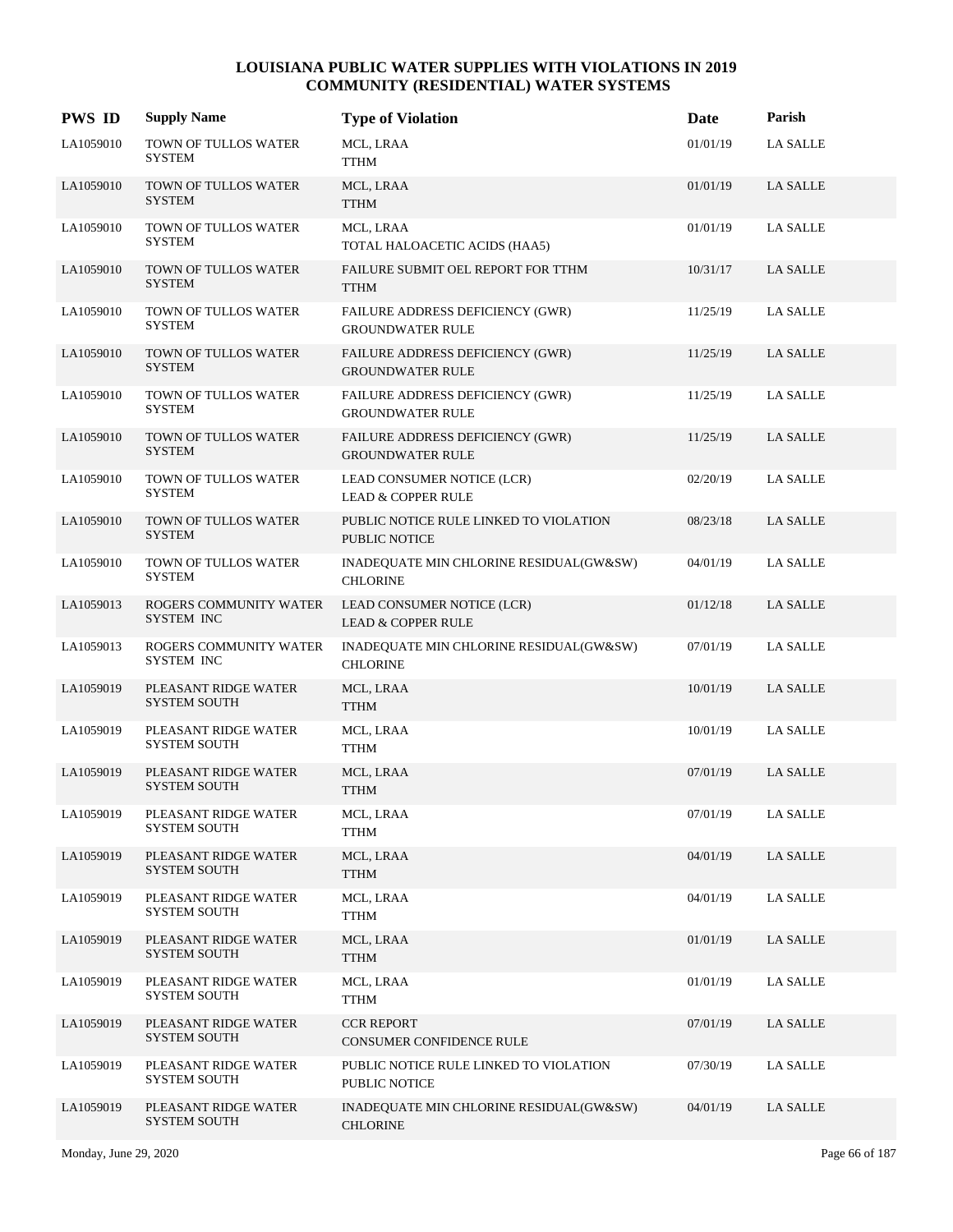| <b>PWS ID</b> | <b>Supply Name</b>                                  | <b>Type of Violation</b>                                            | Date     | Parish         |
|---------------|-----------------------------------------------------|---------------------------------------------------------------------|----------|----------------|
| LA1061002     | CHOUDRANT WATER SYSTEM                              | INADEQUATE MIN CHLORINE RESIDUAL(GW&SW)<br><b>CHLORINE</b>          | 06/01/19 | <b>LINCOLN</b> |
| LA1061003     | DUBACH WATER SYSTEM                                 | FOLLOW-UP OR ROUTINE TAP M/R (LCR)<br><b>LEAD &amp; COPPER RULE</b> | 10/01/19 | <b>LINCOLN</b> |
| LA1061003     | DUBACH WATER SYSTEM                                 | CCR ADEQUACY/AVAILABILITY/CONTENT<br>CONSUMER CONFIDENCE RULE       | 10/01/17 | <b>LINCOLN</b> |
| LA1061004     | FELLOWSHIP WATER SYSTEM                             | INADEQUATE MIN CHLORINE RESIDUAL(GW&SW)<br><b>CHLORINE</b>          | 11/01/19 | <b>LINCOLN</b> |
| LA1061004     | FELLOWSHIP WATER SYSTEM                             | INADEQUATE MIN CHLORINE RESIDUAL(GW&SW)<br><b>CHLORINE</b>          | 09/01/19 | <b>LINCOLN</b> |
| LA1061004     | FELLOWSHIP WATER SYSTEM                             | 5% DS BELOW MIN 0.5-2 MONTHS CONSEC(GW)<br><b>CHLORINE</b>          | 12/01/19 | <b>LINCOLN</b> |
| LA1061005     | <b>GRAMBLING STATE</b><br><b>UNIVERSITY WS</b>      | FAILURE ADDRESS DEFICIENCY (GWR)<br><b>GROUNDWATER RULE</b>         | 05/01/18 | <b>LINCOLN</b> |
| LA1061005     | <b>GRAMBLING STATE</b><br><b>UNIVERSITY WS</b>      | FAILURE ADDRESS DEFICIENCY (GWR)<br><b>GROUNDWATER RULE</b>         | 05/01/18 | <b>LINCOLN</b> |
| LA1061005     | <b>GRAMBLING STATE</b><br><b>UNIVERSITY WS</b>      | FAILURE ADDRESS DEFICIENCY (GWR)<br><b>GROUNDWATER RULE</b>         | 05/01/18 | <b>LINCOLN</b> |
| LA1061005     | <b>GRAMBLING STATE</b><br><b>UNIVERSITY WS</b>      | FAILURE ADDRESS DEFICIENCY (GWR)<br><b>GROUNDWATER RULE</b>         | 05/01/18 | <b>LINCOLN</b> |
| LA1061005     | <b>GRAMBLING STATE</b><br><b>UNIVERSITY WS</b>      | FAILURE ADDRESS DEFICIENCY (GWR)<br><b>GROUNDWATER RULE</b>         | 05/01/18 | <b>LINCOLN</b> |
| LA1061005     | <b>GRAMBLING STATE</b><br><b>UNIVERSITY WS</b>      | <b>CCR REPORT</b><br><b>CONSUMER CONFIDENCE RULE</b>                | 07/01/19 | <b>LINCOLN</b> |
| LA1061005     | <b>GRAMBLING STATE</b><br>UNIVERSITY WS             | <b>CCR REPORT</b><br>CONSUMER CONFIDENCE RULE                       | 07/01/18 | <b>LINCOLN</b> |
| LA1061005     | <b>GRAMBLING STATE</b><br>UNIVERSITY WS             | <b>CCR REPORT</b><br><b>CONSUMER CONFIDENCE RULE</b>                | 07/01/17 | <b>LINCOLN</b> |
| LA1061005     | <b>GRAMBLING STATE</b><br><b>UNIVERSITY WS</b>      | CCR ADEQUACY/AVAILABILITY/CONTENT<br>CONSUMER CONFIDENCE RULE       | 10/01/17 | <b>LINCOLN</b> |
| LA1061005     | <b>GRAMBLING STATE</b><br>UNIVERSITY WS             | PUBLIC NOTICE RULE LINKED TO VIOLATION<br><b>PUBLIC NOTICE</b>      | 03/08/19 | <b>LINCOLN</b> |
| LA1061005     | <b>GRAMBLING STATE</b><br><b>UNIVERSITY WS</b>      | 5% DS BELOW MIN 0.5-2 MONTHS CONSEC(GW)<br><b>CHLORINE</b>          | 01/01/19 | <b>LINCOLN</b> |
| LA1061006     | <b>GRAMBLING WATER SYSTEM</b>                       | LEAD CONSUMER NOTICE (LCR)<br><b>LEAD &amp; COPPER RULE</b>         | 02/17/18 | <b>LINCOLN</b> |
| LA1061006     | <b>GRAMBLING WATER SYSTEM</b>                       | INADEQUATE MIN CHLORINE RESIDUAL(GW&SW)<br><b>CHLORINE</b>          | 12/01/19 | <b>LINCOLN</b> |
| LA1061006     | <b>GRAMBLING WATER SYSTEM</b>                       | INADEQUATE MIN CHLORINE RESIDUAL(GW&SW)<br><b>CHLORINE</b>          | 10/01/19 | <b>LINCOLN</b> |
| LA1061006     | <b>GRAMBLING WATER SYSTEM</b>                       | INADEQUATE MIN CHLORINE RESIDUAL(GW&SW)<br><b>CHLORINE</b>          | 07/01/19 | <b>LINCOLN</b> |
| LA1061006     | <b>GRAMBLING WATER SYSTEM</b>                       | 5% DS BELOW MIN 0.5-2 MONTHS CONSEC(GW)<br><b>CHLORINE</b>          | 08/01/19 | <b>LINCOLN</b> |
| LA1061007     | <b>GREATER WARD 1</b><br><b>WATERWORKS DISTRICT</b> | FAILURE ADDRESS DEFICIENCY (GWR)<br><b>GROUNDWATER RULE</b>         | 11/06/19 | <b>LINCOLN</b> |
| LA1061007     | <b>GREATER WARD 1</b><br><b>WATERWORKS DISTRICT</b> | FAILURE ADDRESS DEFICIENCY (GWR)<br><b>GROUNDWATER RULE</b>         | 11/06/19 | <b>LINCOLN</b> |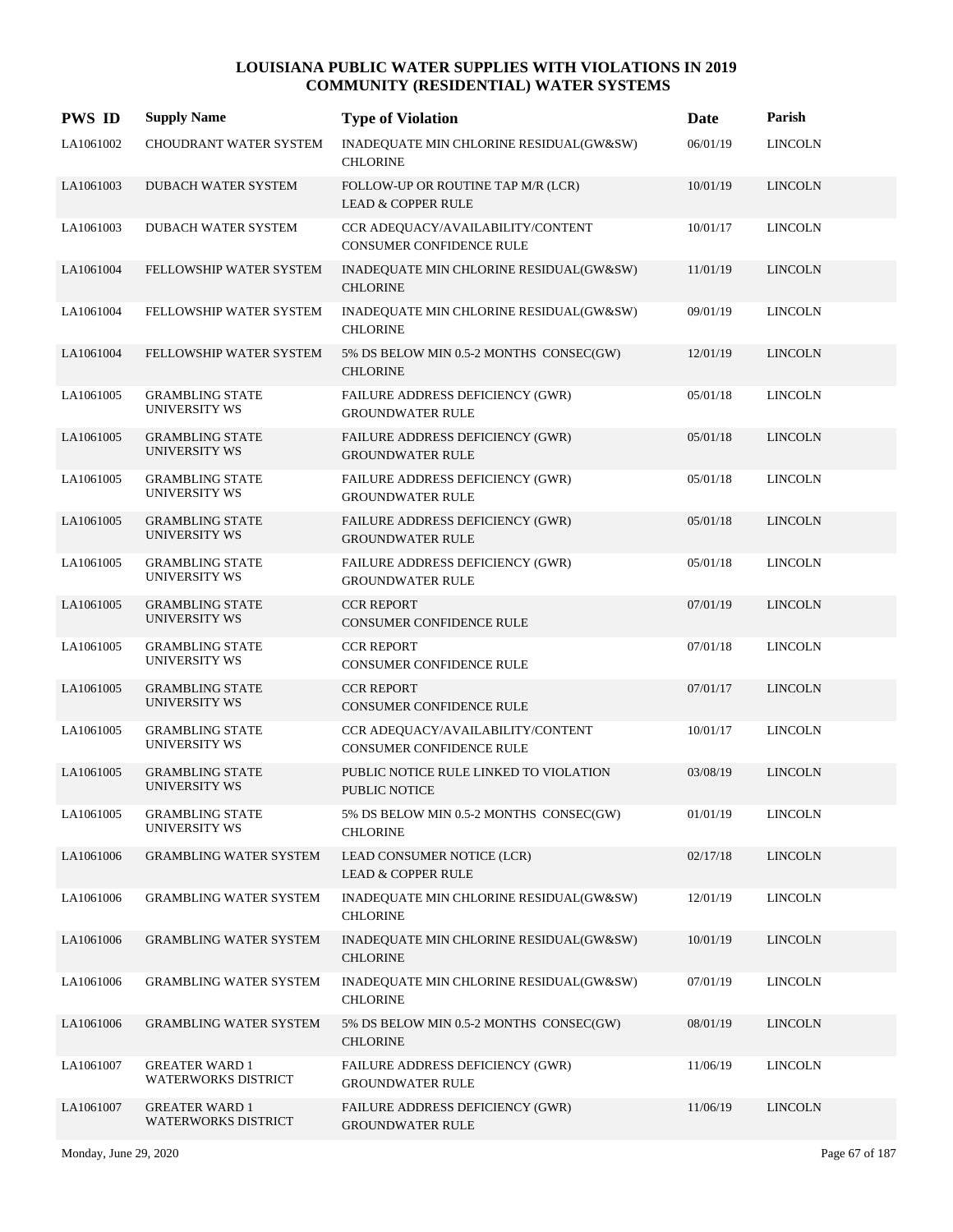| <b>PWS ID</b> | <b>Supply Name</b>                                     | <b>Type of Violation</b>                                                                        | Date     | Parish         |
|---------------|--------------------------------------------------------|-------------------------------------------------------------------------------------------------|----------|----------------|
| LA1061007     | <b>GREATER WARD 1</b><br>WATERWORKS DISTRICT           | FAILURE ADDRESS DEFICIENCY (GWR)<br><b>GROUNDWATER RULE</b>                                     | 11/06/19 | <b>LINCOLN</b> |
| LA1061007     | <b>GREATER WARD 1</b><br><b>WATERWORKS DISTRICT</b>    | FAILURE ADDRESS DEFICIENCY (GWR)<br><b>GROUNDWATER RULE</b>                                     | 11/06/19 | <b>LINCOLN</b> |
| LA1061007     | <b>GREATER WARD 1</b><br>WATERWORKS DISTRICT           | PUBLIC NOTICE RULE LINKED TO VIOLATION<br>PUBLIC NOTICE                                         | 12/08/19 | <b>LINCOLN</b> |
| LA1061008     | <b>HICO WATER SYSTEM</b>                               | MCL, LRAA<br>TTHM                                                                               | 10/01/19 | <b>LINCOLN</b> |
| LA1061008     | HICO WATER SYSTEM                                      | MCL, LRAA<br>TTHM                                                                               | 10/01/19 | <b>LINCOLN</b> |
| LA1061008     | HICO WATER SYSTEM                                      | MCL, LRAA<br><b>TTHM</b>                                                                        | 07/01/19 | <b>LINCOLN</b> |
| LA1061008     | <b>HICO WATER SYSTEM</b>                               | MCL, LRAA<br>TTHM                                                                               | 07/01/19 | <b>LINCOLN</b> |
| LA1061008     | <b>HICO WATER SYSTEM</b>                               | MCL, LRAA<br>TTHM                                                                               | 04/01/19 | <b>LINCOLN</b> |
| LA1061008     | HICO WATER SYSTEM                                      | MCL, LRAA<br><b>TTHM</b>                                                                        | 04/01/19 | <b>LINCOLN</b> |
| LA1061008     | HICO WATER SYSTEM                                      | MCL, LRAA<br><b>TTHM</b>                                                                        | 01/01/19 | <b>LINCOLN</b> |
| LA1061008     | <b>HICO WATER SYSTEM</b>                               | MCL, LRAA<br><b>TTHM</b>                                                                        | 01/01/19 | <b>LINCOLN</b> |
| LA1061008     | <b>HICO WATER SYSTEM</b>                               | PUBLIC NOTICE RULE LINKED TO VIOLATION<br><b>PUBLIC NOTICE</b>                                  | 12/06/19 | <b>LINCOLN</b> |
| LA1061008     | <b>HICO WATER SYSTEM</b>                               | PUBLIC NOTICE RULE LINKED TO VIOLATION<br>PUBLIC NOTICE                                         | 09/10/19 | <b>LINCOLN</b> |
| LA1061008     | HICO WATER SYSTEM                                      | INADEQUATE MIN CHLORINE RESIDUAL(GW&SW)<br><b>CHLORINE</b>                                      | 10/01/19 | <b>LINCOLN</b> |
| LA1061008     | <b>HICO WATER SYSTEM</b>                               | INADEQUATE MIN CHLORINE RESIDUAL(GW&SW)<br><b>CHLORINE</b>                                      | 06/01/19 | <b>LINCOLN</b> |
| LA1061009     | <b>LINCOLN PARISH</b><br><b>WATERWORKS DISTRICT #1</b> | MCL, LRAA<br><b>TTHM</b>                                                                        | 10/01/19 | <b>LINCOLN</b> |
| LA1061009     | LINCOLN PARISH<br><b>WATERWORKS DISTRICT #1</b>        | MCL, LRAA<br><b>TTHM</b>                                                                        | 07/01/19 | <b>LINCOLN</b> |
| LA1061010     | LINCOLN PARISH<br><b>WATERWORKS DISTRICT #3</b>        | CCR ADEQUACY/AVAILABILITY/CONTENT<br>CONSUMER CONFIDENCE RULE                                   | 10/01/17 | <b>LINCOLN</b> |
| LA1061015     | MT ZION WATER SYSTEM                                   | INADEQUATE MIN CHLORINE RESIDUAL(GW&SW)<br><b>CHLORINE</b>                                      | 12/01/19 | <b>LINCOLN</b> |
| LA1061016     |                                                        | GRAMBLING STATE UNIV WEST FAILURE ADDRESS DEFICIENCY (GWR)<br><b>GROUNDWATER RULE</b>           | 12/16/18 | <b>LINCOLN</b> |
| LA1061016     |                                                        | GRAMBLING STATE UNIV WEST FAILURE ADDRESS DEFICIENCY (GWR)<br><b>GROUNDWATER RULE</b>           | 12/16/18 | <b>LINCOLN</b> |
| LA1061016     |                                                        | GRAMBLING STATE UNIV WEST FAILURE ADDRESS DEFICIENCY (GWR)<br><b>GROUNDWATER RULE</b>           | 12/16/18 | <b>LINCOLN</b> |
| LA1061016     |                                                        | GRAMBLING STATE UNIV WEST FOLLOW-UP OR ROUTINE TAP M/R (LCR)<br><b>LEAD &amp; COPPER RULE</b>   | 07/01/19 | <b>LINCOLN</b> |
| LA1061016     |                                                        | GRAMBLING STATE UNIV WEST OCCT/SOWT RECOMMENDATION/STUDY (LCR)<br><b>LEAD &amp; COPPER RULE</b> | 07/11/18 | <b>LINCOLN</b> |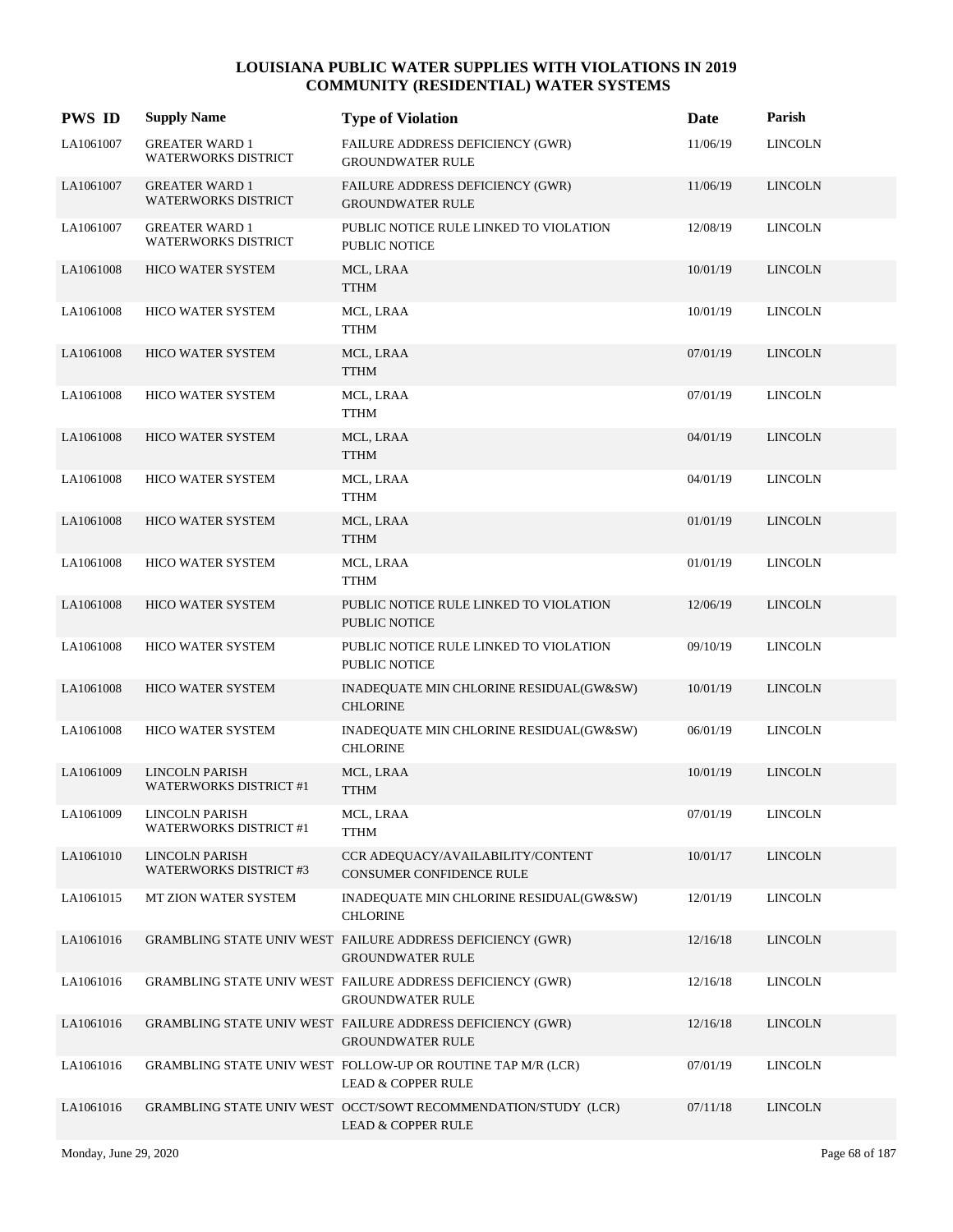| <b>PWS ID</b> | <b>Supply Name</b>                          | <b>Type of Violation</b>                                                                 | Date     | Parish            |
|---------------|---------------------------------------------|------------------------------------------------------------------------------------------|----------|-------------------|
| LA1061016     |                                             | GRAMBLING STATE UNIV WEST LEAD CONSUMER NOTICE (LCR)<br><b>LEAD &amp; COPPER RULE</b>    | 03/18/18 | <b>LINCOLN</b>    |
| LA1061016     | <b>GRAMBLING STATE UNIV WEST CCR REPORT</b> | <b>CONSUMER CONFIDENCE RULE</b>                                                          | 07/01/19 | <b>LINCOLN</b>    |
| LA1061016     | GRAMBLING STATE UNIV WEST CCR REPORT        | CONSUMER CONFIDENCE RULE                                                                 | 07/01/18 | <b>LINCOLN</b>    |
| LA1061016     | <b>GRAMBLING STATE UNIV WEST CCR REPORT</b> | CONSUMER CONFIDENCE RULE                                                                 | 07/01/17 | <b>LINCOLN</b>    |
| LA1061016     |                                             | GRAMBLING STATE UNIV WEST CCR ADEQUACY/AVAILABILITY/CONTENT<br>CONSUMER CONFIDENCE RULE  | 10/01/17 | <b>LINCOLN</b>    |
| LA1061016     |                                             | GRAMBLING STATE UNIV WEST PUBLIC NOTICE RULE LINKED TO VIOLATION<br><b>PUBLIC NOTICE</b> | 11/09/19 | <b>LINCOLN</b>    |
| LA1061016     |                                             | GRAMBLING STATE UNIV WEST PUBLIC NOTICE RULE LINKED TO VIOLATION<br><b>PUBLIC NOTICE</b> | 03/06/19 | <b>LINCOLN</b>    |
| LA1061017     | <b>RUSTON WATER SYSTEM</b>                  | INADEQUATE MIN CHLORINE RESIDUAL(GW&SW)<br><b>CHLORINE</b>                               | 09/01/19 | <b>LINCOLN</b>    |
| LA1061024     | <b>CULBERTSON WATER SYSTEM</b>              | MCL, LRAA<br><b>TTHM</b>                                                                 | 04/01/19 | <b>LINCOLN</b>    |
| LA1061024     | <b>CULBERTSON WATER SYSTEM</b>              | MCL, LRAA<br><b>TTHM</b>                                                                 | 01/01/19 | <b>LINCOLN</b>    |
| LA1061024     | <b>CULBERTSON WATER SYSTEM</b>              | INADEQUATE MIN CHLORINE RESIDUAL(GW&SW)<br><b>CHLORINE</b>                               | 11/01/19 | <b>LINCOLN</b>    |
| LA1061031     | TREMONT WATER DISTRICT                      | LEAD CONSUMER NOTICE (LCR)<br><b>LEAD &amp; COPPER RULE</b>                              | 12/02/18 | <b>LINCOLN</b>    |
| LA1061031     | TREMONT WATER DISTRICT                      | LEAD CONSUMER NOTICE (LCR)<br><b>LEAD &amp; COPPER RULE</b>                              | 05/04/16 | <b>LINCOLN</b>    |
| LA1063003     |                                             | COLYELL COMMUNITY WATER INADEQUATE MIN CHLORINE RESIDUAL(GW&SW)<br><b>CHLORINE</b>       | 08/01/19 | <b>LIVINGSTON</b> |
| LA1063013     | <b>SYSTEM</b>                               | TOWN OF LIVINGSTON WATER LEAD CONSUMER NOTICE (LCR)<br><b>LEAD &amp; COPPER RULE</b>     | 01/26/19 | <b>LIVINGSTON</b> |
| LA1063013     | TOWN OF LIVINGSTON WATER<br><b>SYSTEM</b>   | CCR ADEQUACY/AVAILABILITY/CONTENT<br><b>CONSUMER CONFIDENCE RULE</b>                     | 10/01/17 | <b>LIVINGSTON</b> |
| LA1063013     | <b>SYSTEM</b>                               | TOWN OF LIVINGSTON WATER INADEQUATE MIN CHLORINE RESIDUAL(GW&SW)<br><b>CHLORINE</b>      | 09/01/19 | <b>LIVINGSTON</b> |
| LA1063013     | TOWN OF LIVINGSTON WATER<br><b>SYSTEM</b>   | INADEQUATE MIN CHLORINE RESIDUAL(GW&SW)<br><b>CHLORINE</b>                               | 08/01/19 | <b>LIVINGSTON</b> |
| LA1063013     | TOWN OF LIVINGSTON WATER<br><b>SYSTEM</b>   | INADEQUATE MIN CHLORINE RESIDUAL(GW&SW)<br><b>CHLORINE</b>                               | 07/01/19 | <b>LIVINGSTON</b> |
| LA1063013     | TOWN OF LIVINGSTON WATER<br><b>SYSTEM</b>   | INADEQUATE MIN CHLORINE RESIDUAL(GW&SW)<br><b>CHLORINE</b>                               | 02/01/19 | <b>LIVINGSTON</b> |
| LA1063018     | RIVER PINES PLANTATION<br><b>UTILITIES</b>  | <b>CCR REPORT</b><br>CONSUMER CONFIDENCE RULE                                            | 07/01/18 | <b>LIVINGSTON</b> |
| LA1063018     | RIVER PINES PLANTATION<br><b>UTILITIES</b>  | INADEQUATE MIN CHLORINE RESIDUAL(GW&SW)<br><b>CHLORINE</b>                               | 08/01/19 | <b>LIVINGSTON</b> |
| LA1063019     | FSWC - FRENCH SETTLEMENT                    | INADEQUATE MIN CHLORINE RESIDUAL(GW&SW)<br><b>CHLORINE</b>                               | 11/01/19 | <b>LIVINGSTON</b> |
| LA1063028     | FSWC-WHITEHALL/HEAD OF<br><b>ISLAND</b>     | INADEQUATE MIN CHLORINE RESIDUAL(GW&SW)<br><b>CHLORINE</b>                               | 12/01/19 | <b>LIVINGSTON</b> |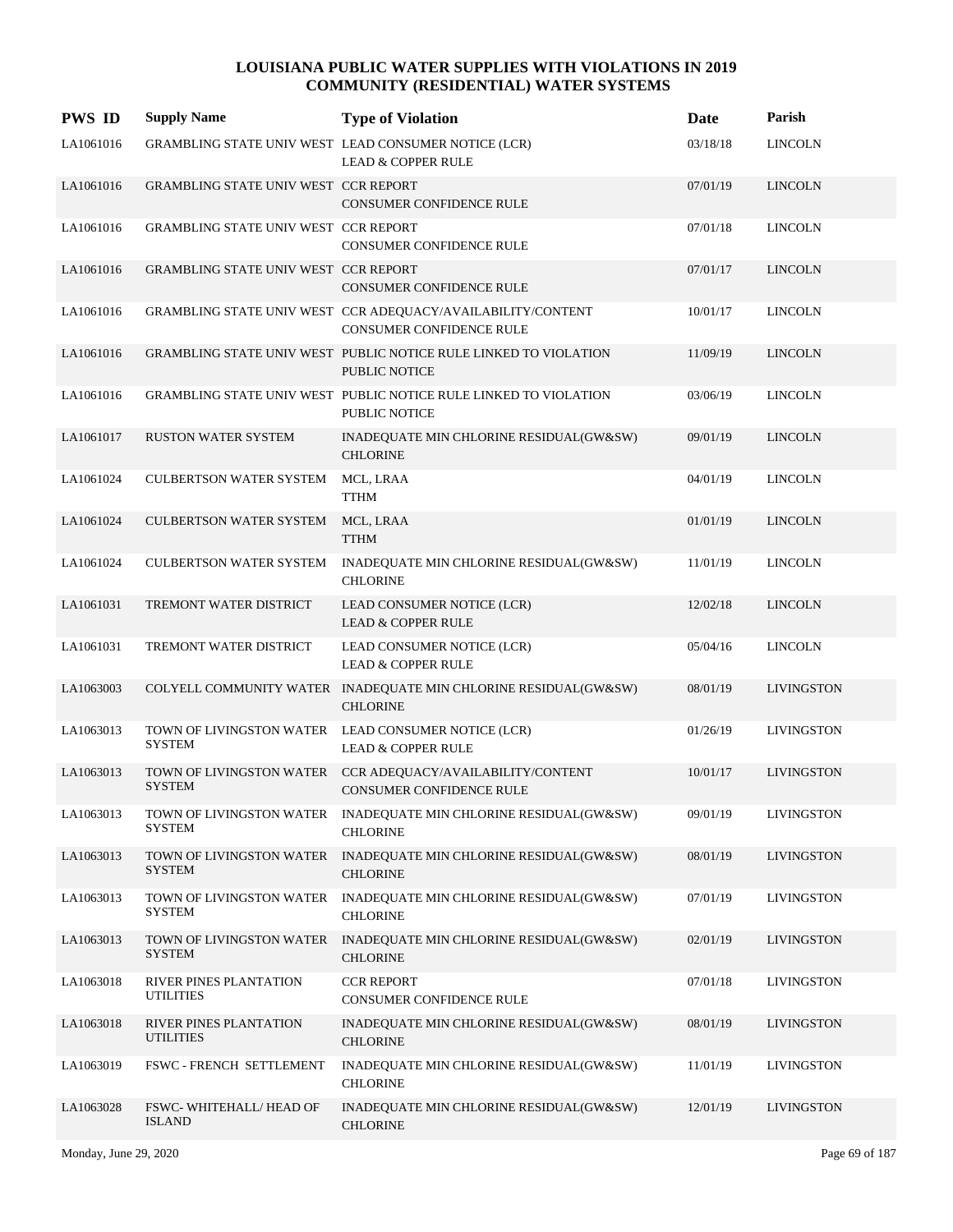| <b>PWS ID</b> | <b>Supply Name</b>                             | <b>Type of Violation</b>                                             | Date     | Parish            |
|---------------|------------------------------------------------|----------------------------------------------------------------------|----------|-------------------|
| LA1063028     | FSWC-WHITEHALL/HEAD OF<br><b>ISLAND</b>        | INADEQUATE MIN CHLORINE RESIDUAL(GW&SW)<br><b>CHLORINE</b>           | 06/01/19 | <b>LIVINGSTON</b> |
| LA1063030     | KILLIAN WATER SYSTEM                           | LEAD CONSUMER NOTICE (LCR)<br><b>LEAD &amp; COPPER RULE</b>          | 01/26/19 | <b>LIVINGSTON</b> |
| LA1063033     | WARD II WATER DISTRICT -<br>PORT VINCENT       | LEAD CONSUMER NOTICE (LCR)<br><b>LEAD &amp; COPPER RULE</b>          | 04/20/17 | <b>LIVINGSTON</b> |
| LA1063076     | <b>JIMS TRAILER PARK</b>                       | LEAD CONSUMER NOTICE (LCR)<br><b>LEAD &amp; COPPER RULE</b>          | 11/24/19 | <b>LIVINGSTON</b> |
| LA1063076     | <b>JIMS TRAILER PARK</b>                       | <b>CCR REPORT</b><br>CONSUMER CONFIDENCE RULE                        | 07/01/19 | <b>LIVINGSTON</b> |
| LA1063076     | <b>JIMS TRAILER PARK</b>                       | <b>CCR REPORT</b><br><b>CONSUMER CONFIDENCE RULE</b>                 | 07/01/17 | <b>LIVINGSTON</b> |
| LA1063076     | <b>JIMS TRAILER PARK</b>                       | CCR ADEQUACY/AVAILABILITY/CONTENT<br><b>CONSUMER CONFIDENCE RULE</b> | 10/01/17 | <b>LIVINGSTON</b> |
| LA1063076     | <b>JIMS TRAILER PARK</b>                       | INADEQUATE MIN CHLORINE RESIDUAL(GW&SW)<br><b>CHLORINE</b>           | 07/01/19 | <b>LIVINGSTON</b> |
| LA1063106     | MAGNOLIA WATER UTL-<br>RIVERSCAPE @ CLIO SUB   | MONITOR GWR TRIGGERED/ADDITONAL, MAJOR<br>E. COLI                    | 05/02/13 | <b>LIVINGSTON</b> |
| LA1063106     | MAGNOLIA WATER UTL-<br>RIVERSCAPE @ CLIO SUB   | RESIDUAL NOT MONITORED MRT-POE-ACR (GW)<br><b>CHLORINE</b>           | 09/30/19 | <b>LIVINGSTON</b> |
| LA1063106     | MAGNOLIA WATER UTL-<br>RIVERSCAPE @ CLIO SUB   | INADEQUATE MIN CHLORINE RESIDUAL(GW&SW)<br><b>CHLORINE</b>           | 09/01/19 | <b>LIVINGSTON</b> |
| LA1063106     | MAGNOLIA WATER UTL-<br>RIVERSCAPE @ CLIO SUB   | INADEQUATE MIN CHLORINE RESIDUAL(GW&SW)<br><b>CHLORINE</b>           | 08/01/19 | <b>LIVINGSTON</b> |
| LA1063106     | MAGNOLIA WATER UTL-<br>RIVERSCAPE @ CLIO SUB   | 5% DS BELOW MIN 0.5-2 MONTHS CONSEC(GW)<br><b>CHLORINE</b>           | 11/01/19 | <b>LIVINGSTON</b> |
| LA1063106     | MAGNOLIA WATER UTL-<br>RIVERSCAPE @ CLIO SUB   | 5% DS BELOW MIN 0.5-2 MONTHS CONSEC(GW)<br><b>CHLORINE</b>           | 10/01/19 | <b>LIVINGSTON</b> |
| LA1063109     | DIVERSION WATER RIVER<br><b>HIGHLANDS</b>      | FOLLOW-UP OR ROUTINE TAP M/R (LCR)<br><b>LEAD &amp; COPPER RULE</b>  | 01/01/04 | <b>LIVINGSTON</b> |
| LA1063118     | DIVERSION WATER - CYPRESS<br><b>POINT</b>      | INADEQUATE MIN CHLORINE RESIDUAL(GW&SW)<br><b>CHLORINE</b>           | 10/01/19 | <b>LIVINGSTON</b> |
| LA1063119     | <b>CARTER PLANTATION</b>                       | INADEQUATE MIN CHLORINE RESIDUAL(GW&SW)<br><b>CHLORINE</b>           | 12/01/19 | <b>LIVINGSTON</b> |
| LA1063119     | <b>CARTER PLANTATION</b>                       | INADEQUATE MIN CHLORINE RESIDUAL(GW&SW)<br><b>CHLORINE</b>           | 08/01/19 | <b>LIVINGSTON</b> |
| LA1063119     | <b>CARTER PLANTATION</b>                       | 5% DS BELOW MIN 0.5-2 MONTHS CONSEC(GW)<br><b>CHLORINE</b>           | 09/01/19 | <b>LIVINGSTON</b> |
| LA1063121     | WARD II WATER DISTRICT -<br><b>STONEBRIDGE</b> | INADEQUATE MIN CHLORINE RESIDUAL(GW&SW)<br><b>CHLORINE</b>           | 09/01/19 | <b>LIVINGSTON</b> |
| LA1063121     | WARD II WATER DISTRICT -<br><b>STONEBRIDGE</b> | INADEQUATE MIN CHLORINE RESIDUAL(GW&SW)<br><b>CHLORINE</b>           | 08/01/19 | <b>LIVINGSTON</b> |
| LA1063125     | CARTHAGE BLUFF MARINA                          | LEAD CONSUMER NOTICE (LCR)<br><b>LEAD &amp; COPPER RULE</b>          | 01/12/19 | <b>LIVINGSTON</b> |
| LA1065003     | TALLULAH WATER SYSTEM                          | INADEQUATE MIN CHLORINE RESIDUAL(GW&SW)<br><b>CHLORINE</b>           | 11/01/19 | <b>MADISON</b>    |
| LA1065003     | TALLULAH WATER SYSTEM                          | INADEQUATE MIN CHLORINE RESIDUAL(GW&SW)<br><b>CHLORINE</b>           | 08/01/19 | <b>MADISON</b>    |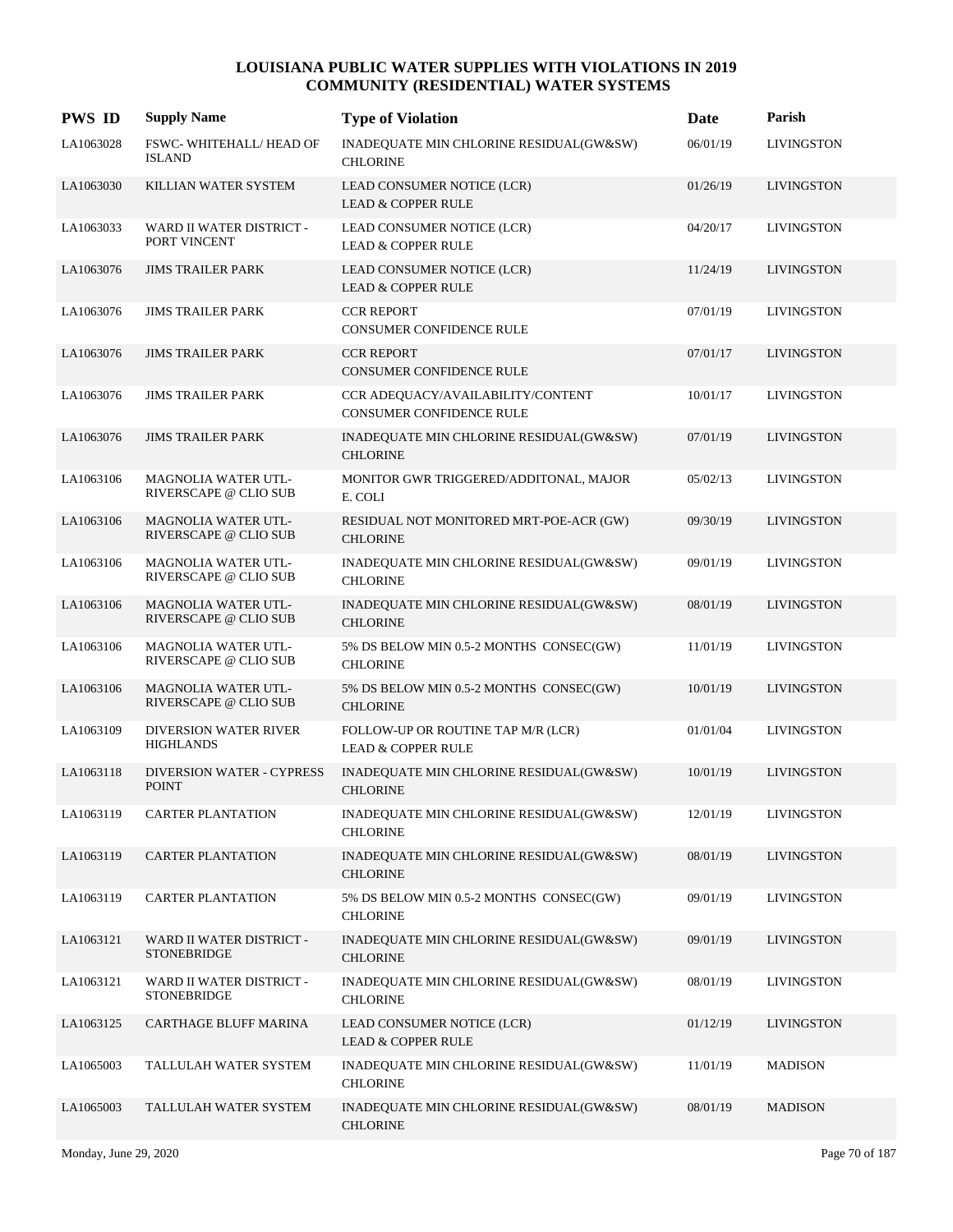| <b>PWS ID</b> | <b>Supply Name</b>                              | <b>Type of Violation</b>                                            | Date     | Parish           |
|---------------|-------------------------------------------------|---------------------------------------------------------------------|----------|------------------|
| LA1065003     | TALLULAH WATER SYSTEM                           | INADEQUATE MIN CHLORINE RESIDUAL(GW&SW)<br><b>CHLORINE</b>          | 05/01/19 | <b>MADISON</b>   |
| LA1065003     | TALLULAH WATER SYSTEM                           | INADEQUATE MIN CHLORINE RESIDUAL(GW&SW)<br><b>CHLORINE</b>          | 03/01/19 | <b>MADISON</b>   |
| LA1065003     | TALLULAH WATER SYSTEM                           | 5% DS BELOW MIN 0.5-2 MONTHS CONSEC(GW)<br><b>CHLORINE</b>          | 09/01/19 | <b>MADISON</b>   |
| LA1065004     | <b>WALNUT BAYOU WATER</b><br><b>ASSOCIATION</b> | FAILURE ADDRESS DEFICIENCY (GWR)<br><b>GROUNDWATER RULE</b>         | 03/01/18 | <b>MADISON</b>   |
| LA1065004     | <b>WALNUT BAYOU WATER</b><br><b>ASSOCIATION</b> | FAILURE ADDRESS DEFICIENCY (GWR)<br><b>GROUNDWATER RULE</b>         | 03/01/18 | <b>MADISON</b>   |
| LA1065005     | <b>BAYOU MACON WATER</b><br><b>SYSTEM</b>       | PUBLIC NOTICE RULE LINKED TO VIOLATION<br><b>PUBLIC NOTICE</b>      | 04/10/17 | <b>MADISON</b>   |
| LA1067002     | <b>BAYOU BONNE IDEE WS</b>                      | MCL, LRAA<br><b>TTHM</b>                                            | 07/01/19 | MOREHOUSE        |
| LA1067004     | <b>BONITA WATER SYSTEM</b>                      | FAILURE ADDRESS DEFICIENCY (GWR)<br><b>GROUNDWATER RULE</b>         | 06/17/19 | <b>MOREHOUSE</b> |
| LA1067004     | <b>BONITA WATER SYSTEM</b>                      | FAILURE ADDRESS DEFICIENCY (GWR)<br><b>GROUNDWATER RULE</b>         | 05/01/19 | <b>MOREHOUSE</b> |
| LA1067004     | <b>BONITA WATER SYSTEM</b>                      | <b>FAILURE ADDRESS DEFICIENCY (GWR)</b><br><b>GROUNDWATER RULE</b>  | 05/01/19 | <b>MOREHOUSE</b> |
| LA1067004     | <b>BONITA WATER SYSTEM</b>                      | <b>FAILURE ADDRESS DEFICIENCY (GWR)</b><br><b>GROUNDWATER RULE</b>  | 10/30/18 | <b>MOREHOUSE</b> |
| LA1067004     | <b>BONITA WATER SYSTEM</b>                      | FAILURE ADDRESS DEFICIENCY (GWR)<br><b>GROUNDWATER RULE</b>         | 10/30/18 | <b>MOREHOUSE</b> |
| LA1067004     | <b>BONITA WATER SYSTEM</b>                      | FAILURE ADDRESS DEFICIENCY (GWR)<br><b>GROUNDWATER RULE</b>         | 10/30/18 | <b>MOREHOUSE</b> |
| LA1067004     | <b>BONITA WATER SYSTEM</b>                      | <b>FAILURE ADDRESS DEFICIENCY (GWR)</b><br><b>GROUNDWATER RULE</b>  | 01/02/16 | <b>MOREHOUSE</b> |
| LA1067004     | <b>BONITA WATER SYSTEM</b>                      | PUBLIC NOTICE RULE LINKED TO VIOLATION<br><b>PUBLIC NOTICE</b>      | 10/05/19 | <b>MOREHOUSE</b> |
| LA1067004     | <b>BONITA WATER SYSTEM</b>                      | PUBLIC NOTICE RULE LINKED TO VIOLATION<br><b>PUBLIC NOTICE</b>      | 06/12/19 | <b>MOREHOUSE</b> |
| LA1067004     | <b>BONITA WATER SYSTEM</b>                      | PUBLIC NOTICE RULE LINKED TO VIOLATION<br>PUBLIC NOTICE             | 02/18/19 | <b>MOREHOUSE</b> |
| LA1067004     | <b>BONITA WATER SYSTEM</b>                      | INADEQUATE MIN CHLORINE RESIDUAL(GW&SW)<br><b>CHLORINE</b>          | 08/01/19 | MOREHOUSE        |
| LA1067004     | <b>BONITA WATER SYSTEM</b>                      | INADEQUATE MIN CHLORINE RESIDUAL(GW&SW)<br><b>CHLORINE</b>          | 06/01/19 | MOREHOUSE        |
| LA1067004     | <b>BONITA WATER SYSTEM</b>                      | 5% DS BELOW MIN 0.5-2 MONTHS CONSEC(GW)<br><b>CHLORINE</b>          | 09/01/19 | MOREHOUSE        |
| LA1067005     | <b>COLLINSTON WATER SYSTEM</b>                  | FOLLOW-UP OR ROUTINE TAP M/R (LCR)<br><b>LEAD &amp; COPPER RULE</b> | 10/01/18 | <b>MOREHOUSE</b> |
| LA1067005     | <b>COLLINSTON WATER SYSTEM</b>                  | OCCT/SOWT RECOMMENDATION/STUDY (LCR)<br>LEAD & COPPER RULE          | 07/11/18 | MOREHOUSE        |
| LA1067005     | <b>COLLINSTON WATER SYSTEM</b>                  | PUBLIC NOTICE RULE LINKED TO VIOLATION<br><b>PUBLIC NOTICE</b>      | 02/09/19 | MOREHOUSE        |
| LA1067005     | <b>COLLINSTON WATER SYSTEM</b>                  | PUBLIC NOTICE RULE LINKED TO VIOLATION<br>PUBLIC NOTICE             | 04/10/17 | MOREHOUSE        |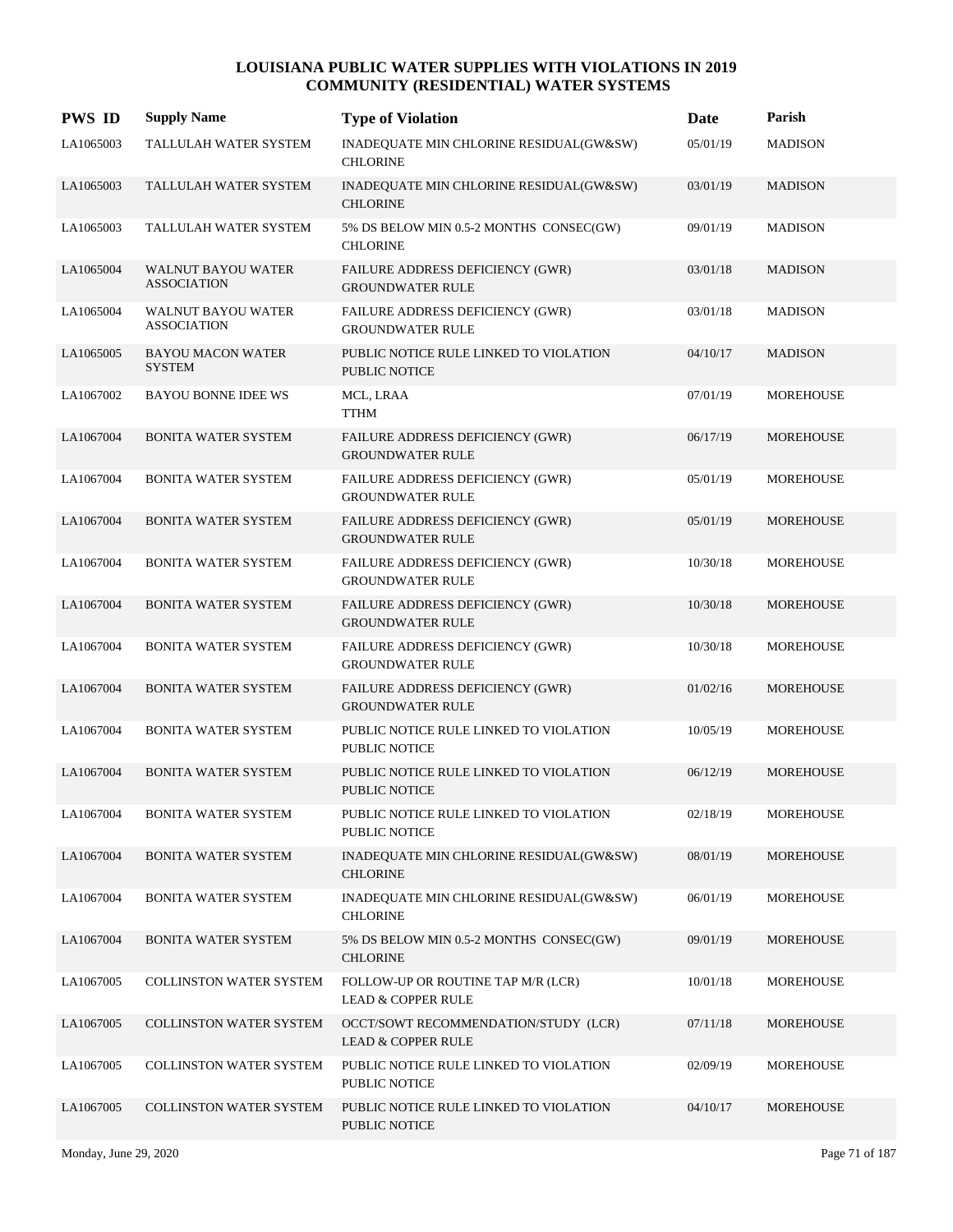| <b>PWS ID</b> | <b>Supply Name</b>                          | <b>Type of Violation</b>                                           | Date     | Parish           |
|---------------|---------------------------------------------|--------------------------------------------------------------------|----------|------------------|
| LA1067005     | COLLINSTON WATER SYSTEM                     | PUBLIC NOTICE RULE LINKED TO VIOLATION<br><b>PUBLIC NOTICE</b>     | 10/07/15 | <b>MOREHOUSE</b> |
| LA1067005     | <b>COLLINSTON WATER SYSTEM</b>              | PUBLIC NOTICE RULE LINKED TO VIOLATION<br><b>PUBLIC NOTICE</b>     | 09/28/15 | <b>MOREHOUSE</b> |
| LA1067005     | COLLINSTON WATER SYSTEM                     | PUBLIC NOTICE RULE LINKED TO VIOLATION<br><b>PUBLIC NOTICE</b>     | 05/21/15 | <b>MOREHOUSE</b> |
| LA1067005     | <b>COLLINSTON WATER SYSTEM</b>              | INADEQUATE MIN CHLORINE RESIDUAL(GW&SW)<br><b>CHLORINE</b>         | 09/01/19 | <b>MOREHOUSE</b> |
| LA1067010     | MOREHOUSE CENTRAL WS                        | FAILURE ADDRESS DEFICIENCY (GWR)<br><b>GROUNDWATER RULE</b>        | 09/27/19 | <b>MOREHOUSE</b> |
| LA1067010     | MOREHOUSE CENTRAL WS                        | PUBLIC NOTICE RULE LINKED TO VIOLATION<br><b>PUBLIC NOTICE</b>     | 11/04/19 | <b>MOREHOUSE</b> |
| LA1067011     | <b>WATERWORKS 1 OF</b><br>MOREHOUSE, INC    | FAILURE ADDRESS DEFICIENCY (GWR)<br><b>GROUNDWATER RULE</b>        | 08/21/19 | <b>MOREHOUSE</b> |
| LA1067011     | <b>WATERWORKS 1 OF</b><br>MOREHOUSE, INC    | FAILURE ADDRESS DEFICIENCY (GWR)<br><b>GROUNDWATER RULE</b>        | 08/21/19 | <b>MOREHOUSE</b> |
| LA1067011     | <b>WATERWORKS 1 OF</b><br>MOREHOUSE, INC    | FAILURE ADDRESS DEFICIENCY (GWR)<br><b>GROUNDWATER RULE</b>        | 08/21/19 | <b>MOREHOUSE</b> |
| LA1067011     | <b>WATERWORKS 1 OF</b><br>MOREHOUSE, INC    | <b>FAILURE ADDRESS DEFICIENCY (GWR)</b><br><b>GROUNDWATER RULE</b> | 08/21/19 | <b>MOREHOUSE</b> |
| LA1067011     | <b>WATERWORKS 1 OF</b><br>MOREHOUSE, INC    | INADEQUATE MIN CHLORINE RESIDUAL(GW&SW)<br><b>CHLORINE</b>         | 03/01/19 | <b>MOREHOUSE</b> |
| LA1067014     | OAK RIDGE WATER SYSTEM                      | CCR ADEQUACY/AVAILABILITY/CONTENT<br>CONSUMER CONFIDENCE RULE      | 10/01/17 | <b>MOREHOUSE</b> |
| LA1067016     | WARD 3 WATER ASSOCIATION                    | <b>CCR REPORT</b><br>CONSUMER CONFIDENCE RULE                      | 07/01/19 | <b>MOREHOUSE</b> |
| LA1067016     | WARD 3 WATER ASSOCIATION                    | INADEQUATE MIN CHLORINE RESIDUAL(GW&SW)<br><b>CHLORINE</b>         | 02/01/19 | <b>MOREHOUSE</b> |
| LA1067017     | JONES MCGINTY WATER<br><b>SYSTEM</b>        | MCL, LRAA<br><b>TTHM</b>                                           | 10/01/19 | <b>MOREHOUSE</b> |
| LA1067017     | <b>JONES MCGINTY WATER</b><br><b>SYSTEM</b> | MCL, LRAA<br><b>TTHM</b>                                           | 10/01/19 | <b>MOREHOUSE</b> |
| LA1067017     | <b>JONES MCGINTY WATER</b><br><b>SYSTEM</b> | MCL, LRAA<br><b>TTHM</b>                                           | 07/01/19 | <b>MOREHOUSE</b> |
| LA1067017     | <b>JONES MCGINTY WATER</b><br><b>SYSTEM</b> | MCL, LRAA<br><b>TTHM</b>                                           | 07/01/19 | MOREHOUSE        |
| LA1067017     | <b>JONES MCGINTY WATER</b><br><b>SYSTEM</b> | MCL, LRAA<br>TTHM                                                  | 04/01/19 | MOREHOUSE        |
| LA1067017     | <b>JONES MCGINTY WATER</b><br><b>SYSTEM</b> | MCL, LRAA<br><b>TTHM</b>                                           | 04/01/19 | <b>MOREHOUSE</b> |
| LA1067017     | <b>JONES MCGINTY WATER</b><br><b>SYSTEM</b> | MCL, LRAA<br><b>TTHM</b>                                           | 01/01/19 | MOREHOUSE        |
| LA1067017     | <b>JONES MCGINTY WATER</b><br><b>SYSTEM</b> | MCL, LRAA<br><b>TTHM</b>                                           | 01/01/19 | MOREHOUSE        |
| LA1067017     | <b>JONES MCGINTY WATER</b><br><b>SYSTEM</b> | <b>CCR REPORT</b><br>CONSUMER CONFIDENCE RULE                      | 07/01/18 | MOREHOUSE        |
| LA1067017     | <b>JONES MCGINTY WATER</b><br><b>SYSTEM</b> | CCR ADEQUACY/AVAILABILITY/CONTENT<br>CONSUMER CONFIDENCE RULE      | 10/01/17 | <b>MOREHOUSE</b> |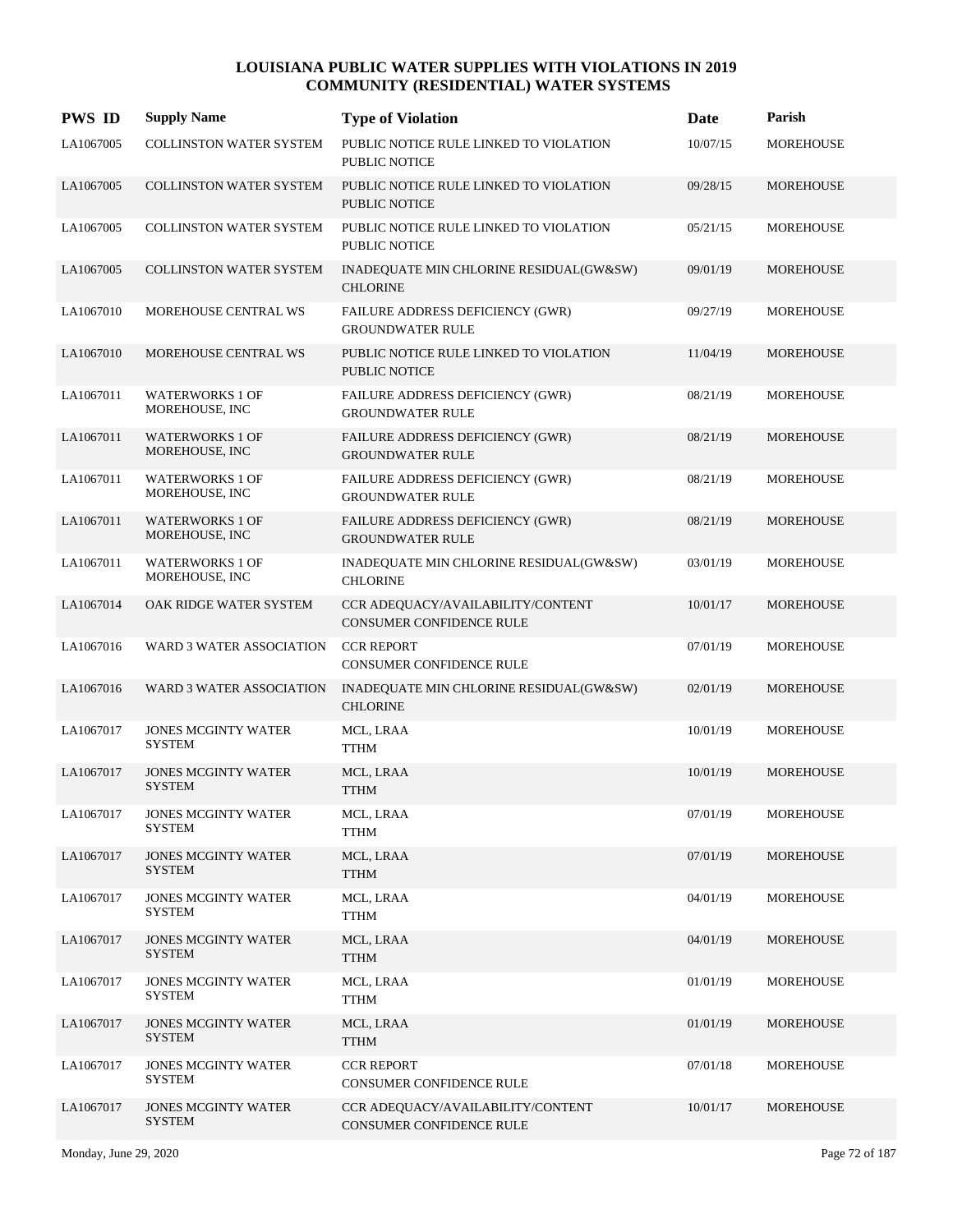| <b>PWS ID</b> | <b>Supply Name</b>                          | <b>Type of Violation</b>                                           | Date     | Parish              |
|---------------|---------------------------------------------|--------------------------------------------------------------------|----------|---------------------|
| LA1067017     | <b>JONES MCGINTY WATER</b><br><b>SYSTEM</b> | PUBLIC NOTICE RULE LINKED TO VIOLATION<br>PUBLIC NOTICE            | 11/20/19 | <b>MOREHOUSE</b>    |
| LA1067017     | <b>JONES MCGINTY WATER</b><br><b>SYSTEM</b> | PUBLIC NOTICE RULE LINKED TO VIOLATION<br>PUBLIC NOTICE            | 08/13/19 | <b>MOREHOUSE</b>    |
| LA1067017     | <b>JONES MCGINTY WATER</b><br><b>SYSTEM</b> | PUBLIC NOTICE RULE LINKED TO VIOLATION<br>PUBLIC NOTICE            | 05/23/19 | <b>MOREHOUSE</b>    |
| LA1067017     | <b>JONES MCGINTY WATER</b><br><b>SYSTEM</b> | PUBLIC NOTICE RULE LINKED TO VIOLATION<br>PUBLIC NOTICE            | 02/09/19 | <b>MOREHOUSE</b>    |
| LA1067017     | <b>JONES MCGINTY WATER</b><br><b>SYSTEM</b> | PUBLIC NOTICE RULE LINKED TO VIOLATION<br><b>PUBLIC NOTICE</b>     | 11/03/18 | <b>MOREHOUSE</b>    |
| LA1067017     | <b>JONES MCGINTY WATER</b><br><b>SYSTEM</b> | PUBLIC NOTICE RULE LINKED TO VIOLATION<br>PUBLIC NOTICE            | 08/15/18 | <b>MOREHOUSE</b>    |
| LA1067017     | <b>JONES MCGINTY WATER</b><br><b>SYSTEM</b> | PUBLIC NOTICE RULE LINKED TO VIOLATION<br><b>PUBLIC NOTICE</b>     | 06/15/18 | <b>MOREHOUSE</b>    |
| LA1067017     | <b>JONES MCGINTY WATER</b><br><b>SYSTEM</b> | PUBLIC NOTICE RULE LINKED TO VIOLATION<br><b>PUBLIC NOTICE</b>     | 01/21/15 | <b>MOREHOUSE</b>    |
| LA1067017     | <b>JONES MCGINTY WATER</b><br><b>SYSTEM</b> | INADEQUATE MIN CHLORINE RESIDUAL(GW&SW)<br><b>CHLORINE</b>         | 04/01/19 | <b>MOREHOUSE</b>    |
| LA1067018     | BEEKMAN WATER SYSTEM                        | FAILURE ADDRESS DEFICIENCY (GWR)<br><b>GROUNDWATER RULE</b>        | 09/04/18 | <b>MOREHOUSE</b>    |
| LA1067018     | BEEKMAN WATER SYSTEM                        | <b>FAILURE ADDRESS DEFICIENCY (GWR)</b><br><b>GROUNDWATER RULE</b> | 09/04/18 | <b>MOREHOUSE</b>    |
| LA1067018     | BEEKMAN WATER SYSTEM                        | FAILURE ADDRESS DEFICIENCY (GWR)<br><b>GROUNDWATER RULE</b>        | 09/04/18 | <b>MOREHOUSE</b>    |
| LA1067018     | BEEKMAN WATER SYSTEM                        | <b>FAILURE ADDRESS DEFICIENCY (GWR)</b><br><b>GROUNDWATER RULE</b> | 09/04/18 | <b>MOREHOUSE</b>    |
| LA1067018     | BEEKMAN WATER SYSTEM                        | <b>FAILURE ADDRESS DEFICIENCY (GWR)</b><br><b>GROUNDWATER RULE</b> | 09/04/18 | <b>MOREHOUSE</b>    |
| LA1069001     | CAMPTI WATER SYSTEM                         | FAILURE ADDRESS DEFICIENCY (GWR)<br><b>GROUNDWATER RULE</b>        | 05/03/19 | <b>NATCHITOCHES</b> |
| LA1069001     | <b>CAMPTI WATER SYSTEM</b>                  | PUBLIC NOTICE RULE LINKED TO VIOLATION<br><b>PUBLIC NOTICE</b>     | 07/05/19 | <b>NATCHITOCHES</b> |
| LA1069002     | <b>CLARENCE WATER SYSTEM</b>                | <b>CCR REPORT</b><br>CONSUMER CONFIDENCE RULE                      | 07/01/19 | <b>NATCHITOCHES</b> |
| LA1069002     | <b>CLARENCE WATER SYSTEM</b>                | PUBLIC NOTICE RULE LINKED TO VIOLATION<br>PUBLIC NOTICE            | 04/18/17 | <b>NATCHITOCHES</b> |
| LA1069002     | <b>CLARENCE WATER SYSTEM</b>                | INADEQUATE MIN CHLORINE RESIDUAL(GW&SW)<br><b>CHLORAMINE</b>       | 10/01/19 | <b>NATCHITOCHES</b> |
| LA1069002     | <b>CLARENCE WATER SYSTEM</b>                | INADEQUATE MIN CHLORINE RESIDUAL(GW&SW)<br><b>CHLORAMINE</b>       | 05/01/19 | <b>NATCHITOCHES</b> |
| LA1069002     | <b>CLARENCE WATER SYSTEM</b>                | 5% DS BELOW MIN 0.5-2 MONTHS CONSEC(GW)<br><b>CHLORAMINE</b>       | 06/01/19 | <b>NATCHITOCHES</b> |
| LA1069003     | <b>CRESTON WATER SYSTEM</b>                 | FAILURE ADDRESS DEFICIENCY (GWR)<br><b>GROUNDWATER RULE</b>        | 12/04/19 | <b>NATCHITOCHES</b> |
| LA1069003     | <b>CRESTON WATER SYSTEM</b>                 | <b>FAILURE ADDRESS DEFICIENCY (GWR)</b><br><b>GROUNDWATER RULE</b> | 12/04/19 | <b>NATCHITOCHES</b> |
| LA1069003     | <b>CRESTON WATER SYSTEM</b>                 | FAILURE ADDRESS DEFICIENCY (GWR)<br><b>GROUNDWATER RULE</b>        | 12/04/19 | <b>NATCHITOCHES</b> |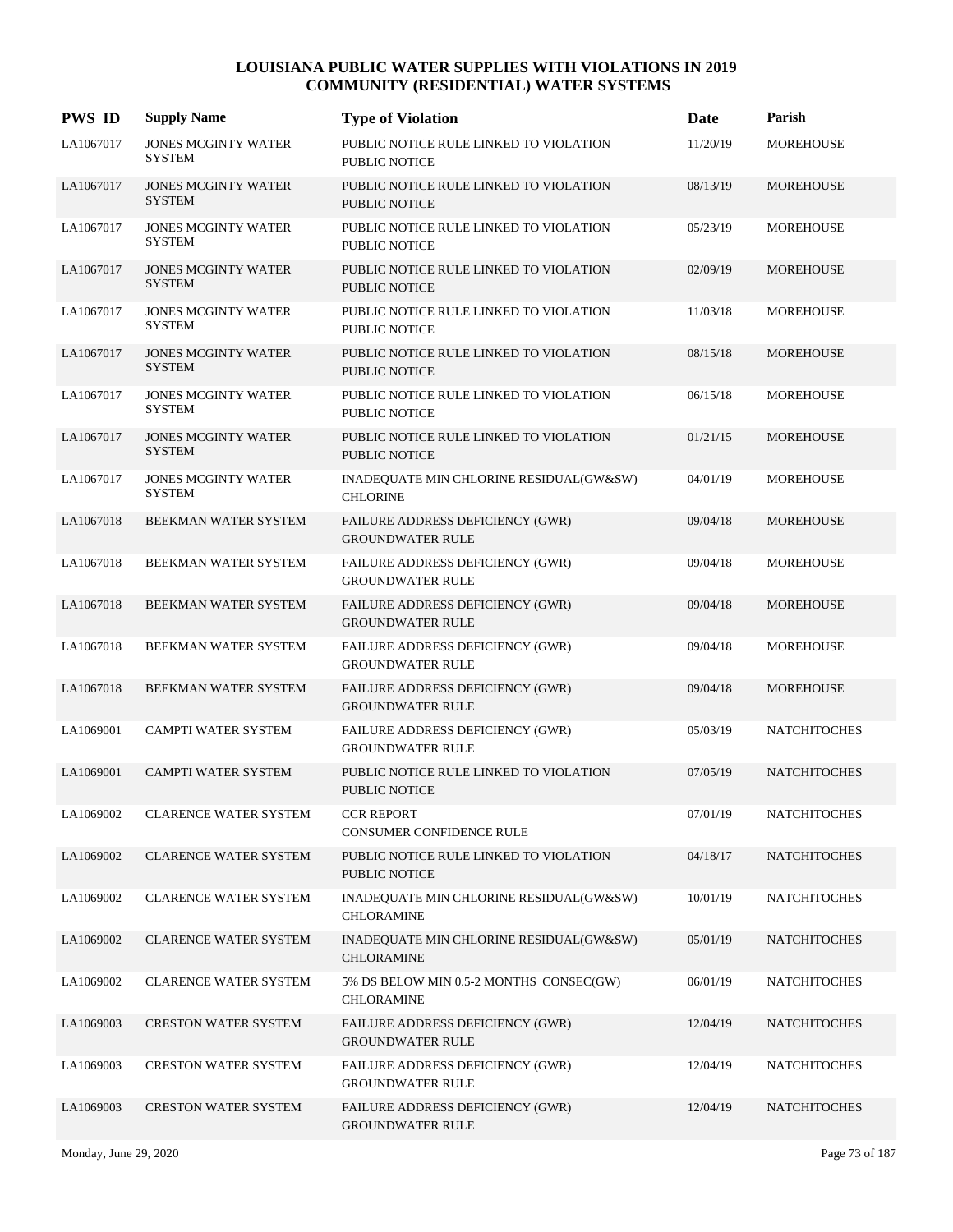| <b>PWS ID</b> | <b>Supply Name</b>           | <b>Type of Violation</b>                                                      | Date     | Parish              |
|---------------|------------------------------|-------------------------------------------------------------------------------|----------|---------------------|
| LA1069003     | CRESTON WATER SYSTEM         | INADEQUATE MIN CHLORINE RESIDUAL(GW&SW)<br><b>CHLORINE</b>                    | 03/01/19 | <b>NATCHITOCHES</b> |
| LA1069003     | <b>CRESTON WATER SYSTEM</b>  | 5% DS BELOW MIN 0.5-2 MONTHS CONSEC(GW)<br><b>CHLORINE</b>                    | 04/01/19 | <b>NATCHITOCHES</b> |
| LA1069004     | <b>GOLDONNA WATER SYSTEM</b> | OCCT/SOWT RECOMMENDATION/STUDY (LCR)<br><b>LEAD &amp; COPPER RULE</b>         | 11/01/13 | <b>NATCHITOCHES</b> |
| LA1069008     | POWHATAN WATER SYSTEM        | CORRECTIVE/EXPEDITED ACTIONS (RTCR)<br>REVISED TOTAL COLIFORM RULE (RTCR)     | 10/10/19 | <b>NATCHITOCHES</b> |
| LA1069008     | POWHATAN WATER SYSTEM        | CORRECTIVE/EXPEDITED ACTIONS (RTCR)<br>REVISED TOTAL COLIFORM RULE (RTCR)     | 11/23/18 | <b>NATCHITOCHES</b> |
| LA1069008     | POWHATAN WATER SYSTEM        | MONITOR GWR TRIGGERED/ADDITONAL, MAJOR<br>E. COLI                             | 01/25/19 | <b>NATCHITOCHES</b> |
| LA1069008     | POWHATAN WATER SYSTEM        | FAILURE ADDRESS DEFICIENCY (GWR)<br><b>GROUNDWATER RULE</b>                   | 09/17/19 | <b>NATCHITOCHES</b> |
| LA1069008     | POWHATAN WATER SYSTEM        | FAILURE ADDRESS DEFICIENCY (GWR)<br><b>GROUNDWATER RULE</b>                   | 09/17/19 | <b>NATCHITOCHES</b> |
| LA1069008     | POWHATAN WATER SYSTEM        | FAILURE ADDRESS DEFICIENCY (GWR)<br><b>GROUNDWATER RULE</b>                   | 04/13/19 | <b>NATCHITOCHES</b> |
| LA1069008     | POWHATAN WATER SYSTEM        | FAILURE ADDRESS DEFICIENCY (GWR)<br><b>GROUNDWATER RULE</b>                   | 04/13/19 | <b>NATCHITOCHES</b> |
| LA1069008     | POWHATAN WATER SYSTEM        | <b>FAILURE ADDRESS DEFICIENCY (GWR)</b><br><b>GROUNDWATER RULE</b>            | 04/13/19 | <b>NATCHITOCHES</b> |
| LA1069008     | POWHATAN WATER SYSTEM        | FAILURE ADDRESS DEFICIENCY (GWR)<br><b>GROUNDWATER RULE</b>                   | 04/13/19 | <b>NATCHITOCHES</b> |
| LA1069008     | POWHATAN WATER SYSTEM        | <b>FAILURE ADDRESS DEFICIENCY (GWR)</b><br><b>GROUNDWATER RULE</b>            | 04/13/19 | <b>NATCHITOCHES</b> |
| LA1069008     | POWHATAN WATER SYSTEM        | FAILURE ADDRESS DEFICIENCY (GWR)<br><b>GROUNDWATER RULE</b>                   | 04/13/19 | <b>NATCHITOCHES</b> |
| LA1069008     | POWHATAN WATER SYSTEM        | FAILURE ADDRESS DEFICIENCY (GWR)<br><b>GROUNDWATER RULE</b>                   | 01/02/19 | <b>NATCHITOCHES</b> |
| LA1069008     | POWHATAN WATER SYSTEM        | PUBLIC NOTICE RULE LINKED TO VIOLATION<br><b>PUBLIC NOTICE</b>                | 11/27/19 | <b>NATCHITOCHES</b> |
| LA1069008     | POWHATAN WATER SYSTEM        | PUBLIC NOTICE RULE LINKED TO VIOLATION<br>PUBLIC NOTICE                       | 05/03/19 | <b>NATCHITOCHES</b> |
| LA1069008     | POWHATAN WATER SYSTEM        | PUBLIC NOTICE RULE LINKED TO VIOLATION<br><b>PUBLIC NOTICE</b>                | 01/01/19 | <b>NATCHITOCHES</b> |
| LA1069008     | POWHATAN WATER SYSTEM        | INADEQUATE MIN CHLORINE RESIDUAL(GW&SW)<br><b>CHLORINE</b>                    | 06/01/19 | <b>NATCHITOCHES</b> |
| LA1069008     | POWHATAN WATER SYSTEM        | INADEQUATE MIN CHLORINE RESIDUAL(GW&SW)<br><b>CHLORINE</b>                    | 03/01/19 | <b>NATCHITOCHES</b> |
| LA1069008     | POWHATAN WATER SYSTEM        | INADEQUATE MIN CHLORINE RESIDUAL(GW&SW)<br><b>CHLORINE</b>                    | 01/01/19 | <b>NATCHITOCHES</b> |
| LA1069008     | POWHATAN WATER SYSTEM        | 5% DS BELOW MIN 0.5-2 MONTHS CONSEC(GW)<br><b>CHLORINE</b>                    | 07/01/19 | <b>NATCHITOCHES</b> |
| LA1069009     | PROVENCAL WATER SYSTEM       | LEVEL 1 ASSESS, TC POS RT NO RPT (RTCR)<br>REVISED TOTAL COLIFORM RULE (RTCR) | 07/21/16 | <b>NATCHITOCHES</b> |
| LA1069009     | PROVENCAL WATER SYSTEM       | FAILURE ADDRESS DEFICIENCY (GWR)<br><b>GROUNDWATER RULE</b>                   | 09/03/19 | <b>NATCHITOCHES</b> |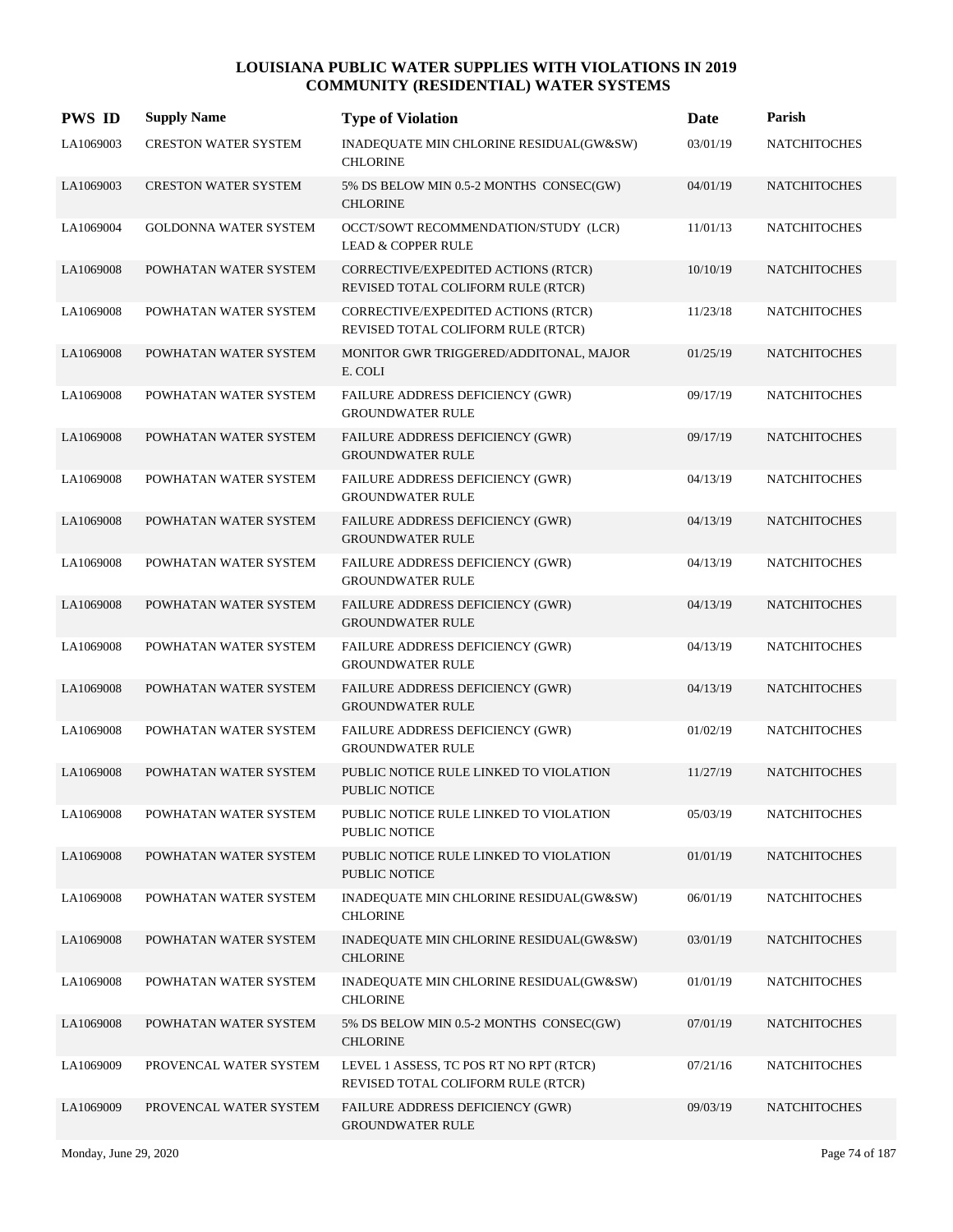| <b>PWS ID</b> | <b>Supply Name</b>                               | <b>Type of Violation</b>                                              | Date     | Parish              |
|---------------|--------------------------------------------------|-----------------------------------------------------------------------|----------|---------------------|
| LA1069009     | PROVENCAL WATER SYSTEM                           | FAILURE ADDRESS DEFICIENCY (GWR)<br><b>GROUNDWATER RULE</b>           | 09/03/19 | <b>NATCHITOCHES</b> |
| LA1069009     | PROVENCAL WATER SYSTEM                           | FAILURE ADDRESS DEFICIENCY (GWR)<br><b>GROUNDWATER RULE</b>           | 09/03/19 | <b>NATCHITOCHES</b> |
| LA1069009     | PROVENCAL WATER SYSTEM                           | FAILURE ADDRESS DEFICIENCY (GWR)<br><b>GROUNDWATER RULE</b>           | 09/03/19 | <b>NATCHITOCHES</b> |
| LA1069009     | PROVENCAL WATER SYSTEM                           | PUBLIC NOTICE RULE LINKED TO VIOLATION<br><b>PUBLIC NOTICE</b>        | 10/04/19 | <b>NATCHITOCHES</b> |
| LA1069009     | PROVENCAL WATER SYSTEM                           | INADEQUATE MIN CHLORINE RESIDUAL(GW&SW)<br><b>CHLORINE</b>            | 11/01/19 | <b>NATCHITOCHES</b> |
| LA1069009     | PROVENCAL WATER SYSTEM                           | INADEQUATE MIN CHLORINE RESIDUAL(GW&SW)<br><b>CHLORINE</b>            | 07/01/19 | <b>NATCHITOCHES</b> |
| LA1069011     | <b>CHEE CHEE BAY WATER</b><br><b>SYSTEM</b>      | INADEQUATE MIN CHLORINE RESIDUAL(GW&SW)<br><b>CHLORINE</b>            | 09/01/19 | <b>NATCHITOCHES</b> |
| LA1069012     | <b>CHESTNUT-READHIMER</b><br><b>WATER SYSTEM</b> | FOLLOW-UP OR ROUTINE TAP M/R (LCR)<br><b>LEAD &amp; COPPER RULE</b>   | 07/01/19 | <b>NATCHITOCHES</b> |
| LA1069012     | <b>CHESTNUT-READHIMER</b><br>WATER SYSTEM        | FOLLOW-UP OR ROUTINE TAP M/R (LCR)<br><b>LEAD &amp; COPPER RULE</b>   | 07/01/18 | <b>NATCHITOCHES</b> |
| LA1069012     | <b>CHESTNUT-READHIMER</b><br><b>WATER SYSTEM</b> | OCCT/SOWT RECOMMENDATION/STUDY (LCR)<br><b>LEAD &amp; COPPER RULE</b> | 07/11/18 | <b>NATCHITOCHES</b> |
| LA1069012     | <b>CHESTNUT-READHIMER</b><br><b>WATER SYSTEM</b> | LEAD CONSUMER NOTICE (LCR)<br><b>LEAD &amp; COPPER RULE</b>           | 02/14/19 | <b>NATCHITOCHES</b> |
| LA1069012     | <b>CHESTNUT-READHIMER</b><br><b>WATER SYSTEM</b> | LEAD CONSUMER NOTICE (LCR)<br><b>LEAD &amp; COPPER RULE</b>           | 04/22/18 | <b>NATCHITOCHES</b> |
| LA1069012     | <b>CHESTNUT-READHIMER</b><br><b>WATER SYSTEM</b> | CCR ADEQUACY/AVAILABILITY/CONTENT<br>CONSUMER CONFIDENCE RULE         | 10/01/17 | <b>NATCHITOCHES</b> |
| LA1069012     | <b>CHESTNUT-READHIMER</b><br><b>WATER SYSTEM</b> | PUBLIC NOTICE RULE LINKED TO VIOLATION<br><b>PUBLIC NOTICE</b>        | 11/09/19 | <b>NATCHITOCHES</b> |
| LA1069012     | CHESTNUT-READHIMER<br><b>WATER SYSTEM</b>        | PUBLIC NOTICE RULE LINKED TO VIOLATION<br><b>PUBLIC NOTICE</b>        | 05/12/19 | <b>NATCHITOCHES</b> |
| LA1069012     | <b>CHESTNUT-READHIMER</b><br><b>WATER SYSTEM</b> | PUBLIC NOTICE RULE LINKED TO VIOLATION<br><b>PUBLIC NOTICE</b>        | 11/05/18 | <b>NATCHITOCHES</b> |
| LA1069012     | CHESTNUT-READHIMER<br>WATER SYSTEM               | INADEQUATE MIN CHLORINE RESIDUAL(GW&SW)<br><b>CHLORINE</b>            | 11/01/19 | <b>NATCHITOCHES</b> |
| LA1069012     | CHESTNUT-READHIMER<br><b>WATER SYSTEM</b>        | 5% DS BELOW MIN 0.5-2 MONTHS CONSEC(GW)<br><b>CHLORINE</b>            | 12/01/19 | <b>NATCHITOCHES</b> |
| LA1069013     | SANDY POINT 480 WATER<br>SYSTEM                  | MCL, LRAA<br><b>TTHM</b>                                              | 10/01/19 | <b>NATCHITOCHES</b> |
| LA1069013     | SANDY POINT 480 WATER<br><b>SYSTEM</b>           | MCL, LRAA<br>TOTAL HALOACETIC ACIDS (HAA5)                            | 10/01/19 | <b>NATCHITOCHES</b> |
| LA1069013     | SANDY POINT 480 WATER<br><b>SYSTEM</b>           | MCL, LRAA<br><b>TTHM</b>                                              | 07/01/19 | <b>NATCHITOCHES</b> |
| LA1069013     | SANDY POINT 480 WATER<br><b>SYSTEM</b>           | MCL, LRAA<br><b>TTHM</b>                                              | 04/01/19 | <b>NATCHITOCHES</b> |
| LA1069013     | SANDY POINT 480 WATER<br>SYSTEM                  | MCL, LRAA<br>TOTAL HALOACETIC ACIDS (HAA5)                            | 04/01/19 | <b>NATCHITOCHES</b> |
| LA1069013     | SANDY POINT 480 WATER<br><b>SYSTEM</b>           | MCL, LRAA<br>TOTAL HALOACETIC ACIDS (HAA5)                            | 04/01/19 | <b>NATCHITOCHES</b> |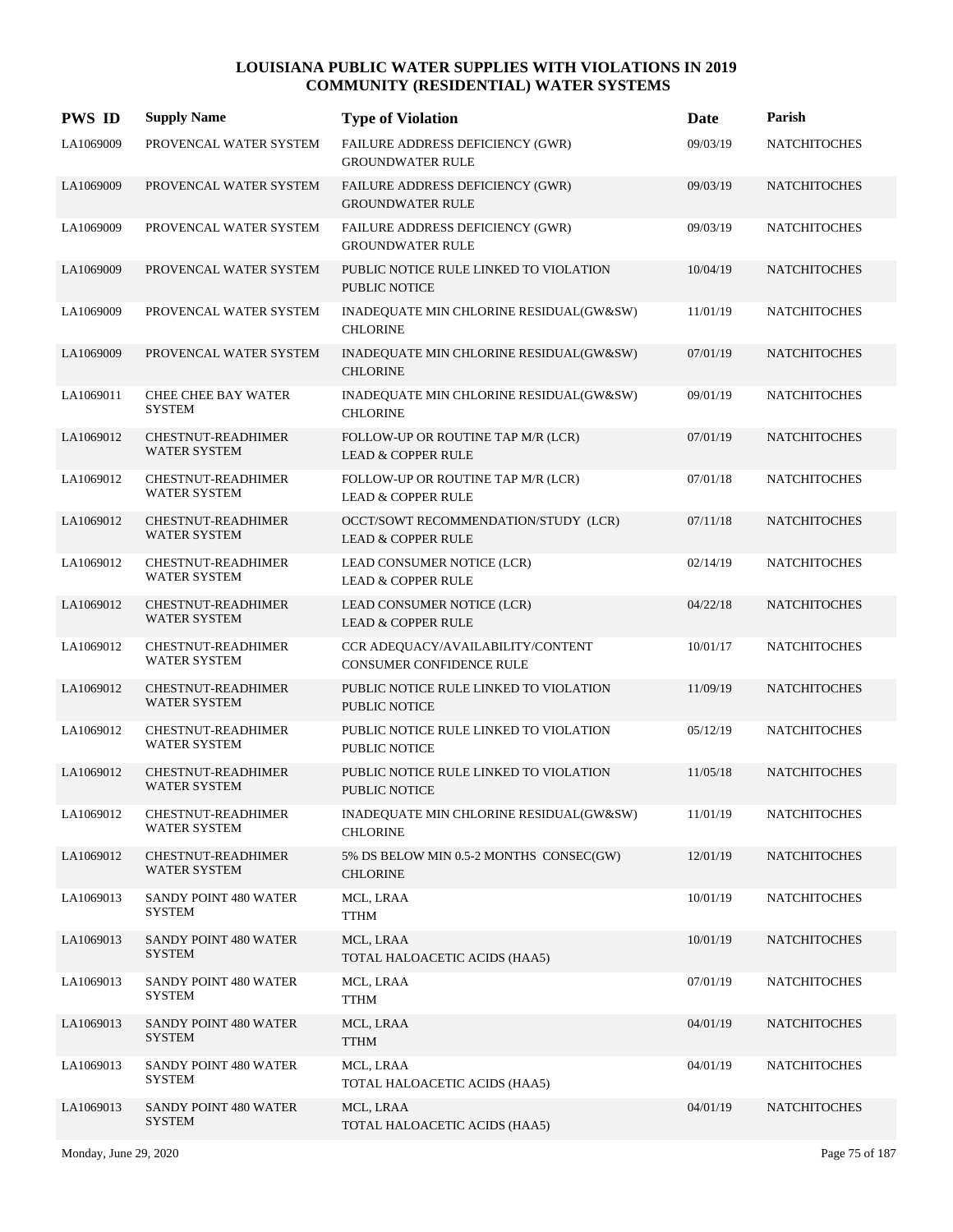| <b>PWS ID</b> | <b>Supply Name</b>                            | <b>Type of Violation</b>                                       | Date     | Parish              |
|---------------|-----------------------------------------------|----------------------------------------------------------------|----------|---------------------|
| LA1069013     | SANDY POINT 480 WATER<br><b>SYSTEM</b>        | MCL, LRAA<br><b>TTHM</b>                                       | 04/01/19 | <b>NATCHITOCHES</b> |
| LA1069013     | <b>SANDY POINT 480 WATER</b><br><b>SYSTEM</b> | MCL, LRAA<br><b>TTHM</b>                                       | 01/01/19 | <b>NATCHITOCHES</b> |
| LA1069013     | SANDY POINT 480 WATER<br><b>SYSTEM</b>        | MCL, LRAA<br><b>TTHM</b>                                       | 01/01/19 | <b>NATCHITOCHES</b> |
| LA1069013     | SANDY POINT 480 WATER<br><b>SYSTEM</b>        | MCL, LRAA<br>TOTAL HALOACETIC ACIDS (HAA5)                     | 01/01/19 | <b>NATCHITOCHES</b> |
| LA1069013     | SANDY POINT 480 WATER<br><b>SYSTEM</b>        | MCL, LRAA<br>TOTAL HALOACETIC ACIDS (HAA5)                     | 01/01/19 | <b>NATCHITOCHES</b> |
| LA1069013     | SANDY POINT 480 WATER<br><b>SYSTEM</b>        | MONITORING, RTN/RPT MAJOR (SWTR-FILTER)<br><b>CHLORAMINE</b>   | 03/01/19 | <b>NATCHITOCHES</b> |
| LA1069013     | SANDY POINT 480 WATER<br><b>SYSTEM</b>        | MONITORING, ROUTINE (IESWTR/LT1), MAJOR<br><b>TURBIDITY</b>    | 03/01/19 | <b>NATCHITOCHES</b> |
| LA1069013     | <b>SANDY POINT 480 WATER</b><br><b>SYSTEM</b> | PUBLIC NOTICE RULE LINKED TO VIOLATION<br><b>PUBLIC NOTICE</b> | 05/01/19 | <b>NATCHITOCHES</b> |
| LA1069013     | SANDY POINT 480 WATER<br><b>SYSTEM</b>        | INADEQUATE MIN CHLORINE RESIDUAL(GW&SW)<br><b>CHLORAMINE</b>   | 04/01/19 | <b>NATCHITOCHES</b> |
| LA1069014     | <b>BELLWOOD WATER SYSTEM</b>                  | MCL, LRAA<br>TOTAL HALOACETIC ACIDS (HAA5)                     | 10/01/19 | <b>NATCHITOCHES</b> |
| LA1069014     | BELLWOOD WATER SYSTEM                         | MCL, LRAA<br><b>TTHM</b>                                       | 10/01/19 | <b>NATCHITOCHES</b> |
| LA1069014     | BELLWOOD WATER SYSTEM                         | MCL, LRAA<br><b>TTHM</b>                                       | 10/01/19 | <b>NATCHITOCHES</b> |
| LA1069014     | BELLWOOD WATER SYSTEM                         | MCL, LRAA<br>TOTAL HALOACETIC ACIDS (HAA5)                     | 10/01/19 | <b>NATCHITOCHES</b> |
| LA1069014     | BELLWOOD WATER SYSTEM                         | MCL, LRAA<br>TOTAL HALOACETIC ACIDS (HAA5)                     | 07/01/19 | <b>NATCHITOCHES</b> |
| LA1069014     | BELLWOOD WATER SYSTEM                         | MCL, LRAA<br>TTHM                                              | 07/01/19 | <b>NATCHITOCHES</b> |
| LA1069014     | BELLWOOD WATER SYSTEM                         | MCL, LRAA<br>TOTAL HALOACETIC ACIDS (HAA5)                     | 07/01/19 | <b>NATCHITOCHES</b> |
| LA1069014     | BELLWOOD WATER SYSTEM                         | MCL, LRAA<br><b>TTHM</b>                                       | 07/01/19 | <b>NATCHITOCHES</b> |
| LA1069014     | BELLWOOD WATER SYSTEM                         | MCL, LRAA<br><b>TTHM</b>                                       | 04/01/19 | <b>NATCHITOCHES</b> |
| LA1069014     | BELLWOOD WATER SYSTEM                         | MCL, LRAA<br><b>TTHM</b>                                       | 04/01/19 | <b>NATCHITOCHES</b> |
| LA1069014     | BELLWOOD WATER SYSTEM                         | MCL, LRAA<br>TOTAL HALOACETIC ACIDS (HAA5)                     | 04/01/19 | <b>NATCHITOCHES</b> |
| LA1069014     | BELLWOOD WATER SYSTEM                         | MCL, LRAA<br>TOTAL HALOACETIC ACIDS (HAA5)                     | 04/01/19 | <b>NATCHITOCHES</b> |
| LA1069014     | BELLWOOD WATER SYSTEM                         | MCL, LRAA<br>TOTAL HALOACETIC ACIDS (HAA5)                     | 01/01/19 | <b>NATCHITOCHES</b> |
| LA1069014     | BELLWOOD WATER SYSTEM                         | MCL, LRAA<br><b>TTHM</b>                                       | 01/01/19 | <b>NATCHITOCHES</b> |
| LA1069014     | BELLWOOD WATER SYSTEM                         | MCL, LRAA<br>TOTAL HALOACETIC ACIDS (HAA5)                     | 01/01/19 | <b>NATCHITOCHES</b> |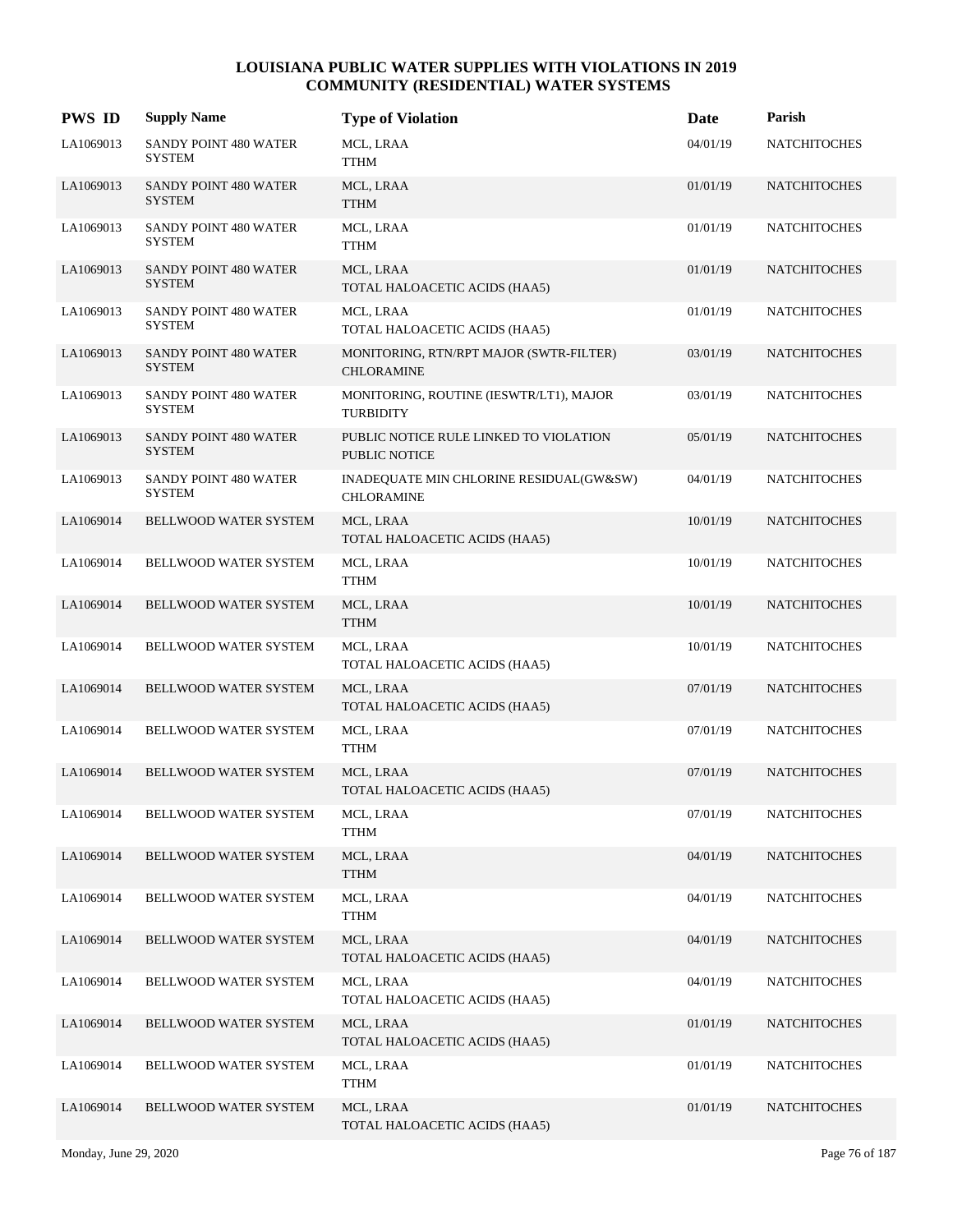| <b>PWS ID</b> | <b>Supply Name</b>                 | <b>Type of Violation</b>                                                                     | Date     | Parish              |
|---------------|------------------------------------|----------------------------------------------------------------------------------------------|----------|---------------------|
| LA1069014     | <b>BELLWOOD WATER SYSTEM</b>       | MCL, LRAA<br><b>TTHM</b>                                                                     | 01/01/19 | <b>NATCHITOCHES</b> |
| LA1069014     | BELLWOOD WATER SYSTEM              | PUBLIC NOTICE RULE LINKED TO VIOLATION<br><b>PUBLIC NOTICE</b>                               | 07/01/18 | <b>NATCHITOCHES</b> |
| LA1069015     | AJAX BEULAH WATER SYSTEM MCL, LRAA | <b>TTHM</b>                                                                                  | 10/01/19 | <b>NATCHITOCHES</b> |
| LA1069015     | AJAX BEULAH WATER SYSTEM MCL, LRAA | <b>TTHM</b>                                                                                  | 10/01/19 | <b>NATCHITOCHES</b> |
| LA1069015     | AJAX BEULAH WATER SYSTEM MCL, LRAA | <b>TTHM</b>                                                                                  | 07/01/19 | <b>NATCHITOCHES</b> |
| LA1069015     | AJAX BEULAH WATER SYSTEM MCL, LRAA | <b>TTHM</b>                                                                                  | 04/01/19 | <b>NATCHITOCHES</b> |
| LA1069015     | AJAX BEULAH WATER SYSTEM MCL, LRAA | <b>TTHM</b>                                                                                  | 01/01/19 | <b>NATCHITOCHES</b> |
| LA1069015     |                                    | AJAX BEULAH WATER SYSTEM FAILURE SUBMIT OEL REPORT FOR TTHM<br><b>TTHM</b>                   | 10/31/17 | <b>NATCHITOCHES</b> |
| LA1069015     |                                    | AJAX BEULAH WATER SYSTEM FAILURE SUBMIT OEL REPORT FOR TTHM<br><b>TTHM</b>                   | 07/31/17 | <b>NATCHITOCHES</b> |
| LA1069015     |                                    | AJAX BEULAH WATER SYSTEM FAILURE SUBMIT OEL REPORT FOR TTHM<br><b>TTHM</b>                   | 05/01/17 | <b>NATCHITOCHES</b> |
| LA1069015     |                                    | AJAX BEULAH WATER SYSTEM FOLLOW-UP OR ROUTINE TAP M/R (LCR)<br><b>LEAD &amp; COPPER RULE</b> | 10/01/18 | <b>NATCHITOCHES</b> |
| LA1069015     | AJAX BEULAH WATER SYSTEM           | <b>CCR REPORT</b><br><b>CONSUMER CONFIDENCE RULE</b>                                         | 07/01/19 | <b>NATCHITOCHES</b> |
| LA1069015     | AJAX BEULAH WATER SYSTEM           | <b>CCR REPORT</b><br>CONSUMER CONFIDENCE RULE                                                | 07/01/18 | <b>NATCHITOCHES</b> |
| LA1069015     | AJAX BEULAH WATER SYSTEM           | CCR ADEQUACY/AVAILABILITY/CONTENT<br>CONSUMER CONFIDENCE RULE                                | 10/01/17 | <b>NATCHITOCHES</b> |
| LA1069015     |                                    | AJAX BEULAH WATER SYSTEM PUBLIC NOTICE RULE LINKED TO VIOLATION<br><b>PUBLIC NOTICE</b>      | 11/27/19 | <b>NATCHITOCHES</b> |
| LA1069015     |                                    | AJAX BEULAH WATER SYSTEM PUBLIC NOTICE RULE LINKED TO VIOLATION<br><b>PUBLIC NOTICE</b>      | 08/14/19 | <b>NATCHITOCHES</b> |
| LA1069015     |                                    | AJAX BEULAH WATER SYSTEM PUBLIC NOTICE RULE LINKED TO VIOLATION<br><b>PUBLIC NOTICE</b>      | 05/23/19 | <b>NATCHITOCHES</b> |
| LA1069015     |                                    | AJAX BEULAH WATER SYSTEM PUBLIC NOTICE RULE LINKED TO VIOLATION<br>PUBLIC NOTICE             | 02/09/19 | <b>NATCHITOCHES</b> |
| LA1069015     |                                    | AJAX BEULAH WATER SYSTEM PUBLIC NOTICE RULE LINKED TO VIOLATION<br>PUBLIC NOTICE             | 02/09/19 | <b>NATCHITOCHES</b> |
| LA1069015     |                                    | AJAX BEULAH WATER SYSTEM PUBLIC NOTICE RULE LINKED TO VIOLATION<br><b>PUBLIC NOTICE</b>      | 11/20/18 | <b>NATCHITOCHES</b> |
| LA1069015     |                                    | AJAX BEULAH WATER SYSTEM PUBLIC NOTICE RULE LINKED TO VIOLATION<br><b>PUBLIC NOTICE</b>      | 08/23/18 | <b>NATCHITOCHES</b> |
| LA1069015     |                                    | AJAX BEULAH WATER SYSTEM PUBLIC NOTICE RULE LINKED TO VIOLATION<br>PUBLIC NOTICE             | 05/15/18 | <b>NATCHITOCHES</b> |
| LA1069015     |                                    | AJAX BEULAH WATER SYSTEM PUBLIC NOTICE RULE LINKED TO VIOLATION<br>PUBLIC NOTICE             | 03/03/18 | <b>NATCHITOCHES</b> |
| LA1069015     |                                    | AJAX BEULAH WATER SYSTEM PUBLIC NOTICE RULE LINKED TO VIOLATION<br><b>PUBLIC NOTICE</b>      | 12/07/17 | <b>NATCHITOCHES</b> |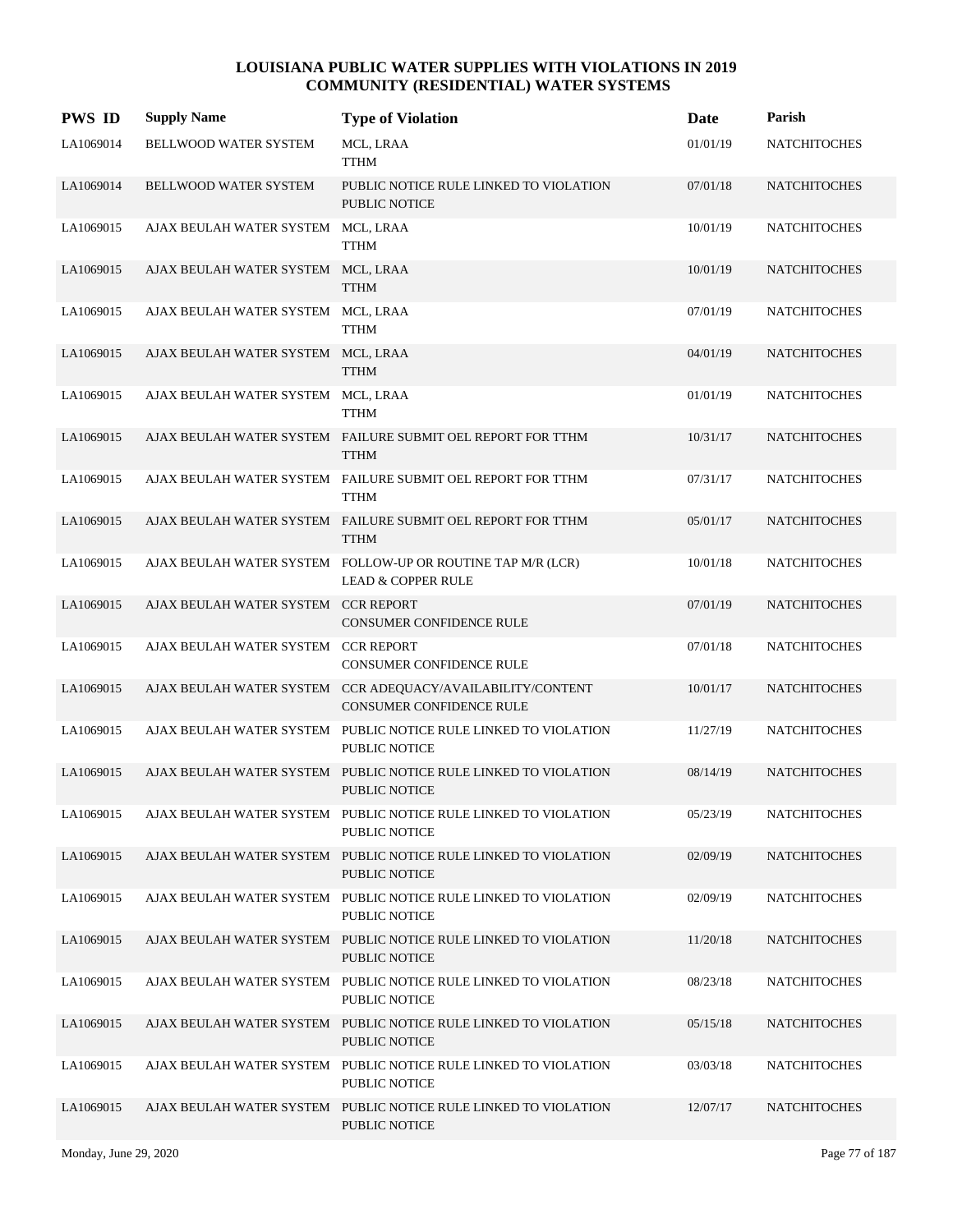| <b>PWS ID</b> | <b>Supply Name</b>                                  | <b>Type of Violation</b>                                                                | <b>Date</b> | Parish              |
|---------------|-----------------------------------------------------|-----------------------------------------------------------------------------------------|-------------|---------------------|
| LA1069015     |                                                     | AJAX BEULAH WATER SYSTEM PUBLIC NOTICE RULE LINKED TO VIOLATION<br><b>PUBLIC NOTICE</b> | 09/29/17    | <b>NATCHITOCHES</b> |
| LA1069015     |                                                     | AJAX BEULAH WATER SYSTEM PUBLIC NOTICE RULE LINKED TO VIOLATION<br><b>PUBLIC NOTICE</b> | 09/16/17    | <b>NATCHITOCHES</b> |
| LA1069015     |                                                     | AJAX BEULAH WATER SYSTEM INADEQUATE MIN CHLORINE RESIDUAL(GW&SW)<br><b>CHLORINE</b>     | 10/01/19    | <b>NATCHITOCHES</b> |
| LA1069015     |                                                     | AJAX BEULAH WATER SYSTEM INADEQUATE MIN CHLORINE RESIDUAL(GW&SW)<br><b>CHLORINE</b>     | 08/01/19    | <b>NATCHITOCHES</b> |
| LA1069015     |                                                     | AJAX BEULAH WATER SYSTEM INADEQUATE MIN CHLORINE RESIDUAL(GW&SW)<br><b>CHLORINE</b>     | 06/01/19    | <b>NATCHITOCHES</b> |
| LA1073003     | BETTER WATERWORKS WATER MCL, LRAA<br><b>SYSTEM</b>  | <b>TTHM</b>                                                                             | 07/01/19    | <b>OUACHITA</b>     |
| LA1073003     | BETTER WATERWORKS WATER MCL, LRAA<br><b>SYSTEM</b>  | <b>TTHM</b>                                                                             | 07/01/19    | <b>OUACHITA</b>     |
| LA1073003     | BETTER WATERWORKS WATER MCL, LRAA<br><b>SYSTEM</b>  | <b>TTHM</b>                                                                             | 04/01/19    | <b>OUACHITA</b>     |
| LA1073003     | BETTER WATERWORKS WATER MCL, LRAA<br><b>SYSTEM</b>  | <b>TTHM</b>                                                                             | 04/01/19    | <b>OUACHITA</b>     |
| LA1073003     | BETTER WATERWORKS WATER MCL, LRAA<br><b>SYSTEM</b>  | TOTAL HALOACETIC ACIDS (HAA5)                                                           | 01/01/19    | <b>OUACHITA</b>     |
| LA1073003     | BETTER WATERWORKS WATER MCL, LRAA<br><b>SYSTEM</b>  | <b>TTHM</b>                                                                             | 01/01/19    | <b>OUACHITA</b>     |
| LA1073003     | BETTER WATERWORKS WATER MCL, LRAA<br><b>SYSTEM</b>  | <b>TTHM</b>                                                                             | 01/01/19    | <b>OUACHITA</b>     |
| LA1073003     | BETTER WATERWORKS WATER MCL, LRAA<br><b>SYSTEM</b>  | TOTAL HALOACETIC ACIDS (HAA5)                                                           | 01/01/19    | <b>OUACHITA</b>     |
| LA1073003     | <b>SYSTEM</b>                                       | BETTER WATERWORKS WATER INADEQUATE MIN CHLORINE RESIDUAL(GW&SW)<br><b>CHLORINE</b>      | 08/01/19    | <b>OUACHITA</b>     |
| LA1073004     | BROWNVILLE WATER SYSTEM                             | MCL, LRAA<br><b>TTHM</b>                                                                | 01/01/19    | <b>OUACHITA</b>     |
| LA1073004     | BROWNVILLE WATER SYSTEM                             | INADEQUATE MIN CHLORINE RESIDUAL(GW&SW)<br><b>CHLORINE</b>                              | 09/01/19    | <b>OUACHITA</b>     |
| LA1073006     | CALHOUN WATER SYSTEM                                | MONITORING, ROUTINE (DBP), MAJOR<br><b>CHLORINE</b>                                     | 04/01/19    | <b>OUACHITA</b>     |
| LA1073006     | CALHOUN WATER SYSTEM                                | MONITORING, ROUTINE, MINOR (RTCR)<br>REVISED TOTAL COLIFORM RULE (RTCR)                 | 06/01/19    | <b>OUACHITA</b>     |
| LA1073011     | <b>COUNTRY ESTATES WATER</b><br><b>SYSTEM NORTH</b> | MCL, LRAA<br><b>TTHM</b>                                                                | 10/01/19    | <b>OUACHITA</b>     |
| LA1073011     | <b>COUNTRY ESTATES WATER</b><br><b>SYSTEM NORTH</b> | MCL, LRAA<br><b>TTHM</b>                                                                | 10/01/19    | <b>OUACHITA</b>     |
| LA1073011     | <b>COUNTRY ESTATES WATER</b><br><b>SYSTEM NORTH</b> | MCL, LRAA<br><b>TTHM</b>                                                                | 07/01/19    | <b>OUACHITA</b>     |
| LA1073011     | <b>COUNTRY ESTATES WATER</b><br><b>SYSTEM NORTH</b> | MCL, LRAA<br><b>TTHM</b>                                                                | 04/01/19    | <b>OUACHITA</b>     |
| LA1073011     | <b>COUNTRY ESTATES WATER</b><br><b>SYSTEM NORTH</b> | MCL, LRAA<br><b>TTHM</b>                                                                | 04/01/19    | <b>OUACHITA</b>     |
| LA1073011     | <b>COUNTRY ESTATES WATER</b><br><b>SYSTEM NORTH</b> | MCL, LRAA<br><b>TTHM</b>                                                                | 01/01/19    | <b>OUACHITA</b>     |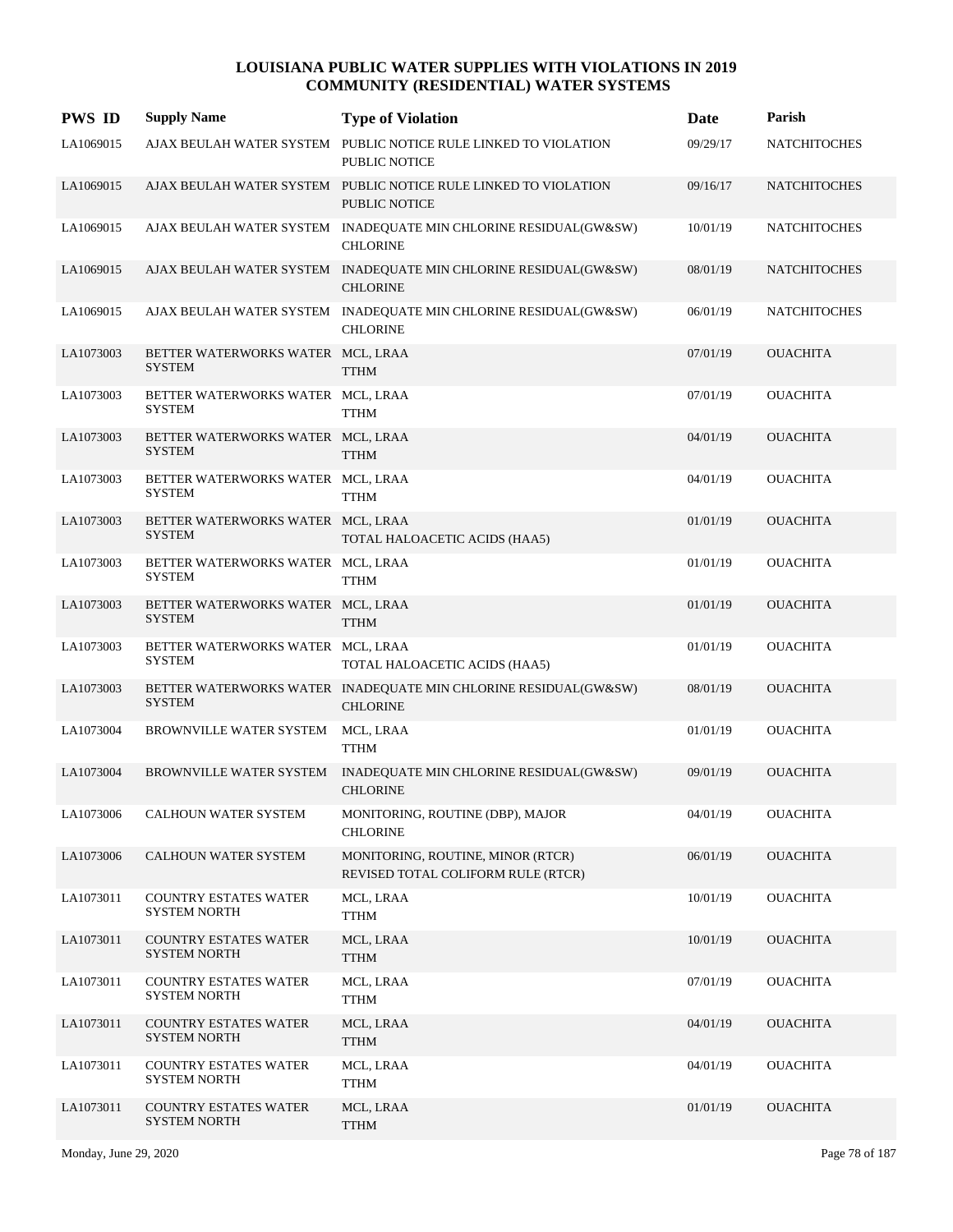| <b>PWS ID</b> | <b>Supply Name</b>                                  | <b>Type of Violation</b>                                                                | Date     | Parish          |
|---------------|-----------------------------------------------------|-----------------------------------------------------------------------------------------|----------|-----------------|
| LA1073011     | <b>COUNTRY ESTATES WATER</b><br>SYSTEM NORTH        | MCL, LRAA<br><b>TTHM</b>                                                                | 01/01/19 | <b>OUACHITA</b> |
| LA1073011     | <b>COUNTRY ESTATES WATER</b><br><b>SYSTEM NORTH</b> | INADEQUATE MIN CHLORINE RESIDUAL(GW&SW)<br><b>CHLORINE</b>                              | 08/01/19 | <b>OUACHITA</b> |
| LA1073011     | <b>COUNTRY ESTATES WATER</b><br><b>SYSTEM NORTH</b> | INADEQUATE MIN CHLORINE RESIDUAL(GW&SW)<br><b>CHLORINE</b>                              | 06/01/19 | <b>OUACHITA</b> |
| LA1073016     |                                                     | GREEN ACRES SUBDIVISION WS INADEQUATE MIN CHLORINE RESIDUAL(GW&SW)<br><b>CHLORAMINE</b> | 08/01/19 | <b>OUACHITA</b> |
| LA1073016     |                                                     | GREEN ACRES SUBDIVISION WS 5% DS BELOW MIN 0.5-2 MONTHS CONSEC(GW)<br><b>CHLORINE</b>   | 10/01/19 | <b>OUACHITA</b> |
| LA1073016     |                                                     | GREEN ACRES SUBDIVISION WS 5% DS BELOW MIN 0.5-2 MONTHS CONSEC(GW)<br><b>CHLORINE</b>   | 09/01/19 | <b>OUACHITA</b> |
| LA1073020     | KIROLI DARBONNE WS                                  | INADEQUATE MIN CHLORINE RESIDUAL(GW&SW)<br><b>CHLORINE</b>                              | 08/01/19 | <b>OUACHITA</b> |
| LA1073025     | <b>RAMSEY WATER SYSTEM</b>                          | MCL, LRAA<br><b>TTHM</b>                                                                | 07/01/19 | <b>OUACHITA</b> |
| LA1073025     | RAMSEY WATER SYSTEM                                 | MCL, LRAA<br><b>TTHM</b>                                                                | 07/01/19 | <b>OUACHITA</b> |
| LA1073025     | RAMSEY WATER SYSTEM                                 | MCL, LRAA<br><b>TTHM</b>                                                                | 04/01/19 | <b>OUACHITA</b> |
| LA1073025     | RAMSEY WATER SYSTEM                                 | MCL, LRAA<br><b>TTHM</b>                                                                | 04/01/19 | <b>OUACHITA</b> |
| LA1073025     | <b>RAMSEY WATER SYSTEM</b>                          | MCL, LRAA<br><b>TTHM</b>                                                                | 01/01/19 | <b>OUACHITA</b> |
| LA1073025     | RAMSEY WATER SYSTEM                                 | MCL, LRAA<br><b>TTHM</b>                                                                | 01/01/19 | <b>OUACHITA</b> |
| LA1073028     | MCCLENDON COMMUNITY<br><b>WATER WELL</b>            | INADEQUATE MIN CHLORINE RESIDUAL(GW&SW)<br><b>CHLORINE</b>                              | 06/01/19 | <b>OUACHITA</b> |
| LA1073028     | MCCLENDON COMMUNITY<br><b>WATER WELL</b>            | 5% DS BELOW MIN 0.5-2 MONTHS CONSEC(GW)<br><b>CHLORINE</b>                              | 08/01/19 | <b>OUACHITA</b> |
| LA1073028     | MCCLENDON COMMUNITY<br><b>WATER WELL</b>            | 5% DS BELOW MIN 0.5-2 MONTHS CONSEC(GW)<br><b>CHLORINE</b>                              | 07/01/19 | <b>OUACHITA</b> |
| LA1073031     | MONROE WATER SYSTEM                                 | MCL, LRAA<br>TOTAL HALOACETIC ACIDS (HAA5)                                              | 07/01/19 | <b>OUACHITA</b> |
| LA1073031     | MONROE WATER SYSTEM                                 | MCL, LRAA<br>TOTAL HALOACETIC ACIDS (HAA5)                                              | 04/01/19 | <b>OUACHITA</b> |
| LA1073035     | NORTH MONROE ET AL WATER MCL, LRAA<br><b>SYSTEM</b> | TOTAL HALOACETIC ACIDS (HAA5)                                                           | 10/01/19 | <b>OUACHITA</b> |
| LA1073035     | NORTH MONROE ET AL WATER MCL, LRAA<br><b>SYSTEM</b> | TOTAL HALOACETIC ACIDS (HAA5)                                                           | 07/01/19 | <b>OUACHITA</b> |
| LA1073035     | NORTH MONROE ET AL WATER MCL, LRAA<br><b>SYSTEM</b> | TOTAL HALOACETIC ACIDS (HAA5)                                                           | 07/01/19 | <b>OUACHITA</b> |
| LA1073035     | NORTH MONROE ET AL WATER MCL, LRAA<br><b>SYSTEM</b> | TOTAL HALOACETIC ACIDS (HAA5)                                                           | 07/01/19 | <b>OUACHITA</b> |
| LA1073035     | NORTH MONROE ET AL WATER MCL, LRAA<br><b>SYSTEM</b> | TOTAL HALOACETIC ACIDS (HAA5)                                                           | 04/01/19 | <b>OUACHITA</b> |
| LA1073035     | NORTH MONROE ET AL WATER MCL, LRAA<br><b>SYSTEM</b> | TOTAL HALOACETIC ACIDS (HAA5)                                                           | 04/01/19 | <b>OUACHITA</b> |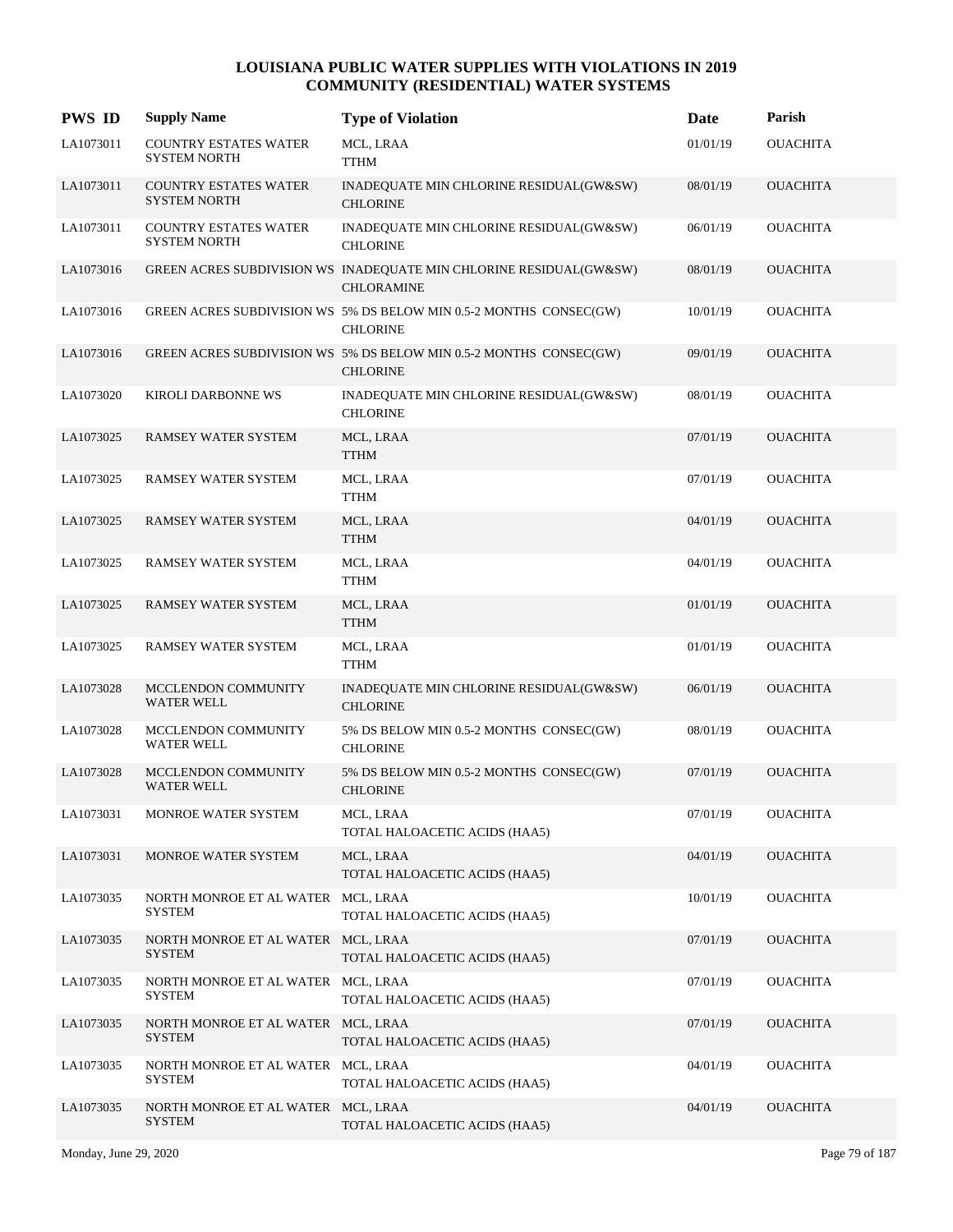| <b>PWS ID</b> | <b>Supply Name</b>                                  | <b>Type of Violation</b>                                                              | Date     | Parish          |
|---------------|-----------------------------------------------------|---------------------------------------------------------------------------------------|----------|-----------------|
| LA1073035     | NORTH MONROE ET AL WATER MCL, LRAA<br><b>SYSTEM</b> | TOTAL HALOACETIC ACIDS (HAA5)                                                         | 01/01/19 | <b>OUACHITA</b> |
| LA1073035     | <b>SYSTEM</b>                                       | NORTH MONROE ET AL WATER INADEQUATE MIN CHLORINE RESIDUAL(GW&SW)<br><b>CHLORAMINE</b> | 11/01/19 | <b>OUACHITA</b> |
| LA1073040     | PRAIRIE ROAD WATER<br><b>DISTRICT</b>               | FAILURE ADDRESS DEFICIENCY (GWR)<br><b>GROUNDWATER RULE</b>                           | 06/24/19 | <b>OUACHITA</b> |
| LA1073040     | PRAIRIE ROAD WATER<br><b>DISTRICT</b>               | FAILURE ADDRESS DEFICIENCY (GWR)<br><b>GROUNDWATER RULE</b>                           | 06/24/19 | <b>OUACHITA</b> |
| LA1073046     | SOUTH MONROE WS GOWC                                | MCL, LRAA<br>TTHM                                                                     | 10/01/19 | <b>OUACHITA</b> |
| LA1073046     | SOUTH MONROE WS GOWC                                | MCL, LRAA<br><b>TTHM</b>                                                              | 07/01/19 | <b>OUACHITA</b> |
| LA1073046     | SOUTH MONROE WS GOWC                                | MCL, LRAA<br><b>TTHM</b>                                                              | 04/01/19 | <b>OUACHITA</b> |
| LA1073046     | <b>SOUTH MONROE WS GOWC</b>                         | MCL, LRAA<br><b>TTHM</b>                                                              | 01/01/19 | <b>OUACHITA</b> |
| LA1073046     | SOUTH MONROE WS GOWC                                | INADEQUATE MIN CHLORINE RESIDUAL(GW&SW)<br><b>CHLORINE</b>                            | 10/01/19 | <b>OUACHITA</b> |
| LA1073047     | SOUTHWEST OUACHITA<br>WATERWORKS, INC               | MCL, LRAA<br><b>TTHM</b>                                                              | 04/01/19 | <b>OUACHITA</b> |
| LA1073047     | SOUTHWEST OUACHITA<br>WATERWORKS, INC               | MCL, LRAA<br>TTHM                                                                     | 01/01/19 | <b>OUACHITA</b> |
| LA1073047     | SOUTHWEST OUACHITA<br>WATERWORKS, INC               | INADEQUATE MIN CHLORINE RESIDUAL(GW&SW)<br><b>CHLORINE</b>                            | 06/01/19 | <b>OUACHITA</b> |
| LA1073047     | SOUTHWEST OUACHITA<br>WATERWORKS, INC               | 5% DS BELOW MIN 0.5-2 MONTHS CONSEC(GW)<br><b>CHLORINE</b>                            | 07/01/19 | <b>OUACHITA</b> |
| LA1073054     | TOWN & COUNTRY SERVICE                              | INADEQUATE MIN CHLORINE RESIDUAL(GW&SW)<br><b>CHLORAMINE</b>                          | 08/01/19 | <b>OUACHITA</b> |
| LA1073055     | WEST HWY 80 ARK ROAD WS                             | MCL, LRAA<br><b>TTHM</b>                                                              | 10/01/19 | <b>OUACHITA</b> |
| LA1073055     | WEST HWY 80 ARK ROAD WS                             | MCL, LRAA<br><b>TTHM</b>                                                              | 07/01/19 | <b>OUACHITA</b> |
| LA1073055     | WEST HWY 80 ARK ROAD WS                             | INADEQUATE MIN CHLORINE RESIDUAL(GW&SW)<br><b>CHLORAMINE</b>                          | 01/01/14 | <b>OUACHITA</b> |
| LA1073058     | <b>INDIAN VILLAGE WATER</b><br><b>SYSTEM</b>        | MCL, LRAA<br><b>TTHM</b>                                                              | 10/01/19 | <b>OUACHITA</b> |
| LA1073058     | <b>INDIAN VILLAGE WATER</b><br><b>SYSTEM</b>        | MCL, LRAA<br><b>TTHM</b>                                                              | 10/01/19 | <b>OUACHITA</b> |
| LA1073058     | <b>INDIAN VILLAGE WATER</b><br><b>SYSTEM</b>        | MCL, LRAA<br>TOTAL HALOACETIC ACIDS (HAA5)                                            | 10/01/19 | <b>OUACHITA</b> |
| LA1073058     | <b>INDIAN VILLAGE WATER</b><br><b>SYSTEM</b>        | MCL, LRAA<br><b>TTHM</b>                                                              | 07/01/19 | <b>OUACHITA</b> |
| LA1073058     | <b>INDIAN VILLAGE WATER</b><br>SYSTEM               | MCL, LRAA<br><b>TTHM</b>                                                              | 07/01/19 | <b>OUACHITA</b> |
| LA1073058     | <b>INDIAN VILLAGE WATER</b><br>SYSTEM               | MCL, LRAA<br><b>TTHM</b>                                                              | 04/01/19 | <b>OUACHITA</b> |
| LA1073058     | <b>INDIAN VILLAGE WATER</b><br><b>SYSTEM</b>        | MCL, LRAA<br><b>TTHM</b>                                                              | 04/01/19 | <b>OUACHITA</b> |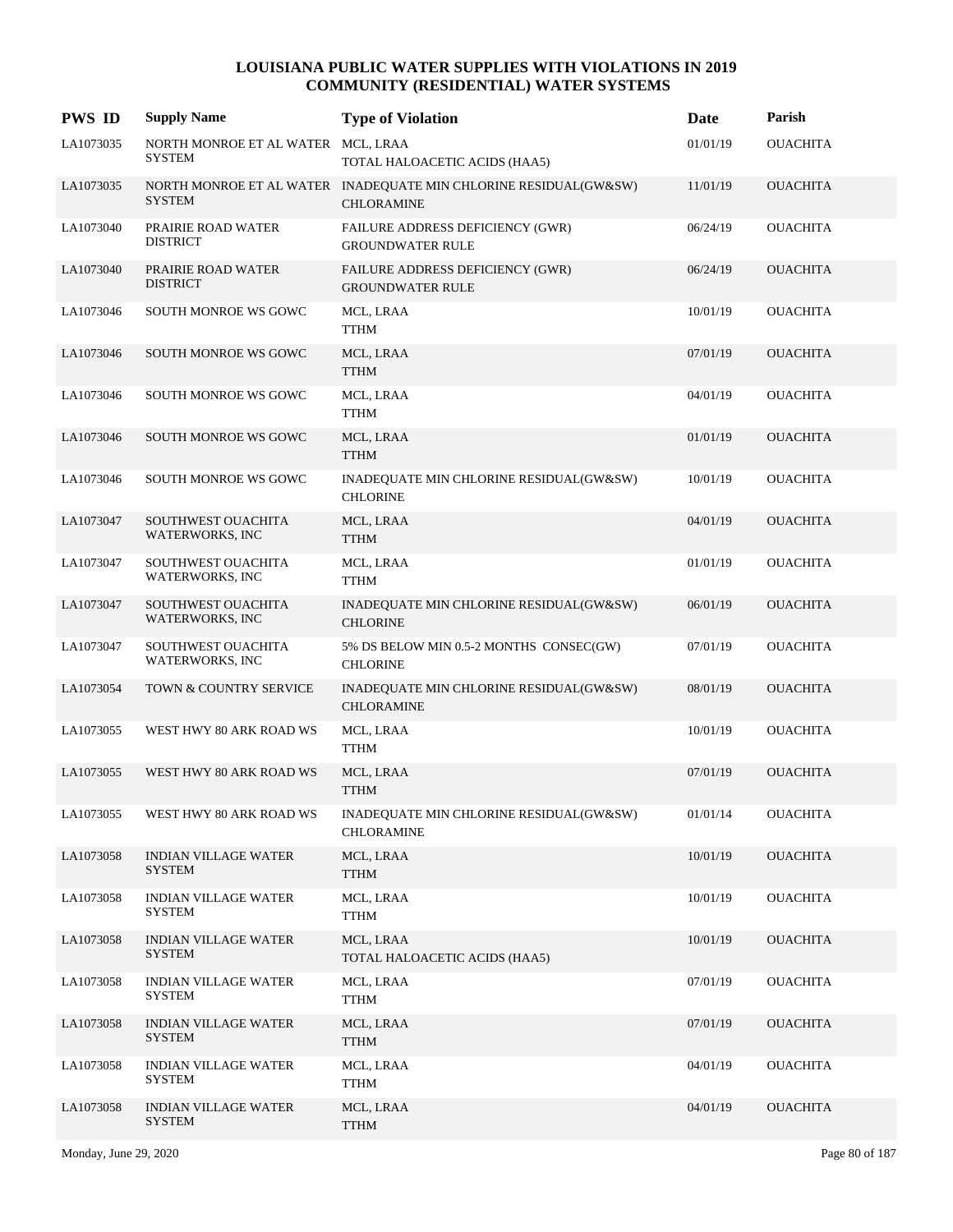| <b>PWS ID</b> | <b>Supply Name</b>                           | <b>Type of Violation</b>                                                              | Date     | Parish          |
|---------------|----------------------------------------------|---------------------------------------------------------------------------------------|----------|-----------------|
| LA1073058     | <b>INDIAN VILLAGE WATER</b><br><b>SYSTEM</b> | MCL, LRAA<br>TTHM                                                                     | 01/01/19 | <b>OUACHITA</b> |
| LA1073058     | <b>INDIAN VILLAGE WATER</b><br><b>SYSTEM</b> | MCL, LRAA<br><b>TTHM</b>                                                              | 01/01/19 | <b>OUACHITA</b> |
| LA1073058     | <b>INDIAN VILLAGE WATER</b><br><b>SYSTEM</b> | PUBLIC NOTICE RULE LINKED TO VIOLATION<br><b>PUBLIC NOTICE</b>                        | 09/02/13 | <b>OUACHITA</b> |
| LA1073060     | CADEVILLE WATER DISTRICT                     | MCL, LRAA<br><b>TTHM</b>                                                              | 10/01/19 | <b>OUACHITA</b> |
| LA1073060     | CADEVILLE WATER DISTRICT                     | MCL, LRAA<br><b>TTHM</b>                                                              | 07/01/19 | <b>OUACHITA</b> |
| LA1073060     | CADEVILLE WATER DISTRICT                     | MCL, LRAA<br><b>TTHM</b>                                                              | 04/01/19 | <b>OUACHITA</b> |
| LA1073060     | CADEVILLE WATER DISTRICT                     | MCL, LRAA<br><b>TTHM</b>                                                              | 01/01/19 | <b>OUACHITA</b> |
| LA1073060     | CADEVILLE WATER DISTRICT                     | MCL, LRAA<br><b>TTHM</b>                                                              | 01/01/19 | <b>OUACHITA</b> |
| LA1073060     | CADEVILLE WATER DISTRICT                     | FOLLOW-UP OR ROUTINE TAP M/R (LCR)<br><b>LEAD &amp; COPPER RULE</b>                   | 10/01/19 | <b>OUACHITA</b> |
| LA1073060     | CADEVILLE WATER DISTRICT                     | PUBLIC NOTICE RULE LINKED TO VIOLATION<br>PUBLIC NOTICE                               | 07/30/19 | <b>OUACHITA</b> |
| LA1073060     | CADEVILLE WATER DISTRICT                     | PUBLIC NOTICE RULE LINKED TO VIOLATION<br>PUBLIC NOTICE                               | 04/06/19 | <b>OUACHITA</b> |
| LA1073060     | CADEVILLE WATER DISTRICT                     | INADEQUATE MIN CHLORINE RESIDUAL(GW&SW)<br><b>CHLORINE</b>                            | 09/01/19 | <b>OUACHITA</b> |
| LA1073060     | CADEVILLE WATER DISTRICT                     | INADEQUATE MIN CHLORINE RESIDUAL(GW&SW)<br><b>CHLORINE</b>                            | 07/01/19 | <b>OUACHITA</b> |
| LA1073060     | CADEVILLE WATER DISTRICT                     | INADEQUATE MIN CHLORINE RESIDUAL(GW&SW)<br><b>CHLORINE</b>                            | 04/01/19 | <b>OUACHITA</b> |
| LA1073061     | HIDDEN OAKS SUBDIVISION WS MCL, LRAA         | TTHM                                                                                  | 07/01/19 | <b>OUACHITA</b> |
| LA1073061     | HIDDEN OAKS SUBDIVISION WS MCL, LRAA         | <b>TTHM</b>                                                                           | 04/01/19 | <b>OUACHITA</b> |
| LA1073061     | HIDDEN OAKS SUBDIVISION WS MCL, LRAA         | <b>TTHM</b>                                                                           | 04/01/19 | <b>OUACHITA</b> |
| LA1073061     | HIDDEN OAKS SUBDIVISION WS MCL, LRAA         | TOTAL HALOACETIC ACIDS (HAA5)                                                         | 01/01/19 | <b>OUACHITA</b> |
| LA1073061     | HIDDEN OAKS SUBDIVISION WS MCL, LRAA         | <b>TTHM</b>                                                                           | 01/01/19 | <b>OUACHITA</b> |
| LA1073061     | HIDDEN OAKS SUBDIVISION WS MCL, LRAA         | <b>TTHM</b>                                                                           | 01/01/19 | <b>OUACHITA</b> |
| LA1073061     |                                              | HIDDEN OAKS SUBDIVISION WS INADEQUATE MIN CHLORINE RESIDUAL(GW&SW)<br><b>CHLORINE</b> | 08/01/19 | <b>OUACHITA</b> |
| LA1073063     | PECAN LAKE SUBDIVISION WS                    | MCL, LRAA<br><b>TTHM</b>                                                              | 07/01/19 | <b>OUACHITA</b> |
| LA1073063     | PECAN LAKE SUBDIVISION WS                    | MCL, LRAA<br><b>TTHM</b>                                                              | 04/01/19 | <b>OUACHITA</b> |
| LA1073063     | PECAN LAKE SUBDIVISION WS                    | MCL, LRAA<br><b>TTHM</b>                                                              | 04/01/19 | <b>OUACHITA</b> |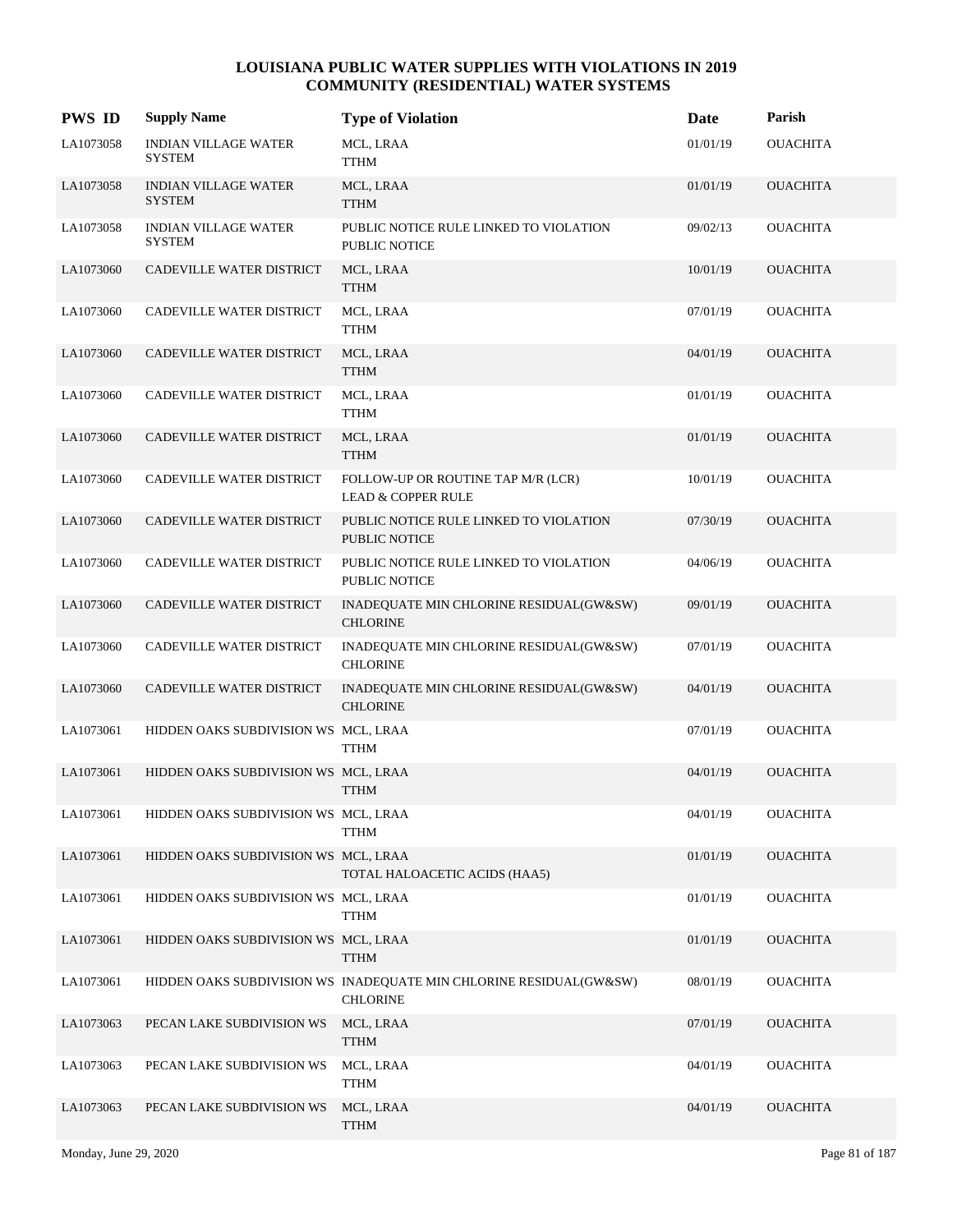| <b>PWS ID</b> | <b>Supply Name</b>                             | <b>Type of Violation</b>                                            | Date     | Parish          |
|---------------|------------------------------------------------|---------------------------------------------------------------------|----------|-----------------|
| LA1073063     | PECAN LAKE SUBDIVISION WS                      | MCL, LRAA<br><b>TTHM</b>                                            | 01/01/19 | <b>OUACHITA</b> |
| LA1073063     | PECAN LAKE SUBDIVISION WS                      | MCL, LRAA<br><b>TTHM</b>                                            | 01/01/19 | <b>OUACHITA</b> |
| LA1073071     | <b>LAKESHORE SWARTZ WATER</b><br><b>SYSTEM</b> | MCL, LRAA<br>TOTAL HALOACETIC ACIDS (HAA5)                          | 10/01/19 | <b>OUACHITA</b> |
| LA1073071     | LAKESHORE SWARTZ WATER<br><b>SYSTEM</b>        | MCL, LRAA<br>TOTAL HALOACETIC ACIDS (HAA5)                          | 10/01/19 | <b>OUACHITA</b> |
| LA1073071     | LAKESHORE SWARTZ WATER<br><b>SYSTEM</b>        | MCL, LRAA<br>TOTAL HALOACETIC ACIDS (HAA5)                          | 10/01/19 | <b>OUACHITA</b> |
| LA1073071     | <b>LAKESHORE SWARTZ WATER</b><br><b>SYSTEM</b> | MCL, LRAA<br>TOTAL HALOACETIC ACIDS (HAA5)                          | 10/01/19 | <b>OUACHITA</b> |
| LA1073071     | LAKESHORE SWARTZ WATER<br><b>SYSTEM</b>        | MCL, LRAA<br>TOTAL HALOACETIC ACIDS (HAA5)                          | 07/01/19 | <b>OUACHITA</b> |
| LA1073071     | <b>LAKESHORE SWARTZ WATER</b><br><b>SYSTEM</b> | MCL, LRAA<br>TOTAL HALOACETIC ACIDS (HAA5)                          | 07/01/19 | <b>OUACHITA</b> |
| LA1073071     | LAKESHORE SWARTZ WATER<br><b>SYSTEM</b>        | MCL, LRAA<br>TOTAL HALOACETIC ACIDS (HAA5)                          | 07/01/19 | <b>OUACHITA</b> |
| LA1073071     | <b>LAKESHORE SWARTZ WATER</b><br><b>SYSTEM</b> | MCL, LRAA<br>TOTAL HALOACETIC ACIDS (HAA5)                          | 07/01/19 | <b>OUACHITA</b> |
| LA1073071     | LAKESHORE SWARTZ WATER<br><b>SYSTEM</b>        | MCL, LRAA<br>TOTAL HALOACETIC ACIDS (HAA5)                          | 04/01/19 | <b>OUACHITA</b> |
| LA1073071     | LAKESHORE SWARTZ WATER<br><b>SYSTEM</b>        | MCL, LRAA<br>TOTAL HALOACETIC ACIDS (HAA5)                          | 04/01/19 | <b>OUACHITA</b> |
| LA1073071     | LAKESHORE SWARTZ WATER<br><b>SYSTEM</b>        | MCL, LRAA<br>TOTAL HALOACETIC ACIDS (HAA5)                          | 04/01/19 | <b>OUACHITA</b> |
| LA1073071     | LAKESHORE SWARTZ WATER<br><b>SYSTEM</b>        | MCL, LRAA<br>TOTAL HALOACETIC ACIDS (HAA5)                          | 01/01/19 | <b>OUACHITA</b> |
| LA1073071     | <b>LAKESHORE SWARTZ WATER</b><br><b>SYSTEM</b> | INADEQUATE MIN CHLORINE RESIDUAL(GW&SW)<br><b>CHLORAMINE</b>        | 11/01/19 | <b>OUACHITA</b> |
| LA1073090     | LINCOLN HILLS SUBDIVISION<br>WS                | MCL, LRAA<br><b>TTHM</b>                                            | 07/01/19 | <b>OUACHITA</b> |
| LA1073090     | LINCOLN HILLS SUBDIVISION<br>WS                | MCL, LRAA<br><b>TTHM</b>                                            | 07/01/19 | <b>OUACHITA</b> |
| LA1073090     | LINCOLN HILLS SUBDIVISION<br>WS                | MCL, LRAA<br><b>TTHM</b>                                            | 04/01/19 | <b>OUACHITA</b> |
| LA1073090     | LINCOLN HILLS SUBDIVISION<br>WS                | MCL, LRAA<br><b>TTHM</b>                                            | 04/01/19 | <b>OUACHITA</b> |
| LA1073090     | LINCOLN HILLS SUBDIVISION<br>WS                | MCL, LRAA<br><b>TTHM</b>                                            | 01/01/19 | <b>OUACHITA</b> |
| LA1073090     | LINCOLN HILLS SUBDIVISION<br>WS                | MCL, LRAA<br><b>TTHM</b>                                            | 01/01/19 | <b>OUACHITA</b> |
| LA1073090     | LINCOLN HILLS SUBDIVISION<br>WS                | FAILURE SUBMIT OEL REPORT FOR TTHM<br><b>TTHM</b>                   | 07/31/16 | <b>OUACHITA</b> |
| LA1073090     | LINCOLN HILLS SUBDIVISION<br>WS                | FAILURE SUBMIT OEL REPORT FOR HAA5<br>TOTAL HALOACETIC ACIDS (HAA5) | 07/31/16 | <b>OUACHITA</b> |
| LA1073097     | WESTERN UTILITIES, INC                         | FAILURE ADDRESS DEFICIENCY (GWR)<br><b>GROUNDWATER RULE</b>         | 03/01/18 | <b>OUACHITA</b> |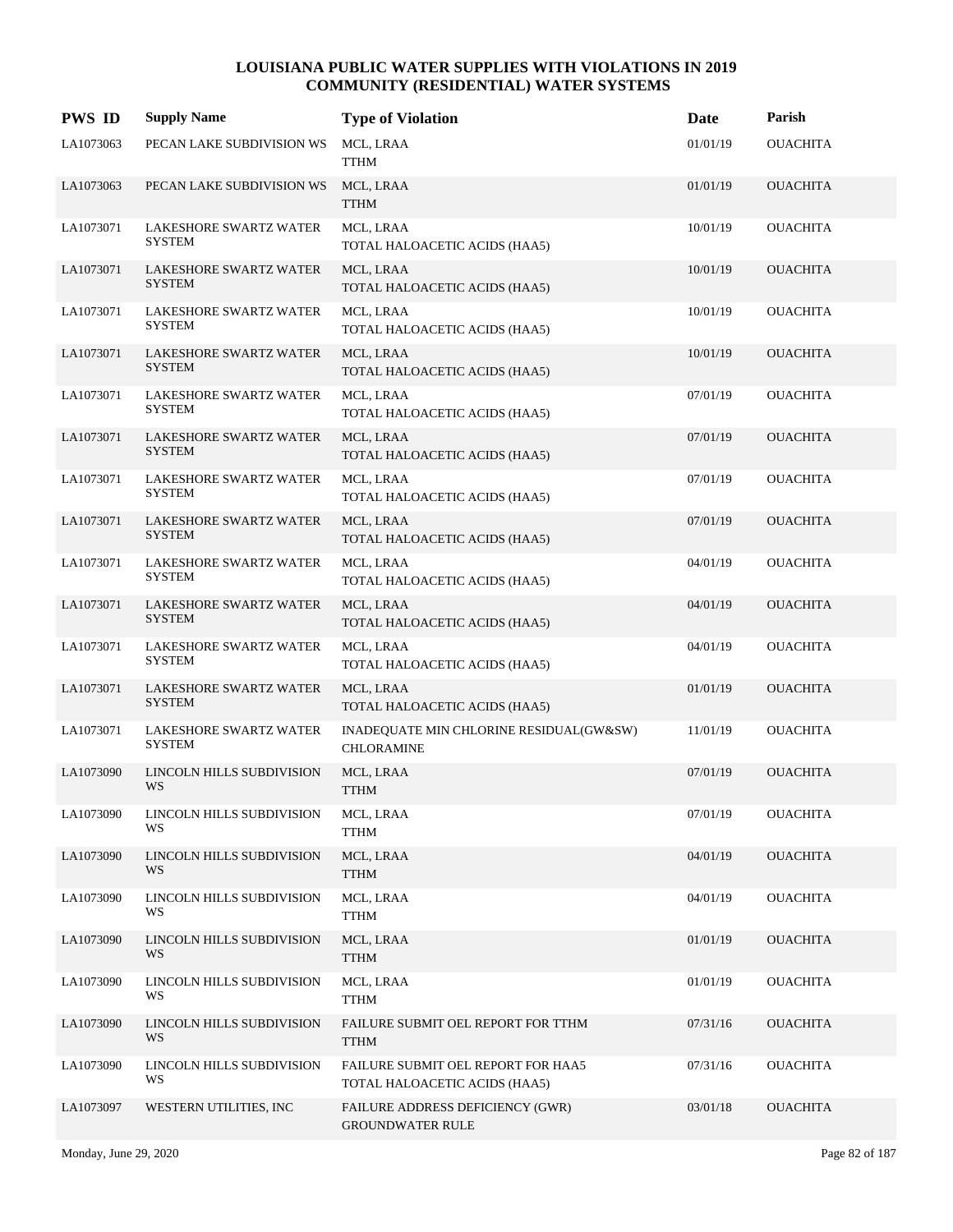| <b>PWS ID</b> | <b>Supply Name</b>                                  | <b>Type of Violation</b>                                            | Date     | Parish          |
|---------------|-----------------------------------------------------|---------------------------------------------------------------------|----------|-----------------|
| LA1073097     | WESTERN UTILITIES, INC                              | FAILURE ADDRESS DEFICIENCY (GWR)<br><b>GROUNDWATER RULE</b>         | 03/01/18 | <b>OUACHITA</b> |
| LA1073097     | WESTERN UTILITIES, INC                              | FAILURE ADDRESS DEFICIENCY (GWR)<br><b>GROUNDWATER RULE</b>         | 03/01/18 | <b>OUACHITA</b> |
| LA1073097     | WESTERN UTILITIES, INC                              | FAILURE ADDRESS DEFICIENCY (GWR)<br><b>GROUNDWATER RULE</b>         | 03/01/18 | <b>OUACHITA</b> |
| LA1073097     | WESTERN UTILITIES, INC                              | FAILURE ADDRESS DEFICIENCY (GWR)<br><b>GROUNDWATER RULE</b>         | 03/01/18 | <b>OUACHITA</b> |
| LA1073097     | WESTERN UTILITIES, INC                              | FAILURE ADDRESS DEFICIENCY (GWR)<br><b>GROUNDWATER RULE</b>         | 03/01/18 | <b>OUACHITA</b> |
| LA1073097     | WESTERN UTILITIES, INC                              | FAILURE ADDRESS DEFICIENCY (GWR)<br><b>GROUNDWATER RULE</b>         | 05/02/15 | <b>OUACHITA</b> |
| LA1073097     | WESTERN UTILITIES, INC                              | FOLLOW-UP OR ROUTINE TAP M/R (LCR)<br><b>LEAD &amp; COPPER RULE</b> | 10/01/18 | <b>OUACHITA</b> |
| LA1073097     | WESTERN UTILITIES, INC                              | PUBLIC NOTICE RULE LINKED TO VIOLATION<br>PUBLIC NOTICE             | 09/14/18 | <b>OUACHITA</b> |
| LA1073099     | <b>CHENIERE DREW SOUTH</b><br>WATER SYSTEM          | MCL, LRAA<br>TTHM                                                   | 10/01/19 | <b>OUACHITA</b> |
| LA1073099     | <b>CHENIERE DREW SOUTH</b><br><b>WATER SYSTEM</b>   | MCL, LRAA<br><b>TTHM</b>                                            | 07/01/19 | <b>OUACHITA</b> |
| LA1073099     | <b>CHENIERE DREW SOUTH</b><br><b>WATER SYSTEM</b>   | MCL, LRAA<br><b>TTHM</b>                                            | 04/01/19 | <b>OUACHITA</b> |
| LA1073110     | WILDWOOD MHP WS                                     | MCL, LRAA<br><b>TTHM</b>                                            | 07/01/19 | <b>OUACHITA</b> |
| LA1073110     | WILDWOOD MHP WS                                     | MCL, LRAA<br>TTHM                                                   | 04/01/19 | <b>OUACHITA</b> |
| LA1073110     | WILDWOOD MHP WS                                     | MCL, LRAA<br><b>TTHM</b>                                            | 04/01/19 | <b>OUACHITA</b> |
| LA1073110     | WILDWOOD MHP WS                                     | MCL, LRAA<br><b>TTHM</b>                                            | 01/01/19 | <b>OUACHITA</b> |
| LA1073110     | WILDWOOD MHP WS                                     | MCL, LRAA<br><b>TTHM</b>                                            | 01/01/19 | <b>OUACHITA</b> |
| LA1073118     | <b>COUNTRY ESTATES WATER</b><br><b>SYSTEM SOUTH</b> | MCL, LRAA<br><b>TTHM</b>                                            | 07/01/19 | <b>OUACHITA</b> |
| LA1073118     | <b>COUNTRY ESTATES WATER</b><br><b>SYSTEM SOUTH</b> | MCL, LRAA<br><b>TTHM</b>                                            | 07/01/19 | <b>OUACHITA</b> |
| LA1073118     | <b>COUNTRY ESTATES WATER</b><br><b>SYSTEM SOUTH</b> | MCL, LRAA<br><b>TTHM</b>                                            | 04/01/19 | <b>OUACHITA</b> |
| LA1073118     | <b>COUNTRY ESTATES WATER</b><br><b>SYSTEM SOUTH</b> | MCL, LRAA<br><b>TTHM</b>                                            | 04/01/19 | <b>OUACHITA</b> |
| LA1073118     | <b>COUNTRY ESTATES WATER</b><br><b>SYSTEM SOUTH</b> | MCL, LRAA<br><b>TTHM</b>                                            | 01/01/19 | <b>OUACHITA</b> |
| LA1073118     | <b>COUNTRY ESTATES WATER</b><br><b>SYSTEM SOUTH</b> | MCL, LRAA<br><b>TTHM</b>                                            | 01/01/19 | <b>OUACHITA</b> |
| LA1073118     | <b>COUNTRY ESTATES WATER</b><br><b>SYSTEM SOUTH</b> | MCL, LRAA<br>TOTAL HALOACETIC ACIDS (HAA5)                          | 01/01/19 | <b>OUACHITA</b> |
| LA1073118     | <b>COUNTRY ESTATES WATER</b><br><b>SYSTEM SOUTH</b> | INADEQUATE MIN CHLORINE RESIDUAL(GW&SW)<br><b>CHLORINE</b>          | 11/01/19 | <b>OUACHITA</b> |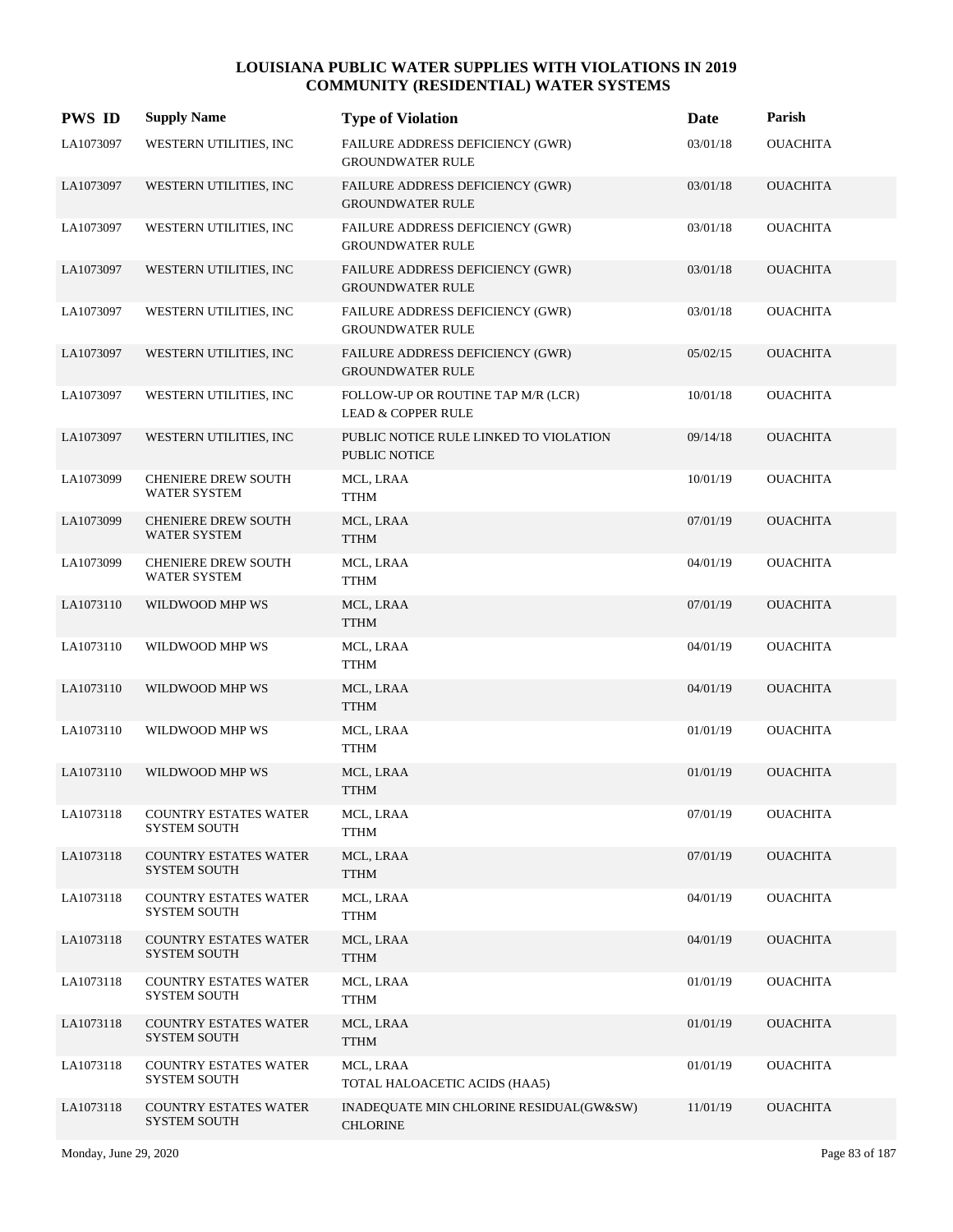| <b>PWS ID</b> | <b>Supply Name</b>                                         | <b>Type of Violation</b>                                               | Date     | Parish             |
|---------------|------------------------------------------------------------|------------------------------------------------------------------------|----------|--------------------|
| LA1075004     | DALCOUR WATERWORKS<br><b>DISTRICT</b>                      | INADEQUATE DBP PRECURSOR REMOVAL<br>CARBON, TOTAL                      | 10/01/19 | <b>PLAQUEMINES</b> |
| LA1075004     | <b>DALCOUR WATERWORKS</b><br><b>DISTRICT</b>               | INADEQUATE DBP PRECURSOR REMOVAL<br>CARBON, TOTAL                      | 07/01/19 | <b>PLAQUEMINES</b> |
| LA1075005     | POINTE A LA HACHE WATER<br><b>SYSTEM</b>                   | INADEQUATE DBP PRECURSOR REMOVAL<br>CARBON, TOTAL                      | 10/01/19 | <b>PLAQUEMINES</b> |
| LA1075005     | POINTE A LA HACHE WATER<br><b>SYSTEM</b>                   | INADEQUATE DBP PRECURSOR REMOVAL<br>CARBON, TOTAL                      | 07/01/19 | <b>PLAQUEMINES</b> |
| LA1075005     | POINTE A LA HACHE WATER<br><b>SYSTEM</b>                   | INADEQUATE DBP PRECURSOR REMOVAL<br>CARBON, TOTAL                      | 01/01/19 | <b>PLAQUEMINES</b> |
| LA1075005     | POINTE A LA HACHE WATER<br><b>SYSTEM</b>                   | INADEQUATE MIN CHLORINE RESIDUAL(GW&SW)<br><b>CHLORINE</b>             | 08/01/19 | <b>PLAQUEMINES</b> |
| LA1075005     | POINTE A LA HACHE WATER<br><b>SYSTEM</b>                   | INADEQUATE MIN CHLORINE RESIDUAL(GW&SW)<br><b>CHLORINE</b>             | 07/01/19 | <b>PLAQUEMINES</b> |
| LA1077012     | HERMITAGE COMMUNITY                                        | FOLLOW-UP OR ROUTINE TAP M/R (LCR)<br><b>LEAD &amp; COPPER RULE</b>    | 10/01/16 | POINTE COUPEE      |
| LA1077012     | HERMITAGE COMMUNITY                                        | FOLLOW-UP OR ROUTINE TAP M/R (LCR)<br><b>LEAD &amp; COPPER RULE</b>    | 10/01/15 | POINTE COUPEE      |
| LA1077012     | HERMITAGE COMMUNITY                                        | PUBLIC NOTICE RULE LINKED TO VIOLATION<br><b>PUBLIC NOTICE</b>         | 05/07/17 | POINTE COUPEE      |
| LA1077012     | HERMITAGE COMMUNITY                                        | PUBLIC NOTICE RULE LINKED TO VIOLATION<br><b>PUBLIC NOTICE</b>         | 04/10/17 | POINTE COUPEE      |
| LA1077012     | HERMITAGE COMMUNITY                                        | PUBLIC NOTICE RULE LINKED TO VIOLATION<br><b>PUBLIC NOTICE</b>         | 02/11/17 | POINTE COUPEE      |
| LA1077013     | INNIS WATER CORPORATION<br><b>INC</b>                      | SAMPLE SITING PLAN ERRORS (RTCR)<br>REVISED TOTAL COLIFORM RULE (RTCR) | 04/01/16 | POINTE COUPEE      |
| LA1077024     | <b>M&amp;S WATER SUPPLY</b><br><b>COMPANY - VENTRESS</b>   | FOLLOW-UP OR ROUTINE TAP M/R (LCR)<br><b>LEAD &amp; COPPER RULE</b>    | 10/01/16 | POINTE COUPEE      |
| LA1077024     | <b>M&amp;S WATER SUPPLY</b><br><b>COMPANY - VENTRESS</b>   | FOLLOW-UP OR ROUTINE TAP M/R (LCR)<br><b>LEAD &amp; COPPER RULE</b>    | 10/01/15 | POINTE COUPEE      |
| LA1077024     | <b>M&amp;S WATER SUPPLY</b><br><b>COMPANY - VENTRESS</b>   | PUBLIC NOTICE RULE LINKED TO VIOLATION<br>PUBLIC NOTICE                | 04/10/17 | POINTE COUPEE      |
| LA1077024     | <b>M&amp;S WATER SUPPLY</b><br><b>COMPANY - VENTRESS</b>   | PUBLIC NOTICE RULE LINKED TO VIOLATION<br><b>PUBLIC NOTICE</b>         | 02/19/17 | POINTE COUPEE      |
| LA1077024     | <b>M&amp;S WATER SUPPLY</b><br><b>COMPANY - VENTRESS</b>   | PUBLIC NOTICE RULE LINKED TO VIOLATION<br>PUBLIC NOTICE                | 03/20/16 | POINTE COUPEE      |
| LA1077043     | POINTE COUPEE WATER<br><b>WORKS DISTRICT 1</b>             | FAILURE ADDRESS DEFICIENCY (GWR)<br><b>GROUNDWATER RULE</b>            | 10/08/19 | POINTE COUPEE      |
| LA1077046     | POINTE COUPEE DETENTION<br><b>CENTER</b>                   | <b>CCR REPORT</b><br>CONSUMER CONFIDENCE RULE                          | 07/01/19 | POINTE COUPEE      |
| LA1077048     | ALMA PLANTATION LTD                                        | <b>CCR REPORT</b><br>CONSUMER CONFIDENCE RULE                          | 07/01/19 | POINTE COUPEE      |
| LA1077049     | <b>M&amp;S WATER SUPPLY</b><br><b>COMPANY - LEMOINE TP</b> | INITIAL TAP SAMPLING (LCR)<br><b>LEAD &amp; COPPER RULE</b>            | 07/01/17 | POINTE COUPEE      |
| LA1077049     | <b>M&amp;S WATER SUPPLY</b><br><b>COMPANY - LEMOINE TP</b> | <b>INITIAL TAP SAMPLING (LCR)</b><br><b>LEAD &amp; COPPER RULE</b>     | 01/01/17 | POINTE COUPEE      |
| LA1077049     | <b>M&amp;S WATER SUPPLY</b><br><b>COMPANY - LEMOINE TP</b> | <b>INITIAL TAP SAMPLING (LCR)</b><br><b>LEAD &amp; COPPER RULE</b>     | 07/01/16 | POINTE COUPEE      |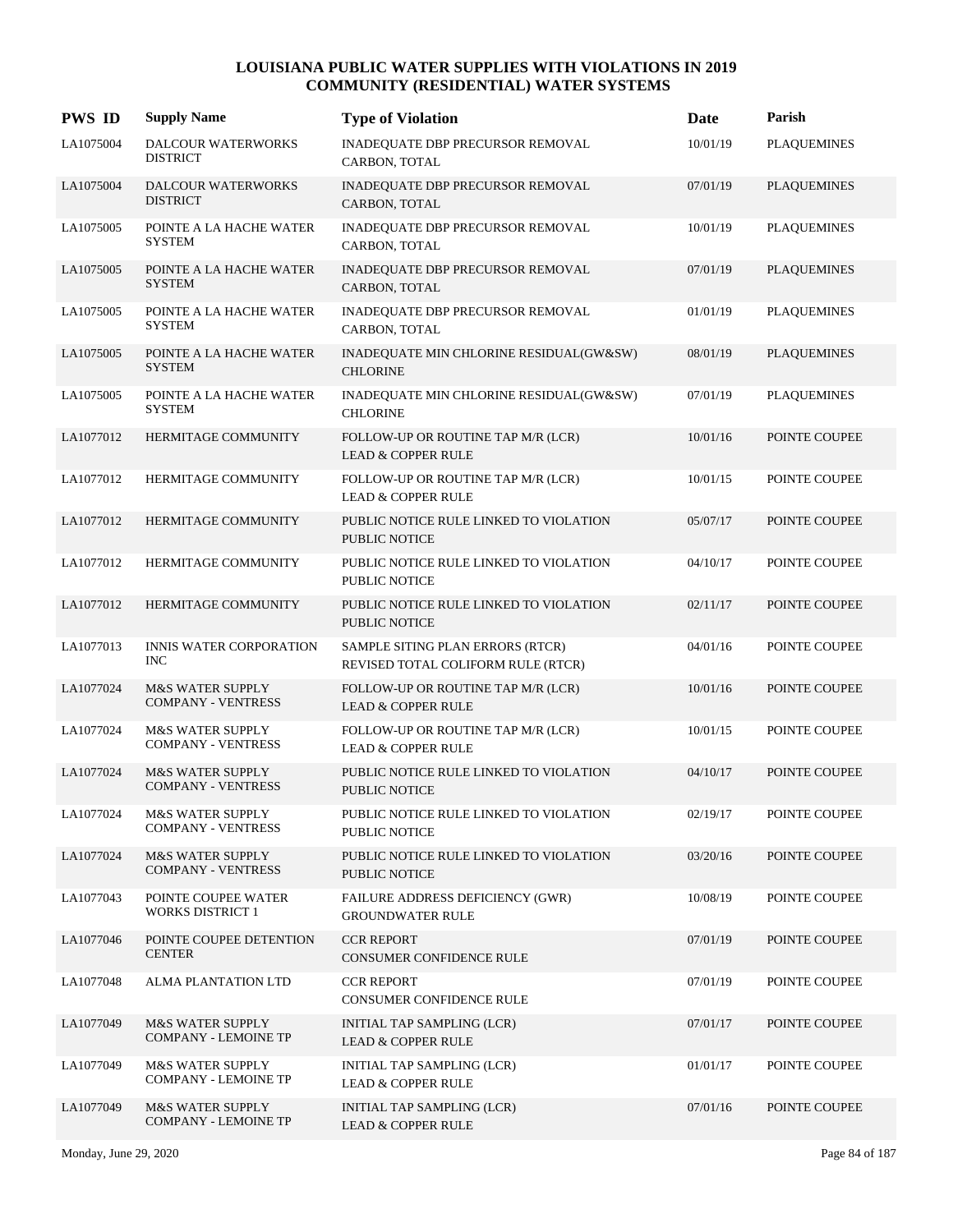| <b>PWS ID</b> | <b>Supply Name</b>                                         | <b>Type of Violation</b>                                            | Date     | Parish         |
|---------------|------------------------------------------------------------|---------------------------------------------------------------------|----------|----------------|
| LA1077049     | M&S WATER SUPPLY<br><b>COMPANY - LEMOINE TP</b>            | <b>INITIAL TAP SAMPLING (LCR)</b><br><b>LEAD &amp; COPPER RULE</b>  | 01/01/16 | POINTE COUPEE  |
| LA1077049     | <b>M&amp;S WATER SUPPLY</b><br><b>COMPANY - LEMOINE TP</b> | <b>INITIAL TAP SAMPLING (LCR)</b><br><b>LEAD &amp; COPPER RULE</b>  | 07/01/15 | POINTE COUPEE  |
| LA1077049     | <b>M&amp;S WATER SUPPLY</b><br><b>COMPANY - LEMOINE TP</b> | PUBLIC NOTICE RULE LINKED TO VIOLATION<br><b>PUBLIC NOTICE</b>      | 05/30/17 | POINTE COUPEE  |
| LA1077049     | M&S WATER SUPPLY<br><b>COMPANY - LEMOINE TP</b>            | PUBLIC NOTICE RULE LINKED TO VIOLATION<br><b>PUBLIC NOTICE</b>      | 02/19/17 | POINTE COUPEE  |
| LA1077049     | <b>M&amp;S WATER SUPPLY</b><br><b>COMPANY - LEMOINE TP</b> | PUBLIC NOTICE RULE LINKED TO VIOLATION<br>PUBLIC NOTICE             | 11/29/16 | POINTE COUPEE  |
| LA1077049     | <b>M&amp;S WATER SUPPLY</b><br><b>COMPANY - LEMOINE TP</b> | PUBLIC NOTICE RULE LINKED TO VIOLATION<br><b>PUBLIC NOTICE</b>      | 05/08/16 | POINTE COUPEE  |
| LA1077049     | <b>M&amp;S WATER SUPPLY</b><br><b>COMPANY - LEMOINE TP</b> | PUBLIC NOTICE RULE LINKED TO VIOLATION<br><b>PUBLIC NOTICE</b>      | 03/20/16 | POINTE COUPEE  |
| LA1077049     | <b>M&amp;S WATER SUPPLY</b><br><b>COMPANY - LEMOINE TP</b> | PUBLIC NOTICE RULE LINKED TO VIOLATION<br>PUBLIC NOTICE             | 02/24/16 | POINTE COUPEE  |
| LA1077049     | <b>M&amp;S WATER SUPPLY</b><br><b>COMPANY - LEMOINE TP</b> | PUBLIC NOTICE RULE LINKED TO VIOLATION<br><b>PUBLIC NOTICE</b>      | 11/05/15 | POINTE COUPEE  |
| LA1077049     | <b>M&amp;S WATER SUPPLY</b><br><b>COMPANY - LEMOINE TP</b> | PUBLIC NOTICE RULE LINKED TO VIOLATION<br><b>PUBLIC NOTICE</b>      | 05/18/15 | POINTE COUPEE  |
| LA1079005     | TOWN OF CHENEYVILLE<br><b>WATER SYSTEM</b>                 | FOLLOW-UP OR ROUTINE TAP M/R (LCR)<br><b>LEAD &amp; COPPER RULE</b> | 10/01/18 | <b>RAPIDES</b> |
| LA1079005     | TOWN OF CHENEYVILLE<br>WATER SYSTEM                        | LEAD CONSUMER NOTICE (LCR)<br><b>LEAD &amp; COPPER RULE</b>         | 11/29/19 | <b>RAPIDES</b> |
| LA1079005     | <b>TOWN OF CHENEYVILLE</b><br>WATER SYSTEM                 | PUBLIC NOTICE RULE LINKED TO VIOLATION<br><b>PUBLIC NOTICE</b>      | 03/02/19 | <b>RAPIDES</b> |
| LA1079005     | TOWN OF CHENEYVILLE<br><b>WATER SYSTEM</b>                 | PUBLIC NOTICE RULE LINKED TO VIOLATION<br><b>PUBLIC NOTICE</b>      | 02/09/19 | <b>RAPIDES</b> |
| LA1079005     | <b>TOWN OF CHENEYVILLE</b><br><b>WATER SYSTEM</b>          | INADEQUATE MIN CHLORINE RESIDUAL(GW&SW)<br><b>CHLORINE</b>          | 11/01/19 | <b>RAPIDES</b> |
| LA1079015     | <b>VILLAGE OF MCNARY WATER</b><br><b>SYSTEM</b>            | FAILURE ADDRESS DEFICIENCY (GWR)<br><b>GROUNDWATER RULE</b>         | 10/16/19 | <b>RAPIDES</b> |
| LA1079015     | VILLAGE OF MCNARY WATER<br><b>SYSTEM</b>                   | FAILURE ADDRESS DEFICIENCY (GWR)<br><b>GROUNDWATER RULE</b>         | 10/16/19 | <b>RAPIDES</b> |
| LA1079015     | VILLAGE OF MCNARY WATER<br><b>SYSTEM</b>                   | <b>FAILURE ADDRESS DEFICIENCY (GWR)</b><br><b>GROUNDWATER RULE</b>  | 10/16/19 | <b>RAPIDES</b> |
| LA1079015     | VILLAGE OF MCNARY WATER<br>SYSTEM                          | FAILURE ADDRESS DEFICIENCY (GWR)<br><b>GROUNDWATER RULE</b>         | 10/16/19 | <b>RAPIDES</b> |
| LA1079019     | LENA WATER SYSTEM INC                                      | <b>FAILURE ADDRESS DEFICIENCY (GWR)</b><br><b>GROUNDWATER RULE</b>  | 12/01/19 | <b>RAPIDES</b> |
| LA1079019     | LENA WATER SYSTEM INC                                      | FAILURE ADDRESS DEFICIENCY (GWR)<br><b>GROUNDWATER RULE</b>         | 12/01/19 | <b>RAPIDES</b> |
| LA1079020     | RAPIDES ISLAND WATER<br><b>ASSOCIATION INC</b>             | INADEQUATE MIN CHLORINE RESIDUAL(GW&SW)<br><b>CHLORINE</b>          | 06/01/19 | <b>RAPIDES</b> |
| LA1079020     | RAPIDES ISLAND WATER<br><b>ASSOCIATION INC</b>             | EXCEED SECONDARY CONTAMINANT LEVEL<br><b>FLUORIDE</b>               | 01/01/19 | <b>RAPIDES</b> |
| LA1079027     | TOWN OF WOODWORTH<br>WATER SYSTEM                          | EXCEED SECONDARY CONTAMINANT LEVEL<br><b>FLUORIDE</b>               | 01/01/19 | <b>RAPIDES</b> |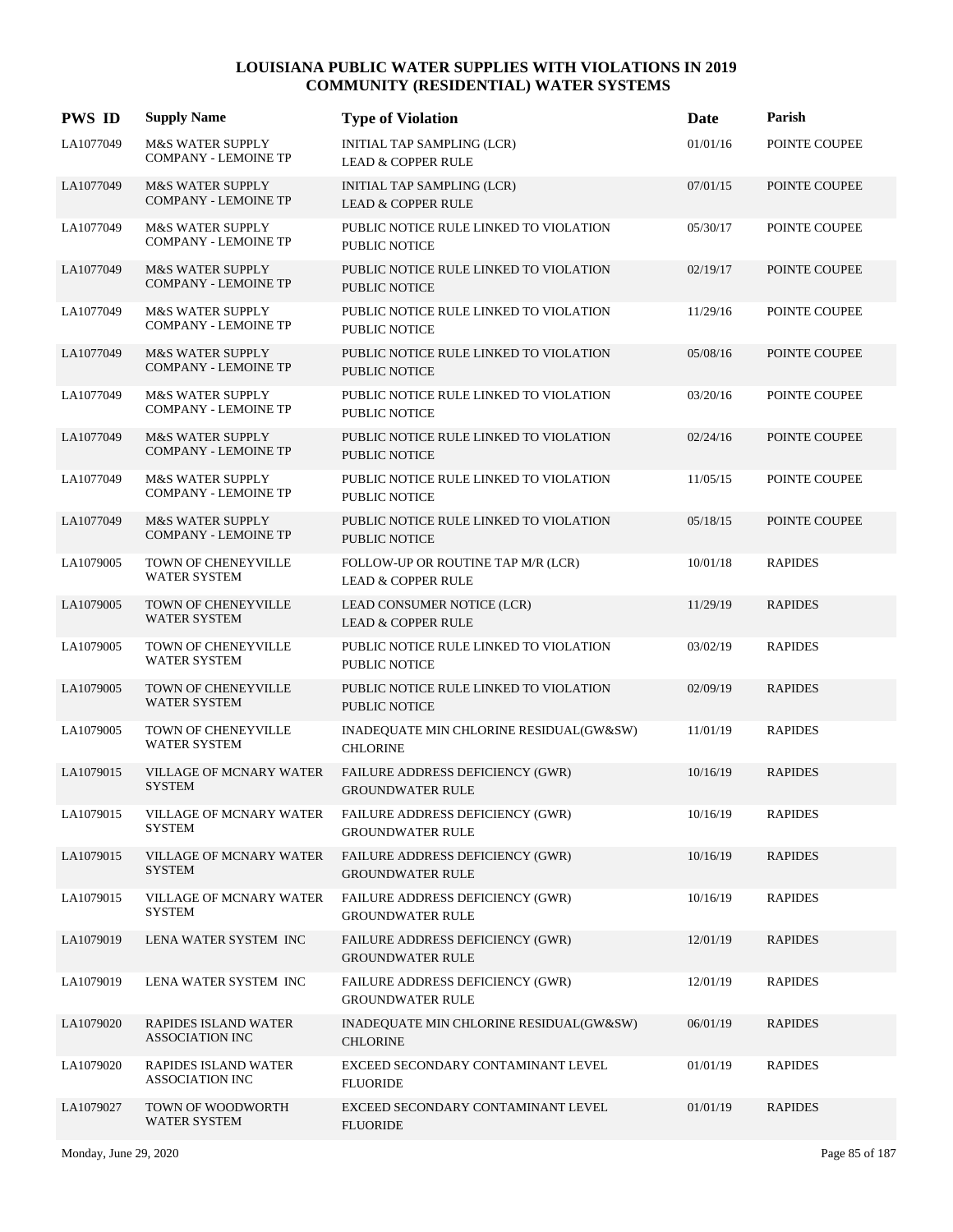| <b>PWS ID</b> | <b>Supply Name</b>                     | <b>Type of Violation</b>                                                             | Date     | Parish           |
|---------------|----------------------------------------|--------------------------------------------------------------------------------------|----------|------------------|
| LA1079028     | VETERANS ADMINISTRATION                | FAILURE ADDRESS DEFICIENCY (GWR)<br><b>GROUNDWATER RULE</b>                          | 11/22/18 | <b>RAPIDES</b>   |
| LA1079028     | <b>VETERANS ADMINISTRATION</b>         | PUBLIC NOTICE RULE LINKED TO VIOLATION<br><b>PUBLIC NOTICE</b>                       | 05/03/19 | <b>RAPIDES</b>   |
| LA1079028     | VETERANS ADMINISTRATION                | INADEQUATE MIN CHLORINE RESIDUAL(GW&SW)<br><b>CHLORAMINE</b>                         | 12/01/19 | <b>RAPIDES</b>   |
| LA1079028     | <b>VETERANS ADMINISTRATION</b>         | INADEQUATE MIN CHLORINE RESIDUAL(GW&SW)<br><b>CHLORINE</b>                           | 08/01/19 | <b>RAPIDES</b>   |
| LA1079028     | <b>VETERANS ADMINISTRATION</b>         | 5% DS BELOW MIN 0.5-2 MONTHS CONSEC(GW)<br><b>CHLORINE</b>                           | 09/01/19 | <b>RAPIDES</b>   |
| LA1079030     | HAMMOCK WATER SUPPLY                   | FAILURE ADDRESS DEFICIENCY (GWR)<br><b>GROUNDWATER RULE</b>                          | 10/17/19 | <b>RAPIDES</b>   |
| LA1079030     | HAMMOCK WATER SUPPLY                   | <b>FAILURE ADDRESS DEFICIENCY (GWR)</b><br><b>GROUNDWATER RULE</b>                   | 10/17/19 | <b>RAPIDES</b>   |
| LA1079030     | HAMMOCK WATER SUPPLY                   | FAILURE ADDRESS DEFICIENCY (GWR)<br><b>GROUNDWATER RULE</b>                          | 06/01/15 | <b>RAPIDES</b>   |
| LA1079037     | WARD 6 WATER ASSOCIATION<br>OF RAPIDES | <b>CCR REPORT</b><br><b>CONSUMER CONFIDENCE RULE</b>                                 | 07/01/17 | <b>RAPIDES</b>   |
| LA1079037     | WARD 6 WATER ASSOCIATION<br>OF RAPIDES | CCR ADEOUACY/AVAILABILITY/CONTENT<br>CONSUMER CONFIDENCE RULE                        | 10/01/17 | <b>RAPIDES</b>   |
| LA1081001     | COUSHATTA WATER SYSTEM                 | INADEQUATE MIN CHLORINE RESIDUAL(GW&SW)<br><b>CHLORINE</b>                           | 07/01/19 | <b>RED RIVER</b> |
| LA1081001     | <b>COUSHATTA WATER SYSTEM</b>          | INADEQUATE MIN CHLORINE RESIDUAL(GW&SW)<br><b>CHLORINE</b>                           | 03/01/19 | <b>RED RIVER</b> |
| LA1081001     | COUSHATTA WATER SYSTEM                 | 5% DS BELOW MIN 0.5-2 MONTHS CONSEC(GW)<br><b>CHLORINE</b>                           | 08/01/19 | <b>RED RIVER</b> |
| LA1081001     | COUSHATTA WATER SYSTEM                 | 5% DS BELOW MIN 0.5-2 MONTHS CONSEC(GW)<br><b>CHLORINE</b>                           | 05/01/19 | <b>RED RIVER</b> |
| LA1081001     | COUSHATTA WATER SYSTEM                 | 5% DS BELOW MIN 0.5-2 MONTHS CONSEC(GW)<br><b>CHLORINE</b>                           | 04/01/19 | <b>RED RIVER</b> |
| LA1081002     | <b>EAST CROSS WATER SYSTEM</b>         | OCCT/SOWT RECOMMENDATION/STUDY (LCR)<br><b>LEAD &amp; COPPER RULE</b>                | 11/01/18 | <b>RED RIVER</b> |
| LA1081002     | EAST CROSS WATER SYSTEM                | <b>CCR REPORT</b><br>CONSUMER CONFIDENCE RULE                                        | 07/01/18 | <b>RED RIVER</b> |
| LA1081003     | EDGEFIELD WATER SYSTEM                 | PUBLIC NOTICE RULE LINKED TO VIOLATION<br>PUBLIC NOTICE                              | 02/17/18 | <b>RED RIVER</b> |
| LA1081004     |                                        | HALL SUMMIT WATER SYSTEM FAILURE ADDRESS DEFICIENCY (GWR)<br><b>GROUNDWATER RULE</b> | 08/05/19 | <b>RED RIVER</b> |
| LA1081004     |                                        | HALL SUMMIT WATER SYSTEM FAILURE ADDRESS DEFICIENCY (GWR)<br><b>GROUNDWATER RULE</b> | 08/05/19 | <b>RED RIVER</b> |
| LA1081004     |                                        | HALL SUMMIT WATER SYSTEM FAILURE ADDRESS DEFICIENCY (GWR)<br><b>GROUNDWATER RULE</b> | 08/05/19 | <b>RED RIVER</b> |
| LA1081004     |                                        | HALL SUMMIT WATER SYSTEM INADEQUATE MIN CHLORINE RESIDUAL(GW&SW)<br><b>CHLORINE</b>  | 08/01/19 | <b>RED RIVER</b> |
| LA1081005     | HALFWAY-CARROLL WATER<br>SYSTEM        | INADEQUATE MIN CHLORINE RESIDUAL(GW&SW)<br><b>CHLORINE</b>                           | 10/01/19 | <b>RED RIVER</b> |
| LA1081005     | HALFWAY-CARROLL WATER<br><b>SYSTEM</b> | INADEQUATE MIN CHLORINE RESIDUAL(GW&SW)<br><b>CHLORINE</b>                           | 03/01/19 | <b>RED RIVER</b> |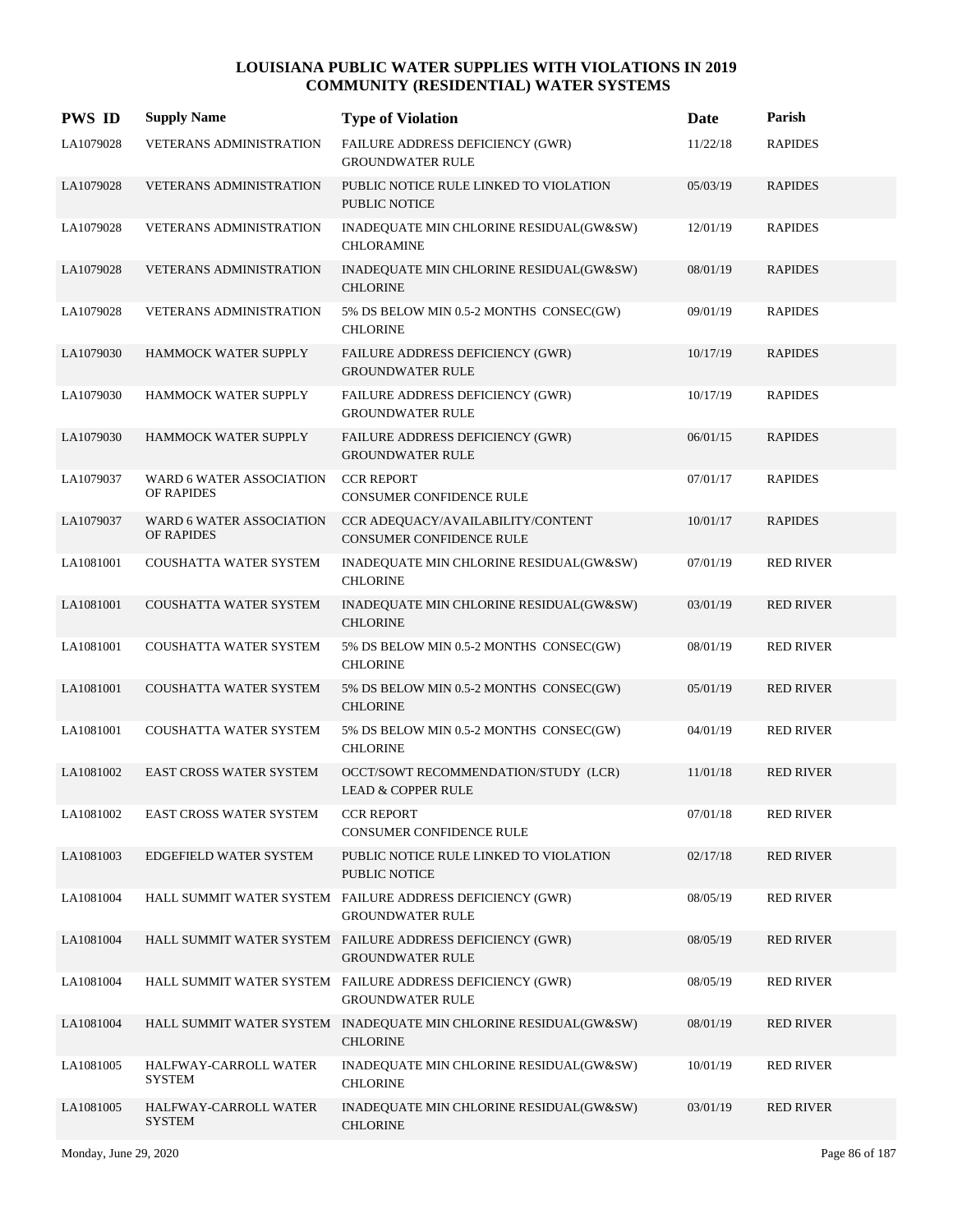| <b>PWS ID</b> | <b>Supply Name</b>                           | <b>Type of Violation</b>                                                                 | Date     | Parish           |
|---------------|----------------------------------------------|------------------------------------------------------------------------------------------|----------|------------------|
| LA1081005     | HALFWAY-CARROLL WATER<br><b>SYSTEM</b>       | FAILURE TO SUBMIT MONITORING PLAN<br><b>TOTAL COLIFORM RULE</b>                          | 01/01/14 | <b>RED RIVER</b> |
| LA1081006     | <b>MARTIN WATER SYSTEM</b>                   | LEAD CONSUMER NOTICE (LCR)<br><b>LEAD &amp; COPPER RULE</b>                              | 12/13/18 | <b>RED RIVER</b> |
| LA1081006     | <b>MARTIN WATER SYSTEM</b>                   | LEAD CONSUMER NOTICE (LCR)<br><b>LEAD &amp; COPPER RULE</b>                              | 05/07/16 | <b>RED RIVER</b> |
| LA1081006     | <b>MARTIN WATER SYSTEM</b>                   | <b>CCR REPORT</b><br><b>CONSUMER CONFIDENCE RULE</b>                                     | 07/01/19 | <b>RED RIVER</b> |
| LA1081006     | <b>MARTIN WATER SYSTEM</b>                   | <b>CCR REPORT</b><br><b>CONSUMER CONFIDENCE RULE</b>                                     | 07/01/18 | <b>RED RIVER</b> |
| LA1081006     | <b>MARTIN WATER SYSTEM</b>                   | CCR ADEQUACY/AVAILABILITY/CONTENT<br><b>CONSUMER CONFIDENCE RULE</b>                     | 10/01/17 | <b>RED RIVER</b> |
| LA1081008     |                                              | BAYOU PIERRE WATER SYSTEM FAILURE ADDRESS DEFICIENCY (GWR)<br><b>GROUNDWATER RULE</b>    | 08/31/19 | <b>RED RIVER</b> |
| LA1081008     |                                              | BAYOU PIERRE WATER SYSTEM PUBLIC NOTICE RULE LINKED TO VIOLATION<br><b>PUBLIC NOTICE</b> | 10/04/19 | <b>RED RIVER</b> |
| LA1081010     | HICKORY GROVE WATER<br><b>SYSTEM</b>         | FAILURE ADDRESS DEFICIENCY (GWR)<br><b>GROUNDWATER RULE</b>                              | 09/02/18 | <b>RED RIVER</b> |
| LA1081010     | <b>HICKORY GROVE WATER</b><br><b>SYSTEM</b>  | FAILURE ADDRESS DEFICIENCY (GWR)<br><b>GROUNDWATER RULE</b>                              | 09/02/18 | <b>RED RIVER</b> |
| LA1081010     | <b>HICKORY GROVE WATER</b><br><b>SYSTEM</b>  | FAILURE ADDRESS DEFICIENCY (GWR)<br><b>GROUNDWATER RULE</b>                              | 09/02/18 | <b>RED RIVER</b> |
| LA1081010     | <b>HICKORY GROVE WATER</b><br><b>SYSTEM</b>  | FAILURE ADDRESS DEFICIENCY (GWR)<br><b>GROUNDWATER RULE</b>                              | 09/02/18 | <b>RED RIVER</b> |
| LA1081010     | <b>HICKORY GROVE WATER</b><br><b>SYSTEM</b>  | FAILURE ADDRESS DEFICIENCY (GWR)<br><b>GROUNDWATER RULE</b>                              | 09/02/18 | <b>RED RIVER</b> |
| LA1081010     | <b>HICKORY GROVE WATER</b><br><b>SYSTEM</b>  | FAILURE ADDRESS DEFICIENCY (GWR)<br><b>GROUNDWATER RULE</b>                              | 09/02/18 | <b>RED RIVER</b> |
| LA1081010     | <b>HICKORY GROVE WATER</b><br><b>SYSTEM</b>  | CCR ADEQUACY/AVAILABILITY/CONTENT<br>CONSUMER CONFIDENCE RULE                            | 10/01/17 | <b>RED RIVER</b> |
| LA1081010     | <b>HICKORY GROVE WATER</b><br><b>SYSTEM</b>  | PUBLIC NOTICE RULE LINKED TO VIOLATION<br>PUBLIC NOTICE                                  | 03/02/19 | <b>RED RIVER</b> |
| LA1081010     | HICKORY GROVE WATER<br><b>SYSTEM</b>         | INADEQUATE MIN CHLORINE RESIDUAL(GW&SW)<br><b>CHLORAMINE</b>                             | 12/01/19 | <b>RED RIVER</b> |
| LA1081010     | <b>HICKORY GROVE WATER</b><br><b>SYSTEM</b>  | INADEQUATE MIN CHLORINE RESIDUAL(GW&SW)<br><b>CHLORAMINE</b>                             | 06/01/19 | <b>RED RIVER</b> |
| LA1081010     | <b>HICKORY GROVE WATER</b><br><b>SYSTEM</b>  | INADEQUATE MIN CHLORINE RESIDUAL(GW&SW)<br><b>CHLORAMINE</b>                             | 03/01/19 | <b>RED RIVER</b> |
| LA1081010     | <b>HICKORY GROVE WATER</b><br><b>SYSTEM</b>  | 5% DS BELOW MIN 0.5-2 MONTHS CONSEC(GW)<br><b>CHLORAMINE</b>                             | 09/01/19 | <b>RED RIVER</b> |
| LA1081010     | HICKORY GROVE WATER<br><b>SYSTEM</b>         | 5% DS BELOW MIN 0.5-2 MONTHS CONSEC(GW)<br>CHLORAMINE                                    | 08/01/19 | <b>RED RIVER</b> |
| LA1081010     | <b>HICKORY GROVE WATER</b><br><b>SYSTEM</b>  | 5% DS BELOW MIN 0.5-2 MONTHS CONSEC(GW)<br><b>CHLORAMINE</b>                             | 07/01/19 | <b>RED RIVER</b> |
| LA1081012     | <b>FAIRVIEW UNION WATER</b><br><b>SYSTEM</b> | MCL, LRAA<br><b>TTHM</b>                                                                 | 10/01/19 | <b>RED RIVER</b> |
| LA1081012     | <b>FAIRVIEW UNION WATER</b><br><b>SYSTEM</b> | MCL, LRAA<br>TOTAL HALOACETIC ACIDS (HAA5)                                               | 10/01/19 | <b>RED RIVER</b> |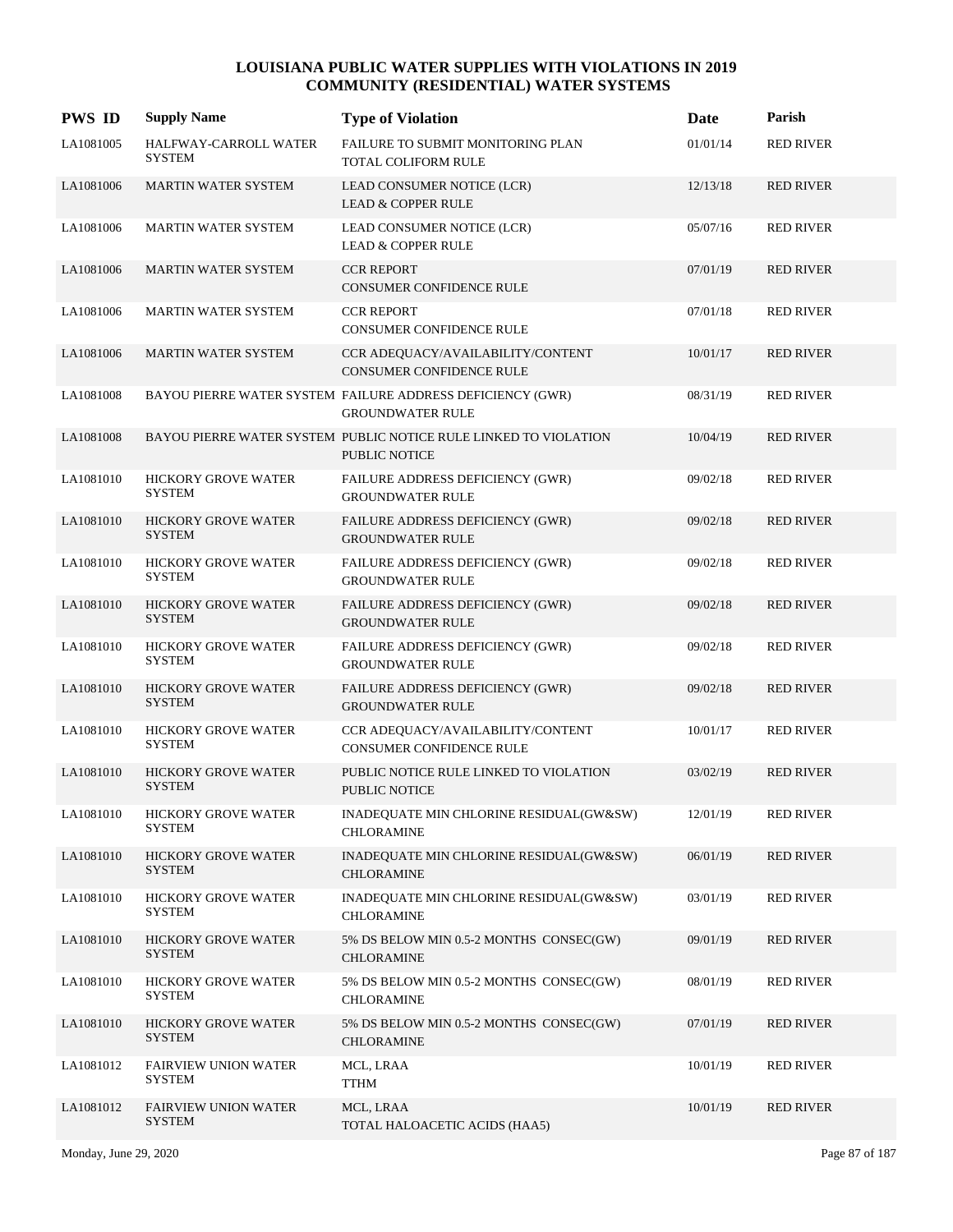| <b>PWS ID</b> | <b>Supply Name</b>                           | <b>Type of Violation</b>                                            | Date     | Parish           |
|---------------|----------------------------------------------|---------------------------------------------------------------------|----------|------------------|
| LA1081012     | <b>FAIRVIEW UNION WATER</b><br><b>SYSTEM</b> | MCL, LRAA<br>TTHM                                                   | 10/01/19 | <b>RED RIVER</b> |
| LA1081012     | <b>FAIRVIEW UNION WATER</b><br><b>SYSTEM</b> | MCL, LRAA<br>TOTAL HALOACETIC ACIDS (HAA5)                          | 10/01/19 | <b>RED RIVER</b> |
| LA1081012     | <b>FAIRVIEW UNION WATER</b><br><b>SYSTEM</b> | MCL, LRAA<br>TTHM                                                   | 07/01/19 | <b>RED RIVER</b> |
| LA1081012     | <b>FAIRVIEW UNION WATER</b><br><b>SYSTEM</b> | MCL, LRAA<br><b>TTHM</b>                                            | 07/01/19 | <b>RED RIVER</b> |
| LA1081012     | <b>FAIRVIEW UNION WATER</b><br><b>SYSTEM</b> | MCL, LRAA<br>TOTAL HALOACETIC ACIDS (HAA5)                          | 07/01/19 | <b>RED RIVER</b> |
| LA1081012     | <b>FAIRVIEW UNION WATER</b><br><b>SYSTEM</b> | MCL, LRAA<br>TOTAL HALOACETIC ACIDS (HAA5)                          | 07/01/19 | <b>RED RIVER</b> |
| LA1081012     | <b>FAIRVIEW UNION WATER</b><br><b>SYSTEM</b> | MCL, LRAA<br><b>TTHM</b>                                            | 04/01/19 | <b>RED RIVER</b> |
| LA1081012     | <b>FAIRVIEW UNION WATER</b><br><b>SYSTEM</b> | MCL, LRAA<br>TOTAL HALOACETIC ACIDS (HAA5)                          | 04/01/19 | <b>RED RIVER</b> |
| LA1081012     | <b>FAIRVIEW UNION WATER</b><br><b>SYSTEM</b> | MCL, LRAA<br>TOTAL HALOACETIC ACIDS (HAA5)                          | 04/01/19 | <b>RED RIVER</b> |
| LA1081012     | FAIRVIEW UNION WATER<br><b>SYSTEM</b>        | MCL, LRAA<br><b>TTHM</b>                                            | 04/01/19 | <b>RED RIVER</b> |
| LA1081012     | <b>FAIRVIEW UNION WATER</b><br><b>SYSTEM</b> | MCL, LRAA<br>TOTAL HALOACETIC ACIDS (HAA5)                          | 01/01/19 | <b>RED RIVER</b> |
| LA1081012     | <b>FAIRVIEW UNION WATER</b><br><b>SYSTEM</b> | MCL, LRAA<br><b>TTHM</b>                                            | 01/01/19 | <b>RED RIVER</b> |
| LA1081012     | <b>FAIRVIEW UNION WATER</b><br><b>SYSTEM</b> | MCL, LRAA<br><b>TTHM</b>                                            | 01/01/19 | <b>RED RIVER</b> |
| LA1081012     | <b>FAIRVIEW UNION WATER</b><br><b>SYSTEM</b> | MCL, LRAA<br>TOTAL HALOACETIC ACIDS (HAA5)                          | 01/01/19 | <b>RED RIVER</b> |
| LA1081012     | <b>FAIRVIEW UNION WATER</b><br><b>SYSTEM</b> | FOLLOW-UP OR ROUTINE TAP M/R (LCR)<br><b>LEAD &amp; COPPER RULE</b> | 10/01/19 | <b>RED RIVER</b> |
| LA1081012     | <b>FAIRVIEW UNION WATER</b><br><b>SYSTEM</b> | <b>CCR REPORT</b><br><b>CONSUMER CONFIDENCE RULE</b>                | 07/01/19 | <b>RED RIVER</b> |
| LA1081012     | <b>FAIRVIEW UNION WATER</b><br>SYSTEM        | PUBLIC NOTICE RULE LINKED TO VIOLATION<br>PUBLIC NOTICE             | 06/01/19 | <b>RED RIVER</b> |
| LA1081012     | <b>FAIRVIEW UNION WATER</b><br>SYSTEM        | INADEQUATE MIN CHLORINE RESIDUAL(GW&SW)<br><b>CHLORAMINE</b>        | 10/01/19 | <b>RED RIVER</b> |
| LA1081012     | <b>FAIRVIEW UNION WATER</b><br>SYSTEM        | INADEQUATE MIN CHLORINE RESIDUAL(GW&SW)<br><b>CHLORAMINE</b>        | 06/01/19 | <b>RED RIVER</b> |
| LA1083006     | RAYVILLE WATER SYSTEM                        | MCL, LRAA<br><b>TTHM</b>                                            | 07/01/19 | <b>RICHLAND</b>  |
| LA1083006     | RAYVILLE WATER SYSTEM                        | MCL, LRAA<br><b>TTHM</b>                                            | 04/01/19 | <b>RICHLAND</b>  |
| LA1083006     | RAYVILLE WATER SYSTEM                        | MCL, LRAA<br>TOTAL HALOACETIC ACIDS (HAA5)                          | 04/01/19 | <b>RICHLAND</b>  |
| LA1083006     | RAYVILLE WATER SYSTEM                        | MCL, LRAA<br><b>TTHM</b>                                            | 01/01/19 | <b>RICHLAND</b>  |
| LA1083006     | RAYVILLE WATER SYSTEM                        | MCL, LRAA<br><b>TTHM</b>                                            | 01/01/19 | <b>RICHLAND</b>  |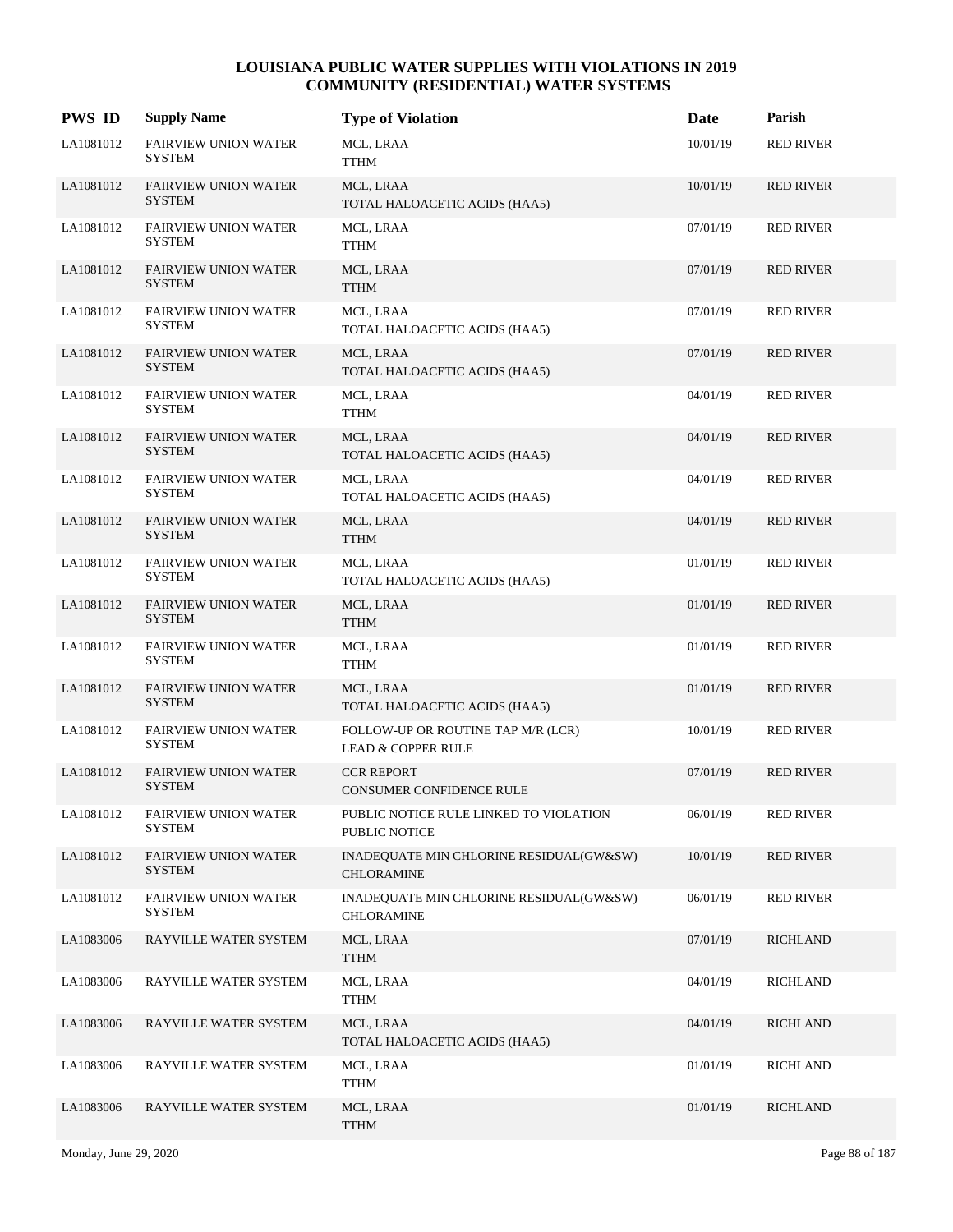| <b>PWS ID</b> | <b>Supply Name</b>             | <b>Type of Violation</b>                                                     | Date     | Parish          |
|---------------|--------------------------------|------------------------------------------------------------------------------|----------|-----------------|
| LA1083006     | RAYVILLE WATER SYSTEM          | MCL, LRAA<br>TOTAL HALOACETIC ACIDS (HAA5)                                   | 01/01/19 | <b>RICHLAND</b> |
| LA1083006     | RAYVILLE WATER SYSTEM          | FAILURE SUBMIT OEL REPORT FOR TTHM<br><b>TTHM</b>                            | 10/31/17 | <b>RICHLAND</b> |
| LA1083006     | RAYVILLE WATER SYSTEM          | FAILURE ADDRESS DEFICIENCY (GWR)<br><b>GROUNDWATER RULE</b>                  | 05/31/19 | <b>RICHLAND</b> |
| LA1083006     | RAYVILLE WATER SYSTEM          | FAILURE ADDRESS DEFICIENCY (GWR)<br><b>GROUNDWATER RULE</b>                  | 05/31/19 | <b>RICHLAND</b> |
| LA1083006     | RAYVILLE WATER SYSTEM          | FAILURE ADDRESS DEFICIENCY (GWR)<br><b>GROUNDWATER RULE</b>                  | 05/31/19 | <b>RICHLAND</b> |
| LA1083006     | RAYVILLE WATER SYSTEM          | FAILURE ADDRESS DEFICIENCY (GWR)<br><b>GROUNDWATER RULE</b>                  | 05/31/19 | <b>RICHLAND</b> |
| LA1083006     | RAYVILLE WATER SYSTEM          | FAILURE ADDRESS DEFICIENCY (GWR)<br><b>GROUNDWATER RULE</b>                  | 01/24/12 | <b>RICHLAND</b> |
| LA1083006     | RAYVILLE WATER SYSTEM          | PUBLIC NOTICE RULE LINKED TO VIOLATION<br>PUBLIC NOTICE                      | 10/05/19 | <b>RICHLAND</b> |
| LA1083006     | RAYVILLE WATER SYSTEM          | PUBLIC NOTICE RULE LINKED TO VIOLATION<br><b>PUBLIC NOTICE</b>               | 09/10/19 | <b>RICHLAND</b> |
| LA1083006     | RAYVILLE WATER SYSTEM          | PUBLIC NOTICE RULE LINKED TO VIOLATION<br>PUBLIC NOTICE                      | 03/15/19 | <b>RICHLAND</b> |
| LA1083006     | RAYVILLE WATER SYSTEM          | PUBLIC NOTICE RULE LINKED TO VIOLATION<br>PUBLIC NOTICE                      | 12/11/18 | <b>RICHLAND</b> |
| LA1083006     | RAYVILLE WATER SYSTEM          | INADEQUATE MIN CHLORINE RESIDUAL(GW&SW)<br><b>CHLORINE</b>                   | 09/01/19 | <b>RICHLAND</b> |
| LA1083008     | RIVER ROAD WATER SYSTEM        | FAILURE SUBMIT OEL REPORT FOR TTHM<br><b>TTHM</b>                            | 10/31/17 | <b>RICHLAND</b> |
| LA1083008     | RIVER ROAD WATER SYSTEM        | FOLLOW-UP OR ROUTINE TAP M/R (LCR)<br><b>LEAD &amp; COPPER RULE</b>          | 10/01/18 | <b>RICHLAND</b> |
| LA1083008     | RIVER ROAD WATER SYSTEM        | PUBLIC NOTICE RULE LINKED TO VIOLATION<br><b>PUBLIC NOTICE</b>               | 02/09/19 | <b>RICHLAND</b> |
| LA1083008     | RIVER ROAD WATER SYSTEM        | PUBLIC NOTICE RULE LINKED TO VIOLATION<br>PUBLIC NOTICE                      | 05/01/18 | <b>RICHLAND</b> |
| LA1083008     | RIVER ROAD WATER SYSTEM        | PUBLIC NOTICE RULE LINKED TO VIOLATION<br>PUBLIC NOTICE                      | 02/03/18 | <b>RICHLAND</b> |
| LA1083008     | RIVER ROAD WATER SYSTEM        | INADEQUATE MIN CHLORINE RESIDUAL(GW&SW)<br><b>CHLORINE</b>                   | 12/01/19 | <b>RICHLAND</b> |
| LA1083008     | RIVER ROAD WATER SYSTEM        | INADEQUATE MIN CHLORINE RESIDUAL(GW&SW)<br><b>CHLORINE</b>                   | 10/01/19 | <b>RICHLAND</b> |
| LA1083012     | ARCHIBALD WATER SYSTEM         | LEAD CONSUMER NOTICE (LCR)<br><b>LEAD &amp; COPPER RULE</b>                  | 03/10/19 | <b>RICHLAND</b> |
| LA1083016     | <b>BCC DETENTION CENTER WS</b> | LEVEL 1 ASSESS, MULTIPLE TC POS (RTCR)<br>REVISED TOTAL COLIFORM RULE (RTCR) | 07/01/18 | <b>RICHLAND</b> |
| LA1083016     | <b>BCC DETENTION CENTER WS</b> | FAILURE ADDRESS DEFICIENCY (GWR)<br><b>GROUNDWATER RULE</b>                  | 05/01/18 | <b>RICHLAND</b> |
| LA1083016     | <b>BCC DETENTION CENTER WS</b> | FOLLOW-UP OR ROUTINE TAP M/R (LCR)<br><b>LEAD &amp; COPPER RULE</b>          | 07/01/19 | <b>RICHLAND</b> |
| LA1083016     | <b>BCC DETENTION CENTER WS</b> | WATER QUALITY PARAMETER M/R (LCR)<br><b>LEAD &amp; COPPER RULE</b>           | 01/01/19 | <b>RICHLAND</b> |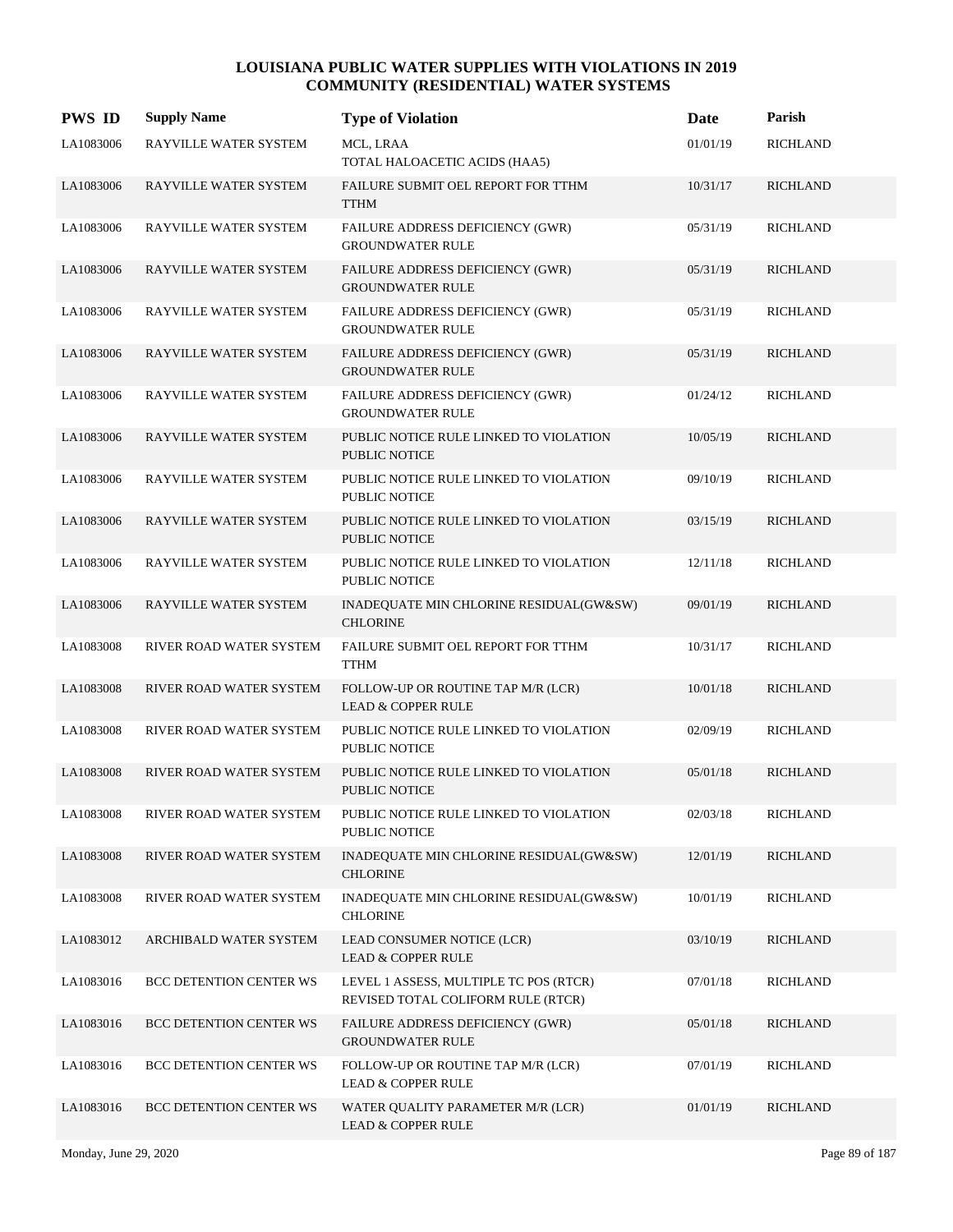| <b>PWS ID</b> | <b>Supply Name</b>                    | <b>Type of Violation</b>                                                  | Date     | Parish          |
|---------------|---------------------------------------|---------------------------------------------------------------------------|----------|-----------------|
| LA1083016     | BCC DETENTION CENTER WS               | INITIAL/FOLLOW-UP/ROUTINE SOWT M/R (LCR)<br><b>LEAD &amp; COPPER RULE</b> | 01/01/19 | <b>RICHLAND</b> |
| LA1083016     | <b>BCC DETENTION CENTER WS</b>        | OCCT/SOWT RECOMMENDATION/STUDY (LCR)<br><b>LEAD &amp; COPPER RULE</b>     | 11/01/18 | <b>RICHLAND</b> |
| LA1083016     | <b>BCC DETENTION CENTER WS</b>        | OCCT/SOWT RECOMMENDATION/STUDY (LCR)<br><b>LEAD &amp; COPPER RULE</b>     | 07/11/18 | <b>RICHLAND</b> |
| LA1083016     | <b>BCC DETENTION CENTER WS</b>        | LEAD CONSUMER NOTICE (LCR)<br><b>LEAD &amp; COPPER RULE</b>               | 04/27/19 | <b>RICHLAND</b> |
| LA1083016     | <b>BCC DETENTION CENTER WS</b>        | <b>CCR REPORT</b><br><b>CONSUMER CONFIDENCE RULE</b>                      | 07/01/18 | <b>RICHLAND</b> |
| LA1083016     | <b>BCC DETENTION CENTER WS</b>        | PUBLIC NOTICE RULE LINKED TO VIOLATION<br><b>PUBLIC NOTICE</b>            | 11/09/19 | <b>RICHLAND</b> |
| LA1083016     | <b>BCC DETENTION CENTER WS</b>        | PUBLIC NOTICE RULE LINKED TO VIOLATION<br><b>PUBLIC NOTICE</b>            | 10/13/19 | <b>RICHLAND</b> |
| LA1083016     | <b>BCC DETENTION CENTER WS</b>        | PUBLIC NOTICE RULE LINKED TO VIOLATION<br><b>PUBLIC NOTICE</b>            | 04/29/19 | <b>RICHLAND</b> |
| LA1083016     | BCC DETENTION CENTER WS               | PUBLIC NOTICE RULE LINKED TO VIOLATION<br><b>PUBLIC NOTICE</b>            | 11/05/18 | <b>RICHLAND</b> |
| LA1083016     | BCC DETENTION CENTER WS               | PUBLIC NOTICE RULE LINKED TO VIOLATION<br><b>PUBLIC NOTICE</b>            | 09/20/18 | <b>RICHLAND</b> |
| LA1083016     | <b>BCC DETENTION CENTER WS</b>        | PUBLIC NOTICE RULE LINKED TO VIOLATION<br><b>PUBLIC NOTICE</b>            | 09/14/18 | <b>RICHLAND</b> |
| LA1083016     | <b>BCC DETENTION CENTER WS</b>        | INADEQUATE MIN CHLORINE RESIDUAL(GW&SW)<br><b>CHLORINE</b>                | 12/01/19 | <b>RICHLAND</b> |
| LA1083017     | PALMETTO ADDICTION<br><b>RECOVERY</b> | MCL, AVERAGE<br>ARSENIC                                                   | 10/01/19 | <b>RICHLAND</b> |
| LA1083017     | PALMETTO ADDICTION<br><b>RECOVERY</b> | MCL, AVERAGE<br><b>ARSENIC</b>                                            | 07/01/19 | <b>RICHLAND</b> |
| LA1083017     | PALMETTO ADDICTION<br><b>RECOVERY</b> | MCL, AVERAGE<br><b>ARSENIC</b>                                            | 04/01/19 | <b>RICHLAND</b> |
| LA1083017     | PALMETTO ADDICTION<br><b>RECOVERY</b> | MCL, AVERAGE<br><b>ARSENIC</b>                                            | 01/01/19 | <b>RICHLAND</b> |
| LA1083017     | PALMETTO ADDICTION<br><b>RECOVERY</b> | FAILURE ADDRESS DEFICIENCY (GWR)<br><b>GROUNDWATER RULE</b>               | 06/01/18 | <b>RICHLAND</b> |
| LA1083017     | PALMETTO ADDICTION<br><b>RECOVERY</b> | FAILURE ADDRESS DEFICIENCY (GWR)<br><b>GROUNDWATER RULE</b>               | 06/01/18 | <b>RICHLAND</b> |
| LA1083017     | PALMETTO ADDICTION<br><b>RECOVERY</b> | FAILURE ADDRESS DEFICIENCY (GWR)<br><b>GROUNDWATER RULE</b>               | 06/01/18 | <b>RICHLAND</b> |
| LA1083017     | PALMETTO ADDICTION<br><b>RECOVERY</b> | FAILURE ADDRESS DEFICIENCY (GWR)<br><b>GROUNDWATER RULE</b>               | 06/01/18 | <b>RICHLAND</b> |
| LA1083017     | PALMETTO ADDICTION<br><b>RECOVERY</b> | FAILURE ADDRESS DEFICIENCY (GWR)<br><b>GROUNDWATER RULE</b>               | 06/01/18 | <b>RICHLAND</b> |
| LA1083017     | PALMETTO ADDICTION<br><b>RECOVERY</b> | FAILURE ADDRESS DEFICIENCY (GWR)<br><b>GROUNDWATER RULE</b>               | 06/01/18 | <b>RICHLAND</b> |
| LA1083017     | PALMETTO ADDICTION<br><b>RECOVERY</b> | <b>FAILURE ADDRESS DEFICIENCY (GWR)</b><br><b>GROUNDWATER RULE</b>        | 06/17/13 | <b>RICHLAND</b> |
| LA1083017     | PALMETTO ADDICTION<br><b>RECOVERY</b> | LEAD CONSUMER NOTICE (LCR)<br><b>LEAD &amp; COPPER RULE</b>               | 12/29/18 | <b>RICHLAND</b> |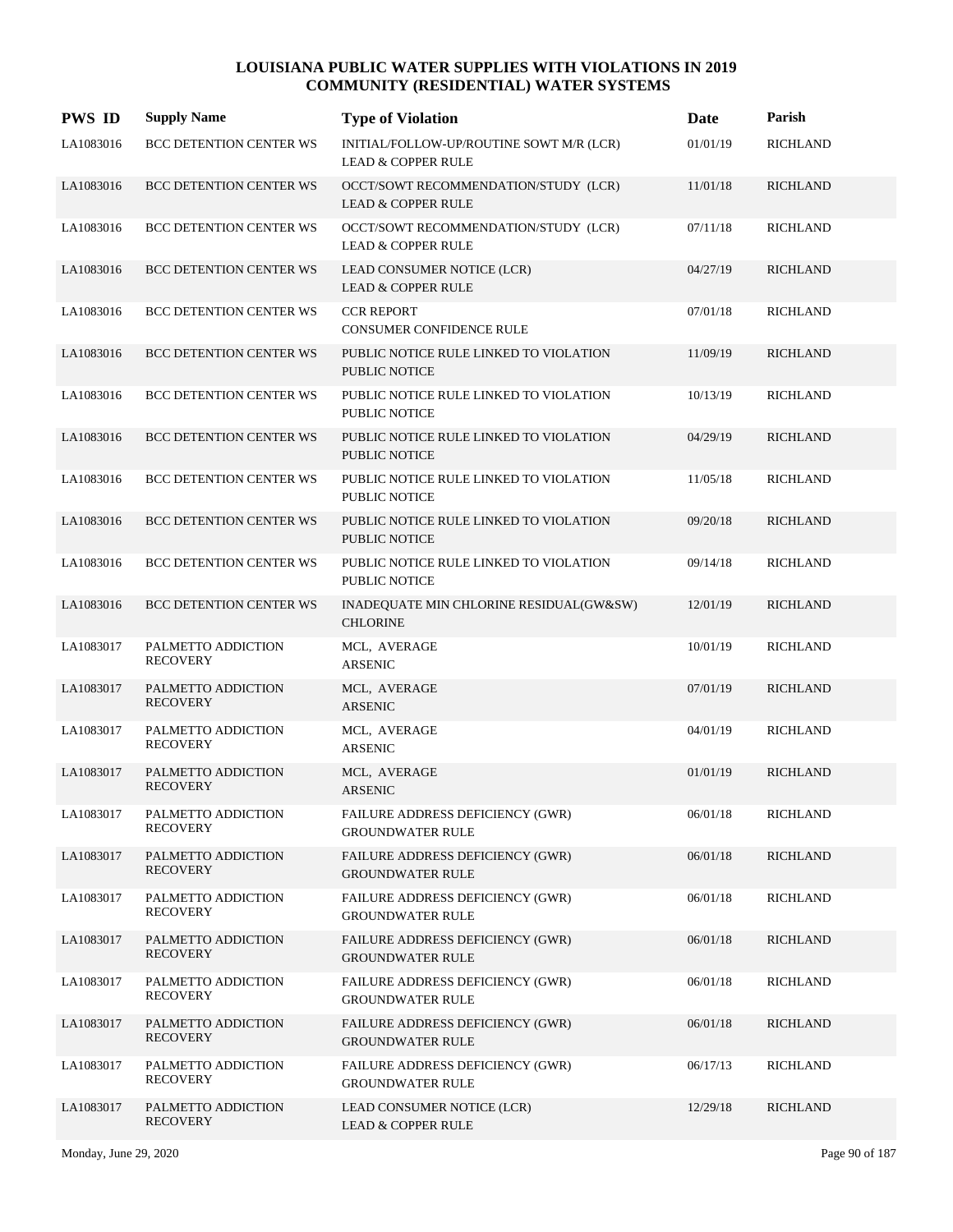| <b>PWS ID</b> | <b>Supply Name</b>                    | <b>Type of Violation</b>                                                     | Date     | Parish          |
|---------------|---------------------------------------|------------------------------------------------------------------------------|----------|-----------------|
| LA1083017     | PALMETTO ADDICTION<br><b>RECOVERY</b> | LEAD CONSUMER NOTICE (LCR)<br><b>LEAD &amp; COPPER RULE</b>                  | 05/07/16 | <b>RICHLAND</b> |
| LA1083017     | PALMETTO ADDICTION<br><b>RECOVERY</b> | <b>CCR REPORT</b><br>CONSUMER CONFIDENCE RULE                                | 07/01/19 | <b>RICHLAND</b> |
| LA1083017     | PALMETTO ADDICTION<br><b>RECOVERY</b> | <b>CCR REPORT</b><br>CONSUMER CONFIDENCE RULE                                | 07/01/18 | <b>RICHLAND</b> |
| LA1083017     | PALMETTO ADDICTION<br><b>RECOVERY</b> | PUBLIC NOTICE RULE LINKED TO VIOLATION<br><b>PUBLIC NOTICE</b>               | 11/12/19 | <b>RICHLAND</b> |
| LA1083017     | PALMETTO ADDICTION<br><b>RECOVERY</b> | PUBLIC NOTICE RULE LINKED TO VIOLATION<br><b>PUBLIC NOTICE</b>               | 08/14/19 | <b>RICHLAND</b> |
| LA1083017     | PALMETTO ADDICTION<br><b>RECOVERY</b> | PUBLIC NOTICE RULE LINKED TO VIOLATION<br><b>PUBLIC NOTICE</b>               | 05/10/19 | <b>RICHLAND</b> |
| LA1083017     | PALMETTO ADDICTION<br><b>RECOVERY</b> | PUBLIC NOTICE RULE LINKED TO VIOLATION<br><b>PUBLIC NOTICE</b>               | 02/23/19 | <b>RICHLAND</b> |
| LA1083017     | PALMETTO ADDICTION<br><b>RECOVERY</b> | PUBLIC NOTICE RULE LINKED TO VIOLATION<br><b>PUBLIC NOTICE</b>               | 09/14/18 | <b>RICHLAND</b> |
| LA1083017     | PALMETTO ADDICTION<br><b>RECOVERY</b> | INADEQUATE MIN CHLORINE RESIDUAL(GW&SW)<br><b>CHLORINE</b>                   | 06/01/19 | <b>RICHLAND</b> |
| LA1083017     | PALMETTO ADDICTION<br><b>RECOVERY</b> | 5% DS BELOW MIN 0.5-2 MONTHS CONSEC(GW)<br><b>CHLORINE</b>                   | 07/01/19 | <b>RICHLAND</b> |
| LA1085007     | CONVERSE WATER SYSTEM                 | MCL, LRAA<br><b>TTHM</b>                                                     | 10/01/19 | <b>SABINE</b>   |
| LA1085007     | <b>CONVERSE WATER SYSTEM</b>          | MCL, LRAA<br><b>TTHM</b>                                                     | 07/01/19 | <b>SABINE</b>   |
| LA1085007     | CONVERSE WATER SYSTEM                 | MCL, LRAA<br>TOTAL HALOACETIC ACIDS (HAA5)                                   | 04/01/19 | <b>SABINE</b>   |
| LA1085007     | CONVERSE WATER SYSTEM                 | MCL, LRAA<br><b>TTHM</b>                                                     | 04/01/19 | <b>SABINE</b>   |
| LA1085007     | CONVERSE WATER SYSTEM                 | MCL, LRAA<br>TOTAL HALOACETIC ACIDS (HAA5)                                   | 01/01/19 | <b>SABINE</b>   |
| LA1085009     | <b>FISHER WATER SYSTEM</b>            | LEAD CONSUMER NOTICE (LCR)<br><b>LEAD &amp; COPPER RULE</b>                  | 04/12/18 | <b>SABINE</b>   |
| LA1085011     | FLORIEN WATER SYSTEM                  | <b>CCR REPORT</b><br>CONSUMER CONFIDENCE RULE                                | 07/01/18 | <b>SABINE</b>   |
| LA1085017     | NOBLE WATER SYSTEM                    | LEVEL 1 ASSESS, MULTIPLE TC POS (RTCR)<br>REVISED TOTAL COLIFORM RULE (RTCR) | 12/10/18 | <b>SABINE</b>   |
| LA1085017     | NOBLE WATER SYSTEM                    | CORRECTIVE/EXPEDITED ACTIONS (RTCR)<br>REVISED TOTAL COLIFORM RULE (RTCR)    | 08/13/19 | <b>SABINE</b>   |
| LA1085017     | <b>NOBLE WATER SYSTEM</b>             | FAILURE ADDRESS DEFICIENCY (GWR)<br><b>GROUNDWATER RULE</b>                  | 07/01/15 | <b>SABINE</b>   |
| LA1085017     | NOBLE WATER SYSTEM                    | FAILURE ADDRESS DEFICIENCY (GWR)<br><b>GROUNDWATER RULE</b>                  | 08/02/13 | <b>SABINE</b>   |
| LA1085017     | NOBLE WATER SYSTEM                    | FOLLOW-UP OR ROUTINE TAP M/R (LCR)<br><b>LEAD &amp; COPPER RULE</b>          | 10/01/19 | <b>SABINE</b>   |
| LA1085017     | <b>NOBLE WATER SYSTEM</b>             | FOLLOW-UP OR ROUTINE TAP M/R (LCR)<br><b>LEAD &amp; COPPER RULE</b>          | 10/01/18 | <b>SABINE</b>   |
| LA1085017     | <b>NOBLE WATER SYSTEM</b>             | OCCT/SOWT RECOMMENDATION/STUDY (LCR)<br><b>LEAD &amp; COPPER RULE</b>        | 07/11/18 | <b>SABINE</b>   |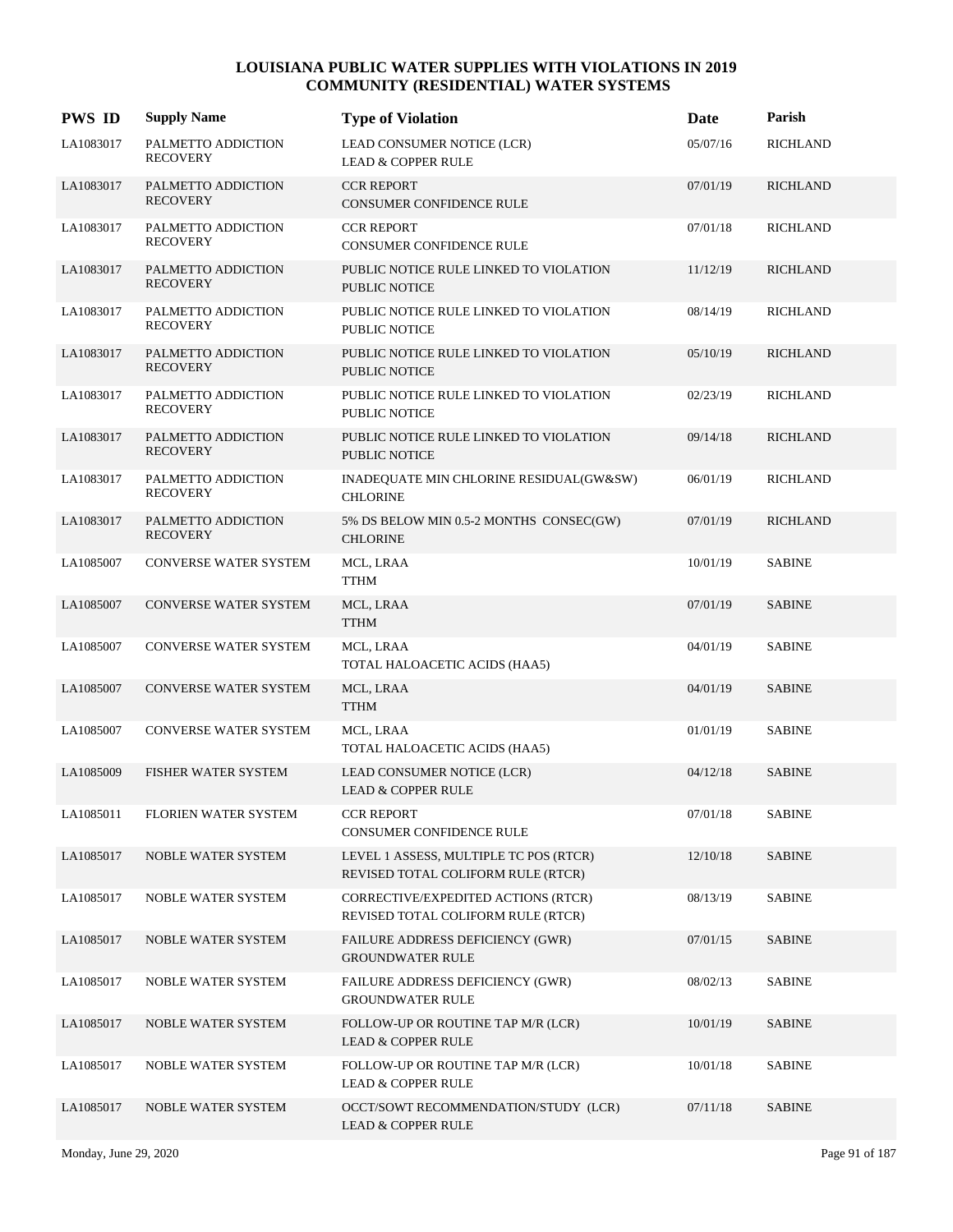| <b>PWS ID</b> | <b>Supply Name</b>                     | <b>Type of Violation</b>                                                | Date     | Parish        |
|---------------|----------------------------------------|-------------------------------------------------------------------------|----------|---------------|
| LA1085017     | NOBLE WATER SYSTEM                     | OCCT/SOWT INSTALL DEMONSTRATION (LCR)<br><b>LEAD &amp; COPPER RULE</b>  | 01/01/19 | <b>SABINE</b> |
| LA1085017     | NOBLE WATER SYSTEM                     | <b>CCR REPORT</b><br>CONSUMER CONFIDENCE RULE                           | 07/01/19 | <b>SABINE</b> |
| LA1085017     | NOBLE WATER SYSTEM                     | <b>CCR REPORT</b><br>CONSUMER CONFIDENCE RULE                           | 07/01/18 | <b>SABINE</b> |
| LA1085017     | <b>NOBLE WATER SYSTEM</b>              | CCR ADEQUACY/AVAILABILITY/CONTENT<br><b>CONSUMER CONFIDENCE RULE</b>    | 10/01/17 | <b>SABINE</b> |
| LA1085017     | NOBLE WATER SYSTEM                     | PUBLIC NOTICE RULE LINKED TO VIOLATION<br><b>PUBLIC NOTICE</b>          | 11/27/19 | <b>SABINE</b> |
| LA1085017     | <b>NOBLE WATER SYSTEM</b>              | PUBLIC NOTICE RULE LINKED TO VIOLATION<br><b>PUBLIC NOTICE</b>          | 03/02/19 | <b>SABINE</b> |
| LA1085017     | NOBLE WATER SYSTEM                     | PUBLIC NOTICE RULE LINKED TO VIOLATION<br><b>PUBLIC NOTICE</b>          | 02/09/19 | <b>SABINE</b> |
| LA1085017     | <b>NOBLE WATER SYSTEM</b>              | PUBLIC NOTICE RULE LINKED TO VIOLATION<br><b>PUBLIC NOTICE</b>          | 01/17/19 | <b>SABINE</b> |
| LA1085017     | NOBLE WATER SYSTEM                     | PUBLIC NOTICE RULE LINKED TO VIOLATION<br><b>PUBLIC NOTICE</b>          | 09/14/18 | <b>SABINE</b> |
| LA1085017     | NOBLE WATER SYSTEM                     | INADEQUATE MIN CHLORINE RESIDUAL(GW&SW)<br><b>CHLORINE</b>              | 11/01/19 | <b>SABINE</b> |
| LA1085017     | NOBLE WATER SYSTEM                     | INADEQUATE MIN CHLORINE RESIDUAL(GW&SW)<br><b>CHLORINE</b>              | 06/01/19 | <b>SABINE</b> |
| LA1085017     | <b>NOBLE WATER SYSTEM</b>              | 5% DS BELOW MIN 0.5-2 MONTHS CONSEC(GW)<br><b>CHLORINE</b>              | 12/01/19 | <b>SABINE</b> |
| LA1085017     | NOBLE WATER SYSTEM                     | 5% DS BELOW MIN 0.5-2 MONTHS CONSEC(GW)<br><b>CHLORINE</b>              | 07/01/19 | <b>SABINE</b> |
| LA1085017     | NOBLE WATER SYSTEM                     | EXCEED SECONDARY CONTAMINANT LEVEL<br><b>FLUORIDE</b>                   | 01/01/19 | <b>SABINE</b> |
| LA1085021     | PLEASANT HILL WATER<br>SYSTEM, TOWN OF | MONITORING, ROUTINE (DBP), MAJOR<br><b>CHLORINE</b>                     | 04/01/19 | <b>SABINE</b> |
| LA1085021     | PLEASANT HILL WATER<br>SYSTEM, TOWN OF | MONITORING, ROUTINE, MAJOR (RTCR)<br>REVISED TOTAL COLIFORM RULE (RTCR) | 04/01/19 | <b>SABINE</b> |
| LA1085021     | PLEASANT HILL WATER<br>SYSTEM, TOWN OF | FAILURE ADDRESS DEFICIENCY (GWR)<br><b>GROUNDWATER RULE</b>             | 07/29/19 | <b>SABINE</b> |
| LA1085021     | PLEASANT HILL WATER<br>SYSTEM, TOWN OF | FAILURE ADDRESS DEFICIENCY (GWR)<br><b>GROUNDWATER RULE</b>             | 07/29/19 | <b>SABINE</b> |
| LA1085021     | PLEASANT HILL WATER<br>SYSTEM, TOWN OF | CCR ADEQUACY/AVAILABILITY/CONTENT<br>CONSUMER CONFIDENCE RULE           | 10/01/17 | <b>SABINE</b> |
| LA1085021     | PLEASANT HILL WATER<br>SYSTEM, TOWN OF | PUBLIC NOTICE RULE LINKED TO VIOLATION<br>PUBLIC NOTICE                 | 03/02/19 | <b>SABINE</b> |
| LA1085021     | PLEASANT HILL WATER<br>SYSTEM, TOWN OF | INADEQUATE MIN CHLORINE RESIDUAL(GW&SW)<br><b>CHLORAMINE</b>            | 11/01/19 | <b>SABINE</b> |
| LA1085032     | TOWN OF ZWOLLE WATER<br><b>SYSTEM</b>  | INADEQUATE MIN CHLORINE RESIDUAL(GW&SW)<br><b>CHLORINE</b>              | 09/01/19 | <b>SABINE</b> |
| LA1085032     | TOWN OF ZWOLLE WATER<br>SYSTEM         | INADEQUATE MIN CHLORINE RESIDUAL(GW&SW)<br><b>CHLORINE</b>              | 03/01/19 | <b>SABINE</b> |
| LA1085032     | TOWN OF ZWOLLE WATER<br><b>SYSTEM</b>  | 5% DS BELOW MIN 0.5-2 MONTHS CONSEC(GW)<br><b>CHLORINE</b>              | 12/01/19 | <b>SABINE</b> |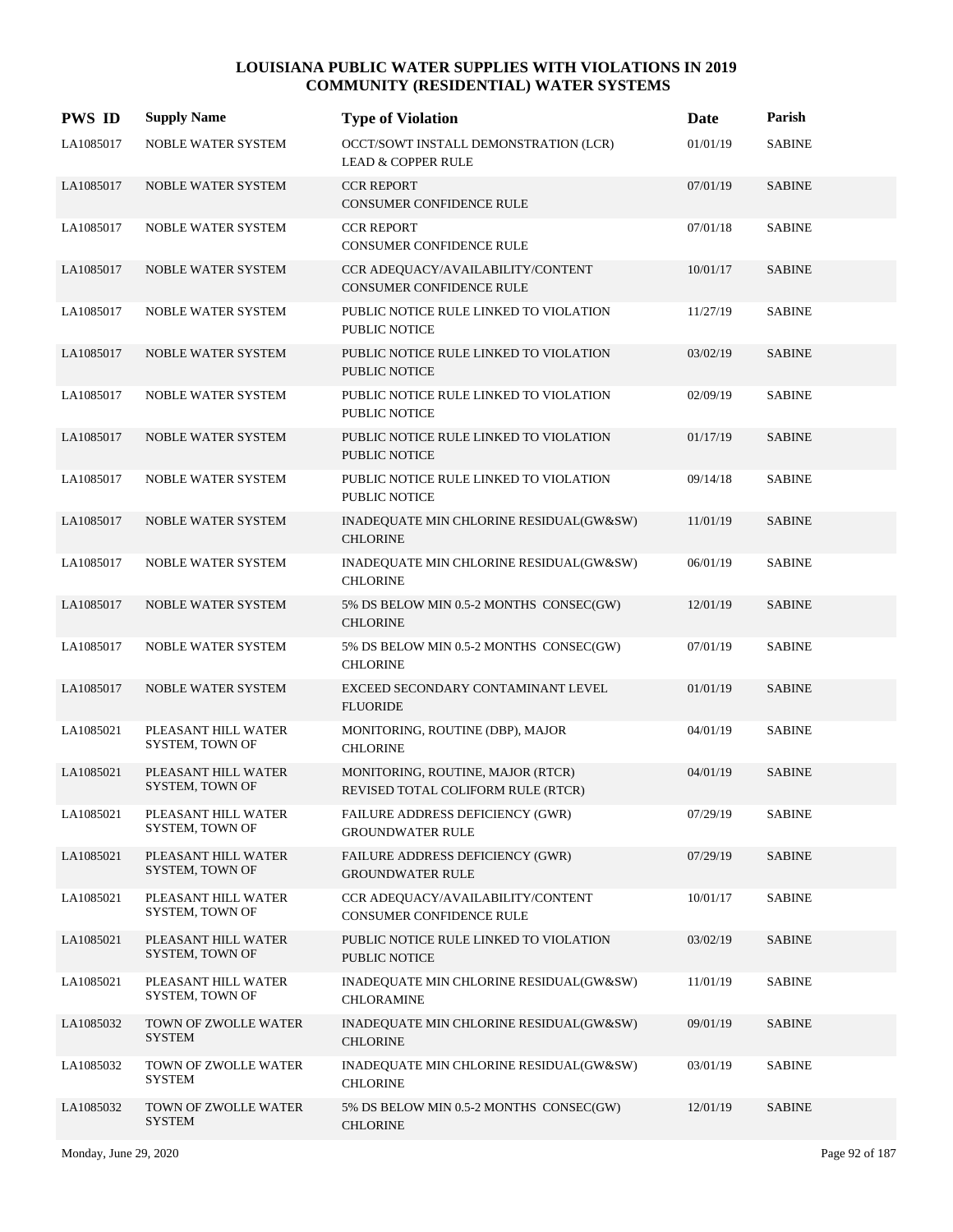| <b>PWS ID</b> | <b>Supply Name</b>                                   | <b>Type of Violation</b>                                                              | <b>Date</b> | Parish        |
|---------------|------------------------------------------------------|---------------------------------------------------------------------------------------|-------------|---------------|
| LA1085032     | TOWN OF ZWOLLE WATER<br><b>SYSTEM</b>                | 5% DS BELOW MIN 0.5-2 MONTHS CONSEC(GW)<br><b>CHLORINE</b>                            | 11/01/19    | <b>SABINE</b> |
| LA1085032     | TOWN OF ZWOLLE WATER<br><b>SYSTEM</b>                | 5% DS BELOW MIN 0.5-2 MONTHS CONSEC(GW)<br><b>CHLORINE</b>                            | 10/01/19    | <b>SABINE</b> |
| LA1085032     | TOWN OF ZWOLLE WATER<br><b>SYSTEM</b>                | 5% DS BELOW MIN 0.5-2 MONTHS CONSEC(GW)<br><b>CHLORINE</b>                            | 07/01/19    | <b>SABINE</b> |
| LA1085032     | TOWN OF ZWOLLE WATER<br><b>SYSTEM</b>                | 5% DS BELOW MIN 0.5-2 MONTHS CONSEC(GW)<br><b>CHLORINE</b>                            | 06/01/19    | <b>SABINE</b> |
| LA1085032     | TOWN OF ZWOLLE WATER<br><b>SYSTEM</b>                | 5% DS BELOW MIN 0.5-2 MONTHS CONSEC(GW)<br><b>CHLORINE</b>                            | 05/01/19    | <b>SABINE</b> |
| LA1085032     | TOWN OF ZWOLLE WATER<br><b>SYSTEM</b>                | 5% DS BELOW MIN 0.5-2 MONTHS CONSEC(GW)<br><b>CHLORINE</b>                            | 04/01/19    | <b>SABINE</b> |
| LA1085036     | SABINE PARISH WATER<br><b>DISTRICT 1</b>             | MCL, LRAA<br><b>TTHM</b>                                                              | 07/01/19    | <b>SABINE</b> |
| LA1085036     | <b>SABINE PARISH WATER</b><br><b>DISTRICT 1</b>      | MCL, LRAA<br><b>TTHM</b>                                                              | 07/01/19    | <b>SABINE</b> |
| LA1085036     | <b>SABINE PARISH WATER</b><br><b>DISTRICT 1</b>      | MCL, LRAA<br><b>TTHM</b>                                                              | 07/01/19    | <b>SABINE</b> |
| LA1085036     | <b>SABINE PARISH WATER</b><br><b>DISTRICT 1</b>      | MCL, LRAA<br><b>TTHM</b>                                                              | 04/01/19    | <b>SABINE</b> |
| LA1085036     | <b>SABINE PARISH WATER</b><br><b>DISTRICT 1</b>      | MCL, LRAA<br><b>TTHM</b>                                                              | 04/01/19    | <b>SABINE</b> |
| LA1085036     | <b>SABINE PARISH WATER</b><br><b>DISTRICT 1</b>      | MCL, LRAA<br><b>TTHM</b>                                                              | 04/01/19    | <b>SABINE</b> |
| LA1085036     | <b>SABINE PARISH WATER</b><br><b>DISTRICT 1</b>      | MCL, LRAA<br><b>TTHM</b>                                                              | 01/01/19    | <b>SABINE</b> |
| LA1085036     | <b>SABINE PARISH WATER</b><br><b>DISTRICT 1</b>      | MCL, LRAA<br><b>TTHM</b>                                                              | 01/01/19    | <b>SABINE</b> |
| LA1085043     | EBARB WWKS DIST #1 - NORTH MCL, LRAA<br><b>EBARB</b> | <b>TTHM</b>                                                                           | 07/01/19    | <b>SABINE</b> |
| LA1085043     | EBARB WWKS DIST #1 - NORTH MCL, LRAA<br><b>EBARB</b> | <b>TTHM</b>                                                                           | 04/01/19    | <b>SABINE</b> |
| LA1085043     | EBARB WWKS DIST #1 - NORTH MCL, LRAA<br><b>EBARB</b> | <b>TTHM</b>                                                                           | 01/01/19    | <b>SABINE</b> |
| LA1085043     | <b>EBARB</b>                                         | EBARB WWKS DIST #1 - NORTH INADEQUATE MIN CHLORINE RESIDUAL(GW&SW)<br><b>CHLORINE</b> | 10/01/19    | <b>SABINE</b> |
| LA1085043     | <b>EBARB</b>                                         | EBARB WWKS DIST #1 - NORTH INADEQUATE MIN CHLORINE RESIDUAL(GW&SW)<br><b>CHLORINE</b> | 06/01/19    | SABINE        |
| LA1085043     | EBARB                                                | EBARB WWKS DIST #1 - NORTH INADEQUATE MIN CHLORINE RESIDUAL(GW&SW)<br><b>CHLORINE</b> | 04/01/19    | <b>SABINE</b> |
| LA1085043     | <b>EBARB</b>                                         | EBARB WWKS DIST #1 - NORTH INADEQUATE MIN CHLORINE RESIDUAL(GW&SW)<br><b>CHLORINE</b> | 01/01/19    | <b>SABINE</b> |
| LA1085043     | EBARB                                                | EBARB WWKS DIST #1 - NORTH 5% DS BELOW MIN 0.5-2 MONTHS CONSEC(GW)<br><b>CHLORINE</b> | 12/01/19    | <b>SABINE</b> |
| LA1085043     | EBARB                                                | EBARB WWKS DIST #1 - NORTH 5% DS BELOW MIN 0.5-2 MONTHS CONSEC(GW)<br><b>CHLORINE</b> | 11/01/19    | <b>SABINE</b> |
| LA1085043     | <b>EBARB</b>                                         | EBARB WWKS DIST #1 - NORTH 5% DS BELOW MIN 0.5-2 MONTHS CONSEC(GW)<br><b>CHLORINE</b> | 07/01/19    | <b>SABINE</b> |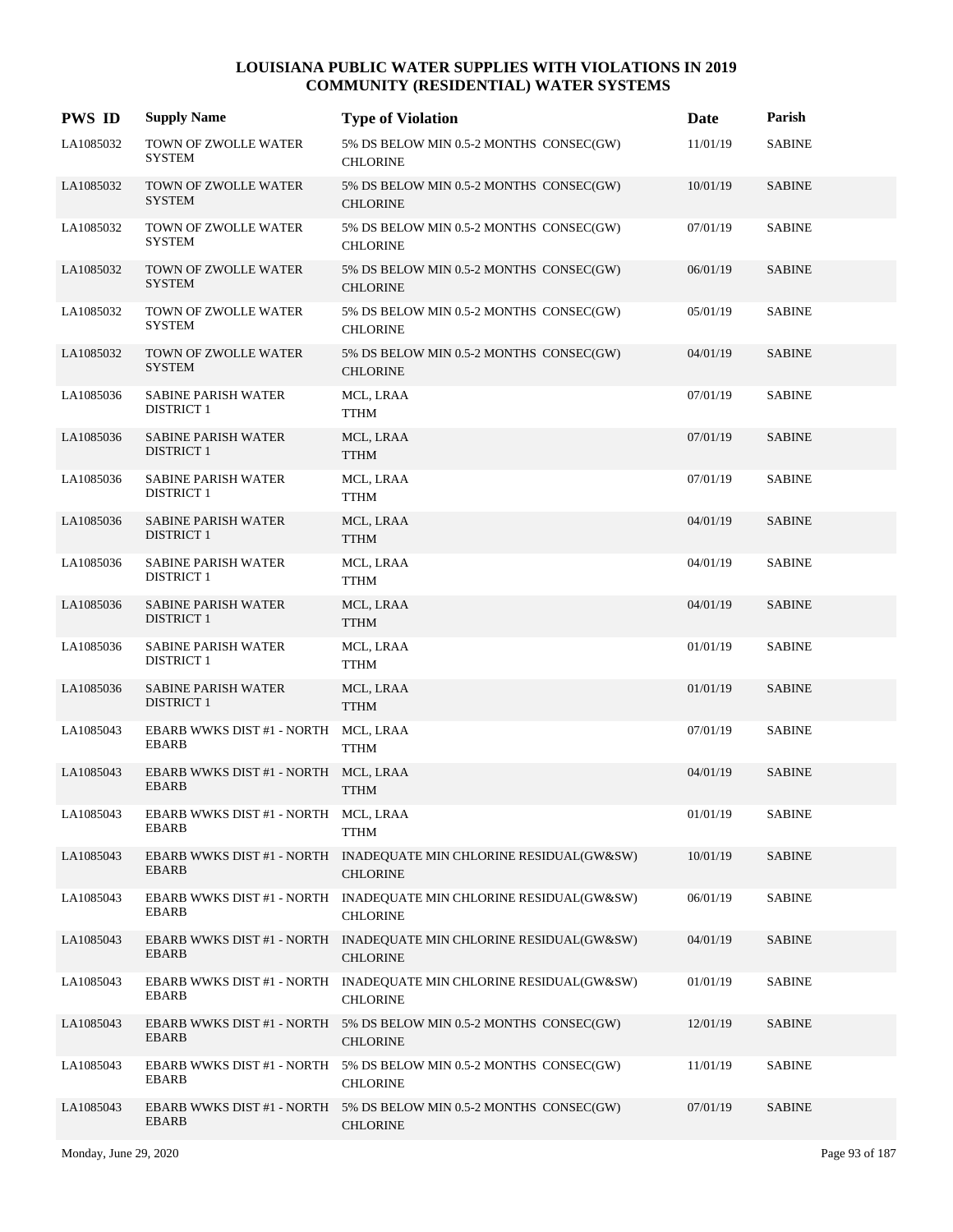| <b>PWS ID</b> | <b>Supply Name</b>                    | <b>Type of Violation</b>                                                         | Date     | Parish        |
|---------------|---------------------------------------|----------------------------------------------------------------------------------|----------|---------------|
| LA1085043     | <b>EBARB</b>                          | EBARB WWKS DIST #1 - NORTH EXCEED SECONDARY CONTAMINANT LEVEL<br><b>FLUORIDE</b> | 01/01/19 | <b>SABINE</b> |
| LA1085044     | UNION SPRINGS WATER<br><b>SYSTEM</b>  | MCL, LRAA<br><b>TTHM</b>                                                         | 10/01/19 | <b>SABINE</b> |
| LA1085044     | UNION SPRINGS WATER<br><b>SYSTEM</b>  | MCL, LRAA<br>${\rm TTHM}$                                                        | 07/01/19 | <b>SABINE</b> |
| LA1085044     | UNION SPRINGS WATER<br><b>SYSTEM</b>  | MCL, LRAA<br><b>TTHM</b>                                                         | 04/01/19 | <b>SABINE</b> |
| LA1085044     | UNION SPRINGS WATER<br><b>SYSTEM</b>  | MCL, LRAA<br><b>TTHM</b>                                                         | 01/01/19 | <b>SABINE</b> |
| LA1085044     | UNION SPRINGS WATER<br><b>SYSTEM</b>  | FAILURE ADDRESS DEFICIENCY (GWR)<br><b>GROUNDWATER RULE</b>                      | 12/12/19 | <b>SABINE</b> |
| LA1085044     | UNION SPRINGS WATER<br><b>SYSTEM</b>  | INADEQUATE MIN CHLORINE RESIDUAL(GW&SW)<br><b>CHLORINE</b>                       | 08/01/19 | <b>SABINE</b> |
| LA1085044     | UNION SPRINGS WATER<br><b>SYSTEM</b>  | 5% DS BELOW MIN 0.5-2 MONTHS CONSEC(GW)<br><b>CHLORINE</b>                       | 09/01/19 | <b>SABINE</b> |
| LA1085046     | PENDLETON WATER<br><b>ASSOCIATION</b> | MCL, LRAA<br>TOTAL HALOACETIC ACIDS (HAA5)                                       | 10/01/19 | <b>SABINE</b> |
| LA1085046     | PENDLETON WATER<br><b>ASSOCIATION</b> | MCL, LRAA<br>TOTAL HALOACETIC ACIDS (HAA5)                                       | 07/01/19 | <b>SABINE</b> |
| LA1085046     | PENDLETON WATER<br><b>ASSOCIATION</b> | MCL, LRAA<br>TOTAL HALOACETIC ACIDS (HAA5)                                       | 07/01/19 | <b>SABINE</b> |
| LA1085046     | PENDLETON WATER<br><b>ASSOCIATION</b> | MCL, LRAA<br>TOTAL HALOACETIC ACIDS (HAA5)                                       | 04/01/19 | <b>SABINE</b> |
| LA1085046     | PENDLETON WATER<br><b>ASSOCIATION</b> | MCL, LRAA<br>TOTAL HALOACETIC ACIDS (HAA5)                                       | 04/01/19 | <b>SABINE</b> |
| LA1085046     | PENDLETON WATER<br><b>ASSOCIATION</b> | MCL, LRAA<br>TOTAL HALOACETIC ACIDS (HAA5)                                       | 01/01/19 | <b>SABINE</b> |
| LA1085046     | PENDLETON WATER<br><b>ASSOCIATION</b> | MCL, LRAA<br><b>TTHM</b>                                                         | 01/01/19 | <b>SABINE</b> |
| LA1085046     | PENDLETON WATER<br><b>ASSOCIATION</b> | MCL, LRAA<br>TOTAL HALOACETIC ACIDS (HAA5)                                       | 01/01/19 | <b>SABINE</b> |
| LA1085053     | BELMONT WATERWORKS INC                | MCL, LRAA<br><b>TTHM</b>                                                         | 10/01/19 | <b>SABINE</b> |
| LA1085053     | BELMONT WATERWORKS INC                | MCL, LRAA<br><b>TTHM</b>                                                         | 07/01/19 | <b>SABINE</b> |
| LA1085053     | BELMONT WATERWORKS INC                | MCL, LRAA<br><b>TTHM</b>                                                         | 04/01/19 | <b>SABINE</b> |
| LA1085053     | BELMONT WATERWORKS INC                | MCL, LRAA<br><b>TTHM</b>                                                         | 01/01/19 | <b>SABINE</b> |
| LA1085053     | BELMONT WATERWORKS INC                | FAILURE SUBMIT OEL REPORT FOR TTHM<br><b>TTHM</b>                                | 10/31/17 | <b>SABINE</b> |
| LA1085053     | BELMONT WATERWORKS INC                | FAILURE SUBMIT OEL REPORT FOR TTHM<br><b>TTHM</b>                                | 07/31/17 | <b>SABINE</b> |
| LA1085053     | BELMONT WATERWORKS INC                | FAILURE SUBMIT OEL REPORT FOR TTHM<br><b>TTHM</b>                                | 01/31/17 | <b>SABINE</b> |
| LA1085053     | BELMONT WATERWORKS INC                | LEAD CONSUMER NOTICE (LCR)<br><b>LEAD &amp; COPPER RULE</b>                      | 03/24/17 | <b>SABINE</b> |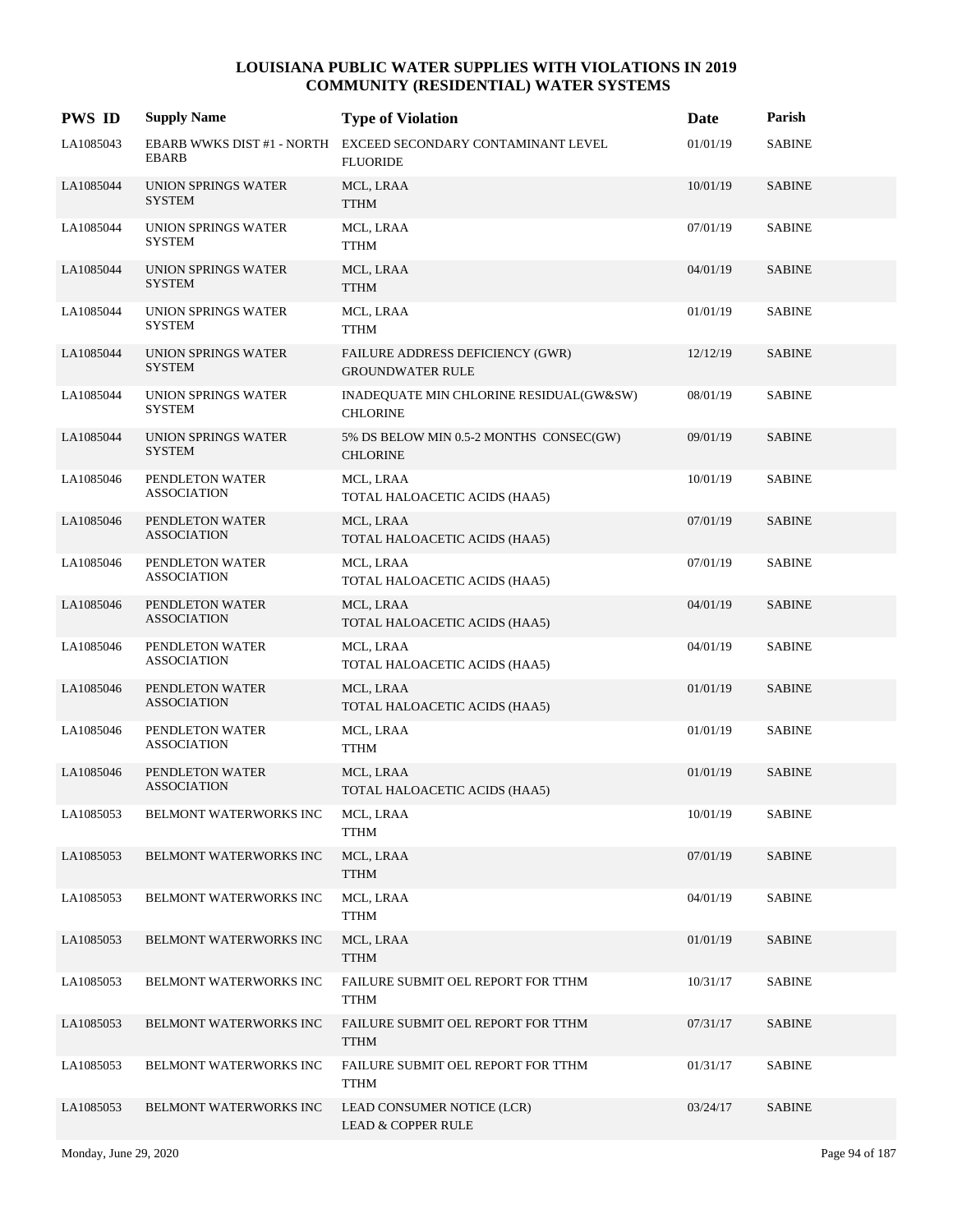| <b>PWS ID</b> | <b>Supply Name</b>                         | <b>Type of Violation</b>                                             | Date     | Parish                  |
|---------------|--------------------------------------------|----------------------------------------------------------------------|----------|-------------------------|
| LA1085053     | <b>BELMONT WATERWORKS INC</b>              | <b>CCR REPORT</b><br>CONSUMER CONFIDENCE RULE                        | 07/01/19 | <b>SABINE</b>           |
| LA1085053     | <b>BELMONT WATERWORKS INC</b>              | <b>CCR REPORT</b><br><b>CONSUMER CONFIDENCE RULE</b>                 | 07/01/18 | <b>SABINE</b>           |
| LA1085053     | BELMONT WATERWORKS INC                     | CCR ADEQUACY/AVAILABILITY/CONTENT<br><b>CONSUMER CONFIDENCE RULE</b> | 10/01/17 | <b>SABINE</b>           |
| LA1085053     | <b>BELMONT WATERWORKS INC</b>              | PUBLIC NOTICE RULE LINKED TO VIOLATION<br><b>PUBLIC NOTICE</b>       | 10/23/19 | <b>SABINE</b>           |
| LA1085053     | <b>BELMONT WATERWORKS INC</b>              | PUBLIC NOTICE RULE LINKED TO VIOLATION<br><b>PUBLIC NOTICE</b>       | 07/13/19 | $\operatorname{SABINE}$ |
| LA1085053     | BELMONT WATERWORKS INC                     | PUBLIC NOTICE RULE LINKED TO VIOLATION<br><b>PUBLIC NOTICE</b>       | 04/06/19 | <b>SABINE</b>           |
| LA1085053     | BELMONT WATERWORKS INC                     | PUBLIC NOTICE RULE LINKED TO VIOLATION<br><b>PUBLIC NOTICE</b>       | 01/23/19 | <b>SABINE</b>           |
| LA1085053     | <b>BELMONT WATERWORKS INC</b>              | PUBLIC NOTICE RULE LINKED TO VIOLATION<br><b>PUBLIC NOTICE</b>       | 10/16/18 | <b>SABINE</b>           |
| LA1085053     | BELMONT WATERWORKS INC                     | PUBLIC NOTICE RULE LINKED TO VIOLATION<br><b>PUBLIC NOTICE</b>       | 06/28/18 | <b>SABINE</b>           |
| LA1085053     | BELMONT WATERWORKS INC                     | PUBLIC NOTICE RULE LINKED TO VIOLATION<br><b>PUBLIC NOTICE</b>       | 05/10/18 | <b>SABINE</b>           |
| LA1085053     | BELMONT WATERWORKS INC                     | PUBLIC NOTICE RULE LINKED TO VIOLATION<br><b>PUBLIC NOTICE</b>       | 02/03/18 | <b>SABINE</b>           |
| LA1085053     | <b>BELMONT WATERWORKS INC</b>              | PUBLIC NOTICE RULE LINKED TO VIOLATION<br><b>PUBLIC NOTICE</b>       | 10/24/17 | <b>SABINE</b>           |
| LA1085053     | BELMONT WATERWORKS INC                     | PUBLIC NOTICE RULE LINKED TO VIOLATION<br><b>PUBLIC NOTICE</b>       | 08/11/17 | <b>SABINE</b>           |
| LA1085053     | BELMONT WATERWORKS INC                     | PUBLIC NOTICE RULE LINKED TO VIOLATION<br><b>PUBLIC NOTICE</b>       | 04/26/17 | <b>SABINE</b>           |
| LA1085053     | BELMONT WATERWORKS INC                     | PUBLIC NOTICE RULE LINKED TO VIOLATION<br><b>PUBLIC NOTICE</b>       | 02/11/17 | <b>SABINE</b>           |
| LA1085053     | <b>BELMONT WATERWORKS INC</b>              | INADEQUATE MIN CHLORINE RESIDUAL(GW&SW)<br><b>CHLORINE</b>           | 09/01/19 | <b>SABINE</b>           |
| LA1085053     | BELMONT WATERWORKS INC                     | INADEQUATE MIN CHLORINE RESIDUAL(GW&SW)<br><b>CHLORINE</b>           | 07/01/19 | <b>SABINE</b>           |
| LA1085053     | <b>BELMONT WATERWORKS INC</b>              | 5% DS BELOW MIN 0.5-2 MONTHS CONSEC(GW)<br><b>CHLORINE</b>           | 12/01/19 | <b>SABINE</b>           |
| LA1085053     | BELMONT WATERWORKS INC                     | 5% DS BELOW MIN 0.5-2 MONTHS CONSEC(GW)<br><b>CHLORINE</b>           | 11/01/19 | <b>SABINE</b>           |
| LA1085053     | BELMONT WATERWORKS INC                     | 5% DS BELOW MIN 0.5-2 MONTHS CONSEC(GW)<br><b>CHLORINE</b>           | 10/01/19 | <b>SABINE</b>           |
| LA1085055     | SOUTH TOLEDO BEND WATER<br><b>DISTRICT</b> | MCL, LRAA<br><b>TTHM</b>                                             | 04/01/19 | <b>SABINE</b>           |
| LA1085055     | SOUTH TOLEDO BEND WATER<br><b>DISTRICT</b> | MCL, LRAA<br>TOTAL HALOACETIC ACIDS (HAA5)                           | 01/01/19 | <b>SABINE</b>           |
| LA1085055     | SOUTH TOLEDO BEND WATER<br><b>DISTRICT</b> | MCL, LRAA<br><b>TTHM</b>                                             | 01/01/19 | <b>SABINE</b>           |
| LA1085055     | SOUTH TOLEDO BEND WATER<br><b>DISTRICT</b> | MCL, LRAA<br><b>TTHM</b>                                             | 01/01/19 | <b>SABINE</b>           |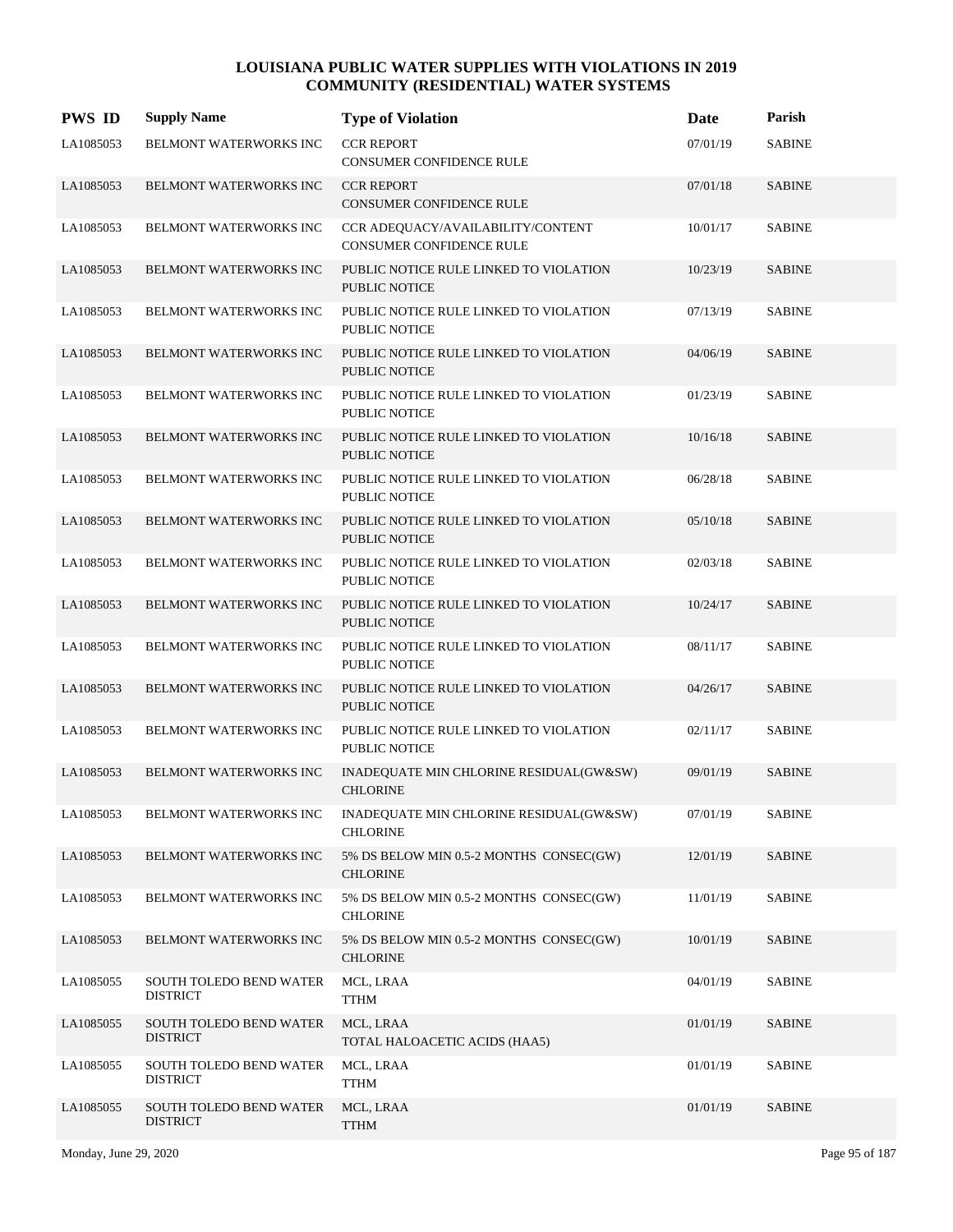| <b>PWS ID</b> | <b>Supply Name</b>                             | <b>Type of Violation</b>                                       | Date     | Parish        |
|---------------|------------------------------------------------|----------------------------------------------------------------|----------|---------------|
| LA1085055     | SOUTH TOLEDO BEND WATER<br><b>DISTRICT</b>     | PUBLIC NOTICE RULE LINKED TO VIOLATION<br><b>PUBLIC NOTICE</b> | 05/01/19 | <b>SABINE</b> |
| LA1085055     | SOUTH TOLEDO BEND WATER<br><b>DISTRICT</b>     | INADEQUATE MIN CHLORINE RESIDUAL(GW&SW)<br><b>CHLORAMINE</b>   | 08/01/19 | <b>SABINE</b> |
| LA1085055     | SOUTH TOLEDO BEND WATER<br><b>DISTRICT</b>     | INADEQUATE MIN CHLORINE RESIDUAL(GW&SW)<br><b>CHLORAMINE</b>   | 06/01/19 | <b>SABINE</b> |
| LA1085055     | SOUTH TOLEDO BEND WATER<br><b>DISTRICT</b>     | 5% DS BELOW MIN 0.5-2 MONTHS CONSEC(GW)<br><b>CHLORAMINE</b>   | 11/01/19 | <b>SABINE</b> |
| LA1085055     | SOUTH TOLEDO BEND WATER<br><b>DISTRICT</b>     | 5% DS BELOW MIN 0.5-2 MONTHS CONSEC(GW)<br><b>CHLORAMINE</b>   | 10/01/19 | <b>SABINE</b> |
| LA1085055     | SOUTH TOLEDO BEND WATER<br><b>DISTRICT</b>     | 5% DS BELOW MIN 0.5-2 MONTHS CONSEC(GW)<br><b>CHLORAMINE</b>   | 09/01/19 | <b>SABINE</b> |
| LA1085058     | EBARB WWKS DIST #1-N<br>EBARB/BELMONT          | MCL, LRAA<br><b>TTHM</b>                                       | 10/01/19 | <b>SABINE</b> |
| LA1085058     | EBARB WWKS DIST #1 - N<br><b>EBARB/BELMONT</b> | MCL, LRAA<br><b>TTHM</b>                                       | 10/01/19 | <b>SABINE</b> |
| LA1085058     | EBARB WWKS DIST #1 - N<br><b>EBARB/BELMONT</b> | MCL, LRAA<br><b>TTHM</b>                                       | 07/01/19 | <b>SABINE</b> |
| LA1085058     | EBARB WWKS DIST #1-N<br><b>EBARB/BELMONT</b>   | MCL, LRAA<br><b>TTHM</b>                                       | 07/01/19 | <b>SABINE</b> |
| LA1085058     | EBARB WWKS DIST #1 - N<br><b>EBARB/BELMONT</b> | MCL, LRAA<br>TTHM                                              | 04/01/19 | <b>SABINE</b> |
| LA1085058     | EBARB WWKS DIST #1 - N<br><b>EBARB/BELMONT</b> | MCL, LRAA<br><b>TTHM</b>                                       | 04/01/19 | <b>SABINE</b> |
| LA1085058     | EBARB WWKS DIST #1 - N<br>EBARB/BELMONT        | MCL, LRAA<br>TTHM                                              | 01/01/19 | <b>SABINE</b> |
| LA1085058     | EBARB WWKS DIST #1 - N<br><b>EBARB/BELMONT</b> | MCL, LRAA<br><b>TTHM</b>                                       | 01/01/19 | <b>SABINE</b> |
| LA1085058     | EBARB WWKS DIST #1 - N<br><b>EBARB/BELMONT</b> | INADEQUATE MIN CHLORINE RESIDUAL(GW&SW)<br><b>CHLORINE</b>     | 12/01/19 | <b>SABINE</b> |
| LA1085058     | EBARB WWKS DIST #1-N<br><b>EBARB/BELMONT</b>   | INADEQUATE MIN CHLORINE RESIDUAL(GW&SW)<br><b>CHLORINE</b>     | 08/01/19 | <b>SABINE</b> |
| LA1085058     | EBARB WWKS DIST #1-N<br>EBARB/BELMONT          | INADEQUATE MIN CHLORINE RESIDUAL(GW&SW)<br><b>CHLORINE</b>     | 06/01/19 | <b>SABINE</b> |
| LA1085059     | EBARB WWKS DIST #1-<br>AIMWELL AREA            | MCL, LRAA<br><b>TTHM</b>                                       | 10/01/19 | <b>SABINE</b> |
| LA1085059     | <b>EBARB WWKS DIST #1-</b><br>AIMWELL AREA     | MCL, LRAA<br><b>TTHM</b>                                       | 10/01/19 | <b>SABINE</b> |
| LA1085059     | <b>EBARB WWKS DIST #1-</b><br>AIMWELL AREA     | MCL, LRAA<br><b>TTHM</b>                                       | 07/01/19 | <b>SABINE</b> |
| LA1085059     | <b>EBARB WWKS DIST #1-</b><br>AIMWELL AREA     | MCL, LRAA<br><b>TTHM</b>                                       | 07/01/19 | <b>SABINE</b> |
| LA1085059     | EBARB WWKS DIST #1-<br>AIMWELL AREA            | MCL, LRAA<br><b>TTHM</b>                                       | 04/01/19 | <b>SABINE</b> |
| LA1085059     | <b>EBARB WWKS DIST #1-</b><br>AIMWELL AREA     | MCL, LRAA<br><b>TTHM</b>                                       | 04/01/19 | <b>SABINE</b> |
| LA1085059     | EBARB WWKS DIST #1-<br>AIMWELL AREA            | MCL, LRAA<br><b>TTHM</b>                                       | 01/01/19 | <b>SABINE</b> |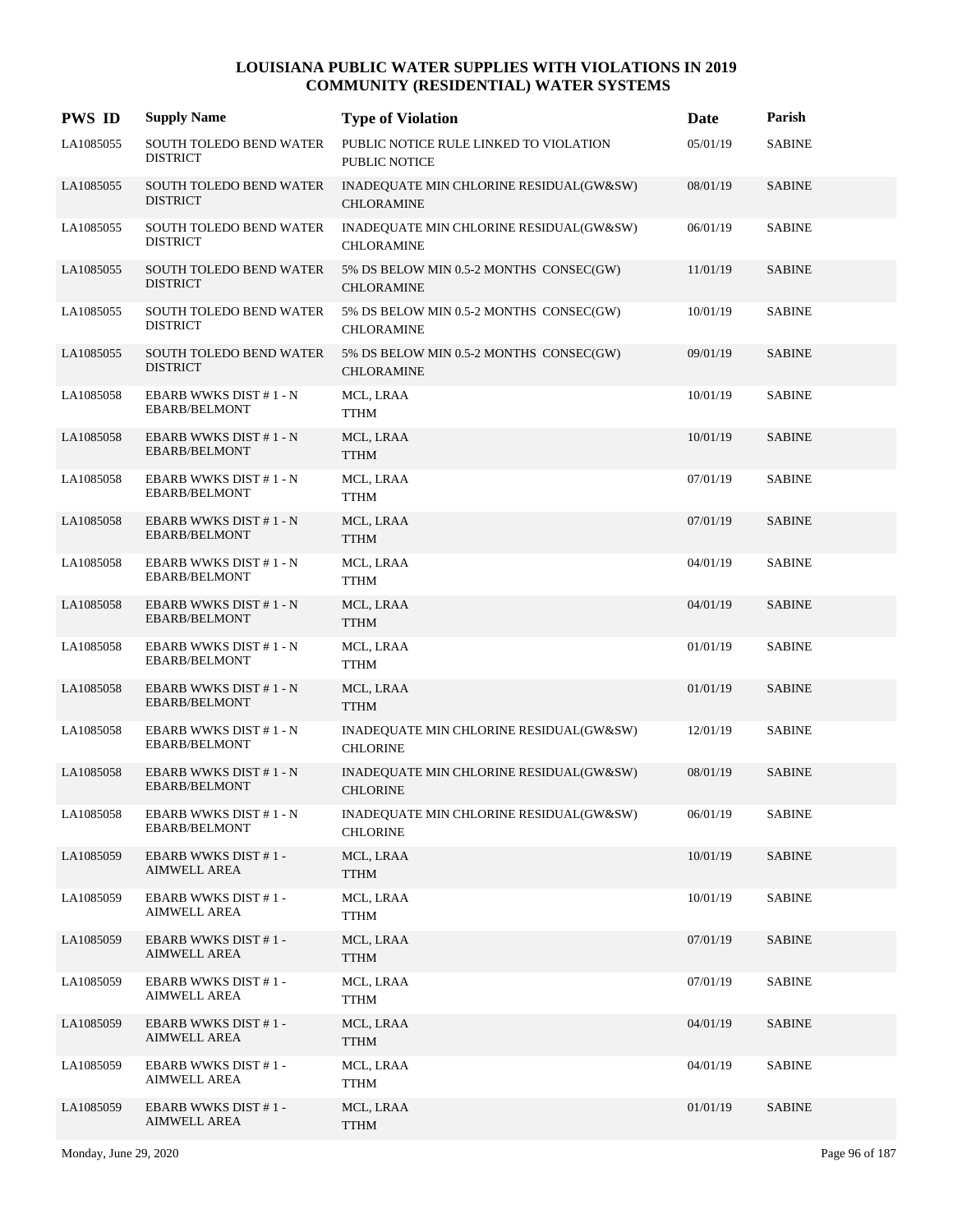| <b>PWS ID</b> | <b>Supply Name</b>                                | <b>Type of Violation</b>                                     | <b>Date</b> | Parish                               |
|---------------|---------------------------------------------------|--------------------------------------------------------------|-------------|--------------------------------------|
| LA1085059     | <b>EBARB WWKS DIST #1-</b><br><b>AIMWELL AREA</b> | INADEQUATE MIN CHLORINE RESIDUAL(GW&SW)<br><b>CHLORINE</b>   | 10/01/19    | <b>SABINE</b>                        |
| LA1085059     | <b>EBARB WWKS DIST #1-</b><br><b>AIMWELL AREA</b> | INADEQUATE MIN CHLORINE RESIDUAL(GW&SW)<br><b>CHLORINE</b>   | 08/01/19    | <b>SABINE</b>                        |
| LA1085059     | <b>EBARB WWKS DIST #1-</b><br><b>AIMWELL AREA</b> | INADEQUATE MIN CHLORINE RESIDUAL(GW&SW)<br><b>CHLORINE</b>   | 02/01/19    | <b>SABINE</b>                        |
| LA1089001     | ST CHARLES PARISH DEPT OF<br><b>WATERWORKS</b>    | INADEQUATE MIN CHLORINE RESIDUAL(GW&SW)<br><b>CHLORINE</b>   | 06/01/19    | <b>ST CHARLES</b>                    |
| LA1091004     | <b>GREENSBURG WATER SYSTEM</b>                    | INADEQUATE MIN CHLORINE RESIDUAL(GW&SW)<br><b>CHLORINE</b>   | 11/01/19    | <b>ST HELENA</b>                     |
| LA1091004     | GREENSBURG WATER SYSTEM                           | INADEQUATE MIN CHLORINE RESIDUAL(GW&SW)<br><b>CHLORINE</b>   | 09/01/19    | <b>ST HELENA</b>                     |
| LA1091004     | <b>GREENSBURG WATER SYSTEM</b>                    | INADEQUATE MIN CHLORINE RESIDUAL(GW&SW)<br><b>CHLORINE</b>   | 08/01/19    | <b>ST HELENA</b>                     |
| LA1091004     | <b>GREENSBURG WATER SYSTEM</b>                    | 5% DS BELOW MIN 0.5-2 MONTHS CONSEC(GW)<br><b>CHLORINE</b>   | 10/01/19    | <b>ST HELENA</b>                     |
| LA1091006     | MONTPELIER WATER SUPPLY                           | INADEQUATE MIN CHLORINE RESIDUAL(GW&SW)<br><b>CHLORINE</b>   | 08/01/19    | <b>ST HELENA</b>                     |
| LA1091006     | MONTPELIER WATER SUPPLY                           | 5% DS BELOW MIN 0.5-2 MONTHS CONSEC(GW)<br><b>CHLORINE</b>   | 10/01/19    | <b>ST HELENA</b>                     |
| LA1091006     | MONTPELIER WATER SUPPLY                           | 5% DS BELOW MIN 0.5-2 MONTHS CONSEC(GW)<br><b>CHLORINE</b>   | 09/01/19    | <b>ST HELENA</b>                     |
| LA1093003     | LUTCHER WATERWORKS                                | MCL, LRAA<br>TOTAL HALOACETIC ACIDS (HAA5)                   | 07/01/19    | <b>ST JAMES</b>                      |
| LA1095002     | ST JOHN WATER DISTRICT 2                          | LEAD CONSUMER NOTICE (LCR)<br><b>LEAD &amp; COPPER RULE</b>  | 12/08/19    | <b>ST JOHN THE</b><br><b>BAPTIST</b> |
| LA1095002     | ST JOHN WATER DISTRICT 2                          | INADEQUATE MIN CHLORINE RESIDUAL(GW&SW)<br><b>CHLORAMINE</b> | 08/01/19    | <b>ST JOHN THE</b><br><b>BAPTIST</b> |
| LA1095002     | ST JOHN WATER DISTRICT 2                          | INADEQUATE MIN CHLORINE RESIDUAL(GW&SW)<br><b>CHLORAMINE</b> | 07/01/19    | <b>ST JOHN THE</b><br><b>BAPTIST</b> |
| LA1095003     | ST JOHN WATER DISTRICT 1                          | SINGLE COMB FLTR EFFLUENT (IESWTR/LT1)<br><b>TURBIDITY</b>   | 06/01/19    | <b>ST JOHN THE</b><br><b>BAPTIST</b> |
| LA1095006     | PLEASURE BEND WATER<br><b>SUPPLY</b>              | MCL, LRAA<br>TOTAL HALOACETIC ACIDS (HAA5)                   | 04/01/19    | <b>ST JOHN THE</b><br><b>BAPTIST</b> |
| LA1095006     | PLEASURE BEND WATER<br><b>SUPPLY</b>              | MCL, LRAA<br><b>TTHM</b>                                     | 04/01/19    | <b>ST JOHN THE</b><br><b>BAPTIST</b> |
| LA1095006     | PLEASURE BEND WATER<br><b>SUPPLY</b>              | MCL, LRAA<br><b>TTHM</b>                                     | 04/01/19    | ST JOHN THE<br><b>BAPTIST</b>        |
| LA1095006     | PLEASURE BEND WATER<br><b>SUPPLY</b>              | MCL, LRAA<br>TOTAL HALOACETIC ACIDS (HAA5)                   | 04/01/19    | <b>ST JOHN THE</b><br><b>BAPTIST</b> |
| LA1095006     | PLEASURE BEND WATER<br><b>SUPPLY</b>              | MCL, LRAA<br><b>TTHM</b>                                     | 01/01/19    | <b>ST JOHN THE</b><br><b>BAPTIST</b> |
| LA1095006     | PLEASURE BEND WATER<br><b>SUPPLY</b>              | MCL, LRAA<br>TOTAL HALOACETIC ACIDS (HAA5)                   | 01/01/19    | <b>ST JOHN THE</b><br><b>BAPTIST</b> |
| LA1095006     | PLEASURE BEND WATER<br><b>SUPPLY</b>              | MCL, LRAA<br><b>TTHM</b>                                     | 01/01/19    | <b>ST JOHN THE</b><br><b>BAPTIST</b> |
| LA1095006     | PLEASURE BEND WATER<br><b>SUPPLY</b>              | MCL, LRAA<br>TOTAL HALOACETIC ACIDS (HAA5)                   | 01/01/19    | <b>ST JOHN THE</b><br><b>BAPTIST</b> |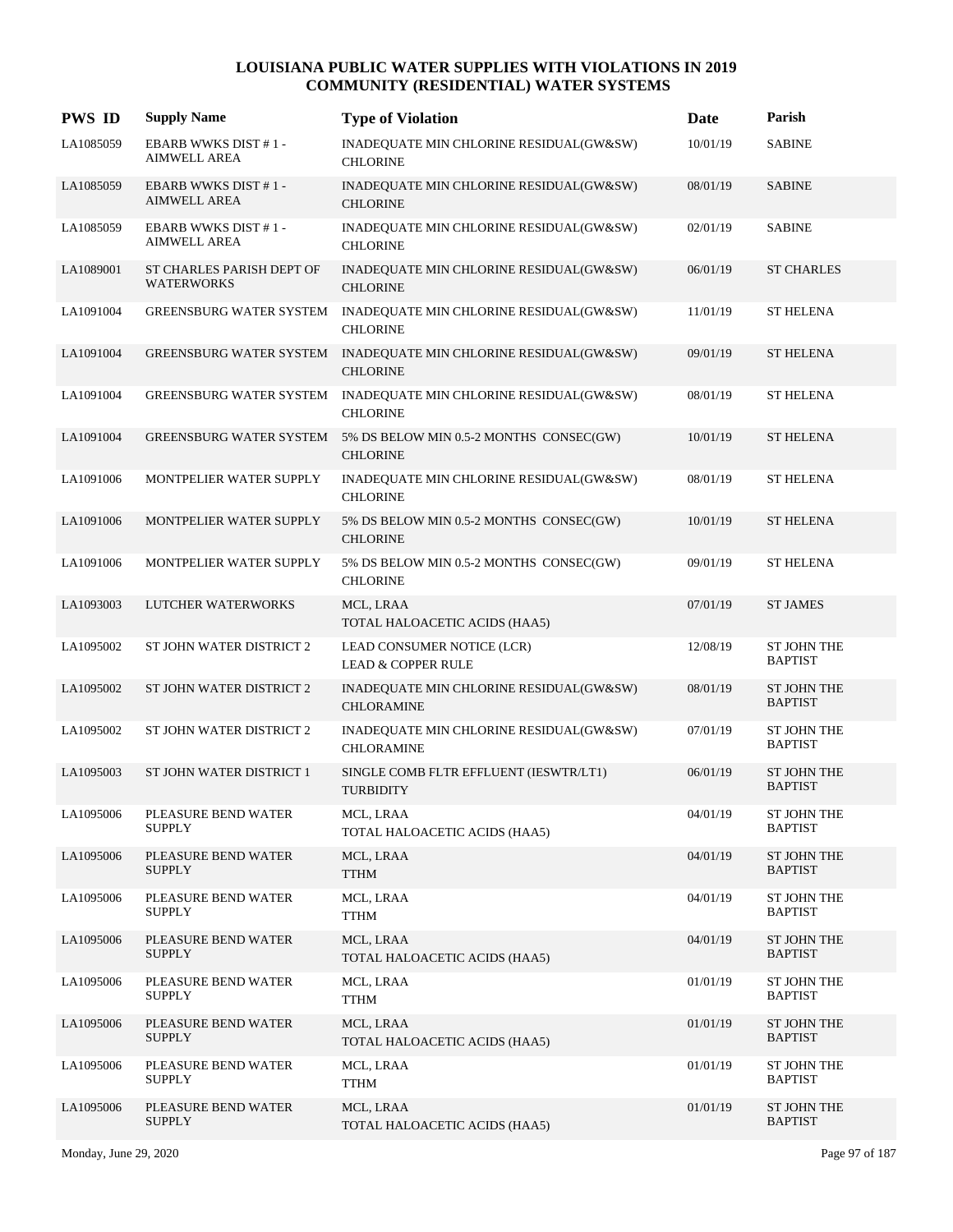| <b>PWS ID</b> | <b>Supply Name</b>                           | <b>Type of Violation</b>                                               | Date     | Parish                               |
|---------------|----------------------------------------------|------------------------------------------------------------------------|----------|--------------------------------------|
| LA1095006     | PLEASURE BEND WATER<br><b>SUPPLY</b>         | PUBLIC NOTICE RULE LINKED TO VIOLATION<br>PUBLIC NOTICE                | 01/05/19 | <b>ST JOHN THE</b><br><b>BAPTIST</b> |
| LA1095006     | PLEASURE BEND WATER<br><b>SUPPLY</b>         | INADEQUATE MIN CHLORINE RESIDUAL(GW&SW)<br><b>CHLORAMINE</b>           | 05/01/19 | <b>ST JOHN THE</b><br><b>BAPTIST</b> |
| LA1095007     | ST JOHN WATER DISTRICT 3                     | INADEQUATE MIN CHLORINE RESIDUAL(GW&SW)<br><b>CHLORINE</b>             | 09/01/19 | <b>ST JOHN THE</b><br><b>BAPTIST</b> |
| LA1095007     | ST JOHN WATER DISTRICT 3                     | INADEQUATE MIN CHLORINE RESIDUAL(GW&SW)<br><b>CHLORINE</b>             | 05/01/19 | <b>ST JOHN THE</b><br><b>BAPTIST</b> |
| LA1097001     | TOWN OF GRAND COTEAU<br><b>WATER SYSTEM</b>  | FAILURE ADDRESS DEFICIENCY (GWR)<br><b>GROUNDWATER RULE</b>            | 12/31/18 | <b>ST LANDRY</b>                     |
| LA1097001     | TOWN OF GRAND COTEAU<br><b>WATER SYSTEM</b>  | FAILURE ADDRESS DEFICIENCY (GWR)<br><b>GROUNDWATER RULE</b>            | 12/31/18 | <b>ST LANDRY</b>                     |
| LA1097001     | TOWN OF GRAND COTEAU<br><b>WATER SYSTEM</b>  | FOLLOW-UP OR ROUTINE TAP M/R (LCR)<br><b>LEAD &amp; COPPER RULE</b>    | 10/01/18 | <b>ST LANDRY</b>                     |
| LA1097001     | TOWN OF GRAND COTEAU<br><b>WATER SYSTEM</b>  | INADEQUATE MIN CHLORINE RESIDUAL(GW&SW)<br><b>CHLORINE</b>             | 06/01/19 | <b>ST LANDRY</b>                     |
| LA1097002     | <b>GRAND PRAIRIE WATER</b><br><b>SYSTEM</b>  | FAILURE ADDRESS DEFICIENCY (GWR)<br><b>GROUNDWATER RULE</b>            | 09/30/19 | <b>ST LANDRY</b>                     |
| LA1097002     | <b>GRAND PRAIRIE WATER</b><br><b>SYSTEM</b>  | FAILURE ADDRESS DEFICIENCY (GWR)<br><b>GROUNDWATER RULE</b>            | 09/30/19 | <b>ST LANDRY</b>                     |
| LA1097002     | <b>GRAND PRAIRIE WATER</b><br><b>SYSTEM</b>  | FAILURE ADDRESS DEFICIENCY (GWR)<br><b>GROUNDWATER RULE</b>            | 10/31/17 | <b>ST LANDRY</b>                     |
| LA1097002     | <b>GRAND PRAIRIE WATER</b><br><b>SYSTEM</b>  | <b>CCR REPORT</b><br>CONSUMER CONFIDENCE RULE                          | 07/01/19 | <b>ST LANDRY</b>                     |
| LA1097002     | <b>GRAND PRAIRIE WATER</b><br><b>SYSTEM</b>  | <b>CCR REPORT</b><br>CONSUMER CONFIDENCE RULE                          | 07/01/18 | <b>ST LANDRY</b>                     |
| LA1097002     | <b>GRAND PRAIRIE WATER</b><br><b>SYSTEM</b>  | <b>CCR REPORT</b><br>CONSUMER CONFIDENCE RULE                          | 07/01/17 | <b>ST LANDRY</b>                     |
| LA1097002     | <b>GRAND PRAIRIE WATER</b><br><b>SYSTEM</b>  | CCR ADEQUACY/AVAILABILITY/CONTENT<br>CONSUMER CONFIDENCE RULE          | 10/01/17 | <b>ST LANDRY</b>                     |
| LA1097002     | <b>GRAND PRAIRIE WATER</b><br><b>SYSTEM</b>  | PUBLIC NOTICE RULE LINKED TO VIOLATION<br>PUBLIC NOTICE                | 12/13/19 | <b>ST LANDRY</b>                     |
| LA1097002     | <b>GRAND PRAIRIE WATER</b><br><b>SYSTEM</b>  | PUBLIC NOTICE RULE LINKED TO VIOLATION<br>PUBLIC NOTICE                | 08/05/18 | <b>ST LANDRY</b>                     |
| LA1097002     | <b>GRAND PRAIRIE WATER</b><br><b>SYSTEM</b>  | PUBLIC NOTICE RULE LINKED TO VIOLATION<br>PUBLIC NOTICE                | 03/18/18 | <b>ST LANDRY</b>                     |
| LA1097002     | <b>GRAND PRAIRIE WATER</b><br>SYSTEM         | PUBLIC NOTICE RULE LINKED TO VIOLATION<br>PUBLIC NOTICE                | 08/31/17 | <b>ST LANDRY</b>                     |
| LA1097002     | <b>GRAND PRAIRIE WATER</b><br><b>SYSTEM</b>  | PUBLIC NOTICE RULE LINKED TO VIOLATION<br>PUBLIC NOTICE                | 12/04/15 | <b>ST LANDRY</b>                     |
| LA1097002     | <b>GRAND PRAIRIE WATER</b><br><b>SYSTEM</b>  | PUBLIC NOTICE RULE LINKED TO VIOLATION<br>PUBLIC NOTICE                | 05/31/12 | <b>ST LANDRY</b>                     |
| LA1097002     | <b>GRAND PRAIRIE WATER</b><br><b>SYSTEM</b>  | INADEQUATE MIN CHLORINE RESIDUAL(GW&SW)<br><b>CHLORINE</b>             | 12/01/19 | ST LANDRY                            |
| LA1097002     | <b>GRAND PRAIRIE WATER</b><br>SYSTEM         | FAILURE TO SUBMIT MONITORING PLAN<br>TOTAL COLIFORM RULE               | 01/01/14 | <b>ST LANDRY</b>                     |
| LA1097003     | TOWN OF KROTZ SPRINGS<br><b>WATER SYSTEM</b> | SAMPLE SITING PLAN ERRORS (RTCR)<br>REVISED TOTAL COLIFORM RULE (RTCR) | 04/01/16 | <b>ST LANDRY</b>                     |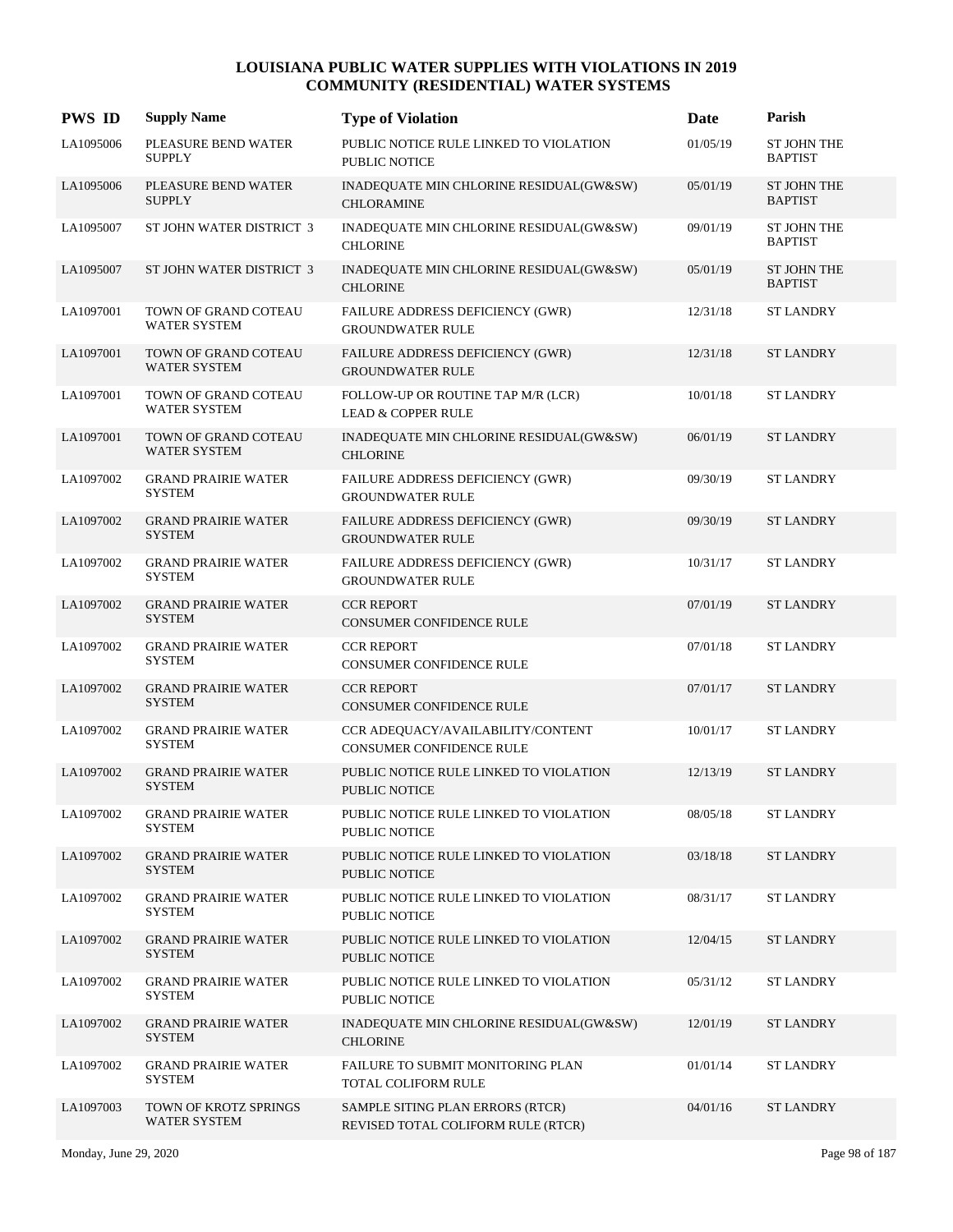| <b>PWS ID</b> | <b>Supply Name</b>                                 | <b>Type of Violation</b>                                                            | Date     | Parish           |
|---------------|----------------------------------------------------|-------------------------------------------------------------------------------------|----------|------------------|
| LA1097003     | TOWN OF KROTZ SPRINGS<br><b>WATER SYSTEM</b>       | INADEQUATE MIN CHLORINE RESIDUAL(GW&SW)<br><b>CHLORINE</b>                          | 12/01/19 | <b>ST LANDRY</b> |
| LA1097003     | TOWN OF KROTZ SPRINGS<br><b>WATER SYSTEM</b>       | INADEQUATE MIN CHLORINE RESIDUAL(GW&SW)<br><b>CHLORINE</b>                          | 07/01/19 | <b>ST LANDRY</b> |
| LA1097004     | <b>LAWTELL WATER WORKS</b><br><b>DISTRICT NO 1</b> | INADEQUATE MIN CHLORINE RESIDUAL(GW&SW)<br><b>CHLORINE</b>                          | 06/01/19 | <b>ST LANDRY</b> |
| LA1097006     | <b>SYSTEM</b>                                      | LEWISBURG BELLEVUE WATER INADEQUATE MIN CHLORINE RESIDUAL(GW&SW)<br><b>CHLORINE</b> | 10/01/19 | <b>ST LANDRY</b> |
| LA1097007     | TOWN OF MELVILLE WATER<br><b>SYSTEM</b>            | LEAD CONSUMER NOTICE (LCR)<br><b>LEAD &amp; COPPER RULE</b>                         | 10/25/16 | <b>ST LANDRY</b> |
| LA1097007     | TOWN OF MELVILLE WATER<br><b>SYSTEM</b>            | PUBLIC NOTICE RULE LINKED TO VIOLATION<br><b>PUBLIC NOTICE</b>                      | 07/05/19 | <b>ST LANDRY</b> |
| LA1097007     | TOWN OF MELVILLE WATER<br><b>SYSTEM</b>            | INADEQUATE MIN CHLORINE RESIDUAL(GW&SW)<br><b>CHLORINE</b>                          | 08/01/19 | <b>ST LANDRY</b> |
| LA1097007     | TOWN OF MELVILLE WATER<br><b>SYSTEM</b>            | INADEQUATE MIN CHLORINE RESIDUAL(GW&SW)<br><b>CHLORINE</b>                          | 05/01/19 | <b>ST LANDRY</b> |
| LA1097007     | TOWN OF MELVILLE WATER<br><b>SYSTEM</b>            | 5% DS BELOW MIN 0.5-2 MONTHS CONSEC(GW)<br><b>CHLORINE</b>                          | 06/01/19 | <b>ST LANDRY</b> |
| LA1097008     | MIDWAY WATER SYSTEM INC                            | FAILURE ADDRESS DEFICIENCY (GWR)<br><b>GROUNDWATER RULE</b>                         | 08/12/19 | <b>ST LANDRY</b> |
| LA1097008     | MIDWAY WATER SYSTEM INC                            | FAILURE ADDRESS DEFICIENCY (GWR)<br><b>GROUNDWATER RULE</b>                         | 08/12/19 | <b>ST LANDRY</b> |
| LA1097008     | MIDWAY WATER SYSTEM INC                            | FAILURE ADDRESS DEFICIENCY (GWR)<br><b>GROUNDWATER RULE</b>                         | 08/12/19 | <b>ST LANDRY</b> |
| LA1097008     | MIDWAY WATER SYSTEM INC                            | FAILURE ADDRESS DEFICIENCY (GWR)<br><b>GROUNDWATER RULE</b>                         | 08/12/19 | <b>ST LANDRY</b> |
| LA1097008     | MIDWAY WATER SYSTEM INC                            | FAILURE ADDRESS DEFICIENCY (GWR)<br><b>GROUNDWATER RULE</b>                         | 08/12/19 | <b>ST LANDRY</b> |
| LA1097008     | MIDWAY WATER SYSTEM INC                            | FOLLOW-UP OR ROUTINE TAP M/R (LCR)<br><b>LEAD &amp; COPPER RULE</b>                 | 10/01/19 | <b>ST LANDRY</b> |
| LA1097008     | MIDWAY WATER SYSTEM INC                            | FOLLOW-UP OR ROUTINE TAP M/R (LCR)<br><b>LEAD &amp; COPPER RULE</b>                 | 10/01/18 | <b>ST LANDRY</b> |
| LA1097008     | MIDWAY WATER SYSTEM INC                            | <b>CCR REPORT</b><br>CONSUMER CONFIDENCE RULE                                       | 07/01/19 | <b>ST LANDRY</b> |
| LA1097008     | MIDWAY WATER SYSTEM INC                            | PUBLIC NOTICE RULE LINKED TO VIOLATION<br>PUBLIC NOTICE                             | 09/13/19 | <b>ST LANDRY</b> |
| LA1097008     | MIDWAY WATER SYSTEM INC                            | PUBLIC NOTICE RULE LINKED TO VIOLATION<br>PUBLIC NOTICE                             | 02/09/19 | <b>ST LANDRY</b> |
| LA1097008     | MIDWAY WATER SYSTEM INC                            | PUBLIC NOTICE RULE LINKED TO VIOLATION<br>PUBLIC NOTICE                             | 10/07/18 | <b>ST LANDRY</b> |
| LA1097008     | MIDWAY WATER SYSTEM INC                            | PUBLIC NOTICE RULE LINKED TO VIOLATION<br><b>PUBLIC NOTICE</b>                      | 10/07/18 | <b>ST LANDRY</b> |
| LA1097008     | MIDWAY WATER SYSTEM INC                            | INADEQUATE MIN CHLORINE RESIDUAL(GW&SW)<br><b>CHLORINE</b>                          | 11/01/19 | <b>ST LANDRY</b> |
| LA1097008     | MIDWAY WATER SYSTEM INC                            | INADEQUATE MIN CHLORINE RESIDUAL(GW&SW)<br><b>CHLORINE</b>                          | 05/01/19 | <b>ST LANDRY</b> |
| LA1097008     | MIDWAY WATER SYSTEM INC                            | 5% DS BELOW MIN 0.5-2 MONTHS CONSEC(GW)<br><b>CHLORINE</b>                          | 12/01/19 | <b>ST LANDRY</b> |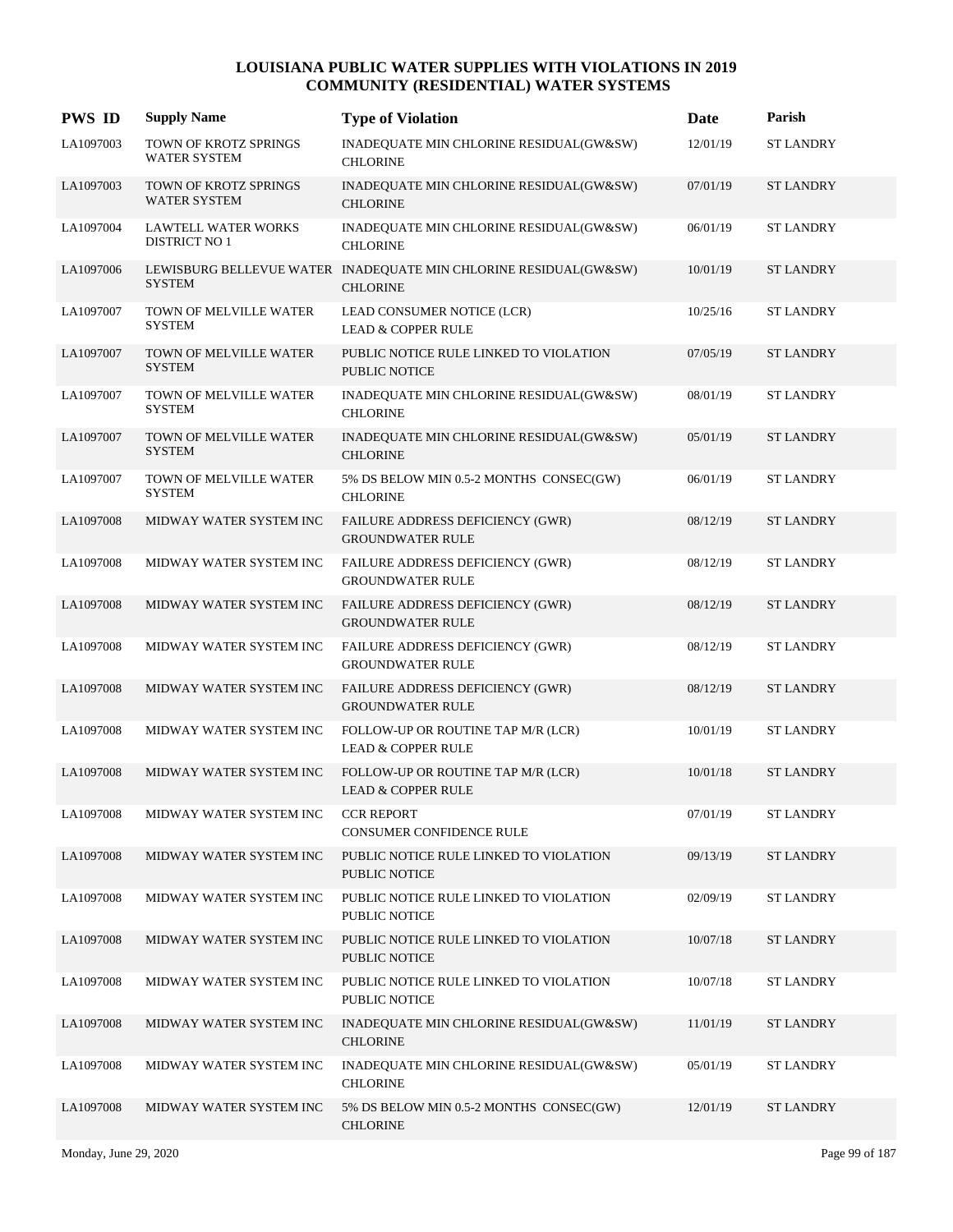| <b>PWS ID</b> | <b>Supply Name</b>                                | <b>Type of Violation</b>                                    | Date     | Parish           |
|---------------|---------------------------------------------------|-------------------------------------------------------------|----------|------------------|
| LA1097008     | MIDWAY WATER SYSTEM INC                           | 5% DS BELOW MIN 0.5-2 MONTHS CONSEC(GW)<br><b>CHLORINE</b>  | 09/01/19 | <b>ST LANDRY</b> |
| LA1097008     | MIDWAY WATER SYSTEM INC                           | 5% DS BELOW MIN 0.5-2 MONTHS CONSEC(GW)<br><b>CHLORINE</b>  | 08/01/19 | <b>ST LANDRY</b> |
| LA1097008     | MIDWAY WATER SYSTEM INC                           | 5% DS BELOW MIN 0.5-2 MONTHS CONSEC(GW)<br><b>CHLORINE</b>  | 07/01/19 | <b>ST LANDRY</b> |
| LA1097008     | MIDWAY WATER SYSTEM INC                           | 5% DS BELOW MIN 0.5-2 MONTHS CONSEC(GW)<br><b>CHLORINE</b>  | 06/01/19 | <b>ST LANDRY</b> |
| LA1097008     | MIDWAY WATER SYSTEM INC                           | 5% DS BELOW MIN 0.5-2 MONTHS CONSEC(GW)<br><b>CHLORINE</b>  | 03/01/19 | <b>ST LANDRY</b> |
| LA1097008     | MIDWAY WATER SYSTEM INC                           | 5% DS BELOW MIN 0.5-2 MONTHS CONSEC(GW)<br><b>CHLORINE</b>  | 02/01/19 | <b>ST LANDRY</b> |
| LA1097008     | MIDWAY WATER SYSTEM INC                           | 5% DS BELOW MIN 0.5-2 MONTHS CONSEC(GW)<br><b>CHLORINE</b>  | 01/01/19 | <b>ST LANDRY</b> |
| LA1097008     | MIDWAY WATER SYSTEM INC                           | NO CERTIFIED OPERATOR                                       | 03/01/19 | <b>ST LANDRY</b> |
| LA1097010     | <b>CITY OF OPELOUSAS WATER</b><br><b>SYSTEM</b>   | FAILURE ADDRESS DEFICIENCY (GWR)<br><b>GROUNDWATER RULE</b> | 08/22/19 | <b>ST LANDRY</b> |
| LA1097010     | <b>CITY OF OPELOUSAS WATER</b><br><b>SYSTEM</b>   | LEAD CONSUMER NOTICE (LCR)<br><b>LEAD &amp; COPPER RULE</b> | 06/08/18 | <b>ST LANDRY</b> |
| LA1097010     | <b>CITY OF OPELOUSAS WATER</b><br><b>SYSTEM</b>   | PUBLIC NOTICE RULE LINKED TO VIOLATION<br>PUBLIC NOTICE     | 10/12/19 | <b>ST LANDRY</b> |
| LA1097011     | <b>VILLAGE OF PALMETTO</b><br><b>WATER SYSTEM</b> | FAILURE ADDRESS DEFICIENCY (GWR)<br><b>GROUNDWATER RULE</b> | 08/08/19 | <b>ST LANDRY</b> |
| LA1097011     | <b>VILLAGE OF PALMETTO</b><br><b>WATER SYSTEM</b> | FAILURE ADDRESS DEFICIENCY (GWR)<br><b>GROUNDWATER RULE</b> | 08/08/19 | <b>ST LANDRY</b> |
| LA1097011     | <b>VILLAGE OF PALMETTO</b><br><b>WATER SYSTEM</b> | FAILURE ADDRESS DEFICIENCY (GWR)<br><b>GROUNDWATER RULE</b> | 08/08/19 | <b>ST LANDRY</b> |
| LA1097011     | <b>VILLAGE OF PALMETTO</b><br><b>WATER SYSTEM</b> | FAILURE ADDRESS DEFICIENCY (GWR)<br><b>GROUNDWATER RULE</b> | 08/08/19 | <b>ST LANDRY</b> |
| LA1097011     | <b>VILLAGE OF PALMETTO</b><br><b>WATER SYSTEM</b> | FAILURE ADDRESS DEFICIENCY (GWR)<br><b>GROUNDWATER RULE</b> | 08/08/19 | <b>ST LANDRY</b> |
| LA1097011     | VILLAGE OF PALMETTO<br>WATER SYSTEM               | PUBLIC NOTICE RULE LINKED TO VIOLATION<br>PUBLIC NOTICE     | 09/08/19 | <b>ST LANDRY</b> |
| LA1097011     | VILLAGE OF PALMETTO<br><b>WATER SYSTEM</b>        | INADEQUATE MIN CHLORINE RESIDUAL(GW&SW)<br><b>CHLORINE</b>  | 11/01/19 | <b>ST LANDRY</b> |
| LA1097011     | <b>VILLAGE OF PALMETTO</b><br>WATER SYSTEM        | 5% DS BELOW MIN 0.5-2 MONTHS CONSEC(GW)<br><b>CHLORINE</b>  | 12/01/19 | <b>ST LANDRY</b> |
| LA1097011     | VILLAGE OF PALMETTO<br>WATER SYSTEM               | 5% DS BELOW MIN 0.5-2 MONTHS CONSEC(GW)<br><b>CHLORINE</b>  | 08/01/19 | <b>ST LANDRY</b> |
| LA1097011     | VILLAGE OF PALMETTO<br><b>WATER SYSTEM</b>        | 5% DS BELOW MIN 0.5-2 MONTHS CONSEC(GW)<br><b>CHLORINE</b>  | 07/01/19 | <b>ST LANDRY</b> |
| LA1097011     | VILLAGE OF PALMETTO<br><b>WATER SYSTEM</b>        | 5% DS BELOW MIN 0.5-2 MONTHS CONSEC(GW)<br><b>CHLORINE</b>  | 06/01/19 | <b>ST LANDRY</b> |
| LA1097011     | VILLAGE OF PALMETTO<br><b>WATER SYSTEM</b>        | 5% DS BELOW MIN 0.5-2 MONTHS CONSEC(GW)<br><b>CHLORINE</b>  | 05/01/19 | <b>ST LANDRY</b> |
| LA1097011     | VILLAGE OF PALMETTO<br>WATER SYSTEM               | 5% DS BELOW MIN 0.5-2 MONTHS CONSEC(GW)<br><b>CHLORINE</b>  | 04/01/19 | <b>ST LANDRY</b> |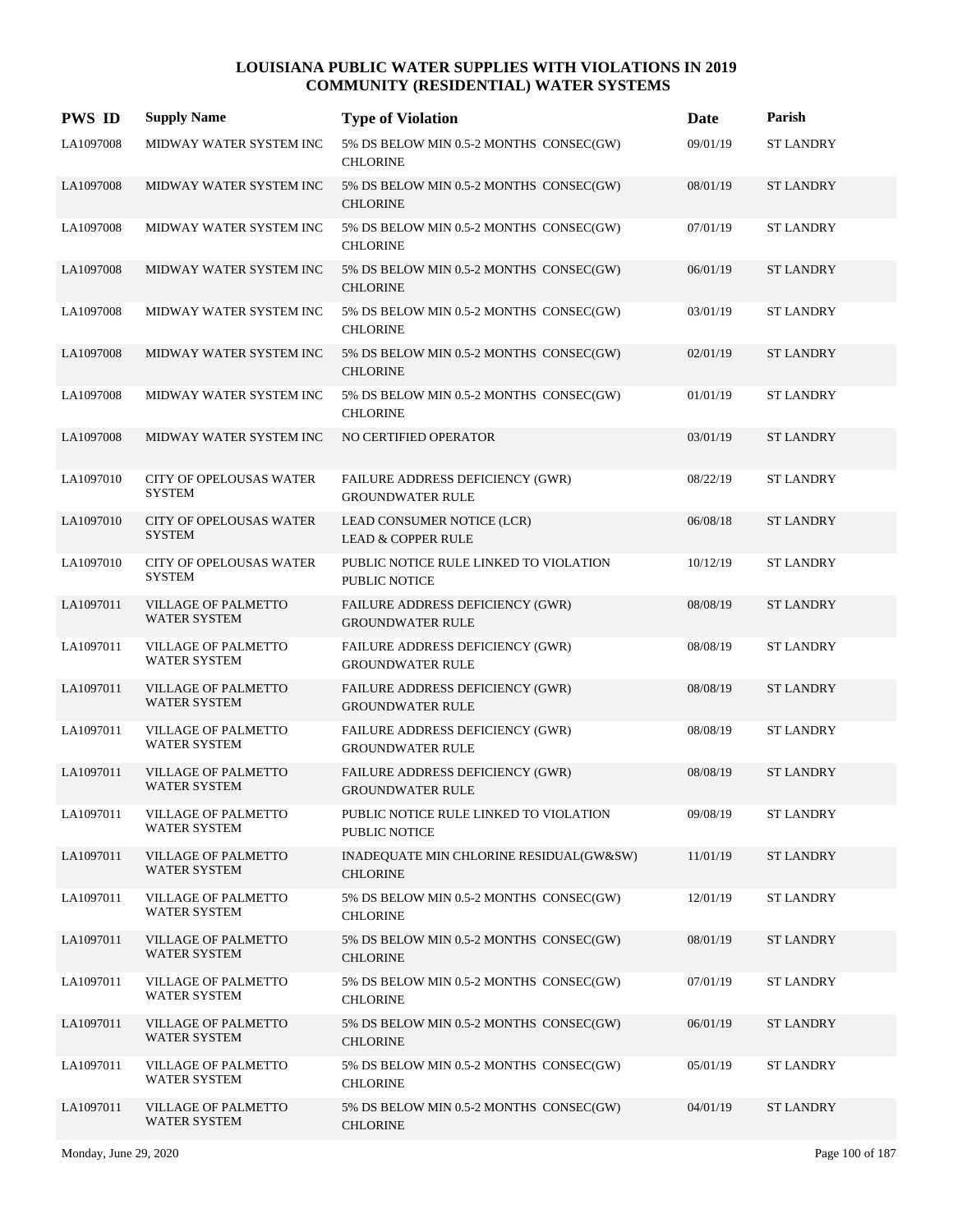| <b>PWS ID</b> | <b>Supply Name</b>                                | <b>Type of Violation</b>                                             | Date     | Parish           |
|---------------|---------------------------------------------------|----------------------------------------------------------------------|----------|------------------|
| LA1097011     | VILLAGE OF PALMETTO<br><b>WATER SYSTEM</b>        | 5% DS BELOW MIN 0.5-2 MONTHS CONSEC(GW)<br><b>CHLORINE</b>           | 03/01/19 | <b>ST LANDRY</b> |
| LA1097011     | <b>VILLAGE OF PALMETTO</b><br><b>WATER SYSTEM</b> | 5% DS BELOW MIN 0.5-2 MONTHS CONSEC(GW)<br><b>CHLORINE</b>           | 02/01/19 | <b>ST LANDRY</b> |
| LA1097011     | VILLAGE OF PALMETTO<br><b>WATER SYSTEM</b>        | 5% DS BELOW MIN 0.5-2 MONTHS CONSEC(GW)<br><b>CHLORINE</b>           | 01/01/19 | <b>ST LANDRY</b> |
| LA1097011     | <b>VILLAGE OF PALMETTO</b><br><b>WATER SYSTEM</b> | NO CERTIFIED OPERATOR                                                | 01/03/19 | <b>ST LANDRY</b> |
| LA1097012     | PLAISANCE WATER SYSTEM                            | FAILURE ADDRESS DEFICIENCY (GWR)<br><b>GROUNDWATER RULE</b>          | 11/16/18 | <b>ST LANDRY</b> |
| LA1097012     | PLAISANCE WATER SYSTEM                            | LEAD CONSUMER NOTICE (LCR)<br><b>LEAD &amp; COPPER RULE</b>          | 05/24/17 | <b>ST LANDRY</b> |
| LA1097012     | PLAISANCE WATER SYSTEM                            | INADEQUATE MIN CHLORINE RESIDUAL(GW&SW)<br><b>CHLORINE</b>           | 03/01/19 | <b>ST LANDRY</b> |
| LA1097012     | PLAISANCE WATER SYSTEM                            | 5% DS BELOW MIN 0.5-2 MONTHS CONSEC(GW)<br><b>CHLORINE</b>           | 04/01/19 | <b>ST LANDRY</b> |
| LA1097015     | TOWN OF SUNSET WATER<br><b>SYSTEM</b>             | FAILURE ADDRESS DEFICIENCY (GWR)<br><b>GROUNDWATER RULE</b>          | 08/23/19 | <b>ST LANDRY</b> |
| LA1097015     | TOWN OF SUNSET WATER<br><b>SYSTEM</b>             | <b>FAILURE ADDRESS DEFICIENCY (GWR)</b><br><b>GROUNDWATER RULE</b>   | 08/23/19 | <b>ST LANDRY</b> |
| LA1097015     | TOWN OF SUNSET WATER<br><b>SYSTEM</b>             | FAILURE ADDRESS DEFICIENCY (GWR)<br><b>GROUNDWATER RULE</b>          | 08/23/19 | <b>ST LANDRY</b> |
| LA1097015     | TOWN OF SUNSET WATER<br><b>SYSTEM</b>             | FAILURE ADDRESS DEFICIENCY (GWR)<br><b>GROUNDWATER RULE</b>          | 08/23/19 | <b>ST LANDRY</b> |
| LA1097015     | TOWN OF SUNSET WATER<br><b>SYSTEM</b>             | LEAD CONSUMER NOTICE (LCR)<br><b>LEAD &amp; COPPER RULE</b>          | 11/24/19 | <b>ST LANDRY</b> |
| LA1097015     | TOWN OF SUNSET WATER<br><b>SYSTEM</b>             | <b>CCR REPORT</b><br>CONSUMER CONFIDENCE RULE                        | 07/01/19 | <b>ST LANDRY</b> |
| LA1097015     | TOWN OF SUNSET WATER<br><b>SYSTEM</b>             | <b>CCR REPORT</b><br>CONSUMER CONFIDENCE RULE                        | 07/01/17 | <b>ST LANDRY</b> |
| LA1097015     | TOWN OF SUNSET WATER<br><b>SYSTEM</b>             | CCR ADEQUACY/AVAILABILITY/CONTENT<br><b>CONSUMER CONFIDENCE RULE</b> | 10/01/17 | <b>ST LANDRY</b> |
| LA1097015     | TOWN OF SUNSET WATER<br><b>SYSTEM</b>             | PUBLIC NOTICE RULE LINKED TO VIOLATION<br><b>PUBLIC NOTICE</b>       | 09/28/19 | <b>ST LANDRY</b> |
| LA1097015     | TOWN OF SUNSET WATER<br><b>SYSTEM</b>             | PUBLIC NOTICE RULE LINKED TO VIOLATION<br><b>PUBLIC NOTICE</b>       | 07/10/15 | <b>ST LANDRY</b> |
| LA1097015     | TOWN OF SUNSET WATER<br><b>SYSTEM</b>             | INADEQUATE MIN CHLORINE RESIDUAL(GW&SW)<br><b>CHLORINE</b>           | 07/01/19 | <b>ST LANDRY</b> |
| LA1097015     | TOWN OF SUNSET WATER<br><b>SYSTEM</b>             | 5% DS BELOW MIN 0.5-2 MONTHS CONSEC(GW)<br><b>CHLORINE</b>           | 08/01/19 | <b>ST LANDRY</b> |
| LA1097016     | TOWN OF WASHINGTON<br>WATER SYSTEM                | FAILURE ADDRESS DEFICIENCY (GWR)<br><b>GROUNDWATER RULE</b>          | 03/29/19 | <b>ST LANDRY</b> |
| LA1097016     | TOWN OF WASHINGTON<br>WATER SYSTEM                | FAILURE ADDRESS DEFICIENCY (GWR)<br><b>GROUNDWATER RULE</b>          | 03/29/19 | <b>ST LANDRY</b> |
| LA1097016     | TOWN OF WASHINGTON<br><b>WATER SYSTEM</b>         | PUBLIC NOTICE RULE LINKED TO VIOLATION<br>PUBLIC NOTICE              | 05/10/19 | <b>ST LANDRY</b> |
| LA1097016     | TOWN OF WASHINGTON<br>WATER SYSTEM                | INADEQUATE MIN CHLORINE RESIDUAL(GW&SW)<br><b>CHLORINE</b>           | 12/01/19 | <b>ST LANDRY</b> |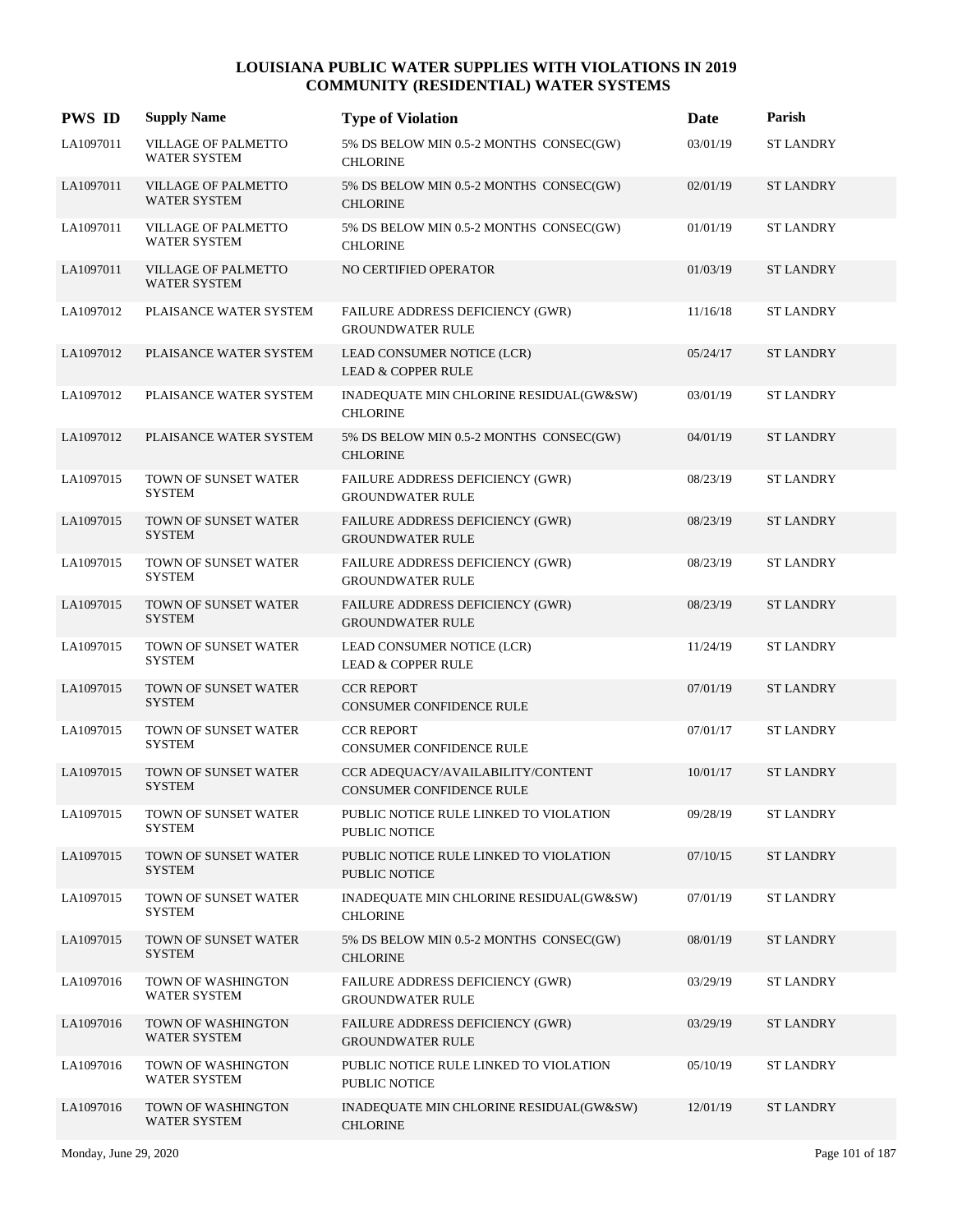| <b>PWS ID</b> | <b>Supply Name</b>                               | <b>Type of Violation</b>                                               | Date     | Parish           |
|---------------|--------------------------------------------------|------------------------------------------------------------------------|----------|------------------|
| LA1097016     | TOWN OF WASHINGTON<br><b>WATER SYSTEM</b>        | INADEQUATE MIN CHLORINE RESIDUAL(GW&SW)<br><b>CHLORINE</b>             | 10/01/19 | <b>ST LANDRY</b> |
| LA1097016     | TOWN OF WASHINGTON<br><b>WATER SYSTEM</b>        | INADEQUATE MIN CHLORINE RESIDUAL(GW&SW)<br><b>CHLORINE</b>             | 06/01/19 | <b>ST LANDRY</b> |
| LA1097016     | TOWN OF WASHINGTON<br><b>WATER SYSTEM</b>        | INADEQUATE MIN CHLORINE RESIDUAL(GW&SW)<br><b>CHLORINE</b>             | 02/01/19 | <b>ST LANDRY</b> |
| LA1097016     | TOWN OF WASHINGTON<br>WATER SYSTEM               | 5% DS BELOW MIN 0.5-2 MONTHS CONSEC(GW)<br><b>CHLORINE</b>             | 07/01/19 | <b>ST LANDRY</b> |
| LA1097026     | HIDDEN HILLS SUBDIVISION<br>WATER SYSTEM         | OCCT/SOWT RECOMMENDATION/STUDY (LCR)<br><b>LEAD &amp; COPPER RULE</b>  | 11/01/18 | <b>ST LANDRY</b> |
| LA1097026     | HIDDEN HILLS SUBDIVISION<br><b>WATER SYSTEM</b>  | <b>CCR REPORT</b><br>CONSUMER CONFIDENCE RULE                          | 07/01/17 | <b>ST LANDRY</b> |
| LA1097026     | HIDDEN HILLS SUBDIVISION<br><b>WATER SYSTEM</b>  | CCR ADEQUACY/AVAILABILITY/CONTENT<br><b>CONSUMER CONFIDENCE RULE</b>   | 10/01/17 | <b>ST LANDRY</b> |
| LA1097031     | <b>CANE VIEW MOBILE HOME</b><br>VILLAGE          | <b>CCR REPORT</b><br><b>CONSUMER CONFIDENCE RULE</b>                   | 07/01/19 | <b>ST LANDRY</b> |
| LA1097031     | CANE VIEW MOBILE HOME<br><b>VILLAGE</b>          | INADEQUATE MIN CHLORINE RESIDUAL(GW&SW)<br><b>CHLORINE</b>             | 09/01/19 | <b>ST LANDRY</b> |
| LA1097031     | CANE VIEW MOBILE HOME<br><b>VILLAGE</b>          | INADEQUATE MIN CHLORINE RESIDUAL(GW&SW)<br><b>CHLORINE</b>             | 07/01/19 | <b>ST LANDRY</b> |
| LA1097031     | CANE VIEW MOBILE HOME<br><b>VILLAGE</b>          | NO CERTIFIED OPERATOR                                                  | 03/01/19 | <b>ST LANDRY</b> |
| LA1097032     | <b>GREENBRIAR PRAIRIE BASSE</b><br>WATER SYSTEM  | INADEQUATE MIN CHLORINE RESIDUAL(GW&SW)<br><b>CHLORINE</b>             | 10/01/19 | <b>ST LANDRY</b> |
| LA1097032     | <b>GREENBRIAR PRAIRIE BASSE</b><br>WATER SYSTEM  | INADEQUATE MIN CHLORINE RESIDUAL(GW&SW)<br><b>CHLORINE</b>             | 07/01/19 | <b>ST LANDRY</b> |
| LA1097033     | ST LANDRY WATER WORKS<br><b>DISTRICT 2 RURAL</b> | FAILURE ADDRESS DEFICIENCY (GWR)<br><b>GROUNDWATER RULE</b>            | 04/17/19 | <b>ST LANDRY</b> |
| LA1097033     | ST LANDRY WATER WORKS<br><b>DISTRICT 2 RURAL</b> | FAILURE ADDRESS DEFICIENCY (GWR)<br><b>GROUNDWATER RULE</b>            | 04/17/19 | <b>ST LANDRY</b> |
| LA1097033     | ST LANDRY WATER WORKS<br><b>DISTRICT 2 RURAL</b> | INADEQUATE MIN CHLORINE RESIDUAL(GW&SW)<br><b>CHLORINE</b>             | 07/01/19 | <b>ST LANDRY</b> |
| LA1097035     | ST LANDRY WWD 3 PORT<br><b>BARRE AREA B</b>      | MCL, LRAA<br><b>TTHM</b>                                               | 10/01/19 | <b>ST LANDRY</b> |
| LA1097039     | ST. LANDRY WATERWORKS<br><b>DISTRICT NO. 5</b>   | SAMPLE SITING PLAN ERRORS (RTCR)<br>REVISED TOTAL COLIFORM RULE (RTCR) | 04/01/16 | <b>ST LANDRY</b> |
| LA1099003     | <b>CITY OF BREAUX BRIDGE</b><br>WATER SYSTEM     | INADEQUATE MIN CHLORINE RESIDUAL(GW&SW)<br><b>CHLORINE</b>             | 10/01/19 | <b>ST MARTIN</b> |
| LA1099003     | <b>CITY OF BREAUX BRIDGE</b><br>WATER SYSTEM     | INADEQUATE MIN CHLORINE RESIDUAL(GW&SW)<br><b>CHLORINE</b>             | 02/01/19 | <b>ST MARTIN</b> |
| LA1099004     | ST MARTIN WATER DISTRICT<br>4 - CATAHOULA        | CCR ADEQUACY/AVAILABILITY/CONTENT<br>CONSUMER CONFIDENCE RULE          | 10/01/17 | <b>ST MARTIN</b> |
| LA1099004     | ST MARTIN WATER DISTRICT<br>4 - CATAHOULA        | PUBLIC NOTICE RULE LINKED TO VIOLATION<br>PUBLIC NOTICE                | 04/09/11 | <b>ST MARTIN</b> |
| LA1099004     | ST MARTIN WATER DISTRICT<br>4 - CATAHOULA        | INADEQUATE MIN CHLORINE RESIDUAL(GW&SW)<br><b>CHLORINE</b>             | 08/01/19 | <b>ST MARTIN</b> |
| LA1099004     | ST MARTIN WATER DISTRICT<br>4 - CATAHOULA        | INADEQUATE MIN CHLORINE RESIDUAL(GW&SW)<br><b>CHLORINE</b>             | 05/01/19 | <b>ST MARTIN</b> |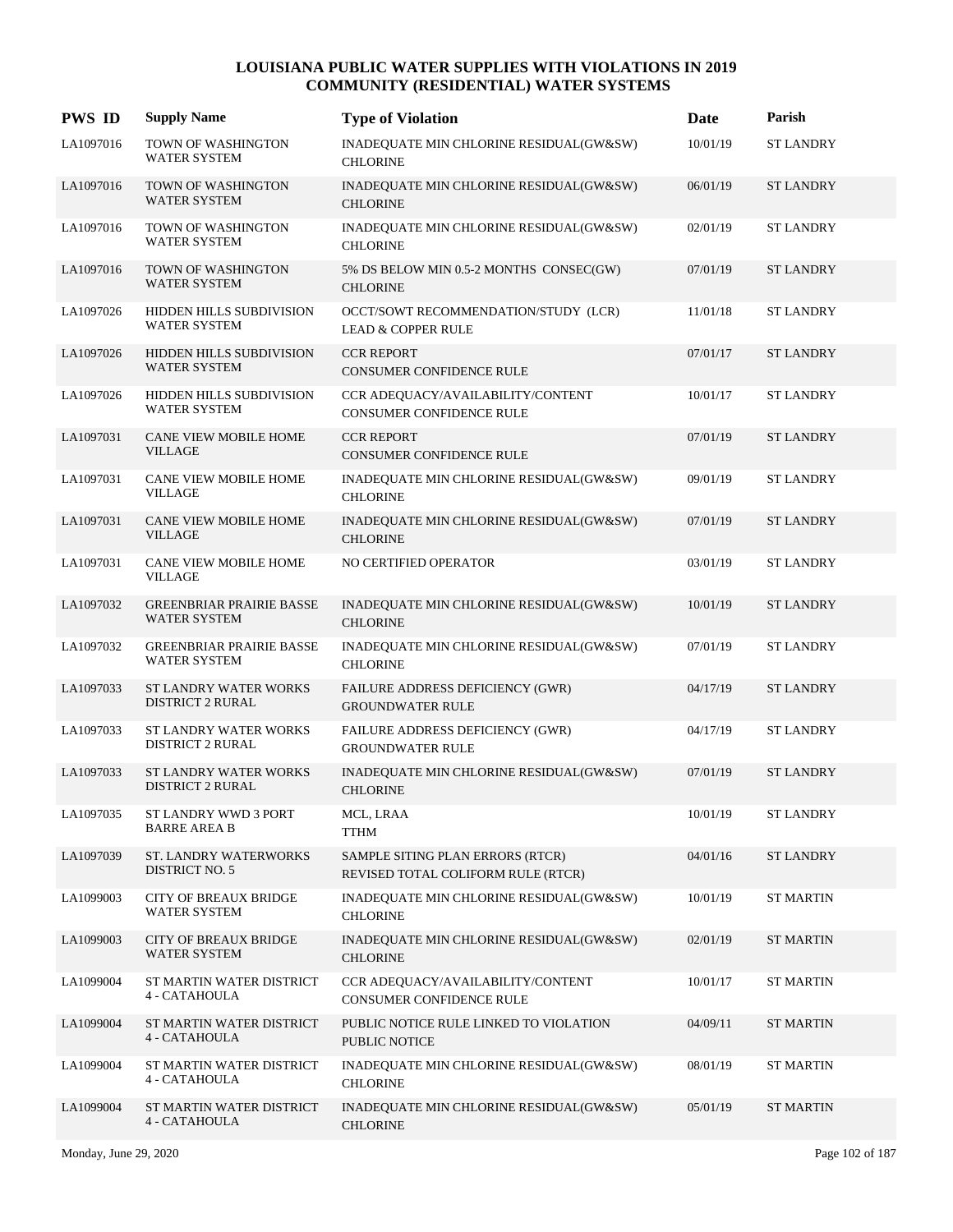| <b>PWS ID</b> | <b>Supply Name</b>                               | <b>Type of Violation</b>                                                             | Date     | Parish           |
|---------------|--------------------------------------------------|--------------------------------------------------------------------------------------|----------|------------------|
| LA1099004     | ST MARTIN WATER DISTRICT<br>4 - CATAHOULA        | NO CERTIFIED OPERATOR                                                                | 05/22/19 | <b>ST MARTIN</b> |
| LA1099005     |                                                  | CECILIA WATER CORPORATION INADEQUATE MIN CHLORINE RESIDUAL(GW&SW)<br><b>CHLORINE</b> | 12/01/19 | <b>ST MARTIN</b> |
| LA1099007     | CITY OF ST MARTINVILLE<br><b>WATER SYSTEM</b>    | NO CERTIFIED OPERATOR                                                                | 11/21/18 | <b>ST MARTIN</b> |
| LA1099008     | <b>VILLAGE OF PARKS WATER</b><br><b>SYSTEM</b>   | FAILURE ADDRESS DEFICIENCY (GWR)<br><b>GROUNDWATER RULE</b>                          | 11/21/19 | <b>ST MARTIN</b> |
| LA1099008     | <b>VILLAGE OF PARKS WATER</b><br>SYSTEM          | FAILURE ADDRESS DEFICIENCY (GWR)<br><b>GROUNDWATER RULE</b>                          | 11/21/19 | <b>ST MARTIN</b> |
| LA1099008     | <b>VILLAGE OF PARKS WATER</b><br><b>SYSTEM</b>   | FAILURE ADDRESS DEFICIENCY (GWR)<br><b>GROUNDWATER RULE</b>                          | 11/21/19 | <b>ST MARTIN</b> |
| LA1099008     | <b>VILLAGE OF PARKS WATER</b><br><b>SYSTEM</b>   | FAILURE ADDRESS DEFICIENCY (GWR)<br><b>GROUNDWATER RULE</b>                          | 11/21/19 | <b>ST MARTIN</b> |
| LA1099008     | <b>VILLAGE OF PARKS WATER</b><br><b>SYSTEM</b>   | FAILURE ADDRESS DEFICIENCY (GWR)<br><b>GROUNDWATER RULE</b>                          | 11/21/19 | <b>ST MARTIN</b> |
| LA1099008     | <b>VILLAGE OF PARKS WATER</b><br><b>SYSTEM</b>   | FAILURE ADDRESS DEFICIENCY (GWR)<br><b>GROUNDWATER RULE</b>                          | 11/21/19 | <b>ST MARTIN</b> |
| LA1099008     | VILLAGE OF PARKS WATER<br><b>SYSTEM</b>          | PUBLIC NOTICE RULE LINKED TO VIOLATION<br><b>PUBLIC NOTICE</b>                       | 12/22/19 | <b>ST MARTIN</b> |
| LA1099008     | <b>VILLAGE OF PARKS WATER</b><br><b>SYSTEM</b>   | INADEQUATE MIN CHLORINE RESIDUAL(GW&SW)<br><b>CHLORINE</b>                           | 09/01/19 | <b>ST MARTIN</b> |
| LA1099009     | UNITED WATER SYSTEM                              | MCL, AVERAGE<br>ARSENIC                                                              | 10/01/19 | <b>ST MARTIN</b> |
| LA1099009     | UNITED WATER SYSTEM                              | MCL, AVERAGE<br>ARSENIC                                                              | 07/01/19 | <b>ST MARTIN</b> |
| LA1099009     | UNITED WATER SYSTEM                              | MCL, AVERAGE<br><b>ARSENIC</b>                                                       | 04/01/19 | <b>ST MARTIN</b> |
| LA1099009     | UNITED WATER SYSTEM                              | MCL, AVERAGE<br><b>ARSENIC</b>                                                       | 01/01/19 | <b>ST MARTIN</b> |
| LA1099009     | UNITED WATER SYSTEM                              | LEAD CONSUMER NOTICE (LCR)<br><b>LEAD &amp; COPPER RULE</b>                          | 03/17/17 | <b>ST MARTIN</b> |
| LA1099009     | UNITED WATER SYSTEM                              | PUBLIC NOTICE RULE LINKED TO VIOLATION<br>PUBLIC NOTICE                              | 11/04/17 | <b>ST MARTIN</b> |
| LA1099009     | UNITED WATER SYSTEM                              | PUBLIC NOTICE RULE LINKED TO VIOLATION<br>PUBLIC NOTICE                              | 11/04/17 | <b>ST MARTIN</b> |
| LA1099009     | UNITED WATER SYSTEM                              | INADEQUATE MIN CHLORINE RESIDUAL(GW&SW)<br><b>CHLORINE</b>                           | 08/01/19 | <b>ST MARTIN</b> |
| LA1099009     | UNITED WATER SYSTEM                              | INADEQUATE MIN CHLORINE RESIDUAL(GW&SW)<br><b>CHLORINE</b>                           | 07/01/19 | <b>ST MARTIN</b> |
| LA1099009     | UNITED WATER SYSTEM                              | INADEQUATE MIN CHLORINE RESIDUAL(GW&SW)<br><b>CHLORINE</b>                           | 05/01/19 | <b>ST MARTIN</b> |
| LA1099009     | UNITED WATER SYSTEM                              | INADEQUATE MIN CHLORINE RESIDUAL(GW&SW)<br><b>CHLORAMINE</b>                         | 02/01/19 | ST MARTIN        |
| LA1099010     | ST MARTIN WATER AND<br><b>SEWER COMMISSION 1</b> | INADEQUATE MIN CHLORINE RESIDUAL(GW&SW)<br><b>CHLORINE</b>                           | 12/01/19 | <b>ST MARTIN</b> |
| LA1099010     | ST MARTIN WATER AND<br><b>SEWER COMMISSION 1</b> | INADEQUATE MIN CHLORINE RESIDUAL(GW&SW)<br><b>CHLORINE</b>                           | 09/01/19 | <b>ST MARTIN</b> |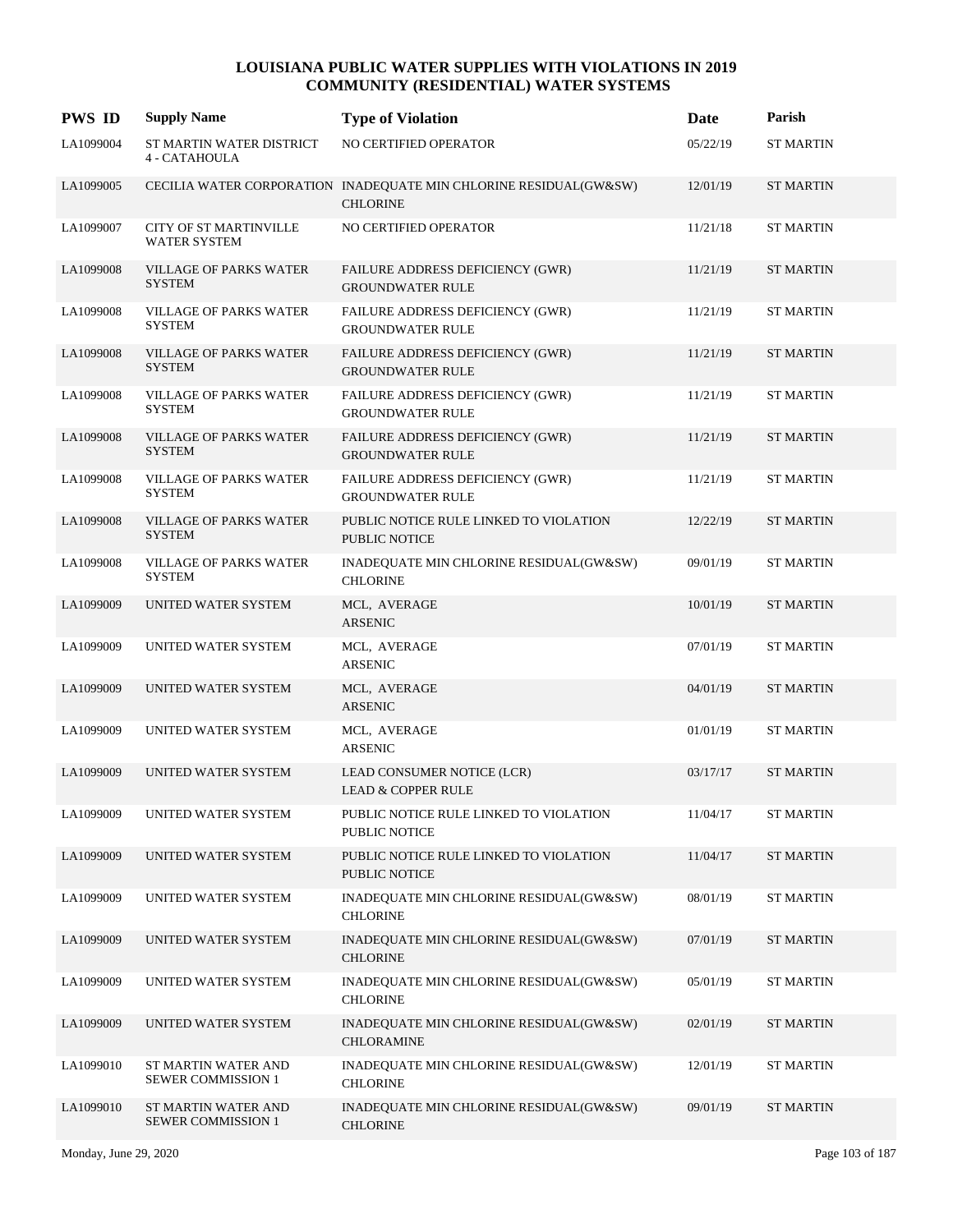| <b>PWS ID</b> | <b>Supply Name</b>                                      | <b>Type of Violation</b>                                                                            | <b>Date</b> | Parish           |
|---------------|---------------------------------------------------------|-----------------------------------------------------------------------------------------------------|-------------|------------------|
| LA1099010     | ST MARTIN WATER AND<br><b>SEWER COMMISSION 1</b>        | INADEQUATE MIN CHLORINE RESIDUAL(GW&SW)<br><b>CHLORINE</b>                                          | 06/01/19    | <b>ST MARTIN</b> |
| LA1099010     | ST MARTIN WATER AND<br><b>SEWER COMMISSION 1</b>        | INADEQUATE MIN CHLORINE RESIDUAL(GW&SW)<br><b>CHLORINE</b>                                          | 02/01/19    | <b>ST MARTIN</b> |
| LA1099010     | ST MARTIN WATER AND<br><b>SEWER COMMISSION 1</b>        | 5% DS BELOW MIN 0.5-2 MONTHS CONSEC(GW)<br><b>CHLORINE</b>                                          | 10/01/19    | <b>ST MARTIN</b> |
| LA1099010     | ST MARTIN WATER AND<br><b>SEWER COMMISSION 1</b>        | 5% DS BELOW MIN 0.5-2 MONTHS CONSEC(GW)<br><b>CHLORINE</b>                                          | 07/01/19    | ST MARTIN        |
| LA1099013     | TESI ATCHAFALAYA ACRES<br>WATER SYSTEM                  | MONITOR GWR TRIGGERED/ADDITONAL, MAJOR<br>E. COLI                                                   | 04/06/11    | <b>ST MARTIN</b> |
| LA1099013     | TESI ATCHAFALAYA ACRES<br><b>WATER SYSTEM</b>           | FAILURE ADDRESS DEFICIENCY (GWR)<br><b>GROUNDWATER RULE</b>                                         | 12/05/19    | <b>ST MARTIN</b> |
| LA1099013     | TESI ATCHAFALAYA ACRES<br><b>WATER SYSTEM</b>           | INADEQUATE MIN CHLORINE RESIDUAL(GW&SW)<br><b>CHLORINE</b>                                          | 06/01/19    | <b>ST MARTIN</b> |
| LA1099013     | TESI ATCHAFALAYA ACRES<br><b>WATER SYSTEM</b>           | INADEQUATE MIN CHLORINE RESIDUAL(GW&SW)<br><b>CHLORINE</b>                                          | 05/01/19    | <b>ST MARTIN</b> |
| LA1099023     | RIVER RIDGE ESTATES WATER<br><b>SYSTEM</b>              | MCL, AVERAGE<br><b>ARSENIC</b>                                                                      | 10/01/19    | <b>ST MARTIN</b> |
| LA1099023     | RIVER RIDGE ESTATES WATER MCL, AVERAGE<br><b>SYSTEM</b> | <b>ARSENIC</b>                                                                                      | 07/01/19    | <b>ST MARTIN</b> |
| LA1099023     | RIVER RIDGE ESTATES WATER<br><b>SYSTEM</b>              | MCL, AVERAGE<br><b>ARSENIC</b>                                                                      | 04/01/19    | <b>ST MARTIN</b> |
| LA1099023     | RIVER RIDGE ESTATES WATER MCL, AVERAGE<br><b>SYSTEM</b> | <b>ARSENIC</b>                                                                                      | 01/01/19    | <b>ST MARTIN</b> |
| LA1099023     | RIVER RIDGE ESTATES WATER<br><b>SYSTEM</b>              | MCL, E. COLI, POS E COLI (RTCR)<br>REVISED TOTAL COLIFORM RULE (RTCR)                               | 07/01/19    | <b>ST MARTIN</b> |
| LA1099023     | <b>SYSTEM</b>                                           | RIVER RIDGE ESTATES WATER CORRECTIVE/EXPEDITED ACTIONS (RTCR)<br>REVISED TOTAL COLIFORM RULE (RTCR) | 08/26/19    | <b>ST MARTIN</b> |
| LA1099023     | RIVER RIDGE ESTATES WATER<br><b>SYSTEM</b>              | CORRECTIVE/EXPEDITED ACTIONS (RTCR)<br>REVISED TOTAL COLIFORM RULE (RTCR)                           | 08/26/19    | <b>ST MARTIN</b> |
| LA1099023     | RIVER RIDGE ESTATES WATER<br><b>SYSTEM</b>              | PUBLIC NOTICE RULE LINKED TO VIOLATION<br><b>PUBLIC NOTICE</b>                                      | 08/14/19    | <b>ST MARTIN</b> |
| LA1099023     | <b>SYSTEM</b>                                           | RIVER RIDGE ESTATES WATER INADEQUATE MIN CHLORINE RESIDUAL(GW&SW)<br><b>CHLORINE</b>                | 11/01/19    | <b>ST MARTIN</b> |
| LA1099023     | RIVER RIDGE ESTATES WATER<br><b>SYSTEM</b>              | INADEQUATE MIN CHLORINE RESIDUAL(GW&SW)<br><b>CHLORINE</b>                                          | 06/01/19    | <b>ST MARTIN</b> |
| LA1099023     | RIVER RIDGE ESTATES WATER<br><b>SYSTEM</b>              | INADEQUATE MIN CHLORINE RESIDUAL(GW&SW)<br><b>CHLORINE</b>                                          | 02/01/19    | <b>ST MARTIN</b> |
| LA1099023     | RIVER RIDGE ESTATES WATER<br><b>SYSTEM</b>              | 5% DS BELOW MIN 0.5-2 MONTHS CONSEC(GW)<br><b>CHLORINE</b>                                          | 12/01/19    | <b>ST MARTIN</b> |
| LA1099023     | RIVER RIDGE ESTATES WATER<br><b>SYSTEM</b>              | 5% DS BELOW MIN 0.5-2 MONTHS CONSEC(GW)<br><b>CHLORINE</b>                                          | 09/01/19    | <b>ST MARTIN</b> |
| LA1099023     | RIVER RIDGE ESTATES WATER<br><b>SYSTEM</b>              | 5% DS BELOW MIN 0.5-2 MONTHS CONSEC(GW)<br><b>CHLORINE</b>                                          | 08/01/19    | <b>ST MARTIN</b> |
| LA1099023     | RIVER RIDGE ESTATES WATER<br><b>SYSTEM</b>              | 5% DS BELOW MIN 0.5-2 MONTHS CONSEC(GW)<br><b>CHLORINE</b>                                          | 07/01/19    | <b>ST MARTIN</b> |
| LA1099023     | RIVER RIDGE ESTATES WATER<br><b>SYSTEM</b>              | NO CERTIFIED OPERATOR                                                                               | 08/02/19    | <b>ST MARTIN</b> |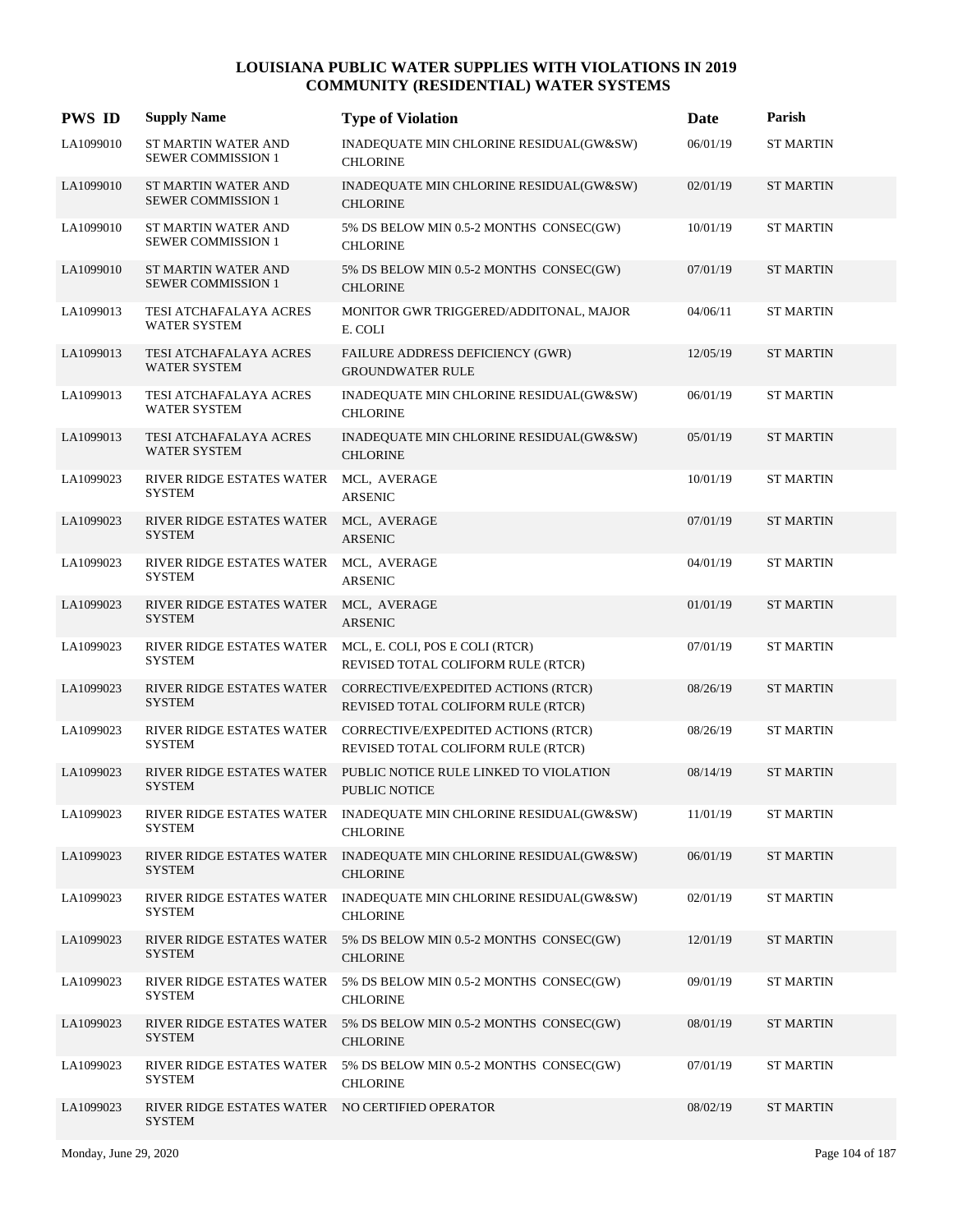| <b>PWS ID</b> | <b>Supply Name</b>                              | <b>Type of Violation</b>                                                     | Date     | Parish           |
|---------------|-------------------------------------------------|------------------------------------------------------------------------------|----------|------------------|
| LA1099024     | <b>ELM POINT ESTATES WATER</b><br><b>SYSTEM</b> | MCL, AVERAGE<br><b>ARSENIC</b>                                               | 10/01/19 | <b>ST MARTIN</b> |
| LA1099024     | <b>ELM POINT ESTATES WATER</b><br><b>SYSTEM</b> | MCL, AVERAGE<br><b>ARSENIC</b>                                               | 07/01/19 | <b>ST MARTIN</b> |
| LA1099024     | ELM POINT ESTATES WATER<br><b>SYSTEM</b>        | MCL, AVERAGE<br><b>ARSENIC</b>                                               | 04/01/19 | <b>ST MARTIN</b> |
| LA1099024     | <b>ELM POINT ESTATES WATER</b><br><b>SYSTEM</b> | MCL, AVERAGE<br><b>ARSENIC</b>                                               | 01/01/19 | <b>ST MARTIN</b> |
| LA1099024     | <b>ELM POINT ESTATES WATER</b><br>SYSTEM        | MCL, E. COLI, POS E COLI (RTCR)<br>REVISED TOTAL COLIFORM RULE (RTCR)        | 09/01/19 | <b>ST MARTIN</b> |
| LA1099024     | <b>ELM POINT ESTATES WATER</b><br><b>SYSTEM</b> | CORRECTIVE/EXPEDITED ACTIONS (RTCR)<br>REVISED TOTAL COLIFORM RULE (RTCR)    | 10/17/19 | <b>ST MARTIN</b> |
| LA1099024     | ELM POINT ESTATES WATER<br><b>SYSTEM</b>        | <b>FAILURE ADDRESS DEFICIENCY (GWR)</b><br><b>GROUNDWATER RULE</b>           | 12/01/17 | <b>ST MARTIN</b> |
| LA1099024     | <b>ELM POINT ESTATES WATER</b><br><b>SYSTEM</b> | FAILURE ADDRESS DEFICIENCY (GWR)<br><b>GROUNDWATER RULE</b>                  | 12/01/17 | <b>ST MARTIN</b> |
| LA1099024     | <b>ELM POINT ESTATES WATER</b><br>SYSTEM        | FAILURE ADDRESS DEFICIENCY (GWR)<br><b>GROUNDWATER RULE</b>                  | 12/01/17 | <b>ST MARTIN</b> |
| LA1099024     | <b>ELM POINT ESTATES WATER</b><br><b>SYSTEM</b> | FAILURE ADDRESS DEFICIENCY (GWR)<br><b>GROUNDWATER RULE</b>                  | 12/01/17 | <b>ST MARTIN</b> |
| LA1099024     | <b>ELM POINT ESTATES WATER</b><br><b>SYSTEM</b> | <b>FAILURE ADDRESS DEFICIENCY (GWR)</b><br><b>GROUNDWATER RULE</b>           | 12/01/17 | <b>ST MARTIN</b> |
| LA1099024     | <b>ELM POINT ESTATES WATER</b><br><b>SYSTEM</b> | PUBLIC NOTICE RULE LINKED TO VIOLATION<br><b>PUBLIC NOTICE</b>               | 08/14/19 | <b>ST MARTIN</b> |
| LA1099024     | <b>ELM POINT ESTATES WATER</b><br><b>SYSTEM</b> | PUBLIC NOTICE RULE LINKED TO VIOLATION<br>PUBLIC NOTICE                      | 03/18/18 | <b>ST MARTIN</b> |
| LA1099024     | <b>ELM POINT ESTATES WATER</b><br><b>SYSTEM</b> | INADEQUATE MIN CHLORINE RESIDUAL(GW&SW)<br><b>CHLORINE</b>                   | 06/01/19 | <b>ST MARTIN</b> |
| LA1099024     | <b>ELM POINT ESTATES WATER</b><br><b>SYSTEM</b> | INADEQUATE MIN CHLORINE RESIDUAL(GW&SW)<br><b>CHLORINE</b>                   | 02/01/19 | <b>ST MARTIN</b> |
| LA1099024     | <b>ELM POINT ESTATES WATER</b><br><b>SYSTEM</b> | 5% DS BELOW MIN 0.5-2 MONTHS CONSEC(GW)<br><b>CHLORINE</b>                   | 12/01/19 | <b>ST MARTIN</b> |
| LA1099024     | ELM POINT ESTATES WATER<br><b>SYSTEM</b>        | 5% DS BELOW MIN 0.5-2 MONTHS CONSEC(GW)<br><b>CHLORINE</b>                   | 11/01/19 | <b>ST MARTIN</b> |
| LA1099024     | <b>ELM POINT ESTATES WATER</b><br><b>SYSTEM</b> | 5% DS BELOW MIN 0.5-2 MONTHS CONSEC(GW)<br><b>CHLORINE</b>                   | 10/01/19 | <b>ST MARTIN</b> |
| LA1099024     | <b>ELM POINT ESTATES WATER</b><br><b>SYSTEM</b> | 5% DS BELOW MIN 0.5-2 MONTHS CONSEC(GW)<br><b>CHLORINE</b>                   | 09/01/19 | <b>ST MARTIN</b> |
| LA1099024     | <b>ELM POINT ESTATES WATER</b><br><b>SYSTEM</b> | 5% DS BELOW MIN 0.5-2 MONTHS CONSEC(GW)<br><b>CHLORINE</b>                   | 08/01/19 | <b>ST MARTIN</b> |
| LA1099024     | ELM POINT ESTATES WATER<br><b>SYSTEM</b>        | 5% DS BELOW MIN 0.5-2 MONTHS CONSEC(GW)<br><b>CHLORINE</b>                   | 07/01/19 | <b>ST MARTIN</b> |
| LA1099024     | <b>ELM POINT ESTATES WATER</b><br><b>SYSTEM</b> | NO CERTIFIED OPERATOR                                                        | 08/02/19 | <b>ST MARTIN</b> |
| LA1099025     | MY PLACE MOBILE HOME<br>PARK WATER SYSTEM       | LEVEL 1 ASSESS, MULTIPLE TC POS (RTCR)<br>REVISED TOTAL COLIFORM RULE (RTCR) | 05/23/19 | <b>ST MARTIN</b> |
| LA1099025     | MY PLACE MOBILE HOME<br>PARK WATER SYSTEM       | CORRECTIVE/EXPEDITED ACTIONS (RTCR)<br>REVISED TOTAL COLIFORM RULE (RTCR)    | 10/18/19 | <b>ST MARTIN</b> |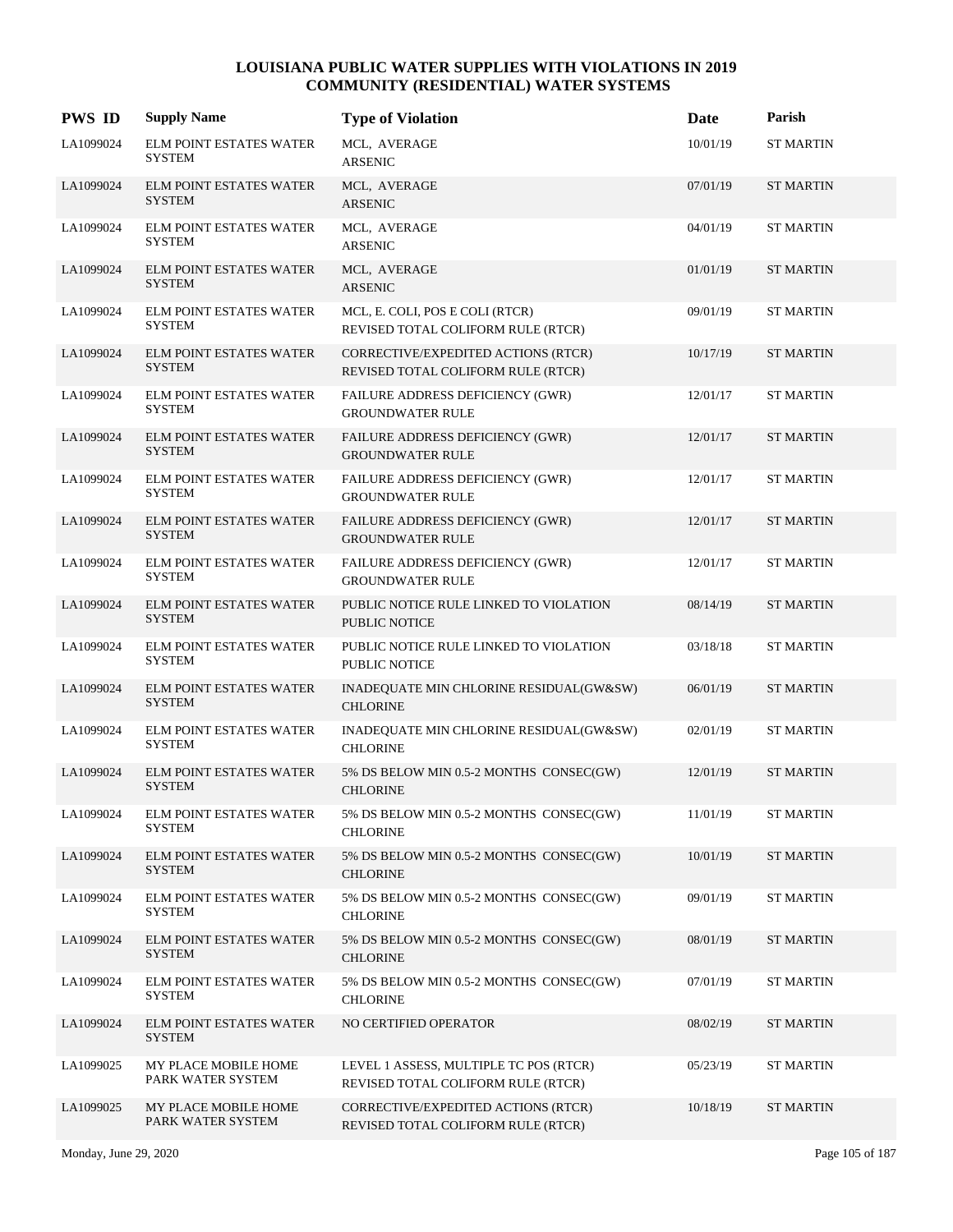| <b>PWS ID</b> | <b>Supply Name</b>                                | <b>Type of Violation</b>                                                  | Date     | Parish           |
|---------------|---------------------------------------------------|---------------------------------------------------------------------------|----------|------------------|
| LA1099025     | MY PLACE MOBILE HOME<br>PARK WATER SYSTEM         | CORRECTIVE/EXPEDITED ACTIONS (RTCR)<br>REVISED TOTAL COLIFORM RULE (RTCR) | 10/18/19 | <b>ST MARTIN</b> |
| LA1099025     | MY PLACE MOBILE HOME<br>PARK WATER SYSTEM         | CORRECTIVE/EXPEDITED ACTIONS (RTCR)<br>REVISED TOTAL COLIFORM RULE (RTCR) | 10/18/19 | <b>ST MARTIN</b> |
| LA1099025     | MY PLACE MOBILE HOME<br>PARK WATER SYSTEM         | CORRECTIVE/EXPEDITED ACTIONS (RTCR)<br>REVISED TOTAL COLIFORM RULE (RTCR) | 10/18/19 | <b>ST MARTIN</b> |
| LA1099025     | MY PLACE MOBILE HOME<br>PARK WATER SYSTEM         | CORRECTIVE/EXPEDITED ACTIONS (RTCR)<br>REVISED TOTAL COLIFORM RULE (RTCR) | 10/18/19 | <b>ST MARTIN</b> |
| LA1099025     | MY PLACE MOBILE HOME<br>PARK WATER SYSTEM         | CORRECTIVE/EXPEDITED ACTIONS (RTCR)<br>REVISED TOTAL COLIFORM RULE (RTCR) | 10/17/19 | <b>ST MARTIN</b> |
| LA1099025     | MY PLACE MOBILE HOME<br>PARK WATER SYSTEM         | CORRECTIVE/EXPEDITED ACTIONS (RTCR)<br>REVISED TOTAL COLIFORM RULE (RTCR) | 10/17/19 | <b>ST MARTIN</b> |
| LA1099025     | MY PLACE MOBILE HOME<br>PARK WATER SYSTEM         | FAILURE ADDRESS DEFICIENCY (GWR)<br><b>GROUNDWATER RULE</b>               | 02/16/19 | <b>ST MARTIN</b> |
| LA1099025     | MY PLACE MOBILE HOME<br>PARK WATER SYSTEM         | <b>CCR REPORT</b><br>CONSUMER CONFIDENCE RULE                             | 07/01/19 | <b>ST MARTIN</b> |
| LA1099025     | MY PLACE MOBILE HOME<br>PARK WATER SYSTEM         | PUBLIC NOTICE RULE LINKED TO VIOLATION<br>PUBLIC NOTICE                   | 04/26/19 | <b>ST MARTIN</b> |
| LA1099025     | MY PLACE MOBILE HOME<br>PARK WATER SYSTEM         | INADEQUATE MIN CHLORINE RESIDUAL(GW&SW)<br><b>CHLORINE</b>                | 07/01/19 | <b>ST MARTIN</b> |
| LA1099025     | MY PLACE MOBILE HOME<br>PARK WATER SYSTEM         | INADEQUATE MIN CHLORINE RESIDUAL(GW&SW)<br><b>CHLORINE</b>                | 05/01/19 | <b>ST MARTIN</b> |
| LA1099025     | MY PLACE MOBILE HOME<br>PARK WATER SYSTEM         | INADEQUATE MIN CHLORINE RESIDUAL(GW&SW)<br><b>CHLORINE</b>                | 02/01/19 | <b>ST MARTIN</b> |
| LA1099025     | MY PLACE MOBILE HOME<br>PARK WATER SYSTEM         | 5% DS BELOW MIN 0.5-2 MONTHS CONSEC(GW)<br><b>CHLORINE</b>                | 12/01/19 | <b>ST MARTIN</b> |
| LA1099025     | MY PLACE MOBILE HOME<br>PARK WATER SYSTEM         | 5% DS BELOW MIN 0.5-2 MONTHS CONSEC(GW)<br><b>CHLORINE</b>                | 11/01/19 | <b>ST MARTIN</b> |
| LA1099025     | MY PLACE MOBILE HOME<br>PARK WATER SYSTEM         | 5% DS BELOW MIN 0.5-2 MONTHS CONSEC(GW)<br><b>CHLORINE</b>                | 10/01/19 | <b>ST MARTIN</b> |
| LA1099025     | MY PLACE MOBILE HOME<br>PARK WATER SYSTEM         | 5% DS BELOW MIN 0.5-2 MONTHS CONSEC(GW)<br><b>CHLORINE</b>                | 09/01/19 | <b>ST MARTIN</b> |
| LA1099025     | MY PLACE MOBILE HOME<br>PARK WATER SYSTEM         | 5% DS BELOW MIN 0.5-2 MONTHS CONSEC(GW)<br><b>CHLORINE</b>                | 08/01/19 | <b>ST MARTIN</b> |
| LA1099028     | ST MARTIN WATER WORKS<br><b>DISTRICT 3 - CADE</b> | <b>FAILURE ADDRESS DEFICIENCY (GWR)</b><br><b>GROUNDWATER RULE</b>        | 02/02/19 | <b>ST MARTIN</b> |
| LA1099028     | ST MARTIN WATER WORKS<br><b>DISTRICT 3 - CADE</b> | FAILURE ADDRESS DEFICIENCY (GWR)<br><b>GROUNDWATER RULE</b>               | 02/02/19 | <b>ST MARTIN</b> |
| LA1099028     | ST MARTIN WATER WORKS<br><b>DISTRICT 3 - CADE</b> | LEAD CONSUMER NOTICE (LCR)<br><b>LEAD &amp; COPPER RULE</b>               | 01/12/18 | <b>ST MARTIN</b> |
| LA1099028     | ST MARTIN WATER WORKS<br><b>DISTRICT 3 - CADE</b> | <b>CCR REPORT</b><br>CONSUMER CONFIDENCE RULE                             | 07/01/19 | <b>ST MARTIN</b> |
| LA1099028     | ST MARTIN WATER WORKS<br><b>DISTRICT 3 - CADE</b> | PUBLIC NOTICE RULE LINKED TO VIOLATION<br>PUBLIC NOTICE                   | 05/08/19 | <b>ST MARTIN</b> |
| LA1099028     | ST MARTIN WATER WORKS<br><b>DISTRICT 3 - CADE</b> | PUBLIC NOTICE RULE LINKED TO VIOLATION<br>PUBLIC NOTICE                   | 05/08/19 | <b>ST MARTIN</b> |
| LA1099028     | ST MARTIN WATER WORKS<br><b>DISTRICT 3 - CADE</b> | INADEQUATE MIN CHLORINE RESIDUAL(GW&SW)<br><b>CHLORINE</b>                | 07/01/19 | <b>ST MARTIN</b> |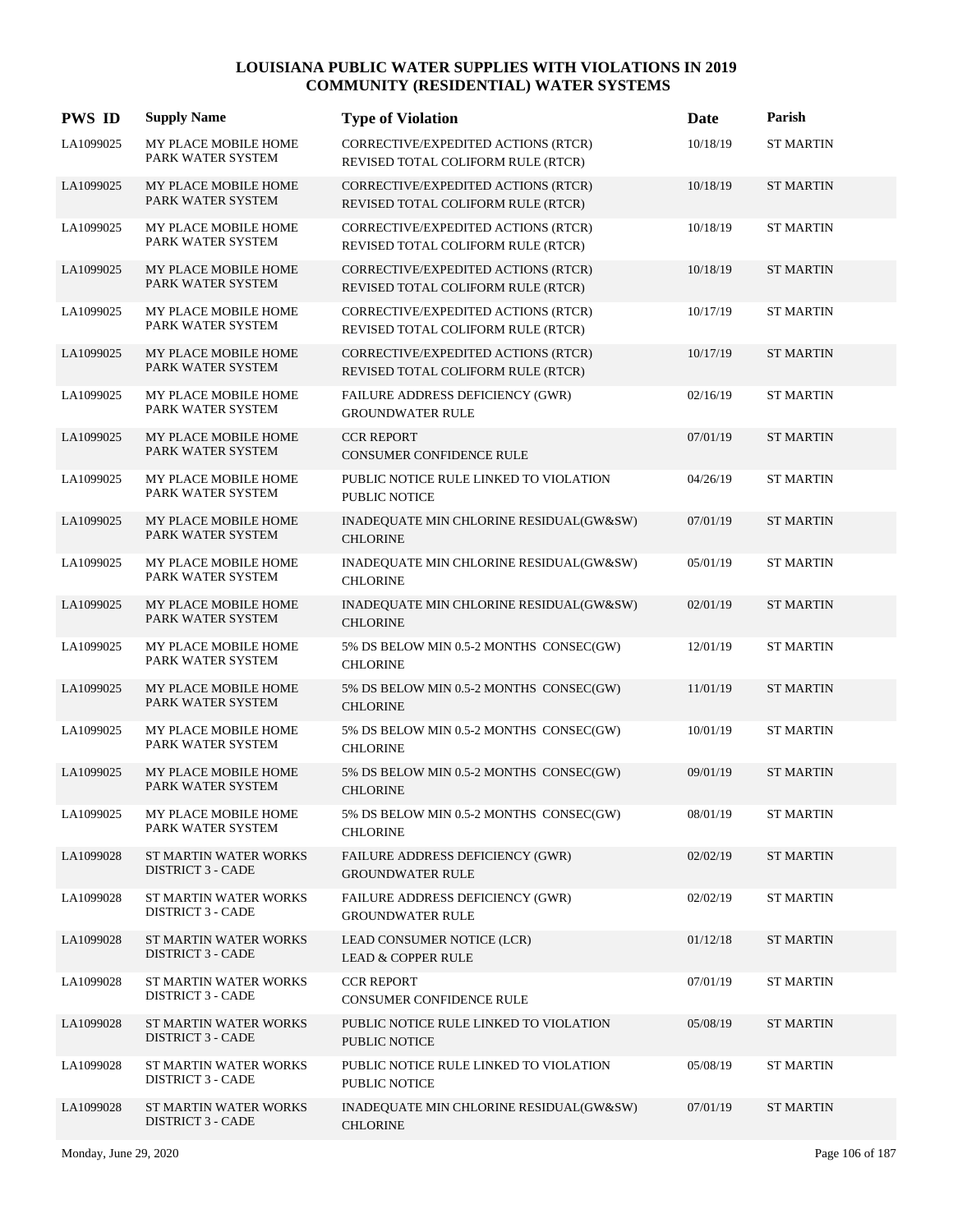| <b>PWS ID</b> | <b>Supply Name</b>                                                     | <b>Type of Violation</b>                                                              | Date     | Parish           |
|---------------|------------------------------------------------------------------------|---------------------------------------------------------------------------------------|----------|------------------|
| LA1099028     | ST MARTIN WATER WORKS<br><b>DISTRICT 3 - CADE</b>                      | INADEQUATE MIN CHLORINE RESIDUAL(GW&SW)<br><b>CHLORINE</b>                            | 06/01/19 | <b>ST MARTIN</b> |
| LA1099028     | ST MARTIN WATER WORKS<br><b>DISTRICT 3 - CADE</b>                      | NO CERTIFIED OPERATOR                                                                 | 05/22/19 | <b>ST MARTIN</b> |
| LA1099029     | <b>WATER SYSTEM</b>                                                    | ST MARTIN INDUSTRIAL PARK FAILURE ADDRESS DEFICIENCY (GWR)<br><b>GROUNDWATER RULE</b> | 02/02/19 | ST MARTIN        |
| LA1099029     | ST MARTIN INDUSTRIAL PARK<br><b>WATER SYSTEM</b>                       | FAILURE ADDRESS DEFICIENCY (GWR)<br><b>GROUNDWATER RULE</b>                           | 02/02/19 | <b>ST MARTIN</b> |
| LA1099029     | ST MARTIN INDUSTRIAL PARK<br><b>WATER SYSTEM</b>                       | PUBLIC NOTICE RULE LINKED TO VIOLATION<br><b>PUBLIC NOTICE</b>                        | 05/03/19 | <b>ST MARTIN</b> |
| LA1099029     | <b>WATER SYSTEM</b>                                                    | ST MARTIN INDUSTRIAL PARK INADEQUATE MIN CHLORINE RESIDUAL(GW&SW)<br><b>CHLORINE</b>  | 11/01/19 | <b>ST MARTIN</b> |
| LA1099029     | ST MARTIN INDUSTRIAL PARK<br><b>WATER SYSTEM</b>                       | INADEQUATE MIN CHLORINE RESIDUAL(GW&SW)<br><b>CHLORINE</b>                            | 07/01/19 | <b>ST MARTIN</b> |
| LA1099029     | ST MARTIN INDUSTRIAL PARK<br><b>WATER SYSTEM</b>                       | 5% DS BELOW MIN 0.5-2 MONTHS CONSEC(GW)<br><b>CHLORINE</b>                            | 01/01/19 | <b>ST MARTIN</b> |
| LA1099029     | ST MARTIN INDUSTRIAL PARK NO CERTIFIED OPERATOR<br><b>WATER SYSTEM</b> |                                                                                       | 05/22/19 | <b>ST MARTIN</b> |
| LA1101001     | TOWN OF BALDWIN WATER<br><b>SUPPLY</b>                                 | FAILURE ADDRESS DEFICIENCY (GWR)<br><b>GROUNDWATER RULE</b>                           | 01/31/18 | <b>ST MARY</b>   |
| LA1101001     | TOWN OF BALDWIN WATER<br><b>SUPPLY</b>                                 | FAILURE ADDRESS DEFICIENCY (GWR)<br><b>GROUNDWATER RULE</b>                           | 01/31/18 | <b>ST MARY</b>   |
| LA1101001     | TOWN OF BALDWIN WATER<br><b>SUPPLY</b>                                 | <b>CCR REPORT</b><br><b>CONSUMER CONFIDENCE RULE</b>                                  | 07/01/19 | <b>ST MARY</b>   |
| LA1101001     | TOWN OF BALDWIN WATER<br><b>SUPPLY</b>                                 | <b>CCR REPORT</b><br>CONSUMER CONFIDENCE RULE                                         | 07/01/17 | <b>ST MARY</b>   |
| LA1101001     | TOWN OF BALDWIN WATER<br><b>SUPPLY</b>                                 | <b>CCR REPORT</b><br><b>CONSUMER CONFIDENCE RULE</b>                                  | 07/01/16 | <b>ST MARY</b>   |
| LA1101001     | TOWN OF BALDWIN WATER<br><b>SUPPLY</b>                                 | CCR ADEQUACY/AVAILABILITY/CONTENT<br><b>CONSUMER CONFIDENCE RULE</b>                  | 10/01/17 | <b>ST MARY</b>   |
| LA1101001     | TOWN OF BALDWIN WATER<br><b>SUPPLY</b>                                 | CCR ADEQUACY/AVAILABILITY/CONTENT<br><b>CONSUMER CONFIDENCE RULE</b>                  | 10/01/16 | <b>ST MARY</b>   |
| LA1101001     | TOWN OF BALDWIN WATER<br><b>SUPPLY</b>                                 | PUBLIC NOTICE RULE LINKED TO VIOLATION<br>PUBLIC NOTICE                               | 11/05/18 | <b>ST MARY</b>   |
| LA1101001     | TOWN OF BALDWIN WATER<br><b>SUPPLY</b>                                 | PUBLIC NOTICE RULE LINKED TO VIOLATION<br><b>PUBLIC NOTICE</b>                        | 05/13/18 | ST MARY          |
| LA1101001     | TOWN OF BALDWIN WATER<br><b>SUPPLY</b>                                 | PUBLIC NOTICE RULE LINKED TO VIOLATION<br><b>PUBLIC NOTICE</b>                        | 04/15/18 | ST MARY          |
| LA1101003     | FRANKLIN WATER SUPPLY                                                  | MCL, LRAA<br>TOTAL HALOACETIC ACIDS (HAA5)                                            | 07/01/19 | <b>ST MARY</b>   |
| LA1101003     | FRANKLIN WATER SUPPLY                                                  | MCL, LRAA<br>TOTAL HALOACETIC ACIDS (HAA5)                                            | 04/01/19 | <b>ST MARY</b>   |
| LA1101003     | FRANKLIN WATER SUPPLY                                                  | MCL, LRAA<br>TOTAL HALOACETIC ACIDS (HAA5)                                            | 01/01/19 | ST MARY          |
| LA1101003     | FRANKLIN WATER SUPPLY                                                  | FOLLOW-UP OR ROUTINE TAP M/R (LCR)<br><b>LEAD &amp; COPPER RULE</b>                   | 07/01/18 | ST MARY          |
| LA1101003     | FRANKLIN WATER SUPPLY                                                  | PUBLIC NOTICE RULE LINKED TO VIOLATION<br>PUBLIC NOTICE                               | 11/26/19 | ST MARY          |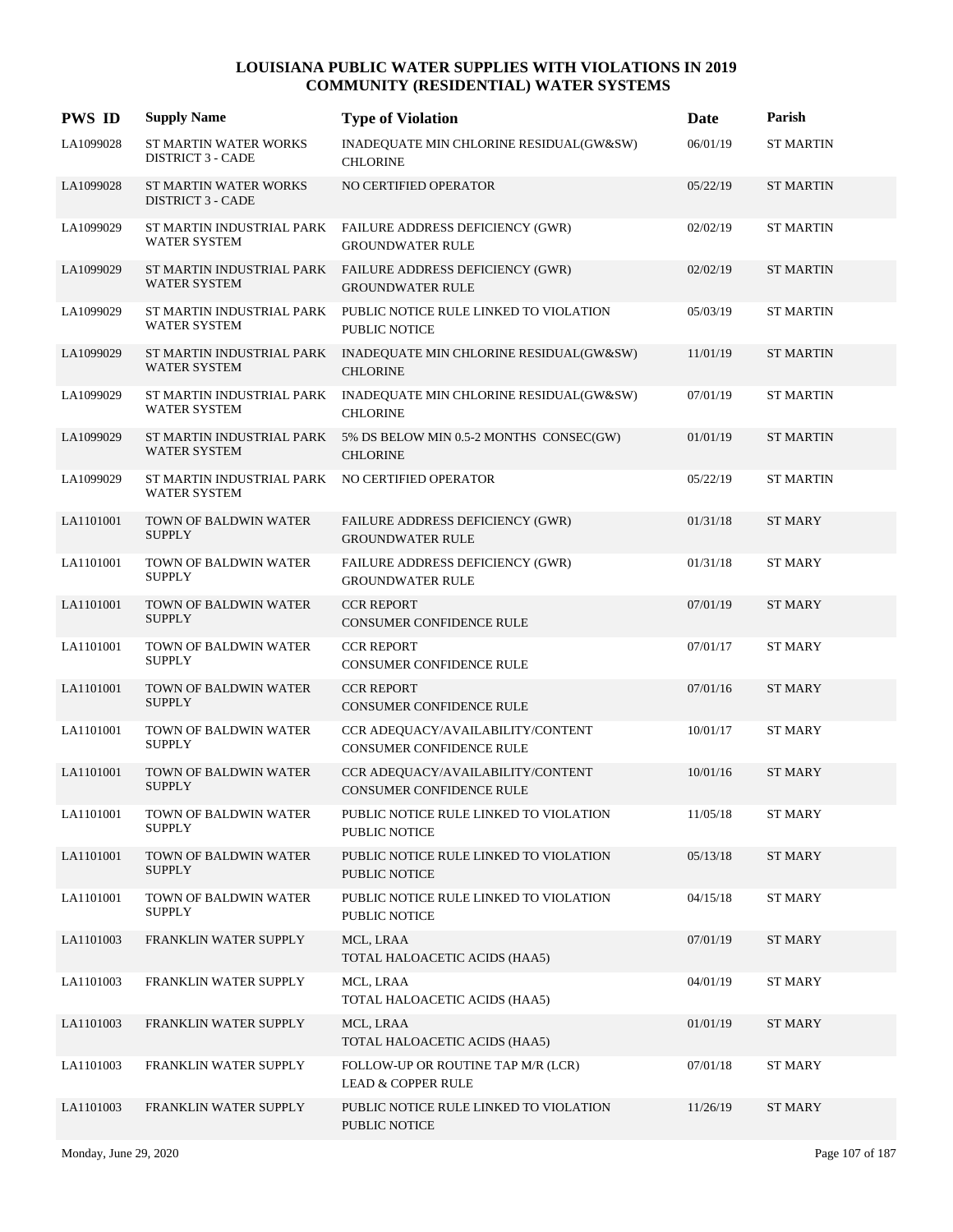| <b>PWS ID</b> | <b>Supply Name</b>                                | <b>Type of Violation</b>                                                            | Date     | Parish         |
|---------------|---------------------------------------------------|-------------------------------------------------------------------------------------|----------|----------------|
| LA1101003     | FRANKLIN WATER SUPPLY                             | PUBLIC NOTICE RULE LINKED TO VIOLATION<br>PUBLIC NOTICE                             | 12/11/18 | <b>ST MARY</b> |
| LA1101003     | FRANKLIN WATER SUPPLY                             | INADEQUATE MIN CHLORINE RESIDUAL(GW&SW)<br><b>CHLORINE</b>                          | 12/01/19 | <b>ST MARY</b> |
| LA1101003     | FRANKLIN WATER SUPPLY                             | INADEQUATE MIN CHLORINE RESIDUAL(GW&SW)<br><b>CHLORINE</b>                          | 11/01/19 | <b>ST MARY</b> |
| LA1101003     | FRANKLIN WATER SUPPLY                             | INADEQUATE MIN CHLORINE RESIDUAL(GW&SW)<br><b>CHLORINE</b>                          | 10/01/19 | <b>ST MARY</b> |
| LA1101003     | FRANKLIN WATER SUPPLY                             | INADEQUATE MIN CHLORINE RESIDUAL(GW&SW)<br><b>CHLORINE</b>                          | 09/01/19 | <b>ST MARY</b> |
| LA1101003     | FRANKLIN WATER SUPPLY                             | INADEQUATE MIN CHLORINE RESIDUAL(GW&SW)<br><b>CHLORINE</b>                          | 08/01/19 | ST MARY        |
| LA1101003     | FRANKLIN WATER SUPPLY                             | INADEQUATE MIN CHLORINE RESIDUAL(GW&SW)<br><b>CHLORINE</b>                          | 06/01/19 | <b>ST MARY</b> |
| LA1101003     | FRANKLIN WATER SUPPLY                             | INADEQUATE MIN CHLORINE RESIDUAL(GW&SW)<br><b>CHLORINE</b>                          | 05/01/19 | <b>ST MARY</b> |
| LA1101005     |                                                   | MORGAN CITY WATER SYSTEM INADEQUATE MIN CHLORINE RESIDUAL(GW&SW)<br><b>CHLORINE</b> | 07/01/19 | <b>ST MARY</b> |
| LA1101005     |                                                   | MORGAN CITY WATER SYSTEM INADEQUATE MIN CHLORINE RESIDUAL(GW&SW)<br><b>CHLORINE</b> | 06/01/19 | <b>ST MARY</b> |
| LA1101006     | PATTERSON WATER SYSTEM                            | INADEQUATE MIN CHLORINE RESIDUAL(GW&SW)<br><b>CHLORINE</b>                          | 10/01/19 | <b>ST MARY</b> |
| LA1101006     | PATTERSON WATER SYSTEM                            | INADEQUATE MIN CHLORINE RESIDUAL(GW&SW)<br><b>CHLORINE</b>                          | 08/01/19 | <b>ST MARY</b> |
| LA1101009     | ST MARY PARISH WATER<br>SEWERAGE COMM 1           | <b>CCR REPORT</b><br>CONSUMER CONFIDENCE RULE                                       | 07/01/19 | <b>ST MARY</b> |
| LA1101012     | ST MARY PAR JT WATER<br><b>SEWER COMMISSION 5</b> | INADEQUATE MIN CHLORINE RESIDUAL(GW&SW)<br><b>CHLORINE</b>                          | 07/01/19 | <b>ST MARY</b> |
| LA1101013     | PORT OF WEST ST MARY                              | MCL, LRAA<br><b>TTHM</b>                                                            | 10/01/19 | <b>ST MARY</b> |
| LA1101013     | PORT OF WEST ST MARY                              | MCL, LRAA<br><b>TTHM</b>                                                            | 07/01/19 | <b>ST MARY</b> |
| LA1101013     | PORT OF WEST ST MARY                              | MCL, LRAA<br><b>TTHM</b>                                                            | 04/01/19 | <b>ST MARY</b> |
| LA1101013     | PORT OF WEST ST MARY                              | OCCT/SOWT RECOMMENDATION/STUDY (LCR)<br><b>LEAD &amp; COPPER RULE</b>               | 01/11/19 | <b>ST MARY</b> |
| LA1101013     | PORT OF WEST ST MARY                              | OCCT/SOWT RECOMMENDATION/STUDY (LCR)<br>LEAD & COPPER RULE                          | 07/11/18 | <b>ST MARY</b> |
| LA1101013     | PORT OF WEST ST MARY                              | INADEQUATE MIN CHLORINE RESIDUAL(GW&SW)<br><b>CHLORINE</b>                          | 10/01/19 | <b>ST MARY</b> |
| LA1101013     | PORT OF WEST ST MARY                              | INADEQUATE MIN CHLORINE RESIDUAL(GW&SW)<br><b>CHLORINE</b>                          | 04/01/19 | <b>ST MARY</b> |
| LA1101014     | TOWN OF BERWICK                                   | MONITORING, RTN/RPT MAJOR (SWTR-FILTER)<br><b>CHLORAMINE</b>                        | 02/01/19 | <b>ST MARY</b> |
| LA1101014     | TOWN OF BERWICK                                   | MONITORING, ROUTINE, MAJOR (RTCR)<br>REVISED TOTAL COLIFORM RULE (RTCR)             | 02/01/19 | <b>ST MARY</b> |
| LA1101014     | TOWN OF BERWICK                                   | MONITORING, ROUTINE, MINOR (RTCR)<br>REVISED TOTAL COLIFORM RULE (RTCR)             | 04/01/19 | <b>ST MARY</b> |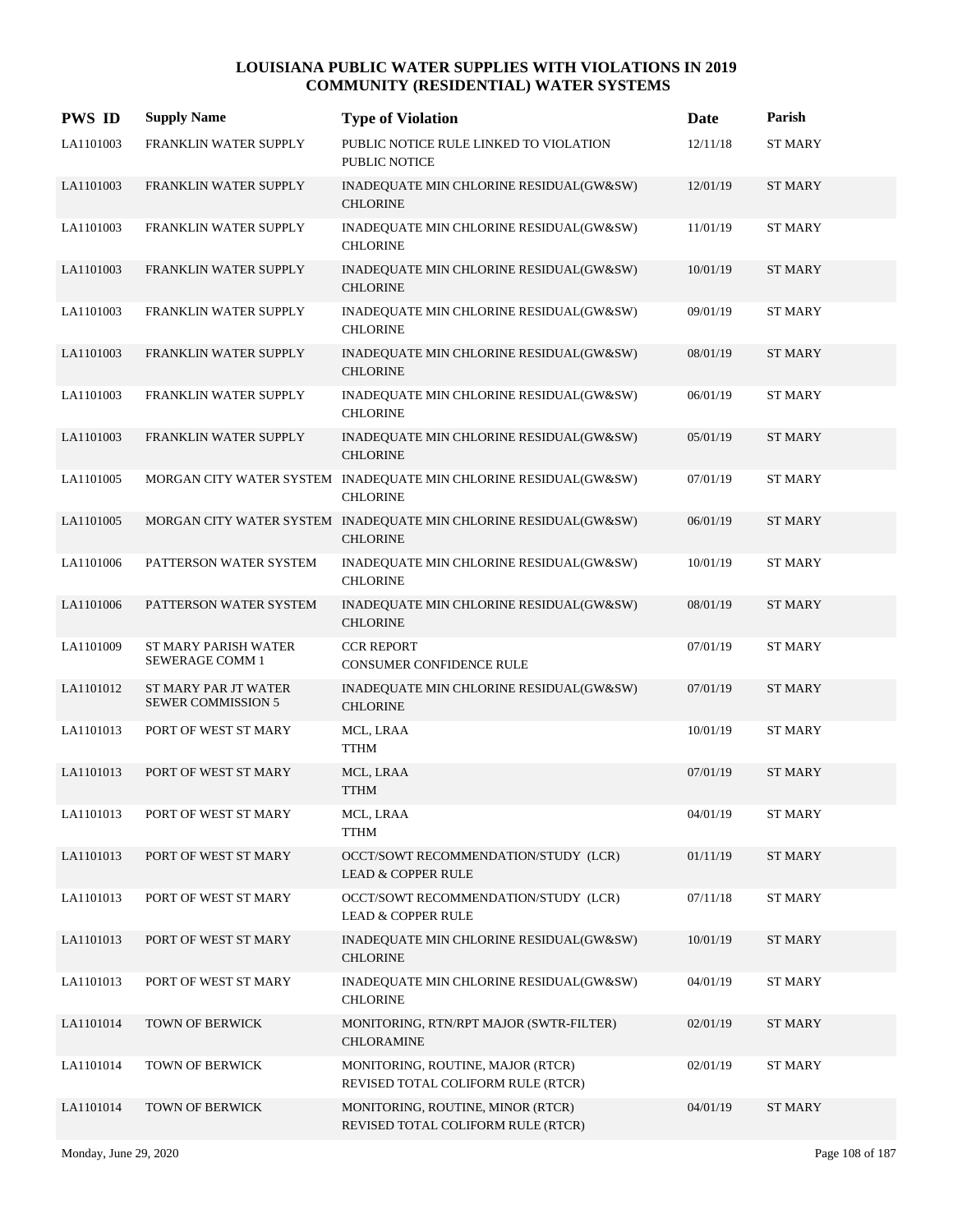| <b>PWS ID</b> | <b>Supply Name</b>                          | <b>Type of Violation</b>                                       | Date     | Parish            |
|---------------|---------------------------------------------|----------------------------------------------------------------|----------|-------------------|
| LA1101014     | TOWN OF BERWICK                             | INADEQUATE MIN CHLORINE RESIDUAL(GW&SW)<br><b>CHLORINE</b>     | 08/01/19 | <b>ST MARY</b>    |
| LA1101015     | ST MARY PARISH W&S #2<br><b>BAYOU VISTA</b> | INADEQUATE MIN CHLORINE RESIDUAL(GW&SW)<br><b>CHLORAMINE</b>   | 10/01/19 | ST MARY           |
| LA1101015     | ST MARY PARISH W&S #2<br><b>BAYOU VISTA</b> | INADEQUATE MIN CHLORINE RESIDUAL(GW&SW)<br><b>CHLORINE</b>     | 09/01/19 | <b>ST MARY</b>    |
| LA1103004     | <b>AZALEA LANE TRAILER PARK</b>             | MRDL (CHLORINE/CHLORAMINE)<br><b>CHLORINE</b>                  | 10/01/19 | <b>ST TAMMANY</b> |
| LA1103004     | <b>AZALEA LANE TRAILER PARK</b>             | MRDL (CHLORINE/CHLORAMINE)<br><b>CHLORINE</b>                  | 10/01/19 | <b>ST TAMMANY</b> |
| LA1103004     | <b>AZALEA LANE TRAILER PARK</b>             | MRDL (CHLORINE/CHLORAMINE)<br><b>CHLORINE</b>                  | 07/01/19 | <b>ST TAMMANY</b> |
| LA1103004     | AZALEA LANE TRAILER PARK                    | MRDL (CHLORINE/CHLORAMINE)<br><b>CHLORINE</b>                  | 07/01/19 | <b>ST TAMMANY</b> |
| LA1103004     | <b>AZALEA LANE TRAILER PARK</b>             | MRDL (CHLORINE/CHLORAMINE)<br><b>CHLORINE</b>                  | 07/01/19 | <b>ST TAMMANY</b> |
| LA1103004     | <b>AZALEA LANE TRAILER PARK</b>             | MRDL (CHLORINE/CHLORAMINE)<br><b>CHLORINE</b>                  | 04/01/19 | <b>ST TAMMANY</b> |
| LA1103004     | <b>AZALEA LANE TRAILER PARK</b>             | MRDL (CHLORINE/CHLORAMINE)<br><b>CHLORINE</b>                  | 04/01/19 | <b>ST TAMMANY</b> |
| LA1103004     | AZALEA LANE TRAILER PARK                    | MRDL (CHLORINE/CHLORAMINE)<br><b>CHLORINE</b>                  | 04/01/19 | <b>ST TAMMANY</b> |
| LA1103004     | <b>AZALEA LANE TRAILER PARK</b>             | MRDL (CHLORINE/CHLORAMINE)<br><b>CHLORINE</b>                  | 01/01/19 | <b>ST TAMMANY</b> |
| LA1103004     | AZALEA LANE TRAILER PARK                    | MRDL (CHLORINE/CHLORAMINE)<br><b>CHLORINE</b>                  | 01/01/19 | <b>ST TAMMANY</b> |
| LA1103004     | <b>AZALEA LANE TRAILER PARK</b>             | MRDL (CHLORINE/CHLORAMINE)<br><b>CHLORINE</b>                  | 01/01/19 | <b>ST TAMMANY</b> |
| LA1103004     | <b>AZALEA LANE TRAILER PARK</b>             | PUBLIC NOTICE RULE LINKED TO VIOLATION<br>PUBLIC NOTICE        | 12/19/19 | <b>ST TAMMANY</b> |
| LA1103004     | <b>AZALEA LANE TRAILER PARK</b>             | PUBLIC NOTICE RULE LINKED TO VIOLATION<br><b>PUBLIC NOTICE</b> | 10/16/17 | <b>ST TAMMANY</b> |
| LA1103010     | <b>COUNTRY CLUB TRAILER PK</b>              | CCR ADEOUACY/AVAILABILITY/CONTENT<br>CONSUMER CONFIDENCE RULE  | 10/01/17 | <b>ST TAMMANY</b> |
| LA1103011     | <b>COVINGTON WATER SUPPLY</b>               | INADEQUATE MIN CHLORINE RESIDUAL(GW&SW)<br><b>CHLORINE</b>     | 11/01/19 | <b>ST TAMMANY</b> |
| LA1103028     | PINEY RIDGE TRAILER PARK                    | FAILURE ADDRESS DEFICIENCY (GWR)<br><b>GROUNDWATER RULE</b>    | 03/12/18 | ST TAMMANY        |
| LA1103028     | PINEY RIDGE TRAILER PARK                    | FAILURE ADDRESS DEFICIENCY (GWR)<br><b>GROUNDWATER RULE</b>    | 03/12/18 | ST TAMMANY        |
| LA1103028     | PINEY RIDGE TRAILER PARK                    | FAILURE ADDRESS DEFICIENCY (GWR)<br><b>GROUNDWATER RULE</b>    | 03/12/18 | <b>ST TAMMANY</b> |
| LA1103028     | PINEY RIDGE TRAILER PARK                    | FAILURE ADDRESS DEFICIENCY (GWR)<br><b>GROUNDWATER RULE</b>    | 03/12/18 | <b>ST TAMMANY</b> |
| LA1103032     | ST JOSEPH ABBEY                             | FAILURE ADDRESS DEFICIENCY (GWR)<br><b>GROUNDWATER RULE</b>    | 03/15/19 | <b>ST TAMMANY</b> |
| LA1103032     | ST JOSEPH ABBEY                             | FAILURE ADDRESS DEFICIENCY (GWR)<br><b>GROUNDWATER RULE</b>    | 03/15/19 | <b>ST TAMMANY</b> |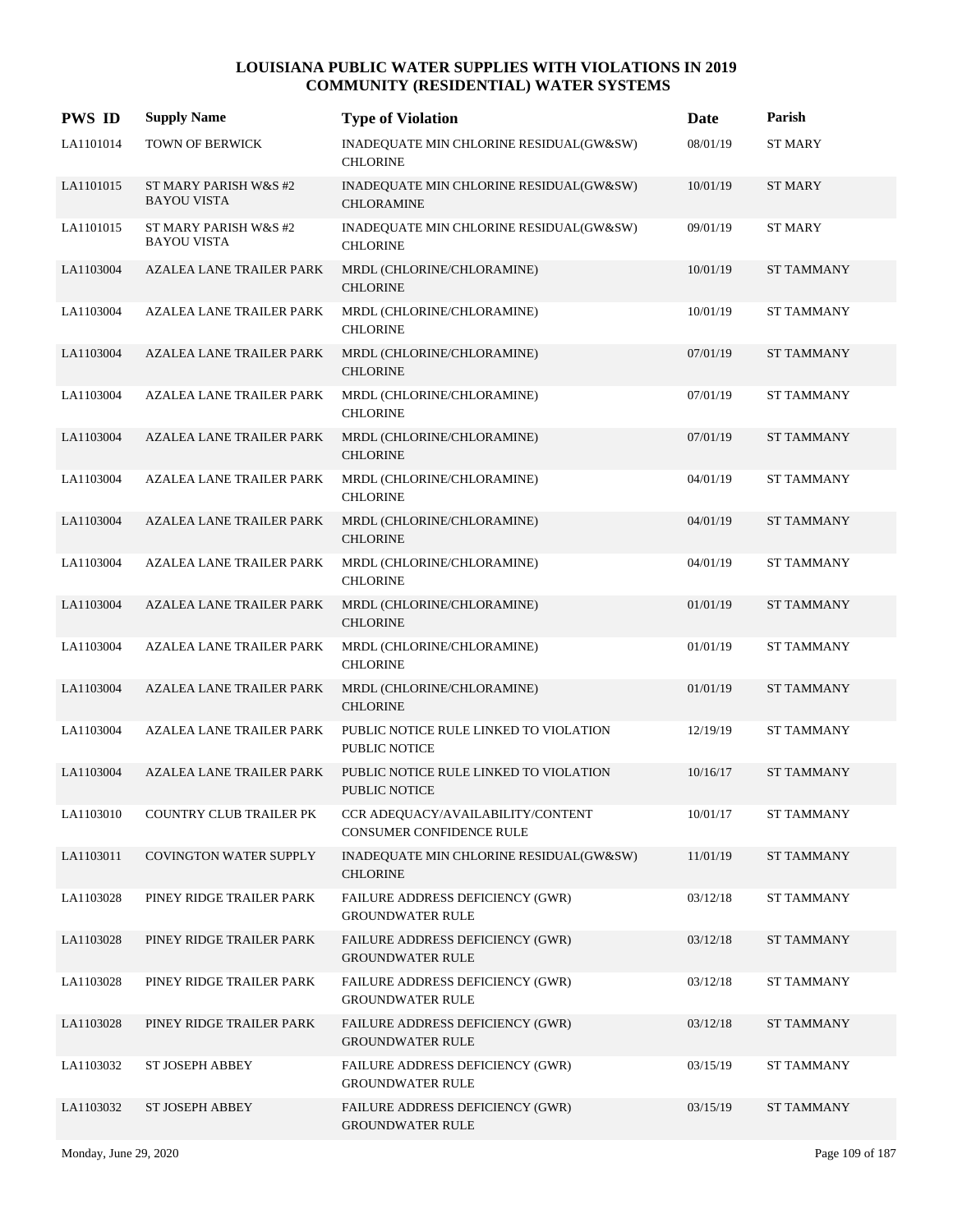| <b>PWS ID</b> | <b>Supply Name</b>                 | <b>Type of Violation</b>                                       | Date     | Parish            |
|---------------|------------------------------------|----------------------------------------------------------------|----------|-------------------|
| LA1103032     | ST JOSEPH ABBEY                    | FAILURE ADDRESS DEFICIENCY (GWR)<br><b>GROUNDWATER RULE</b>    | 03/15/19 | <b>ST TAMMANY</b> |
| LA1103032     | <b>ST JOSEPH ABBEY</b>             | FAILURE ADDRESS DEFICIENCY (GWR)<br><b>GROUNDWATER RULE</b>    | 03/15/19 | <b>ST TAMMANY</b> |
| LA1103032     | ST JOSEPH ABBEY                    | LEAD CONSUMER NOTICE (LCR)<br><b>LEAD &amp; COPPER RULE</b>    | 01/31/19 | <b>ST TAMMANY</b> |
| LA1103032     | ST JOSEPH ABBEY                    | LEAD CONSUMER NOTICE (LCR)<br><b>LEAD &amp; COPPER RULE</b>    | 05/07/16 | <b>ST TAMMANY</b> |
| LA1103032     | ST JOSEPH ABBEY                    | <b>CCR REPORT</b><br>CONSUMER CONFIDENCE RULE                  | 07/01/18 | <b>ST TAMMANY</b> |
| LA1103032     | ST JOSEPH ABBEY                    | CCR ADEQUACY/AVAILABILITY/CONTENT<br>CONSUMER CONFIDENCE RULE  | 10/01/17 | <b>ST TAMMANY</b> |
| LA1103032     | ST JOSEPH ABBEY                    | PUBLIC NOTICE RULE LINKED TO VIOLATION<br><b>PUBLIC NOTICE</b> | 04/25/19 | ST TAMMANY        |
| LA1103032     | ST JOSEPH ABBEY                    | PUBLIC NOTICE RULE LINKED TO VIOLATION<br><b>PUBLIC NOTICE</b> | 02/21/17 | <b>ST TAMMANY</b> |
| LA1103038     | SUN WATER SUPPLY                   | FAILURE ADDRESS DEFICIENCY (GWR)<br><b>GROUNDWATER RULE</b>    | 11/30/18 | <b>ST TAMMANY</b> |
| LA1103038     | <b>SUN WATER SUPPLY</b>            | FAILURE ADDRESS DEFICIENCY (GWR)<br><b>GROUNDWATER RULE</b>    | 11/30/18 | <b>ST TAMMANY</b> |
| LA1103038     | <b>SUN WATER SUPPLY</b>            | FAILURE ADDRESS DEFICIENCY (GWR)<br><b>GROUNDWATER RULE</b>    | 11/30/18 | <b>ST TAMMANY</b> |
| LA1103038     | <b>SUN WATER SUPPLY</b>            | FAILURE ADDRESS DEFICIENCY (GWR)<br><b>GROUNDWATER RULE</b>    | 11/30/18 | <b>ST TAMMANY</b> |
| LA1103038     | SUN WATER SUPPLY                   | FAILURE ADDRESS DEFICIENCY (GWR)<br><b>GROUNDWATER RULE</b>    | 11/30/18 | ST TAMMANY        |
| LA1103038     | <b>SUN WATER SUPPLY</b>            | FAILURE ADDRESS DEFICIENCY (GWR)<br><b>GROUNDWATER RULE</b>    | 11/30/18 | <b>ST TAMMANY</b> |
| LA1103038     | <b>SUN WATER SUPPLY</b>            | FAILURE ADDRESS DEFICIENCY (GWR)<br><b>GROUNDWATER RULE</b>    | 11/30/18 | <b>ST TAMMANY</b> |
| LA1103038     | <b>SUN WATER SUPPLY</b>            | PUBLIC EDUCATION (LCR)<br><b>LEAD &amp; COPPER RULE</b>        | 11/11/18 | <b>ST TAMMANY</b> |
| LA1103038     | SUN WATER SUPPLY                   | PUBLIC NOTICE RULE LINKED TO VIOLATION<br>PUBLIC NOTICE        | 01/17/19 | <b>ST TAMMANY</b> |
| LA1103038     | <b>SUN WATER SUPPLY</b>            | NO CERTIFIED OPERATOR                                          | 12/04/19 | <b>ST TAMMANY</b> |
| LA1103041     | SLIDELL WATER SUPPLY               | INADEQUATE MIN CHLORINE RESIDUAL(GW&SW)<br>CHLORAMINE          | 06/01/19 | ST TAMMANY        |
| LA1103042     | TAMMANY MOBILE HOME<br>PARK        | FAILURE ADDRESS DEFICIENCY (GWR)<br><b>GROUNDWATER RULE</b>    | 11/02/19 | <b>ST TAMMANY</b> |
| LA1103042     | TAMMANY MOBILE HOME<br>PARK        | FAILURE ADDRESS DEFICIENCY (GWR)<br><b>GROUNDWATER RULE</b>    | 11/02/19 | <b>ST TAMMANY</b> |
| LA1103042     | TAMMANY MOBILE HOME<br><b>PARK</b> | INADEQUATE MIN CHLORINE RESIDUAL(GW&SW)<br><b>CHLORINE</b>     | 05/01/19 | <b>ST TAMMANY</b> |
| LA1103042     | TAMMANY MOBILE HOME<br>PARK        | INADEQUATE MIN CHLORINE RESIDUAL(GW&SW)<br><b>CHLORINE</b>     | 01/01/19 | <b>ST TAMMANY</b> |
| LA1103042     | TAMMANY MOBILE HOME<br>PARK        | 5% DS BELOW MIN 0.5-2 MONTHS CONSEC(GW)<br><b>CHLORINE</b>     | 06/01/19 | <b>ST TAMMANY</b> |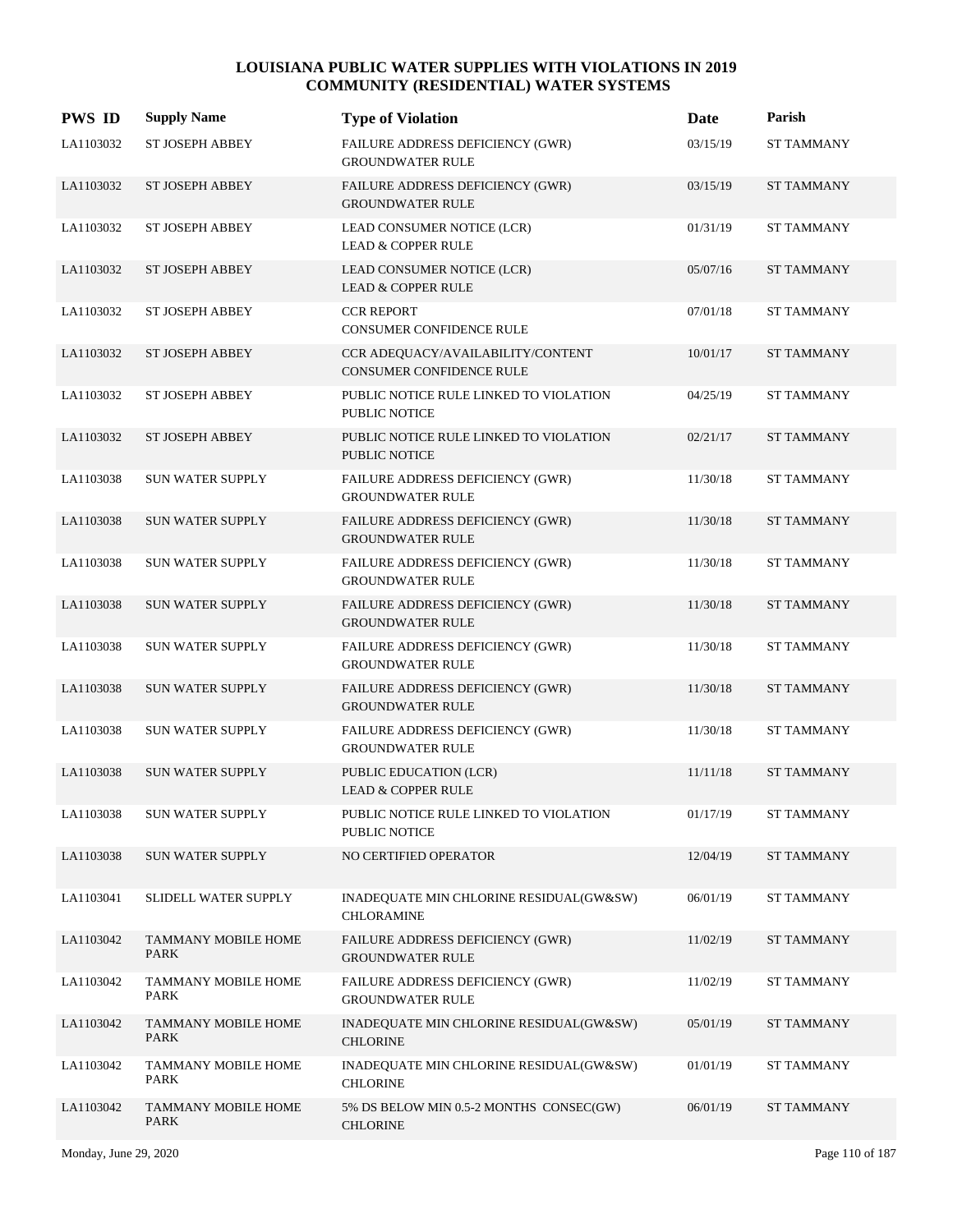| <b>PWS ID</b> | <b>Supply Name</b>                           | <b>Type of Violation</b>                                                                 | Date     | Parish            |
|---------------|----------------------------------------------|------------------------------------------------------------------------------------------|----------|-------------------|
| LA1103042     | TAMMANY MOBILE HOME<br><b>PARK</b>           | 5% DS BELOW MIN 0.5-2 MONTHS CONSEC(GW)<br><b>CHLORINE</b>                               | 03/01/19 | <b>ST TAMMANY</b> |
| LA1103042     | <b>TAMMANY MOBILE HOME</b><br><b>PARK</b>    | 5% DS BELOW MIN 0.5-2 MONTHS CONSEC(GW)<br><b>CHLORINE</b>                               | 02/01/19 | <b>ST TAMMANY</b> |
| LA1103043     | TCHEFUNCTA CLUB ESTATES                      | FAILURE ADDRESS DEFICIENCY (GWR)<br><b>GROUNDWATER RULE</b>                              | 10/20/16 | <b>ST TAMMANY</b> |
| LA1103043     | <b>TCHEFUNCTA CLUB ESTATES</b>               | FAILURE ADDRESS DEFICIENCY (GWR)<br><b>GROUNDWATER RULE</b>                              | 10/20/16 | <b>ST TAMMANY</b> |
| LA1103046     | RESOLVE WHISPERWOOD<br>ESTATES SD WS         | CCR ADEQUACY/AVAILABILITY/CONTENT<br>CONSUMER CONFIDENCE RULE                            | 10/01/17 | <b>ST TAMMANY</b> |
| LA1103053     | <b>SD</b>                                    | ST TAM PARISH - CROSS GATES INADEQUATE MIN CHLORINE RESIDUAL(GW&SW)<br><b>CHLORAMINE</b> | 06/01/19 | <b>ST TAMMANY</b> |
| LA1103056     | ST TAMMANY WATER<br><b>DISTRICT 3</b>        | LEAD CONSUMER NOTICE (LCR)<br><b>LEAD &amp; COPPER RULE</b>                              | 01/05/17 | <b>ST TAMMANY</b> |
| LA1103062     | <b>GIVING HOPE RETREAT</b>                   | <b>CCR REPORT</b><br><b>CONSUMER CONFIDENCE RULE</b>                                     | 07/01/19 | <b>ST TAMMANY</b> |
| LA1103062     | <b>GIVING HOPE RETREAT</b>                   | INADEQUATE MIN CHLORINE RESIDUAL(GW&SW)<br><b>CHLORINE</b>                               | 08/01/19 | <b>ST TAMMANY</b> |
| LA1103062     | <b>GIVING HOPE RETREAT</b>                   | 5% DS BELOW MIN 0.5-2 MONTHS CONSEC(GW)<br><b>CHLORINE</b>                               | 09/01/19 | <b>ST TAMMANY</b> |
| LA1103066     | <b>VILLAGE GUTHRIE</b><br><b>SUBDIVISION</b> | LEAD CONSUMER NOTICE (LCR)<br><b>LEAD &amp; COPPER RULE</b>                              | 02/14/19 | <b>ST TAMMANY</b> |
| LA1103066     | <b>VILLAGE GUTHRIE</b><br><b>SUBDIVISION</b> | LEAD CONSUMER NOTICE (LCR)<br><b>LEAD &amp; COPPER RULE</b>                              | 05/07/16 | <b>ST TAMMANY</b> |
| LA1103066     | <b>VILLAGE GUTHRIE</b><br><b>SUBDIVISION</b> | <b>CCR REPORT</b><br>CONSUMER CONFIDENCE RULE                                            | 07/01/19 | ST TAMMANY        |
| LA1103066     | <b>VILLAGE GUTHRIE</b><br><b>SUBDIVISION</b> | <b>CCR REPORT</b><br>CONSUMER CONFIDENCE RULE                                            | 07/01/18 | <b>ST TAMMANY</b> |
| LA1103066     | <b>VILLAGE GUTHRIE</b><br><b>SUBDIVISION</b> | <b>CCR REPORT</b><br>CONSUMER CONFIDENCE RULE                                            | 07/01/17 | <b>ST TAMMANY</b> |
| LA1103066     | <b>VILLAGE GUTHRIE</b><br><b>SUBDIVISION</b> | <b>CCR REPORT</b><br><b>CONSUMER CONFIDENCE RULE</b>                                     | 07/01/16 | <b>ST TAMMANY</b> |
| LA1103066     | <b>VILLAGE GUTHRIE</b><br><b>SUBDIVISION</b> | <b>CCR REPORT</b><br>CONSUMER CONFIDENCE RULE                                            | 07/01/15 | <b>ST TAMMANY</b> |
| LA1103066     | <b>VILLAGE GUTHRIE</b><br><b>SUBDIVISION</b> | <b>CCR REPORT</b><br>CONSUMER CONFIDENCE RULE                                            | 07/01/14 | <b>ST TAMMANY</b> |
| LA1103066     | <b>VILLAGE GUTHRIE</b><br><b>SUBDIVISION</b> | CCR ADEOUACY/AVAILABILITY/CONTENT<br>CONSUMER CONFIDENCE RULE                            | 10/01/17 | ST TAMMANY        |
| LA1103066     | <b>VILLAGE GUTHRIE</b><br><b>SUBDIVISION</b> | CCR ADEQUACY/AVAILABILITY/CONTENT<br>CONSUMER CONFIDENCE RULE                            | 10/01/16 | <b>ST TAMMANY</b> |
| LA1103066     | <b>VILLAGE GUTHRIE</b><br><b>SUBDIVISION</b> | CCR ADEQUACY/AVAILABILITY/CONTENT<br>CONSUMER CONFIDENCE RULE                            | 10/01/15 | <b>ST TAMMANY</b> |
| LA1103066     | <b>VILLAGE GUTHRIE</b><br><b>SUBDIVISION</b> | CCR ADEQUACY/AVAILABILITY/CONTENT<br>CONSUMER CONFIDENCE RULE                            | 10/01/14 | <b>ST TAMMANY</b> |
| LA1103066     | <b>VILLAGE GUTHRIE</b><br><b>SUBDIVISION</b> | PUBLIC NOTICE RULE LINKED TO VIOLATION<br>PUBLIC NOTICE                                  | 02/21/17 | <b>ST TAMMANY</b> |
| LA1103066     | <b>VILLAGE GUTHRIE</b><br><b>SUBDIVISION</b> | INADEQUATE MIN CHLORINE RESIDUAL(GW&SW)<br><b>CHLORINE</b>                               | 09/01/19 | <b>ST TAMMANY</b> |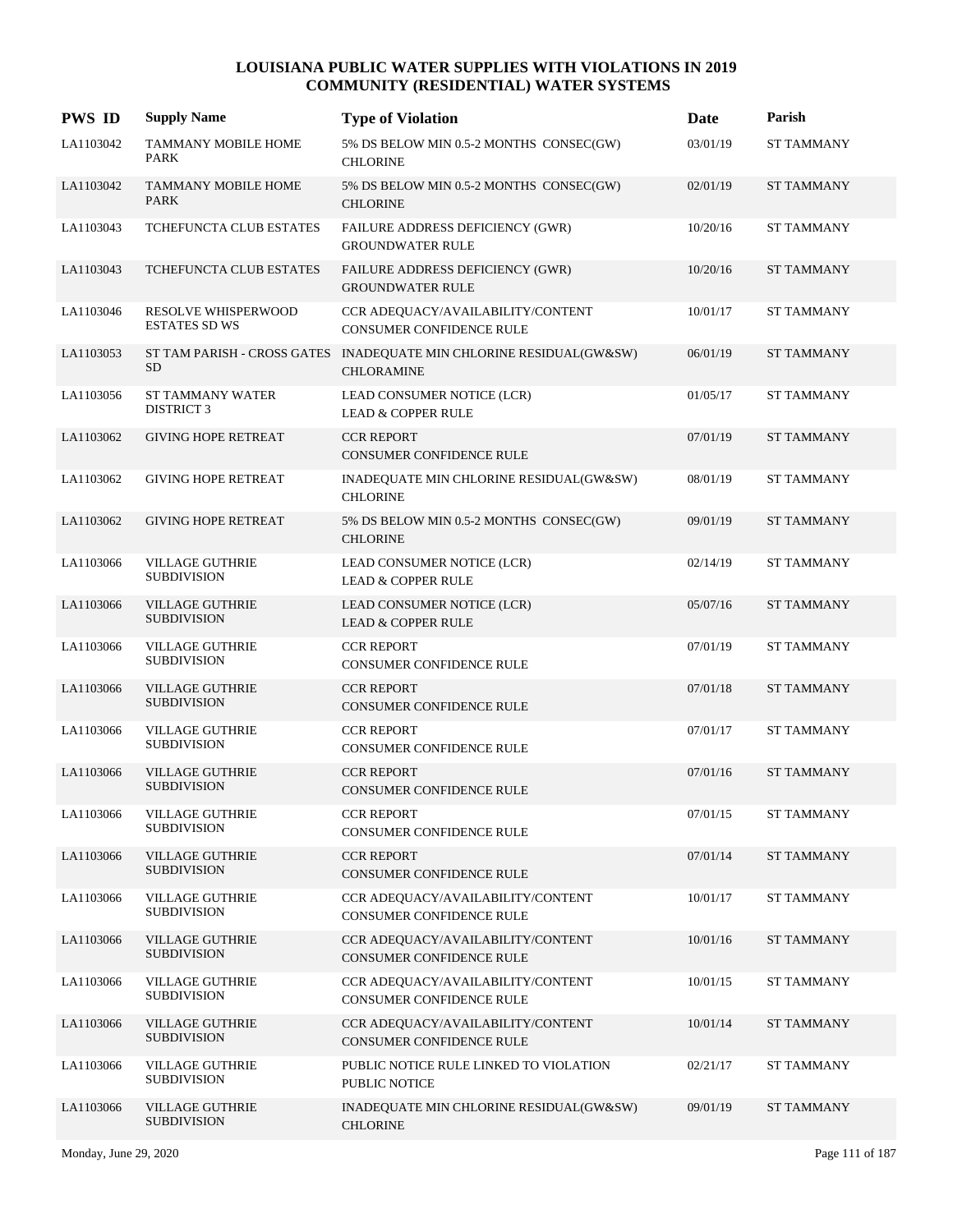| <b>PWS ID</b> | <b>Supply Name</b>                           | <b>Type of Violation</b>                                            | Date     | Parish            |
|---------------|----------------------------------------------|---------------------------------------------------------------------|----------|-------------------|
| LA1103066     | <b>VILLAGE GUTHRIE</b><br><b>SUBDIVISION</b> | INADEQUATE MIN CHLORINE RESIDUAL(GW&SW)<br><b>CHLORINE</b>          | 07/01/19 | <b>ST TAMMANY</b> |
| LA1103066     | <b>VILLAGE GUTHRIE</b><br><b>SUBDIVISION</b> | INADEQUATE MIN CHLORINE RESIDUAL(GW&SW)<br><b>CHLORINE</b>          | 05/01/19 | <b>ST TAMMANY</b> |
| LA1103069     | OZONE PINE SUBDIVISION                       | FAILURE ADDRESS DEFICIENCY (GWR)<br><b>GROUNDWATER RULE</b>         | 03/29/17 | <b>ST TAMMANY</b> |
| LA1103069     | <b>OZONE PINE SUBDIVISION</b>                | FAILURE ADDRESS DEFICIENCY (GWR)<br><b>GROUNDWATER RULE</b>         | 03/29/17 | <b>ST TAMMANY</b> |
| LA1103069     | OZONE PINE SUBDIVISION                       | FAILURE ADDRESS DEFICIENCY (GWR)<br><b>GROUNDWATER RULE</b>         | 03/29/17 | <b>ST TAMMANY</b> |
| LA1103069     | <b>OZONE PINE SUBDIVISION</b>                | FAILURE ADDRESS DEFICIENCY (GWR)<br><b>GROUNDWATER RULE</b>         | 03/29/17 | <b>ST TAMMANY</b> |
| LA1103069     | OZONE PINE SUBDIVISION                       | <b>FAILURE ADDRESS DEFICIENCY (GWR)</b><br><b>GROUNDWATER RULE</b>  | 03/29/17 | <b>ST TAMMANY</b> |
| LA1103069     | <b>OZONE PINE SUBDIVISION</b>                | FOLLOW-UP OR ROUTINE TAP M/R (LCR)<br><b>LEAD &amp; COPPER RULE</b> | 10/01/18 | <b>ST TAMMANY</b> |
| LA1103069     | OZONE PINE SUBDIVISION                       | FOLLOW-UP OR ROUTINE TAP M/R (LCR)<br><b>LEAD &amp; COPPER RULE</b> | 10/01/17 | <b>ST TAMMANY</b> |
| LA1103069     | OZONE PINE SUBDIVISION                       | FOLLOW-UP OR ROUTINE TAP M/R (LCR)<br><b>LEAD &amp; COPPER RULE</b> | 10/01/16 | <b>ST TAMMANY</b> |
| LA1103069     | OZONE PINE SUBDIVISION                       | FOLLOW-UP OR ROUTINE TAP M/R (LCR)<br><b>LEAD &amp; COPPER RULE</b> | 10/01/15 | <b>ST TAMMANY</b> |
| LA1103069     | <b>OZONE PINE SUBDIVISION</b>                | FOLLOW-UP OR ROUTINE TAP M/R (LCR)<br><b>LEAD &amp; COPPER RULE</b> | 10/01/12 | <b>ST TAMMANY</b> |
| LA1103069     | OZONE PINE SUBDIVISION                       | FOLLOW-UP OR ROUTINE TAP M/R (LCR)<br><b>LEAD &amp; COPPER RULE</b> | 10/01/09 | <b>ST TAMMANY</b> |
| LA1103069     | OZONE PINE SUBDIVISION                       | <b>CCR REPORT</b><br>CONSUMER CONFIDENCE RULE                       | 07/01/19 | <b>ST TAMMANY</b> |
| LA1103069     | <b>OZONE PINE SUBDIVISION</b>                | <b>CCR REPORT</b><br>CONSUMER CONFIDENCE RULE                       | 07/01/18 | <b>ST TAMMANY</b> |
| LA1103069     | <b>OZONE PINE SUBDIVISION</b>                | <b>CCR REPORT</b><br><b>CONSUMER CONFIDENCE RULE</b>                | 07/01/17 | <b>ST TAMMANY</b> |
| LA1103069     | <b>OZONE PINE SUBDIVISION</b>                | <b>CCR REPORT</b><br>CONSUMER CONFIDENCE RULE                       | 07/01/16 | <b>ST TAMMANY</b> |
| LA1103069     | OZONE PINE SUBDIVISION                       | <b>CCR REPORT</b><br>CONSUMER CONFIDENCE RULE                       | 07/01/15 | <b>ST TAMMANY</b> |
| LA1103069     | <b>OZONE PINE SUBDIVISION</b>                | <b>CCR REPORT</b><br>CONSUMER CONFIDENCE RULE                       | 07/01/14 | <b>ST TAMMANY</b> |
| LA1103069     | OZONE PINE SUBDIVISION                       | <b>CCR REPORT</b><br>CONSUMER CONFIDENCE RULE                       | 07/01/13 | <b>ST TAMMANY</b> |
| LA1103069     | <b>OZONE PINE SUBDIVISION</b>                | <b>CCR REPORT</b><br>CONSUMER CONFIDENCE RULE                       | 07/01/12 | <b>ST TAMMANY</b> |
| LA1103069     | OZONE PINE SUBDIVISION                       | <b>CCR REPORT</b><br>CONSUMER CONFIDENCE RULE                       | 07/01/11 | <b>ST TAMMANY</b> |
| LA1103069     | OZONE PINE SUBDIVISION                       | <b>CCR REPORT</b><br>CONSUMER CONFIDENCE RULE                       | 07/01/10 | <b>ST TAMMANY</b> |
| LA1103069     | OZONE PINE SUBDIVISION                       | CCR ADEQUACY/AVAILABILITY/CONTENT<br>CONSUMER CONFIDENCE RULE       | 10/01/17 | <b>ST TAMMANY</b> |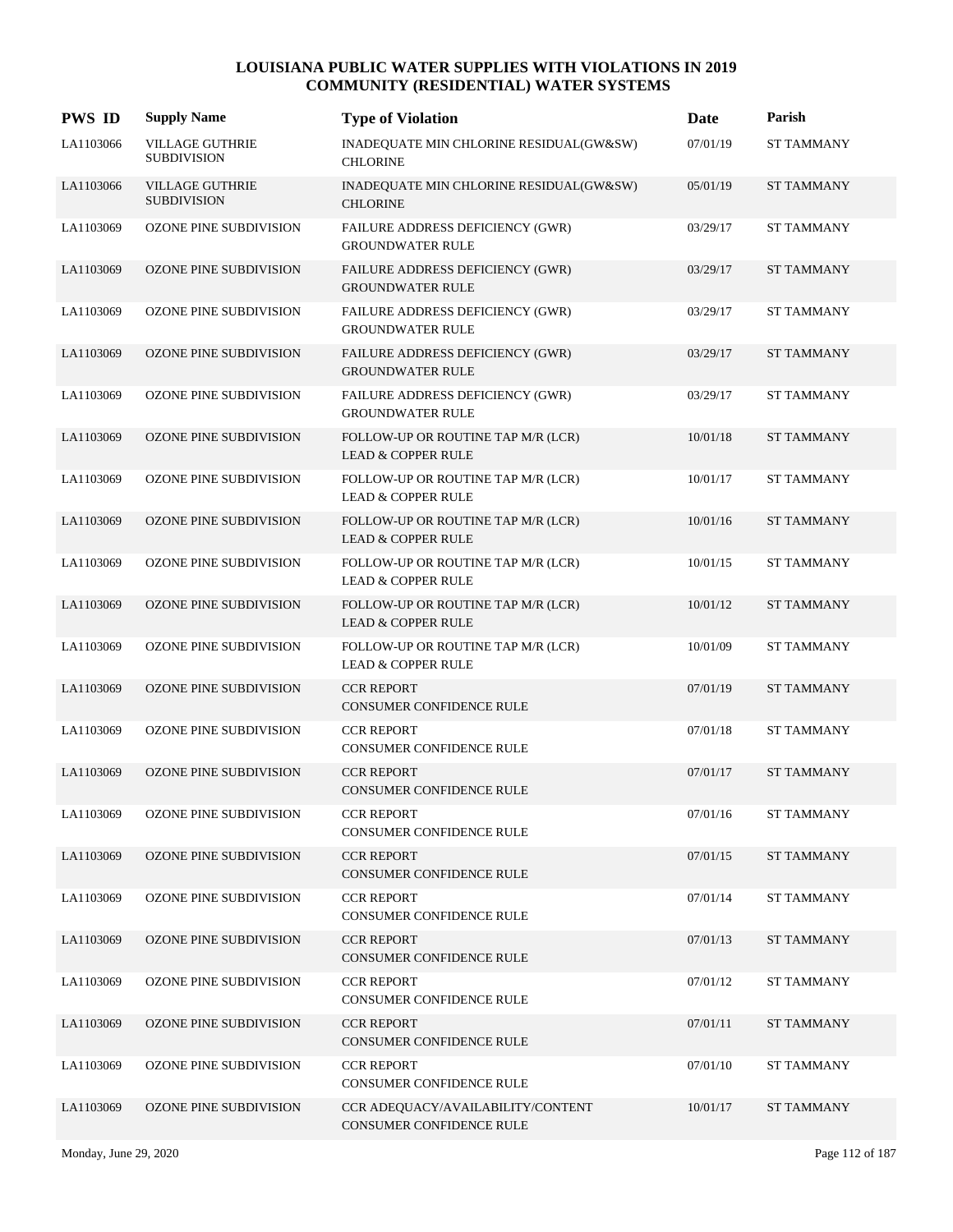| <b>PWS ID</b> | <b>Supply Name</b>            | <b>Type of Violation</b>                                             | Date     | Parish            |
|---------------|-------------------------------|----------------------------------------------------------------------|----------|-------------------|
| LA1103069     | OZONE PINE SUBDIVISION        | CCR ADEQUACY/AVAILABILITY/CONTENT<br><b>CONSUMER CONFIDENCE RULE</b> | 10/01/16 | <b>ST TAMMANY</b> |
| LA1103069     | OZONE PINE SUBDIVISION        | CCR ADEQUACY/AVAILABILITY/CONTENT<br><b>CONSUMER CONFIDENCE RULE</b> | 10/01/15 | <b>ST TAMMANY</b> |
| LA1103069     | OZONE PINE SUBDIVISION        | CCR ADEQUACY/AVAILABILITY/CONTENT<br>CONSUMER CONFIDENCE RULE        | 10/01/14 | <b>ST TAMMANY</b> |
| LA1103069     | OZONE PINE SUBDIVISION        | CCR ADEQUACY/AVAILABILITY/CONTENT<br>CONSUMER CONFIDENCE RULE        | 10/01/13 | <b>ST TAMMANY</b> |
| LA1103069     | OZONE PINE SUBDIVISION        | CCR ADEQUACY/AVAILABILITY/CONTENT<br>CONSUMER CONFIDENCE RULE        | 10/01/12 | <b>ST TAMMANY</b> |
| LA1103069     | OZONE PINE SUBDIVISION        | CCR ADEQUACY/AVAILABILITY/CONTENT<br>CONSUMER CONFIDENCE RULE        | 10/01/11 | <b>ST TAMMANY</b> |
| LA1103069     | OZONE PINE SUBDIVISION        | CCR ADEQUACY/AVAILABILITY/CONTENT<br>CONSUMER CONFIDENCE RULE        | 10/01/10 | <b>ST TAMMANY</b> |
| LA1103069     | <b>OZONE PINE SUBDIVISION</b> | PUBLIC NOTICE RULE LINKED TO VIOLATION<br>PUBLIC NOTICE              | 02/09/19 | <b>ST TAMMANY</b> |
| LA1103069     | OZONE PINE SUBDIVISION        | PUBLIC NOTICE RULE LINKED TO VIOLATION<br><b>PUBLIC NOTICE</b>       | 06/03/18 | <b>ST TAMMANY</b> |
| LA1103069     | <b>OZONE PINE SUBDIVISION</b> | PUBLIC NOTICE RULE LINKED TO VIOLATION<br><b>PUBLIC NOTICE</b>       | 03/19/18 | <b>ST TAMMANY</b> |
| LA1103069     | OZONE PINE SUBDIVISION        | PUBLIC NOTICE RULE LINKED TO VIOLATION<br>PUBLIC NOTICE              | 04/10/17 | <b>ST TAMMANY</b> |
| LA1103069     | <b>OZONE PINE SUBDIVISION</b> | PUBLIC NOTICE RULE LINKED TO VIOLATION<br>PUBLIC NOTICE              | 03/26/17 | <b>ST TAMMANY</b> |
| LA1103069     | OZONE PINE SUBDIVISION        | PUBLIC NOTICE RULE LINKED TO VIOLATION<br>PUBLIC NOTICE              | 03/22/17 | <b>ST TAMMANY</b> |
| LA1103069     | OZONE PINE SUBDIVISION        | PUBLIC NOTICE RULE LINKED TO VIOLATION<br><b>PUBLIC NOTICE</b>       | 03/11/17 | <b>ST TAMMANY</b> |
| LA1103069     | OZONE PINE SUBDIVISION        | PUBLIC NOTICE RULE LINKED TO VIOLATION<br><b>PUBLIC NOTICE</b>       | 03/11/17 | <b>ST TAMMANY</b> |
| LA1103069     | <b>OZONE PINE SUBDIVISION</b> | PUBLIC NOTICE RULE LINKED TO VIOLATION<br><b>PUBLIC NOTICE</b>       | 02/21/17 | <b>ST TAMMANY</b> |
| LA1103069     | OZONE PINE SUBDIVISION        | PUBLIC NOTICE RULE LINKED TO VIOLATION<br><b>PUBLIC NOTICE</b>       | 01/25/17 | <b>ST TAMMANY</b> |
| LA1103069     | OZONE PINE SUBDIVISION        | PUBLIC NOTICE RULE LINKED TO VIOLATION<br>PUBLIC NOTICE              | 01/02/17 | <b>ST TAMMANY</b> |
| LA1103069     | OZONE PINE SUBDIVISION        | PUBLIC NOTICE RULE LINKED TO VIOLATION<br>PUBLIC NOTICE              | 01/02/17 | <b>ST TAMMANY</b> |
| LA1103069     | <b>OZONE PINE SUBDIVISION</b> | PUBLIC NOTICE RULE LINKED TO VIOLATION<br>PUBLIC NOTICE              | 11/28/16 | <b>ST TAMMANY</b> |
| LA1103069     | OZONE PINE SUBDIVISION        | PUBLIC NOTICE RULE LINKED TO VIOLATION<br><b>PUBLIC NOTICE</b>       | 11/28/16 | <b>ST TAMMANY</b> |
| LA1103069     | <b>OZONE PINE SUBDIVISION</b> | PUBLIC NOTICE RULE LINKED TO VIOLATION<br>PUBLIC NOTICE              | 10/19/16 | <b>ST TAMMANY</b> |
| LA1103069     | OZONE PINE SUBDIVISION        | PUBLIC NOTICE RULE LINKED TO VIOLATION<br>PUBLIC NOTICE              | 10/19/16 | ST TAMMANY        |
| LA1103069     | <b>OZONE PINE SUBDIVISION</b> | PUBLIC NOTICE RULE LINKED TO VIOLATION<br>PUBLIC NOTICE              | 09/21/16 | <b>ST TAMMANY</b> |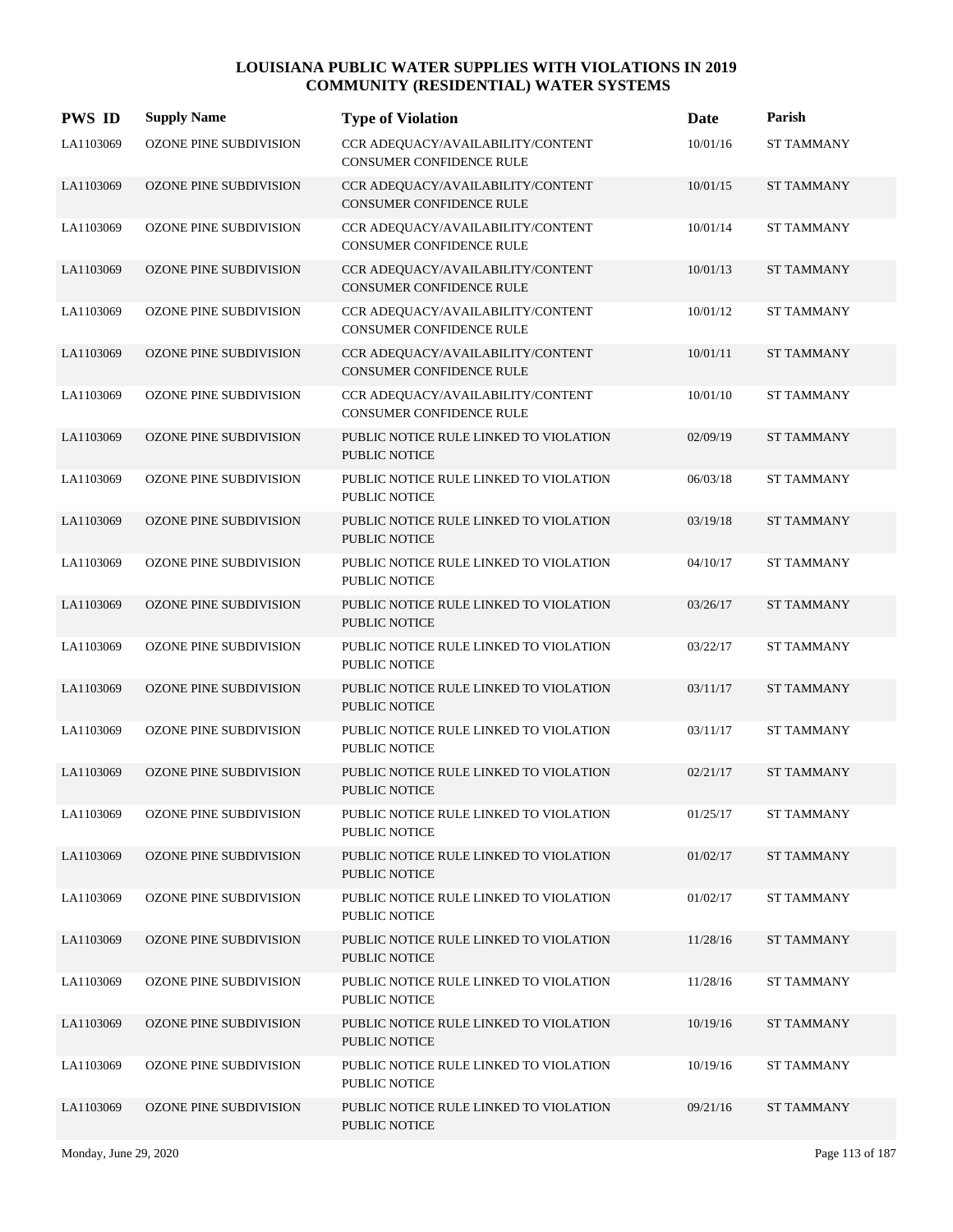| <b>PWS ID</b> | <b>Supply Name</b>            | <b>Type of Violation</b>                                       | Date     | Parish            |
|---------------|-------------------------------|----------------------------------------------------------------|----------|-------------------|
| LA1103069     | OZONE PINE SUBDIVISION        | PUBLIC NOTICE RULE LINKED TO VIOLATION<br><b>PUBLIC NOTICE</b> | 08/21/16 | <b>ST TAMMANY</b> |
| LA1103069     | <b>OZONE PINE SUBDIVISION</b> | PUBLIC NOTICE RULE LINKED TO VIOLATION<br><b>PUBLIC NOTICE</b> | 07/31/16 | <b>ST TAMMANY</b> |
| LA1103069     | OZONE PINE SUBDIVISION        | PUBLIC NOTICE RULE LINKED TO VIOLATION<br><b>PUBLIC NOTICE</b> | 07/25/16 | <b>ST TAMMANY</b> |
| LA1103069     | <b>OZONE PINE SUBDIVISION</b> | PUBLIC NOTICE RULE LINKED TO VIOLATION<br><b>PUBLIC NOTICE</b> | 07/07/16 | <b>ST TAMMANY</b> |
| LA1103069     | OZONE PINE SUBDIVISION        | PUBLIC NOTICE RULE LINKED TO VIOLATION<br><b>PUBLIC NOTICE</b> | 06/28/16 | <b>ST TAMMANY</b> |
| LA1103069     | <b>OZONE PINE SUBDIVISION</b> | PUBLIC NOTICE RULE LINKED TO VIOLATION<br><b>PUBLIC NOTICE</b> | 06/20/16 | <b>ST TAMMANY</b> |
| LA1103069     | OZONE PINE SUBDIVISION        | PUBLIC NOTICE RULE LINKED TO VIOLATION<br><b>PUBLIC NOTICE</b> | 06/20/16 | <b>ST TAMMANY</b> |
| LA1103069     | <b>OZONE PINE SUBDIVISION</b> | PUBLIC NOTICE RULE LINKED TO VIOLATION<br><b>PUBLIC NOTICE</b> | 06/08/16 | <b>ST TAMMANY</b> |
| LA1103069     | OZONE PINE SUBDIVISION        | PUBLIC NOTICE RULE LINKED TO VIOLATION<br><b>PUBLIC NOTICE</b> | 05/24/16 | <b>ST TAMMANY</b> |
| LA1103069     | OZONE PINE SUBDIVISION        | PUBLIC NOTICE RULE LINKED TO VIOLATION<br><b>PUBLIC NOTICE</b> | 04/29/16 | <b>ST TAMMANY</b> |
| LA1103069     | OZONE PINE SUBDIVISION        | PUBLIC NOTICE RULE LINKED TO VIOLATION<br>PUBLIC NOTICE        | 04/20/16 | <b>ST TAMMANY</b> |
| LA1103069     | <b>OZONE PINE SUBDIVISION</b> | PUBLIC NOTICE RULE LINKED TO VIOLATION<br>PUBLIC NOTICE        | 03/20/16 | <b>ST TAMMANY</b> |
| LA1103069     | OZONE PINE SUBDIVISION        | PUBLIC NOTICE RULE LINKED TO VIOLATION<br><b>PUBLIC NOTICE</b> | 03/20/16 | <b>ST TAMMANY</b> |
| LA1103069     | OZONE PINE SUBDIVISION        | PUBLIC NOTICE RULE LINKED TO VIOLATION<br><b>PUBLIC NOTICE</b> | 03/20/16 | <b>ST TAMMANY</b> |
| LA1103069     | OZONE PINE SUBDIVISION        | PUBLIC NOTICE RULE LINKED TO VIOLATION<br><b>PUBLIC NOTICE</b> | 03/20/16 | <b>ST TAMMANY</b> |
| LA1103069     | <b>OZONE PINE SUBDIVISION</b> | PUBLIC NOTICE RULE LINKED TO VIOLATION<br><b>PUBLIC NOTICE</b> | 03/20/16 | <b>ST TAMMANY</b> |
| LA1103069     | <b>OZONE PINE SUBDIVISION</b> | PUBLIC NOTICE RULE LINKED TO VIOLATION<br>PUBLIC NOTICE        | 03/20/16 | <b>ST TAMMANY</b> |
| LA1103069     | OZONE PINE SUBDIVISION        | PUBLIC NOTICE RULE LINKED TO VIOLATION<br>PUBLIC NOTICE        | 03/20/16 | <b>ST TAMMANY</b> |
| LA1103069     | OZONE PINE SUBDIVISION        | PUBLIC NOTICE RULE LINKED TO VIOLATION<br>PUBLIC NOTICE        | 03/20/16 | <b>ST TAMMANY</b> |
| LA1103069     | OZONE PINE SUBDIVISION        | PUBLIC NOTICE RULE LINKED TO VIOLATION<br>PUBLIC NOTICE        | 03/20/16 | <b>ST TAMMANY</b> |
| LA1103069     | <b>OZONE PINE SUBDIVISION</b> | PUBLIC NOTICE RULE LINKED TO VIOLATION<br>PUBLIC NOTICE        | 03/20/16 | <b>ST TAMMANY</b> |
| LA1103069     | <b>OZONE PINE SUBDIVISION</b> | PUBLIC NOTICE RULE LINKED TO VIOLATION<br>PUBLIC NOTICE        | 03/20/16 | <b>ST TAMMANY</b> |
| LA1103069     | OZONE PINE SUBDIVISION        | PUBLIC NOTICE RULE LINKED TO VIOLATION<br>PUBLIC NOTICE        | 02/27/16 | <b>ST TAMMANY</b> |
| LA1103069     | <b>OZONE PINE SUBDIVISION</b> | PUBLIC NOTICE RULE LINKED TO VIOLATION<br>PUBLIC NOTICE        | 02/16/16 | <b>ST TAMMANY</b> |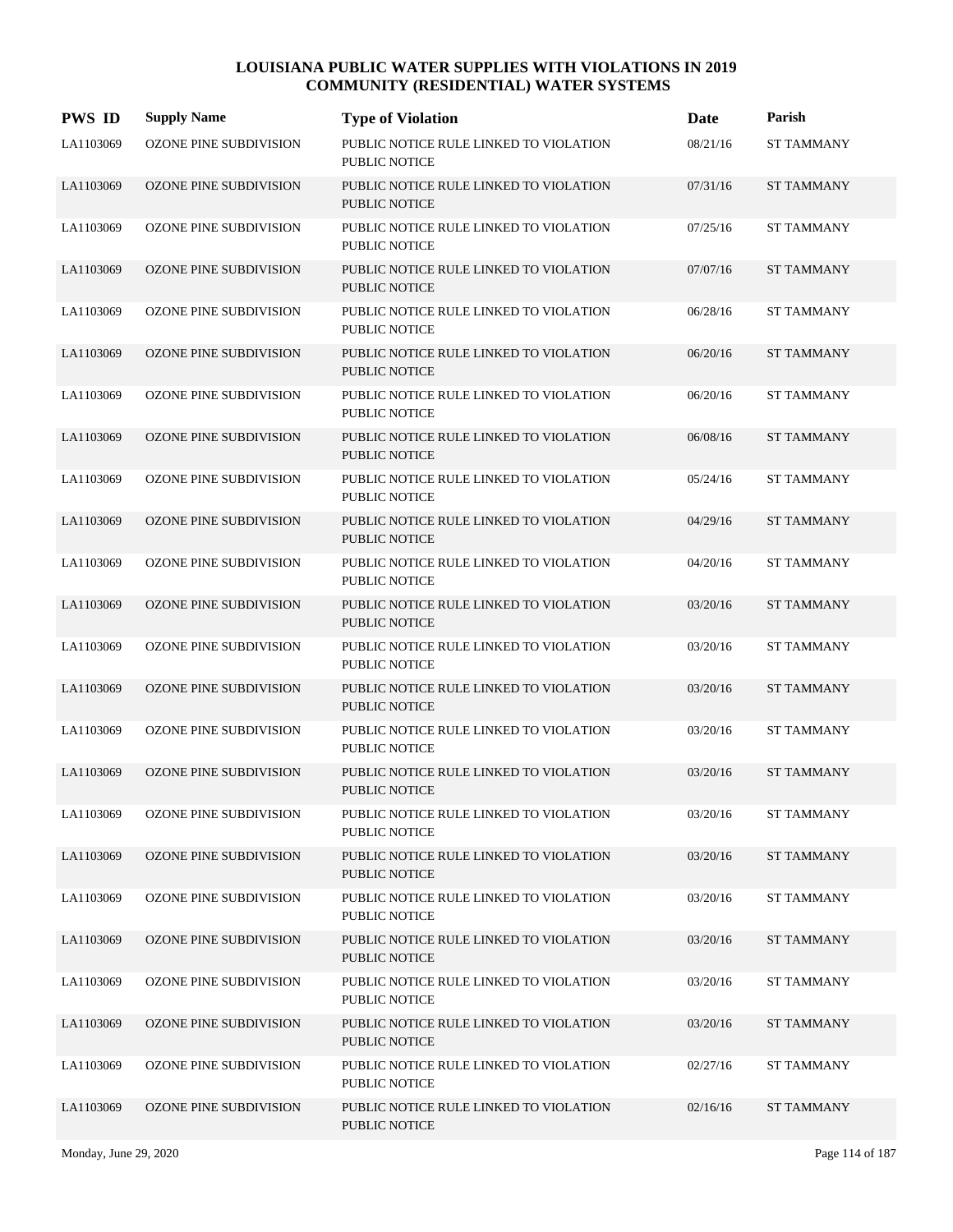| <b>PWS ID</b> | <b>Supply Name</b>            | <b>Type of Violation</b>                                       | Date     | Parish            |
|---------------|-------------------------------|----------------------------------------------------------------|----------|-------------------|
| LA1103069     | OZONE PINE SUBDIVISION        | PUBLIC NOTICE RULE LINKED TO VIOLATION<br><b>PUBLIC NOTICE</b> | 02/08/16 | <b>ST TAMMANY</b> |
| LA1103069     | OZONE PINE SUBDIVISION        | PUBLIC NOTICE RULE LINKED TO VIOLATION<br><b>PUBLIC NOTICE</b> | 01/11/16 | <b>ST TAMMANY</b> |
| LA1103069     | OZONE PINE SUBDIVISION        | PUBLIC NOTICE RULE LINKED TO VIOLATION<br><b>PUBLIC NOTICE</b> | 11/10/15 | <b>ST TAMMANY</b> |
| LA1103069     | OZONE PINE SUBDIVISION        | PUBLIC NOTICE RULE LINKED TO VIOLATION<br><b>PUBLIC NOTICE</b> | 09/08/15 | <b>ST TAMMANY</b> |
| LA1103069     | OZONE PINE SUBDIVISION        | PUBLIC NOTICE RULE LINKED TO VIOLATION<br><b>PUBLIC NOTICE</b> | 08/29/15 | <b>ST TAMMANY</b> |
| LA1103069     | OZONE PINE SUBDIVISION        | PUBLIC NOTICE RULE LINKED TO VIOLATION<br><b>PUBLIC NOTICE</b> | 08/11/15 | <b>ST TAMMANY</b> |
| LA1103069     | OZONE PINE SUBDIVISION        | PUBLIC NOTICE RULE LINKED TO VIOLATION<br><b>PUBLIC NOTICE</b> | 07/10/15 | <b>ST TAMMANY</b> |
| LA1103069     | <b>OZONE PINE SUBDIVISION</b> | PUBLIC NOTICE RULE LINKED TO VIOLATION<br><b>PUBLIC NOTICE</b> | 06/10/15 | <b>ST TAMMANY</b> |
| LA1103069     | <b>OZONE PINE SUBDIVISION</b> | PUBLIC NOTICE RULE LINKED TO VIOLATION<br><b>PUBLIC NOTICE</b> | 05/08/15 | <b>ST TAMMANY</b> |
| LA1103069     | <b>OZONE PINE SUBDIVISION</b> | PUBLIC NOTICE RULE LINKED TO VIOLATION<br><b>PUBLIC NOTICE</b> | 04/15/15 | <b>ST TAMMANY</b> |
| LA1103069     | OZONE PINE SUBDIVISION        | PUBLIC NOTICE RULE LINKED TO VIOLATION<br><b>PUBLIC NOTICE</b> | 03/09/15 | <b>ST TAMMANY</b> |
| LA1103069     | <b>OZONE PINE SUBDIVISION</b> | PUBLIC NOTICE RULE LINKED TO VIOLATION<br><b>PUBLIC NOTICE</b> | 02/16/15 | <b>ST TAMMANY</b> |
| LA1103069     | OZONE PINE SUBDIVISION        | PUBLIC NOTICE RULE LINKED TO VIOLATION<br><b>PUBLIC NOTICE</b> | 02/09/15 | <b>ST TAMMANY</b> |
| LA1103069     | <b>OZONE PINE SUBDIVISION</b> | PUBLIC NOTICE RULE LINKED TO VIOLATION<br><b>PUBLIC NOTICE</b> | 01/08/15 | <b>ST TAMMANY</b> |
| LA1103069     | OZONE PINE SUBDIVISION        | PUBLIC NOTICE RULE LINKED TO VIOLATION<br><b>PUBLIC NOTICE</b> | 12/09/14 | <b>ST TAMMANY</b> |
| LA1103069     | <b>OZONE PINE SUBDIVISION</b> | PUBLIC NOTICE RULE LINKED TO VIOLATION<br><b>PUBLIC NOTICE</b> | 10/08/14 | <b>ST TAMMANY</b> |
| LA1103069     | OZONE PINE SUBDIVISION        | PUBLIC NOTICE RULE LINKED TO VIOLATION<br>PUBLIC NOTICE        | 09/22/14 | <b>ST TAMMANY</b> |
| LA1103069     | <b>OZONE PINE SUBDIVISION</b> | PUBLIC NOTICE RULE LINKED TO VIOLATION<br>PUBLIC NOTICE        | 09/05/14 | <b>ST TAMMANY</b> |
| LA1103069     | <b>OZONE PINE SUBDIVISION</b> | PUBLIC NOTICE RULE LINKED TO VIOLATION<br>PUBLIC NOTICE        | 08/08/14 | <b>ST TAMMANY</b> |
| LA1103069     | OZONE PINE SUBDIVISION        | PUBLIC NOTICE RULE LINKED TO VIOLATION<br>PUBLIC NOTICE        | 07/11/14 | <b>ST TAMMANY</b> |
| LA1103069     | OZONE PINE SUBDIVISION        | PUBLIC NOTICE RULE LINKED TO VIOLATION<br><b>PUBLIC NOTICE</b> | 06/10/14 | <b>ST TAMMANY</b> |
| LA1103069     | OZONE PINE SUBDIVISION        | PUBLIC NOTICE RULE LINKED TO VIOLATION<br>PUBLIC NOTICE        | 05/12/14 | <b>ST TAMMANY</b> |
| LA1103069     | OZONE PINE SUBDIVISION        | PUBLIC NOTICE RULE LINKED TO VIOLATION<br>PUBLIC NOTICE        | 04/10/14 | <b>ST TAMMANY</b> |
| LA1103069     | OZONE PINE SUBDIVISION        | PUBLIC NOTICE RULE LINKED TO VIOLATION<br>PUBLIC NOTICE        | 03/19/14 | <b>ST TAMMANY</b> |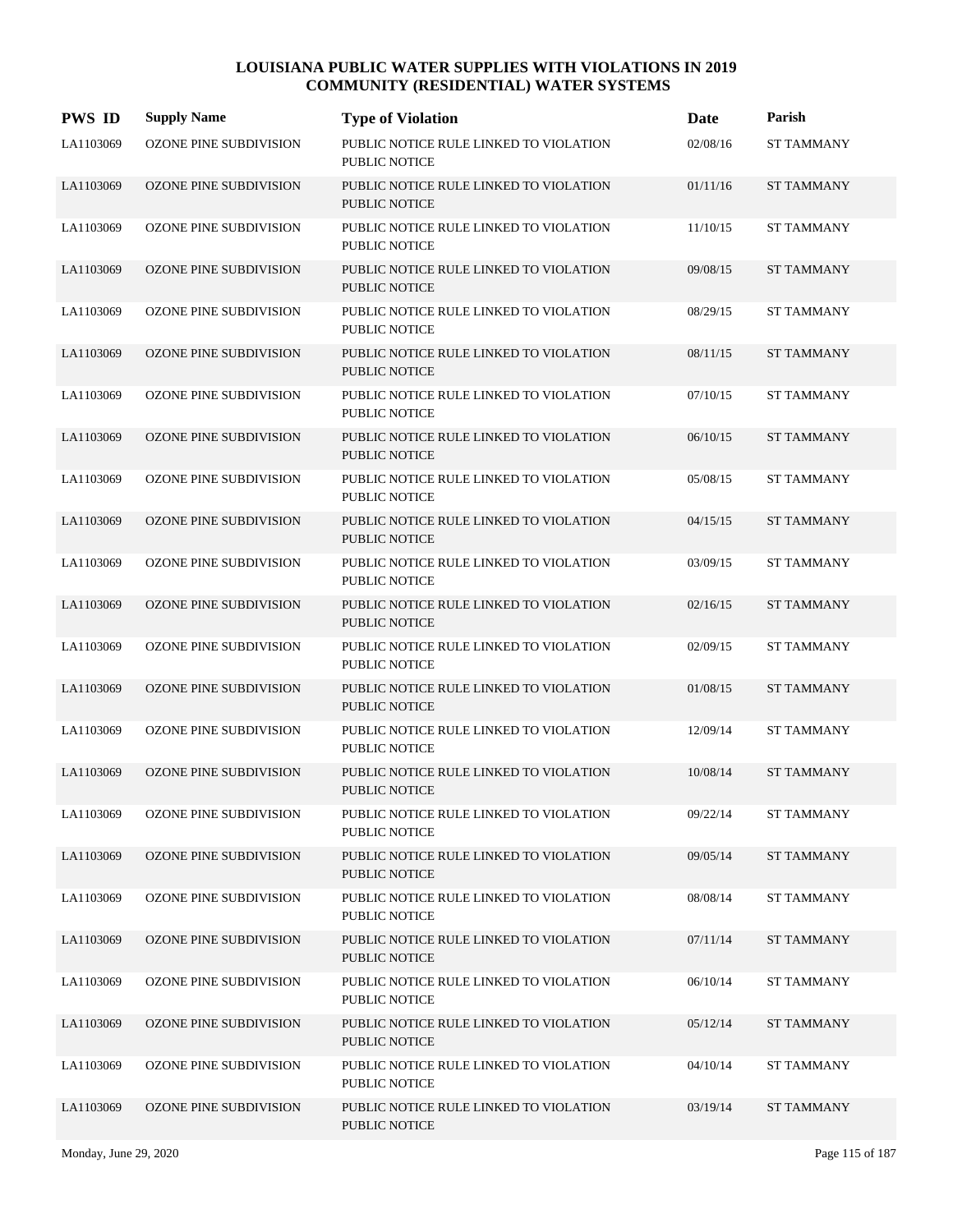| <b>PWS ID</b> | <b>Supply Name</b>            | <b>Type of Violation</b>                                       | Date     | Parish            |
|---------------|-------------------------------|----------------------------------------------------------------|----------|-------------------|
| LA1103069     | OZONE PINE SUBDIVISION        | PUBLIC NOTICE RULE LINKED TO VIOLATION<br><b>PUBLIC NOTICE</b> | 03/07/14 | <b>ST TAMMANY</b> |
| LA1103069     | OZONE PINE SUBDIVISION        | PUBLIC NOTICE RULE LINKED TO VIOLATION<br><b>PUBLIC NOTICE</b> | 02/06/14 | <b>ST TAMMANY</b> |
| LA1103069     | OZONE PINE SUBDIVISION        | PUBLIC NOTICE RULE LINKED TO VIOLATION<br><b>PUBLIC NOTICE</b> | 01/08/14 | <b>ST TAMMANY</b> |
| LA1103069     | <b>OZONE PINE SUBDIVISION</b> | PUBLIC NOTICE RULE LINKED TO VIOLATION<br><b>PUBLIC NOTICE</b> | 12/10/13 | <b>ST TAMMANY</b> |
| LA1103069     | OZONE PINE SUBDIVISION        | PUBLIC NOTICE RULE LINKED TO VIOLATION<br><b>PUBLIC NOTICE</b> | 11/13/13 | <b>ST TAMMANY</b> |
| LA1103069     | <b>OZONE PINE SUBDIVISION</b> | PUBLIC NOTICE RULE LINKED TO VIOLATION<br><b>PUBLIC NOTICE</b> | 10/11/13 | <b>ST TAMMANY</b> |
| LA1103069     | OZONE PINE SUBDIVISION        | PUBLIC NOTICE RULE LINKED TO VIOLATION<br><b>PUBLIC NOTICE</b> | 09/09/13 | <b>ST TAMMANY</b> |
| LA1103069     | <b>OZONE PINE SUBDIVISION</b> | PUBLIC NOTICE RULE LINKED TO VIOLATION<br><b>PUBLIC NOTICE</b> | 08/08/13 | <b>ST TAMMANY</b> |
| LA1103069     | OZONE PINE SUBDIVISION        | PUBLIC NOTICE RULE LINKED TO VIOLATION<br><b>PUBLIC NOTICE</b> | 07/10/13 | <b>ST TAMMANY</b> |
| LA1103069     | <b>OZONE PINE SUBDIVISION</b> | PUBLIC NOTICE RULE LINKED TO VIOLATION<br><b>PUBLIC NOTICE</b> | 06/06/13 | <b>ST TAMMANY</b> |
| LA1103069     | OZONE PINE SUBDIVISION        | PUBLIC NOTICE RULE LINKED TO VIOLATION<br><b>PUBLIC NOTICE</b> | 05/10/13 | <b>ST TAMMANY</b> |
| LA1103069     | <b>OZONE PINE SUBDIVISION</b> | PUBLIC NOTICE RULE LINKED TO VIOLATION<br><b>PUBLIC NOTICE</b> | 04/11/13 | <b>ST TAMMANY</b> |
| LA1103069     | OZONE PINE SUBDIVISION        | PUBLIC NOTICE RULE LINKED TO VIOLATION<br><b>PUBLIC NOTICE</b> | 03/14/13 | <b>ST TAMMANY</b> |
| LA1103069     | <b>OZONE PINE SUBDIVISION</b> | PUBLIC NOTICE RULE LINKED TO VIOLATION<br><b>PUBLIC NOTICE</b> | 03/14/13 | <b>ST TAMMANY</b> |
| LA1103069     | OZONE PINE SUBDIVISION        | PUBLIC NOTICE RULE LINKED TO VIOLATION<br><b>PUBLIC NOTICE</b> | 02/08/13 | <b>ST TAMMANY</b> |
| LA1103069     | <b>OZONE PINE SUBDIVISION</b> | PUBLIC NOTICE RULE LINKED TO VIOLATION<br><b>PUBLIC NOTICE</b> | 01/16/13 | <b>ST TAMMANY</b> |
| LA1103069     | OZONE PINE SUBDIVISION        | PUBLIC NOTICE RULE LINKED TO VIOLATION<br>PUBLIC NOTICE        | 12/14/12 | <b>ST TAMMANY</b> |
| LA1103069     | OZONE PINE SUBDIVISION        | PUBLIC NOTICE RULE LINKED TO VIOLATION<br><b>PUBLIC NOTICE</b> | 05/31/12 | <b>ST TAMMANY</b> |
| LA1103069     | OZONE PINE SUBDIVISION        | 5% DS BELOW MIN 0.5-2 MONTHS CONSEC(GW)<br><b>CHLORAMINE</b>   | 12/01/19 | <b>ST TAMMANY</b> |
| LA1103069     | OZONE PINE SUBDIVISION        | 5% DS BELOW MIN 0.5-2 MONTHS CONSEC(GW)<br><b>CHLORAMINE</b>   | 10/01/19 | <b>ST TAMMANY</b> |
| LA1103069     | OZONE PINE SUBDIVISION        | 5% DS BELOW MIN 0.5-2 MONTHS CONSEC(GW)<br>CHLORAMINE          | 09/01/19 | <b>ST TAMMANY</b> |
| LA1103069     | OZONE PINE SUBDIVISION        | 5% DS BELOW MIN 0.5-2 MONTHS CONSEC(GW)<br><b>CHLORAMINE</b>   | 08/01/19 | <b>ST TAMMANY</b> |
| LA1103069     | OZONE PINE SUBDIVISION        | 5% DS BELOW MIN 0.5-2 MONTHS CONSEC(GW)<br>CHLORAMINE          | 07/01/19 | <b>ST TAMMANY</b> |
| LA1103069     | OZONE PINE SUBDIVISION        | 5% DS BELOW MIN 0.5-2 MONTHS CONSEC(GW)<br><b>CHLORAMINE</b>   | 06/01/19 | <b>ST TAMMANY</b> |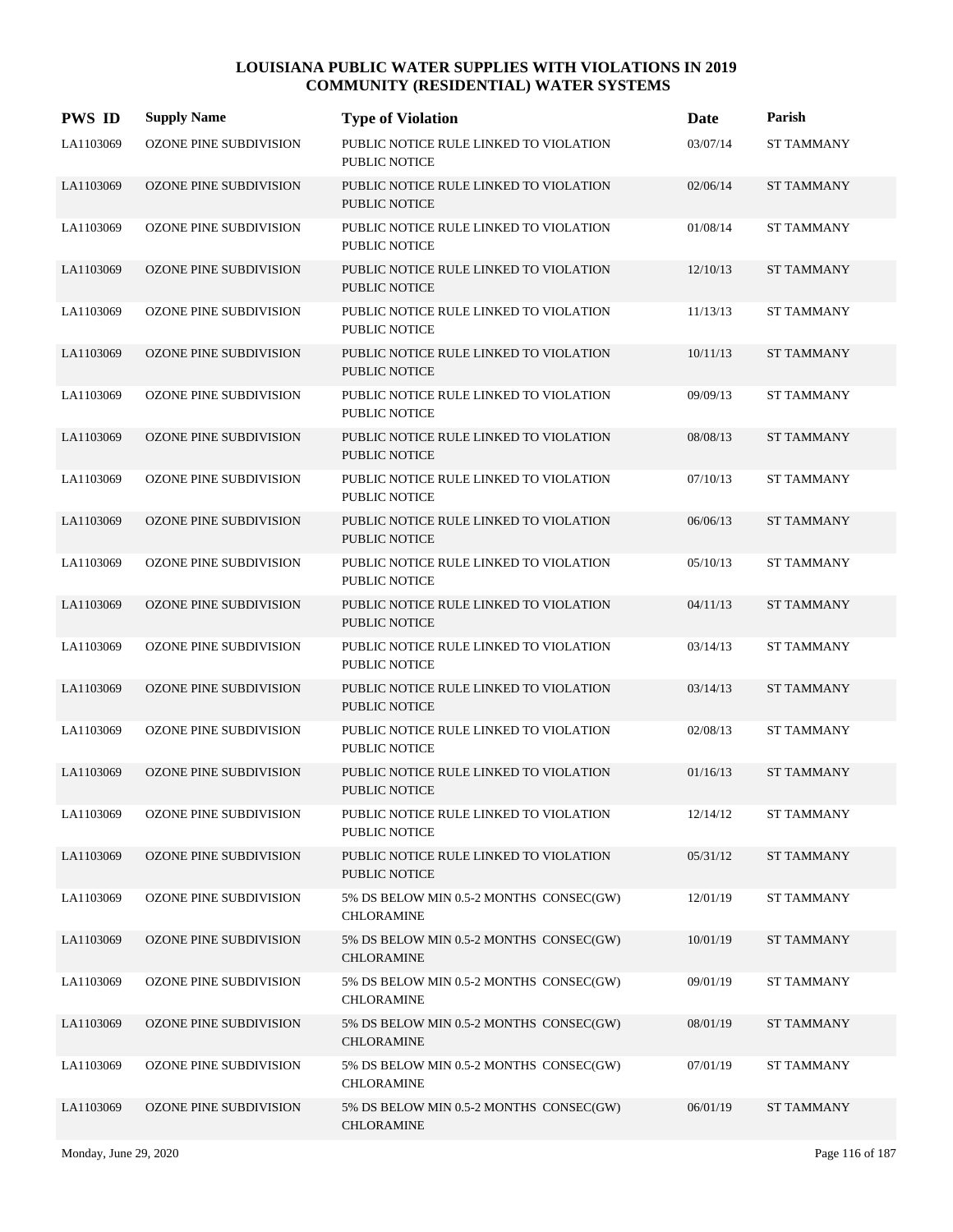| <b>PWS ID</b> | <b>Supply Name</b>                          | <b>Type of Violation</b>                                             | Date     | Parish            |
|---------------|---------------------------------------------|----------------------------------------------------------------------|----------|-------------------|
| LA1103069     | OZONE PINE SUBDIVISION                      | 5% DS BELOW MIN 0.5-2 MONTHS CONSEC(GW)<br><b>CHLORAMINE</b>         | 05/01/19 | <b>ST TAMMANY</b> |
| LA1103069     | OZONE PINE SUBDIVISION                      | 5% DS BELOW MIN 0.5-2 MONTHS CONSEC(GW)<br><b>CHLORAMINE</b>         | 04/01/19 | <b>ST TAMMANY</b> |
| LA1103069     | OZONE PINE SUBDIVISION                      | 5% DS BELOW MIN 0.5-2 MONTHS CONSEC(GW)<br><b>CHLORAMINE</b>         | 03/01/19 | <b>ST TAMMANY</b> |
| LA1103069     | <b>OZONE PINE SUBDIVISION</b>               | 5% DS BELOW MIN 0.5-2 MONTHS CONSEC(GW)<br><b>CHLORAMINE</b>         | 02/01/19 | <b>ST TAMMANY</b> |
| LA1103069     | OZONE PINE SUBDIVISION                      | 5% DS BELOW MIN 0.5-2 MONTHS CONSEC(GW)<br><b>CHLORAMINE</b>         | 01/01/19 | <b>ST TAMMANY</b> |
| LA1103069     | <b>OZONE PINE SUBDIVISION</b>               | FAILURE TO SUBMIT MONITORING PLAN<br><b>TOTAL COLIFORM RULE</b>      | 01/01/14 | <b>ST TAMMANY</b> |
| LA1103069     | <b>OZONE PINE SUBDIVISION</b>               | NO CERTIFIED OPERATOR                                                | 04/01/19 | <b>ST TAMMANY</b> |
| LA1103072     | <b>HOMELAND HEIGHTS</b>                     | LEAD CONSUMER NOTICE (LCR)<br><b>LEAD &amp; COPPER RULE</b>          | 02/16/19 | <b>ST TAMMANY</b> |
| LA1103072     | HOMELAND HEIGHTS                            | <b>CCR REPORT</b><br>CONSUMER CONFIDENCE RULE                        | 07/01/19 | <b>ST TAMMANY</b> |
| LA1103072     | <b>HOMELAND HEIGHTS</b>                     | <b>CCR REPORT</b><br><b>CONSUMER CONFIDENCE RULE</b>                 | 07/01/18 | <b>ST TAMMANY</b> |
| LA1103072     | HOMELAND HEIGHTS                            | <b>CCR REPORT</b><br><b>CONSUMER CONFIDENCE RULE</b>                 | 07/01/17 | <b>ST TAMMANY</b> |
| LA1103072     | HOMELAND HEIGHTS                            | CCR ADEQUACY/AVAILABILITY/CONTENT<br><b>CONSUMER CONFIDENCE RULE</b> | 10/01/17 | <b>ST TAMMANY</b> |
| LA1103077     | PONDEROSA RANCHES<br><b>SUBDIVISION</b>     | LEAD CONSUMER NOTICE (LCR)<br><b>LEAD &amp; COPPER RULE</b>          | 02/14/19 | <b>ST TAMMANY</b> |
| LA1103077     | PONDEROSA RANCHES<br><b>SUBDIVISION</b>     | LEAD CONSUMER NOTICE (LCR)<br><b>LEAD &amp; COPPER RULE</b>          | 05/07/16 | <b>ST TAMMANY</b> |
| LA1103077     | PONDEROSA RANCHES<br><b>SUBDIVISION</b>     | <b>CCR REPORT</b><br>CONSUMER CONFIDENCE RULE                        | 07/01/19 | <b>ST TAMMANY</b> |
| LA1103077     | PONDEROSA RANCHES<br><b>SUBDIVISION</b>     | <b>CCR REPORT</b><br><b>CONSUMER CONFIDENCE RULE</b>                 | 07/01/18 | <b>ST TAMMANY</b> |
| LA1103077     | PONDEROSA RANCHES<br><b>SUBDIVISION</b>     | <b>CCR REPORT</b><br>CONSUMER CONFIDENCE RULE                        | 07/01/17 | <b>ST TAMMANY</b> |
| LA1103077     | PONDEROSA RANCHES<br><b>SUBDIVISION</b>     | CCR ADEQUACY/AVAILABILITY/CONTENT<br>CONSUMER CONFIDENCE RULE        | 10/01/17 | <b>ST TAMMANY</b> |
| LA1103077     | PONDEROSA RANCHES<br><b>SUBDIVISION</b>     | PUBLIC NOTICE RULE LINKED TO VIOLATION<br>PUBLIC NOTICE              | 02/21/17 | <b>ST TAMMANY</b> |
| LA1103077     | PONDEROSA RANCHES<br><b>SUBDIVISION</b>     | INADEQUATE MIN CHLORINE RESIDUAL(GW&SW)<br><b>CHLORINE</b>           | 12/01/19 | <b>ST TAMMANY</b> |
| LA1103077     | PONDEROSA RANCHES<br><b>SUBDIVISION</b>     | INADEQUATE MIN CHLORINE RESIDUAL(GW&SW)<br><b>CHLORINE</b>           | 09/01/19 | <b>ST TAMMANY</b> |
| LA1103077     | PONDEROSA RANCHES<br><b>SUBDIVISION</b>     | INADEQUATE MIN CHLORINE RESIDUAL(GW&SW)<br><b>CHLORINE</b>           | 07/01/19 | <b>ST TAMMANY</b> |
| LA1103079     | ST TAM PARISH - BRIARWOOD<br>TERRACE        | INADEQUATE MIN CHLORINE RESIDUAL(GW&SW)<br><b>CHLORINE</b>           | 12/01/19 | <b>ST TAMMANY</b> |
| LA1103079     | ST TAM PARISH - BRIARWOOD<br><b>TERRACE</b> | INADEQUATE MIN CHLORINE RESIDUAL(GW&SW)<br><b>CHLORINE</b>           | 11/01/19 | <b>ST TAMMANY</b> |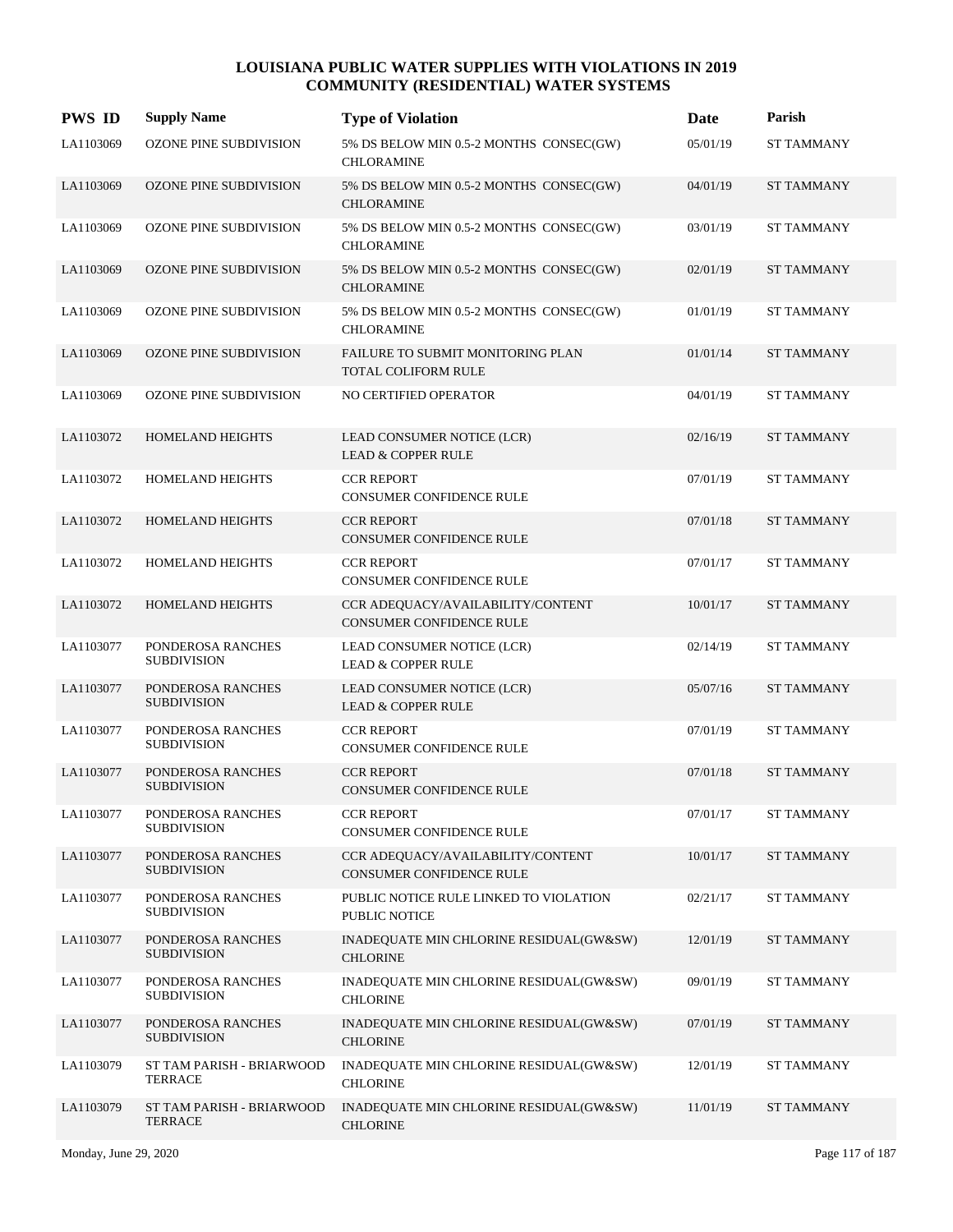| <b>PWS ID</b> | <b>Supply Name</b>                              | <b>Type of Violation</b>                                       | Date     | Parish            |
|---------------|-------------------------------------------------|----------------------------------------------------------------|----------|-------------------|
| LA1103079     | ST TAM PARISH - BRIARWOOD<br><b>TERRACE</b>     | INADEQUATE MIN CHLORINE RESIDUAL(GW&SW)<br><b>CHLORINE</b>     | 10/01/19 | <b>ST TAMMANY</b> |
| LA1103080     | UTILITIES INC - RAVENWOOD<br><b>SUBDIVISION</b> | LEAD CONSUMER NOTICE (LCR)<br><b>LEAD &amp; COPPER RULE</b>    | 03/31/17 | <b>ST TAMMANY</b> |
| LA1103081     | KTERI APARTMENTS                                | INADEQUATE MIN CHLORINE RESIDUAL(GW&SW)<br><b>CHLORINE</b>     | 07/01/19 | <b>ST TAMMANY</b> |
| LA1103088     | <b>CENTRAL PARK SUBDIVISION</b>                 | LEAD CONSUMER NOTICE (LCR)<br><b>LEAD &amp; COPPER RULE</b>    | 03/24/17 | <b>ST TAMMANY</b> |
| LA1103088     | <b>CENTRAL PARK SUBDIVISION</b>                 | <b>CCR REPORT</b><br><b>CONSUMER CONFIDENCE RULE</b>           | 07/01/19 | <b>ST TAMMANY</b> |
| LA1103088     | <b>CENTRAL PARK SUBDIVISION</b>                 | <b>CCR REPORT</b><br>CONSUMER CONFIDENCE RULE                  | 07/01/18 | <b>ST TAMMANY</b> |
| LA1103088     | CENTRAL PARK SUBDIVISION                        | <b>CCR REPORT</b><br>CONSUMER CONFIDENCE RULE                  | 07/01/17 | <b>ST TAMMANY</b> |
| LA1103088     | <b>CENTRAL PARK SUBDIVISION</b>                 | <b>CCR REPORT</b><br>CONSUMER CONFIDENCE RULE                  | 07/01/16 | <b>ST TAMMANY</b> |
| LA1103088     | CENTRAL PARK SUBDIVISION                        | CCR ADEQUACY/AVAILABILITY/CONTENT<br>CONSUMER CONFIDENCE RULE  | 10/01/17 | <b>ST TAMMANY</b> |
| LA1103088     | <b>CENTRAL PARK SUBDIVISION</b>                 | CCR ADEQUACY/AVAILABILITY/CONTENT<br>CONSUMER CONFIDENCE RULE  | 10/01/16 | <b>ST TAMMANY</b> |
| LA1103088     | CENTRAL PARK SUBDIVISION                        | PUBLIC NOTICE RULE LINKED TO VIOLATION<br>PUBLIC NOTICE        | 02/21/17 | <b>ST TAMMANY</b> |
| LA1103095     | <b>LAZY WHEELS TRAILER PARK</b>                 | CCR ADEQUACY/AVAILABILITY/CONTENT<br>CONSUMER CONFIDENCE RULE  | 10/01/17 | <b>ST TAMMANY</b> |
| LA1103095     | LAZY WHEELS TRAILER PARK                        | PUBLIC NOTICE RULE LINKED TO VIOLATION<br>PUBLIC NOTICE        | 01/06/19 | <b>ST TAMMANY</b> |
| LA1103095     | LAZY WHEELS TRAILER PARK                        | PUBLIC NOTICE RULE LINKED TO VIOLATION<br><b>PUBLIC NOTICE</b> | 01/06/19 | <b>ST TAMMANY</b> |
| LA1103095     | <b>LAZY WHEELS TRAILER PARK</b>                 | RESIDUAL NOT MONITORED MRT-POE-ACR (GW)<br><b>CHLORINE</b>     | 03/01/19 | <b>ST TAMMANY</b> |
| LA1103095     | <b>LAZY WHEELS TRAILER PARK</b>                 | INADEQUATE MIN CHLORINE RESIDUAL(GW&SW)<br><b>CHLORINE</b>     | 04/01/19 | <b>ST TAMMANY</b> |
| LA1103095     | LAZY WHEELS TRAILER PARK                        | 5% DS BELOW MIN 0.5-2 MONTHS CONSEC(GW)<br><b>CHLORINE</b>     | 06/01/19 | ST TAMMANY        |
| LA1103095     | LAZY WHEELS TRAILER PARK                        | 5% DS BELOW MIN 0.5-2 MONTHS CONSEC(GW)<br><b>CHLORINE</b>     | 05/01/19 | <b>ST TAMMANY</b> |
| LA1103095     | <b>LAZY WHEELS TRAILER PARK</b>                 | NO CERTIFIED OPERATOR                                          | 05/21/19 | <b>ST TAMMANY</b> |
| LA1103095     | LAZY WHEELS TRAILER PARK                        | NO CERTIFIED OPERATOR                                          | 03/14/19 | <b>ST TAMMANY</b> |
| LA1103105     | ST TAM PARISH- BEN THOMAS<br><b>RD</b>          | INADEQUATE MIN CHLORINE RESIDUAL(GW&SW)<br><b>CHLORINE</b>     | 12/01/19 | <b>ST TAMMANY</b> |
| LA1103122     | <b>TESI RIGOLETS ESTATES</b>                    | MCL, LRAA<br>TOTAL HALOACETIC ACIDS (HAA5)                     | 04/01/19 | <b>ST TAMMANY</b> |
| LA1103122     | TESI RIGOLETS ESTATES                           | INADEQUATE MIN CHLORINE RESIDUAL(GW&SW)<br><b>CHLORINE</b>     | 08/01/19 | <b>ST TAMMANY</b> |
| LA1103123     | <b>MARINA DEL RAY WATER</b><br><b>SYSTEM</b>    | LEAD CONSUMER NOTICE (LCR)<br><b>LEAD &amp; COPPER RULE</b>    | 12/13/18 | <b>ST TAMMANY</b> |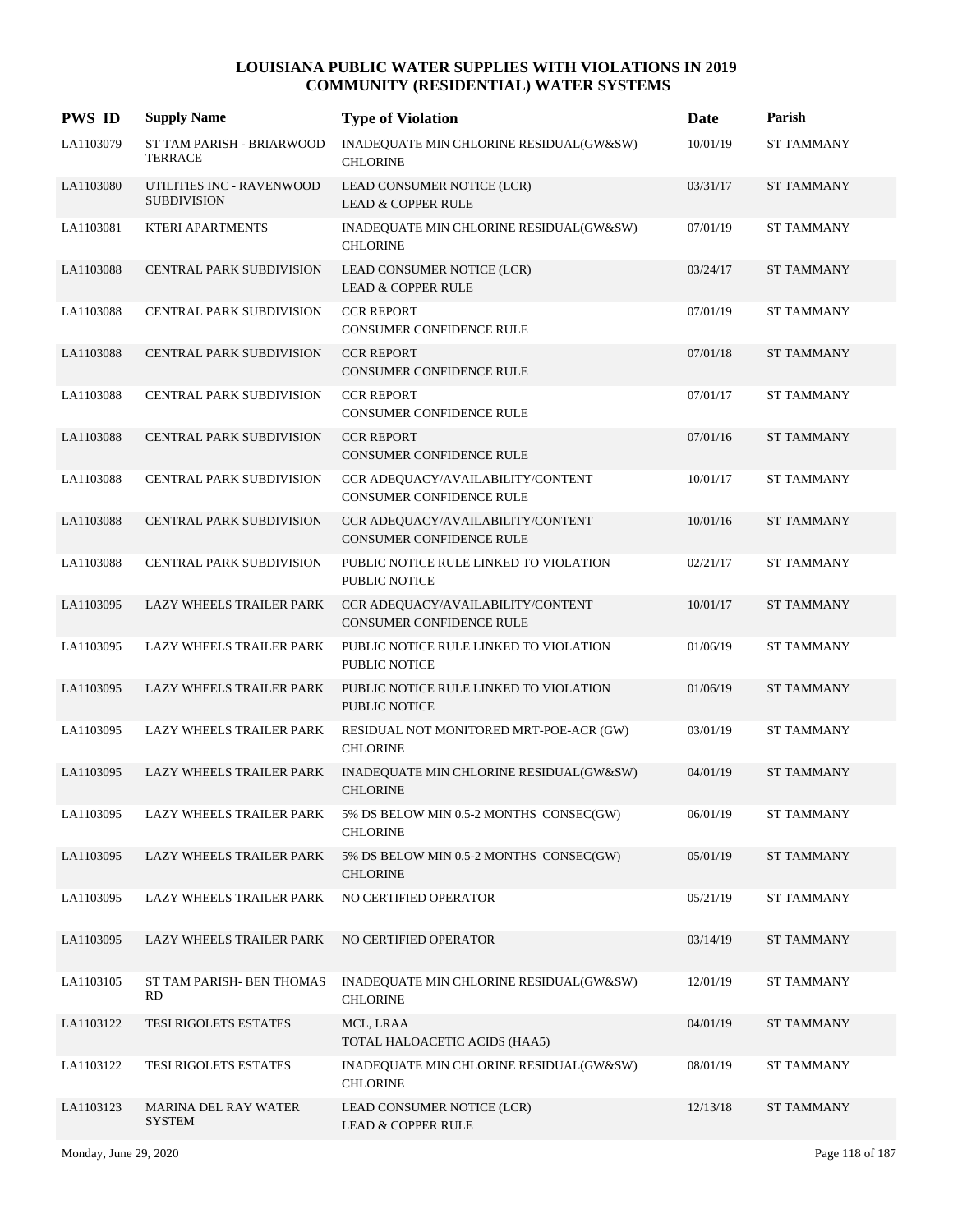| <b>PWS ID</b> | <b>Supply Name</b>                                 | <b>Type of Violation</b>                                                             | Date     | Parish            |
|---------------|----------------------------------------------------|--------------------------------------------------------------------------------------|----------|-------------------|
| LA1103123     | <b>MARINA DEL RAY WATER</b><br><b>SYSTEM</b>       | LEAD CONSUMER NOTICE (LCR)<br><b>LEAD &amp; COPPER RULE</b>                          | 05/12/16 | <b>ST TAMMANY</b> |
| LA1103123     | <b>MARINA DEL RAY WATER</b><br><b>SYSTEM</b>       | <b>CCR REPORT</b><br>CONSUMER CONFIDENCE RULE                                        | 07/01/18 | <b>ST TAMMANY</b> |
| LA1103124     | UTILITIES INC - NORTH PARK<br><b>WATER SUPPLY</b>  | MONITOR GWR TRIGGERED/ADDITONAL, MINOR<br>E. COLI                                    | 09/22/11 | <b>ST TAMMANY</b> |
| LA1103128     | ST TAM PARISH - LAKE HILLS<br>VILLAGE              | OCCT/SOWT RECOMMENDATION/STUDY (LCR)<br><b>LEAD &amp; COPPER RULE</b>                | 04/11/17 | <b>ST TAMMANY</b> |
| LA1103130     | UTILITIES INC - GREEN BRIER<br><b>WATER SUPPLY</b> | FAILURE ADDRESS DEFICIENCY (GWR)<br><b>GROUNDWATER RULE</b>                          | 01/14/19 | <b>ST TAMMANY</b> |
| LA1103130     | UTILITIES INC - GREEN BRIER<br><b>WATER SUPPLY</b> | PUBLIC NOTICE RULE LINKED TO VIOLATION<br><b>PUBLIC NOTICE</b>                       | 06/16/19 | <b>ST TAMMANY</b> |
| LA1103131     |                                                    | PEARL PLANTATION TOWNHSE LEAD CONSUMER NOTICE (LCR)<br><b>LEAD &amp; COPPER RULE</b> | 11/11/18 | <b>ST TAMMANY</b> |
| LA1103131     |                                                    | PEARL PLANTATION TOWNHSE INADEQUATE MIN CHLORINE RESIDUAL(GW&SW)<br><b>CHLORINE</b>  | 07/01/19 | <b>ST TAMMANY</b> |
| LA1103131     |                                                    | PEARL PLANTATION TOWNHSE 5% DS BELOW MIN 0.5-2 MONTHS CONSEC(GW)<br><b>CHLORINE</b>  | 09/01/19 | <b>ST TAMMANY</b> |
| LA1103131     |                                                    | PEARL PLANTATION TOWNHSE 5% DS BELOW MIN 0.5-2 MONTHS CONSEC(GW)<br><b>CHLORINE</b>  | 08/01/19 | <b>ST TAMMANY</b> |
| LA1103134     | TESI BEAU PRE                                      | INADEQUATE MIN CHLORINE RESIDUAL(GW&SW)<br><b>CHLORINE</b>                           | 04/01/19 | <b>ST TAMMANY</b> |
| LA1103137     | <b>FOREST GLEN SD</b>                              | LEAD CONSUMER NOTICE (LCR)<br><b>LEAD &amp; COPPER RULE</b>                          | 03/24/17 | <b>ST TAMMANY</b> |
| LA1103137     | FOREST GLEN SD                                     | <b>CCR REPORT</b><br>CONSUMER CONFIDENCE RULE                                        | 07/01/19 | <b>ST TAMMANY</b> |
| LA1103137     | <b>FOREST GLEN SD</b>                              | <b>CCR REPORT</b><br>CONSUMER CONFIDENCE RULE                                        | 07/01/18 | <b>ST TAMMANY</b> |
| LA1103137     | FOREST GLEN SD                                     | <b>CCR REPORT</b><br>CONSUMER CONFIDENCE RULE                                        | 07/01/17 | <b>ST TAMMANY</b> |
| LA1103137     | <b>FOREST GLEN SD</b>                              | <b>CCR REPORT</b><br><b>CONSUMER CONFIDENCE RULE</b>                                 | 07/01/16 | <b>ST TAMMANY</b> |
| LA1103137     | FOREST GLEN SD                                     | CCR ADEQUACY/AVAILABILITY/CONTENT<br>CONSUMER CONFIDENCE RULE                        | 10/01/17 | <b>ST TAMMANY</b> |
| LA1103137     | FOREST GLEN SD                                     | CCR ADEQUACY/AVAILABILITY/CONTENT<br>CONSUMER CONFIDENCE RULE                        | 10/01/16 | <b>ST TAMMANY</b> |
| LA1103137     | FOREST GLEN SD                                     | PUBLIC NOTICE RULE LINKED TO VIOLATION<br>PUBLIC NOTICE                              | 02/21/17 | <b>ST TAMMANY</b> |
| LA1103137     | FOREST GLEN SD                                     | INADEQUATE MIN CHLORINE RESIDUAL(GW&SW)<br><b>CHLORINE</b>                           | 09/01/19 | <b>ST TAMMANY</b> |
| LA1103137     | FOREST GLEN SD                                     | INADEQUATE MIN CHLORINE RESIDUAL(GW&SW)<br><b>CHLORINE</b>                           | 07/01/19 | <b>ST TAMMANY</b> |
| LA1103139     | <b>LAKE RAMSEY</b>                                 | NO CERTIFIED OPERATOR                                                                | 05/17/12 | <b>ST TAMMANY</b> |
| LA1103143     | INDIAN HILLS TRAILER PARK                          | LEAD CONSUMER NOTICE (LCR)<br><b>LEAD &amp; COPPER RULE</b>                          | 02/14/19 | ST TAMMANY        |
| LA1103143     | INDIAN HILLS TRAILER PARK                          | <b>CCR REPORT</b><br>CONSUMER CONFIDENCE RULE                                        | 07/01/19 | <b>ST TAMMANY</b> |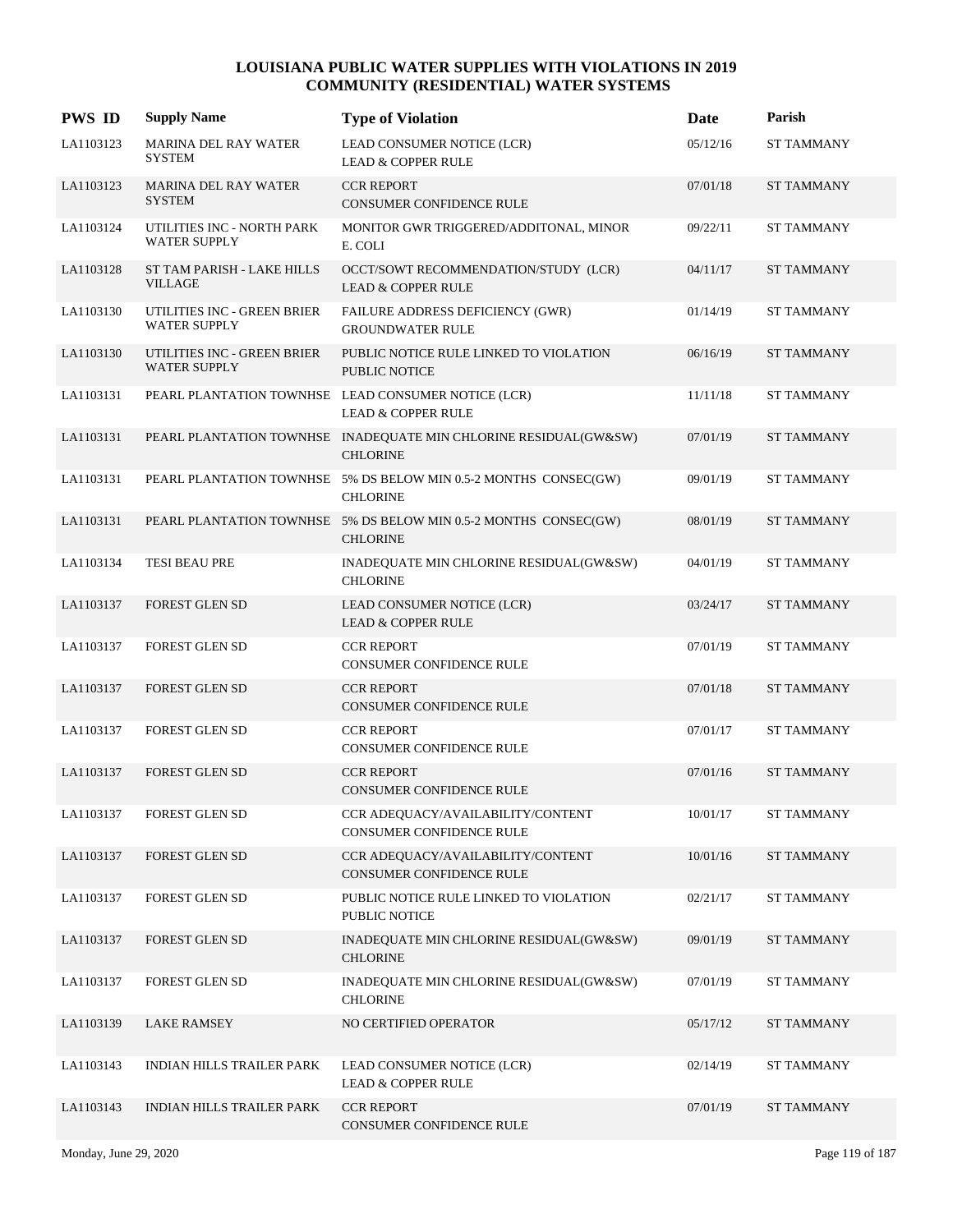| <b>PWS ID</b> | <b>Supply Name</b>                         | <b>Type of Violation</b>                                           | Date     | Parish            |
|---------------|--------------------------------------------|--------------------------------------------------------------------|----------|-------------------|
| LA1103143     | INDIAN HILLS TRAILER PARK                  | PUBLIC NOTICE RULE LINKED TO VIOLATION<br>PUBLIC NOTICE            | 06/16/19 | <b>ST TAMMANY</b> |
| LA1103143     | <b>INDIAN HILLS TRAILER PARK</b>           | PUBLIC NOTICE RULE LINKED TO VIOLATION<br><b>PUBLIC NOTICE</b>     | 06/19/18 | <b>ST TAMMANY</b> |
| LA1103143     | INDIAN HILLS TRAILER PARK                  | INADEQUATE MIN CHLORINE RESIDUAL(GW&SW)<br><b>CHLORINE</b>         | 12/01/19 | <b>ST TAMMANY</b> |
| LA1103145     | ST TAM PARISH - ALTON                      | INADEQUATE MIN CHLORINE RESIDUAL(GW&SW)<br><b>CHLORINE</b>         | 08/01/19 | <b>ST TAMMANY</b> |
| LA1103145     | <b>ST TAM PARISH - ALTON</b>               | INADEQUATE MIN CHLORINE RESIDUAL(GW&SW)<br><b>CHLORINE</b>         | 05/01/19 | <b>ST TAMMANY</b> |
| LA1103149     | ST TAM PARISH-FAUBOURG-<br><b>COQUILLE</b> | INADEQUATE MIN CHLORINE RESIDUAL(GW&SW)<br><b>CHLORINE</b>         | 12/01/19 | <b>ST TAMMANY</b> |
| LA1103149     | ST TAM PARISH-FAUBOURG-<br><b>COQUILLE</b> | INADEQUATE MIN CHLORINE RESIDUAL(GW&SW)<br><b>CHLORINE</b>         | 10/01/19 | <b>ST TAMMANY</b> |
| LA1103150     | <b>CHAPMAN APARTMENTS</b>                  | <b>CCR REPORT</b><br><b>CONSUMER CONFIDENCE RULE</b>               | 07/01/19 | <b>ST TAMMANY</b> |
| LA1103150     | <b>CHAPMAN APARTMENTS</b>                  | CCR ADEQUACY/AVAILABILITY/CONTENT<br>CONSUMER CONFIDENCE RULE      | 10/01/17 | <b>ST TAMMANY</b> |
| LA1103152     | OAK VILLA TRAILER PARK                     | LEAD CONSUMER NOTICE (LCR)<br><b>LEAD &amp; COPPER RULE</b>        | 12/13/19 | <b>ST TAMMANY</b> |
| LA1103152     | OAK VILLA TRAILER PARK                     | LEAD CONSUMER NOTICE (LCR)<br><b>LEAD &amp; COPPER RULE</b>        | 03/24/17 | <b>ST TAMMANY</b> |
| LA1103152     | OAK VILLA TRAILER PARK                     | INADEQUATE MIN CHLORINE RESIDUAL(GW&SW)<br><b>CHLORINE</b>         | 08/01/19 | <b>ST TAMMANY</b> |
| LA1103156     | <b>LEWISBURG ESTATES</b>                   | FAILURE ADDRESS DEFICIENCY (GWR)<br><b>GROUNDWATER RULE</b>        | 09/08/19 | <b>ST TAMMANY</b> |
| LA1103156     | <b>LEWISBURG ESTATES</b>                   | FAILURE ADDRESS DEFICIENCY (GWR)<br><b>GROUNDWATER RULE</b>        | 09/08/19 | <b>ST TAMMANY</b> |
| LA1103156     | <b>LEWISBURG ESTATES</b>                   | <b>CCR REPORT</b><br><b>CONSUMER CONFIDENCE RULE</b>               | 07/01/19 | <b>ST TAMMANY</b> |
| LA1103156     | LEWISBURG ESTATES                          | PUBLIC NOTICE RULE LINKED TO VIOLATION<br>PUBLIC NOTICE            | 11/21/19 | <b>ST TAMMANY</b> |
| LA1103158     | ST TAM PARISH -<br>CHRISTWOOD LIVING       | FAILURE ADDRESS DEFICIENCY (GWR)<br><b>GROUNDWATER RULE</b>        | 09/01/15 | <b>ST TAMMANY</b> |
| LA1103159     | OAK RIVER ESTATES                          | <b>FAILURE ADDRESS DEFICIENCY (GWR)</b><br><b>GROUNDWATER RULE</b> | 09/25/19 | <b>ST TAMMANY</b> |
| LA1103159     | OAK RIVER ESTATES                          | <b>FAILURE ADDRESS DEFICIENCY (GWR)</b><br><b>GROUNDWATER RULE</b> | 09/25/19 | ST TAMMANY        |
| LA1103159     | OAK RIVER ESTATES                          | <b>FAILURE ADDRESS DEFICIENCY (GWR)</b><br><b>GROUNDWATER RULE</b> | 10/28/16 | <b>ST TAMMANY</b> |
| LA1103159     | <b>OAK RIVER ESTATES</b>                   | <b>FAILURE ADDRESS DEFICIENCY (GWR)</b><br><b>GROUNDWATER RULE</b> | 10/28/16 | <b>ST TAMMANY</b> |
| LA1103159     | OAK RIVER ESTATES                          | <b>FAILURE ADDRESS DEFICIENCY (GWR)</b><br><b>GROUNDWATER RULE</b> | 10/28/16 | <b>ST TAMMANY</b> |
| LA1103159     | OAK RIVER ESTATES                          | <b>FAILURE ADDRESS DEFICIENCY (GWR)</b><br><b>GROUNDWATER RULE</b> | 10/28/16 | <b>ST TAMMANY</b> |
| LA1103159     | OAK RIVER ESTATES                          | FAILURE ADDRESS DEFICIENCY (GWR)<br><b>GROUNDWATER RULE</b>        | 10/28/16 | <b>ST TAMMANY</b> |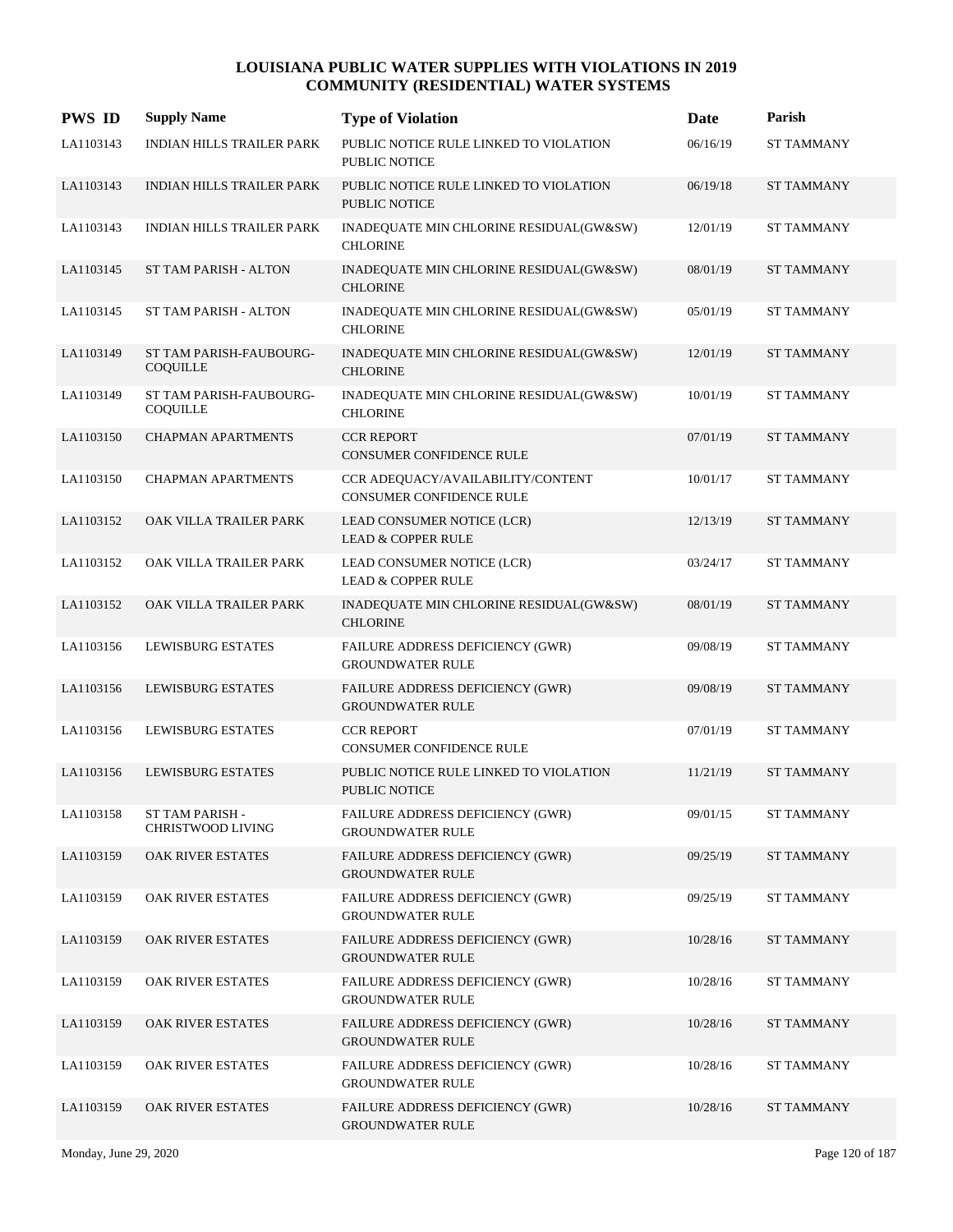| <b>PWS ID</b> | <b>Supply Name</b>                      | <b>Type of Violation</b>                                                  | Date     | Parish            |
|---------------|-----------------------------------------|---------------------------------------------------------------------------|----------|-------------------|
| LA1103159     | <b>OAK RIVER ESTATES</b>                | FAILURE ADDRESS DEFICIENCY (GWR)<br><b>GROUNDWATER RULE</b>               | 10/28/16 | <b>ST TAMMANY</b> |
| LA1103159     | OAK RIVER ESTATES                       | PUBLIC NOTICE RULE LINKED TO VIOLATION<br><b>PUBLIC NOTICE</b>            | 11/10/19 | <b>ST TAMMANY</b> |
| LA1103159     | OAK RIVER ESTATES                       | NO CERTIFIED OPERATOR                                                     | 07/25/16 | <b>ST TAMMANY</b> |
| LA1103160     | HILLCREST / SNEAD<br><b>APARTMENTS</b>  | <b>CCR REPORT</b><br><b>CONSUMER CONFIDENCE RULE</b>                      | 07/01/19 | <b>ST TAMMANY</b> |
| LA1103160     | HILLCREST / SNEAD<br><b>APARTMENTS</b>  | CCR ADEQUACY/AVAILABILITY/CONTENT<br>CONSUMER CONFIDENCE RULE             | 10/01/17 | <b>ST TAMMANY</b> |
| LA1103171     | <b>LAKESHORE ESTATES</b>                | FAILURE ADDRESS DEFICIENCY (GWR)<br><b>GROUNDWATER RULE</b>               | 02/06/19 | <b>ST TAMMANY</b> |
| LA1103171     | <b>LAKESHORE ESTATES</b>                | FAILURE ADDRESS DEFICIENCY (GWR)<br><b>GROUNDWATER RULE</b>               | 02/06/19 | <b>ST TAMMANY</b> |
| LA1103171     | <b>LAKESHORE ESTATES</b>                | PUBLIC NOTICE RULE LINKED TO VIOLATION<br><b>PUBLIC NOTICE</b>            | 04/26/19 | <b>ST TAMMANY</b> |
| LA1103174     | DREAM COURTS MOBILE<br><b>HOME PARK</b> | INADEQUATE MIN CHLORINE RESIDUAL(GW&SW)<br><b>CHLORINE</b>                | 07/01/19 | <b>ST TAMMANY</b> |
| LA1103175     | <b>SAND JRV PARK</b>                    | MCL, E. COLI, POS E COLI (RTCR)<br>REVISED TOTAL COLIFORM RULE (RTCR)     | 03/01/19 | <b>ST TAMMANY</b> |
| LA1103175     | <b>S AND J RV PARK</b>                  | CORRECTIVE/EXPEDITED ACTIONS (RTCR)<br>REVISED TOTAL COLIFORM RULE (RTCR) | 12/06/18 | <b>ST TAMMANY</b> |
| LA1103175     | <b>SAND J RV PARK</b>                   | CORRECTIVE/EXPEDITED ACTIONS (RTCR)<br>REVISED TOTAL COLIFORM RULE (RTCR) | 12/06/18 | <b>ST TAMMANY</b> |
| LA1103175     | <b>SAND JRV PARK</b>                    | CORRECTIVE/EXPEDITED ACTIONS (RTCR)<br>REVISED TOTAL COLIFORM RULE (RTCR) | 12/06/18 | <b>ST TAMMANY</b> |
| LA1103175     | <b>SAND J RV PARK</b>                   | CORRECTIVE/EXPEDITED ACTIONS (RTCR)<br>REVISED TOTAL COLIFORM RULE (RTCR) | 12/06/18 | <b>ST TAMMANY</b> |
| LA1103175     | <b>S AND J RV PARK</b>                  | CORRECTIVE/EXPEDITED ACTIONS (RTCR)<br>REVISED TOTAL COLIFORM RULE (RTCR) | 12/06/18 | <b>ST TAMMANY</b> |
| LA1103175     | <b>SAND JRV PARK</b>                    | CORRECTIVE/EXPEDITED ACTIONS (RTCR)<br>REVISED TOTAL COLIFORM RULE (RTCR) | 12/06/18 | <b>ST TAMMANY</b> |
| LA1103175     | <b>SAND JRV PARK</b>                    | CORRECTIVE/EXPEDITED ACTIONS (RTCR)<br>REVISED TOTAL COLIFORM RULE (RTCR) | 12/06/18 | <b>ST TAMMANY</b> |
| LA1103175     | <b>SAND JRV PARK</b>                    | FAILURE ADDRESS DEFICIENCY (GWR)<br><b>GROUNDWATER RULE</b>               | 11/12/19 | <b>ST TAMMANY</b> |
| LA1103175     | <b>SAND JRV PARK</b>                    | FAILURE ADDRESS DEFICIENCY (GWR)<br><b>GROUNDWATER RULE</b>               | 06/02/17 | ST TAMMANY        |
| LA1103175     | <b>SAND JRV PARK</b>                    | FAILURE ADDRESS DEFICIENCY (GWR)<br><b>GROUNDWATER RULE</b>               | 06/02/17 | <b>ST TAMMANY</b> |
| LA1103175     | <b>SAND JRV PARK</b>                    | FAILURE ADDRESS DEFICIENCY (GWR)<br><b>GROUNDWATER RULE</b>               | 10/24/11 | <b>ST TAMMANY</b> |
| LA1103175     | <b>SAND JRV PARK</b>                    | FOLLOW-UP OR ROUTINE TAP M/R (LCR)<br><b>LEAD &amp; COPPER RULE</b>       | 07/01/19 | <b>ST TAMMANY</b> |
| LA1103175     | <b>SAND JRV PARK</b>                    | FOLLOW-UP OR ROUTINE TAP M/R (LCR)<br><b>LEAD &amp; COPPER RULE</b>       | 01/01/19 | <b>ST TAMMANY</b> |
| LA1103175     | <b>S AND J RV PARK</b>                  | FOLLOW-UP OR ROUTINE TAP M/R (LCR)<br><b>LEAD &amp; COPPER RULE</b>       | 07/01/18 | <b>ST TAMMANY</b> |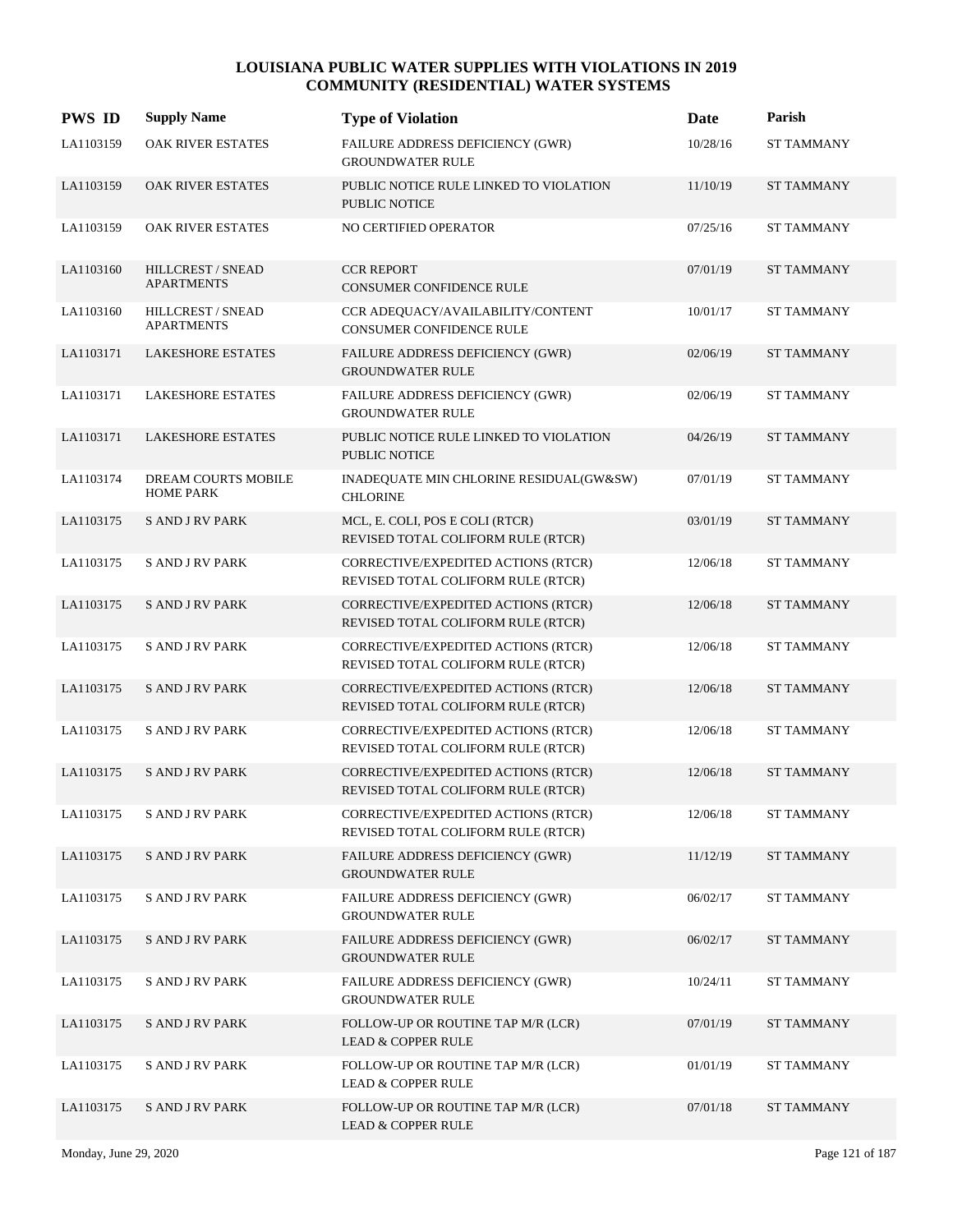| <b>PWS ID</b> | <b>Supply Name</b>     | <b>Type of Violation</b>                                            | Date     | Parish            |
|---------------|------------------------|---------------------------------------------------------------------|----------|-------------------|
| LA1103175     | <b>S AND J RV PARK</b> | FOLLOW-UP OR ROUTINE TAP M/R (LCR)<br><b>LEAD &amp; COPPER RULE</b> | 01/01/18 | <b>ST TAMMANY</b> |
| LA1103175     | <b>SAND JRV PARK</b>   | FOLLOW-UP OR ROUTINE TAP M/R (LCR)<br><b>LEAD &amp; COPPER RULE</b> | 07/01/17 | <b>ST TAMMANY</b> |
| LA1103175     | <b>SAND JRV PARK</b>   | FOLLOW-UP OR ROUTINE TAP M/R (LCR)<br><b>LEAD &amp; COPPER RULE</b> | 01/01/17 | <b>ST TAMMANY</b> |
| LA1103175     | <b>SAND JRV PARK</b>   | <b>CCR REPORT</b><br><b>CONSUMER CONFIDENCE RULE</b>                | 07/01/19 | <b>ST TAMMANY</b> |
| LA1103175     | <b>SAND JRV PARK</b>   | <b>CCR REPORT</b><br>CONSUMER CONFIDENCE RULE                       | 07/01/18 | <b>ST TAMMANY</b> |
| LA1103175     | <b>SAND JRV PARK</b>   | <b>CCR REPORT</b><br>CONSUMER CONFIDENCE RULE                       | 07/01/17 | <b>ST TAMMANY</b> |
| LA1103175     | <b>SAND JRV PARK</b>   | <b>CCR REPORT</b><br>CONSUMER CONFIDENCE RULE                       | 07/01/16 | <b>ST TAMMANY</b> |
| LA1103175     | <b>SAND J RV PARK</b>  | <b>CCR REPORT</b><br><b>CONSUMER CONFIDENCE RULE</b>                | 07/01/15 | <b>ST TAMMANY</b> |
| LA1103175     | <b>S AND J RV PARK</b> | <b>CCR REPORT</b><br>CONSUMER CONFIDENCE RULE                       | 07/01/14 | <b>ST TAMMANY</b> |
| LA1103175     | <b>SAND JRV PARK</b>   | <b>CCR REPORT</b><br>CONSUMER CONFIDENCE RULE                       | 07/01/13 | <b>ST TAMMANY</b> |
| LA1103175     | <b>SAND JRV PARK</b>   | CCR ADEQUACY/AVAILABILITY/CONTENT<br>CONSUMER CONFIDENCE RULE       | 10/01/17 | <b>ST TAMMANY</b> |
| LA1103175     | <b>SAND J RV PARK</b>  | CCR ADEQUACY/AVAILABILITY/CONTENT<br>CONSUMER CONFIDENCE RULE       | 10/01/16 | <b>ST TAMMANY</b> |
| LA1103175     | <b>S AND J RV PARK</b> | CCR ADEQUACY/AVAILABILITY/CONTENT<br>CONSUMER CONFIDENCE RULE       | 10/01/15 | <b>ST TAMMANY</b> |
| LA1103175     | <b>SAND J RV PARK</b>  | CCR ADEQUACY/AVAILABILITY/CONTENT<br>CONSUMER CONFIDENCE RULE       | 10/01/14 | <b>ST TAMMANY</b> |
| LA1103175     | <b>S AND J RV PARK</b> | CCR ADEQUACY/AVAILABILITY/CONTENT<br>CONSUMER CONFIDENCE RULE       | 10/01/13 | <b>ST TAMMANY</b> |
| LA1103175     | <b>SAND JRV PARK</b>   | PUBLIC NOTICE RULE LINKED TO VIOLATION<br>PUBLIC NOTICE             | 11/09/19 | <b>ST TAMMANY</b> |
| LA1103175     | <b>S AND J RV PARK</b> | PUBLIC NOTICE RULE LINKED TO VIOLATION<br>PUBLIC NOTICE             | 06/14/19 | <b>ST TAMMANY</b> |
| LA1103175     | <b>SAND JRV PARK</b>   | PUBLIC NOTICE RULE LINKED TO VIOLATION<br>PUBLIC NOTICE             | 05/18/19 | <b>ST TAMMANY</b> |
| LA1103175     | <b>S AND J RV PARK</b> | PUBLIC NOTICE RULE LINKED TO VIOLATION<br>PUBLIC NOTICE             | 03/18/19 | <b>ST TAMMANY</b> |
| LA1103175     | <b>SAND JRV PARK</b>   | PUBLIC NOTICE RULE LINKED TO VIOLATION<br>PUBLIC NOTICE             | 03/10/19 | ST TAMMANY        |
| LA1103175     | <b>S AND J RV PARK</b> | PUBLIC NOTICE RULE LINKED TO VIOLATION<br>PUBLIC NOTICE             | 01/06/19 | <b>ST TAMMANY</b> |
| LA1103175     | <b>SAND JRV PARK</b>   | PUBLIC NOTICE RULE LINKED TO VIOLATION<br>PUBLIC NOTICE             | 01/06/19 | <b>ST TAMMANY</b> |
| LA1103175     | <b>SAND JRV PARK</b>   | PUBLIC NOTICE RULE LINKED TO VIOLATION<br>PUBLIC NOTICE             | 11/05/18 | <b>ST TAMMANY</b> |
| LA1103175     | <b>SAND JRV PARK</b>   | PUBLIC NOTICE RULE LINKED TO VIOLATION<br>PUBLIC NOTICE             | 05/13/18 | <b>ST TAMMANY</b> |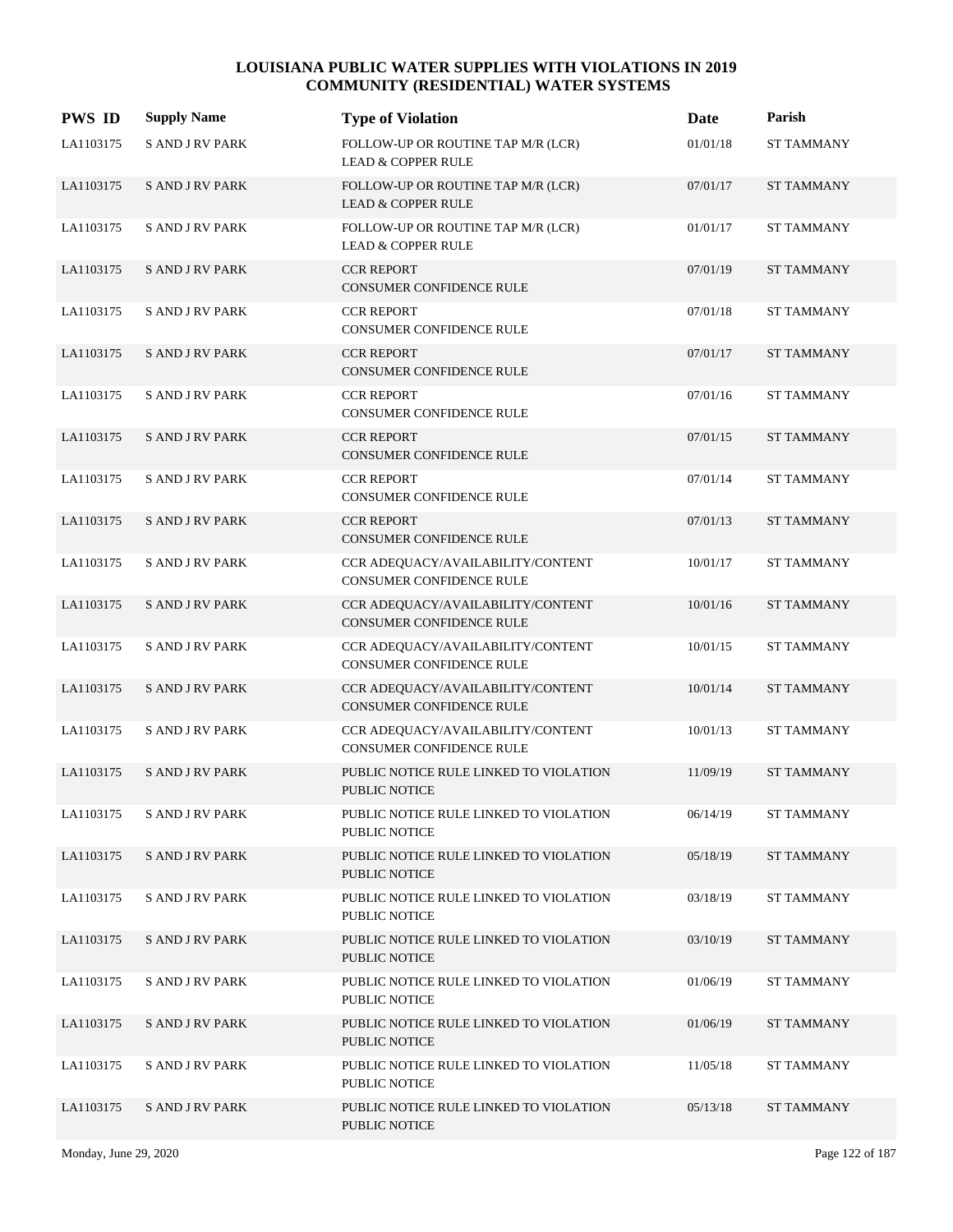| <b>PWS ID</b> | <b>Supply Name</b>     | <b>Type of Violation</b>                                       | Date     | Parish            |
|---------------|------------------------|----------------------------------------------------------------|----------|-------------------|
| LA1103175     | <b>SAND JRV PARK</b>   | PUBLIC NOTICE RULE LINKED TO VIOLATION<br><b>PUBLIC NOTICE</b> | 12/11/17 | ST TAMMANY        |
| LA1103175     | <b>SAND JRV PARK</b>   | PUBLIC NOTICE RULE LINKED TO VIOLATION<br><b>PUBLIC NOTICE</b> | 05/30/17 | <b>ST TAMMANY</b> |
| LA1103175     | <b>SAND JRV PARK</b>   | PUBLIC NOTICE RULE LINKED TO VIOLATION<br><b>PUBLIC NOTICE</b> | 07/31/16 | <b>ST TAMMANY</b> |
| LA1103175     | <b>SAND JRV PARK</b>   | PUBLIC NOTICE RULE LINKED TO VIOLATION<br><b>PUBLIC NOTICE</b> | 07/25/16 | <b>ST TAMMANY</b> |
| LA1103175     | <b>SAND JRV PARK</b>   | PUBLIC NOTICE RULE LINKED TO VIOLATION<br><b>PUBLIC NOTICE</b> | 06/20/16 | <b>ST TAMMANY</b> |
| LA1103175     | <b>SAND JRV PARK</b>   | PUBLIC NOTICE RULE LINKED TO VIOLATION<br><b>PUBLIC NOTICE</b> | 06/20/16 | <b>ST TAMMANY</b> |
| LA1103175     | <b>S AND J RV PARK</b> | PUBLIC NOTICE RULE LINKED TO VIOLATION<br><b>PUBLIC NOTICE</b> | 06/08/16 | <b>ST TAMMANY</b> |
| LA1103175     | <b>SAND J RV PARK</b>  | PUBLIC NOTICE RULE LINKED TO VIOLATION<br><b>PUBLIC NOTICE</b> | 05/24/16 | <b>ST TAMMANY</b> |
| LA1103175     | <b>SAND JRV PARK</b>   | PUBLIC NOTICE RULE LINKED TO VIOLATION<br><b>PUBLIC NOTICE</b> | 05/08/16 | <b>ST TAMMANY</b> |
| LA1103175     | <b>SAND JRV PARK</b>   | PUBLIC NOTICE RULE LINKED TO VIOLATION<br><b>PUBLIC NOTICE</b> | 04/29/16 | <b>ST TAMMANY</b> |
| LA1103175     | <b>S AND J RV PARK</b> | PUBLIC NOTICE RULE LINKED TO VIOLATION<br><b>PUBLIC NOTICE</b> | 04/20/16 | <b>ST TAMMANY</b> |
| LA1103175     | <b>S AND J RV PARK</b> | PUBLIC NOTICE RULE LINKED TO VIOLATION<br><b>PUBLIC NOTICE</b> | 03/20/16 | <b>ST TAMMANY</b> |
| LA1103175     | <b>SAND JRV PARK</b>   | PUBLIC NOTICE RULE LINKED TO VIOLATION<br><b>PUBLIC NOTICE</b> | 03/20/16 | <b>ST TAMMANY</b> |
| LA1103175     | <b>SAND JRV PARK</b>   | PUBLIC NOTICE RULE LINKED TO VIOLATION<br><b>PUBLIC NOTICE</b> | 03/20/16 | <b>ST TAMMANY</b> |
| LA1103175     | <b>S AND J RV PARK</b> | PUBLIC NOTICE RULE LINKED TO VIOLATION<br><b>PUBLIC NOTICE</b> | 03/20/16 | <b>ST TAMMANY</b> |
| LA1103175     | <b>SAND JRV PARK</b>   | PUBLIC NOTICE RULE LINKED TO VIOLATION<br><b>PUBLIC NOTICE</b> | 03/20/16 | <b>ST TAMMANY</b> |
| LA1103175     | <b>SAND JRV PARK</b>   | PUBLIC NOTICE RULE LINKED TO VIOLATION<br>PUBLIC NOTICE        | 03/20/16 | <b>ST TAMMANY</b> |
| LA1103175     | <b>SAND JRV PARK</b>   | PUBLIC NOTICE RULE LINKED TO VIOLATION<br>PUBLIC NOTICE        | 03/20/16 | <b>ST TAMMANY</b> |
| LA1103175     | <b>SAND JRV PARK</b>   | PUBLIC NOTICE RULE LINKED TO VIOLATION<br>PUBLIC NOTICE        | 03/20/16 | ST TAMMANY        |
| LA1103175     | <b>SAND JRV PARK</b>   | PUBLIC NOTICE RULE LINKED TO VIOLATION<br>PUBLIC NOTICE        | 03/20/16 | <b>ST TAMMANY</b> |
| LA1103175     | <b>SAND JRV PARK</b>   | PUBLIC NOTICE RULE LINKED TO VIOLATION<br>PUBLIC NOTICE        | 03/20/16 | <b>ST TAMMANY</b> |
| LA1103175     | <b>SAND JRV PARK</b>   | PUBLIC NOTICE RULE LINKED TO VIOLATION<br>PUBLIC NOTICE        | 03/20/16 | <b>ST TAMMANY</b> |
| LA1103175     | <b>SAND JRV PARK</b>   | PUBLIC NOTICE RULE LINKED TO VIOLATION<br>PUBLIC NOTICE        | 02/21/16 | <b>ST TAMMANY</b> |
| LA1103175     | <b>SAND JRV PARK</b>   | PUBLIC NOTICE RULE LINKED TO VIOLATION<br>PUBLIC NOTICE        | 02/16/16 | <b>ST TAMMANY</b> |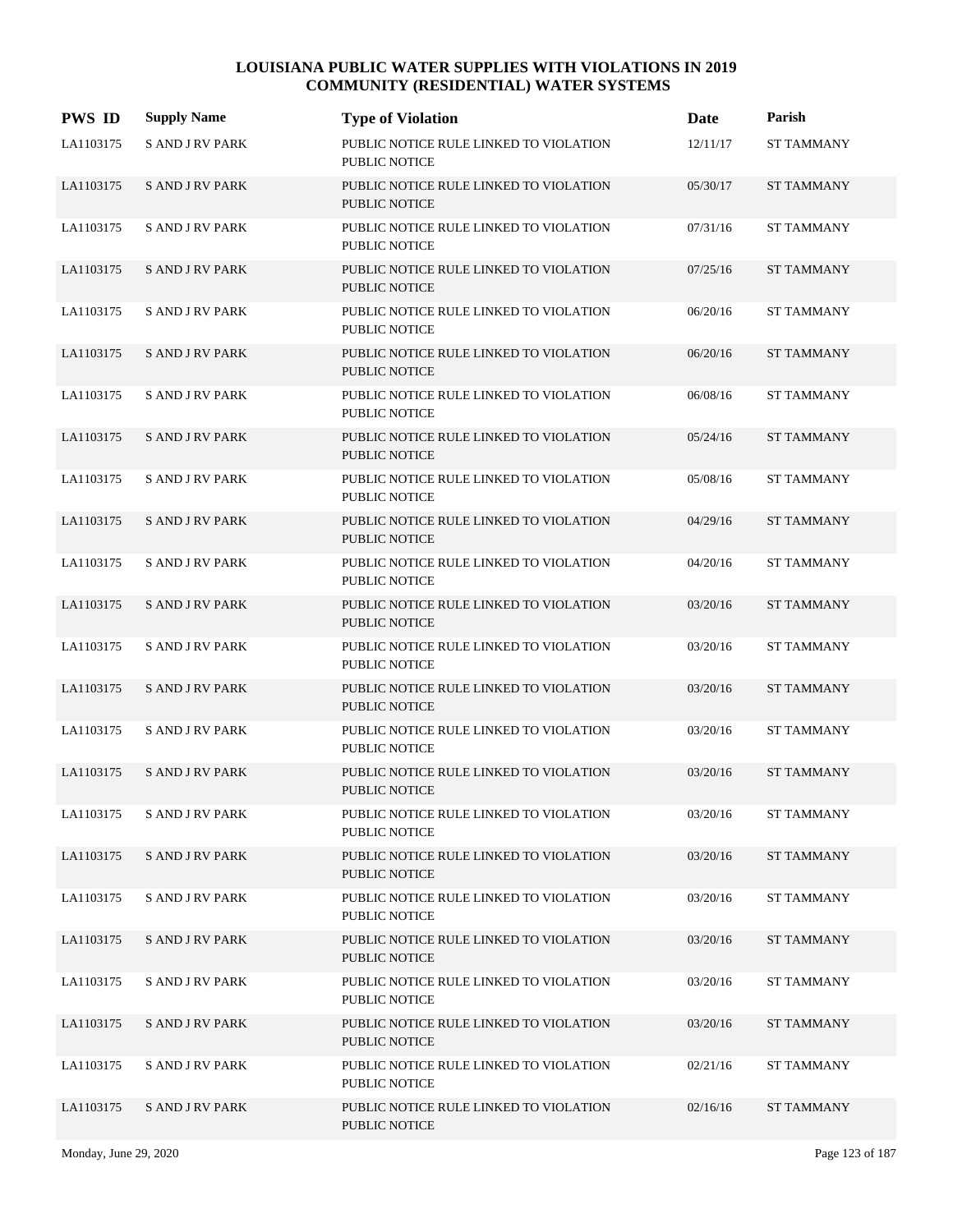| <b>PWS ID</b> | <b>Supply Name</b>     | <b>Type of Violation</b>                                       | Date     | Parish            |
|---------------|------------------------|----------------------------------------------------------------|----------|-------------------|
| LA1103175     | <b>S AND J RV PARK</b> | PUBLIC NOTICE RULE LINKED TO VIOLATION<br><b>PUBLIC NOTICE</b> | 01/11/16 | <b>ST TAMMANY</b> |
| LA1103175     | <b>SAND J RV PARK</b>  | PUBLIC NOTICE RULE LINKED TO VIOLATION<br>PUBLIC NOTICE        | 11/05/15 | <b>ST TAMMANY</b> |
| LA1103175     | <b>S AND J RV PARK</b> | PUBLIC NOTICE RULE LINKED TO VIOLATION<br><b>PUBLIC NOTICE</b> | 10/13/15 | <b>ST TAMMANY</b> |
| LA1103175     | <b>SAND JRV PARK</b>   | PUBLIC NOTICE RULE LINKED TO VIOLATION<br><b>PUBLIC NOTICE</b> | 09/26/15 | <b>ST TAMMANY</b> |
| LA1103175     | <b>S AND J RV PARK</b> | PUBLIC NOTICE RULE LINKED TO VIOLATION<br><b>PUBLIC NOTICE</b> | 09/16/15 | <b>ST TAMMANY</b> |
| LA1103175     | <b>SAND JRV PARK</b>   | PUBLIC NOTICE RULE LINKED TO VIOLATION<br><b>PUBLIC NOTICE</b> | 08/11/15 | <b>ST TAMMANY</b> |
| LA1103175     | <b>S AND J RV PARK</b> | PUBLIC NOTICE RULE LINKED TO VIOLATION<br><b>PUBLIC NOTICE</b> | 07/25/15 | <b>ST TAMMANY</b> |
| LA1103175     | <b>SAND J RV PARK</b>  | PUBLIC NOTICE RULE LINKED TO VIOLATION<br><b>PUBLIC NOTICE</b> | 07/10/15 | <b>ST TAMMANY</b> |
| LA1103175     | <b>S AND J RV PARK</b> | PUBLIC NOTICE RULE LINKED TO VIOLATION<br><b>PUBLIC NOTICE</b> | 06/10/15 | <b>ST TAMMANY</b> |
| LA1103175     | <b>SAND JRV PARK</b>   | PUBLIC NOTICE RULE LINKED TO VIOLATION<br><b>PUBLIC NOTICE</b> | 05/14/15 | <b>ST TAMMANY</b> |
| LA1103175     | <b>SAND JRV PARK</b>   | PUBLIC NOTICE RULE LINKED TO VIOLATION<br><b>PUBLIC NOTICE</b> | 05/08/15 | <b>ST TAMMANY</b> |
| LA1103175     | <b>SAND J RV PARK</b>  | PUBLIC NOTICE RULE LINKED TO VIOLATION<br><b>PUBLIC NOTICE</b> | 04/15/15 | <b>ST TAMMANY</b> |
| LA1103175     | <b>S AND J RV PARK</b> | PUBLIC NOTICE RULE LINKED TO VIOLATION<br><b>PUBLIC NOTICE</b> | 03/09/15 | <b>ST TAMMANY</b> |
| LA1103175     | <b>SAND J RV PARK</b>  | PUBLIC NOTICE RULE LINKED TO VIOLATION<br><b>PUBLIC NOTICE</b> | 02/11/15 | <b>ST TAMMANY</b> |
| LA1103175     | <b>SAND JRV PARK</b>   | PUBLIC NOTICE RULE LINKED TO VIOLATION<br>PUBLIC NOTICE        | 02/09/15 | <b>ST TAMMANY</b> |
| LA1103175     | <b>SAND JRV PARK</b>   | PUBLIC NOTICE RULE LINKED TO VIOLATION<br><b>PUBLIC NOTICE</b> | 01/08/15 | <b>ST TAMMANY</b> |
| LA1103175     | <b>SAND JRV PARK</b>   | PUBLIC NOTICE RULE LINKED TO VIOLATION<br>PUBLIC NOTICE        | 12/09/14 | <b>ST TAMMANY</b> |
| LA1103175     | <b>SAND JRV PARK</b>   | PUBLIC NOTICE RULE LINKED TO VIOLATION<br>PUBLIC NOTICE        | 12/02/14 | <b>ST TAMMANY</b> |
| LA1103175     | <b>SAND JRV PARK</b>   | PUBLIC NOTICE RULE LINKED TO VIOLATION<br>PUBLIC NOTICE        | 10/08/14 | <b>ST TAMMANY</b> |
| LA1103175     | <b>SAND JRV PARK</b>   | PUBLIC NOTICE RULE LINKED TO VIOLATION<br>PUBLIC NOTICE        | 09/22/14 | <b>ST TAMMANY</b> |
| LA1103175     | <b>SAND JRV PARK</b>   | PUBLIC NOTICE RULE LINKED TO VIOLATION<br>PUBLIC NOTICE        | 09/05/14 | <b>ST TAMMANY</b> |
| LA1103175     | <b>SAND JRV PARK</b>   | PUBLIC NOTICE RULE LINKED TO VIOLATION<br>PUBLIC NOTICE        | 07/11/14 | <b>ST TAMMANY</b> |
| LA1103175     | <b>SAND JRV PARK</b>   | PUBLIC NOTICE RULE LINKED TO VIOLATION<br>PUBLIC NOTICE        | 06/10/14 | <b>ST TAMMANY</b> |
| LA1103175     | <b>S AND J RV PARK</b> | PUBLIC NOTICE RULE LINKED TO VIOLATION<br>PUBLIC NOTICE        | 05/12/14 | <b>ST TAMMANY</b> |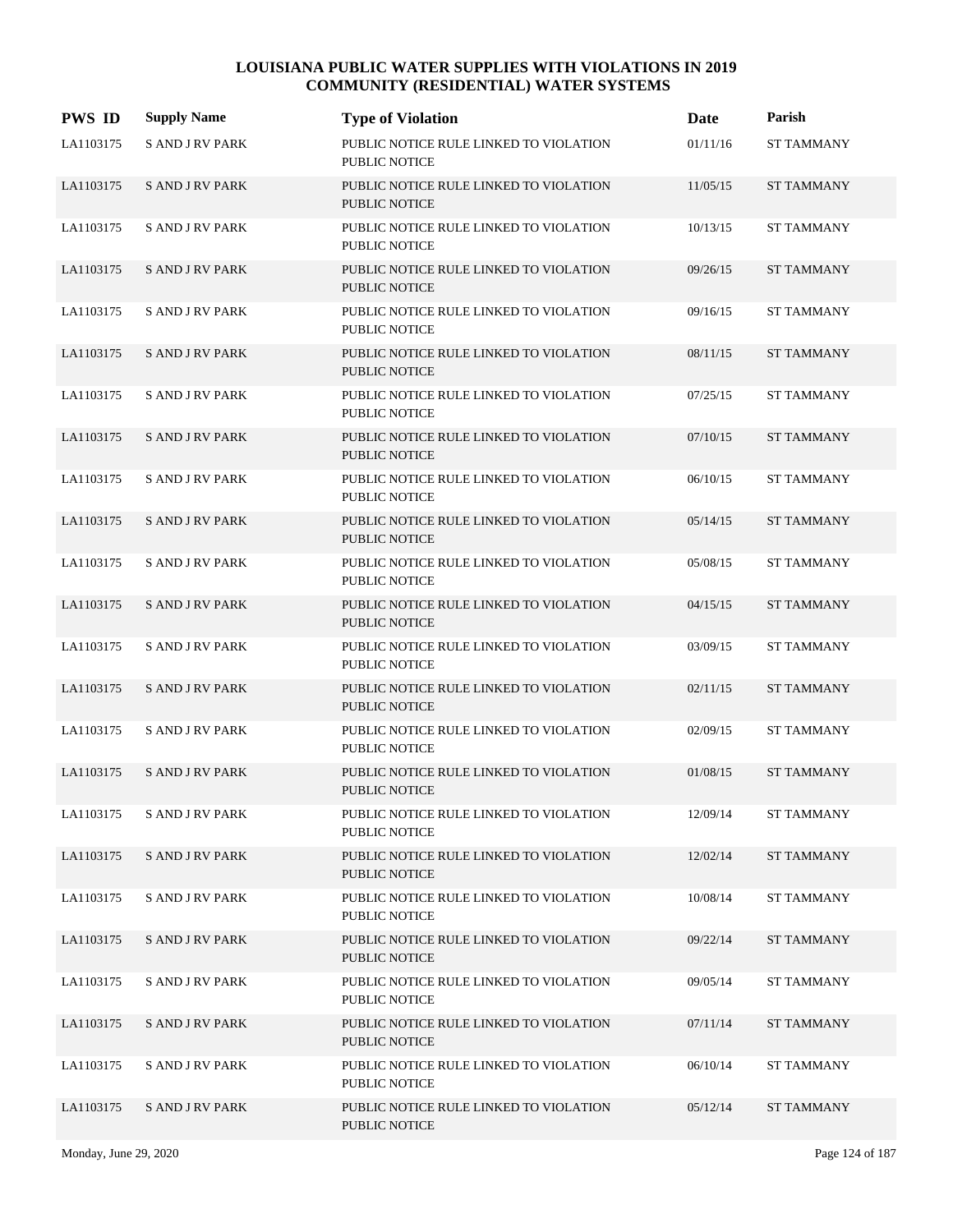| <b>PWS ID</b> | <b>Supply Name</b>     | <b>Type of Violation</b>                                       | Date     | Parish            |
|---------------|------------------------|----------------------------------------------------------------|----------|-------------------|
| LA1103175     | <b>S AND J RV PARK</b> | PUBLIC NOTICE RULE LINKED TO VIOLATION<br><b>PUBLIC NOTICE</b> | 04/23/14 | <b>ST TAMMANY</b> |
| LA1103175     | <b>SAND JRV PARK</b>   | PUBLIC NOTICE RULE LINKED TO VIOLATION<br><b>PUBLIC NOTICE</b> | 04/10/14 | <b>ST TAMMANY</b> |
| LA1103175     | S AND J RV PARK        | PUBLIC NOTICE RULE LINKED TO VIOLATION<br><b>PUBLIC NOTICE</b> | 03/07/14 | <b>ST TAMMANY</b> |
| LA1103175     | <b>SAND JRV PARK</b>   | PUBLIC NOTICE RULE LINKED TO VIOLATION<br><b>PUBLIC NOTICE</b> | 02/06/14 | <b>ST TAMMANY</b> |
| LA1103175     | <b>SAND JRV PARK</b>   | PUBLIC NOTICE RULE LINKED TO VIOLATION<br><b>PUBLIC NOTICE</b> | 01/28/14 | <b>ST TAMMANY</b> |
| LA1103175     | <b>SAND JRV PARK</b>   | PUBLIC NOTICE RULE LINKED TO VIOLATION<br><b>PUBLIC NOTICE</b> | 01/08/14 | <b>ST TAMMANY</b> |
| LA1103175     | <b>S AND J RV PARK</b> | PUBLIC NOTICE RULE LINKED TO VIOLATION<br><b>PUBLIC NOTICE</b> | 12/10/13 | <b>ST TAMMANY</b> |
| LA1103175     | <b>SAND J RV PARK</b>  | PUBLIC NOTICE RULE LINKED TO VIOLATION<br><b>PUBLIC NOTICE</b> | 11/19/13 | <b>ST TAMMANY</b> |
| LA1103175     | <b>SAND JRV PARK</b>   | PUBLIC NOTICE RULE LINKED TO VIOLATION<br><b>PUBLIC NOTICE</b> | 11/13/13 | <b>ST TAMMANY</b> |
| LA1103175     | <b>SAND JRV PARK</b>   | PUBLIC NOTICE RULE LINKED TO VIOLATION<br><b>PUBLIC NOTICE</b> | 10/11/13 | <b>ST TAMMANY</b> |
| LA1103175     | <b>SAND JRV PARK</b>   | PUBLIC NOTICE RULE LINKED TO VIOLATION<br><b>PUBLIC NOTICE</b> | 09/09/13 | <b>ST TAMMANY</b> |
| LA1103175     | <b>SAND JRV PARK</b>   | PUBLIC NOTICE RULE LINKED TO VIOLATION<br><b>PUBLIC NOTICE</b> | 08/08/13 | <b>ST TAMMANY</b> |
| LA1103175     | <b>S AND J RV PARK</b> | PUBLIC NOTICE RULE LINKED TO VIOLATION<br><b>PUBLIC NOTICE</b> | 07/10/13 | <b>ST TAMMANY</b> |
| LA1103175     | <b>SAND JRV PARK</b>   | PUBLIC NOTICE RULE LINKED TO VIOLATION<br><b>PUBLIC NOTICE</b> | 06/06/13 | <b>ST TAMMANY</b> |
| LA1103175     | <b>SAND JRV PARK</b>   | PUBLIC NOTICE RULE LINKED TO VIOLATION<br><b>PUBLIC NOTICE</b> | 05/10/13 | <b>ST TAMMANY</b> |
| LA1103175     | <b>SAND JRV PARK</b>   | PUBLIC NOTICE RULE LINKED TO VIOLATION<br><b>PUBLIC NOTICE</b> | 05/09/13 | <b>ST TAMMANY</b> |
| LA1103175     | <b>SAND JRV PARK</b>   | PUBLIC NOTICE RULE LINKED TO VIOLATION<br><b>PUBLIC NOTICE</b> | 11/12/12 | <b>ST TAMMANY</b> |
| LA1103175     | <b>SAND JRV PARK</b>   | PUBLIC NOTICE RULE LINKED TO VIOLATION<br>PUBLIC NOTICE        | 06/10/12 | <b>ST TAMMANY</b> |
| LA1103175     | <b>SAND JRV PARK</b>   | PUBLIC NOTICE RULE LINKED TO VIOLATION<br>PUBLIC NOTICE        | 05/31/12 | <b>ST TAMMANY</b> |
| LA1103175     | <b>SAND JRV PARK</b>   | INADEQUATE MIN CHLORINE RESIDUAL(GW&SW)<br><b>CHLORINE</b>     | 06/01/19 | <b>ST TAMMANY</b> |
| LA1103175     | <b>S AND J RV PARK</b> | INADEQUATE MIN CHLORINE RESIDUAL(GW&SW)<br><b>CHLORINE</b>     | 02/01/19 | <b>ST TAMMANY</b> |
| LA1103175     | <b>SAND JRV PARK</b>   | 5% DS BELOW MIN 0.5-2 MONTHS CONSEC(GW)<br><b>CHLORINE</b>     | 10/01/19 | <b>ST TAMMANY</b> |
| LA1103175     | <b>SAND JRV PARK</b>   | 5% DS BELOW MIN 0.5-2 MONTHS CONSEC(GW)<br><b>CHLORINE</b>     | 09/01/19 | <b>ST TAMMANY</b> |
| LA1103175     | <b>S AND J RV PARK</b> | 5% DS BELOW MIN 0.5-2 MONTHS CONSEC(GW)<br><b>CHLORINE</b>     | 08/01/19 | ST TAMMANY        |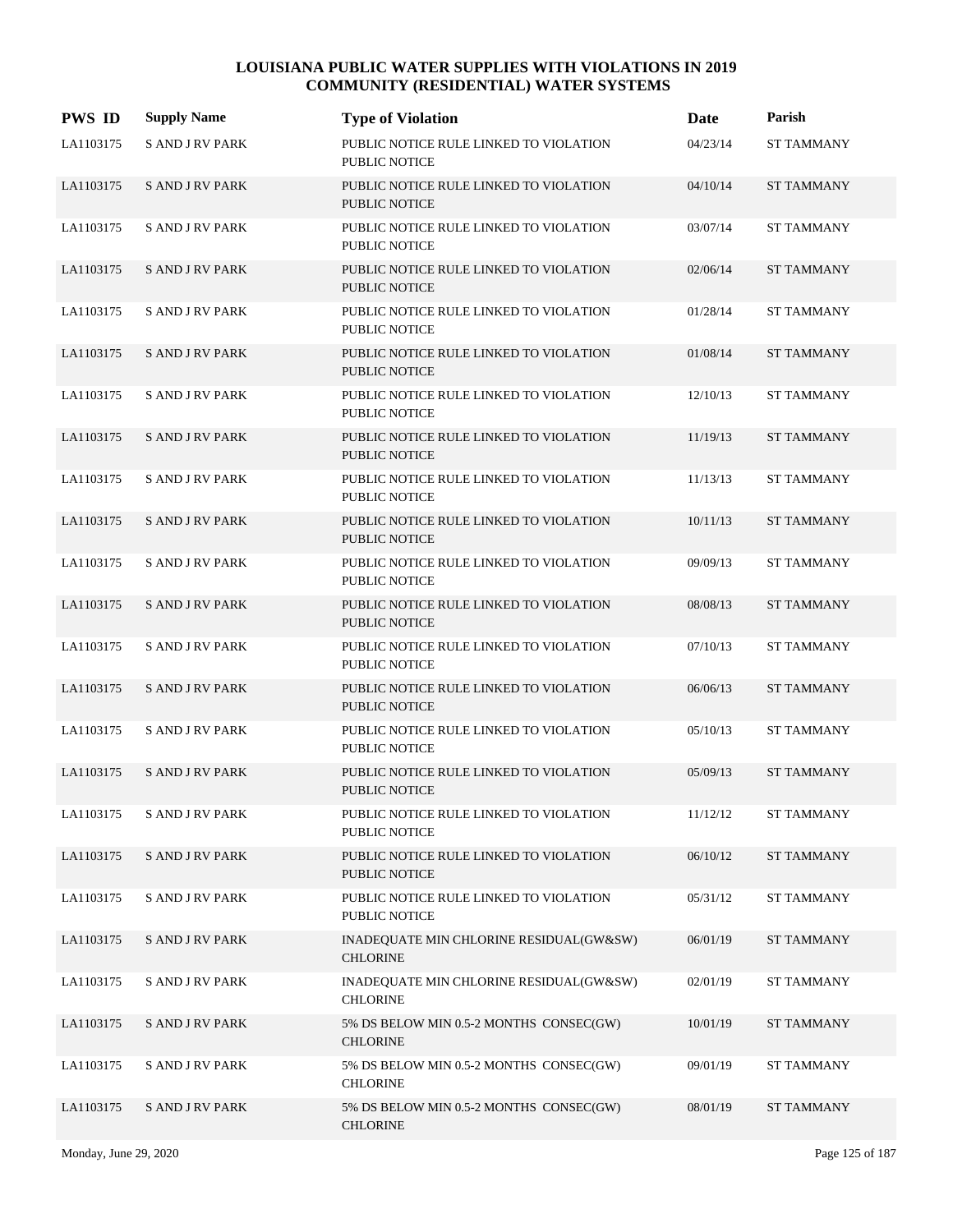| <b>PWS ID</b> | <b>Supply Name</b>                          | <b>Type of Violation</b>                                                               | Date     | Parish            |
|---------------|---------------------------------------------|----------------------------------------------------------------------------------------|----------|-------------------|
| LA1103175     | <b>S AND J RV PARK</b>                      | 5% DS BELOW MIN 0.5-2 MONTHS CONSEC(GW)<br><b>CHLORINE</b>                             | 07/01/19 | ST TAMMANY        |
| LA1103175     | <b>SAND JRV PARK</b>                        | 5% DS BELOW MIN 0.5-2 MONTHS CONSEC(GW)<br><b>CHLORINE</b>                             | 04/01/19 | <b>ST TAMMANY</b> |
| LA1103175     | <b>SAND JRV PARK</b>                        | 5% DS BELOW MIN 0.5-2 MONTHS CONSEC(GW)<br><b>CHLORINE</b>                             | 03/01/19 | <b>ST TAMMANY</b> |
| LA1103175     | <b>SAND JRV PARK</b>                        | POSITIVE ECOLI AT GW SOURCE<br>E. COLI                                                 | 03/14/19 | <b>ST TAMMANY</b> |
| LA1103175     | <b>SAND JRV PARK</b>                        | FAILURE TO SUBMIT MONITORING PLAN<br>TOTAL COLIFORM RULE                               | 01/01/14 | <b>ST TAMMANY</b> |
| LA1103175     | <b>SAND JRV PARK</b>                        | NO CERTIFIED OPERATOR                                                                  | 10/23/18 | <b>ST TAMMANY</b> |
| LA1103175     | <b>SAND JRV PARK</b>                        | NO CERTIFIED OPERATOR                                                                  | 10/23/18 | <b>ST TAMMANY</b> |
| LA1103178     | BEVERLY HEIGHTS MANOR                       | LEAD CONSUMER NOTICE (LCR)<br><b>LEAD &amp; COPPER RULE</b>                            | 02/16/19 | <b>ST TAMMANY</b> |
| LA1103178     | BEVERLY HEIGHTS MANOR                       | <b>CCR REPORT</b><br>CONSUMER CONFIDENCE RULE                                          | 07/01/19 | <b>ST TAMMANY</b> |
| LA1103178     | <b>BEVERLY HEIGHTS MANOR</b>                | <b>CCR REPORT</b><br><b>CONSUMER CONFIDENCE RULE</b>                                   | 07/01/18 | <b>ST TAMMANY</b> |
| LA1103178     | BEVERLY HEIGHTS MANOR                       | <b>CCR REPORT</b><br><b>CONSUMER CONFIDENCE RULE</b>                                   | 07/01/17 | <b>ST TAMMANY</b> |
| LA1103178     | <b>BEVERLY HEIGHTS MANOR</b>                | CCR ADEQUACY/AVAILABILITY/CONTENT<br><b>CONSUMER CONFIDENCE RULE</b>                   | 10/01/17 | <b>ST TAMMANY</b> |
| LA1103179     | 159 MHP                                     | MAGNOLIA WATER UTILITIES - LEAD CONSUMER NOTICE (LCR)<br><b>LEAD &amp; COPPER RULE</b> | 03/10/19 | <b>ST TAMMANY</b> |
| LA1103181     | ST TAM PARISH -NORTHRIDGE<br><b>ESTATES</b> | INADEQUATE MIN CHLORINE RESIDUAL(GW&SW)<br><b>CHLORINE</b>                             | 11/01/19 | <b>ST TAMMANY</b> |
| LA1103193     | PILOT STREET WATER SUPPLY                   | FAILURE ADDRESS DEFICIENCY (GWR)<br><b>GROUNDWATER RULE</b>                            | 07/04/19 | <b>ST TAMMANY</b> |
| LA1103193     | PILOT STREET WATER SUPPLY                   | FAILURE ADDRESS DEFICIENCY (GWR)<br><b>GROUNDWATER RULE</b>                            | 07/04/19 | <b>ST TAMMANY</b> |
| LA1103193     |                                             | PILOT STREET WATER SUPPLY FAILURE ADDRESS DEFICIENCY (GWR)<br><b>GROUNDWATER RULE</b>  | 07/04/19 | <b>ST TAMMANY</b> |
| LA1103193     | PILOT STREET WATER SUPPLY                   | FAILURE ADDRESS DEFICIENCY (GWR)<br><b>GROUNDWATER RULE</b>                            | 08/22/16 | <b>ST TAMMANY</b> |
| LA1103193     | PILOT STREET WATER SUPPLY                   | FAILURE ADDRESS DEFICIENCY (GWR)<br><b>GROUNDWATER RULE</b>                            | 08/22/16 | <b>ST TAMMANY</b> |
| LA1103193     | PILOT STREET WATER SUPPLY                   | FAILURE ADDRESS DEFICIENCY (GWR)<br><b>GROUNDWATER RULE</b>                            | 08/22/16 | <b>ST TAMMANY</b> |
| LA1103193     | PILOT STREET WATER SUPPLY                   | FOLLOW-UP OR ROUTINE TAP M/R (LCR)<br>LEAD & COPPER RULE                               | 10/01/17 | <b>ST TAMMANY</b> |
| LA1103193     | PILOT STREET WATER SUPPLY                   | LEAD CONSUMER NOTICE (LCR)<br><b>LEAD &amp; COPPER RULE</b>                            | 02/16/19 | <b>ST TAMMANY</b> |
| LA1103193     | PILOT STREET WATER SUPPLY                   | <b>CCR REPORT</b><br>CONSUMER CONFIDENCE RULE                                          | 07/01/19 | <b>ST TAMMANY</b> |
| LA1103193     | PILOT STREET WATER SUPPLY                   | <b>CCR REPORT</b><br>CONSUMER CONFIDENCE RULE                                          | 07/01/18 | <b>ST TAMMANY</b> |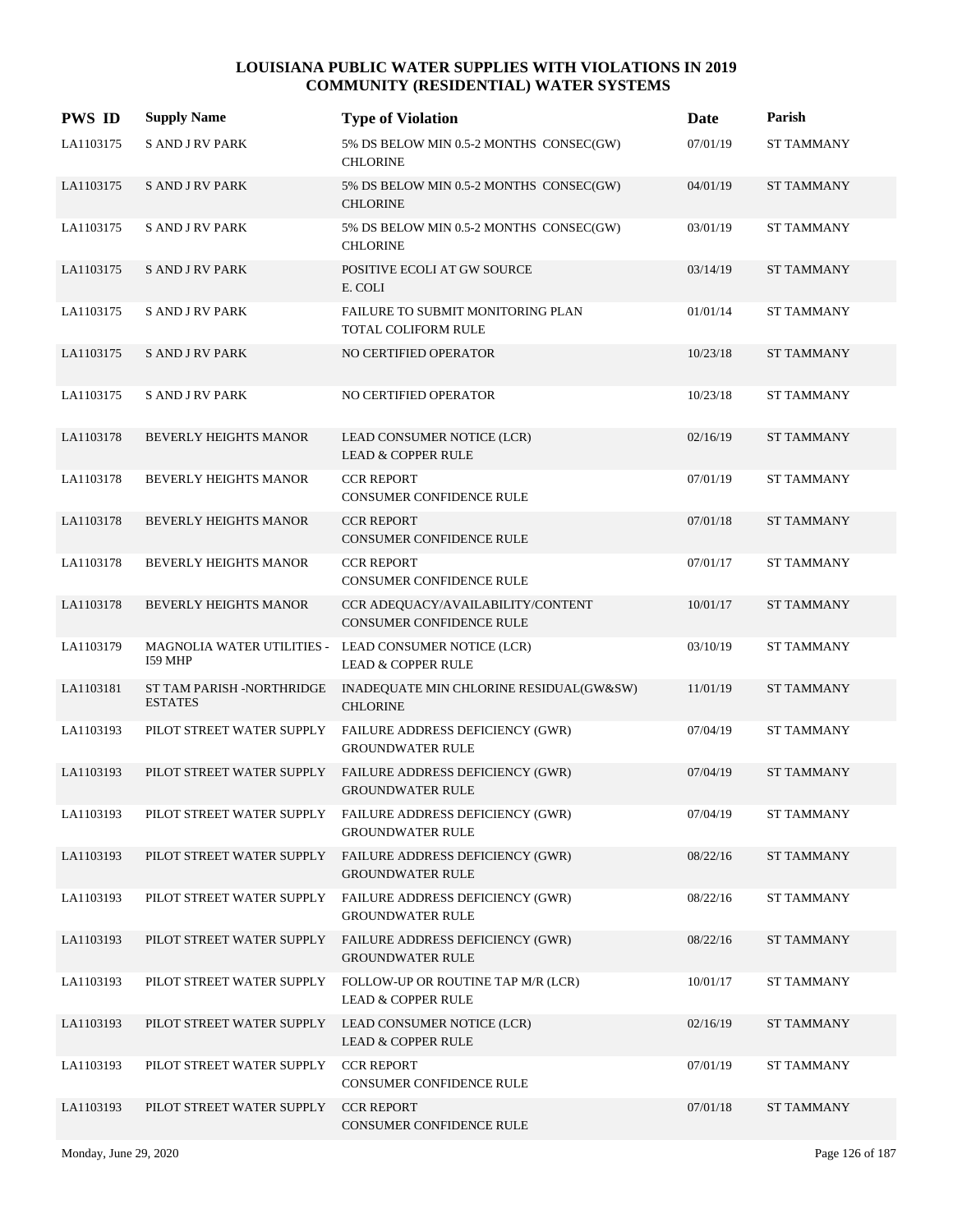| <b>PWS ID</b> | <b>Supply Name</b>                           | <b>Type of Violation</b>                                             | Date     | Parish            |
|---------------|----------------------------------------------|----------------------------------------------------------------------|----------|-------------------|
| LA1103193     | PILOT STREET WATER SUPPLY                    | <b>CCR REPORT</b><br>CONSUMER CONFIDENCE RULE                        | 07/01/17 | <b>ST TAMMANY</b> |
| LA1103193     | PILOT STREET WATER SUPPLY                    | CCR ADEQUACY/AVAILABILITY/CONTENT<br><b>CONSUMER CONFIDENCE RULE</b> | 10/01/17 | <b>ST TAMMANY</b> |
| LA1103193     | PILOT STREET WATER SUPPLY                    | PUBLIC NOTICE RULE LINKED TO VIOLATION<br><b>PUBLIC NOTICE</b>       | 09/12/19 | <b>ST TAMMANY</b> |
| LA1103193     | PILOT STREET WATER SUPPLY                    | PUBLIC NOTICE RULE LINKED TO VIOLATION<br><b>PUBLIC NOTICE</b>       | 04/26/19 | <b>ST TAMMANY</b> |
| LA1103193     | PILOT STREET WATER SUPPLY                    | PUBLIC NOTICE RULE LINKED TO VIOLATION<br><b>PUBLIC NOTICE</b>       | 03/19/18 | <b>ST TAMMANY</b> |
| LA1103193     | PILOT STREET WATER SUPPLY                    | INADEQUATE MIN CHLORINE RESIDUAL(GW&SW)<br><b>CHLORINE</b>           | 08/01/19 | <b>ST TAMMANY</b> |
| LA1103194     | TIMBERLAND MOBILE HOME<br><b>PARK</b>        | LEAD CONSUMER NOTICE (LCR)<br><b>LEAD &amp; COPPER RULE</b>          | 11/10/18 | <b>ST TAMMANY</b> |
| LA1103194     | TIMBERLAND MOBILE HOME<br><b>PARK</b>        | LEAD CONSUMER NOTICE (LCR)<br><b>LEAD &amp; COPPER RULE</b>          | 02/17/18 | <b>ST TAMMANY</b> |
| LA1105001     | TOWN OF AMITE WATER<br><b>SYSTEM</b>         | INADEQUATE MIN CHLORINE RESIDUAL(GW&SW)<br><b>CHLORINE</b>           | 11/01/19 | TANGIPAHOA        |
| LA1105001     | TOWN OF AMITE WATER<br><b>SYSTEM</b>         | INADEQUATE MIN CHLORINE RESIDUAL(GW&SW)<br><b>CHLORINE</b>           | 01/01/19 | <b>TANGIPAHOA</b> |
| LA1105003     | <b>EASTERN HEIGHTS WATER</b><br><b>WORKS</b> | INADEQUATE MIN CHLORINE RESIDUAL(GW&SW)<br><b>CHLORINE</b>           | 10/01/19 | <b>TANGIPAHOA</b> |
| LA1105010     | <b>FSWC - HAMMOND HEIGHTS</b>                | INADEQUATE MIN CHLORINE RESIDUAL(GW&SW)<br><b>CHLORINE</b>           | 11/01/19 | <b>TANGIPAHOA</b> |
| LA1105010     | FSWC - HAMMOND HEIGHTS                       | INADEQUATE MIN CHLORINE RESIDUAL(GW&SW)<br><b>CHLORINE</b>           | 10/01/19 | <b>TANGIPAHOA</b> |
| LA1105010     | FSWC - HAMMOND HEIGHTS                       | INADEQUATE MIN CHLORINE RESIDUAL(GW&SW)<br><b>CHLORINE</b>           | 09/01/19 | <b>TANGIPAHOA</b> |
| LA1105010     | <b>FSWC - HAMMOND HEIGHTS</b>                | INADEQUATE MIN CHLORINE RESIDUAL(GW&SW)<br><b>CHLORINE</b>           | 06/01/19 | <b>TANGIPAHOA</b> |
| LA1105010     | <b>FSWC - HAMMOND HEIGHTS</b>                | INADEQUATE MIN CHLORINE RESIDUAL(GW&SW)<br><b>CHLORINE</b>           | 04/01/19 | <b>TANGIPAHOA</b> |
| LA1105012     | <b>INDEPENDENCE WATER</b><br>SYSTEM          | FAILURE ADDRESS DEFICIENCY (GWR)<br><b>GROUNDWATER RULE</b>          | 01/10/12 | <b>TANGIPAHOA</b> |
| LA1105012     | <b>INDEPENDENCE WATER</b><br><b>SYSTEM</b>   | LEAD CONSUMER NOTICE (LCR)<br><b>LEAD &amp; COPPER RULE</b>          | 02/16/19 | TANGIPAHOA        |
| LA1105014     | KENTWOOD WATER SYSTEM                        | FAILURE ADDRESS DEFICIENCY (GWR)<br><b>GROUNDWATER RULE</b>          | 12/14/18 | TANGIPAHOA        |
| LA1105014     | KENTWOOD WATER SYSTEM                        | FAILURE ADDRESS DEFICIENCY (GWR)<br><b>GROUNDWATER RULE</b>          | 12/14/18 | <b>TANGIPAHOA</b> |
| LA1105014     | KENTWOOD WATER SYSTEM                        | LEAD CONSUMER NOTICE (LCR)<br><b>LEAD &amp; COPPER RULE</b>          | 01/31/19 | TANGIPAHOA        |
| LA1105014     | KENTWOOD WATER SYSTEM                        | PUBLIC NOTICE RULE LINKED TO VIOLATION<br>PUBLIC NOTICE              | 07/15/19 | TANGIPAHOA        |
| LA1105017     | <b>FSWC - OAKWOOD ESTATES</b>                | INADEQUATE MIN CHLORINE RESIDUAL(GW&SW)<br><b>CHLORAMINE</b>         | 08/01/19 | TANGIPAHOA        |
| LA1105019     | PONCHATOULA WATER<br><b>SYSTEM</b>           | RESIDUAL NOT MONITORED MRT-POE-ACR (GW)<br><b>CHLORINE</b>           | 02/01/19 | TANGIPAHOA        |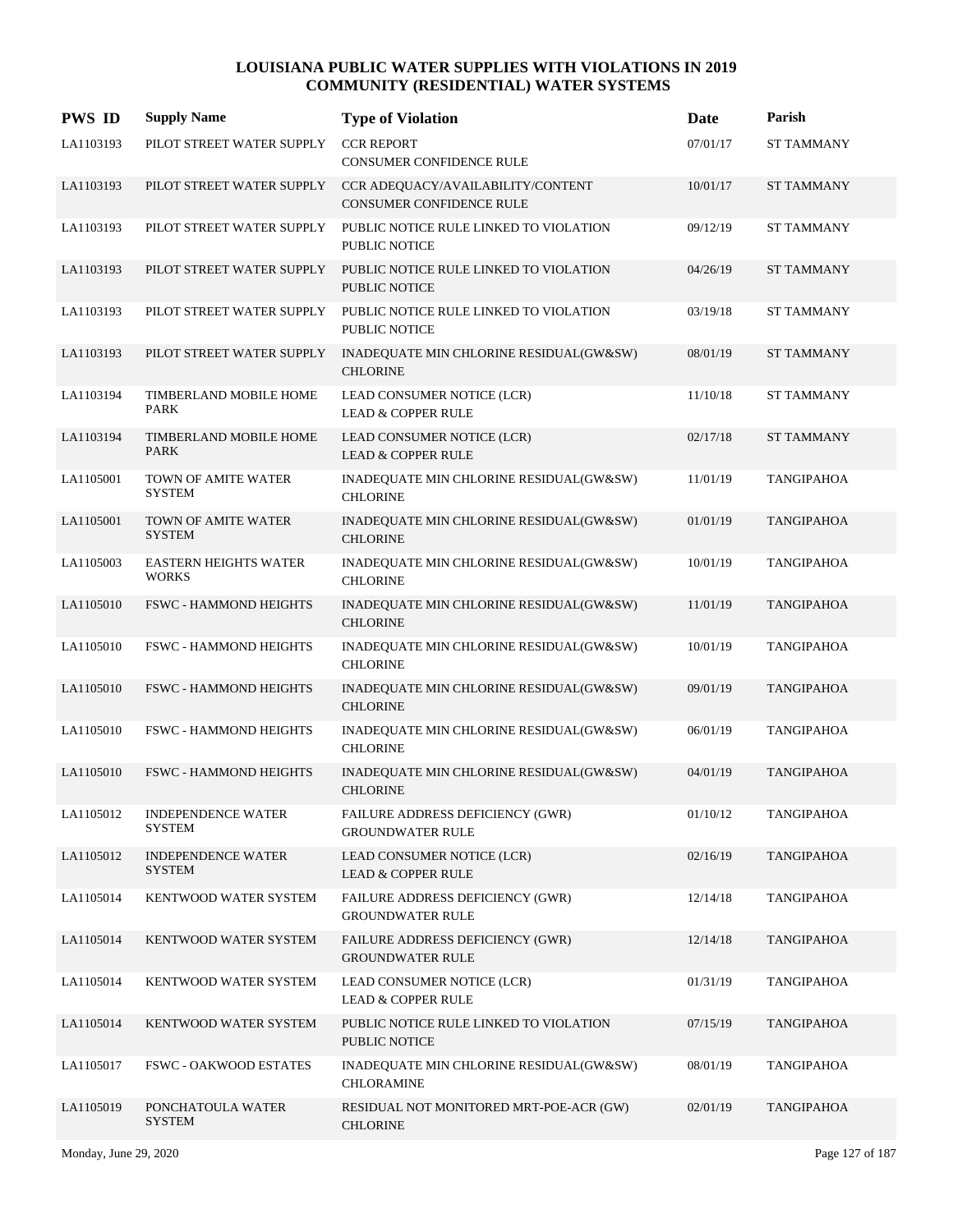| <b>PWS ID</b> | <b>Supply Name</b>                           | <b>Type of Violation</b>                                             | Date     | Parish            |
|---------------|----------------------------------------------|----------------------------------------------------------------------|----------|-------------------|
| LA1105019     | PONCHATOULA WATER<br>SYSTEM                  | INADEQUATE MIN CHLORINE RESIDUAL(GW&SW)<br><b>CHLORINE</b>           | 12/01/19 | <b>TANGIPAHOA</b> |
| LA1105026     | VILLAGE OF TANGIPAHOA<br><b>WATER SYSTEM</b> | FAILURE ADDRESS DEFICIENCY (GWR)<br><b>GROUNDWATER RULE</b>          | 12/15/19 | TANGIPAHOA        |
| LA1105026     | VILLAGE OF TANGIPAHOA<br><b>WATER SYSTEM</b> | FAILURE ADDRESS DEFICIENCY (GWR)<br><b>GROUNDWATER RULE</b>          | 12/15/19 | TANGIPAHOA        |
| LA1105026     | VILLAGE OF TANGIPAHOA<br><b>WATER SYSTEM</b> | FAILURE ADDRESS DEFICIENCY (GWR)<br><b>GROUNDWATER RULE</b>          | 12/15/19 | <b>TANGIPAHOA</b> |
| LA1105026     | VILLAGE OF TANGIPAHOA<br><b>WATER SYSTEM</b> | FAILURE ADDRESS DEFICIENCY (GWR)<br><b>GROUNDWATER RULE</b>          | 04/01/16 | <b>TANGIPAHOA</b> |
| LA1105026     | VILLAGE OF TANGIPAHOA<br><b>WATER SYSTEM</b> | <b>FAILURE ADDRESS DEFICIENCY (GWR)</b><br><b>GROUNDWATER RULE</b>   | 04/01/16 | <b>TANGIPAHOA</b> |
| LA1105026     | VILLAGE OF TANGIPAHOA<br><b>WATER SYSTEM</b> | <b>FAILURE ADDRESS DEFICIENCY (GWR)</b><br><b>GROUNDWATER RULE</b>   | 03/24/15 | TANGIPAHOA        |
| LA1105026     | VILLAGE OF TANGIPAHOA<br><b>WATER SYSTEM</b> | LEAD CONSUMER NOTICE (LCR)<br><b>LEAD &amp; COPPER RULE</b>          | 02/28/19 | <b>TANGIPAHOA</b> |
| LA1105026     | VILLAGE OF TANGIPAHOA<br><b>WATER SYSTEM</b> | <b>CCR REPORT</b><br>CONSUMER CONFIDENCE RULE                        | 07/01/19 | <b>TANGIPAHOA</b> |
| LA1105026     | VILLAGE OF TANGIPAHOA<br><b>WATER SYSTEM</b> | <b>CCR REPORT</b><br>CONSUMER CONFIDENCE RULE                        | 07/01/18 | <b>TANGIPAHOA</b> |
| LA1105026     | VILLAGE OF TANGIPAHOA<br><b>WATER SYSTEM</b> | <b>CCR REPORT</b><br><b>CONSUMER CONFIDENCE RULE</b>                 | 07/01/17 | TANGIPAHOA        |
| LA1105026     | VILLAGE OF TANGIPAHOA<br>WATER SYSTEM        | CCR ADEQUACY/AVAILABILITY/CONTENT<br><b>CONSUMER CONFIDENCE RULE</b> | 10/01/17 | <b>TANGIPAHOA</b> |
| LA1105026     | VILLAGE OF TANGIPAHOA<br><b>WATER SYSTEM</b> | PUBLIC NOTICE RULE LINKED TO VIOLATION<br><b>PUBLIC NOTICE</b>       | 06/16/19 | <b>TANGIPAHOA</b> |
| LA1105026     | VILLAGE OF TANGIPAHOA<br><b>WATER SYSTEM</b> | PUBLIC NOTICE RULE LINKED TO VIOLATION<br><b>PUBLIC NOTICE</b>       | 09/18/18 | <b>TANGIPAHOA</b> |
| LA1105026     | VILLAGE OF TANGIPAHOA<br><b>WATER SYSTEM</b> | 5% DS BELOW MIN 0.5-2 MONTHS CONSEC(GW)<br><b>CHLORINE</b>           | 07/01/19 | TANGIPAHOA        |
| LA1105026     | VILLAGE OF TANGIPAHOA<br><b>WATER SYSTEM</b> | 5% DS BELOW MIN 0.5-2 MONTHS CONSEC(GW)<br><b>CHLORINE</b>           | 06/01/19 | TANGIPAHOA        |
| LA1105026     | VILLAGE OF TANGIPAHOA<br>WATER SYSTEM        | 5% DS BELOW MIN 0.5-2 MONTHS CONSEC(GW)<br><b>CHLORINE</b>           | 05/01/19 | <b>TANGIPAHOA</b> |
| LA1105026     | VILLAGE OF TANGIPAHOA<br><b>WATER SYSTEM</b> | 5% DS BELOW MIN 0.5-2 MONTHS CONSEC(GW)<br><b>CHLORINE</b>           | 04/01/19 | TANGIPAHOA        |
| LA1105026     | VILLAGE OF TANGIPAHOA<br>WATER SYSTEM        | 5% DS BELOW MIN 0.5-2 MONTHS CONSEC(GW)<br><b>CHLORINE</b>           | 03/01/19 | TANGIPAHOA        |
| LA1105026     | VILLAGE OF TANGIPAHOA<br><b>WATER SYSTEM</b> | 5% DS BELOW MIN 0.5-2 MONTHS CONSEC(GW)<br><b>CHLORINE</b>           | 02/01/19 | <b>TANGIPAHOA</b> |
| LA1105026     | VILLAGE OF TANGIPAHOA<br><b>WATER SYSTEM</b> | 5% DS BELOW MIN 0.5-2 MONTHS CONSEC(GW)<br><b>CHLORINE</b>           | 01/01/19 | TANGIPAHOA        |
| LA1105027     | TICKFAW WATER SYSTEM                         | LEAD CONSUMER NOTICE (LCR)<br><b>LEAD &amp; COPPER RULE</b>          | 02/14/19 | TANGIPAHOA        |
| LA1105045     | <b>BAYWOOD ESTATES SUBD</b>                  | FAILURE ADDRESS DEFICIENCY (GWR)<br><b>GROUNDWATER RULE</b>          | 03/15/19 | TANGIPAHOA        |
| LA1105045     | <b>BAYWOOD ESTATES SUBD</b>                  | FAILURE ADDRESS DEFICIENCY (GWR)<br><b>GROUNDWATER RULE</b>          | 03/15/19 | <b>TANGIPAHOA</b> |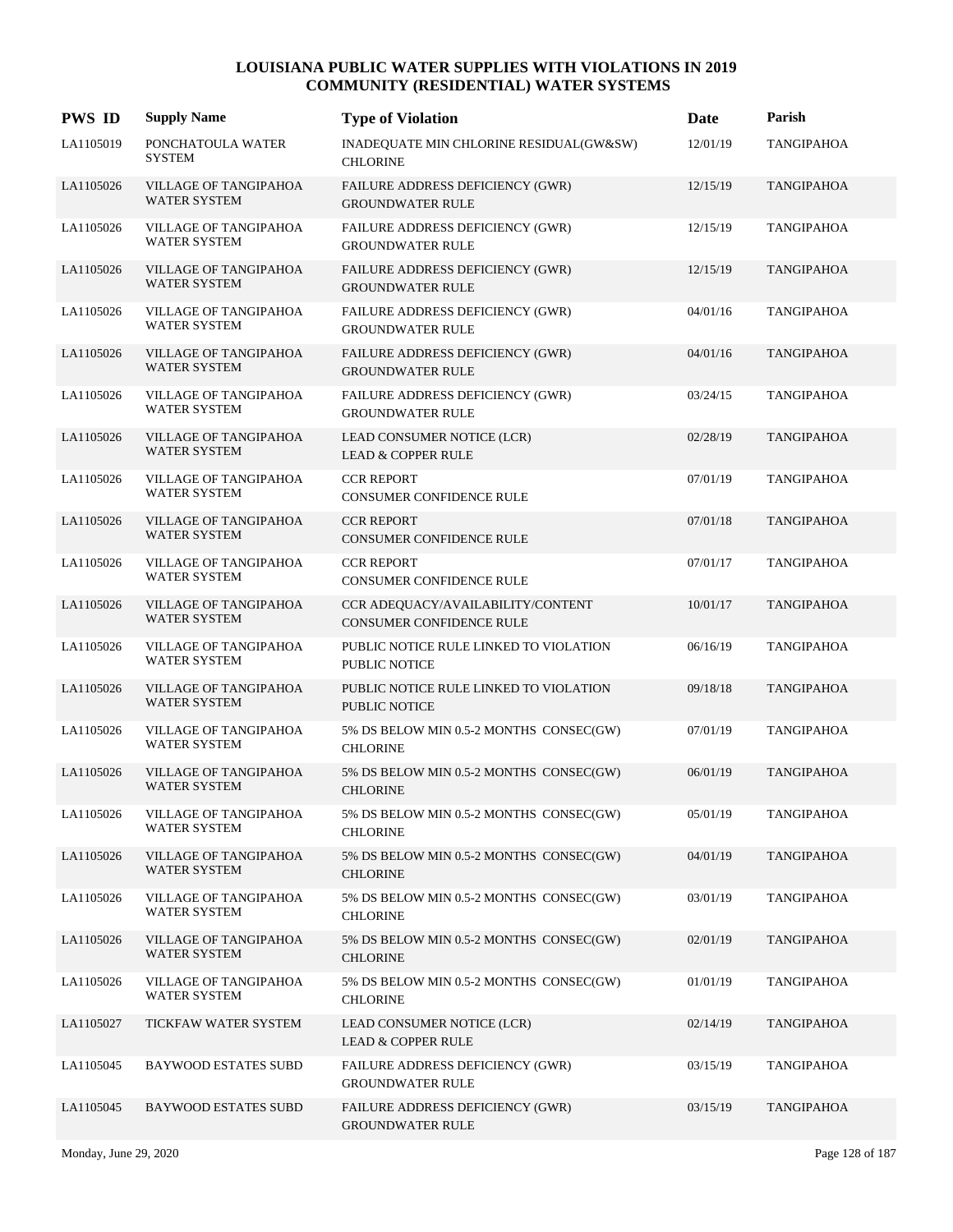| <b>PWS ID</b> | <b>Supply Name</b>          | <b>Type of Violation</b>                                           | Date     | Parish            |
|---------------|-----------------------------|--------------------------------------------------------------------|----------|-------------------|
| LA1105045     | <b>BAYWOOD ESTATES SUBD</b> | FAILURE ADDRESS DEFICIENCY (GWR)<br><b>GROUNDWATER RULE</b>        | 03/15/19 | <b>TANGIPAHOA</b> |
| LA1105045     | <b>BAYWOOD ESTATES SUBD</b> | FAILURE ADDRESS DEFICIENCY (GWR)<br><b>GROUNDWATER RULE</b>        | 03/15/19 | <b>TANGIPAHOA</b> |
| LA1105045     | <b>BAYWOOD ESTATES SUBD</b> | PUBLIC NOTICE RULE LINKED TO VIOLATION<br><b>PUBLIC NOTICE</b>     | 04/25/19 | <b>TANGIPAHOA</b> |
| LA1105045     | <b>BAYWOOD ESTATES SUBD</b> | NO CERTIFIED OPERATOR                                              | 12/14/18 | <b>TANGIPAHOA</b> |
| LA1105069     | <b>4 OAKS MHP</b>           | LEAD CONSUMER NOTICE (LCR)<br><b>LEAD &amp; COPPER RULE</b>        | 12/13/18 | <b>TANGIPAHOA</b> |
| LA1105088     | HIGHWAY 51 MHP              | PUBLIC NOTICE RULE LINKED TO VIOLATION<br>PUBLIC NOTICE            | 04/30/19 | <b>TANGIPAHOA</b> |
| LA1105090     | <b>WOODSIDE MHP</b>         | LEAD CONSUMER NOTICE (LCR)<br><b>LEAD &amp; COPPER RULE</b>        | 05/24/18 | TANGIPAHOA        |
| LA1105090     | <b>WOODSIDE MHP</b>         | INADEQUATE MIN CHLORINE RESIDUAL(GW&SW)<br><b>CHLORINE</b>         | 12/01/19 | <b>TANGIPAHOA</b> |
| LA1107003     | NEWELLTON WATER SYSTEM      | MONTHLY COMB FLTR EFFLUENT (IESWTR/LT1)<br><b>TURBIDITY</b>        | 12/01/19 | <b>TENSAS</b>     |
| LA1107003     | NEWELLTON WATER SYSTEM      | MONTHLY COMB FLTR EFFLUENT (IESWTR/LT1)<br><b>TURBIDITY</b>        | 10/01/19 | <b>TENSAS</b>     |
| LA1107003     | NEWELLTON WATER SYSTEM      | PUBLIC NOTICE RULE LINKED TO VIOLATION<br>PUBLIC NOTICE            | 12/21/19 | <b>TENSAS</b>     |
| LA1107004     | ST JOSEPH WATER SYSTEM      | MCL, LRAA<br><b>TTHM</b>                                           | 10/01/19 | <b>TENSAS</b>     |
| LA1107004     | ST JOSEPH WATER SYSTEM      | MCL, LRAA<br><b>TTHM</b>                                           | 10/01/19 | <b>TENSAS</b>     |
| LA1107004     | ST JOSEPH WATER SYSTEM      | MCL, LRAA<br><b>TTHM</b>                                           | 07/01/19 | <b>TENSAS</b>     |
| LA1107004     | ST JOSEPH WATER SYSTEM      | MCL, LRAA<br><b>TTHM</b>                                           | 07/01/19 | <b>TENSAS</b>     |
| LA1107004     | ST JOSEPH WATER SYSTEM      | MCL, LRAA<br>TOTAL HALOACETIC ACIDS (HAA5)                         | 04/01/19 | <b>TENSAS</b>     |
| LA1107004     | ST JOSEPH WATER SYSTEM      | MCL, LRAA<br><b>TTHM</b>                                           | 04/01/19 | <b>TENSAS</b>     |
| LA1107004     | ST JOSEPH WATER SYSTEM      | MCL, LRAA<br><b>TTHM</b>                                           | 04/01/19 | <b>TENSAS</b>     |
| LA1107004     | ST JOSEPH WATER SYSTEM      | MCL, LRAA<br><b>TTHM</b>                                           | 01/01/19 | <b>TENSAS</b>     |
| LA1107004     | ST JOSEPH WATER SYSTEM      | MCL, LRAA<br><b>TTHM</b>                                           | 01/01/19 | <b>TENSAS</b>     |
| LA1107004     | ST JOSEPH WATER SYSTEM      | MCL, LRAA<br>TOTAL HALOACETIC ACIDS (HAA5)                         | 01/01/19 | <b>TENSAS</b>     |
| LA1107004     | ST JOSEPH WATER SYSTEM      | <b>FAILURE ADDRESS DEFICIENCY (GWR)</b><br><b>GROUNDWATER RULE</b> | 12/02/18 | <b>TENSAS</b>     |
| LA1107004     | ST JOSEPH WATER SYSTEM      | FAILURE ADDRESS DEFICIENCY (GWR)<br><b>GROUNDWATER RULE</b>        | 05/02/16 | <b>TENSAS</b>     |
| LA1107004     | ST JOSEPH WATER SYSTEM      | PUBLIC NOTICE RULE LINKED TO VIOLATION<br>PUBLIC NOTICE            | 01/05/19 | <b>TENSAS</b>     |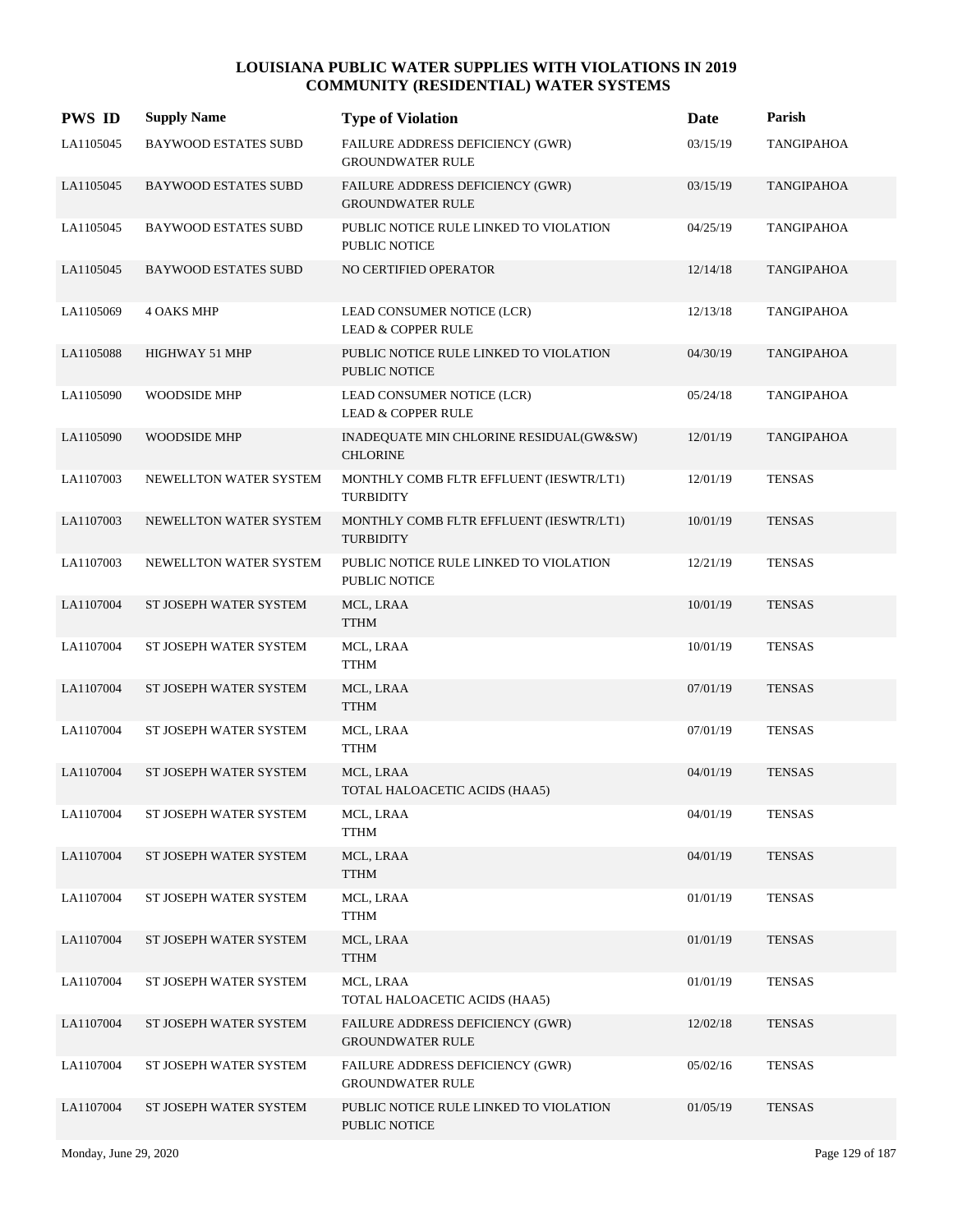| <b>PWS ID</b> | <b>Supply Name</b>                           | <b>Type of Violation</b>                                                                             | Date     | Parish            |
|---------------|----------------------------------------------|------------------------------------------------------------------------------------------------------|----------|-------------------|
| LA1107004     | ST JOSEPH WATER SYSTEM                       | PUBLIC NOTICE RULE LINKED TO VIOLATION<br>PUBLIC NOTICE                                              | 09/21/18 | <b>TENSAS</b>     |
| LA1107005     |                                              | WATERPROOF WATER SYSTEM LEVEL 1 ASSESS, MULTIPLE TC POS (RTCR)<br>REVISED TOTAL COLIFORM RULE (RTCR) | 09/13/17 | <b>TENSAS</b>     |
| LA1107005     |                                              | WATERPROOF WATER SYSTEM LEAD CONSUMER NOTICE (LCR)<br><b>LEAD &amp; COPPER RULE</b>                  | 10/24/19 | <b>TENSAS</b>     |
| LA1107005     | WATERPROOF WATER SYSTEM CCR REPORT           | <b>CONSUMER CONFIDENCE RULE</b>                                                                      | 07/01/19 | <b>TENSAS</b>     |
| LA1107005     | WATERPROOF WATER SYSTEM CCR REPORT           | <b>CONSUMER CONFIDENCE RULE</b>                                                                      | 07/01/18 | <b>TENSAS</b>     |
| LA1107005     |                                              | WATERPROOF WATER SYSTEM CCR ADEQUACY/AVAILABILITY/CONTENT<br>CONSUMER CONFIDENCE RULE                | 10/01/17 | <b>TENSAS</b>     |
| LA1107005     |                                              | WATERPROOF WATER SYSTEM PUBLIC NOTICE RULE LINKED TO VIOLATION<br>PUBLIC NOTICE                      | 10/19/17 | <b>TENSAS</b>     |
| LA1109001     | HOUMA WATER TREATMENT<br><b>SERVICE AREA</b> | PUBLIC NOTICE RULE LINKED TO VIOLATION<br><b>PUBLIC NOTICE</b>                                       | 04/03/18 | <b>TERREBONNE</b> |
| LA1109001     | HOUMA WATER TREATMENT<br><b>SERVICE AREA</b> | INADEQUATE MIN CHLORINE RESIDUAL(GW&SW)<br><b>CHLORAMINE</b>                                         | 08/01/19 | <b>TERREBONNE</b> |
| LA1111004     | DOWNSVILLE WATER SYSTEM                      | MCL, LRAA<br><b>TTHM</b>                                                                             | 10/01/19 | <b>UNION</b>      |
| LA1111004     | DOWNSVILLE WATER SYSTEM                      | MCL, LRAA<br>TOTAL HALOACETIC ACIDS (HAA5)                                                           | 10/01/19 | <b>UNION</b>      |
| LA1111004     | DOWNSVILLE WATER SYSTEM                      | MCL, LRAA<br><b>TTHM</b>                                                                             | 10/01/19 | <b>UNION</b>      |
| LA1111004     | DOWNSVILLE WATER SYSTEM                      | MCL, LRAA<br>TOTAL HALOACETIC ACIDS (HAA5)                                                           | 10/01/19 | <b>UNION</b>      |
| LA1111004     | DOWNSVILLE WATER SYSTEM                      | MCL, LRAA<br>TOTAL HALOACETIC ACIDS (HAA5)                                                           | 07/01/19 | <b>UNION</b>      |
| LA1111004     | DOWNSVILLE WATER SYSTEM                      | MCL, LRAA<br><b>TTHM</b>                                                                             | 07/01/19 | <b>UNION</b>      |
| LA1111004     | DOWNSVILLE WATER SYSTEM                      | MCL, LRAA<br><b>TTHM</b>                                                                             | 07/01/19 | <b>UNION</b>      |
| LA1111004     | DOWNSVILLE WATER SYSTEM                      | MCL, LRAA<br>TOTAL HALOACETIC ACIDS (HAA5)                                                           | 07/01/19 | <b>UNION</b>      |
| LA1111004     | DOWNSVILLE WATER SYSTEM                      | MCL, LRAA<br>TOTAL HALOACETIC ACIDS (HAA5)                                                           | 04/01/19 | <b>UNION</b>      |
| LA1111004     | DOWNSVILLE WATER SYSTEM                      | MCL, LRAA<br><b>TTHM</b>                                                                             | 04/01/19 | <b>UNION</b>      |
| LA1111004     | DOWNSVILLE WATER SYSTEM                      | MCL, LRAA<br><b>TTHM</b>                                                                             | 04/01/19 | <b>UNION</b>      |
| LA1111004     | DOWNSVILLE WATER SYSTEM                      | MCL, LRAA<br>TOTAL HALOACETIC ACIDS (HAA5)                                                           | 04/01/19 | <b>UNION</b>      |
| LA1111004     | DOWNSVILLE WATER SYSTEM                      | MCL, LRAA<br><b>TTHM</b>                                                                             | 01/01/19 | <b>UNION</b>      |
| LA1111004     | DOWNSVILLE WATER SYSTEM                      | MCL, LRAA<br>TOTAL HALOACETIC ACIDS (HAA5)                                                           | 01/01/19 | <b>UNION</b>      |
| LA1111004     | DOWNSVILLE WATER SYSTEM                      | FAILURE SUBMIT OEL REPORT FOR TTHM<br><b>TTHM</b>                                                    | 07/31/16 | <b>UNION</b>      |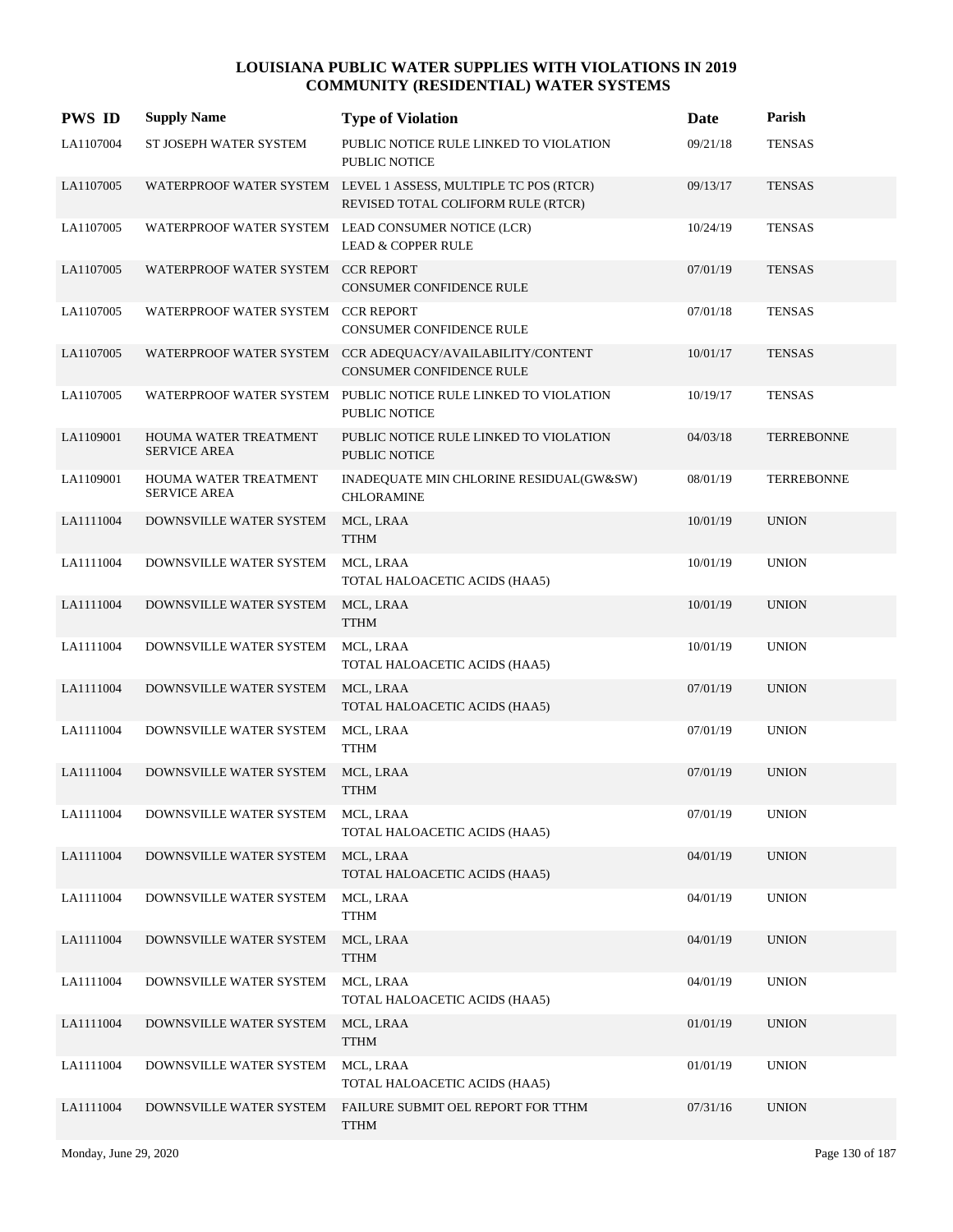| <b>PWS ID</b> | <b>Supply Name</b>                    | <b>Type of Violation</b>                                                             | Date     | Parish       |
|---------------|---------------------------------------|--------------------------------------------------------------------------------------|----------|--------------|
| LA1111004     | DOWNSVILLE WATER SYSTEM               | INADEQUATE MIN CHLORINE RESIDUAL(GW&SW)<br><b>CHLORINE</b>                           | 10/01/19 | <b>UNION</b> |
| LA1111004     | DOWNSVILLE WATER SYSTEM               | INADEQUATE MIN CHLORINE RESIDUAL(GW&SW)<br><b>CHLORINE</b>                           | 06/01/19 | <b>UNION</b> |
| LA1111005     | FARMERVILLE WATER SYSTEM MCL, LRAA    | <b>TTHM</b>                                                                          | 10/01/19 | <b>UNION</b> |
| LA1111005     | FARMERVILLE WATER SYSTEM MCL, LRAA    | <b>TTHM</b>                                                                          | 07/01/19 | <b>UNION</b> |
| LA1111005     | FARMERVILLE WATER SYSTEM MCL, LRAA    | <b>TTHM</b>                                                                          | 04/01/19 | <b>UNION</b> |
| LA1111005     | FARMERVILLE WATER SYSTEM MCL, LRAA    | <b>TTHM</b>                                                                          | 01/01/19 | <b>UNION</b> |
| LA1111005     |                                       | FARMERVILLE WATER SYSTEM INADEQUATE MIN CHLORINE RESIDUAL(GW&SW)<br><b>CHLORINE</b>  | 09/01/19 | <b>UNION</b> |
| LA1111008     |                                       | HOLMESVILLE WATER SYSTEM LEAD CONSUMER NOTICE (LCR)<br><b>LEAD &amp; COPPER RULE</b> | 12/13/18 | <b>UNION</b> |
| LA1111010     | LINVILLE-HAILE WATER<br><b>SYSTEM</b> | MCL, LRAA<br><b>TTHM</b>                                                             | 10/01/19 | <b>UNION</b> |
| LA1111010     | LINVILLE-HAILE WATER<br><b>SYSTEM</b> | MCL, LRAA<br><b>TTHM</b>                                                             | 10/01/19 | <b>UNION</b> |
| LA1111010     | LINVILLE-HAILE WATER<br><b>SYSTEM</b> | MCL, LRAA<br><b>TTHM</b>                                                             | 07/01/19 | <b>UNION</b> |
| LA1111010     | LINVILLE-HAILE WATER<br><b>SYSTEM</b> | MCL, LRAA<br><b>TTHM</b>                                                             | 07/01/19 | <b>UNION</b> |
| LA1111010     | LINVILLE-HAILE WATER<br><b>SYSTEM</b> | MCL, LRAA<br><b>TTHM</b>                                                             | 04/01/19 | <b>UNION</b> |
| LA1111010     | LINVILLE-HAILE WATER<br><b>SYSTEM</b> | MCL, LRAA<br><b>TTHM</b>                                                             | 04/01/19 | <b>UNION</b> |
| LA1111010     | LINVILLE-HAILE WATER<br><b>SYSTEM</b> | MCL, LRAA<br><b>TTHM</b>                                                             | 01/01/19 | <b>UNION</b> |
| LA1111010     | LINVILLE-HAILE WATER<br><b>SYSTEM</b> | MCL, LRAA<br><b>TTHM</b>                                                             | 01/01/19 | <b>UNION</b> |
| LA1111010     | LINVILLE-HAILE WATER<br><b>SYSTEM</b> | FAILURE SUBMIT OEL REPORT FOR TTHM<br><b>TTHM</b>                                    | 01/31/15 | <b>UNION</b> |
| LA1111011     | <b>MARION WATER SYSTEM</b>            | MCL, LRAA<br><b>TTHM</b>                                                             | 10/01/19 | <b>UNION</b> |
| LA1111011     | <b>MARION WATER SYSTEM</b>            | MCL, LRAA<br><b>TTHM</b>                                                             | 10/01/19 | <b>UNION</b> |
| LA1111011     | <b>MARION WATER SYSTEM</b>            | MCL, LRAA<br><b>TTHM</b>                                                             | 07/01/19 | <b>UNION</b> |
| LA1111011     | MARION WATER SYSTEM                   | MCL, LRAA<br><b>TTHM</b>                                                             | 07/01/19 | <b>UNION</b> |
| LA1111011     | <b>MARION WATER SYSTEM</b>            | MCL, LRAA<br><b>TTHM</b>                                                             | 04/01/19 | <b>UNION</b> |
| LA1111011     | <b>MARION WATER SYSTEM</b>            | MCL, LRAA<br><b>TTHM</b>                                                             | 04/01/19 | <b>UNION</b> |
| LA1111011     | MARION WATER SYSTEM                   | MCL, LRAA<br><b>TTHM</b>                                                             | 01/01/19 | <b>UNION</b> |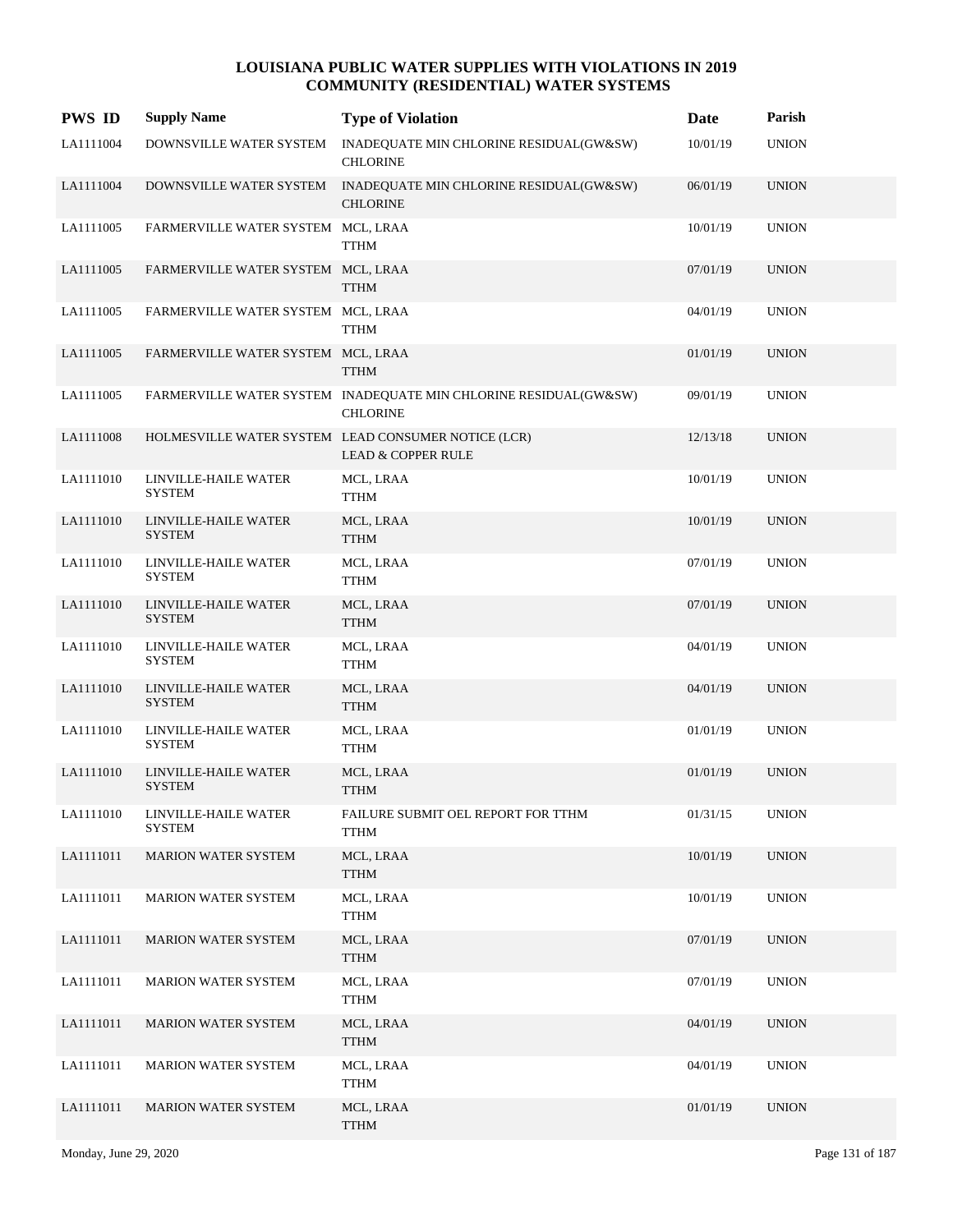| <b>PWS ID</b> | <b>Supply Name</b>                  | <b>Type of Violation</b>                                       | Date     | Parish       |
|---------------|-------------------------------------|----------------------------------------------------------------|----------|--------------|
| LA1111011     | <b>MARION WATER SYSTEM</b>          | MCL, LRAA<br><b>TTHM</b>                                       | 01/01/19 | <b>UNION</b> |
| LA1111011     | <b>MARION WATER SYSTEM</b>          | INADEQUATE MIN CHLORINE RESIDUAL(GW&SW)<br><b>CHLORINE</b>     | 09/01/19 | <b>UNION</b> |
| LA1111011     | MARION WATER SYSTEM                 | INADEQUATE MIN CHLORINE RESIDUAL(GW&SW)<br><b>CHLORINE</b>     | 03/01/19 | <b>UNION</b> |
| LA1111011     | <b>MARION WATER SYSTEM</b>          | INADEQUATE MIN CHLORINE RESIDUAL(GW&SW)<br><b>CHLORINE</b>     | 01/01/19 | <b>UNION</b> |
| LA1111012     | POINT WILHITE WS                    | FAILURE ADDRESS DEFICIENCY (GWR)<br><b>GROUNDWATER RULE</b>    | 11/15/19 | <b>UNION</b> |
| LA1111012     | POINT WILHITE WS                    | FAILURE ADDRESS DEFICIENCY (GWR)<br><b>GROUNDWATER RULE</b>    | 03/02/18 | <b>UNION</b> |
| LA1111012     | POINT WILHITE WS                    | LEAD CONSUMER NOTICE (LCR)<br><b>LEAD &amp; COPPER RULE</b>    | 12/29/18 | <b>UNION</b> |
| LA1111012     | POINT WILHITE WS                    | PUBLIC NOTICE RULE LINKED TO VIOLATION<br><b>PUBLIC NOTICE</b> | 12/16/19 | <b>UNION</b> |
| LA1111012     | POINT WILHITE WS                    | PUBLIC NOTICE RULE LINKED TO VIOLATION<br>PUBLIC NOTICE        | 09/14/18 | <b>UNION</b> |
| LA1111012     | POINT WILHITE WS                    | PUBLIC NOTICE RULE LINKED TO VIOLATION<br>PUBLIC NOTICE        | 03/15/14 | <b>UNION</b> |
| LA1111013     | ROCKY BRANCH WATER<br><b>SYSTEM</b> | MCL, LRAA<br><b>TTHM</b>                                       | 10/01/19 | <b>UNION</b> |
| LA1111013     | ROCKY BRANCH WATER<br><b>SYSTEM</b> | MCL, LRAA<br><b>TTHM</b>                                       | 10/01/19 | <b>UNION</b> |
| LA1111013     | ROCKY BRANCH WATER<br><b>SYSTEM</b> | MCL, LRAA<br><b>TTHM</b>                                       | 07/01/19 | <b>UNION</b> |
| LA1111013     | ROCKY BRANCH WATER<br><b>SYSTEM</b> | MCL, LRAA<br><b>TTHM</b>                                       | 07/01/19 | <b>UNION</b> |
| LA1111013     | ROCKY BRANCH WATER<br><b>SYSTEM</b> | MCL, LRAA<br><b>TTHM</b>                                       | 04/01/19 | <b>UNION</b> |
| LA1111013     | ROCKY BRANCH WATER<br><b>SYSTEM</b> | MCL, LRAA<br><b>TTHM</b>                                       | 04/01/19 | <b>UNION</b> |
| LA1111013     | ROCKY BRANCH WATER<br><b>SYSTEM</b> | MCL, LRAA<br><b>TTHM</b>                                       | 01/01/19 | <b>UNION</b> |
| LA1111013     | ROCKY BRANCH WATER<br><b>SYSTEM</b> | MCL, LRAA<br><b>TTHM</b>                                       | 01/01/19 | <b>UNION</b> |
| LA1111014     | <b>SALEM WATER SYSTEM</b>           | MCL, LRAA<br><b>TTHM</b>                                       | 10/01/19 | <b>UNION</b> |
| LA1111014     | <b>SALEM WATER SYSTEM</b>           | MCL, LRAA<br><b>TTHM</b>                                       | 10/01/19 | <b>UNION</b> |
| LA1111014     | SALEM WATER SYSTEM                  | MCL, LRAA<br><b>TTHM</b>                                       | 07/01/19 | <b>UNION</b> |
| LA1111014     | <b>SALEM WATER SYSTEM</b>           | MCL, LRAA<br><b>TTHM</b>                                       | 07/01/19 | <b>UNION</b> |
| LA1111014     | SALEM WATER SYSTEM                  | MCL, LRAA<br><b>TTHM</b>                                       | 04/01/19 | <b>UNION</b> |
| LA1111014     | <b>SALEM WATER SYSTEM</b>           | MCL, LRAA<br><b>TTHM</b>                                       | 04/01/19 | <b>UNION</b> |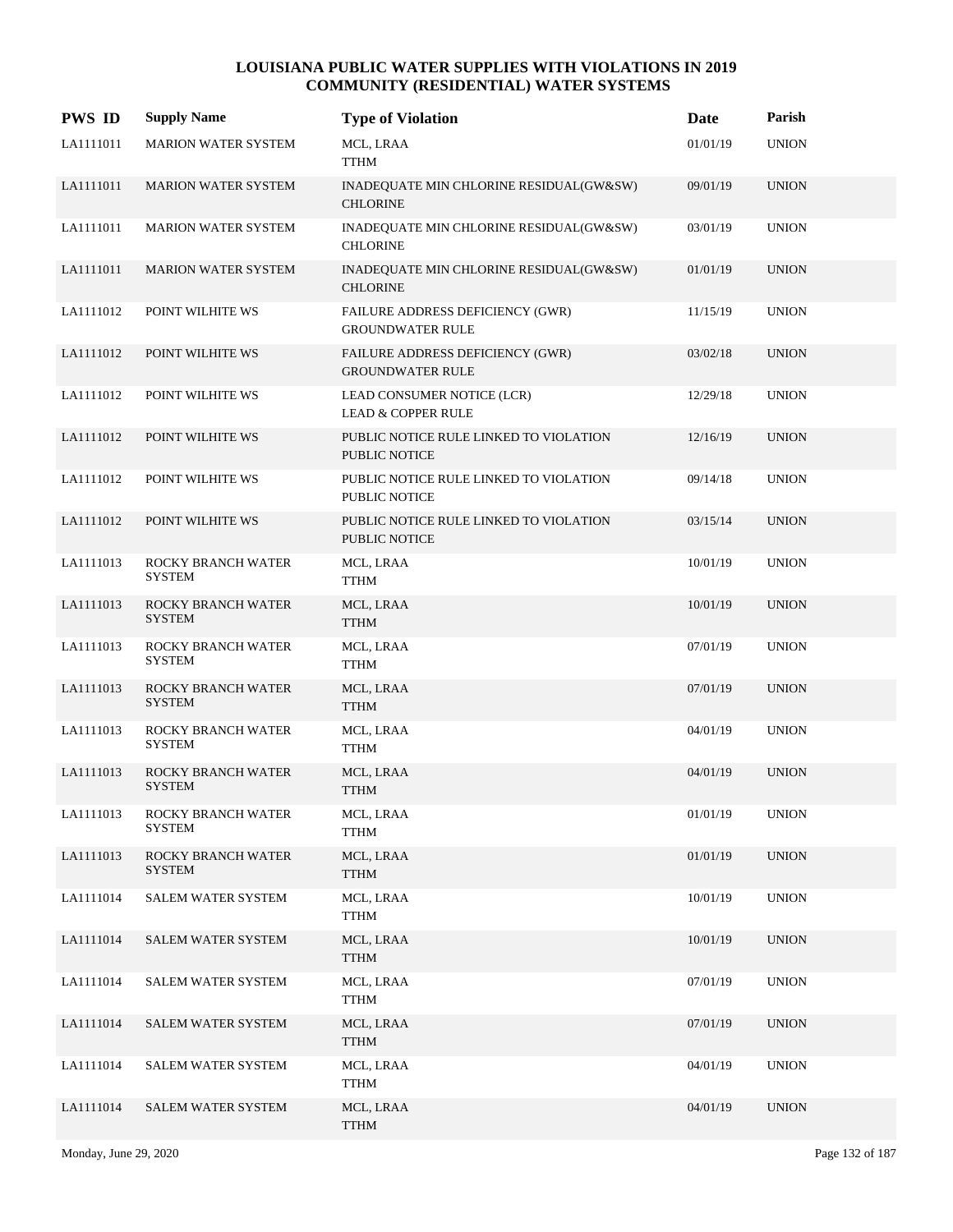| <b>PWS ID</b> | <b>Supply Name</b>                           | <b>Type of Violation</b>                                                     | Date     | Parish       |
|---------------|----------------------------------------------|------------------------------------------------------------------------------|----------|--------------|
| LA1111014     | SALEM WATER SYSTEM                           | MCL, LRAA<br><b>TTHM</b>                                                     | 01/01/19 | <b>UNION</b> |
| LA1111014     | <b>SALEM WATER SYSTEM</b>                    | MCL, LRAA<br><b>TTHM</b>                                                     | 01/01/19 | <b>UNION</b> |
| LA1111014     | SALEM WATER SYSTEM                           | MONITORING, ROUTINE (DBP), MAJOR<br><b>CHLORINE</b>                          | 04/01/19 | <b>UNION</b> |
| LA1111014     | <b>SALEM WATER SYSTEM</b>                    | FAILURE SUBMIT OEL REPORT FOR TTHM<br><b>TTHM</b>                            | 10/31/17 | <b>UNION</b> |
| LA1111014     | <b>SALEM WATER SYSTEM</b>                    | FAILURE SUBMIT OEL REPORT FOR TTHM<br><b>TTHM</b>                            | 07/31/17 | <b>UNION</b> |
| LA1111014     | <b>SALEM WATER SYSTEM</b>                    | FAILURE SUBMIT OEL REPORT FOR TTHM<br><b>TTHM</b>                            | 05/01/17 | <b>UNION</b> |
| LA1111014     | <b>SALEM WATER SYSTEM</b>                    | FAILURE SUBMIT OEL REPORT FOR TTHM<br><b>TTHM</b>                            | 01/31/17 | <b>UNION</b> |
| LA1111014     | <b>SALEM WATER SYSTEM</b>                    | FAILURE SUBMIT OEL REPORT FOR TTHM<br><b>TTHM</b>                            | 10/31/16 | <b>UNION</b> |
| LA1111014     | <b>SALEM WATER SYSTEM</b>                    | FAILURE SUBMIT OEL REPORT FOR TTHM<br><b>TTHM</b>                            | 07/31/16 | <b>UNION</b> |
| LA1111014     | SALEM WATER SYSTEM                           | MONITORING, ROUTINE, MAJOR (RTCR)<br>REVISED TOTAL COLIFORM RULE (RTCR)      | 05/01/19 | <b>UNION</b> |
| LA1111014     | <b>SALEM WATER SYSTEM</b>                    | <b>CCR REPORT</b><br>CONSUMER CONFIDENCE RULE                                | 07/01/19 | <b>UNION</b> |
| LA1111014     | <b>SALEM WATER SYSTEM</b>                    | PUBLIC NOTICE RULE LINKED TO VIOLATION<br><b>PUBLIC NOTICE</b>               | 09/22/19 | <b>UNION</b> |
| LA1111014     | <b>SALEM WATER SYSTEM</b>                    | PUBLIC NOTICE RULE LINKED TO VIOLATION<br><b>PUBLIC NOTICE</b>               | 05/01/19 | <b>UNION</b> |
| LA1111014     | SALEM WATER SYSTEM                           | PUBLIC NOTICE RULE LINKED TO VIOLATION<br><b>PUBLIC NOTICE</b>               | 01/15/19 | <b>UNION</b> |
| LA1111014     | <b>SALEM WATER SYSTEM</b>                    | PUBLIC NOTICE RULE LINKED TO VIOLATION<br><b>PUBLIC NOTICE</b>               | 07/21/17 | <b>UNION</b> |
| LA1111014     | <b>SALEM WATER SYSTEM</b>                    | INADEQUATE MIN CHLORINE RESIDUAL(GW&SW)<br><b>CHLORINE</b>                   | 11/01/19 | <b>UNION</b> |
| LA1111014     | SALEM WATER SYSTEM                           | INADEQUATE MIN CHLORINE RESIDUAL(GW&SW)<br><b>CHLORINE</b>                   | 07/01/19 | <b>UNION</b> |
| LA1111015     | UNION PARISH WATERWORKS<br><b>DISTRICT 1</b> | MCL, LRAA<br><b>TTHM</b>                                                     | 10/01/19 | <b>UNION</b> |
| LA1111015     | UNION PARISH WATERWORKS<br><b>DISTRICT 1</b> | MCL, LRAA<br><b>TTHM</b>                                                     | 10/01/19 | <b>UNION</b> |
| LA1111015     | UNION PARISH WATERWORKS<br><b>DISTRICT 1</b> | MCL, LRAA<br><b>TTHM</b>                                                     | 07/01/19 | <b>UNION</b> |
| LA1111015     | UNION PARISH WATERWORKS<br><b>DISTRICT 1</b> | MCL, LRAA<br><b>TTHM</b>                                                     | 07/01/19 | <b>UNION</b> |
| LA1111015     | UNION PARISH WATERWORKS<br><b>DISTRICT 1</b> | LEVEL 1 ASSESS, MULTIPLE TC POS (RTCR)<br>REVISED TOTAL COLIFORM RULE (RTCR) | 09/06/17 | <b>UNION</b> |
| LA1111015     | UNION PARISH WATERWORKS<br><b>DISTRICT 1</b> | FAILURE SUBMIT OEL REPORT FOR TTHM<br><b>TTHM</b>                            | 10/31/17 | <b>UNION</b> |
| LA1111015     | UNION PARISH WATERWORKS<br><b>DISTRICT 1</b> | FAILURE SUBMIT OEL REPORT FOR TTHM<br><b>TTHM</b>                            | 07/31/17 | <b>UNION</b> |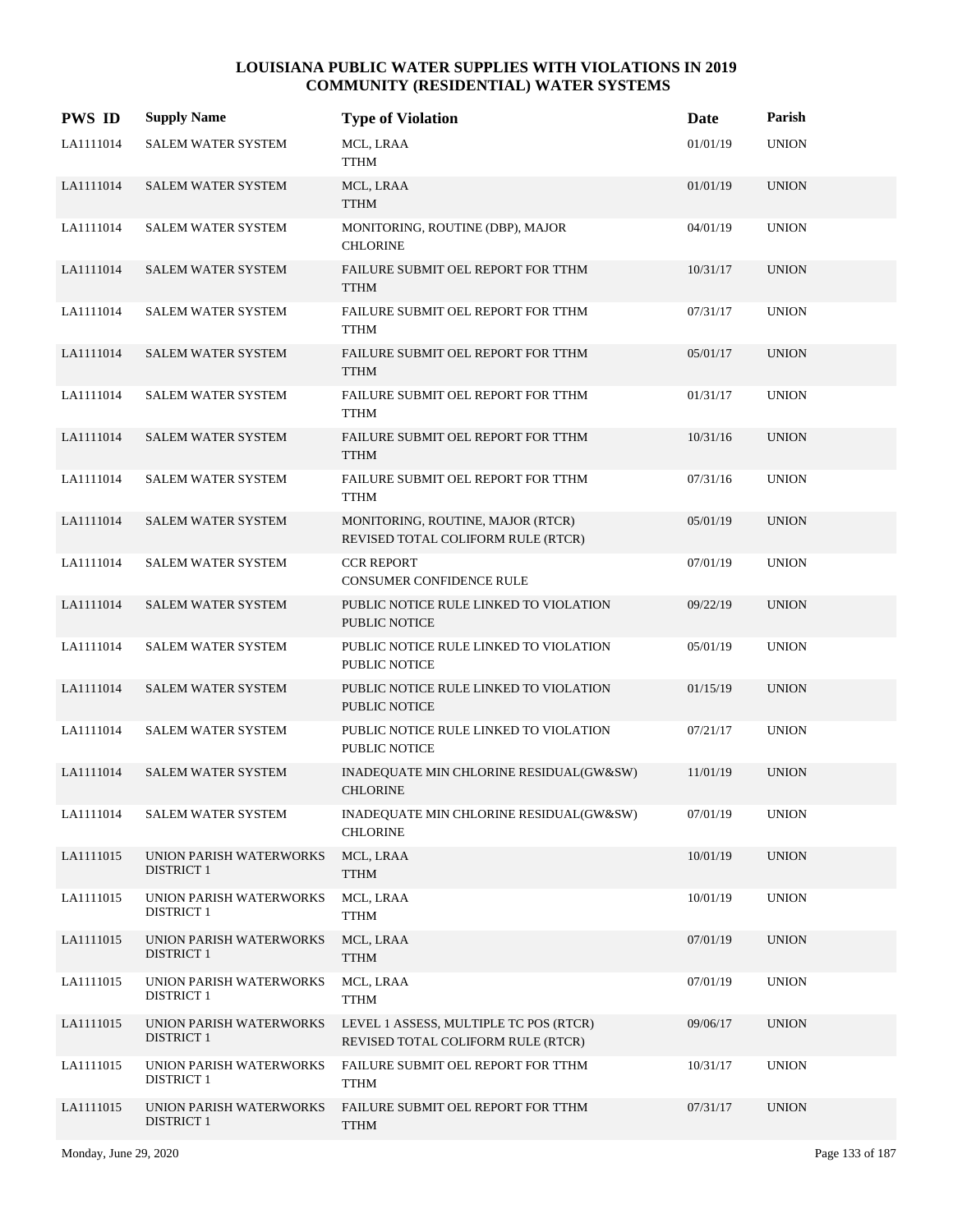| <b>PWS ID</b> | <b>Supply Name</b>                                  | <b>Type of Violation</b>                                            | Date     | Parish       |
|---------------|-----------------------------------------------------|---------------------------------------------------------------------|----------|--------------|
| LA1111015     | UNION PARISH WATERWORKS<br><b>DISTRICT 1</b>        | FAILURE SUBMIT OEL REPORT FOR TTHM<br><b>TTHM</b>                   | 05/01/17 | <b>UNION</b> |
| LA1111015     | UNION PARISH WATERWORKS<br><b>DISTRICT 1</b>        | FAILURE SUBMIT OEL REPORT FOR TTHM<br><b>TTHM</b>                   | 10/31/16 | <b>UNION</b> |
| LA1111015     | UNION PARISH WATERWORKS<br><b>DISTRICT 1</b>        | FAILURE SUBMIT OEL REPORT FOR TTHM<br><b>TTHM</b>                   | 07/31/16 | <b>UNION</b> |
| LA1111015     | UNION PARISH WATERWORKS<br><b>DISTRICT 1</b>        | FAILURE SUBMIT OEL REPORT FOR HAA5<br>TOTAL HALOACETIC ACIDS (HAA5) | 07/31/16 | <b>UNION</b> |
| LA1111015     | UNION PARISH WATERWORKS<br><b>DISTRICT 1</b>        | FAILURE SUBMIT OEL REPORT FOR TTHM<br><b>TTHM</b>                   | 05/01/15 | <b>UNION</b> |
| LA1111015     | UNION PARISH WATERWORKS<br><b>DISTRICT 1</b>        | FAILURE ADDRESS DEFICIENCY (GWR)<br><b>GROUNDWATER RULE</b>         | 10/01/18 | <b>UNION</b> |
| LA1111015     | UNION PARISH WATERWORKS<br><b>DISTRICT 1</b>        | FAILURE ADDRESS DEFICIENCY (GWR)<br><b>GROUNDWATER RULE</b>         | 10/01/18 | <b>UNION</b> |
| LA1111015     | UNION PARISH WATERWORKS<br><b>DISTRICT 1</b>        | FAILURE ADDRESS DEFICIENCY (GWR)<br><b>GROUNDWATER RULE</b>         | 10/01/18 | <b>UNION</b> |
| LA1111015     | UNION PARISH WATERWORKS<br><b>DISTRICT 1</b>        | FAILURE ADDRESS DEFICIENCY (GWR)<br><b>GROUNDWATER RULE</b>         | 10/01/18 | <b>UNION</b> |
| LA1111015     | UNION PARISH WATERWORKS<br><b>DISTRICT 1</b>        | <b>FAILURE ADDRESS DEFICIENCY (GWR)</b><br><b>GROUNDWATER RULE</b>  | 10/01/18 | <b>UNION</b> |
| LA1111015     | UNION PARISH WATERWORKS<br><b>DISTRICT 1</b>        | FOLLOW-UP OR ROUTINE TAP M/R (LCR)<br><b>LEAD &amp; COPPER RULE</b> | 10/01/18 | <b>UNION</b> |
| LA1111015     | UNION PARISH WATERWORKS<br><b>DISTRICT 1</b>        | PUBLIC NOTICE RULE LINKED TO VIOLATION<br><b>PUBLIC NOTICE</b>      | 10/23/19 | <b>UNION</b> |
| LA1111015     | UNION PARISH WATERWORKS<br><b>DISTRICT 1</b>        | PUBLIC NOTICE RULE LINKED TO VIOLATION<br><b>PUBLIC NOTICE</b>      | 03/02/19 | <b>UNION</b> |
| LA1111015     | UNION PARISH WATERWORKS<br><b>DISTRICT 1</b>        | PUBLIC NOTICE RULE LINKED TO VIOLATION<br><b>PUBLIC NOTICE</b>      | 12/30/18 | <b>UNION</b> |
| LA1111015     | <b>UNION PARISH WATERWORKS</b><br><b>DISTRICT 1</b> | PUBLIC NOTICE RULE LINKED TO VIOLATION<br><b>PUBLIC NOTICE</b>      | 10/20/18 | <b>UNION</b> |
| LA1111015     | UNION PARISH WATERWORKS<br><b>DISTRICT 1</b>        | PUBLIC NOTICE RULE LINKED TO VIOLATION<br><b>PUBLIC NOTICE</b>      | 02/03/18 | <b>UNION</b> |
| LA1111015     | UNION PARISH WATERWORKS<br><b>DISTRICT 1</b>        | PUBLIC NOTICE RULE LINKED TO VIOLATION<br>PUBLIC NOTICE             | 11/28/17 | <b>UNION</b> |
| LA1111015     | <b>UNION PARISH WATERWORKS</b><br><b>DISTRICT 1</b> | PUBLIC NOTICE RULE LINKED TO VIOLATION<br>PUBLIC NOTICE             | 10/12/17 | <b>UNION</b> |
| LA1111015     | <b>UNION PARISH WATERWORKS</b><br><b>DISTRICT 1</b> | INADEQUATE MIN CHLORINE RESIDUAL(GW&SW)<br><b>CHLORINE</b>          | 03/01/19 | <b>UNION</b> |
| LA1111015     | UNION PARISH WATERWORKS<br><b>DISTRICT 1</b>        | 5% DS BELOW MIN 0.5-2 MONTHS CONSEC(GW)<br><b>CHLORINE</b>          | 06/01/19 | <b>UNION</b> |
| LA1111015     | UNION PARISH WATERWORKS<br><b>DISTRICT 1</b>        | 5% DS BELOW MIN 0.5-2 MONTHS CONSEC(GW)<br><b>CHLORINE</b>          | 05/01/19 | <b>UNION</b> |
| LA1111015     | UNION PARISH WATERWORKS<br><b>DISTRICT 1</b>        | 5% DS BELOW MIN 0.5-2 MONTHS CONSEC(GW)<br><b>CHLORINE</b>          | 04/01/19 | <b>UNION</b> |
| LA1111016     | WARDS CHAPEL WATER<br><b>SYSTEM</b>                 | MCL, LRAA<br>TTHM                                                   | 10/01/19 | <b>UNION</b> |
| LA1111016     | <b>WARDS CHAPEL WATER</b><br><b>SYSTEM</b>          | MCL, LRAA<br><b>TTHM</b>                                            | 10/01/19 | <b>UNION</b> |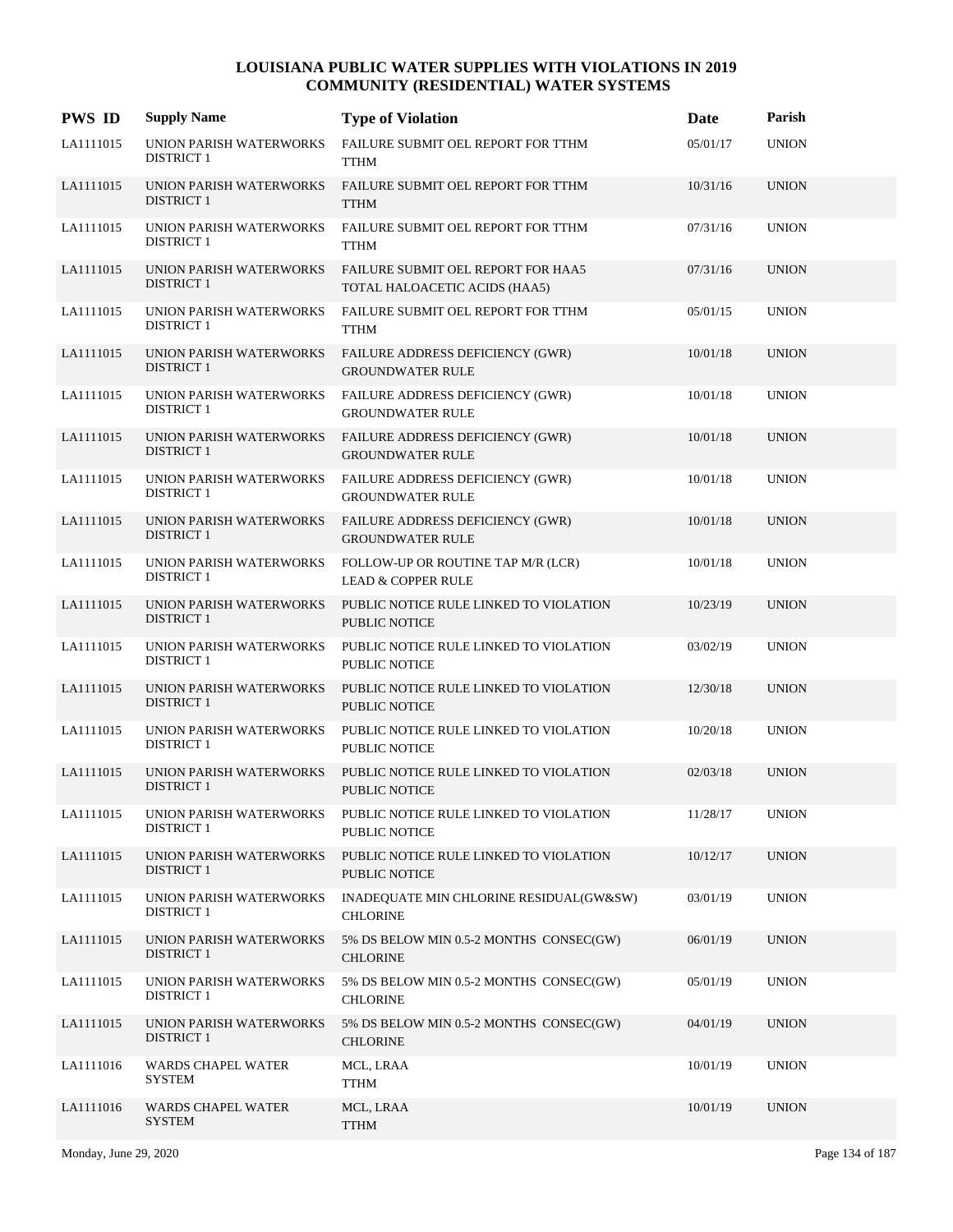| <b>PWS ID</b> | <b>Supply Name</b>                         | <b>Type of Violation</b>                                   | Date     | Parish       |
|---------------|--------------------------------------------|------------------------------------------------------------|----------|--------------|
| LA1111016     | <b>WARDS CHAPEL WATER</b><br><b>SYSTEM</b> | MCL, LRAA<br>TTHM                                          | 07/01/19 | <b>UNION</b> |
| LA1111016     | <b>WARDS CHAPEL WATER</b><br><b>SYSTEM</b> | MCL, LRAA<br><b>TTHM</b>                                   | 07/01/19 | <b>UNION</b> |
| LA1111016     | <b>WARDS CHAPEL WATER</b><br><b>SYSTEM</b> | MCL, LRAA<br><b>TTHM</b>                                   | 04/01/19 | <b>UNION</b> |
| LA1111016     | <b>WARDS CHAPEL WATER</b><br><b>SYSTEM</b> | MCL, LRAA<br><b>TTHM</b>                                   | 04/01/19 | <b>UNION</b> |
| LA1111016     | <b>WARDS CHAPEL WATER</b><br>SYSTEM        | MCL, LRAA<br><b>TTHM</b>                                   | 01/01/19 | <b>UNION</b> |
| LA1111016     | WARDS CHAPEL WATER<br><b>SYSTEM</b>        | MCL, LRAA<br><b>TTHM</b>                                   | 01/01/19 | <b>UNION</b> |
| LA1111016     | WARDS CHAPEL WATER<br><b>SYSTEM</b>        | FAILURE SUBMIT OEL REPORT FOR TTHM<br><b>TTHM</b>          | 07/31/16 | <b>UNION</b> |
| LA1111016     | <b>WARDS CHAPEL WATER</b><br><b>SYSTEM</b> | PUBLIC NOTICE RULE LINKED TO VIOLATION<br>PUBLIC NOTICE    | 11/20/19 | <b>UNION</b> |
| LA1111016     | <b>WARDS CHAPEL WATER</b><br>SYSTEM        | INADEQUATE MIN CHLORINE RESIDUAL(GW&SW)<br><b>CHLORINE</b> | 12/01/19 | <b>UNION</b> |
| LA1111016     | <b>WARDS CHAPEL WATER</b><br><b>SYSTEM</b> | INADEQUATE MIN CHLORINE RESIDUAL(GW&SW)<br><b>CHLORINE</b> | 07/01/19 | <b>UNION</b> |
| LA1111016     | <b>WARDS CHAPEL WATER</b><br><b>SYSTEM</b> | INADEQUATE MIN CHLORINE RESIDUAL(GW&SW)<br><b>CHLORINE</b> | 04/01/19 | <b>UNION</b> |
| LA1111016     | WARDS CHAPEL WATER<br><b>SYSTEM</b>        | 5% DS BELOW MIN 0.5-2 MONTHS CONSEC(GW)<br><b>CHLORINE</b> | 08/01/19 | <b>UNION</b> |
| LA1111017     | WEST STERLINGTON WATER<br><b>SYSTEM</b>    | MCL, LRAA<br><b>TTHM</b>                                   | 10/01/19 | <b>UNION</b> |
| LA1111017     | WEST STERLINGTON WATER<br><b>SYSTEM</b>    | MCL, LRAA<br><b>TTHM</b>                                   | 10/01/19 | <b>UNION</b> |
| LA1111017     | WEST STERLINGTON WATER<br><b>SYSTEM</b>    | MCL, LRAA<br><b>TTHM</b>                                   | 07/01/19 | <b>UNION</b> |
| LA1111017     | WEST STERLINGTON WATER<br><b>SYSTEM</b>    | MCL, LRAA<br><b>TTHM</b>                                   | 07/01/19 | <b>UNION</b> |
| LA1111017     | WEST STERLINGTON WATER<br><b>SYSTEM</b>    | MCL, LRAA<br><b>TTHM</b>                                   | 04/01/19 | <b>UNION</b> |
| LA1111017     | WEST STERLINGTON WATER<br><b>SYSTEM</b>    | MCL, LRAA<br><b>TTHM</b>                                   | 04/01/19 | <b>UNION</b> |
| LA1111017     | WEST STERLINGTON WATER<br><b>SYSTEM</b>    | MCL, LRAA<br><b>TTHM</b>                                   | 01/01/19 | <b>UNION</b> |
| LA1111017     | WEST STERLINGTON WATER<br><b>SYSTEM</b>    | PUBLIC NOTICE RULE LINKED TO VIOLATION<br>PUBLIC NOTICE    | 09/10/19 | <b>UNION</b> |
| LA1111018     | RANDOLPH WATER SYSTEM                      | MCL, LRAA<br><b>TTHM</b>                                   | 10/01/19 | <b>UNION</b> |
| LA1111018     | RANDOLPH WATER SYSTEM                      | MCL, LRAA<br><b>TTHM</b>                                   | 10/01/19 | <b>UNION</b> |
| LA1111018     | RANDOLPH WATER SYSTEM                      | MCL, LRAA<br><b>TTHM</b>                                   | 07/01/19 | <b>UNION</b> |
| LA1111018     | RANDOLPH WATER SYSTEM                      | MCL, LRAA<br><b>TTHM</b>                                   | 07/01/19 | <b>UNION</b> |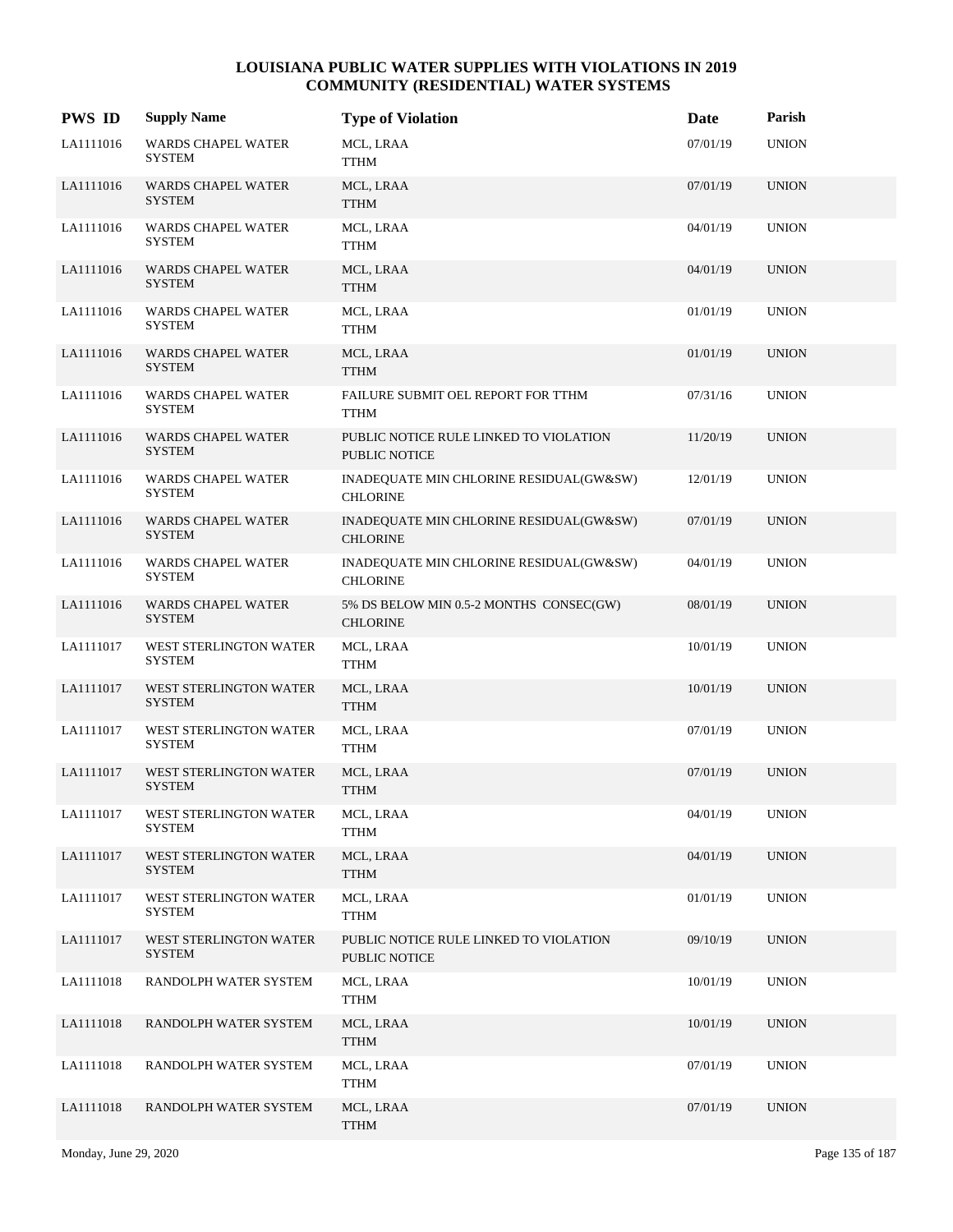| <b>PWS ID</b> | <b>Supply Name</b>    | <b>Type of Violation</b>                                       | Date     | Parish       |
|---------------|-----------------------|----------------------------------------------------------------|----------|--------------|
| LA1111018     | RANDOLPH WATER SYSTEM | MCL, LRAA<br><b>TTHM</b>                                       | 04/01/19 | <b>UNION</b> |
| LA1111018     | RANDOLPH WATER SYSTEM | MCL, LRAA<br><b>TTHM</b>                                       | 04/01/19 | <b>UNION</b> |
| LA1111018     | RANDOLPH WATER SYSTEM | MCL, LRAA<br><b>TTHM</b>                                       | 01/01/19 | <b>UNION</b> |
| LA1111018     | RANDOLPH WATER SYSTEM | MCL, LRAA<br><b>TTHM</b>                                       | 01/01/19 | <b>UNION</b> |
| LA1111018     | RANDOLPH WATER SYSTEM | PUBLIC NOTICE RULE LINKED TO VIOLATION<br><b>PUBLIC NOTICE</b> | 12/14/19 | <b>UNION</b> |
| LA1111020     | TRI-WATER SYSTEM      | MCL, LRAA<br><b>TTHM</b>                                       | 10/01/19 | <b>UNION</b> |
| LA1111020     | TRI-WATER SYSTEM      | MCL, LRAA<br>TTHM                                              | 07/01/19 | <b>UNION</b> |
| LA1111020     | TRI-WATER SYSTEM      | MCL, LRAA<br><b>TTHM</b>                                       | 04/01/19 | <b>UNION</b> |
| LA1111020     | TRI-WATER SYSTEM      | MCL, LRAA<br>TTHM                                              | 01/01/19 | <b>UNION</b> |
| LA1111020     | TRI-WATER SYSTEM      | INADEQUATE MIN CHLORINE RESIDUAL(GW&SW)<br><b>CHLORINE</b>     | 07/01/19 | <b>UNION</b> |
| LA1111021     | SARDIS WATER SYSTEM   | MCL, LRAA<br><b>TTHM</b>                                       | 10/01/19 | <b>UNION</b> |
| LA1111021     | SARDIS WATER SYSTEM   | MCL, LRAA<br><b>TTHM</b>                                       | 10/01/19 | <b>UNION</b> |
| LA1111021     | SARDIS WATER SYSTEM   | MCL, LRAA<br><b>TTHM</b>                                       | 07/01/19 | <b>UNION</b> |
| LA1111021     | SARDIS WATER SYSTEM   | MCL, LRAA<br><b>TTHM</b>                                       | 07/01/19 | <b>UNION</b> |
| LA1111021     | SARDIS WATER SYSTEM   | MCL, LRAA<br><b>TTHM</b>                                       | 04/01/19 | <b>UNION</b> |
| LA1111021     | SARDIS WATER SYSTEM   | MCL, LRAA<br><b>TTHM</b>                                       | 04/01/19 | <b>UNION</b> |
| LA1111021     | SARDIS WATER SYSTEM   | MCL, LRAA<br><b>TTHM</b>                                       | 01/01/19 | <b>UNION</b> |
| LA1111021     | SARDIS WATER SYSTEM   | MCL, LRAA<br><b>TTHM</b>                                       | 01/01/19 | <b>UNION</b> |
| LA1111021     | SARDIS WATER SYSTEM   | PUBLIC NOTICE RULE LINKED TO VIOLATION<br>PUBLIC NOTICE        | 12/14/19 | <b>UNION</b> |
| LA1111021     | SARDIS WATER SYSTEM   | PUBLIC NOTICE RULE LINKED TO VIOLATION<br>PUBLIC NOTICE        | 06/20/19 | <b>UNION</b> |
| LA1111021     | SARDIS WATER SYSTEM   | PUBLIC NOTICE RULE LINKED TO VIOLATION<br>PUBLIC NOTICE        | 03/15/19 | <b>UNION</b> |
| LA1111022     | CONCORD WATER SYSTEM  | MCL, LRAA<br><b>TTHM</b>                                       | 10/01/19 | <b>UNION</b> |
| LA1111022     | CONCORD WATER SYSTEM  | MCL, LRAA<br><b>TTHM</b>                                       | 10/01/19 | <b>UNION</b> |
| LA1111022     | CONCORD WATER SYSTEM  | MCL, LRAA<br><b>TTHM</b>                                       | 07/01/19 | <b>UNION</b> |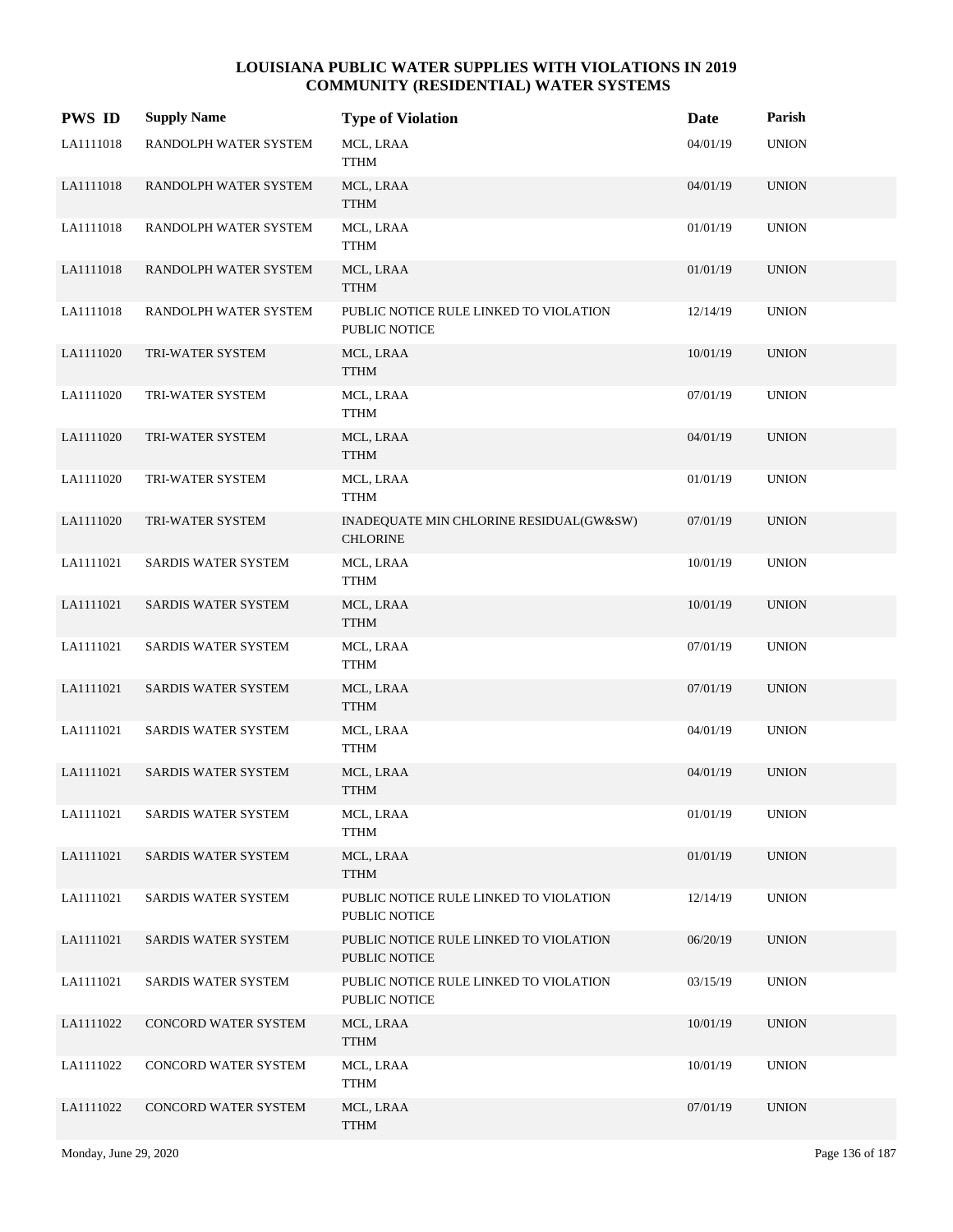| <b>PWS ID</b> | <b>Supply Name</b>          | <b>Type of Violation</b>                                       | Date     | Parish       |
|---------------|-----------------------------|----------------------------------------------------------------|----------|--------------|
| LA1111022     | CONCORD WATER SYSTEM        | MCL, LRAA<br><b>TTHM</b>                                       | 07/01/19 | <b>UNION</b> |
| LA1111022     | CONCORD WATER SYSTEM        | MCL, LRAA<br><b>TTHM</b>                                       | 04/01/19 | <b>UNION</b> |
| LA1111022     | CONCORD WATER SYSTEM        | MCL, LRAA<br><b>TTHM</b>                                       | 04/01/19 | <b>UNION</b> |
| LA1111022     | <b>CONCORD WATER SYSTEM</b> | MCL, LRAA<br><b>TTHM</b>                                       | 01/01/19 | <b>UNION</b> |
| LA1111022     | CONCORD WATER SYSTEM        | MCL, LRAA<br><b>TTHM</b>                                       | 01/01/19 | <b>UNION</b> |
| LA1111022     | CONCORD WATER SYSTEM        | PUBLIC NOTICE RULE LINKED TO VIOLATION<br><b>PUBLIC NOTICE</b> | 10/23/19 | <b>UNION</b> |
| LA1111022     | CONCORD WATER SYSTEM        | PUBLIC NOTICE RULE LINKED TO VIOLATION<br>PUBLIC NOTICE        | 07/30/19 | <b>UNION</b> |
| LA1111022     | <b>CONCORD WATER SYSTEM</b> | PUBLIC NOTICE RULE LINKED TO VIOLATION<br>PUBLIC NOTICE        | 05/01/19 | <b>UNION</b> |
| LA1111022     | CONCORD WATER SYSTEM        | PUBLIC NOTICE RULE LINKED TO VIOLATION<br>PUBLIC NOTICE        | 01/15/19 | <b>UNION</b> |
| LA1111022     | CONCORD WATER SYSTEM        | PUBLIC NOTICE RULE LINKED TO VIOLATION<br>PUBLIC NOTICE        | 10/27/18 | <b>UNION</b> |
| LA1111022     | CONCORD WATER SYSTEM        | PUBLIC NOTICE RULE LINKED TO VIOLATION<br>PUBLIC NOTICE        | 07/20/18 | <b>UNION</b> |
| LA1111022     | CONCORD WATER SYSTEM        | INADEQUATE MIN CHLORINE RESIDUAL(GW&SW)<br><b>CHLORINE</b>     | 09/01/19 | <b>UNION</b> |
| LA1111022     | CONCORD WATER SYSTEM        | INADEQUATE MIN CHLORINE RESIDUAL(GW&SW)<br><b>CHLORINE</b>     | 03/01/19 | <b>UNION</b> |
| LA1111022     | CONCORD WATER SYSTEM        | INADEQUATE MIN CHLORINE RESIDUAL(GW&SW)<br><b>CHLORINE</b>     | 01/01/19 | <b>UNION</b> |
| LA1111023     | DARBONNE WS SOUTH           | MCL, LRAA<br><b>TTHM</b>                                       | 10/01/19 | <b>UNION</b> |
| LA1111023     | DARBONNE WS SOUTH           | MCL, LRAA<br><b>TTHM</b>                                       | 10/01/19 | <b>UNION</b> |
| LA1111023     | DARBONNE WS SOUTH           | MCL, LRAA<br><b>TTHM</b>                                       | 07/01/19 | <b>UNION</b> |
| LA1111023     | DARBONNE WS SOUTH           | MCL, LRAA<br><b>TTHM</b>                                       | 07/01/19 | <b>UNION</b> |
| LA1111023     | DARBONNE WS SOUTH           | MCL, LRAA<br><b>TTHM</b>                                       | 04/01/19 | <b>UNION</b> |
| LA1111023     | DARBONNE WS SOUTH           | MCL, LRAA<br><b>TTHM</b>                                       | 04/01/19 | <b>UNION</b> |
| LA1111023     | DARBONNE WS SOUTH           | MCL, LRAA<br><b>TTHM</b>                                       | 01/01/19 | <b>UNION</b> |
| LA1111023     | DARBONNE WS SOUTH           | MCL, LRAA<br><b>TTHM</b>                                       | 01/01/19 | <b>UNION</b> |
| LA1111024     | DARBONNE WS NORTH           | MCL, LRAA<br><b>TTHM</b>                                       | 10/01/19 | <b>UNION</b> |
| LA1111024     | DARBONNE WS NORTH           | MCL, LRAA<br><b>TTHM</b>                                       | 07/01/19 | <b>UNION</b> |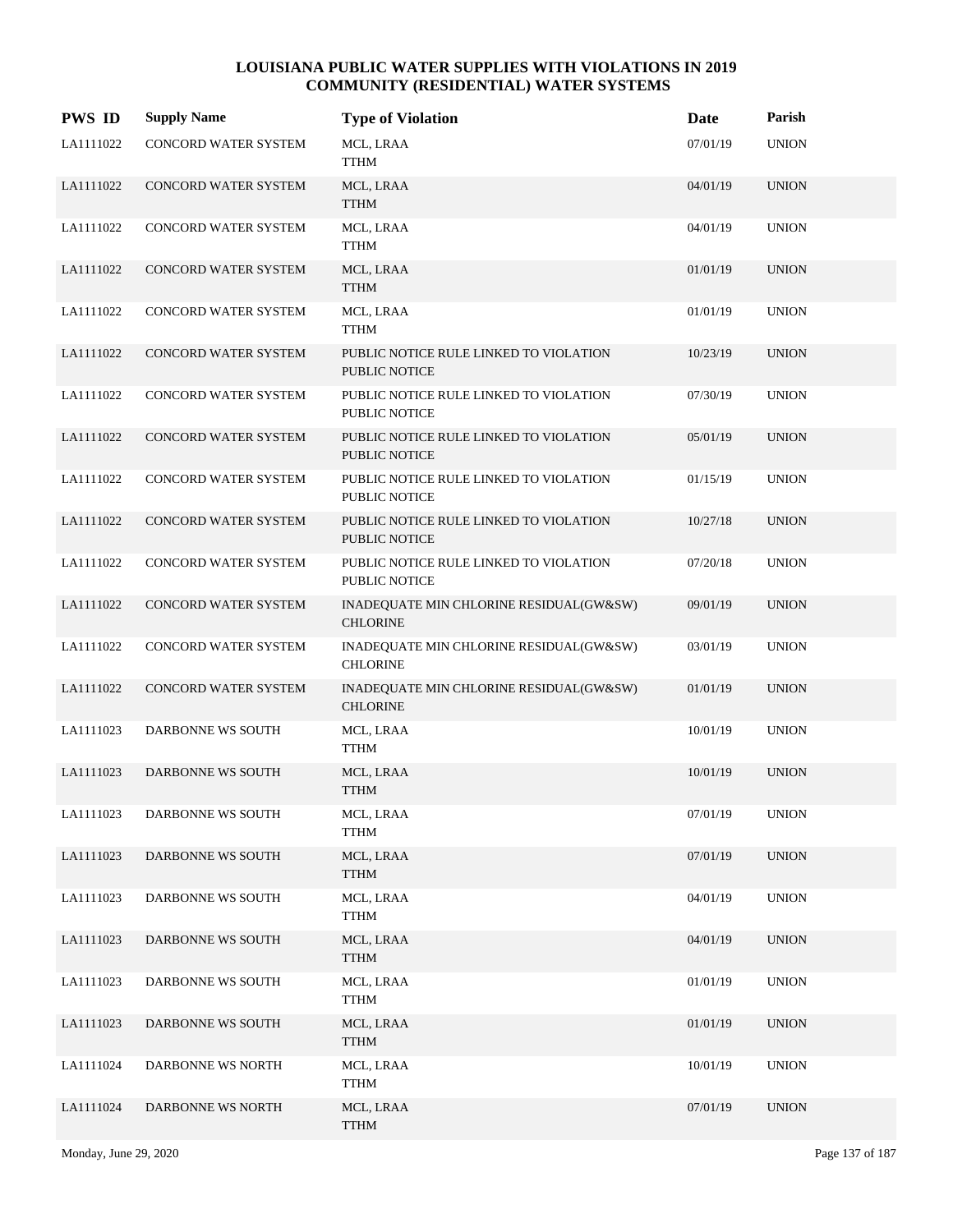| <b>PWS ID</b> | <b>Supply Name</b>  | <b>Type of Violation</b>                                       | Date     | Parish       |
|---------------|---------------------|----------------------------------------------------------------|----------|--------------|
| LA1111024     | DARBONNE WS NORTH   | MCL, LRAA<br><b>TTHM</b>                                       | 07/01/19 | <b>UNION</b> |
| LA1111024     | DARBONNE WS NORTH   | MCL, LRAA<br><b>TTHM</b>                                       | 04/01/19 | <b>UNION</b> |
| LA1111024     | DARBONNE WS NORTH   | MCL, LRAA<br><b>TTHM</b>                                       | 04/01/19 | <b>UNION</b> |
| LA1111024     | DARBONNE WS NORTH   | MCL, LRAA<br><b>TTHM</b>                                       | 01/01/19 | <b>UNION</b> |
| LA1111024     | DARBONNE WS NORTH   | MCL, LRAA<br><b>TTHM</b>                                       | 01/01/19 | <b>UNION</b> |
| LA1111025     | LITROE WATER SYSTEM | MCL, LRAA<br><b>TTHM</b>                                       | 10/01/19 | <b>UNION</b> |
| LA1111025     | LITROE WATER SYSTEM | MCL, LRAA<br>TOTAL HALOACETIC ACIDS (HAA5)                     | 10/01/19 | <b>UNION</b> |
| LA1111025     | LITROE WATER SYSTEM | MCL, LRAA<br><b>TTHM</b>                                       | 10/01/19 | <b>UNION</b> |
| LA1111025     | LITROE WATER SYSTEM | MCL, LRAA<br><b>TTHM</b>                                       | 07/01/19 | <b>UNION</b> |
| LA1111025     | LITROE WATER SYSTEM | MCL, LRAA<br><b>TTHM</b>                                       | 07/01/19 | <b>UNION</b> |
| LA1111025     | LITROE WATER SYSTEM | MCL, LRAA<br><b>TTHM</b>                                       | 04/01/19 | <b>UNION</b> |
| LA1111025     | LITROE WATER SYSTEM | MCL, LRAA<br><b>TTHM</b>                                       | 04/01/19 | <b>UNION</b> |
| LA1111025     | LITROE WATER SYSTEM | MCL, LRAA<br><b>TTHM</b>                                       | 01/01/19 | <b>UNION</b> |
| LA1111025     | LITROE WATER SYSTEM | MCL, LRAA<br><b>TTHM</b>                                       | 01/01/19 | <b>UNION</b> |
| LA1111025     | LITROE WATER SYSTEM | FAILURE ADDRESS DEFICIENCY (GWR)<br><b>GROUNDWATER RULE</b>    | 09/01/18 | <b>UNION</b> |
| LA1111025     | LITROE WATER SYSTEM | LEAD CONSUMER NOTICE (LCR)<br><b>LEAD &amp; COPPER RULE</b>    | 04/01/18 | <b>UNION</b> |
| LA1111025     | LITROE WATER SYSTEM | PUBLIC NOTICE RULE LINKED TO VIOLATION<br>PUBLIC NOTICE        | 11/08/19 | <b>UNION</b> |
| LA1111025     | LITROE WATER SYSTEM | PUBLIC NOTICE RULE LINKED TO VIOLATION<br><b>PUBLIC NOTICE</b> | 08/13/19 | <b>UNION</b> |
| LA1111025     | LITROE WATER SYSTEM | PUBLIC NOTICE RULE LINKED TO VIOLATION<br>PUBLIC NOTICE        | 05/23/19 | <b>UNION</b> |
| LA1111025     | LITROE WATER SYSTEM | PUBLIC NOTICE RULE LINKED TO VIOLATION<br>PUBLIC NOTICE        | 03/02/19 | <b>UNION</b> |
| LA1111025     | LITROE WATER SYSTEM | PUBLIC NOTICE RULE LINKED TO VIOLATION<br>PUBLIC NOTICE        | 11/20/18 | <b>UNION</b> |
| LA1111025     | LITROE WATER SYSTEM | PUBLIC NOTICE RULE LINKED TO VIOLATION<br>PUBLIC NOTICE        | 08/23/18 | <b>UNION</b> |
| LA1111025     | LITROE WATER SYSTEM | PUBLIC NOTICE RULE LINKED TO VIOLATION<br>PUBLIC NOTICE        | 05/01/18 | <b>UNION</b> |
| LA1111025     | LITROE WATER SYSTEM | PUBLIC NOTICE RULE LINKED TO VIOLATION<br>PUBLIC NOTICE        | 03/03/18 | <b>UNION</b> |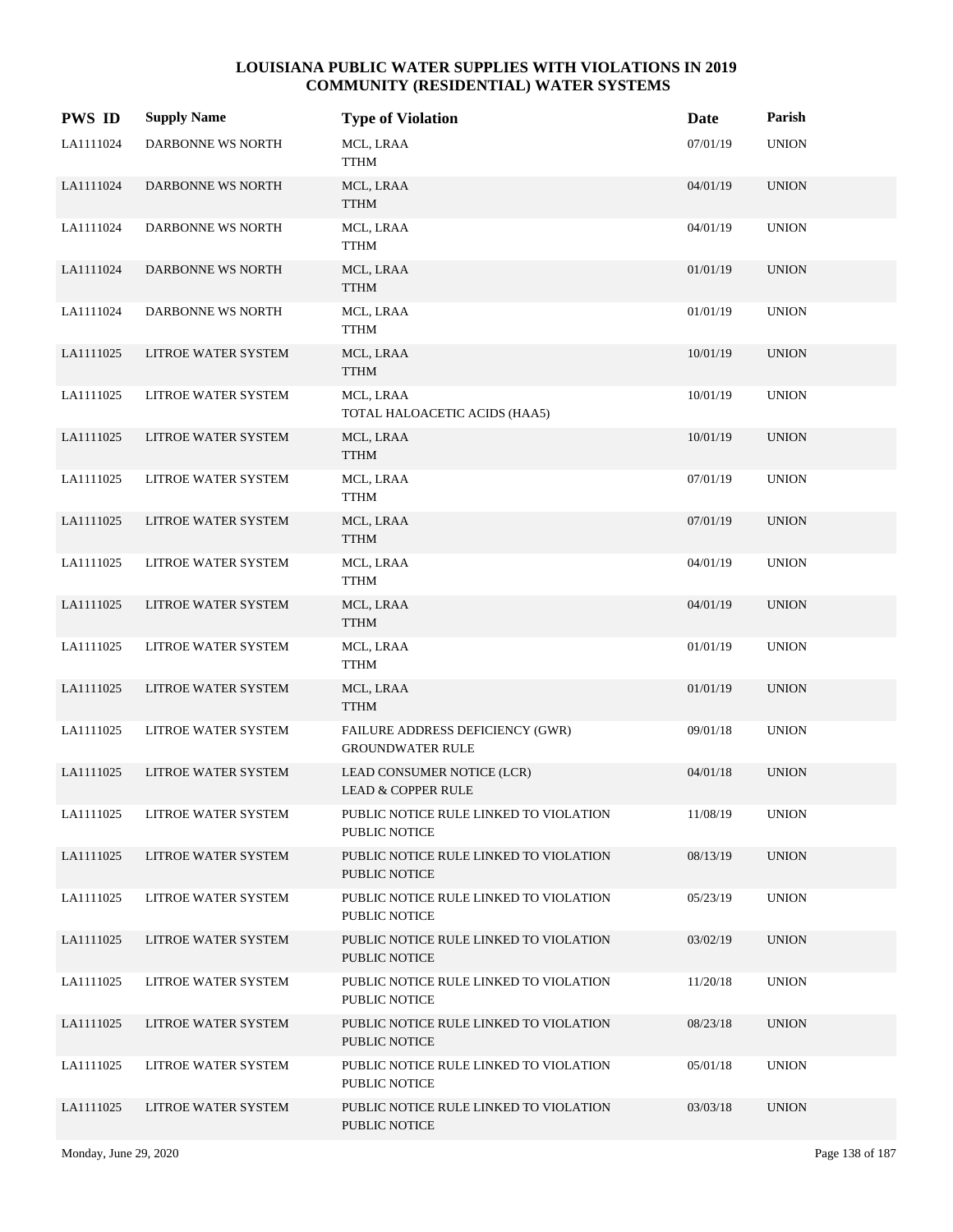| <b>PWS ID</b> | <b>Supply Name</b>                               | <b>Type of Violation</b>                                       | Date     | Parish           |
|---------------|--------------------------------------------------|----------------------------------------------------------------|----------|------------------|
| LA1111025     | LITROE WATER SYSTEM                              | PUBLIC NOTICE RULE LINKED TO VIOLATION<br>PUBLIC NOTICE        | 12/13/17 | <b>UNION</b>     |
| LA1111025     | LITROE WATER SYSTEM                              | PUBLIC NOTICE RULE LINKED TO VIOLATION<br><b>PUBLIC NOTICE</b> | 09/06/17 | <b>UNION</b>     |
| LA1111025     | LITROE WATER SYSTEM                              | PUBLIC NOTICE RULE LINKED TO VIOLATION<br><b>PUBLIC NOTICE</b> | 05/04/17 | <b>UNION</b>     |
| LA1111025     | LITROE WATER SYSTEM                              | PUBLIC NOTICE RULE LINKED TO VIOLATION<br><b>PUBLIC NOTICE</b> | 02/22/17 | <b>UNION</b>     |
| LA1111025     | LITROE WATER SYSTEM                              | PUBLIC NOTICE RULE LINKED TO VIOLATION<br>PUBLIC NOTICE        | 12/16/16 | <b>UNION</b>     |
| LA1111025     | LITROE WATER SYSTEM                              | PUBLIC NOTICE RULE LINKED TO VIOLATION<br><b>PUBLIC NOTICE</b> | 10/12/16 | <b>UNION</b>     |
| LA1111025     | LITROE WATER SYSTEM                              | PUBLIC NOTICE RULE LINKED TO VIOLATION<br><b>PUBLIC NOTICE</b> | 06/08/16 | <b>UNION</b>     |
| LA1111025     | LITROE WATER SYSTEM                              | PUBLIC NOTICE RULE LINKED TO VIOLATION<br><b>PUBLIC NOTICE</b> | 03/19/16 | <b>UNION</b>     |
| LA1111025     | LITROE WATER SYSTEM                              | PUBLIC NOTICE RULE LINKED TO VIOLATION<br><b>PUBLIC NOTICE</b> | 12/11/15 | <b>UNION</b>     |
| LA1111025     | LITROE WATER SYSTEM                              | PUBLIC NOTICE RULE LINKED TO VIOLATION<br><b>PUBLIC NOTICE</b> | 09/10/15 | <b>UNION</b>     |
| LA1111025     | LITROE WATER SYSTEM                              | PUBLIC NOTICE RULE LINKED TO VIOLATION<br><b>PUBLIC NOTICE</b> | 05/01/15 | <b>UNION</b>     |
| LA1111025     | LITROE WATER SYSTEM                              | PUBLIC NOTICE RULE LINKED TO VIOLATION<br><b>PUBLIC NOTICE</b> | 02/07/15 | <b>UNION</b>     |
| LA1111025     | LITROE WATER SYSTEM                              | PUBLIC NOTICE RULE LINKED TO VIOLATION<br><b>PUBLIC NOTICE</b> | 11/23/14 | <b>UNION</b>     |
| LA1111025     | LITROE WATER SYSTEM                              | INADEQUATE MIN CHLORINE RESIDUAL(GW&SW)<br><b>CHLORINE</b>     | 02/01/19 | <b>UNION</b>     |
| LA1111027     | COX FERRY WATER SYSTEM                           | FAILURE SUBMIT OEL REPORT FOR TTHM<br><b>TTHM</b>              | 10/31/17 | <b>UNION</b>     |
| LA1111027     | <b>COX FERRY WATER SYSTEM</b>                    | FAILURE SUBMIT OEL REPORT FOR TTHM<br><b>TTHM</b>              | 07/31/17 | <b>UNION</b>     |
| LA1111027     | COX FERRY WATER SYSTEM                           | FAILURE SUBMIT OEL REPORT FOR TTHM<br>TTHM                     | 05/01/17 | <b>UNION</b>     |
| LA1111027     | COX FERRY WATER SYSTEM                           | CCR ADEOUACY/AVAILABILITY/CONTENT<br>CONSUMER CONFIDENCE RULE  | 10/01/17 | <b>UNION</b>     |
| LA1113004     | TOWN OF DELCAMBRE WATER<br><b>SYSTEM</b>         | <b>CCR REPORT</b><br>CONSUMER CONFIDENCE RULE                  | 07/01/19 | <b>VERMILION</b> |
| LA1113005     | TOWN OF ERATH WATER<br><b>SYSTEM</b>             | INADEQUATE MIN CHLORINE RESIDUAL(GW&SW)<br><b>CHLORINE</b>     | 10/01/19 | <b>VERMILION</b> |
| LA1113009     | <b>CITY OF KAPLAN WATER</b><br><b>SYSTEM</b>     | INADEQUATE MIN CHLORINE RESIDUAL(GW&SW)<br><b>CHLORINE</b>     | 12/01/19 | <b>VERMILION</b> |
| LA1113009     | <b>CITY OF KAPLAN WATER</b><br><b>SYSTEM</b>     | INADEQUATE MIN CHLORINE RESIDUAL(GW&SW)<br><b>CHLORINE</b>     | 05/01/19 | <b>VERMILION</b> |
| LA1113029     | PECAN ISLAND WW DISTRICT<br>NO <sub>3</sub>      | INADEQUATE MIN CHLORINE RESIDUAL(GW&SW)<br><b>CHLORINE</b>     | 12/01/19 | <b>VERMILION</b> |
| LA1113034     | <b>VERMILION WATERWORKS</b><br><b>DISTRICT 1</b> | INADEQUATE MIN CHLORINE RESIDUAL(GW&SW)<br><b>CHLORINE</b>     | 07/01/19 | <b>VERMILION</b> |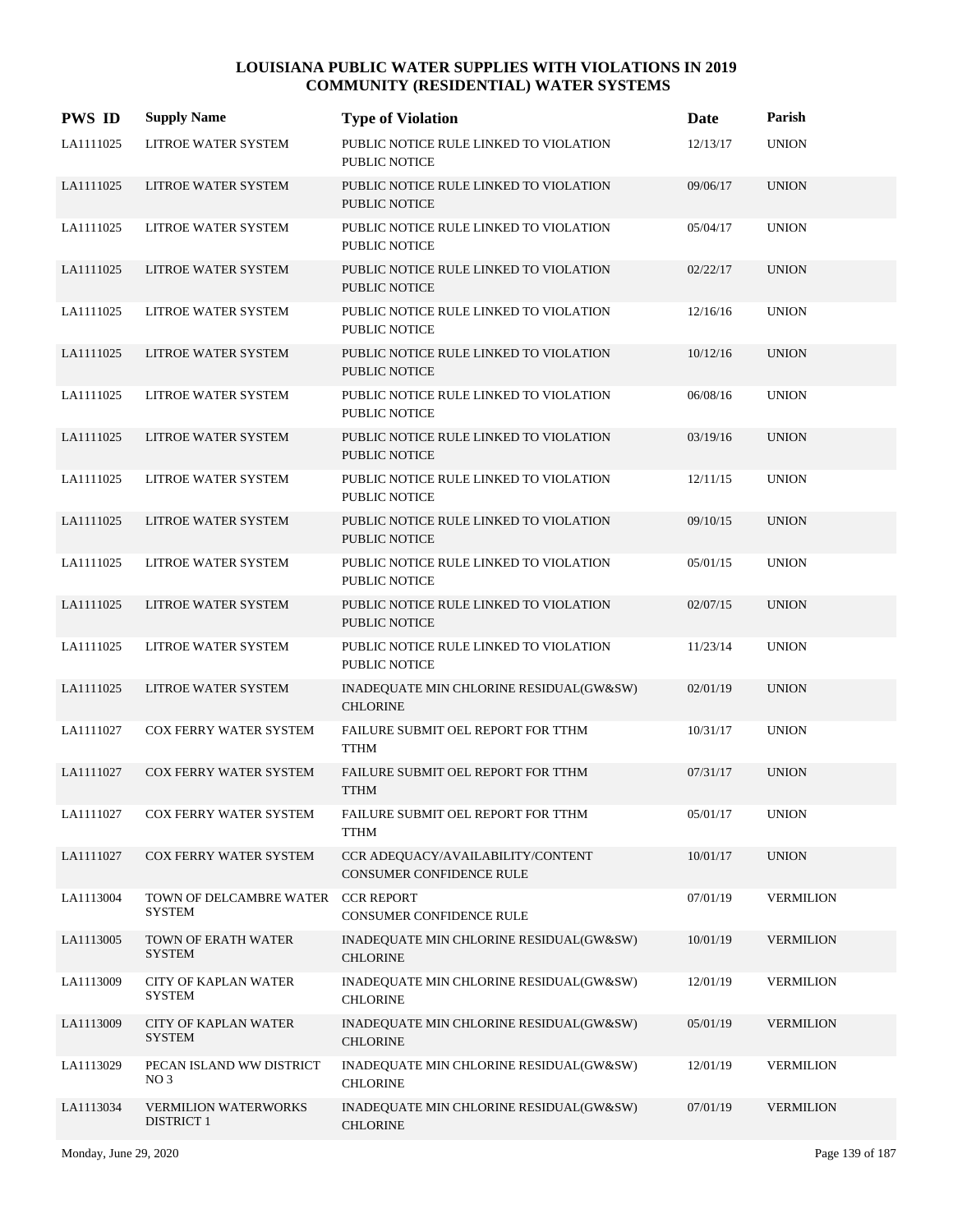| <b>PWS ID</b> | <b>Supply Name</b>                              | <b>Type of Violation</b>                                           | Date     | Parish            |
|---------------|-------------------------------------------------|--------------------------------------------------------------------|----------|-------------------|
| LA1115019     | <b>CITY OF LEESVILLE WATER</b><br><b>SYSTEM</b> | MONITOR GWR TRIGGERED/ADDITONAL, MAJOR<br>E. COLI                  | 09/25/12 | <b>VERNON</b>     |
| LA1115019     | <b>CITY OF LEESVILLE WATER</b><br><b>SYSTEM</b> | INADEQUATE MIN CHLORINE RESIDUAL(GW&SW)<br><b>CHLORINE</b>         | 11/01/19 | <b>VERNON</b>     |
| LA1115019     | <b>CITY OF LEESVILLE WATER</b><br><b>SYSTEM</b> | INADEQUATE MIN CHLORINE RESIDUAL(GW&SW)<br><b>CHLORINE</b>         | 08/01/19 | <b>VERNON</b>     |
| LA1115022     | <b>NEW LLANO WATER</b><br><b>DEPARTMENT</b>     | CCR ADEQUACY/AVAILABILITY/CONTENT<br>CONSUMER CONFIDENCE RULE      | 10/01/17 | <b>VERNON</b>     |
| LA1115090     | SANDY HILL WATER & SEWER                        | FAILURE ADDRESS DEFICIENCY (GWR)<br><b>GROUNDWATER RULE</b>        | 04/02/19 | <b>VERNON</b>     |
| LA1115090     | SANDY HILL WATER & SEWER                        | <b>FAILURE ADDRESS DEFICIENCY (GWR)</b><br><b>GROUNDWATER RULE</b> | 04/02/19 | <b>VERNON</b>     |
| LA1115090     | SANDY HILL WATER & SEWER                        | FAILURE ADDRESS DEFICIENCY (GWR)<br><b>GROUNDWATER RULE</b>        | 04/02/19 | <b>VERNON</b>     |
| LA1115090     | SANDY HILL WATER & SEWER                        | FAILURE ADDRESS DEFICIENCY (GWR)<br><b>GROUNDWATER RULE</b>        | 04/02/19 | <b>VERNON</b>     |
| LA1115090     | SANDY HILL WATER & SEWER                        | PUBLIC NOTICE RULE LINKED TO VIOLATION<br><b>PUBLIC NOTICE</b>     | 07/05/19 | <b>VERNON</b>     |
| LA1115090     | SANDY HILL WATER & SEWER                        | INADEQUATE MIN CHLORINE RESIDUAL(GW&SW)<br><b>CHLORINE</b>         | 09/01/19 | <b>VERNON</b>     |
| LA1115090     | SANDY HILL WATER & SEWER                        | INADEQUATE MIN CHLORINE RESIDUAL(GW&SW)<br><b>CHLORINE</b>         | 05/01/19 | <b>VERNON</b>     |
| LA1115090     | SANDY HILL WATER & SEWER                        | 5% DS BELOW MIN 0.5-2 MONTHS CONSEC(GW)<br><b>CHLORINE</b>         | 06/01/19 | <b>VERNON</b>     |
| LA1117002     | TOWN OF FRANKLINTON<br>WATER SYSTEM             | FAILURE ADDRESS DEFICIENCY (GWR)<br><b>GROUNDWATER RULE</b>        | 10/06/19 | WASHINGTON        |
| LA1117002     | TOWN OF FRANKLINTON<br>WATER SYSTEM             | FAILURE ADDRESS DEFICIENCY (GWR)<br><b>GROUNDWATER RULE</b>        | 10/06/19 | <b>WASHINGTON</b> |
| LA1117002     | TOWN OF FRANKLINTON<br><b>WATER SYSTEM</b>      | FAILURE ADDRESS DEFICIENCY (GWR)<br><b>GROUNDWATER RULE</b>        | 10/06/19 | WASHINGTON        |
| LA1117002     | TOWN OF FRANKLINTON<br><b>WATER SYSTEM</b>      | FAILURE ADDRESS DEFICIENCY (GWR)<br><b>GROUNDWATER RULE</b>        | 10/06/19 | <b>WASHINGTON</b> |
| LA1117002     | TOWN OF FRANKLINTON<br>WATER SYSTEM             | FAILURE ADDRESS DEFICIENCY (GWR)<br><b>GROUNDWATER RULE</b>        | 10/06/19 | WASHINGTON        |
| LA1117002     | TOWN OF FRANKLINTON<br>WATER SYSTEM             | PUBLIC NOTICE RULE LINKED TO VIOLATION<br><b>PUBLIC NOTICE</b>     | 12/15/19 | <b>WASHINGTON</b> |
| LA1117002     | TOWN OF FRANKLINTON<br><b>WATER SYSTEM</b>      | INADEQUATE MIN CHLORINE RESIDUAL(GW&SW)<br><b>CHLORINE</b>         | 12/01/19 | WASHINGTON        |
| LA1117002     | TOWN OF FRANKLINTON<br><b>WATER SYSTEM</b>      | INADEQUATE MIN CHLORINE RESIDUAL(GW&SW)<br><b>CHLORINE</b>         | 10/01/19 | WASHINGTON        |
| LA1117002     | TOWN OF FRANKLINTON<br><b>WATER SYSTEM</b>      | INADEQUATE MIN CHLORINE RESIDUAL(GW&SW)<br><b>CHLORINE</b>         | 09/01/19 | WASHINGTON        |
| LA1117002     | TOWN OF FRANKLINTON<br>WATER SYSTEM             | INADEQUATE MIN CHLORINE RESIDUAL(GW&SW)<br><b>CHLORINE</b>         | 08/01/19 | WASHINGTON        |
| LA1117002     | TOWN OF FRANKLINTON<br><b>WATER SYSTEM</b>      | INADEQUATE MIN CHLORINE RESIDUAL(GW&SW)<br><b>CHLORINE</b>         | 07/01/19 | WASHINGTON        |
| LA1117003     | RURAL FRANKLINTON WATER                         | INADEQUATE MIN CHLORINE RESIDUAL(GW&SW)<br><b>CHLORINE</b>         | 12/01/19 | WASHINGTON        |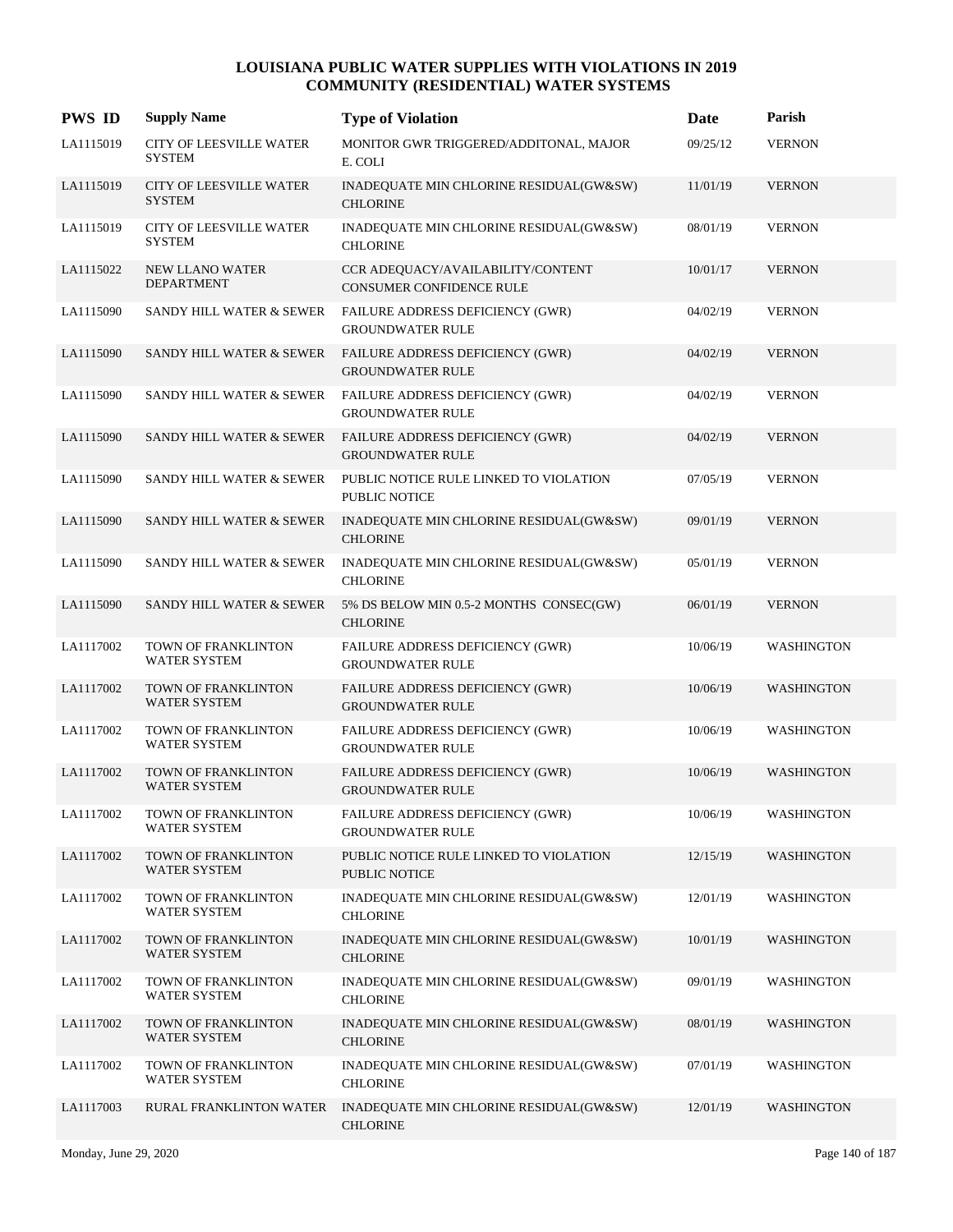| <b>PWS ID</b> | <b>Supply Name</b>           | <b>Type of Violation</b>                                             | Date     | Parish            |
|---------------|------------------------------|----------------------------------------------------------------------|----------|-------------------|
| LA1117019     | WILLA VILLA MOBILE HOME      | LEAD CONSUMER NOTICE (LCR)<br><b>LEAD &amp; COPPER RULE</b>          | 03/01/19 | <b>WASHINGTON</b> |
| LA1117022     | <b>RON SON BEAR</b>          | FAILURE ADDRESS DEFICIENCY (GWR)<br><b>GROUNDWATER RULE</b>          | 11/09/19 | <b>WASHINGTON</b> |
| LA1117022     | <b>RON SON BEAR</b>          | CCR ADEQUACY/AVAILABILITY/CONTENT<br><b>CONSUMER CONFIDENCE RULE</b> | 10/01/17 | <b>WASHINGTON</b> |
| LA1117023     | <b>29 PALMS TRAILER PARK</b> | FAILURE ADDRESS DEFICIENCY (GWR)<br><b>GROUNDWATER RULE</b>          | 11/22/19 | WASHINGTON        |
| LA1117023     | <b>29 PALMS TRAILER PARK</b> | FAILURE ADDRESS DEFICIENCY (GWR)<br><b>GROUNDWATER RULE</b>          | 11/22/19 | WASHINGTON        |
| LA1117023     | <b>29 PALMS TRAILER PARK</b> | FAILURE ADDRESS DEFICIENCY (GWR)<br><b>GROUNDWATER RULE</b>          | 11/22/19 | WASHINGTON        |
| LA1117023     | <b>29 PALMS TRAILER PARK</b> | <b>FAILURE ADDRESS DEFICIENCY (GWR)</b><br><b>GROUNDWATER RULE</b>   | 04/02/18 | WASHINGTON        |
| LA1117023     | <b>29 PALMS TRAILER PARK</b> | FAILURE ADDRESS DEFICIENCY (GWR)<br><b>GROUNDWATER RULE</b>          | 04/02/18 | WASHINGTON        |
| LA1117023     | <b>29 PALMS TRAILER PARK</b> | FOLLOW-UP OR ROUTINE TAP M/R (LCR)<br><b>LEAD &amp; COPPER RULE</b>  | 10/01/19 | WASHINGTON        |
| LA1117023     | <b>29 PALMS TRAILER PARK</b> | FOLLOW-UP OR ROUTINE TAP M/R (LCR)<br><b>LEAD &amp; COPPER RULE</b>  | 10/01/18 | <b>WASHINGTON</b> |
| LA1117023     | <b>29 PALMS TRAILER PARK</b> | FOLLOW-UP OR ROUTINE TAP M/R (LCR)<br><b>LEAD &amp; COPPER RULE</b>  | 10/01/17 | WASHINGTON        |
| LA1117023     | <b>29 PALMS TRAILER PARK</b> | FOLLOW-UP OR ROUTINE TAP M/R (LCR)<br><b>LEAD &amp; COPPER RULE</b>  | 10/01/16 | <b>WASHINGTON</b> |
| LA1117023     | <b>29 PALMS TRAILER PARK</b> | FOLLOW-UP OR ROUTINE TAP M/R (LCR)<br><b>LEAD &amp; COPPER RULE</b>  | 10/01/14 | <b>WASHINGTON</b> |
| LA1117023     | <b>29 PALMS TRAILER PARK</b> | <b>CCR REPORT</b><br>CONSUMER CONFIDENCE RULE                        | 07/01/19 | <b>WASHINGTON</b> |
| LA1117023     | <b>29 PALMS TRAILER PARK</b> | <b>CCR REPORT</b><br>CONSUMER CONFIDENCE RULE                        | 07/01/18 | WASHINGTON        |
| LA1117023     | <b>29 PALMS TRAILER PARK</b> | <b>CCR REPORT</b><br><b>CONSUMER CONFIDENCE RULE</b>                 | 07/01/16 | <b>WASHINGTON</b> |
| LA1117023     | <b>29 PALMS TRAILER PARK</b> | <b>CCR REPORT</b><br>CONSUMER CONFIDENCE RULE                        | 07/01/15 | WASHINGTON        |
| LA1117023     | <b>29 PALMS TRAILER PARK</b> | <b>CCR REPORT</b><br>CONSUMER CONFIDENCE RULE                        | 07/01/14 | WASHINGTON        |
| LA1117023     | <b>29 PALMS TRAILER PARK</b> | <b>CCR REPORT</b><br>CONSUMER CONFIDENCE RULE                        | 07/01/13 | WASHINGTON        |
| LA1117023     | <b>29 PALMS TRAILER PARK</b> | <b>CCR REPORT</b><br>CONSUMER CONFIDENCE RULE                        | 07/01/12 | <b>WASHINGTON</b> |
| LA1117023     | <b>29 PALMS TRAILER PARK</b> | CCR ADEQUACY/AVAILABILITY/CONTENT<br>CONSUMER CONFIDENCE RULE        | 10/01/16 | WASHINGTON        |
| LA1117023     | <b>29 PALMS TRAILER PARK</b> | CCR ADEQUACY/AVAILABILITY/CONTENT<br>CONSUMER CONFIDENCE RULE        | 10/01/15 | <b>WASHINGTON</b> |
| LA1117023     | <b>29 PALMS TRAILER PARK</b> | CCR ADEQUACY/AVAILABILITY/CONTENT<br>CONSUMER CONFIDENCE RULE        | 10/01/14 | <b>WASHINGTON</b> |
| LA1117023     | <b>29 PALMS TRAILER PARK</b> | CCR ADEQUACY/AVAILABILITY/CONTENT<br>CONSUMER CONFIDENCE RULE        | 10/01/13 | <b>WASHINGTON</b> |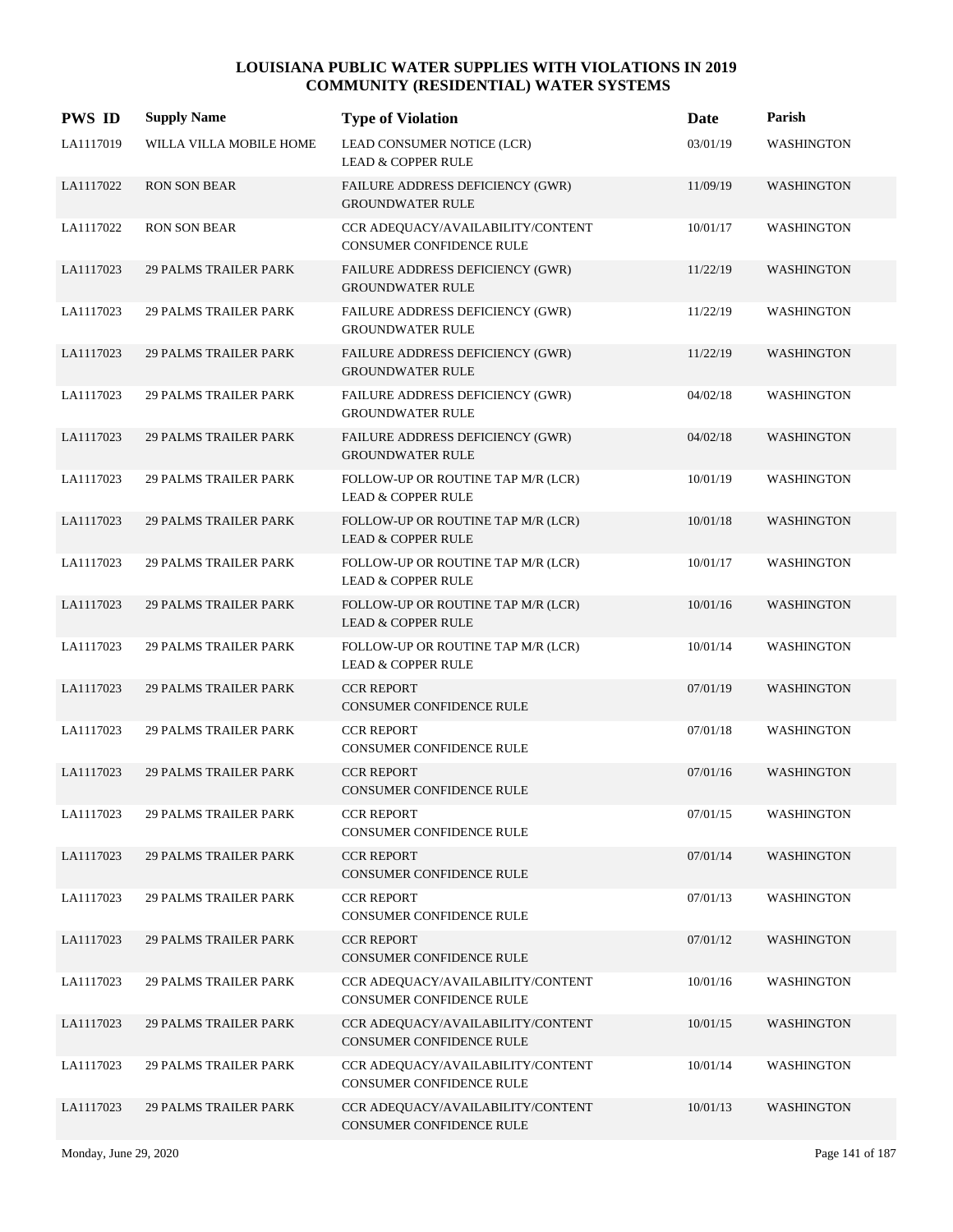| <b>PWS ID</b> | <b>Supply Name</b>           | <b>Type of Violation</b>                                             | Date     | Parish            |
|---------------|------------------------------|----------------------------------------------------------------------|----------|-------------------|
| LA1117023     | <b>29 PALMS TRAILER PARK</b> | CCR ADEQUACY/AVAILABILITY/CONTENT<br><b>CONSUMER CONFIDENCE RULE</b> | 10/01/12 | <b>WASHINGTON</b> |
| LA1117023     | <b>29 PALMS TRAILER PARK</b> | PUBLIC NOTICE RULE LINKED TO VIOLATION<br><b>PUBLIC NOTICE</b>       | 02/09/19 | <b>WASHINGTON</b> |
| LA1117023     | <b>29 PALMS TRAILER PARK</b> | PUBLIC NOTICE RULE LINKED TO VIOLATION<br><b>PUBLIC NOTICE</b>       | 06/14/18 | <b>WASHINGTON</b> |
| LA1117023     | <b>29 PALMS TRAILER PARK</b> | PUBLIC NOTICE RULE LINKED TO VIOLATION<br><b>PUBLIC NOTICE</b>       | 03/19/18 | <b>WASHINGTON</b> |
| LA1117023     | <b>29 PALMS TRAILER PARK</b> | PUBLIC NOTICE RULE LINKED TO VIOLATION<br>PUBLIC NOTICE              | 01/29/18 | WASHINGTON        |
| LA1117023     | <b>29 PALMS TRAILER PARK</b> | PUBLIC NOTICE RULE LINKED TO VIOLATION<br><b>PUBLIC NOTICE</b>       | 10/07/17 | <b>WASHINGTON</b> |
| LA1117023     | <b>29 PALMS TRAILER PARK</b> | PUBLIC NOTICE RULE LINKED TO VIOLATION<br><b>PUBLIC NOTICE</b>       | 10/07/17 | WASHINGTON        |
| LA1117023     | <b>29 PALMS TRAILER PARK</b> | PUBLIC NOTICE RULE LINKED TO VIOLATION<br>PUBLIC NOTICE              | 09/17/17 | <b>WASHINGTON</b> |
| LA1117023     | <b>29 PALMS TRAILER PARK</b> | PUBLIC NOTICE RULE LINKED TO VIOLATION<br>PUBLIC NOTICE              | 09/17/17 | WASHINGTON        |
| LA1117023     | <b>29 PALMS TRAILER PARK</b> | PUBLIC NOTICE RULE LINKED TO VIOLATION<br><b>PUBLIC NOTICE</b>       | 09/17/17 | <b>WASHINGTON</b> |
| LA1117023     | <b>29 PALMS TRAILER PARK</b> | PUBLIC NOTICE RULE LINKED TO VIOLATION<br>PUBLIC NOTICE              | 09/17/17 | <b>WASHINGTON</b> |
| LA1117023     | <b>29 PALMS TRAILER PARK</b> | PUBLIC NOTICE RULE LINKED TO VIOLATION<br>PUBLIC NOTICE              | 09/16/17 | <b>WASHINGTON</b> |
| LA1117023     | <b>29 PALMS TRAILER PARK</b> | PUBLIC NOTICE RULE LINKED TO VIOLATION<br>PUBLIC NOTICE              | 08/26/17 | WASHINGTON        |
| LA1117023     | <b>29 PALMS TRAILER PARK</b> | PUBLIC NOTICE RULE LINKED TO VIOLATION<br><b>PUBLIC NOTICE</b>       | 07/29/17 | <b>WASHINGTON</b> |
| LA1117023     | <b>29 PALMS TRAILER PARK</b> | PUBLIC NOTICE RULE LINKED TO VIOLATION<br><b>PUBLIC NOTICE</b>       | 06/14/17 | <b>WASHINGTON</b> |
| LA1117023     | <b>29 PALMS TRAILER PARK</b> | PUBLIC NOTICE RULE LINKED TO VIOLATION<br>PUBLIC NOTICE              | 06/05/17 | <b>WASHINGTON</b> |
| LA1117023     | <b>29 PALMS TRAILER PARK</b> | PUBLIC NOTICE RULE LINKED TO VIOLATION<br>PUBLIC NOTICE              | 04/10/17 | WASHINGTON        |
| LA1117023     | <b>29 PALMS TRAILER PARK</b> | PUBLIC NOTICE RULE LINKED TO VIOLATION<br>PUBLIC NOTICE              | 03/26/17 | <b>WASHINGTON</b> |
| LA1117023     | <b>29 PALMS TRAILER PARK</b> | PUBLIC NOTICE RULE LINKED TO VIOLATION<br>PUBLIC NOTICE              | 03/22/17 | WASHINGTON        |
| LA1117023     | <b>29 PALMS TRAILER PARK</b> | PUBLIC NOTICE RULE LINKED TO VIOLATION<br>PUBLIC NOTICE              | 03/11/17 | <b>WASHINGTON</b> |
| LA1117023     | <b>29 PALMS TRAILER PARK</b> | PUBLIC NOTICE RULE LINKED TO VIOLATION<br>PUBLIC NOTICE              | 03/11/17 | WASHINGTON        |
| LA1117023     | <b>29 PALMS TRAILER PARK</b> | PUBLIC NOTICE RULE LINKED TO VIOLATION<br>PUBLIC NOTICE              | 02/21/17 | <b>WASHINGTON</b> |
| LA1117023     | <b>29 PALMS TRAILER PARK</b> | PUBLIC NOTICE RULE LINKED TO VIOLATION<br>PUBLIC NOTICE              | 02/21/16 | <b>WASHINGTON</b> |
| LA1117023     | <b>29 PALMS TRAILER PARK</b> | PUBLIC NOTICE RULE LINKED TO VIOLATION<br>PUBLIC NOTICE              | 03/09/15 | <b>WASHINGTON</b> |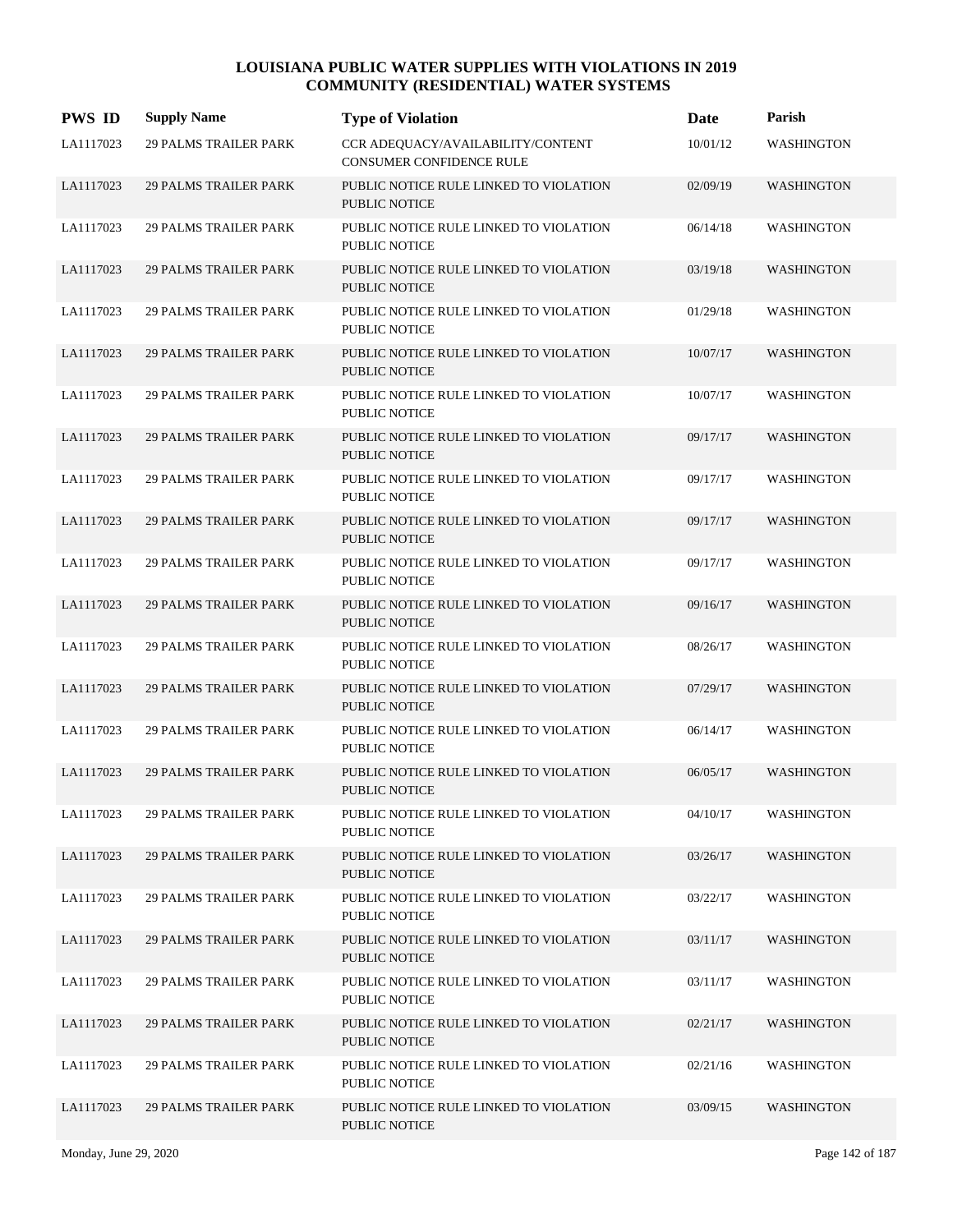| <b>PWS ID</b> | <b>Supply Name</b>                           | <b>Type of Violation</b>                                               | Date     | Parish            |
|---------------|----------------------------------------------|------------------------------------------------------------------------|----------|-------------------|
| LA1117023     | <b>29 PALMS TRAILER PARK</b>                 | PUBLIC NOTICE RULE LINKED TO VIOLATION<br><b>PUBLIC NOTICE</b>         | 02/06/15 | WASHINGTON        |
| LA1117023     | <b>29 PALMS TRAILER PARK</b>                 | PUBLIC NOTICE RULE LINKED TO VIOLATION<br><b>PUBLIC NOTICE</b>         | 01/21/14 | WASHINGTON        |
| LA1117023     | <b>29 PALMS TRAILER PARK</b>                 | PUBLIC NOTICE RULE LINKED TO VIOLATION<br><b>PUBLIC NOTICE</b>         | 05/31/12 | <b>WASHINGTON</b> |
| LA1117023     | <b>29 PALMS TRAILER PARK</b>                 | INADEQUATE MIN CHLORINE RESIDUAL(GW&SW)<br><b>CHLORINE</b>             | 12/01/19 | <b>WASHINGTON</b> |
| LA1117023     | <b>29 PALMS TRAILER PARK</b>                 | INADEQUATE MIN CHLORINE RESIDUAL(GW&SW)<br><b>CHLORINE</b>             | 05/01/19 | <b>WASHINGTON</b> |
| LA1117023     | <b>29 PALMS TRAILER PARK</b>                 | 5% DS BELOW MIN 0.5-2 MONTHS CONSEC(GW)<br><b>CHLORINE</b>             | 11/01/19 | <b>WASHINGTON</b> |
| LA1117023     | <b>29 PALMS TRAILER PARK</b>                 | 5% DS BELOW MIN 0.5-2 MONTHS CONSEC(GW)<br><b>CHLORINE</b>             | 10/01/19 | <b>WASHINGTON</b> |
| LA1117023     | <b>29 PALMS TRAILER PARK</b>                 | 5% DS BELOW MIN 0.5-2 MONTHS CONSEC(GW)<br><b>CHLORINE</b>             | 09/01/19 | <b>WASHINGTON</b> |
| LA1117023     | <b>29 PALMS TRAILER PARK</b>                 | 5% DS BELOW MIN 0.5-2 MONTHS CONSEC(GW)<br><b>CHLORINE</b>             | 08/01/19 | <b>WASHINGTON</b> |
| LA1117023     | <b>29 PALMS TRAILER PARK</b>                 | 5% DS BELOW MIN 0.5-2 MONTHS CONSEC(GW)<br><b>CHLORINE</b>             | 07/01/19 | <b>WASHINGTON</b> |
| LA1117023     | <b>29 PALMS TRAILER PARK</b>                 | 5% DS BELOW MIN 0.5-2 MONTHS CONSEC(GW)<br><b>CHLORINE</b>             | 06/01/19 | WASHINGTON        |
| LA1117023     | <b>29 PALMS TRAILER PARK</b>                 | 5% DS BELOW MIN 0.5-2 MONTHS CONSEC(GW)<br><b>CHLORINE</b>             | 04/01/19 | <b>WASHINGTON</b> |
| LA1117023     | <b>29 PALMS TRAILER PARK</b>                 | 5% DS BELOW MIN 0.5-2 MONTHS CONSEC(GW)<br><b>CHLORINE</b>             | 03/01/19 | <b>WASHINGTON</b> |
| LA1117023     | <b>29 PALMS TRAILER PARK</b>                 | 5% DS BELOW MIN 0.5-2 MONTHS CONSEC(GW)<br><b>CHLORINE</b>             | 02/01/19 | <b>WASHINGTON</b> |
| LA1117023     | <b>29 PALMS TRAILER PARK</b>                 | 5% DS BELOW MIN 0.5-2 MONTHS CONSEC(GW)<br><b>CHLORINE</b>             | 01/01/19 | WASHINGTON        |
| LA1117023     | <b>29 PALMS TRAILER PARK</b>                 | NO CERTIFIED OPERATOR                                                  | 09/11/17 | WASHINGTON        |
| LA1117024     | HAPPY ACRES MOBILE HOME<br>PARK              | OCCT/SOWT INSTALL DEMONSTRATION (LCR)<br><b>LEAD &amp; COPPER RULE</b> | 01/01/19 | WASHINGTON        |
| LA1117024     | HAPPY ACRES MOBILE HOME<br><b>PARK</b>       | OCCT/SOWT INSTALL DEMONSTRATION (LCR)<br><b>LEAD &amp; COPPER RULE</b> | 01/01/17 | WASHINGTON        |
| LA1117026     | UTILITIES INC - NORTH<br><b>FOLSOM HILLS</b> | WQP LEVEL NON-COMPLIANCE (LCR)<br><b>LEAD &amp; COPPER RULE</b>        | 06/01/19 | WASHINGTON        |
| LA1117127     | SANDSTONE LAKE WATER<br><b>SUPPLY</b>        | <b>CCR REPORT</b><br>CONSUMER CONFIDENCE RULE                          | 07/01/19 | <b>WASHINGTON</b> |
| LA1119003     | CENTRAL WATER SYSTEM                         | LEAD CONSUMER NOTICE (LCR)<br><b>LEAD &amp; COPPER RULE</b>            | 12/02/18 | WEBSTER           |
| LA1119003     | CENTRAL WATER SYSTEM                         | INADEQUATE MIN CHLORINE RESIDUAL(GW&SW)<br><b>CHLORINE</b>             | 07/01/19 | <b>WEBSTER</b>    |
| LA1119004     | <b>COTTON VALLEY WATER</b><br>SYSTEM         | FAILURE ADDRESS DEFICIENCY (GWR)<br><b>GROUNDWATER RULE</b>            | 08/02/18 | WEBSTER           |
| LA1119004     | <b>COTTON VALLEY WATER</b><br><b>SYSTEM</b>  | FAILURE ADDRESS DEFICIENCY (GWR)<br><b>GROUNDWATER RULE</b>            | 07/13/17 | <b>WEBSTER</b>    |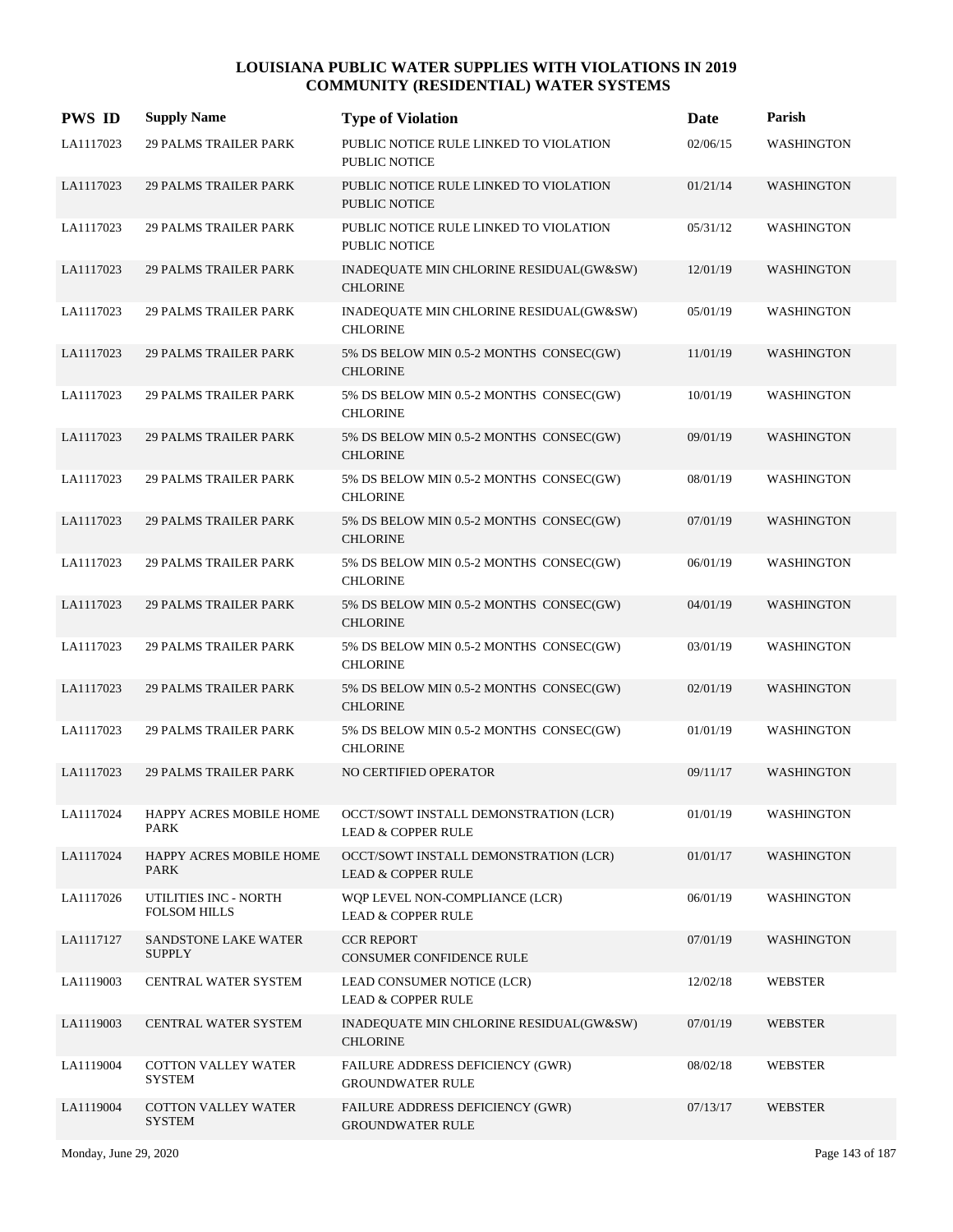| <b>PWS ID</b> | <b>Supply Name</b>                             | <b>Type of Violation</b>                                             | Date     | Parish         |
|---------------|------------------------------------------------|----------------------------------------------------------------------|----------|----------------|
| LA1119004     | COTTON VALLEY WATER<br><b>SYSTEM</b>           | <b>CCR REPORT</b><br>CONSUMER CONFIDENCE RULE                        | 07/01/19 | <b>WEBSTER</b> |
| LA1119004     | <b>COTTON VALLEY WATER</b><br><b>SYSTEM</b>    | PUBLIC NOTICE RULE LINKED TO VIOLATION<br><b>PUBLIC NOTICE</b>       | 03/08/19 | <b>WEBSTER</b> |
| LA1119004     | COTTON VALLEY WATER<br><b>SYSTEM</b>           | PUBLIC NOTICE RULE LINKED TO VIOLATION<br><b>PUBLIC NOTICE</b>       | 09/14/18 | <b>WEBSTER</b> |
| LA1119004     | <b>COTTON VALLEY WATER</b><br><b>SYSTEM</b>    | INADEQUATE MIN CHLORINE RESIDUAL(GW&SW)<br><b>CHLORINE</b>           | 12/01/19 | <b>WEBSTER</b> |
| LA1119004     | <b>COTTON VALLEY WATER</b><br><b>SYSTEM</b>    | INADEQUATE MIN CHLORINE RESIDUAL(GW&SW)<br><b>CHLORINE</b>           | 08/01/19 | <b>WEBSTER</b> |
| LA1119004     | <b>COTTON VALLEY WATER</b><br><b>SYSTEM</b>    | INADEQUATE MIN CHLORINE RESIDUAL(GW&SW)<br><b>CHLORINE</b>           | 06/01/19 | <b>WEBSTER</b> |
| LA1119004     | <b>COTTON VALLEY WATER</b><br><b>SYSTEM</b>    | INADEQUATE MIN CHLORINE RESIDUAL(GW&SW)<br><b>CHLORINE</b>           | 04/01/19 | <b>WEBSTER</b> |
| LA1119004     | <b>COTTON VALLEY WATER</b><br><b>SYSTEM</b>    | 5% DS BELOW MIN 0.5-2 MONTHS CONSEC(GW)<br><b>CHLORINE</b>           | 09/01/19 | <b>WEBSTER</b> |
| LA1119004     | <b>COTTON VALLEY WATER</b><br><b>SYSTEM</b>    | 5% DS BELOW MIN 0.5-2 MONTHS CONSEC(GW)<br><b>CHLORINE</b>           | 05/01/19 | <b>WEBSTER</b> |
| LA1119004     | COTTON VALLEY WATER<br><b>SYSTEM</b>           | 5% DS BELOW MIN 0.5-2 MONTHS CONSEC(GW)<br><b>CHLORINE</b>           | 01/01/19 | <b>WEBSTER</b> |
| LA1119005     | <b>CULLEN WATER SYSTEM</b>                     | FAILURE ADDRESS DEFICIENCY (GWR)<br><b>GROUNDWATER RULE</b>          | 07/10/19 | <b>WEBSTER</b> |
| LA1119005     | <b>CULLEN WATER SYSTEM</b>                     | FAILURE ADDRESS DEFICIENCY (GWR)<br><b>GROUNDWATER RULE</b>          | 07/10/19 | <b>WEBSTER</b> |
| LA1119005     | <b>CULLEN WATER SYSTEM</b>                     | <b>CCR REPORT</b><br>CONSUMER CONFIDENCE RULE                        | 07/01/18 | <b>WEBSTER</b> |
| LA1119005     | <b>CULLEN WATER SYSTEM</b>                     | CCR ADEQUACY/AVAILABILITY/CONTENT<br><b>CONSUMER CONFIDENCE RULE</b> | 10/01/17 | <b>WEBSTER</b> |
| LA1119007     | DIXIE OVERLAND WATER<br><b>SYSTEM</b>          | INADEQUATE MIN CHLORINE RESIDUAL(GW&SW)<br><b>CHLORINE</b>           | 02/01/19 | <b>WEBSTER</b> |
| LA1119008     | DOYLINE WATERWORKS<br><b>DISTRICT 1</b>        | FOLLOW-UP OR ROUTINE TAP M/R (LCR)<br><b>LEAD &amp; COPPER RULE</b>  | 10/01/19 | <b>WEBSTER</b> |
| LA1119008     | DOYLINE WATERWORKS<br><b>DISTRICT 1</b>        | FOLLOW-UP OR ROUTINE TAP M/R (LCR)<br><b>LEAD &amp; COPPER RULE</b>  | 10/01/18 | <b>WEBSTER</b> |
| LA1119008     | <b>DOYLINE WATERWORKS</b><br><b>DISTRICT 1</b> | FOLLOW-UP OR ROUTINE TAP M/R (LCR)<br><b>LEAD &amp; COPPER RULE</b>  | 10/01/17 | <b>WEBSTER</b> |
| LA1119008     | DOYLINE WATERWORKS<br><b>DISTRICT 1</b>        | FOLLOW-UP OR ROUTINE TAP M/R (LCR)<br><b>LEAD &amp; COPPER RULE</b>  | 10/01/16 | <b>WEBSTER</b> |
| LA1119008     | <b>DOYLINE WATERWORKS</b><br><b>DISTRICT 1</b> | FOLLOW-UP OR ROUTINE TAP M/R (LCR)<br><b>LEAD &amp; COPPER RULE</b>  | 10/01/14 | <b>WEBSTER</b> |
| LA1119008     | DOYLINE WATERWORKS<br><b>DISTRICT 1</b>        | PUBLIC NOTICE RULE LINKED TO VIOLATION<br>PUBLIC NOTICE              | 02/09/19 | <b>WEBSTER</b> |
| LA1119008     | DOYLINE WATERWORKS<br><b>DISTRICT 1</b>        | PUBLIC NOTICE RULE LINKED TO VIOLATION<br>PUBLIC NOTICE              | 03/19/18 | <b>WEBSTER</b> |
| LA1119012     | <b>GILARK WATER SYSTEM</b>                     | FAILURE ADDRESS DEFICIENCY (GWR)<br><b>GROUNDWATER RULE</b>          | 08/02/18 | WEBSTER        |
| LA1119012     | <b>GILARK WATER SYSTEM</b>                     | FAILURE ADDRESS DEFICIENCY (GWR)<br><b>GROUNDWATER RULE</b>          | 08/02/18 | <b>WEBSTER</b> |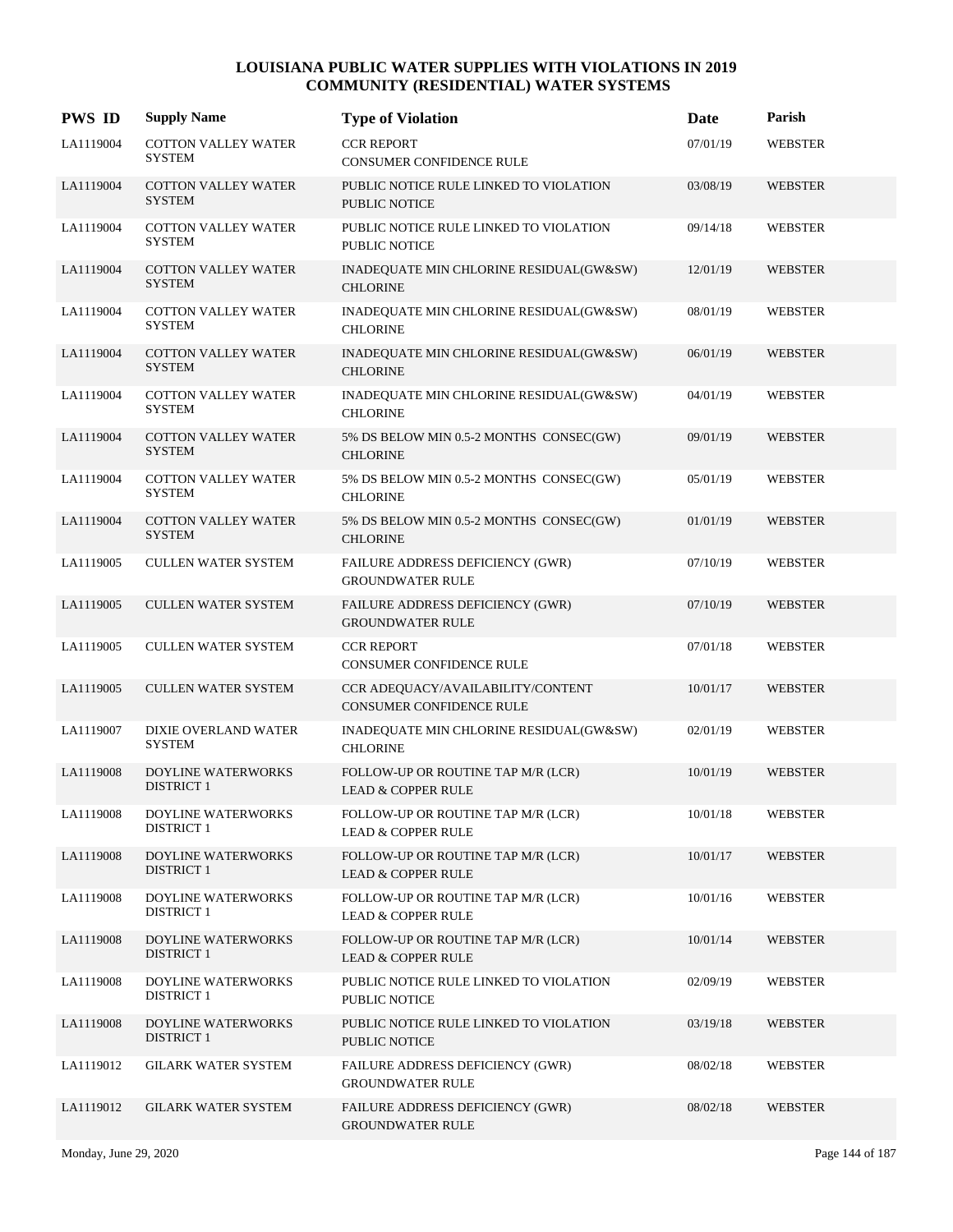| <b>PWS ID</b> | <b>Supply Name</b>                              | <b>Type of Violation</b>                                                                     | Date     | Parish         |
|---------------|-------------------------------------------------|----------------------------------------------------------------------------------------------|----------|----------------|
| LA1119012     | <b>GILARK WATER SYSTEM</b>                      | FAILURE ADDRESS DEFICIENCY (GWR)<br><b>GROUNDWATER RULE</b>                                  | 08/02/18 | <b>WEBSTER</b> |
| LA1119012     | <b>GILARK WATER SYSTEM</b>                      | FAILURE ADDRESS DEFICIENCY (GWR)<br><b>GROUNDWATER RULE</b>                                  | 08/02/18 | <b>WEBSTER</b> |
| LA1119012     | <b>GILARK WATER SYSTEM</b>                      | FAILURE ADDRESS DEFICIENCY (GWR)<br><b>GROUNDWATER RULE</b>                                  | 08/02/18 | <b>WEBSTER</b> |
| LA1119012     | <b>GILARK WATER SYSTEM</b>                      | PUBLIC NOTICE RULE LINKED TO VIOLATION<br><b>PUBLIC NOTICE</b>                               | 03/02/19 | <b>WEBSTER</b> |
| LA1119012     | <b>GILARK WATER SYSTEM</b>                      | INADEQUATE MIN CHLORINE RESIDUAL(GW&SW)<br><b>CHLORINE</b>                                   | 05/01/19 | <b>WEBSTER</b> |
| LA1119013     | HEFLIN WATER SYSTEM                             | INADEQUATE MIN CHLORINE RESIDUAL(GW&SW)<br><b>CHLORINE</b>                                   | 08/01/19 | <b>WEBSTER</b> |
| LA1119015     | HORSE SHOE ROAD WATER<br><b>SYSTEM</b>          | MCL, LRAA<br><b>TTHM</b>                                                                     | 10/01/19 | <b>WEBSTER</b> |
| LA1119015     | <b>HORSE SHOE ROAD WATER</b><br><b>SYSTEM</b>   | MCL, LRAA<br><b>TTHM</b>                                                                     | 07/01/19 | <b>WEBSTER</b> |
| LA1119015     | HORSE SHOE ROAD WATER<br><b>SYSTEM</b>          | MCL, LRAA<br><b>TTHM</b>                                                                     | 04/01/19 | <b>WEBSTER</b> |
| LA1119015     | HORSE SHOE ROAD WATER<br><b>SYSTEM</b>          | MCL, LRAA<br><b>TTHM</b>                                                                     | 01/01/19 | WEBSTER        |
| LA1119015     | HORSE SHOE ROAD WATER<br><b>SYSTEM</b>          | PUBLIC NOTICE RULE LINKED TO VIOLATION<br>PUBLIC NOTICE                                      | 11/08/19 | WEBSTER        |
| LA1119015     | <b>HORSE SHOE ROAD WATER</b><br><b>SYSTEM</b>   | PUBLIC NOTICE RULE LINKED TO VIOLATION<br><b>PUBLIC NOTICE</b>                               | 07/30/19 | <b>WEBSTER</b> |
| LA1119015     | HORSE SHOE ROAD WATER<br>SYSTEM                 | PUBLIC NOTICE RULE LINKED TO VIOLATION<br>PUBLIC NOTICE                                      | 05/01/19 | <b>WEBSTER</b> |
| LA1119015     | HORSE SHOE ROAD WATER<br><b>SYSTEM</b>          | PUBLIC NOTICE RULE LINKED TO VIOLATION<br><b>PUBLIC NOTICE</b>                               | 10/16/18 | <b>WEBSTER</b> |
| LA1119015     | HORSE SHOE ROAD WATER<br><b>SYSTEM</b>          | PUBLIC NOTICE RULE LINKED TO VIOLATION<br>PUBLIC NOTICE                                      | 07/05/18 | WEBSTER        |
| LA1119015     | <b>HORSE SHOE ROAD WATER</b><br>SYSTEM          | PUBLIC NOTICE RULE LINKED TO VIOLATION<br>PUBLIC NOTICE                                      | 04/10/18 | WEBSTER        |
| LA1119015     | HORSE SHOE ROAD WATER<br>SYSTEM                 | PUBLIC NOTICE RULE LINKED TO VIOLATION<br>PUBLIC NOTICE                                      | 02/03/18 | WEBSTER        |
| LA1119015     | HORSE SHOE ROAD WATER<br>SYSTEM                 | PUBLIC NOTICE RULE LINKED TO VIOLATION<br>PUBLIC NOTICE                                      | 07/21/17 | WEBSTER        |
| LA1119015     | HORSE SHOE ROAD WATER<br>SYSTEM                 | INADEQUATE MIN CHLORINE RESIDUAL(GW&SW)<br><b>CHLORINE</b>                                   | 01/01/19 | <b>WEBSTER</b> |
| LA1119016     | <b>JENKINS COMMUNITY WATER</b><br><b>SYSTEM</b> | LEAD CONSUMER NOTICE (LCR)<br><b>LEAD &amp; COPPER RULE</b>                                  | 03/02/19 | WEBSTER        |
| LA1119019     | MCINTYRE WATER SYSTEM                           | LEAD CONSUMER NOTICE (LCR)<br><b>LEAD &amp; COPPER RULE</b>                                  | 12/12/19 | <b>WEBSTER</b> |
| LA1119019     | MCINTYRE WATER SYSTEM                           | LEAD CONSUMER NOTICE (LCR)<br><b>LEAD &amp; COPPER RULE</b>                                  | 03/24/17 | WEBSTER        |
| LA1119020     | MIDWAY WATER SYSTEM                             | LEAD CONSUMER NOTICE (LCR)<br><b>LEAD &amp; COPPER RULE</b>                                  | 12/02/18 | WEBSTER        |
| LA1119022     |                                                 | PALMETTO WATER WORKS INC FOLLOW-UP OR ROUTINE TAP M/R (LCR)<br><b>LEAD &amp; COPPER RULE</b> | 10/01/18 | <b>WEBSTER</b> |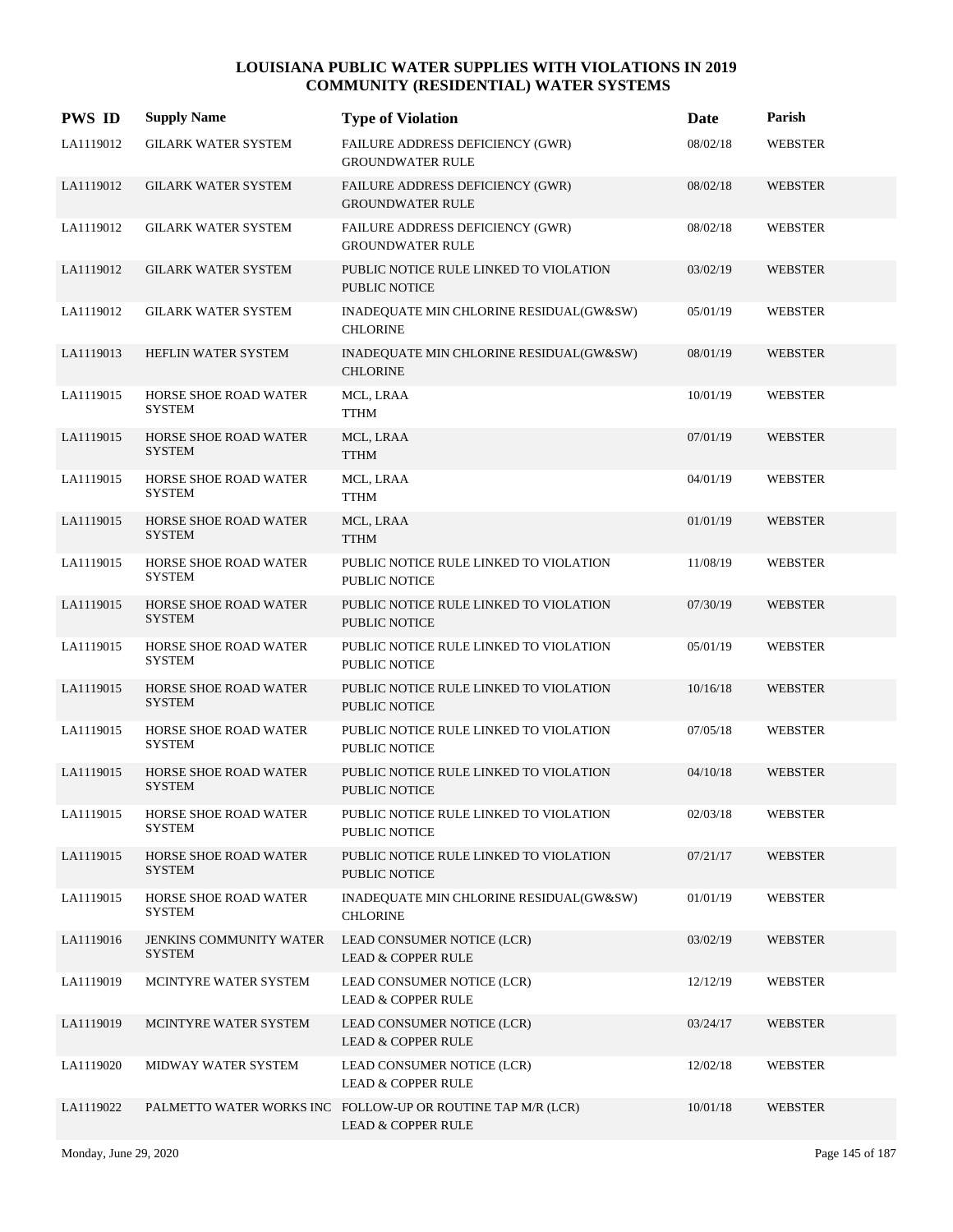| <b>PWS ID</b> | <b>Supply Name</b>                              | <b>Type of Violation</b>                                                                | Date     | Parish         |
|---------------|-------------------------------------------------|-----------------------------------------------------------------------------------------|----------|----------------|
| LA1119022     | PALMETTO WATER WORKS INC PUBLIC EDUCATION (LCR) | <b>LEAD &amp; COPPER RULE</b>                                                           | 12/06/19 | <b>WEBSTER</b> |
| LA1119022     |                                                 | PALMETTO WATER WORKS INC PUBLIC NOTICE RULE LINKED TO VIOLATION<br><b>PUBLIC NOTICE</b> | 02/09/19 | <b>WEBSTER</b> |
| LA1119023     | PLEASANT VALLEY WATER<br><b>SYSTEM</b>          | <b>CCR REPORT</b><br>CONSUMER CONFIDENCE RULE                                           | 07/01/18 | WEBSTER        |
| LA1119023     | PLEASANT VALLEY WATER<br><b>SYSTEM</b>          | <b>CCR REPORT</b><br><b>CONSUMER CONFIDENCE RULE</b>                                    | 07/01/17 | <b>WEBSTER</b> |
| LA1119023     | PLEASANT VALLEY WATER<br><b>SYSTEM</b>          | CCR ADEOUACY/AVAILABILITY/CONTENT<br><b>CONSUMER CONFIDENCE RULE</b>                    | 10/01/17 | <b>WEBSTER</b> |
| LA1119023     | PLEASANT VALLEY WATER<br><b>SYSTEM</b>          | PUBLIC NOTICE RULE LINKED TO VIOLATION<br>PUBLIC NOTICE                                 | 05/07/17 | WEBSTER        |
| LA1119023     | PLEASANT VALLEY WATER<br><b>SYSTEM</b>          | PUBLIC NOTICE RULE LINKED TO VIOLATION<br>PUBLIC NOTICE                                 | 02/29/16 | <b>WEBSTER</b> |
| LA1119023     | PLEASANT VALLEY WATER<br><b>SYSTEM</b>          | PUBLIC NOTICE RULE LINKED TO VIOLATION<br>PUBLIC NOTICE                                 | 11/13/15 | <b>WEBSTER</b> |
| LA1119023     | PLEASANT VALLEY WATER<br><b>SYSTEM</b>          | PUBLIC NOTICE RULE LINKED TO VIOLATION<br>PUBLIC NOTICE                                 | 07/21/15 | <b>WEBSTER</b> |
| LA1119023     | PLEASANT VALLEY WATER<br><b>SYSTEM</b>          | PUBLIC NOTICE RULE LINKED TO VIOLATION<br>PUBLIC NOTICE                                 | 04/28/15 | <b>WEBSTER</b> |
| LA1119023     | PLEASANT VALLEY WATER<br><b>SYSTEM</b>          | INADEQUATE MIN CHLORINE RESIDUAL(GW&SW)<br><b>CHLORINE</b>                              | 06/01/19 | <b>WEBSTER</b> |
| LA1119025     | <b>SAREPTA WATER WORKS</b><br><b>DISTRICT</b>   | FAILURE ADDRESS DEFICIENCY (GWR)<br><b>GROUNDWATER RULE</b>                             | 08/02/18 | <b>WEBSTER</b> |
| LA1119025     | SAREPTA WATER WORKS<br><b>DISTRICT</b>          | FAILURE ADDRESS DEFICIENCY (GWR)<br><b>GROUNDWATER RULE</b>                             | 08/02/18 | <b>WEBSTER</b> |
| LA1119025     | SAREPTA WATER WORKS<br><b>DISTRICT</b>          | FAILURE ADDRESS DEFICIENCY (GWR)<br><b>GROUNDWATER RULE</b>                             | 08/02/18 | <b>WEBSTER</b> |
| LA1119025     | SAREPTA WATER WORKS<br><b>DISTRICT</b>          | FAILURE ADDRESS DEFICIENCY (GWR)<br><b>GROUNDWATER RULE</b>                             | 08/02/18 | <b>WEBSTER</b> |
| LA1119025     | <b>SAREPTA WATER WORKS</b><br><b>DISTRICT</b>   | FAILURE ADDRESS DEFICIENCY (GWR)<br><b>GROUNDWATER RULE</b>                             | 08/02/18 | <b>WEBSTER</b> |
| LA1119025     | SAREPTA WATER WORKS<br><b>DISTRICT</b>          | FAILURE ADDRESS DEFICIENCY (GWR)<br><b>GROUNDWATER RULE</b>                             | 08/02/18 | <b>WEBSTER</b> |
| LA1119025     | SAREPTA WATER WORKS<br><b>DISTRICT</b>          | FAILURE ADDRESS DEFICIENCY (GWR)<br><b>GROUNDWATER RULE</b>                             | 08/02/18 | WEBSTER        |
| LA1119025     | SAREPTA WATER WORKS<br><b>DISTRICT</b>          | PUBLIC NOTICE RULE LINKED TO VIOLATION<br>PUBLIC NOTICE                                 | 03/02/19 | WEBSTER        |
| LA1119025     | SAREPTA WATER WORKS<br><b>DISTRICT</b>          | INADEQUATE MIN CHLORINE RESIDUAL(GW&SW)<br><b>CHLORINE</b>                              | 02/01/19 | WEBSTER        |
| LA1119027     | SIBLEY WATER SYSTEM                             | FAILURE ADDRESS DEFICIENCY (GWR)<br><b>GROUNDWATER RULE</b>                             | 08/11/19 | <b>WEBSTER</b> |
| LA1119027     | SIBLEY WATER SYSTEM                             | <b>FAILURE ADDRESS DEFICIENCY (GWR)</b><br><b>GROUNDWATER RULE</b>                      | 08/11/19 | WEBSTER        |
| LA1119027     | SIBLEY WATER SYSTEM                             | FAILURE ADDRESS DEFICIENCY (GWR)<br><b>GROUNDWATER RULE</b>                             | 08/11/19 | WEBSTER        |
| LA1119027     | SIBLEY WATER SYSTEM                             | FAILURE ADDRESS DEFICIENCY (GWR)<br><b>GROUNDWATER RULE</b>                             | 08/11/19 | WEBSTER        |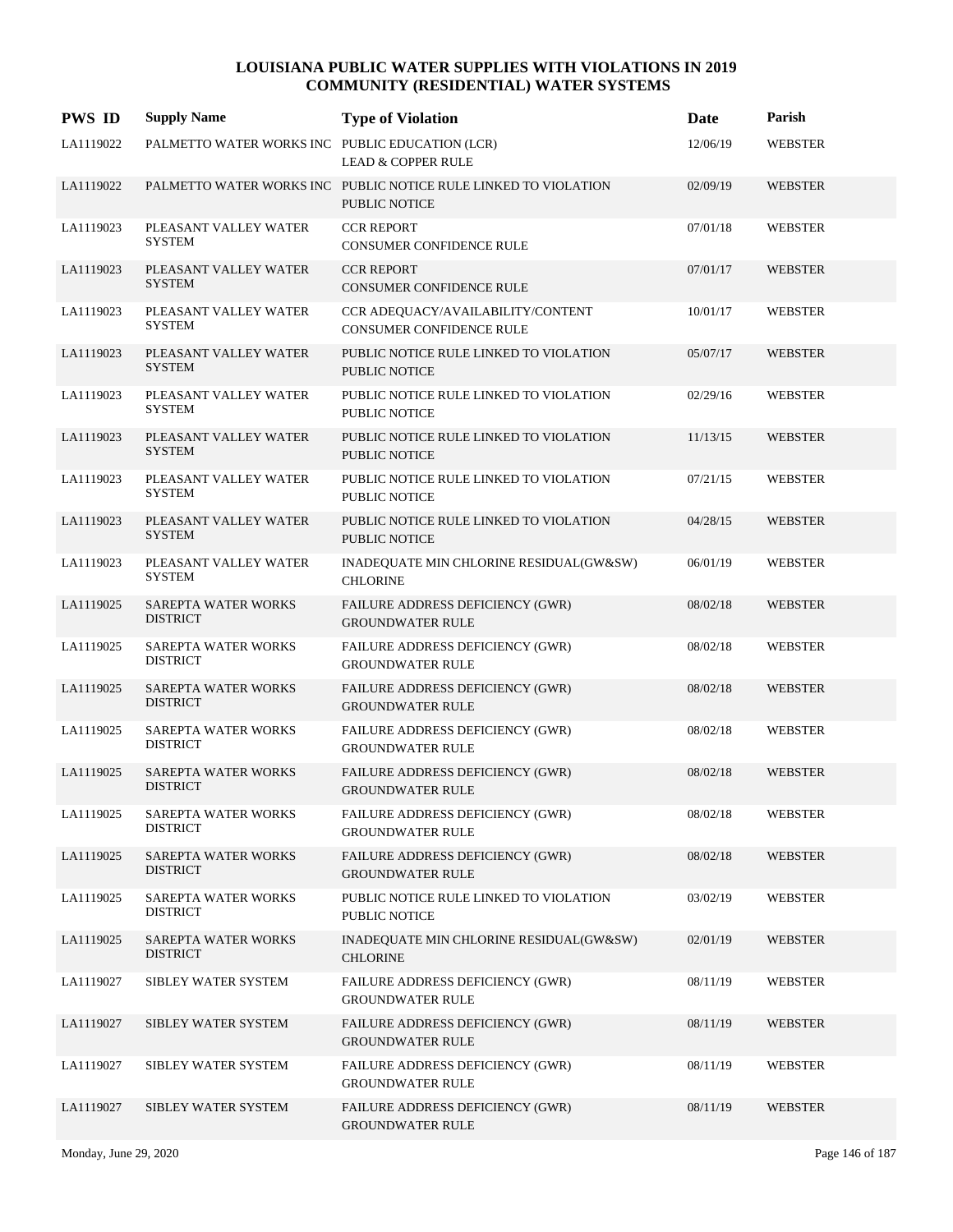| <b>PWS ID</b> | <b>Supply Name</b>                                | <b>Type of Violation</b>                                                                | <b>Date</b> | Parish              |
|---------------|---------------------------------------------------|-----------------------------------------------------------------------------------------|-------------|---------------------|
| LA1119027     | SIBLEY WATER SYSTEM                               | FAILURE ADDRESS DEFICIENCY (GWR)<br><b>GROUNDWATER RULE</b>                             | 08/11/19    | <b>WEBSTER</b>      |
| LA1119027     | SIBLEY WATER SYSTEM                               | PUBLIC NOTICE RULE LINKED TO VIOLATION<br><b>PUBLIC NOTICE</b>                          | 09/15/19    | <b>WEBSTER</b>      |
| LA1119027     | SIBLEY WATER SYSTEM                               | INADEQUATE MIN CHLORINE RESIDUAL(GW&SW)<br><b>CHLORINE</b>                              | 08/01/19    | <b>WEBSTER</b>      |
| LA1119028     | SPRINGHILL WATER SYSTEM                           | FAILURE ADDRESS DEFICIENCY (GWR)<br><b>GROUNDWATER RULE</b>                             | 05/01/19    | <b>WEBSTER</b>      |
| LA1119035     | ST JAMES WATER SYSTEM                             | FAILURE ADDRESS DEFICIENCY (GWR)<br><b>GROUNDWATER RULE</b>                             | 01/01/12    | <b>WEBSTER</b>      |
| LA1121018     | WEST BATON ROUGE WATER<br><b>WORKS DISTRICT 2</b> | INADEQUATE MIN CHLORINE RESIDUAL(GW&SW)<br><b>CHLORINE</b>                              | 12/01/19    | WEST BATON ROUGE    |
| LA1123001     | EPPS WATER SYSTEM                                 | FAILURE ADDRESS DEFICIENCY (GWR)<br><b>GROUNDWATER RULE</b>                             | 08/13/19    | <b>WEST CARROLL</b> |
| LA1123001     | <b>EPPS WATER SYSTEM</b>                          | CCR ADEQUACY/AVAILABILITY/CONTENT<br>CONSUMER CONFIDENCE RULE                           | 10/01/17    | <b>WEST CARROLL</b> |
| LA1123001     | <b>EPPS WATER SYSTEM</b>                          | PUBLIC NOTICE RULE LINKED TO VIOLATION<br>PUBLIC NOTICE                                 | 10/05/19    | <b>WEST CARROLL</b> |
| LA1123001     | <b>EPPS WATER SYSTEM</b>                          | INADEQUATE MIN CHLORINE RESIDUAL(GW&SW)<br><b>CHLORINE</b>                              | 04/01/19    | <b>WEST CARROLL</b> |
| LA1123003     | VILLAGE OF FOREST WATER<br><b>SYSTEM</b>          | INADEQUATE MIN CHLORINE RESIDUAL(GW&SW)<br><b>CHLORINE</b>                              | 11/01/19    | <b>WEST CARROLL</b> |
| LA1123005     |                                                   | NEW CARROLL WATER SYSTEM FAILURE ADDRESS DEFICIENCY (GWR)<br><b>GROUNDWATER RULE</b>    | 09/17/19    | <b>WEST CARROLL</b> |
| LA1123005     |                                                   | NEW CARROLL WATER SYSTEM FAILURE ADDRESS DEFICIENCY (GWR)<br><b>GROUNDWATER RULE</b>    | 09/17/19    | WEST CARROLL        |
| LA1123005     |                                                   | NEW CARROLL WATER SYSTEM FAILURE ADDRESS DEFICIENCY (GWR)<br><b>GROUNDWATER RULE</b>    | 09/17/19    | <b>WEST CARROLL</b> |
| LA1123005     |                                                   | NEW CARROLL WATER SYSTEM FAILURE ADDRESS DEFICIENCY (GWR)<br><b>GROUNDWATER RULE</b>    | 09/17/19    | <b>WEST CARROLL</b> |
| LA1123005     |                                                   | NEW CARROLL WATER SYSTEM FAILURE ADDRESS DEFICIENCY (GWR)<br><b>GROUNDWATER RULE</b>    | 09/17/19    | <b>WEST CARROLL</b> |
| LA1123005     |                                                   | NEW CARROLL WATER SYSTEM FAILURE ADDRESS DEFICIENCY (GWR)<br><b>GROUNDWATER RULE</b>    | 09/17/19    | WEST CARROLL        |
| LA1123005     |                                                   | NEW CARROLL WATER SYSTEM FAILURE ADDRESS DEFICIENCY (GWR)<br><b>GROUNDWATER RULE</b>    | 09/17/19    | <b>WEST CARROLL</b> |
| LA1123005     |                                                   | NEW CARROLL WATER SYSTEM FAILURE ADDRESS DEFICIENCY (GWR)<br><b>GROUNDWATER RULE</b>    | 09/17/19    | WEST CARROLL        |
| LA1123005     |                                                   | NEW CARROLL WATER SYSTEM PUBLIC NOTICE RULE LINKED TO VIOLATION<br><b>PUBLIC NOTICE</b> | 10/20/19    | WEST CARROLL        |
| LA1123006     | OAK GROVE WATER SYSTEM                            | FAILURE ADDRESS DEFICIENCY (GWR)<br><b>GROUNDWATER RULE</b>                             | 03/01/18    | WEST CARROLL        |
| LA1123006     | OAK GROVE WATER SYSTEM                            | <b>FAILURE ADDRESS DEFICIENCY (GWR)</b><br><b>GROUNDWATER RULE</b>                      | 03/01/18    | WEST CARROLL        |
| LA1123006     | OAK GROVE WATER SYSTEM                            | FAILURE ADDRESS DEFICIENCY (GWR)<br><b>GROUNDWATER RULE</b>                             | 03/01/18    | WEST CARROLL        |
| LA1123006     | OAK GROVE WATER SYSTEM                            | FAILURE ADDRESS DEFICIENCY (GWR)<br><b>GROUNDWATER RULE</b>                             | 03/01/18    | WEST CARROLL        |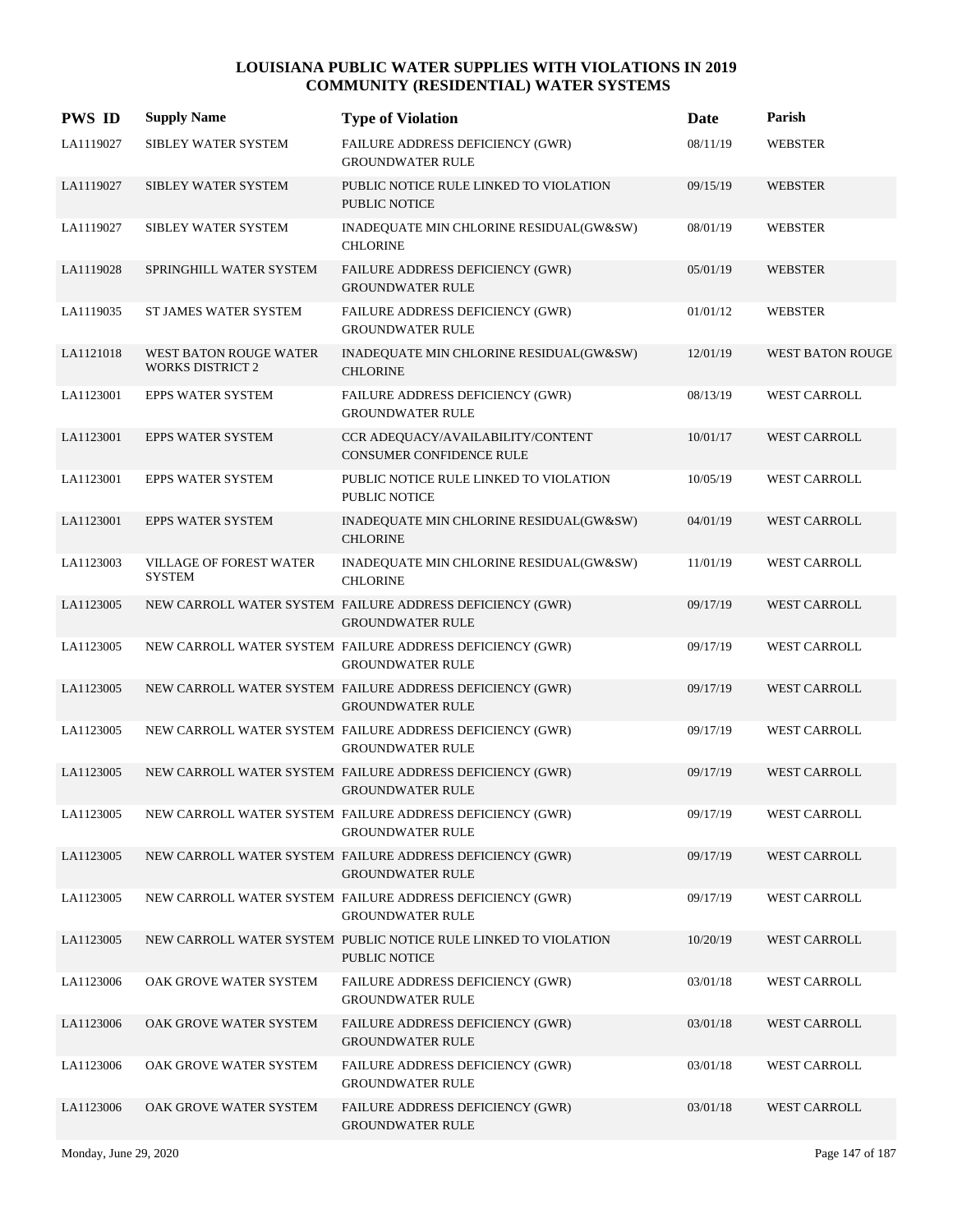| <b>PWS ID</b> | <b>Supply Name</b>                        | <b>Type of Violation</b>                                    | Date     | Parish                |
|---------------|-------------------------------------------|-------------------------------------------------------------|----------|-----------------------|
| LA1123006     | OAK GROVE WATER SYSTEM                    | FAILURE ADDRESS DEFICIENCY (GWR)<br><b>GROUNDWATER RULE</b> | 03/01/18 | WEST CARROLL          |
| LA1123006     | OAK GROVE WATER SYSTEM                    | FAILURE ADDRESS DEFICIENCY (GWR)<br><b>GROUNDWATER RULE</b> | 03/01/18 | WEST CARROLL          |
| LA1123006     | OAK GROVE WATER SYSTEM                    | FAILURE ADDRESS DEFICIENCY (GWR)<br><b>GROUNDWATER RULE</b> | 03/01/18 | <b>WEST CARROLL</b>   |
| LA1123006     | OAK GROVE WATER SYSTEM                    | FAILURE ADDRESS DEFICIENCY (GWR)<br><b>GROUNDWATER RULE</b> | 03/01/18 | <b>WEST CARROLL</b>   |
| LA1123006     | OAK GROVE WATER SYSTEM                    | INADEQUATE MIN CHLORINE RESIDUAL(GW&SW)<br><b>CHLORINE</b>  | 07/01/19 | <b>WEST CARROLL</b>   |
| LA1125010     | WEST FELICIANA CONSOL<br>WWKS DISTRICT 13 | INADEQUATE MIN CHLORINE RESIDUAL(GW&SW)<br><b>CHLORINE</b>  | 05/01/19 | <b>WEST FELICIANA</b> |
| LA1127001     | ATLANTA WATER SUPPLY                      | MCL, LRAA<br>TOTAL HALOACETIC ACIDS (HAA5)                  | 10/01/19 | <b>WINN</b>           |
| LA1127001     | ATLANTA WATER SUPPLY                      | MCL, LRAA<br><b>TTHM</b>                                    | 10/01/19 | <b>WINN</b>           |
| LA1127001     | ATLANTA WATER SUPPLY                      | MCL, LRAA<br>TOTAL HALOACETIC ACIDS (HAA5)                  | 10/01/19 | <b>WINN</b>           |
| LA1127001     | <b>ATLANTA WATER SUPPLY</b>               | MCL, LRAA<br><b>TTHM</b>                                    | 10/01/19 | <b>WINN</b>           |
| LA1127001     | ATLANTA WATER SUPPLY                      | MCL, LRAA<br>TTHM                                           | 07/01/19 | <b>WINN</b>           |
| LA1127001     | ATLANTA WATER SUPPLY                      | MCL, LRAA<br>TOTAL HALOACETIC ACIDS (HAA5)                  | 07/01/19 | <b>WINN</b>           |
| LA1127001     | ATLANTA WATER SUPPLY                      | MCL, LRAA<br><b>TTHM</b>                                    | 07/01/19 | WINN                  |
| LA1127001     | ATLANTA WATER SUPPLY                      | MCL, LRAA<br>TOTAL HALOACETIC ACIDS (HAA5)                  | 07/01/19 | <b>WINN</b>           |
| LA1127001     | ATLANTA WATER SUPPLY                      | MCL, LRAA<br>TOTAL HALOACETIC ACIDS (HAA5)                  | 04/01/19 | <b>WINN</b>           |
| LA1127001     | ATLANTA WATER SUPPLY                      | MCL, LRAA<br>TOTAL HALOACETIC ACIDS (HAA5)                  | 04/01/19 | <b>WINN</b>           |
| LA1127001     | ATLANTA WATER SUPPLY                      | MCL, LRAA<br><b>TTHM</b>                                    | 04/01/19 | <b>WINN</b>           |
| LA1127001     | ATLANTA WATER SUPPLY                      | MCL, LRAA<br><b>TTHM</b>                                    | 04/01/19 | <b>WINN</b>           |
| LA1127001     | ATLANTA WATER SUPPLY                      | MCL, LRAA<br>TOTAL HALOACETIC ACIDS (HAA5)                  | 01/01/19 | <b>WINN</b>           |
| LA1127001     | ATLANTA WATER SUPPLY                      | MCL, LRAA<br><b>TTHM</b>                                    | 01/01/19 | <b>WINN</b>           |
| LA1127001     | ATLANTA WATER SUPPLY                      | MCL, LRAA<br>TOTAL HALOACETIC ACIDS (HAA5)                  | 01/01/19 | <b>WINN</b>           |
| LA1127001     | ATLANTA WATER SUPPLY                      | MCL, LRAA<br><b>TTHM</b>                                    | 01/01/19 | <b>WINN</b>           |
| LA1127001     | ATLANTA WATER SUPPLY                      | FAILURE SUBMIT OEL REPORT FOR TTHM<br><b>TTHM</b>           | 10/31/17 | <b>WINN</b>           |
| LA1127001     | ATLANTA WATER SUPPLY                      | FAILURE SUBMIT OEL REPORT FOR TTHM<br><b>TTHM</b>           | 07/31/17 | <b>WINN</b>           |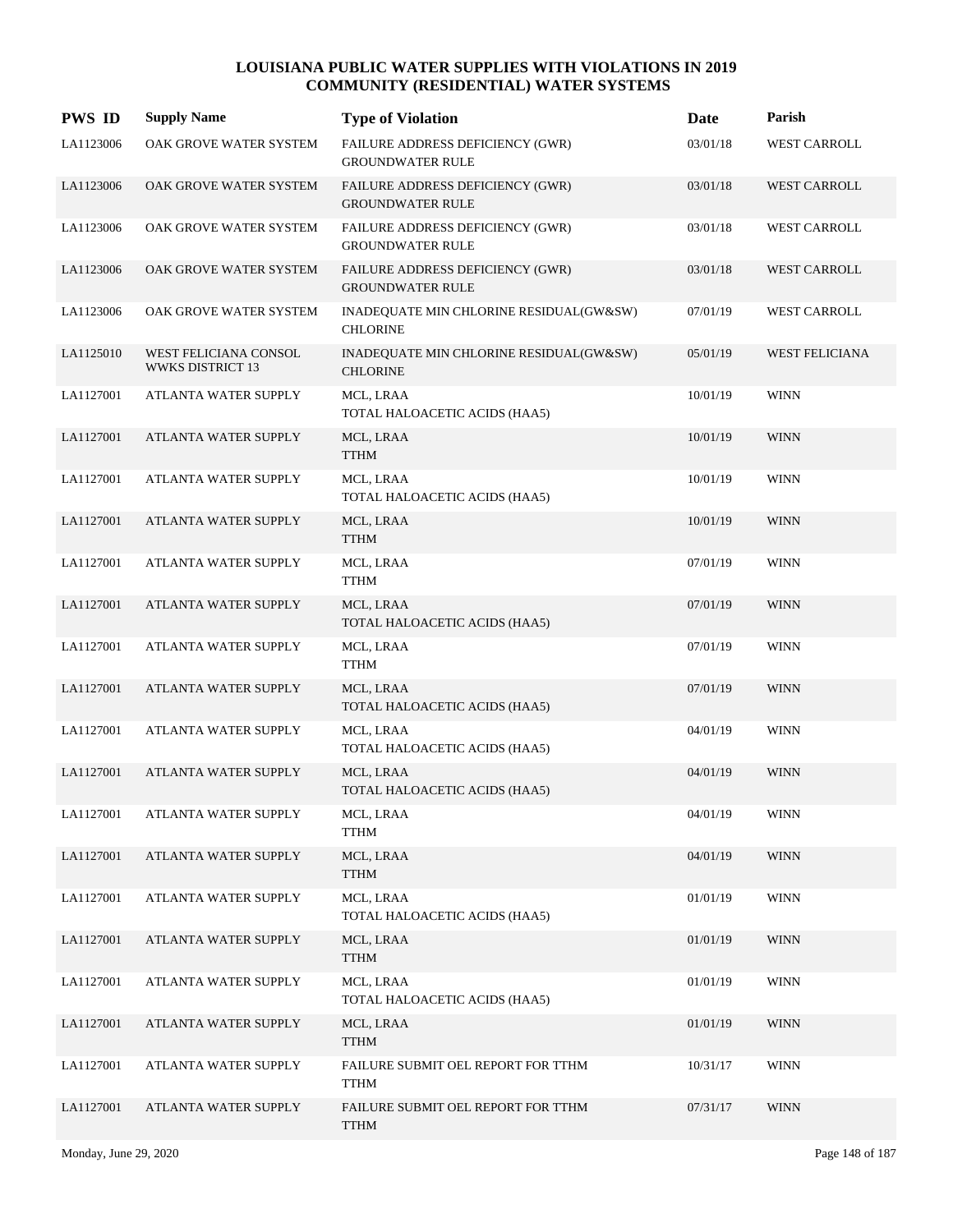| <b>PWS ID</b> | <b>Supply Name</b>                       | <b>Type of Violation</b>                                            | Date     | Parish      |
|---------------|------------------------------------------|---------------------------------------------------------------------|----------|-------------|
| LA1127001     | ATLANTA WATER SUPPLY                     | FAILURE SUBMIT OEL REPORT FOR HAA5<br>TOTAL HALOACETIC ACIDS (HAA5) | 05/01/17 | <b>WINN</b> |
| LA1127001     | ATLANTA WATER SUPPLY                     | INADEQUATE MIN CHLORINE RESIDUAL(GW&SW)<br><b>CHLORINE</b>          | 06/01/19 | <b>WINN</b> |
| LA1127002     | VILLAGE OF CALVIN WATER<br><b>SYSTEM</b> | MCL, LRAA<br>TOTAL HALOACETIC ACIDS (HAA5)                          | 10/01/19 | <b>WINN</b> |
| LA1127002     | VILLAGE OF CALVIN WATER<br><b>SYSTEM</b> | MCL, LRAA<br><b>TTHM</b>                                            | 10/01/19 | <b>WINN</b> |
| LA1127002     | VILLAGE OF CALVIN WATER<br><b>SYSTEM</b> | MCL, LRAA<br><b>TTHM</b>                                            | 10/01/19 | <b>WINN</b> |
| LA1127002     | VILLAGE OF CALVIN WATER<br><b>SYSTEM</b> | MCL, LRAA<br>TOTAL HALOACETIC ACIDS (HAA5)                          | 07/01/19 | <b>WINN</b> |
| LA1127002     | VILLAGE OF CALVIN WATER<br><b>SYSTEM</b> | MCL, LRAA<br><b>TTHM</b>                                            | 07/01/19 | <b>WINN</b> |
| LA1127002     | VILLAGE OF CALVIN WATER<br><b>SYSTEM</b> | MCL, LRAA<br><b>TTHM</b>                                            | 07/01/19 | <b>WINN</b> |
| LA1127002     | VILLAGE OF CALVIN WATER<br><b>SYSTEM</b> | MCL, LRAA<br>TOTAL HALOACETIC ACIDS (HAA5)                          | 07/01/19 | <b>WINN</b> |
| LA1127002     | VILLAGE OF CALVIN WATER<br><b>SYSTEM</b> | MCL, LRAA<br><b>TTHM</b>                                            | 04/01/19 | <b>WINN</b> |
| LA1127002     | VILLAGE OF CALVIN WATER<br><b>SYSTEM</b> | MCL, LRAA<br>TOTAL HALOACETIC ACIDS (HAA5)                          | 04/01/19 | <b>WINN</b> |
| LA1127002     | VILLAGE OF CALVIN WATER<br><b>SYSTEM</b> | MCL, LRAA<br><b>TTHM</b>                                            | 04/01/19 | <b>WINN</b> |
| LA1127002     | VILLAGE OF CALVIN WATER<br><b>SYSTEM</b> | MCL, LRAA<br>TOTAL HALOACETIC ACIDS (HAA5)                          | 04/01/19 | WINN        |
| LA1127002     | VILLAGE OF CALVIN WATER<br><b>SYSTEM</b> | MCL, LRAA<br>TOTAL HALOACETIC ACIDS (HAA5)                          | 01/01/19 | <b>WINN</b> |
| LA1127002     | VILLAGE OF CALVIN WATER<br><b>SYSTEM</b> | MCL, LRAA<br><b>TTHM</b>                                            | 01/01/19 | <b>WINN</b> |
| LA1127002     | VILLAGE OF CALVIN WATER<br><b>SYSTEM</b> | MCL, LRAA<br>TOTAL HALOACETIC ACIDS (HAA5)                          | 01/01/19 | <b>WINN</b> |
| LA1127002     | VILLAGE OF CALVIN WATER<br><b>SYSTEM</b> | MCL, LRAA<br><b>TTHM</b>                                            | 01/01/19 | <b>WINN</b> |
| LA1127002     | VILLAGE OF CALVIN WATER<br><b>SYSTEM</b> | LEAD CONSUMER NOTICE (LCR)<br><b>LEAD &amp; COPPER RULE</b>         | 04/01/18 | <b>WINN</b> |
| LA1127002     | VILLAGE OF CALVIN WATER<br><b>SYSTEM</b> | LEAD CONSUMER NOTICE (LCR)<br><b>LEAD &amp; COPPER RULE</b>         | 05/10/17 | WINN        |
| LA1127002     | VILLAGE OF CALVIN WATER<br><b>SYSTEM</b> | <b>CCR REPORT</b><br>CONSUMER CONFIDENCE RULE                       | 07/01/19 | <b>WINN</b> |
| LA1127002     | VILLAGE OF CALVIN WATER<br><b>SYSTEM</b> | <b>CCR REPORT</b><br>CONSUMER CONFIDENCE RULE                       | 07/01/18 | <b>WINN</b> |
| LA1127002     | VILLAGE OF CALVIN WATER<br><b>SYSTEM</b> | <b>CCR REPORT</b><br>CONSUMER CONFIDENCE RULE                       | 07/01/17 | <b>WINN</b> |
| LA1127002     | VILLAGE OF CALVIN WATER<br>SYSTEM        | <b>CCR REPORT</b><br>CONSUMER CONFIDENCE RULE                       | 07/01/16 | WINN        |
| LA1127002     | VILLAGE OF CALVIN WATER<br><b>SYSTEM</b> | <b>CCR REPORT</b><br>CONSUMER CONFIDENCE RULE                       | 07/01/15 | <b>WINN</b> |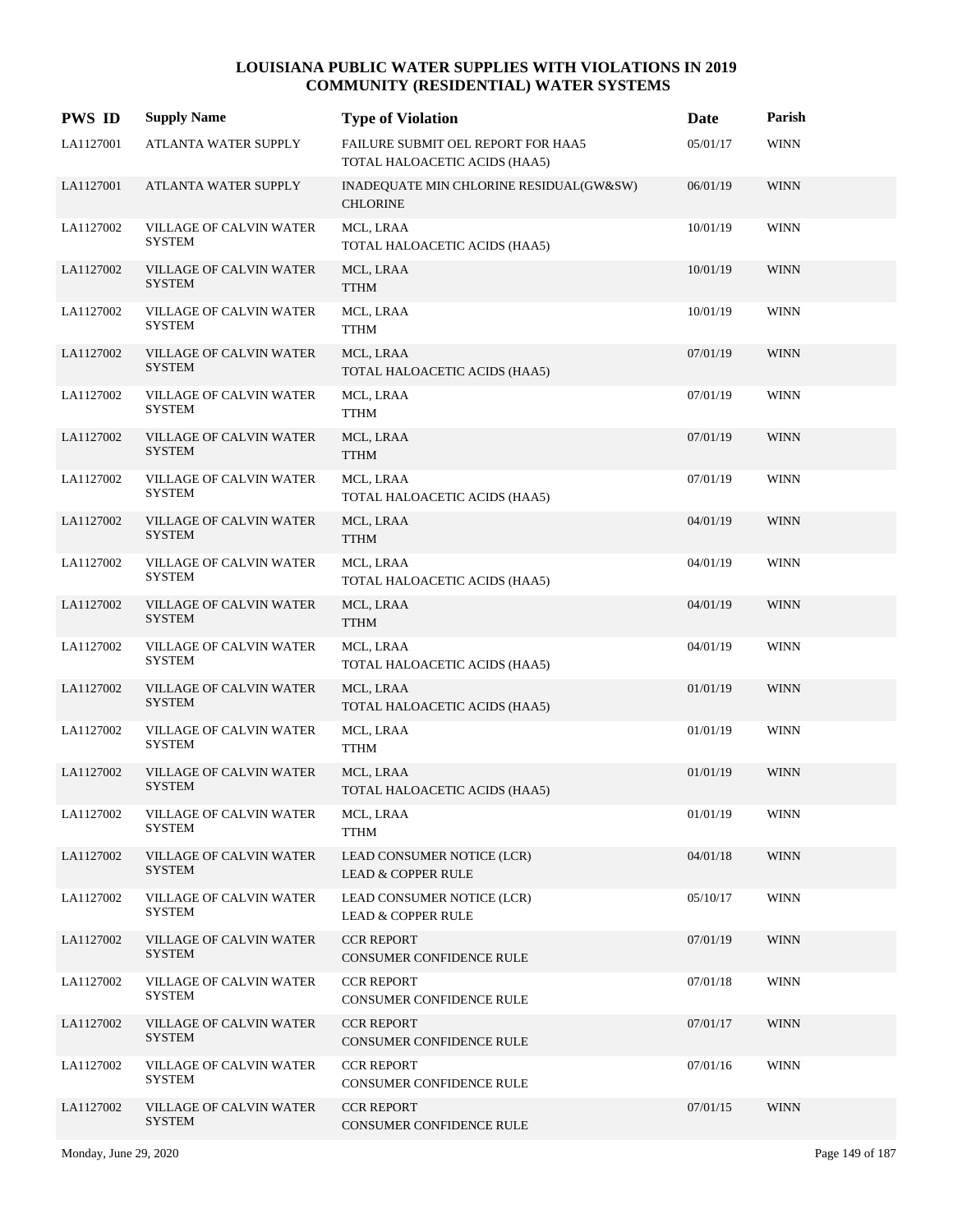| <b>PWS ID</b> | <b>Supply Name</b>                              | <b>Type of Violation</b>                                       | Date     | Parish      |
|---------------|-------------------------------------------------|----------------------------------------------------------------|----------|-------------|
| LA1127002     | <b>VILLAGE OF CALVIN WATER</b><br><b>SYSTEM</b> | <b>CCR REPORT</b><br>CONSUMER CONFIDENCE RULE                  | 07/01/14 | <b>WINN</b> |
| LA1127002     | <b>VILLAGE OF CALVIN WATER</b><br><b>SYSTEM</b> | CCR ADEQUACY/AVAILABILITY/CONTENT<br>CONSUMER CONFIDENCE RULE  | 10/01/17 | <b>WINN</b> |
| LA1127002     | VILLAGE OF CALVIN WATER<br><b>SYSTEM</b>        | CCR ADEQUACY/AVAILABILITY/CONTENT<br>CONSUMER CONFIDENCE RULE  | 10/01/16 | <b>WINN</b> |
| LA1127002     | VILLAGE OF CALVIN WATER<br><b>SYSTEM</b>        | CCR ADEQUACY/AVAILABILITY/CONTENT<br>CONSUMER CONFIDENCE RULE  | 10/01/15 | <b>WINN</b> |
| LA1127002     | VILLAGE OF CALVIN WATER<br><b>SYSTEM</b>        | CCR ADEQUACY/AVAILABILITY/CONTENT<br>CONSUMER CONFIDENCE RULE  | 10/01/14 | <b>WINN</b> |
| LA1127002     | VILLAGE OF CALVIN WATER<br><b>SYSTEM</b>        | PUBLIC NOTICE RULE LINKED TO VIOLATION<br>PUBLIC NOTICE        | 11/08/19 | <b>WINN</b> |
| LA1127002     | VILLAGE OF CALVIN WATER<br><b>SYSTEM</b>        | PUBLIC NOTICE RULE LINKED TO VIOLATION<br>PUBLIC NOTICE        | 07/30/19 | <b>WINN</b> |
| LA1127002     | VILLAGE OF CALVIN WATER<br><b>SYSTEM</b>        | PUBLIC NOTICE RULE LINKED TO VIOLATION<br><b>PUBLIC NOTICE</b> | 05/01/19 | <b>WINN</b> |
| LA1127002     | VILLAGE OF CALVIN WATER<br><b>SYSTEM</b>        | PUBLIC NOTICE RULE LINKED TO VIOLATION<br>PUBLIC NOTICE        | 01/23/19 | <b>WINN</b> |
| LA1127002     | VILLAGE OF CALVIN WATER<br><b>SYSTEM</b>        | PUBLIC NOTICE RULE LINKED TO VIOLATION<br>PUBLIC NOTICE        | 10/27/18 | <b>WINN</b> |
| LA1127002     | VILLAGE OF CALVIN WATER<br><b>SYSTEM</b>        | PUBLIC NOTICE RULE LINKED TO VIOLATION<br>PUBLIC NOTICE        | 07/20/18 | <b>WINN</b> |
| LA1127002     | VILLAGE OF CALVIN WATER<br><b>SYSTEM</b>        | PUBLIC NOTICE RULE LINKED TO VIOLATION<br>PUBLIC NOTICE        | 05/01/18 | <b>WINN</b> |
| LA1127002     | VILLAGE OF CALVIN WATER<br><b>SYSTEM</b>        | PUBLIC NOTICE RULE LINKED TO VIOLATION<br>PUBLIC NOTICE        | 02/03/18 | <b>WINN</b> |
| LA1127002     | VILLAGE OF CALVIN WATER<br><b>SYSTEM</b>        | PUBLIC NOTICE RULE LINKED TO VIOLATION<br><b>PUBLIC NOTICE</b> | 12/13/17 | <b>WINN</b> |
| LA1127002     | VILLAGE OF CALVIN WATER<br><b>SYSTEM</b>        | PUBLIC NOTICE RULE LINKED TO VIOLATION<br>PUBLIC NOTICE        | 08/11/17 | <b>WINN</b> |
| LA1127002     | VILLAGE OF CALVIN WATER<br><b>SYSTEM</b>        | PUBLIC NOTICE RULE LINKED TO VIOLATION<br><b>PUBLIC NOTICE</b> | 07/01/17 | <b>WINN</b> |
| LA1127002     | VILLAGE OF CALVIN WATER<br><b>SYSTEM</b>        | PUBLIC NOTICE RULE LINKED TO VIOLATION<br><b>PUBLIC NOTICE</b> | 04/26/17 | <b>WINN</b> |
| LA1127002     | VILLAGE OF CALVIN WATER<br><b>SYSTEM</b>        | PUBLIC NOTICE RULE LINKED TO VIOLATION<br><b>PUBLIC NOTICE</b> | 04/10/17 | <b>WINN</b> |
| LA1127002     | VILLAGE OF CALVIN WATER<br><b>SYSTEM</b>        | PUBLIC NOTICE RULE LINKED TO VIOLATION<br><b>PUBLIC NOTICE</b> | 03/09/17 | <b>WINN</b> |
| LA1127002     | <b>VILLAGE OF CALVIN WATER</b><br><b>SYSTEM</b> | PUBLIC NOTICE RULE LINKED TO VIOLATION<br><b>PUBLIC NOTICE</b> | 02/11/17 | <b>WINN</b> |
| LA1127002     | VILLAGE OF CALVIN WATER<br><b>SYSTEM</b>        | PUBLIC NOTICE RULE LINKED TO VIOLATION<br>PUBLIC NOTICE        | 12/16/16 | <b>WINN</b> |
| LA1127002     | VILLAGE OF CALVIN WATER<br><b>SYSTEM</b>        | PUBLIC NOTICE RULE LINKED TO VIOLATION<br>PUBLIC NOTICE        | 10/18/16 | <b>WINN</b> |
| LA1127002     | VILLAGE OF CALVIN WATER<br><b>SYSTEM</b>        | PUBLIC NOTICE RULE LINKED TO VIOLATION<br><b>PUBLIC NOTICE</b> | 10/12/16 | <b>WINN</b> |
| LA1127002     | <b>VILLAGE OF CALVIN WATER</b><br><b>SYSTEM</b> | PUBLIC NOTICE RULE LINKED TO VIOLATION<br>PUBLIC NOTICE        | 08/16/16 | <b>WINN</b> |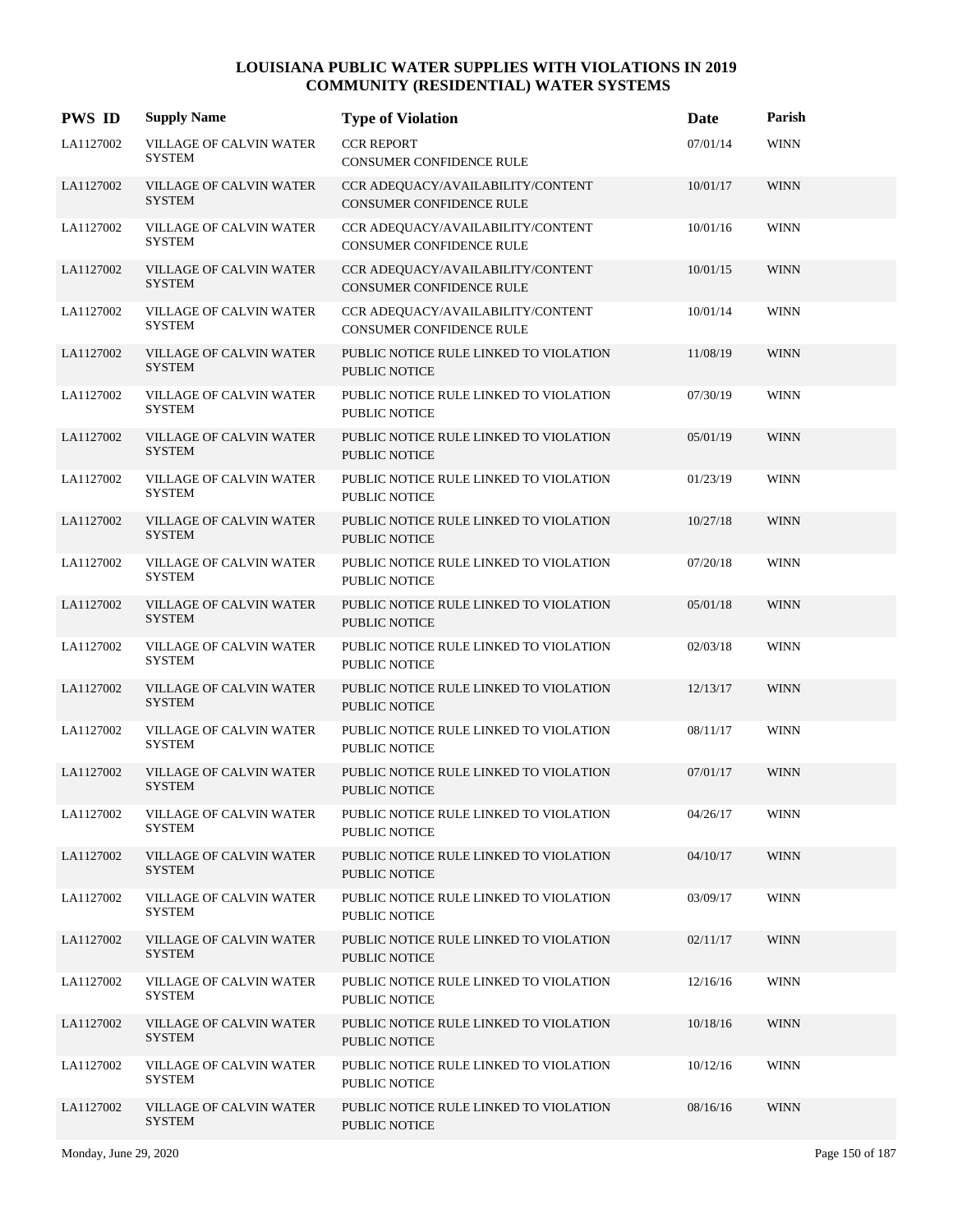| <b>PWS ID</b> | <b>Supply Name</b>                              | <b>Type of Violation</b>                                       | Date     | Parish      |
|---------------|-------------------------------------------------|----------------------------------------------------------------|----------|-------------|
| LA1127002     | VILLAGE OF CALVIN WATER<br><b>SYSTEM</b>        | PUBLIC NOTICE RULE LINKED TO VIOLATION<br><b>PUBLIC NOTICE</b> | 03/19/16 | <b>WINN</b> |
| LA1127002     | <b>VILLAGE OF CALVIN WATER</b><br><b>SYSTEM</b> | PUBLIC NOTICE RULE LINKED TO VIOLATION<br><b>PUBLIC NOTICE</b> | 12/09/15 | <b>WINN</b> |
| LA1127002     | VILLAGE OF CALVIN WATER<br><b>SYSTEM</b>        | PUBLIC NOTICE RULE LINKED TO VIOLATION<br><b>PUBLIC NOTICE</b> | 12/09/15 | <b>WINN</b> |
| LA1127002     | <b>VILLAGE OF CALVIN WATER</b><br><b>SYSTEM</b> | PUBLIC NOTICE RULE LINKED TO VIOLATION<br><b>PUBLIC NOTICE</b> | 11/24/15 | <b>WINN</b> |
| LA1127002     | VILLAGE OF CALVIN WATER<br><b>SYSTEM</b>        | PUBLIC NOTICE RULE LINKED TO VIOLATION<br><b>PUBLIC NOTICE</b> | 11/13/15 | <b>WINN</b> |
| LA1127002     | VILLAGE OF CALVIN WATER<br><b>SYSTEM</b>        | PUBLIC NOTICE RULE LINKED TO VIOLATION<br><b>PUBLIC NOTICE</b> | 10/30/15 | <b>WINN</b> |
| LA1127002     | VILLAGE OF CALVIN WATER<br><b>SYSTEM</b>        | PUBLIC NOTICE RULE LINKED TO VIOLATION<br>PUBLIC NOTICE        | 07/17/15 | <b>WINN</b> |
| LA1127002     | <b>VILLAGE OF CALVIN WATER</b><br><b>SYSTEM</b> | PUBLIC NOTICE RULE LINKED TO VIOLATION<br><b>PUBLIC NOTICE</b> | 06/10/15 | <b>WINN</b> |
| LA1127002     | VILLAGE OF CALVIN WATER<br><b>SYSTEM</b>        | PUBLIC NOTICE RULE LINKED TO VIOLATION<br><b>PUBLIC NOTICE</b> | 05/16/15 | <b>WINN</b> |
| LA1127002     | <b>VILLAGE OF CALVIN WATER</b><br><b>SYSTEM</b> | PUBLIC NOTICE RULE LINKED TO VIOLATION<br><b>PUBLIC NOTICE</b> | 05/16/15 | <b>WINN</b> |
| LA1127002     | VILLAGE OF CALVIN WATER<br><b>SYSTEM</b>        | PUBLIC NOTICE RULE LINKED TO VIOLATION<br><b>PUBLIC NOTICE</b> | 04/28/15 | <b>WINN</b> |
| LA1127002     | <b>VILLAGE OF CALVIN WATER</b><br><b>SYSTEM</b> | PUBLIC NOTICE RULE LINKED TO VIOLATION<br><b>PUBLIC NOTICE</b> | 02/27/15 | <b>WINN</b> |
| LA1127002     | <b>VILLAGE OF CALVIN WATER</b><br><b>SYSTEM</b> | PUBLIC NOTICE RULE LINKED TO VIOLATION<br><b>PUBLIC NOTICE</b> | 02/27/15 | <b>WINN</b> |
| LA1127002     | VILLAGE OF CALVIN WATER<br><b>SYSTEM</b>        | PUBLIC NOTICE RULE LINKED TO VIOLATION<br><b>PUBLIC NOTICE</b> | 02/27/15 | <b>WINN</b> |
| LA1127002     | VILLAGE OF CALVIN WATER<br><b>SYSTEM</b>        | PUBLIC NOTICE RULE LINKED TO VIOLATION<br><b>PUBLIC NOTICE</b> | 02/27/15 | <b>WINN</b> |
| LA1127002     | <b>VILLAGE OF CALVIN WATER</b><br><b>SYSTEM</b> | PUBLIC NOTICE RULE LINKED TO VIOLATION<br><b>PUBLIC NOTICE</b> | 02/25/15 | <b>WINN</b> |
| LA1127002     | VILLAGE OF CALVIN WATER<br><b>SYSTEM</b>        | PUBLIC NOTICE RULE LINKED TO VIOLATION<br>PUBLIC NOTICE        | 01/08/15 | <b>WINN</b> |
| LA1127002     | VILLAGE OF CALVIN WATER<br><b>SYSTEM</b>        | PUBLIC NOTICE RULE LINKED TO VIOLATION<br>PUBLIC NOTICE        | 01/07/15 | <b>WINN</b> |
| LA1127002     | VILLAGE OF CALVIN WATER<br><b>SYSTEM</b>        | PUBLIC NOTICE RULE LINKED TO VIOLATION<br>PUBLIC NOTICE        | 09/08/14 | <b>WINN</b> |
| LA1127002     | VILLAGE OF CALVIN WATER<br><b>SYSTEM</b>        | PUBLIC NOTICE RULE LINKED TO VIOLATION<br><b>PUBLIC NOTICE</b> | 09/08/14 | <b>WINN</b> |
| LA1127002     | VILLAGE OF CALVIN WATER<br><b>SYSTEM</b>        | PUBLIC NOTICE RULE LINKED TO VIOLATION<br>PUBLIC NOTICE        | 07/30/14 | <b>WINN</b> |
| LA1127002     | VILLAGE OF CALVIN WATER<br><b>SYSTEM</b>        | PUBLIC NOTICE RULE LINKED TO VIOLATION<br>PUBLIC NOTICE        | 05/23/14 | <b>WINN</b> |
| LA1127002     | VILLAGE OF CALVIN WATER<br><b>SYSTEM</b>        | PUBLIC NOTICE RULE LINKED TO VIOLATION<br>PUBLIC NOTICE        | 05/08/14 | <b>WINN</b> |
| LA1127002     | <b>VILLAGE OF CALVIN WATER</b><br><b>SYSTEM</b> | PUBLIC NOTICE RULE LINKED TO VIOLATION<br>PUBLIC NOTICE        | 03/15/14 | <b>WINN</b> |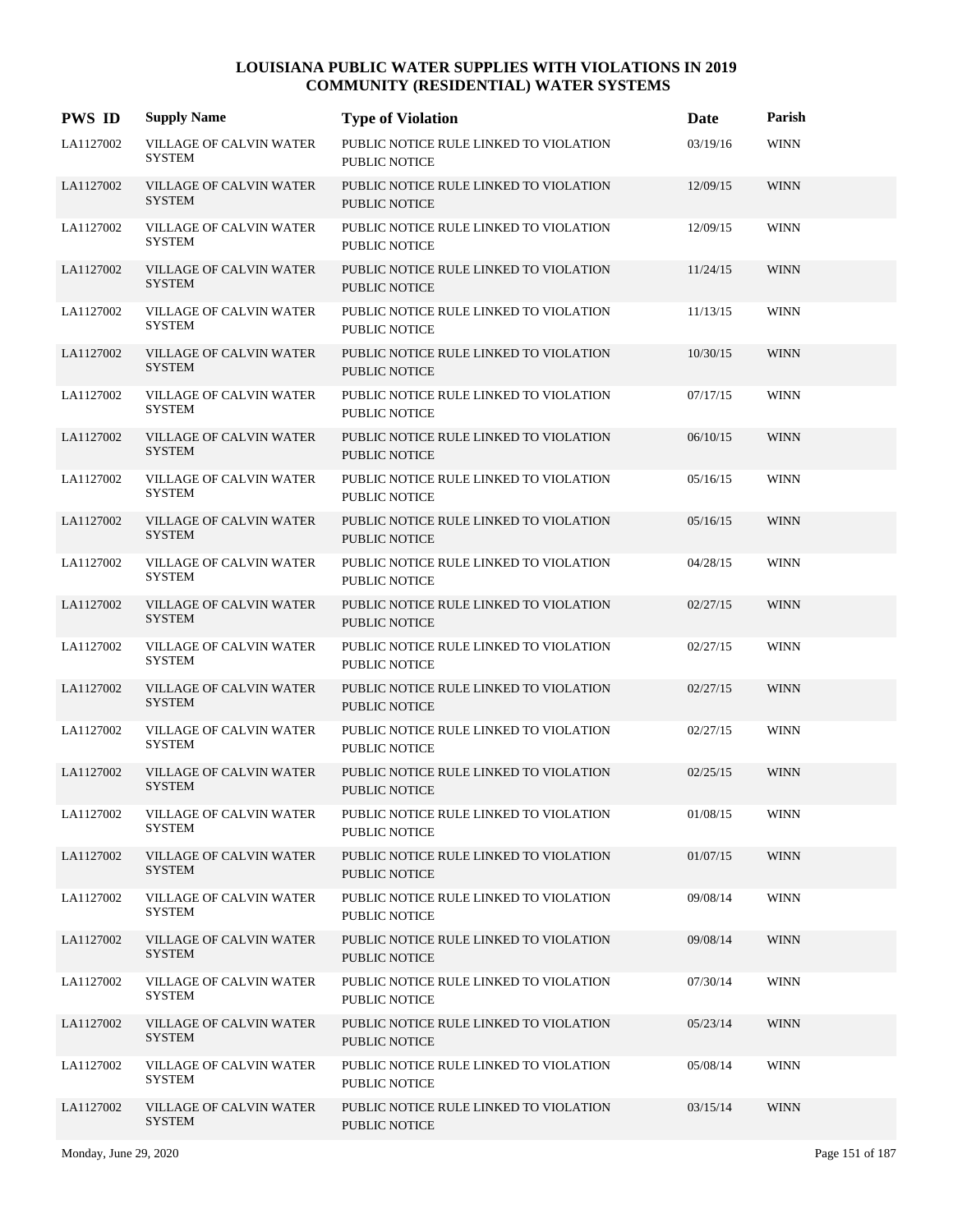| <b>PWS ID</b> | <b>Supply Name</b>                              | <b>Type of Violation</b>                                       | Date     | Parish      |
|---------------|-------------------------------------------------|----------------------------------------------------------------|----------|-------------|
| LA1127002     | <b>VILLAGE OF CALVIN WATER</b><br><b>SYSTEM</b> | PUBLIC NOTICE RULE LINKED TO VIOLATION<br><b>PUBLIC NOTICE</b> | 12/08/13 | <b>WINN</b> |
| LA1127002     | <b>VILLAGE OF CALVIN WATER</b><br><b>SYSTEM</b> | PUBLIC NOTICE RULE LINKED TO VIOLATION<br><b>PUBLIC NOTICE</b> | 04/20/13 | <b>WINN</b> |
| LA1127002     | VILLAGE OF CALVIN WATER<br><b>SYSTEM</b>        | PUBLIC NOTICE RULE LINKED TO VIOLATION<br><b>PUBLIC NOTICE</b> | 12/02/12 | <b>WINN</b> |
| LA1127002     | VILLAGE OF CALVIN WATER<br><b>SYSTEM</b>        | PUBLIC NOTICE RULE LINKED TO VIOLATION<br>PUBLIC NOTICE        | 04/29/12 | <b>WINN</b> |
| LA1127002     | VILLAGE OF CALVIN WATER<br><b>SYSTEM</b>        | INADEQUATE MIN CHLORINE RESIDUAL(GW&SW)<br><b>CHLORINE</b>     | 11/01/19 | <b>WINN</b> |
| LA1127002     | VILLAGE OF CALVIN WATER<br><b>SYSTEM</b>        | INADEQUATE MIN CHLORINE RESIDUAL(GW&SW)<br><b>CHLORINE</b>     | 08/01/19 | <b>WINN</b> |
| LA1127002     | VILLAGE OF CALVIN WATER<br><b>SYSTEM</b>        | 5% DS BELOW MIN 0.5-2 MONTHS CONSEC(GW)<br><b>CHLORINE</b>     | 09/01/19 | <b>WINN</b> |
| LA1127007     | HWY 84 WEST WATER SUPPLY                        | MCL, LRAA<br><b>TTHM</b>                                       | 10/01/19 | <b>WINN</b> |
| LA1127007     | HWY 84 WEST WATER SUPPLY                        | MCL, LRAA<br>TOTAL HALOACETIC ACIDS (HAA5)                     | 10/01/19 | <b>WINN</b> |
| LA1127007     | HWY 84 WEST WATER SUPPLY                        | MCL, LRAA<br>TOTAL HALOACETIC ACIDS (HAA5)                     | 10/01/19 | <b>WINN</b> |
| LA1127007     | HWY 84 WEST WATER SUPPLY                        | MCL, LRAA<br><b>TTHM</b>                                       | 10/01/19 | <b>WINN</b> |
| LA1127007     | HWY 84 WEST WATER SUPPLY                        | MCL, LRAA<br><b>TTHM</b>                                       | 07/01/19 | <b>WINN</b> |
| LA1127007     | HWY 84 WEST WATER SUPPLY                        | MCL, LRAA<br>TOTAL HALOACETIC ACIDS (HAA5)                     | 07/01/19 | <b>WINN</b> |
| LA1127007     | HWY 84 WEST WATER SUPPLY                        | MCL, LRAA<br><b>TTHM</b>                                       | 07/01/19 | <b>WINN</b> |
| LA1127007     | HWY 84 WEST WATER SUPPLY                        | MCL, LRAA<br>TOTAL HALOACETIC ACIDS (HAA5)                     | 07/01/19 | <b>WINN</b> |
| LA1127007     | HWY 84 WEST WATER SUPPLY                        | MCL, LRAA<br>TOTAL HALOACETIC ACIDS (HAA5)                     | 04/01/19 | <b>WINN</b> |
| LA1127007     | HWY 84 WEST WATER SUPPLY                        | MCL, LRAA<br>TOTAL HALOACETIC ACIDS (HAA5)                     | 04/01/19 | <b>WINN</b> |
| LA1127007     | HWY 84 WEST WATER SUPPLY                        | MCL, LRAA<br><b>TTHM</b>                                       | 04/01/19 | <b>WINN</b> |
| LA1127007     | HWY 84 WEST WATER SUPPLY                        | MCL, LRAA<br><b>TTHM</b>                                       | 04/01/19 | <b>WINN</b> |
| LA1127007     | HWY 84 WEST WATER SUPPLY                        | MCL, LRAA<br><b>TTHM</b>                                       | 01/01/19 | <b>WINN</b> |
| LA1127007     | HWY 84 WEST WATER SUPPLY                        | MCL, LRAA<br><b>TTHM</b>                                       | 01/01/19 | <b>WINN</b> |
| LA1127007     | HWY 84 WEST WATER SUPPLY                        | MCL, LRAA<br>TOTAL HALOACETIC ACIDS (HAA5)                     | 01/01/19 | <b>WINN</b> |
| LA1127007     | HWY 84 WEST WATER SUPPLY                        | MCL, LRAA<br>TOTAL HALOACETIC ACIDS (HAA5)                     | 01/01/19 | <b>WINN</b> |
| LA1127008     | JOYCE WATER SUPPLY                              | MCL, LRAA<br><b>TTHM</b>                                       | 10/01/19 | <b>WINN</b> |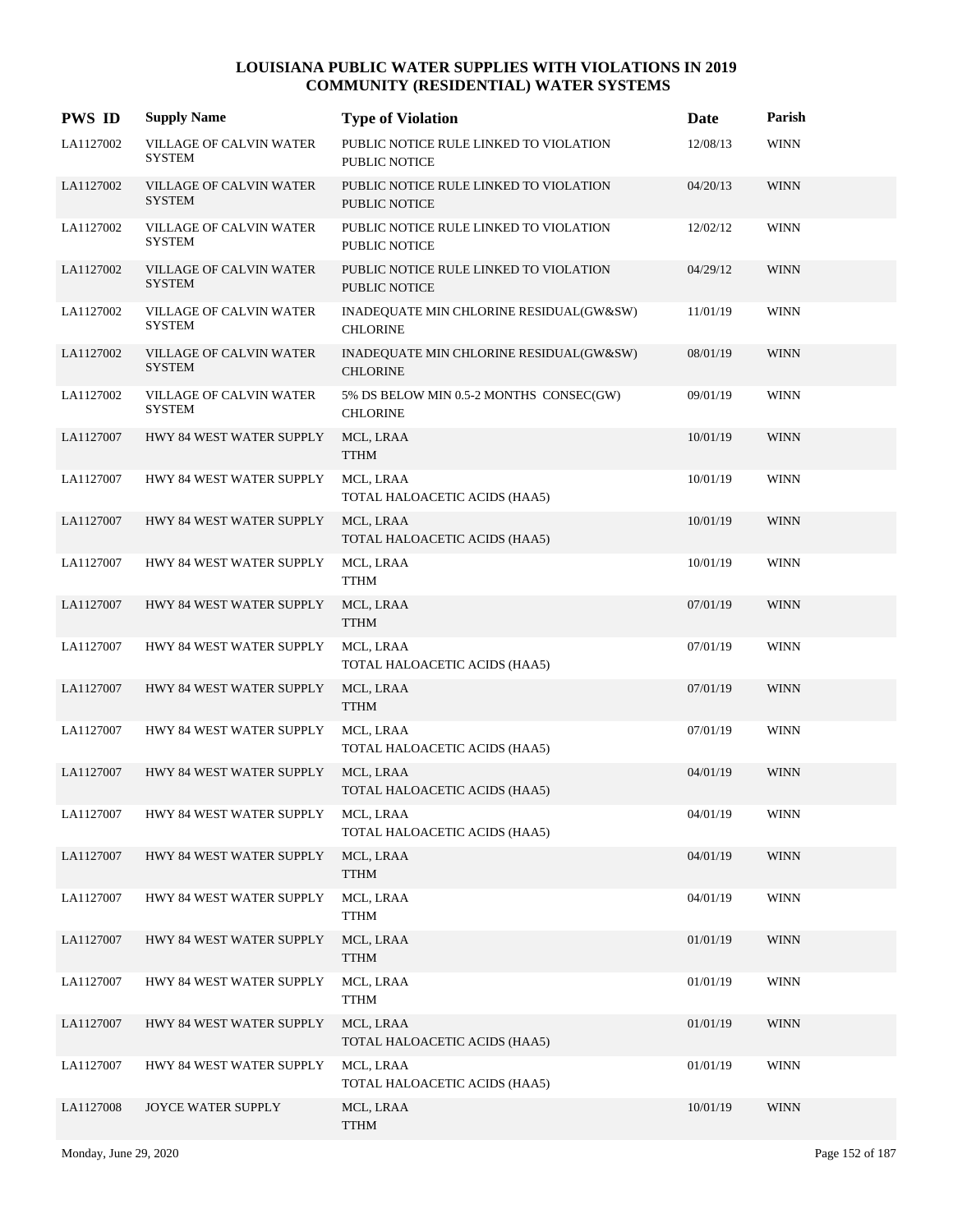| <b>PWS ID</b> | <b>Supply Name</b>                             | <b>Type of Violation</b>                                   | Date     | Parish      |
|---------------|------------------------------------------------|------------------------------------------------------------|----------|-------------|
| LA1127008     | JOYCE WATER SUPPLY                             | MCL, LRAA<br>TTHM                                          | 10/01/19 | <b>WINN</b> |
| LA1127008     | JOYCE WATER SUPPLY                             | MCL, LRAA<br>TOTAL HALOACETIC ACIDS (HAA5)                 | 10/01/19 | <b>WINN</b> |
| LA1127008     | JOYCE WATER SUPPLY                             | MCL, LRAA<br>TOTAL HALOACETIC ACIDS (HAA5)                 | 10/01/19 | <b>WINN</b> |
| LA1127008     | <b>JOYCE WATER SUPPLY</b>                      | MCL, LRAA<br>TOTAL HALOACETIC ACIDS (HAA5)                 | 07/01/19 | <b>WINN</b> |
| LA1127008     | JOYCE WATER SUPPLY                             | MCL, LRAA<br><b>TTHM</b>                                   | 07/01/19 | <b>WINN</b> |
| LA1127008     | JOYCE WATER SUPPLY                             | MCL, LRAA<br><b>TTHM</b>                                   | 07/01/19 | <b>WINN</b> |
| LA1127008     | JOYCE WATER SUPPLY                             | MCL, LRAA<br><b>TTHM</b>                                   | 04/01/19 | <b>WINN</b> |
| LA1127008     | <b>JOYCE WATER SUPPLY</b>                      | MCL, LRAA<br><b>TTHM</b>                                   | 04/01/19 | <b>WINN</b> |
| LA1127008     | JOYCE WATER SUPPLY                             | MCL, LRAA<br><b>TTHM</b>                                   | 01/01/19 | <b>WINN</b> |
| LA1127008     | JOYCE WATER SUPPLY                             | MCL, LRAA<br><b>TTHM</b>                                   | 01/01/19 | <b>WINN</b> |
| LA1127008     | JOYCE WATER SUPPLY                             | INADEQUATE MIN CHLORINE RESIDUAL(GW&SW)<br><b>CHLORINE</b> | 06/01/19 | <b>WINN</b> |
| LA1127010     | VILLAGE OF SIKES WATER<br><b>SYSTEM</b>        | MCL, LRAA<br>TOTAL HALOACETIC ACIDS (HAA5)                 | 10/01/19 | <b>WINN</b> |
| LA1127010     | <b>VILLAGE OF SIKES WATER</b><br><b>SYSTEM</b> | MCL, LRAA<br><b>TTHM</b>                                   | 10/01/19 | <b>WINN</b> |
| LA1127010     | VILLAGE OF SIKES WATER<br><b>SYSTEM</b>        | MCL, LRAA<br>TOTAL HALOACETIC ACIDS (HAA5)                 | 10/01/19 | <b>WINN</b> |
| LA1127010     | VILLAGE OF SIKES WATER<br><b>SYSTEM</b>        | MCL, LRAA<br><b>TTHM</b>                                   | 10/01/19 | <b>WINN</b> |
| LA1127010     | <b>VILLAGE OF SIKES WATER</b><br><b>SYSTEM</b> | MCL, LRAA<br><b>TTHM</b>                                   | 07/01/19 | <b>WINN</b> |
| LA1127010     | VILLAGE OF SIKES WATER<br><b>SYSTEM</b>        | MCL, LRAA<br>TOTAL HALOACETIC ACIDS (HAA5)                 | 07/01/19 | <b>WINN</b> |
| LA1127010     | <b>VILLAGE OF SIKES WATER</b><br><b>SYSTEM</b> | MCL, LRAA<br>TOTAL HALOACETIC ACIDS (HAA5)                 | 07/01/19 | <b>WINN</b> |
| LA1127010     | <b>VILLAGE OF SIKES WATER</b><br><b>SYSTEM</b> | MCL, LRAA<br><b>TTHM</b>                                   | 07/01/19 | <b>WINN</b> |
| LA1127010     | <b>VILLAGE OF SIKES WATER</b><br><b>SYSTEM</b> | MCL, LRAA<br><b>TTHM</b>                                   | 04/01/19 | <b>WINN</b> |
| LA1127010     | VILLAGE OF SIKES WATER<br><b>SYSTEM</b>        | MCL, LRAA<br>TOTAL HALOACETIC ACIDS (HAA5)                 | 04/01/19 | <b>WINN</b> |
| LA1127010     | <b>VILLAGE OF SIKES WATER</b><br><b>SYSTEM</b> | MCL, LRAA<br><b>TTHM</b>                                   | 04/01/19 | <b>WINN</b> |
| LA1127010     | <b>VILLAGE OF SIKES WATER</b><br><b>SYSTEM</b> | MCL, LRAA<br><b>TTHM</b>                                   | 01/01/19 | <b>WINN</b> |
| LA1127010     | <b>VILLAGE OF SIKES WATER</b><br><b>SYSTEM</b> | MCL, LRAA<br><b>TTHM</b>                                   | 01/01/19 | <b>WINN</b> |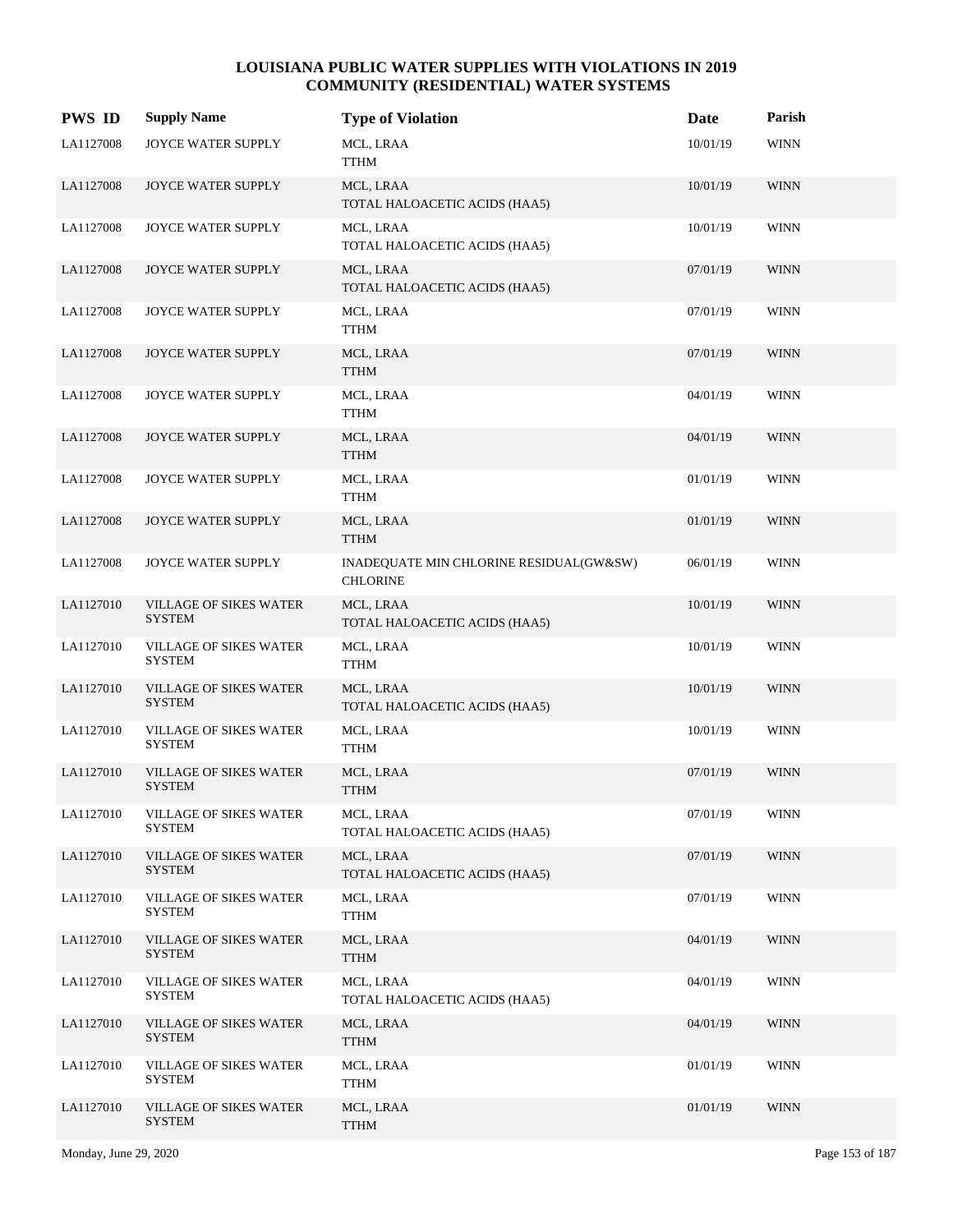| <b>PWS ID</b> | <b>Supply Name</b>                             | <b>Type of Violation</b>                                            | Date     | Parish      |
|---------------|------------------------------------------------|---------------------------------------------------------------------|----------|-------------|
| LA1127010     | <b>VILLAGE OF SIKES WATER</b><br><b>SYSTEM</b> | FAILURE ADDRESS DEFICIENCY (GWR)<br><b>GROUNDWATER RULE</b>         | 03/12/19 | <b>WINN</b> |
| LA1127010     | <b>VILLAGE OF SIKES WATER</b><br><b>SYSTEM</b> | LEAD CONSUMER NOTICE (LCR)<br><b>LEAD &amp; COPPER RULE</b>         | 05/14/16 | <b>WINN</b> |
| LA1127010     | <b>VILLAGE OF SIKES WATER</b><br><b>SYSTEM</b> | <b>CCR REPORT</b><br><b>CONSUMER CONFIDENCE RULE</b>                | 07/01/19 | <b>WINN</b> |
| LA1127010     | <b>VILLAGE OF SIKES WATER</b><br><b>SYSTEM</b> | PUBLIC NOTICE RULE LINKED TO VIOLATION<br><b>PUBLIC NOTICE</b>      | 07/30/19 | <b>WINN</b> |
| LA1127010     | <b>VILLAGE OF SIKES WATER</b><br><b>SYSTEM</b> | PUBLIC NOTICE RULE LINKED TO VIOLATION<br><b>PUBLIC NOTICE</b>      | 05/30/19 | <b>WINN</b> |
| LA1127010     | <b>VILLAGE OF SIKES WATER</b><br><b>SYSTEM</b> | PUBLIC NOTICE RULE LINKED TO VIOLATION<br><b>PUBLIC NOTICE</b>      | 05/03/19 | <b>WINN</b> |
| LA1127010     | <b>VILLAGE OF SIKES WATER</b><br><b>SYSTEM</b> | PUBLIC NOTICE RULE LINKED TO VIOLATION<br><b>PUBLIC NOTICE</b>      | 05/01/18 | <b>WINN</b> |
| LA1127010     | <b>VILLAGE OF SIKES WATER</b><br><b>SYSTEM</b> | PUBLIC NOTICE RULE LINKED TO VIOLATION<br><b>PUBLIC NOTICE</b>      | 02/03/18 | <b>WINN</b> |
| LA1127010     | <b>VILLAGE OF SIKES WATER</b><br><b>SYSTEM</b> | PUBLIC NOTICE RULE LINKED TO VIOLATION<br><b>PUBLIC NOTICE</b>      | 11/28/17 | <b>WINN</b> |
| LA1127010     | <b>VILLAGE OF SIKES WATER</b><br><b>SYSTEM</b> | PUBLIC NOTICE RULE LINKED TO VIOLATION<br><b>PUBLIC NOTICE</b>      | 08/12/17 | <b>WINN</b> |
| LA1127010     | <b>VILLAGE OF SIKES WATER</b><br><b>SYSTEM</b> | PUBLIC NOTICE RULE LINKED TO VIOLATION<br><b>PUBLIC NOTICE</b>      | 06/08/16 | <b>WINN</b> |
| LA1127010     | <b>VILLAGE OF SIKES WATER</b><br><b>SYSTEM</b> | PUBLIC NOTICE RULE LINKED TO VIOLATION<br><b>PUBLIC NOTICE</b>      | 06/08/16 | <b>WINN</b> |
| LA1127010     | <b>VILLAGE OF SIKES WATER</b><br><b>SYSTEM</b> | PUBLIC NOTICE RULE LINKED TO VIOLATION<br><b>PUBLIC NOTICE</b>      | 02/14/15 | <b>WINN</b> |
| LA1127011     | WEST WINN WATER SYSTEM<br><b>INC</b>           | MCL, LRAA<br>TOTAL HALOACETIC ACIDS (HAA5)                          | 10/01/19 | <b>WINN</b> |
| LA1127011     | WEST WINN WATER SYSTEM<br><b>INC</b>           | MCL, LRAA<br>TOTAL HALOACETIC ACIDS (HAA5)                          | 10/01/19 | <b>WINN</b> |
| LA1127011     | WEST WINN WATER SYSTEM<br><b>INC</b>           | MCL, LRAA<br><b>TTHM</b>                                            | 04/01/19 | <b>WINN</b> |
| LA1127011     | WEST WINN WATER SYSTEM<br>INC.                 | MCL, LRAA<br>TOTAL HALOACETIC ACIDS (HAA5)                          | 04/01/19 | <b>WINN</b> |
| LA1127011     | WEST WINN WATER SYSTEM<br>INC                  | FOLLOW-UP OR ROUTINE TAP M/R (LCR)<br><b>LEAD &amp; COPPER RULE</b> | 10/01/18 | <b>WINN</b> |
| LA1127012     | CITY OF WINNFIELD WATER<br>SYSTEM              | FAILURE ADDRESS DEFICIENCY (GWR)<br><b>GROUNDWATER RULE</b>         | 11/02/19 | <b>WINN</b> |
| LA1127012     | CITY OF WINNFIELD WATER<br><b>SYSTEM</b>       | FAILURE ADDRESS DEFICIENCY (GWR)<br><b>GROUNDWATER RULE</b>         | 06/21/19 | <b>WINN</b> |
| LA1127012     | CITY OF WINNFIELD WATER<br><b>SYSTEM</b>       | <b>CCR REPORT</b><br>CONSUMER CONFIDENCE RULE                       | 07/01/19 | <b>WINN</b> |
| LA1127012     | CITY OF WINNFIELD WATER<br><b>SYSTEM</b>       | PUBLIC NOTICE RULE LINKED TO VIOLATION<br>PUBLIC NOTICE             | 10/05/19 | <b>WINN</b> |
| LA1127015     | HUDSON GAARS MILL WATER<br><b>SYSTEM</b>       | MCL, LRAA<br><b>TTHM</b>                                            | 10/01/19 | <b>WINN</b> |
| LA1127015     | HUDSON GAARS MILL WATER<br><b>SYSTEM</b>       | MCL, LRAA<br><b>TTHM</b>                                            | 10/01/19 | <b>WINN</b> |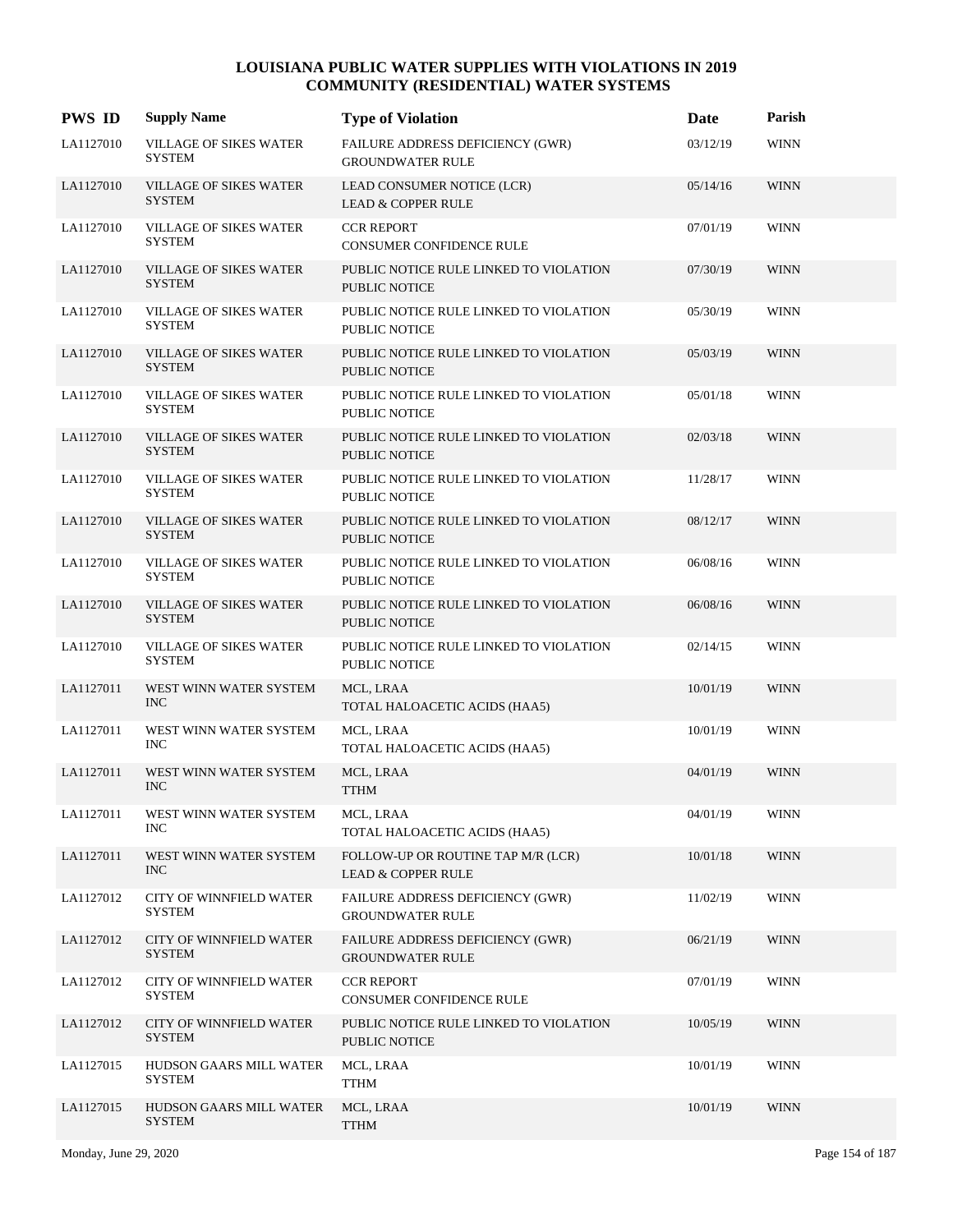| <b>PWS ID</b> | <b>Supply Name</b>                              | <b>Type of Violation</b>                                           | Date     | Parish      |
|---------------|-------------------------------------------------|--------------------------------------------------------------------|----------|-------------|
| LA1127015     | HUDSON GAARS MILL WATER<br>SYSTEM               | MCL, LRAA<br>TOTAL HALOACETIC ACIDS (HAA5)                         | 10/01/19 | <b>WINN</b> |
| LA1127015     | HUDSON GAARS MILL WATER<br><b>SYSTEM</b>        | MCL, LRAA<br>TOTAL HALOACETIC ACIDS (HAA5)                         | 10/01/19 | <b>WINN</b> |
| LA1127015     | HUDSON GAARS MILL WATER<br><b>SYSTEM</b>        | MCL, LRAA<br>TOTAL HALOACETIC ACIDS (HAA5)                         | 07/01/19 | <b>WINN</b> |
| LA1127015     | HUDSON GAARS MILL WATER<br><b>SYSTEM</b>        | MCL, LRAA<br>TOTAL HALOACETIC ACIDS (HAA5)                         | 07/01/19 | <b>WINN</b> |
| LA1127015     | HUDSON GAARS MILL WATER<br>SYSTEM               | MCL, LRAA<br><b>TTHM</b>                                           | 07/01/19 | <b>WINN</b> |
| LA1127015     | HUDSON GAARS MILL WATER<br><b>SYSTEM</b>        | MCL, LRAA<br><b>TTHM</b>                                           | 07/01/19 | <b>WINN</b> |
| LA1127015     | HUDSON GAARS MILL WATER<br><b>SYSTEM</b>        | MCL, LRAA<br><b>TTHM</b>                                           | 04/01/19 | WINN        |
| LA1127015     | HUDSON GAARS MILL WATER<br><b>SYSTEM</b>        | MCL, LRAA<br><b>TTHM</b>                                           | 04/01/19 | <b>WINN</b> |
| LA1127015     | HUDSON GAARS MILL WATER<br>SYSTEM               | MCL, LRAA<br>TOTAL HALOACETIC ACIDS (HAA5)                         | 04/01/19 | <b>WINN</b> |
| LA1127015     | <b>HUDSON GAARS MILL WATER</b><br><b>SYSTEM</b> | MCL, LRAA<br>TOTAL HALOACETIC ACIDS (HAA5)                         | 04/01/19 | <b>WINN</b> |
| LA1127015     | HUDSON GAARS MILL WATER<br><b>SYSTEM</b>        | MCL, LRAA<br>TOTAL HALOACETIC ACIDS (HAA5)                         | 01/01/19 | <b>WINN</b> |
| LA1127015     | HUDSON GAARS MILL WATER<br><b>SYSTEM</b>        | MCL, LRAA<br><b>TTHM</b>                                           | 01/01/19 | <b>WINN</b> |
| LA1127015     | HUDSON GAARS MILL WATER<br>SYSTEM               | MCL, LRAA<br>TOTAL HALOACETIC ACIDS (HAA5)                         | 01/01/19 | <b>WINN</b> |
| LA1127015     | HUDSON GAARS MILL WATER<br><b>SYSTEM</b>        | MCL, LRAA<br><b>TTHM</b>                                           | 01/01/19 | <b>WINN</b> |
| LA1127015     | HUDSON GAARS MILL WATER<br><b>SYSTEM</b>        | FAILURE ADDRESS DEFICIENCY (GWR)<br><b>GROUNDWATER RULE</b>        | 12/23/19 | <b>WINN</b> |
| LA1127017     | TANNEHILL WATER SYSTEM                          | MCL, LRAA<br><b>TTHM</b>                                           | 07/01/19 | <b>WINN</b> |
| LA1127017     | TANNEHILL WATER SYSTEM                          | MCL, LRAA<br><b>TTHM</b>                                           | 07/01/19 | <b>WINN</b> |
| LA1127017     | TANNEHILL WATER SYSTEM                          | MCL, LRAA<br><b>TTHM</b>                                           | 04/01/19 | <b>WINN</b> |
| LA1127017     | TANNEHILL WATER SYSTEM                          | MCL, LRAA<br><b>TTHM</b>                                           | 04/01/19 | WINN        |
| LA1127017     | TANNEHILL WATER SYSTEM                          | MCL, LRAA<br><b>TTHM</b>                                           | 01/01/19 | <b>WINN</b> |
| LA1127017     | TANNEHILL WATER SYSTEM                          | MCL, LRAA<br><b>TTHM</b>                                           | 01/01/19 | <b>WINN</b> |
| LA1127019     | WHEELING WATER SYSTEM<br><b>INC</b>             | FAILURE ADDRESS DEFICIENCY (GWR)<br><b>GROUNDWATER RULE</b>        | 04/01/19 | <b>WINN</b> |
| LA1127019     | WHEELING WATER SYSTEM<br>INC                    | FAILURE ADDRESS DEFICIENCY (GWR)<br><b>GROUNDWATER RULE</b>        | 04/01/19 | <b>WINN</b> |
| LA1127019     | WHEELING WATER SYSTEM<br><b>INC</b>             | WATER QUALITY PARAMETER M/R (LCR)<br><b>LEAD &amp; COPPER RULE</b> | 01/01/19 | <b>WINN</b> |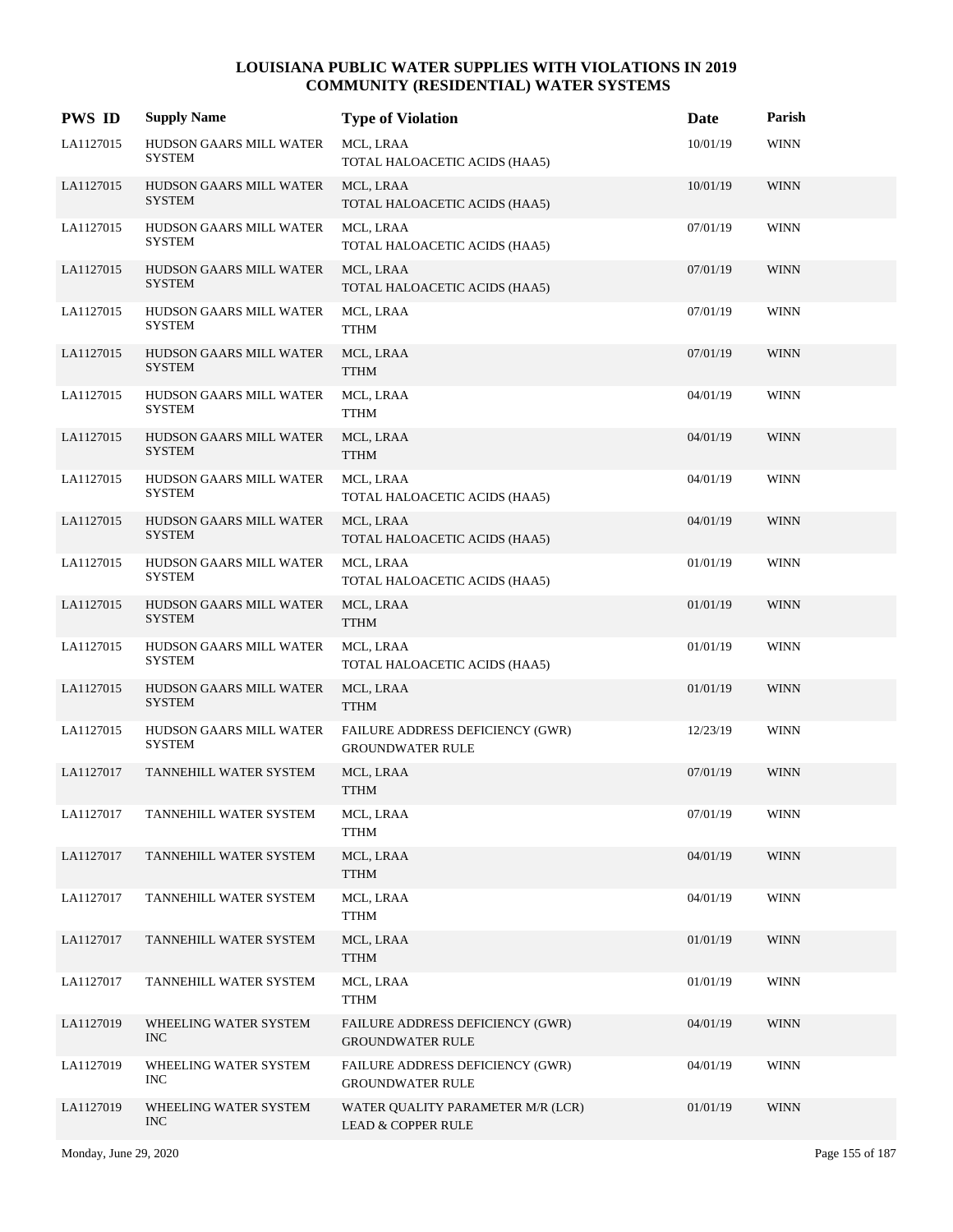| <b>PWS ID</b> | <b>Supply Name</b>                               | <b>Type of Violation</b>                                              | Date     | Parish      |
|---------------|--------------------------------------------------|-----------------------------------------------------------------------|----------|-------------|
| LA1127019     | WHEELING WATER SYSTEM<br><b>INC</b>              | OCCT/SOWT RECOMMENDATION/STUDY (LCR)<br><b>LEAD &amp; COPPER RULE</b> | 07/11/19 | <b>WINN</b> |
| LA1127019     | WHEELING WATER SYSTEM<br><b>INC</b>              | LEAD CONSUMER NOTICE (LCR)<br><b>LEAD &amp; COPPER RULE</b>           | 02/13/19 | <b>WINN</b> |
| LA1127019     | WHEELING WATER SYSTEM<br><b>INC</b>              | <b>CCR REPORT</b><br>CONSUMER CONFIDENCE RULE                         | 07/01/19 | <b>WINN</b> |
| LA1127019     | WHEELING WATER SYSTEM<br><b>INC</b>              | PUBLIC NOTICE RULE LINKED TO VIOLATION<br><b>PUBLIC NOTICE</b>        | 11/06/19 | <b>WINN</b> |
| LA1127019     | WHEELING WATER SYSTEM<br><b>INC</b>              | PUBLIC NOTICE RULE LINKED TO VIOLATION<br><b>PUBLIC NOTICE</b>        | 11/06/19 | <b>WINN</b> |
| LA1127022     | <b>BACKWOOD VILLAGE WATER</b><br><b>SYSTEM</b>   | MCL, LRAA<br><b>TTHM</b>                                              | 10/01/19 | <b>WINN</b> |
| LA1127022     | <b>BACKWOOD VILLAGE WATER</b><br><b>SYSTEM</b>   | MCL, LRAA<br><b>TTHM</b>                                              | 10/01/19 | <b>WINN</b> |
| LA1127022     | <b>BACKWOOD VILLAGE WATER</b><br><b>SYSTEM</b>   | MCL, LRAA<br><b>TTHM</b>                                              | 07/01/19 | <b>WINN</b> |
| LA1127022     | <b>BACKWOOD VILLAGE WATER</b><br><b>SYSTEM</b>   | MCL, LRAA<br><b>TTHM</b>                                              | 07/01/19 | <b>WINN</b> |
| LA1127022     | <b>BACKWOOD VILLAGE WATER</b><br><b>SYSTEM</b>   | MCL, LRAA<br><b>TTHM</b>                                              | 04/01/19 | <b>WINN</b> |
| LA1127022     | <b>BACKWOOD VILLAGE WATER</b><br><b>SYSTEM</b>   | MCL, LRAA<br><b>TTHM</b>                                              | 04/01/19 | <b>WINN</b> |
| LA1127022     | <b>BACKWOOD VILLAGE WATER</b><br><b>SYSTEM</b>   | MCL, LRAA<br>TOTAL HALOACETIC ACIDS (HAA5)                            | 01/01/19 | <b>WINN</b> |
| LA1127022     | <b>BACKWOOD VILLAGE WATER</b><br><b>SYSTEM</b>   | MCL, LRAA<br><b>TTHM</b>                                              | 01/01/19 | <b>WINN</b> |
| LA1127022     | <b>BACKWOOD VILLAGE WATER</b><br><b>SYSTEM</b>   | MCL, LRAA<br><b>TTHM</b>                                              | 01/01/19 | <b>WINN</b> |
| LA1127022     | <b>BACKWOOD VILLAGE WATER</b><br><b>SYSTEM</b>   | LEAD CONSUMER NOTICE (LCR)<br><b>LEAD &amp; COPPER RULE</b>           | 01/12/19 | <b>WINN</b> |
| LA1127022     | <b>BACKWOOD VILLAGE WATER</b><br><b>SYSTEM</b>   | INADEQUATE MIN CHLORINE RESIDUAL(GW&SW)<br><b>CHLORINE</b>            | 08/01/19 | <b>WINN</b> |
| LA1127023     | PLEASANT HILLS-                                  | MCL, LRAA<br>CROSSROADS WATER SYSTEMS TOTAL HALOACETIC ACIDS (HAA5)   | 10/01/19 | <b>WINN</b> |
| LA1127023     | PLEASANT HILLS-<br>CROSSROADS WATER SYSTEMS TTHM | MCL, LRAA                                                             | 10/01/19 | <b>WINN</b> |
| LA1127023     | PLEASANT HILLS-<br>CROSSROADS WATER SYSTEMS TTHM | MCL, LRAA                                                             | 10/01/19 | <b>WINN</b> |
| LA1127023     | PLEASANT HILLS-<br>CROSSROADS WATER SYSTEMS      | MCL, LRAA<br>TOTAL HALOACETIC ACIDS (HAA5)                            | 10/01/19 | <b>WINN</b> |
| LA1127023     | PLEASANT HILLS-                                  | MCL, LRAA<br>CROSSROADS WATER SYSTEMS TOTAL HALOACETIC ACIDS (HAA5)   | 07/01/19 | <b>WINN</b> |
| LA1127023     | PLEASANT HILLS-<br>CROSSROADS WATER SYSTEMS      | MCL, LRAA<br><b>TTHM</b>                                              | 07/01/19 | <b>WINN</b> |
| LA1127023     | PLEASANT HILLS-<br>CROSSROADS WATER SYSTEMS      | MCL, LRAA<br><b>TTHM</b>                                              | 07/01/19 | <b>WINN</b> |
| LA1127023     | PLEASANT HILLS-<br>CROSSROADS WATER SYSTEMS      | MCL, LRAA<br>TOTAL HALOACETIC ACIDS (HAA5)                            | 07/01/19 | <b>WINN</b> |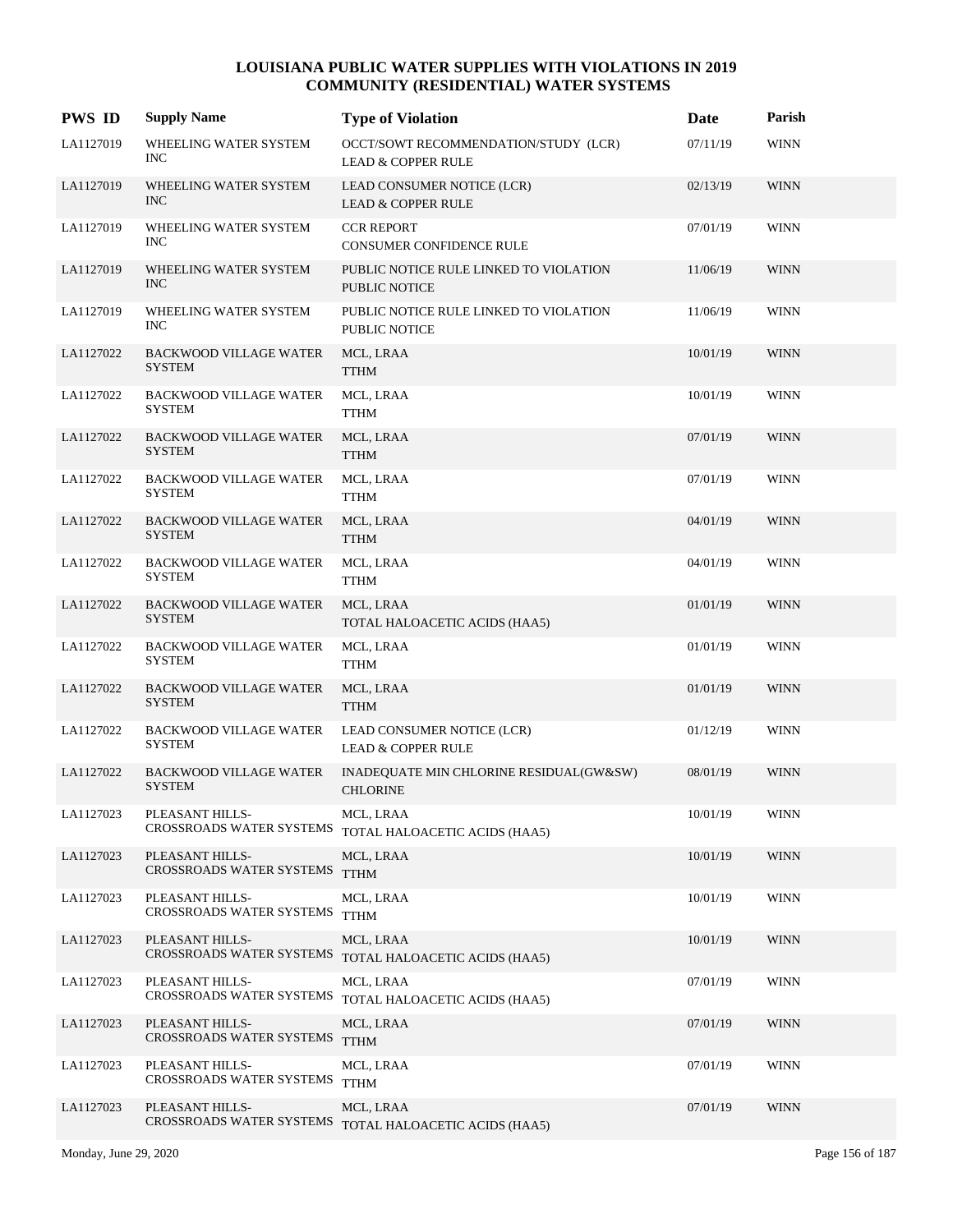| <b>PWS ID</b> | <b>Supply Name</b>                               | <b>Type of Violation</b>                                            | Date     | Parish      |
|---------------|--------------------------------------------------|---------------------------------------------------------------------|----------|-------------|
| LA1127023     | PLEASANT HILLS-                                  | MCL, LRAA<br>CROSSROADS WATER SYSTEMS TOTAL HALOACETIC ACIDS (HAA5) | 04/01/19 | <b>WINN</b> |
| LA1127023     | PLEASANT HILLS-                                  | MCL, LRAA<br>CROSSROADS WATER SYSTEMS TOTAL HALOACETIC ACIDS (HAA5) | 04/01/19 | <b>WINN</b> |
| LA1127023     | PLEASANT HILLS-<br>CROSSROADS WATER SYSTEMS TTHM | MCL, LRAA                                                           | 04/01/19 | <b>WINN</b> |
| LA1127023     | PLEASANT HILLS-<br>CROSSROADS WATER SYSTEMS      | MCL, LRAA<br><b>TTHM</b>                                            | 04/01/19 | <b>WINN</b> |
| LA1127023     | PLEASANT HILLS-                                  | MCL, LRAA<br>CROSSROADS WATER SYSTEMS TOTAL HALOACETIC ACIDS (HAA5) | 01/01/19 | <b>WINN</b> |
| LA1127023     | PLEASANT HILLS-                                  | MCL, LRAA<br>CROSSROADS WATER SYSTEMS TOTAL HALOACETIC ACIDS (HAA5) | 01/01/19 | <b>WINN</b> |
| LA1127023     | PLEASANT HILLS-<br>CROSSROADS WATER SYSTEMS TTHM | MCL, LRAA                                                           | 01/01/19 | <b>WINN</b> |
| LA1127023     | PLEASANT HILLS-<br>CROSSROADS WATER SYSTEMS TTHM | MCL, LRAA                                                           | 01/01/19 | <b>WINN</b> |
| LA1127023     | PLEASANT HILLS-<br>CROSSROADS WATER SYSTEMS TTHM | FAILURE SUBMIT OEL REPORT FOR TTHM                                  | 10/31/17 | <b>WINN</b> |
| LA1127023     | PLEASANT HILLS-<br>CROSSROADS WATER SYSTEMS      | FAILURE SUBMIT OEL REPORT FOR TTHM<br><b>TTHM</b>                   | 07/31/17 | <b>WINN</b> |
| LA1127023     | PLEASANT HILLS-<br>CROSSROADS WATER SYSTEMS TTHM | FAILURE SUBMIT OEL REPORT FOR TTHM                                  | 05/01/17 | <b>WINN</b> |
| LA1127023     | PLEASANT HILLS-<br>CROSSROADS WATER SYSTEMS      | FAILURE SUBMIT OEL REPORT FOR TTHM<br><b>TTHM</b>                   | 01/31/17 | <b>WINN</b> |
| LA1127023     | PLEASANT HILLS-<br>CROSSROADS WATER SYSTEMS TTHM | FAILURE SUBMIT OEL REPORT FOR TTHM                                  | 10/31/16 | <b>WINN</b> |
| LA1127023     | PLEASANT HILLS-<br>CROSSROADS WATER SYSTEMS      | FAILURE SUBMIT OEL REPORT FOR TTHM<br><b>TTHM</b>                   | 07/31/16 | <b>WINN</b> |
| LA1127023     | PLEASANT HILLS-<br>CROSSROADS WATER SYSTEMS TTHM | FAILURE SUBMIT OEL REPORT FOR TTHM                                  | 05/01/15 | <b>WINN</b> |
| LA1127023     | PLEASANT HILLS-<br>CROSSROADS WATER SYSTEMS      | FAILURE SUBMIT OEL REPORT FOR TTHM<br><b>TTHM</b>                   | 01/31/15 | <b>WINN</b> |
| LA1127023     | PLEASANT HILLS-<br>CROSSROADS WATER SYSTEMS      | FAILURE SUBMIT OEL REPORT FOR TTHM<br><b>TTHM</b>                   | 10/31/14 | <b>WINN</b> |
| LA1127023     | PLEASANT HILLS-<br>CROSSROADS WATER SYSTEMS      | FAILURE SUBMIT OEL REPORT FOR HAA5<br>TOTAL HALOACETIC ACIDS (HAA5) | 07/31/14 | <b>WINN</b> |
| LA1127023     | PLEASANT HILLS-<br>CROSSROADS WATER SYSTEMS      | FAILURE SUBMIT OEL REPORT FOR TTHM<br><b>TTHM</b>                   | 07/31/14 | <b>WINN</b> |
| LA1127023     | PLEASANT HILLS-<br>CROSSROADS WATER SYSTEMS      | FAILURE SUBMIT OEL REPORT FOR TTHM<br><b>TTHM</b>                   | 05/01/14 | <b>WINN</b> |
| LA1127023     | PLEASANT HILLS-<br>CROSSROADS WATER SYSTEMS      | FAILURE SUBMIT OEL REPORT FOR HAA5<br>TOTAL HALOACETIC ACIDS (HAA5) | 05/01/14 | <b>WINN</b> |
| LA1127023     | PLEASANT HILLS-<br>CROSSROADS WATER SYSTEMS      | <b>FAILURE ADDRESS DEFICIENCY (GWR)</b><br><b>GROUNDWATER RULE</b>  | 06/03/19 | <b>WINN</b> |
| LA1127023     | PLEASANT HILLS-<br>CROSSROADS WATER SYSTEMS      | INADEQUATE MIN CHLORINE RESIDUAL(GW&SW)<br><b>CHLORINE</b>          | 12/01/19 | <b>WINN</b> |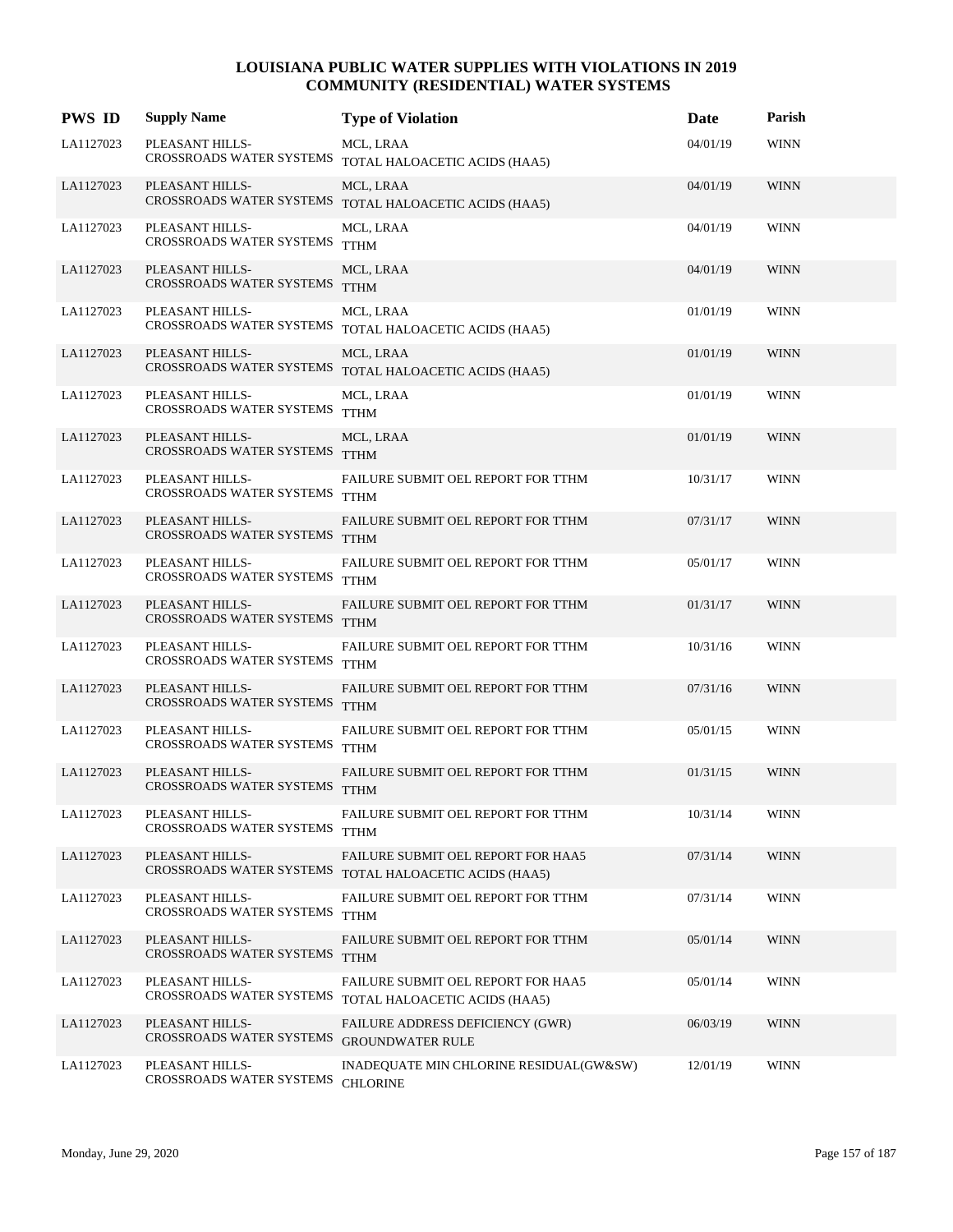| <b>PWS ID</b> | <b>Supply Name</b>             | <b>Type of Violation</b>                                           | Date     | Parish           |
|---------------|--------------------------------|--------------------------------------------------------------------|----------|------------------|
| LA2005006     | WESTLAKE VINYLS COMPANY,<br>LP | RESIDUAL NOT MONITORED MRT-POE-ACR (GW)<br><b>CHLORINE</b>         | 02/01/19 | <b>ASCENSION</b> |
| LA2005026     | <b>RYANS FAMILY GROCERY</b>    | FAILURE ADDRESS DEFICIENCY (GWR)<br><b>GROUNDWATER RULE</b>        | 05/23/14 | <b>ASCENSION</b> |
| LA2005026     | RYANS FAMILY GROCERY           | <b>FAILURE ADDRESS DEFICIENCY (GWR)</b><br><b>GROUNDWATER RULE</b> | 05/23/14 | <b>ASCENSION</b> |
| LA2005026     | <b>RYANS FAMILY GROCERY</b>    | FAILURE ADDRESS DEFICIENCY (GWR)<br><b>GROUNDWATER RULE</b>        | 05/23/14 | <b>ASCENSION</b> |
| LA2005026     | <b>RYANS FAMILY GROCERY</b>    | INADEQUATE MIN CHLORINE RESIDUAL(GW&SW)<br><b>CHLORINE</b>         | 07/01/19 | <b>ASCENSION</b> |
| LA2005123     | <b>BEST STOP#5</b>             | FAILURE ADDRESS DEFICIENCY (GWR)<br><b>GROUNDWATER RULE</b>        | 10/01/15 | <b>ASCENSION</b> |
| LA2005123     | <b>BEST STOP#5</b>             | FAILURE ADDRESS DEFICIENCY (GWR)<br><b>GROUNDWATER RULE</b>        | 10/01/15 | <b>ASCENSION</b> |
| LA2005123     | <b>BEST STOP#5</b>             | FAILURE ADDRESS DEFICIENCY (GWR)<br><b>GROUNDWATER RULE</b>        | 10/01/15 | <b>ASCENSION</b> |
| LA2005123     | <b>BEST STOP#5</b>             | FAILURE ADDRESS DEFICIENCY (GWR)<br><b>GROUNDWATER RULE</b>        | 10/01/15 | <b>ASCENSION</b> |
| LA2005123     | <b>BEST STOP#5</b>             | FAILURE ADDRESS DEFICIENCY (GWR)<br><b>GROUNDWATER RULE</b>        | 10/01/15 | <b>ASCENSION</b> |
| LA2005123     | <b>BEST STOP#5</b>             | FAILURE ADDRESS DEFICIENCY (GWR)<br><b>GROUNDWATER RULE</b>        | 10/01/15 | <b>ASCENSION</b> |
| LA2005123     | <b>BEST STOP#5</b>             | FAILURE ADDRESS DEFICIENCY (GWR)<br><b>GROUNDWATER RULE</b>        | 10/01/15 | <b>ASCENSION</b> |
| LA2005123     | <b>BEST STOP#5</b>             | PUBLIC NOTICE RULE LINKED TO VIOLATION<br><b>PUBLIC NOTICE</b>     | 11/24/14 | <b>ASCENSION</b> |
| LA2005123     | <b>BEST STOP#5</b>             | PUBLIC NOTICE RULE LINKED TO VIOLATION<br><b>PUBLIC NOTICE</b>     | 08/24/14 | <b>ASCENSION</b> |
| LA2005165     | LALUMINA LLC.                  | SINGLE COMB FLTR EFFLUENT (IESWTR/LT1)<br><b>TURBIDITY</b>         | 12/01/19 | <b>ASCENSION</b> |
| LA2005165     | LALUMINA LLC.                  | SINGLE COMB FLTR EFFLUENT (IESWTR/LT1)<br><b>TURBIDITY</b>         | 10/01/19 | <b>ASCENSION</b> |
| LA2005165     | LALUMINA LLC.                  | SINGLE COMB FLTR EFFLUENT (IESWTR/LT1)<br>TURBIDITY                | 09/01/19 | <b>ASCENSION</b> |
| LA2005165     | LALUMINA LLC.                  | SINGLE COMB FLTR EFFLUENT (IESWTR/LT1)<br><b>TURBIDITY</b>         | 07/01/19 | <b>ASCENSION</b> |
| LA2005165     | LALUMINA LLC.                  | SINGLE COMB FLTR EFFLUENT (IESWTR/LT1)<br><b>TURBIDITY</b>         | 05/01/19 | <b>ASCENSION</b> |
| LA2005165     | LALUMINA LLC.                  | SINGLE COMB FLTR EFFLUENT (IESWTR/LT1)<br><b>TURBIDITY</b>         | 04/01/19 | <b>ASCENSION</b> |
| LA2005165     | LALUMINA LLC.                  | SINGLE COMB FLTR EFFLUENT (IESWTR/LT1)<br><b>TURBIDITY</b>         | 04/01/19 | <b>ASCENSION</b> |
| LA2005165     | LALUMINA LLC.                  | SINGLE COMB FLTR EFFLUENT (IESWTR/LT1)<br><b>TURBIDITY</b>         | 02/01/19 | <b>ASCENSION</b> |
| LA2005165     | LALUMINA LLC.                  | SINGLE COMB FLTR EFFLUENT (IESWTR/LT1)<br><b>TURBIDITY</b>         | 02/01/19 | <b>ASCENSION</b> |
| LA2005165     | LALUMINA LLC.                  | MONTHLY COMB FLTR EFFLUENT (IESWTR/LT1)<br><b>TURBIDITY</b>        | 12/01/19 | <b>ASCENSION</b> |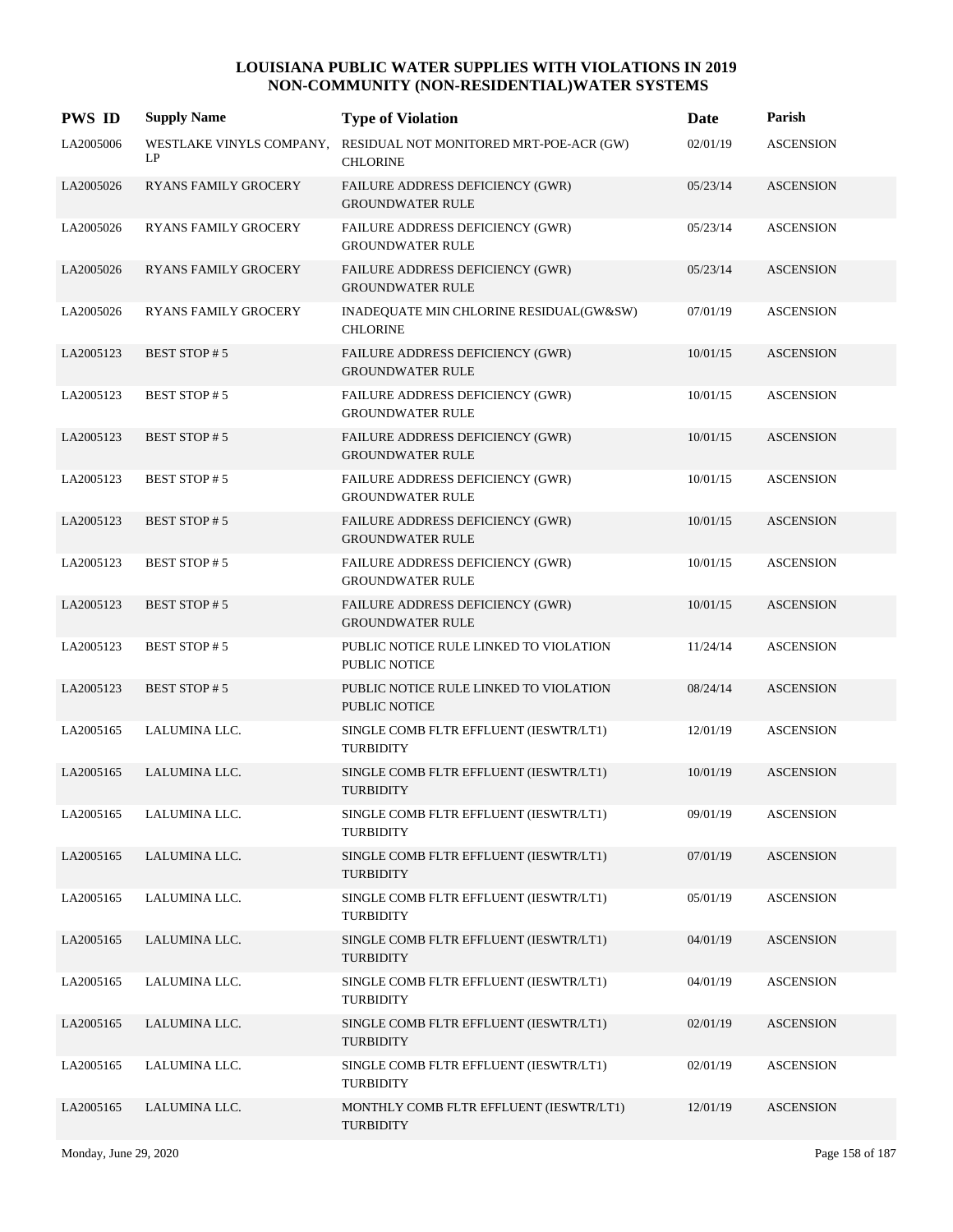| <b>PWS ID</b> | <b>Supply Name</b>                              | <b>Type of Violation</b>                                                                               | Date     | Parish            |
|---------------|-------------------------------------------------|--------------------------------------------------------------------------------------------------------|----------|-------------------|
| LA2005165     | LALUMINA LLC.                                   | MONTHLY COMB FLTR EFFLUENT (IESWTR/LT1)<br><b>TURBIDITY</b>                                            | 09/01/19 | <b>ASCENSION</b>  |
| LA2005165     | LALUMINA LLC.                                   | MONTHLY COMB FLTR EFFLUENT (IESWTR/LT1)<br><b>TURBIDITY</b>                                            | 08/01/19 | <b>ASCENSION</b>  |
| LA2005165     | LALUMINA LLC.                                   | MONTHLY COMB FLTR EFFLUENT (IESWTR/LT1)<br><b>TURBIDITY</b>                                            | 06/01/19 | <b>ASCENSION</b>  |
| LA2005165     | LALUMINA LLC.                                   | MONTHLY COMB FLTR EFFLUENT (IESWTR/LT1)<br><b>TURBIDITY</b>                                            | 02/01/19 | <b>ASCENSION</b>  |
| LA2005214     | LEBLANCS TRIPLE S                               | INADEQUATE MIN CHLORINE RESIDUAL(GW&SW)<br><b>CHLORINE</b>                                             | 12/01/19 | <b>ASCENSION</b>  |
| LA2005232     | <b>ORLEANS ROOM</b>                             | INADEQUATE MIN CHLORINE RESIDUAL(GW&SW)<br><b>CHLORINE</b>                                             | 12/01/19 | <b>ASCENSION</b>  |
| LA2005252     | <b>GO BEARS FOOD MART #24</b>                   | INADEQUATE MIN CHLORINE RESIDUAL(GW&SW)<br><b>CHLORINE</b>                                             | 12/01/19 | <b>ASCENSION</b>  |
| LA2005253     | <b>FISHERMANS ONE STOP</b>                      | INADEQUATE MIN CHLORINE RESIDUAL(GW&SW)<br><b>CHLORINE</b>                                             | 12/01/19 | <b>ASCENSION</b>  |
| LA2005259     | <b>FISHERMANS WHARF</b>                         | INADEQUATE MIN CHLORINE RESIDUAL(GW&SW)<br><b>CHLORINE</b>                                             | 12/01/19 | <b>ASCENSION</b>  |
| LA2005266     | SPROUT LEARNING CENTER<br><b>LLC</b>            | LEAD CONSUMER NOTICE (LCR)<br><b>LEAD &amp; COPPER RULE</b>                                            | 01/26/19 | <b>ASCENSION</b>  |
| LA2005267     | NEESE INDUSTRIES, INC                           | FAILURE ADDRESS DEFICIENCY (GWR)<br><b>GROUNDWATER RULE</b>                                            | 07/29/19 | <b>ASCENSION</b>  |
| LA2005268     | ST AMANT BAPTIST CHURCH<br><b>SCHOOL</b>        | FAILURE ADDRESS DEFICIENCY (GWR)<br><b>GROUNDWATER RULE</b>                                            | 06/27/19 | <b>ASCENSION</b>  |
| LA2005268     | ST AMANT BAPTIST CHURCH<br><b>SCHOOL</b>        | LEAD CONSUMER NOTICE (LCR)<br><b>LEAD &amp; COPPER RULE</b>                                            | 01/31/19 | <b>ASCENSION</b>  |
| LA2005268     | ST AMANT BAPTIST CHURCH<br><b>SCHOOL</b>        | PUBLIC NOTICE RULE LINKED TO VIOLATION<br><b>PUBLIC NOTICE</b>                                         | 09/04/16 | <b>ASCENSION</b>  |
| LA2005268     | ST AMANT BAPTIST CHURCH<br><b>SCHOOL</b>        | PUBLIC NOTICE RULE LINKED TO VIOLATION<br><b>PUBLIC NOTICE</b>                                         | 09/04/16 | <b>ASCENSION</b>  |
| LA2005268     | ST AMANT BAPTIST CHURCH<br><b>SCHOOL</b>        | PUBLIC NOTICE RULE LINKED TO VIOLATION<br><b>PUBLIC NOTICE</b>                                         | 08/07/16 | <b>ASCENSION</b>  |
| LA2005268     | ST AMANT BAPTIST CHURCH<br><b>SCHOOL</b>        | PUBLIC NOTICE RULE LINKED TO VIOLATION<br><b>PUBLIC NOTICE</b>                                         | 06/28/16 | <b>ASCENSION</b>  |
| LA2005268     | ST AMANT BAPTIST CHURCH<br><b>SCHOOL</b>        | PUBLIC NOTICE RULE LINKED TO VIOLATION<br><b>PUBLIC NOTICE</b>                                         | 01/07/16 | <b>ASCENSION</b>  |
| LA2005268     | ST AMANT BAPTIST CHURCH<br><b>SCHOOL</b>        | INADEQUATE MIN CHLORINE RESIDUAL(GW&SW)<br><b>CHLORINE</b>                                             | 03/01/19 | <b>ASCENSION</b>  |
| LA2005271     | KNIGHTS OF COLUMBUS 6389                        | INADEQUATE MIN CHLORINE RESIDUAL(GW&SW)<br><b>CHLORINE</b>                                             | 12/01/19 | <b>ASCENSION</b>  |
| LA2011002     | PACKAGING CORP OF<br><b>AMERICA - DERIDDER</b>  | MONITORING, ROUTINE (DBP), MAJOR<br><b>CHLORINE</b>                                                    | 10/01/19 | <b>BEAUREGARD</b> |
| LA2011029     | INGEVITY SOUTH CAROLINA -<br><b>DERIDDER WS</b> | MONITORING, ROUTINE (DBP), MAJOR<br><b>CHLORINE</b>                                                    | 10/01/19 | <b>BEAUREGARD</b> |
| LA2013011     |                                                 | BONNIE & CLYDE TRADE DAYS LEVEL 1 ASSESS, MULTIPLE TC POS (RTCR)<br>REVISED TOTAL COLIFORM RULE (RTCR) | 11/28/18 | <b>BIENVILLE</b>  |
| LA2013011     |                                                 | BONNIE & CLYDE TRADE DAYS CORRECTIVE/EXPEDITED ACTIONS (RTCR)<br>REVISED TOTAL COLIFORM RULE (RTCR)    | 08/18/19 | <b>BIENVILLE</b>  |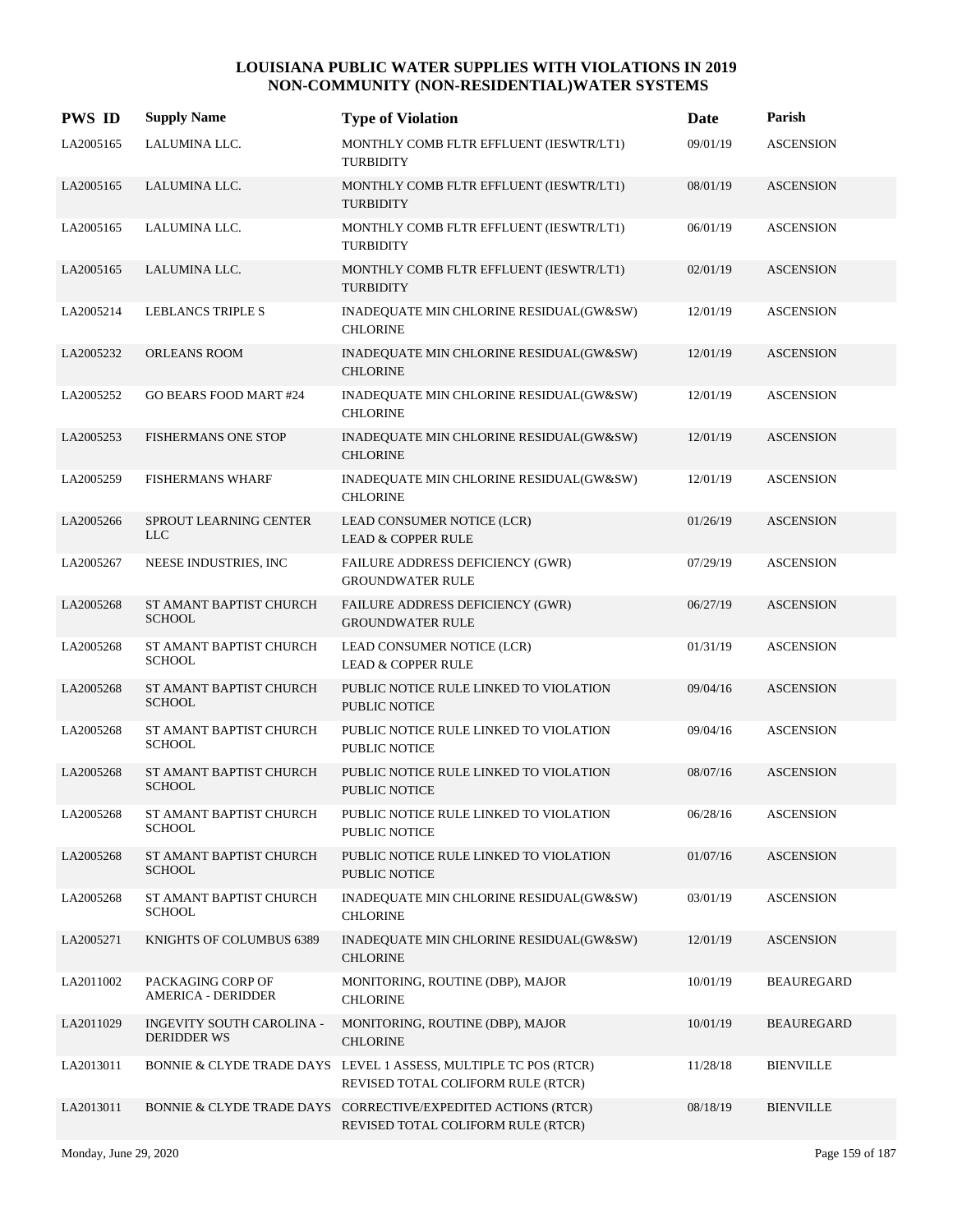| <b>PWS ID</b> | <b>Supply Name</b>                                | <b>Type of Violation</b>                                                                            | Date     | Parish           |
|---------------|---------------------------------------------------|-----------------------------------------------------------------------------------------------------|----------|------------------|
| LA2013011     |                                                   | BONNIE & CLYDE TRADE DAYS CORRECTIVE/EXPEDITED ACTIONS (RTCR)<br>REVISED TOTAL COLIFORM RULE (RTCR) | 08/18/19 | <b>BIENVILLE</b> |
| LA2013011     |                                                   | BONNIE & CLYDE TRADE DAYS CORRECTIVE/EXPEDITED ACTIONS (RTCR)<br>REVISED TOTAL COLIFORM RULE (RTCR) | 07/09/19 | <b>BIENVILLE</b> |
| LA2013011     |                                                   | BONNIE & CLYDE TRADE DAYS CORRECTIVE/EXPEDITED ACTIONS (RTCR)<br>REVISED TOTAL COLIFORM RULE (RTCR) | 01/18/19 | <b>BIENVILLE</b> |
| LA2013011     |                                                   | BONNIE & CLYDE TRADE DAYS CORRECTIVE/EXPEDITED ACTIONS (RTCR)<br>REVISED TOTAL COLIFORM RULE (RTCR) | 01/17/19 | <b>BIENVILLE</b> |
| LA2013011     |                                                   | BONNIE & CLYDE TRADE DAYS PUBLIC NOTICE RULE LINKED TO VIOLATION<br>PUBLIC NOTICE                   | 07/17/19 | <b>BIENVILLE</b> |
| LA2013011     |                                                   | BONNIE & CLYDE TRADE DAYS PUBLIC NOTICE RULE LINKED TO VIOLATION<br><b>PUBLIC NOTICE</b>            | 02/08/19 | <b>BIENVILLE</b> |
| LA2013011     |                                                   | BONNIE & CLYDE TRADE DAYS PUBLIC NOTICE RULE LINKED TO VIOLATION<br>PUBLIC NOTICE                   | 01/11/19 | <b>BIENVILLE</b> |
| LA2013011     |                                                   | BONNIE & CLYDE TRADE DAYS PUBLIC NOTICE RULE LINKED TO VIOLATION<br><b>PUBLIC NOTICE</b>            | 01/05/19 | <b>BIENVILLE</b> |
| LA2013011     |                                                   | BONNIE & CLYDE TRADE DAYS PUBLIC NOTICE RULE LINKED TO VIOLATION<br>PUBLIC NOTICE                   | 12/10/18 | <b>BIENVILLE</b> |
| LA2013011     |                                                   | BONNIE & CLYDE TRADE DAYS INADEQUATE MIN CHLORINE RESIDUAL(GW&SW)<br><b>CHLORINE</b>                | 06/01/19 | <b>BIENVILLE</b> |
| LA2013011     |                                                   | BONNIE & CLYDE TRADE DAYS 5% DS BELOW MIN 0.5-2 MONTHS CONSEC(GW)<br><b>CHLORINE</b>                | 10/01/19 | <b>BIENVILLE</b> |
| LA2013011     |                                                   | BONNIE & CLYDE TRADE DAYS 5% DS BELOW MIN 0.5-2 MONTHS CONSEC(GW)<br><b>CHLORINE</b>                | 09/01/19 | <b>BIENVILLE</b> |
| LA2013011     |                                                   | BONNIE & CLYDE TRADE DAYS 5% DS BELOW MIN 0.5-2 MONTHS CONSEC(GW)<br><b>CHLORINE</b>                | 08/01/19 | <b>BIENVILLE</b> |
| LA2013011     |                                                   | BONNIE & CLYDE TRADE DAYS 5% DS BELOW MIN 0.5-2 MONTHS CONSEC(GW)<br><b>CHLORINE</b>                | 07/01/19 | <b>BIENVILLE</b> |
| LA2013011     |                                                   | BONNIE & CLYDE TRADE DAYS 5% DS BELOW MIN 0.5-2 MONTHS CONSEC(GW)<br><b>CHLORINE</b>                | 04/01/19 | <b>BIENVILLE</b> |
| LA2013011     |                                                   | BONNIE & CLYDE TRADE DAYS 5% DS BELOW MIN 0.5-2 MONTHS CONSEC(GW)<br><b>CHLORINE</b>                | 03/01/19 | <b>BIENVILLE</b> |
| LA2013011     |                                                   | BONNIE & CLYDE TRADE DAYS 5% DS BELOW MIN 0.5-2 MONTHS CONSEC(GW)<br><b>CHLORINE</b>                | 02/01/19 | <b>BIENVILLE</b> |
| LA2013011     |                                                   | BONNIE & CLYDE TRADE DAYS 5% DS BELOW MIN 0.5-2 MONTHS CONSEC(GW)<br><b>CHLORINE</b>                | 01/01/19 | <b>BIENVILLE</b> |
| LA2013012     | FOSTER POULTRY FARMS<br>(ARCADIA FEEDMILL)        | PUBLIC NOTICE RULE LINKED TO VIOLATION<br>PUBLIC NOTICE                                             | 02/24/17 | <b>BIENVILLE</b> |
| LA2013012     | FOSTER POULTRY FARMS<br>(ARCADIA FEEDMILL)        | PUBLIC NOTICE RULE LINKED TO VIOLATION<br><b>PUBLIC NOTICE</b>                                      | 09/03/16 | <b>BIENVILLE</b> |
| LA2013012     | FOSTER POULTRY FARMS<br>(ARCADIA FEEDMILL)        | PUBLIC NOTICE RULE LINKED TO VIOLATION<br>PUBLIC NOTICE                                             | 08/20/16 | <b>BIENVILLE</b> |
| LA2013012     | FOSTER POULTRY FARMS<br>(ARCADIA FEEDMILL)        | PUBLIC NOTICE RULE LINKED TO VIOLATION<br><b>PUBLIC NOTICE</b>                                      | 11/15/15 | <b>BIENVILLE</b> |
| LA2013012     | FOSTER POULTRY FARMS<br>(ARCADIA FEEDMILL)        | PUBLIC NOTICE RULE LINKED TO VIOLATION<br>PUBLIC NOTICE                                             | 11/03/15 | <b>BIENVILLE</b> |
| LA2013012     | <b>FOSTER POULTRY FARMS</b><br>(ARCADIA FEEDMILL) | FAILURE TO SUBMIT MONITORING PLAN<br>TOTAL COLIFORM RULE                                            | 01/01/14 | <b>BIENVILLE</b> |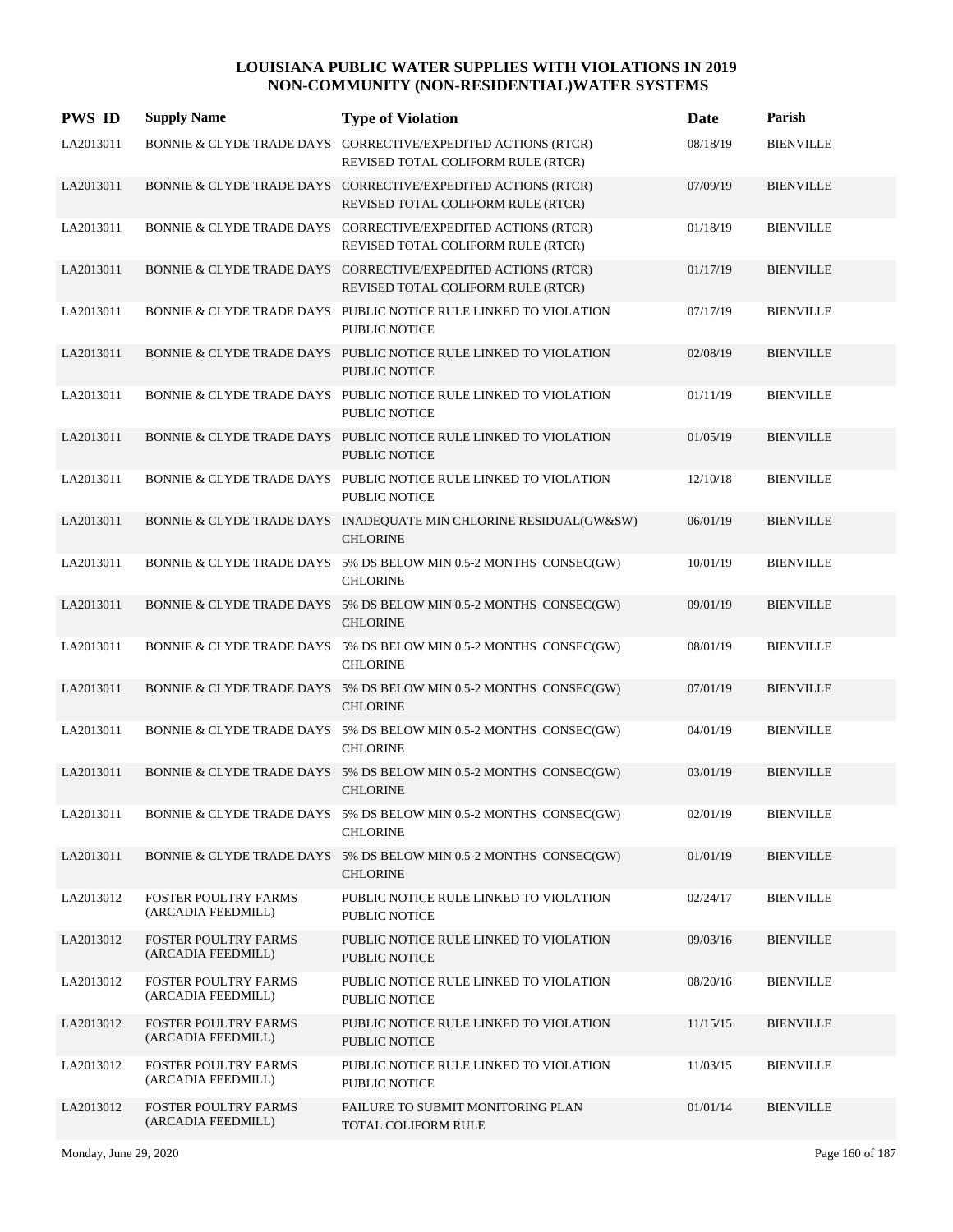| <b>PWS ID</b> | <b>Supply Name</b>                            | <b>Type of Violation</b>                                       | Date     | Parish           |
|---------------|-----------------------------------------------|----------------------------------------------------------------|----------|------------------|
| LA2013015     | <b>HOUSE OF RAEFORD</b>                       | LEAD CONSUMER NOTICE (LCR)<br><b>LEAD &amp; COPPER RULE</b>    | 03/04/17 | <b>BIENVILLE</b> |
| LA2013015     | <b>HOUSE OF RAEFORD</b>                       | PUBLIC NOTICE RULE LINKED TO VIOLATION<br><b>PUBLIC NOTICE</b> | 02/09/19 | <b>BIENVILLE</b> |
| LA2013015     | <b>HOUSE OF RAEFORD</b>                       | PUBLIC NOTICE RULE LINKED TO VIOLATION<br><b>PUBLIC NOTICE</b> | 03/03/14 | <b>BIENVILLE</b> |
| LA2013015     | <b>HOUSE OF RAEFORD</b>                       | PUBLIC NOTICE RULE LINKED TO VIOLATION<br><b>PUBLIC NOTICE</b> | 07/10/13 | <b>BIENVILLE</b> |
| LA2013015     | HOUSE OF RAEFORD                              | PUBLIC NOTICE RULE LINKED TO VIOLATION<br>PUBLIC NOTICE        | 05/31/12 | <b>BIENVILLE</b> |
| LA2015004     | <b>GREEN PARK CAMP WATER</b><br><b>SYSTEM</b> | INADEQUATE MIN CHLORINE RESIDUAL(GW&SW)<br><b>CHLORINE</b>     | 10/01/19 | <b>BOSSIER</b>   |
| LA2015004     | <b>GREEN PARK CAMP WATER</b><br><b>SYSTEM</b> | INADEQUATE MIN CHLORINE RESIDUAL(GW&SW)<br><b>CHLORINE</b>     | 04/01/19 | <b>BOSSIER</b>   |
| LA2015004     | <b>GREEN PARK CAMP WATER</b><br><b>SYSTEM</b> | INADEQUATE MIN CHLORINE RESIDUAL(GW&SW)<br><b>CHLORINE</b>     | 02/01/19 | <b>BOSSIER</b>   |
| LA2015004     | <b>GREEN PARK CAMP WATER</b><br><b>SYSTEM</b> | 5% DS BELOW MIN 0.5-2 MONTHS CONSEC(GW)<br><b>CHLORINE</b>     | 05/01/19 | <b>BOSSIER</b>   |
| LA2015004     | <b>GREEN PARK CAMP WATER</b><br><b>SYSTEM</b> | 5% DS BELOW MIN 0.5-2 MONTHS CONSEC(GW)<br><b>CHLORINE</b>     | 01/01/19 | <b>BOSSIER</b>   |
| LA2015009     | <b>WILSON'S STEAK AND</b><br><b>SEAFOOD</b>   | INADEQUATE MIN CHLORINE RESIDUAL(GW&SW)<br><b>CHLORINE</b>     | 09/01/19 | <b>BOSSIER</b>   |
| LA2015009     | WILSON'S STEAK AND<br><b>SEAFOOD</b>          | INADEQUATE MIN CHLORINE RESIDUAL(GW&SW)<br><b>CHLORINE</b>     | 05/01/19 | <b>BOSSIER</b>   |
| LA2015009     | WILSON'S STEAK AND<br><b>SEAFOOD</b>          | 5% DS BELOW MIN 0.5-2 MONTHS CONSEC(GW)<br><b>CHLORINE</b>     | 06/01/19 | <b>BOSSIER</b>   |
| LA2015020     | CAMP JOY MARINA WATER<br><b>SYSTEM</b>        | FAILURE ADDRESS DEFICIENCY (GWR)<br><b>GROUNDWATER RULE</b>    | 05/02/15 | <b>BOSSIER</b>   |
| LA2015020     | CAMP JOY MARINA WATER<br><b>SYSTEM</b>        | FAILURE ADDRESS DEFICIENCY (GWR)<br><b>GROUNDWATER RULE</b>    | 05/02/15 | <b>BOSSIER</b>   |
| LA2015020     | <b>CAMP JOY MARINA WATER</b><br><b>SYSTEM</b> | PUBLIC NOTICE RULE LINKED TO VIOLATION<br><b>PUBLIC NOTICE</b> | 03/03/19 | <b>BOSSIER</b>   |
| LA2015020     | CAMP JOY MARINA WATER<br><b>SYSTEM</b>        | INADEQUATE MIN CHLORINE RESIDUAL(GW&SW)<br><b>CHLORINE</b>     | 01/01/19 | <b>BOSSIER</b>   |
| LA2015020     | CAMP JOY MARINA WATER<br><b>SYSTEM</b>        | 5% DS BELOW MIN 0.5-2 MONTHS CONSEC(GW)<br><b>CHLORINE</b>     | 02/01/19 | <b>BOSSIER</b>   |
| LA2015021     | <b>CASH POINT LANDING</b>                     | LEAD CONSUMER NOTICE (LCR)<br><b>LEAD &amp; COPPER RULE</b>    | 11/24/19 | <b>BOSSIER</b>   |
| LA2015021     | <b>CASH POINT LANDING</b>                     | PUBLIC NOTICE RULE LINKED TO VIOLATION<br>PUBLIC NOTICE        | 04/25/15 | <b>BOSSIER</b>   |
| LA2015021     | <b>CASH POINT LANDING</b>                     | INADEQUATE MIN CHLORINE RESIDUAL(GW&SW)<br><b>CHLORINE</b>     | 12/01/19 | <b>BOSSIER</b>   |
| LA2015026     | DOWNTOWN KORAN STORE<br><b>WATER SYSTEM</b>   | PUBLIC NOTICE RULE LINKED TO VIOLATION<br><b>PUBLIC NOTICE</b> | 02/23/15 | <b>BOSSIER</b>   |
| LA2015026     | DOWNTOWN KORAN STORE<br>WATER SYSTEM          | INADEQUATE MIN CHLORINE RESIDUAL(GW&SW)<br><b>CHLORINE</b>     | 09/01/19 | <b>BOSSIER</b>   |
| LA2015026     | DOWNTOWN KORAN STORE<br>WATER SYSTEM          | INADEQUATE MIN CHLORINE RESIDUAL(GW&SW)<br><b>CHLORINE</b>     | 05/01/19 | <b>BOSSIER</b>   |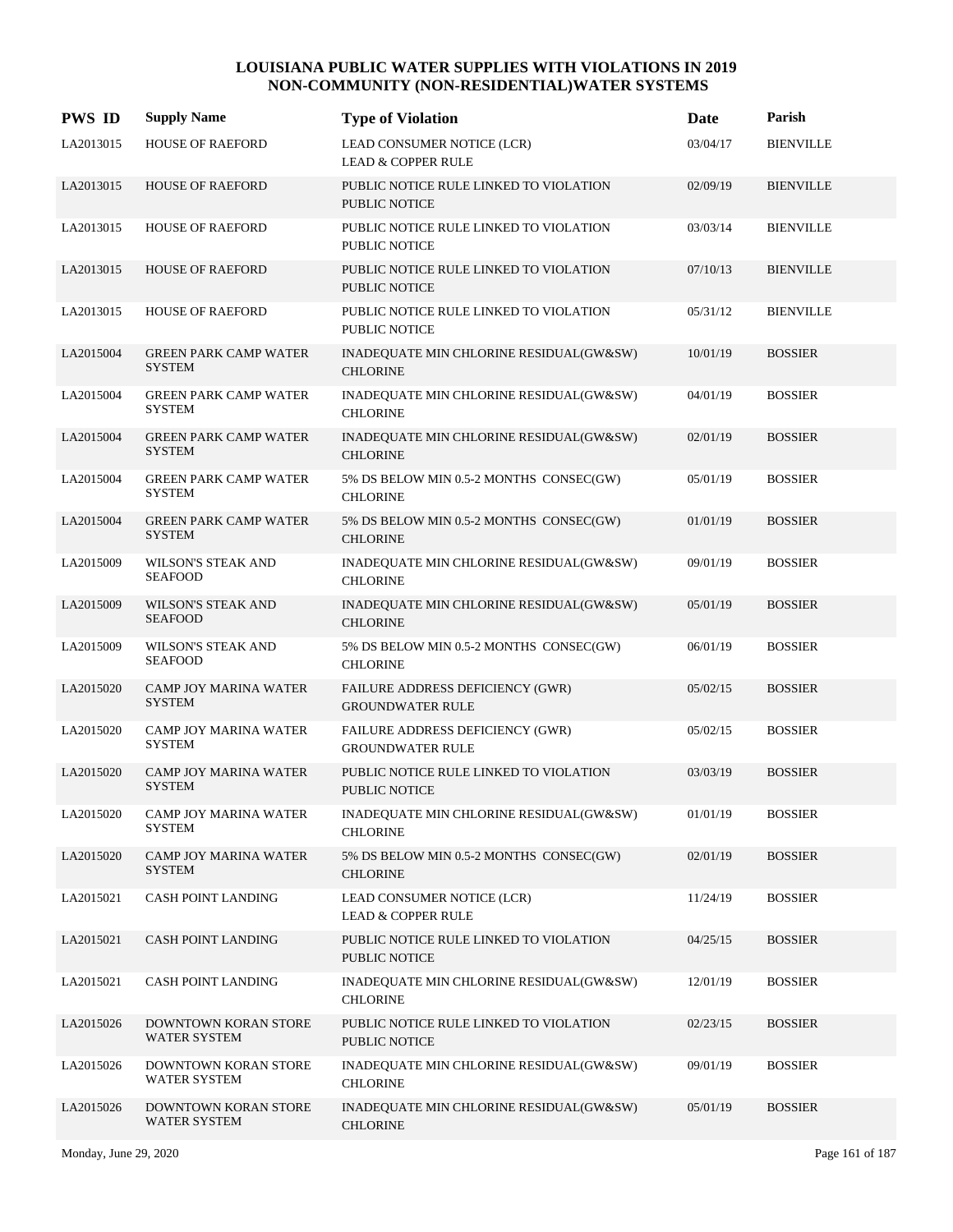| <b>PWS ID</b> | <b>Supply Name</b>                           | <b>Type of Violation</b>                                       | Date     | Parish         |
|---------------|----------------------------------------------|----------------------------------------------------------------|----------|----------------|
| LA2015026     | DOWNTOWN KORAN STORE<br><b>WATER SYSTEM</b>  | 5% DS BELOW MIN 0.5-2 MONTHS CONSEC(GW)<br><b>CHLORINE</b>     | 10/01/19 | <b>BOSSIER</b> |
| LA2015027     | <b>OUR PLACE BAR &amp; GRILL WS</b>          | FAILURE ADDRESS DEFICIENCY (GWR)<br><b>GROUNDWATER RULE</b>    | 06/02/15 | <b>BOSSIER</b> |
| LA2015027     | <b>OUR PLACE BAR &amp; GRILL WS</b>          | FAILURE ADDRESS DEFICIENCY (GWR)<br><b>GROUNDWATER RULE</b>    | 06/02/15 | <b>BOSSIER</b> |
| LA2015027     | <b>OUR PLACE BAR &amp; GRILL WS</b>          | PUBLIC NOTICE RULE LINKED TO VIOLATION<br>PUBLIC NOTICE        | 02/20/19 | <b>BOSSIER</b> |
| LA2015027     | <b>OUR PLACE BAR &amp; GRILL WS</b>          | PUBLIC NOTICE RULE LINKED TO VIOLATION<br><b>PUBLIC NOTICE</b> | 07/01/17 | <b>BOSSIER</b> |
| LA2015027     | <b>OUR PLACE BAR &amp; GRILL WS</b>          | INADEQUATE MIN CHLORINE RESIDUAL(GW&SW)<br><b>CHLORINE</b>     | 12/01/19 | <b>BOSSIER</b> |
| LA2015027     | <b>OUR PLACE BAR &amp; GRILL WS</b>          | INADEQUATE MIN CHLORINE RESIDUAL(GW&SW)<br><b>CHLORINE</b>     | 10/01/19 | <b>BOSSIER</b> |
| LA2015027     | <b>OUR PLACE BAR &amp; GRILL WS</b>          | 5% DS BELOW MIN 0.5-2 MONTHS CONSEC(GW)<br><b>CHLORINE</b>     | 05/01/19 | <b>BOSSIER</b> |
| LA2015027     | OUR PLACE BAR & GRILL WS                     | 5% DS BELOW MIN 0.5-2 MONTHS CONSEC(GW)<br><b>CHLORINE</b>     | 04/01/19 | <b>BOSSIER</b> |
| LA2015027     | OUR PLACE BAR & GRILL WS                     | 5% DS BELOW MIN 0.5-2 MONTHS CONSEC(GW)<br><b>CHLORINE</b>     | 03/01/19 | <b>BOSSIER</b> |
| LA2015027     | OUR PLACE BAR & GRILL WS                     | 5% DS BELOW MIN 0.5-2 MONTHS CONSEC(GW)<br><b>CHLORINE</b>     | 02/01/19 | <b>BOSSIER</b> |
| LA2015027     | <b>OUR PLACE BAR &amp; GRILL WS</b>          | 5% DS BELOW MIN 0.5-2 MONTHS CONSEC(GW)<br><b>CHLORINE</b>     | 01/01/19 | <b>BOSSIER</b> |
| LA2017018     | KEITHVILLE ELEMENTARY<br>AND MIDDLE SCHOOL   | INADEQUATE MIN CHLORINE RESIDUAL(GW&SW)<br><b>CHLORINE</b>     | 09/01/19 | CADDO          |
| LA2017020     | LOUISIANA CLARKLIFT                          | LEAD CONSUMER NOTICE (LCR)<br><b>LEAD &amp; COPPER RULE</b>    | 01/26/19 | CADDO          |
| LA2017026     | <b>RELAY STATION</b>                         | PUBLIC NOTICE RULE LINKED TO VIOLATION<br>PUBLIC NOTICE        | 07/15/16 | CADDO          |
| LA2017026     | <b>RELAY STATION</b>                         | PUBLIC NOTICE RULE LINKED TO VIOLATION<br><b>PUBLIC NOTICE</b> | 03/06/16 | CADDO          |
| LA2017026     | <b>RELAY STATION</b>                         | PUBLIC NOTICE RULE LINKED TO VIOLATION<br>PUBLIC NOTICE        | 08/23/14 | CADDO          |
| LA2017026     | <b>RELAY STATION</b>                         | PUBLIC NOTICE RULE LINKED TO VIOLATION<br>PUBLIC NOTICE        | 04/10/13 | CADDO          |
| LA2017026     | <b>RELAY STATION</b>                         | INADEQUATE MIN CHLORINE RESIDUAL(GW&SW)<br><b>CHLORINE</b>     | 06/01/19 | CADDO          |
| LA2017027     | CRAWDADDYS TRUCK STOP<br><b>WATER SYSTEM</b> | PUBLIC NOTICE RULE LINKED TO VIOLATION<br>PUBLIC NOTICE        | 07/27/17 | CADDO          |
| LA2017028     | <b>CAMP BETHANY WATER</b><br><b>SYSTEM</b>   | INADEQUATE MIN CHLORINE RESIDUAL(GW&SW)<br><b>CHLORINE</b>     | 09/01/19 | CADDO          |
| LA2017028     | <b>CAMP BETHANY WATER</b><br><b>SYSTEM</b>   | INADEQUATE MIN CHLORINE RESIDUAL(GW&SW)<br><b>CHLORINE</b>     | 07/01/19 | CADDO          |
| LA2017028     | <b>CAMP BETHANY WATER</b><br><b>SYSTEM</b>   | INADEQUATE MIN CHLORINE RESIDUAL(GW&SW)<br><b>CHLORINE</b>     | 04/01/19 | CADDO          |
| LA2017028     | <b>CAMP BETHANY WATER</b><br><b>SYSTEM</b>   | 5% DS BELOW MIN 0.5-2 MONTHS CONSEC(GW)<br><b>CHLORINE</b>     | 10/01/19 | CADDO          |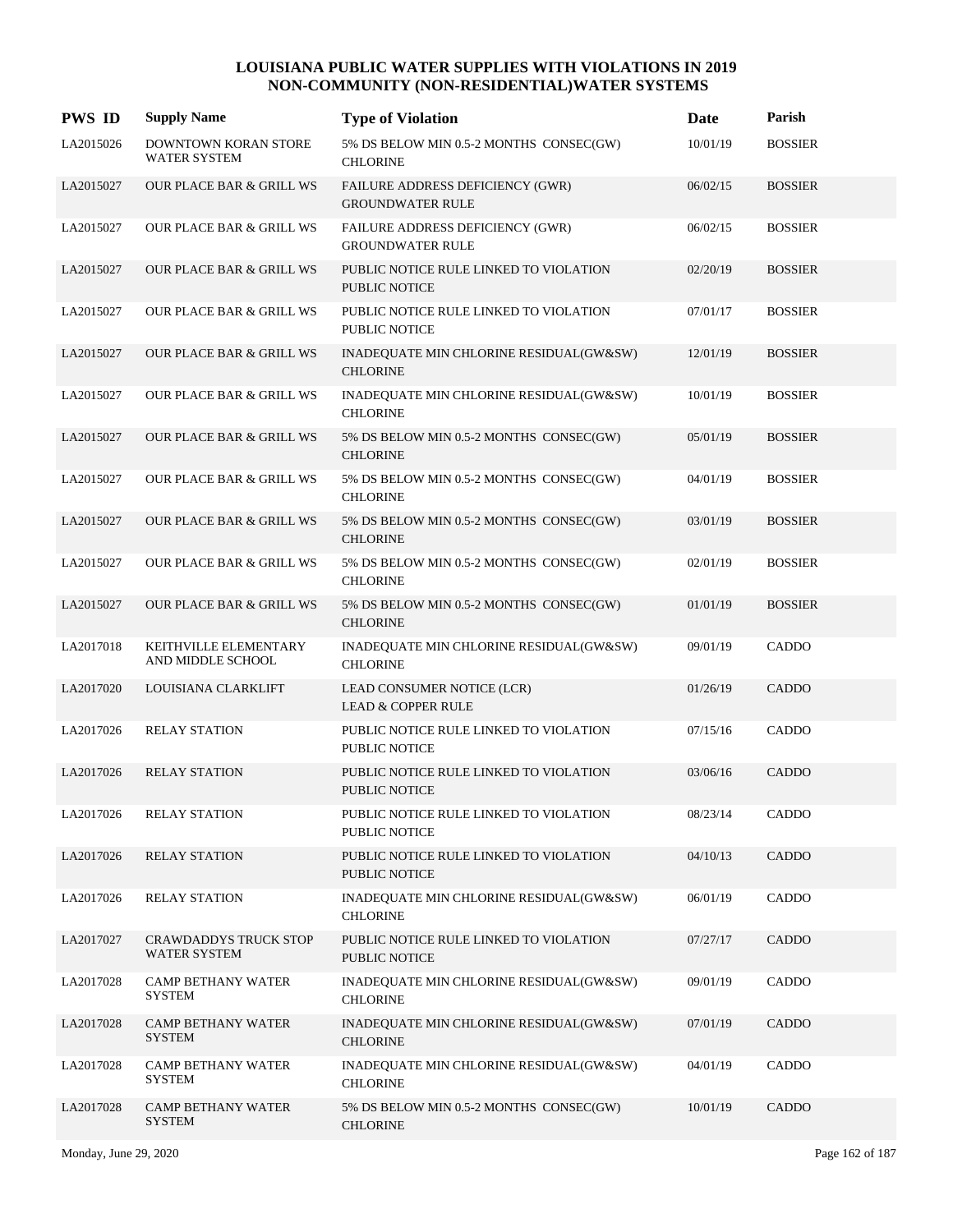| <b>PWS ID</b> | <b>Supply Name</b>                              | <b>Type of Violation</b>                                                                | <b>Date</b> | Parish           |
|---------------|-------------------------------------------------|-----------------------------------------------------------------------------------------|-------------|------------------|
| LA2019010     |                                                 | CERTAINTEED WATER SYSTEM PUBLIC NOTICE RULE LINKED TO VIOLATION<br>PUBLIC NOTICE        | 11/29/13    | <b>CALCASIEU</b> |
| LA2019010     |                                                 | CERTAINTEED WATER SYSTEM PUBLIC NOTICE RULE LINKED TO VIOLATION<br><b>PUBLIC NOTICE</b> | 08/23/13    | <b>CALCASIEU</b> |
| LA2019015     | CITGO PETROLEUM REFINERY<br><b>WATER SYSTEM</b> | INADEQUATE MIN CHLORINE RESIDUAL(GW&SW)<br><b>CHLORINE</b>                              | 09/01/19    | <b>CALCASIEU</b> |
| LA2019070     | <b>TEXAS PELICAN COMPLEX</b>                    | INADEQUATE MIN CHLORINE RESIDUAL(GW&SW)<br><b>CHLORINE</b>                              | 07/01/19    | <b>CALCASIEU</b> |
| LA2019070     | <b>TEXAS PELICAN COMPLEX</b>                    | INADEQUATE MIN CHLORINE RESIDUAL(GW&SW)<br><b>CHLORINE</b>                              | 04/01/19    | <b>CALCASIEU</b> |
| LA2019070     | TEXAS PELICAN COMPLEX                           | 5% DS BELOW MIN 0.5-2 MONTHS CONSEC(GW)<br><b>CHLORINE</b>                              | 08/01/19    | <b>CALCASIEU</b> |
| LA2019121     | <b>EAGLE US 2 LLC FAMILY</b><br>CENTER W S      | PUBLIC NOTICE RULE LINKED TO VIOLATION<br>PUBLIC NOTICE                                 | 01/17/13    | <b>CALCASIEU</b> |
| LA2019125     | NIBBLETTS BLUFF PARK<br>WATER SYSTEM            | FAILURE ADDRESS DEFICIENCY (GWR)<br><b>GROUNDWATER RULE</b>                             | 04/16/19    | <b>CALCASIEU</b> |
| LA2019125     | NIBBLETTS BLUFF PARK<br><b>WATER SYSTEM</b>     | FAILURE ADDRESS DEFICIENCY (GWR)<br><b>GROUNDWATER RULE</b>                             | 04/16/19    | CALCASIEU        |
| LA2019125     | NIBBLETTS BLUFF PARK<br><b>WATER SYSTEM</b>     | INADEQUATE MIN CHLORINE RESIDUAL(GW&SW)<br><b>CHLORINE</b>                              | 11/01/19    | <b>CALCASIEU</b> |
| LA2019126     | THE LONGHORN TRUCK STOP<br>AND RESTAURANT       | INADEQUATE MIN CHLORINE RESIDUAL(GW&SW)<br><b>CHLORINE</b>                              | 12/01/19    | <b>CALCASIEU</b> |
| LA2019131     |                                                 | BORDER TOWN TRAVEL PLAZA INADEQUATE MIN CHLORINE RESIDUAL(GW&SW)<br><b>CHLORINE</b>     | 10/01/19    | <b>CALCASIEU</b> |
| LA2019136     | FOUR CORNERS WATER<br><b>SYSTEM</b>             | INADEQUATE MIN CHLORINE RESIDUAL(GW&SW)<br><b>CHLORINE</b>                              | 11/01/19    | <b>CALCASIEU</b> |
| LA2019136     | <b>FOUR CORNERS WATER</b><br><b>SYSTEM</b>      | 5% DS BELOW MIN 0.5-2 MONTHS CONSEC(GW)<br><b>CHLORINE</b>                              | 12/01/19    | <b>CALCASIEU</b> |
| LA2019141     | CITGO-PECAN GROVE CENTER                        | INADEQUATE MIN CHLORINE RESIDUAL(GW&SW)<br><b>CHLORINE</b>                              | 10/01/19    | <b>CALCASIEU</b> |
| LA2019141     | CITGO-PECAN GROVE CENTER                        | POSITIVE ECOLI AT GW SOURCE<br>E. COLI                                                  | 09/14/19    | <b>CALCASIEU</b> |
| LA2019143     | PRAIRIE PLAZA WATER<br><b>SYSTEM</b>            | PUBLIC NOTICE RULE LINKED TO VIOLATION<br>PUBLIC NOTICE                                 | 10/07/15    | CALCASIEU        |
| LA2019143     | PRAIRIE PLAZA WATER<br><b>SYSTEM</b>            | PUBLIC NOTICE RULE LINKED TO VIOLATION<br><b>PUBLIC NOTICE</b>                          | 05/31/14    | <b>CALCASIEU</b> |
| LA2019143     | PRAIRIE PLAZA WATER<br><b>SYSTEM</b>            | PUBLIC NOTICE RULE LINKED TO VIOLATION<br>PUBLIC NOTICE                                 | 02/28/14    | <b>CALCASIEU</b> |
| LA2019143     | PRAIRIE PLAZA WATER<br><b>SYSTEM</b>            | PUBLIC NOTICE RULE LINKED TO VIOLATION<br><b>PUBLIC NOTICE</b>                          | 08/23/13    | <b>CALCASIEU</b> |
| LA2019143     | PRAIRIE PLAZA WATER<br><b>SYSTEM</b>            | PUBLIC NOTICE RULE LINKED TO VIOLATION<br>PUBLIC NOTICE                                 | 04/12/13    | CALCASIEU        |
| LA2019143     | PRAIRIE PLAZA WATER<br><b>SYSTEM</b>            | INADEQUATE MIN CHLORINE RESIDUAL(GW&SW)<br><b>CHLORINE</b>                              | 10/01/19    | <b>CALCASIEU</b> |
| LA2019143     | PRAIRIE PLAZA WATER<br><b>SYSTEM</b>            | 5% DS BELOW MIN 0.5-2 MONTHS CONSEC(GW)<br><b>CHLORINE</b>                              | 11/01/19    | <b>CALCASIEU</b> |
| LA2019144     | TIGER TOUCHDOWN #4                              | <b>QUALIFIED OPERATOR FAILURE</b><br><b>DBP STAGE 1</b>                                 | 10/30/18    | <b>CALCASIEU</b> |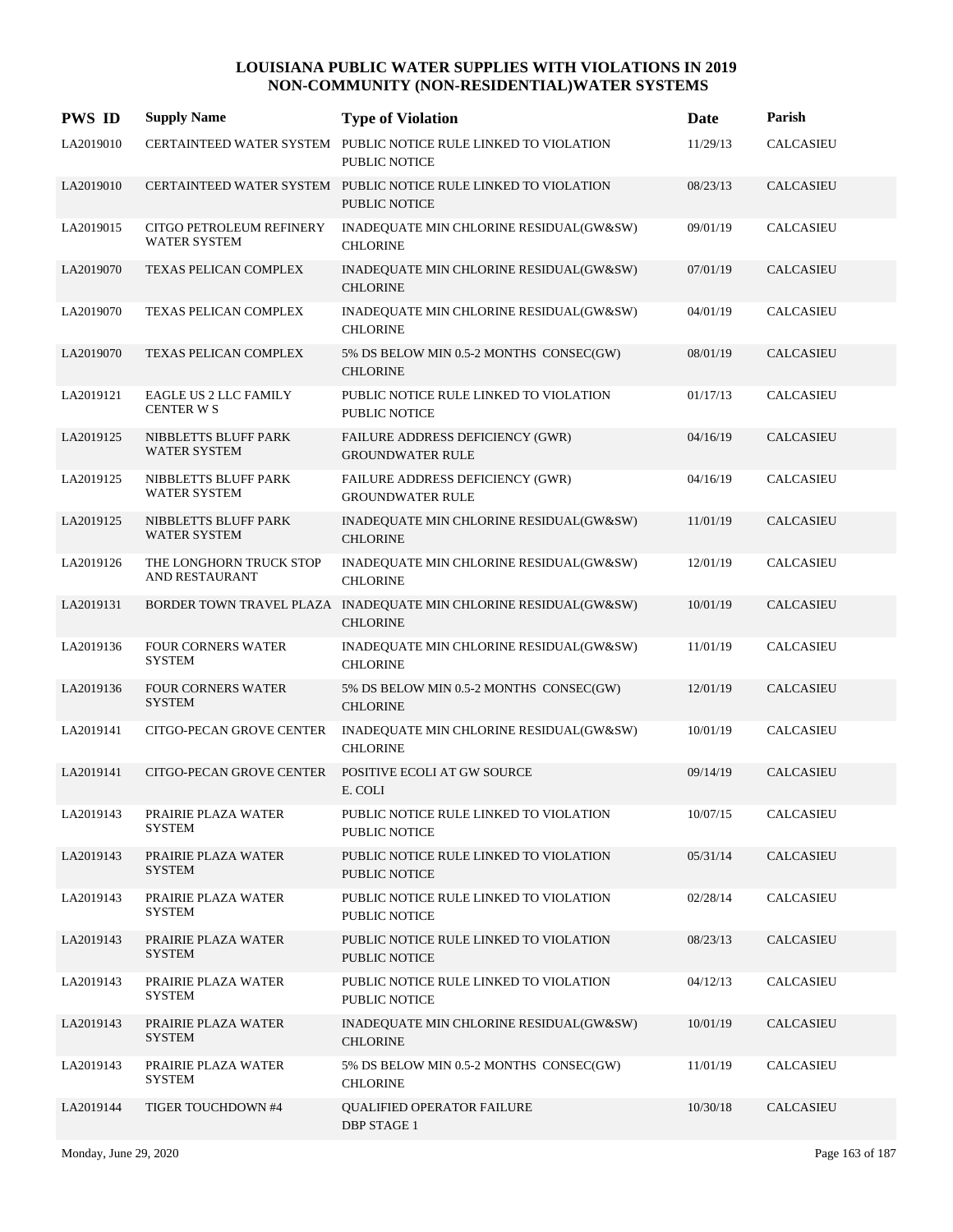| <b>PWS ID</b> | <b>Supply Name</b>                               | <b>Type of Violation</b>                                                  | <b>Date</b> | Parish           |
|---------------|--------------------------------------------------|---------------------------------------------------------------------------|-------------|------------------|
| LA2019144     | TIGER TOUCHDOWN #4                               | PUBLIC NOTICE RULE LINKED TO VIOLATION<br><b>PUBLIC NOTICE</b>            | 01/05/19    | <b>CALCASIEU</b> |
| LA2019144     | TIGER TOUCHDOWN #4                               | PUBLIC NOTICE RULE LINKED TO VIOLATION<br><b>PUBLIC NOTICE</b>            | 01/05/19    | CALCASIEU        |
| LA2019144     | TIGER TOUCHDOWN #4                               | PUBLIC NOTICE RULE LINKED TO VIOLATION<br><b>PUBLIC NOTICE</b>            | 12/05/18    | <b>CALCASIEU</b> |
| LA2019144     | TIGER TOUCHDOWN #4                               | PUBLIC NOTICE RULE LINKED TO VIOLATION<br><b>PUBLIC NOTICE</b>            | 12/05/18    | <b>CALCASIEU</b> |
| LA2019144     | TIGER TOUCHDOWN #4                               | PUBLIC NOTICE RULE LINKED TO VIOLATION<br><b>PUBLIC NOTICE</b>            | 07/12/13    | <b>CALCASIEU</b> |
| LA2019144     | TIGER TOUCHDOWN #4                               | INADEQUATE MIN CHLORINE RESIDUAL(GW&SW)<br><b>CHLORINE</b>                | 11/01/19    | <b>CALCASIEU</b> |
| LA2019144     | TIGER TOUCHDOWN #4                               | INADEQUATE MIN CHLORINE RESIDUAL(GW&SW)<br><b>CHLORINE</b>                | 06/01/19    | <b>CALCASIEU</b> |
| LA2019144     | TIGER TOUCHDOWN #4                               | 5% DS BELOW MIN 0.5-2 MONTHS CONSEC(GW)<br><b>CHLORINE</b>                | 12/01/19    | <b>CALCASIEU</b> |
| LA2019144     | TIGER TOUCHDOWN #4                               | 5% DS BELOW MIN 0.5-2 MONTHS CONSEC(GW)<br><b>CHLORINE</b>                | 02/01/19    | CALCASIEU        |
| LA2019144     | TIGER TOUCHDOWN #4                               | 5% DS BELOW MIN 0.5-2 MONTHS CONSEC(GW)<br><b>CHLORINE</b>                | 01/01/19    | <b>CALCASIEU</b> |
| LA2019146     | <b>BIG LAKE RV PARK WATER</b><br><b>SYSTEM</b>   | FAILURE TO SUBMIT MONITORING PLAN<br>TOTAL COLIFORM RULE                  | 01/01/14    | <b>CALCASIEU</b> |
| LA2019148     | <b>FREDS LOUNGE WATER</b><br><b>SYSTEM</b>       | FAILURE ADDRESS DEFICIENCY (GWR)<br><b>GROUNDWATER RULE</b>               | 03/31/19    | <b>CALCASIEU</b> |
| LA2019148     | <b>FREDS LOUNGE WATER</b><br><b>SYSTEM</b>       | FAILURE ADDRESS DEFICIENCY (GWR)<br><b>GROUNDWATER RULE</b>               | 03/31/19    | <b>CALCASIEU</b> |
| LA2019148     | <b>FREDS LOUNGE WATER</b><br><b>SYSTEM</b>       | FAILURE ADDRESS DEFICIENCY (GWR)<br><b>GROUNDWATER RULE</b>               | 03/31/19    | <b>CALCASIEU</b> |
| LA2019148     | <b>FREDS LOUNGE WATER</b><br><b>SYSTEM</b>       | PUBLIC NOTICE RULE LINKED TO VIOLATION<br><b>PUBLIC NOTICE</b>            | 06/01/19    | <b>CALCASIEU</b> |
| LA2019148     | <b>FREDS LOUNGE WATER</b><br><b>SYSTEM</b>       | INADEQUATE MIN CHLORINE RESIDUAL(GW&SW)<br><b>CHLORINE</b>                | 01/01/19    | <b>CALCASIEU</b> |
| LA2019149     | WESTLAKE DISCOUNT<br>TOBACCO WATER SYSTEM        | CORRECTIVE/EXPEDITED ACTIONS (RTCR)<br>REVISED TOTAL COLIFORM RULE (RTCR) | 12/13/17    | CALCASIEU        |
| LA2019149     | <b>WESTLAKE DISCOUNT</b><br>TOBACCO WATER SYSTEM | CORRECTIVE/EXPEDITED ACTIONS (RTCR)<br>REVISED TOTAL COLIFORM RULE (RTCR) | 12/13/17    | CALCASIEU        |
| LA2019149     | <b>WESTLAKE DISCOUNT</b><br>TOBACCO WATER SYSTEM | CORRECTIVE/EXPEDITED ACTIONS (RTCR)<br>REVISED TOTAL COLIFORM RULE (RTCR) | 12/13/17    | CALCASIEU        |
| LA2019149     | <b>WESTLAKE DISCOUNT</b><br>TOBACCO WATER SYSTEM | CORRECTIVE/EXPEDITED ACTIONS (RTCR)<br>REVISED TOTAL COLIFORM RULE (RTCR) | 12/13/17    | CALCASIEU        |
| LA2019149     | WESTLAKE DISCOUNT<br>TOBACCO WATER SYSTEM        | CORRECTIVE/EXPEDITED ACTIONS (RTCR)<br>REVISED TOTAL COLIFORM RULE (RTCR) | 12/13/17    | <b>CALCASIEU</b> |
| LA2019154     | PUTTERS GOLF COMPLEX<br>WATER SYSTEM             | FAILURE ADDRESS DEFICIENCY (GWR)<br><b>GROUNDWATER RULE</b>               | 05/29/19    | CALCASIEU        |
| LA2019154     | PUTTERS GOLF COMPLEX<br>WATER SYSTEM             | PUBLIC NOTICE RULE LINKED TO VIOLATION<br>PUBLIC NOTICE                   | 07/12/19    | CALCASIEU        |
| LA2019154     | PUTTERS GOLF COMPLEX<br>WATER SYSTEM             | PUBLIC NOTICE RULE LINKED TO VIOLATION<br>PUBLIC NOTICE                   | 05/25/15    | CALCASIEU        |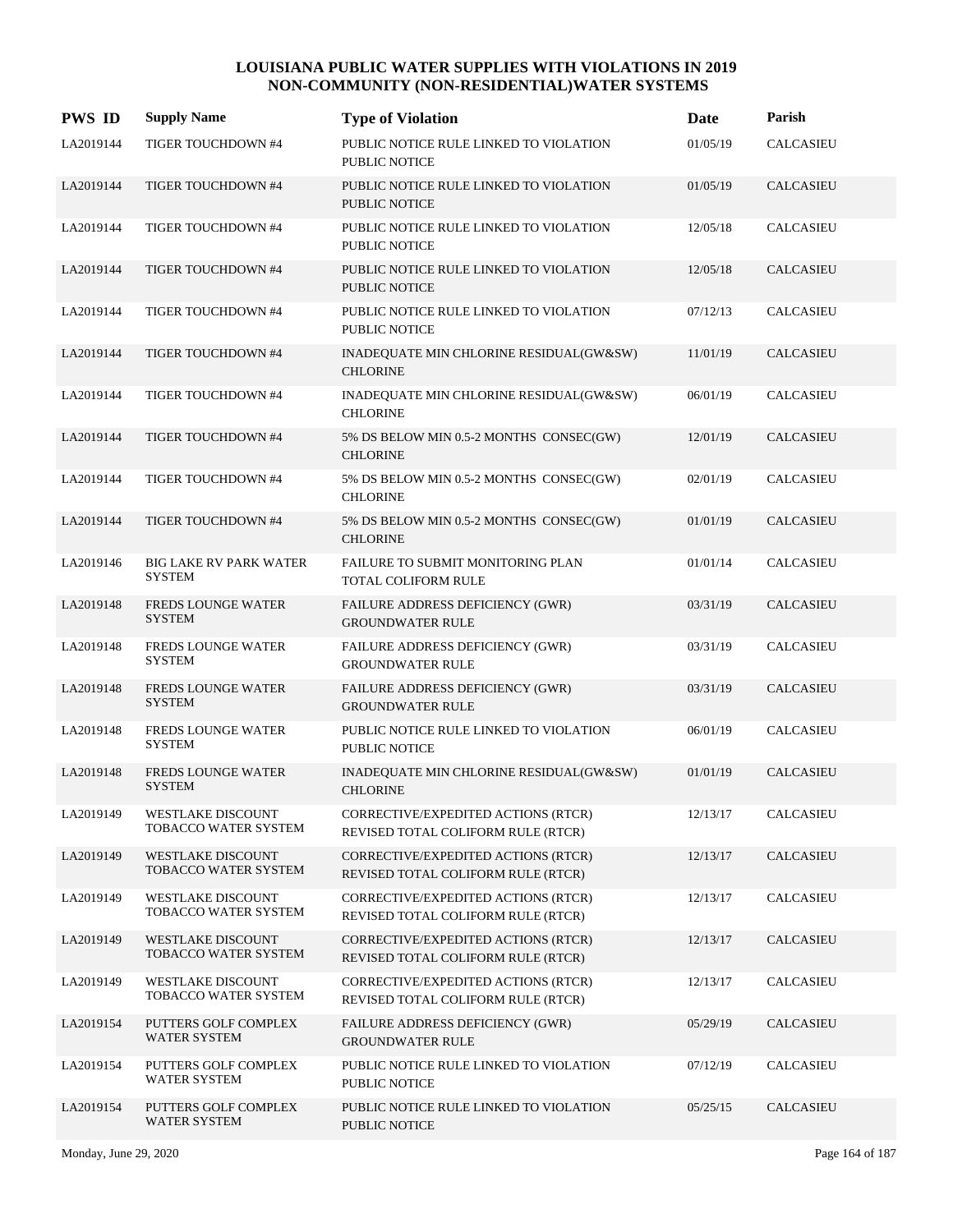| <b>PWS ID</b> | <b>Supply Name</b>                               | <b>Type of Violation</b>                                                                 | <b>Date</b> | Parish           |
|---------------|--------------------------------------------------|------------------------------------------------------------------------------------------|-------------|------------------|
| LA2019154     | PUTTERS GOLF COMPLEX<br><b>WATER SYSTEM</b>      | PUBLIC NOTICE RULE LINKED TO VIOLATION<br><b>PUBLIC NOTICE</b>                           | 03/01/15    | <b>CALCASIEU</b> |
| LA2019154     | PUTTERS GOLF COMPLEX<br><b>WATER SYSTEM</b>      | INADEQUATE MIN CHLORINE RESIDUAL(GW&SW)<br><b>CHLORINE</b>                               | 04/01/19    | CALCASIEU        |
| LA2019156     | HACKETTS CAJUN KITCHEN<br><b>WATER SYSTEM</b>    | PUBLIC NOTICE RULE LINKED TO VIOLATION<br><b>PUBLIC NOTICE</b>                           | 02/28/15    | CALCASIEU        |
| LA2019157     | <b>FAMILY DOLLAR 5483 WATER</b><br><b>SYSTEM</b> | PUBLIC NOTICE RULE LINKED TO VIOLATION<br><b>PUBLIC NOTICE</b>                           | 04/23/17    | <b>CALCASIEU</b> |
| LA2019157     | <b>FAMILY DOLLAR 5483 WATER</b><br><b>SYSTEM</b> | PUBLIC NOTICE RULE LINKED TO VIOLATION<br><b>PUBLIC NOTICE</b>                           | 03/03/17    | <b>CALCASIEU</b> |
| LA2019157     | <b>FAMILY DOLLAR 5483 WATER</b><br><b>SYSTEM</b> | PUBLIC NOTICE RULE LINKED TO VIOLATION<br><b>PUBLIC NOTICE</b>                           | 02/16/17    | <b>CALCASIEU</b> |
| LA2019157     | <b>FAMILY DOLLAR 5483 WATER</b><br><b>SYSTEM</b> | PUBLIC NOTICE RULE LINKED TO VIOLATION<br><b>PUBLIC NOTICE</b>                           | 01/18/17    | <b>CALCASIEU</b> |
| LA2019157     | <b>FAMILY DOLLAR 5483 WATER</b><br><b>SYSTEM</b> | PUBLIC NOTICE RULE LINKED TO VIOLATION<br><b>PUBLIC NOTICE</b>                           | 12/21/16    | <b>CALCASIEU</b> |
| LA2019157     | FAMILY DOLLAR 5483 WATER<br><b>SYSTEM</b>        | PUBLIC NOTICE RULE LINKED TO VIOLATION<br><b>PUBLIC NOTICE</b>                           | 08/03/16    | <b>CALCASIEU</b> |
| LA2019157     | <b>FAMILY DOLLAR 5483 WATER</b><br><b>SYSTEM</b> | PUBLIC NOTICE RULE LINKED TO VIOLATION<br><b>PUBLIC NOTICE</b>                           | 11/29/15    | <b>CALCASIEU</b> |
| LA2019157     | <b>FAMILY DOLLAR 5483 WATER</b><br><b>SYSTEM</b> | PUBLIC NOTICE RULE LINKED TO VIOLATION<br><b>PUBLIC NOTICE</b>                           | 10/07/15    | <b>CALCASIEU</b> |
| LA2019157     | <b>FAMILY DOLLAR 5483 WATER</b><br><b>SYSTEM</b> | PUBLIC NOTICE RULE LINKED TO VIOLATION<br><b>PUBLIC NOTICE</b>                           | 05/25/15    | <b>CALCASIEU</b> |
| LA2019157     | <b>FAMILY DOLLAR 5483 WATER</b><br><b>SYSTEM</b> | PUBLIC NOTICE RULE LINKED TO VIOLATION<br><b>PUBLIC NOTICE</b>                           | 02/28/15    | <b>CALCASIEU</b> |
| LA2019158     | <b>SYSTEM</b>                                    | DOLLAR GENERAL 8777 WATER PUBLIC NOTICE RULE LINKED TO VIOLATION<br><b>PUBLIC NOTICE</b> | 05/28/15    | <b>CALCASIEU</b> |
| LA2019158     | <b>SYSTEM</b>                                    | DOLLAR GENERAL 8777 WATER INADEQUATE MIN CHLORINE RESIDUAL(GW&SW)<br><b>CHLORINE</b>     | 10/01/19    | <b>CALCASIEU</b> |
| LA2019161     | <b>SYSTEM</b>                                    | SMOKERS PARADISE #3 WATER INADEQUATE MIN CHLORINE RESIDUAL(GW&SW)<br><b>CHLORINE</b>     | 06/01/19    | CALCASIEU        |
| LA2019161     | <b>SYSTEM</b>                                    | SMOKERS PARADISE #3 WATER INADEQUATE MIN CHLORINE RESIDUAL(GW&SW)<br><b>CHLORINE</b>     | 02/01/19    | <b>CALCASIEU</b> |
| LA2019162     | RIVER CHURCH WATER<br><b>SYSTEM</b>              | INADEQUATE MIN CHLORINE RESIDUAL(GW&SW)<br><b>CHLORINE</b>                               | 11/01/19    | CALCASIEU        |
| LA2019165     | LAKE CHARLES HARBOR<br>TERMINAL DISTRICT WS      | INADEQUATE MIN CHLORINE RESIDUAL(GW&SW)<br><b>CHLORINE</b>                               | 08/01/19    | <b>CALCASIEU</b> |
| LA2019169     | <b>SYSTEM</b>                                    | ENOS DERBONNE PARK WATER 5% DS BELOW MIN 0.5-2 MONTHS CONSEC(GW)<br><b>CHLORINE</b>      | 04/01/19    | CALCASIEU        |
| LA2019169     | <b>SYSTEM</b>                                    | ENOS DERBONNE PARK WATER 5% DS BELOW MIN 0.5-2 MONTHS CONSEC(GW)<br><b>CHLORINE</b>      | 03/01/19    | <b>CALCASIEU</b> |
| LA2019169     | <b>SYSTEM</b>                                    | ENOS DERBONNE PARK WATER 5% DS BELOW MIN 0.5-2 MONTHS CONSEC(GW)<br><b>CHLORINE</b>      | 02/01/19    | CALCASIEU        |
| LA2019169     | <b>SYSTEM</b>                                    | ENOS DERBONNE PARK WATER 5% DS BELOW MIN 0.5-2 MONTHS CONSEC(GW)<br><b>CHLORINE</b>      | 01/01/19    | CALCASIEU        |
| LA2019170     | LACC WATER SYSTEM                                | INADEQUATE MIN CHLORINE RESIDUAL(GW&SW)<br><b>CHLORINE</b>                               | 11/01/19    | CALCASIEU        |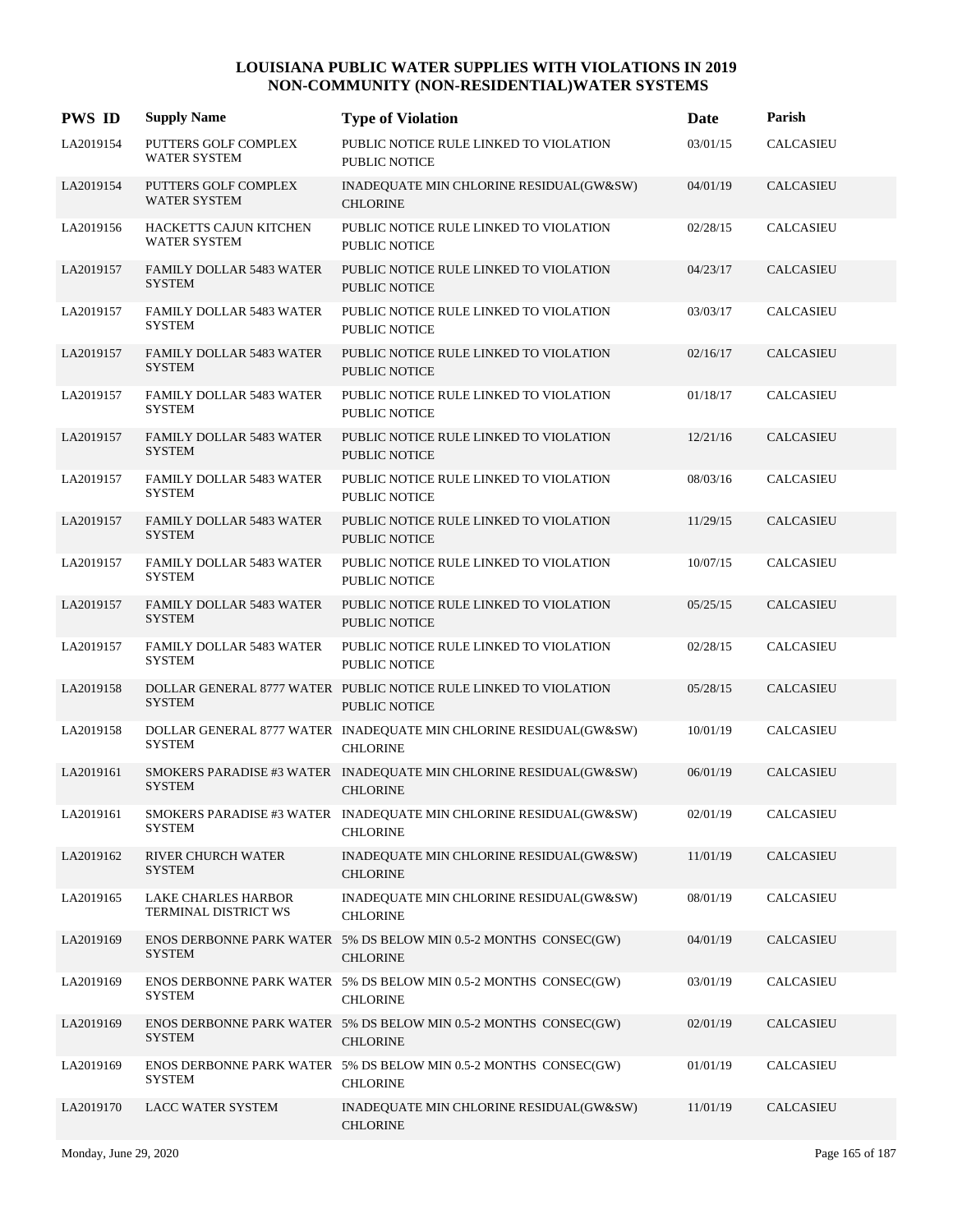| <b>PWS ID</b> | <b>Supply Name</b>                                       | <b>Type of Violation</b>                                                             | Date     | Parish                  |
|---------------|----------------------------------------------------------|--------------------------------------------------------------------------------------|----------|-------------------------|
| LA2019170     | <b>LACC WATER SYSTEM</b>                                 | INADEQUATE MIN CHLORINE RESIDUAL(GW&SW)<br><b>CHLORINE</b>                           | 06/01/19 | <b>CALCASIEU</b>        |
| LA2019172     | THE BOOT WATER SYSTEM                                    | INADEQUATE MIN CHLORINE RESIDUAL(GW&SW)<br><b>CHLORINE</b>                           | 07/01/19 | CALCASIEU               |
| LA2019172     | THE BOOT WATER SYSTEM                                    | INADEQUATE MIN CHLORINE RESIDUAL(GW&SW)<br><b>CHLORINE</b>                           | 04/01/19 | <b>CALCASIEU</b>        |
| LA2019172     | THE BOOT WATER SYSTEM                                    | 5% DS BELOW MIN 0.5-2 MONTHS CONSEC(GW)<br><b>CHLORINE</b>                           | 08/01/19 | CALCASIEU               |
| LA2027003     |                                                          | LAKE CLAIBORNE STATE PARK INADEQUATE MIN CHLORINE RESIDUAL(GW&SW)<br><b>CHLORINE</b> | 08/01/19 | <b>CLAIBORNE</b>        |
| LA2031002     | KINSEY SCOUT RESERVATION<br><b>WATER SYSTEM</b>          | FAILURE ADDRESS DEFICIENCY (GWR)<br><b>GROUNDWATER RULE</b>                          | 10/08/19 | DE SOTO                 |
| LA2031002     | KINSEY SCOUT RESERVATION<br><b>WATER SYSTEM</b>          | FAILURE ADDRESS DEFICIENCY (GWR)<br><b>GROUNDWATER RULE</b>                          | 10/08/19 | DE SOTO                 |
| LA2031002     | KINSEY SCOUT RESERVATION<br><b>WATER SYSTEM</b>          | FAILURE ADDRESS DEFICIENCY (GWR)<br><b>GROUNDWATER RULE</b>                          | 10/08/19 | DE SOTO                 |
| LA2031002     | KINSEY SCOUT RESERVATION<br><b>WATER SYSTEM</b>          | FAILURE ADDRESS DEFICIENCY (GWR)<br><b>GROUNDWATER RULE</b>                          | 10/08/19 | DE SOTO                 |
| LA2031002     | KINSEY SCOUT RESERVATION<br><b>WATER SYSTEM</b>          | FAILURE ADDRESS DEFICIENCY (GWR)<br><b>GROUNDWATER RULE</b>                          | 10/08/19 | DE SOTO                 |
| LA2031002     | KINSEY SCOUT RESERVATION<br><b>WATER SYSTEM</b>          | FAILURE ADDRESS DEFICIENCY (GWR)<br><b>GROUNDWATER RULE</b>                          | 10/08/19 | DE SOTO                 |
| LA2031002     | KINSEY SCOUT RESERVATION<br>WATER SYSTEM                 | FAILURE ADDRESS DEFICIENCY (GWR)<br><b>GROUNDWATER RULE</b>                          | 10/08/19 | DE SOTO                 |
| LA2031002     | KINSEY SCOUT RESERVATION<br><b>WATER SYSTEM</b>          | FAILURE ADDRESS DEFICIENCY (GWR)<br><b>GROUNDWATER RULE</b>                          | 10/08/19 | DE SOTO                 |
| LA2031002     | KINSEY SCOUT RESERVATION<br><b>WATER SYSTEM</b>          | PUBLIC NOTICE RULE LINKED TO VIOLATION<br><b>PUBLIC NOTICE</b>                       | 11/23/19 | DE SOTO                 |
| LA2033003     | <b>EXXONMOBIL CHEMICAL</b><br><b>BATON ROUGE POLYMER</b> | LEAD CONSUMER NOTICE (LCR)<br><b>LEAD &amp; COPPER RULE</b>                          | 01/26/19 | <b>EAST BATON ROUGE</b> |
| LA2033025     | DELTECH CORPORATION                                      | FAILURE ADDRESS DEFICIENCY (GWR)<br><b>GROUNDWATER RULE</b>                          | 03/14/16 | <b>EAST BATON ROUGE</b> |
| LA2033025     | DELTECH CORPORATION                                      | FAILURE ADDRESS DEFICIENCY (GWR)<br><b>GROUNDWATER RULE</b>                          | 03/14/16 | <b>EAST BATON ROUGE</b> |
| LA2033025     | DELTECH CORPORATION                                      | OCCT/SOWT RECOMMENDATION/STUDY (LCR)<br><b>LEAD &amp; COPPER RULE</b>                | 07/11/18 | <b>EAST BATON ROUGE</b> |
| LA2033025     | DELTECH CORPORATION                                      | LEAD CONSUMER NOTICE (LCR)<br><b>LEAD &amp; COPPER RULE</b>                          | 03/18/18 | <b>EAST BATON ROUGE</b> |
| LA2033025     | DELTECH CORPORATION                                      | PUBLIC NOTICE RULE LINKED TO VIOLATION<br><b>PUBLIC NOTICE</b>                       | 01/07/17 | <b>EAST BATON ROUGE</b> |
| LA2033025     | DELTECH CORPORATION                                      | PUBLIC NOTICE RULE LINKED TO VIOLATION<br><b>PUBLIC NOTICE</b>                       | 08/21/16 | <b>EAST BATON ROUGE</b> |
| LA2033025     | DELTECH CORPORATION                                      | INADEQUATE MIN CHLORINE RESIDUAL(GW&SW)<br><b>CHLORINE</b>                           | 08/01/19 | <b>EAST BATON ROUGE</b> |
| LA2033025     | DELTECH CORPORATION                                      | INADEQUATE MIN CHLORINE RESIDUAL(GW&SW)<br><b>CHLORINE</b>                           | 03/01/19 | <b>EAST BATON ROUGE</b> |
| LA2033041     | UOP, LLC                                                 | MRDL (CHLORINE/CHLORAMINE)<br><b>CHLORINE</b>                                        | 10/01/19 | <b>EAST BATON ROUGE</b> |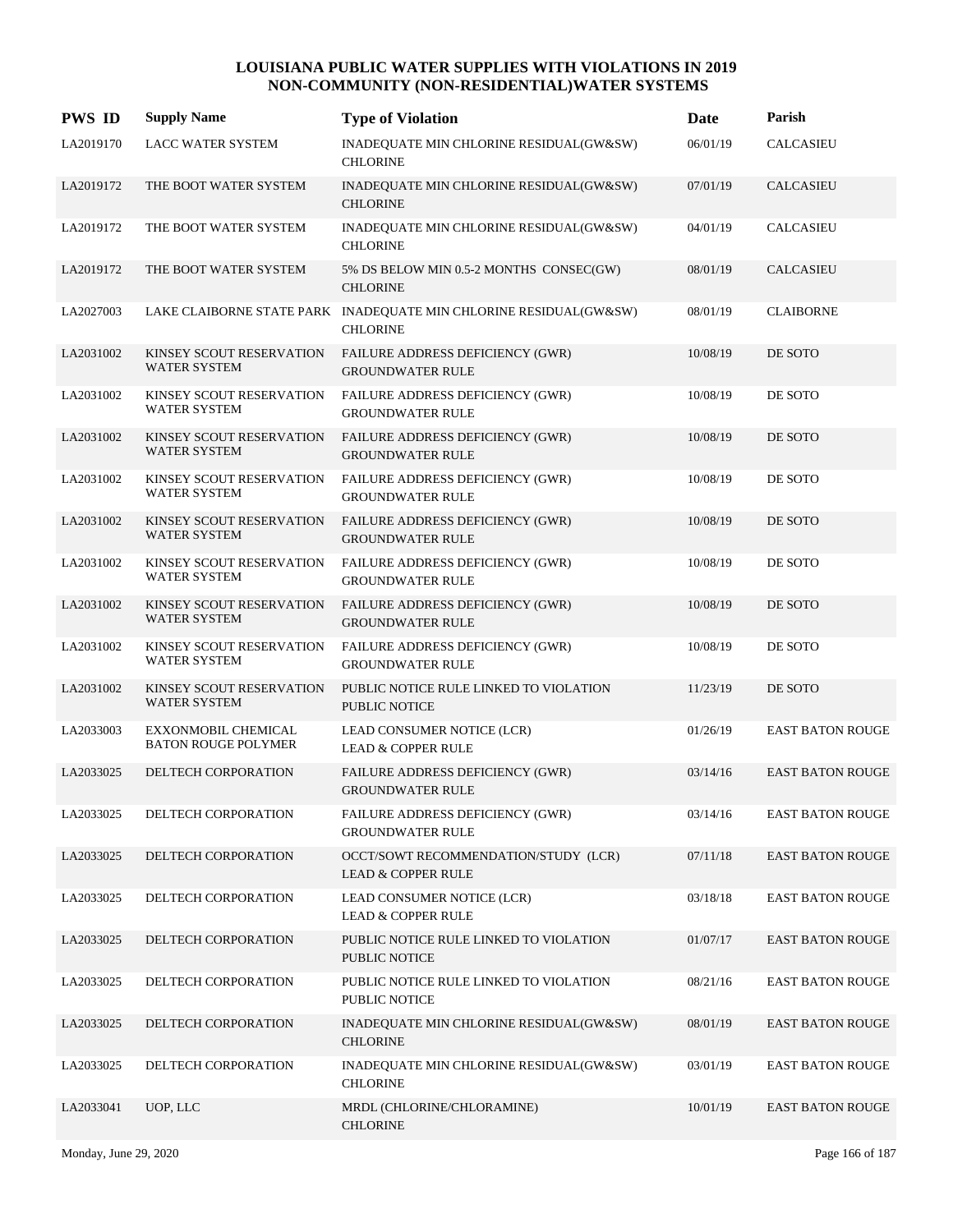| <b>PWS ID</b> | <b>Supply Name</b>                                | <b>Type of Violation</b>                                                  | Date     | Parish                  |
|---------------|---------------------------------------------------|---------------------------------------------------------------------------|----------|-------------------------|
| LA2033041     | UOP, LLC                                          | MRDL (CHLORINE/CHLORAMINE)<br><b>CHLORINE</b>                             | 07/01/19 | EAST BATON ROUGE        |
| LA2033041     | UOP, LLC                                          | MRDL (CHLORINE/CHLORAMINE)<br><b>CHLORINE</b>                             | 07/01/19 | <b>EAST BATON ROUGE</b> |
| LA2033041     | UOP, LLC                                          | MRDL (CHLORINE/CHLORAMINE)<br><b>CHLORINE</b>                             | 07/01/19 | <b>EAST BATON ROUGE</b> |
| LA2033041     | UOP, LLC                                          | MRDL (CHLORINE/CHLORAMINE)<br><b>CHLORINE</b>                             | 04/01/19 | <b>EAST BATON ROUGE</b> |
| LA2033041     | UOP, LLC                                          | MRDL (CHLORINE/CHLORAMINE)<br><b>CHLORINE</b>                             | 04/01/19 | <b>EAST BATON ROUGE</b> |
| LA2033041     | UOP, LLC                                          | MRDL (CHLORINE/CHLORAMINE)<br><b>CHLORINE</b>                             | 04/01/19 | <b>EAST BATON ROUGE</b> |
| LA2033041     | UOP, LLC                                          | INADEQUATE MIN CHLORINE RESIDUAL(GW&SW)<br><b>CHLORINE</b>                | 11/01/19 | <b>EAST BATON ROUGE</b> |
| LA2033102     | <b>FORMOSA PLASTICS</b><br><b>CORPORATION</b>     | INADEQUATE MIN CHLORINE RESIDUAL(GW&SW)<br><b>CHLORINE</b>                | 03/01/19 | <b>EAST BATON ROUGE</b> |
| LA2033131     | <b>SALMON &amp; ASSOCIATES</b>                    | SAMPLE SITING PLAN ERRORS (RTCR)<br>REVISED TOTAL COLIFORM RULE (RTCR)    | 04/01/16 | <b>EAST BATON ROUGE</b> |
| LA2033135     | MADE TO GO TRUCKSTOP                              | INADEQUATE MIN CHLORINE RESIDUAL(GW&SW)<br><b>CHLORINE</b>                | 12/01/19 | <b>EAST BATON ROUGE</b> |
| LA2033135     | MADE TO GO TRUCKSTOP                              | INADEQUATE MIN CHLORINE RESIDUAL(GW&SW)<br><b>CHLORINE</b>                | 07/01/19 | <b>EAST BATON ROUGE</b> |
| LA2033135     | MADE TO GO TRUCKSTOP                              | INADEQUATE MIN CHLORINE RESIDUAL(GW&SW)<br><b>CHLORINE</b>                | 02/01/19 | <b>EAST BATON ROUGE</b> |
| LA2033135     | MADE TO GO TRUCKSTOP                              | 5% DS BELOW MIN 0.5-2 MONTHS CONSEC(GW)<br><b>CHLORINE</b>                | 08/01/19 | <b>EAST BATON ROUGE</b> |
| LA2033135     | MADE TO GO TRUCKSTOP                              | 5% DS BELOW MIN 0.5-2 MONTHS CONSEC(GW)<br><b>CHLORINE</b>                | 03/01/19 | <b>EAST BATON ROUGE</b> |
| LA2045057     | MA PATOUT & SON SUGAR<br>MILL WATER SYSTEM        | INADEQUATE MIN CHLORINE RESIDUAL(GW&SW)<br><b>CHLORINE</b>                | 07/01/19 | <b>IBERIA</b>           |
| LA2045057     | MA PATOUT & SON SUGAR<br><b>MILL WATER SYSTEM</b> | 5% DS BELOW MIN 0.5-2 MONTHS CONSEC(GW)<br><b>CHLORINE</b>                | 08/01/19 | <b>IBERIA</b>           |
| LA2045068     | LAKE FAUSSE POINTE PARK<br>WATER SYSTEM           | INADEQUATE MIN CHLORINE RESIDUAL(GW&SW)<br><b>CHLORINE</b>                | 11/01/19 | <b>IBERIA</b>           |
| LA2045074     | <b>CHASES RV PARK WATER</b><br><b>SYSTEM</b>      | INADEQUATE MIN CHLORINE RESIDUAL(GW&SW)<br><b>CHLORINE</b>                | 05/01/19 | <b>IBERIA</b>           |
| LA2045079     | DOLLAR GENERAL 14262<br>WATER SYSTEM              | CORRECTIVE/EXPEDITED ACTIONS (RTCR)<br>REVISED TOTAL COLIFORM RULE (RTCR) | 08/09/19 | <b>IBERIA</b>           |
| LA2045079     | <b>DOLLAR GENERAL 14262</b><br>WATER SYSTEM       | CORRECTIVE/EXPEDITED ACTIONS (RTCR)<br>REVISED TOTAL COLIFORM RULE (RTCR) | 08/09/19 | <b>IBERIA</b>           |
| LA2045079     | DOLLAR GENERAL 14262<br>WATER SYSTEM              | CORRECTIVE/EXPEDITED ACTIONS (RTCR)<br>REVISED TOTAL COLIFORM RULE (RTCR) | 08/09/19 | <b>IBERIA</b>           |
| LA2045079     | DOLLAR GENERAL 14262<br>WATER SYSTEM              | FAILURE ADDRESS DEFICIENCY (GWR)<br><b>GROUNDWATER RULE</b>               | 04/29/19 | <b>IBERIA</b>           |
| LA2045079     | DOLLAR GENERAL 14262<br>WATER SYSTEM              | FAILURE ADDRESS DEFICIENCY (GWR)<br><b>GROUNDWATER RULE</b>               | 04/29/19 | <b>IBERIA</b>           |
| LA2045079     | DOLLAR GENERAL 14262<br>WATER SYSTEM              | FAILURE ADDRESS DEFICIENCY (GWR)<br><b>GROUNDWATER RULE</b>               | 04/29/19 | <b>IBERIA</b>           |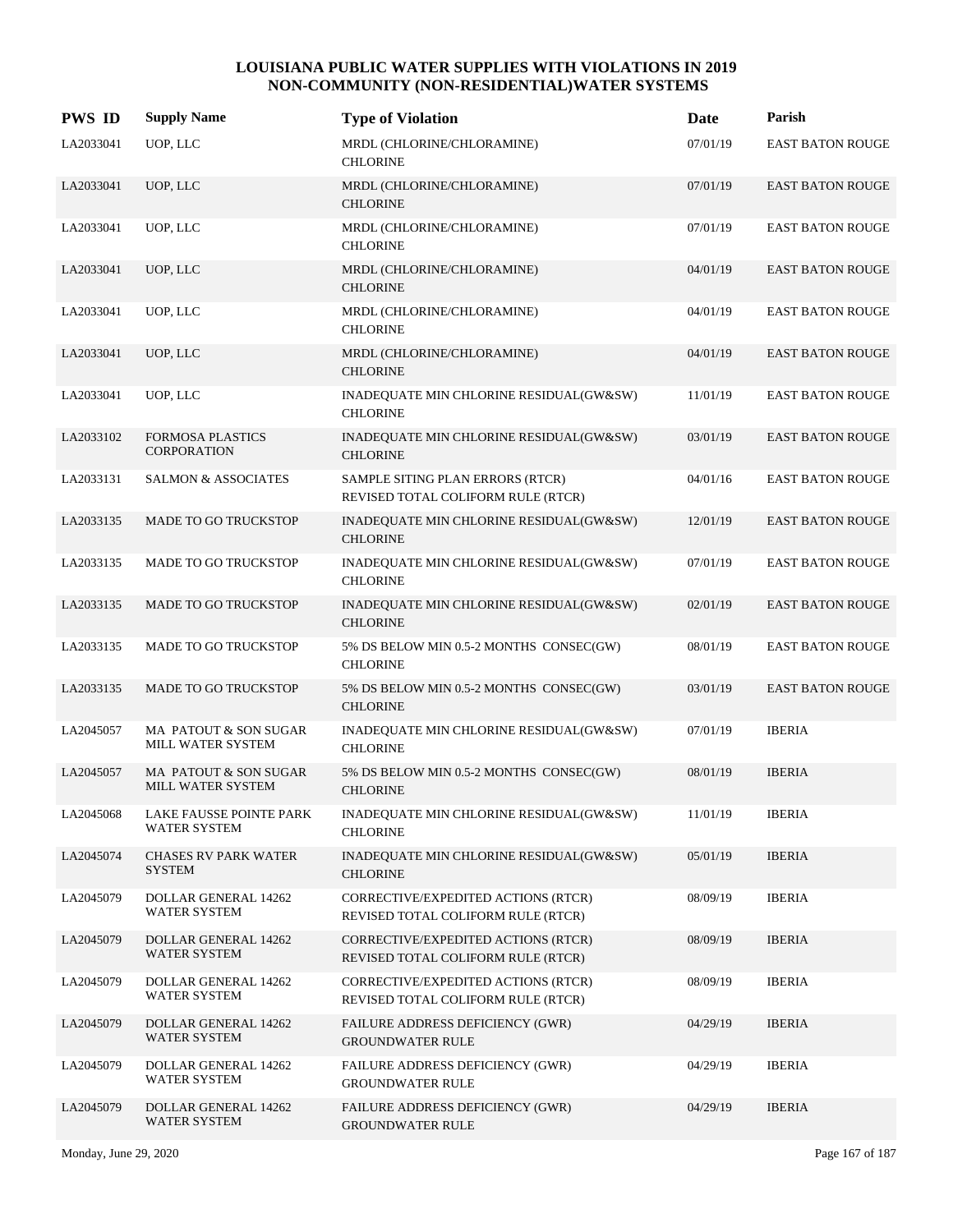| <b>PWS ID</b> | <b>Supply Name</b>                                   | <b>Type of Violation</b>                                    | Date     | Parish           |
|---------------|------------------------------------------------------|-------------------------------------------------------------|----------|------------------|
| LA2045079     | <b>DOLLAR GENERAL 14262</b><br><b>WATER SYSTEM</b>   | FAILURE ADDRESS DEFICIENCY (GWR)<br><b>GROUNDWATER RULE</b> | 04/29/19 | <b>IBERIA</b>    |
| LA2045079     | DOLLAR GENERAL 14262<br><b>WATER SYSTEM</b>          | FAILURE ADDRESS DEFICIENCY (GWR)<br><b>GROUNDWATER RULE</b> | 04/29/19 | <b>IBERIA</b>    |
| LA2045079     | DOLLAR GENERAL 14262<br><b>WATER SYSTEM</b>          | FAILURE ADDRESS DEFICIENCY (GWR)<br><b>GROUNDWATER RULE</b> | 04/29/19 | <b>IBERIA</b>    |
| LA2045079     | DOLLAR GENERAL 14262<br><b>WATER SYSTEM</b>          | FAILURE ADDRESS DEFICIENCY (GWR)<br><b>GROUNDWATER RULE</b> | 04/29/19 | <b>IBERIA</b>    |
| LA2045079     | DOLLAR GENERAL 14262<br><b>WATER SYSTEM</b>          | FAILURE ADDRESS DEFICIENCY (GWR)<br><b>GROUNDWATER RULE</b> | 04/29/19 | <b>IBERIA</b>    |
| LA2045079     | DOLLAR GENERAL 14262<br><b>WATER SYSTEM</b>          | 5% DS BELOW MIN 0.5-2 MONTHS CONSEC(GW)<br><b>CHLORINE</b>  | 12/01/19 | <b>IBERIA</b>    |
| LA2045079     | DOLLAR GENERAL 14262<br><b>WATER SYSTEM</b>          | 5% DS BELOW MIN 0.5-2 MONTHS CONSEC(GW)<br><b>CHLORINE</b>  | 11/01/19 | <b>IBERIA</b>    |
| LA2045079     | <b>DOLLAR GENERAL 14262</b><br>WATER SYSTEM          | 5% DS BELOW MIN 0.5-2 MONTHS CONSEC(GW)<br><b>CHLORINE</b>  | 10/01/19 | <b>IBERIA</b>    |
| LA2045079     | DOLLAR GENERAL 14262<br><b>WATER SYSTEM</b>          | 5% DS BELOW MIN 0.5-2 MONTHS CONSEC(GW)<br><b>CHLORINE</b>  | 09/01/19 | <b>IBERIA</b>    |
| LA2045079     | <b>DOLLAR GENERAL 14262</b><br><b>WATER SYSTEM</b>   | 5% DS BELOW MIN 0.5-2 MONTHS CONSEC(GW)<br><b>CHLORINE</b>  | 08/01/19 | <b>IBERIA</b>    |
| LA2045079     | DOLLAR GENERAL 14262<br><b>WATER SYSTEM</b>          | 5% DS BELOW MIN 0.5-2 MONTHS CONSEC(GW)<br><b>CHLORINE</b>  | 07/01/19 | <b>IBERIA</b>    |
| LA2045079     | <b>DOLLAR GENERAL 14262</b><br>WATER SYSTEM          | 5% DS BELOW MIN 0.5-2 MONTHS CONSEC(GW)<br><b>CHLORINE</b>  | 06/01/19 | <b>IBERIA</b>    |
| LA2045079     | DOLLAR GENERAL 14262<br><b>WATER SYSTEM</b>          | 5% DS BELOW MIN 0.5-2 MONTHS CONSEC(GW)<br><b>CHLORINE</b>  | 05/01/19 | <b>IBERIA</b>    |
| LA2045079     | <b>DOLLAR GENERAL 14262</b><br>WATER SYSTEM          | 5% DS BELOW MIN 0.5-2 MONTHS CONSEC(GW)<br><b>CHLORINE</b>  | 04/01/19 | <b>IBERIA</b>    |
| LA2045079     | DOLLAR GENERAL 14262<br><b>WATER SYSTEM</b>          | 5% DS BELOW MIN 0.5-2 MONTHS CONSEC(GW)<br><b>CHLORINE</b>  | 03/01/19 | <b>IBERIA</b>    |
| LA2045079     | DOLLAR GENERAL 14262<br><b>WATER SYSTEM</b>          | 5% DS BELOW MIN 0.5-2 MONTHS CONSEC(GW)<br><b>CHLORINE</b>  | 02/01/19 | <b>IBERIA</b>    |
| LA2045079     | DOLLAR GENERAL 14262<br>WATER SYSTEM                 | 5% DS BELOW MIN 0.5-2 MONTHS CONSEC(GW)<br><b>CHLORINE</b>  | 01/01/19 | <b>IBERIA</b>    |
| LA2055086     | OMNI GEOPHYSICAL LLC<br>WATER SYSTEM                 | MONITORING, ROUTINE (DBP), MAJOR<br><b>CHLORINE</b>         | 01/01/19 | LAFAYETTE        |
| LA2055086     | OMNI GEOPHYSICAL LLC<br><b>WATER SYSTEM</b>          | INADEQUATE MIN CHLORINE RESIDUAL(GW&SW)<br><b>CHLORINE</b>  | 10/01/19 | LAFAYETTE        |
| LA2055094     | <b>ACADIAN HEALTH SERVICE</b><br>WATER SYSTEM        | MONITORING, ROUTINE (DBP), MAJOR<br><b>CHLORINE</b>         | 07/01/19 | LAFAYETTE        |
| LA2055094     | <b>ACADIAN HEALTH SERVICE</b><br><b>WATER SYSTEM</b> | INADEQUATE MIN CHLORINE RESIDUAL(GW&SW)<br><b>CHLORINE</b>  | 11/01/19 | LAFAYETTE        |
| LA2055095     | <b>ACADIANA GYMNASTICS</b><br>WATER SYSTEM           | FAILURE ADDRESS DEFICIENCY (GWR)<br><b>GROUNDWATER RULE</b> | 10/01/17 | LAFAYETTE        |
| LA2055095     | ACADIANA GYMNASTICS<br>WATER SYSTEM                  | FAILURE ADDRESS DEFICIENCY (GWR)<br><b>GROUNDWATER RULE</b> | 10/01/17 | <b>LAFAYETTE</b> |
| LA2055095     | <b>ACADIANA GYMNASTICS</b><br>WATER SYSTEM           | FAILURE ADDRESS DEFICIENCY (GWR)<br><b>GROUNDWATER RULE</b> | 10/01/17 | LAFAYETTE        |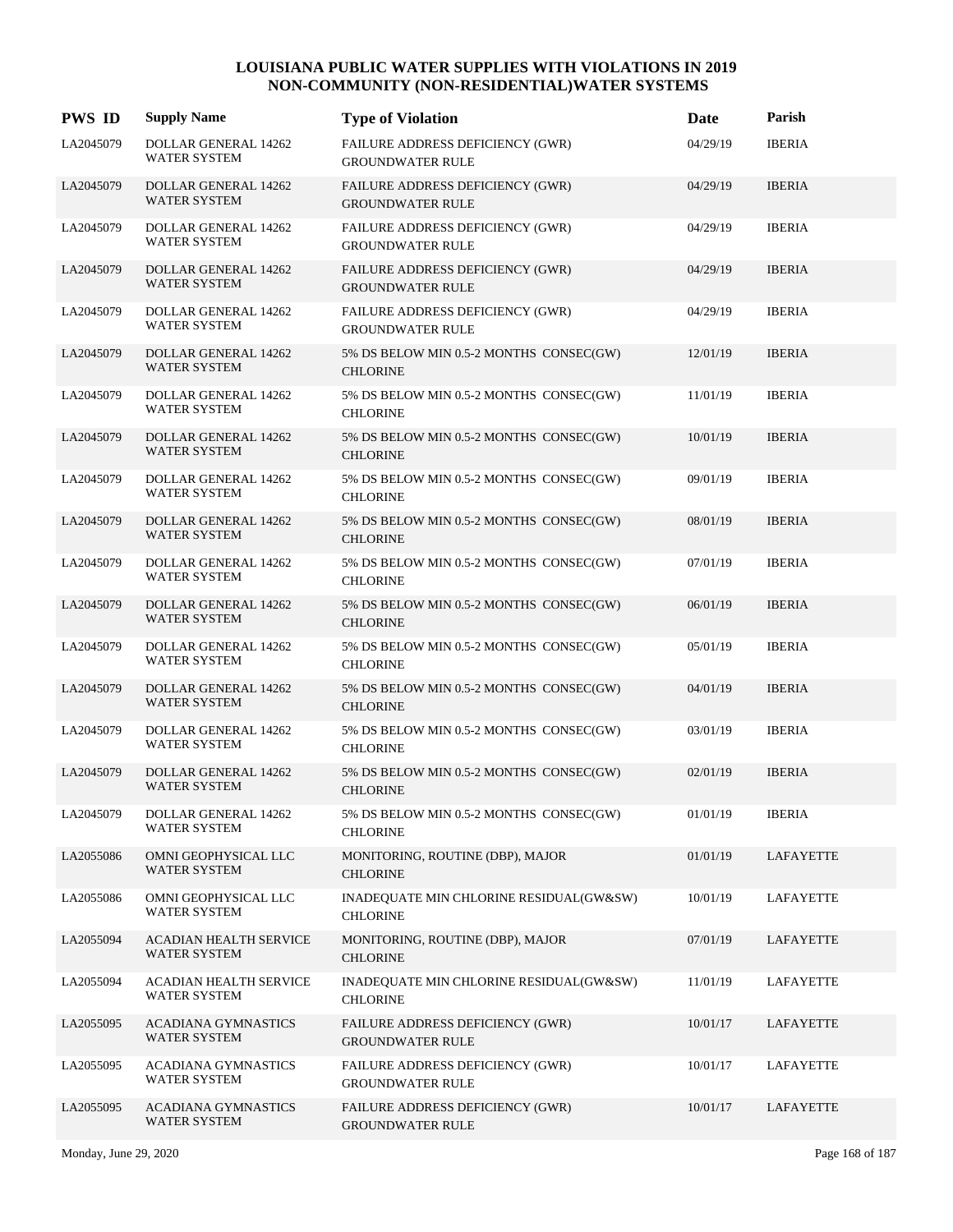| <b>PWS ID</b> | <b>Supply Name</b>                                | <b>Type of Violation</b>                                       | <b>Date</b> | Parish           |
|---------------|---------------------------------------------------|----------------------------------------------------------------|-------------|------------------|
| LA2055095     | <b>ACADIANA GYMNASTICS</b><br><b>WATER SYSTEM</b> | FAILURE ADDRESS DEFICIENCY (GWR)<br><b>GROUNDWATER RULE</b>    | 05/16/17    | <b>LAFAYETTE</b> |
| LA2055095     | <b>ACADIANA GYMNASTICS</b><br><b>WATER SYSTEM</b> | PUBLIC NOTICE RULE LINKED TO VIOLATION<br><b>PUBLIC NOTICE</b> | 03/18/18    | LAFAYETTE        |
| LA2055095     | <b>ACADIANA GYMNASTICS</b><br><b>WATER SYSTEM</b> | INADEQUATE MIN CHLORINE RESIDUAL(GW&SW)<br><b>CHLORINE</b>     | 03/01/19    | LAFAYETTE        |
| LA2055095     | <b>ACADIANA GYMNASTICS</b><br>WATER SYSTEM        | 5% DS BELOW MIN 0.5-2 MONTHS CONSEC(GW)<br><b>CHLORINE</b>     | 12/01/19    | LAFAYETTE        |
| LA2055095     | <b>ACADIANA GYMNASTICS</b><br><b>WATER SYSTEM</b> | 5% DS BELOW MIN 0.5-2 MONTHS CONSEC(GW)<br><b>CHLORINE</b>     | 11/01/19    | <b>LAFAYETTE</b> |
| LA2055095     | <b>ACADIANA GYMNASTICS</b><br><b>WATER SYSTEM</b> | 5% DS BELOW MIN 0.5-2 MONTHS CONSEC(GW)<br><b>CHLORINE</b>     | 10/01/19    | LAFAYETTE        |
| LA2055095     | <b>ACADIANA GYMNASTICS</b><br><b>WATER SYSTEM</b> | 5% DS BELOW MIN 0.5-2 MONTHS CONSEC(GW)<br><b>CHLORINE</b>     | 09/01/19    | <b>LAFAYETTE</b> |
| LA2055095     | <b>ACADIANA GYMNASTICS</b><br>WATER SYSTEM        | 5% DS BELOW MIN 0.5-2 MONTHS CONSEC(GW)<br><b>CHLORINE</b>     | 08/01/19    | LAFAYETTE        |
| LA2055095     | ACADIANA GYMNASTICS<br><b>WATER SYSTEM</b>        | 5% DS BELOW MIN 0.5-2 MONTHS CONSEC(GW)<br><b>CHLORINE</b>     | 07/01/19    | <b>LAFAYETTE</b> |
| LA2055095     | <b>ACADIANA GYMNASTICS</b><br><b>WATER SYSTEM</b> | 5% DS BELOW MIN 0.5-2 MONTHS CONSEC(GW)<br><b>CHLORINE</b>     | 06/01/19    | LAFAYETTE        |
| LA2055095     | <b>ACADIANA GYMNASTICS</b><br><b>WATER SYSTEM</b> | 5% DS BELOW MIN 0.5-2 MONTHS CONSEC(GW)<br><b>CHLORINE</b>     | 05/01/19    | <b>LAFAYETTE</b> |
| LA2055095     | <b>ACADIANA GYMNASTICS</b><br>WATER SYSTEM        | 5% DS BELOW MIN 0.5-2 MONTHS CONSEC(GW)<br><b>CHLORINE</b>     | 04/01/19    | LAFAYETTE        |
| LA2061003     | ARDAGH GLASS WATER<br><b>SYSTEM</b>               | LEAD CONSUMER NOTICE (LCR)<br><b>LEAD &amp; COPPER RULE</b>    | 11/24/16    | <b>LINCOLN</b>   |
| LA2061003     | <b>ARDAGH GLASS WATER</b><br><b>SYSTEM</b>        | INADEQUATE MIN CHLORINE RESIDUAL(GW&SW)<br><b>CHLORINE</b>     | 09/01/19    | <b>LINCOLN</b>   |
| LA2061009     | WEYERHAEUSER NR -<br><b>ARCADIA OSB</b>           | PUBLIC NOTICE RULE LINKED TO VIOLATION<br><b>PUBLIC NOTICE</b> | 03/12/15    | <b>LINCOLN</b>   |
| LA2061009     | <b>WEYERHAEUSER NR -</b><br><b>ARCADIA OSB</b>    | INADEQUATE MIN CHLORINE RESIDUAL(GW&SW)<br><b>CHLORINE</b>     | 01/01/19    | <b>LINCOLN</b>   |
| LA2061009     | WEYERHAEUSER NR -<br><b>ARCADIA OSB</b>           | 5% DS BELOW MIN 0.5-2 MONTHS CONSEC(GW)<br><b>CHLORINE</b>     | 02/01/19    | <b>LINCOLN</b>   |
| LA2071116     | <b>CRAZY ALS LOUNGE</b>                           | FAILURE ADDRESS DEFICIENCY (GWR)<br><b>GROUNDWATER RULE</b>    | 05/17/16    | <b>ORLEANS</b>   |
| LA2071116     | <b>CRAZY ALS LOUNGE</b>                           | PUBLIC NOTICE RULE LINKED TO VIOLATION<br><b>PUBLIC NOTICE</b> | 02/26/17    | <b>ORLEANS</b>   |
| LA2071116     | <b>CRAZY ALS LOUNGE</b>                           | PUBLIC NOTICE RULE LINKED TO VIOLATION<br><b>PUBLIC NOTICE</b> | 02/05/17    | <b>ORLEANS</b>   |
| LA2071116     | <b>CRAZY ALS LOUNGE</b>                           | PUBLIC NOTICE RULE LINKED TO VIOLATION<br><b>PUBLIC NOTICE</b> | 11/06/16    | <b>ORLEANS</b>   |
| LA2071116     | <b>CRAZY ALS LOUNGE</b>                           | INADEQUATE MIN CHLORINE RESIDUAL(GW&SW)<br><b>CHLORINE</b>     | 12/01/19    | <b>ORLEANS</b>   |
| LA2071116     | <b>CRAZY ALS LOUNGE</b>                           | INADEQUATE MIN CHLORINE RESIDUAL(GW&SW)<br><b>CHLORINE</b>     | 08/01/19    | <b>ORLEANS</b>   |
| LA2071116     | <b>CRAZY ALS LOUNGE</b>                           | INADEQUATE MIN CHLORINE RESIDUAL(GW&SW)<br><b>CHLORINE</b>     | 07/01/19    | <b>ORLEANS</b>   |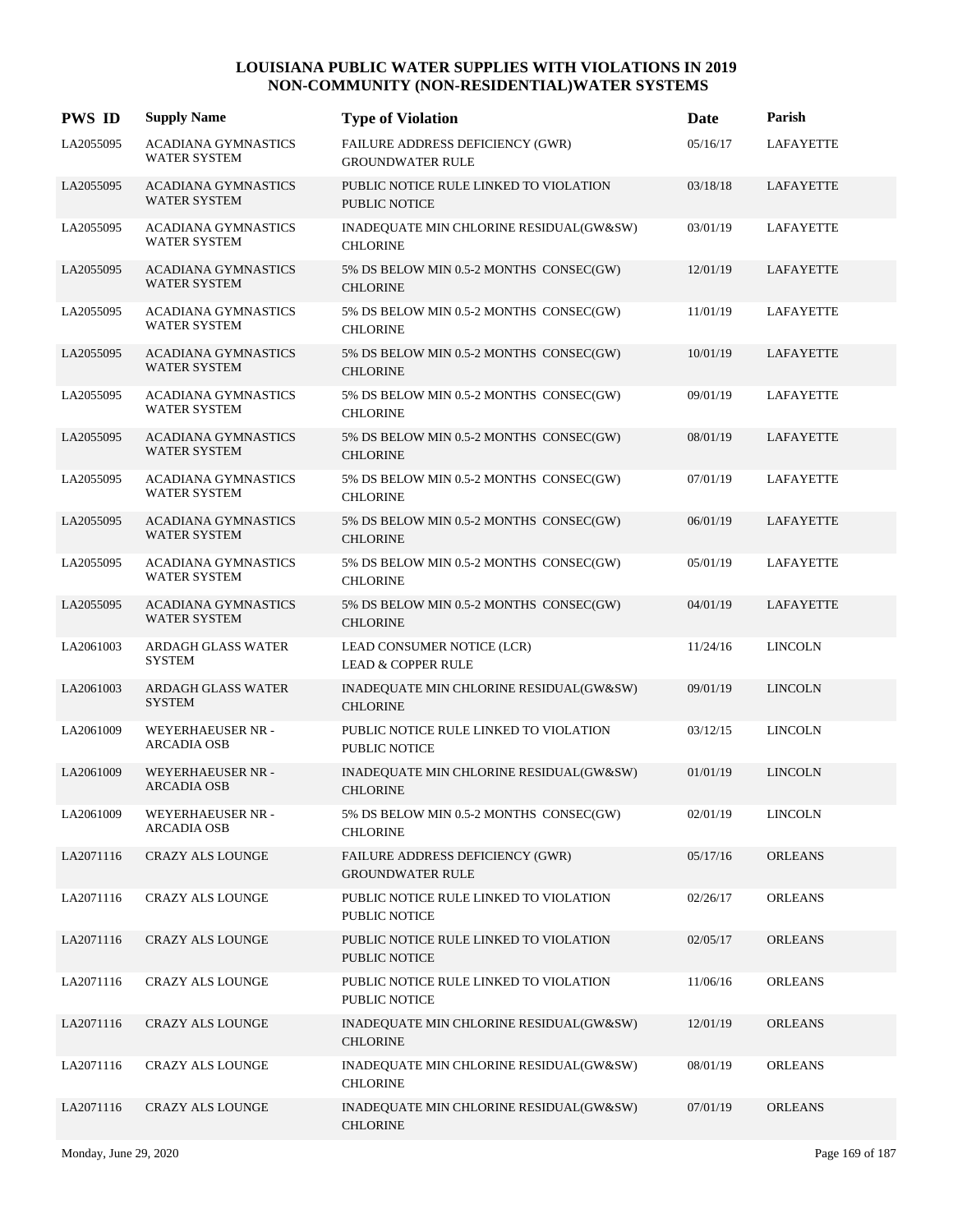| <b>PWS ID</b> | <b>Supply Name</b>                                 | <b>Type of Violation</b>                                               | Date     | Parish         |
|---------------|----------------------------------------------------|------------------------------------------------------------------------|----------|----------------|
| LA2071116     | <b>CRAZY ALS LOUNGE</b>                            | INADEQUATE MIN CHLORINE RESIDUAL(GW&SW)<br><b>CHLORINE</b>             | 04/01/19 | <b>ORLEANS</b> |
| LA2071116     | <b>CRAZY ALS LOUNGE</b>                            | INADEQUATE MIN CHLORINE RESIDUAL(GW&SW)<br><b>CHLORINE</b>             | 03/01/19 | <b>ORLEANS</b> |
| LA2071116     | <b>CRAZY ALS LOUNGE</b>                            | FAILURE TO SUBMIT MONITORING PLAN<br>TOTAL COLIFORM RULE               | 01/01/14 | <b>ORLEANS</b> |
| LA2071116     | <b>CRAZY ALS LOUNGE</b>                            | NO CERTIFIED OPERATOR                                                  | 12/01/18 | <b>ORLEANS</b> |
| LA2071117     | PNO CRUISE TERMINALS                               | MONITORING, RTN/RPT MAJOR (SWTR-FILTER)<br><b>CHLORINE</b>             | 02/01/19 | <b>ORLEANS</b> |
| LA2071118     | PNO UPTOWN FACILITIES                              | MONITORING, RTN/RPT MAJOR (SWTR-FILTER)<br><b>CHLORINE</b>             | 02/01/19 | <b>ORLEANS</b> |
| LA2071119     | PNO LOUISIANA NEXT COTTON<br><b>WAREHOUSE</b>      | MONITORING, RTN/RPT MAJOR (SWTR-FILTER)<br><b>CHLORINE</b>             | 02/01/19 | <b>ORLEANS</b> |
| LA2071120     | PNO ALABO STREET WHARF                             | MONITORING, RTN/RPT MAJOR (SWTR-FILTER)<br><b>CHLORINE</b>             | 02/01/19 | <b>ORLEANS</b> |
| LA2071121     | PNO 3401 JOURDAN ROAD                              | MONITORING, RTN/RPT MINOR (SWTR-FILTER)<br><b>CHLORINE</b>             | 02/01/19 | <b>ORLEANS</b> |
| LA2071122     | PNO HARMONY ST. WHARF                              | MONITORING, RTN/RPT MAJOR (SWTR-FILTER)<br><b>CHLORINE</b>             | 02/01/19 | <b>ORLEANS</b> |
| LA2071125     | PNO ELAINE STREET WHARF                            | MONITORING, RTN/RPT MAJOR (SWTR-FILTER)<br><b>CHLORINE</b>             | 02/01/19 | <b>ORLEANS</b> |
| LA2077050     | SHERBURNE WILDLIFE MGT<br>AREA WATER SYSTEM        | SAMPLE SITING PLAN ERRORS (RTCR)<br>REVISED TOTAL COLIFORM RULE (RTCR) | 04/01/16 | POINTE COUPEE  |
| LA2077050     | SHERBURNE WILDLIFE MGT<br>AREA WATER SYSTEM        | PUBLIC NOTICE RULE LINKED TO VIOLATION<br>PUBLIC NOTICE                | 03/04/17 | POINTE COUPEE  |
| LA2077050     | SHERBURNE WILDLIFE MGT<br><b>AREA WATER SYSTEM</b> | PUBLIC NOTICE RULE LINKED TO VIOLATION<br><b>PUBLIC NOTICE</b>         | 02/05/17 | POINTE COUPEE  |
| LA2077050     | SHERBURNE WILDLIFE MGT<br>AREA WATER SYSTEM        | PUBLIC NOTICE RULE LINKED TO VIOLATION<br>PUBLIC NOTICE                | 01/25/17 | POINTE COUPEE  |
| LA2077050     | SHERBURNE WILDLIFE MGT<br>AREA WATER SYSTEM        | PUBLIC NOTICE RULE LINKED TO VIOLATION<br><b>PUBLIC NOTICE</b>         | 12/11/16 | POINTE COUPEE  |
| LA2077050     | SHERBURNE WILDLIFE MGT<br>AREA WATER SYSTEM        | PUBLIC NOTICE RULE LINKED TO VIOLATION<br>PUBLIC NOTICE                | 11/18/16 | POINTE COUPEE  |
| LA2077050     | SHERBURNE WILDLIFE MGT<br>AREA WATER SYSTEM        | PUBLIC NOTICE RULE LINKED TO VIOLATION<br><b>PUBLIC NOTICE</b>         | 11/18/16 | POINTE COUPEE  |
| LA2077050     | SHERBURNE WILDLIFE MGT<br>AREA WATER SYSTEM        | PUBLIC NOTICE RULE LINKED TO VIOLATION<br><b>PUBLIC NOTICE</b>         | 10/14/16 | POINTE COUPEE  |
| LA2077050     | SHERBURNE WILDLIFE MGT<br>AREA WATER SYSTEM        | PUBLIC NOTICE RULE LINKED TO VIOLATION<br><b>PUBLIC NOTICE</b>         | 09/04/16 | POINTE COUPEE  |
| LA2077050     | SHERBURNE WILDLIFE MGT<br>AREA WATER SYSTEM        | PUBLIC NOTICE RULE LINKED TO VIOLATION<br>PUBLIC NOTICE                | 08/21/16 | POINTE COUPEE  |
| LA2077050     | SHERBURNE WILDLIFE MGT<br>AREA WATER SYSTEM        | PUBLIC NOTICE RULE LINKED TO VIOLATION<br>PUBLIC NOTICE                | 08/07/16 | POINTE COUPEE  |
| LA2077050     | SHERBURNE WILDLIFE MGT<br>AREA WATER SYSTEM        | PUBLIC NOTICE RULE LINKED TO VIOLATION<br>PUBLIC NOTICE                | 08/03/16 | POINTE COUPEE  |
| LA2077050     | SHERBURNE WILDLIFE MGT<br>AREA WATER SYSTEM        | PUBLIC NOTICE RULE LINKED TO VIOLATION<br><b>PUBLIC NOTICE</b>         | 07/07/16 | POINTE COUPEE  |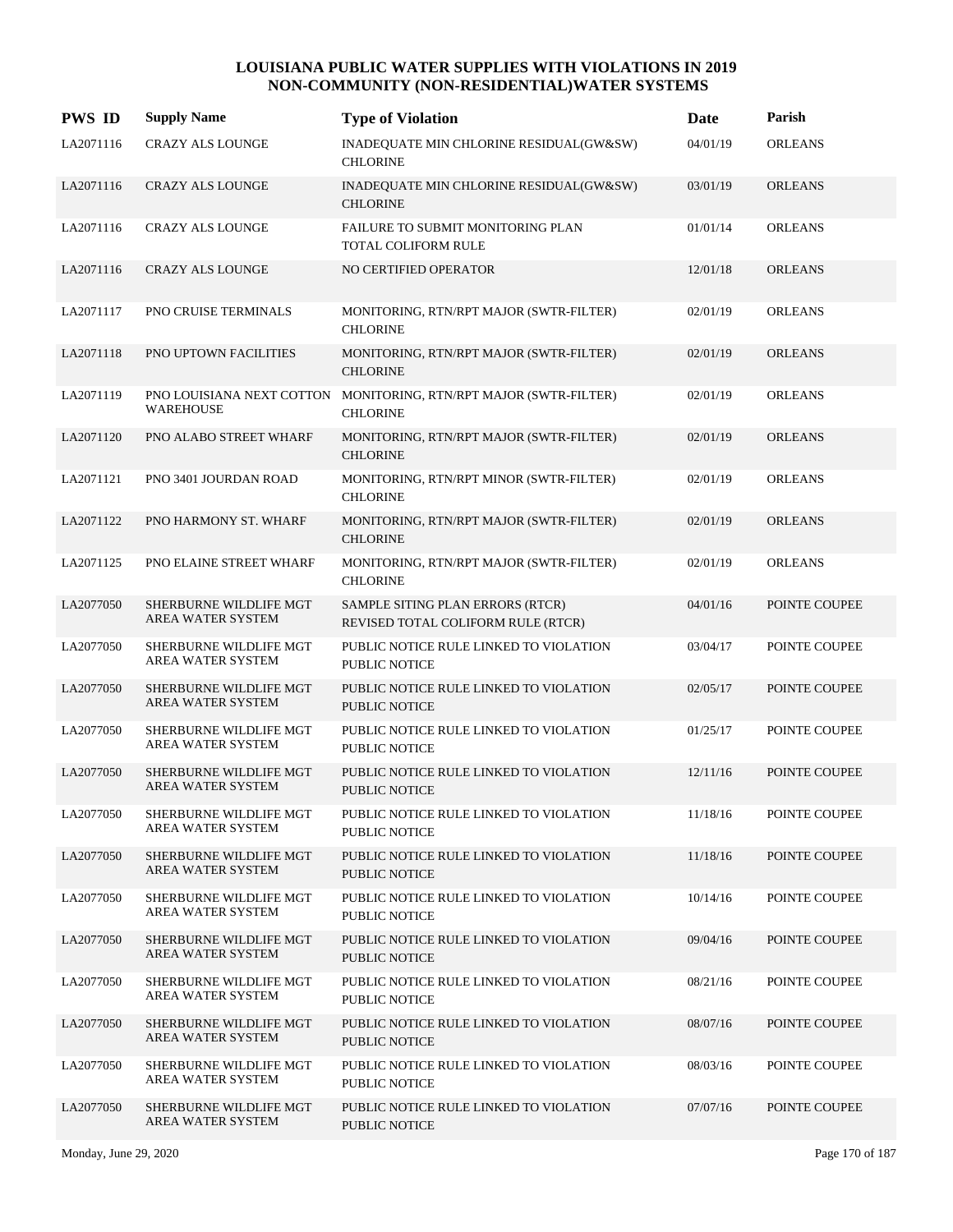| <b>PWS ID</b> | <b>Supply Name</b>                                    | <b>Type of Violation</b>                                       | Date     | Parish         |
|---------------|-------------------------------------------------------|----------------------------------------------------------------|----------|----------------|
| LA2077050     | SHERBURNE WILDLIFE MGT<br>AREA WATER SYSTEM           | PUBLIC NOTICE RULE LINKED TO VIOLATION<br><b>PUBLIC NOTICE</b> | 06/15/16 | POINTE COUPEE  |
| LA2077050     | SHERBURNE WILDLIFE MGT<br><b>AREA WATER SYSTEM</b>    | PUBLIC NOTICE RULE LINKED TO VIOLATION<br><b>PUBLIC NOTICE</b> | 04/24/16 | POINTE COUPEE  |
| LA2077050     | SHERBURNE WILDLIFE MGT<br>AREA WATER SYSTEM           | PUBLIC NOTICE RULE LINKED TO VIOLATION<br><b>PUBLIC NOTICE</b> | 03/15/16 | POINTE COUPEE  |
| LA2077050     | SHERBURNE WILDLIFE MGT<br><b>AREA WATER SYSTEM</b>    | PUBLIC NOTICE RULE LINKED TO VIOLATION<br><b>PUBLIC NOTICE</b> | 11/28/15 | POINTE COUPEE  |
| LA2077050     | SHERBURNE WILDLIFE MGT<br>AREA WATER SYSTEM           | PUBLIC NOTICE RULE LINKED TO VIOLATION<br><b>PUBLIC NOTICE</b> | 08/29/15 | POINTE COUPEE  |
| LA2077050     | SHERBURNE WILDLIFE MGT<br>AREA WATER SYSTEM           | PUBLIC NOTICE RULE LINKED TO VIOLATION<br><b>PUBLIC NOTICE</b> | 05/26/15 | POINTE COUPEE  |
| LA2077050     | SHERBURNE WILDLIFE MGT<br>AREA WATER SYSTEM           | PUBLIC NOTICE RULE LINKED TO VIOLATION<br><b>PUBLIC NOTICE</b> | 03/01/15 | POINTE COUPEE  |
| LA2077050     | SHERBURNE WILDLIFE MGT<br><b>AREA WATER SYSTEM</b>    | PUBLIC NOTICE RULE LINKED TO VIOLATION<br><b>PUBLIC NOTICE</b> | 11/24/14 | POINTE COUPEE  |
| LA2077050     | SHERBURNE WILDLIFE MGT<br><b>AREA WATER SYSTEM</b>    | PUBLIC NOTICE RULE LINKED TO VIOLATION<br>PUBLIC NOTICE        | 08/24/14 | POINTE COUPEE  |
| LA2079017     | ASSEMBLY OF GOD CHURCH<br><b>CAMP</b>                 | INADEQUATE MIN CHLORINE RESIDUAL(GW&SW)<br><b>CHLORINE</b>     | 11/01/19 | <b>RAPIDES</b> |
| LA2079017     | ASSEMBLY OF GOD CHURCH<br><b>CAMP</b>                 | INADEQUATE MIN CHLORINE RESIDUAL(GW&SW)<br><b>CHLORINE</b>     | 09/01/19 | <b>RAPIDES</b> |
| LA2079017     | ASSEMBLY OF GOD CHURCH<br><b>CAMP</b>                 | INADEQUATE MIN CHLORINE RESIDUAL(GW&SW)<br><b>CHLORINE</b>     | 04/01/19 | <b>RAPIDES</b> |
| LA2079017     | ASSEMBLY OF GOD CHURCH<br><b>CAMP</b>                 | 5% DS BELOW MIN 0.5-2 MONTHS CONSEC(GW)<br><b>CHLORINE</b>     | 12/01/19 | <b>RAPIDES</b> |
| LA2079026     | <b>VALENTINE LAKE NORTH</b><br><b>RECREATION AREA</b> | INADEQUATE MIN CHLORINE RESIDUAL(GW&SW)<br><b>CHLORINE</b>     | 04/01/19 | <b>RAPIDES</b> |
| LA2085063     | WRIGHTS LANDING WATER<br><b>SYSTEM</b>                | PUBLIC NOTICE RULE LINKED TO VIOLATION<br><b>PUBLIC NOTICE</b> | 08/20/16 | <b>SABINE</b>  |
| LA2085063     | <b>WRIGHTS LANDING WATER</b><br><b>SYSTEM</b>         | PUBLIC NOTICE RULE LINKED TO VIOLATION<br>PUBLIC NOTICE        | 12/11/11 | <b>SABINE</b>  |
| LA2085063     | WRIGHTS LANDING WATER<br><b>SYSTEM</b>                | PUBLIC NOTICE RULE LINKED TO VIOLATION<br>PUBLIC NOTICE        | 09/22/11 | <b>SABINE</b>  |
| LA2085063     | WRIGHTS LANDING WATER<br><b>SYSTEM</b>                | PUBLIC NOTICE RULE LINKED TO VIOLATION<br>PUBLIC NOTICE        | 08/30/11 | <b>SABINE</b>  |
| LA2085063     | WRIGHTS LANDING WATER<br><b>SYSTEM</b>                | INADEQUATE MIN CHLORINE RESIDUAL(GW&SW)<br><b>CHLORINE</b>     | 07/01/19 | <b>SABINE</b>  |
| LA2085063     | WRIGHTS LANDING WATER<br><b>SYSTEM</b>                | INADEQUATE MIN CHLORINE RESIDUAL(GW&SW)<br><b>CHLORINE</b>     | 03/01/19 | <b>SABINE</b>  |
| LA2085063     | WRIGHTS LANDING WATER<br><b>SYSTEM</b>                | 5% DS BELOW MIN 0.5-2 MONTHS CONSEC(GW)<br><b>CHLORINE</b>     | 08/01/19 | <b>SABINE</b>  |
| LA2085079     | HARBOR MHP WATER SYSTEM                               | PUBLIC NOTICE RULE LINKED TO VIOLATION<br>PUBLIC NOTICE        | 09/10/16 | <b>SABINE</b>  |
| LA2085079     | HARBOR MHP WATER SYSTEM                               | PUBLIC NOTICE RULE LINKED TO VIOLATION<br>PUBLIC NOTICE        | 06/19/16 | <b>SABINE</b>  |
| LA2085079     | HARBOR MHP WATER SYSTEM                               | INADEQUATE MIN CHLORINE RESIDUAL(GW&SW)<br><b>CHLORINE</b>     | 11/01/19 | <b>SABINE</b>  |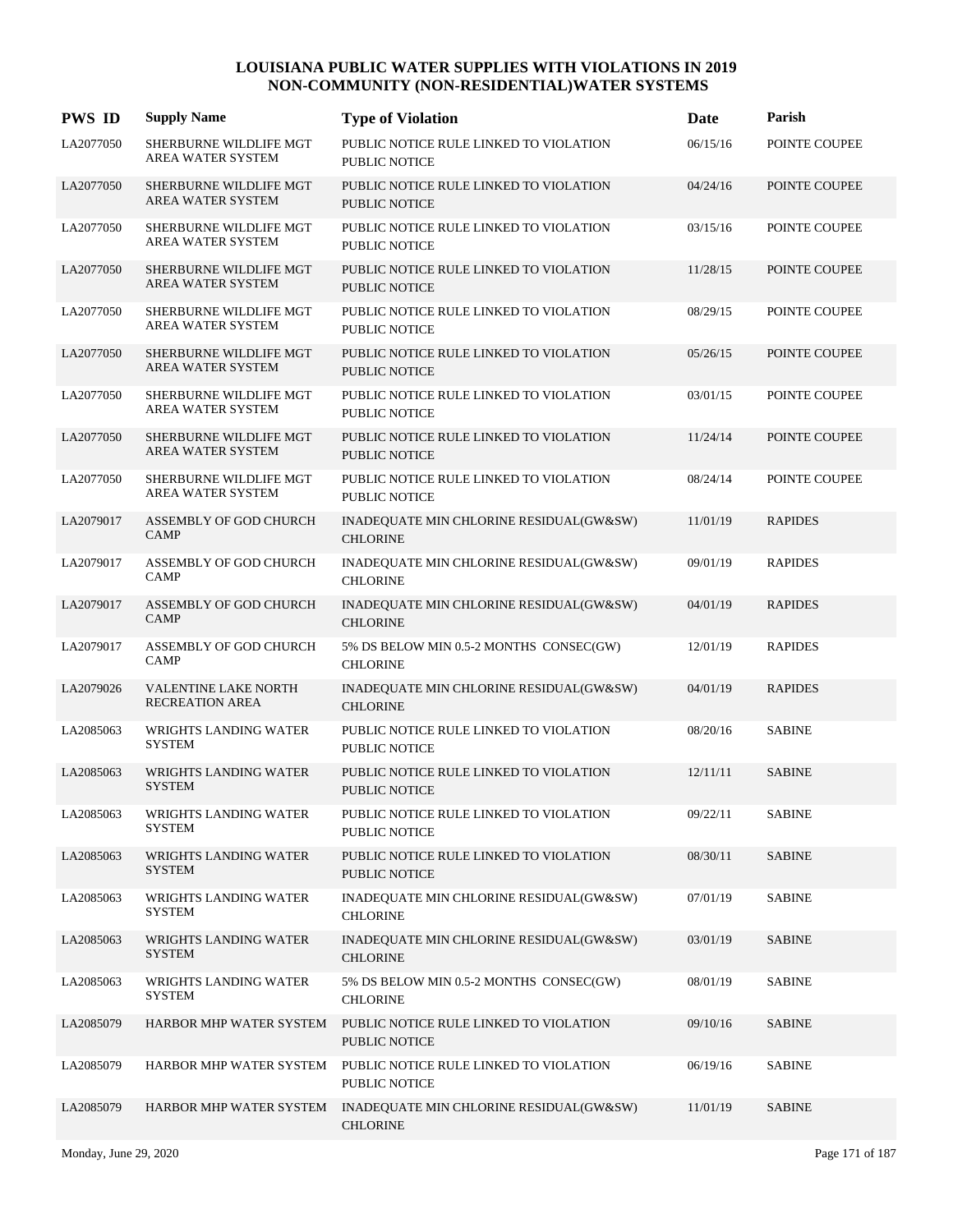| <b>PWS ID</b> | <b>Supply Name</b>                                        | <b>Type of Violation</b>                                                | Date     | Parish                               |
|---------------|-----------------------------------------------------------|-------------------------------------------------------------------------|----------|--------------------------------------|
| LA2085079     | HARBOR MHP WATER SYSTEM                                   | 5% DS BELOW MIN 0.5-2 MONTHS CONSEC(GW)<br><b>CHLORINE</b>              | 12/01/19 | <b>SABINE</b>                        |
| LA2085087     | R R & L PARK                                              | PUBLIC NOTICE RULE LINKED TO VIOLATION<br><b>PUBLIC NOTICE</b>          | 09/10/16 | <b>SABINE</b>                        |
| LA2085087     | R R & L PARK                                              | PUBLIC NOTICE RULE LINKED TO VIOLATION<br><b>PUBLIC NOTICE</b>          | 08/20/16 | <b>SABINE</b>                        |
| LA2085087     | R R & L PARK                                              | <b>FAILURE TO SUBMIT MONITORING PLAN</b><br><b>TOTAL COLIFORM RULE</b>  | 01/01/14 | <b>SABINE</b>                        |
| LA2087001     | <b>DOMINO SUGAR</b>                                       | MONITORING, ROUTINE, MAJOR (RTCR)<br>REVISED TOTAL COLIFORM RULE (RTCR) | 08/01/19 | <b>ST BERNARD</b>                    |
| LA2087001     | <b>DOMINO SUGAR</b>                                       | SINGLE COMB FLTR EFFLUENT (IESWTR/LT1)<br><b>TURBIDITY</b>              | 10/01/19 | <b>ST BERNARD</b>                    |
| LA2087001     | DOMINO SUGAR                                              | SINGLE COMB FLTR EFFLUENT (IESWTR/LT1)<br><b>TURBIDITY</b>              | 08/01/19 | <b>ST BERNARD</b>                    |
| LA2091030     | CAL MAINE FOODS, INC                                      | INADEQUATE MIN CHLORINE RESIDUAL(GW&SW)<br><b>CHLORINE</b>              | 02/01/19 | <b>ST HELENA</b>                     |
| LA2093002     | NORANDA ALUMINA, LLC                                      | INADEQUATE MIN CHLORINE RESIDUAL(GW&SW)<br><b>CHLORINE</b>              | 04/01/19 | <b>ST JAMES</b>                      |
| LA2095041     | PINNACLE POLYMERS                                         | INADEQUATE MIN CHLORINE RESIDUAL(GW&SW)<br><b>CHLORINE</b>              | 07/01/19 | <b>ST JOHN THE</b><br><b>BAPTIST</b> |
| LA2095042     | CAJUN PRIDE WATER SYSTEM                                  | MONITORING, ROUTINE, MAJOR (RTCR)<br>REVISED TOTAL COLIFORM RULE (RTCR) | 06/01/19 | <b>ST JOHN THE</b><br><b>BAPTIST</b> |
| LA2095043     | <b>BEC'S AT THE LAKE</b><br>RESTAURANT AND CATERIN        | PUBLIC NOTICE RULE LINKED TO VIOLATION<br><b>PUBLIC NOTICE</b>          | 02/08/12 | ST JOHN THE<br><b>BAPTIST</b>        |
| LA2095043     | <b>BEC'S AT THE LAKE</b><br>RESTAURANT AND CATERIN        | INADEQUATE MIN CHLORINE RESIDUAL(GW&SW)<br><b>CHLORINE</b>              | 12/01/19 | ST JOHN THE<br><b>BAPTIST</b>        |
| LA2095045     | <b>FRENIER LANDING</b><br><b>RESTAURANT</b>               | INADEQUATE MIN CHLORINE RESIDUAL(GW&SW)<br><b>CHLORINE</b>              | 12/01/19 | <b>ST JOHN THE</b><br><b>BAPTIST</b> |
| LA2097051     | <b>WALMART DISTRIBUTION</b><br>CENTER WATER SYSTEM        | FOLLOW-UP OR ROUTINE TAP M/R (LCR)<br><b>LEAD &amp; COPPER RULE</b>     | 10/01/18 | <b>ST LANDRY</b>                     |
| LA2097051     | <b>WALMART DISTRIBUTION</b><br><b>CENTER WATER SYSTEM</b> | FOLLOW-UP OR ROUTINE TAP M/R (LCR)<br><b>LEAD &amp; COPPER RULE</b>     | 10/01/17 | <b>ST LANDRY</b>                     |
| LA2097051     | <b>WALMART DISTRIBUTION</b><br>CENTER WATER SYSTEM        | PUBLIC NOTICE RULE LINKED TO VIOLATION<br>PUBLIC NOTICE                 | 02/09/19 | <b>ST LANDRY</b>                     |
| LA2097051     | <b>WALMART DISTRIBUTION</b><br>CENTER WATER SYSTEM        | PUBLIC NOTICE RULE LINKED TO VIOLATION<br>PUBLIC NOTICE                 | 03/19/18 | <b>ST LANDRY</b>                     |
| LA2097051     | <b>WALMART DISTRIBUTION</b><br>CENTER WATER SYSTEM        | PUBLIC NOTICE RULE LINKED TO VIOLATION<br>PUBLIC NOTICE                 | 11/06/17 | <b>ST LANDRY</b>                     |
| LA2097051     | <b>WALMART DISTRIBUTION</b><br>CENTER WATER SYSTEM        | INADEQUATE MIN CHLORINE RESIDUAL(GW&SW)<br><b>CHLORINE</b>              | 03/01/19 | <b>ST LANDRY</b>                     |
| LA2099008     | <b>ATCHAFALAYA BASIN</b><br>LANDING WATER SYSTEM          | INADEQUATE MIN CHLORINE RESIDUAL(GW&SW)<br><b>CHLORINE</b>              | 11/01/19 | <b>ST MARTIN</b>                     |
| LA2099008     | ATCHAFALAYA BASIN<br>LANDING WATER SYSTEM                 | INADEQUATE MIN CHLORINE RESIDUAL(GW&SW)<br><b>CHLORINE</b>              | 06/01/19 | <b>ST MARTIN</b>                     |
| LA2099008     | ATCHAFALAYA BASIN<br>LANDING WATER SYSTEM                 | 5% DS BELOW MIN 0.5-2 MONTHS CONSEC(GW)<br><b>CHLORINE</b>              | 08/01/19 | <b>ST MARTIN</b>                     |
| LA2099008     | ATCHAFALAYA BASIN<br>LANDING WATER SYSTEM                 | 5% DS BELOW MIN 0.5-2 MONTHS CONSEC(GW)<br><b>CHLORINE</b>              | 07/01/19 | <b>ST MARTIN</b>                     |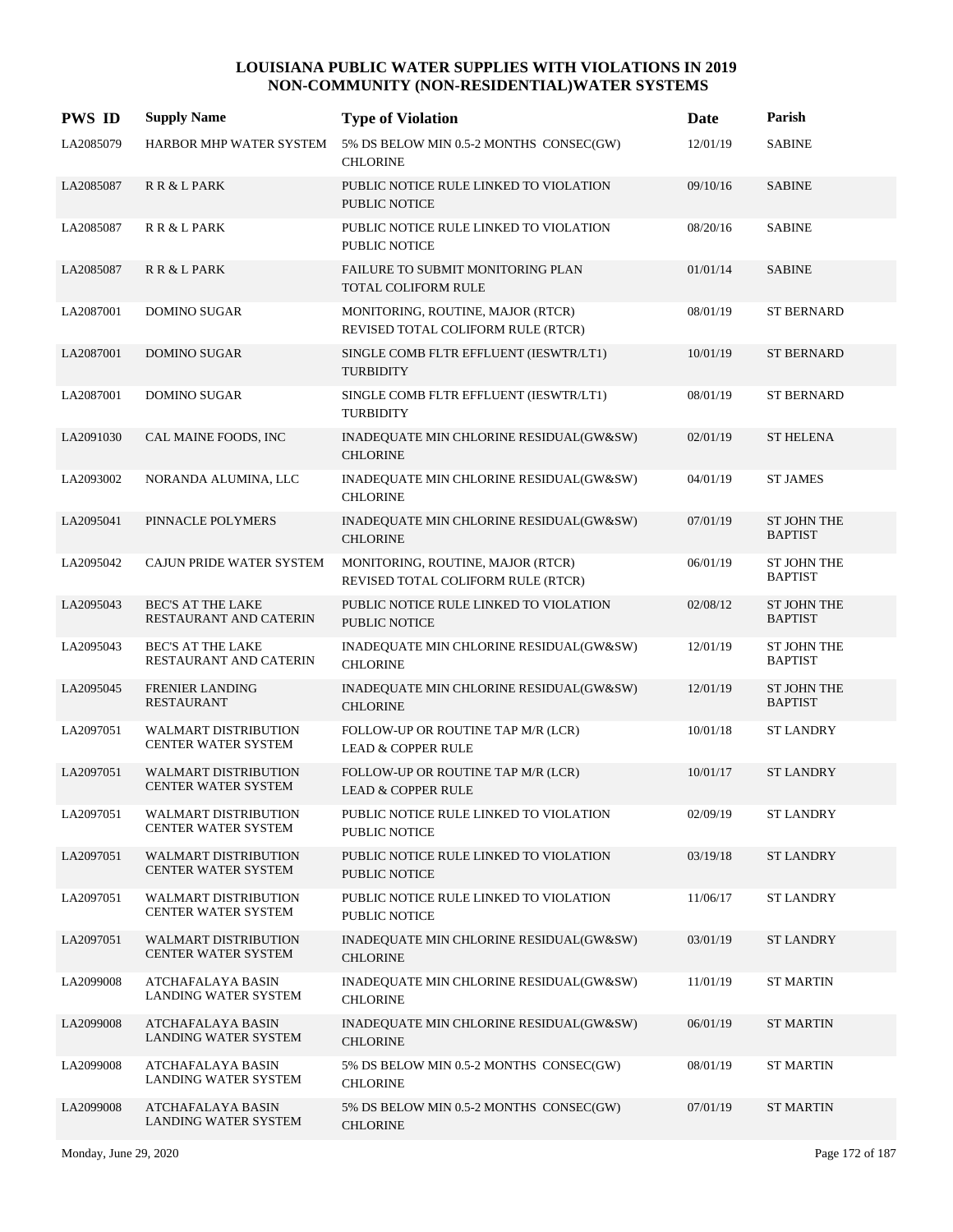| <b>PWS ID</b> | <b>Supply Name</b>                                 | <b>Type of Violation</b>                                                | Date     | Parish           |
|---------------|----------------------------------------------------|-------------------------------------------------------------------------|----------|------------------|
| LA2099010     | CAJUN HERITAGE RV PARK<br>WATER SYSTEM             | INADEQUATE MIN CHLORINE RESIDUAL(GW&SW)<br><b>CHLORINE</b>              | 09/01/19 | <b>ST MARTIN</b> |
| LA2099010     | <b>CAJUN HERITAGE RV PARK</b><br>WATER SYSTEM      | INADEQUATE MIN CHLORINE RESIDUAL(GW&SW)<br><b>CHLORINE</b>              | 06/01/19 | <b>ST MARTIN</b> |
| LA2099010     | CAJUN HERITAGE RV PARK<br><b>WATER SYSTEM</b>      | INADEQUATE MIN CHLORINE RESIDUAL(GW&SW)<br><b>CHLORINE</b>              | 02/01/19 | <b>ST MARTIN</b> |
| LA2099014     | MCGEES SWAMP TOURS<br>WATER SYSTEM                 | FAILURE ADDRESS DEFICIENCY (GWR)<br><b>GROUNDWATER RULE</b>             | 01/31/18 | <b>ST MARTIN</b> |
| LA2099014     | <b>MCGEES SWAMP TOURS</b><br>WATER SYSTEM          | SAMPLE SITING PLAN ERRORS (RTCR)<br>REVISED TOTAL COLIFORM RULE (RTCR)  | 04/01/16 | <b>ST MARTIN</b> |
| LA2099014     | MCGEES SWAMP TOURS<br><b>WATER SYSTEM</b>          | PUBLIC NOTICE RULE LINKED TO VIOLATION<br><b>PUBLIC NOTICE</b>          | 03/18/18 | <b>ST MARTIN</b> |
| LA2099036     | BUTTE LA ROSE REST AREA<br><b>WATER SYSTEM</b>     | INADEQUATE MIN CHLORINE RESIDUAL(GW&SW)<br><b>CHLORINE</b>              | 02/01/19 | <b>ST MARTIN</b> |
| LA2099036     | <b>BUTTE LA ROSE REST AREA</b><br>WATER SYSTEM     | NO CERTIFIED OPERATOR                                                   | 05/17/19 | <b>ST MARTIN</b> |
| LA2099062     | <b>BREAUX BRIDGE GAMING</b><br>WATER SYSTEM        | INADEQUATE MIN CHLORINE RESIDUAL(GW&SW)<br><b>CHLORINE</b>              | 12/01/19 | <b>ST MARTIN</b> |
| LA2099062     | <b>BREAUX BRIDGE GAMING</b><br><b>WATER SYSTEM</b> | INADEQUATE MIN CHLORINE RESIDUAL(GW&SW)<br><b>CHLORINE</b>              | 10/01/19 | <b>ST MARTIN</b> |
| LA2099063     | <b>VEGAS STYLE SOUTH</b>                           | MONITORING, ROUTINE (DBP), MAJOR<br><b>CHLORINE</b>                     | 04/01/19 | <b>ST MARTIN</b> |
| LA2099063     | <b>VEGAS STYLE SOUTH</b>                           | MONITORING, ROUTINE, MAJOR (RTCR)<br>REVISED TOTAL COLIFORM RULE (RTCR) | 06/01/19 | <b>ST MARTIN</b> |
| LA2099063     | VEGAS STYLE SOUTH                                  | PUBLIC NOTICE RULE LINKED TO VIOLATION<br><b>PUBLIC NOTICE</b>          | 10/05/19 | <b>ST MARTIN</b> |
| LA2099063     | VEGAS STYLE SOUTH                                  | PUBLIC NOTICE RULE LINKED TO VIOLATION<br><b>PUBLIC NOTICE</b>          | 10/05/19 | <b>ST MARTIN</b> |
| LA2099063     | <b>VEGAS STYLE SOUTH</b>                           | INADEQUATE MIN CHLORINE RESIDUAL(GW&SW)<br><b>CHLORINE</b>              | 09/01/19 | <b>ST MARTIN</b> |
| LA2099063     | <b>VEGAS STYLE SOUTH</b>                           | 5% DS BELOW MIN 0.5-2 MONTHS CONSEC(GW)<br><b>CHLORINE</b>              | 11/01/19 | <b>ST MARTIN</b> |
| LA2099063     | <b>VEGAS STYLE SOUTH</b>                           | 5% DS BELOW MIN 0.5-2 MONTHS CONSEC(GW)<br><b>CHLORINE</b>              | 10/01/19 | <b>ST MARTIN</b> |
| LA2099064     | MINNOWS SHELL TRUCK STOP<br>WATER SYSTEM           | MONITORING, ROUTINE (DBP), MAJOR<br><b>CHLORINE</b>                     | 04/01/19 | <b>ST MARTIN</b> |
| LA2099064     | MINNOWS SHELL TRUCK STOP<br>WATER SYSTEM           | MONITORING, ROUTINE, MAJOR (RTCR)<br>REVISED TOTAL COLIFORM RULE (RTCR) | 06/01/19 | <b>ST MARTIN</b> |
| LA2099064     | MINNOWS SHELL TRUCK STOP<br>WATER SYSTEM           | PUBLIC NOTICE RULE LINKED TO VIOLATION<br>PUBLIC NOTICE                 | 10/05/19 | <b>ST MARTIN</b> |
| LA2099064     | MINNOWS SHELL TRUCK STOP<br><b>WATER SYSTEM</b>    | PUBLIC NOTICE RULE LINKED TO VIOLATION<br>PUBLIC NOTICE                 | 10/05/19 | <b>ST MARTIN</b> |
| LA2099064     | MINNOWS SHELL TRUCK STOP<br>WATER SYSTEM           | INADEQUATE MIN CHLORINE RESIDUAL(GW&SW)<br><b>CHLORINE</b>              | 09/01/19 | <b>ST MARTIN</b> |
| LA2099064     | MINNOWS SHELL TRUCK STOP<br>WATER SYSTEM           | 5% DS BELOW MIN 0.5-2 MONTHS CONSEC(GW)<br><b>CHLORINE</b>              | 12/01/19 | <b>ST MARTIN</b> |
| LA2099064     | MINNOWS SHELL TRUCK STOP<br>WATER SYSTEM           | 5% DS BELOW MIN 0.5-2 MONTHS CONSEC(GW)<br><b>CHLORINE</b>              | 11/01/19 | <b>ST MARTIN</b> |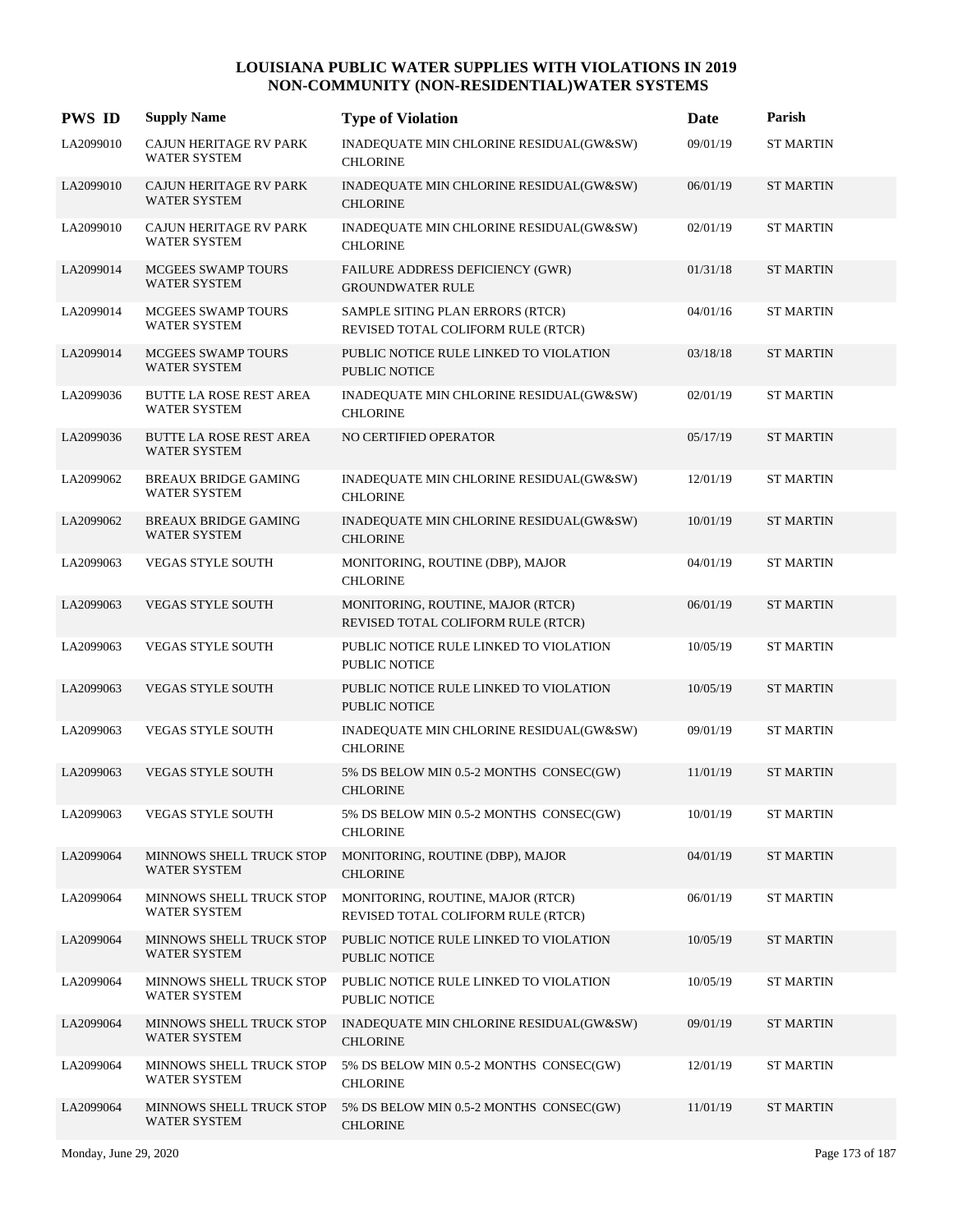| <b>PWS ID</b> | <b>Supply Name</b>                              | <b>Type of Violation</b>                                                             | Date     | Parish            |
|---------------|-------------------------------------------------|--------------------------------------------------------------------------------------|----------|-------------------|
| LA2099064     | MINNOWS SHELL TRUCK STOP<br><b>WATER SYSTEM</b> | 5% DS BELOW MIN 0.5-2 MONTHS CONSEC(GW)<br><b>CHLORINE</b>                           | 10/01/19 | <b>ST MARTIN</b>  |
| LA2099067     |                                                 | ENSO FITNESS WATER SYSTEM INADEQUATE MIN CHLORINE RESIDUAL(GW&SW)<br><b>CHLORINE</b> | 08/01/19 | <b>ST MARTIN</b>  |
| LA2099067     |                                                 | ENSO FITNESS WATER SYSTEM INADEQUATE MIN CHLORINE RESIDUAL(GW&SW)<br><b>CHLORINE</b> | 02/01/19 | <b>ST MARTIN</b>  |
| LA2099067     |                                                 | ENSO FITNESS WATER SYSTEM 5% DS BELOW MIN 0.5-2 MONTHS CONSEC(GW)<br><b>CHLORINE</b> | 09/01/19 | <b>ST MARTIN</b>  |
| LA2099067     |                                                 | ENSO FITNESS WATER SYSTEM 5% DS BELOW MIN 0.5-2 MONTHS CONSEC(GW)<br><b>CHLORINE</b> | 04/01/19 | <b>ST MARTIN</b>  |
| LA2099076     | <b>LLC</b>                                      | CASH MAGIC BREAUX BRIDGE MONITORING, ROUTINE (DBP), MAJOR<br><b>CHLORINE</b>         | 07/01/19 | <b>ST MARTIN</b>  |
| LA2099076     | CASH MAGIC BREAUX BRIDGE<br><b>LLC</b>          | INADEQUATE MIN CHLORINE RESIDUAL(GW&SW)<br><b>CHLORINE</b>                           | 10/01/19 | <b>ST MARTIN</b>  |
| LA2099078     | UNCLE DICK DAVIS RV PARK<br><b>WATER SYSTEM</b> | FAILURE ADDRESS DEFICIENCY (GWR)<br><b>GROUNDWATER RULE</b>                          | 05/07/19 | <b>ST MARTIN</b>  |
| LA2099078     | UNCLE DICK DAVIS RV PARK<br><b>WATER SYSTEM</b> | FAILURE ADDRESS DEFICIENCY (GWR)<br><b>GROUNDWATER RULE</b>                          | 05/05/19 | <b>ST MARTIN</b>  |
| LA2099078     | UNCLE DICK DAVIS RV PARK<br><b>WATER SYSTEM</b> | PUBLIC NOTICE RULE LINKED TO VIOLATION<br>PUBLIC NOTICE                              | 06/12/19 | <b>ST MARTIN</b>  |
| LA2099078     | UNCLE DICK DAVIS RV PARK<br><b>WATER SYSTEM</b> | INADEQUATE MIN CHLORINE RESIDUAL(GW&SW)<br><b>CHLORINE</b>                           | 06/01/19 | <b>ST MARTIN</b>  |
| LA2099078     | UNCLE DICK DAVIS RV PARK<br>WATER SYSTEM        | INADEQUATE MIN CHLORINE RESIDUAL(GW&SW)<br><b>CHLORINE</b>                           | 03/01/19 | <b>ST MARTIN</b>  |
| LA2099078     | UNCLE DICK DAVIS RV PARK<br><b>WATER SYSTEM</b> | 5% DS BELOW MIN 0.5-2 MONTHS CONSEC(GW)<br><b>CHLORINE</b>                           | 04/01/19 | <b>ST MARTIN</b>  |
| LA2099078     | UNCLE DICK DAVIS RV PARK<br><b>WATER SYSTEM</b> | NO CERTIFIED OPERATOR                                                                | 05/22/19 | <b>ST MARTIN</b>  |
| LA2101023     | <b>CYPREMORT POINT STATE</b><br>PARK            | INADEQUATE MIN CHLORINE RESIDUAL(GW&SW)<br><b>CHLORINE</b>                           | 12/01/19 | <b>ST MARY</b>    |
| LA2101028     | <b>OUINTANA MARINA</b>                          | INADEQUATE MIN CHLORINE RESIDUAL(GW&SW)<br><b>CHLORINE</b>                           | 12/01/19 | <b>ST MARY</b>    |
| LA2103029     | CHATA-IMA ELEMENTARY<br><b>SCHOOL W S</b>       | INADEQUATE MIN CHLORINE RESIDUAL(GW&SW)<br><b>CHLORINE</b>                           | 09/01/19 | <b>ST TAMMANY</b> |
| LA2103042     | FIFTH WARD JR HIGH W S                          | INADEQUATE MIN CHLORINE RESIDUAL(GW&SW)<br><b>CHLORINE</b>                           | 09/01/19 | <b>ST TAMMANY</b> |
| LA2103053     | <b>BAYOU LACOMBE MIDDLE</b><br><b>SCHOOL</b>    | FAILURE ADDRESS DEFICIENCY (GWR)<br><b>GROUNDWATER RULE</b>                          | 04/12/18 | <b>ST TAMMANY</b> |
| LA2103053     | BAYOU LACOMBE MIDDLE<br><b>SCHOOL</b>           | LEAD CONSUMER NOTICE (LCR)<br><b>LEAD &amp; COPPER RULE</b>                          | 02/17/18 | <b>ST TAMMANY</b> |
| LA2103053     | <b>BAYOU LACOMBE MIDDLE</b><br><b>SCHOOL</b>    | PUBLIC NOTICE RULE LINKED TO VIOLATION<br>PUBLIC NOTICE                              | 06/14/18 | <b>ST TAMMANY</b> |
| LA2103072     | FAT SPOON CAFE #2                               | INADEQUATE MIN CHLORINE RESIDUAL(GW&SW)<br><b>CHLORINE</b>                           | 11/01/19 | <b>ST TAMMANY</b> |
| LA2103072     | FAT SPOON CAFE #2                               | FAILURE TO SUBMIT MONITORING PLAN<br>TOTAL COLIFORM RULE                             | 01/01/14 | <b>ST TAMMANY</b> |
| LA2103080     | SAL & JUDYS WATER SUPPLY                        | FAILURE ADDRESS DEFICIENCY (GWR)<br><b>GROUNDWATER RULE</b>                          | 05/02/17 | <b>ST TAMMANY</b> |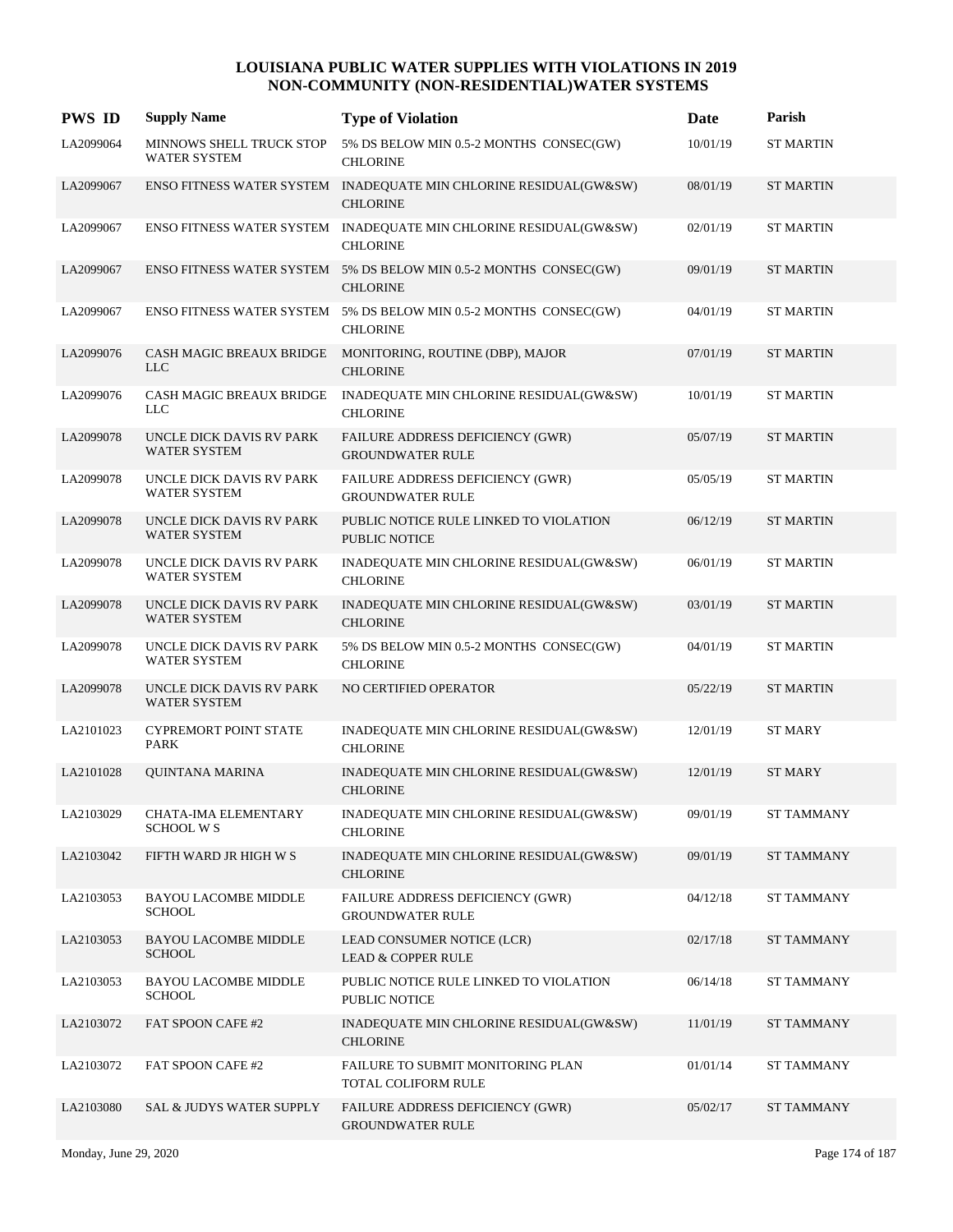| <b>PWS ID</b> | <b>Supply Name</b>          | <b>Type of Violation</b>                                                | Date     | Parish            |
|---------------|-----------------------------|-------------------------------------------------------------------------|----------|-------------------|
| LA2103080     | SAL & JUDYS WATER SUPPLY    | FAILURE ADDRESS DEFICIENCY (GWR)<br><b>GROUNDWATER RULE</b>             | 05/02/17 | <b>ST TAMMANY</b> |
| LA2103094     | STATE POLICE TROOP L        | OCCT/SOWT RECOMMENDATION/STUDY (LCR)<br><b>LEAD &amp; COPPER RULE</b>   | 07/11/18 | <b>ST TAMMANY</b> |
| LA2103094     | STATE POLICE TROOP L        | LEAD CONSUMER NOTICE (LCR)<br><b>LEAD &amp; COPPER RULE</b>             | 11/24/19 | <b>ST TAMMANY</b> |
| LA2103094     | <b>STATE POLICE TROOP L</b> | LEAD CONSUMER NOTICE (LCR)<br><b>LEAD &amp; COPPER RULE</b>             | 08/14/16 | <b>ST TAMMANY</b> |
| LA2103147     | NO PLACE LIKE HOME          | MONITORING, ROUTINE, MAJOR (RTCR)<br>REVISED TOTAL COLIFORM RULE (RTCR) | 01/01/19 | <b>ST TAMMANY</b> |
| LA2103147     | NO PLACE LIKE HOME          | PUBLIC NOTICE RULE LINKED TO VIOLATION<br><b>PUBLIC NOTICE</b>          | 05/08/19 | <b>ST TAMMANY</b> |
| LA2103147     | NO PLACE LIKE HOME          | RESIDUAL NOT MONITORED MRT-POE-ACR (GW)<br><b>CHLORINE</b>              | 01/01/19 | <b>ST TAMMANY</b> |
| LA2103147     | NO PLACE LIKE HOME          | INADEQUATE MIN CHLORINE RESIDUAL(GW&SW)<br><b>CHLORINE</b>              | 12/01/19 | <b>ST TAMMANY</b> |
| LA2103147     | NO PLACE LIKE HOME          | INADEQUATE MIN CHLORINE RESIDUAL(GW&SW)<br><b>CHLORINE</b>              | 09/01/19 | <b>ST TAMMANY</b> |
| LA2103147     | NO PLACE LIKE HOME          | INADEQUATE MIN CHLORINE RESIDUAL(GW&SW)<br><b>CHLORINE</b>              | 06/01/19 | <b>ST TAMMANY</b> |
| LA2103147     | NO PLACE LIKE HOME          | INADEQUATE MIN CHLORINE RESIDUAL(GW&SW)<br><b>CHLORINE</b>              | 02/01/19 | <b>ST TAMMANY</b> |
| LA2103147     | NO PLACE LIKE HOME          | 5% DS BELOW MIN 0.5-2 MONTHS CONSEC(GW)<br><b>CHLORINE</b>              | 10/01/19 | <b>ST TAMMANY</b> |
| LA2103147     | NO PLACE LIKE HOME          | 5% DS BELOW MIN 0.5-2 MONTHS CONSEC(GW)<br><b>CHLORINE</b>              | 07/01/19 | <b>ST TAMMANY</b> |
| LA2103147     | NO PLACE LIKE HOME          | 5% DS BELOW MIN 0.5-2 MONTHS CONSEC(GW)<br><b>CHLORINE</b>              | 04/01/19 | <b>ST TAMMANY</b> |
| LA2103147     | <b>NO PLACE LIKE HOME</b>   | 5% DS BELOW MIN 0.5-2 MONTHS CONSEC(GW)<br><b>CHLORINE</b>              | 03/01/19 | <b>ST TAMMANY</b> |
| LA2103233     | RAMSEY GRILL AND CAFE       | FAILURE ADDRESS DEFICIENCY (GWR)<br><b>GROUNDWATER RULE</b>             | 01/02/19 | <b>ST TAMMANY</b> |
| LA2103233     | RAMSEY GRILL AND CAFE       | FAILURE ADDRESS DEFICIENCY (GWR)<br><b>GROUNDWATER RULE</b>             | 01/02/19 | <b>ST TAMMANY</b> |
| LA2103241     | <b>OLIVIA INN</b>           | FAILURE ADDRESS DEFICIENCY (GWR)<br><b>GROUNDWATER RULE</b>             | 05/16/18 | <b>ST TAMMANY</b> |
| LA2103241     | <b>OLIVIA INN</b>           | <b>FAILURE ADDRESS DEFICIENCY (GWR)</b><br><b>GROUNDWATER RULE</b>      | 05/16/18 | ST TAMMANY        |
| LA2103241     | <b>OLIVIA INN</b>           | FAILURE ADDRESS DEFICIENCY (GWR)<br><b>GROUNDWATER RULE</b>             | 05/16/18 | <b>ST TAMMANY</b> |
| LA2103241     | <b>OLIVIA INN</b>           | PUBLIC NOTICE RULE LINKED TO VIOLATION<br>PUBLIC NOTICE                 | 06/16/19 | <b>ST TAMMANY</b> |
| LA2103241     | <b>OLIVIA INN</b>           | INADEQUATE MIN CHLORINE RESIDUAL(GW&SW)<br><b>CHLORINE</b>              | 11/01/19 | ST TAMMANY        |
| LA2103241     | <b>OLIVIA INN</b>           | INADEQUATE MIN CHLORINE RESIDUAL(GW&SW)<br><b>CHLORINE</b>              | 09/01/19 | <b>ST TAMMANY</b> |
| LA2103241     | <b>OLIVIA INN</b>           | FAILURE TO SUBMIT MONITORING PLAN<br>TOTAL COLIFORM RULE                | 01/01/14 | <b>ST TAMMANY</b> |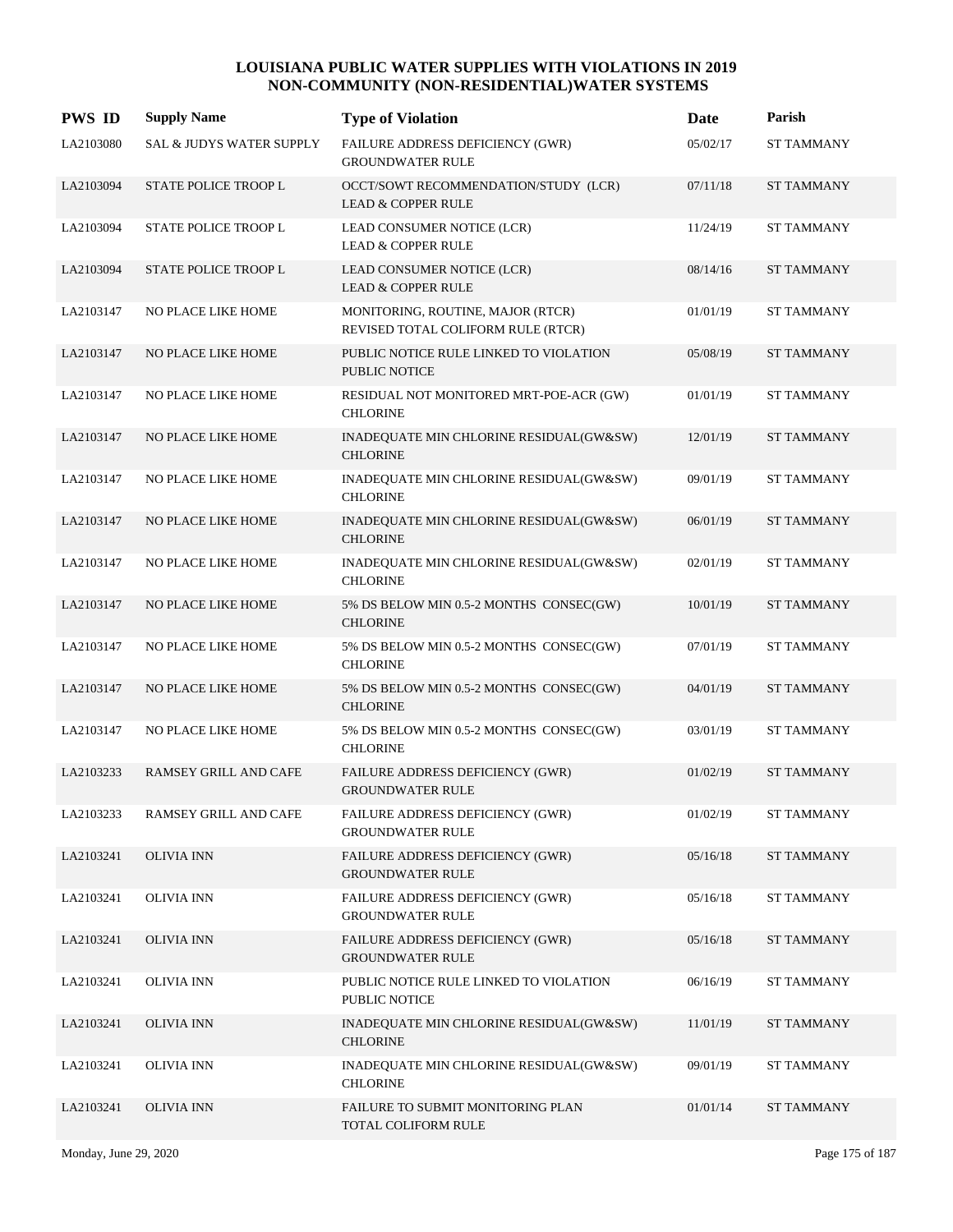| <b>PWS ID</b> | <b>Supply Name</b>                             | <b>Type of Violation</b>                                        | Date     | Parish            |
|---------------|------------------------------------------------|-----------------------------------------------------------------|----------|-------------------|
| LA2103292     | HILLCREST LAKE VILLAS                          | INADEQUATE MIN CHLORINE RESIDUAL(GW&SW)<br><b>CHLORINE</b>      | 01/01/19 | <b>ST TAMMANY</b> |
| LA2103292     | HILLCREST LAKE VILLAS                          | 5% DS BELOW MIN 0.5-2 MONTHS CONSEC(GW)<br><b>CHLORINE</b>      | 02/01/19 | <b>ST TAMMANY</b> |
| LA2103292     | HILLCREST LAKE VILLAS                          | NO CERTIFIED OPERATOR                                           | 05/14/19 | <b>ST TAMMANY</b> |
| LA2103297     | <b>EURO INN</b>                                | 5% DS BELOW MIN 0.5-2 MONTHS CONSEC(GW)<br><b>CHLORINE</b>      | 10/01/19 | <b>ST TAMMANY</b> |
| LA2103304     | KINDERHAUS MONTESORRI                          | LEAD CONSUMER NOTICE (LCR)<br><b>LEAD &amp; COPPER RULE</b>     | 03/03/19 | <b>ST TAMMANY</b> |
| LA2103318     | THE LITTLE ACADEMY                             | LEAD CONSUMER NOTICE (LCR)<br><b>LEAD &amp; COPPER RULE</b>     | 12/02/18 | <b>ST TAMMANY</b> |
| LA2103319     | <b>LOLLIPOP RANCH</b>                          | INADEQUATE MIN CHLORINE RESIDUAL(GW&SW)<br><b>CHLORINE</b>      | 08/01/19 | <b>ST TAMMANY</b> |
| LA2103320     | A TO Z DAYCARE CENTER                          | INADEQUATE MIN CHLORINE RESIDUAL(GW&SW)<br><b>CHLORINE</b>      | 11/01/19 | <b>ST TAMMANY</b> |
| LA2103343     | <b>ARCOSA MARINE PRODUCTS</b>                  | PUBLIC NOTICE RULE LINKED TO VIOLATION<br><b>PUBLIC NOTICE</b>  | 01/07/17 | <b>ST TAMMANY</b> |
| LA2103356     | LACOMBE-MANDEVILLE<br><b>HEADSTART</b>         | LEAD CONSUMER NOTICE (LCR)<br><b>LEAD &amp; COPPER RULE</b>     | 01/18/17 | <b>ST TAMMANY</b> |
| LA2103356     | LACOMBE-MANDEVILLE<br><b>HEADSTART</b>         | PUBLIC NOTICE RULE LINKED TO VIOLATION<br>PUBLIC NOTICE         | 01/07/17 | <b>ST TAMMANY</b> |
| LA2103356     | LACOMBE-MANDEVILLE<br><b>HEADSTART</b>         | FAILURE TO SUBMIT MONITORING PLAN<br><b>TOTAL COLIFORM RULE</b> | 01/01/14 | <b>ST TAMMANY</b> |
| LA2103357     | <b>NORTHMINSTER</b><br>PRESBYTERIAN MONTESSORI | LEAD CONSUMER NOTICE (LCR)<br><b>LEAD &amp; COPPER RULE</b>     | 02/14/19 | <b>ST TAMMANY</b> |
| LA2103365     | <b>CHARLOUS PIZZERIA</b>                       | INADEQUATE MIN CHLORINE RESIDUAL(GW&SW)<br><b>CHLORINE</b>      | 08/01/19 | <b>ST TAMMANY</b> |
| LA2103365     | <b>CHARLOUS PIZZERIA</b>                       | INADEQUATE MIN CHLORINE RESIDUAL(GW&SW)<br><b>CHLORINE</b>      | 06/01/19 | <b>ST TAMMANY</b> |
| LA2103365     | <b>CHARLOUS PIZZERIA</b>                       | INADEQUATE MIN CHLORINE RESIDUAL(GW&SW)<br><b>CHLORINE</b>      | 04/01/19 | <b>ST TAMMANY</b> |
| LA2103372     | <b>SCUTTLEBUTT</b>                             | FAILURE ADDRESS DEFICIENCY (GWR)<br><b>GROUNDWATER RULE</b>     | 07/17/19 | <b>ST TAMMANY</b> |
| LA2103372     | <b>SCUTTLEBUTT</b>                             | FAILURE ADDRESS DEFICIENCY (GWR)<br><b>GROUNDWATER RULE</b>     | 01/30/17 | <b>ST TAMMANY</b> |
| LA2103372     | <b>SCUTTLEBUTT</b>                             | PUBLIC NOTICE RULE LINKED TO VIOLATION<br>PUBLIC NOTICE         | 09/15/19 | ST TAMMANY        |
| LA2103372     | <b>SCUTTLEBUTT</b>                             | PUBLIC NOTICE RULE LINKED TO VIOLATION<br>PUBLIC NOTICE         | 04/13/19 | <b>ST TAMMANY</b> |
| LA2103372     | <b>SCUTTLEBUTT</b>                             | PUBLIC NOTICE RULE LINKED TO VIOLATION<br>PUBLIC NOTICE         | 06/14/17 | <b>ST TAMMANY</b> |
| LA2103372     | <b>SCUTTLEBUTT</b>                             | PUBLIC NOTICE RULE LINKED TO VIOLATION<br><b>PUBLIC NOTICE</b>  | 04/30/17 | <b>ST TAMMANY</b> |
| LA2103372     | <b>SCUTTLEBUTT</b>                             | PUBLIC NOTICE RULE LINKED TO VIOLATION<br>PUBLIC NOTICE         | 04/21/17 | <b>ST TAMMANY</b> |
| LA2103372     | <b>SCUTTLEBUTT</b>                             | 5% DS BELOW MIN 0.5-2 MONTHS CONSEC(GW)<br><b>CHLORINE</b>      | 12/01/19 | <b>ST TAMMANY</b> |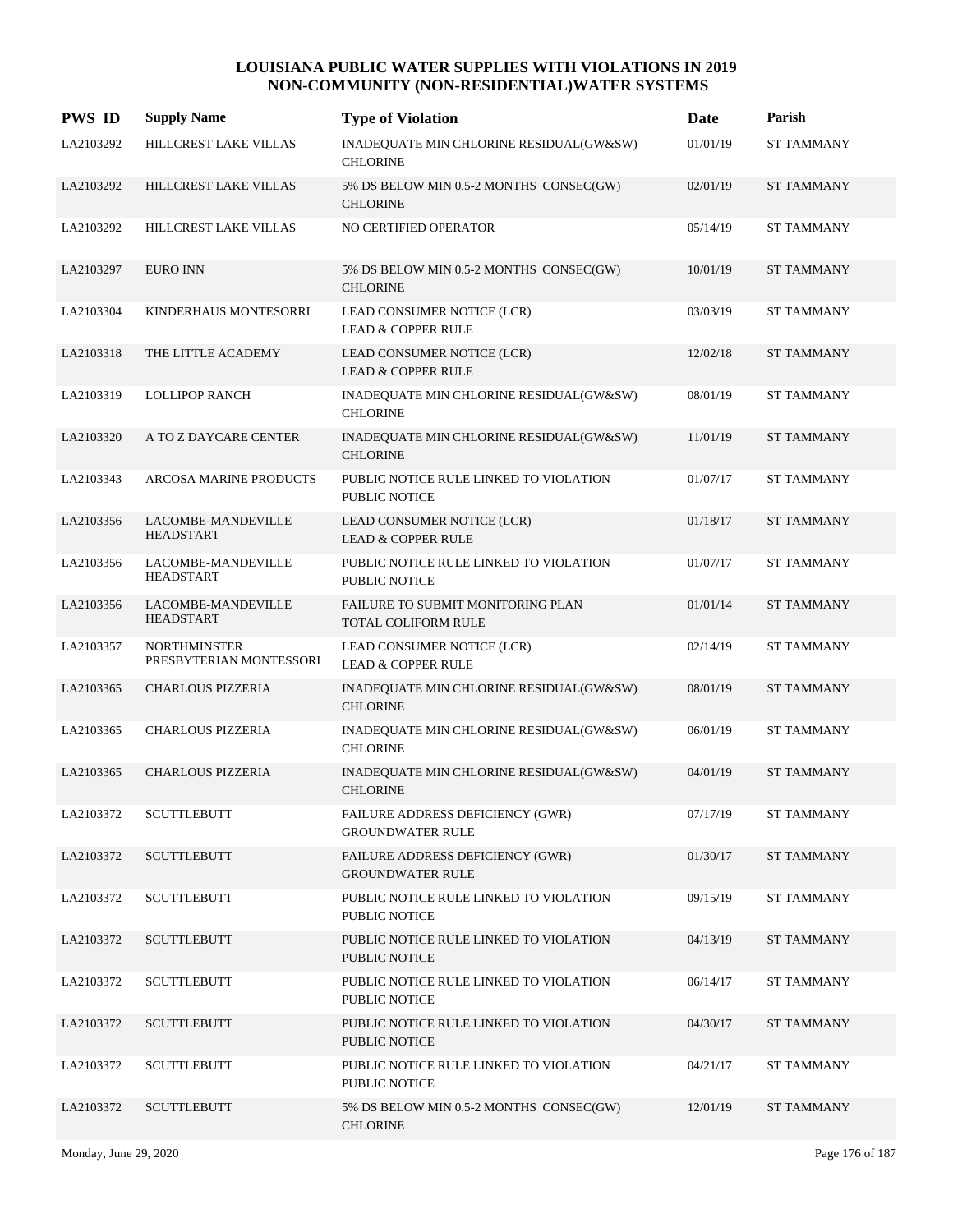| <b>PWS ID</b> | <b>Supply Name</b>                             | <b>Type of Violation</b>                                           | Date     | Parish            |
|---------------|------------------------------------------------|--------------------------------------------------------------------|----------|-------------------|
| LA2103372     | <b>SCUTTLEBUTT</b>                             | 5% DS BELOW MIN 0.5-2 MONTHS CONSEC(GW)<br><b>CHLORINE</b>         | 11/01/19 | <b>ST TAMMANY</b> |
| LA2103372     | <b>SCUTTLEBUTT</b>                             | 5% DS BELOW MIN 0.5-2 MONTHS CONSEC(GW)<br><b>CHLORINE</b>         | 10/01/19 | <b>ST TAMMANY</b> |
| LA2103372     | <b>SCUTTLEBUTT</b>                             | 5% DS BELOW MIN 0.5-2 MONTHS CONSEC(GW)<br><b>CHLORINE</b>         | 09/01/19 | <b>ST TAMMANY</b> |
| LA2103372     | <b>SCUTTLEBUTT</b>                             | 5% DS BELOW MIN 0.5-2 MONTHS CONSEC(GW)<br><b>CHLORINE</b>         | 08/01/19 | <b>ST TAMMANY</b> |
| LA2103372     | <b>SCUTTLEBUTT</b>                             | 5% DS BELOW MIN 0.5-2 MONTHS CONSEC(GW)<br><b>CHLORINE</b>         | 07/01/19 | <b>ST TAMMANY</b> |
| LA2103372     | <b>SCUTTLEBUTT</b>                             | 5% DS BELOW MIN 0.5-2 MONTHS CONSEC(GW)<br><b>CHLORINE</b>         | 06/01/19 | <b>ST TAMMANY</b> |
| LA2103372     | <b>SCUTTLEBUTT</b>                             | 5% DS BELOW MIN 0.5-2 MONTHS CONSEC(GW)<br><b>CHLORINE</b>         | 05/01/19 | <b>ST TAMMANY</b> |
| LA2103372     | <b>SCUTTLEBUTT</b>                             | 5% DS BELOW MIN 0.5-2 MONTHS CONSEC(GW)<br><b>CHLORINE</b>         | 04/01/19 | <b>ST TAMMANY</b> |
| LA2103372     | <b>SCUTTLEBUTT</b>                             | 5% DS BELOW MIN 0.5-2 MONTHS CONSEC(GW)<br><b>CHLORINE</b>         | 03/01/19 | <b>ST TAMMANY</b> |
| LA2103372     | <b>SCUTTLEBUTT</b>                             | 5% DS BELOW MIN 0.5-2 MONTHS CONSEC(GW)<br><b>CHLORINE</b>         | 02/01/19 | <b>ST TAMMANY</b> |
| LA2103372     | <b>SCUTTLEBUTT</b>                             | 5% DS BELOW MIN 0.5-2 MONTHS CONSEC(GW)<br><b>CHLORINE</b>         | 01/01/19 | <b>ST TAMMANY</b> |
| LA2103372     | <b>SCUTTLEBUTT</b>                             | NO CERTIFIED OPERATOR                                              | 04/01/19 | <b>ST TAMMANY</b> |
| LA2103373     | <b>WASTE MANAGEMENT</b>                        | LEAD CONSUMER NOTICE (LCR)<br><b>LEAD &amp; COPPER RULE</b>        | 03/04/19 | <b>ST TAMMANY</b> |
| LA2103377     | LIZ & JAX                                      | INADEQUATE MIN CHLORINE RESIDUAL(GW&SW)<br><b>CHLORINE</b>         | 12/01/19 | <b>ST TAMMANY</b> |
| LA2103379     | <b>TWO SISTERS BILLIARDS</b>                   | FAILURE TO SUBMIT MONITORING PLAN<br><b>TOTAL COLIFORM RULE</b>    | 01/01/14 | <b>ST TAMMANY</b> |
| LA2103380     | FOUNTAINBLEAU SCHOOL                           | FAILURE ADDRESS DEFICIENCY (GWR)<br><b>GROUNDWATER RULE</b>        | 09/26/16 | <b>ST TAMMANY</b> |
| LA2103380     | FOUNTAINBLEAU SCHOOL                           | FAILURE ADDRESS DEFICIENCY (GWR)<br><b>GROUNDWATER RULE</b>        | 09/26/16 | <b>ST TAMMANY</b> |
| LA2103380     | FOUNTAINBLEAU SCHOOL                           | PUBLIC NOTICE RULE LINKED TO VIOLATION<br>PUBLIC NOTICE            | 06/14/18 | <b>ST TAMMANY</b> |
| LA2103380     | FOUNTAINBLEAU SCHOOL                           | PUBLIC NOTICE RULE LINKED TO VIOLATION<br>PUBLIC NOTICE            | 10/25/15 | <b>ST TAMMANY</b> |
| LA2103386     | <b>LOCK ONE STORE</b>                          | <b>FAILURE TO SUBMIT MONITORING PLAN</b><br>TOTAL COLIFORM RULE    | 01/01/14 | <b>ST TAMMANY</b> |
| LA2103389     | ST TAM SCHOOL BOARD<br><b>EDUCATION CENTER</b> | <b>FAILURE ADDRESS DEFICIENCY (GWR)</b><br><b>GROUNDWATER RULE</b> | 04/10/17 | <b>ST TAMMANY</b> |
| LA2103389     | ST TAM SCHOOL BOARD<br><b>EDUCATION CENTER</b> | PUBLIC NOTICE RULE LINKED TO VIOLATION<br>PUBLIC NOTICE            | 04/13/19 | ST TAMMANY        |
| LA2103406     | RALLYS HAMBURGERS                              | PUBLIC NOTICE RULE LINKED TO VIOLATION<br><b>PUBLIC NOTICE</b>     | 11/13/15 | <b>ST TAMMANY</b> |
| LA2103412     | NORTHSHORE 1 COMMERCIAL<br>CONDO ASSOC         | FAILURE SUBMIT OEL REPORT FOR TTHM<br><b>TTHM</b>                  | 10/31/14 | <b>ST TAMMANY</b> |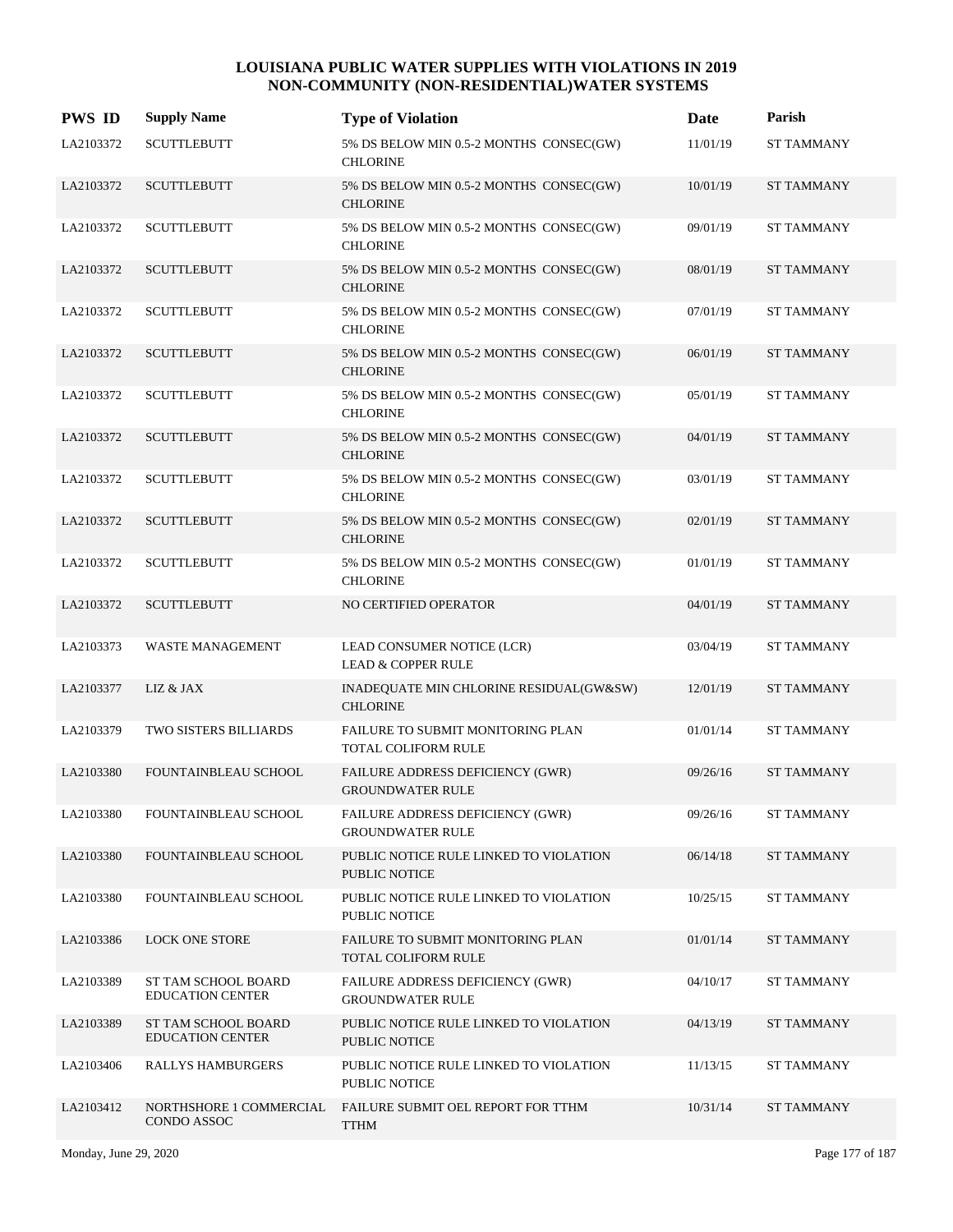| <b>PWS ID</b> | <b>Supply Name</b>                        | <b>Type of Violation</b>                                                  | Date     | Parish            |
|---------------|-------------------------------------------|---------------------------------------------------------------------------|----------|-------------------|
| LA2103420     | DUBROCS HOLDINGS LLC                      | PUBLIC NOTICE RULE LINKED TO VIOLATION<br><b>PUBLIC NOTICE</b>            | 04/30/17 | <b>ST TAMMANY</b> |
| LA2103429     | LEGACY BUICK GMC                          | PUBLIC NOTICE RULE LINKED TO VIOLATION<br><b>PUBLIC NOTICE</b>            | 12/23/13 | <b>ST TAMMANY</b> |
| LA2103429     | LEGACY BUICK GMC                          | PUBLIC NOTICE RULE LINKED TO VIOLATION<br><b>PUBLIC NOTICE</b>            | 11/24/13 | <b>ST TAMMANY</b> |
| LA2103429     | LEGACY BUICK GMC                          | FAILURE TO SUBMIT MONITORING PLAN<br><b>TOTAL COLIFORM RULE</b>           | 01/01/14 | <b>ST TAMMANY</b> |
| LA2103431     | FORD LINCOLN MERCURY OF<br><b>SLIDELL</b> | NO CERTIFIED OPERATOR                                                     | 03/05/19 | <b>ST TAMMANY</b> |
| LA2103436     | THE RESTAURANT                            | FAILURE ADDRESS DEFICIENCY (GWR)<br><b>GROUNDWATER RULE</b>               | 03/19/19 | <b>ST TAMMANY</b> |
| LA2103436     | THE RESTAURANT                            | PUBLIC NOTICE RULE LINKED TO VIOLATION<br><b>PUBLIC NOTICE</b>            | 04/25/19 | <b>ST TAMMANY</b> |
| LA2103436     | THE RESTAURANT                            | NO CERTIFIED OPERATOR                                                     | 09/17/19 | <b>ST TAMMANY</b> |
| LA2103440     | WINN DIXIE #1500                          | INADEQUATE MIN CHLORINE RESIDUAL(GW&SW)<br><b>CHLORINE</b>                | 11/01/19 | <b>ST TAMMANY</b> |
| LA2103446     | <b>BAYOU ADVENTURE</b>                    | FAILURE ADDRESS DEFICIENCY (GWR)<br><b>GROUNDWATER RULE</b>               | 08/29/19 | <b>ST TAMMANY</b> |
| LA2103446     | <b>BAYOU ADVENTURE</b>                    | PUBLIC NOTICE RULE LINKED TO VIOLATION<br><b>PUBLIC NOTICE</b>            | 06/19/16 | <b>ST TAMMANY</b> |
| LA2103446     | <b>BAYOU ADVENTURE</b>                    | PUBLIC NOTICE RULE LINKED TO VIOLATION<br><b>PUBLIC NOTICE</b>            | 06/15/16 | <b>ST TAMMANY</b> |
| LA2103446     | <b>BAYOU ADVENTURE</b>                    | PUBLIC NOTICE RULE LINKED TO VIOLATION<br><b>PUBLIC NOTICE</b>            | 04/24/16 | <b>ST TAMMANY</b> |
| LA2103446     | <b>BAYOU ADVENTURE</b>                    | PUBLIC NOTICE RULE LINKED TO VIOLATION<br><b>PUBLIC NOTICE</b>            | 03/15/16 | <b>ST TAMMANY</b> |
| LA2103446     | <b>BAYOU ADVENTURE</b>                    | PUBLIC NOTICE RULE LINKED TO VIOLATION<br><b>PUBLIC NOTICE</b>            | 11/28/15 | <b>ST TAMMANY</b> |
| LA2103446     | <b>BAYOU ADVENTURE</b>                    | PUBLIC NOTICE RULE LINKED TO VIOLATION<br>PUBLIC NOTICE                   | 08/29/15 | <b>ST TAMMANY</b> |
| LA2103449     | WE DAT STOP                               | CORRECTIVE/EXPEDITED ACTIONS (RTCR)<br>REVISED TOTAL COLIFORM RULE (RTCR) | 05/19/17 | <b>ST TAMMANY</b> |
| LA2103449     | WE DAT STOP                               | PUBLIC NOTICE RULE LINKED TO VIOLATION<br>PUBLIC NOTICE                   | 07/30/17 | <b>ST TAMMANY</b> |
| LA2103449     | WE DAT STOP                               | INADEQUATE MIN CHLORINE RESIDUAL(GW&SW)<br><b>CHLORINE</b>                | 08/01/19 | ST TAMMANY        |
| LA2103451     | <b>GOODBEE QUICKSTOP</b>                  | PUBLIC NOTICE RULE LINKED TO VIOLATION<br><b>PUBLIC NOTICE</b>            | 05/27/14 | <b>ST TAMMANY</b> |
| LA2103451     | <b>GOODBEE QUICKSTOP</b>                  | PUBLIC NOTICE RULE LINKED TO VIOLATION<br>PUBLIC NOTICE                   | 02/24/14 | <b>ST TAMMANY</b> |
| LA2103451     | <b>GOODBEE QUICKSTOP</b>                  | FAILURE TO SUBMIT MONITORING PLAN<br>TOTAL COLIFORM RULE                  | 01/01/14 | <b>ST TAMMANY</b> |
| LA2103461     | KIDZ KLUBHOUSE                            | LEAD CONSUMER NOTICE (LCR)<br><b>LEAD &amp; COPPER RULE</b>               | 01/12/19 | <b>ST TAMMANY</b> |
| LA2103468     | CHEVRON FOOD AND GAS                      | INADEQUATE MIN CHLORINE RESIDUAL(GW&SW)<br><b>CHLORINE</b>                | 04/01/19 | ST TAMMANY        |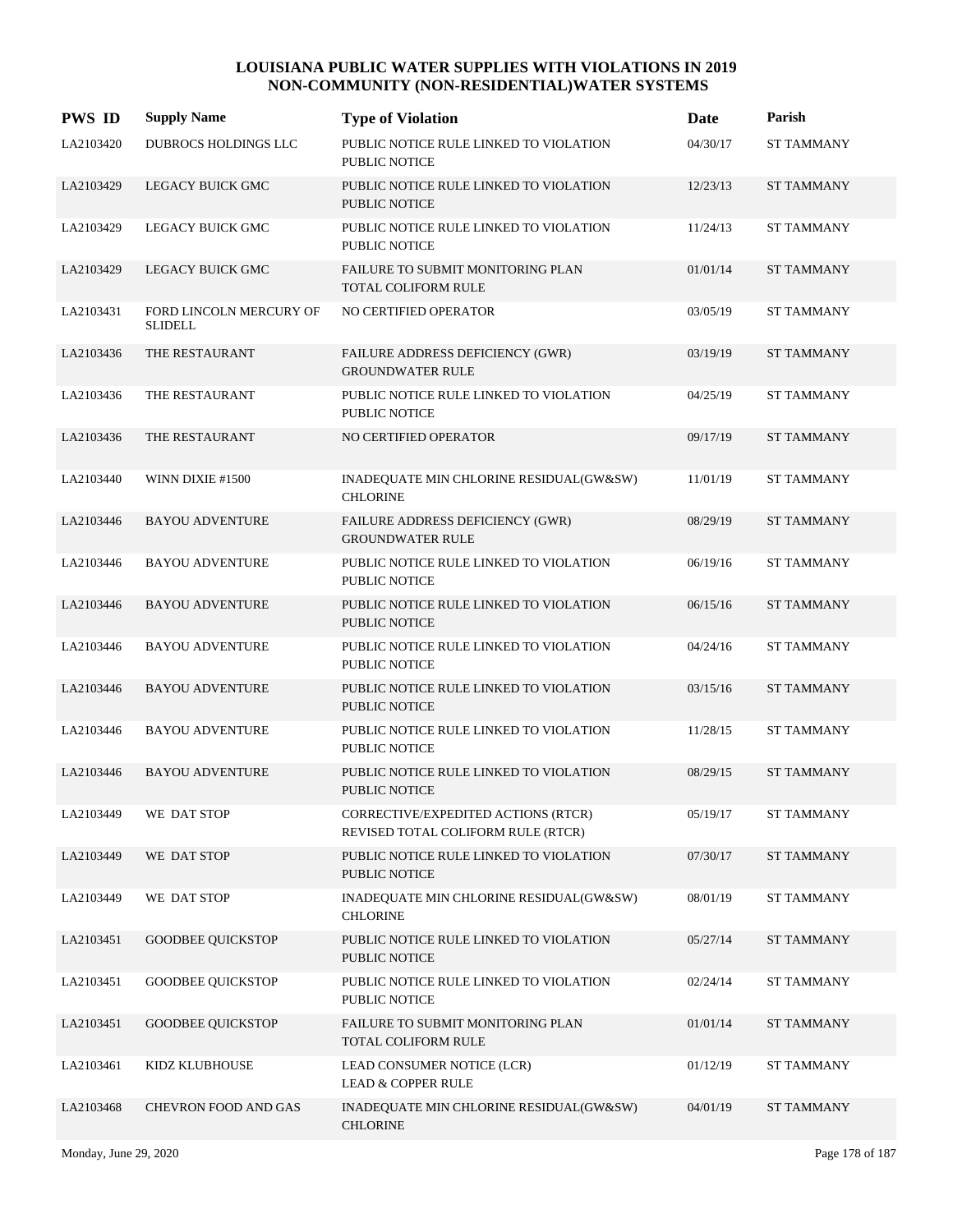| <b>PWS ID</b> | <b>Supply Name</b>                         | <b>Type of Violation</b>                                           | Date     | Parish            |
|---------------|--------------------------------------------|--------------------------------------------------------------------|----------|-------------------|
| LA2103468     | <b>CHEVRON FOOD AND GAS</b>                | NO CERTIFIED OPERATOR                                              | 04/26/19 | <b>ST TAMMANY</b> |
| LA2103471     | COROLLAS SHOPPING CENTER                   | RESIDUAL NOT MONITORED MRT-POE-ACR (GW)<br><b>CHLORINE</b>         | 02/01/19 | <b>ST TAMMANY</b> |
| LA2103471     | COROLLAS SHOPPING CENTER                   | INADEQUATE MIN CHLORINE RESIDUAL(GW&SW)<br><b>CHLORINE</b>         | 12/01/19 | <b>ST TAMMANY</b> |
| LA2103471     | <b>COROLLAS SHOPPING CENTER</b>            | INADEQUATE MIN CHLORINE RESIDUAL(GW&SW)<br><b>CHLORINE</b>         | 02/01/19 | <b>ST TAMMANY</b> |
| LA2103473     | <b>DUNAWAYS CENTER</b>                     | PUBLIC NOTICE RULE LINKED TO VIOLATION<br><b>PUBLIC NOTICE</b>     | 06/14/18 | <b>ST TAMMANY</b> |
| LA2103473     | <b>DUNAWAYS CENTER</b>                     | INADEQUATE MIN CHLORINE RESIDUAL(GW&SW)<br><b>CHLORINE</b>         | 12/01/19 | <b>ST TAMMANY</b> |
| LA2103477     | PETRO GUARDIAN LLC                         | INADEQUATE MIN CHLORINE RESIDUAL(GW&SW)<br><b>CHLORINE</b>         | 07/01/19 | <b>ST TAMMANY</b> |
| LA2103477     | PETRO GUARDIAN LLC                         | INADEQUATE MIN CHLORINE RESIDUAL(GW&SW)<br><b>CHLORINE</b>         | 03/01/19 | <b>ST TAMMANY</b> |
| LA2103478     | ST TAMMANY RECREATION<br><b>DISTRICT 2</b> | FAILURE ADDRESS DEFICIENCY (GWR)<br><b>GROUNDWATER RULE</b>        | 03/19/19 | <b>ST TAMMANY</b> |
| LA2103478     | ST TAMMANY RECREATION<br><b>DISTRICT 2</b> | <b>FAILURE ADDRESS DEFICIENCY (GWR)</b><br><b>GROUNDWATER RULE</b> | 03/19/19 | <b>ST TAMMANY</b> |
| LA2103478     | ST TAMMANY RECREATION<br><b>DISTRICT 2</b> | PUBLIC NOTICE RULE LINKED TO VIOLATION<br><b>PUBLIC NOTICE</b>     | 09/12/19 | <b>ST TAMMANY</b> |
| LA2103478     | ST TAMMANY RECREATION<br><b>DISTRICT 2</b> | PUBLIC NOTICE RULE LINKED TO VIOLATION<br><b>PUBLIC NOTICE</b>     | 06/05/18 | <b>ST TAMMANY</b> |
| LA2103478     | ST TAMMANY RECREATION<br><b>DISTRICT 2</b> | PUBLIC NOTICE RULE LINKED TO VIOLATION<br><b>PUBLIC NOTICE</b>     | 05/16/18 | <b>ST TAMMANY</b> |
| LA2103478     | ST TAMMANY RECREATION<br><b>DISTRICT 2</b> | PUBLIC NOTICE RULE LINKED TO VIOLATION<br><b>PUBLIC NOTICE</b>     | 04/01/18 | <b>ST TAMMANY</b> |
| LA2103478     | ST TAMMANY RECREATION<br><b>DISTRICT 2</b> | NO CERTIFIED OPERATOR                                              | 12/13/18 | <b>ST TAMMANY</b> |
| LA2103479     | US FISH & WILDLIFE HQ                      | LEAD CONSUMER NOTICE (LCR)<br><b>LEAD &amp; COPPER RULE</b>        | 10/21/17 | <b>ST TAMMANY</b> |
| LA2103479     | US FISH & WILDLIFE HQ                      | PUBLIC NOTICE RULE LINKED TO VIOLATION<br>PUBLIC NOTICE            | 10/04/14 | <b>ST TAMMANY</b> |
| LA2103479     | US FISH & WILDLIFE HQ                      | PUBLIC NOTICE RULE LINKED TO VIOLATION<br><b>PUBLIC NOTICE</b>     | 03/19/14 | <b>ST TAMMANY</b> |
| LA2103479     | US FISH & WILDLIFE HQ                      | PUBLIC NOTICE RULE LINKED TO VIOLATION<br>PUBLIC NOTICE            | 02/24/14 | ST TAMMANY        |
| LA2103479     | US FISH & WILDLIFE HQ                      | PUBLIC NOTICE RULE LINKED TO VIOLATION<br><b>PUBLIC NOTICE</b>     | 11/24/13 | <b>ST TAMMANY</b> |
| LA2103479     | US FISH & WILDLIFE HQ                      | PUBLIC NOTICE RULE LINKED TO VIOLATION<br>PUBLIC NOTICE            | 10/05/13 | <b>ST TAMMANY</b> |
| LA2103479     | US FISH & WILDLIFE HQ                      | PUBLIC NOTICE RULE LINKED TO VIOLATION<br>PUBLIC NOTICE            | 08/27/13 | <b>ST TAMMANY</b> |
| LA2103479     | US FISH & WILDLIFE HQ                      | PUBLIC NOTICE RULE LINKED TO VIOLATION<br>PUBLIC NOTICE            | 07/11/13 | <b>ST TAMMANY</b> |
| LA2103479     | US FISH & WILDLIFE HQ                      | PUBLIC NOTICE RULE LINKED TO VIOLATION<br>PUBLIC NOTICE            | 05/09/13 | <b>ST TAMMANY</b> |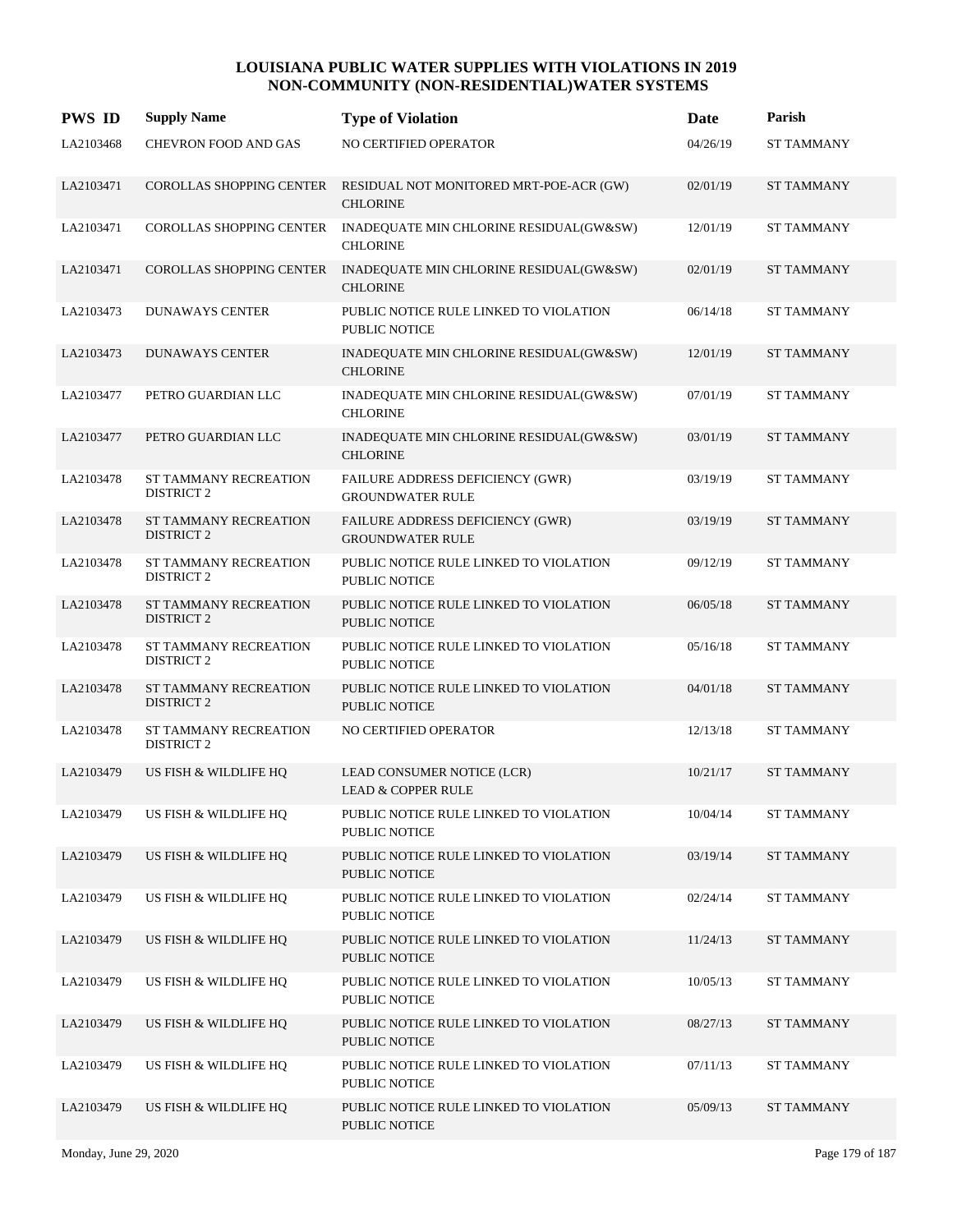| <b>PWS ID</b> | <b>Supply Name</b>     | <b>Type of Violation</b>                                        | Date     | Parish            |
|---------------|------------------------|-----------------------------------------------------------------|----------|-------------------|
| LA2103479     | US FISH & WILDLIFE HQ  | PUBLIC NOTICE RULE LINKED TO VIOLATION<br><b>PUBLIC NOTICE</b>  | 04/11/13 | <b>ST TAMMANY</b> |
| LA2103479     | US FISH & WILDLIFE HQ  | PUBLIC NOTICE RULE LINKED TO VIOLATION<br><b>PUBLIC NOTICE</b>  | 01/16/13 | <b>ST TAMMANY</b> |
| LA2103479     | US FISH & WILDLIFE HQ  | PUBLIC NOTICE RULE LINKED TO VIOLATION<br><b>PUBLIC NOTICE</b>  | 11/12/12 | <b>ST TAMMANY</b> |
| LA2103479     | US FISH & WILDLIFE HQ  | PUBLIC NOTICE RULE LINKED TO VIOLATION<br><b>PUBLIC NOTICE</b>  | 05/31/12 | <b>ST TAMMANY</b> |
| LA2103479     | US FISH & WILDLIFE HQ  | INADEQUATE MIN CHLORINE RESIDUAL(GW&SW)<br><b>CHLORINE</b>      | 08/01/19 | <b>ST TAMMANY</b> |
| LA2103479     | US FISH & WILDLIFE HQ  | FAILURE TO SUBMIT MONITORING PLAN<br><b>TOTAL COLIFORM RULE</b> | 01/01/14 | <b>ST TAMMANY</b> |
| LA2103483     | <b>SLIDELL SEAFOOD</b> | FAILURE ADDRESS DEFICIENCY (GWR)<br><b>GROUNDWATER RULE</b>     | 11/02/16 | <b>ST TAMMANY</b> |
| LA2103483     | <b>SLIDELL SEAFOOD</b> | PUBLIC NOTICE RULE LINKED TO VIOLATION<br><b>PUBLIC NOTICE</b>  | 02/05/17 | <b>ST TAMMANY</b> |
| LA2103483     | <b>SLIDELL SEAFOOD</b> | PUBLIC NOTICE RULE LINKED TO VIOLATION<br><b>PUBLIC NOTICE</b>  | 01/25/17 | <b>ST TAMMANY</b> |
| LA2103483     | <b>SLIDELL SEAFOOD</b> | PUBLIC NOTICE RULE LINKED TO VIOLATION<br><b>PUBLIC NOTICE</b>  | 12/11/16 | <b>ST TAMMANY</b> |
| LA2103483     | <b>SLIDELL SEAFOOD</b> | PUBLIC NOTICE RULE LINKED TO VIOLATION<br><b>PUBLIC NOTICE</b>  | 11/18/16 | <b>ST TAMMANY</b> |
| LA2103483     | <b>SLIDELL SEAFOOD</b> | PUBLIC NOTICE RULE LINKED TO VIOLATION<br><b>PUBLIC NOTICE</b>  | 11/18/16 | <b>ST TAMMANY</b> |
| LA2103483     | <b>SLIDELL SEAFOOD</b> | PUBLIC NOTICE RULE LINKED TO VIOLATION<br><b>PUBLIC NOTICE</b>  | 10/14/16 | <b>ST TAMMANY</b> |
| LA2103483     | <b>SLIDELL SEAFOOD</b> | PUBLIC NOTICE RULE LINKED TO VIOLATION<br><b>PUBLIC NOTICE</b>  | 09/04/16 | <b>ST TAMMANY</b> |
| LA2103483     | SLIDELL SEAFOOD        | PUBLIC NOTICE RULE LINKED TO VIOLATION<br><b>PUBLIC NOTICE</b>  | 08/21/16 | <b>ST TAMMANY</b> |
| LA2103483     | <b>SLIDELL SEAFOOD</b> | PUBLIC NOTICE RULE LINKED TO VIOLATION<br><b>PUBLIC NOTICE</b>  | 08/07/16 | <b>ST TAMMANY</b> |
| LA2103483     | SLIDELL SEAFOOD        | PUBLIC NOTICE RULE LINKED TO VIOLATION<br>PUBLIC NOTICE         | 08/03/16 | <b>ST TAMMANY</b> |
| LA2103483     | <b>SLIDELL SEAFOOD</b> | PUBLIC NOTICE RULE LINKED TO VIOLATION<br>PUBLIC NOTICE         | 07/07/16 | <b>ST TAMMANY</b> |
| LA2103483     | <b>SLIDELL SEAFOOD</b> | PUBLIC NOTICE RULE LINKED TO VIOLATION<br>PUBLIC NOTICE         | 06/15/16 | <b>ST TAMMANY</b> |
| LA2103483     | <b>SLIDELL SEAFOOD</b> | PUBLIC NOTICE RULE LINKED TO VIOLATION<br><b>PUBLIC NOTICE</b>  | 04/24/16 | <b>ST TAMMANY</b> |
| LA2103483     | <b>SLIDELL SEAFOOD</b> | PUBLIC NOTICE RULE LINKED TO VIOLATION<br>PUBLIC NOTICE         | 03/15/16 | <b>ST TAMMANY</b> |
| LA2103483     | <b>SLIDELL SEAFOOD</b> | PUBLIC NOTICE RULE LINKED TO VIOLATION<br>PUBLIC NOTICE         | 08/29/15 | <b>ST TAMMANY</b> |
| LA2103483     | <b>SLIDELL SEAFOOD</b> | PUBLIC NOTICE RULE LINKED TO VIOLATION<br>PUBLIC NOTICE         | 05/26/15 | ST TAMMANY        |
| LA2103483     | <b>SLIDELL SEAFOOD</b> | PUBLIC NOTICE RULE LINKED TO VIOLATION<br>PUBLIC NOTICE         | 03/01/15 | ST TAMMANY        |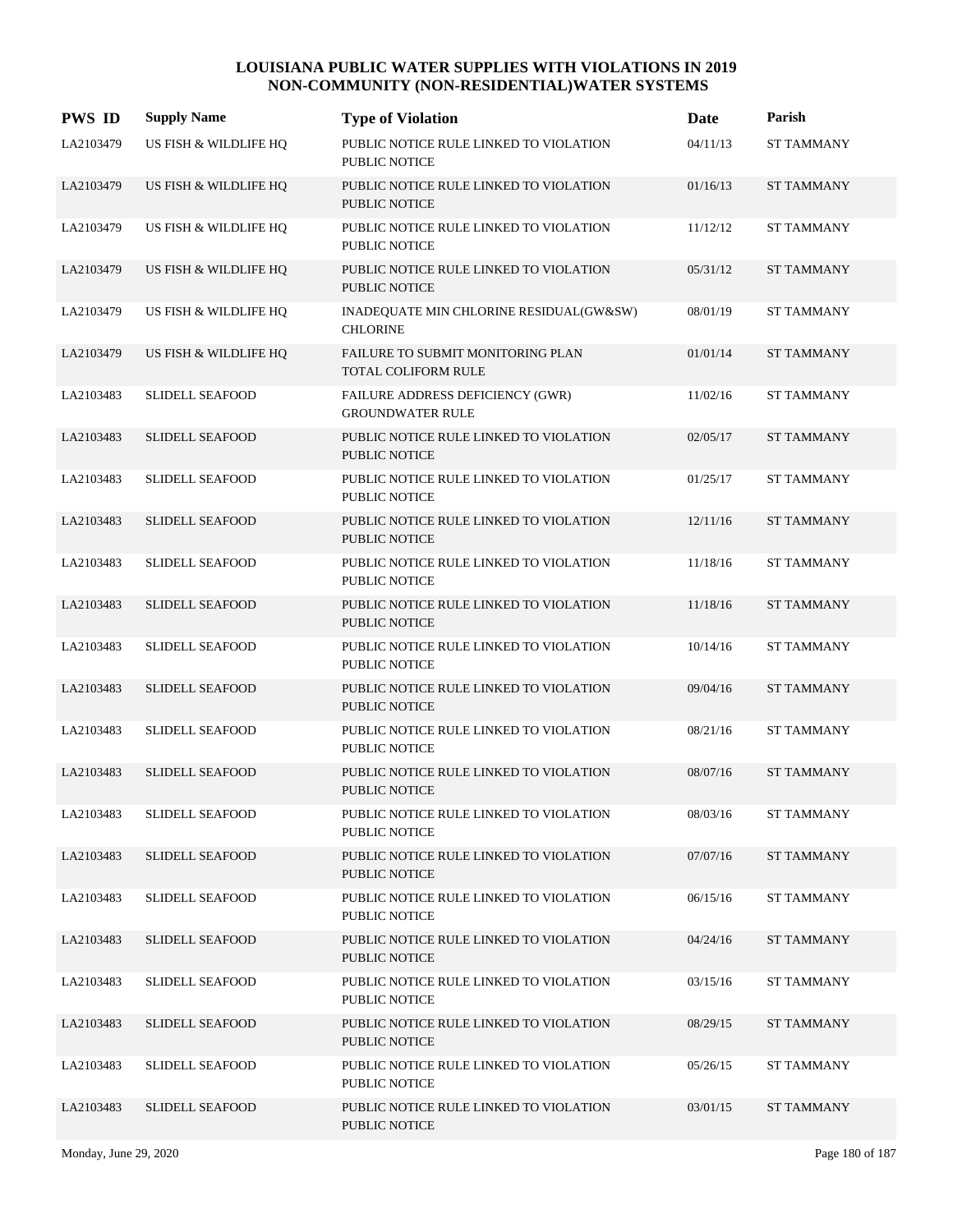| <b>PWS ID</b> | <b>Supply Name</b>      | <b>Type of Violation</b>                                                              | Date     | Parish            |
|---------------|-------------------------|---------------------------------------------------------------------------------------|----------|-------------------|
| LA2103483     | <b>SLIDELL SEAFOOD</b>  | PUBLIC NOTICE RULE LINKED TO VIOLATION<br>PUBLIC NOTICE                               | 11/24/14 | <b>ST TAMMANY</b> |
| LA2103483     | <b>SLIDELL SEAFOOD</b>  | PUBLIC NOTICE RULE LINKED TO VIOLATION<br>PUBLIC NOTICE                               | 08/24/14 | <b>ST TAMMANY</b> |
| LA2103483     | SLIDELL SEAFOOD         | PUBLIC NOTICE RULE LINKED TO VIOLATION<br>PUBLIC NOTICE                               | 05/27/14 | <b>ST TAMMANY</b> |
| LA2103483     | <b>SLIDELL SEAFOOD</b>  | PUBLIC NOTICE RULE LINKED TO VIOLATION<br><b>PUBLIC NOTICE</b>                        | 02/24/14 | <b>ST TAMMANY</b> |
| LA2103483     | <b>SLIDELL SEAFOOD</b>  | PUBLIC NOTICE RULE LINKED TO VIOLATION<br>PUBLIC NOTICE                               | 11/24/13 | <b>ST TAMMANY</b> |
| LA2103483     | <b>SLIDELL SEAFOOD</b>  | PUBLIC NOTICE RULE LINKED TO VIOLATION<br>PUBLIC NOTICE                               | 08/27/13 | <b>ST TAMMANY</b> |
| LA2103483     | SLIDELL SEAFOOD         | PUBLIC NOTICE RULE LINKED TO VIOLATION<br><b>PUBLIC NOTICE</b>                        | 07/11/13 | <b>ST TAMMANY</b> |
| LA2103483     | <b>SLIDELL SEAFOOD</b>  | PUBLIC NOTICE RULE LINKED TO VIOLATION<br><b>PUBLIC NOTICE</b>                        | 01/16/13 | <b>ST TAMMANY</b> |
| LA2103483     | SLIDELL SEAFOOD         | FAILURE TO SUBMIT MONITORING PLAN<br>TOTAL COLIFORM RULE                              | 01/01/14 | <b>ST TAMMANY</b> |
| LA2103483     | <b>SLIDELL SEAFOOD</b>  | NO CERTIFIED OPERATOR                                                                 | 06/09/16 | <b>ST TAMMANY</b> |
| LA2103484     | PLANET KIDS ACADEMY #2  | LEAD CONSUMER NOTICE (LCR)<br><b>LEAD &amp; COPPER RULE</b>                           | 11/24/19 | <b>ST TAMMANY</b> |
| LA2103485     | KEITH YOUNGS RESTAURANT | INADEQUATE MIN CHLORINE RESIDUAL(GW&SW)<br><b>CHLORINE</b>                            | 11/01/19 | <b>ST TAMMANY</b> |
| LA2103489     |                         | MONTELEONE JR HIGH SCHOOL LEAD CONSUMER NOTICE (LCR)<br><b>LEAD &amp; COPPER RULE</b> | 02/17/18 | <b>ST TAMMANY</b> |
| LA2103492     | <b>HAPPY QUICK STOP</b> | INADEQUATE MIN CHLORINE RESIDUAL(GW&SW)<br><b>CHLORINE</b>                            | 03/01/19 | <b>ST TAMMANY</b> |
| LA2103492     | HAPPY QUICK STOP        | 5% DS BELOW MIN 0.5-2 MONTHS CONSEC(GW)<br><b>CHLORINE</b>                            | 05/01/19 | <b>ST TAMMANY</b> |
| LA2103492     | <b>HAPPY QUICK STOP</b> | 5% DS BELOW MIN 0.5-2 MONTHS CONSEC(GW)<br><b>CHLORINE</b>                            | 04/01/19 | <b>ST TAMMANY</b> |
| LA2103494     | <b>TABIS HOUSE</b>      | LEAD CONSUMER NOTICE (LCR)<br><b>LEAD &amp; COPPER RULE</b>                           | 03/05/19 | <b>ST TAMMANY</b> |
| LA2103494     | <b>TABIS HOUSE</b>      | LEAD CONSUMER NOTICE (LCR)<br><b>LEAD &amp; COPPER RULE</b>                           | 02/01/18 | <b>ST TAMMANY</b> |
| LA2103494     | <b>TABIS HOUSE</b>      | INADEQUATE MIN CHLORINE RESIDUAL(GW&SW)<br><b>CHLORINE</b>                            | 12/01/19 | ST TAMMANY        |
| LA2103494     | <b>TABIS HOUSE</b>      | INADEQUATE MIN CHLORINE RESIDUAL(GW&SW)<br><b>CHLORINE</b>                            | 08/01/19 | <b>ST TAMMANY</b> |
| LA2103496     | <b>T RIVERS</b>         | FAILURE ADDRESS DEFICIENCY (GWR)<br><b>GROUNDWATER RULE</b>                           | 11/09/19 | <b>ST TAMMANY</b> |
| LA2103496     | <b>T RIVERS</b>         | FAILURE ADDRESS DEFICIENCY (GWR)<br><b>GROUNDWATER RULE</b>                           | 11/09/19 | <b>ST TAMMANY</b> |
| LA2103496     | <b>T RIVERS</b>         | FAILURE ADDRESS DEFICIENCY (GWR)<br><b>GROUNDWATER RULE</b>                           | 11/09/19 | <b>ST TAMMANY</b> |
| LA2103496     | <b>T RIVERS</b>         | FAILURE ADDRESS DEFICIENCY (GWR)<br><b>GROUNDWATER RULE</b>                           | 10/06/14 | <b>ST TAMMANY</b> |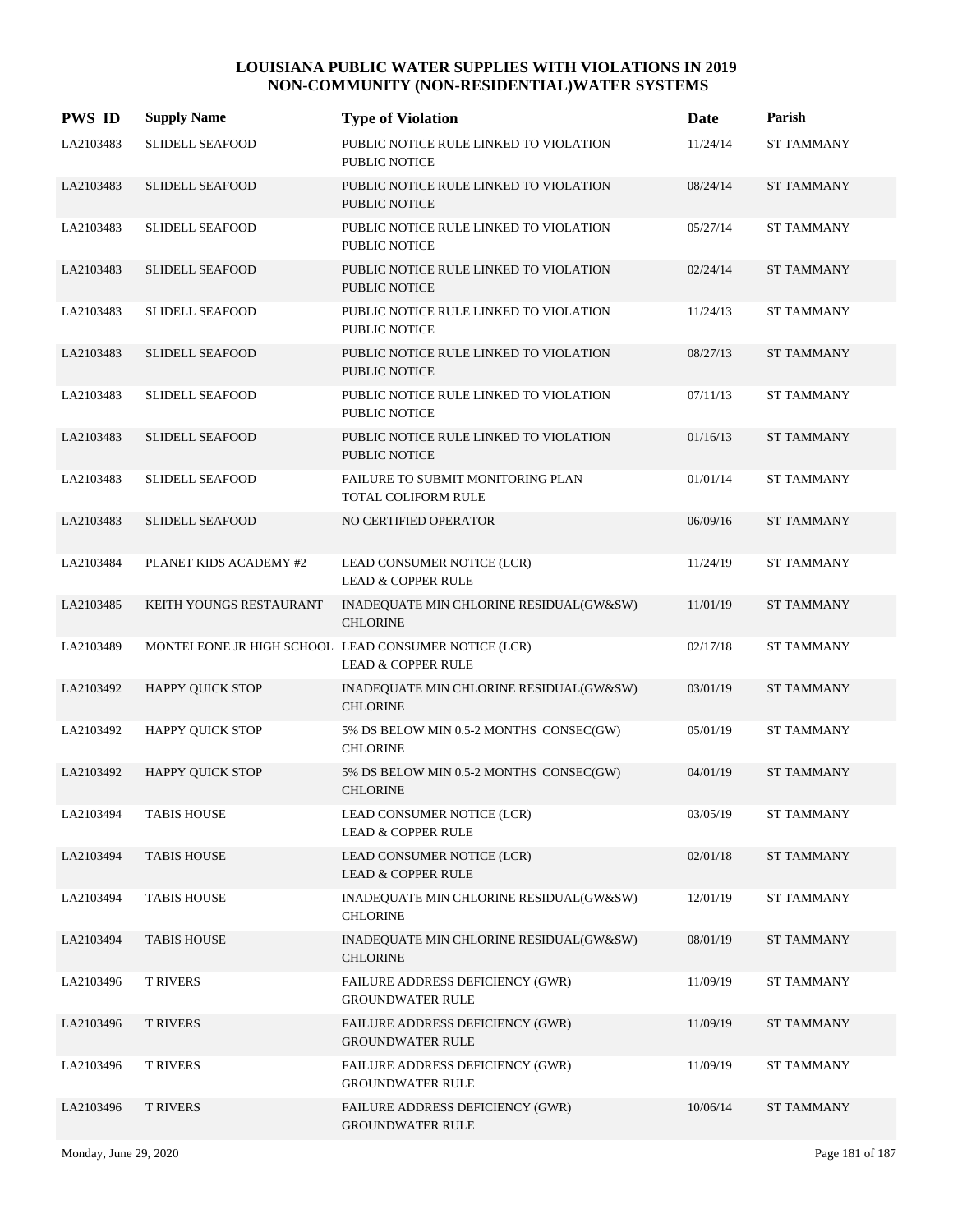| <b>PWS ID</b> | <b>Supply Name</b>                           | <b>Type of Violation</b>                                           | <b>Date</b> | Parish            |
|---------------|----------------------------------------------|--------------------------------------------------------------------|-------------|-------------------|
| LA2103496     | <b>T RIVERS</b>                              | FAILURE ADDRESS DEFICIENCY (GWR)<br><b>GROUNDWATER RULE</b>        | 10/06/14    | <b>ST TAMMANY</b> |
| LA2103496     | <b>T RIVERS</b>                              | FAILURE ADDRESS DEFICIENCY (GWR)<br><b>GROUNDWATER RULE</b>        | 10/06/14    | <b>ST TAMMANY</b> |
| LA2103496     | <b>T RIVERS</b>                              | FAILURE ADDRESS DEFICIENCY (GWR)<br><b>GROUNDWATER RULE</b>        | 10/06/14    | <b>ST TAMMANY</b> |
| LA2103496     | <b>T RIVERS</b>                              | FAILURE ADDRESS DEFICIENCY (GWR)<br><b>GROUNDWATER RULE</b>        | 10/06/14    | <b>ST TAMMANY</b> |
| LA2103496     | <b>T RIVERS</b>                              | FAILURE ADDRESS DEFICIENCY (GWR)<br><b>GROUNDWATER RULE</b>        | 10/06/14    | <b>ST TAMMANY</b> |
| LA2103496     | <b>T RIVERS</b>                              | INADEQUATE MIN CHLORINE RESIDUAL(GW&SW)<br><b>CHLORINE</b>         | 05/01/19    | <b>ST TAMMANY</b> |
| LA2103496     | <b>T RIVERS</b>                              | 5% DS BELOW MIN 0.5-2 MONTHS CONSEC(GW)<br><b>CHLORINE</b>         | 06/01/19    | <b>ST TAMMANY</b> |
| LA2103496     | <b>T RIVERS</b>                              | NO CERTIFIED OPERATOR                                              | 07/07/14    | <b>ST TAMMANY</b> |
| LA2103500     | <b>INDIAN VILLAGE TRADING</b><br><b>POST</b> | INADEQUATE MIN CHLORINE RESIDUAL(GW&SW)<br><b>CHLORINE</b>         | 12/01/19    | <b>ST TAMMANY</b> |
| LA2103505     | <b>MAYFIELD ELEMENTARY</b><br><b>SCHOOL</b>  | FAILURE ADDRESS DEFICIENCY (GWR)<br><b>GROUNDWATER RULE</b>        | 05/02/18    | <b>ST TAMMANY</b> |
| LA2103505     | MAYFIELD ELEMENTARY<br><b>SCHOOL</b>         | FAILURE ADDRESS DEFICIENCY (GWR)<br><b>GROUNDWATER RULE</b>        | 05/02/18    | <b>ST TAMMANY</b> |
| LA2103505     | MAYFIELD ELEMENTARY<br><b>SCHOOL</b>         | PUBLIC NOTICE RULE LINKED TO VIOLATION<br><b>PUBLIC NOTICE</b>     | 06/14/18    | <b>ST TAMMANY</b> |
| LA2103507     | <b>PAVESTONE</b>                             | LEAD CONSUMER NOTICE (LCR)<br><b>LEAD &amp; COPPER RULE</b>        | 03/24/17    | <b>ST TAMMANY</b> |
| LA2103507     | <b>PAVESTONE</b>                             | NO CERTIFIED OPERATOR                                              | 12/16/19    | <b>ST TAMMANY</b> |
| LA2103509     | <b>MANDABITA PLAZA</b>                       | NO CERTIFIED OPERATOR                                              | 09/30/19    | <b>ST TAMMANY</b> |
| LA2103513     | <b>INSTA-GATOR RANCH</b>                     | INADEQUATE MIN CHLORINE RESIDUAL(GW&SW)<br><b>CHLORINE</b>         | 12/01/19    | <b>ST TAMMANY</b> |
| LA2103517     | PARALLEL LINES, LLC                          | INADEQUATE MIN CHLORINE RESIDUAL(GW&SW)<br><b>CHLORINE</b>         | 12/01/19    | <b>ST TAMMANY</b> |
| LA2103531     | <b>ABITA PETRO PLUS</b>                      | FAILURE ADDRESS DEFICIENCY (GWR)<br><b>GROUNDWATER RULE</b>        | 02/06/19    | <b>ST TAMMANY</b> |
| LA2103531     | <b>ABITA PETRO PLUS</b>                      | <b>FAILURE ADDRESS DEFICIENCY (GWR)</b><br><b>GROUNDWATER RULE</b> | 02/06/19    | ST TAMMANY        |
| LA2103531     | <b>ABITA PETRO PLUS</b>                      | FAILURE ADDRESS DEFICIENCY (GWR)<br><b>GROUNDWATER RULE</b>        | 02/06/19    | ST TAMMANY        |
| LA2103531     | <b>ABITA PETRO PLUS</b>                      | <b>FAILURE ADDRESS DEFICIENCY (GWR)</b><br><b>GROUNDWATER RULE</b> | 02/06/19    | <b>ST TAMMANY</b> |
| LA2103531     | <b>ABITA PETRO PLUS</b>                      | FAILURE ADDRESS DEFICIENCY (GWR)<br><b>GROUNDWATER RULE</b>        | 02/06/19    | ST TAMMANY        |
| LA2103531     | ABITA PETRO PLUS                             | FAILURE ADDRESS DEFICIENCY (GWR)<br><b>GROUNDWATER RULE</b>        | 02/06/19    | <b>ST TAMMANY</b> |
| LA2103531     | <b>ABITA PETRO PLUS</b>                      | FAILURE ADDRESS DEFICIENCY (GWR)<br><b>GROUNDWATER RULE</b>        | 02/06/19    | <b>ST TAMMANY</b> |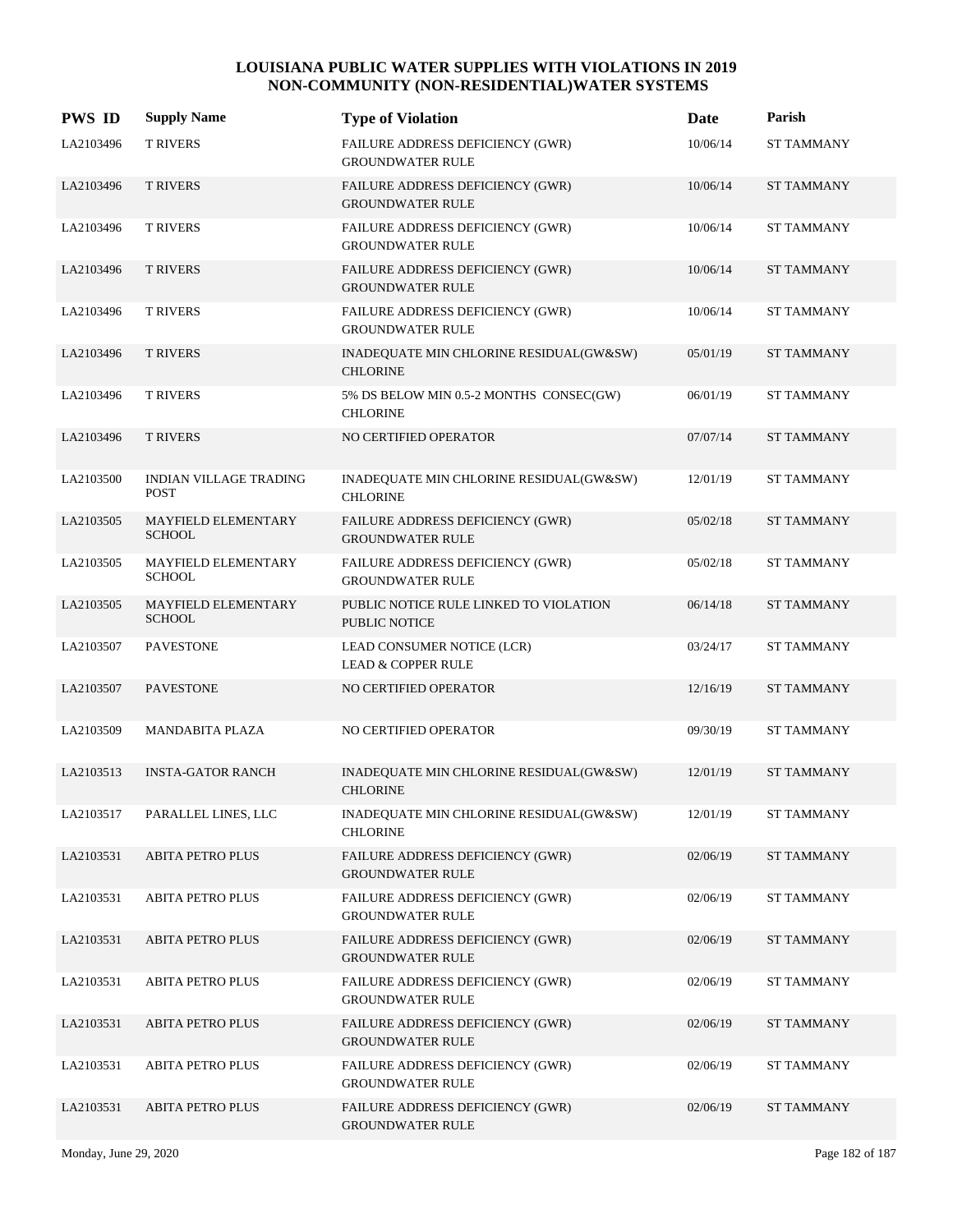| <b>PWS ID</b> | <b>Supply Name</b>       | <b>Type of Violation</b>                                                     | Date     | Parish            |
|---------------|--------------------------|------------------------------------------------------------------------------|----------|-------------------|
| LA2103531     | <b>ABITA PETRO PLUS</b>  | FAILURE ADDRESS DEFICIENCY (GWR)<br><b>GROUNDWATER RULE</b>                  | 02/06/19 | <b>ST TAMMANY</b> |
| LA2103531     | <b>ABITA PETRO PLUS</b>  | PUBLIC NOTICE RULE LINKED TO VIOLATION<br>PUBLIC NOTICE                      | 04/26/19 | <b>ST TAMMANY</b> |
| LA2103531     | <b>ABITA PETRO PLUS</b>  | PUBLIC NOTICE RULE LINKED TO VIOLATION<br>PUBLIC NOTICE                      | 01/06/19 | <b>ST TAMMANY</b> |
| LA2103531     | <b>ABITA PETRO PLUS</b>  | 5% DS BELOW MIN 0.5-2 MONTHS CONSEC(GW)<br><b>CHLORINE</b>                   | 12/01/19 | <b>ST TAMMANY</b> |
| LA2103531     | <b>ABITA PETRO PLUS</b>  | 5% DS BELOW MIN 0.5-2 MONTHS CONSEC(GW)<br><b>CHLORINE</b>                   | 11/01/19 | <b>ST TAMMANY</b> |
| LA2103531     | <b>ABITA PETRO PLUS</b>  | 5% DS BELOW MIN 0.5-2 MONTHS CONSEC(GW)<br><b>CHLORINE</b>                   | 10/01/19 | <b>ST TAMMANY</b> |
| LA2103531     | <b>ABITA PETRO PLUS</b>  | 5% DS BELOW MIN 0.5-2 MONTHS CONSEC(GW)<br><b>CHLORINE</b>                   | 09/01/19 | <b>ST TAMMANY</b> |
| LA2103531     | <b>ABITA PETRO PLUS</b>  | 5% DS BELOW MIN 0.5-2 MONTHS CONSEC(GW)<br><b>CHLORINE</b>                   | 08/01/19 | <b>ST TAMMANY</b> |
| LA2103531     | <b>ABITA PETRO PLUS</b>  | 5% DS BELOW MIN 0.5-2 MONTHS CONSEC(GW)<br><b>CHLORINE</b>                   | 07/01/19 | <b>ST TAMMANY</b> |
| LA2103531     | <b>ABITA PETRO PLUS</b>  | 5% DS BELOW MIN 0.5-2 MONTHS CONSEC(GW)<br><b>CHLORINE</b>                   | 06/01/19 | <b>ST TAMMANY</b> |
| LA2103531     | <b>ABITA PETRO PLUS</b>  | 5% DS BELOW MIN 0.5-2 MONTHS CONSEC(GW)<br><b>CHLORINE</b>                   | 05/01/19 | <b>ST TAMMANY</b> |
| LA2103531     | <b>ABITA PETRO PLUS</b>  | 5% DS BELOW MIN 0.5-2 MONTHS CONSEC(GW)<br><b>CHLORINE</b>                   | 04/01/19 | <b>ST TAMMANY</b> |
| LA2103531     | <b>ABITA PETRO PLUS</b>  | 5% DS BELOW MIN 0.5-2 MONTHS CONSEC(GW)<br><b>CHLORINE</b>                   | 03/01/19 | <b>ST TAMMANY</b> |
| LA2103531     | <b>ABITA PETRO PLUS</b>  | 5% DS BELOW MIN 0.5-2 MONTHS CONSEC(GW)<br><b>CHLORINE</b>                   | 02/01/19 | <b>ST TAMMANY</b> |
| LA2103531     | <b>ABITA PETRO PLUS</b>  | 5% DS BELOW MIN 0.5-2 MONTHS CONSEC(GW)<br><b>CHLORINE</b>                   | 01/01/19 | <b>ST TAMMANY</b> |
| LA2103532     | DA CRAB TRAP             | INADEQUATE MIN CHLORINE RESIDUAL(GW&SW)<br><b>CHLORINE</b>                   | 11/01/19 | <b>ST TAMMANY</b> |
| LA2105049     | YOGI BEARS JELLYSTONE PK | LEVEL 1 ASSESS, MULTIPLE TC POS (RTCR)<br>REVISED TOTAL COLIFORM RULE (RTCR) | 02/23/17 | <b>TANGIPAHOA</b> |
| LA2105049     | YOGI BEARS JELLYSTONE PK | CORRECTIVE/EXPEDITED ACTIONS (RTCR)<br>REVISED TOTAL COLIFORM RULE (RTCR)    | 07/19/18 | <b>TANGIPAHOA</b> |
| LA2105049     | YOGI BEARS JELLYSTONE PK | CORRECTIVE/EXPEDITED ACTIONS (RTCR)<br>REVISED TOTAL COLIFORM RULE (RTCR)    | 07/19/18 | <b>TANGIPAHOA</b> |
| LA2105049     | YOGI BEARS JELLYSTONE PK | PUBLIC NOTICE RULE LINKED TO VIOLATION<br><b>PUBLIC NOTICE</b>               | 03/15/19 | <b>TANGIPAHOA</b> |
| LA2105049     | YOGI BEARS JELLYSTONE PK | PUBLIC NOTICE RULE LINKED TO VIOLATION<br>PUBLIC NOTICE                      | 06/19/17 | <b>TANGIPAHOA</b> |
| LA2105049     | YOGI BEARS JELLYSTONE PK | PUBLIC NOTICE RULE LINKED TO VIOLATION<br><b>PUBLIC NOTICE</b>               | 06/19/16 | <b>TANGIPAHOA</b> |
| LA2105049     | YOGI BEARS JELLYSTONE PK | PUBLIC NOTICE RULE LINKED TO VIOLATION<br>PUBLIC NOTICE                      | 06/15/16 | <b>TANGIPAHOA</b> |
| LA2105049     | YOGI BEARS JELLYSTONE PK | PUBLIC NOTICE RULE LINKED TO VIOLATION<br>PUBLIC NOTICE                      | 11/28/15 | <b>TANGIPAHOA</b> |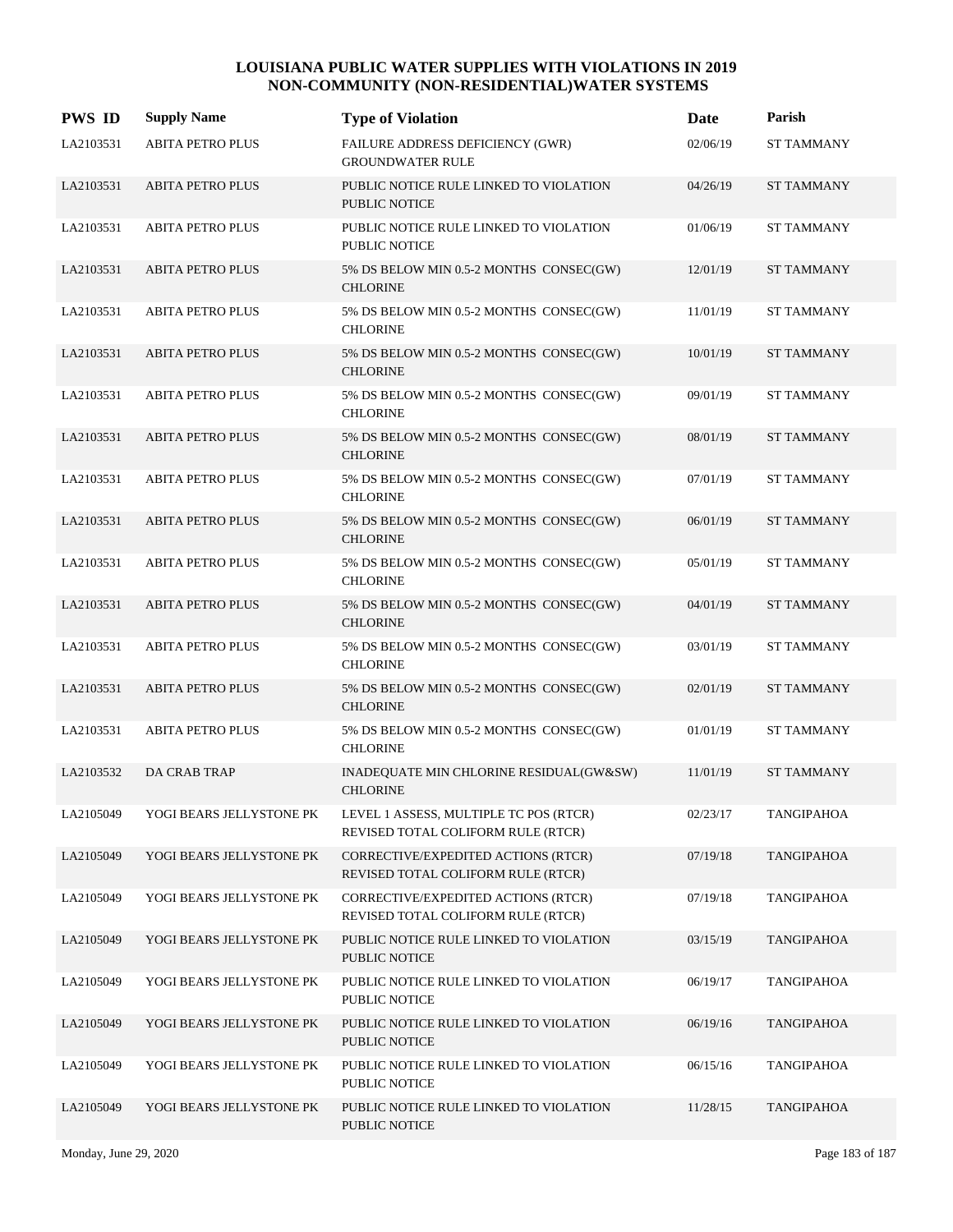| <b>PWS ID</b> | <b>Supply Name</b>                                        | <b>Type of Violation</b>                                                             | Date     | Parish            |
|---------------|-----------------------------------------------------------|--------------------------------------------------------------------------------------|----------|-------------------|
| LA2105066     | SOUTHEAST BAPTIST<br><b>ASSEMBLY</b>                      | PUBLIC NOTICE RULE LINKED TO VIOLATION<br><b>PUBLIC NOTICE</b>                       | 07/07/16 | <b>TANGIPAHOA</b> |
| LA2105066     | <b>SOUTHEAST BAPTIST</b><br><b>ASSEMBLY</b>               | PUBLIC NOTICE RULE LINKED TO VIOLATION<br><b>PUBLIC NOTICE</b>                       | 07/07/16 | <b>TANGIPAHOA</b> |
| LA2105103     | <b>GLOBAL WILDLIFE CENTER</b>                             | INADEQUATE MIN CHLORINE RESIDUAL(GW&SW)<br><b>CHLORINE</b>                           | 04/01/19 | <b>TANGIPAHOA</b> |
| LA2105118     | <b>WHITES SEAFOOD</b>                                     | INADEQUATE MIN CHLORINE RESIDUAL(GW&SW)<br><b>CHLORINE</b>                           | 09/01/19 | <b>TANGIPAHOA</b> |
| LA2105125     | <b>TOWER TRAX</b>                                         | INADEQUATE MIN CHLORINE RESIDUAL(GW&SW)<br><b>CHLORINE</b>                           | 12/01/19 | <b>TANGIPAHOA</b> |
| LA2113276     | <b>LA MAISON DES CHENES</b><br><b>WATER SYSTEM</b>        | MONITORING, ROUTINE, MAJOR (RTCR)<br>REVISED TOTAL COLIFORM RULE (RTCR)              | 12/01/19 | <b>VERMILION</b>  |
| LA2113276     | LA MAISON DES CHENES<br><b>WATER SYSTEM</b>               | MONITORING, ROUTINE, MAJOR (RTCR)<br>REVISED TOTAL COLIFORM RULE (RTCR)              | 11/01/19 | <b>VERMILION</b>  |
| LA2113279     | <b>SYSTEM</b>                                             | GRAND ISLE SHIPYARD WATER INADEQUATE MIN CHLORINE RESIDUAL(GW&SW)<br><b>CHLORINE</b> | 10/01/19 | <b>VERMILION</b>  |
| LA2113279     | GRAND ISLE SHIPYARD WATER NO CERTIFIED OPERATOR<br>SYSTEM |                                                                                      | 06/01/19 | <b>VERMILION</b>  |
| LA2115003     | <b>EVANS SCHOOL</b>                                       | INADEQUATE MIN CHLORINE RESIDUAL(GW&SW)<br><b>CHLORINE</b>                           | 11/01/19 | <b>VERNON</b>     |
| LA2115128     | <b>CRAVENS HANDI STOP</b>                                 | FAILURE TO SUBMIT MONITORING PLAN<br>TOTAL COLIFORM RULE                             | 01/01/14 | <b>VERNON</b>     |
| LA2115130     | FOX STOP LLC                                              | INADEQUATE MIN CHLORINE RESIDUAL(GW&SW)<br><b>CHLORINE</b>                           | 12/01/19 | <b>VERNON</b>     |
| LA2115130     | FOX STOP LLC                                              | FAILURE TO SUBMIT MONITORING PLAN<br>TOTAL COLIFORM RULE                             | 01/01/14 | <b>VERNON</b>     |
| LA2117030     | <b>BOURNES SEAFOOD</b>                                    | PUBLIC NOTICE RULE LINKED TO VIOLATION<br>PUBLIC NOTICE                              | 04/26/19 | <b>WASHINGTON</b> |
| LA2117030     | <b>BOURNES SEAFOOD</b>                                    | INADEQUATE MIN CHLORINE RESIDUAL(GW&SW)<br><b>CHLORINE</b>                           | 11/01/19 | WASHINGTON        |
| LA2117030     | <b>BOURNES SEAFOOD</b>                                    | INADEQUATE MIN CHLORINE RESIDUAL(GW&SW)<br><b>CHLORINE</b>                           | 09/01/19 | WASHINGTON        |
| LA2117100     | <b>BO S STEAKHOUSE</b>                                    | MONITOR GWR TRIGGERED/ADDITONAL, MAJOR<br>E. COLI                                    | 02/01/12 | WASHINGTON        |
| LA2117100     | <b>BO S STEAKHOUSE</b>                                    | INADEQUATE MIN CHLORINE RESIDUAL(GW&SW)<br><b>CHLORINE</b>                           | 06/01/19 | WASHINGTON        |
| LA2117100     | <b>BO S STEAKHOUSE</b>                                    | INADEQUATE MIN CHLORINE RESIDUAL(GW&SW)<br><b>CHLORINE</b>                           | 01/01/19 | WASHINGTON        |
| LA2117100     | <b>BO S STEAKHOUSE</b>                                    | 5% DS BELOW MIN 0.5-2 MONTHS CONSEC(GW)<br><b>CHLORINE</b>                           | 07/01/19 | WASHINGTON        |
| LA2117100     | <b>BO S STEAKHOUSE</b>                                    | 5% DS BELOW MIN 0.5-2 MONTHS CONSEC(GW)<br><b>CHLORINE</b>                           | 03/01/19 | WASHINGTON        |
| LA2117100     | <b>BO S STEAKHOUSE</b>                                    | 5% DS BELOW MIN 0.5-2 MONTHS CONSEC(GW)<br><b>CHLORINE</b>                           | 02/01/19 | WASHINGTON        |
| LA2117109     | PAPA JS HWY MART                                          | PUBLIC NOTICE RULE LINKED TO VIOLATION<br>PUBLIC NOTICE                              | 09/04/16 | WASHINGTON        |
| LA2117109     | PAPA JS HWY MART                                          | PUBLIC NOTICE RULE LINKED TO VIOLATION<br>PUBLIC NOTICE                              | 08/07/16 | WASHINGTON        |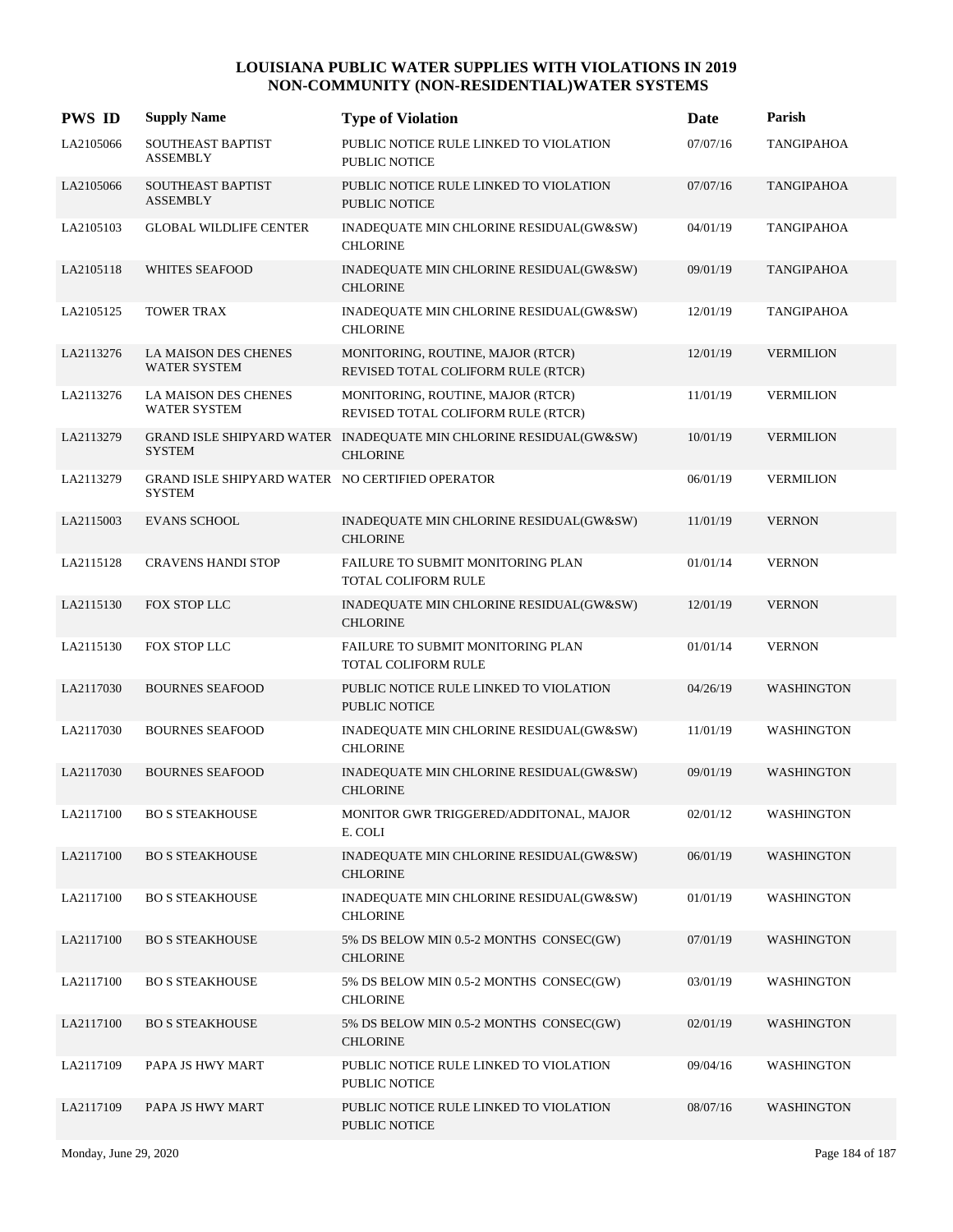| <b>PWS ID</b> | <b>Supply Name</b>         | <b>Type of Violation</b>                                           | Date     | Parish            |
|---------------|----------------------------|--------------------------------------------------------------------|----------|-------------------|
| LA2117125     | <b>WARNER'S QUICK STOP</b> | INADEQUATE MIN CHLORINE RESIDUAL(GW&SW)<br><b>CHLORINE</b>         | 03/01/19 | WASHINGTON        |
| LA2117181     | <b>S AND P TRUCK STOP</b>  | FAILURE ADDRESS DEFICIENCY (GWR)<br><b>GROUNDWATER RULE</b>        | 03/15/19 | WASHINGTON        |
| LA2117181     | <b>S AND P TRUCK STOP</b>  | <b>FAILURE ADDRESS DEFICIENCY (GWR)</b><br><b>GROUNDWATER RULE</b> | 01/05/12 | WASHINGTON        |
| LA2117181     | <b>S AND P TRUCK STOP</b>  | PUBLIC NOTICE RULE LINKED TO VIOLATION<br><b>PUBLIC NOTICE</b>     | 04/30/19 | <b>WASHINGTON</b> |
| LA2117181     | <b>S AND P TRUCK STOP</b>  | PUBLIC NOTICE RULE LINKED TO VIOLATION<br><b>PUBLIC NOTICE</b>     | 02/18/19 | <b>WASHINGTON</b> |
| LA2117181     | <b>S AND P TRUCK STOP</b>  | PUBLIC NOTICE RULE LINKED TO VIOLATION<br>PUBLIC NOTICE            | 02/05/17 | <b>WASHINGTON</b> |
| LA2117181     | <b>S AND P TRUCK STOP</b>  | PUBLIC NOTICE RULE LINKED TO VIOLATION<br><b>PUBLIC NOTICE</b>     | 01/25/17 | WASHINGTON        |
| LA2117181     | <b>S AND P TRUCK STOP</b>  | PUBLIC NOTICE RULE LINKED TO VIOLATION<br><b>PUBLIC NOTICE</b>     | 05/26/15 | <b>WASHINGTON</b> |
| LA2117181     | <b>S AND P TRUCK STOP</b>  | PUBLIC NOTICE RULE LINKED TO VIOLATION<br><b>PUBLIC NOTICE</b>     | 05/27/14 | <b>WASHINGTON</b> |
| LA2117181     | <b>S AND P TRUCK STOP</b>  | PUBLIC NOTICE RULE LINKED TO VIOLATION<br><b>PUBLIC NOTICE</b>     | 11/24/13 | <b>WASHINGTON</b> |
| LA2117181     | <b>S AND P TRUCK STOP</b>  | PUBLIC NOTICE RULE LINKED TO VIOLATION<br><b>PUBLIC NOTICE</b>     | 08/27/13 | <b>WASHINGTON</b> |
| LA2117181     | <b>S AND P TRUCK STOP</b>  | PUBLIC NOTICE RULE LINKED TO VIOLATION<br><b>PUBLIC NOTICE</b>     | 07/11/13 | <b>WASHINGTON</b> |
| LA2117181     | <b>S AND P TRUCK STOP</b>  | PUBLIC NOTICE RULE LINKED TO VIOLATION<br><b>PUBLIC NOTICE</b>     | 04/11/13 | <b>WASHINGTON</b> |
| LA2117181     | <b>S AND P TRUCK STOP</b>  | INADEQUATE MIN CHLORINE RESIDUAL(GW&SW)<br><b>CHLORINE</b>         | 05/01/19 | <b>WASHINGTON</b> |
| LA2117181     | <b>S AND P TRUCK STOP</b>  | INADEQUATE MIN CHLORINE RESIDUAL(GW&SW)<br><b>CHLORINE</b>         | 02/01/19 | <b>WASHINGTON</b> |
| LA2117181     | <b>S AND P TRUCK STOP</b>  | 5% DS BELOW MIN 0.5-2 MONTHS CONSEC(GW)<br><b>CHLORINE</b>         | 12/01/19 | <b>WASHINGTON</b> |
| LA2117181     | <b>S AND P TRUCK STOP</b>  | 5% DS BELOW MIN 0.5-2 MONTHS CONSEC(GW)<br><b>CHLORINE</b>         | 11/01/19 | WASHINGTON        |
| LA2117181     | <b>S AND P TRUCK STOP</b>  | 5% DS BELOW MIN 0.5-2 MONTHS CONSEC(GW)<br><b>CHLORINE</b>         | 10/01/19 | WASHINGTON        |
| LA2117181     | <b>S AND P TRUCK STOP</b>  | 5% DS BELOW MIN 0.5-2 MONTHS CONSEC(GW)<br><b>CHLORINE</b>         | 09/01/19 | WASHINGTON        |
| LA2117181     | <b>S AND P TRUCK STOP</b>  | 5% DS BELOW MIN 0.5-2 MONTHS CONSEC(GW)<br><b>CHLORINE</b>         | 08/01/19 | WASHINGTON        |
| LA2117181     | <b>S AND P TRUCK STOP</b>  | 5% DS BELOW MIN 0.5-2 MONTHS CONSEC(GW)<br><b>CHLORINE</b>         | 07/01/19 | WASHINGTON        |
| LA2117181     | <b>S AND P TRUCK STOP</b>  | 5% DS BELOW MIN 0.5-2 MONTHS CONSEC(GW)<br><b>CHLORINE</b>         | 06/01/19 | WASHINGTON        |
| LA2117181     | <b>S AND P TRUCK STOP</b>  | 5% DS BELOW MIN 0.5-2 MONTHS CONSEC(GW)<br><b>CHLORINE</b>         | 03/01/19 | WASHINGTON        |
| LA2117181     | <b>S AND P TRUCK STOP</b>  | NO CERTIFIED OPERATOR                                              | 11/09/11 | WASHINGTON        |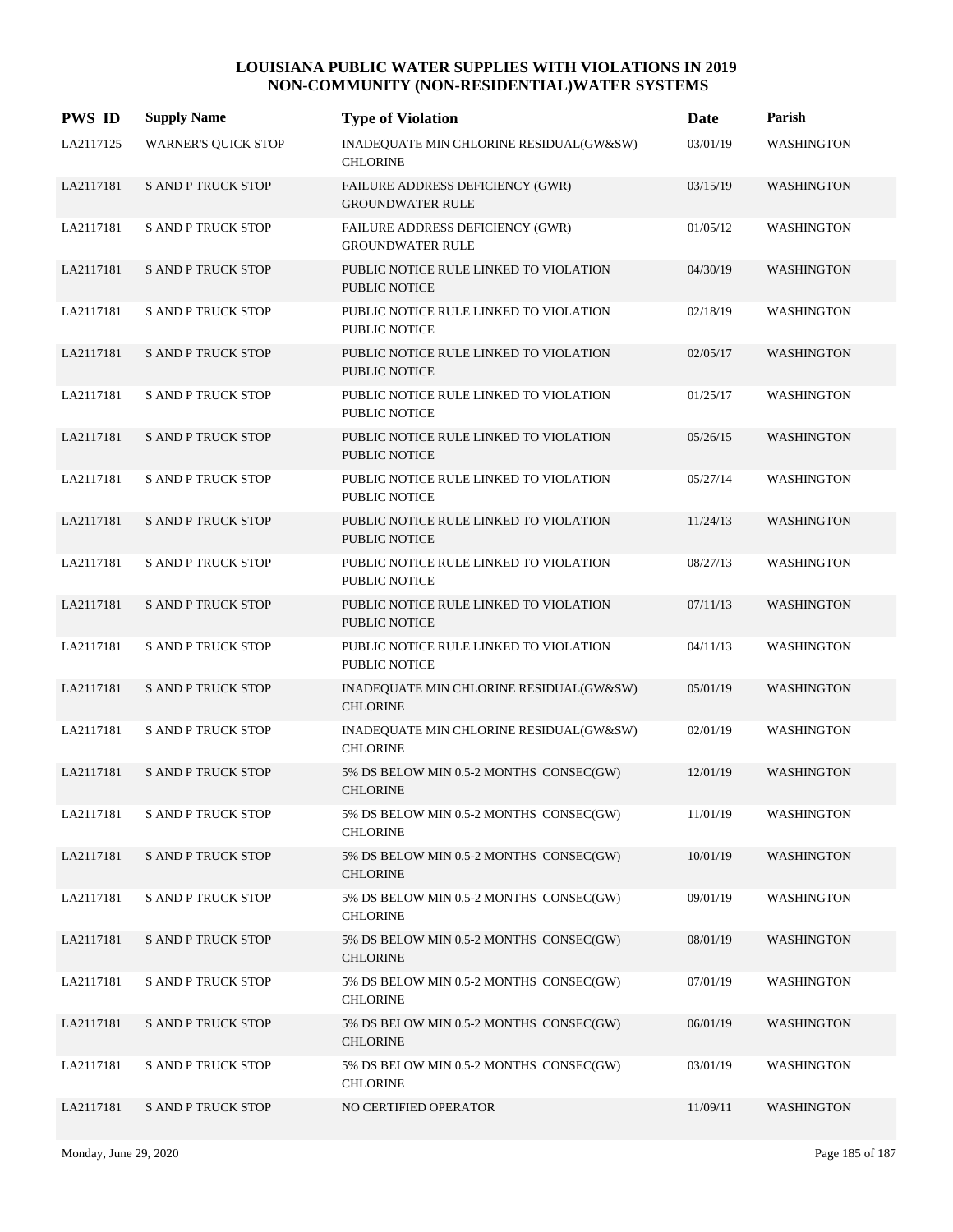| <b>PWS ID</b> | <b>Supply Name</b>                                        | <b>Type of Violation</b>                                       | Date     | Parish            |
|---------------|-----------------------------------------------------------|----------------------------------------------------------------|----------|-------------------|
| LA2117184     | <b>LIL LANDERS BAR</b>                                    | MONITOR GWR TRIGGERED/ADDITONAL, MAJOR<br>E. COLI              | 12/07/10 | WASHINGTON        |
| LA2117184     | LIL LANDERS BAR                                           | FAILURE ADDRESS DEFICIENCY (GWR)<br><b>GROUNDWATER RULE</b>    | 08/10/18 | WASHINGTON        |
| LA2117184     | LIL LANDERS BAR                                           | FAILURE ADDRESS DEFICIENCY (GWR)<br><b>GROUNDWATER RULE</b>    | 08/10/18 | WASHINGTON        |
| LA2117184     | <b>LIL LANDERS BAR</b>                                    | FAILURE ADDRESS DEFICIENCY (GWR)<br><b>GROUNDWATER RULE</b>    | 08/10/18 | <b>WASHINGTON</b> |
| LA2117184     | LIL LANDERS BAR                                           | PUBLIC NOTICE RULE LINKED TO VIOLATION<br><b>PUBLIC NOTICE</b> | 06/16/19 | WASHINGTON        |
| LA2117184     | LIL LANDERS BAR                                           | PUBLIC NOTICE RULE LINKED TO VIOLATION<br><b>PUBLIC NOTICE</b> | 12/14/12 | <b>WASHINGTON</b> |
| LA2117184     | LIL LANDERS BAR                                           | PUBLIC NOTICE RULE LINKED TO VIOLATION<br><b>PUBLIC NOTICE</b> | 01/09/12 | <b>WASHINGTON</b> |
| LA2117184     | LIL LANDERS BAR                                           | PUBLIC NOTICE RULE LINKED TO VIOLATION<br><b>PUBLIC NOTICE</b> | 01/25/11 | WASHINGTON        |
| LA2117184     | LIL LANDERS BAR                                           | INADEQUATE MIN CHLORINE RESIDUAL(GW&SW)<br><b>CHLORINE</b>     | 09/01/19 | <b>WASHINGTON</b> |
| LA2117184     | LIL LANDERS BAR                                           | INADEQUATE MIN CHLORINE RESIDUAL(GW&SW)<br><b>CHLORINE</b>     | 07/01/19 | <b>WASHINGTON</b> |
| LA2117184     | LIL LANDERS BAR                                           | 5% DS BELOW MIN 0.5-2 MONTHS CONSEC(GW)<br><b>CHLORINE</b>     | 11/01/19 | WASHINGTON        |
| LA2117184     | LIL LANDERS BAR                                           | 5% DS BELOW MIN 0.5-2 MONTHS CONSEC(GW)<br><b>CHLORINE</b>     | 10/01/19 | <b>WASHINGTON</b> |
| LA2117184     | LIL LANDERS BAR                                           | 5% DS BELOW MIN 0.5-2 MONTHS CONSEC(GW)<br><b>CHLORINE</b>     | 01/01/19 | WASHINGTON        |
| LA2117191     | THE LOUISIANA CASTLE                                      | INADEQUATE MIN CHLORINE RESIDUAL(GW&SW)<br><b>CHLORINE</b>     | 09/01/19 | <b>WASHINGTON</b> |
| LA2117191     | THE LOUISIANA CASTLE                                      | 5% DS BELOW MIN 0.5-2 MONTHS CONSEC(GW)<br><b>CHLORINE</b>     | 03/01/19 | <b>WASHINGTON</b> |
| LA2117191     | THE LOUISIANA CASTLE                                      | 5% DS BELOW MIN 0.5-2 MONTHS CONSEC(GW)<br><b>CHLORINE</b>     | 02/01/19 | WASHINGTON        |
| LA2117191     | THE LOUISIANA CASTLE                                      | 5% DS BELOW MIN 0.5-2 MONTHS CONSEC(GW)<br><b>CHLORINE</b>     | 01/01/19 | WASHINGTON        |
| LA2117198     | <b>BOGUE CHITTO STATE PARK-</b><br><b>UPLAND CAMPGROU</b> | PUBLIC NOTICE RULE LINKED TO VIOLATION<br>PUBLIC NOTICE        | 12/11/16 | WASHINGTON        |
| LA2119001     | <b>BISTINEAU STATE PARK #1</b>                            | INADEQUATE MIN CHLORINE RESIDUAL(GW&SW)<br><b>CHLORINE</b>     | 08/01/19 | <b>WEBSTER</b>    |
| LA2119002     | <b>BISTINEAU STATE PARK #2</b>                            | INADEQUATE MIN CHLORINE RESIDUAL(GW&SW)<br><b>CHLORINE</b>     | 09/01/19 | <b>WEBSTER</b>    |
| LA2119011     | NORTH WEBSTER PARISH<br><b>INDUSTRIAL PARK</b>            | PUBLIC NOTICE RULE LINKED TO VIOLATION<br>PUBLIC NOTICE        | 01/10/16 | <b>WEBSTER</b>    |
| LA2119011     | NORTH WEBSTER PARISH<br>INDUSTRIAL PARK                   | INADEQUATE MIN CHLORINE RESIDUAL(GW&SW)<br><b>CHLORINE</b>     | 09/01/19 | <b>WEBSTER</b>    |
| LA2119021     | <b>LAKESIDE RV PARK</b>                                   | FAILURE ADDRESS DEFICIENCY (GWR)<br><b>GROUNDWATER RULE</b>    | 09/15/19 | <b>WEBSTER</b>    |
| LA2119021     | <b>LAKESIDE RV PARK</b>                                   | FAILURE ADDRESS DEFICIENCY (GWR)<br><b>GROUNDWATER RULE</b>    | 09/15/19 | <b>WEBSTER</b>    |